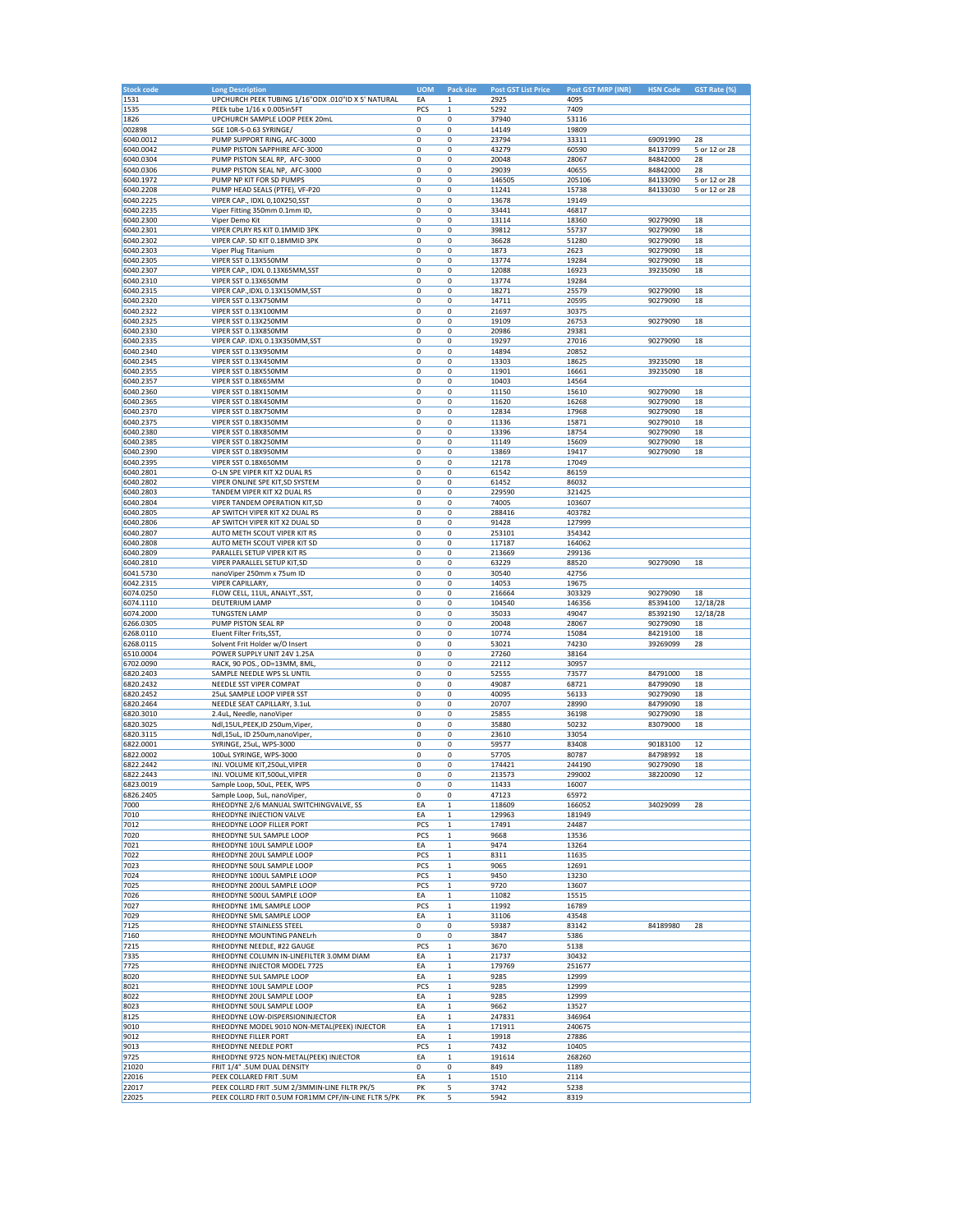| 22026            | PEEK COLLRD FRIT 2UM FOR 10MMPREP IN-LINE FILTER                                                    | EA          | $\mathbf 1$           | 2721           | 3809           |                      |          |
|------------------|-----------------------------------------------------------------------------------------------------|-------------|-----------------------|----------------|----------------|----------------------|----------|
| 22150            | COLLARED FRIT 0.5UM FOR4/4.6MM ID (SINGLE)                                                          | EA          | $\mathbf 1$           | 2411           | 3376           |                      |          |
| 22155            | COLLARED FRIT 0.5UM FOR4/4.6MM ID PK/5 (OF 22150)                                                   | PK          | 5                     | 3742           | 5238           | 90279090             | 18       |
| 22180            | 2.1mm ID filter cartridge, 0.2um (5/pk)                                                             | PK          | 5                     | 13069          | 18297          | 90279090             | 18       |
| 22185            | 1mm ID filter cartridge 0.2um(5/pk)                                                                 | PK          | 5                     | 12804          | 17926          |                      |          |
| 25000            | IN-LINE FILTER, STANDARD BORE                                                                       | 0           | 0                     | 5090           | 7125           |                      |          |
| 25006            | SMALL BORE IN-LINE FILTER                                                                           | EA          | $\mathbf{1}$          | 4957           | 6940           |                      |          |
|                  |                                                                                                     | PCS         | $\mathbf{1}$          |                |                |                      |          |
| 27000            | UNIVERSAL FILTER 4.6/4MM, 22155 replacement frits<br>UNIVERSAL FILTER 3/2MM, 22017replacement frits |             | 1                     | 4450           | 6229           | 90279090             | 18       |
| 27002            |                                                                                                     | PCS         |                       | 4448           | 6228           | 90279090             |          |
| 27006            | UHPLC FILTER HOLDER                                                                                 | PCS         | 1                     | 19036          | 26651          |                      | 18       |
| 31620            | SLIPFREE LOOP 10UL                                                                                  | EA          | 1                     | 11529          | 16141          |                      |          |
| 31640            | SLIPFREE LOOP 20UL                                                                                  | EA          | 1                     | 12648          | 17707          |                      |          |
| 32110            | SINGLE SLIPFREE CONNECTOR                                                                           | 0           | 0                     | 7590           | 10626          |                      |          |
| 32625            | SLIPFREE LOOP 50UL                                                                                  | EA          | $\mathbf 1$           | 15449          | 21629          |                      |          |
| 32650            | SLIPFREE LOOP 100UL                                                                                 | EA          | 1                     | 18153          | 25415          |                      |          |
| 32699            | SLIPFREE LOOP 250UL                                                                                 | EA          | 1                     | 19199          | 26879          |                      |          |
| 33340            | SINGLE COLLARED SLIPFREE0.030"ID X 40CM                                                             | EA          | $\mathbf 1$           | 4191           | 5867           |                      |          |
| 035321           | IONPAC NS1-10 uM ANALYTICALCOLUMN (4 X 250 MM)                                                      | EA          | 1                     | 79377          | 111128         | 90279090             | 18       |
| 36023            | PEEK SEALING FERRULE                                                                                | EA          | 1                     | 2371           | 3319           |                      |          |
| 36024            | <b>VESPEL SEALING FERRULE</b>                                                                       | PCS         | $\mathbf 1$           | 2393           | 3350           |                      |          |
| 36025            | <b>KEL-F SEALING FERRULE</b>                                                                        | $\mathbf 0$ | 0                     | 938            | 1313           |                      |          |
| 37003            | PEEK CAPILLARY TUBING1/16"OD, 0.003"ID, 5'                                                          | PCS         | 1                     | 5063           | 7088           |                      |          |
| 37005            | PEEK CAPILLARY TUBING1/16"OD, 0.005"ID, 5' RED3                                                     | PCS         | $\mathbf 1$           | 5492           | 7689           |                      |          |
| 37007            | PEEK CAPILLARY TUBING1/16"OD, 0.007"ID, 5' YELLOW                                                   | <b>PCS</b>  | 1                     | 3925           | 5495           |                      |          |
| 37010            | PEEK CAPILLARY TUBING1/16"OD, 0.010"ID, 5' BLUE                                                     | PCS         | 1                     | 3434           | 4807           |                      |          |
| 37020            | PEEK CAPILLARY TUBING1/16"OD, 0.020"ID, 5' ORANGE                                                   | PCS         | $\mathbf 1$           | 3925           | 5495           |                      |          |
| 37030            | PEEK CAPILLARY TUBING1/16"OD, 0.030"ID, 5' GREEN                                                    | EA          | 1                     | 3126           | 4376           |                      |          |
| 37040            | PEEK CAPILLARY TUBING1/16"OD, 0.040"ID, 5'                                                          | EA          | 1                     | 5113           | 7158           |                      |          |
| 039567           | IONPAC NG1-10 uM GUARD COLUMN(4 X 35 MM)                                                            | EA          | $\mathbf 1$           | 20236          | 28330          | 90279090             | 18       |
| 039568           | IONPAC NS1-5 uM ANALYTICALCOLUMN (4 X 150 MM)                                                       | EA          | 1                     | 80191          | 112267         | 90279090             | 18       |
| 039657           | ProPac PA1 4X50MM                                                                                   | EA          | 1                     | 81854          | 114595         | 90279090             | 18       |
| 039658           | ProPac PA1 4X250MM                                                                                  | EA          | $\mathbf{1}$          | 176284         | 246798         | 90279090             | 18       |
| 040137           | ProPac PA1 9X250MM                                                                                  | EA          | $\mathbf{1}$          | 214096         | 299734         | 90279090             | 18       |
| 042150           | OMNIPAC PAX-100 ANALYTICALCOLUMN (4 X 250 MM)                                                       | EA          | 1                     | 115632         | 161885         | 90279090             | 18       |
| 042151           | OMNIPAC PAX-100 GUARD COLUMN(4 X 50 MM)                                                             | EA          | 1                     | 43365          | 60712          | 90279090             | 18       |
| 042152           | OMNIPAC PAX-500 ANALYTICALCOLUMN (4 X 250 MM)                                                       | EA          | 1                     | 117430         | 164402         | 90279090             | 18       |
| 042153           | OMNIPAC PAX-500 GUARD COLUMN(4 X 50 MM)                                                             | EA          | 1                     | 43204          | 60486          | 90279090             | 18       |
| 042189           | OMNIPAC PCX-100 ANALYTICALCOLUMN (4 X 250 MM)                                                       | EA          | 1                     | 117302         | 164223         | 90279090             | 18       |
| 042191           | OMNIPAC PCX-500 ANALYTICALCOLUMN (4 X 250 MM)                                                       | EA          | $\mathbf 1$           | 117927         | 165097         | 90279090             | 18       |
| 042193           | OMNIPAC PCX-100 GUARD COLUMN(4 X 50 MM)                                                             | EA          | 1                     | 43740          | 61236          | 90279090             | 18       |
| 042195           | OMNIPAC PCX-500 GUARD COLUMN(4 X 50 MM)                                                             | EA          | 1                     | 43248          | 60547          | 90279090             | 18       |
| 043010           | DNAPac PA100, 4X250MM                                                                               | EA          | $\mathbf 1$           | 107382         | 150334         | 90279090             | 18       |
|                  |                                                                                                     |             |                       |                |                |                      | 18       |
| 043011           | DNAPac PA100, 9X250MM                                                                               | EA          | 1                     | 214363         | 300109         | 90279090             |          |
| 043018           | DNAPac PA100 Guard, 4X50MM<br>KIT 12X32 V/C/S UAS 1.5ML CLR                                         | EA          | 1                     | 51485          | 72079          | 90279090             | 18       |
| 045538           |                                                                                                     | 0           | 0                     | 8431           | 11803          |                      |          |
| 045539           | KIT 12X32 V/C/S UAS 0.30ML PP                                                                       | 0           | 0                     | 8339           | 11675          | 84219100             | 18       |
| 054993           | ProPac WCX-10, 4X250MM                                                                              | EA          | 1                     | 104837         | 146772         | 90279090             | 18       |
| 054994           | ProPac WCX-10 Guard, 4X50MM                                                                         | EA          | $\mathbf 1$           | 33585          | 47019          | 90279090             | 18       |
| 054995           | ProPac SCX-10, 4X250MM                                                                              | EA          | 1                     | 104548         | 146367         | 90279090             | 18       |
| 054997           | ProPac SAX-10, 4X250MM                                                                              | EA          | $\mathbf 1$           | 104202         | 145883         | 90279090             | 18       |
| 054998           | ProPac SAX-10 Guard, 4X50MM                                                                         | EA          | $\mathbf 1$           | 33551          | 46972          | 90279090             | 18       |
|                  |                                                                                                     |             |                       |                |                |                      |          |
| 054999           | ProPac WAX-10, 4X250MM                                                                              | EA          | 1                     | 104560         | 146384         | 90279090             | 18       |
| 055150           | ProPac WAX-10G 4X50MM                                                                               | EA          | 1                     | 33551          | 46972          | 90279090             | 18       |
| 055427           | KIT 12X32 V/C/S UNS 1.5ML CLR                                                                       | 0           | 0                     | 10684          | 14957          | 39269099             | 28       |
| 055428           | KIT 12X32 V/C/S UAS 0.3ML PP                                                                        | 0           | 0                     | 10777          | 15088          | 84798999             | 12/18    |
| 059122           | ACCLAIM 120 C8, 3UM, 2.1X50MM                                                                       | EA          | 1                     | 40049          | 56069          | 90279090             | 18       |
| 059123           | ACCLAIM 120 C8, 3UM, 2.1X100MM                                                                      | EA          | $\mathbf{1}$          | 53731          | 75224          | 90279090             | 18       |
| 059124           | ACCLAIM 120 C8, 3UM, 2.1X150MM                                                                      | EA          | $\mathbf{1}$          | 60651          | 84911          | 90279090             | 18       |
| 059125           | ACCLAIM 120 C8, 3UM, 4.6X50MM                                                                       | EA          | 1                     | 40111          | 56155          | 90279090             | 18       |
| 059126           | ACCLAIM 120 C8, 3UM, 4.6X100MM                                                                      | EA          | 1                     | 53663          | 75129          | 90279090             | 18       |
| 059127           | ACCLAIM 120 C8, 3UM, 4.6X150MM                                                                      | EA          | 1                     | 60547          | 84766          | 90279090             | 18       |
| 059128           | ACCLAIM 120 C18 3UM 2.1X50MM                                                                        | EA          | 1                     | 40036          | 56051          | 90279090             | 18       |
| 059129           | ACCLAIM 120 C18 3UM 2.1X100MM                                                                       | EA          | 1                     | 53697          | 75176          | 90279090             | 18       |
| 059130           | ACCLAIM 120 C18 3UM 2.1X150MM                                                                       | EA          | $\mathbf 1$           | 60600          | 84840          | 90279090             | 18       |
| 059131           | ACCLAIM 120 C18 3UM 4.6X50MM                                                                        | EA          | 1                     | 40043          | 56060          | 90279090             | 18       |
| 059132           | ACCLAIM 120 C18 3UM 4.6X100MM                                                                       | EA          | 1                     | 53528          | 74939          | 90279090             | 18       |
| 059133           | ACCLAIM 120 C18 3UM 4.6X150MM                                                                       | EA          | $\mathbf 1$           | 60514          | 84720          | 90279090             | 18       |
| 059134           | ACCLAIM 120 C8 5UM 2.1X50MM                                                                         | EA          | 1                     | 37134          | 51987          | 90279090             | 18       |
| 059136           | ACCLAIM 120 C8 5UM 2.1X150MM                                                                        | EA          | $\mathbf 1$           | 53809          | 75332          | 90279090             | 18       |
| 059137           | ACCLAIM 120 C8 5UM 2.1X250MM                                                                        | EA          | $\mathbf 1$           | 60439          | 84614          | 90279090             | 18       |
| 059138           | ACCLAIM 120 C8 5UM 4.6X50MM                                                                         | EA          | $\mathbf 1$           | 37181          | 52053          | 90279090             | 18       |
| 059139           | ACCLAIM 120 C8 5UM 4.6X100MM                                                                        | EA          | $\mathbf 1$           | 48014          | 67220          | 90279090             | 18       |
| 059140           | ACCLAIM 120 C8 5UM 4.6X150MM                                                                        | EA          | $\mathbf 1$           | 53161          | 74425          | 90279090             | 18       |
| 059141           | ACCLAIM 120 C8 5UM 4.6X250MM                                                                        | EA          | $\mathbf{1}$          | 59914          | 83879          | 90279090             | 18       |
| 059142           | ACCLAIM 120 C18 5UM 2.1X50MM                                                                        | EA          | $\mathbf 1$           | 37137          | 51991          | 90279090             | 18       |
| 059143           | ACCLAIM 120 C18 5UM 2.1X100MM                                                                       | EA          | $\mathbf 1$           | 48096          | 67334          | 90279090             | 18       |
| 059144           | ACCLAIM 120 C18 5UM 2.1X150MM                                                                       | EA          | $\mathbf 1$           | 53792          | 75309          | 90279090             | 18       |
| 059145           | ACCLAIM 120 C18 5UM 2.1X250MM                                                                       | EA          | $\mathbf 1$           | 60441          | 84618          | 90279090             | 18       |
| 059146           | ACCLAIM 120 C18 5UM 4.6X50MM                                                                        | EA          | $\mathbf 1$           | 37145          | 52002          | 90279090             | 18       |
| 059147           | ACCLAIM 120 C18 5UM 4.6X100MM                                                                       | EA          | 1                     | 47942          | 67119          | 90279090             | 18       |
| 059148           | ACCLAIM 120 C18 5UM 4.6X150MM                                                                       | EA          | $\mathbf 1$           | 53581          | 75014          | 90279090             | 18       |
| 059149           | ACCLAIM 120 C18 5UM 4.6X250MM                                                                       | EA          | $\mathbf 1$           | 60586          | 84821          | 90279090             | 18       |
| 059457           | <b>GUARD COUPLER V-1</b>                                                                            | EA          | $\mathbf{1}$          | 4316           | 6042           | 90279090             | 18       |
| 060263           | ACCLAIM 300 C18 3UM 2.1X50MM                                                                        | EA          | $\mathbf 1$           | 40038          | 56053          | 90279090             | 18       |
| 060264           | ACCLAIM 300 C18 3UM 2.1X150MM                                                                       | EA          | $\mathbf 1$           | 60599          | 84838          | 90279090             | 18       |
| 060265           | ACCLAIM 300 C18 3UM 4.6X50MM                                                                        | EA          | $\mathbf{1}$          |                | 56051          | 90279090             | 18       |
| 060266           | ACCLAIM 300 C18 3UM 4.6X150MM                                                                       | EA          | 1                     | 40037<br>60297 | 84416          | 90279090             | 18       |
| 061316           | ACCLAIM PA 3UM 2.1X100MM                                                                            | EA          | $\mathbf 1$           | 54200          | 75880          | 90279090             | 18       |
| 061317           |                                                                                                     |             |                       |                |                |                      |          |
|                  | ACCLAIM PA 3UM 2.1X150MM                                                                            | EA          | $\mathbf 1$           | 61229          | 85720          | 90279090             | 18       |
| 061318           | ACCLAIM PA 3UM 4.6X150MM                                                                            | EA          | $\mathbf 1$           | 60574          | 84804          | 90279090             | 18       |
| 061319           | ACCLAIM PA 5UM 4.6X50MM                                                                             | EA          | $\mathbf 1$           | 39838          | 55774          | 90279090             | 18<br>18 |
| 061320           | ACCLAIM PA 5UM 4.6X150MM                                                                            | EA          | $\mathbf 1$           | 60663          | 84928          | 90279090             |          |
| 061321           | ACCLAIM PA 5UM 4.6X250MM                                                                            | EA          | $\mathbf 1$           | 69090          | 96726          | 90279090             | 18       |
| 062902           | ACCLAIM OA 5UM 4X250MM                                                                              | EA          | $\mathbf 1$           | 74477          | 104268         | 90279090             | 18       |
| 062903           | ACCLAIM OA 5UM 4X150MM                                                                              | EA          | $\mathbf 1$           | 64427          | 90197          | 90279090             | 18       |
| 062998           | DNAPacPA 200G 4X50MM                                                                                | EA          | $\mathbf 1$           | 51402          | 71962          | 90279090             | 18       |
| 063000           | DNAPac PA200 4X250MM                                                                                | EA          | $\mathbf 1$           | 106489         | 149084         | 90279090             | 18       |
| 063174           | ACCLAIM PA 3UM 2.1X50MM                                                                             | EA          | $\mathbf 1$           | 39235          | 54929          | 90279090             | 18       |
| 063187           | ACCLAIM PA2 3UM 2.1X150MM                                                                           | EA          | 1                     | 61326          | 85856          | 90279090             | 18       |
| 063189<br>063191 | ACCLAIM PA2 3UM 4.6X50MM<br>ACCLAIM PA2 3UM 4.6X150MM                                               | EA<br>EA    | $\mathbf 1$<br>$\,$ 1 | 39970<br>60969 | 55958<br>85356 | 90279090<br>90279090 | 18<br>18 |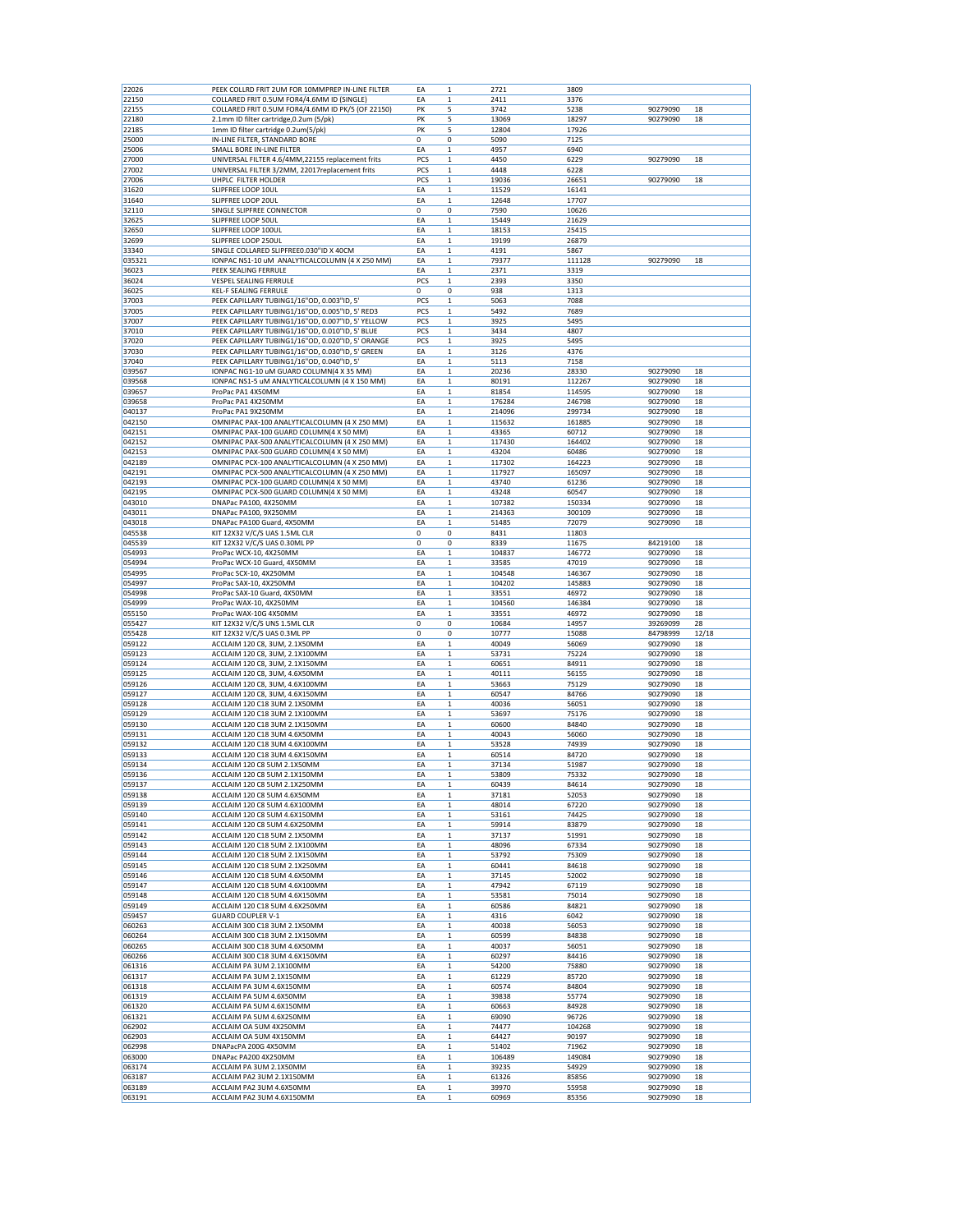| 063197           | ACCLAIM PA2 5UM 4.6X150MM                | EA          | $\mathbf{1}$            | 60755            | 85057            | 90279090 | 18 |
|------------------|------------------------------------------|-------------|-------------------------|------------------|------------------|----------|----|
| 063199           | ACCLAIM PA2 5UM 4.6X250MM                | EA          | 1                       | 66902            | 93663            | 90279090 | 18 |
| 063201           | ACCL SURF 5UM 4.6X150MM                  | EA          | $\mathbf 1$             | 64355            | 90098            | 90279090 | 18 |
| 063203           | ACCL SURF 5UM 4.6X250MM                  | EA          | 1                       | 74003            | 103604           | 90279090 | 18 |
| 063272           | ProPac IMAC-10 2X50MM                    | EA          | $\mathbf 1$             | 48629            | 68081            | 90279090 | 18 |
| 063274           | ProPac IMAC-10 2X250MM                   | EA          | $\mathbf 1$             | 97100            | 135940           | 90279090 | 18 |
|                  |                                          | EA          | $\mathbf 1$             |                  | 72546            |          | 18 |
| 063276           | ProPac IMAC-10 4X50MM                    |             |                         | 51819            |                  | 90279090 |    |
| 063278           | ProPac IMAC-10 4X250MM                   | EA          | $\mathbf 1$             | 99755            | 139657           | 90279090 | 18 |
| 063280           | ProPac IMAC-10 9X250MM                   | EA          | $\mathbf 1$             | 251124<br>224907 | 351573<br>314869 | 90279090 | 18 |
| 063282           | ProPac IMAC-10 22X250MM                  | $\mathbf 0$ | 0                       |                  |                  |          |    |
| 063419           | DNAPac PA200G 9X50MM                     | EA          | 1                       | 75681            | 105954           | 90279090 | 18 |
| 063421           | DNAPac PA200 9X250MM                     | EA          | 1                       | 228435           | 319808           | 90279090 | 18 |
| 063423           | DNAPac PA200G 2X50MM                     | EA          | $\mathbf 1$             | 51262            | 71767            | 90279090 | 18 |
| 063425           | DNAPac PA200 2X250MM                     | EA          | $\mathbf 1$             | 107018           | 149826           | 90279090 | 18 |
| 063448           | ProPac SAX-10 2X250MM                    | EA          | $\mathbf 1$             | 104347           | 146086           | 90279090 | 18 |
| 063454           | ProPac SAX-10G 2X50MM                    | EA          | $\mathbf 1$             | 33076            | 46307            | 90279090 | 18 |
| 063456           | ProPac SCX-10 2X250MM                    | EA          | 1                       | 103503           | 144904           | 90279090 | 18 |
| 063462           | ProPac SCX-10G 2X50MM                    | EA          | 1                       | 33255            | 46557            | 90279090 | 18 |
| 063464           | ProPac WAX-10 2X250MM                    | EA          | $\mathbf 1$             | 104528           | 146339           | 90279090 | 18 |
| 063470           | ProPac WAX-10G 2X50MM                    | EA          | $\mathbf 1$             | 33076            | 46307            | 90279090 | 18 |
| 063472           | ProPac WCX-10 2X250MM                    | EA          | $\mathbf 1$             | 104155           | 145817           | 90279090 | 18 |
| 063474           | ProPac WCX-10 9X250MM                    | EA          | $\mathbf 1$             | 262417           | 367384           | 90279090 | 18 |
| 063480           | ProPac WCX-10G 2X50MM                    | EA          | 1                       | 33327            | 46657            | 90279090 | 18 |
| 063615           | ProPac IMAC-10 9X50MM                    | EA          | $\mathbf 1$             | 72532            | 101544           | 90279090 | 18 |
| 063617           | ProPac IMAC-101X50MM                     | EA          | 1                       | 38773            | 54282            | 90279090 | 18 |
| 063653           | ProPac HIC-10 2.1X100MM                  | EA          | $\mathbf 1$             | 61429            | 86001            | 90279090 | 18 |
| 063655           | ProPac HIC-10 4.6X100MM                  | EA          | $\mathbf 1$             | 61000            | 85401            | 90279090 | 18 |
| 063665           | ProPac HIC-10 7.8X75MM                   | EA          | $\mathbf 1$             | 107840           | 150975           | 90279090 | 18 |
| 063667           | ProPac IMAC-10 Load 4X50MM               | EA          | 1                       | 17261            | 24166            | 90279090 | 18 |
| 063684           | ACCLAIM 300 C18 3UM 3X150MM              | EA          | $\mathbf 1$             | 60654            | 84916            | 90279090 | 18 |
| 063691           | ACCLAIM 120 C18 3UM 3X150MM              | EA          | $\mathbf 1$             | 60651            | 84912            | 90279090 | 18 |
| 063693           | ACCLAIM PA 3UM 3X150MM                   | EA          | $\mathbf 1$             | 60446            | 84624            | 90279090 | 18 |
|                  |                                          |             | $\mathbf 1$             |                  |                  | 90279090 |    |
| 063700<br>063703 | ProPac SCX-10 9X250MM                    | EA          |                         | 262399           | 367359           |          | 18 |
| 063705           | ProPac SAX-109 X250MM                    | EA          | $\mathbf 1$             | 261417           | 365984           | 90279090 | 18 |
|                  | ACCLAIM PA2 3UM 3X150MM                  | EA          | $\mathbf 1$             | 60591            | 84828            | 90279090 | 18 |
| 063707           | ProPac WAX-10 9X250MM                    | EA          | 1                       | 261337           | 365872           | 90279090 | 18 |
| 063710           | ProPac IMAC-10 Load 9X50MM               | EA          | 1                       | 37123            | 51972            | 90279090 | 18 |
| 063718           | ProPac IMAC-10 Load 9X250MM              | 0           | 0                       | 77927            | 109097           |          |    |
| 064293           | ProSwift SAX-1S 4.6X50MM                 | EA          | $\mathbf 1$             | 89391            | 125148           | 90279090 | 18 |
| 064294           | ProSwift WAX-1S 4.6X50MM                 | EA          | $\mathbf 1$             | 87259            | 122162           | 90279090 | 18 |
| 064295           | ProSwift WCX-1S 4.6X50MM                 | EA          | $\mathbf 1$             | 92306            | 129229           | 90279090 | 18 |
| 064296           | ProSwift RP-2H 4.6X50MM                  | EA          | 1                       | 63413            | 88779            | 90279090 | 18 |
| 064297           | ProSwift RP-1S 4.6X50MM                  | EA          | 1                       | 60474            | 84664            | 90279090 | 18 |
| 064298           | ProSwift RP-3U 4.6X50MM                  | EA          | $\mathbf 1$             | 63788            | 89303            | 90279090 | 18 |
| 064309           | ACCLAIM E2 5UM 4.6X250MM                 | EA          | $\mathbf 1$             | 69527            | 97338            | 90279090 | 18 |
| 064984           | ACCLAIM MIXED-MODE WAX-1 5UM4.6X150MM    | EA          | $\mathbf 1$             | 63515            | 88921            | 90279090 | 18 |
| 064985           | ACCLAIM MIXED-MODE WAX-1 5UM4.6X250MM    | EA          | $\mathbf 1$             | 73047            | 102265           | 90279090 | 18 |
| 066272           | ACCL RSLC120 C18 3UM 3X33MM              | EA          | 1                       | 40602            | 56843            | 90279090 | 18 |
| 066273           | ACCL RSLC120 C18 3UM 3X75MM              | EA          | 1                       | 47666            | 66732            | 90279090 | 18 |
| 066275           | ACCL RSLC PA 3UM 3X75MM                  | EA          | $\mathbf{1}$            | 49924            | 69894            | 90279090 | 18 |
| 066276           | ACCL RSLC PA2 3UM 3X33MM                 | EA          | $\mathbf 1$             | 40583            | 56816            | 90279090 | 18 |
| 066277           | ACCL RSLC PA2 3UM 3X75MM                 | EA          | 1                       | 50012            | 70017            | 90279090 | 18 |
| 066640           | ProSwift RP-4H 1X250MM                   | EA          | $\mathbf 1$             | 67524            | 94534            | 90279090 | 18 |
|                  |                                          |             | 0                       |                  |                  |          |    |
| 066642           | ProSwift WAX-1S 1X50MM                   | 0           |                         | 51822            | 72551            |          |    |
| 066643           | ProSwift WCX-1S 1X50MM                   | 0           | 0                       | 66997            | 93795            | 84212900 | 18 |
| 066765           | ProSwift SCX-1 4.6X50MM                  | 0           | 0                       | 52956            | 74138            | 84212900 | 18 |
| 066766           | DNASwift SAX-1S 5X150MM                  | EA          | $\mathbf 1$             | 96340            | 134876           | 90279090 | 18 |
| 066843           | ACCLAIM MIX MODE HILIC-1 5UM4.6X150MM    | EA          | $\mathbf 1$             | 63481            | 88874            | 90279090 | 18 |
| 066844           | ACCLAIM MIX MODE HILIC-1 5UM4.6X250MM    | EA          | 1                       | 73998            | 103597           | 90279090 | 18 |
| 066847           | ACCLAIM MIX MODE HILIC-1 5UM2.1X150MM    | EA          | $\mathbf 1$             | 63976            | 89567            | 90279090 | 18 |
| 067084           | ACCLAIM MIX MODE WAX-1 5UM2.1X150MM      | EA          | 1                       | 63989            | 89585            | 90279090 | 18 |
| 068123           | ACCL SURF 5UM 2.1X150MM                  | EA          | 1                       | 64608            | 90451            | 90279090 | 18 |
| 068352           | ACCLAIM MIX-MODE WCX-1 5UM4.6X250MM      | EA          | $\mathbf 1$             | 74269            | 103976           | 90279090 | 18 |
| 068353           | ACCLAIM MIX-MODE WCX-1 5UM4.6X150MM      | EA          | $\mathbf 1$             | 64369            | 90117            | 90279090 | 18 |
| 068371           | ACCLAIM MIX-MODE WCX-1 5UM2.1X150MM      | EA          | 1                       | 64044            | 89661            | 90279090 | 18 |
| 068459           | ProSwift SAX-1S 1X50MM                   | EA          | $\mathbf 1$             | 89577            | 125408           | 90279090 | 18 |
| 068970           | ACCLAIM 120 C8 3UM 3X150MM               | EA          | 1                       | 60715            | 85001            | 90279090 | 18 |
| 068971           | ACCLAIM 120 C18 3UM 3X50MM               | EA          | 1                       | 46103            | 64544            | 90279090 | 18 |
| 068972           | ACCLAIM PA 3UM 3X50MM                    | EA          | $\mathbf 1$             | 45660            | 63924            | 90279090 | 18 |
| 068973           | ACCLAIM PA2 3UM 3X50MM                   | EA          | $\mathbf 1$             | 46083            | 64516            | 90279090 | 18 |
| 068981           | ACCL RSLC120 C18 2.2UM2.1X50MM           | EA          | $\mathbf 1$             | 55913            | 78278            | 90279090 | 18 |
| 068982           | ACCL RSLC120 C182.2UM2.1X100MM           | EA          | $\mathbf 1$             | 67728            | 94820            | 90279090 | 18 |
| 068989           | ACCL RSLC PA2 2.2UM 2.1X50MM             | EA          | 1                       | 55914            | 78279            | 90279090 | 18 |
| 068990           | ACCL RSLC PA2 2.2UM 2.1X100MM            | EA          | 1                       | 67738            | 94833            | 90279090 | 18 |
| 069477           | ProSwift RP-4H 1X50MM                    | EA          | 1                       | 64551            | 90372            | 90279090 | 18 |
| 069580           | V-2 GUARD HOLDER SST                     | EA          | $\mathbf 1$             | 16857            | 23600            | 90279090 | 18 |
| 069686           | ACCLAIM MM WAX-1 5UM 2.1X10MM2PK         | PK          | 2                       | 16963            | 23748            | 90279090 | 18 |
| 069688           | GRD ACCL C8 5UM 2.1MMX10MM 2PK           | PK          | 2                       | 17357            | 24300            | 90279090 | 18 |
| 069689           | GRD ACCL C18 5UM 2.1MMX10MM2PK           | PK          | 2                       | 17353            | 24295            | 90279090 | 18 |
| 069690           | GRD ACCL300 C18 3UM2.1X10MM2PK           | PK          | 2                       | 17350            | 24290            | 90279090 | 18 |
| 069691           | GRD ACCL PA 5UM 2.1X10MM 2PK             | PK          | 2                       | 17333            | 24266            | 90279090 | 18 |
| 069692           | GRD ACCL PA2 5UM 2.1X10MM 2PK            | PK          | 2                       | 17352            | 24293            | 90279090 | 18 |
| 069693           | GRD ACCL SURF 5UM 2.1X10MM 2PK           | PK          | 2                       | 16954            | 23736            | 90279090 | 18 |
| 069694           | ACCLAIM MIX MODE HILIC-1 5UM2.1X10MM 2PK | PK          | 2                       | 16954            | 23735            | 90279090 | 18 |
| 069695           | GRD ACCL C18 5UM 4.6MMX10MM2PK           | PK          | $\overline{\mathbf{2}}$ | 14271            | 19979            | 90279090 | 18 |
| 069696           | GRD ACCL C8 5UM 4.6MMX10MM 2PK           | PK          | 2                       | 14281            | 19993            | 90279090 | 18 |
| 069697           | GRD ACCL300 C18 3UM4.6X10MM2PK           | PK          | 2                       | 14267            | 19974            | 90279090 | 18 |
| 069698           | GRD ACCL PA 5UM 4.6X10MM 2PK             | PK          | $\overline{2}$          | 14187            | 19862            | 90279090 | 18 |
|                  |                                          | PK          | 2                       |                  |                  |          |    |
| 069699           | GRD ACCL PA2 5UM 4.6X10MM 2PK            |             |                         | 14262            | 19967            | 90279090 | 18 |
| 069700           | GRD ACCL OA 5UM 4.6X10MM 2PK             | PK          | 2                       | 14182            | 19855            | 90279090 | 18 |
| 069701           | GRD ACCL SURF 5UM 4.6X10MM 2PK           | PK          | $\overline{2}$          | 14262            | 19967            | 90279090 | 18 |
| 069703           | ACCLAIM E2 5UM 4.6X10MM 2PK              | PK          | $\mathbf 2$             | 14259            | 19962            | 90279090 | 18 |
| 069704           | ACCLAIM MIXED-MODE WAX-1 5UM4.6X10MM 2PK | PK          | 2                       | 16841            | 23578            | 90279090 | 18 |
| 069705           | ACCLAIM MIX MODE WCX-1 5UM4.6X10MM 2PK   | PK          | $\overline{2}$          | 16796            | 23515            | 90279090 | 18 |
| 069706           | ACCLAIM MIX MODE HILIC-1 5UM4.6X10MM 2PK | PK          | 2                       | 16863            | 23608            | 90279090 | 18 |
| 069707           | GUARD HOLDER-COUPLER KIT V-2             | EA          | $\mathbf 1$             | 17747            | 24845            | 90279090 | 18 |
| 070077           | ACCLAIM 120 C18 3UM 3X250MM              | EA          | $\mathbf 1$             | 79686            | 111560           | 90279090 | 18 |
| 070078           | ACCLAIM 120 C8 3UM 3X250MM               | 0           | 0                       | 35901            | 50262            |          |    |
| 070079           | ACCLAIM PA 3UM 3X250MM                   | EA          | $\mathbf 1$             | 79240            | 110937           | 90279090 | 18 |
|                  |                                          |             |                         |                  |                  |          |    |
| 070080<br>070081 | ACCLAIM PA2 3UM 3X250MM                  | EA          | $\mathbf 1$             | 79561            | 111385           | 90279090 | 18 |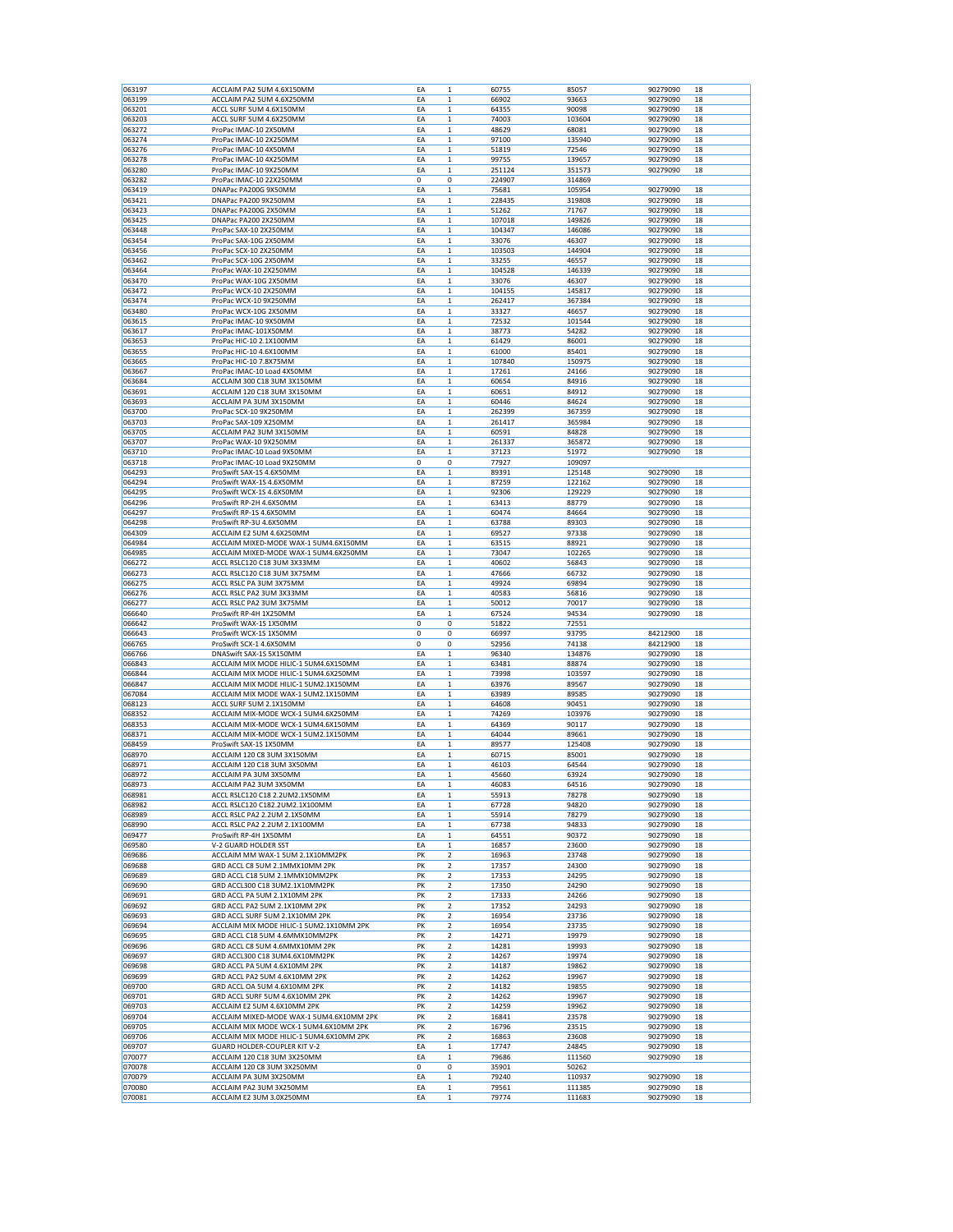| 070082 | ACCLAIM E2 3UM 3.0X150MM                 | EA | $\mathbf{1}$            | 67691  | 94767          | 90279090             | 18 |
|--------|------------------------------------------|----|-------------------------|--------|----------------|----------------------|----|
| 070083 | ACCLAIM E2 3UM 2.1X150MM                 | EA | 1                       | 67819  | 94946          | 90279090             | 18 |
| 070084 | ACCL SURF 3UM 3.0X150MM                  | EA | $\mathbf 1$             | 68145  | 95403          | 90279090             | 18 |
| 070085 | ACCL SURF 3UM 2.1X150MM                  | EA | 1                       | 68190  | 95466          | 90279090             | 18 |
| 070086 | ACCLAIM OA 3UM 3X150MM                   | EA | 1                       | 67499  | 94498          | 90279090             | 18 |
| 070087 | ACCLAIM OA 3UM 2.1X150MM                 | EA | 1                       | 68459  | 95843          | 90279090             | 18 |
| 070088 | ACCLAIM MIX MODE WAX-1 3UM3.0X150MM      | EA | $\mathbf 1$             |        |                |                      | 18 |
|        |                                          |    |                         | 68083  | 95316          | 90279090             |    |
| 070089 | ACCLAIM MIX MODE WAX-1 3UM2.1X150MM      | EA | $\mathbf 1$             | 68155  | 95418          | 90279090             | 18 |
| 070090 | ACCLAIM MIX MODE HILIC-1 3UM3.0X150MM    | EA | 1                       | 68144  | 95402          | 90279090             | 18 |
| 070091 | ACCLAIM MIX MODE HILIC-1 3UM2.1X150MM    | EA | $\mathbf 1$             | 68183  | 95456          | 90279090             | 18 |
| 070092 | ACCLAIM MIX MODE WCX-1 3UM3.0X150MM      | EA | 1                       | 68179  | 95451          | 90279090             | 18 |
| 070093 | ACCLAIM MIX MODE WCX-1 3UM2.1X150MM      | EA | 1                       | 68197  | 95476          | 90279090             | 18 |
| 071387 | ACCL TRINITY P1 3UM 3.0 X100MM           | EA | $\mathbf 1$             | 80211  | 112295         | 90279090             | 18 |
| 071388 | ACCL TRINITY P1 3UM 3.0X50MM             | EA | $\mathbf{1}$            | 61903  | 86664          | 90279090             | 18 |
| 071389 | ACCL TRINITY P1 3UM 2.1X100MM            | EA | 1                       | 80357  | 112500         | 90279090             | 18 |
| 071390 | GRD ACCL TRINP1 3UM 3.0X10MM2PK          | PK | $\overline{\mathbf{2}}$ | 17197  | 24076          | 90279090             | 18 |
| 071391 | GRD ACCL TRINP1 3UM2.1X10MM2PK           | PK | $\overline{\mathbf{2}}$ | 17324  | 24253          | 90279090             | 18 |
| 071399 | ACCL RSLC120 C182.2UM2.1X150MM           | EA | 1                       | 69949  | 97929          | 90279090             | 18 |
| 071400 | ACCL RSLC120 C18 2.2UM2.1X30MM           | EA | $\mathbf 1$             | 48727  | 68218          | 90279090             | 18 |
| 071401 | ACCL RSLC PA2 2.2UM 2.1X150MM            | EA | $\mathbf{1}$            | 69963  | 97948          | 90279090             | 18 |
| 071402 | ACCL RSLC PA2 2.2UM 2.1X30MM             | EA | 1                       | 48730  | 68223          | 90279090             | 18 |
| 071604 | ACCL RSLC120 C18 2.2UM3X100MM            | EA | $\mathbf 1$             | 70075  | 98105          | 90279090             | 18 |
| 071605 | ACCL RSLC120 C18 2.2UM 3X50MM            | EA | 1                       | 63605  | 89047          | 90279090             | 18 |
| 071606 | ACCL RSLC120 C18 2.2UM 3X30MM            | EA | 1                       | 55966  | 78353          | 90279090             | 18 |
| 071607 | ACCL RSLC PA2 2.2UM 3.0X100MM            | EA | 1                       | 70061  | 98085          | 90279090             | 18 |
| 071608 | ACCL RSLC PA2 2.2UM 3.0X50MM             | EA | $\mathbf{1}$            | 63570  | 88999          | 90279090             | 18 |
| 071609 | ACCL RSLC PA2 2.2UM 3.0X30MM             | EA | 1                       | 55962  | 78347          | 90279090             | 18 |
| 071908 | ACCLAIM MIX MODE WAX-1 3UM3.0X50MM       | EA | $\mathbf 1$             | 55026  | 77037          | 90279090             | 18 |
| 071909 | ACCLAIM MIX MODE WAX-1 5UM3.0X10MM 2PK   | PK | $\overline{\mathbf{2}}$ | 16840  | 23576          | 90279090             | 18 |
| 071910 | ACCLAIM MIX MODE WCX-1 3UM3X50MM         | EA | 1                       | 55055  | 77077          | 90279090             | 18 |
| 071911 | ACCLAIM MIX MODE WCX-1 5UM3.0X10MM 2PK   | PK | $\overline{\mathbf{2}}$ | 16817  | 23544          | 90279090             | 18 |
| 071912 | ACCLAIM MIX MODE HILIC-1 3UM3X50MM       | EA | $\mathbf 1$             | 55053  | 77074          | 90279090             | 18 |
| 071913 | ACCLAIM MIX MODE HILIC-1 5UM3.0X10MM 2PK | PK | $\overline{c}$          | 16850  | 23590          | 90279090             | 18 |
| 071969 | ACCLAIM PHENYL-1 3UM 4.6X150MM           | EA | 1                       | 63281  | 88593          | 90279090             | 18 |
| 071970 | ACCLAIM PHENYL-1 3UM 3.0X150MM           | EA | $\mathbf 1$             | 63950  | 89530          | 90279090             | 18 |
|        |                                          |    |                         |        |                |                      |    |
| 071971 | ACCLAIM PHENYL-1 3UM 2.1X150MM           | EA | 1                       | 64130  | 89782          | 90279090             | 18 |
| 071973 | GRD ACCL PHEN-1 3UM4.6X10MM2PK           | PK | 2                       | 17238  | 24133          | 90279090             | 18 |
| 071974 | GRD ACCL PHEN-1 3UM3.0X10MM2PK           | PK | $\overline{\mathbf{2}}$ | 17327  | 24258          | 90279090             | 18 |
| 071977 | ProSwift SCX-1S1X50MM                    | EA | $\mathbf{1}$            | 90537  | 126752         | 90279090             | 18 |
| 071979 | GRD ACCL C8 5UM 3.0MMX10MM 2PK           | PK | $\overline{c}$          | 17257  | 24160          | 90279090             | 18 |
| 071981 | GRD ACCL C18 5UM 3.0MMX10MM2PK           | PK | $\overline{\mathbf{2}}$ | 17251  | 24151          | 90279090             | 18 |
| 071983 | GRD ACCL PA 5UM 3X10MM 2PK               | PK | $\overline{\mathbf{2}}$ | 17214  | 24100          | 90279090             | 18 |
| 071985 | GRD ACCL PA2 5UM 3X10MM 2PK              | PK | 2                       | 17249  | 24148          | 90279090             | 18 |
| 071987 | GRD ACCL OA 5UM 3X10MM 2PK               | PK | $\overline{\mathbf{2}}$ | 17212  | 24096          | 90279090             | 18 |
| 071989 | ACCLAIM E2 5UM 3X10MM 2PK                | PK | $\overline{\mathbf{2}}$ | 17250  | 24149          | 90279090             | 18 |
| 071991 | GRD ACCL SURF 5UM 3X10MM 2PK             | PK | $\overline{\mathbf{2}}$ | 17249  | 24148          | 90279090             | 18 |
| 072614 | ACCL RSLC120 C8 2.2UM2.1X30MM            | EA | $\mathbf 1$             | 48717  | 68204          | 90279090             | 18 |
| 072615 | ACCL RSLC120 C8 2.2UM2.1X50MM            | EA | 1                       | 55926  | 78296          | 90279090             | 18 |
| 072616 | ACCL RSLC120 C8 2.2UM2.1X100MM           | EA | 1                       | 67761  | 94865          | 90279090             | 18 |
| 072617 | ACCL RSLC120 C8 2.2UM2.1X150MM           | EA | $\mathbf 1$             | 70008  | 98011          | 90279090             | 18 |
| 072618 | ACCL RSLC120 C8 2.2UM 3X30MM             | EA | $\mathbf{1}$            | 55998  | 78397          | 90279090             | 18 |
| 072619 | ACCL RSLC120 C8 2.2UM 3X50MM             | EA | 1                       | 63616  | 89063          | 90279090             | 18 |
| 072620 | ACCL RSLC120 C8 2.2UM 3X100MM            | EA | $\mathbf 1$             | 70108  | 98151          | 90279090             | 18 |
| 072621 | ACCL RSLC PA 2.2UM 2.1X30MM              | EA | 1                       | 48681  | 68153          | 90279090             | 18 |
| 072622 | ACCL RSLC PA 2.2UM 2.1X50MM              | EA | 1                       | 55875  | 78224          | 90279090             | 18 |
| 072623 | ACCL RSLC PA 2.2UM 2.1X100MM             | EA | 1                       | 67651  | 94711          | 90279090             | 18 |
| 072624 | ACCL RSLC PA 2.2UM 2.1X150MM             | EA | $\mathbf 1$             | 69868  | 97815          | 90279090             | 18 |
| 072625 | ACCL RSLC PA 2.2UM 3.0X30MM              | EA | $\mathbf 1$             | 55925  | 78295          | 90279090             | 18 |
| 072627 | ACCL RSLC PA 2.2UM 3.0X100MM             | EA | 1                       | 69898  | 97857          | 90279090             | 18 |
| 072924 | ACCLAIM Carbamate 5UM4.6x250MM           | EA | $\mathbf 1$             | 74214  | 103899         | 90279090             | 18 |
| 072925 | ACCLAIM Carbamate 3UM4.6x150MM           | EA | 1                       | 67764  | 94870          | 90279090             | 18 |
| 072926 | ACCLAIM Carbamate 3UM 3x150MM            | EA | $\mathbf 1$             | 67924  | 95093          | 90279090             | 18 |
| 072927 | ACCLAIM Carbamate 3UM2.1x150MM           | EA | $\mathbf 1$             | 67854  | 94996          | 90279090             | 18 |
| 072928 |                                          | PK | $\mathbf 2$             |        | 24185          |                      | 18 |
|        | ACCLAIM Carbamate 5UM4.6x10MM 2PK        |    |                         | 17275  |                | 90279090             |    |
| 072929 | ACCLAIM Carbamate 5UM3.0x10MM 2PK        | PK | 2                       | 17257  | 24160          | 90279090             | 18 |
| 072930 | ACCLAIM Carbamate 5UM2.1X10MM 2PK        | PK | $\overline{\mathbf{2}}$ | 17352  | 24292          | 90279090             | 18 |
| 074148 | ProSwift CONA-1S 5X50MM                  | EA | 1                       | 60173  | 84242          | 90279090             | 18 |
| 074188 | <b>GUARD COUPLER V-2</b>                 | EA | $\mathbf 1$             | 4484   | 6277<br>136853 | 90279090<br>90279090 | 18 |
| 074197 | ProPac HIC-10 4.6X250MM                  | EA | $\mathbf 1$             | 97752  |                |                      | 18 |
| 074257 | ACCL HILIC-10 3UM 4.6X150MM              | EA | 1                       | 63846  | 89385          | 90279090             | 18 |
| 074258 | ACCL HILIC-10 3UM 3X150MM                | EA | 1                       | 64178  | 89850          | 90279090             | 18 |
| 074259 | ACCL HILIC-10 3UM 2.1X150MM              | EA | $\mathbf 1$             | 64252  | 89953          | 90279090             | 18 |
| 074261 | GRD ACCL HIL-10 3UM3.0X10MM2PK           | PK | 2                       | 17256  | 24158          | 90279090             | 18 |
| 074262 | GRD ACCL HIL-10 3UM4.6X10MM2PK           | PK | 2                       | 17311  | 24236          | 90279090             | 18 |
| 074263 | GRD ACCL HIL-10 3UM2.1X10MM2PK           | PK | $\mathbf 2$             | 17356  | 24298          | 90279090             | 18 |
| 074403 | <b>CARTRIDGE HOLDER V-3</b>              | EA | $\mathbf{1}$            | 32150  | 45010          | 90279090             | 18 |
| 074600 | ProPac WCX-10HT 4X50MM                   | EA | 1                       | 83200  | 116479         | 90279090             | 18 |
| 074625 | MAbPac SCX-10 10UM 4X250MM               | EA | $\mathbf 1$             | 101727 | 142418         | 90279090             | 18 |
| 074628 | ProPac SCX-20, 10um 4x250                | EA | 1                       | 96627  | 135278         | 90279090             | 18 |
| 074631 | MAbPac SCX-10G 10UM 4X50MM               | EA | 1                       | 32943  | 46120          | 90279090             | 18 |
| 074643 | ProPac SCX-20, 10um 4x50                 | EA | $\mathbf 1$             | 29643  | 41500          | 90279090             | 18 |
| 074693 | ACCLAIM PHENYL-1 3UM 3.0X100MM           | EA | $\mathbf 1$             | 64116  | 89762          | 90279090             | 18 |
| 074694 | ACCLAIM PHENYL-1 3UM 3.0X250MM           | EA | $\mathbf 1$             | 74020  | 103629         | 90279090             | 18 |
| 074696 | MAbPac SEC-1 5UM 300A 4X300MM            | EA | $\mathbf 1$             | 136496 | 191095         | 90279090             | 18 |
| 074697 | MAbPac SEC-1G 5UM 300A 4X50MM            | EA | $\mathbf 1$             | 46212  | 64696          | 90279090             | 18 |
| 074811 | ACCL RSLC120 C8 2.2UM2.1X250MM           | EA | 1                       | 82305  | 115227         | 90279090             | 18 |
| 074812 | ACCL RSLC120 C182.2UM2.1X250MM           | EA | $\mathbf 1$             | 82229  | 115121         | 90279090             | 18 |
| 074813 | ACCL RSLC PA 2.2UM 2.1X250MM             | EA | $\mathbf 1$             | 82083  | 114916         | 90279090             | 18 |
| 074814 | ACCL RSLC PA2 2.2UM 2.1X250MM            | EA | $\mathbf 1$             | 82252  | 115153         | 90279090             | 18 |
| 075563 | ACCL TRINITY P1 3UM 3.0X150MM            | EA | $\mathbf 1$             | 82038  | 114853         | 90279090             | 18 |
| 075564 | ACCL TRINITY P1 3UM 2.1X150MM            | EA | $\mathbf 1$             | 82046  | 114865         | 90279090             | 18 |
| 075565 | ACCL TRINITY P1 3UM 2.1X50MM             | EA | 1                       | 61975  | 86765          | 90279090             | 18 |
| 075592 | MAbPac SEC-1 5UM 300A 4X150MM            | EA | $\mathbf 1$             | 105185 | 147259         | 90279090             | 18 |
| 075596 | ACCLAIM CARBAMATE 2.2UM2.1X150MM         | EA | $\mathbf 1$             | 69333  | 97066          | 90279090             | 18 |
| 075597 | ACCLAIM CARBAMATE 2.2UM2.1X100MM         | EA | $\mathbf 1$             | 67086  | 93920          | 90279090             | 18 |
| 075602 | MAbPac SCX-10 10UM 4X150MM               | EA | 1                       | 90990  | 127386         | 90279090             | 18 |
| 075603 | MAbPac SCX-10HT 10UM 4X50MM              | EA | $\mathbf 1$             | 80694  | 112972         | 90279090             | 18 |
| 075604 | MAbPac SCX-10 10UM 2X250MM               | EA | 1                       | 103328 | 144660         | 90279090             | 18 |
| 075697 | Acclaim RSLC 120 C18 2.2UM3.0X75MM       | EA | $\mathbf 1$             | 63636  | 89091          | 90279090             | 18 |
| 075698 | Acclaim RSLC PA 2.2UM3.0X75MM            | EA | $\mathbf 1$             | 63636  | 89091          | 90279090             | 18 |
| 075718 | ACCLAIM C30 5UM 4.6x250MM                | EA | $\mathbf 1$             | 63226  | 88516          | 90279090             | 18 |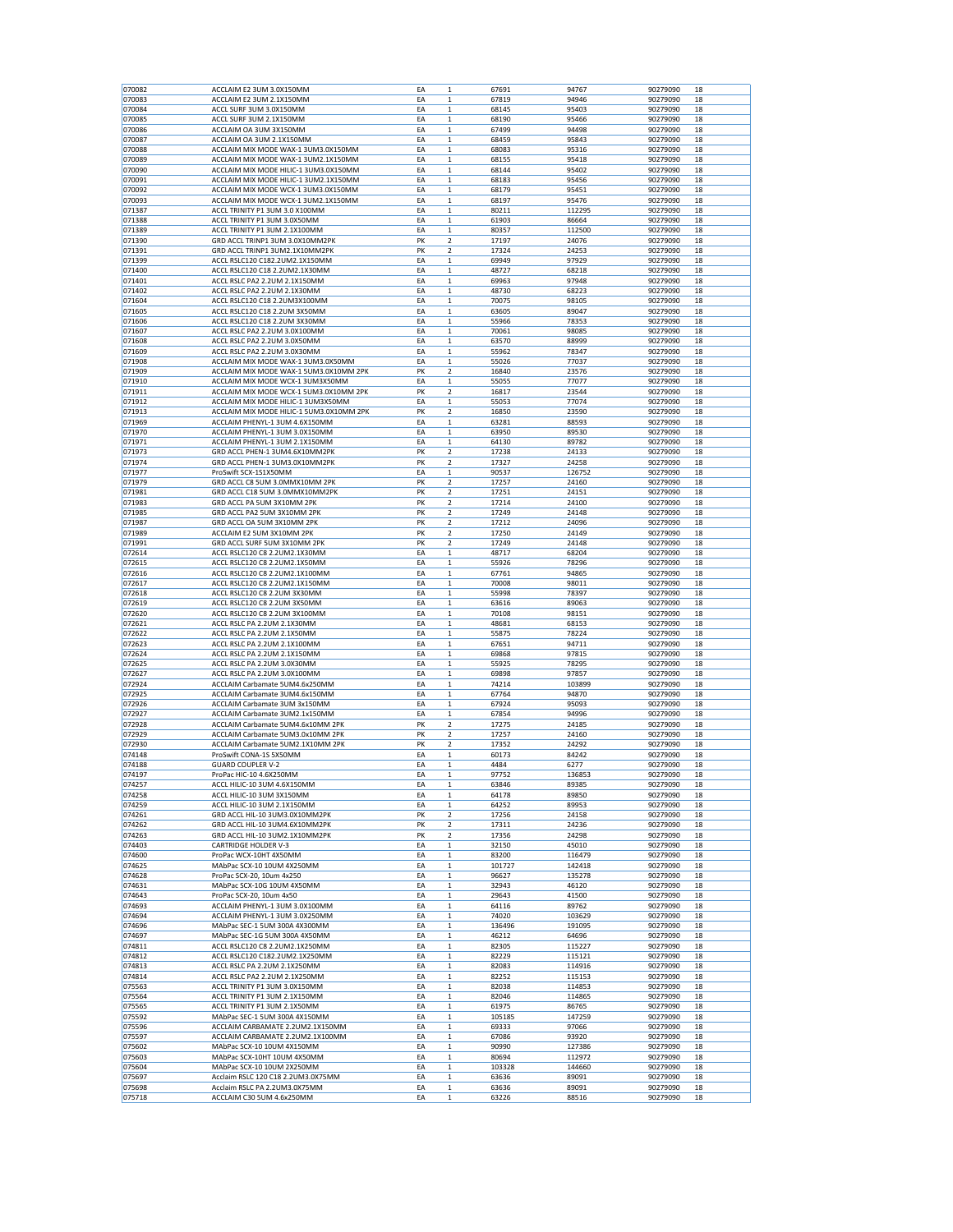| 075719 | ACCLAIM C30 5UM 4.6x150MM                                 | EA | 1              | 58861  | 82405  | 90279090 | 18 |
|--------|-----------------------------------------------------------|----|----------------|--------|--------|----------|----|
| 075720 | GRD ACCL C30 5UM 4.6x10MM 2PK                             | PK | 2              | 17272  | 24181  | 90279090 | 18 |
| 075721 | GRD ACCL C30 5UM 3.0x10MM 2PK                             | PK | 2              | 17238  | 24134  | 90279090 | 18 |
| 075722 | GRD ACCL C30 5UM 2.1x10MM 2PK                             | PK | 2              | 17347  | 24285  | 90279090 | 18 |
| 075723 | ACCLAIM C30 3UM 4.6x150MM                                 | EA | 1              | 67203  | 94084  | 90279090 | 18 |
| 075724 | ACCLAIM C30 3UM 3.0x150MM                                 | EA | $\mathbf 1$    | 67684  | 94757  | 90279090 | 18 |
|        |                                                           |    |                |        |        |          |    |
| 075725 | ACCLAIM C30 3UM 2.1x150MM                                 | EA | 1              | 67807  | 94930  | 90279090 | 18 |
| 075726 | ACCLAIM C30 3UM 3.0x250MM                                 | EA | 1              | 74348  | 104087 | 90279090 | 18 |
| 075749 | MAbPac SCX-10G 10UM 2X50MM                                | EA | $\mathbf{1}$   | 33102  | 46343  | 90279090 | 18 |
| 076185 | Acclaim 120, C8, 3umAnalytical (2.1 x 250mm)              | EA | 1              | 70995  | 99393  | 90279090 | 18 |
| 076186 | Acclaim 120, C18, 3umAnalytical (3.0 x 100mm)             | EA | 1              | 57735  | 80829  | 90279090 | 18 |
|        |                                                           |    |                |        |        |          |    |
| 076187 | Acclaim 120, C18, 3umAnalytical (2.1 x 250mm)             | EA | $\mathbf{1}$   | 70955  | 99337  | 90279090 | 18 |
| 076196 | MAb Charge Variants AnalysisIEX Column Kit                | PK | 2              | 176750 | 247450 | 90279090 | 18 |
| 076197 | MAb Analysis IEX and SECColumn Kit                        | PK | 2              | 209023 | 292633 | 90279090 | 18 |
| 076214 | Acclaim 120, PA, 3umAnalytical (3.0 x 100mm)              | EA | $\mathbf 1$    | 57564  | 80590  | 90279090 | 18 |
| 076225 | Acclaim RSLC Explosives E2,2.2um Analytical (2.1 x 100mm) | EA | 1              | 66633  | 93287  | 90279090 | 18 |
| 076226 |                                                           |    |                |        |        | 90279090 |    |
|        | Acclaim RSLC Explosives E2,2.2um Analytical (2.1 x 150mm) | EA | $\mathbf 1$    | 68768  | 96275  |          | 18 |
| 076227 | Acclaim RSLC Explosives E2,2.2um Analytical (3.0 x 100mm) | EA | $\mathbf 1$    | 68984  | 96578  | 90279090 | 18 |
| 077907 | MAbPac SCX-10, 3um AnalyticalColumn (4 x 50 mm)           | EA | 1              | 78238  | 109534 | 90279090 | 18 |
| 077972 | Acclaim RSLC Carbonyl, 2.2umAnalytical (2.1 x 100mm)      | EA | 1              | 66633  | 93287  | 90279090 | 18 |
| 077973 | Acclaim RSLC Carbonyl, 2.2umAnalytical (2.1 x 150mm)      | EA | $\mathbf 1$    | 68768  | 96275  | 90279090 | 18 |
| 077974 | Acclaim RSLC Carbonyl, 2.2umAnalytical (3.0 x 100mm)      | EA | 1              | 68984  | 96578  | 90279090 | 18 |
| 077997 | Acclaim 120, PA2, 3umAnalytical (2.1 x 250mm)             | EA | 1              | 70874  | 99224  | 90279090 | 18 |
|        |                                                           |    |                |        |        |          |    |
| 077998 | Acclaim 120, PA2, 3umAnalytical (2.1 x 100mm)             | EA | 1              | 57798  | 80917  | 90279090 | 18 |
| 077999 | Acclaim 120, PA2, 3umAnalytical (2.1 x 50mm)              | EA | $\mathbf 1$    | 36813  | 51538  | 90279090 | 18 |
| 078000 | Acclaim 120, PA2, 3umAnalytical (3.0 x 100mm)             | EA | 1              | 57691  | 80767  | 90279090 | 18 |
| 078001 | Acclaim 120, PA2, 3umAnalytical (4.6 x 100mm)             | EA | 1              | 57353  | 80295  | 90279090 | 18 |
| 078016 | ACCL Phenyl-1 3um 2.1x50                                  | EA | $\mathbf 1$    | 43592  | 61029  | 90279090 | 18 |
|        |                                                           |    |                |        |        |          | 18 |
| 078655 | MAbPac SCX-10, 5µm, 4x250mm                               | EA | 1              | 170654 | 238916 | 90279090 |    |
| 078656 | MAbPac SCX-10, 5µm, 4x50mm                                | EA | 1              | 78257  | 109559 | 90279090 | 18 |
| 078660 | Acclaim C30, 3μm, 4.6x100mm                               | EA | $\mathbf 1$    | 57372  | 80321  | 90279090 | 18 |
| 078661 | Acclaim C30, 3µm, 4.6x50mm                                | EA | 1              | 42800  | 59919  | 90279090 | 18 |
| 078662 | Acclaim C30, 3µm, 3.0x100mm                               | EA | 1              | 57621  | 80670  | 90279090 | 18 |
| 078663 | Acclaim C30, 3µm, 3.0x50mm                                | EA | $\mathbf{1}$   | 42882  | 60035  | 90279090 | 18 |
|        |                                                           |    |                |        |        |          |    |
| 078664 | Acclaim C30, 3µm, 2.1x250mm                               | EA | 1              | 70797  | 99115  | 90279090 | 18 |
| 078665 | Acclaim C30, 3µm, 2.1x100mm                               | EA | 1              | 57717  | 80804  | 90279090 | 18 |
| 078666 | Acclaim C30, 3µm, 2.1x50mm                                | EA | $\mathbf{1}$   | 42919  | 60086  | 90279090 | 18 |
| 078950 | Acclaim Surfactant Plus, 3µm,4.6x150mm                    | EA | 1              | 71079  | 99510  | 90279090 | 18 |
| 078951 | Acclaim Surfactant Plus, 3µm,3.0x150mm                    | EA | 1              | 71464  | 100050 | 90279090 | 18 |
|        |                                                           |    |                |        |        |          |    |
| 078952 | Acclaim Surfactant Plus, 3um, 3.0x100mm                   | EA | $\mathbf 1$    | 68780  | 96292  | 90279090 | 18 |
| 078953 | Acclaim Surfactant Plus, 3um, 2.1x250mm                   | EA | 1              | 74650  | 104510 | 90279090 | 18 |
| 078954 | Acclaim Surfactant Plus, 3um, 2.1x150mm                   | EA | 1              | 71775  | 100485 | 90279090 | 18 |
| 078955 | Acclaim Surfactant Plus, 3um, 2.1x100mm                   | EA | $\mathbf 1$    | 69043  | 96661  | 90279090 | 18 |
| 078956 | Acclaim Surfactant Plus, 3µm,4.0x150mm, PEEK              | EA | $\mathbf{1}$   | 71079  | 99510  | 90279090 | 18 |
|        |                                                           |    | $\overline{c}$ |        |        |          |    |
| 078959 | Acclaim Surfactant Plus, 5um, 3.0x10mm, GRD, PK2          | PK |                | 16492  | 23089  | 90279090 | 18 |
| 078960 | Acclaim Surfactant Plus, 5um, 2.1x10mm, GRD, PK2          | PK | 2              | 16538  | 23153  | 90279090 | 18 |
| 078990 | ProPac SAX-10HT AnalyticalColumn (4x 50mm)                | EA | 1              | 75628  | 105879 | 90279090 | 18 |
| 079008 | Acclaim Carbonyl Column5µm, 4.6 x 150 mm                  | EA | 1              | 69846  | 97784  | 90279090 | 18 |
| 079009 | Acclaim Carbonyl Column3µm, 3.0 x 250 mm                  | EA | 1              | 81347  | 113886 | 90279090 | 18 |
| 079010 | Acclaim Carbonyl Column3µm, 3.0 x 150 mm                  | EA | $\mathbf 1$    | 69229  | 96921  | 90279090 | 18 |
|        |                                                           |    |                |        |        |          |    |
| 079011 | Acclaim Carbonyl Column3um, 2.1 x 150 mm                  | EA | 1              | 69336  | 97070  | 90279090 | 18 |
| 079012 | Acclaim Carbonyl Column5µm, 2.1 x 10 mm                   | EA | 1              | 17414  | 24380  | 90279090 | 18 |
| 079013 | Acclaim Carbonyl Column5µm, 3.0 x 10 mm                   | EA | $\mathbf 1$    | 17339  | 24274  | 90279090 | 18 |
| 079014 | Acclaim Carbonyl Column5µm, 4.6 x 10 mm                   | EA | 1              | 17506  | 24509  | 90279090 | 18 |
| 079693 | Acclaim HILIC-10, 5µm, 4.6 x 150mm                        | EA | 1              | 69506  | 97308  | 90279090 | 18 |
| 079694 |                                                           | EA | $\mathbf{1}$   | 72357  | 101299 | 90279090 | 18 |
|        | Acclaim HILIC-10, 5µm, 4.6 x 250mm                        |    |                |        |        |          |    |
| 079695 | ACCLAIM HILIC-10, ANALY COLUMN                            | 0  | 0              | 28458  | 39841  |          |    |
| 079697 | Acclaim Phenyl-1, 5µm, 4.6X250mm                          | EA | 1              | 62754  | 87856  | 90279090 | 18 |
| 079715 | Acclaim Trinity Q1, 3µm,30.0X100mm, ea                    | EA | $\mathbf{1}$   | 67952  | 95133  | 90279090 | 18 |
| 079717 | Acclaim Trinity Q1, 3µm,2.1X100mm, ea                     | EA | 1              | 68112  | 95357  | 90279090 | 18 |
| 079719 | Acclaim Trinity Q1, 5µm, Guard 3.0 x 10mm 2 ea            | PK | 2              | 17434  | 24408  | 90279090 | 18 |
|        |                                                           |    |                |        |        |          |    |
| 079721 | Acclaim SEC-1000, 7µm, Analytical, 7.8 x 300 mm           | EA | $\mathbf{1}$   | 256600 | 359239 | 90279090 | 18 |
| 079722 | Acclaim SEC-1000, 7µm, Analytical, 7.8 x 150 mm           | EA | 1              | 168379 | 235731 | 90279090 | 18 |
| 079723 | Acclaim SEC-300, 5µm, Analytical, 4.6 x 300 mm            | EA | 1              | 145769 | 204076 | 90279090 | 18 |
| 079724 | Acclaim SEC-1000, 7µm, Analytical, 4.6 x 300 mm           | EA | $\mathbf 1$    | 145769 | 204076 | 90279090 | 18 |
| 079725 | Acclaim SEC-300, 5µm, Analytical, 7.8 x 300 mm            | EA | 1              | 256600 | 359239 | 90279090 | 18 |
|        |                                                           |    |                |        |        |          |    |
| 079726 | Acclaim SEC-300, 5µm, Analytical, 7.8 x 150 mm            | EA | 1              | 168379 | 235731 | 90279090 | 18 |
| 079930 | ProPac SCX-10G 4X50MM                                     | EA | $\mathbf 1$    | 33293  | 46610  | 90279090 | 18 |
| 079934 | Acclaim Phenyl-1, Guard, 3um, 2.1X10mm,2PK                | PK | $\overline{2}$ | 17421  | 24389  | 90279090 | 18 |
| 80265  | HAMILTON SYRINGE 25UL 22S 2"                              | 0  | 0              | 19581  | 27413  |          |    |
| 81065  | HAMILTON SYRINGE 100UL 22S 2"                             | 0  | 0              | 17707  | 24790  |          |    |
| 81130  | HAMILTON SYRINGE 1725RN 250UL                             | 0  | 0              | 17330  | 24262  |          |    |
| 81265  | HAMILTON SYRINGE 500UL 22S 2"                             | 0  | 0              | 17707  | 24790  |          |    |
| 81320  | HAMILTON PUMP PRIMING SYRINGE                             | 0  |                |        |        |          |    |
|        |                                                           |    | 0              | 18362  | 25706  |          |    |
| 81620  | HAMILTON PUMP PRIMING SYRINGE                             | 0  | 0              | 22389  | 31345  |          |    |
| 082468 | GlycanPac AXH-1, Analytical 3um, 4.6x150mm                | EA | 1              | 74598  | 104438 | 90279090 | 18 |
| 082469 | GlycanPac AXH-1, Analytical 3µm, 3.0x150 mm               | EA | $\mathbf 1$    | 75322  | 105451 | 90279090 | 18 |
| 082470 | GlycanPac AXH-1, Analytical 3µm, 2.1x150 mm               | EA | $\mathbf 1$    | 75418  | 105585 | 90279090 | 18 |
| 082472 | GlycanPac AXH-1, Analytical 1.9 µm, 2.1x150 mm            | EA | 1              | 94184  | 131858 | 90279090 | 18 |
| 082473 | GlycanPac AXH-1, Analytical 1.9 um, 2.1x100 mm            |    |                |        | 119582 | 90279090 |    |
|        |                                                           | EA | 1              | 85416  |        |          | 18 |
| 082474 | GlycanPac AXH-1, Guard 3 µm, 4.6x10 mm, 2/pk              | PK | 2              | 18268  | 25575  | 90279090 | 18 |
| 082475 | GlycanPac AXH-1, Guard 3 µm, 3.0x10 mm, 2/pk              | PK | 2              | 18225  | 25515  | 90279090 | 18 |
| 082476 | GlycanPac AXH-1, Guard 3 µm, 2.1x10 mm, 2/pk              | PK | 2              | 18328  | 25659  | 90279090 | 18 |
| 082508 | DNAPac PA200 RS,4µm, Analytical, 4.6x50mm                 | EA | 1              | 152885 | 214039 | 90279090 | 18 |
| 082509 | DNAPac PA200 RS, 4µm, Analytical, 4.6x150mm               | EA | 1              | 183291 | 256607 | 90279090 | 18 |
|        |                                                           |    |                |        |        |          |    |
| 082510 | DNAPac PA200 RS, 4µm, Analytical, 4.6x250mm               | EA | 1              | 203561 | 284985 | 90279090 | 18 |
| 082515 | MAbPac SCX-10 RS, 5µm, 2.1 x 250 mm                       | EA | $\mathbf 1$    | 203039 | 284255 | 90279090 | 18 |
| 082521 | GlycanPac AXH-1, Analytical1.9 µm, 2.1x250 mm             | EA | 1              | 95717  | 134004 | 90279090 | 18 |
| 082539 | MAbPac Protein A, 12 µm, Analytical Column 4 x 35mm       | EA | 1              | 95171  | 133239 | 90279090 | 18 |
| 082673 | MAbPac SCX-10 RS, 5µm, Analytical Column 4.6 x 250 mm     | EA | $\mathbf{1}$   | 199657 | 279520 | 90279090 | 18 |
| 082674 | MAbPac SCX-10 RS, 5µm, Analytical Column 4.6 x 50 mm      | EA | 1              |        |        | 90279090 | 18 |
|        |                                                           |    |                | 151895 | 212653 |          |    |
|        |                                                           |    | 1              | 151692 | 212368 | 90279090 | 18 |
| 082675 | MAbPac SCX-10 RS, 5µm, 2.1 x 50 mm                        | EA |                |        |        |          |    |
| 082739 | Acclaim SEC-1000, 7µm, Guard, 4.6 x 33mm                  | EA | $\mathbf 1$    | 53777  | 75287  | 90279090 | 18 |
| 082740 | Acclaim SEC-300, 5µm, Guard, 4.6 x 33mm                   | EA | 1              | 53777  | 75287  | 90279090 | 18 |
|        |                                                           |    |                |        |        |          |    |
| 082767 | ACCLAIM, Surfactant Plus, 5µm, 4.6x250mm                  | EA | 1              | 67610  | 94653  | 90279090 | 18 |
| 082768 | ACCLAIM, Surfactant Plus, 5µm, 4.6x150mm                  | EA | 1              | 61414  | 85980  | 90279090 | 18 |
| 082773 | Acclaim Surfactant Plus, 5um, 4.6x10mm, GRD, PK2          | PK | 2              | 16538  | 23153  | 90279090 | 18 |
| 083214 | Acclaim Carbonyl Column5µm, 4.6 x 250 mm                  | EA | 1              | 76766  | 107473 | 90279090 | 18 |
| 083241 | Acclaim Trinity Q1, 3 µm, 3.0x50 mm                       | EA | 1              | 60965  | 85351  | 90279090 | 18 |
| 083242 | Acclaim Trinity Q1, 3 µm, 2.1x50 mm                       | ΕA | $\mathbf 1$    | 60944  | 85322  | 90279090 | 18 |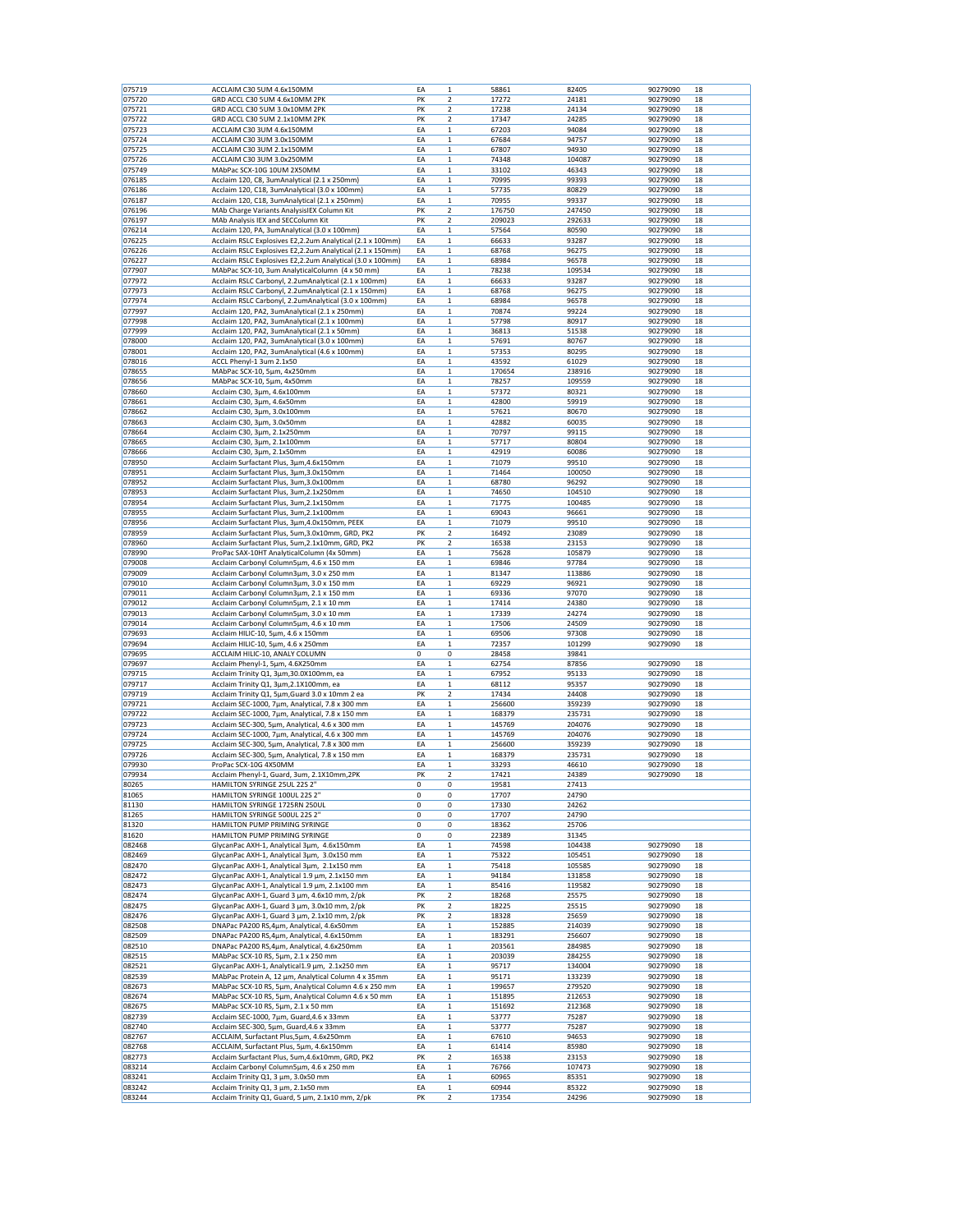| 083270           | CX-1 pH gradient platform, Hi                                                                                                     | 0        | 0                       | 155685           | 217958           |                      |          |
|------------------|-----------------------------------------------------------------------------------------------------------------------------------|----------|-------------------------|------------------|------------------|----------------------|----------|
| 083272           | CX-1 pH gradient kit, Hi reskit                                                                                                   | PK       | $\mathbf 1$             | 190498           | 266697           | 90279090             | 18       |
| 083273           | CX-1 Buffer A, 125mL, pH 5.6                                                                                                      | ΕA       | $\mathbf 1$             | 13771            | 19279            | 90279090             | 18       |
| 083274           | CX-1 Buffer A+B, 125mL, pH 5.6to 10.2                                                                                             | PK       | 2                       | 27441            | 38418            | 90279090             | 18       |
| 083275           | CX-1 Buffer B, 125mL,pH 10.2                                                                                                      | ΕA       | 1                       | 27671            | 38739            | 90279090             | 18       |
| 083376           | CX-1 pH gradient platform, Hi                                                                                                     | 0        | 0                       | 118594           | 166031           |                      |          |
| 083378           | CX-1 pH gradient kit, Highthroughput kit                                                                                          | PK       | 3                       | 100876           | 141227           | 90279090             | 18       |
| 083380           | CX-1 pH gradient                                                                                                                  | 0        | 0                       | 151281           | 211793           |                      |          |
| 083381           | CX-1 pH gradient kit, Starterkit                                                                                                  | PK       | 3                       | 123956           | 173538           | 90279090             | 18       |
| 085022           | pH Designer , Software                                                                                                            | 0        | 0                       | 73441            | 102818           |                      |          |
| 085198           | MAbPac SCX-10, 5µm, Analytical Column 4 x150 mm                                                                                   | ΕA       | 1                       | 125751           | 176052           | 90279090             | 18       |
| 085209           | MAbPac SCX-10 RS, 5µm, Analytical Column 4.6 x 150 mm                                                                             | ΕA       | 1                       | 180322           | 252450           | 90279090             | 18       |
| 085346           | CX-1 Buffer A, 250mL, pH 5.6                                                                                                      | EA       | $\mathbf 1$             | 21901            | 30662            | 90279090             | 18       |
| 085348           | CX-1 Buffer B, 250mL,pH 10.2                                                                                                      | ΕA       | $\mathbf 1$             | 21901            | 30662            | 90279090             | 18       |
| 085349           | CX-1 Buffer A+B, 250mL, pH 5.6to 10.2                                                                                             | PK       | 2                       | 43202            | 60483            | 90279090             | 18       |
| 085431           | Acclaim Trinity P2, 3µm, 2.1 x 50mm                                                                                               | EA       | $\mathbf 1$             | 59463            | 83249            | 90279090             | 18       |
| 085432           | Acclaim Trinity P2, 3µm, 2.1 x 100mm                                                                                              | ΕA       | $\mathbf 1$             | 77042            | 107858           | 90279090             | 18<br>18 |
| 085433<br>085434 | Acclaim Trinity P2, 3µm, 3.0 x 50mm<br>Acclaim Trinity P2, 3µm, 3.0 x 100mm                                                       | ΕA<br>EA | 1<br>$\mathbf 1$        | 59392<br>76864   | 83148<br>107610  | 90279090<br>90279090 | 18       |
| 085435           | Acclaim Trinity P2, 3µm, 2.1 x 10mm, 2/pk                                                                                         | PK       | $\overline{\mathbf{c}}$ | 16541            | 23158            | 90279090             | 18       |
| 085436           | Acclaim Trinity P2, 3µm, 3.0 x 10mm, 2/pk                                                                                         | PK       | 2                       | 16423            | 22992            | 90279090             | 18       |
| 088016           | ACCLAIM Phenyl-1 5µm 4.6X150mm                                                                                                    | EA       | $\mathbf 1$             | 60755            | 85057            | 90279090             | 18       |
| 088135           | GlycanPac AXR-1, 1.9 μm, 2.1x250 mm                                                                                               | ΕA       | 1                       | 99491            | 139287           | 90279090             | 18       |
| 088136           | GlycanPac AXR-1, 1.9 μm, 2.1x150 mm                                                                                               | ΕA       | 1                       | 94379            | 132131           | 90279090             | 18       |
| 88200            | JAVELIN FILTER FOR 2.1MM IDPK/4                                                                                                   | PK       | 4                       | 11495            | 16093            |                      |          |
| 088242           | MAbPac SCX-10 RS, 5µm, 2.1 x 150 mm                                                                                               | ΕA       | $\mathbf 1$             | 181749           | 254448           | 90279090             | 18       |
| 88250            | DASH HTS FILTER 0.5UM                                                                                                             | 0        | 0                       | 5527             | 7738             |                      |          |
| 088251           | GlycanPac AXR-1, 3 µm, 2.1x150 mm                                                                                                 | ΕA       | $\mathbf 1$             | 77917            | 109084           | 90279090             | 18       |
| 088252           | GlycanPac AXR-1, 3 µm, 3.0x150 mm                                                                                                 | ΕA       | $\mathbf 1$             | 77817            | 108944           | 90279090             | 18       |
| 088255           | GlycanPac AXR-1, 3 µm, 4.6x150mm                                                                                                  | ΕA       | 1                       | 77112            | 107956           | 90279090             | 18       |
| 088258           | GlycanPac AXR-1, guard, 3 µm, 2.1x10 mm, 2/pk                                                                                     | PK       | 2                       | 18269            | 25577            | 90279090             | 18       |
| 088259           | GlycanPac AXR-1, guard 3 µm, 3.0x10 mm, 2/pk                                                                                      | PK       | 2                       | 18163            | 25428            | 90279090             | 18       |
| 088260           | GlycanPac AXR-1, guard, 3 µm, 4.6x10 mm, 2/pk                                                                                     | PK       | 2                       | 18251            | 25552            | 90279090             | 18       |
| 88400            | JAVELIN FILTER FOR 4MM ID PK/4                                                                                                    | PK       | 4                       | 11495            | 16093            | 90279020             | 18       |
| 088460           | MAbPac SEC-1, Analytical5µm 300A, 7.8 x 300mm                                                                                     | EA       | $\mathbf 1$             | 175740           | 246036           | 90279090             | 18       |
| 088480           | MAbPac HIC-10, Analytical 5 µm, 4.6 x 100 mm, ea                                                                                  | ΕA       | 1                       | 105969           | 148357           | 90279090             | 18       |
| 088481           | MAbPac HIC-10, Analytical 5 µm, 4.6 x 250 mm, ea                                                                                  | ΕA       | 1                       | 154622           | 216471           | 90279090             | 18       |
| 088482           | MAbPac HIC-10, Guard Cartridges 5 µm, 4.6 x 10 mm (2/pk)                                                                          | PK       | 2                       | 16476            | 23067            | 90279090             | 18       |
| 088553           | MAbPac HIC-20, Analytical 5 µm, 4.6 x 100 mm, ea                                                                                  | EA       | $\mathbf 1$             | 105113           | 147158           | 90279090             | 18       |
| 088554           | MAbPac HIC-20, Analytical 5 µm, 4.6 x 250 mm, ea                                                                                  | EA       | $\mathbf 1$             | 152189           | 213065           | 90279090             | 18       |
| 088555           | MAbPac HIC-20, Guard Cartridges 5 µm, 4.6 x 10 mm (2/pk)                                                                          | PK       | 2                       | 16327            | 22858            | 90279090             | 18       |
| 088558           | MAbPac HIC-Butyl, Analytical 5 µm, 4.6 x 100 mm, ea                                                                               | ΕA       | 1                       | 103756           | 145259           | 90279090             | 18       |
| 088559           | MAbPac HIC-Butyl, Guard Cartridges 5 um, 4.6 x 10 mm (2/pk)                                                                       | PΚ       | 2                       | 16688            | 23363            | 90279090             | 18       |
| 088644           | MAbPac RP, Analytical 4 µm, 3.0 x 100 mm                                                                                          | EA       | $\mathbf 1$             | 68898            | 96457            | 90279090             | 18       |
| 088645           | MAbPac RP, Analytical 4 µm, 3.0 x 50 mm                                                                                           | EA       | $\mathbf 1$             | 58556            | 81978            | 90279090             | 18       |
| 088646           | MAbPac RP, Guard Cartridges 4 µm, 3.0 x 10 mm, 2/pk                                                                               | PK       | 2                       | 16541            | 23158            | 90279090             | 18       |
| 088647           | MAbPac RP, Analytical 4 µm, 2.1 x 100 mm                                                                                          | EA       | $\mathbf 1$             | 69238            | 96933            | 90279090             | 18       |
| 088648           | MAbPac RP, Analytical 4 µm, 2.1 x 50 mm                                                                                           | ΕA       | 1                       | 58894            | 82452            | 90279090             | 18       |
| 088649           | MAbPac RP, Guard Cartridges 4 µm, 2.1 x 10 mm, 2/pk                                                                               | PK<br>PK | 2<br>4                  | 16653            | 23314            | 90279090             | 18       |
| 88700            | JAVELIN FILTER FOR 3MM ID PK/4                                                                                                    |          |                         | 11495            | 16093            |                      |          |
| 088753           | Acclaim AmG C18, 3µm Analytical, 2.1x150mm                                                                                        | ΕA       | $\mathbf 1$<br>2        | 72659            | 101722           | 90279090             | 18       |
| 088754<br>088755 | Acclaim AmG C18, 3µm, Guard Cartridges, 2.1x10mm, 2 ea<br>Acclaim AmG C18, 3µm Analytical, 3.0x150mm                              | ΕA<br>EA | $\mathbf 1$             | 15976<br>72707   | 22366<br>101790  | 90279090<br>90279090 | 18<br>18 |
| 088756           |                                                                                                                                   | PK       | 2                       | 15910            | 22274            | 90279090             | 18       |
| 088757           | Acclaim AmG C18, 3µm, Guard Cartridges, 3.0x10mm, 2 ea<br>Acclaim AmG C18, 3µm Analytical, 4.6x150mm                              | ΕA       | 1                       | 72984            | 102177           | 90279090             | 18       |
| 088758           | Acclaim AmG C18, 3µm, Guard Cartridges, 4.6x10mm, 2 ea                                                                            | PK       | 2                       | 15988            | 22383            | 90279090             | 18       |
| 088759           | DNAPac PA100, 22Χ250ΜΜ, 13μm                                                                                                      | EA       | $\mathbf 1$             | 587145           | 822002           | 90279090             | 18       |
| 088760           | DNAPac PA100, 13μm, 250x2mm, 13μm                                                                                                 | EA       | $\mathbf 1$             | 191124           | 267574           | 90279090             | 18       |
| 088761           | DNAPac PA100G, 2X50mm, 13 μm                                                                                                      | EA       | $\mathbf 1$             | 62771            | 87879            | 90279090             | 18       |
| 088762           | IonPac NS1, Analytical, 10μm, 2 x 250mm                                                                                           | EA       | $\mathbf 1$             | 82423            | 115393           | 90279090             | 18       |
| 088763           | IonPac NG1-10 μm Guard Column (2 x 50 mm)                                                                                         | ΕA       | 1                       | 21218            | 29705            | 90279090             | 18       |
| 088764           | DNAPac PA100, 13µm, 9x50mm                                                                                                        | EA       | 1                       | 96757            | 135459           | 90279090             | 18       |
| 088765           | DNAPAC PA100, 50 x 22mm, 13 μm                                                                                                    | EA       | $\,1$                   | 188190           | 263467           | 90279090             | 18       |
| 088766           | ProPac WCX-10 Semi-Preparative Column (22 x 250 mm)                                                                               | ΕA       | $\mathbf 1$             | 645751           | 904052           | 90279090             | 18       |
| 088767           | ProPac WCX-10 Lot Select 3 Column Set (4 x 250 mm) (1 Lot of RPK                                                                  |          | 3                       | 319057           | 446680           | 90279090             | 18       |
| 088768           | ProPac WCX-10 Lot Select 3 Column Set (4 x 250 mm) (3 Lots of PK                                                                  |          | 3                       | 319030           | 446642           | 90279090             | 18       |
| 088769           | ProPac SCX-10 Semi-Preparative Column (22 x 250 mm)                                                                               | EA       | 1                       | 645751           | 904052           | 90279090             | 18       |
| 088770           | ProPac SAX-10 Semi-Preparative Column (22 x 250 mm)                                                                               | EA       | 1                       | 648665           | 908132           | 90279090             | 18       |
| 088771           | ProPac WAX-10 Semi-Preparative Column (22 x 250 mm)                                                                               | EA       | $\mathbf 1$             | 647194           | 906072           | 90279090             | 18       |
| 088772           | ProPac SCX-10 Lot Select Column Set (4 x 250 mm) (1 Lot of Resi PK                                                                |          | 3                       | 319183           | 446857           | 90279090             | 18       |
| 088773           | ProPac SCX-10 Lot Select Column Set (4 x 250 mm) (3 Lots of Res PK                                                                |          | 3                       | 317784           | 444898           | 90279090             | 18       |
| 088774           | ProPac SAX-10 Lot Select Column Set (4 x 250 mm) (1 Lot of Resi PK                                                                |          | 3                       | 317942           | 445118           | 90279090             | 18       |
| 088775           | ProPac SAX-10 Lot Select Column Set (4 x 250 mm) (3 Lots of Re: PK                                                                |          | 3                       | 317942           | 445118           | 90279090             | 18       |
| 088776           | ProPac WAX-10 Lot Select Column Set (4 x 250 mm) (1 Lot of Re: PK                                                                 |          | 3                       | 317929           | 445100           | 90279090             | 18       |
| 088777           | ProPac WAX-10 Lot Select Column Set (4 x 250 mm) (3 Lots of REPK                                                                  |          | 3                       | 317929           | 445100           | 90279090             | 18       |
| 088778           | ProPac WCX-10 Analytical Column (4 x 100 mm)                                                                                      | EA       | $\mathbf 1$             | 111858           | 156601           | 90279090             | 18       |
| 088779           | ProPac WCX-10 Analytical Column (4 x 150 mm)                                                                                      | ΕA       | $\mathbf 1$             | 131869           | 184617           | 90279090             | 18       |
| 088780           | DNAPac PA200, 8µm, Guard (22 x 50 mm)                                                                                             | ΕA       | $\mathbf 1$             | 189504           | 265306           | 90279090             | 18       |
| 088781<br>088782 | DNAPac PA200, 8µm, Semi-Preparative (22 x 250 mm)                                                                                 | EA       | $\mathbf 1$<br>3        | 578940           | 810516<br>411215 | 90279090             | 18       |
| 088783           | MAbPac SCX-10, 10µm, Lot Select 3 Column Set (4 x 250 mm) (1PK<br>MAbPac SCX-10, 10μm, Lot Select 3 Column Set (4 x 250 mm) (3 PK |          | 3                       | 293725<br>293729 | 411221           | 90279090<br>90279090 | 18<br>18 |
| 088784           | MAbPac SCX-10, 10µm, 9 x 250 mm column                                                                                            | ΕA       | $\mathbf 1$             | 232896           | 326054           | 90279090             | 18       |
| 088785           | Acclaim Mixed-Mode WAX-1, 5µm, 10x 250 mm                                                                                         | ΕA       | $\mathbf 1$             | 402844           | 563982           | 90279090             | 18       |
| 088786           | IonPac NS2, 5µm, Analytical Column (4 x 250mm)                                                                                    | ΕA       | $\mathbf 1$             | 81876            | 114627           | 90279090             | 18       |
| 088787           | IonPac NS2, 5µm, Analytical Column (4 x 150mm)                                                                                    | ΕA       | $\mathbf 1$             | 76576            | 107207           | 90279090             | 18       |
| 088788           | IonPac NG2, 5µm, Analytical Column (4 x 35mm)                                                                                     | ΕA       | 1                       | 78089            | 109324           | 90279090             | 18       |
| 088789           | MAbPac SEC-1, 5um 300 Å, analytical column (2.1 x 300mm)                                                                          | ΕA       | 1                       | 125383           | 175537           | 90279090             | 18       |
| 088790           | MAbPac SEC-1, 5um 300 Å, analytical column (2.1 x 150mm)                                                                          | EA       | $\,1$                   | 106199           | 148678           | 90279090             | 18       |
| 088919           | DNAPac RP, Analytical, 4 µm, 3.0 x 100 mm                                                                                         | ΕA       | $\mathbf 1$             | 67325            | 94255            | 90279090             | 18       |
| 088920           | DNAPac RP, Analytical, 4 µm, 3.0 x 50 mm                                                                                          | ΕA       | $\mathbf 1$             | 57475            | 80465            | 90279090             | 18       |
| 088921           | DNAPac RP, Guard Cartridges, 4 µm, 3.0 x 10 mm (2/pk)                                                                             | PK       | $\overline{\mathbf{2}}$ | 16935            | 23709            | 90279090             | 18       |
| 088923           | DNAPac RP, Analytical, 4 µm, 2.1 x 100 mm                                                                                         | ΕA       | 1                       | 67663            | 94728            | 90279090             | 18       |
| 088924           | DNAPac RP, Analytical, 4 µm, 2.1 x 50 mm                                                                                          | ΕA       | 1                       | 57629            | 80681            | 90279090             | 18       |
| 088925           | DNAPac RP, Guard Cartridges, 4 µm, 2.1 x 10 mm (2/pk)                                                                             | PK       | $\overline{2}$          | 17035            | 23848            | 90279090             | 18       |
| 089170           | MSPac™ DS-10 MS Desalter Cartridge                                                                                                | PK       | 2                       | 24286            | 34000            | 90279090             | 18       |
| 92016            | KEYSTONE HOT POCKET COLUMNHEATER.                                                                                                 | PCS      | $\mathbf 1$             | 270929           | 379301           |                      |          |
| 92017            | COOL POCKET COLUMN CHILLER                                                                                                        | ΕA       | $\,1$                   | 618423           | 865792           |                      |          |
| 92018            | PRE-HEATER/PRE-COOLER ELUENT0.005"ID                                                                                              | PCS      | 1                       | 22461            | 31445            |                      |          |
| 108052           | D2 LAMP UV6000LP                                                                                                                  | PCS      | 1                       | 175673           | 245943           | 85394900             | 12/18/28 |
| 160287           | PEPMAP100 C18 5UM 1X250MM                                                                                                         | ΕA       | 1                       | 62115            | 86960            | 90279090             | 18       |
| 160300           | PEPMAP100 C18 5UM 300UMX250MM                                                                                                     | ΕA       | $\mathbf{1}$            | 63575            | 89005            | 90279090             | 18       |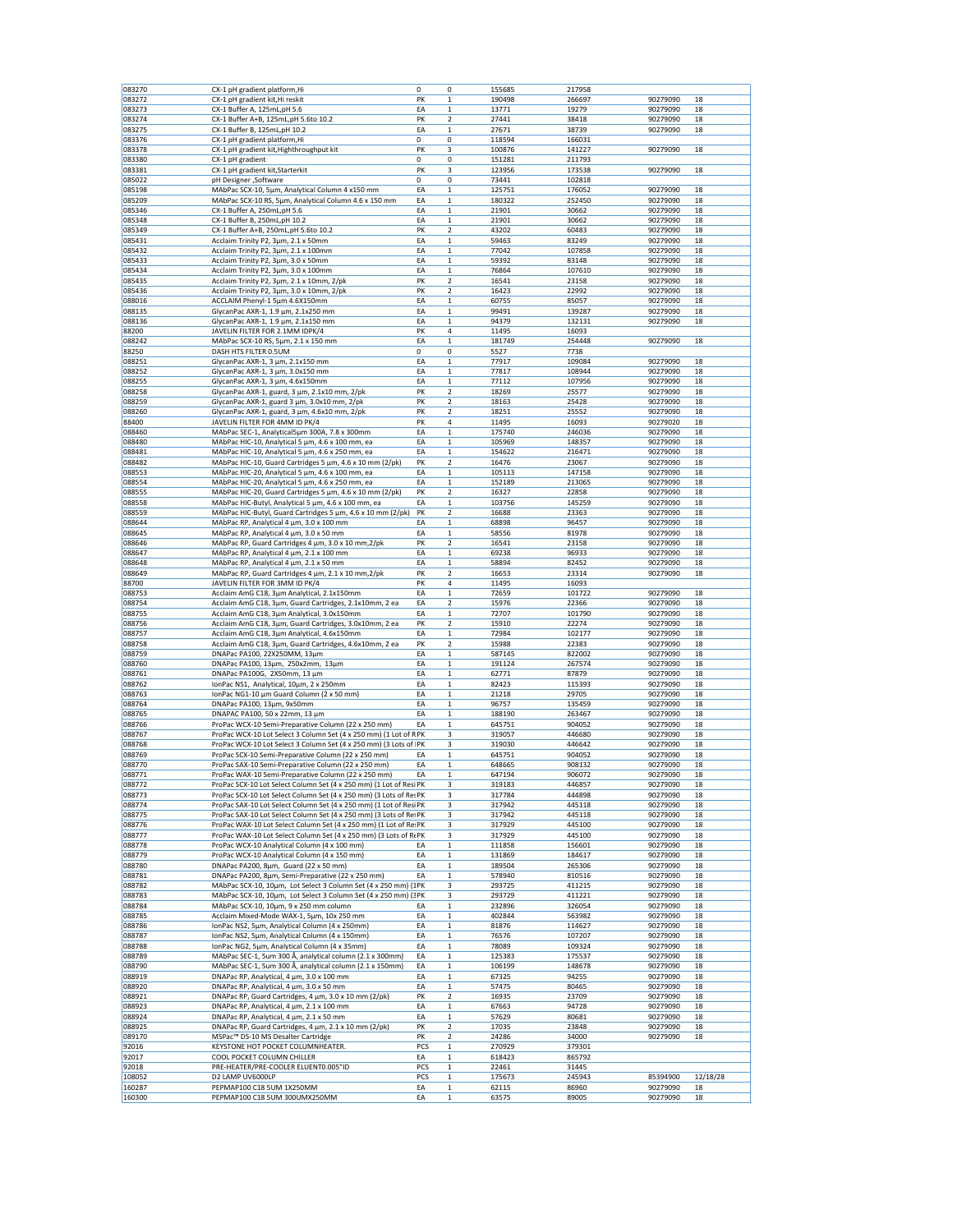| 160318           | PEPMAP100 C18 5UM 75UMX50MM                                                      | EA          | $\mathbf 1$                 | 50695          | 70973            | 90279090             | 18       |
|------------------|----------------------------------------------------------------------------------|-------------|-----------------------------|----------------|------------------|----------------------|----------|
| 160321           | PEPMAP100 C18 3UM 75UMX150MM                                                     | ΕA          | $\mathbf 1$                 | 65295          | 91413            | 90279090             | 18       |
| 160323           | PEPMAP100 C18 5UM 75UMX150MM                                                     | EA          | $\mathbf 1$                 | 61395          | 85953            | 90279090             | 18       |
| 160326           | PEPMAP100 C18 5UM 75UMX250MM                                                     | EA          | $\mathbf 1$                 | 70995          | 99393            | 90279090             | 18       |
| 160428           | PEPMAP100 C18 5UM 300UMX1MM                                                      | ΕA          | $\mathbf 1$                 | 11694          | 16371            | 90279090             | 18       |
| 160432           | HOLDER U-PRECOLUMN 15MM                                                          | $\mathbf 0$ | 0                           | 20514          | 28720            |                      |          |
| 160434           | PEPMAP100 C18 5UM 1MMX5MM 5PK<br>PEPMAP100 C18 5UM 1MMX15MM 5PK                  | PK          | 5<br>5                      | 36018          | 50426            | 90279090<br>90279090 | 18       |
| 160438<br>160442 | 800 µM I.D. X 5 MM, ACCLAIM                                                      | PK<br>0     | 0                           | 36018<br>48058 | 50426<br>67281   |                      | 18       |
| 160446           | PEPMAP100 C18 5UM 0.5X5MM 5PK                                                    | PK          | 5                           | 36018          | 50426            | 90279090             | 18       |
| 160450           | PEPMAP100 C18 5UM 0.5X15MM 5PK                                                   | PK          | 5                           | 36018          | 50426            | 90279090             | 18       |
| 160454           | PEPMAP100 C18 5UM 0.3X5MM 5PK                                                    | PK          | 5                           | 36018          | 50426            | 90279090             | 18       |
| 160475           | FUSED SILICA TUBING 20UMX5M                                                      | EA          | $\mathbf 1$                 | 17918          | 25086            | 90279090             | 18       |
| 160476           | <b>FUSED SILICA TUBING 25UMX5M</b>                                               | ΕA          | $\mathbf 1$                 | 17958          | 25141            | 90279090             | 18       |
| 160477           | FUSED SILICA TUBING 50UMX5M                                                      | ΕA          | $\mathbf 1$                 | 17722          | 24810            | 90279090             | 18       |
| 160478           | <b>FUSED SILICA TUBING 75UMX5M</b>                                               | EA          | $\mathbf 1$                 | 17997          | 25196            | 90279090             | 18       |
| 160479           | FUSED SILICA TUBING 100UMX5M                                                     | EA          | $\mathbf 1$                 | 17814          | 24939            | 90279090             | 18       |
| 160480           | FUSED SILICA TUBING 150UMX5M<br><b>FUSED SILICA TUBING 200UMX5M</b>              | EA          | $\mathbf 1$                 | 17892          | 25049            | 90279090             | 18       |
| 160481<br>160483 | <b>CUTTER TOOL CLEAVAGE STONE</b>                                                | EA<br>ΕA    | $\mathbf 1$<br>$\mathbf 1$  | 17958<br>1231  | 25141<br>1723    | 90279090<br>90279090 | 18<br>18 |
| 160484           | PEEK TOOL CUTTER GUILOTINE                                                       | EA          | $\mathbf 1$                 | 13747          | 19245            | 90279090             | 18       |
| 160486           | CONNECTORS 250UM TEFLON 5PK                                                      | PK          | 5                           | 1354           | 1895             | 90279090             | 18       |
| 160489           | CONN 250/350UM TEFLON 2PK                                                        | PK          | 2                           | 1346           | 1885             | 90279090             | 18       |
| 160491           | SLEEVE PEEK 150UM 5PK                                                            | 0           | 0                           | 1969           | 2756             |                      |          |
| 160492           | SLEEVE PEEK 280UM 5PK                                                            | PK          | 5                           | 2840           | 3976             | 90279090             | 18       |
| 160493           | SLEEVE PEEK 360UM 5PK                                                            | PK          | 5                           | 2840           | 3976             | 90279090             | 18       |
| 160494           | 1/16 UNION LOW-DEAD VOL                                                          | ΕA          | $\mathbf 1$                 | 13742          | 19239            | 90279090             | 18       |
| 160495           | FTG 1/16 UNIV FTIGHT XLG 2PK                                                     | ΕA          | $\mathbf 1$                 | 1264           | 1769             | 90279090             | 18       |
| 160616           | FUSED SILICA TUBING 10UMX5M                                                      | EA          | $\mathbf 1$                 | 17578          | 24609            | 90279090             | 18       |
| 160693<br>160705 | FTG FTIGHT W DBL FERRULE                                                         | ΕA<br>EA    | $\mathbf 1$<br>$\mathbf{1}$ | 2342<br>6990   | 3279<br>9786     | 90279090<br>90279090 | 18<br>18 |
| 161030           | 1/16 UNIONZERO-DEAD VOL<br>TEFLON TUBING 350UM 5PK                               | PK          | 5                           | 1255           | 1757             | 90279090             | 18       |
| 161052           | TEFLON TUBING 300UMX5M                                                           | 0           | 0                           | 15274          | 21384            |                      |          |
| 161089           | CYTOCHROME C DIGEST, 1,6NMOL, LYOPHILIZED                                        | EA          | $\mathbf 1$                 | 6621           | 9270             | 90279090             | 18       |
| 161101           | FUSED SILICA TUBING 15UMX5M                                                      | EA          | $\mathbf 1$                 | 17591          | 24627            | 90279090             | 18       |
| 161185           | PEPMAP100 C8 3UM 75UMX150MM                                                      | EA          | $\mathbf 1$                 | 65295          | 91413            | 90279090             | 18       |
| 161189           | PEPMAP100 C8 5UM 1X5MM 5PK                                                       | 0           | 0                           | 48056          | 67278            |                      |          |
| 161194           | PEPMAP100 C8 5UM 0.3X5MM 5PK                                                     | PK          | 5                           | 36018          | 50426            | 90279090             | 18       |
| 161405           | PEEK SLEEVES 380UM 10PK                                                          | PK          | 10                          | 4926           | 6897             | 90279090             | 18       |
| 161434           | MS OUTLET 180/300UM COLUMNS                                                      | 0           | 0                           | 8716           | 12203            |                      |          |
| 161497           | UNION MICROTIGHT 2FTG 1GAGE                                                      | Kit         | $\mathbf 1$                 | 7400           | 10360            | 90279090             | 18       |
| 161498           | PEEK SLEEVES 280UM 10PK                                                          | EA          | $\mathbf 1$                 | 4913           | 6878             | 90279090             | 18       |
| 163574<br>163579 | PEPMAP300 C18 5UM 75UMX150MM<br>PEPMAP300 C4 5UM 75UMX150MM                      | EA<br>EA    | $\mathbf 1$<br>$\mathbf 1$  | 61395<br>61395 | 85953<br>85953   | 90279090<br>90279090 | 18<br>18 |
| 163586           | PEPMAP300 C4 5UM 1MMX50MM                                                        | $\Omega$    | 0                           | 47778          | 66889            |                      |          |
| 163589           | PEPMAP300 C18 5UM 0.3X5MM 5PK                                                    | PK          | 5                           | 36018          | 50426            | 90279090             | 18       |
| 163591           | PEPMAP300 C4 5UM 0.3X5MM 5PK                                                     | PK          | 5                           | 36018          | 50426            | 90279090             | 18       |
| 163592           | PEPMAP300 C18 5UM 1X5MM 5PK                                                      | PK          | 5                           | 36018          | 50426            | 90279090             | 18       |
| 163593           | PEPMAP300 C18 5UM 1X15MM 5PK                                                     | EA          | $\mathbf 1$                 | 38218          | 53506            | 90279090             | 18       |
| 163595           | PEPMAP300 C4 5UM 1X15MM 5PK                                                      | 0           | 0                           | 46557          | 65180            |                      |          |
| 163934           | FUSED SILICA TUBING 30UMX3.2M                                                    | ΕA          | 1                           | 9068           | 12695            | 90279090             | 18       |
| 163945           | PEPMAP300 C18 5UM 0.5X5MM 5PK                                                    | 0           | 0                           | 44756          | 62658            |                      |          |
| 164013           | 1/16 PEEK FITTING INERT 2PK                                                      | ΕA          | $\mathbf 1$                 | 5118           | 7165             | 90279090             | 18       |
| 164197           | NANO PM100 C18 5UM .1X10MM 2PK                                                   | PK<br>PK    | 2                           | 24203          | 33884            | 90279090             | 18       |
| 164199<br>164205 | NANO PM100 C18 5UM .1X20MM 2PK<br>NANO TIO2 5UM 0.1X10MM 2PK                     | EA          | 2<br>$\mathbf{1}$           | 26203<br>24203 | 36684<br>33884   | 90279090<br>90279090 | 18<br>18 |
| 164212           | NANO PM100 C18 5UM .2X10MM 2PK                                                   | PK          | 2                           | 18699          | 26178            | 90279090             | 18       |
| 164213           | NANO PM100 C18 5UM .2X20MM 2PK                                                   | PK          | 2                           | 20503          | 28704            | 90279090             | 18       |
| 164215           | NANO TIO2 5UM 0.2X10MM 2PK                                                       | EA          | $\mathbf 1$                 | 18699          | 26178            | 90279090             | 18       |
| 164261           | PEPMAP100 C18 3UM 75UMX250MM                                                     | EA          | $\mathbf 1$                 | 70995          | 99393            | 90279090             | 18       |
| 164454           | Acclaim PepMap RSLC C18 50 x1 mm                                                 | EA          | $\mathbf 1$                 | 82224          | 115113           | 90279090             | 18       |
| 164534           | PM100RSLCC18 2UM 75UMX150MM NV                                                   | EA          | $\mathbf 1$                 | 74650          | 104510           | 90279090             | 18       |
| 164535           | PM100 C18 3UM 75UMX20MM NV 2PK                                                   | PK          | $\overline{\mathbf{2}}$     | 39282          | 54994            | 90279090             | 18       |
| 164537           | PM100RSLC C18 2UM 0.3X150MM NV                                                   | ΕA          | $\mathbf 1$                 | 56096          | 78535            | 90279090             | 18       |
| 164542           | PEPSWIFT MONO 200UMX250MM NV                                                     | ΕA          | $\mathbf 1$                 | 127375         | 178324           | 90279090             | 18       |
| 164543           | PEPSWIFT MONO 100UMX250MM NV                                                     | EA          | $\mathbf{1}$                | 126975         | 177765           | 90279090             | 18       |
| 164557<br>164558 | PEPSWIFT MONO 200UMX50MM NV<br>PEPSWIFTTRAP 200UMX5MM NV 2PK                     | EA<br>PK    | 1                           | 97377<br>76343 | 136327<br>106880 | 90279090<br>90279090 | 18<br>18 |
| 164560           | PM100RSLC C18 2UM 0.3X50MM NV                                                    | EA          | 2<br>$\mathbf 1$            | 56096          | 78535            | 90279090             | 18       |
| 164561           | PM100RSLC C18 2UM 50UMX50MM NV                                                   | EA          | $\mathbf 1$                 | 74650          | 104510           | 90279090             | 18       |
| 164562           | PM100RSLCC18 2UM 50UMX150MM NV                                                   | EA          | $\mathbf 1$                 | 74650          | 104510           | 90279090             | 18       |
| 164563           | PM100RSLC C18 2UM 75UMX50MM NV                                                   | EA          | $\mathbf 1$                 | 74650          | 104510           | 90279090             | 18       |
| 164564           | PM100 C18 5UM 0.1X20MM NV 2PK                                                    | PK          | 2                           | 38939          | 54515            | 90279090             | 18       |
| 164565           | Poros 10S 300UMX100MM NV                                                         | EA          | $\mathbf 1$                 | 105486         | 147680           | 90279090             | 18       |
| 164566           | PolyS-ASP300 5UM 1X150MM NV                                                      | EA          | $\mathbf 1$                 | 109242         | 152939           | 90279090             | 18       |
| 164567           | PEPMAP100 C18 3UM 75UMX50MM NV                                                   | EA          | $\mathbf 1$                 | 78350          | 109690           | 90279090             | 18       |
| 164568           | PEPMAP100C18 3UM 75UMX150MM NV                                                   | ΕA          | $\mathbf 1$                 | 78350          | 109690           | 90279090             | 18       |
| 164569           | PEPMAP100C18 3UM 75UMX250MM NV                                                   | EA          | $\mathbf 1$                 | 85950          | 120330           | 90279090             | 18       |
| 164570<br>164571 | PEPMAP100C18 3UM 75UMX500MM NV<br>PEPMAP100 C18 3UM 0.3X150MM NV                 | EA<br>ΕA    | $\mathbf 1$<br>$\mathbf 1$  | 97398<br>54915 | 136357<br>76880  | 90279090<br>90279090 | 18<br>18 |
| 164572           | PEPMAP100 C18 3UM 1X150MM NV                                                     | ΕA          | $\mathbf 1$                 | 56096          | 78535            | 90279090             | 18       |
| 164584           | PepSwift50mm x 100um nanoViper                                                   | EA          | $\mathbf 1$                 | 97377          | 136327           | 90279090             | 18       |
| 164585           | PepSwift RP 500x50mm NV                                                          | ΕA          | $\mathbf 1$                 | 94193          | 131870           | 90279090             | 18       |
| 164586           | PepSwift 500x50mm Nano Viper                                                     | ΕA          | $\mathbf 1$                 | 93875          | 131425           | 90279090             | 18       |
| 164592           | Acclaim PA2 3um 150 x 0.3mmnanoViper                                             | EA          | $\mathbf 1$                 | 56096          | 78535            | 90279090             | 18       |
| 164599           | PolyS-ASP300 5U0.3X150MM NV                                                      | ΕA          | 1                           | 114586         | 160420           | 90279090             | 18       |
| 164648           | Dionex part - spec unknown                                                       | PK          | 2                           | 30347          | 42486            | 90279090             | 18       |
| 164649           | PepMap trap holder 5mm 30umnanoViper                                             | EA          | $\mathbf 1$                 | 42441          | 59417            | 90279090             | 18       |
| 164650           | PepMap trap holder5mm 30um nanoViper                                             | EA          | $\mathbf 1$                 | 42382          | 59335            | 90279090             | 18       |
| 164706           | PepMap C8 3um150mm x 75um nanoViper                                              | ΕA          | $\mathbf 1$                 | 79036          | 110651           | 90279090             | 18       |
| 164707<br>164708 | PepMap C4 5um150mm x 75um nanoViper<br>PepMap C18 300A 5 m 150mm x75 m nanoViper | EA<br>ΕA    | $\mathbf 1$<br>$\mathbf 1$  | 79040<br>79024 | 110656<br>110633 | 90279090<br>90279090 | 18<br>18 |
| 164711           | PepMap RSLC C18 2um150mm x 1mm nanoViper                                         | ΕA          | $\mathbf 1$                 | 56097          | 78535            | 90279090             | 18       |
| 164712           | PepMap C18 3um50mm x 50um nanoViper                                              | EA          | $\mathbf 1$                 | 79064          | 110689           | 90279090             | 18       |
| 164713           | PepMap C18 3um150mm x 50um nanoViper                                             | ΕA          | $\mathbf 1$                 | 79032          | 110645           | 90279090             | 18       |
| 164714           | PepMap C18 3um250mm x 50um nanoViper                                             | ΕA          | $\mathbf 1$                 | 90297          | 126416           | 90279090             | 18       |
| 164715           | PepMap C18 3um500mm x 50um nanoViper                                             | EA          | $\mathbf 1$                 | 102506         | 143508           | 90279090             | 18       |
| 164716           | PM100 C18 3UM 300UMX50MMNV                                                       | EA          | 1                           | 79553          | 111375           | 90279090             | 18       |
| 164717           | PEPMAP100 C18 3UM1x50MM NANOVIPER                                                | EA          | $\mathbf 1$                 | 74252          | 103953           | 90279090             | 18       |
| 164718           | PEPMAP300 C18 5UM300UMX150MM NANOVIPER                                           | EA          | $\mathbf 1$                 | 79254          | 110956           | 90279090             | 18       |
| 164719           | PEPMAP300 C18 5UM1x150MM NANOVIPER                                               | EA          | $\mathbf 1$                 | 77210          | 108094           | 90279090             | 18       |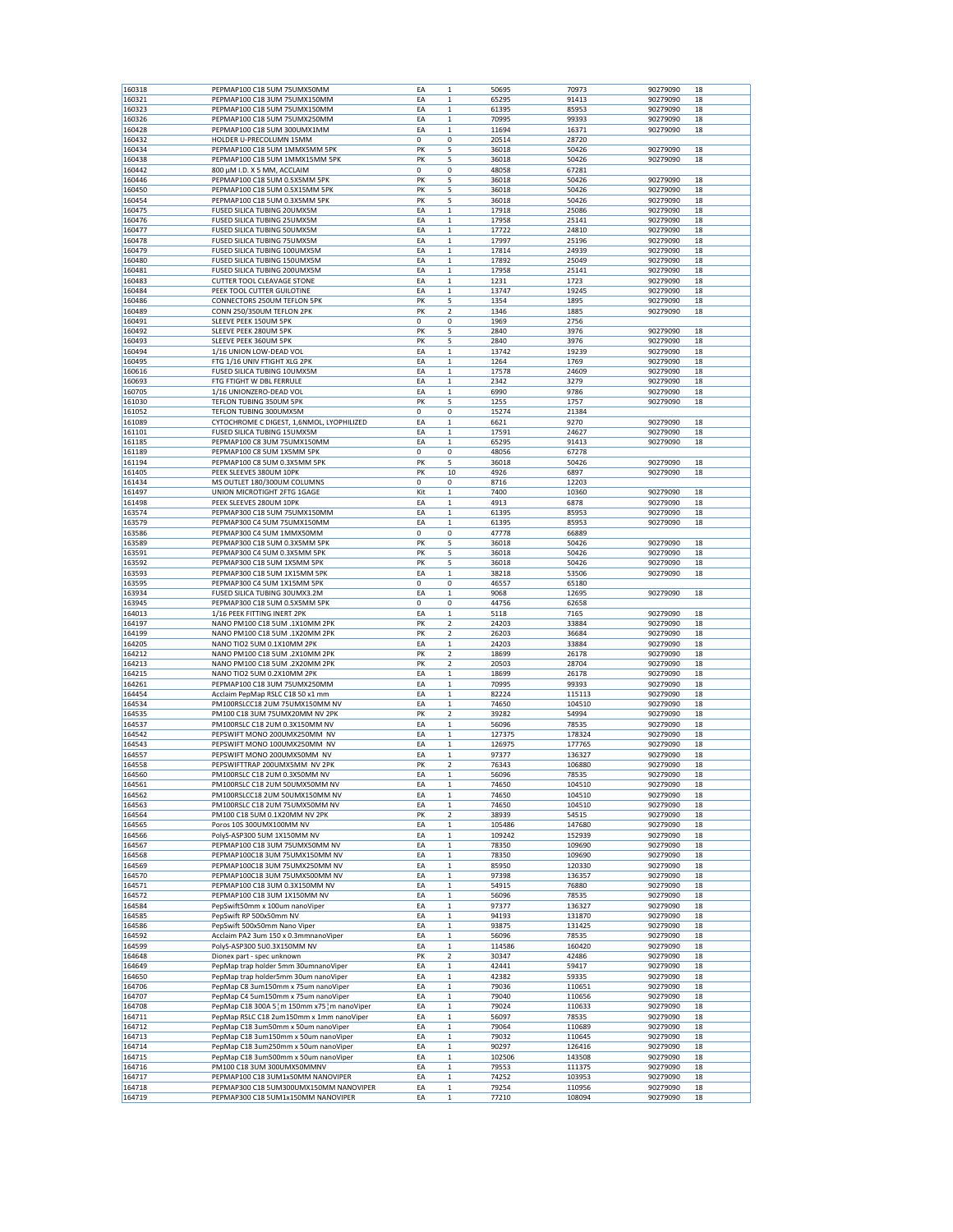| 164720               | PEPMAP300 C4 5UM300UMX150MM NANOVIPER                                          | EA          | $\mathbf 1$             | 79248          | 110947         | 90279090 | 18       |
|----------------------|--------------------------------------------------------------------------------|-------------|-------------------------|----------------|----------------|----------|----------|
| 164721               | PEPMAP300 C4 5UM1X150MM NANOVIPER                                              | EA          | $\mathbf{1}$            | 77190          | 108066         | 90279090 | 18       |
| 164722               | PepMap C8 3um 150mm x 300umnanoViper                                           | EA          | $\mathbf 1$             | 60134          | 84188          | 90279090 | 18       |
|                      |                                                                                |             |                         |                |                |          |          |
| 164723               | PepMap C8 3um150mm x 1mm nanoViper                                             | EA          | $\mathbf 1$             | 57662          | 80727          | 90279090 | 18       |
| 164738               | PM100 C18 3UM 75UMx150MM NV FS                                                 | EA          | 1                       | 78350          | 109690         | 90279090 | 18       |
| 164739               | PM100 C18 3UM 75UMx500MM NV FS                                                 | EA          | $\mathbf 1$             | 97398          | 136357         | 90279090 | 18       |
| 164863               | GlycanPac AXH-1, 1.9 m 150 x1 mm                                               | EA          | $\mathbf 1$             | 74314          | 104039         | 90279090 | 18       |
| 164899               | PEPMAP100 C18 5UM1X50MM NANOVIPER                                              | EA          | $\mathbf{1}$            | 74649          | 104508         | 90279090 | 18       |
| 164900               | PEPMAP100 C18 5UM1X150MM NANOVIPER                                             | EA          | 1                       | 77278          | 108190         | 90279090 | 18       |
| 164901               | PEPMAP100 C18 5UM300UMX50MM NANOVIPER                                          | EA          | $\mathbf{1}$            | 79543          | 111360         | 90279090 | 18       |
| 164902               | PEPMAP100 C18 5UM300UMX150MM NANOVIPER                                         | EA          | $\mathbf{1}$            | 79275          | 110986         | 90279090 | 18       |
|                      |                                                                                |             |                         |                |                |          |          |
| 164921               | ProSwift RP-4H100um x 50cm                                                     | EA          | 1                       | 140685         | 196960         | 90279090 | 18       |
| 164922               | ProSwift RP-4H100um x 25cm                                                     | EA          | 1                       | 130781         | 183093         | 90279090 | 18       |
| 164923               | ProSwift RP-4H200um x 25cm                                                     | EA          | $\mathbf 1$             | 130827         | 183158         | 90279090 | 18       |
| 164925               | ProSwift RP-4H500um x 10cm                                                     | EA          | $\mathbf{1}$            | 104301         | 146022         | 90279090 | 18       |
| 164928               | ProSwift C4 RP-5H 100 µm x 50 cm                                               | EA          | $\mathbf{1}$            | 132594         | 185632         | 90279090 | 18       |
| 164929               | ProSwift C4 RP-5H 100 µm x 25 cm                                               | EA          | $\mathbf 1$             | 122914         | 172080         | 90279090 | 18       |
|                      | ProSwift C4 RP-5H 200 µm x 25 cm                                               |             | $\mathbf 1$             |                |                |          | 18       |
| 164930               |                                                                                | EA          |                         | 122695         | 171773         | 90279090 |          |
| 164931               | ProSwift C4 RP-5H 500 µm x 10 cm                                               | EA          | $\mathbf 1$             | 96087          | 134521         | 90279090 | 18       |
| 164932               | ProSwift C4 RP-5H 500 µm x 25 cm                                               | EA          | $\mathbf 1$             | 121739         | 170435         | 90279090 | 18       |
| 164935               | ProSwift C4 RP-5H 50 µm x 25 cm                                                | EA          | $\mathbf{1}$            | 133263         | 186568         | 90279090 | 18       |
| 164939               | PepMap C18 2UM 75UMx750MM NV FS                                                | EA          | $\mathbf 1$             | 110024         | 154033         | 90279090 | 18       |
| 164940               | PepMap C18 2UM 75UMx150MM NV FS 1200bar                                        | EA          | $\mathbf 1$             | 71742          | 100439         | 90279090 | 18       |
| 164941               | PepMap C18 2UM 75UMx250MM NV FS 1200bar                                        | EA          | 1                       | 84337          | 118072         | 90279090 | 18       |
| 164942               | PepMap C18 2UM 75UMx500MM NV FS 1200bar                                        | EA          | $\mathbf 1$             | 94196          | 131874         | 90279090 | 18       |
|                      |                                                                                |             |                         |                |                |          |          |
| 164943               | PepMap C18 2UM 50UMx150MM NV FS 1200bar                                        | EA          | $\mathbf 1$             | 73005          | 102207         | 90279090 | 18       |
| 164944               | PepMap C18 2UM 50UMx250MM NV FS 1200bar                                        | EA          | $\mathbf{1}$            | 83631          | 117083         | 90279090 | 18       |
| 164945               | PepMap C18 2UM 50UMx500MM NV FS 1200bar                                        | EA          | $\mathbf 1$             | 94672          | 132540         | 90279090 | 18       |
| 164946               | PepMap100 C18 3UM 75UMx2CM nanoViper trap 1200bar                              | PK          | $\overline{\mathbf{2}}$ | 38791          | 54308          | 90279090 | 18       |
| 230005               | 4.6mm, 0.5um, Cap FritTHK Threaded H/W                                         | EA          | 1                       | 1571           | 2199           |          |          |
|                      |                                                                                |             |                         |                |                |          |          |
| 0491940              | <b>HEATING INSERT TSP-M90</b>                                                  | 0           | 0                       | 67725          | 94815          |          |          |
| 703950               | TUBING PEEK (OUT) UV6000LP                                                     | $\mathbf 0$ | 0                       | 33348          | 46687          | 39173200 | 18       |
| 803247               | TUNGSTEN LAMP UV6000LP                                                         | 0           | 0                       | 33254          | 46555          | 85392100 | 12/18/28 |
| 803260               | TUBING PEEK (IN) 2EA UV6000LP                                                  | 0           | 0                       | 4403           | 6164           | 39173900 | 18       |
| 1062950              | FILAMENT EI TUNGSTEN MAT95/                                                    | 0           | 0                       | 45623          | 63873          | 90279090 | 18       |
|                      | Finnpipette Digital 0.5-10 mL                                                  |             |                         |                |                |          |          |
| 4500010              |                                                                                | 0           | 0                       | 39814          | 55740          | 84798997 | 18       |
| 4500070              | Digital Finnpipette 2-10mL                                                     | 0           | 0                       | 46556          | 65179          |          |          |
| 4580560              | Filter Non-Sterile 0.45, 5 Bag                                                 | EA          | 1                       | 3938           | 5514           |          |          |
| 4600030              | Finnpipette Focus 10-100 mL                                                    | 0           | 0                       | 52649          | 73709          |          |          |
| 4600040              | Finnpipette Focus 30-300 mL                                                    | 0           | 0                       | 52649          | 73709          |          |          |
| 4600050              | Finnpipette Focus 100-1000ul                                                   | 0           | 0                       | 52649          | 73709          |          |          |
|                      |                                                                                |             |                         |                |                |          |          |
| 4600090              | Finnpipette Focus 5-50ul                                                       | $\mathbf 0$ | 0                       | 43560          | 60984          |          |          |
| 4641070              | Finnpipette F1, 10-100 uL                                                      | 0           | 0                       | 43372          | 60721          | 84798997 | 18       |
| 4641090              | Finnpipette F1 30-300 µl                                                       | $\mathbf 0$ | 0                       | 47867          | 67014          | 84798997 | 18       |
| 4641100              | Finnpipette F1, 100-1000 uL                                                    | 0           | 0                       | 47867          | 67014          | 84798999 | 18       |
| 4642010              | F2 Single Channel Pipette                                                      | 0           | 0                       | 41125          | 57576          | 84798999 | 18       |
|                      |                                                                                |             |                         |                |                |          |          |
| 4642020              | F2 Single Channel Pipette                                                      | 0           | 0                       | 41125          | 57576          | 84798999 | 18       |
| 4642030              | F2 Single Channel Pipette                                                      | $\mathbf 0$ | 0                       | 43560          | 60984          | 90279090 | 18       |
| 4642050              | F2 Single Channel Pipette                                                      | $\mathbf 0$ | 0                       | 43560          | 60984          | 90279090 | 18       |
| 4642070              | F2 Single Channel Pipette                                                      | 0           | 0                       | 43560          | 60984          | 84798999 | 18       |
| 4642080              | F2 Single Channel Pipette                                                      | 0           | 0                       | 43560          | 60984          | 84798999 | 18       |
| 4642090              | F2 Single Channel Pipette                                                      | 0           | 0                       | 43560          | 60984          | 84798999 | 18       |
|                      |                                                                                |             |                         |                |                |          |          |
| 4642100              | F2 Single Channel Pipette                                                      | 0           | 0                       | 46556          | 65179          | 84798999 | 18       |
| 4642110              | F2 Single Channel Pipette                                                      | 0           | 0                       | 46556          | 65179          | 84798999 | 18       |
| 4661030              | Finnpipette F1 8 Ch Pipette                                                    | 0           | 0                       | 118405         | 165767         | 84798999 | 18       |
| 4662030              | 8 Channel Pipett 50-300ul                                                      | 0           | 0                       | 113718         | 159206         | 84798999 | 18       |
| 5711000              | ORING, 6.07IDX1.78THK, BS010,                                                  | 0           | 0                       | 3191           | 4467           |          |          |
| 6070119              | TG,FERRULE,1/16"ID,GRAPH,VESP                                                  | 0           | 0                       | 34851          | 48791          | 90279090 | 18       |
|                      |                                                                                |             |                         |                |                |          |          |
| 06192240             | 0.3ML PP MICRO INSERT                                                          | 0           | 0                       | 100            | 140            |          |          |
| 06192241             | 0.3ML PP MICRO-INSERT                                                          | 0           | 0                       | 99             | 139            |          |          |
| 08200897             | 96 POSITION BLOCK SYSTEM                                                       | 0           | 0                       | 142757         | 199859         |          |          |
| 9400263              | Finntip 250 Universal                                                          | 0           | 0                       | 12838          | 17974          | 84799090 | 18       |
| 9400266              | Finntip FT 250 Universal                                                       | $\mathbf 0$ | 0                       | 11336          | 15871          | 84799090 | 18       |
| 9400360              | Finntip 50 0.2-50ul pk1000                                                     | 0           | 0                       | 10872          | 15221          | 84799090 | 18       |
|                      |                                                                                |             |                         |                |                |          |          |
| 9401030              | Finntip 1000 100-1000ul,                                                       | 0           | 0                       | 7873           | 11022          | 84799090 | 18       |
| 9402070              | Finntip 5mL 5x54/Rack                                                          | 0           | 0                       | 11057          | 15479          | 84799090 | 18       |
| 9404203              | Stepper Pipette Tip, 5.0mL                                                     | $\mathbf 0$ | 0                       | 7217           | 10103          | 84799090 | 18       |
| 9420290              | Pipette Stand for 6 Pipettes                                                   | 0           | 0                       | 9649           | 13509          | 84798999 | 18       |
| 9420320              | <b>Pipette Stand for Digital</b>                                               | $\mathbf 0$ | 0                       | 8338           | 11674          | 39269099 | 28       |
| 11190933             | 11MM PP CRIMP/SNAP VIAL 12X32                                                  | 0           | 0                       | 567            | 793            |          |          |
| 12211001             | VIAL RACK ACRY 20X95X173 CAVAT                                                 | 0           | 0                       |                |                |          |          |
|                      |                                                                                |             |                         | 12741          | 17837          |          |          |
| 15192196             | 4ML PP SHELL VIAL, W/O CAP                                                     | 0           | 0                       | 99             | 139            |          |          |
| 18031414             | TriPlus 300 18mm Magnetic Screw Caps with Septa 100pk                          | PK          | 100                     | 13321          | 18650          |          |          |
| 18091306             | TriPlus 3000 10mL Screw Top Headspace Vials Clear 100pk                        | PK          | 100                     | 5873           | 8223           |          |          |
| 18091307             | TriPlus 3000 20mL Screw Top Headspace Vials Clear 100pk                        | PK          | 100                     | 6723           | 9412           |          |          |
| 19004647             | VIAL 10ML CRIMP/CAP 5/PK                                                       | 0           | 0                       | 6090           | 8527           | 90279090 | 18       |
| 19005326             | 1mL GT Syringe with Plunger                                                    | 0           | 0                       | 315488         | 441683         |          |          |
|                      | LINER TOOL 20507010                                                            |             |                         |                |                |          |          |
| 20507010             |                                                                                | 0           | 0                       | 24639          | 34495          |          |          |
| 20601602             | TERMINAL FITTING FOR                                                           | 0           | 0                       | 7031           | 9844           | 90279090 | 18       |
| 23303015             | SEPTUM HOLDER                                                                  | 0           | 0                       | 5090           | 7125           | 90279090 | 18       |
| 23648330             | PCB ASSY EPC MODULE TRACE                                                      | 0           | 0                       | 182510         | 255515         | 90279090 | 18       |
| 24091090             | 60ML EPA SCW NK VL 28X140 AMB                                                  | 0           | 0                       | 15547          | 21766          |          |          |
| 25401010             | SYRINGE HOLDER, 50mm Needle                                                    | 0           | 0                       | 185242         | 259339         | 90279090 | 18       |
| 26060375             | Precolumn Fused Silica 2m x                                                    | 0           | 0                       | 26858          | 37601          | 90279090 | 18       |
|                      |                                                                                |             |                         |                |                |          |          |
| 29001318             | Liner Sealing Ring for PTV                                                     | PCS         | $\mathbf 1$             | 374            | 523            | 40169320 | 28       |
| 29001320             | Liner Sealing Ring for SSL 5pk                                                 | PK          | 5                       | 3861           | 5405           |          |          |
| 29001325             | O Ring Parofluor 5/pk                                                          | 0           | 0                       | 26417          | 36984          | 40169320 | 28       |
| 29003420             | Liner Gasket ring                                                              | 0           | 0                       | 5531           | 7743           |          |          |
| 29003421             | No Hole Graphite/Vespel Ferrule 10pk                                           | PK          | 10                      | 5256           | 7358           |          |          |
|                      |                                                                                |             |                         |                |                |          |          |
| 29003629             | SILVER SEAL                                                                    | 0           | 0                       | 18457          | 25840          |          |          |
| 29007001             | <b>SEAL PTFE</b>                                                               | 0           | 0                       | 17425          | 24395          |          |          |
| 29011302             | O ring for cold on-column                                                      | 0           | 0                       | 5439           | 7614           |          |          |
| 29013417             | Inlet Liner Seal for Trace                                                     | 0           | 0                       | 13307          | 18630          | 90279090 | 18       |
| 29013820             | Silver Gasket 2pk                                                              | 0           | 0                       | 1874           | 2623           | 90279010 | 18       |
|                      |                                                                                |             |                         |                |                |          |          |
| 29031305             | VITON ORING FOR SINTERED                                                       | 0           | 0                       | 4873           | 6823           |          |          |
| 29032655             |                                                                                | 0           | 0                       | 3937           | 5512           |          |          |
|                      | BLANKING DISK FOR LEAK CHECK                                                   |             |                         |                |                |          |          |
| 29033405             | Graphite Ferrule For Thermo1/4" PC Pk 10                                       | PK          | 10                      | 4205           | 5887           |          |          |
|                      |                                                                                |             | 10                      |                |                | 90279090 | 18       |
| 29033406             | Graphite sealing ring forthermo liners, 10pk                                   | PK          |                         | 11564          | 16190          |          |          |
| 29033460             | Vespel Ferrule For Thermo0.32 Pk 10,                                           | PK          | 10                      | 11004          | 15405          | 90279090 | 18       |
| 29033461<br>29033471 | Vespel Ferrule For Thermo0.1-0.25 Pk 10<br>Vespel Ferrule For Thermo0.53 Pk 10 | PK<br>PK    | 10<br>10                | 11004<br>11404 | 15405<br>15965 | 90279090 | 18       |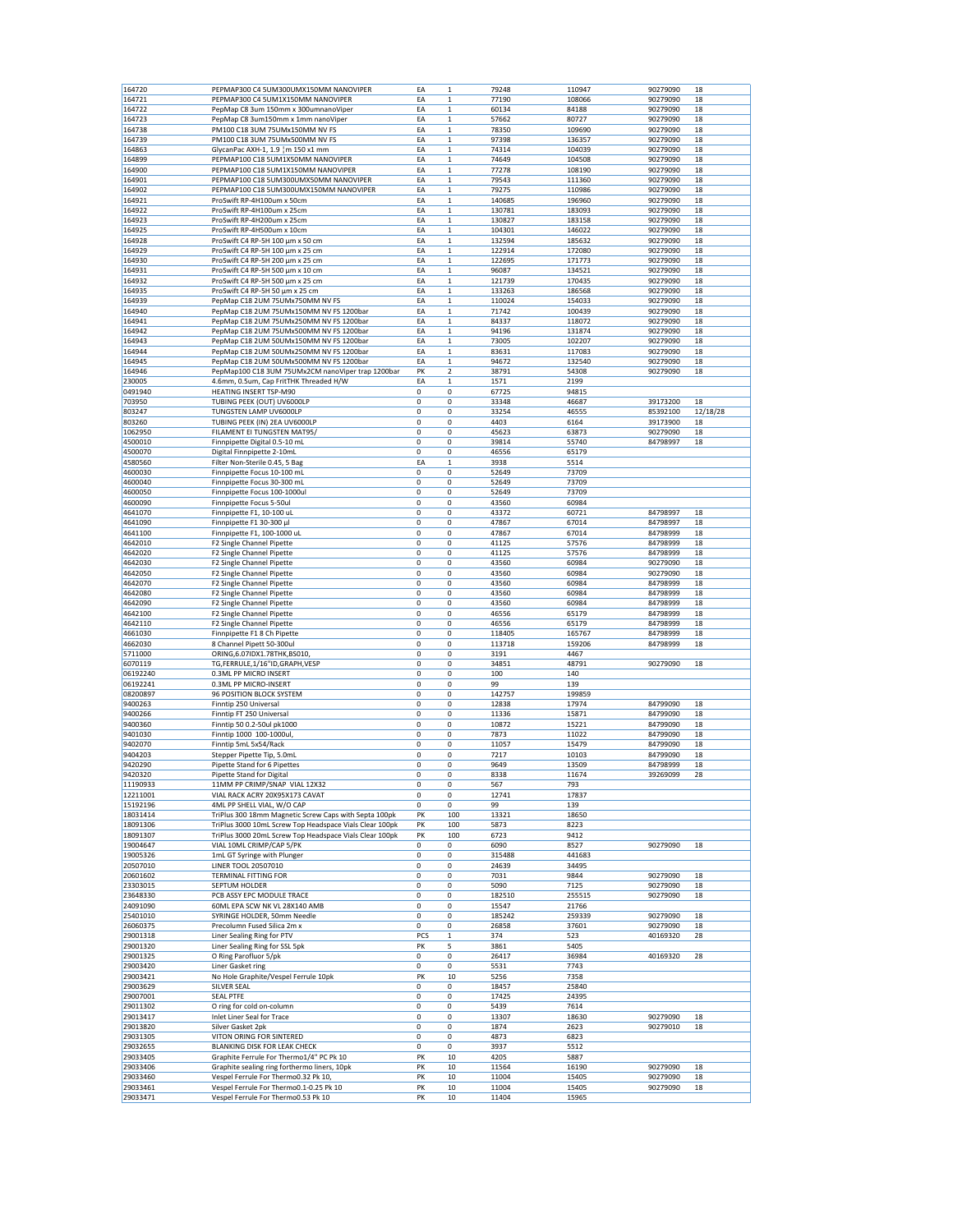| 29033496                   | 15/85 GRAPH/VESP FERRULE FOR0.1-0.25 MM ID COL 10PK        | PK          | 10           | 5507          | 7709          | 68151020             | 28       |
|----------------------------|------------------------------------------------------------|-------------|--------------|---------------|---------------|----------------------|----------|
| 29033497                   | Graphite/Vespel Ferrule for0.32mmID columns                | PK          | 10           | 11009         | 15412         | 90279090             | 18       |
| 29033629                   | SILVER INJECTOR SEAL 10/PK                                 | PK          | 10           | 27737         | 38832         | 90279090             | 18       |
|                            |                                                            | PK          |              |               | 24964         |                      |          |
| 29037100                   | SILVER SEAL for detector basebody, 10/PK                   |             | 10           | 17831         |               | 76090000             | 18       |
| 29053486                   | Graphite Ferrule 0.8 ID, foruse with columns with 0.53 ID  | PK          | 10           | 7122          | 9970          | 90279090             | 18       |
| 29053487                   | Graphite Ferrule 0.45 ID, foruse with columns with 0.32 ID | PK          | 10           | 7122          | 9970          | 68151020             | 28       |
| 29053488                   | Graphite Ferrule 0.35 ID, foruse with columns with 0.25 ID | PK          | 10           | 7122          | 9970          | 73072200             | 18       |
| 29063465                   | SilFlow Ferrule 0.35mm ID                                  | PK          | 10           | 7390          | 10347         |                      |          |
| 29063466                   | SilFlow Fingertite Ferrules0.4mm ID 10pk                   | PK          | 10           | 7500          | 10500         |                      |          |
| 29063467                   | SilFlow Fingertite Ferrules0.5mm ID 10pk                   | PK          | 10           | 7500          | 10500         |                      |          |
| 29063468                   | SilFlow Fingertite Ferrules0.8mm ID 10pk                   | PK          | 10           | 7500          | 10500         |                      |          |
|                            |                                                            | 0           |              |               |               |                      |          |
| 30162087                   | HPLC FILTER YELLOW, PTFE                                   |             | 0            | 30819         | 43146         |                      |          |
| 31303210                   | SEPTA COATED BTO 17MM 10/PK                                | PK          | 10           | 3041          | 4257          | 40169300             | 28       |
| 31303211                   | SEPTA COATED BTO X-145 17MMPK/50                           | PK          | 50           | 10905         | 15267         | 90279090             | 18       |
| 31303228                   | BTO X-145 12.7MM 50/PK                                     | PK          | 50           | 9977          | 13968         |                      |          |
| 31303230                   | BTO X-145 11.5MM PK/50                                     | PK          | 50           | 12665         | 17731         | 90279090             | 18       |
| 31303233                   | SEPTA BTO 11MM PK/50                                       | PK          | 50           | 12132         | 16985         |                      |          |
| 31303240                   | BTO X-145 9MM 50/PK                                        | PK          | 50           | 12677         | 17748         |                      |          |
|                            |                                                            |             |              |               |               | 90279090             |          |
| 31313225                   | BTO X-145 12.7MM, PK10                                     | PK          | 10           | 2762          | 3866          |                      | 18       |
| 33819024                   | TriPlus HS Qualification Mix                               | 0           | 0            | 32598         | 45637         | 38220090             | 12       |
| 34705451                   | TERMINAL FITTING FOR                                       | 0           | 0            | 20235         | 28330         | 90279090             | 18       |
| 34725436                   | ADAPTOR FOR CAPILLARY COLUMN                               | 0           | 0            | 17706         | 24789         | 90279090             | 18       |
| 35001050                   | HEAD NUT X SSL TRACE                                       | 0           | 0            | 25855         | 36197         |                      |          |
| 35005433                   | SEPTUM SUPPORT                                             | $\mathbf 0$ | 0            | 28010         | 39214         |                      |          |
| 35022125                   | NUT FOR TERMINAL FITTING 2/PK                              | $\mathbf 0$ | 0            | 9743          | 13641         | 90279090             | 18       |
|                            |                                                            |             |              |               |               |                      |          |
| 35032423                   | FIXING NUTS FOR COLUMN 5/PK                                | 0           | 0            | 12085         | 16919         | 90279090             | 18       |
| 35050458                   | Column Nut for SSL & SSLBackflush 5pk                      | PK          | 5            | 6532          | 9144          |                      |          |
| 35053221                   | Column Nut for PTV and PTV                                 | 0           | 0            | 4033          | 5647          | 73181630             | 18       |
| 35603450                   | LVSL ADAPTER VESPEL SEAL                                   | 0           | 0            | 14899         | 20859         |                      |          |
| 36500490                   | 250uL RN GT SYRINGE, 80MM LGTH26 GAUGE, CONE<br>$1$ /PK    | PCS         | 1            | 11971         | 16760         |                      |          |
| 36500495                   | 100uL RN GT SYRINGE, 50MM LGTH23 GAUGE, CONE<br>1/PK       | PCS         | $\mathbf{1}$ | 11925         | 16694         |                      |          |
| 36500500                   | 0.5uL PIN SYRINGE, 75MM LENGTH31 GAUGE, CONE<br>$1$ /PK    | PCS         | $\mathbf 1$  | 15126         | 21176         |                      |          |
|                            |                                                            |             |              |               |               |                      |          |
| 36500505                   | 5   I Syringe FN 50mm CTCGauge 26, Cone Tip                | PCS         | 1            | 8695          | 12173         | 90182000             | 12       |
| 36500510                   | 5uL RN SYRINGE, 75MM LENGTH31 GAUGE, CONE<br>$1$ /PK       | EA          | 1            | 10155         | 14217         |                      |          |
| 36500520                   | 10uL RN GTSYRINGE, 75MM LENGTH31 GAUGE, CONE<br>$1$ /PK    | PCS         | $\mathbf{1}$ | 8693          | 12170         | 84798999             | 18       |
| 36500525                   | 10uL FN SYRINGE, 50MM LENGTH25 GAUGE, CONE<br>$1$ /PK      | PCS         | 1            | 6840          | 9576          | 90189099             | 12       |
| 36500580                   | 10uL FN SYRINGE, 50MM LENGTH23-26 GAUGE, CONE<br>$1$ /PK   | PCS         | 1            | 9008          | 12611         |                      |          |
| 36502019                   | 10uL FN SYRINGE, 80MM LENGTH26 GAUGE, CONE<br>$1$ / $PK$   | PCS         | $\mathbf 1$  | 7777          | 10888         | 90183100             | 12       |
|                            | 1/PK                                                       | PCS         |              |               |               |                      |          |
| 36502025                   | 5uL FN SYRINGE, 80MM LENGTH26 GAUGE, CONE                  |             | 1            | 11111         | 15556         |                      |          |
| 36502050                   | 10uL FN SYRINGE, 70MM LENGTH26 GAUGE, BEVEL<br>$1$ /PK     | PCS         | 1            | 6031          | 8443          | 84798999             | 18       |
| 36503006                   | SYRNGE GAS TIGHT 2.5ML NO PLGR                             | PCS         | $\mathbf 1$  | 48078         | 67309         | 90279090             | 18       |
| 36503008                   | ASSY RISCALD SIRINGA HS TP S                               | 0           | 0            | 130769        | 183077        | 90279090             | 18       |
| 36503015                   | 50uL RN SYRINGE, 50MM LENGTH23 GAUGE, CONE<br>1/PK         | EA          | 1            | 11726         | 16417         |                      |          |
| 36504045                   | 0.5uL PIN SYRINGE, 50MM LENGTH23 GAUGE, CONE<br>$1$ /PK    | PCS         | $\mathbf 1$  | 13645         | 19103         | 90279090             | 18       |
| 36504046                   | $1$ /PK                                                    | EA          | $\mathbf{1}$ |               |               |                      |          |
|                            | 0.5uL PIN SYRINGE, 80MM LENGTH26 GAUGE, CONE               |             |              | 13645         | 19103         |                      |          |
| 36504047                   | 5uL FN SYRINGE, 50MM LENGTH26 GAUGE, CONE<br>1/PK          | PCS         | 1            | 8640          | 12095         |                      |          |
| 36520050                   | 100uL RN GT SYRINGE,50MM LGTH23 GAUGE, SIDE HOLE           | 1/PIPCS     | $\mathbf 1$  | 16626         | 23276         | 84798999             | 18       |
| 36520051                   | 250uL RN GT SYRINGE, 50MM LGTH23 GAUGE, SIDE HOLD          | 1/FPCS      | 1            | 16635         | 23289         |                      |          |
| 36520060                   | 10uL FN SYRINGE, 50MM LENGTH23 GAUGE, CONE<br>$1$ /PK      | PCS         | 1            | 5093          | 7130          | 90183100             | 12       |
| 36520061                   | 10uL FN SYRINGE, 80MM LENGTH23 GAUGE, CONE<br>$1$ / $PK$   | PCS         | $\mathbf 1$  | 10785         | 15099         |                      |          |
|                            |                                                            |             |              |               |               |                      |          |
| 36550040                   | N25/500-C/F-5/0.63H NEEDLEPK2, FOR 36520050 & 36520051     | PK          | 2            | 11006         | 15408         |                      |          |
| 36550045                   | Needle, Replacement GC pk2                                 | PΚ          | 2            | 8411          | 11776         |                      |          |
| 36550046                   | Needle, Replacement GC pk2                                 | PK          | 2            | 8393          | 11750         |                      |          |
| 36566480                   | N25/500-THERMO-8/0.47C PK 5                                | PK          | 5            | 4129          | 5781          |                      |          |
| 36566485                   | N25/500-TH-5/0.63C SHORT CONEPK 5                          | PK          | 5            | 5478          | 7669          | 90183100             | 12       |
| 36812748                   | CENTERING PLACE FOR SSL                                    | $\mathbf 0$ | 0            | 26888         | 37643         | 90279010             | 18       |
| 38610015                   | CAP PLASTIC 10ML CRIMP (10EA)                              | 0           | 0            | 7405          | 10367         |                      |          |
|                            |                                                            |             |              |               |               |                      |          |
| 39102500                   | Stainless Steel Tubing, 3m x2mmOD x 1mmID                  | PK          | 1            | 8039          | 11255         | 90279090             | 18       |
| 39801406                   | LINER REMOVING TOOL for TRACE                              | 0           | 0            | 4875          | 6826          |                      |          |
| 40404301                   | NOZZLE HT X DETECTOR FID/NPD                               | $\mathbf 0$ | 0            | 35413         | 49578         | 90279090             | 18       |
| 45302044                   | PTV Siltek Metal Liner, 2 x2.75 x 120mm                    | PK          | 1            | 6936          | 9711          |                      |          |
| 45322044                   | Th, PTV Siltek Metal Liner, 2x 2.75 x 120mm, 2 Pk          | PK          | 2            | 15282         | 21394         | 90279090             | 18       |
| 45322045                   | FocusLiner For Thermo, 2mmID,120mm, Pk 2                   | PK          | 2            | 20170         | 28238         | 90279090             | 18       |
|                            |                                                            |             |              |               |               | 90279090             |          |
| 45322046                   | Th, PTV Siltek Metal Liner, 1x 2.75 x 120mm, 2 Pk          | PK          | 2            | 19845         | 27784         |                      | 18       |
| 45322052                   | SILCOSTEEL LINERS, PK2                                     | PK          | 2            | 75190         | 105266        | 84219900             | 18       |
| 45322054                   | Deactivated Liner 1mm ID forTRACE GC Ultra 2pk             | PK          | 2            | 58693         | 82171         |                      |          |
| 45322056                   | Th, PTV Siltek Metal Liner2x 2.75 x 120mm with Deact woo   | PK          | 2            | 21443         | 30021         | 90279090             | 18       |
| 45322059                   | TRACE 1300 SSL Liner 2x2.75x84.2mm 2pk                     | PK          | 2            | 13430         | 18803         |                      |          |
| 45322065                   | Pre-packed and assembledLiner for LVSL, 2 Pk               | PK          | 2            | 101362        | 141907        |                      |          |
| 45350030                   | FocusLiner For Thermo, 5mmID,105mm, Pk 5                   | PK          | 5            | 13636         | 19091         | 90279090             | 18       |
| 45350031                   | FocusLiner For Thermo, 3mmID,105mm, Pk 5                   | PK          | 5            | 13715         | 19201         | 90279090             | 18       |
|                            |                                                            |             |              |               |               |                      |          |
| 45350032                   | FocusLiner For Thermo, 3mmID,105mm, Pk 5                   | PK          | 5            | 19723         | 27613         | 90279090             | 18       |
| 45350033                   | LINER SPLITLESS 5MM ID x105MM, 5/pk                        | PK          | 5            | 19263         | 26968         | 90279090             | 18       |
| 45350400                   | FocusLiner For Thermo, 3mmID,79.5mm, Pk 5                  | PK          | 5            | 14100         | 19740         |                      |          |
| 45352054                   | GC Injection Port Liners, 1 x2.75 x 120 PTV 5/pk           | PK          | 5            | 43561         | 60986         | 70060090             | 28       |
| 45352057                   | GC Inject Liners, 1 x 2.0 x120 PTV pk5                     | PK          | 5            | 21125         | 29575         | 73269098             | 18       |
| 45352060                   | GC Injection Port Liners, 1 x2.75 x 120 PTV 5/pk           | PK          | 5            | 53080         | 74312         |                      |          |
| 45352062                   | GC Injection Port Liners, 1 x2.75 x 120 PTV 5/pk           | PK          | 5            | 99435         | 139209        |                      |          |
|                            |                                                            |             |              |               |               |                      |          |
| 45352070                   | Focus Liner, 2 x 2.75 x 120mm PTV                          | PCS         | 5            | 35058         | 49081         |                      |          |
| 45352083                   | FocusLiner for Thermo, 0.75mmID, 105mm, Pk 5               | PK          | 5            | 14636         | 20491         |                      |          |
| 45352099                   | PTV LV liner for Thermo Trace2mmID 6cm Wool, PK 5          | PK          | 5            | 72725         | 101815        |                      |          |
| 45354030                   | For Thermo ScientificInstruments, Split Liner, 5mml        | PK          | 25           | 66381         | 92934         |                      |          |
| 45354031                   | For Thermo ScientificInstruments, Split Liner, 3mml        | PK          | 25           | 63276         | 88587         |                      |          |
| 45354032                   | For Thermo ScientificInstruments, Splitless Liner 3        | PK          | 25           | 96538         | 135153        |                      |          |
| 45354033                   | Liner for Thermo Splitless5mmID, 105mm                     | PK          | 25           | 93085         | 130319        |                      |          |
|                            |                                                            |             |              |               |               |                      |          |
| 45354057                   | PTV liner for Thermo Trace2mmID Top Baffle                 | PK          | 25           | 98764         | 138270        |                      |          |
| 94052310                   | FinnTip Pipette Tips 100uL                                 | 0           | 0            | 33909         | 47473         | 84799090             | 18       |
| 94060100                   | Finntip Flex 10 10x96/rack                                 | 0           | 0            | 11431         | 16004         | 84799090             | 18       |
| 94060310                   | Finntip Flex 200 10x96/rack                                | 0           | 0            | 10400         | 14560         | 84799090             | 18       |
| 94060510                   | Finntip Flex 300 10x96/rack                                | 0           | 0            | 11057         | 15479         | 84799090             | 18       |
| 94060710                   | Finntip Flex 1000 10x96/rack                               | 0           | 0            | 11429         | 16000         | 90279090             | 18       |
| 94060810                   |                                                            |             | 0            |               |               |                      |          |
|                            | Finntip Flex 1200 10x96/rack                               | 0           |              | 19863         | 27809         | 84799090             | 18       |
| 94060970                   | Flex Tips 10mL Extended                                    | 0           | 0            | 7215          | 10101         | 84799090             | 18       |
| 00 00 0089                 | Pneumat                                                    | PCS         | $\mathbf 1$  | 109039        | 152655        |                      |          |
| 00 00 0120                 | Aufhängung für Pneumat                                     | PCS         | 1            | 18333         | 25666         |                      |          |
| 00 00 1898                 |                                                            |             |              |               | 163392        |                      |          |
|                            | Stativ mit Fußschalter                                     | PCS         | 1            | 116708        |               |                      |          |
| 00101-07-00001             |                                                            | 0           | 0            | 1503          | 2104          |                      |          |
|                            | Nut, comp, long Rheodyne, 1/16"                            |             |              |               |               |                      |          |
| 00101-08-00001             | Swagelok Front Ferrule 1/16"                               | 0           | 0            | 1219          | 1706          | 90279090             | 18       |
| 00101-08-00002             | Swagelok Back Ferrule 1/16" SS                             | 0           | 0            | 1219          | 1706          |                      |          |
| 00101-18080<br>00101-18081 | FTG HPLC ADAPTER 10-32X1/4<br>PEEK FINGERTIGHT NUT 10-32   | 0<br>0      | 0<br>0       | 19862<br>1972 | 27807<br>2761 | 90279090<br>73181600 | 18<br>18 |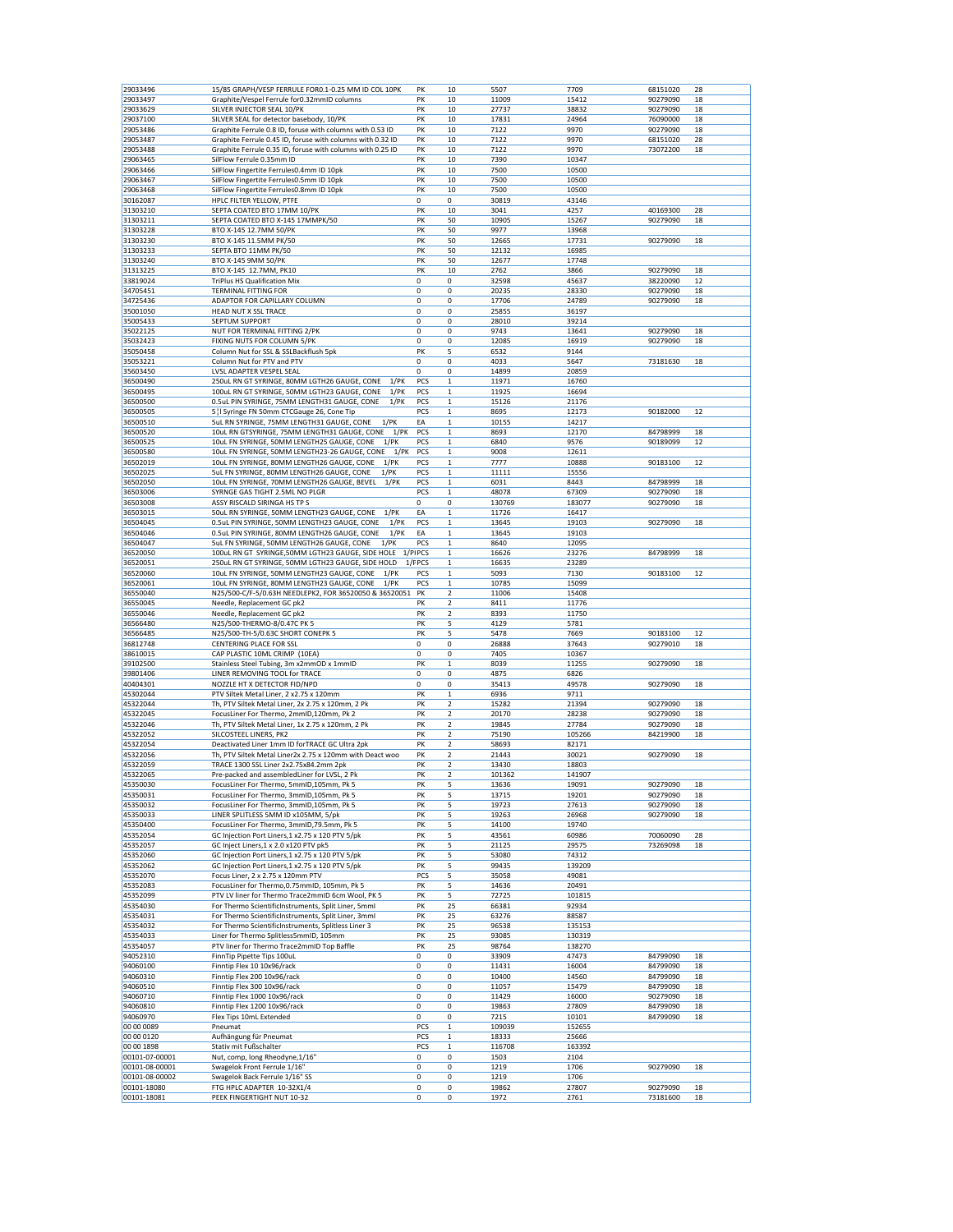| 00101-18114<br>00101-18116<br>00101-18119<br>00101-18120<br>00101-18182<br>00101-18196<br>00101-18202<br>00101-18204<br>00101-18206<br>00105-01525<br>00106-10498<br>00106-10499<br>00106-104996F<br>00106-10502<br>00106-10504<br>00107-02550<br>00107-10056<br>00107-10058<br>00107-10059<br>00107-12750<br>00107-18008<br>00107-18110 | FERRULE 0.008'<br>FERRULE 0.012<br>FERRULE .27 ID PEEK HPLC<br>FERRULE 0.016"<br>FITTING INT UNION 1/16" SS<br>FERRULE FINGERTIGHT 2 UPCHURCH<br>FTG HPLC UNION .01 ORFC<br>FTG HPLC TEE .02 ORIFICE<br>PEEK FITTING ADAPTOR<br>GAUGE, ION, MINI, .75 inch DIA<br>TUBING FUSED SI 150U X 390U<br><b>TUBING FUSED SILICA</b><br><b>TUBING FUSED SILICA</b><br>FUSED SILICA TUBING 0.05M ID<br>TUBING FUSED SI .1IDX 04OD | 0<br>$\mathbf 0$<br>$\mathbf 0$<br>0<br>$\mathbf 0$<br>0<br>0<br>0<br>0<br>0<br>$\mathbf 0$<br>0<br>$\mathbf 0$ | 0<br>0<br>0<br>0<br>$\mathbf 0$<br>$\mathbf 0$<br>0<br>0<br>0<br>0 | 4783<br>10210<br>11528<br>7962<br>17241<br>3844<br>11528<br>33352 | 6696<br>14295<br>16139<br>11147<br>24138<br>5382<br>16139<br>46692 | 73072200<br>90279090<br>73072200<br>73072200<br>90279090<br>90279090<br>39174000 | 18<br>18<br>18<br>18<br>18<br>18<br>18 |
|------------------------------------------------------------------------------------------------------------------------------------------------------------------------------------------------------------------------------------------------------------------------------------------------------------------------------------------|-------------------------------------------------------------------------------------------------------------------------------------------------------------------------------------------------------------------------------------------------------------------------------------------------------------------------------------------------------------------------------------------------------------------------|-----------------------------------------------------------------------------------------------------------------|--------------------------------------------------------------------|-------------------------------------------------------------------|--------------------------------------------------------------------|----------------------------------------------------------------------------------|----------------------------------------|
|                                                                                                                                                                                                                                                                                                                                          |                                                                                                                                                                                                                                                                                                                                                                                                                         |                                                                                                                 |                                                                    |                                                                   |                                                                    |                                                                                  |                                        |
|                                                                                                                                                                                                                                                                                                                                          |                                                                                                                                                                                                                                                                                                                                                                                                                         |                                                                                                                 |                                                                    |                                                                   |                                                                    |                                                                                  |                                        |
|                                                                                                                                                                                                                                                                                                                                          |                                                                                                                                                                                                                                                                                                                                                                                                                         |                                                                                                                 |                                                                    |                                                                   |                                                                    |                                                                                  |                                        |
|                                                                                                                                                                                                                                                                                                                                          |                                                                                                                                                                                                                                                                                                                                                                                                                         |                                                                                                                 |                                                                    |                                                                   |                                                                    |                                                                                  |                                        |
|                                                                                                                                                                                                                                                                                                                                          |                                                                                                                                                                                                                                                                                                                                                                                                                         |                                                                                                                 |                                                                    |                                                                   |                                                                    |                                                                                  |                                        |
|                                                                                                                                                                                                                                                                                                                                          |                                                                                                                                                                                                                                                                                                                                                                                                                         |                                                                                                                 |                                                                    |                                                                   |                                                                    |                                                                                  |                                        |
|                                                                                                                                                                                                                                                                                                                                          |                                                                                                                                                                                                                                                                                                                                                                                                                         |                                                                                                                 |                                                                    |                                                                   |                                                                    |                                                                                  |                                        |
|                                                                                                                                                                                                                                                                                                                                          |                                                                                                                                                                                                                                                                                                                                                                                                                         |                                                                                                                 |                                                                    |                                                                   |                                                                    |                                                                                  |                                        |
|                                                                                                                                                                                                                                                                                                                                          |                                                                                                                                                                                                                                                                                                                                                                                                                         |                                                                                                                 |                                                                    |                                                                   |                                                                    | 90279090                                                                         | 18                                     |
|                                                                                                                                                                                                                                                                                                                                          |                                                                                                                                                                                                                                                                                                                                                                                                                         |                                                                                                                 |                                                                    | 13494                                                             | 18892                                                              | 90279090                                                                         | 18                                     |
|                                                                                                                                                                                                                                                                                                                                          |                                                                                                                                                                                                                                                                                                                                                                                                                         |                                                                                                                 |                                                                    | 75594                                                             | 105832                                                             | 90262000                                                                         | 18                                     |
|                                                                                                                                                                                                                                                                                                                                          |                                                                                                                                                                                                                                                                                                                                                                                                                         |                                                                                                                 | $\mathbf 0$                                                        | 9465                                                              | 13252                                                              | 70179010                                                                         | 18                                     |
|                                                                                                                                                                                                                                                                                                                                          |                                                                                                                                                                                                                                                                                                                                                                                                                         |                                                                                                                 | 0                                                                  | 567                                                               | 794                                                                | 70179010                                                                         | 18                                     |
|                                                                                                                                                                                                                                                                                                                                          |                                                                                                                                                                                                                                                                                                                                                                                                                         |                                                                                                                 | 0                                                                  | 7965                                                              | 11151                                                              |                                                                                  |                                        |
|                                                                                                                                                                                                                                                                                                                                          |                                                                                                                                                                                                                                                                                                                                                                                                                         | 0                                                                                                               | 0                                                                  | 3187                                                              | 4462                                                               | 70179010                                                                         | 18                                     |
|                                                                                                                                                                                                                                                                                                                                          |                                                                                                                                                                                                                                                                                                                                                                                                                         | 0                                                                                                               | 0                                                                  | 5062                                                              | 7086                                                               | 70179010                                                                         | 18                                     |
|                                                                                                                                                                                                                                                                                                                                          | O-RING 00.125ID 1/16TH VI                                                                                                                                                                                                                                                                                                                                                                                               | $\mathbf 0$                                                                                                     | $\mathbf 0$                                                        | 470                                                               | 658                                                                | 90279090                                                                         | 18                                     |
|                                                                                                                                                                                                                                                                                                                                          | O-RING, 0.737ID, 3/32THK, VITON                                                                                                                                                                                                                                                                                                                                                                                         | 0                                                                                                               | $\overline{0}$                                                     | 657                                                               | 920                                                                | 90279090                                                                         | 18                                     |
|                                                                                                                                                                                                                                                                                                                                          | O-RING 3.737IDx.103 THK VITON                                                                                                                                                                                                                                                                                                                                                                                           | 0                                                                                                               | 0                                                                  | 1973                                                              | 2762                                                               |                                                                                  |                                        |
|                                                                                                                                                                                                                                                                                                                                          | KALREZ O-RING 0.299"IDX0.103"                                                                                                                                                                                                                                                                                                                                                                                           | $\mathbf 0$                                                                                                     | 0                                                                  | 14993                                                             | 20990                                                              |                                                                                  |                                        |
|                                                                                                                                                                                                                                                                                                                                          | O-RING, 0.30ID, D, X0.064W, KALREZ                                                                                                                                                                                                                                                                                                                                                                                      | 0                                                                                                               | 0                                                                  | 9652                                                              | 13512                                                              | 90279090                                                                         | 18                                     |
|                                                                                                                                                                                                                                                                                                                                          |                                                                                                                                                                                                                                                                                                                                                                                                                         |                                                                                                                 |                                                                    |                                                                   |                                                                    |                                                                                  |                                        |
|                                                                                                                                                                                                                                                                                                                                          | SEAL, PISTON, HIGH                                                                                                                                                                                                                                                                                                                                                                                                      | 0                                                                                                               | 0                                                                  | 9840                                                              | 13776                                                              | 90279090                                                                         | 18                                     |
|                                                                                                                                                                                                                                                                                                                                          | SEAL, H/P, SURVEYOR MS PUMP                                                                                                                                                                                                                                                                                                                                                                                             | 0                                                                                                               | 0                                                                  | 19577                                                             | 27408                                                              | 84133090                                                                         | 5 or 12 or 28                          |
| 00107-18114                                                                                                                                                                                                                                                                                                                              | SEAL, PISTON, SECONDARY, SRVYR                                                                                                                                                                                                                                                                                                                                                                                          | 0                                                                                                               | 0                                                                  | 20235                                                             | 28328                                                              | 84133090                                                                         | 5 or 12 or 28                          |
| 00109-03-00007                                                                                                                                                                                                                                                                                                                           | Valco Rotor Seal PPS for                                                                                                                                                                                                                                                                                                                                                                                                | $\mathbf 0$                                                                                                     | 0                                                                  | 42158                                                             | 59021                                                              | 90279090                                                                         | 18                                     |
| 00109-99-00008                                                                                                                                                                                                                                                                                                                           | VALCO 10uL SAMPLE LOOP FOR                                                                                                                                                                                                                                                                                                                                                                                              | $\mathbf 0$                                                                                                     | 0                                                                  | 12556                                                             | 17579                                                              |                                                                                  |                                        |
| 00109-99-00010                                                                                                                                                                                                                                                                                                                           | LOOP, SAMPLE, 25uL, 316 SS,                                                                                                                                                                                                                                                                                                                                                                                             | 0                                                                                                               | 0                                                                  | 16863                                                             | 23609                                                              | 90279090                                                                         | 18                                     |
| 00109-99-00011                                                                                                                                                                                                                                                                                                                           | LOOP, SAMPLE, 50uL, 316 SS,                                                                                                                                                                                                                                                                                                                                                                                             | 0                                                                                                               | 0                                                                  | 16674                                                             | 23344                                                              | 90279090                                                                         | 18                                     |
| 00109-99-00012                                                                                                                                                                                                                                                                                                                           | LOOP, SAMPLE, 100uL, 316 SS                                                                                                                                                                                                                                                                                                                                                                                             | $\mathbf 0$                                                                                                     | 0                                                                  | 23794                                                             | 33312                                                              | 90279090                                                                         | 18                                     |
| 00109-99-00013                                                                                                                                                                                                                                                                                                                           | LOOP, SAMPLE, 500uL, 316 SS,                                                                                                                                                                                                                                                                                                                                                                                            | 0                                                                                                               | 0                                                                  | 27167                                                             | 38034                                                              |                                                                                  |                                        |
| 00109-99-00014                                                                                                                                                                                                                                                                                                                           | LOOP, SAMPLE, 1mL, 316 SS,                                                                                                                                                                                                                                                                                                                                                                                              | $\mathbf 0$                                                                                                     | $\mathbf 0$                                                        | 23982                                                             | 33575                                                              |                                                                                  |                                        |
|                                                                                                                                                                                                                                                                                                                                          |                                                                                                                                                                                                                                                                                                                                                                                                                         |                                                                                                                 |                                                                    |                                                                   |                                                                    |                                                                                  | 18                                     |
| 00109-99-00016                                                                                                                                                                                                                                                                                                                           | FITTING, FINGERTIGHT, HPLC, 10-32                                                                                                                                                                                                                                                                                                                                                                                       | 0                                                                                                               | 0                                                                  | 18923                                                             | 26492                                                              | 90279090                                                                         |                                        |
| 00109-99-00021                                                                                                                                                                                                                                                                                                                           | SEAL, ROTOR, INJ VALVE.                                                                                                                                                                                                                                                                                                                                                                                                 | 0                                                                                                               | 0                                                                  | 87489                                                             | 122485                                                             | 90279090                                                                         | 18                                     |
| 00109-99-00049                                                                                                                                                                                                                                                                                                                           | 600 uL UAS PP SCREW VIAL, YLW                                                                                                                                                                                                                                                                                                                                                                                           | 0                                                                                                               | 0                                                                  | 1877                                                              | 2628                                                               |                                                                                  |                                        |
| 00110-03-00019                                                                                                                                                                                                                                                                                                                           | ROTOR CHEMINERT 6 PORT                                                                                                                                                                                                                                                                                                                                                                                                  | 0                                                                                                               | 0                                                                  | 79907                                                             | 111869                                                             | 90279090                                                                         | 18                                     |
| 00110-05110                                                                                                                                                                                                                                                                                                                              | VALVE, CHECK, SURVEYOR                                                                                                                                                                                                                                                                                                                                                                                                  | 0                                                                                                               | 0                                                                  | 121679                                                            | 170350                                                             | 90279090                                                                         | 18                                     |
| 00110-22012                                                                                                                                                                                                                                                                                                                              | LOOP, SAMPLE 10uL, SS FOR                                                                                                                                                                                                                                                                                                                                                                                               | $\mathbf 0$                                                                                                     | $\mathbf 0$                                                        | 18177                                                             | 25448                                                              |                                                                                  |                                        |
| 00201-11324                                                                                                                                                                                                                                                                                                                              | PISTON, 1/8, TZP, SURVEYOR MS                                                                                                                                                                                                                                                                                                                                                                                           | 0                                                                                                               | 0                                                                  | 74284                                                             | 103998                                                             | 90279090                                                                         | 18                                     |
| 00201-11344                                                                                                                                                                                                                                                                                                                              | COIL, PROPORTIONING VALVE                                                                                                                                                                                                                                                                                                                                                                                               | $\mathbf 0$                                                                                                     | 0                                                                  | 117937                                                            | 165112                                                             | 84133090                                                                         | 5 or 12 or 28                          |
| 00301-07709                                                                                                                                                                                                                                                                                                                              | HAZMAT CHEM MET-APG-PHE-ALA,                                                                                                                                                                                                                                                                                                                                                                                            | 0                                                                                                               | 0                                                                  | 34099                                                             | 47739                                                              | 90279090                                                                         | 18                                     |
|                                                                                                                                                                                                                                                                                                                                          |                                                                                                                                                                                                                                                                                                                                                                                                                         |                                                                                                                 |                                                                    |                                                                   |                                                                    | 38220060                                                                         |                                        |
| 00301-12901                                                                                                                                                                                                                                                                                                                              | HAZ MAT CHEM RESERPINE. 1GRAM                                                                                                                                                                                                                                                                                                                                                                                           | 0                                                                                                               | 0                                                                  | 45150                                                             | 63211                                                              |                                                                                  | 12                                     |
| 00301-15101                                                                                                                                                                                                                                                                                                                              | HAZ.MAT, OIL, VACUUM PUMP 1LITRE                                                                                                                                                                                                                                                                                                                                                                                        | $\mathbf 0$                                                                                                     | 0                                                                  | 2815                                                              | 3942                                                               | 40169390                                                                         | 28                                     |
| 00301-19016                                                                                                                                                                                                                                                                                                                              | SYRINGE 500ML GASLIGHT RN                                                                                                                                                                                                                                                                                                                                                                                               | $\mathbf 0$                                                                                                     | $\mathbf 0$                                                        | 31851                                                             | 44592                                                              | 90183100                                                                         | 12                                     |
| 00301-22912                                                                                                                                                                                                                                                                                                                              | TUBING PEEK .005 ID X 1/16 OD                                                                                                                                                                                                                                                                                                                                                                                           | 0                                                                                                               | 0                                                                  | 2347                                                              | 3285                                                               | 90278090                                                                         | 18                                     |
| 00301-22915                                                                                                                                                                                                                                                                                                                              | <b>TEFLON TUBE</b>                                                                                                                                                                                                                                                                                                                                                                                                      | $\mathbf 0$                                                                                                     | 0                                                                  | 1781                                                              | 2493                                                               | 90279090                                                                         | 18                                     |
| 00301-22924                                                                                                                                                                                                                                                                                                                              | HLQ-HAZMAT POLYTYROSINE 1-3-6,                                                                                                                                                                                                                                                                                                                                                                                          | 0                                                                                                               | 0                                                                  | 27824                                                             | 38954                                                              | 90279090                                                                         | 18                                     |
| 00301-22925                                                                                                                                                                                                                                                                                                                              | HAZ MAT POLYSTYROSINE 1-3-6                                                                                                                                                                                                                                                                                                                                                                                             | 0                                                                                                               | 0                                                                  | 28853                                                             | 40394                                                              | 29211990                                                                         | 12/18                                  |
| 00950-00952                                                                                                                                                                                                                                                                                                                              | NEEDLE SEAL                                                                                                                                                                                                                                                                                                                                                                                                             | 0                                                                                                               | 0                                                                  | 3844                                                              | 5382                                                               | 90183210                                                                         | 12                                     |
| 00950-00990                                                                                                                                                                                                                                                                                                                              | <b>NEEDLE D POINT</b>                                                                                                                                                                                                                                                                                                                                                                                                   | 0                                                                                                               | 0                                                                  | 9652                                                              | 13512                                                              | 90183210                                                                         | 12                                     |
| 00950-01-00084                                                                                                                                                                                                                                                                                                                           | SEAL, WASH, LPUMP, TNR                                                                                                                                                                                                                                                                                                                                                                                                  | $\mathbf 0$                                                                                                     | 0                                                                  | 14239                                                             | 19934                                                              | 90279090                                                                         | 18                                     |
|                                                                                                                                                                                                                                                                                                                                          |                                                                                                                                                                                                                                                                                                                                                                                                                         | $\mathbf 0$                                                                                                     | 0                                                                  |                                                                   |                                                                    |                                                                                  |                                        |
| 00950-01-00101                                                                                                                                                                                                                                                                                                                           | SPACER TFE, 4.5mm x 6.3mm                                                                                                                                                                                                                                                                                                                                                                                               |                                                                                                                 |                                                                    | 1220                                                              | 1708                                                               | 90279090                                                                         | 18                                     |
| 00950-01-00120                                                                                                                                                                                                                                                                                                                           | CARTRIDGE, BLIND INLET                                                                                                                                                                                                                                                                                                                                                                                                  | 0                                                                                                               | 0                                                                  | 17896                                                             | 25055                                                              |                                                                                  |                                        |
| 00950-01-00126                                                                                                                                                                                                                                                                                                                           | PISTON, SAPPHIRE REV 1.0                                                                                                                                                                                                                                                                                                                                                                                                | 0                                                                                                               | 0                                                                  | 84589                                                             | 118425                                                             | 84133090                                                                         | 5 or 12 or 28                          |
| 00950-01-00128                                                                                                                                                                                                                                                                                                                           | SEAL, WASH, POLYETHYLENE,                                                                                                                                                                                                                                                                                                                                                                                               | $\mathbf 0$                                                                                                     | 0                                                                  | 24450                                                             | 34230                                                              | 90279090                                                                         | 18                                     |
| 00950-01-00129                                                                                                                                                                                                                                                                                                                           | SEAL, HIGH PRESSURE, GFP                                                                                                                                                                                                                                                                                                                                                                                                | 0                                                                                                               | 0                                                                  | 59950                                                             | 83930                                                              | 40169390                                                                         | 28                                     |
| 00950-01-00285                                                                                                                                                                                                                                                                                                                           | VALVE, PROPORTIONING ACCELA                                                                                                                                                                                                                                                                                                                                                                                             | $\mathbf 0$                                                                                                     | $\mathbf 0$                                                        | 90303                                                             | 126425                                                             | 90279090                                                                         | 18                                     |
| 00950-01-00286                                                                                                                                                                                                                                                                                                                           | O-RING, 2.69mm X 1.14mm                                                                                                                                                                                                                                                                                                                                                                                                 | 0                                                                                                               | 0                                                                  | 13869                                                             | 19417                                                              |                                                                                  |                                        |
| 00950-01-00311                                                                                                                                                                                                                                                                                                                           | KIT, ASP TUBE, ACCELA OPEN AS                                                                                                                                                                                                                                                                                                                                                                                           | 0                                                                                                               | 0                                                                  | 58078                                                             | 81309                                                              |                                                                                  |                                        |
| 00950-01-00317                                                                                                                                                                                                                                                                                                                           | LOOP, HLDG DLW OPEN AS                                                                                                                                                                                                                                                                                                                                                                                                  | 0                                                                                                               | 0                                                                  | 45530                                                             | 63742                                                              | 84799094                                                                         | 18                                     |
| 00950-01-00325                                                                                                                                                                                                                                                                                                                           | SYRINGE, DLW ACCELA OPEN AS                                                                                                                                                                                                                                                                                                                                                                                             | 0                                                                                                               | 0                                                                  | 107351                                                            | 150292                                                             | 84798999                                                                         | 18                                     |
| 00950-01-00326                                                                                                                                                                                                                                                                                                                           | PLUNGER SYRINGE DLW ACCELA                                                                                                                                                                                                                                                                                                                                                                                              | 0                                                                                                               | 0                                                                  | 78685                                                             | 110159                                                             | 90279090                                                                         | 18                                     |
| 00950-01-00328                                                                                                                                                                                                                                                                                                                           | NEEDLE KIT DLW, ACCELA OPEN                                                                                                                                                                                                                                                                                                                                                                                             | $\mathbf 0$                                                                                                     | $\mathbf 0$                                                        | 13401                                                             | 18761                                                              | 84799094                                                                         | 18                                     |
|                                                                                                                                                                                                                                                                                                                                          |                                                                                                                                                                                                                                                                                                                                                                                                                         |                                                                                                                 |                                                                    |                                                                   |                                                                    |                                                                                  |                                        |
| 00950-01-10013                                                                                                                                                                                                                                                                                                                           | <b>UHP PEEK Sealing Ring</b>                                                                                                                                                                                                                                                                                                                                                                                            | 0                                                                                                               | 0                                                                  | 2250                                                              | 3150                                                               | 39269045                                                                         | 12/18/28                               |
| 00950-30003                                                                                                                                                                                                                                                                                                                              | Plunger Assembly Pump Liquid                                                                                                                                                                                                                                                                                                                                                                                            | $\mathbf 0$                                                                                                     | 0                                                                  | 471449                                                            | 660028                                                             | 90279090                                                                         | 18                                     |
| 00950-30004                                                                                                                                                                                                                                                                                                                              | SEAL, POLYETHYLENE                                                                                                                                                                                                                                                                                                                                                                                                      | 0                                                                                                               | 0                                                                  | 14334                                                             | 20067                                                              | 90279090                                                                         | 18                                     |
| 00950-30009                                                                                                                                                                                                                                                                                                                              | FRIT OUTLET FITTING OEM LC                                                                                                                                                                                                                                                                                                                                                                                              | 0                                                                                                               | 0                                                                  | 9842                                                              | 13778                                                              | 90279090                                                                         | 18                                     |
| 00950-30023                                                                                                                                                                                                                                                                                                                              | SPACER, TEFLON LARGE                                                                                                                                                                                                                                                                                                                                                                                                    | 0                                                                                                               | 0                                                                  | 1034                                                              | 1448                                                               | 84139190                                                                         | 5 or 12 or 28                          |
| 00950-30024                                                                                                                                                                                                                                                                                                                              | SPACER, TEFLON SMALL                                                                                                                                                                                                                                                                                                                                                                                                    | $\mathbf 0$                                                                                                     | 0                                                                  | 1034                                                              | 1448                                                               | 90279090                                                                         | 18                                     |
| 00950-30025                                                                                                                                                                                                                                                                                                                              | SEAL, WASH                                                                                                                                                                                                                                                                                                                                                                                                              | $\mathbf 0$                                                                                                     | 0                                                                  | 11524                                                             | 16134                                                              | 90279090                                                                         | 18                                     |
| 00950-30026                                                                                                                                                                                                                                                                                                                              | INLET VALVE FOR SURVEYOR HPLC                                                                                                                                                                                                                                                                                                                                                                                           | $\mathbf 0$                                                                                                     | 0                                                                  | 60795                                                             | 85113                                                              | 90279090                                                                         | 18                                     |
| 00950-30029                                                                                                                                                                                                                                                                                                                              | O-RING P5                                                                                                                                                                                                                                                                                                                                                                                                               | 0                                                                                                               | 0                                                                  | 5621                                                              | 7869                                                               | 90279090                                                                         | 18                                     |
| 01005-109070                                                                                                                                                                                                                                                                                                                             | ProPac HIC-10, 5UM 100X10MMSEMI PREP COLUMN                                                                                                                                                                                                                                                                                                                                                                             |                                                                                                                 | $\mathbf 1$                                                        | 268107                                                            | 375350                                                             | 90279090                                                                         |                                        |
|                                                                                                                                                                                                                                                                                                                                          |                                                                                                                                                                                                                                                                                                                                                                                                                         | EA                                                                                                              |                                                                    | 3961547                                                           |                                                                    |                                                                                  | 18                                     |
| 01005-259270                                                                                                                                                                                                                                                                                                                             | ProPac HIC-10, 5µm, 250x50mm                                                                                                                                                                                                                                                                                                                                                                                            | EA                                                                                                              | $\mathbf 1$                                                        |                                                                   | 5546166                                                            | 90279090                                                                         | 18                                     |
| 01005-259570                                                                                                                                                                                                                                                                                                                             | PROPAC HIC-10, 5UM 250X50MM                                                                                                                                                                                                                                                                                                                                                                                             | 0                                                                                                               | 0                                                                  | 6467                                                              | 9054                                                               |                                                                                  |                                        |
| $01$ -CVG                                                                                                                                                                                                                                                                                                                                | 100uL CRIMP VIAL 500/PK CLRROUND BOTTOM                                                                                                                                                                                                                                                                                                                                                                                 | PK                                                                                                              | 500                                                                | 43260                                                             | 60564                                                              |                                                                                  |                                        |
| 02-CTV(A)                                                                                                                                                                                                                                                                                                                                | .2mL Crimp Top Tapered Vial - Amber                                                                                                                                                                                                                                                                                                                                                                                     | PK                                                                                                              | 500                                                                | 33840                                                             | 47376                                                              |                                                                                  |                                        |
| 02-CTVG                                                                                                                                                                                                                                                                                                                                  | 200 uL CRIMP VIAL 500/PK CLRTAPERED                                                                                                                                                                                                                                                                                                                                                                                     | PK                                                                                                              | 500                                                                | 35859                                                             | 50203                                                              |                                                                                  |                                        |
| 02-FIRVG                                                                                                                                                                                                                                                                                                                                 | 11MM SNAP VIAL W/FUSED INSERT200UL<br>500/PK                                                                                                                                                                                                                                                                                                                                                                            | PK                                                                                                              | 500                                                                | 43889                                                             | 61444                                                              |                                                                                  |                                        |
| 02-FISVG                                                                                                                                                                                                                                                                                                                                 | 500/PK<br>9MM CLR VIAL W/FUSED INSERT,200UL,                                                                                                                                                                                                                                                                                                                                                                            | PK                                                                                                              | 500                                                                | 54032                                                             | 75645                                                              |                                                                                  |                                        |
| 02-FIVG                                                                                                                                                                                                                                                                                                                                  | 11MM CRP VIAL, W/ FUSED INSERT200UL<br>500/PK                                                                                                                                                                                                                                                                                                                                                                           | PK                                                                                                              | 500                                                                | 43327                                                             | 60658                                                              |                                                                                  |                                        |
| 02-MTV                                                                                                                                                                                                                                                                                                                                   | .2mL Tapered Insert - Clear                                                                                                                                                                                                                                                                                                                                                                                             | PK                                                                                                              | 1000                                                               | 42556                                                             | 59578                                                              |                                                                                  |                                        |
| 02-MTVMP                                                                                                                                                                                                                                                                                                                                 | .2mL Tapered Insert - Clear -with a Mandrel Point for Narrow NePK                                                                                                                                                                                                                                                                                                                                                       |                                                                                                                 | 500                                                                | 53761                                                             | 75266                                                              |                                                                                  |                                        |
| 02-MTVWG                                                                                                                                                                                                                                                                                                                                 | .2mL Tapered Insert - Clear Gold Grade                                                                                                                                                                                                                                                                                                                                                                                  | PK                                                                                                              | 1000                                                               | 50449                                                             | 70628                                                              |                                                                                  |                                        |
| 02-NV                                                                                                                                                                                                                                                                                                                                    | .2mL flat Bottom Insert                                                                                                                                                                                                                                                                                                                                                                                                 | PK                                                                                                              | 1000                                                               |                                                                   | 40512                                                              |                                                                                  |                                        |
|                                                                                                                                                                                                                                                                                                                                          |                                                                                                                                                                                                                                                                                                                                                                                                                         |                                                                                                                 |                                                                    | 28937                                                             |                                                                    |                                                                                  |                                        |
| 03-CVG                                                                                                                                                                                                                                                                                                                                   | 300UL ROUND BOTTON CRIMP CLEAR500/PK                                                                                                                                                                                                                                                                                                                                                                                    | PK                                                                                                              | 500                                                                | 26894                                                             | 37651                                                              |                                                                                  |                                        |
| 03-FIRV                                                                                                                                                                                                                                                                                                                                  | 300UL FIXED INSERT SNAP CAPCLEAR VIALS 500/PK                                                                                                                                                                                                                                                                                                                                                                           | PK                                                                                                              | 500                                                                | 43958                                                             | 61541                                                              |                                                                                  |                                        |
| 03-FIRV(A)                                                                                                                                                                                                                                                                                                                               | 300UL FIXED INSERT SNAP CAPAMBER VIALS 500/PK                                                                                                                                                                                                                                                                                                                                                                           | PK                                                                                                              | 500                                                                | 48311                                                             | 67635                                                              |                                                                                  |                                        |
| 03-FISV                                                                                                                                                                                                                                                                                                                                  | MICRO+ 300UL FIXED INSERT CLR9MM SCREW TOP VIAL 500/PI PK                                                                                                                                                                                                                                                                                                                                                               |                                                                                                                 | 500                                                                | 41106                                                             | 57549                                                              |                                                                                  |                                        |
| 03-FISV(A)                                                                                                                                                                                                                                                                                                                               | .3mL Screw Top Vial Fixed Insert - Amber with Write on Patch ( IPK                                                                                                                                                                                                                                                                                                                                                      |                                                                                                                 | 500                                                                | 28162                                                             | 39427                                                              |                                                                                  |                                        |
|                                                                                                                                                                                                                                                                                                                                          | MICRO+ 300UL FIXED INSERTCRIMP VIAL 500/PK                                                                                                                                                                                                                                                                                                                                                                              | PK                                                                                                              | 500                                                                |                                                                   | 47288                                                              |                                                                                  |                                        |
|                                                                                                                                                                                                                                                                                                                                          |                                                                                                                                                                                                                                                                                                                                                                                                                         |                                                                                                                 |                                                                    |                                                                   |                                                                    |                                                                                  |                                        |
|                                                                                                                                                                                                                                                                                                                                          |                                                                                                                                                                                                                                                                                                                                                                                                                         |                                                                                                                 |                                                                    |                                                                   |                                                                    |                                                                                  |                                        |
|                                                                                                                                                                                                                                                                                                                                          |                                                                                                                                                                                                                                                                                                                                                                                                                         |                                                                                                                 |                                                                    |                                                                   |                                                                    |                                                                                  |                                        |
|                                                                                                                                                                                                                                                                                                                                          |                                                                                                                                                                                                                                                                                                                                                                                                                         |                                                                                                                 |                                                                    |                                                                   |                                                                    |                                                                                  |                                        |
|                                                                                                                                                                                                                                                                                                                                          |                                                                                                                                                                                                                                                                                                                                                                                                                         |                                                                                                                 |                                                                    |                                                                   |                                                                    |                                                                                  |                                        |
|                                                                                                                                                                                                                                                                                                                                          |                                                                                                                                                                                                                                                                                                                                                                                                                         |                                                                                                                 |                                                                    |                                                                   |                                                                    |                                                                                  |                                        |
|                                                                                                                                                                                                                                                                                                                                          |                                                                                                                                                                                                                                                                                                                                                                                                                         |                                                                                                                 |                                                                    |                                                                   |                                                                    |                                                                                  |                                        |
|                                                                                                                                                                                                                                                                                                                                          | 0.1ml ME. 31x5mm. k. 15mm Sp                                                                                                                                                                                                                                                                                                                                                                                            | PCS                                                                                                             | 1000                                                               | 14407                                                             | 20170                                                              | 70172000                                                                         | 18                                     |
| 05 09 0269                                                                                                                                                                                                                                                                                                                               | 0.1ml ME. 31x5mm. k. 9mm Sp                                                                                                                                                                                                                                                                                                                                                                                             | PCS                                                                                                             | 1000                                                               | 13654                                                             | 19116                                                              |                                                                                  |                                        |
| 05 09 0279                                                                                                                                                                                                                                                                                                                               | 0.05ml ME. 27.5x4mm. k. Feder                                                                                                                                                                                                                                                                                                                                                                                           | PCS                                                                                                             | 1000                                                               | 15808                                                             | 22131                                                              |                                                                                  |                                        |
| 05 09 0706                                                                                                                                                                                                                                                                                                                               | 0.1ml ME. 34x5mm. k. 13mm Sp (für FBG)                                                                                                                                                                                                                                                                                                                                                                                  | PCS                                                                                                             | 1000                                                               | 15997                                                             | 22396                                                              |                                                                                  |                                        |
| 03-FIV<br>03-FIV(A)<br>03-MTV<br>03-NV<br>03-PECV<br>03-PPSV<br>03-PPSVW<br>05 09 0129                                                                                                                                                                                                                                                   | .3mL Crimp Top Fixed Insert Vial-Amber with Write on Patch (<br>.3mL Tapered Insert - Clear<br>3ML INSERT 1000/PK FBCLEAR<br>.3mL Polyethylene Crimp Top Vial<br>300UL PP 8-425 SCREW VIAL500/PK<br>300UL 9-425 PP SCREW VIAL100/PK                                                                                                                                                                                     | <b>MPK</b><br>PK<br>PK<br>PK<br>PK<br>PK                                                                        | 500<br>1000<br>1000<br>500<br>500<br>100                           | 33777<br>75331<br>30589<br>30707<br>31862<br>72377<br>117546      | 105463<br>42825<br>42989<br>44606<br>101328<br>164565              |                                                                                  |                                        |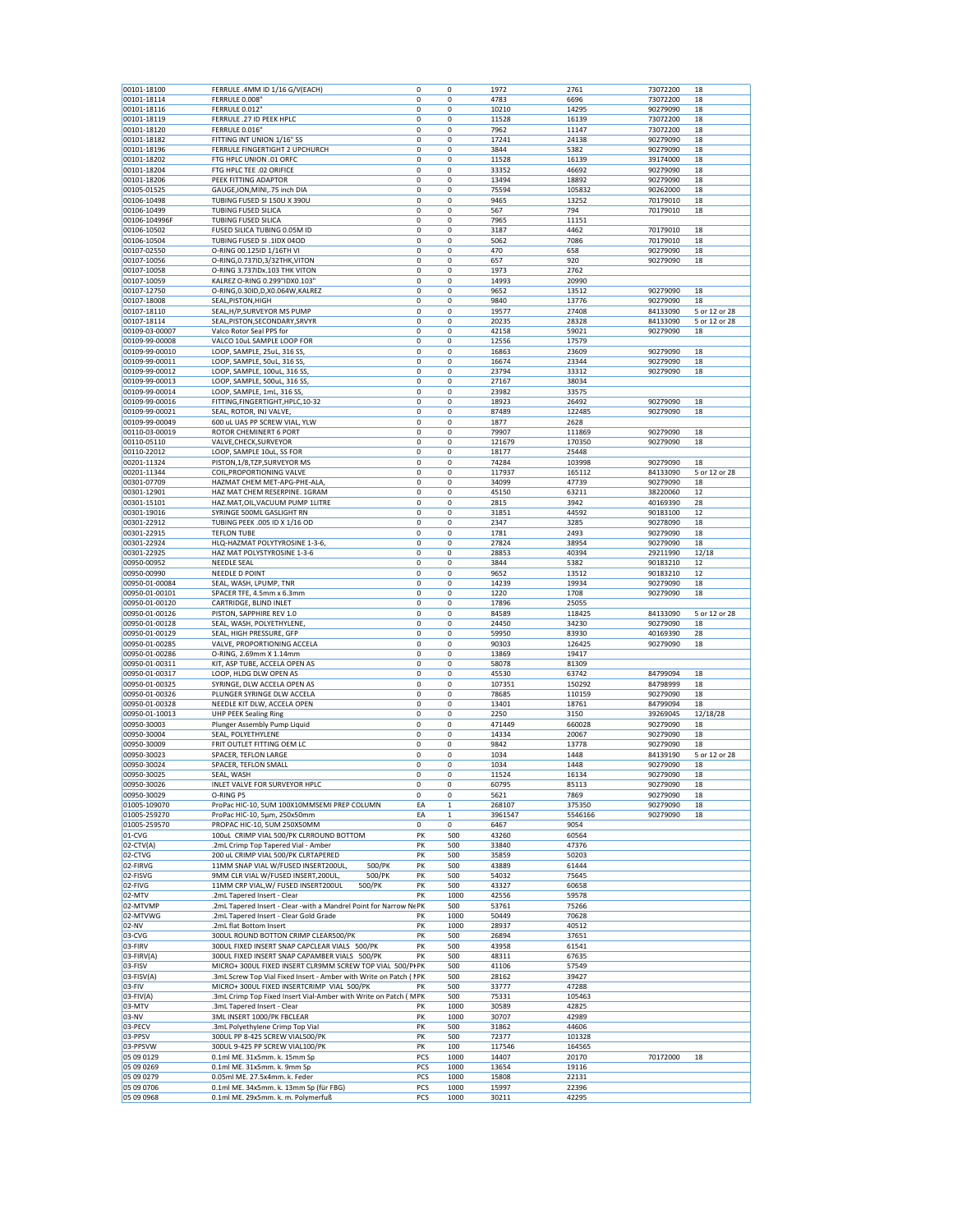| 05 09 1674                | 0.2ML MICRO-INSERT, 31 X 5MM, CLEAR GLAS"                                                                       | PCS        | 1000                        | 10011          | 14015          |                      |          |
|---------------------------|-----------------------------------------------------------------------------------------------------------------|------------|-----------------------------|----------------|----------------|----------------------|----------|
| 05 13 04 26               | Feder für 05 09 0279. 36x5mm                                                                                    | PCS        | 1000                        | 3091           | 4328           |                      |          |
| 05 36 2400                | 5 ml Luer-Lok Plastic Disposable Syringe packed per 100 pieces                                                  | PK         | 100                         | 19077          | 26708          |                      |          |
| 05 36 2404                | 5 ml Luer-Slip Plastic Disposable Syringe packed per 100 pieces                                                 | PK         | 100                         | 8605           | 12047          |                      |          |
| 05-CTV(A)<br>06 09 0357   | .5mL Crimp Top Tapered Vial - Amber<br>0.1ml ME. 31x6mm. k. 15mm Sp                                             | PΚ<br>PCS  | 500<br>1000                 | 45118<br>14031 | 63166<br>19643 | 70172000             | 18       |
| 06 09 0651                | 0.3ml ME. 43.5x6mm. k. 13mm SP (für FBG)                                                                        | PCS        | 1000                        | 12908          | 18072          |                      |          |
| 06 09 0669                | 0.1ml ME. 31x6mm. k. 12mm Sp                                                                                    | PCS        | 1000                        | 15340          | 21476          |                      |          |
| 06 09 0865                | 0.1ml ME. 29x5.7mm. k. m. Polymerfuß                                                                            | PCS        | 1000                        | 28435          | 39809          | 70172000             | 18       |
| 06 09 0866                | 0.2ml ME. 31x6mm. k. 1. hydr. Klasse. flacher Boden                                                             | PCS        | 1000                        | 9638           | 13493          | 70172000             | 18       |
| 06 09 1240<br>06 09 1343  | 0.1ml ME. 31x6mm. k. 15mm Sp (silanisiert)<br>0.1ml ME. 29x5.7mm. k. m. Polymerfuß. (silanisiert)               | PCS<br>PCS | 1000                        | 39185<br>53589 | 54859<br>75025 |                      |          |
| 06 19 2240                | 0.1ml PP ME. 29x6mm. k. 10mm Sp. FM. VE 100 Stück                                                               | PCS        | 1000<br>1000                | 4210           | 5894           |                      |          |
| 06 19 2241                | 0.1ml PP ME. 29x6mm. k. 10mm Sp. FM + PF. VE 100 Stück                                                          | PCS        | 1000                        | 6546           | 9165           |                      |          |
| 06-CTV(A)                 | 600UL 8MM CRIMP AMBTAPERED BOTTOM, 500/PK                                                                       | PK         | 500                         | 40617          | 56864          |                      |          |
| 06-CTVT                   | .6mL Tapered PTFE Crimp Top Vial, 12 x 32mm                                                                     | PK         | 25                          | 42021          | 58829          |                      |          |
| 06-PECV                   | 6ML CRIMP VIAL 500/PK PEINTERNAL ROUND 12 X 32MM                                                                | PK         | 500                         | 25823          | 36152          |                      |          |
| 06-PERV<br>06-PESVW       | 0.6ML PE CRIMP/SNAP VIAL W CYLINDRICAL INSERT 500/PK<br>0.6ML PE SCREW TOP VIAL W CYLINDRICAL INSERT 500/PK     | PK<br>PK   | 500<br>500                  | 17399<br>19261 | 24358<br>26966 |                      |          |
| 06-PPCV                   | .6mL Polypropylene Crimp Top Vial                                                                               | PK         | 500                         | 25423          | 35593          |                      |          |
| 06-PPRV                   | 0.6ML PP CRIMP/SNAP VIAL W CYLINDRICAL INSERT 500/PK                                                            | PK         | 500                         | 20188          | 28263          |                      |          |
| 06-PPSV                   | .6mL Polypropylene Screw Top Vial                                                                               | PK         | 500                         | 25612          | 35856          |                      |          |
| 06-PPSVW                  | 0.6ML PP SCREW TOP VIAL W CYLINDRICAL INSERT 500/PK                                                             | PK         | 500                         | 23073          | 32302          |                      |          |
| 071399-V<br>071401-V      | Acclaim VANQUISH C18, 2.2um, 2.1 x 250mm<br>Acclaim VANQUISH PA2, 2.2um, 2.1 x 150mm                            | EA<br>EA   | $\mathbf{1}$<br>$\mathbf 1$ | 50836<br>50833 | 71171<br>71166 | 90279090<br>90279090 | 18<br>18 |
| 074812-V                  | Acclaim VANQUISH C18, 2.2um Analytical 2.1 x 250mm                                                              | EA         | $\mathbf 1$                 | 60066          | 84093          | 90279090             | 18       |
| 074814-V                  | Acclaim VANQUISH PA2, 2.2um Analytical 2.1 x 250mm                                                              | EA         | $\mathbf 1$                 | 59889          | 83845          | 90279090             | 18       |
| 07-CPV                    | VIAL 0.7ML 8MM CRIMP CLEARTAPERED BTM 7X40MM, 500/PK PK                                                         |            | 500                         | 38346          | 53684          |                      |          |
| 07-CPV(A)                 | .7mL Crimp Top Tapered Vial - Amber                                                                             | PK         | 500                         | 43566          | 60992          |                      |          |
| 07-HRPMPCV                | 0.7mL PMP Crimp Vial - High Recovery                                                                            | PK<br>PCS  | 100                         | 3491<br>8043   | 4887           |                      |          |
| 08 02 0005<br>08 02 0009  | r/w/r. 45° A. 1.0mm >>> 8.2 <<<<br>c/r. 55° A. 1.5mm >>> 8.2mm <<<                                              | PCS        | 1000<br>1000                | 3554           | 11261<br>4976  |                      |          |
| 08 02 0039                | w/bl. 55° A. 0.9mm. gs >>> 7.8 <<<                                                                              | PCS        | 1000                        | 5519           | 7727           |                      |          |
| 08 02 0103                | w/r. 45° A. 1.3mm >>> 8.2 <<<                                                                                   | PCS        | 1000                        | 3839           | 5374           |                      |          |
| 08 02 0177                | PTFE vir. 53° D. 0.25mm                                                                                         | PCS        | 1000                        | 1032           | 1445           |                      |          |
| 08 02 02 20               | Viton. 70° A. 1.5mm (ST) >>> 8.13 <<<                                                                           | PCS        | 1000                        | 9073           | 12702          |                      |          |
| 08 02 02 32<br>08 02 0563 | 8mm NK/TEF. 60° A. 1.0mm (ST) >>> 8.20 <<<<br>bl tr/w. 45° A. 1.3mm (ST) >>> 8.13 <<<                           | PCS<br>PCS | 1000<br>1000                | 1970<br>3745   | 2758<br>5243   |                      |          |
| 08 02 0774                | Viton 70° A. 1.0mm (ST) >>> 8.13 <<<                                                                            | PCS        | 1000                        | 6828           | 9559           |                      |          |
| 08 02 0881                | dunkelbl/w. 45° A. 1.3mm >>> 8.2 <<<                                                                            | PCS        | 1000                        | 15623          | 21873          |                      |          |
| 08 02 1633                | Butyl rot/PTFE gr. 55° A. 1.3mm (ST) >>> 8.2 <<<                                                                | PCS        | 1000                        | 2063           | 2889           |                      |          |
| 08 02 1680                | PTFE gr/Butyl rot/PTFE gr. 55° A. 1.3mm (ST) >>> 8.13 <<<                                                       | PCS        | 1000                        | 3745           | 5244           |                      |          |
| 08 02 1966<br>08 03 0113  | RedRubber / PTFE beige. 45° A. 1.0mm (ST) >>> 8.2 <<<<br>BK. fl. L; r/w/r. 45° A. 1.0mm                         | PCS<br>PCS | 1000<br>1000                | 3092<br>11787  | 4329<br>16502  |                      |          |
| 08 03 0165                | UltraClean: BK. fl. L; c/r. 55° A. 1.5mm                                                                        | PCS        | 1000                        | 7953           | 11135          |                      |          |
| 08 03 0249                | UltraClean: BK. fl. L; w/r. 45° A. 1.3mm                                                                        | PCS        | 1000                        | 7855           | 10997          |                      |          |
| 08 03 0268                | BK. fl. L; PTFE vir. 53° D. 0.25mm                                                                              | PCS        | 1000                        | 9541           | 13357          |                      |          |
| 08 03 0451                | BK. fl. L; NK/TEF. 60° A. 1.0mm. VE 100 Stück                                                                   | PCS        | 1000                        | 4678           | 6550           |                      |          |
| 08 03 0599<br>08 03 0861  | 8mm Combination Seal: Aluminium Cap; cle<br>BK. fl. L; Viton schw. 70° A. 1.0mm                                 | PCS<br>PCS | 1000<br>1000                | 9354<br>13845  | 13096<br>19384 |                      |          |
| 08 03 0884                | BK. fl. L; dunkelbl/w. 45° A. 1.3mm                                                                             | PCS        | 1000                        | 16930          | 23702          |                      |          |
| 08 03 1156                | BK. fl. L; w/r. 45° A. 1.3mm. gs                                                                                | PCS        | 1000                        | 7954           | 11136          |                      |          |
| 08 03 1935                | BK. fl. L; NK/TEF. 60° A. 1.0mm                                                                                 | PCS        | 1000                        | 4772           | 6681           |                      |          |
|                           |                                                                                                                 |            |                             |                |                |                      |          |
| 08 03 2042                | BK. fl. L; RedRubber/beige. 45°. 1.0mm                                                                          | PCS        | 1000                        | 6175           | 8646           |                      |          |
| 08 05 0890                | DW-Block. PP. 96 Pos (Ritter)                                                                                   | PCS        | $\mathbf 1$                 | 657            | 920            |                      |          |
| 08 05 0894                | SQW-Block. PP. 96 Pos (Ritter)                                                                                  | PCS        | $\mathbf{1}$                | 1031           | 1443           |                      |          |
| 08 05 0944<br>08 06 0005  | MT-Platte. PP. 96 Pos (Ritter)<br>8mm VZ                                                                        | PCS<br>PCS | $\mathbf 1$<br>$\mathbf 1$  | 188<br>14496   | 263<br>20294   |                      |          |
| 08 06 0149                | 8mm VBK                                                                                                         | PCS        | $\mathbf 1$                 | 18049          | 25268          |                      |          |
| 08 07 0001                | 8mm ÖZ                                                                                                          | PCS        | $\mathbf 1$                 | 17772          | 24880          |                      |          |
| 08 07 0153                | 8mm Decapping Head                                                                                              | PCS        | $\mathbf{1}$                | 19642          | 27499          |                      |          |
| 08 08 0027                | PP SK. schw. L. VE 100 Stück                                                                                    | PCS        | 1000                        | 2157           | 3019           |                      |          |
| 08 08 04 20               | PP SK. schw. oL. VE 100 Stück<br>PP SK. w. oL. VE 100 Stück                                                     | PCS<br>PCS | 1000<br>1000                | 1965<br>2808   | 2751<br>3931   |                      |          |
| 08 08 0435<br>08 08 04 36 | PP SK. w. L. VE 100 Stück                                                                                       | PCS        | 1000                        | 2152           | 3013           |                      |          |
| 08 08 1167                | 8mm PE Stopfen. tr (ohne ESP) VE 100 Stück                                                                      | PCS        | 1000                        | 1965           | 2751           |                      |          |
| 08 08 1675                | 8mm PE Push On Cap                                                                                              | PCS        | 1000                        | 1780           | 2492           |                      |          |
| 08 09 0258                | 0.6ml RRMF. 40x7mm. b. 1. Kl. ko                                                                                | PCS        | 1000                        | 19362          | 27107          |                      |          |
| 08 09 0276                | 0.3ml RRMF. 31.5x5.5mm. k. 1. Kl. rd B                                                                          | PCS        | 1000                        | 15343          | 21480          |                      |          |
| 08 09 0284<br>08 09 0305  | 0.8ml RRF. 30x8.2mm. k. 1. Kl<br>0.6ml RRMF. 40x7mm. k. 1. Kl. ko                                               | PCS<br>PCS | 1000<br>1000                | 10104<br>18237 | 14145<br>25532 |                      |          |
| 08 09 04 05               | 0.7ml RRF. 40x7mm. k. 1. Kl                                                                                     | PCS        | 1000                        | 15245          | 21343          |                      |          |
| 08 09 04 06               | 0.7ml RRF. 40x7mm. b. 1. Kl                                                                                     | PCS        | 1000                        | 15900          | 22260          |                      |          |
| 08 09 0606                | 0.3ML CRIMP NECK MICRO-VIAL, 31.5 X 5.5M"                                                                       | PCS        | 1000                        | 20575          | 28805          |                      |          |
| 08 09 0845                | 1.2ml RRF. 40x8.2mm. k. 1. Kl<br>0.35ml DW ME. 42.5x6mm. k. 17mm SP                                             | PCS<br>PCS | 1000<br>960                 | 12065          | 16891          |                      |          |
| 08 09 0888<br>08 09 0953  | 1.2ml RRF. 40x8.2mm. b. 1. Kl                                                                                   | PCS        | 1000                        | 17305<br>12065 | 24227<br>16891 |                      |          |
| 08 09 1080                | 0.4ml RRMF. 30x7mm. b. 1. Kl. 10mm Spitze                                                                       | PCS        | 1000                        | 25063          | 35088          |                      |          |
| 08 09 1081                | 1ml SQW ME. 45 x 7.6mm. k. 1. Klasse. 6mm Spitze                                                                | PCS        | 960                         | 18894          | 26451          | 70172000             | 18       |
| 08 14 05 13               | 1ml FBG. 40x8.2mm. k. 1. Kl.; PE-Stopfen. tr                                                                    | PCS        | 1000                        | 11600          | 16240          |                      |          |
| 08 14 05 95<br>08 14 0641 | 1m Shell Vial; 40 x 8.2mm; amber glass;<br>1ml FBG. 35x7.8mm. k. 1. Kl.; PE-Stopfen. tr                         | PCS<br>PCS | 1000<br>1000                | 12814<br>11321 | 17939<br>15849 |                      |          |
| 08 14 08 89               | 08 09 0888 & 09 15 0763                                                                                         | PCS        | 960                         | 28431          | 39804          |                      |          |
| 08 14 11 68               | 1ml FBG. 40x8.2mm. k. 1. Kl.; PE-Stopfen. tr (ohne ESP)                                                         | PCS        | 1000                        | 11600          | 16240          | 70179090             | 18       |
| 08 14 1169                | 1ML SHELL VIAL, 40 X 8.2MM, AMBER GLASS;'                                                                       | PCS        | 1000                        | 12814          | 17939          |                      |          |
| 08 15 0293                | UltraClean: PP-SK. schw. L; w/r. 45° A. 1.3mm<br>PP-SK. schw. L; r/w/r. 45° A. 1.0mm                            | PCS        | 1000                        | 8045           | 11263          |                      |          |
| 08 15 0294<br>08 15 04 27 | UltraClean: PP-SK. schw. L; c/r. 55° A. 1.5mm                                                                   | PCS<br>PCS | 1000<br>1000                | 12440<br>8139  | 17417<br>11395 |                      |          |
| 08 15 0441                | UltraClean: PP-SK. w. L; w/r. 45° A. 1.3mm                                                                      | PCS        | 1000                        | 8234           | 11528          |                      |          |
| 08 15 0460                | PP-SK. schw. L; NK/TEF. 60° A. 1.3mm                                                                            | PCS        | 1000                        | 6360           | 8904           |                      |          |
| 08 15 0654                | 8MM COMBINATION SEAL: PP SCREW CAP, BLAC"                                                                       | PCS        | 1000                        | 6173           | 8642           |                      |          |
| 08 15 0709                | PP-SK. schw. L; bl-tr/w. 45° A. 1.3mm                                                                           | PCS        | 1000                        | 9448           | 13228          |                      |          |
| 08 15 0783<br>08 15 0886  | PP-SK. w. L; NK/TEF. 60° A. 1.3mm<br>PP-SK. sw. L;dunkelbl/w. 45° A. 1.3mm                                      | PCS<br>PCS | 1000<br>1000                | 6454<br>20108  | 9035<br>28152  |                      |          |
| 08 15 0977                | PP-SK. w. oL; NK/TEF. 60° A. 1.3mm                                                                              | PCS        | 1000                        | 7388           | 10343          |                      |          |
| 08 15 10 24               | UltraClean: PP-SK. w. L; c/r. 55° A. 1.5mm                                                                      | PCS        | 1000                        | 8233           | 11526          |                      |          |
| 08 15 1040                | UltraClean: PP-SK. schw. oL; w/r. 45° A. 1.3mm                                                                  | PCS        | 1000                        | 7954           | 11135          |                      |          |
| 08 15 1192                | UltraClean: PP-SK. schw. oL; c/r. 55° A. 1.5mm                                                                  | PCS        | 1000                        | 7952           | 11133          |                      |          |
| 08 15 1449<br>08 15 1495  | 8mm Verschluss:PP-SK. schw. L; w/r. 45° A. 1.3mm. geschlitzt<br>PP-SK. schw. oL; Bu rot/PTFE grau. 55° A. 1.6mm | PCS<br>PCS | 1000<br>1000                | 8141<br>7482   | 11397<br>10475 |                      |          |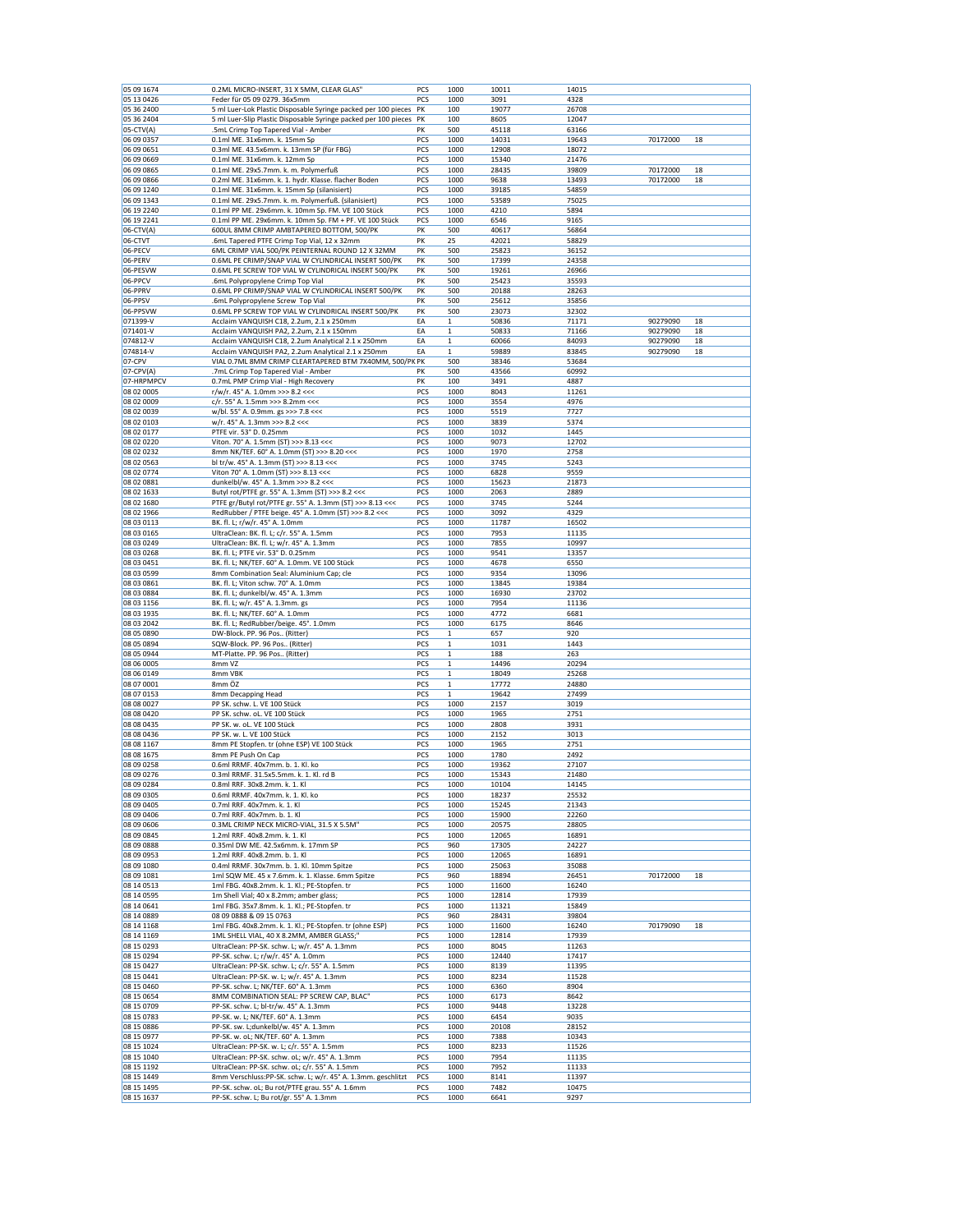| 08 15 1653<br>08 15 1702 | PP-SK. schw. oL; Bu rot/PTFE grau. 55° A. 1.3mm                                                               | PCS | 1000         | 6454   | 9035   |          |    |
|--------------------------|---------------------------------------------------------------------------------------------------------------|-----|--------------|--------|--------|----------|----|
|                          | PP-SK. w. L; Bu rot/gr. 55° A. 1.3mm                                                                          | PCS | 1000         | 6735   | 9428   |          |    |
| 08 15 1965               | PP-SK. schw L; RedRubber / beige. 45° A. 1.0mm                                                                | PCS | 1000         | 7670   | 10737  |          |    |
| 08 20 08 97              | 08 05 0890 & 08 14 0889                                                                                       | PCS | $\mathbf{1}$ | 5334   | 7467   |          |    |
| 08 20 09 11              | 08 05 0894 + 08 14 0910                                                                                       | PCS | $\mathbf{1}$ | 5239   | 7334   |          |    |
| 08 20 0943               | 08 05 0944 + 08 14 0876                                                                                       | PCS | $\mathbf 1$  | 5612   | 7856   |          |    |
| 08 20 1171               | 08 05 0894 & 08 09 1081 & 08 29 1082                                                                          | PCS | $\mathbf{1}$ | 7950   | 11130  |          |    |
| 08 20 1181               | SQW Block, PP, 96 Positions, (Ritter) filled with 1ml SQW Micro- PCS                                          |     | $\mathbf 1$  | 9355   | 13097  |          |    |
| 08 21 1000               | Flaschenständer mit 8.5/3mm Bohrungen                                                                         | PCS | $\,$ 1       | 5518   | 7726   |          |    |
|                          |                                                                                                               |     |              |        |        |          |    |
| 08-CPV                   | .8mL Crimp Top Vial - Clear                                                                                   | PK  | 500          | 21427  | 29998  |          |    |
| 08-CPV(A)                | .8mL Crimp Top Vial - Amber                                                                                   | PK  | 500          | 24353  | 34094  |          |    |
| 08-CRV(A)                | .8mL Crimp Top Round Bottom Vial - Amber                                                                      | PK  | 500          | 33166  | 46433  |          |    |
| 08-CV                    | VIAL 8X30 CLR A/S 0.5ML FLTCRIMP, 500/PK                                                                      | PK  | 500          | 19326  | 27057  |          |    |
| 09 02 0723               | w/be. 45° A. 1.5mm >>> 9.5 <<<                                                                                | PCS | 1000         | 6828   | 9560   |          |    |
| 09 02 0980               | PTFE vir. 53° D. 0.2mm >>>9.3<<<                                                                              | PCS | 1000         | 2247   | 3145   |          |    |
| 09 02 1259               | 9.5mm Septa; Natural Rubber red-orange/T                                                                      | PCS | 1000         | 4587   | 6422   |          |    |
| 09 02 1260               | 9.4mm. w/r. 45° A. 1.3mm (ST) >>> 9.4 <<<                                                                     | PCS | 1000         | 7671   | 10740  |          |    |
| 09 02 1261               | 9.5mm. r/w/r. 45° A. 1.0mm (ST)                                                                               | PCS | 1000         | 9914   | 13879  |          |    |
| 09 02 1780               | 9MM SEPTA, SILICONE WHITE/PTFE RED, 55°"                                                                      | PCS | 1000         | 4679   | 6551   |          |    |
| 09 02 1781               | 9mm Septa; PTFE red/Silicone white/PTFE                                                                       | PCS | 1000         | 8323   | 11653  |          |    |
| 09 02 1942               | 9MM SEPTA, SILICONE WHITE/PTFE BLUE, 55°"                                                                     | PCS | 1000         | 14216  | 19903  |          |    |
| 09 04 1220               | 9MM ULTRABOND COMBINATION SEAL: PP SHORT                                                                      |     |              |        |        |          |    |
|                          |                                                                                                               | PCS | 1000         | 20673  | 28942  |          |    |
| 09 04 1533               | UB.KGW.bl.L; beige/weiß. 45° A. 1.3mm. VE 100 Stück                                                           | PCS | 1000         | 17674  | 24744  |          |    |
| 09 04 1534               | 9mm UltraBond Combination Seal                                                                                | PCS | 1000         | 26938  | 37713  | 39269099 | 28 |
| 09 04 2863               | KGW.bl.L. bonded; rot/w. 45° A. 1.0mm. geschlitzt. AP-Line                                                    | PCS | 1000         | 16216  | 22702  |          |    |
| 09 04 2992               | KGW.bl.L. bonded; w/beige. 45° A. 1.0mm. geschlitzt.AP-Line                                                   | PCS | 1000         | 20968  | 29356  |          |    |
| 09 15 0478               | PP-KGSK. tr. L; NK/TEF. 60° A. 1.0mm                                                                          | PCS | 1000         | 6175   | 8645   |          |    |
| 09 15 0480               | PP-KGSK. tr. L; r/w/r. 45° A. 1.0mm                                                                           | PCS | 1000         | 17770  | 24878  |          |    |
| 09 15 0481               | UltraClean: PP-KGSK. tr. L; w/r. 55° A. 1.0mm                                                                 | PCS | 1000         | 8703   | 12184  |          |    |
| 09 15 0753               | PE-Kappe.tr.L.f ND8; NK/TEF.60° A.1.3mm                                                                       | PCS | 1000         | 7763   | 10869  |          |    |
| 09 15 0756               | PE-Kappe.tr.L.f ND8; w/r. 45° A.1.3mm                                                                         | PCS | 1000         | 9636   | 13491  |          |    |
| 09 15 0763               | PE-Kappe.ro.L. f Bl-E; w/r.45° A.1.9mm.gs                                                                     | PCS | 960          | 11786  | 16500  |          |    |
| 09 15 0838               | UltraClean: PP-KGSK. bl. L; w/r. 55° A. 1.0mm                                                                 | PCS | 1000         | 7952   | 11133  | 90279090 | 18 |
|                          |                                                                                                               | PCS | 1000         | 8511   | 11916  |          |    |
| 09 15 0852               | PP-KGSK. tr. L; w/bl. 55° A. 1.0mm. gs                                                                        |     |              |        |        |          |    |
| 09 15 0867               | PP-KGSK. bl. L; NK/TEF. 60° A. 1.0mm                                                                          | PCS | 1000         | 5804   | 8126   |          |    |
| 09 15 0868               | PP-KGSK. bl. L; r/w/r. 45° A. 1.0mm                                                                           | PCS | 1000         | 12256  | 17158  |          |    |
| 09 15 0869               | PP-KGSK. bl. L; w/bl. 55° A. 1.0mm. gs                                                                        | PCS | 1000         | 8511   | 11916  | 70172000 | 18 |
| 09 15 09 81              | PP-KGSK. tr. L; PTFE vir. 53° D. 0.2mm                                                                        | PCS | 1000         | 4868   | 6816   |          |    |
| 09 15 09 82              | PP-KGSK. bl. L; PTFE vir. 53° D. 0.2mm                                                                        | PCS | 1000         | 4868   | 6816   |          |    |
| 09 15 1135               | PP-KGSK. tr. L; Viton. 70° A. 1.0mm                                                                           | PCS | 1000         | 17679  | 24751  |          |    |
| 09 15 1176               | PP-KGSK. rot. L; NK/TEF. 60° A. 1.0mm                                                                         | PCS | 1000         | 8233   | 11526  |          |    |
| 09 15 1177               | PP-KGSK. rot. L; r/w/r. 45° A. 1.0mm                                                                          | PCS | 1000         | 19831  | 27763  |          |    |
| 09 15 1178               | UltraClean: PP-KGSK. rot L; w/r. 55° A. 1.0mm                                                                 | PCS | 1000         | 10761  | 15065  |          |    |
| 09 15 1179               | PP-KGSK. rot. L; w/bl. 55° A. 1.0mm. gs                                                                       | PCS | 1000         | 10569  | 14796  |          |    |
| 09 15 1228               | PE-Kappe.ro.L. f Bl-E; w/r.45° A.1.9mm                                                                        | PCS | 960          | 20671  | 28939  |          |    |
| 09 15 1332               | UltraClean: PP-KGSK. grün L; w/r. 55° A. 1.0mm                                                                | PCS | 1000         | 10761  | 15065  |          |    |
|                          |                                                                                                               |     |              |        |        |          |    |
| 09 15 1337               | PP-KGSK. rot. L; PTFE vir. 53° D. 0.2mm                                                                       | PCS | 1000         | 6926   | 9696   |          |    |
| 09 15 1356               | PP-KGSK. grün. L; NK/TEF. 60° A. 1.0mm                                                                        | PCS | 1000         | 8233   | 11526  |          |    |
| 09 15 1485               | PP-KGSK. grün. L; r/w/r. 45° A. 1.0mm                                                                         | PCS | 1000         | 19831  | 27763  |          |    |
| 09 15 1486               | PP-KGSK. gelb. L; r/w/r. 45° A. 1.0mm                                                                         | PCS | 1000         | 19831  | 27763  |          |    |
| 09 15 15 27              | UltraClean: PP-KGSK. gelb. L; w/r. 55° A. 1.0mm                                                               | PCS | 1000         | 10761  | 15065  |          |    |
| 09 15 15 39              | PP-KGSK. gr. L; PTFE vir. 53° D. 0.2mm                                                                        | PCS | 1000         | 6926   | 9696   |          |    |
|                          | PP-KGSK. gelb. L; NK/TEF. 60° A. 1.0mm                                                                        | PCS | 1000         | 8233   | 11526  |          |    |
|                          |                                                                                                               |     |              |        |        |          |    |
| 09 15 15 42              |                                                                                                               |     |              |        |        |          |    |
| 09 15 1570               | PP-KGSK. sw. L; NK/TEF. 60° A. 1.0mm                                                                          | PCS | 1000         | 8233   | 11526  |          |    |
| 09 15 15 71              | PP-KGSK. sw. L; r/w/r. 45° A. 1.0mm                                                                           | PCS | 1000         | 19831  | 27763  |          |    |
| 09 15 15 72              | UltraClean: PP-KGSK. sw. L; w/r. 55° A. 1.0mm                                                                 | PCS | 1000         | 10761  | 15065  |          |    |
| 09 15 1668               | PP-KGSK. schwarz. L; PTFE vir. 53° D. 0.2mm                                                                   | PCS | 1000         | 6926   | 9696   |          |    |
| 09 15 1669               | PP-KGSK. schwarz. L; w/bl. 55° A. 1.0mm. gs                                                                   | PCS | 1000         | 10569  | 14796  |          |    |
| 09 15 1745               | PP-KGSK. gelb. L; w/bl. 55° A. 1.0mm. gs                                                                      | PCS | 1000         | 10569  | 14796  |          |    |
| 09 15 1746               | PP-KGSK. grün. L; w/bl. 55° A. 1.0mm. gs                                                                      | PCS | 1000         | 10569  | 14796  |          |    |
| 09 15 1799               | UltraClean: PP-KGSK. bl. oL; w/r. 55° A. 1.0mm                                                                | PCS | 1000         | 10761  | 15065  |          |    |
| 09 15 18 19              | PP-KGSK. bl. L; RedRubber / beige. 45° A. 1.0mm                                                               | PCS | 1000         | 7855   | 10998  | 39235090 | 18 |
| 09 15 1828               | PP-KGSK. bl. oL; PTFE vir. 53° D. 0.2mm                                                                       | PCS | 1000         | 6926   | 9696   |          |    |
| 09 15 1887               | PP-KGSK. bl. oL; NK/TEF. 60° A. 1.0mm                                                                         | PCS | 1000         | 7295   | 10213  |          |    |
| 09 15 1907               |                                                                                                               | PCS | 1000         | 26279  | 36790  |          |    |
| 09 15 1911               | UltraClean: PP-KGSK. bl. L. magn. Kappe; w/r. 55° A. 1.0mm<br>PP-KGSK. gr. L; RedRubber / beige. 45° A. 1.0mm |     |              |        |        |          |    |
|                          |                                                                                                               | PCS | 1000         | 9913   | 13878  |          |    |
| 09 15 2011               | PP-KGSK. trans. L; RedRubber / beige. 45° A. 1.0mm                                                            | PCS | 1000         | 7855   | 10998  |          |    |
| 09 15 2012               | PP-KGSK. rot. L; RedRubber / beige. 45° A. 1.0mm                                                              | PCS | 1000         | 9913   | 13878  |          |    |
| 09 15 2013               | PP-KGSK. schwarz. L; RedRubber / beige. 45° A. 1.0mm                                                          | PCS | 1000         | 9913   | 13878  |          |    |
| 09 15 2014               | PP-KGSK. gelb. L; RedRubber / beige. 45° A. 1.0mm                                                             | PCS | 1000         | 9913   | 13878  |          |    |
| 09 15 2016               | PP-KGSK. bl. L; w/rot. 55° A. 1.0mm. pre-cut (Y)                                                              | PCS | 1000         | 8515   | 11922  |          |    |
| 09 15 2021               | PP-KGSK. tr. L; w/rot. 55° A. 1.0mm. pre-cut (Y)                                                              | PCS | 1000         | 8515   | 11922  |          |    |
| 09001-S                  | WAVELENGTH & ABSORBANCE                                                                                       | 0   | 0            | 97982  | 137175 |          |    |
| 09011-S                  | WAVELENGTH CALIBRATION                                                                                        | 0   | 0            | 13398  | 18758  |          |    |
| 09-CTV                   | 900UL CRIMP VIAL TAPERED500/PK                                                                                | PK  | 500          | 45275  | 63385  |          |    |
| 09-FIV                   | .9mL Crimp Top Fixed Insert Vial - Clear ( Micro+™)                                                           | PK  | 500          | 134778 | 188689 |          |    |
| $1.1$ -CTV(A)            | 1.1mL Crimp Top Tapered Vial - Amber                                                                          | PK  | 500          | 67095  | 93933  |          |    |
| $1.1 - CTVG$             | VIAL 12X32 1.1ML PULLED PTCLR 11MM CRIMP, 500/PK                                                              | PK  | 500          | 63444  | 88821  |          |    |
| $1.1 - STVG$             | 1.1ML SCREW VIAL 500/PK CLR TAPERED 12 X 32MM                                                                 | PK  | 500          | 68935  | 96509  |          |    |
| 1.2-CWV                  | 1.2 mL Crimp Top Vial - Clear - for Waters                                                                    | PK  | 500          | 31379  | 43930  |          |    |
|                          |                                                                                                               |     |              |        |        |          |    |
| 1.2-UHRRV                | TOTAL RECOVERY CLR CRIMP/SNAP100/PK                                                                           | PK  | 100          | 27001  | 37802  |          |    |
| 1.2-UHRSV                | 1.2mL ULTRA HIGH RECOVERYVIALCLEAR, SCREW TOP, PK100                                                          | PK  | 100          | 26669  | 37337  |          |    |
| 1.5-HRCV                 | 1.5ML HIGH RECOVERY VIAL, CRIMP,<br>100/PK                                                                    | PK  | 100          | 29512  | 41317  |          |    |
| 1.5-HRRV                 | SNAP-IT HIGH RECOVERY VIAL, 12X32MM, 1.5 ML, 100/PK                                                           | PK  | 100          | 24064  | 33690  |          |    |
| $1.5-HRRV(S)$            | 1.5mL Snap Cap Vial - Clear Silanized- High Recovery                                                          | PK  | 100          | 27868  | 39016  |          |    |
| 1.5-HRSV                 | 1.5mL Screw Top Vial - Clear - High Recovery                                                                  | PK  | 100          | 21667  | 30334  |          |    |
| $1.5-HRSV(S)$            | SILANIZED HI REC CLRVIAL, 1.5 ML, 12 X 32 MM, 100/PK                                                          | PK  | 100          | 31040  | 43455  |          |    |
| 10 02 0646               | PTFE vir. 53° D. 0.25mm >>> 10.0 <<<                                                                          | PCS | 1000         | 3372   | 4721   |          |    |
| 10 08 0742               | PP-SK. schw. L. 10-425                                                                                        | PCS | 1000         | 2342   | 3279   |          |    |
| 10 08 1899               | PP-SK. schw. oL. 10-425                                                                                       | PCS | 1000         | 2245   | 3143   |          |    |
| 10 09 0743               | 1.5ml GWF. 32x11.6mm. k. 1. Kl. 10/425                                                                        | PCS | 1000         | 9637   | 13492  |          |    |
|                          |                                                                                                               |     |              |        |        |          |    |
| 10 09 1196               | 1.5ml GWF. 32x11.6mm. k. 1. Kl. SF. 10/425                                                                    | PCS | 1000         | 11130  | 15582  |          |    |
| 10 09 1197               | 1.5ml GWF. 32x11.6mm. b. 1. Kl. SF. 10/425                                                                    | PCS | 1000         | 11973  | 16763  |          |    |
| 10 15 0744               | PP-SK.schw.L.10/425; w/be.45° A.1.5mm                                                                         | PCS | 1000         | 22168  | 31035  |          |    |
| 10 15 1256               | PP-SK.schw.L.10/425; NK/TEF. 60°. 1.3mm                                                                       | PCS | 1000         | 10761  | 15065  |          |    |
| 10 15 1257               | UltraClean: PP-SK.schw.L.10/425; w/r. 45° A. 1.3mm                                                            | PCS | 1000         | 12817  | 17944  |          |    |
| 10 15 1258               | PP-SK.schw.L.10/425; r/w/r. 45° A. 1.0mm                                                                      | PCS | 1000         | 15528  | 21740  |          |    |
| 10 15 1905               | PP-SK.schw.oL.10/425; NK/TEF. 60°. 1.3mm                                                                      | PCS | 1000         | 10666  | 14932  |          |    |
| 10 36 2405               | 10ml Luer-Slip Plastic Disposable Syringe packed á 100 pieces                                                 | PK  | 100          | 12346  | 17284  |          |    |
| 100 002                  | VESSEL DISS CLR 1L UNGRAD SER                                                                                 | EA  | $\mathbf{1}$ | 9274   | 12984  |          |    |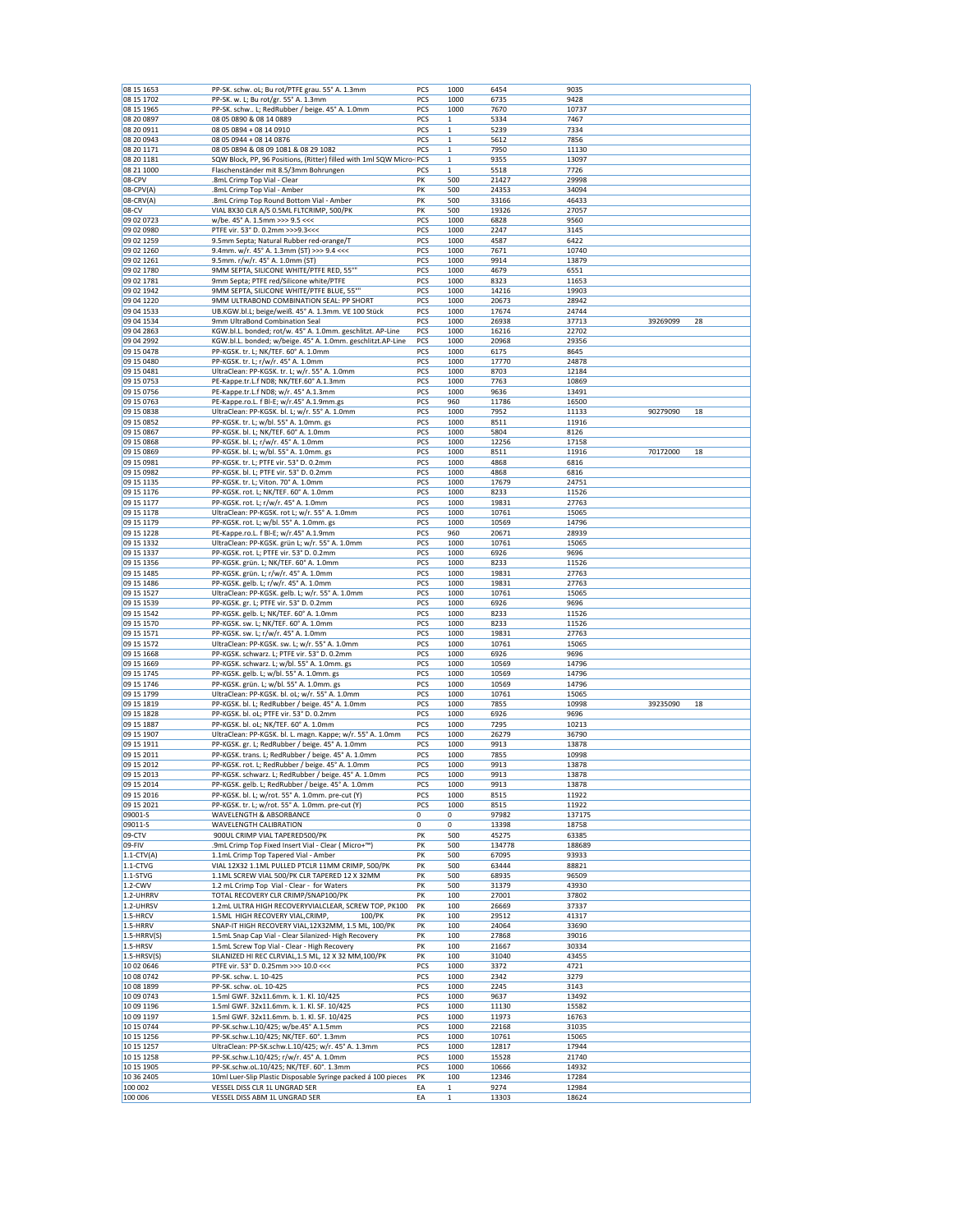| 100 008                   | VESSEL DISS CLR 1L GRAD SER                                                                               | EA         | $\mathbf 1$             | 9841           | 13777          |          |    |
|---------------------------|-----------------------------------------------------------------------------------------------------------|------------|-------------------------|----------------|----------------|----------|----|
| 100 011                   | FLASK VOL 500 ML CLRTC/TD GLASS STOPPER # 19 EA                                                           | EA         | $\mathbf 1$             | 31287          | 43802          |          |    |
| 100 014                   | FLASK VOL 900ML CLRTC/TD GLASS STOPPER #22                                                                | EA         | $\mathbf{1}$            | 20142          | 28199          |          |    |
| 10405-019023              | Acclaim PA2 5 m 10 x 10mm guard column                                                                    | EA         | $\,1$                   | 52963          | 74148          | 90279090 | 18 |
| 10405-019223              | Acclaim PA2, 5µm, 10x20mm grd (2/pk)                                                                      | PK         | $\overline{\mathbf{2}}$ | 92032          | 128845         | 90279090 | 18 |
| 10405-159070              | ACCLAIM PA2 5um 10MM IDX150MM                                                                             | EA         | $\mathbf 1$             | 235138         | 329193         | 90279090 | 18 |
| 10405-259070              | ACCLAIM PA2 5um 10MM ID X 250M                                                                            | EA         | $\mathbf 1$             | 241699         | 338378         | 90279090 | 18 |
| 10405-259270              | Acclaim PA2, 5µm, 250x21.2mm                                                                              | EA         | $\mathbf{1}$            | 551966         | 772752         | 90279090 | 18 |
| $10-CV$                   | 10ML CRIMP VIAL 125/PK CLRHEADSPACE VIAL 22 X 45MM                                                        | PK         | 125                     | 8586           | 12020          |          |    |
| $10$ -CV(A)               | 10ML AMBER RND HDSP CRIMP VIAL22X45MM 125/PK                                                              | PK         | 125                     | 9478           | 13270          |          |    |
| 10-HRSV                   | HR SCREW TOP CLR STORAGE VIAL                                                                             | 0          | 0                       | 41876          | 58626          |          |    |
| 10-HSV                    | 10ML S/T CLR HEADSPACE VIAL22X45MM, 125/PK                                                                | PK         | 125                     | 5963           | 8348           |          |    |
| $10-SV$                   | VIAL, 10ML SCREW TOP 13X100MM125/PK                                                                       | PK         | 125                     | 9978           | 13970          |          |    |
| 11 02 0104                | w/r. 45° A. 1.3mm >>> 11.33 <<<                                                                           | PCS        | 1000                    | 7299           | 10218          |          |    |
| 11 02 0115                | r/w/r. 45° A. 1.0mm >>> 11.33 <<<                                                                         | PCS        | 1000                    | 13378          | 18729          |          |    |
| 11 02 0140                | c/r. 55° A. 1.5mm                                                                                         | PCS        | 1000                    | 6829           | 9560           |          |    |
| 11 02 0176                | PTFE vir. 53° D. 0.25mm >>> 11.1 <<<                                                                      | PCS        | 1000                    | 2338           | 3274           |          |    |
| 11 02 0221                | 11mm Septa, Viton 1A black, 70° shore A, 1.5mm                                                            | PCS        | 1000                    | 11787          | 16502          |          |    |
| 11 02 0446                | 11mm Septa; Silicone white/PTFE blue; 55                                                                  | PCS        | 1000                    | 11880          | 16632          |          |    |
| 11 02 0534                | NK/TEF. 60° A. 1.0mm (ST) >>> 11.3 <<<                                                                    | PCS        | 1000                    | 4492           | 6289           |          |    |
| 11 02 1634                | Butyl rot/PTFE gr. 55° A. 1.3mm (ST) >>> 11.3 <<<                                                         | PCS        | 1000                    | 3835           | 5370           |          |    |
| 11 02 1662                | PTFE gr/Butyl rot/PTFE gr. 55° A. 1.3mm (ST) >>> 11.3 <<<                                                 | PCS        | 1000                    | 4773           | 6683           |          |    |
| 11 03 0196                | BK. fl. L; r/w/r. 45° A. 1.0mm                                                                            | PCS        | 1000                    | 12438          | 17414          |          |    |
| 11 03 0209                | BK. fl. L; NK/TEF. 60° A. 1.0mm                                                                           | PCS        | 1000                    | 5985           | 8379           | 39235090 | 18 |
| 11 03 0247                | UltraClean: BK. fl. L; w/r. 45° A. 1.3mm                                                                  | PCS        | 1000                    | 10197          | 14276          |          |    |
| 11 03 0300                | BK. fl. L; NK/Bu ro/TEF. 45° A. 1.0mm. VE 100 Stück                                                       | PCS        | 1000                    | 6827           | 9558           |          |    |
|                           |                                                                                                           |            |                         |                |                |          |    |
| 11 03 0301                | BK. gü. L; NK/Bu ro/TEF. 45° A. 1.0mm. VE 100 Stück<br>BK. r. L; NK/Bu ro/TEF. 45° A. 1.0mm. VE 100 Stück | PCS<br>PCS | 1000<br>1000            | 6457<br>6457   | 9040<br>9040   |          |    |
| 11 03 0302                |                                                                                                           |            |                         |                |                |          |    |
| 11 03 0303                | BK. bl. L; NK/Bu ro/TEF. 45° A. 1.0mm. VE 100 Stück                                                       | PCS        | 1000                    | 6457           | 9040           |          |    |
| 11 03 0304<br>11 03 03 18 | BK. go. L; NK/Bu ro/TEF. 45° A. 1.0mm. VE 100 Stück<br>UltraClean: Mag BK. go. L; w/r. 45° A. 1.3mm       | PCS        | 1000<br>1000            | 6457<br>14687  | 9040<br>20562  |          |    |
| 11 03 0332                | Mag BK. go. L; r/w/r. 45° A. 1.0mm                                                                        | PCS<br>PCS | 1000                    | 18895          | 26454          |          |    |
|                           |                                                                                                           |            |                         |                |                |          |    |
| 11 03 0339<br>11 03 0362  | BK. r. L. Rollierung; PTFE vir. 53° D. 0.25mm<br>BK. fl. L; c/r. 55° A. 1.5mm                             | PCS        | 1000                    | 8514           | 11919          |          |    |
|                           | BK. fl. L; Viton schw. 70° A. 1.5mm                                                                       | PCS        | 1000                    | 9727           | 13618          |          |    |
| 11 03 0407                |                                                                                                           | PCS        | 1000                    | 20766          | 29072          |          |    |
| 11 03 04 64               | BK. fl. L; w/bl. 55° A. 1.5mm. kgs<br>BK. fl. L; NK/TEF. 60° A. 1.0mm                                     | PCS        | 1000<br>1000            | 12350          | 17289          |          |    |
| 11 03 0535                | BK. fl. L; bl tr/w. 45° A. 1.3mm                                                                          | PCS        | 1000                    | 6921           | 9690<br>14541  | 70172000 | 18 |
| 11 03 0588                |                                                                                                           | PCS<br>PCS | 1000                    | 10386          |                |          |    |
| 11 03 0666<br>11 03 0667  | UltraClean:BK. r. L; w/r. 45° A. 1.3mm<br>UltraClean: BK. bl. L; w/r. 45° A. 1.3mm                        | PCS        | 1000                    | 13375<br>13375 | 18724<br>18724 |          |    |
| 11 03 07 20               | BK. fl. L; Viton schw. 70° A. 1.0mm                                                                       | PCS        | 1000                    | 16834          | 23568          |          |    |
| 11 03 0885                |                                                                                                           | PCS        | 1000                    |                | 28549          |          |    |
|                           | BK. fl. L; dunkelbl-tr/w. 45° A. 1.3mm<br>BK. fl. L; NK/TEF. 60° A. 1.3mm                                 | PCS        | 1000                    | 20392<br>7108  | 9952           |          |    |
| 11 03 0900<br>11 03 1624  | UltraClean: BK. gold. L; w/r. 45° A. 1.3mm                                                                | PCS        | 1000                    | 13375          | 18724          |          |    |
| 11 03 1641                |                                                                                                           | PCS        | 1000                    | 12067          | 16894          |          |    |
| 11 03 1663                | BK. fl. L; Bu rot/gr. 55° A. 1.3mm<br>BK. fl. L; gr/Bu rot/gr. 55° A. 1.3mm                               | PCS        | 1000                    | 8047           | 11265          |          |    |
| 11 03 1875                | BK. fl. L; RedRubber / beige. 45° A. 1.0mm                                                                | PCS        | 1000                    | 9075           | 12705          |          |    |
|                           |                                                                                                           | PCS        |                         |                |                |          |    |
| 11 03 1984<br>11 03 1985  | BK. grün. L; RedRubber / beige. 45° A. 1.0mm                                                              | PCS        | 1000<br>1000            | 10195<br>10195 | 14273<br>14273 |          |    |
| 11 03 1986                | BK. rot. L; RedRubber / beige. 45° A. 1.0mm<br>BK. blau. L; RedRubber / beige. 45° A. 1.0mm               | PCS        | 1000                    | 10195          | 14273          |          |    |
| 11 03 1987                | BK. gold. L; RedRubber / beige. 45° A. 1.0mm                                                              | PCS        | 1000                    | 10195          | 14273          |          |    |
| 11 06 0006                | 11mm Crimper                                                                                              | PCS        | $\mathbf{1}$            | 15245          | 21343          | 39269099 | 28 |
| 11 06 0150                | 11mm VBK                                                                                                  | PCS        | $\mathbf{1}$            | 17865          | 25011          |          |    |
| 11 07 0002                | 11mm Decapper                                                                                             | PCS        | $\mathbf{1}$            | 15809          | 22132          |          |    |
| 11 07 0107                | 11mm EBK                                                                                                  | PCS        | $\mathbf{1}$            | 18518          | 25925          |          |    |
| 11 08 1676                | 11mm PE Push On Cap. VE 100 Stück                                                                         | PCS        | 1000                    | 1781           | 2493           |          |    |
| 11 09 0184                | 1.5ml RRF. 32x11.6mm. k. 1. Kl eÖ                                                                         | PCS        | 1000                    | 8979           | 12570          |          |    |
| 11 09 02 10               | 1.5ml GF. 32x11.6mm. k. 1. Kl. eÖ                                                                         | PCS        | 1000                    | 9545           | 13363          |          |    |
| 11 09 0259                | 1.5ml GF. 32x11.6mm. br. 1. Kl. eÖ                                                                        | PCS        | 1000                    | 9820           | 13748          |          |    |
| 11 09 0356                | 1.5ml RRF. 32x11.6mm. k. 1. Kl. wÖ                                                                        | PCS        | 1000                    | 8889           | 12445          |          |    |
| 11 09 0382                | 1.5ml GWF. 32x11.6mm. br. 1. Kl. SF                                                                       | PCS        | 1000                    | 11130          | 15582          |          |    |
| 11 09 04 15               | 1.1ml RRMF. 32x11.6mm. k. 1. Kl. ko                                                                       | PCS        | 1000                    | 30772          | 43081          |          |    |
| 11 09 04 17               | 1.1ml GWMF. 32x11.6mm. k. 1. Kl. ko                                                                       | PCS        | 1000                    | 31610          | 44254          |          |    |
| 11 09 04 19               | 1.5ml GWF. 32x11.6mm. k. 1. Kl. SF. eÖ                                                                    | PCS        | 1000                    | 10292          | 14408          |          |    |
| 11 09 0476                | 1.5ml RRF. 32x11.6mm. k. 1. Kl. wÖ. SF                                                                    | PCS        | 1000                    | 10008          | 14012          | 70179090 | 18 |
| 11 09 0477                | 1.5ml RRF. 32x11.6mm. br. 1. Kl. wÖ. SF                                                                   | PCS        | 1000                    | 10199          | 14279          | 70179090 | 18 |
| 11 09 0486                | 0.9ml RRMF. 32x10mm. k. 1. Kl. ko                                                                         | PCS        | 1000                    | 29181          | 40854          |          |    |
| 11 09 0500                | 1.5ml KGF. 32x11.6mm. k. 1. Kl. wÖ                                                                        | PCS        | 1000                    | 9445           | 13224          | 70179090 | 18 |
| 11 09 05 19               | 1.5ml KGF. 32x11.6mm. k. 1. Kl. SF                                                                        | PCS        | 1000                    | 10852          | 15193          | 70179090 | 18 |
| 11 09 05 20               | 1.5ml vial wide hole amb                                                                                  | PCS        | 1000                    | 11227          | 15718          |          |    |
| 11 09 06 19               | 1.1ml RR-MLF. 32x11.6mm. k. 1. Kl                                                                         | PCS        | 1000                    | 52743          | 73840          |          |    |
| 11 09 06 20               | 1.1ml KG-MLF. 32x11.6mm. k. 1. Kl                                                                         | PCS        | 1000                    | 52464          | 73450          | 70179090 | 18 |
| 11 09 06 27               | 1.5ml SRF. 32x11.6mm. k. 1. Kl                                                                            | PCS        | 1000                    | 10104          | 14145          |          |    |
| 11 09 0644                | 1.5ml SRF. 32x11.6mm. k. 1. Kl. SF. wÖ                                                                    | PCS        | 1000                    | 10478          | 14669          | 70179090 | 18 |
| 11 09 0645                | 1.5ml SRF. 32x11.6mm. br. 1. Kl. SF. wÖ                                                                   | PCS        | 1000                    | 10569          | 14797          |          |    |
|                           |                                                                                                           | PCS        | 1000                    | 66120          | 92568          |          |    |
| 11 09 09 21               | 0.2ml RRF. 32x11.6mm. k. 1. Kl. int ME. SF                                                                |            |                         |                | 77245          | 70179090 | 18 |
| 11 09 0999                | 0.2ml KGF. 32x11.6mm. k. 1. Kl. int ME. SF                                                                | PCS        | 1000                    | 55175          |                |          |    |
| 11 09 1241                | 1.5ml KGF. 32x11.6mm. k. 1. Kl (silanisiert)                                                              | PCS        | 1000                    | 34700          | 48580          |          |    |
| 11 09 1242                | 1.5ml KGF. 32x11.6mm. br. 1. Kl. SF (silanisiert)                                                         | PCS        | 1000                    | 36382          | 50935          |          |    |
| 11 09 15 34               | 9mm UltraBond Combination Seal: PP Short Thread Cap, blue, coO                                            |            | 0                       | 25721          | 36010          |          |    |
| 11 09 1767                | 1.5ml RRF. 32x11.6mm. br. 1. Kl. wÖ. SF (silanisiert)                                                     | PCS        | 1000                    | 35353          | 49495          |          |    |
| 11 09 1956                | 0.2ml RRF. 32x11.6mm. b. 1. Kl. int ME. SF                                                                | PCS        | 1000                    | 54522          | 76331          |          |    |
| 11 09 1957                | Short Thread Vial with integrated 0.2ml                                                                   | PCS        | 1000                    | 55551          | 77771          |          |    |
| 11 09 2085                | 1.5ml RRF. 32x11.6mm. k. 1. Kl. wÖ (silanisiert)                                                          | PCS        | 1000                    | 34044          | 47661          |          |    |
| 11 09 21 31               | 1.5ml KGF. 32x11.6mm. k. 1. Kl. SF (silanisiert)                                                          | PCS        | 1000                    | 36284          | 50798          |          |    |
| 11 09 2173                | 1.5ml SRF. 32x11.6mm. k. 1. Kl (silanisiert)                                                              | PCS        | 1000                    | 38439          | 53814          |          |    |
| 11 09 2175                | 1.5ml GF. 32x11.6mm. k. 1. Kl. eÖ (silanisiert)                                                           | PCS        | 1000                    | 37880          | 53032          |          |    |
| 11 09 2177                | 1.1ml RR-MLF. 32x11.6mm. k. 1. KI (silanisiert)                                                           | PCS        | 1000                    | 81078          | 113509         |          |    |
| 11 09 2178                | 1.1ml KG-MLF. 32x11.6mm. k. 1. Kl (silanisiert)                                                           | PCS        | 1000                    | 80800          | 113119         |          |    |
| 11 09 2189                | 1.5ml SRF. 32x11.6mm. br. 1. Kl. SF. wÖ (silanisiert)                                                     | PCS        | 1000                    | 38904          | 54466          |          |    |
| 11 09 2190                | 1.5ml GWF. 32x11.6mm. br. 1. Kl. SF (silanisiert)                                                         | PCS        | 1000                    | 39465          | 55251          |          |    |
| 11 09 2275                | 0.9ml Total KG-MLF. 32x11.6mm. k. 1. Kl.                                                                  | PCS        | 1000                    | 149534         | 209348         |          |    |
| 11 09 2276                | 0.9ml Total SR-MLF. 32x11.6mm. k. 1. Kl.                                                                  | PCS        | 1000                    | 149534         | 209348         |          |    |
| 11 09 2745                | 1.1ml RR-MLF. 32x11.6mm. k. 1. KI (silanisiert)                                                           | PCS        | 1000                    | 15711          | 21995          | 70179090 | 18 |
| 11 09 2746                | 1.5ml KG-SSV. 32x11.6mm. k. 1. Kl. wÖ                                                                     | PCS        | 1000                    | 17020          | 23828          | 70179090 | 18 |
| 11 09 2748                | 1.5ml KG-SSV. 32x11.6mm. b. 1. Kl. SF. wO                                                                 | PCS        | 1000                    | 18329          | 25661          | 70179090 | 18 |
| 11 14 0544                | 2ML SHELL VIAL, 31.5 X 11.6MM, CLEAR GLA"                                                                 | PCS        | 1000                    | 10850          | 15191          |          |    |
| 11 14 0545<br>11 14 1189  | 2ml FBG. 31.5x11.6mm. br; PE-Stopfen.<br>TopSert: TPX-KGF. 32x11.6 mit integriertem 06 09 0357            | PCS<br>PCS | 1000<br>1000            | 11877<br>49568 | 16628<br>69395 |          |    |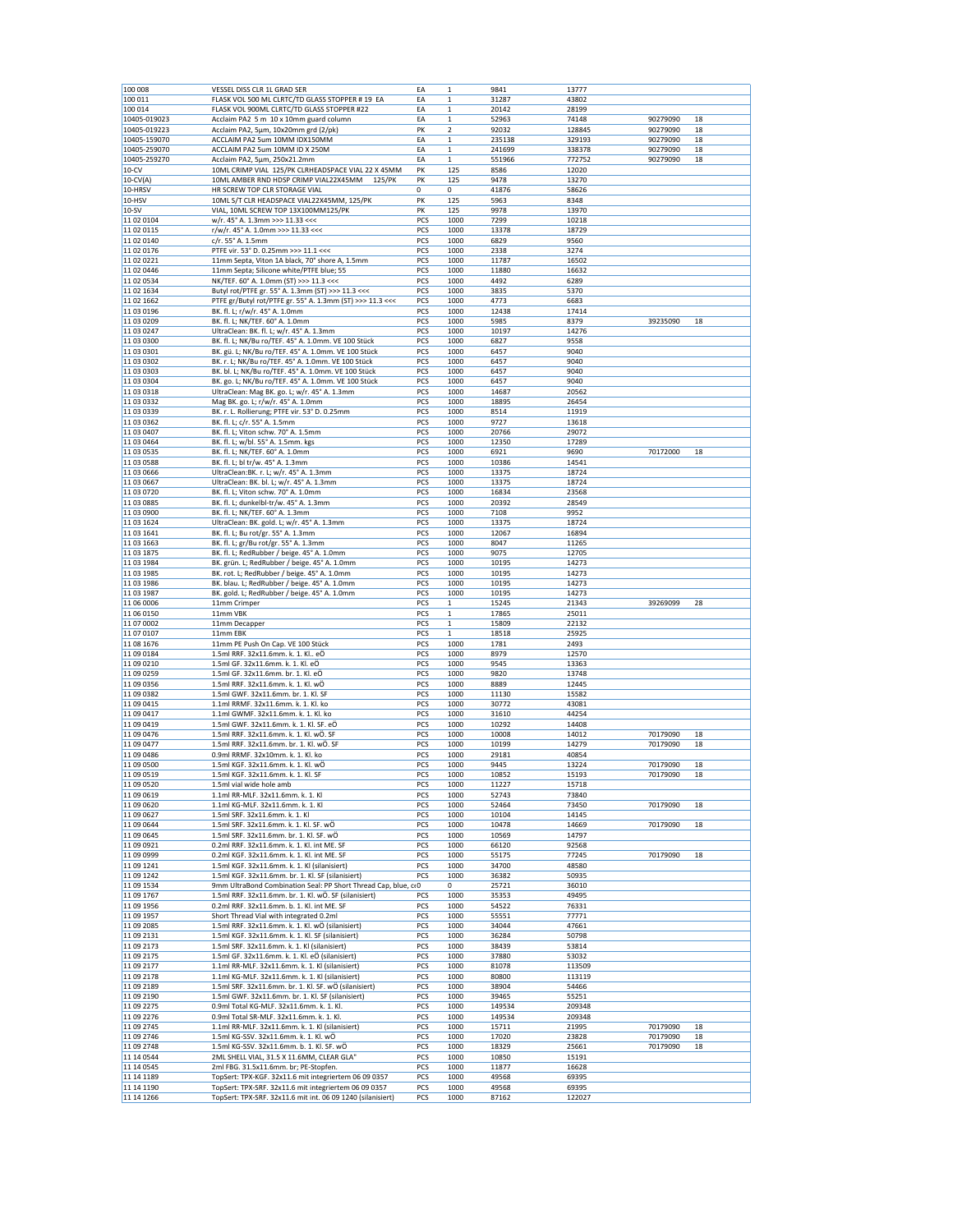| 11 14 14 64              | 11 09 0500 + 09 15 1356                                                        | PCS         | 1000        | 22072          | 30901          |          |    |
|--------------------------|--------------------------------------------------------------------------------|-------------|-------------|----------------|----------------|----------|----|
| 11 14 1655               | TopSert: TPX-KGF. braun. 32x11.6 mit integriertem 06 09 0357                   | PCS         | 1000        | 50500          | 70700          |          |    |
| 11 14 1656               | TopSert: TPX-SRF. braun. 32x11.6 mit integriertem 06 09 0357                   | PCS         | 1000        | 50500          | 70700          |          |    |
| 11 14 16 95              | TopSert: TPX-SRF. 32x11.6 mit int. 06 09 1240 (silanisiert)                    | PCS         | 1000        | 88094          | 123332         |          |    |
| 11 15 06 34              | PE-SRK. tr. L; PTFE vir. 53° D. 0.21mm                                         | PCS         | 1000        | 14686          | 20561          |          |    |
| 11 15 06 35              | PE-SRK. tr. L; NK/TEF. 60° A. 1.0mm                                            | PCS         | 1000        | 6734           | 9428           |          |    |
|                          |                                                                                |             |             |                |                |          |    |
| 11 15 0636               | PE-SRK. tr. L; r/w/r. 45° A. 1.0mm                                             | PCS         | 1000        | 14406          | 20168          |          |    |
| 11 15 0637               | UltraClean: PE-SRK. tr. L; w/r. 45° A. 1.3mm                                   | PCS         | 1000        | 7672           | 10740          |          |    |
| 11 15 0650               | PE-SRK. tr. L; w/bl. 55° A. 1.0mm. kgs                                         | PCS         | 1000        | 9263           | 12968          |          |    |
| 11 15 1151               | UltraClean: PE-SRK. blau. L; w/r. 45° A. 1.3mm                                 | PCS         | 1000        | 7859           | 11003          | 70172000 | 18 |
| 11 15 1267               | PE-SRK. bl. L; NK/TEF. 60° A. 1.0mm                                            | PCS         | 1000        | 7019           | 9826           |          |    |
|                          |                                                                                | PCS         | 1000        |                | 20426          |          |    |
| 11 15 1268               | PE-SRK. bl. L; r/w/r. 45° A. 1.0mm                                             |             |             | 14590          |                |          |    |
| 11 15 1269               | PE-SRK. blau. L; w/bl. 55° A. 1.0mm. kgs                                       | PCS         | 1000        | 9822           | 13751          |          |    |
| 11 15 1323               | PE-SRK. rot. L; NK/TEF. 60° A. 1.0mm                                           | PCS         | 1000        | 7110           | 9954           |          |    |
| 11 15 1324               | PE-SRK. rot. L; r/w/r. 45° A. 1.0mm                                            | PCS         | 1000        | 14781          | 20694          |          |    |
| 11 15 1325               | UltraClean: PE-SRK. rot. L; w/r. 45° A. 1.3mm                                  | PCS         | 1000        | 7952           | 11133          |          |    |
| 11 15 1326               | PE-SRK. rot. L; w/bl. 55° A. 1.0mm. kgs                                        | PCS         | 1000        | 9634           | 13487          |          |    |
| 11 15 1352               | 11mm Combination Seal: PE Snap Ring Cap, red, centre hole; Sili PCS            |             | 1000        | 9914           | 13879          |          |    |
|                          |                                                                                |             |             |                |                |          |    |
| 11 15 1555               | PE-SRK. grün. L; NK/TEF. 60° A. 1.0mm                                          | PCS         | 1000        | 7110           | 9954           |          |    |
| 11 15 1556               | PE-SRK. gelb. L; NK/TEF. 60° A. 1.0mm                                          | PCS         | 1000        | 7110           | 9954           |          |    |
| 11 15 1677               | PE-SRK. gelb. L; r/w/r. 45° A. 1.0mm                                           | PCS         | 1000        | 14781          | 20694          |          |    |
| 11 15 1793               | PE-SRK. gelb. L; w/bl. 55° A. 1.0mm. kgs                                       | PCS         | 1000        | 9539           | 13354          |          |    |
| 11 15 1794               | PE-SRK. grün. L; w/bl. 55° A. 1.0mm. kgs                                       | PCS         | 1000        | 9539           | 13354          |          |    |
| 11 15 1817               | PE-SRK. blau. L; RedRubber / beige. 45° A. 1.0mm                               | PCS         | 1000        | 8890           | 12446          |          |    |
| 11 15 1850               | PE-SRK. tr. L; NK/TEF. 60° A. 1.0mm (weich)                                    | PCS         | 1000        | 6734           | 9428           |          |    |
|                          |                                                                                |             |             |                |                |          |    |
| 11 15 1851               | PE-SRK. tr. L; r/w/r. 45° A. 1.0mm (weich)                                     | PCS         | 1000        | 14406          | 20168          |          |    |
| 11 15 1852               | UltraClean: PE-SRK. tr. L; w/r. 45° A. 1.3mm (weich)                           | PCS         | 1000        | 7672           | 10740          |          |    |
| 11 15 1853               | PE-SRK. tr. L; w/bl. 55° A. 1.0mm. kgs (weich)                                 | PCS         | 1000        | 9263           | 12968          |          |    |
| 11 15 1854               | UltraClean: PE-SRK. blau. L; w/r. 45° A. 1.3mm (weich)                         | PCS         | 1000        | 7952           | 11133          |          |    |
| 11 15 1856               | PE-SRK. bl. L; NK/TEF. 60° A. 1.0mm (weich)                                    | PCS         | 1000        | 7110           | 9954           |          |    |
| 11 15 1857               | PE-SRK. bl. L; r/w/r. 45° A. 1.0mm (weich)                                     | PCS         | 1000        | 14781          | 20694          |          |    |
| 11 15 1858               | PE-SRK. blau. L; w/bl. 55° A. 1.0mm. kgs (weich)                               | PCS         | 1000        | 9539           | 13354          |          |    |
|                          |                                                                                |             |             |                |                |          |    |
| 11 15 1886               | UltraClean: PE-SRK. gelb. L; w/r. 45° A. 1.3mm                                 | PCS         | 1000        | 7952           | 11133          |          |    |
| 11 15 1983               | PE-SRK. trans L. weich; RedRubber / beige. 45° A. 1.0mm                        | PCS         | 1000        | 8231           | 11524          |          |    |
| 11 15 2017               | UltraClean: PE-SRK. grün. L; w/r. 45° A. 1.3mm                                 | PCS         | 1000        | 7673           | 10742          |          |    |
| 11 15 2045               | PE-SRK. tr. L; w/rot. 45° A. 1.3mm. Y-precut                                   | PCS         | 1000        | 9170           | 12838          |          |    |
| 11 15 2046               | PE-SRK. tr. L. weich; w/rot. 45° A. 1.3mm. Y-precut                            | PCS         | 1000        | 9170           | 12838          |          |    |
| 11 15 2047               | PE-SRK. blau. L; w/rot. 45° A. 1.3mm. Y-precut                                 | PCS         | 1000        | 9354           | 13096          | 70172000 | 18 |
| 11 15 2048               | PE-SRK. blau. L. weich; w/rot. 45° A. 1.3mm. Y-precut                          | PCS         | 1000        | 9445           | 13224          |          |    |
|                          |                                                                                |             |             |                |                |          |    |
| 11 15 2106               | PE-SRK. transparent. L; RedRubber / beige. 45° A. 1.0mm                        | PCS         | 1000        | 8606           | 12048          |          |    |
| 11 19 09 32              | 0.3ml PP-KGMF. 32x11.6mm. VE 100 Stück                                         | PCS         | 1000        | 4491           | 6287           | 70179090 | 18 |
| 11 19 0933               | 0.3ml PP-SRMF. 32x11.6mm. VE 100 Stück                                         | PCS         | 1000        | 4491           | 6287           |          |    |
| 11 19 10 21              | 0.3ml TPX-KGMF. 32x11.6mm. VE 100 Stück                                        | PCS         | 1000        | 16652          | 23313          |          |    |
| 11 19 10 22              | 0.3ml TPX-SRMF. 32x11.6mm. VE 100 Stück                                        | PCS         | 1000        | 16652          | 23313          |          |    |
| 11 19 1205               | 1.5ml PP-KGF. 32x11.6mm. VE 100 Stück                                          | PCS         | 1000        | 10480          | 14672          | 70179090 | 18 |
| 11 19 12 16              |                                                                                |             |             | 5989           | 8385           |          |    |
|                          | 0.3ml PP-KGMF. 32x11.6mm. braun. VE 100 Stück                                  | PCS         | 1000        |                |                |          |    |
| 11 19 12 17              | 0.3ml PP-SRMF. 32x11.6mm. braun; VE 100 Stück                                  | PCS         | 1000        | 5898           | 8257           |          |    |
| 11 19 15 16              | 1.5ml PP-KGF. braun. 32x11.6mm. VE 100 Stück                                   | PCS         | 1000        | 10757          | 15060          |          |    |
| 11 19 1706               | 0.7ml PP-KGMF. 32x11.6mm. VE 100 Stück                                         | PCS         | 1000        | 5892           | 8248           |          |    |
| 11 19 1707               |                                                                                |             |             |                |                |          |    |
|                          |                                                                                | PCS         | 1000        | 5892           | 8248           |          |    |
|                          | 0.7ml PP-SRMF. 32x11.6mm; VE 100 Stück                                         |             |             |                |                |          |    |
| 11-6RT1                  | 11mm Type 6 Rubber/PTFE Seal                                                   | PK          | 500         | 13961          | 19546          |          |    |
| 119265-0003              | RPLCMNT SEAL KIT INLT VLVE                                                     | 0           | $\mathbf 0$ | 28010          | 39214          | 90279090 | 18 |
| 119650-0151              | LENS ASSY DSQ                                                                  | 0           | $^{\circ}$  | 353702         | 495183         | 90279090 | 18 |
| 119650-0220              | EI ION VOLUME ION TRAP/DSQ                                                     | $\mathbf 0$ | $\mathbf 0$ | 47212          | 66097          | 90279090 | 18 |
| 119650-0235              | INSULAT FILAMENT ION TRAP DSQ                                                  | 0           | 0           | 29512          | 41316          | 90279090 | 18 |
| 119650-0240              | CI/EI ION VOLUME                                                               | 0           | 0           | 96107          | 134550         | 90279090 | 18 |
|                          |                                                                                |             |             |                |                |          |    |
| 119650-0414              | LENS 1 ION SOURCE ION TRAP/DSQ                                                 | 0           | 0           | 52176          | 73047          |          |    |
| 119650-0416              | LENS 2 ION SOURCE ION TRAP/DSQ                                                 | 0           | $\bf 0$     | 46274          | 64784          |          |    |
| 119650-0420              | LENS HOUSING ION TRAP/DSQ                                                      | 0           | 0           | 88993          | 124590         | 90279090 | 18 |
| 119650-0423              | LENS 3 ION SOURCE DSQ                                                          | 0           | 0           | 52648          | 73707          |          |    |
| 119650-0426              | 1LENS SPACER ION TRAP/DSQ                                                      | 0           | 0           | 21920          | 30688          | 90279090 | 18 |
| 119650-0428              | LENS CIRCLIP ION TRAP/DSQ                                                      | 0           | 0           | 4128           | 5779           |          |    |
| 119701-60287             | <b>FILAMENT ASSEMBLY</b>                                                       | 0           | 0           | 59108          | 82751          | 90279090 | 18 |
|                          | 11mm Aluminium Crimp Cap (Blue) Silicone/PTFE Liner                            |             |             |                |                |          |    |
| 11-AC(B)-ST144           |                                                                                | PK          | 500         | 40151          | 56211          |          |    |
| 11-AC6                   | 11MM ALUM CRIMP CAP W/TYPE 6 RUBBER/PTFE 500/PK                                | PK          | 500         | 12340          | 17277          |          |    |
| $11-AC6(R)$              | 11mm Aluminium Crimp Cap (Red) with Type 6 Rubber/PTFE                         | PK          | 500         | 17211          | 24096          |          |    |
| 11-AC7                   | 11mm Aluminium Crimp Cap Type 7 Rubber/PTFE                                    | PK          | 500         | 10348          | 14487          |          |    |
| 11-AC7(B)                | 11mm Aluminium Crimp Cap (Blue) Type 7 Rubber/PTFE                             | PK          | 500         | 14551          | 20372          |          |    |
| $11-AC7(G)$              | 11mm Aluminium Crimp (Green) Type 7 Rubber/PTFE                                | PK          | 500         | 14551          | 20372          |          |    |
| 11-AC7(GO)               | 11mm Aluminium Crimp Cap (Gold) Type 7 Rubber/PTFE                             | PK          | 500         | 14749          | 20648          |          |    |
| $11-AC7(R)$              | 11mm Aluminium Crimp Cap (Red) Type 7 Rubber/PTFE                              | PK          | 500         | 14449          | 20228          |          |    |
|                          |                                                                                | PK          |             |                |                |          |    |
| 11-AC8                   | 11mm Aluminium Crimp Cap Type 8 Rubber/PTFE, pack of 500                       |             | 500         | 9596           | 13434          |          |    |
| $11-AC8(B)$              | 11mm Aluminium Crimp Cap (Blue) Type 8 Rubber/PTFE, pack o PK                  |             | 500         | 13374          | 18724          |          |    |
| 11-AC8(G)                | 11mm Aluminium Crimp (Green) Type 8 Rubber/PTFE, pack of 5/PK                  |             | 500         | 13374          | 18724          |          |    |
| 11-AC8(GO)               | 11mm Aluminium Crimp Cap (Gold) Type 8 Rubber/PTFE, pack o PK                  |             | 500         | 13574          | 19004          |          |    |
| $11 - AC8(R)$            | 11mm Aluminium Crimp Cap (Red) Type 8 Rubber/PTFE,, pack o PK                  |             | 500         | 13469          | 18856          |          |    |
| 11-AC-AL                 | 11mm Aluminium Crimp with solid Aluminium Liner and Sil Seali PK               |             | 100         | 5058           | 7082           |          |    |
| 11-ACB                   | SEAL 11MM BLANK-CRIMP SEAL500/PK                                               | PK          | 500         | 3254           | 4555           |          |    |
| 11-ACB(RED)              | ###SEAL 11MM BLANK --- RED                                                     | EA          | 500         | 3203           | 4484           |          |    |
|                          |                                                                                | PK          |             |                | 50435          |          |    |
| 11-AC-CBT1               | 11mm Aluminium Crimp Cap Chlorobutyl/PTFE Liner                                |             | 500         | 36025          |                |          |    |
| 11-AC-PP                 | 11mm Aluminium Crimp Cap Polypropylene Liner                                   | PK          | 500         | 19499          | 27299          |          |    |
| 11-AC-ST101              | 11mm Aluminium Crimp Cap Silicone/ PTFE Liner                                  | PK          | 500         | 42514          | 59520          |          |    |
| 11-AC-ST101X             | 11mm Aluminium Crimp Cap Silicone/PTFE Liner Pre-cut                           | PK          | 500         | 51014          | 71420          |          |    |
| 11-AC-ST15               | 11mm Aluminium Crimp Cap Silicone/PTFE Liner                                   | PK          | 500         | 26528          | 37139          |          |    |
| $11-ACT$                 | 11mm Aluminium Crimp Cap PTFE Liner                                            | PK          | 1000        | 17535          | 24549          |          |    |
| $11-ACT(R)$              | 11mm Aluminium Crimp Cap, red, PTFE Liner                                      | PK          | 1000        | 19365          | 27111          |          |    |
| 11-ACTS                  | 11mm Aluminium Crimp Cap PTFE Liner and Sil Sealing Ring                       | PK          | 1000        | 29686          | 41560          |          |    |
|                          |                                                                                |             |             |                |                |          |    |
| 11-AC-TST1               | 11mm Aluminium Crimp Cap PTFE/Silicone/PTFE Liner                              | PΚ          | 500         | 24452          | 34232          |          |    |
| 11-AC-V1                 | 11mm Aluminium Crimp Cap Viton Liner                                           | PK          | 500         | 54340          | 76075          |          |    |
| 11-C9-10                 | 9 mm Blue Open Top Polypropylene Short Thread Cap Clear TEF 0                  |             | 0           | 584            | 818            |          |    |
| 11-C9-20                 | 9 mm Blue Open Top Polypropylene Short Thread Cap Beige PTF 0                  |             | 0           | 796            | 1114           |          |    |
| 11-C9-30                 | 9 mm Blue Open Top Polypropylene Short Thread Cap Red PTFE 0                   |             | 0           | 813            | 1139           |          |    |
| 11-C9-30UB               | UltraBond 9mm Blue Open Top Polypropylene Cap Red PTFE/WIO                     |             | 0           | 1599           | 2238           |          |    |
| 11-C9-30UBS              | UltraBond 9mm Blue Open Top Polypropylene Cap Red PTFE/WIO                     |             | 0           | 1516           | 2122           |          |    |
| 11-C9-40                 | 9 mm Blue Open Top Polypropylene Short Thread Cap Blue PTFEO                   |             | $\bf 0$     | 870            | 1219           |          |    |
| $11-LLX$                 | 11mm High Purity Silicone/PTFE Seal for Liquid Liquid Extraction PK            |             | 100         | 12657          | 17720          |          |    |
|                          |                                                                                |             |             |                |                |          |    |
| 11-MC-8RT1               | 11mm Magnetic Crimp Cap Type 8 Rubber/PTFE                                     | PK          | 500         | 12966          | 18152          |          |    |
| 11-MC-ST101              | 11mm Magnetic Crimp Cap Soft Silicone/PTFE Liner                               | PK          | 500         | 45076          | 63106          |          |    |
| 11-MC-ST15               | 11MM MAG SEAL PTFE/SIL 1.5MM                                                   | PK          | 500         | 28783          | 40296          |          |    |
| 11-PEC(B)-T02<br>11-PEC1 | 11mm Polyethylene Snap Cap, blue, with PTFE Seal<br>11mm Polyethylene Snap Cap | PK<br>PK    | 500<br>1000 | 18878<br>10819 | 26430<br>15147 |          |    |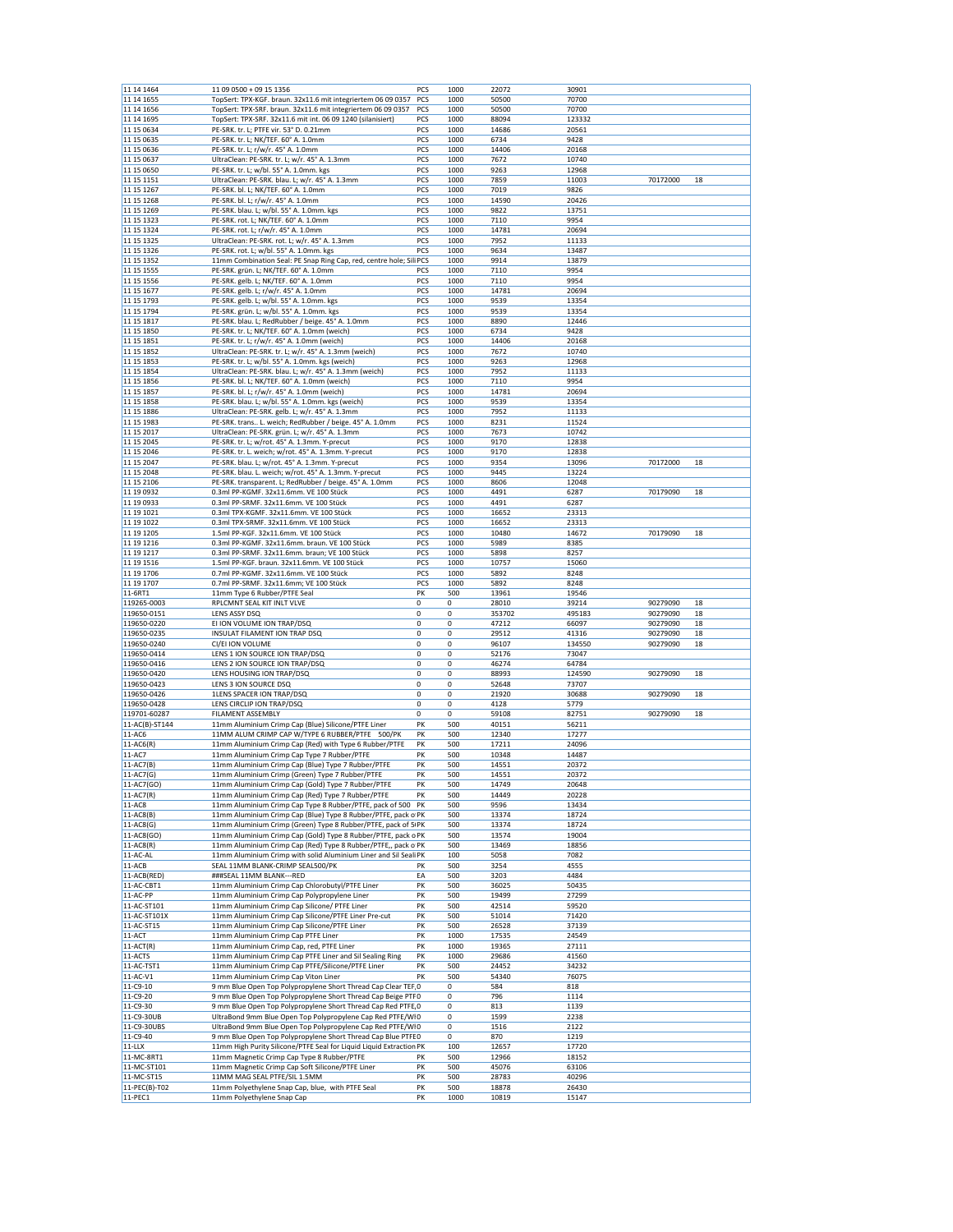| 11-PEC1X                 |                                                                     |             |              |                |                |                      |          |
|--------------------------|---------------------------------------------------------------------|-------------|--------------|----------------|----------------|----------------------|----------|
|                          | 11mm Polyethylene Snap Cap Pre-cut                                  | PK          | 1000         | 11005          | 15407          |                      |          |
| 11-PEC-8RT1              | 11mm Polyethylene Snap Cap with Rubber/PTFE Seal                    | PK          | 500          | 26568          | 37196          |                      |          |
| 11-PEC-ST1               | CLSR SNAP 11MM WHITE SIL/RED PTFE LINER,<br>500/PK                  | PK          | 500          | 26138          | 36593          |                      |          |
| 11-PEP2                  | 11mm Polyethylene Plug                                              | PK          | 1000         | 13889          | 19444          |                      |          |
|                          | 11mm Polyethylene Plug Wide Mouth                                   |             |              |                |                |                      |          |
| 11-PEP2W                 |                                                                     | PK          | 1000         | 15894          | 22251          |                      |          |
| 11-PEPC3XW               | 11mm Polyethylene Plug Pre-cut Wide Mouth                           | PK          | 1000         | 16162          | 22627          |                      |          |
| $11-PSN(B)$              | BLUE 11MM SNAP-ITS, 500/PK                                          | PK          | 500          | 1846           | 2584           | 39235090             | 18       |
| 11-PSN(B)-8RT1           | 11mm PE Snap Cap Pre-fitted with a Red Rubber/PTFE Seal - Blu PK    |             | 500          | 15192          | 21269          |                      |          |
|                          | 11mm PE Snap Cap Pre-fitted with a Silicone/PTFE Seal - Blue        | PK          |              |                |                |                      |          |
| $11-PSN(B)-ST1$          |                                                                     |             | 500          | 20382          | 28535          |                      |          |
| 11-PSN(B)-ST101          | 11mm PE Snap Cap Pre-fitted with a Blue Silicone/PTFE Seal - Bli PK |             | 500          | 30264          | 42370          |                      |          |
| 11-PSN(B)-ST1X           | 11MM PRE-SLIT SNAP CAP BLUE W/PTFE/SILICONE 500/PK                  | PK          | 500          | 47591          | 66628          |                      |          |
| 11-PSN(B)-T02            | 11MM BLUE SNAP-IT SEAL, PTFE500/PK                                  | PK          | 500          | 10511          | 14715          |                      |          |
|                          |                                                                     |             |              |                |                |                      |          |
| 11-PSN(B)-TST1           | 11mm PE Snap Cap Pre-fitted with a PTFE/Silicone/PTFE Seal - B PK   |             | 500          | 29541          | 41358          |                      |          |
| $11-PSN(G)-ST1X$         | GREEN SNAP-IT SEAL, T/S SLITSEPTA<br>500/PK                         | PK          | 500          | 47906          | 67068          |                      |          |
| 11-PSN(N)-ST1            | 11mm SNAP CAP, SILIC/PTFE SEAL NEUTRAL CAP, for 2mL RING VO         |             | 0            | 2713           | 3798           |                      |          |
| 11-PSN(R)-T02            | 11mm PE Snap Cap Pre-fitted with a PTFE Seal - Red                  | PK          | 500          | 10605          | 14847          |                      |          |
| 11-PSN(Y)-8RT1           | YELLOW SNAP-IT SEAL, T/RR<br>500/PK                                 | PK          | 500          |                |                |                      |          |
|                          |                                                                     |             |              | 15486          | 21680          |                      |          |
| 11-PSN(Y)-ST1            | 11MM PE SNAP CAP YELLOW W/SILICONE/PTFE<br>500/PK                   | PK          | 500          | 21032          | 29445          |                      |          |
| 11-PSN-8RT1              | 11mm PE Snap Cap Pre-fitted with a Red Rubber/PTFE Seal - Bla PK    |             | 500          | 15539          | 21755          |                      |          |
| 11-PSN-ST1               | 11MM PE SNAP CAP BLK W/SILICONE/PTFE<br>500/PK                      | PK          | 500          | 21204          | 29685          |                      |          |
| 11-ST14                  | 11mm Silicone/PTFE Seal                                             | PK          | 500          | 23184          | 32458          |                      |          |
|                          |                                                                     |             |              |                |                |                      |          |
| 11-ST15                  | 11mm Silicone/PTFE Seal 1.5mm Thick                                 | PK          | 500          | 33158          | 46421          |                      |          |
| 11-T02                   | 11mm PTFE Only Seal                                                 | PK          | 1000         | 8359           | 11703          |                      |          |
| 11-V9-14                 | Clear Glass Screw Vial, 9mm Thread Finish                           | 0           | 0            | 345            | 484            | 70109000             | 18       |
|                          |                                                                     |             | 0            | 378            | 529            |                      |          |
| 11-V9-14P                | Clear Glass Screw Vial with write-on id patch, 9mm Thread FinislO   |             |              |                |                |                      |          |
| 11-V9-24                 | Amber Glass Screw Vial, 9mm Thread Finish                           | 0           | 0            | 418            | 586            |                      |          |
| 11-V9-24P                | Amber Glass Screw Vial with write-on id patch, 9mm Thread Fini0     |             | $\bf 0$      | 470            | 658            |                      |          |
| 12 02 0143               | 12MMSEPTUM, SILICONE CREAM"                                         | PCS         | 1000         | 7485           | 10478          | 70172000             | 18       |
|                          |                                                                     |             |              |                |                |                      |          |
| 12 02 0168               | PTFE vir. 53° D. 0.25mm                                             | PCS         | 1000         | 1871           | 2620           |                      |          |
| 12 02 03 22              | w/bl. 55° A. 1.5mm. kgs >>> 12.1 <<<                                | PCS         | 1000         | 8138           | 11394          |                      |          |
| 12 02 0444               | NK/TEF. 60° A. 1.0mm (ST) >>> 12.1 <<<                              | PCS         | 1000         | 4027           | 5638           |                      |          |
| 12 02 0463               | r/w/r. 45° A. 1.0mm >>> 12.4 <<<                                    | PCS         | 1000         | 17675          | 24745          |                      |          |
|                          |                                                                     |             |              |                |                |                      |          |
| 12 02 04 68              | cr/b. 55° A. 3.2mm. f SK GL 14 >>> 12.9 <<<                         | PCS         | 1000         | 19923          | 27893          |                      |          |
| 12 02 0608               | bl tr/w. 45° A. 1.3mm (ST) >>> 12.4 <<<                             | PCS         | 1000         | 10100          | 14140          |                      |          |
| 12 02 1635               | Butyl rot/PTFE gr. 55° A. 1.3mm (ST) >>> 12.1 <<<                   | PCS         | 1000         | 5799           | 8119           |                      |          |
| 12 21 1001               | Flaschenständer mit 12mm Bohrungen                                  | PCS         | $\mathbf 1$  | 4776           | 6686           |                      |          |
|                          |                                                                     |             |              |                |                |                      |          |
| 12 21 21 87              | PP Flaschenständer für 1.5ml Flaschen. blau                         | PCS         | $\mathbf{1}$ | 938            | 1314           |                      |          |
| 120150-TEST              | GC/MS TEST KIT                                                      | 0           | 0            | 18267          | 25573          | 90279090             | 18       |
| 120309-0001              | ASSY HEATER ION SOURCE HI TEMP                                      | 0           | 0            | 286263         | 400768         | 90279090             | 18       |
|                          |                                                                     | 0           | $\bf 0$      |                |                |                      |          |
| 120320-0030              | Filament Assembly for the                                           |             |              | 46560          | 65184          | 90279090             | 18       |
| 120320-0040B             | RETAINER RTD RETENSION SPRING                                       | 0           | 0            | 9746           | 13645          |                      |          |
| 120320-0041              | <b>SCREW RETAINER</b>                                               | 0           | 0            | 14805          | 20728          |                      |          |
| 120320-0101              | 1SSY SOURCE BLOCK - DSQ II                                          | 0           | 0            | 133106         | 186349         |                      |          |
|                          |                                                                     |             |              |                |                |                      |          |
| 120420-TEST              | ION TRAP TEST KIT                                                   | 0           | 0            | 18550          | 25970          | 90279090             | 18       |
| 120433-0001              | KIT, CAL GAS VIAL                                                   | 0           | 0            | 34098          | 47738          |                      |          |
| 12-6RT1                  | 12mm Type 6 Rubber/PTFE Seal 1mm Thick                              | PK          | 500          | 18209          | 25493          |                      |          |
| 12-C11-10                | 11 mm Silver Crimp Cap Clear PTFE/Natural Rubber Septa              | 0           | 0            | 599            | 839            |                      |          |
|                          |                                                                     |             |              |                |                |                      |          |
| 12-C11-20                | 11 mm Silver Crimp Cap Beige PTFE/Red Rubber Septa                  | $\mathbf 0$ | 0            | 874            | 1223           |                      |          |
| 12-C11-30                | 11 mm Silver Crimp Cap Red PTFE/White Silicone Septa                | 0           | 0            | 899            | 1258           |                      |          |
| $12-CV$                  | 12mL Crimp Top Vial - Clear                                         | PK          | 100          | 9184           | 12857          |                      |          |
| 12-NPEP4                 | 12mm Polyethylene Plug for Neckless Vials                           | PK          | 1000         | 15237          | 21332          |                      |          |
| $12-SC$                  | 12mm Screw Cap Black                                                | PK          | 500          | 12939          | 18115          |                      |          |
|                          |                                                                     |             |              |                |                |                      |          |
|                          |                                                                     |             |              |                |                |                      |          |
| $12-SC(R)$               | 12mm Screw Cap Red                                                  | PK          | 500          | 13588          | 19023          |                      |          |
| $12-SC(W)$               | 12mm Screw Cap White                                                | PK          | 500          | 12636          | 17690          |                      |          |
|                          |                                                                     |             |              |                |                |                      |          |
| $12-SC(Y)$               | 12mm Screw Cap Yellow                                               | PK          | 500          | 13727          | 19218          |                      |          |
| 12-SC-8RT1               | 12mm Screw Cap Prefitted Type 8 Rubber/PTFE Liner                   | PK          | 500          | 28951          | 40531          |                      |          |
| $12-SCS$                 | 12mm Solid Screw Cap                                                | PK          | 500          | 9360           | 13104          |                      |          |
| 12-SC-ST2                | 12mm Screw Cap Prefitted Silicone/PTFE Liner                        | PK          | 500          | 36295          | 50813          |                      |          |
|                          |                                                                     |             |              |                |                |                      |          |
| 12-ST101                 | 12MM BLUE SEAL 500/PK SOFTT/S                                       | PK          | 500          | 32578          | 45610          |                      |          |
| 12-ST143                 | 12mm Silicone/PTFE 1.43 mm Thick                                    | PK          | 500          | 59669          | 83536          |                      |          |
| 12-ST18                  | 12mm Silicone/PTFE Seal 1.8mm Thick                                 | PK          | 500          | 26252          | 36753          |                      |          |
|                          |                                                                     | PK          | 500          |                |                |                      |          |
| 12-ST2                   | 12mm Silicone/PTFE Seal 2mm Thick                                   |             |              | 16195          | 22673          |                      |          |
| $12-SV$                  | 12mL Storage Vial-Clear Glass, 19 x 65mm with 15-425 Thread         | PK          | 200          | 10474          | 14664          |                      |          |
| $12-SV(A)$               | AMBER VIALS ONLY, 12ML, 15-425, 19X65MM, 200/PK                     | PK          | 200          | 15813          | 22139          |                      |          |
| 12-SV(A)-CP              | 12ML AMB STORAGE VIAL/CAPCOMBINATION PK<br>200/PK                   | PK          | 200          | 25919          | 36287          | 70179090             | 18       |
| $12-SV(A)S$              | 12mL SAMPLE VIAL. SILANIZEDAMBER.15-425.19x65mm Pk/200 PK           |             | 200          | 19010          | 26614          |                      |          |
|                          |                                                                     | PK          | $\mathbf{1}$ |                |                |                      |          |
| 12-SV(A)ST-CP            | 12mL Amber Injection Vial and Cap Combination Pack                  |             |              | 26810          | 37535          |                      |          |
| 12-SV-CP                 | 12ML STORAGE VIAL/CAPCOMBINATION<br>200/PK                          | PK          | 200          | 25354          | 35496          |                      |          |
| 12-SVST-CP               | 12mL INJECTION VIAL COMBI PACK CLEAR VIAL, PTFE/SILICONE ! 0        |             | $\mathbf 0$  | 12812          | 17937          |                      |          |
| 12-T02                   | 12mm PTFE Only Seal                                                 | PK          | 1000         | 8298           | 11617          |                      |          |
| 12-V11-10                | Clear Glass 11 mm Crimp Top Vial, wide opening                      | 0           | 0            | 326            | 456            |                      |          |
|                          |                                                                     |             |              |                |                |                      |          |
| 12-V11-10P               | Clear Glass 11 mm Crimp Top Vial, with write-on id patch, wide (0   |             | 0            | 373            | 523            |                      |          |
| 12-V11-20                | Amber Glass 11 mm Crimp Top Vial, wide opening                      | $\mathbf 0$ | 0            | 406            | 568            |                      |          |
| 12-V11-20P               | Amber Glass 11 mm Crimp Top Vial, with write-on id patch, widt0     |             | 0            | 457            | 640            |                      |          |
| 13 02 0261               | PFS. 50° A. 2.0mm >>> 13.8 <<<                                      | PCS         | 1000         | 38998          | 54597          |                      |          |
|                          |                                                                     |             |              |                |                |                      |          |
| 13 02 0474               | NK/TEF. 60° A. 1.3mm << 13.7 >>                                     | PCS         | 1000         | 6734           | 9428           |                      |          |
| 13 02 10 18              | w/r. 45° A. 1.3mm (ST) >>> 13.7 <<<                                 | PCS         | 1000         | 11228          | 15719          |                      |          |
| 13 02 1379               | Butyl rot/PTFE grau. 55° A. 1.6mm (ST) >>> 13.7 <<<                 | PCS         | 1000         | 6830           | 9561           |                      |          |
| 13 02 1380               | Butyl rot/PTFE grau. 55° A. 2.0mm (ST) >>> 13.65 <<<                | PCS         | 1000         | 6266           | 8772           |                      |          |
|                          |                                                                     |             |              |                |                |                      |          |
| 13 02 1470               | Butyl rot/PTFE grau. 55° A. 1.3mm (ST) >>> 13.7 <<<                 | PCS         | 1000         | 6270           | 8778           |                      |          |
| 13 03 0255               | BK. go. L; PFS. 50° A. 2.0mm                                        | PCS         | 1000         | 43958          | 61541          |                      |          |
| 13 03 0307               | BK. fl. L; PFS. 50° A. 2.0mm                                        | PCS         | 1000         | 42456          | 59438          |                      |          |
| 13 03 0308               | BK. fl. MA; PFS. 50° A. 2.0mm                                       | PCS         | 1000         | 43490          | 60886          |                      |          |
|                          |                                                                     |             |              |                |                |                      |          |
| 13 03 0353               | BK. go. MA; PFS. 50° A. 2.0mm                                       | PCS         | 1000         | 42737          | 59832          |                      |          |
| 13 03 0571               | BK. fl. L; NK/TEF. 60° A. 1.3mm                                     | PCS         | 1000         | 12626          | 17676          |                      |          |
| 13 03 1017               | BK. fl. L; w/r. 45° A. 1.3mm                                        | PCS         | 1000         | 20298          | 28417          |                      |          |
|                          |                                                                     | PCS         |              |                |                |                      |          |
| 13 03 1381               | BK. fl. L; Bu rot/PTFE gr. 55° A. 2.0mm                             |             | 1000         | 10474          | 14663          |                      |          |
| 13 03 1383               | BK. fl. MA; Bu rot/PTFE grau. 55° A. 2.0mm                          | PCS         | 1000         | 11316          | 15842          |                      |          |
| 13 03 1971               | BK. gold lackiert. L; Bu rot/PTFE gr. 55° A. 2.0mm                  | PCS         | 1000         | 11410          | 15975          |                      |          |
| 13 06 0007               | 13mm VZ                                                             | PCS         | 1            | 15904          | 22265          |                      |          |
| 13 06 0069               | 13mm VZ f FT/FO                                                     | PCS         | 1            | 21139          | 29595          |                      |          |
|                          |                                                                     |             |              |                |                |                      |          |
| 13 06 0091               | 13mm VBK f FT/FO                                                    | PCS         | $\mathbf{1}$ | 20016          | 28022          | 39269099             | 28       |
| 13 06 0134               | 13mm VBK                                                            | PCS         | 1            | 15712          | 21996          | 39269099             | 28       |
| 13 07 0003               | 13mm ÖZ                                                             | PCS         | 1            | 17021          | 23829          |                      |          |
|                          |                                                                     |             |              |                |                |                      |          |
| 13 07 0154               | 13mm EBK                                                            | PCS         | $\mathbf{1}$ | 20013          | 28018          | 39269099             | 28       |
| 13 08 0166               | PP-SK. schw. L                                                      | PCS         | 1000         | 3837           | 5371           | 70172000             | 18       |
| 13 08 0336               | 13MM PP SCREW CAP, BLACK,"                                          | PCS         | 1000         | 3837           | 5371           |                      |          |
| 13 08 0452               | PP-SK. w. oL                                                        | PCS         | 1000         | 3837           | 5371           |                      |          |
|                          |                                                                     |             |              |                |                |                      |          |
| 13 08 0639               | PP-SK. w. L                                                         | PCS         | 1000         | 3837           | 5371           |                      |          |
| 13 09 0222<br>13 09 0280 | 4ml GF. 45x14.7mm. k. 1. Kl<br>4ml GF. 45x14.7mm. br. 1. Kl         | PCS<br>PCS  | 1000<br>1000 | 11599<br>12535 | 16239<br>17548 | 70179090<br>90279090 | 18<br>18 |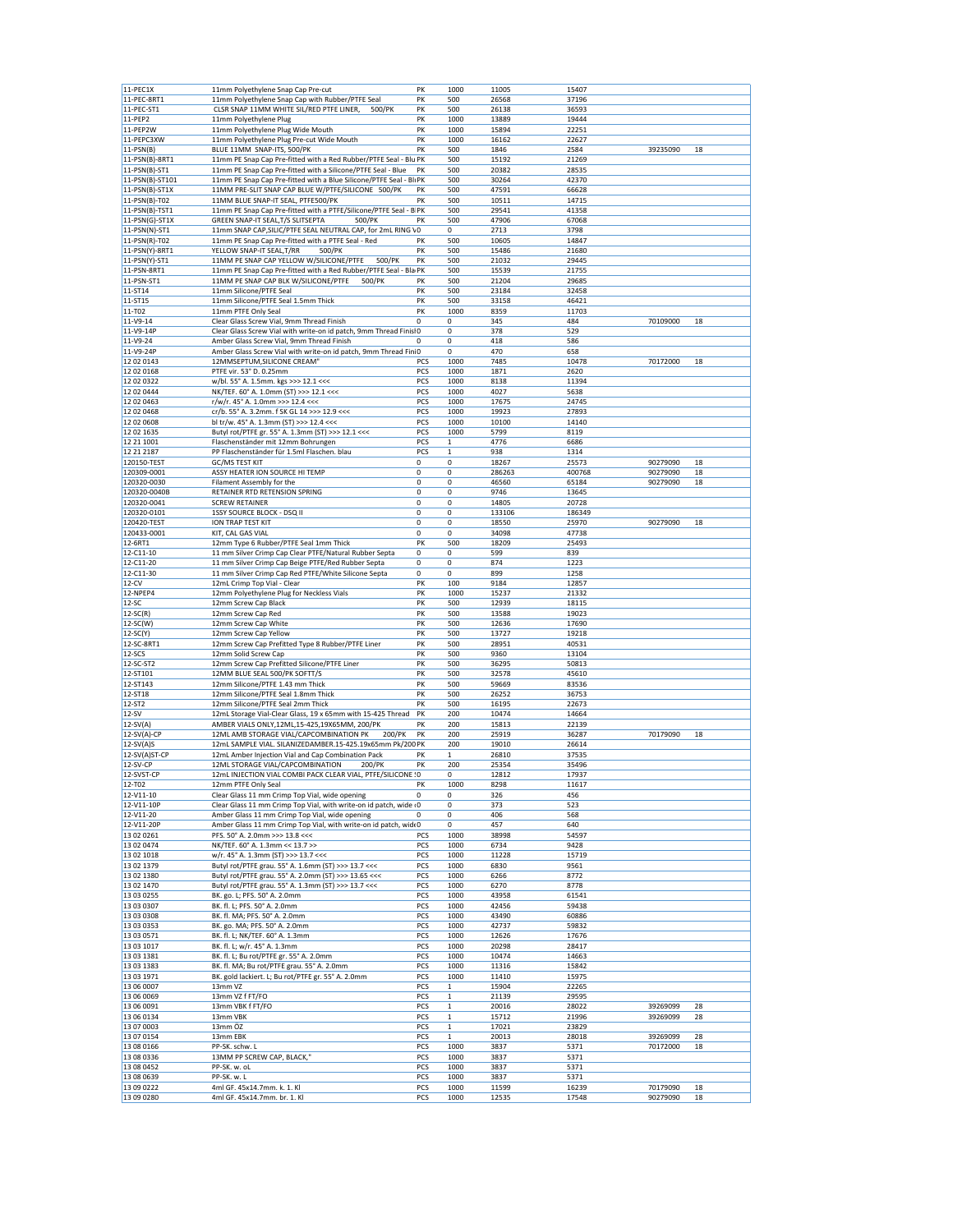| 13 09 1335                   | 4ml GF. 45x14.7mm. k. 1. Kl. SF                                                    | PCS      | 1000                       | 13000          | 18200           |                      |          |
|------------------------------|------------------------------------------------------------------------------------|----------|----------------------------|----------------|-----------------|----------------------|----------|
| 13 09 1336                   | 4ML SCREW NECK VIAL, 45 X 14.7MM, AMBER"                                           | PCS      | 1000                       | 14312          | 20037           |                      |          |
| 13 15 0292                   | PP-SK. schw. L; r/w/r. 45° A. 1.0mm                                                | PCS      | 1000                       | 30491          | 42688           |                      |          |
| 13 15 04 39                  | 13MM COMBINATION SEAL: PP SCREW CAP, BLA"                                          | PCS      | 1000                       | 13466          | 18853           |                      |          |
| 13 15 0456                   | 13MM COMBINATION SEAL: PP SCREW CAP, BLA"                                          | PCS      | 1000                       | 13466          | 18853           |                      |          |
| 13 15 0553                   | PE-Kappe.tr. L; NK/TEF. 60° A. 1.0mm                                               | PCS      | 1000                       | 10200          | 14279           |                      |          |
| 13 15 0648                   | PP-SK. schw. oL; c/r. 55° A. 1.5mm                                                 | PCS      | 1000                       | 12442          | 17418           | 39235090             | 18       |
|                              |                                                                                    |          |                            |                |                 |                      |          |
| 13 15 08 15                  | PP-SK. schw. L; c/r. 55° A. 1.5mm                                                  | PCS      | 1000                       | 12254          | 17155           |                      |          |
| 13 15 0887                   | PP-SK. sw. L;dunkelbl-tr/w. 45° A. 1.3mm                                           | PCS      | 1000                       | 27404          | 38366           |                      |          |
| 13 15 0996                   | UltraClean: PE-Kappe.tr L; w/r. 55° A. 1.0mm                                       | PCS      | 1000                       | 17864          | 25010           |                      |          |
| 13 15 1293                   | PP-SK. schw. L; w/bl. 55° A. 1.5mm. kgs                                            | PCS      | 1000                       | 20854          | 29196           |                      |          |
| 13 15 1493                   | PP-SK. w. oL; NK/TEF. 60° A. 1.3mm                                                 | PCS      | 1000                       | 14122          | 19771           |                      |          |
| 13 15 1498                   | PP-SK. w. L; c/r. 55° A. 1.5mm                                                     | PCS      | 1000                       | 15713          | 21998           |                      |          |
| 13 15 1638                   | PP-SK. schw. oL; Bu rot/gr; 55° A. 1.3mm                                           | PCS      | 1000                       | 13940          | 19516           |                      |          |
| 13 15 1639                   | PP-SK. schw. L; Bu rot/gr; 55° A. 1.3mm                                            | PCS      | 1000                       | 13656          | 19119           |                      |          |
|                              |                                                                                    |          |                            |                |                 |                      |          |
| 13 15 1825                   | PP-SK. weiß. oL; c/r. 55° A. 1.5mm                                                 | PCS      | 1000                       | 16184          | 22657           |                      |          |
| 13-711-7M                    | Standard disposabletransfer pipettes                                               | PK       | 100                        | 2585           | 3619            |                      |          |
| 13-SC(W)-ST15X               | 13MM SCREW CAP SLIT SIL/PTFELINER FOR 3.5-HRSV<br>100/PK PK                        |          | 100                        | 41621          | 58270           |                      |          |
| 13-SC-8RT1                   | 13mm Screw Cap Prefitted Type 8 Rubber/PTFE Liner for 3.5-HR PK                    |          | 500                        | 29360          | 41104           |                      |          |
| 13-SCST                      | WHITE UREA F217/TEFLON, 100/PKLINED CAPS, 13-425                                   | PΚ       | 100                        | 3445           | 4823            |                      |          |
| 13-SC-ST15                   | 13MM SCREW CAP SILICONE/PTFELINER FOR 3.5-HRSV                                     | PK       | 500                        | 39073          | 54702           |                      |          |
| 1413-0430                    | SOLVENT BOTTLE 1 L                                                                 | EA       | 1                          | 6247           | 8746            |                      |          |
|                              |                                                                                    |          |                            |                |                 |                      |          |
| 14-SCS                       | 14mm Custom Solid Screw Cap - White                                                | PK       | 187                        | 1716           | 2403            |                      |          |
| 15 08 1786                   | PP-SK. schwarz. oL. 9.75mm hoch                                                    | PCS      | 1000                       | 4118           | 5765            |                      |          |
| 15 09 1657                   | 12ML SCREW NECK VIAL,"                                                             | PCS      | 1000                       | 22261          | 31165           |                      |          |
| 15 09 1703                   | 8ml GF. 61 x 16.6mm. k. 1. Kl                                                      | PCS      | 1000                       | 22165          | 31031           |                      |          |
| 15 09 1774                   | 8ml GF. 61 x 16.6mm. b. 1. Kl                                                      | PCS      | 1000                       | 24222          | 33910           |                      |          |
| 15 09 1800                   | 12ml GF. 66x18.5mm. br. 1. Kl                                                      | PCS      | 1000                       | 25436          | 35611           |                      |          |
| 15 14 0548                   | 4ml FBG. 44.6x14.6. k; 15mm PE-St. tr                                              | PCS      | 1000                       | 13750          | 19250           |                      |          |
|                              |                                                                                    |          |                            |                |                 |                      |          |
| 15 14 05 62                  | 4ml FBG. 44.6x14.6. br; 15mm PE-St. tr                                             | PCS      | 1000                       | 18426          | 25796           |                      |          |
| 15 15 0793                   | PP-SK. schw. oL; NK/TEF. 60° A. 1.3mm                                              | PCS      | 1000                       | 15249          | 21348           |                      |          |
| 15 15 1083                   | PP-SK. schw. oL; w/r. 45° A. 1.3mm                                                 | PCS      | 1000                       | 18050          | 25270           |                      |          |
| 15 15 1748                   | PP-SK. schw. oL; Butyl rot/PTFE grau. 55° shore A. 1.6mm                           | PCS      | 1000                       | 12161          | 17025           |                      |          |
| 15 15 1938                   | PP-SK. schw. L; NK/TEF. 60° A. 1.3mm                                               | PCS      | 1000                       | 15901          | 22262           |                      |          |
| 15 15 1989                   | PP-SK. schw. L; w/r. 45° A. 1.3mm                                                  | PCS      | 1000                       | 19826          | 27756           |                      |          |
| 15 15 2036                   | PP-SK. schw. L; w/r. 45° A. 1.3mm. gs                                              | PCS      | 1000                       | 33201          | 46481           |                      |          |
|                              |                                                                                    |          |                            |                |                 |                      |          |
| 15 21 1664                   | VIAL-RACK, ACRYLIC (175,8 X 115,5 X 20MM"                                          | PCS      | $\mathbf{1}$               | 4584           | 6418            |                      |          |
| 15 27 1065                   | 2in1: 15 09 0539 + 15 08 0547                                                      | PCS      | 1                          | 1497           | 2095            |                      |          |
| 1532L                        | PEEK TUBING .020 X 1/16" X50' ORANGE                                               | PCS      | $\mathbf 1$                | 34482          | 48275           |                      |          |
| 1535L                        | PEEK CAPILLARY TUBING 1/16"ODX 0.005"ID X 50FT RED                                 | PCS      | $\mathbf 1$                | 49005          | 68607           |                      |          |
| $15-SC$                      | 15-425 Injection Cap Only - Black                                                  | PK       | 100                        | 2065           | 2890            |                      |          |
| 15-SCST                      | CAPS, PTFE LINED, 15-425100/PK                                                     | PK       | 100                        | 3488           | 4884            |                      |          |
|                              | 15mm PTFE/Silicone Seal for 15-SC                                                  |          |                            |                |                 |                      |          |
| 15-ST3                       |                                                                                    | PK       | 500                        | 28482          | 39875           |                      |          |
| 15-ST3S                      | 15mm Silicone/PTFE Seal for 15-SC(BLK) cap                                         | PK       | 100                        | 5997           | 8395            |                      |          |
| 16 02 0469                   | cr/b. 55° A. 3.2mm >>> 16.8 <<<                                                    | PCS      | 1000                       | 30487          | 42682           |                      |          |
| 16 02 0653                   | NK/TEF. 60° A. 1.3mm (ST) >>> 16.7 <<<                                             | PCS      | 1000                       | 9447           | 13225           |                      |          |
| 16 02 0659                   | w/r. 45° A. 1.3mm (ST) >>> 16.7 <<<                                                | PCS      | 1000                       | 16838          | 23574           |                      |          |
| 16 02 0705                   | r/w/r. 45° A. 1.0mm >>> 16.7 <<<                                                   | PCS      | 1000                       | 30118          | 42165           |                      |          |
| 16 02 0870                   | bl tr/w. 45° A. 1.7mm                                                              | PCS      | 1000                       | 36565          | 51191           |                      |          |
|                              |                                                                                    | PCS      | 1000                       | 9822           | 13750           |                      |          |
| 16 02 1384                   | Butyl rot/PTFE grau. 55° A. 1.6mm (ST) >>> 16.7 <<<                                |          |                            |                |                 |                      |          |
| 16 02 1385                   | Butyl rot/PTFE grau. 55° A. 2.0mm (ST) >>> 16.7 <<<                                | PCS      | 1000                       | 10383          | 14536           |                      |          |
| 16 02 1678                   | Butyl rot/PTFE grau. 55° A. 1.3mm (ST) >>> 16.7 <<<                                | PCS      | 1000                       | 9448           | 13228           |                      |          |
| 16126-012105                 | Accucore 150-C18 10x2.1mm2.6um Defender guards pk4                                 | PK       | 4                          | 27250          | 38151           | 90279090             | 18       |
| 16126-013005                 | Accucore 150-C18 10x3.0mm2.6um Defender guards pk4                                 | PK       | 4                          | 26748          | 37447           | 90279090             | 18       |
| 16126-014005                 | Accucore 150-C18 10x4.6mm2.6um Defender guards pk4                                 | PK       | 4                          | 26683          | 37357           | 90279090             | 18       |
| 16126-032130                 | Accucore 150-C18 30x2.1mm2.6um Column                                              | EA       | $\mathbf 1$                | 30898          | 43257           | 90279090             | 18       |
|                              |                                                                                    |          |                            |                |                 |                      |          |
| 16126-033030                 | Accucore 150-C18 30x3.0mm2.6um Column                                              | EA       | $\mathbf 1$                | 30553          | 42775           | 90279090             | 18       |
| 16126-034630                 | Accucore 150-C18 30x4.6mm2.6um Column                                              | EA       | $\mathbf 1$                | 30394          | 42551           | 90279090             | 18       |
| 16126-052130                 | Accucore 150-C18 50x2.1mm2.6um Column                                              | EA       | $\mathbf{1}$               | 38049          | 53268           | 90279090             | 18       |
| 16126-053030                 | Accucore 150-C18 50x3.0mm2.6um Column                                              | EA       | 1                          | 37635          | 52689           | 90279090             | 18       |
| 16126-054630                 | Accucore 150-C18 50x4.6mm2.6um Column                                              | EA       | $\mathbf 1$                | 37461          | 52446           | 90279090             | 18       |
| 16126-102130                 | Accucore 150-C18 100x2.1mm2.6um Column                                             | EA       | $\mathbf 1$                | 45058          | 63081           | 90279090             | 18       |
| 16126-103030                 | Accucore 150-C18 100x3.0mm2.6um Column                                             | EA       | $\mathbf 1$                |                |                 |                      | 18       |
|                              | Accucore 150-C18 100x4.6mm2.6um Column                                             |          |                            |                |                 |                      |          |
| 16126-104630                 |                                                                                    | EA       |                            | 44420          | 62188           | 90279090             |          |
| 16126-152130                 |                                                                                    |          | $\mathbf 1$                | 43998          | 61597           | 90279090             | 18       |
|                              | Accucore 150-C18 150x2.1mm2.6um Column                                             | EA       | $\mathbf 1$                | 51845          | 72583           | 90279090             | 18       |
| 16126-153030                 | Accucore 150-C18 150x3.0mm2.6um Column                                             | EA       | 1                          | 50758          | 71062           | 90279090             | 18       |
| 16126-154630                 | Accucore 150-C18 150x4.6mm2.6um Column                                             | EA       | $\mathbf 1$                | 49960          | 69944           | 90279090             | 18       |
| 16126-157569                 | Accucore 150-C18 150x.075mm2.6um nViper Column                                     | EA       | $\mathbf 1$                | 88250          | 123550          | 90279090             | 18       |
| 16126-507569                 | Accucore 150-C18 500x.075mm2.6um nViper ColumnQ                                    | EA       | 1                          | 115098         | 161137          | 90279090             | 18       |
|                              |                                                                                    |          |                            |                |                 |                      |          |
| 16526-012105                 | Accucore 150-C4 10x2.1mm2.6um Defender guards pk4                                  | PK       | 4                          | 44650          | 62511           | 90279090             | 18       |
| 16526-013005                 | Accucore 150-C4 10x3.0mm2.6um Defender guards pk4                                  | PK       | 4                          | 26748          | 37447           | 90279090             | 18       |
| 16526-014005                 | Accucore 150-C4 10x4.6mm2.6um Defender guards pk4                                  | PK       | 4                          | 26683          | 37357           | 90279090             | 18       |
| 16526-032130                 | Accucore 150-C4 30x2.1mm2.6umColumn                                                | EA       | $\mathbf 1$                | 30898          | 43257           | 90279090             | 18       |
| 16526-033030                 | Accucore 150-C4 30x3.0mm2.6um Column                                               | EA       | $\mathbf 1$                | 30553          | 42775           | 90279090             | 18       |
| 16526-034630                 | Accucore 150-C4 30x4.6mm2.6um Column                                               | EA       | $\mathbf 1$                | 30394          | 42551           | 90279090             | 18       |
| 16526-052130                 | Accucore 150-C4 50x2.1mm2.6um Column                                               | EA       | $\mathbf 1$                | 38049          | 53268           | 90279090             | 18       |
| 16526-053030                 | Accucore 150-C4 50x3.0mm2.6um Column                                               | EA       | $\mathbf 1$                | 37635          | 52689           | 90279090             | 18       |
|                              |                                                                                    |          |                            |                |                 |                      |          |
| 16526-054630                 | Accucore 150-C4 50x4.6mm2.6um Column                                               | EA       | $\mathbf 1$                | 37461          | 52446           | 90279090             | 18       |
| 16526-102130                 | Accucore 150-C4 100x2.1mm2.6um Column                                              | EA       | $\mathbf 1$                | 45058          | 63081           | 90279090             | 18       |
| 16526-103030                 | Accucore 150-C4 100x3.0mm2.6um Column                                              | EA       | $\mathbf 1$                | 44420          | 62188           | 90279090             | 18       |
| 16526-104630                 | Accucore 150-C4 100x4.6mm2.6um Column                                              | EA       | $\mathbf 1$                | 43998          | 61597           | 90279090             | 18       |
| 16526-152130                 | Accucore 150-C4 150x2.1mm2.6um Column                                              | EA       | 1                          | 51845          | 72583           | 90279090             | 18       |
| 16526-153030                 | Accucore 150-C4 150x3.0mm2.6um Column                                              | EA       | $\mathbf 1$                | 50758          | 71062           | 90279090             | 18       |
| 16526-154630                 | Accucore 150-C4 150x4.6mm2.6um Column                                              | EA       | $\mathbf 1$                | 49960          | 69944           | 90279090             | 18       |
|                              |                                                                                    |          |                            |                |                 | 90279090             |          |
| 16526-157569                 | Accucore 150-C4 150x.075mm2.6um nViper Column                                      | EA       | 1                          | 88250          | 123550          |                      | 18       |
| 16526-507569                 | Accucore 150-C4 500x.075mm2.6um nViper Column                                      | EA       | $\mathbf 1$                | 115098         | 161137          | 90279090             | 18       |
| 16526-900379                 | ACCUCORE 150-C45MM x 300UM TRAP (5/pk)                                             | PK       | 5                          | 37795          | 52913           | 90279090             | 18       |
| 16726-012105                 | ACCUCORE150-AMIDE-HILIC, 2.6UM 10X2.1MM                                            | PK       | 4                          | 32516          | 45522           | 90279090             | 18       |
| 16726-013005                 | Accucore 150-Amide HILIC 2.6UM 10x3mm Guard 4Pk                                    | PK       | 4                          | 55199          | 77279           | 90279090             | 18       |
| 16726-014005                 | Accucore 150-Amide HILIC 2.6UM 10x4.6mm Guard 4Pk                                  | PK       | 4                          | 57031          | 79843           | 90279090             | 18       |
|                              |                                                                                    |          |                            |                |                 |                      |          |
| 16726-052130                 | ACCUCORE150-AMIDE-HILIC, 2.6UM 50X2.1MM                                            | EA       | 1                          | 45981          | 64374           | 90279090             | 18       |
| 16726-053030                 | ACCUCORE150-AMIDE-HILIC, 2.6UM 50X3.0MM                                            | EA       | $\mathbf 1$                | 45033          | 63046           | 90279090             | 18       |
| 16726-054630                 | ACCUCORE150-AMIDE-HILIC, 2.6UM 50X4.6MM                                            | EA       | $\mathbf 1$                | 44592          | 62429           | 90279090             | 18       |
| 16726-102130                 | ACCUCORE150-AMIDE-HILIC, 2.6UM 100X2.1M                                            | EA       | 1                          | 54231          | 75923           | 90279090             | 18       |
| 16726-103030                 | ACCUCORE150-AMIDE-HILIC, 2.6UM 100X3.0M                                            | EA       | 1                          | 52737          | 73832           | 90279090             | 18       |
| 16726-104630                 | ACCUCORE150-AMIDE-HILIC, 2.6UM 100X4.6M                                            | EA       | $\mathbf 1$                | 51674          | 72344           | 90279090             | 18       |
| 16726-152130                 | ACCUCORE150-AMIDE-HILIC, 2.6UM 150X2.1M                                            | EA       | 1                          | 62257          | 87160           | 90279090             | 18       |
| 16726-153030                 | ACCUCORE150-AMIDE-HILIC, 2.6UM 150X3.0M                                            | EA       | $\mathbf 1$                | 59727          | 83618           | 90279090             | 18       |
|                              |                                                                                    |          |                            |                |                 |                      |          |
| 16726-154630                 | ACCUCORE150-AMIDE-HILIC, 2.6UM 150X4.6M                                            | EA       | $\mathbf 1$                | 57753          | 80854           | 90279090             | 18       |
| 16726-157569<br>16726-252130 | ACCUCORE150-AMIDE-HILIC, 2.6UM 150MMX75<br>ACCUCORE150-AMIDE-HILIC, 2.6UM 250X2.1M | EA<br>ΕA | $\mathbf 1$<br>$\mathbf 1$ | 92512<br>64066 | 129517<br>89692 | 90279090<br>90279090 | 18<br>18 |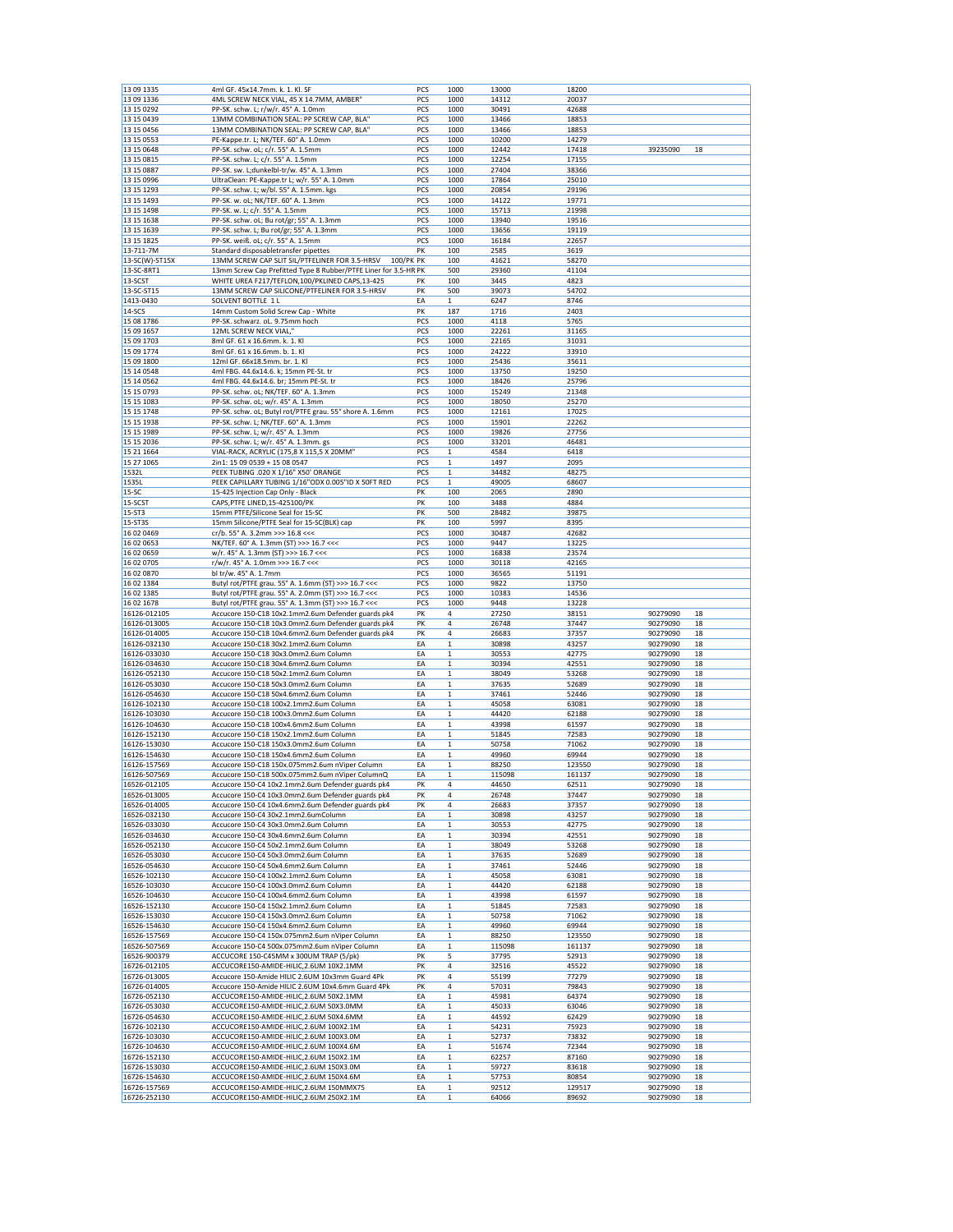| 16726-900379                 | ACCUCORE 150-AMIDE-HILIC5MM x 300UM TRAP (5/pk)                                                         | PK                 | 5                          | 37772          | 52880          | 90279090             | 18       |
|------------------------------|---------------------------------------------------------------------------------------------------------|--------------------|----------------------------|----------------|----------------|----------------------|----------|
| $16-SV$                      | CLEAR GLASS VIALS, 16ML200/PK                                                                           | PΚ                 | 200                        | 10880          | 15232          |                      |          |
| $16-SV(A)$                   | AMBER VIALS, 16ML, 21X70200/PK                                                                          | PK                 | 200                        | 13935          | 19509          | 70179090             | 18       |
| 16-SV(A)-CP                  | 16mL Amber Storage Vial and Cap Combination Pack                                                        | PK                 | 1                          | 27585          | 38619          |                      |          |
| 16-SV-CP                     | 16mL Storage Vial and Cap Combination Pack                                                              | PK                 | $\mathbf 1$                | 26954          | 37735          |                      |          |
| 16-SVST-CP<br>17 02 1318     | 16ML INJECTION VIAL/CAP<br>w/bl. 55° A. 1.5mm >>> 17.5 <<<                                              | $\mathbf 0$<br>PCS | $\mathbf 0$<br>1000        | 11524<br>17306 | 16134<br>24229 |                      |          |
| 17 02 14 15                  | Butyl rot/PTFE grau. 55° A. 1.6mm (ST) >>> 17.3 <<<                                                     | PCS                | 1000                       | 8514           | 11920          |                      |          |
| 17 02 14 17                  | bl tr/w. 45° A. 1.3mm >>> 17.5 <<<                                                                      | PCS                | 1000                       | 15436          | 21610          |                      |          |
| 17 02 1580                   | w/r. 45° A. 1.3mm >>> 17.5 <<<                                                                          | PCS                | 1000                       | 15062          | 21087          |                      |          |
| 1702 1873                    | w/Alu. 50° A. 1.3mm (ST) >>> 17.3 <<<                                                                   | PCS                | 1000                       | 36662          | 51326          |                      |          |
| 17 16 2076                   | 17mm Spritzenfilter, blau, PTFE, 0,2µm, VE 100 St                                                       | PK                 | 100                        | 96             | 134            |                      |          |
| 17 16 2077                   | 17mm Spritzenfilter, gelb, PTFE, 0,45µm, VE 100 St                                                      | PK                 | 100                        | 94             | 132            |                      |          |
| 17 16 2078                   | 17mm Spritzenfilter, grau, RC, 0,2µm, VE 100 St                                                         | PK<br>PK           | 100                        | 192            | 269<br>270     |                      |          |
| 17 16 2079<br>17 16 2080     | 17mm Spritzenfilter, braun, RC, 0,45µm, VE 100 St<br>17mm Spritzenfilter, lila, Nylon, 0,2µm, VE 100 St | PK                 | 100<br>100                 | 193<br>95      | 134            |                      |          |
| 17 16 2081                   | 17mm Spritzenfilter, grün, Nylon, 0,45µm, VE 100 St                                                     | PK                 | 100                        | 94             | 131            |                      |          |
| 17 16 2082                   | 17mm Spritzenfilter, schwarz, PVDF, 0,2µm, VE 100 St                                                    | PK                 | 100                        | 189            | 265            |                      |          |
| 17 16 2083                   | 17mm Spritzenfilter, rot, PVDF, 0,45µm, VE 100 St                                                       | PK                 | 100                        | 189            | 264            |                      |          |
| 17126-012105                 | Accucore C18 10x2.1mm2.6umDefender guards pk4                                                           | PK                 | 4                          | 27250          | 38151          | 90279090             | 18       |
| 17126-013005                 | Accucore C18 10x3.0mm2.6umDefender guards pk4                                                           | PK                 | 4                          | 26748          | 37447          | 90279090             | 18       |
| 17126-014005                 | Accucore C18 10x4.6mm2.6umDefender guards pk4                                                           | PK                 | 4                          | 26683          | 37357          | 90279090             | 18       |
| 17126-032130<br>17126-033030 | Accucore C18 30x2.1mm2.6umColumn<br>Accucore C18 30x3.0mm2.6umColumn                                    | EA<br>EA           | 1<br>$\mathbf 1$           | 30898<br>30553 | 43257<br>42775 | 90279090<br>90279090 | 18<br>18 |
| 17126-034630                 | Accucore C18 30x4.6mm2.6umColumn                                                                        | EA                 | $\mathbf{1}$               | 30394          | 42551          | 90279090             | 18       |
| 17126-052130                 | Accucore C18 50x2.1mm2.6umColumn                                                                        | EA                 | $\mathbf 1$                | 38049          | 53268          | 90279090             | 18       |
| 17126-052130-3V              | Validation 50x2.1mm AccucoreValidation kit                                                              | KIT                | 3                          | 88867          | 124414         | 90279090             | 18       |
| 17126-053030                 | Accucore C18 50x3.0mm2.6umColumn                                                                        | EA                 | $\mathbf 1$                | 37635          | 52689          | 90279090             | 18       |
| 17126-054630                 | Accucore C18 50x4.6mm2.6umColumn                                                                        | EA                 | $\mathbf 1$                | 37461          | 52446          | 90279090             | 18       |
| 17126-101030                 | Accucore C18 100x1.0mm 2.6umColumn                                                                      | EA                 | 1                          | 45582          | 63814          | 90279090             | 18       |
| 17126-102130                 | Accucore C18 100x2.1mm2.6umColumn                                                                       | EA                 | $\mathbf 1$                | 45058          | 63081          | 90279090             | 18       |
| 17126-102130-3V              | Validation 100x2.1mm AccucoreValidation kit                                                             | Kit                | 3                          | 105596         | 147834         | 90279090             | 18       |
| 17126-103030<br>17126-104630 | Accucore C18 100x3.0mm2.6umColumn<br>Accucore C18 100x4.6mm2.6umColumn                                  | ΕA<br>EA           | 1<br>$\mathbf 1$           | 44420<br>43998 | 62188<br>61597 | 90279090<br>90279090 | 18<br>18 |
| 17126-151030                 | Accucore C18 150 x1mm 2.6umColumn                                                                       | EA                 | $\mathbf 1$                | 51248          | 71748          | 90279090             | 18       |
| 17126-152130                 | Accucore C18 150x2.1mm2.6umColumn                                                                       | EA                 | $\mathbf 1$                | 51845          | 72583          | 90279090             | 18       |
| 17126-152130-3V              | Validation 150x2.1mm AccucoreValidation kit                                                             | Kit                | 3                          | 122435         | 171409         | 90279090             | 18       |
| 17126-153030                 | Accucore C18 150x3.0mm2.6umColumn                                                                       | PCS                | $\mathbf 1$                | 50758          | 71062          | 90279090             | 18       |
| 17126-154630                 | Accucore C18 150x4.6mm2.6umColumn                                                                       | PCS                | 1                          | 49960          | 69944          | 90279090             | 18       |
| 17226-012105                 | Accucore C8 10x2.1mm 2.6umDefender guards pk4                                                           | PK                 | 4                          | 27250          | 38151          | 90279090             | 18       |
| 17226-013005                 | Accucore C8 10x3.0mm 2.6umDefender guards pk4                                                           | PK                 | 4                          | 26748          | 37447          | 90279090             | 18       |
| 17226-014005<br>17226-032130 | Accucore C8 10x4.6mm 2.6umDefender guards pk4<br>Accucore C8 30x2.1mm 2.6umColumn                       | PK<br>EA           | 4<br>$\mathbf 1$           | 26683<br>30898 | 37357<br>43257 | 90279090<br>90279090 | 18<br>18 |
| 17226-033030                 | Accucore C8 30x3.0mm 2.6umColumn                                                                        | EA                 | $\mathbf 1$                | 30553          | 42775          | 90279090             | 18       |
| 17226-034630                 | Accucore C8 30x4.6mm 2.6um                                                                              | 0                  | 0                          | 57384          | 80338          | 90278090             | 18       |
| 17226-052130                 | Accucore C8 50x2.1mm 2.6umColumn                                                                        | EA                 | 1                          | 38049          | 53268          | 90279090             | 18       |
| 17226-053030                 | Accucore C8 50x3.0mm 2.6umColumn                                                                        | EA                 | $\mathbf 1$                | 37635          | 52689          | 90279090             | 18       |
| 17226-054630                 | Accucore C8 50x4.6mm 2.6umColumn                                                                        | EA                 | 1                          | 37461          | 52446          | 90279090             | 18       |
| 17226-102130                 | Accucore C8 100x2.1mm 2.6umColumn                                                                       | EA                 | $\mathbf 1$                | 45058          | 63081          | 90279090             | 18       |
| 17226-103030                 | Accucore C8 100x3.0mm 2.6umColumn                                                                       | EA                 | $\mathbf{1}$               | 44420          | 62188          | 90279090             | 18       |
| 17226-104630<br>17226-151030 | Accucore C8 100x4.6mm 2.6umColumn<br>Accucore C8 150 x1mm 2.6umColumn                                   | EA<br>EA           | $\mathbf 1$<br>1           | 43998<br>45346 | 61597<br>63484 | 90279090<br>90279090 | 18<br>18 |
| 17226-152130                 | Accucore C8 150x2.1mm 2.6umColumn                                                                       | EA                 | $\mathbf 1$                | 51845          | 72583          | 90279090             | 18       |
| 17226-153030                 | Accucore C8 150x3.0mm 2.6umColumn                                                                       | EA                 | $\mathbf 1$                | 50758          | 71062          | 90279090             | 18       |
| 17226-154630                 | Accucore C8 150x4.6mm 2.6umColumn                                                                       | EA                 | 1                          | 49960          | 69944          | 90279090             | 18       |
| 17326-012105                 | Accucore aQ 10x2.1mm2.6umDefender guards pk4                                                            | PK                 | 4                          | 27250          | 38151          | 90279090             | 18       |
| 17326-013005                 | Accucore aQ 10x3.0mm2.6umDefender guards pk4                                                            | PK                 | 4                          | 26748          | 37447          | 90279090             | 18       |
| 17326-014005                 | Accucore aQ 10x4.6mm2.6umDefender guards pk4                                                            | PK                 | 4                          | 26683          | 37357          | 90279090             | 18       |
| 17326-022130                 | Accucore aQ 20mmx2.1mm2.6um Column                                                                      | EA                 | $\mathbf 1$                | 28810          | 40334          | 90279090             | 18       |
| 17326-032130                 | Accucore aQ 30x2.1mm2.6umColumn                                                                         | EA<br>EA           | $\mathbf 1$                | 30638          | 42893          | 90279090             | 18       |
| 17326-033030<br>17326-034630 | Accucore aQ 30x3.0mm2.6umColumn<br>Accucore aQ 30x4.6mm2.6umColumn                                      | EA                 | $\mathbf 1$<br>$\mathbf 1$ | 30294<br>30134 | 42412<br>42188 | 90279090<br>90279090 | 18<br>18 |
| 17326-052130                 | Accucore aQ 50x2.1mm2.6umColumn                                                                         | EA                 | $\mathbf 1$                | 37789          | 52905          | 90279090             | 18       |
| 17326-053030                 | Accucore aQ 50x3.0mm2.6umColumn                                                                         | EA                 | $\mathbf 1$                | 37375          | 52325          | 90279090             | 18       |
| 17326-054630                 | Accucore aQ 50x4.6mm2.6umColumn                                                                         | EA                 | $\mathbf 1$                | 37202          | 52083          | 90279090             | 18       |
| 17326-102130                 | Accucore aQ 100x2.1mm2.6umColumn                                                                        | EA                 | $\mathbf 1$                | 44799          | 62718          | 90279090             | 18       |
| 17326-103030                 | Accucore aQ 100x3.0mm2.6umColumn                                                                        | EA                 | 1                          | 44160          | 61824          | 90279090             | 18       |
| 17326-104630                 | Accucore aQ 100x4.6mm2.6umColumn                                                                        | EA                 | $\mathbf 1$                | 43739          | 61234          | 90279090             | 18       |
| 17326-152130                 | Accucore aQ 150x2.1mm2.6umColumn<br>Accucore aQ 150x3.0mm2.6umColumn                                    | EA<br>EA           | $\mathbf 1$<br>1           | 51845<br>50758 | 72583<br>71062 | 90279090             | 18<br>18 |
| 17326-153030<br>17326-154630 | Accucore aQ 150x4.6mm2.6umColumn                                                                        | EA                 | 1                          | 49960          | 69944          | 90279090<br>90279090 | 18       |
| 17426-012105                 | Accucore PFP 10x2.1mm2.6umDefender guards pk4                                                           | PK                 | 4                          | 27121          | 37969          | 90279090             | 18       |
| 17426-013005                 | Accucore PFP 10x3.0mm2.6umDefender guards pk4                                                           | PK                 | 4                          | 26540          | 37156          | 90279090             | 18       |
| 17426-014005                 | Accucore PFP 10x4.6mm2.6umDefender guards pk4                                                           | PK                 | 4                          | 26450          | 37030          | 90279090             | 18       |
| 17426-032130                 | Accucore PFP 30x2.1mm2.6umColumn                                                                        | EA                 | $\mathbf 1$                | 30586          | 42821          | 90279090             | 18       |
| 17426-033030                 | Accucore PFP 30x3.0mm2.6umColumn                                                                        | EA                 | 1                          | 30138          | 42194          | 90279090             | 18       |
| 17426-034630                 | Accucore PFP 30x4.6mm2.6um                                                                              | 0                  | 0                          | 59836          | 83770          |                      |          |
| 17426-052130                 | Accucore PFP 50x2.1mm2.6umColumn                                                                        | EA                 | $\mathbf 1$                | 37724          | 52814          | 90279090             | 18       |
| 17426-053030<br>17426-054630 | Accucore PFP 50x3.0mm2.6umColumn<br>Accucore PFP 50x4.6mm2.6umColumn                                    | EA<br>EA           | $\mathbf 1$<br>1           | 37181<br>36942 | 52053<br>51719 | 90279090<br>90279090 | 18<br>18 |
| 17426-073030                 | Accucore PFP 75x3.0mm2.6um                                                                              | $\mathbf 0$        | 0                          | 73495          | 102893         |                      |          |
| 17426-102130                 | Accucore PFP 100x2.1mm2.6umColumn                                                                       | EA                 | $\mathbf 1$                | 44695          | 62573          | 90279090             | 18       |
| 17426-103030                 | Accucore PFP 100x3.0mm2.6umColumn                                                                       | EA                 | 1                          | 43849          | 61388          | 90279090             | 18       |
| 17426-104630                 | Accucore PFP 100x4.6mm2.6umColumn                                                                       | EA                 | $\mathbf 1$                | 43271          | 60580          | 90279090             | 18       |
| 17426-152130                 | Accucore PFP 150x2.1mm2.6umColumn                                                                       | EA                 | $\mathbf 1$                | 51702          | 72383          | 90279090             | 18       |
| 17426-153030                 | Accucore PFP 150x3.0mm2.6umColumn                                                                       | EA                 | $\mathbf 1$                | 50265          | 70372          | 90279090             | 18       |
| 17426-154630<br>17526-012105 | Accucore PFP 150x4.6mm2.6umColumn<br>Accucore HILIC 10x2.1mm2.6umDefender guards pk4                    | EA<br>PK           | $\mathbf 1$<br>4           | 49181<br>27250 | 68854<br>38151 | 90279090<br>90279090 | 18<br>18 |
| 17526-013005                 | Accucore HILIC 10x3.0mm2.6umDefender guards pk4                                                         | PK                 | 4                          | 26748          | 37447          | 90279090             | 18       |
| 17526-014005                 | Accucore HILIC 10x4.6mm2.6umDefender guards pk4                                                         | PK                 | 4                          | 26683          | 37357          | 90279090             | 18       |
| 17526-032130                 | Accucore HILIC 30x2.1mm2.6umColumn                                                                      | EA                 | $\mathbf 1$                | 30638          | 42893          | 90279090             | 18       |
| 17526-033030                 | Accucore HILIC 30x3.0mm2.6um                                                                            | 0                  | 0                          | 57853          | 80994          |                      |          |
| 17526-034630                 | Accucore HILIC 30x4.6mm2.6um                                                                            | 0                  | 0                          | 58702          | 82183          |                      |          |
| 17526-052130                 | Accucore HILIC 50x2.1mm2.6umColumn                                                                      | EA                 | $\mathbf 1$                | 37789          | 52905          | 90279090             | 18       |
| 17526-053030                 | Accucore HILIC 50x3.0mm2.6umColumn                                                                      | EA                 | $\mathbf 1$                | 37375          | 52325          | 90279090             | 18       |
| 17526-054630<br>17526-102130 | Accucore HILIC 50x4.6mm2.6umColumn<br>Accucore HILIC100x2.1mm2.6um Column                               | EA<br>EA           | $\mathbf 1$<br>$\mathbf 1$ | 37202<br>44799 | 52083<br>62718 | 90279090<br>90279090 | 18<br>18 |
| 17526-103030                 | Accucore HILIC100x3.0mm2.6um Column                                                                     | EA                 | 1                          | 44160          | 61824          | 90279090             | 18       |
| 17526-104630                 | Accucore HILIC100x4.6mm2.6um Column                                                                     | EA                 | $\mathbf 1$                | 43739          | 61234          | 90279090             | 18       |
| 17526-152130                 | Accucore HILIC150x2.1mm2.6um Column                                                                     | EA                 | $\mathbf 1$                | 51845          | 72583          | 90279090             | 18       |
| 17526-153030                 | Accucore HILIC 150x3.0mm2.6umColumn                                                                     | EA                 | 1                          | 50758          | 71062          | 90279090             | 18       |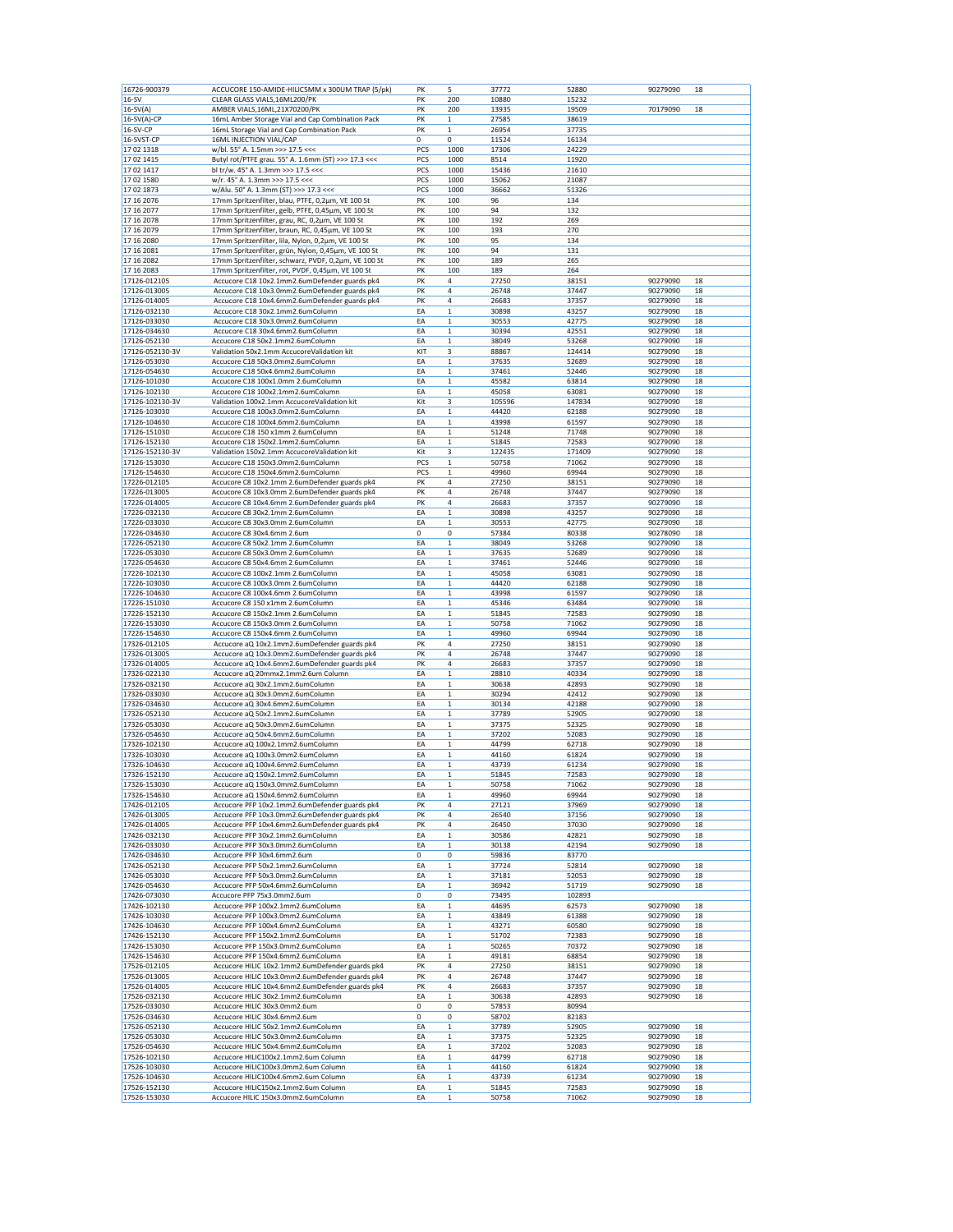| 17526-154630<br>17526-203030<br>17626-012105 | Accucore HILIC150x4.6mm2.6um Column                                                          | EA          | $\mathbf{1}$ | 49960          | 69944          | 90279090 | 18 |
|----------------------------------------------|----------------------------------------------------------------------------------------------|-------------|--------------|----------------|----------------|----------|----|
|                                              | Accucore HILIC 200x3.0mm2.6um                                                                | 0           | 0            | 90926          | 127296         |          |    |
|                                              | Accucore RP-MS 10x2.1mm2.6umDefender guards pk4                                              | PK          | 4            | 27250          | 38151          | 90279090 | 18 |
| 17626-013005                                 | Accucore RP-MS 10x3.0mm2.6umDefender guards pk4                                              | PK          | 4            | 26748          | 37447          | 90279090 | 18 |
| 17626-014005                                 | Accucore RP-MS 10x4.6mm2.6umDefender guards pk4                                              | PK          | 4            | 26683          | 37357          | 90279090 | 18 |
| 17626-032130                                 | Accucore RP-MS 30x2.1mm2.6umColumn                                                           | EA          | $\mathbf 1$  | 30898          | 43257          | 90279090 | 18 |
| 17626-033030                                 | Accucore RP-MS 30x3.0mm2.6um                                                                 | 0           | 0            | 56535          | 79149          |          |    |
| 17626-034630                                 | Accucore RP-MS 30x4.6mm2.6um                                                                 | 0           | 0            | 57384          | 80338          |          |    |
| 17626-052130                                 | Accucore RP-MS 50x2.1mm2.6umColumn                                                           | EA          | $\mathbf 1$  | 38049          | 53268          | 90279090 | 18 |
| 17626-053030                                 | Accucore RP-MS 50x3.0mm2.6umColumn                                                           | EA          | $\mathbf 1$  | 37635          | 52689          | 90279090 | 18 |
| 17626-054630                                 |                                                                                              |             |              |                |                |          | 18 |
|                                              | Accucore RP-MS 50x4.6mm2.6umColumn                                                           | EA          | $\mathbf 1$  | 37461          | 52446          | 90279090 |    |
| 17626-102130                                 | Accucore RP-MS100x2.1mm2.6um Column                                                          | EA          | $\mathbf 1$  | 45058          | 63081          | 90279090 | 18 |
| 17626-103030                                 | Accucore RP-MS100x3.0mm2.6um Column                                                          | EA          | $\mathbf 1$  | 44420          | 62188          | 90279090 | 18 |
| 17626-104630                                 | Accucore RP-MS100x4.6mm2.6um Column                                                          | EA          | $\mathbf 1$  | 43998          | 61597          | 90279090 | 18 |
| 17626-152130                                 | Accucore RP-MS150x2.1mm2.6um Column                                                          | EA          | $\mathbf 1$  | 51845          | 72583          | 90279090 | 18 |
| 17626-153030                                 | Accucore RP-MS150x3.0mm2.6um Column                                                          | EA          | $\mathbf 1$  | 50758          | 71062          | 90279090 | 18 |
| 17626-154630                                 | Accucore RP-MS150x4.6mm2.6um Column                                                          | EA          | $\mathbf 1$  | 49960          | 69944          | 90279090 | 18 |
| 17926-012105                                 | Accucore Ph/Hex10x2.1mm2.6um Defender guards                                                 | PK          | 4            | 27186          | 38060          | 90279090 | 18 |
| 17926-013005                                 | Accucore Ph/Hex10x3.0mm2.6um Defender guards                                                 | PK          | 4            | 26644          | 37302          | 90279090 | 18 |
| 17926-014005                                 | Accucore Ph/Hex10x4.6mm2.6um Defender guards                                                 | PK          | 4            | 26567          | 37193          | 90279090 | 18 |
| 17926-022130                                 | Accucore Ph/Hex 20mmx2.1mm2.6um Column                                                       | EA          | $\mathbf 1$  | 28861          | 40405          | 90279090 | 18 |
| 17926-032130                                 | Accucore Ph/Hex30x2.1mm2.6um Column                                                          | EA          | $\mathbf 1$  | 30612          | 42857          | 90279090 | 18 |
| 17926-033030                                 | Accucore Ph/Hex                                                                              | 0           | 0            | 58328          | 81659          |          |    |
| 17926-034630                                 | Accucore Ph/Hex                                                                              | 0           | 0            | 59269          | 82976          |          |    |
| 17926-052130                                 | Accucore Ph/Hex50x2.1mm2.6um Column                                                          | EA          | $\mathbf 1$  | 37757          | 52859          | 90279090 | 18 |
| 17926-053030                                 | Accucore Ph/Hex50x3.0mm2.6um Column                                                          | EA          | $\mathbf 1$  | 37278          | 52189          | 90279090 | 18 |
| 17926-054630                                 | Accucore Ph/Hex50x4.6mm2.6um Column                                                          | EA          | $\mathbf 1$  | 37072          | 51901          | 90279090 | 18 |
| 17926-073030                                 | Accucore Ph/Hex 75x3.0mm2.6um                                                                | $\mathbf 0$ | 0            | 72928          | 102099         |          |    |
| 17926-102130                                 | Accucore Ph/Hex100x2.1mm2.6um Column                                                         | EA          |              | 44747          |                | 90279090 | 18 |
|                                              |                                                                                              |             | $\mathbf 1$  |                | 62645          |          |    |
| 17926-103030                                 | Accucore Ph/Hex100x3.0mm2.6um Column                                                         | EA          | $\mathbf 1$  | 44005          | 61606          | 90279090 | 18 |
| 17926-104630                                 | Accucore Ph/Hex100x4.6mm2.6um Column                                                         | EA          | $\mathbf{1}$ | 43505          | 60907          | 90279090 | 18 |
| 17926-152130                                 | Accucore Ph/Hex150x2.1mm2.6um Column                                                         | EA          | $\mathbf 1$  | 51774          | 72483          | 90279090 | 18 |
| 17926-153030                                 | Accucore Ph/Hex150x3.0mm2.6um Column                                                         | EA          | $\,1$        | 50512          | 70717          | 90279090 | 18 |
| 17926-154630                                 | Accucore Ph/Hex150x4.6mm2.6um Column                                                         | EA          | $\,1$        | 49571          | 69399          | 90279090 | 18 |
| 17-SF-02(CA)                                 | Syringe Filter, cellulose acetate (CA) membrane, 0.20um pore si: PK                          |             | 100          | 13018          | 18225          |          |    |
| 17-SF-02(N)                                  | Syringe Filter, nylon (polyamide) membrane, 0.20um pore size, : PK                           |             | 100          | 13532          | 18945          |          |    |
| 17-SF-02(PES)                                | Syringe Filter, Polyethersulfone (PES) membrane, 0.20um pore s PK                            |             | 100          | 23434          | 32808          |          |    |
| 17-SF-02(PP)                                 | Syringe Filter, Polypropylene (PP) membrane, 0.20um pore size, PK                            |             | 100          | 25110          | 35153          |          |    |
| 17-SF-02(PV)                                 | Syringe Filter, PVDF membrane, 0.20um pore size, 17mm diame PK                               |             | 100          | 16458          | 23041          |          |    |
| 17-SF-02(RC)                                 | Syringe Filter, regenerated cellulose (RC) membrane, 0.20um po PK                            |             | 100          | 19684          | 27557          |          |    |
| 17-SF-02(T)                                  | Syringe Filter, PTFE membrane, 0.20um pore size, 17mm diamet PK                              |             | 100          | 14567          | 20394          |          |    |
| 17-SF-45(CA)                                 | Syringe Filter, cellulose acetate (CA) membrane, 0.20um pore si: PK                          |             | 100          | 12932          | 18105          |          |    |
| 17-SF-45(N)                                  | Syringe Filter, nylon (polyamide) membrane, 0.45um pore size, : PK                           |             | 100          | 13335          | 18669          |          |    |
| 17-SF-45(PES)                                | Syringe Filter, polyethersulfone (PES) membrane, 0.45um pore s PK                            |             | 100          | 17742          | 24838          |          |    |
| 17-SF-45(PP)                                 | Syringe Filter, polypropylene (PP) membrane, 0.45um pore size, PK                            |             | 100          | 24076          | 33706          |          |    |
| 17-SF-45(PV)                                 |                                                                                              |             |              |                | 22680          |          |    |
|                                              | Syringe Filter, PVDF membrane, 0.45um pore size, 17mm diame PK                               |             | 100          | 16200          |                |          |    |
| 17-SF-45(RC)                                 | Syringe Filter, regenerated cellulose (RC) membrane, 0.45um po PK                            |             | 100          | 14415          | 20181          |          |    |
| 17-SF-45(T)                                  | Syringe Filter, PTFE membrane, 0.45um pore size, 17mm diamet PK                              |             | 100          | 14383          | 20136          |          |    |
| 17X26-052130-3VA                             | Narrow Selectivity 50x2.1mmAccucore kit                                                      | Kit         | 3            | 88867          | 124414         | 90279090 | 18 |
| 17X26-052130-3VB                             | Wide Selectivity 50x2.1mmAccucore kit                                                        | KIT         | 3            | 88770          | 124278         | 90279090 | 18 |
| 17X26-052130-3VC                             | Polar Selectivity 50x2.1mmAccucore kit                                                       | KIT         | 3            | 88802          | 124323         | 90279090 | 18 |
| 17X26-102130-3VA                             | Narrow Selectivity100x2.1mmAccucore kit                                                      | KIT         | 3            | 105596         | 147834         | 90279090 | 18 |
| 17X26-102130-3VB                             | Wide Selectivity100x2.1mmAccucore kit                                                        | KIT         | 3            | 105440         | 147616         | 90279090 | 18 |
| 17X26-102130-3VC                             | Polar Selectivity100x2.1mmAccucore kit                                                       | KIT         | 3            | 105492         | 147689         | 90279090 | 18 |
| 17X26-152130-3VA                             | Narrow Selectivity150x2.1mmAccucore kit                                                      | KIT         | 3            | 121384         | 169938         | 90279090 | 18 |
| 17X26-152130-3VB                             | Wide Selectivity150x2.1mmAccucore kit                                                        | KIT         | 3            | 120995         | 169393         | 90279090 | 18 |
| 17X26-152130-3VC                             | Polar Selectivity150x2.1mmAccucore kit                                                       | KIT         | 3            | 121125         | 169575         | 90279090 | 18 |
| 18 02 1559                                   | Butyl rot/PTFE grau. 55° A. 1.3mm >>> 18.2 <<<                                               | PCS         | 1000         | 9545           | 13363          |          |    |
| 18 03 1309                                   | UltraClean:magn. Univ.SK.wb.L; bl tr/w.45° A.1.3mm                                           | PCS         | 1000         | 37132          | 51985          |          |    |
| 18 03 14 14                                  | UltraClean: magn. Univ.SK.wb.L; w/bl.55° A.1.5mm                                             | PCS         | 1000         | 38625          |                |          | 28 |
| 18 03 14 16                                  | 18mm magn. Univ.SK. L; Butyl rot/PTFE grau. 55° A. 1.6mm                                     | PCS         |              |                |                |          |    |
| 18 03 14 24                                  |                                                                                              |             |              |                | 54074          | 39269099 |    |
|                                              |                                                                                              |             | 1000         | 29930          | 41902          |          |    |
|                                              | 18mm magn. Univ.SK. L; Viton. schwarz. 70° shore A. 1.0mm                                    | PCS         | 1000         | 45171          | 63240          |          |    |
| 18 03 1578                                   | UltraClean: magn. Univ.SK; w/r.45° A.1.3mm                                                   | PCS         | 1000         | 36661          | 51325          |          |    |
| 18 03 1666                                   | 18mm magn. Univ.SK. oL; w/r.45° A.1.3mm                                                      | PCS         | 1000         | 44515          | 62321          |          |    |
| 18 03 1667                                   | 18mm magn. Univ.SK. oL; Butyl rot/PTFE grau. 55° A. 1.6mm                                    | PCS         | 1000         | 30300          | 42421          |          |    |
| 18 03 1874                                   | 18mm magnetic Universal-Screw Cap open                                                       | PCS         | 1000         | 63125          | 88375          |          |    |
| 18 03 2063                                   | UltraClean: magn. Univ.SK.wb.L; w/r. 55° A. 1.5. pre-cut (*)                                 | PCS         | 1000         | 46106          | 64548          |          |    |
| 18 08 05 16                                  | PP-SK. schw. L                                                                               | PCS         | 1000         | 6738           | 9433           |          |    |
| 18 08 06 14                                  | PP-SK. schw. oL                                                                              | PCS         | 1000         | 7487           | 10482          |          |    |
| 18 08 0913                                   | PE-Schnappdeckel. tr. oL. VE 100 Stück                                                       | PCS         | 1000         | 2154           | 3016           |          |    |
| 18 09 08 64                                  | 20ml Headspace-Vial; 75.5 x 23mm; clear                                                      | PCS         | 1000         | 35069          | 49097          |          |    |
| 18 09 0906                                   | 5ml SDF. 40x20mm. k. 3. Kl                                                                   | PCS         | 1000         | 10573          | 14802          |          |    |
| 18 09 0907                                   | 10ml SDF. 50x22mm. k. 3. Kl                                                                  | PCS         | 1000         | 12348          | 17287          |          |    |
| 18 09 1306                                   | 10ml GF. 46x22.5mm. k. 1. Kl. mit Feingewinde                                                | PCS         | 1000         | 23477          | 32868          |          |    |
| 18 09 1307                                   | 20ml GF. 75.5x22.5mm. k. 1. Kl. mit Feingewinde                                              | PCS         | 1000         | 31234          | 43728          |          |    |
| 18 09 13 10                                  | 10ml GF. 46x22.5mm. b. 1. Kl. mit Feingewinde                                                | PCS         | 1000         | 25815          | 36141          |          |    |
| 18 09 13 11                                  | 20ml GF. 75.5x22.5mm. b. 1. Kl. mit Feingewinde                                              | PCS         | 1000         | 34603          | 48445          |          |    |
| 18 09 1704                                   | 16ml GF. 71x 20.6mm. k. 1. Kl                                                                | PCS         | 1000         | 28153          | 39414          |          |    |
|                                              |                                                                                              |             |              |                |                |          |    |
| 18 15 0871                                   | PP-SK.schw.L; bl-tr. 45°A.1.7mm                                                              | PCS         | 1000         | 42737          | 59831          |          |    |
| 18 15 1132                                   | PP-SK.schw.oL; bl-tr. 45°A.1.7mm                                                             | PCS         | 1000         | 43676          | 61146          |          |    |
| 18 15 1386                                   | PP-SK.schw.L; Bu rot/PTFE grau.55° A.1.6mm                                                   | PCS         | 1000         | 18333          | 25666          |          |    |
| 18 15 1387                                   | PP-SK.schw.oL; Bu rot/PTFE grau.55° A.1.6mm                                                  | PCS         | 1000         | 18893          | 26450          |          |    |
| 18 15 1398                                   | PP-SK.schw.L; Bu rot/PTFE grau. 55° A.2.0mm                                                  | PCS         | 1000         | 21887          | 30641          |          |    |
| 18 15 15 44                                  | PP-SK.schw.oL; Bu rot/PTFE grau. 55° A.2.0mm                                                 | PCS         | 1000         | 22726          | 31816          |          |    |
| 18 15 2069                                   | PP-SK. schw. oL; weiß/rot. 55°. 1.5mm                                                        | PCS         | 1000         | 36384          | 50937          |          |    |
| 18-MSC                                       | 18MM EMPTY MAGNETIC SCREW CAP125/PK                                                          | PK          | 125          | 4375           | 6125           | 39235010 | 18 |
| 18-MSC-CBT3                                  | 18MM SCRW CLSURE W/ PTFE/BLUECHLOROBUTYL, 125/PK                                             | PK          | 125          | 8974           | 12564          |          |    |
| 18-MSC-ST101                                 | 18MM S/T MAGNETIC, 1MMSILICONE/PTFE LINER 125/PK                                             | PK          | 125          | 14416          | 20183          |          |    |
| 18-MSC-ST13                                  | 18mm Screw Cap - Magnetic- 1.3mm Silicone/PTFE Liner                                         | PK          | 125          | 19840          | 27776          |          |    |
| 18-MSC-ST201                                 | 18MM MAGNETIC SCREW CLOSURE W/PTFE/BLUE SILICONE, 12 PK                                      |             | 125          | 15765          | 22071          | 90279090 | 18 |
| 18-MSC-ST3HT                                 | 18mm Screw Cap - Magnetic- 3mm HT Silicone/PTFE Liner                                        | PK          | 125          | 18421          | 25790          |          |    |
| 18-MSC-STME                                  | 18mm Screw Cap - Magnetic with STME thin penetration area LirPK                              |             | 100          | 14517          | 20323          |          |    |
| 18-SCST                                      | CAPS, PTFE LINED, 18-400100/PK                                                               | PK          | 100          | 3938           | 5514           | 39269099 | 28 |
| 18-ST101                                     | 18MM BLUE SILICONE/PTFE SEPTA500/PK                                                          | PK          | 500          | 13207          | 18490          |          |    |
| 18-ST201                                     | 18mm PTFE/Silicone Seal for 18-MSC                                                           | PK          | 500          | 38028          | 53239          |          |    |
| 18-ST3S                                      | 18mm Silicone/PTFE Seal for 18-SC(BLK) cap                                                   | PK          | 100          | 7892           | 11049          |          |    |
|                                              | NK/TEF. 60° A. 1.3mm (ST) >>> 19.5 <<<                                                       |             | 1000         | 12724          |                |          |    |
| 19 02 0245                                   |                                                                                              | PCS         |              |                | 17814          |          |    |
| 19 02 0693                                   | bl tr/w. 45° A. 1.3mm (ST) >>> 19.5 <<<                                                      | PCS         | 1000         | 24785          | 34699          |          |    |
| 19 02 1636<br>$1-CRV(A)$                     | Butyl rot/PTFE gr. 55° A. 1.3mm (ST) >>> 19.5 <<<<br>1mL Crimp Top Round Bottom Vial - Amber | PCS<br>PK   | 1000<br>500  | 11134<br>35787 | 15587<br>50102 |          |    |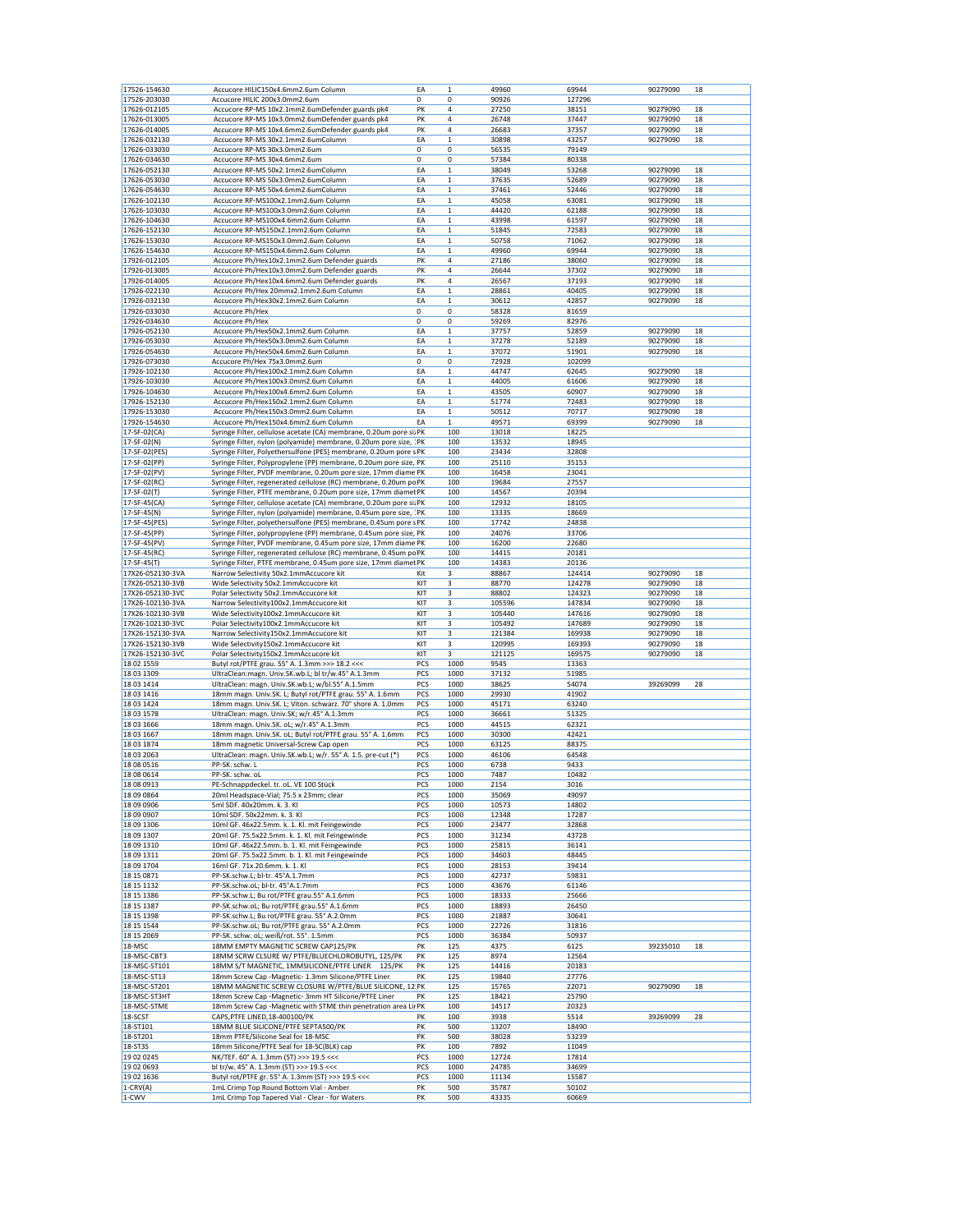| 1-NWV                    | 1mL Neckless Glass Vial - Clear - with PE Cap - for Alcott/Microm PK                 |            | 1000         | 25496          | 35695          |          |             |
|--------------------------|--------------------------------------------------------------------------------------|------------|--------------|----------------|----------------|----------|-------------|
|                          | 1mL flat Bottom Vial Neckless - Clear - for Waters                                   | PK         | 500          | 18306          | 25629          |          |             |
| 1-NWV(A)-C               | 1ML NECKLESS AMB GLS VIAL W/PE CAP FOR WATERS<br>200/PK PK                           |            | 200          | 8453           | 11834          |          |             |
| 1-NWV-C                  | 1mLNeckless Glass Vial - Clear -with PE Cap - for Waters 96                          | PK         | $\mathbf{1}$ | 5734           | 8027           |          |             |
| 1-NWV-I                  | 1mL NECKLESS VIAL - SPECIALfor ISL. I.D. > 6.3mm                                     | PK         | 500          | 14112          | 19757          |          |             |
| 1-PPNWV-C                | 1mL PP Neckless Vial for Waters 96 with a PE Cap                                     | PK         | 250          | 7673           | 10742          |          |             |
| 1R120309-1001            | CERAMIC HEATER, PCB ASSY                                                             | 0          | 0            | 372905         | 522067         | 90279090 | 18          |
| 1R120309-1002            | Assy Heater Ion Source                                                               | 0          | 0            | 397075         | 555905         | 90279090 | 18          |
| 1R120404-1114            | REPELLER INSULATOR ISQ                                                               | 0          | 0            | 12275          | 17185          | 90279090 | 18          |
| 1R120404-1130            | LENS 1 ASSY MOLDED ISQ                                                               | 0          | 0            | 75785          | 106099         | 90021900 | 12/18       |
| 1R120404-1940            | DUAL FILAMENT ASSY ISQ/TSQ                                                           | 0          | 0            | 93489          | 130884         | 90279010 | 18          |
| 1R120404-4100            | EL ION SOURCE CART KIT                                                               | 0          | 0            | 441004         | 617406         | 90279090 | 18          |
| 1R120434-0010            | ADJUSTABLE NUT TRANSFER LINE                                                         | 0          | 0            | 14053          | 19675          | 90279090 | 18          |
| 1R32000-60340            | ALUMINUM OXIDE SAMPLE                                                                | 0          | 0            | 16678          | 23349          | 28182090 | NIL/5/12/18 |
|                          |                                                                                      |            |              |                |                |          |             |
| 1R3815-360               | O-RING AS568B-360 55 DUROMETER                                                       | 0          | 0            | 4216           | 5902           | 40169320 | 28          |
| 1R76022-14633            | Secondary-Electron Multiplier                                                        | 0          | 0            | 86743          | 121440         | 85408900 | 18          |
| 1R76256-0060             | NUT SGE 1/16öx1.2mm - Brass -                                                        | 0          | 0            | 12367          | 17314          | 73182990 | 18          |
| 1R76458-2000             | SILTITE FERR 0.10-0.25M PK10                                                         | 0          | 0            | 12275          | 17185          |          |             |
| 1R76458-2001             | NUT FOR SILTITE FERRULE pk5                                                          | 0          | 0            | 15927          | 22298          |          |             |
| 1R76458-2009             | FERRULE GRAF/VES N/H                                                                 | 0          | 0            | 1129           | 1581           | 90279090 | 18          |
| 1R76458-2016             | <b>GRAPHITE VESPEL FERRULE</b>                                                       | 0          | 0            | 9559           | 13383          | 68151090 | 28          |
| 1R76458-2018             | 2 HOLE GRVESP FERRULE 0.32mm                                                         | 0          | 0            | 10024          | 14033          |          |             |
| 1R76458-2019             | FERRULE GRAPH/VESP pk 10                                                             | 0          | 0            | 10495          | 14693          | 90279090 | 18          |
| 1R76458-2020             | FERRULE GRAPH/VESP pk 10                                                             | 0          | 0            | 10024          | 14033          | 90279090 | 18          |
| 1R76458-2024             | Siltite Ferrule, 0.32mm                                                              | 0          | 0            | 11429          | 16001          |          |             |
| 1R76485-1000K            | WAVE WASHER pk5 CREST                                                                | 0          | 0            | 4128           | 5779           | 90279090 | 18          |
| 1R76505-0036             | OIL MIST FILTER w/NW25                                                               | 0          | 0            | 30914          | 43279          | 84213980 | 18          |
| 1R77010-1023             | RSH VT54 54-VIAL TRAY: 2 ML                                                          | 0          | 0            | 16958          | 23742          |          |             |
| 1R77010-1068             | AGITATOR ADAPT 10mL VIAL                                                             | 0          | 0            | 60889          | 85244          | 90279090 | 18          |
|                          |                                                                                      |            | 0            |                |                |          |             |
| 1RTSLI050A               | CERAMIC SHOULDER INSULATOR                                                           | 0          |              | 753            | 1055           |          |             |
| 1RTSLI053A               | CERAMIC WASHER INSULATOR RoHS                                                        | 0          | 0            | 753            | 1055           |          |             |
| $2.5-CV$                 | 2.5mL Crimp Top Vial -Clear                                                          | PK         | 500          | 26153          | 36615          |          |             |
| $2.5-NV$                 | 2.5mL Neckless Vial - Clear                                                          | PK         | 500          | 19731          | 27624          |          |             |
| 20 01 0093               | BK. wb. MA                                                                           | PCS        | 1000         | 2717           | 3804           |          |             |
| 20 01 0094               | BK. fl. GA                                                                           | PCS        | 1000         | 3373           | 4722           |          |             |
| 20 01 0114               | HS-BK. fl. L                                                                         | PCS        | 1000         | 3370           | 4717           |          |             |
| 20 01 0205               | BK. bl. GA                                                                           | PCS        | 1000         | 5242           | 7339           |          |             |
| 20 01 0206               | BK. go. GA                                                                           | PCS        | 1000         | 5242           | 7339           |          |             |
| 20 01 0207               | BK. r. GA                                                                            | PCS        | 1000         | 5242           | 7339           |          |             |
| 20 01 0208               | BK. gü. GA                                                                           | PCS        | 1000         | 5242           | 7339           |          |             |
| 20 01 0408               | BK. wb. L                                                                            | PCS        | 1000         | 1781           | 2493           |          |             |
| 20 02 0035               | PFS. 50° A. 3.0mm >>> 20.6 <<<                                                       | PCS        | 1000         | 24317          | 34044          |          |             |
| 20 02 0057               |                                                                                      |            |              |                |                |          |             |
|                          | 20mm Moulded Septa Butyl/PTFE; grey; 50°                                             | PCS        | 1000         | 17770          | 24878          |          |             |
| 20 02 0122               | Butyl. gr. 57° A. 3.0mm >>> 20.6 <<<                                                 | PCS        | 1000         | 6456           | 9039           |          |             |
| 20 02 0141               | 20mm Septa; Silicone transparent blue/PT                                             | PCS        | 1000         | 34232          | 47925          |          |             |
| 20 02 0335               | w/Alu. 50° A. 3.0mm (ST) >>> 20.6 <<<                                                | PCS        | 1000         | 47601          | 66641          |          |             |
| 20 02 0638               | 20mm Septa; Silicone white/PTFE beige; 4                                             | PCS        | 1000         | 24786          | 34700          |          |             |
| 20 02 1244               | w/bl. 55° A. 1.5mm >>> 20.6 <<<                                                      | PCS        | 1000         | 29087          | 40722          |          |             |
| 20 03 0030               | BK.wb.L; PFS.50° A.3.0mm                                                             | PCS        | 1000         | 27780          | 38892          |          |             |
| 20 03 0059               | BK.wb.L; Butyl/PTFE.gr.50° A. 3.0mm                                                  | PCS        | 1000         | 20387          | 28541          |          |             |
| 20 03 0060               | BK.wb.MA; PFS.50° A.3.0mm                                                            | PCS        | 1000         | 32923          | 46092          |          |             |
| 20 03 0061               | BK.fl.GA; PFS.50° A.3.0mm                                                            | PCS        | 1000         | 33670          | 47137          |          |             |
| 20 03 0086               | BK.go.L; PFS.50° A.3.0mm                                                             | PCS        | 1000         | 32736          | 45830          |          |             |
| 20 03 0112               | HS-BK.fl.L; Butyl/PTFE.gr.50° A.3.0mm                                                | PCS        | 1000         | 22354          | 31296          | 70172000 | 18          |
| 20 03 01 26              |                                                                                      | PCS        | 1000         | 16090          | 22527          |          |             |
|                          | HS-BK.fl.L; Butyl.gr.55° A.3.0mm                                                     |            |              |                |                |          |             |
| 20 03 0127               | BK.wb.L; Butyl.gr.55° A.3.0mm                                                        | PCS        | 1000         | 14123          | 19772          |          |             |
| 20 03 0142               | UltraClean: BK.wb.L; bl tr/w.45° A.3.0mm                                             | PCS        | 1000         | 37878          | 53030          |          |             |
| 20 03 0163               | UltraClean: HS-BK.fl.L; bl tr/w.45° A.3.0mm                                          | PCS        | 1000         | 40212          | 56297          |          |             |
| 20 03 0175               | BK.go.MA; PFS.50° A.3.0mm                                                            | PCS        | 1000         | 31795          | 44514          |          |             |
| 20 03 0186               | BK.fl.GA; Butyl/PTFE.gr.50° A.3.0mm                                                  | PCS        | 1000         | 22635          | 31689          |          |             |
| 20 03 0194               |                                                                                      |            |              |                |                |          |             |
|                          | BK.wb.MA; Butyl/PTFE.gr.50° A.3.0mm                                                  | PCS        | 1000         | 21888          | 30643          |          |             |
| 20 03 0195               | BK.wb.MA; Butyl.gr.55° A.3.0mm                                                       | PCS        | 1000         | 15247          | 21346          |          |             |
| 20 03 0212               | BK.fl.GA; Butyl.gr.55° A.3.0mm                                                       | PCS        | 1000         | 15994          | 22392          |          |             |
| 20 03 02 26              | UltraClean: BK.wb.MA; bl tr/w.45° A.3.0mm                                            | PCS        | 1000         | 39932          | 55905          |          |             |
| 20 03 0227               | UltraClean: BK.fl.GA; bl tr/w.45° A.3.0mm                                            | PCS        | 1000         | 40965          | 57352          |          |             |
| 20 03 0264               | HS-BK.fl.L; PFS.50° A.3.0mm                                                          | PCS        | 1000         | 33672          | 47140          |          |             |
|                          |                                                                                      |            | 1000         | 57235          | 80129          |          |             |
| 20 03 03 26              | HS-BK.fl.L; w/Alu.50° A.3.0mm                                                        | PCS        |              |                |                |          |             |
| 20 03 03 27              | BK.wb.L; w/Alu.50° A.3.0mm                                                           | PCS        | 1000<br>1000 | 55268          | 77375          |          |             |
| 20 03 05 25              | BK.gü.L; Butyl.gr.55° A.3.0mm                                                        | PCS        |              | 15155          | 21217          |          |             |
| 20 03 05 29              | BK.gü.L; PFS.50° A.3.0mm                                                             | PCS        | 1000         | 32736          | 45830          |          |             |
| 20 03 0530               | BK.bl.L; PFS.50° A.3.0mm                                                             | PCS        | 1000         | 32736          | 45830          |          |             |
| 20 03 0554               | UltraClean: BK.bl.L; bl tr/w.45° A.3.0mm                                             | PCS        | 1000         | 39841          | 55777          |          |             |
| 20 03 0665               | UltraClean: Mag BK.go.5mm L; bl tr/tr.45° A.3.0mm                                    | PCS        | 1000         | 27965          | 39151          |          |             |
| 20 03 0670               | Mag BK.go.5mm L; w/Alu.50° A.3.0mm                                                   | PCS        | 1000         | 55923          | 78292          |          |             |
| 20 03 0698               | Mag BK.go.5mm L; Butyl/PTFE.gr.50° A.3.0mm                                           | PCS        | 1000         | 21138          | 29593          |          |             |
| 20 03 0710               | Mag BK.go.5mm L; PFS.50° A.3.0mm                                                     | PCS        | 1000         | 32357          | 45300          |          |             |
| 20 03 0711               | Mag BK.go.5mm L; Butyl.gr.55° A.3.0mm                                                | PCS        | 1000         | 14778          | 20690          |          |             |
| 20 03 08 28              | HS-BK.fl.L; w/be.45° A.3.2mm                                                         | PCS        | 1000         | 31706          | 44388          |          |             |
| 20 03 0901               | BK.wb.L; w/be.45° A.3.2mm                                                            | PCS        | 1000         | 29272          | 40981          | 39269099 | 28          |
| 20 03 09 18              | BK.bl.MA; Butyl.gr.55° A.3.0mm                                                       | PCS        | 1000         | 15058          | 21081          |          |             |
| 20 03 0975               | UltraClean: Mag BK.go.8mm L; bl tr/tr.45° A.3.0mm                                    | PCS        | 1000         | 38622          | 54071          |          |             |
| 20 03 1102               | BK.gold. L; w/be.45° A.3.2mm                                                         | PCS        | 1000         | 36663          | 51328          |          |             |
| 20 03 1137               | BK.wb.L; NK/TEF. 60° A. 1.3mm (ST)                                                   | PCS        | 1000         | 17867          | 25013          |          |             |
|                          | Mag BK.go.8mm L; Butyl.gr.55° A.3.0mm                                                | PCS        | 1000         | 14778          | 20690          |          |             |
| 20 03 1157<br>20 03 1158 | UltraClean: BK.gü.L; bl tr/w.45° A.3.0mm                                             | PCS        | 1000         | 39095          | 54734          |          |             |
|                          |                                                                                      |            |              |                |                |          |             |
| 20 03 1159               | UltraClean: BK.rot.L; bl tr/w.45° A.3.0mm                                            | PCS        | 1000         | 38906          | 54469          |          |             |
| 20 03 1186               | Mag BK.go.8mm L; Butyl/PTFE.gr.50° A.3.0mm                                           | PCS        | 1000         | 21044          | 29462          |          |             |
| 20 03 1200               | Mag BK.go.8mm L; PFS.50° A.3.0mm                                                     | PCS        | 1000         | 32362          | 45307          |          |             |
| 20 03 1246               | UltraClean: Mag BK.go.8mm L; w/bl. 55° shore A. 1.5mm                                | PCS        | 1000         | 39563          | 55388          |          |             |
| 20 03 1264               | Mag BK.go.8mm L; Viton. 70° A. 1.0mm                                                 | PCS        | 1000         | 33012          | 46217          |          |             |
| 20 03 1295               | Mag BK.go.8mm L; Viton. 75° A. 0.5mm                                                 | PCS        | 1000         | 26934          | 37708          |          |             |
| 20 03 1374               | BK.go. L; Butyl/PTFE.gr.50° A. 3.0mm                                                 | PCS        | 1000         | 21421          | 29989          |          |             |
| 20 03 1457               | Mag BK.go.8mm L; w/Alu.50° A.3.0mm                                                   | PCS        | 1000         | 55923          | 78292          |          |             |
| 20 03 1481               | Mag BK.go.8mm L; Butyl rot/PTFE.gr.55° A.1.3mm                                       | PCS        | 1000         | 18797          | 26315          |          |             |
| 20 03 1537               | BK.blau.L; Butyl/PTFE.gr.50° A.3.0mm                                                 | PCS        | 1000         | 26469          | 37056          |          |             |
| 20 03 1569               | BK.wb.GA; w/Alu.50° A.3.0mm                                                          | PCS        | 1000         | 57139          | 79995          |          |             |
| 20 03 1623               | Mag Bi-Met BK.r.8mm L; Butyl/PTFE. gr. 50° A. 3.0mm                                  | PCS        | 1000         | 30959          | 43342          |          |             |
| 20 03 1719               | BK.blau.L; Butyl.gr.55° A.3.0mm                                                      | PCS        | 1000         | 15155          | 21217          |          |             |
|                          |                                                                                      |            |              |                |                |          |             |
| 20 03 1785<br>20 03 1791 | Mag BK.go.8mm L; w/be. 45° A. 3.2mm<br>UltraClean: BK.wb.L; bl tr/w.45° A.3.0mm. kgs | PCS<br>PCS | 1000<br>1000 | 36196<br>55179 | 50674<br>77251 |          |             |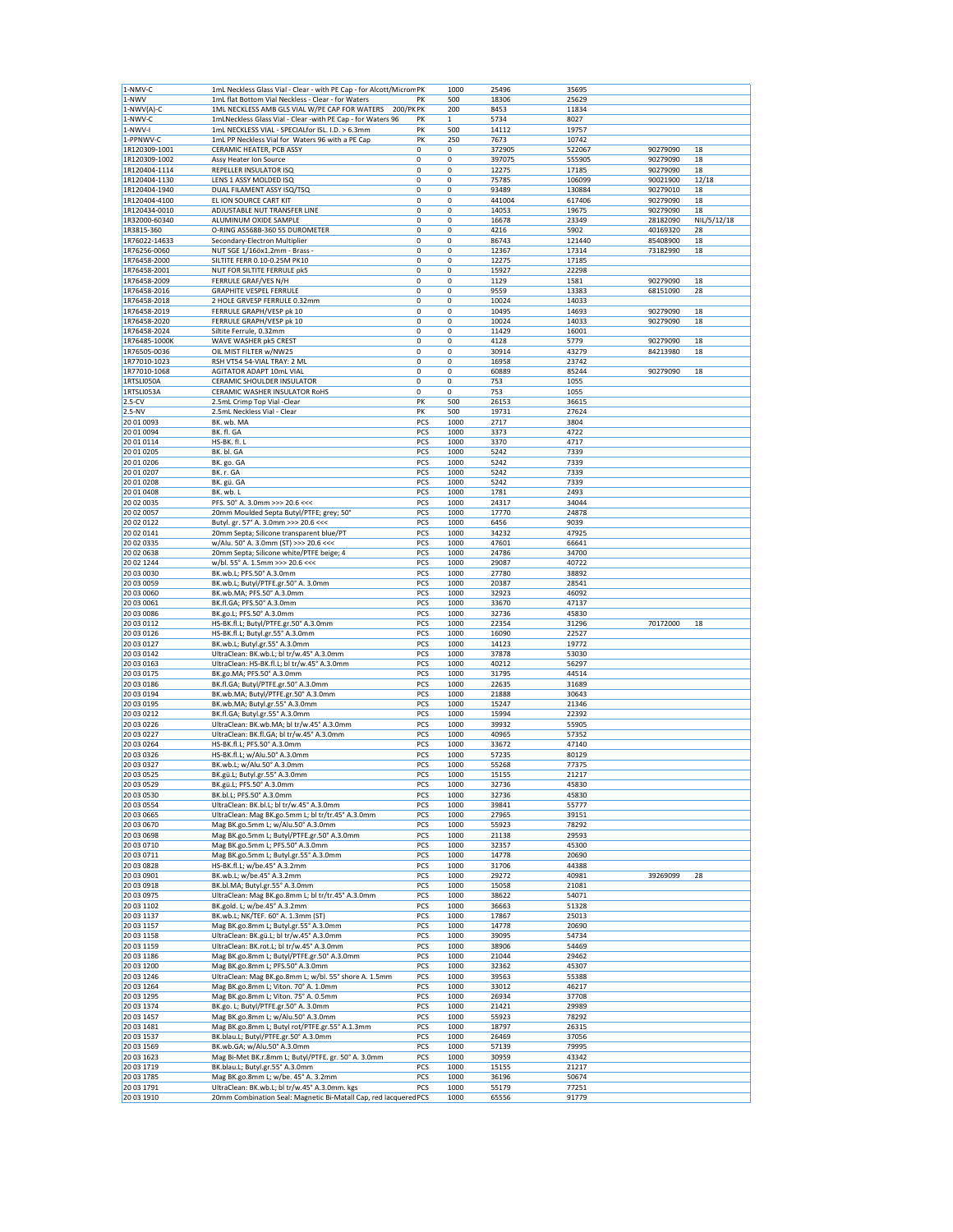| 20 06 0008 | 20mm VZ                                                               | PCS        | $\mathbf 1$  | 13753 | 19254 | 39269099 | 28 |
|------------|-----------------------------------------------------------------------|------------|--------------|-------|-------|----------|----|
| 20 06 0043 | 20mm VZ für FT/FO                                                     | <b>PCS</b> | 1            | 21321 | 29850 |          |    |
| 20 06 0088 | 20mm VBK                                                              | PCS        | $\mathbf 1$  | 16932 | 23704 | 39269099 | 28 |
| 20 06 0090 | 20mm VBK für FT/FO                                                    | PCS        | $\mathbf 1$  | 19173 | 26842 | 39269099 | 28 |
|            | 20mm VBK für FTU                                                      | PCS        | 1            |       |       |          |    |
| 20 06 0148 |                                                                       |            |              | 25251 | 35351 |          |    |
| 20 06 0170 | 20mm VZ für FTU                                                       | PCS        | 1            | 35257 | 49360 |          |    |
| 20 07 0004 | 20mm ÖZ                                                               | PCS        | $\mathbf 1$  | 14501 | 20301 | 39269099 | 28 |
| 20 07 0155 | 20mm EBK                                                              | PCS        | $\mathbf{1}$ | 17585 | 24620 | 39269099 | 28 |
| 20 09 0289 | 50ml RRF. 101x31mm. k. 1. Kl                                          | PCS        | 1000         | 52930 | 74102 |          |    |
| 20 09 0297 | 20ml Headspace-Vial;                                                  | PCS        | 1000         | 26284 | 36798 | 70179090 | 18 |
|            |                                                                       |            |              |       |       |          |    |
| 20 09 0342 | 5ml HSF. 38.2x22mm. k. 1. Kl                                          | PCS        | 1000         | 18705 | 26187 |          |    |
| 20 09 0343 | 100ml RRF. 95x51.6mm. k. 3. Kl                                        | PCS        | 1000         | 43675 | 61144 |          |    |
| 20 09 0440 | 20ml HSF. 75.5x23mm. k. 1. Kl. SF                                     | PCS        | 1000         | 27217 | 38104 |          |    |
| 20 09 0784 | 15ml SDF. 48x26mm. k. 3. Kl                                           | PCS        | 1000         | 20485 | 28680 |          |    |
|            |                                                                       |            |              |       |       |          |    |
| 20 09 0795 | 10ml HSF. 46x22.5mm. k. 1. Kl. RR.fB.I                                | PCS        | 1000         | 21140 | 29596 |          |    |
| 20 09 0796 | 20ml HSF. 75.5x22.5mm. k. 1. Kl.RR. fB. IH                            | PCS        | 1000         | 25910 | 36274 | 70179090 | 18 |
| 20 09 0801 | 5ml Crimp Neck Vial, 38 x 20mm, clear glass, 1st hydrolytic class PCS |            | 1000         | 15995 | 22394 |          |    |
| 20 09 0802 | 10ml RRF. 54.5x20mm. k. 1. Kl                                         | PCS        | 1000         | 20858 | 29201 |          |    |
| 20 09 0873 | 20ml HSF.75.5x22.5mm.k.1.Kl.RR. HS-Boden                              | PCS        | 1000         | 27684 | 38757 | 70179090 | 18 |
|            |                                                                       |            |              |       |       |          |    |
| 20 09 1222 | 20ml SPME.75.5x22.5mm.k.1.Kl.RR. HS-Boden                             | PCS        | 1000         | 28435 | 39808 |          |    |
| 20 09 1223 | 20ml HSF. 75.5x23mm. b. 1. Kl                                         | PCS        | 1000         | 31330 | 43862 |          |    |
| 20 09 1405 | 10ml HSF. 46x22.5mm. k. 1. Kl. DIN-RR                                 | PCS        | 1000         | 20578 | 28809 |          |    |
| 20 09 1690 | 20ml HSF.75.5x22.5mm.b.1.Kl.RR. HS-Boden                              | PCS        | 1000         | 32171 | 45040 |          |    |
| 20 09 1691 | 10ml HSF. 46x22.5mm. b. 1. Kl. DIN-RR                                 | PCS        | 1000         | 23940 | 33516 |          |    |
| 20 09 1705 | 20ml GF. 86 x 22.7mm. k. 1. Kl                                        | PCS        | 1000         | 30580 | 42812 |          |    |
|            |                                                                       |            |              |       |       |          |    |
| 20 10 0290 | 20MM BUTYL INJECTION STOPPER, GREY'                                   | PCS        | 1000         | 8608  | 12051 |          |    |
| 20 15 1804 | PP SK. weiß. oL; w/r. 45° A. 1.3mm >>> 19.5 <<<                       | PCS        | 1000         | 41989 | 58785 |          |    |
| 200 000    | VIAL 12X32 CLR C/T 11MM 1.5MLSTANDARD OPEN W/ PATCH 1 PK              |            | 100          | 1689  | 2364  |          |    |
| 200 001    | VIAL 12X32 CLR A/S 11MM 1.5MLC/T 2000                                 | CS         | 2000         | 33070 | 46299 |          |    |
|            |                                                                       | 0          | 0            |       |       |          |    |
| 200 001S   | VIAL 12X32 CL A/S 11MM 1.5ML                                          |            |              | 24545 | 34363 |          |    |
| 200 002    | VIAL 12X32 AMB C/T 11MM 1.5MLSTANDARD OPEN W/ PATCH PK                |            | 100          | 1692  | 2368  |          |    |
| 200 004    | KIT V/W/SEAL-UAS 1.5MLTFE/RUB 100                                     | PK         | 100          | 2719  | 3806  |          |    |
| 200 006    | VIAL 9-425 SCREWCAP 0.25ML, PP12X32 100/PK                            | PK         | 100          | 658   | 922   |          |    |
| 200 008    | VIAL 9-425 SCREWCAP 0.25ML PP12X32 1000/CS                            | PK         | 1000         | 5997  | 8396  |          |    |
|            |                                                                       | PK         |              |       |       |          |    |
| 200 016    | UAS, 2ML CRIMP VIAL KIT, SO VIAL, T/S, 100/PK                         |            | 100          | 2907  | 4069  |          |    |
| 200 032    | SNAP/CRIMP MICROVIAL, 100uL12/CS                                      | CS         | 12           | 9840  | 13776 |          |    |
| 200 034    | VIAL RND CLR 0.3ML 6X32 C/T100/PK                                     | PK         | 100          | 2535  | 3549  |          |    |
| 200 046    | VIAL 0.25ML C/T PP 12X32 1000                                         | CS         | 1000         | 6094  | 8532  |          |    |
| 200 050    | VIAL 0.25ML C/T PP 12X32100/PK                                        | PK         | 100          | 659   | 922   |          |    |
|            |                                                                       |            |              |       |       |          |    |
| 200 080    | KIT 12X32 V/W/SEAL UAS 100.30ML C/T W/TFE/RUB SEAL                    | PK         | 100          | 2627  | 3678  |          |    |
| 200 081    | KIT V/C/S PP 0.25ML 100SUREFIT TFE/SIL                                | PK         | 100          | 1502  | 2103  |          |    |
| 200 082    | KIT 12X32 V/W/SEAL UAS 100                                            | 0          | 0            | 2908  | 4072  |          |    |
| 200 086    | VIAL 12X32 V/C/S UAS 100.30ML PP S/T W/TFE/SIL                        | PK         | 100          | 3001  | 4202  |          |    |
|            |                                                                       |            |              |       |       |          |    |
| 200 088    | KIT 12X32 V/C/S UAS 100.50ML PP S/T W/TFE/SIL                         | PK         | 100          | 3095  | 4333  |          |    |
| 200 100    | SEAL 11MM TFE/RUB 1000                                                | CS         | 1000         | 8900  | 12460 |          |    |
| 200 101    | 11MM CRIMP SEALS T/RR, 1000/CS                                        | CS         | 1000         | 8994  | 12591 |          |    |
| 200 104    | SEAL 11MM TFE/RUB100/PK                                               | PK         | 100          | 940   | 1316  |          |    |
| 200 114    | VIAL DRY AMB ID- ASM W/SEAL100/PK                                     | PK         | 100          | 5438  | 7614  |          |    |
|            |                                                                       |            |              |       |       |          |    |
| 200 116    | VIAL DRY CLR-ID ASM W/SEAL100/PK                                      | PK         | 100          | 2628  | 3680  |          |    |
| 200 117    | VIAL DRY CLR ID ASM/SEAL1000/CS                                       | CS         | 1000         | 25297 | 35415 |          |    |
| 200 118    | SEAL 11MM BLU TFE/RUB 1000                                            | CS         | 1000         | 8619  | 12067 |          |    |
| 200 122    | SEAL 11MM BLU TFE/RUB 100                                             | PK         | 100          | 942   | 1319  |          |    |
| 200 124    | SEAL 11MM GRN TFE/RUB 1000                                            | CS         | 1000         | 6843  | 9581  |          |    |
|            |                                                                       |            |              |       |       |          |    |
| 200 128    | SEAL 11MM GRN TFE/RUB 100                                             | PK         | 100          | 754   | 1056  |          |    |
| 200 130    | SEAL 11MM RED TFE/RUB 1000                                            | CS         | 1000         | 11714 | 16400 |          |    |
| 200 134    | SEAL 11MM RED TFE/RUB 100                                             | PK         | 100          | 1220  | 1708  |          |    |
| 200 136    | SEAL 11MM YLW TFE/RUB 1000                                            | CS         | 1000         | 9648  | 13507 |          |    |
| 200 140    | SEAL 11MM YLW TFE/RUB 100                                             | PK         | 100          | 1035  | 1449  |          |    |
|            |                                                                       |            |              |       |       |          |    |
| 200 148    | SEAL 11MM T/S/T 0.040 1000                                            | CS         | 1000         | 3094  | 4331  |          |    |
| 200 152    | SEAL 11MM T/S/T 0.040100/PK                                           | PK         | 100          | 4031  | 5644  |          |    |
| 200 154    | SEAL 11MM TFE/SIL 0.0401000/CS                                        | CS         | 1000         | 10400 | 14561 |          |    |
| 200 158    | SEAL 11MM TFE/SIL 0.040 100/PK                                        | PK         | 100          | 1128  | 1579  |          |    |
| 200 164    |                                                                       |            |              |       | 2492  |          |    |
|            | 11MM MAGNETIC BONDED SEALBLUE SIL/PTFE SEPTA, 100/PK PK               |            | 100          | 1780  |       |          |    |
| 200 174    | SEAL 11MM PP 0.010 1000                                               | 0          | 0            | 14990 | 20986 |          |    |
| 200 178    | SEAL 11MM PP 0.010 100                                                | PK         | 100          | 1499  | 2098  |          |    |
| 200 228    | INSERT 0.2ML 5X31 FB--1000/CSFOR 12X32 VIAL                           | CS         | 1000         | 5157  | 7219  |          |    |
| 200 229    | 5X31 FB INSERT, 250uL, 1000/CS                                        | CS         | 1000         | 12742 | 17839 |          |    |
| 200 232    | INSERT 0.2ML 5X31 FB--500/PKFOR 12X32 VIAL                            | PK         | 500          | 2629  | 3680  |          |    |
|            |                                                                       |            |              |       |       |          |    |
| 200 238    | INSERT 0.2ML CON - 12X32 VIAL100/PK                                   | PK         | 100          | 1505  | 2107  |          |    |
| 200 246    | CRIMPER 11MM                                                          | EA         | $\mathbf 1$  | 18174 | 25444 | 39269099 | 28 |
| 200 248    | PLIERS DECAPPING 11MM                                                 | EA         | $\mathbf 1$  | 4780  | 6692  | 39269099 | 28 |
| 200 250    | VIAL 12X32 CLR S/N 8-425 1.5ML 100/PK                                 | PK         | 100          | 1409  | 1973  |          |    |
| 200 250S   | VIAL 12X32 CLR S/N 8-425100/PK                                        | PK         | 100          | 1409  | 1973  |          |    |
| 200 252    | VIAL 12X32 AMB S/N 8-425 1.5ML100/PK                                  | PK         | 100          | 1504  | 2106  |          |    |
|            |                                                                       |            |              |       |       |          |    |
| 200 264    | VIAL 0.25ML 8-425 PP 12X32 S/N 1000                                   | CS         | 1000         | 6278  | 8789  |          |    |
| 200 268    | VIAL 0.25ML 8-425 PP 12X32 S/N100/PK                                  | PK         | 100          | 658   | 921   |          |    |
| 200 288    | CLSR 8-425 O/T PP BLK 1000                                            | CS         | 1000         | 2160  | 3024  |          |    |
| 200 292    | CLSR 8-425 O/T PP BLK 100                                             | PK         | 100          | 285   | 399   |          |    |
| 200 299    | CLSR 8-425 O/T PP WHT 1000                                            | CS         | 1000         | 3283  | 4596  | 70179090 | 18 |
|            |                                                                       |            |              |       |       |          |    |
| 200 330    | CLSR 8-425 LND PHN BLK TFE/RUB100/PK                                  | PK         | 100          | 3094  | 4331  |          |    |
| 200 332    | SEPTA 8MM RED PTFE/BEIGE SIL1000/CS                                   | CS         | 1000         | 4031  | 5643  |          |    |
| 200 336    | SEPTA 8MM RED PTFE/BEIGE SIL100/PK                                    | PK         | 100          | 473   | 662   |          |    |
| 200 344    | SEPTA 8MM RED T/WHT SIL 0.0601000/CS                                  | CS         | 1000         | 6464  | 9049  |          |    |
| 200 348    | 100/PK<br>SEPTA 8MM RED TEF/WHT SILICONE0.060                         | PK         | 100          | 657   | 920   |          |    |
|            |                                                                       |            |              |       |       |          |    |
| 200 368    | SEPTA 8MM PTFE 0.010 FOR 8-425CAP 1000                                | CS         | 1000         | 2158  | 3022  |          |    |
| 200 380    | SEPTA 8MM T/S/T 0.060 FOR8-425 CAP<br>1000/CS                         | CS         | 1000         | 13679 | 19151 |          |    |
| 200 384    | SEPTA 8MM T/S/T 0.060 FOR8-425 CAP<br>100/PK                          | PK         | 100          | 1408  | 1971  |          |    |
| 200 396    | SEPTA 8MM T/CLR SIL 0.061000/CS                                       | CS         | 1000         | 5714  | 8000  |          |    |
| 200 402    |                                                                       |            | 100          | 3094  | 4331  | 70179090 | 18 |
|            | KIT 12X32 V/C/S-UAS 100 1.5MLCLR PP BLK RED T/S                       | PK         |              |       |       |          |    |
| 200 403    | KIT WM V/C/S-UAS 100 1.5ML CLR PP BLK T/S                             | PK         | 100          | 3750  | 5251  |          |    |
| 200 404    | KIT 12X32 V/C/S-UAS 100 1.5MLAMB PP BLK RED T/S                       | PK         | 100          | 2999  | 4198  | 70179090 | 18 |
| 200 405    | KIT WM V/C/S-ASM 100 1.5ML CLR PP BLK TAN T/S                         | PK         | 100          | 3561  | 4986  |          |    |
| 200 406    | KIT 12X32 V/C/S-ASM 100 1.5MLAMB PP BLK RED T/S                       | PK         |              |       | 4595  |          |    |
|            |                                                                       |            | 100          | 3282  |       |          |    |
| 200 408    | KIT 12X32 V/C/S-ASM 100 1.5MLCLR PP BLK RED T/S                       | PK         | 100          | 3187  | 4462  |          |    |
|            |                                                                       |            | 100          | 2158  | 3021  |          |    |
| 200 410    | KIT 12X32 V/C/S UAS 100 .25MLPP S/T TFE/SIL                           | PK         |              |       |       |          |    |
| 200 414    |                                                                       | PK         | 100          | 3095  | 4333  |          |    |
|            | KIT 12X32 V/C/S-UAS 100 1.5MLCLR SH YLW T/S/T                         |            |              |       |       |          |    |
| 200 414S   | KIT 12X32 V/C/S-UAS 100/PK                                            | 0          | 0            | 3001  | 4201  |          |    |
| 200 416    | KIT 12X32 V/C/S-UAS 100 1.5MLAMB SH YLW T/S/T                         | PK         | 100          | 3091  | 4328  |          |    |
| 200 418    | KIT 12X32 V/C/S-UAS CLR 1.5 MLPRE-SLIT PTFE/SIL 100/PK                | PK         | 100          | 2909  | 4072  |          |    |
| 200 420    | KIT 12X32 V/C/S/ - UAS 1001.5 ML CLR SH YLW TF/SIL                    | PK         | 100          | 2909  | 4073  |          |    |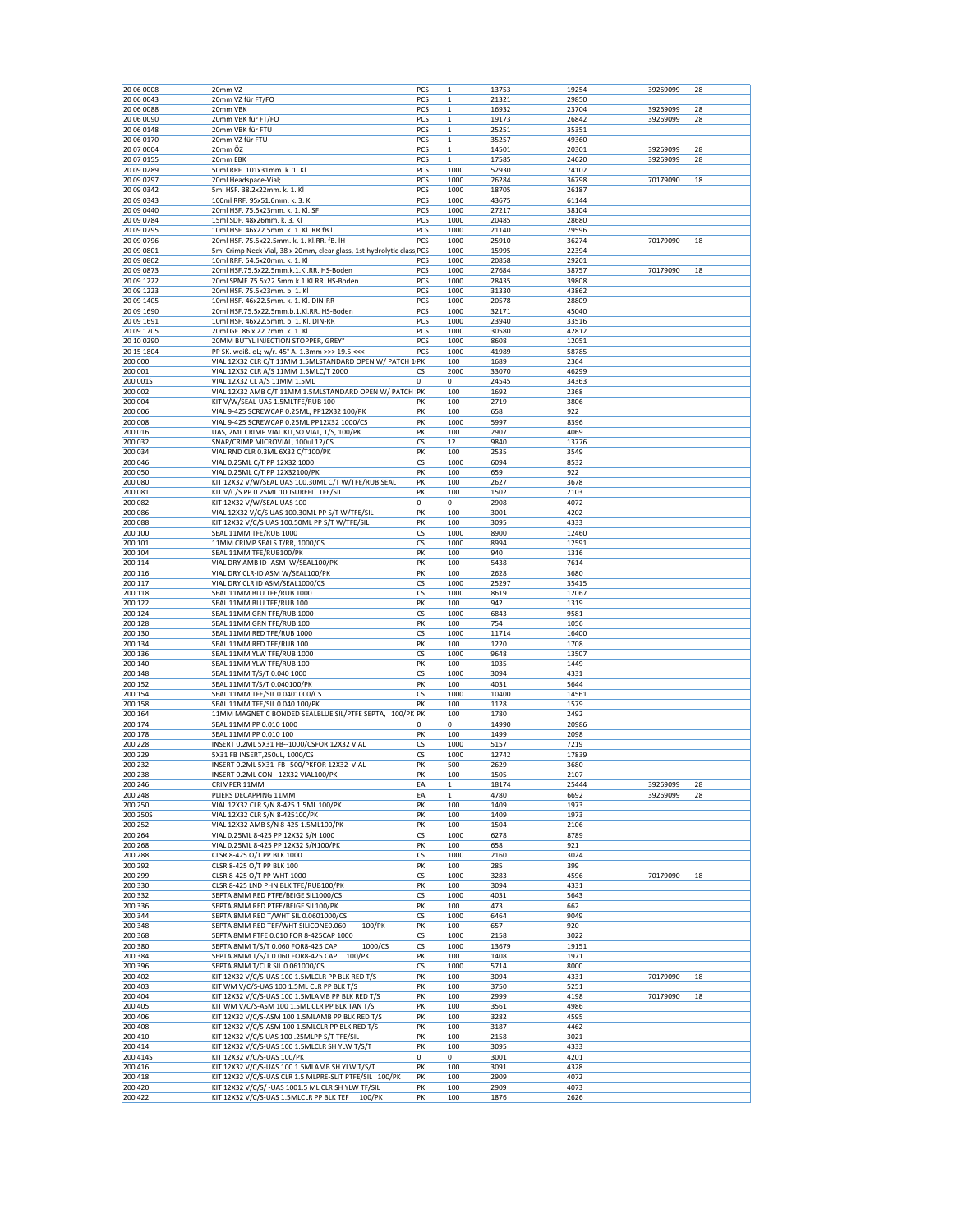| KIT 12X32 V/C/S-ASM 100 1.5MLCLR PP BLK TEF                 | PK                                                                                                                                                                                                                                                                                                                                                                                                                                                                                                                                                                                                                                                                                                                                                                                                                                                                                                                                                                                                                                                                                                                                                                                                                                                                                                                                                                                                                                                                                                                                                                                                                                                                                                                                                                                                                                                                                                                                                                                                                                                                                                                                                                                                                                                                                             | 100                                                                                                                                                                                                                                                                                                                      | 2343                                                                                                                                                                                                                                                                                                                                                                                       | 3280                                                                                                                                                                                                                                                                                                                                                                                                                        |                                                                                                                                                                                                                                                                                                                                                                                                                                         |                                                          |
|-------------------------------------------------------------|------------------------------------------------------------------------------------------------------------------------------------------------------------------------------------------------------------------------------------------------------------------------------------------------------------------------------------------------------------------------------------------------------------------------------------------------------------------------------------------------------------------------------------------------------------------------------------------------------------------------------------------------------------------------------------------------------------------------------------------------------------------------------------------------------------------------------------------------------------------------------------------------------------------------------------------------------------------------------------------------------------------------------------------------------------------------------------------------------------------------------------------------------------------------------------------------------------------------------------------------------------------------------------------------------------------------------------------------------------------------------------------------------------------------------------------------------------------------------------------------------------------------------------------------------------------------------------------------------------------------------------------------------------------------------------------------------------------------------------------------------------------------------------------------------------------------------------------------------------------------------------------------------------------------------------------------------------------------------------------------------------------------------------------------------------------------------------------------------------------------------------------------------------------------------------------------------------------------------------------------------------------------------------------------|--------------------------------------------------------------------------------------------------------------------------------------------------------------------------------------------------------------------------------------------------------------------------------------------------------------------------|--------------------------------------------------------------------------------------------------------------------------------------------------------------------------------------------------------------------------------------------------------------------------------------------------------------------------------------------------------------------------------------------|-----------------------------------------------------------------------------------------------------------------------------------------------------------------------------------------------------------------------------------------------------------------------------------------------------------------------------------------------------------------------------------------------------------------------------|-----------------------------------------------------------------------------------------------------------------------------------------------------------------------------------------------------------------------------------------------------------------------------------------------------------------------------------------------------------------------------------------------------------------------------------------|----------------------------------------------------------|
|                                                             |                                                                                                                                                                                                                                                                                                                                                                                                                                                                                                                                                                                                                                                                                                                                                                                                                                                                                                                                                                                                                                                                                                                                                                                                                                                                                                                                                                                                                                                                                                                                                                                                                                                                                                                                                                                                                                                                                                                                                                                                                                                                                                                                                                                                                                                                                                |                                                                                                                                                                                                                                                                                                                          |                                                                                                                                                                                                                                                                                                                                                                                            |                                                                                                                                                                                                                                                                                                                                                                                                                             |                                                                                                                                                                                                                                                                                                                                                                                                                                         |                                                          |
| KIT 12X32 V/C/S-ASM 100 1.5MLCLR SH YLW RED T/S             | PK                                                                                                                                                                                                                                                                                                                                                                                                                                                                                                                                                                                                                                                                                                                                                                                                                                                                                                                                                                                                                                                                                                                                                                                                                                                                                                                                                                                                                                                                                                                                                                                                                                                                                                                                                                                                                                                                                                                                                                                                                                                                                                                                                                                                                                                                                             | 100                                                                                                                                                                                                                                                                                                                      | 2721                                                                                                                                                                                                                                                                                                                                                                                       | 3809                                                                                                                                                                                                                                                                                                                                                                                                                        |                                                                                                                                                                                                                                                                                                                                                                                                                                         |                                                          |
| KIT 12X32 V/C/S-ASM 100/PK                                  | 0                                                                                                                                                                                                                                                                                                                                                                                                                                                                                                                                                                                                                                                                                                                                                                                                                                                                                                                                                                                                                                                                                                                                                                                                                                                                                                                                                                                                                                                                                                                                                                                                                                                                                                                                                                                                                                                                                                                                                                                                                                                                                                                                                                                                                                                                                              | 0                                                                                                                                                                                                                                                                                                                        | 2628                                                                                                                                                                                                                                                                                                                                                                                       | 3679                                                                                                                                                                                                                                                                                                                                                                                                                        |                                                                                                                                                                                                                                                                                                                                                                                                                                         |                                                          |
| KIT 12X32 V/C/S ASMB 1.5 CLR SH YLW BLUE T/S 100/PK         | PK                                                                                                                                                                                                                                                                                                                                                                                                                                                                                                                                                                                                                                                                                                                                                                                                                                                                                                                                                                                                                                                                                                                                                                                                                                                                                                                                                                                                                                                                                                                                                                                                                                                                                                                                                                                                                                                                                                                                                                                                                                                                                                                                                                                                                                                                                             | 100                                                                                                                                                                                                                                                                                                                      | 3282                                                                                                                                                                                                                                                                                                                                                                                       | 4595                                                                                                                                                                                                                                                                                                                                                                                                                        |                                                                                                                                                                                                                                                                                                                                                                                                                                         |                                                          |
| KIT WM V/C/S-ASM 100 1.5ML CLR PP BK SLIT T/S               | PK                                                                                                                                                                                                                                                                                                                                                                                                                                                                                                                                                                                                                                                                                                                                                                                                                                                                                                                                                                                                                                                                                                                                                                                                                                                                                                                                                                                                                                                                                                                                                                                                                                                                                                                                                                                                                                                                                                                                                                                                                                                                                                                                                                                                                                                                                             | 100                                                                                                                                                                                                                                                                                                                      | 3472                                                                                                                                                                                                                                                                                                                                                                                       | 4860                                                                                                                                                                                                                                                                                                                                                                                                                        |                                                                                                                                                                                                                                                                                                                                                                                                                                         |                                                          |
| CRIMPER 13MM                                                | EA                                                                                                                                                                                                                                                                                                                                                                                                                                                                                                                                                                                                                                                                                                                                                                                                                                                                                                                                                                                                                                                                                                                                                                                                                                                                                                                                                                                                                                                                                                                                                                                                                                                                                                                                                                                                                                                                                                                                                                                                                                                                                                                                                                                                                                                                                             | $\mathbf 1$                                                                                                                                                                                                                                                                                                              | 16864                                                                                                                                                                                                                                                                                                                                                                                      | 23610                                                                                                                                                                                                                                                                                                                                                                                                                       |                                                                                                                                                                                                                                                                                                                                                                                                                                         |                                                          |
| VIAL 15X45 CLR S/N 13-425 4MLWITH PATCH 100/PK              | PK                                                                                                                                                                                                                                                                                                                                                                                                                                                                                                                                                                                                                                                                                                                                                                                                                                                                                                                                                                                                                                                                                                                                                                                                                                                                                                                                                                                                                                                                                                                                                                                                                                                                                                                                                                                                                                                                                                                                                                                                                                                                                                                                                                                                                                                                                             | 100                                                                                                                                                                                                                                                                                                                      | 1876                                                                                                                                                                                                                                                                                                                                                                                       | 2627                                                                                                                                                                                                                                                                                                                                                                                                                        | 70179090                                                                                                                                                                                                                                                                                                                                                                                                                                | 18                                                       |
| VIAL SN ST 15X45 AMB FB 13-425 SPEC H WITH PATCH 4ML 100 PK |                                                                                                                                                                                                                                                                                                                                                                                                                                                                                                                                                                                                                                                                                                                                                                                                                                                                                                                                                                                                                                                                                                                                                                                                                                                                                                                                                                                                                                                                                                                                                                                                                                                                                                                                                                                                                                                                                                                                                                                                                                                                                                                                                                                                                                                                                                | 100                                                                                                                                                                                                                                                                                                                      | 2063                                                                                                                                                                                                                                                                                                                                                                                       | 2888                                                                                                                                                                                                                                                                                                                                                                                                                        |                                                                                                                                                                                                                                                                                                                                                                                                                                         |                                                          |
| 4ML AMBER VIAL 15x45 W/O PATCH                              | 0                                                                                                                                                                                                                                                                                                                                                                                                                                                                                                                                                                                                                                                                                                                                                                                                                                                                                                                                                                                                                                                                                                                                                                                                                                                                                                                                                                                                                                                                                                                                                                                                                                                                                                                                                                                                                                                                                                                                                                                                                                                                                                                                                                                                                                                                                              | 0                                                                                                                                                                                                                                                                                                                        | 1968                                                                                                                                                                                                                                                                                                                                                                                       | 2755                                                                                                                                                                                                                                                                                                                                                                                                                        |                                                                                                                                                                                                                                                                                                                                                                                                                                         |                                                          |
| VIAL CLR GLASS 4ML W/PE CAP100                              | PK                                                                                                                                                                                                                                                                                                                                                                                                                                                                                                                                                                                                                                                                                                                                                                                                                                                                                                                                                                                                                                                                                                                                                                                                                                                                                                                                                                                                                                                                                                                                                                                                                                                                                                                                                                                                                                                                                                                                                                                                                                                                                                                                                                                                                                                                                             | 100                                                                                                                                                                                                                                                                                                                      | 1313                                                                                                                                                                                                                                                                                                                                                                                       | 1839                                                                                                                                                                                                                                                                                                                                                                                                                        |                                                                                                                                                                                                                                                                                                                                                                                                                                         |                                                          |
|                                                             |                                                                                                                                                                                                                                                                                                                                                                                                                                                                                                                                                                                                                                                                                                                                                                                                                                                                                                                                                                                                                                                                                                                                                                                                                                                                                                                                                                                                                                                                                                                                                                                                                                                                                                                                                                                                                                                                                                                                                                                                                                                                                                                                                                                                                                                                                                |                                                                                                                                                                                                                                                                                                                          |                                                                                                                                                                                                                                                                                                                                                                                            |                                                                                                                                                                                                                                                                                                                                                                                                                             |                                                                                                                                                                                                                                                                                                                                                                                                                                         |                                                          |
|                                                             |                                                                                                                                                                                                                                                                                                                                                                                                                                                                                                                                                                                                                                                                                                                                                                                                                                                                                                                                                                                                                                                                                                                                                                                                                                                                                                                                                                                                                                                                                                                                                                                                                                                                                                                                                                                                                                                                                                                                                                                                                                                                                                                                                                                                                                                                                                |                                                                                                                                                                                                                                                                                                                          |                                                                                                                                                                                                                                                                                                                                                                                            |                                                                                                                                                                                                                                                                                                                                                                                                                             |                                                                                                                                                                                                                                                                                                                                                                                                                                         |                                                          |
|                                                             |                                                                                                                                                                                                                                                                                                                                                                                                                                                                                                                                                                                                                                                                                                                                                                                                                                                                                                                                                                                                                                                                                                                                                                                                                                                                                                                                                                                                                                                                                                                                                                                                                                                                                                                                                                                                                                                                                                                                                                                                                                                                                                                                                                                                                                                                                                |                                                                                                                                                                                                                                                                                                                          |                                                                                                                                                                                                                                                                                                                                                                                            |                                                                                                                                                                                                                                                                                                                                                                                                                             |                                                                                                                                                                                                                                                                                                                                                                                                                                         |                                                          |
|                                                             |                                                                                                                                                                                                                                                                                                                                                                                                                                                                                                                                                                                                                                                                                                                                                                                                                                                                                                                                                                                                                                                                                                                                                                                                                                                                                                                                                                                                                                                                                                                                                                                                                                                                                                                                                                                                                                                                                                                                                                                                                                                                                                                                                                                                                                                                                                |                                                                                                                                                                                                                                                                                                                          |                                                                                                                                                                                                                                                                                                                                                                                            |                                                                                                                                                                                                                                                                                                                                                                                                                             |                                                                                                                                                                                                                                                                                                                                                                                                                                         |                                                          |
|                                                             |                                                                                                                                                                                                                                                                                                                                                                                                                                                                                                                                                                                                                                                                                                                                                                                                                                                                                                                                                                                                                                                                                                                                                                                                                                                                                                                                                                                                                                                                                                                                                                                                                                                                                                                                                                                                                                                                                                                                                                                                                                                                                                                                                                                                                                                                                                |                                                                                                                                                                                                                                                                                                                          |                                                                                                                                                                                                                                                                                                                                                                                            |                                                                                                                                                                                                                                                                                                                                                                                                                             |                                                                                                                                                                                                                                                                                                                                                                                                                                         |                                                          |
|                                                             |                                                                                                                                                                                                                                                                                                                                                                                                                                                                                                                                                                                                                                                                                                                                                                                                                                                                                                                                                                                                                                                                                                                                                                                                                                                                                                                                                                                                                                                                                                                                                                                                                                                                                                                                                                                                                                                                                                                                                                                                                                                                                                                                                                                                                                                                                                |                                                                                                                                                                                                                                                                                                                          |                                                                                                                                                                                                                                                                                                                                                                                            |                                                                                                                                                                                                                                                                                                                                                                                                                             |                                                                                                                                                                                                                                                                                                                                                                                                                                         |                                                          |
|                                                             |                                                                                                                                                                                                                                                                                                                                                                                                                                                                                                                                                                                                                                                                                                                                                                                                                                                                                                                                                                                                                                                                                                                                                                                                                                                                                                                                                                                                                                                                                                                                                                                                                                                                                                                                                                                                                                                                                                                                                                                                                                                                                                                                                                                                                                                                                                |                                                                                                                                                                                                                                                                                                                          |                                                                                                                                                                                                                                                                                                                                                                                            |                                                                                                                                                                                                                                                                                                                                                                                                                             |                                                                                                                                                                                                                                                                                                                                                                                                                                         |                                                          |
|                                                             |                                                                                                                                                                                                                                                                                                                                                                                                                                                                                                                                                                                                                                                                                                                                                                                                                                                                                                                                                                                                                                                                                                                                                                                                                                                                                                                                                                                                                                                                                                                                                                                                                                                                                                                                                                                                                                                                                                                                                                                                                                                                                                                                                                                                                                                                                                |                                                                                                                                                                                                                                                                                                                          |                                                                                                                                                                                                                                                                                                                                                                                            |                                                                                                                                                                                                                                                                                                                                                                                                                             |                                                                                                                                                                                                                                                                                                                                                                                                                                         |                                                          |
|                                                             |                                                                                                                                                                                                                                                                                                                                                                                                                                                                                                                                                                                                                                                                                                                                                                                                                                                                                                                                                                                                                                                                                                                                                                                                                                                                                                                                                                                                                                                                                                                                                                                                                                                                                                                                                                                                                                                                                                                                                                                                                                                                                                                                                                                                                                                                                                |                                                                                                                                                                                                                                                                                                                          |                                                                                                                                                                                                                                                                                                                                                                                            |                                                                                                                                                                                                                                                                                                                                                                                                                             |                                                                                                                                                                                                                                                                                                                                                                                                                                         |                                                          |
|                                                             |                                                                                                                                                                                                                                                                                                                                                                                                                                                                                                                                                                                                                                                                                                                                                                                                                                                                                                                                                                                                                                                                                                                                                                                                                                                                                                                                                                                                                                                                                                                                                                                                                                                                                                                                                                                                                                                                                                                                                                                                                                                                                                                                                                                                                                                                                                |                                                                                                                                                                                                                                                                                                                          |                                                                                                                                                                                                                                                                                                                                                                                            |                                                                                                                                                                                                                                                                                                                                                                                                                             |                                                                                                                                                                                                                                                                                                                                                                                                                                         |                                                          |
|                                                             |                                                                                                                                                                                                                                                                                                                                                                                                                                                                                                                                                                                                                                                                                                                                                                                                                                                                                                                                                                                                                                                                                                                                                                                                                                                                                                                                                                                                                                                                                                                                                                                                                                                                                                                                                                                                                                                                                                                                                                                                                                                                                                                                                                                                                                                                                                |                                                                                                                                                                                                                                                                                                                          |                                                                                                                                                                                                                                                                                                                                                                                            |                                                                                                                                                                                                                                                                                                                                                                                                                             |                                                                                                                                                                                                                                                                                                                                                                                                                                         | 28                                                       |
|                                                             |                                                                                                                                                                                                                                                                                                                                                                                                                                                                                                                                                                                                                                                                                                                                                                                                                                                                                                                                                                                                                                                                                                                                                                                                                                                                                                                                                                                                                                                                                                                                                                                                                                                                                                                                                                                                                                                                                                                                                                                                                                                                                                                                                                                                                                                                                                |                                                                                                                                                                                                                                                                                                                          |                                                                                                                                                                                                                                                                                                                                                                                            |                                                                                                                                                                                                                                                                                                                                                                                                                             |                                                                                                                                                                                                                                                                                                                                                                                                                                         |                                                          |
|                                                             |                                                                                                                                                                                                                                                                                                                                                                                                                                                                                                                                                                                                                                                                                                                                                                                                                                                                                                                                                                                                                                                                                                                                                                                                                                                                                                                                                                                                                                                                                                                                                                                                                                                                                                                                                                                                                                                                                                                                                                                                                                                                                                                                                                                                                                                                                                |                                                                                                                                                                                                                                                                                                                          | 13304                                                                                                                                                                                                                                                                                                                                                                                      | 18626                                                                                                                                                                                                                                                                                                                                                                                                                       |                                                                                                                                                                                                                                                                                                                                                                                                                                         |                                                          |
| KIT 15X45 V/C/S-ASM 100 4MLCLR PP BLK RED T/S               |                                                                                                                                                                                                                                                                                                                                                                                                                                                                                                                                                                                                                                                                                                                                                                                                                                                                                                                                                                                                                                                                                                                                                                                                                                                                                                                                                                                                                                                                                                                                                                                                                                                                                                                                                                                                                                                                                                                                                                                                                                                                                                                                                                                                                                                                                                | 100                                                                                                                                                                                                                                                                                                                      | 4875                                                                                                                                                                                                                                                                                                                                                                                       | 6825                                                                                                                                                                                                                                                                                                                                                                                                                        |                                                                                                                                                                                                                                                                                                                                                                                                                                         |                                                          |
| KIT 15X45 V/C/S-ASM 100 4ML AMB PP BLK RED T/S              | PK                                                                                                                                                                                                                                                                                                                                                                                                                                                                                                                                                                                                                                                                                                                                                                                                                                                                                                                                                                                                                                                                                                                                                                                                                                                                                                                                                                                                                                                                                                                                                                                                                                                                                                                                                                                                                                                                                                                                                                                                                                                                                                                                                                                                                                                                                             | 100                                                                                                                                                                                                                                                                                                                      | 5062                                                                                                                                                                                                                                                                                                                                                                                       | 7087                                                                                                                                                                                                                                                                                                                                                                                                                        |                                                                                                                                                                                                                                                                                                                                                                                                                                         |                                                          |
| KIT 15X45 V/C/S-ASM 100 4MLCLR PP BLK TEF                   | PK                                                                                                                                                                                                                                                                                                                                                                                                                                                                                                                                                                                                                                                                                                                                                                                                                                                                                                                                                                                                                                                                                                                                                                                                                                                                                                                                                                                                                                                                                                                                                                                                                                                                                                                                                                                                                                                                                                                                                                                                                                                                                                                                                                                                                                                                                             | 100                                                                                                                                                                                                                                                                                                                      | 4124                                                                                                                                                                                                                                                                                                                                                                                       | 5773                                                                                                                                                                                                                                                                                                                                                                                                                        |                                                                                                                                                                                                                                                                                                                                                                                                                                         |                                                          |
|                                                             |                                                                                                                                                                                                                                                                                                                                                                                                                                                                                                                                                                                                                                                                                                                                                                                                                                                                                                                                                                                                                                                                                                                                                                                                                                                                                                                                                                                                                                                                                                                                                                                                                                                                                                                                                                                                                                                                                                                                                                                                                                                                                                                                                                                                                                                                                                |                                                                                                                                                                                                                                                                                                                          | 4031                                                                                                                                                                                                                                                                                                                                                                                       |                                                                                                                                                                                                                                                                                                                                                                                                                             |                                                                                                                                                                                                                                                                                                                                                                                                                                         |                                                          |
|                                                             |                                                                                                                                                                                                                                                                                                                                                                                                                                                                                                                                                                                                                                                                                                                                                                                                                                                                                                                                                                                                                                                                                                                                                                                                                                                                                                                                                                                                                                                                                                                                                                                                                                                                                                                                                                                                                                                                                                                                                                                                                                                                                                                                                                                                                                                                                                |                                                                                                                                                                                                                                                                                                                          |                                                                                                                                                                                                                                                                                                                                                                                            |                                                                                                                                                                                                                                                                                                                                                                                                                             |                                                                                                                                                                                                                                                                                                                                                                                                                                         |                                                          |
|                                                             |                                                                                                                                                                                                                                                                                                                                                                                                                                                                                                                                                                                                                                                                                                                                                                                                                                                                                                                                                                                                                                                                                                                                                                                                                                                                                                                                                                                                                                                                                                                                                                                                                                                                                                                                                                                                                                                                                                                                                                                                                                                                                                                                                                                                                                                                                                |                                                                                                                                                                                                                                                                                                                          |                                                                                                                                                                                                                                                                                                                                                                                            |                                                                                                                                                                                                                                                                                                                                                                                                                             |                                                                                                                                                                                                                                                                                                                                                                                                                                         |                                                          |
|                                                             |                                                                                                                                                                                                                                                                                                                                                                                                                                                                                                                                                                                                                                                                                                                                                                                                                                                                                                                                                                                                                                                                                                                                                                                                                                                                                                                                                                                                                                                                                                                                                                                                                                                                                                                                                                                                                                                                                                                                                                                                                                                                                                                                                                                                                                                                                                |                                                                                                                                                                                                                                                                                                                          |                                                                                                                                                                                                                                                                                                                                                                                            |                                                                                                                                                                                                                                                                                                                                                                                                                             |                                                                                                                                                                                                                                                                                                                                                                                                                                         |                                                          |
|                                                             |                                                                                                                                                                                                                                                                                                                                                                                                                                                                                                                                                                                                                                                                                                                                                                                                                                                                                                                                                                                                                                                                                                                                                                                                                                                                                                                                                                                                                                                                                                                                                                                                                                                                                                                                                                                                                                                                                                                                                                                                                                                                                                                                                                                                                                                                                                |                                                                                                                                                                                                                                                                                                                          |                                                                                                                                                                                                                                                                                                                                                                                            |                                                                                                                                                                                                                                                                                                                                                                                                                             |                                                                                                                                                                                                                                                                                                                                                                                                                                         |                                                          |
|                                                             |                                                                                                                                                                                                                                                                                                                                                                                                                                                                                                                                                                                                                                                                                                                                                                                                                                                                                                                                                                                                                                                                                                                                                                                                                                                                                                                                                                                                                                                                                                                                                                                                                                                                                                                                                                                                                                                                                                                                                                                                                                                                                                                                                                                                                                                                                                |                                                                                                                                                                                                                                                                                                                          |                                                                                                                                                                                                                                                                                                                                                                                            |                                                                                                                                                                                                                                                                                                                                                                                                                             |                                                                                                                                                                                                                                                                                                                                                                                                                                         |                                                          |
|                                                             |                                                                                                                                                                                                                                                                                                                                                                                                                                                                                                                                                                                                                                                                                                                                                                                                                                                                                                                                                                                                                                                                                                                                                                                                                                                                                                                                                                                                                                                                                                                                                                                                                                                                                                                                                                                                                                                                                                                                                                                                                                                                                                                                                                                                                                                                                                |                                                                                                                                                                                                                                                                                                                          |                                                                                                                                                                                                                                                                                                                                                                                            |                                                                                                                                                                                                                                                                                                                                                                                                                             |                                                                                                                                                                                                                                                                                                                                                                                                                                         |                                                          |
|                                                             |                                                                                                                                                                                                                                                                                                                                                                                                                                                                                                                                                                                                                                                                                                                                                                                                                                                                                                                                                                                                                                                                                                                                                                                                                                                                                                                                                                                                                                                                                                                                                                                                                                                                                                                                                                                                                                                                                                                                                                                                                                                                                                                                                                                                                                                                                                |                                                                                                                                                                                                                                                                                                                          |                                                                                                                                                                                                                                                                                                                                                                                            |                                                                                                                                                                                                                                                                                                                                                                                                                             |                                                                                                                                                                                                                                                                                                                                                                                                                                         |                                                          |
|                                                             |                                                                                                                                                                                                                                                                                                                                                                                                                                                                                                                                                                                                                                                                                                                                                                                                                                                                                                                                                                                                                                                                                                                                                                                                                                                                                                                                                                                                                                                                                                                                                                                                                                                                                                                                                                                                                                                                                                                                                                                                                                                                                                                                                                                                                                                                                                |                                                                                                                                                                                                                                                                                                                          |                                                                                                                                                                                                                                                                                                                                                                                            |                                                                                                                                                                                                                                                                                                                                                                                                                             |                                                                                                                                                                                                                                                                                                                                                                                                                                         |                                                          |
| INSERT 350UL FB 100                                         | PK                                                                                                                                                                                                                                                                                                                                                                                                                                                                                                                                                                                                                                                                                                                                                                                                                                                                                                                                                                                                                                                                                                                                                                                                                                                                                                                                                                                                                                                                                                                                                                                                                                                                                                                                                                                                                                                                                                                                                                                                                                                                                                                                                                                                                                                                                             | 100                                                                                                                                                                                                                                                                                                                      | 565                                                                                                                                                                                                                                                                                                                                                                                        | 791                                                                                                                                                                                                                                                                                                                                                                                                                         |                                                                                                                                                                                                                                                                                                                                                                                                                                         |                                                          |
| INSERT 350UL FB 1000                                        | CS                                                                                                                                                                                                                                                                                                                                                                                                                                                                                                                                                                                                                                                                                                                                                                                                                                                                                                                                                                                                                                                                                                                                                                                                                                                                                                                                                                                                                                                                                                                                                                                                                                                                                                                                                                                                                                                                                                                                                                                                                                                                                                                                                                                                                                                                                             | 1000                                                                                                                                                                                                                                                                                                                     | 5153                                                                                                                                                                                                                                                                                                                                                                                       | 7214                                                                                                                                                                                                                                                                                                                                                                                                                        |                                                                                                                                                                                                                                                                                                                                                                                                                                         |                                                          |
| INSERT 350UL FB 500                                         | 0                                                                                                                                                                                                                                                                                                                                                                                                                                                                                                                                                                                                                                                                                                                                                                                                                                                                                                                                                                                                                                                                                                                                                                                                                                                                                                                                                                                                                                                                                                                                                                                                                                                                                                                                                                                                                                                                                                                                                                                                                                                                                                                                                                                                                                                                                              | 0                                                                                                                                                                                                                                                                                                                        | 2534                                                                                                                                                                                                                                                                                                                                                                                       | 3548                                                                                                                                                                                                                                                                                                                                                                                                                        | 70172000                                                                                                                                                                                                                                                                                                                                                                                                                                | 18                                                       |
| INSERT 0.75ML FLT FOR 15X45VIAL 1000/CS                     | CS                                                                                                                                                                                                                                                                                                                                                                                                                                                                                                                                                                                                                                                                                                                                                                                                                                                                                                                                                                                                                                                                                                                                                                                                                                                                                                                                                                                                                                                                                                                                                                                                                                                                                                                                                                                                                                                                                                                                                                                                                                                                                                                                                                                                                                                                                             | 1000                                                                                                                                                                                                                                                                                                                     | 8153                                                                                                                                                                                                                                                                                                                                                                                       | 11414                                                                                                                                                                                                                                                                                                                                                                                                                       |                                                                                                                                                                                                                                                                                                                                                                                                                                         |                                                          |
|                                                             |                                                                                                                                                                                                                                                                                                                                                                                                                                                                                                                                                                                                                                                                                                                                                                                                                                                                                                                                                                                                                                                                                                                                                                                                                                                                                                                                                                                                                                                                                                                                                                                                                                                                                                                                                                                                                                                                                                                                                                                                                                                                                                                                                                                                                                                                                                |                                                                                                                                                                                                                                                                                                                          |                                                                                                                                                                                                                                                                                                                                                                                            |                                                                                                                                                                                                                                                                                                                                                                                                                             |                                                                                                                                                                                                                                                                                                                                                                                                                                         |                                                          |
|                                                             |                                                                                                                                                                                                                                                                                                                                                                                                                                                                                                                                                                                                                                                                                                                                                                                                                                                                                                                                                                                                                                                                                                                                                                                                                                                                                                                                                                                                                                                                                                                                                                                                                                                                                                                                                                                                                                                                                                                                                                                                                                                                                                                                                                                                                                                                                                |                                                                                                                                                                                                                                                                                                                          |                                                                                                                                                                                                                                                                                                                                                                                            |                                                                                                                                                                                                                                                                                                                                                                                                                             |                                                                                                                                                                                                                                                                                                                                                                                                                                         |                                                          |
|                                                             |                                                                                                                                                                                                                                                                                                                                                                                                                                                                                                                                                                                                                                                                                                                                                                                                                                                                                                                                                                                                                                                                                                                                                                                                                                                                                                                                                                                                                                                                                                                                                                                                                                                                                                                                                                                                                                                                                                                                                                                                                                                                                                                                                                                                                                                                                                |                                                                                                                                                                                                                                                                                                                          |                                                                                                                                                                                                                                                                                                                                                                                            |                                                                                                                                                                                                                                                                                                                                                                                                                             |                                                                                                                                                                                                                                                                                                                                                                                                                                         |                                                          |
|                                                             |                                                                                                                                                                                                                                                                                                                                                                                                                                                                                                                                                                                                                                                                                                                                                                                                                                                                                                                                                                                                                                                                                                                                                                                                                                                                                                                                                                                                                                                                                                                                                                                                                                                                                                                                                                                                                                                                                                                                                                                                                                                                                                                                                                                                                                                                                                |                                                                                                                                                                                                                                                                                                                          |                                                                                                                                                                                                                                                                                                                                                                                            |                                                                                                                                                                                                                                                                                                                                                                                                                             |                                                                                                                                                                                                                                                                                                                                                                                                                                         |                                                          |
|                                                             |                                                                                                                                                                                                                                                                                                                                                                                                                                                                                                                                                                                                                                                                                                                                                                                                                                                                                                                                                                                                                                                                                                                                                                                                                                                                                                                                                                                                                                                                                                                                                                                                                                                                                                                                                                                                                                                                                                                                                                                                                                                                                                                                                                                                                                                                                                |                                                                                                                                                                                                                                                                                                                          |                                                                                                                                                                                                                                                                                                                                                                                            |                                                                                                                                                                                                                                                                                                                                                                                                                             |                                                                                                                                                                                                                                                                                                                                                                                                                                         |                                                          |
|                                                             |                                                                                                                                                                                                                                                                                                                                                                                                                                                                                                                                                                                                                                                                                                                                                                                                                                                                                                                                                                                                                                                                                                                                                                                                                                                                                                                                                                                                                                                                                                                                                                                                                                                                                                                                                                                                                                                                                                                                                                                                                                                                                                                                                                                                                                                                                                |                                                                                                                                                                                                                                                                                                                          |                                                                                                                                                                                                                                                                                                                                                                                            |                                                                                                                                                                                                                                                                                                                                                                                                                             |                                                                                                                                                                                                                                                                                                                                                                                                                                         |                                                          |
|                                                             |                                                                                                                                                                                                                                                                                                                                                                                                                                                                                                                                                                                                                                                                                                                                                                                                                                                                                                                                                                                                                                                                                                                                                                                                                                                                                                                                                                                                                                                                                                                                                                                                                                                                                                                                                                                                                                                                                                                                                                                                                                                                                                                                                                                                                                                                                                |                                                                                                                                                                                                                                                                                                                          |                                                                                                                                                                                                                                                                                                                                                                                            |                                                                                                                                                                                                                                                                                                                                                                                                                             |                                                                                                                                                                                                                                                                                                                                                                                                                                         |                                                          |
|                                                             |                                                                                                                                                                                                                                                                                                                                                                                                                                                                                                                                                                                                                                                                                                                                                                                                                                                                                                                                                                                                                                                                                                                                                                                                                                                                                                                                                                                                                                                                                                                                                                                                                                                                                                                                                                                                                                                                                                                                                                                                                                                                                                                                                                                                                                                                                                |                                                                                                                                                                                                                                                                                                                          |                                                                                                                                                                                                                                                                                                                                                                                            |                                                                                                                                                                                                                                                                                                                                                                                                                             |                                                                                                                                                                                                                                                                                                                                                                                                                                         |                                                          |
|                                                             |                                                                                                                                                                                                                                                                                                                                                                                                                                                                                                                                                                                                                                                                                                                                                                                                                                                                                                                                                                                                                                                                                                                                                                                                                                                                                                                                                                                                                                                                                                                                                                                                                                                                                                                                                                                                                                                                                                                                                                                                                                                                                                                                                                                                                                                                                                |                                                                                                                                                                                                                                                                                                                          |                                                                                                                                                                                                                                                                                                                                                                                            |                                                                                                                                                                                                                                                                                                                                                                                                                             |                                                                                                                                                                                                                                                                                                                                                                                                                                         |                                                          |
|                                                             |                                                                                                                                                                                                                                                                                                                                                                                                                                                                                                                                                                                                                                                                                                                                                                                                                                                                                                                                                                                                                                                                                                                                                                                                                                                                                                                                                                                                                                                                                                                                                                                                                                                                                                                                                                                                                                                                                                                                                                                                                                                                                                                                                                                                                                                                                                |                                                                                                                                                                                                                                                                                                                          |                                                                                                                                                                                                                                                                                                                                                                                            |                                                                                                                                                                                                                                                                                                                                                                                                                             |                                                                                                                                                                                                                                                                                                                                                                                                                                         | 18                                                       |
| VIAL 27X95 CLR S/N 24-400 40ML VOA 100                      | PK                                                                                                                                                                                                                                                                                                                                                                                                                                                                                                                                                                                                                                                                                                                                                                                                                                                                                                                                                                                                                                                                                                                                                                                                                                                                                                                                                                                                                                                                                                                                                                                                                                                                                                                                                                                                                                                                                                                                                                                                                                                                                                                                                                                                                                                                                             | 100                                                                                                                                                                                                                                                                                                                      | 3468                                                                                                                                                                                                                                                                                                                                                                                       | 4855                                                                                                                                                                                                                                                                                                                                                                                                                        |                                                                                                                                                                                                                                                                                                                                                                                                                                         |                                                          |
| VIAL 27X95 AMB S/N 24-414 40ML VOA 100                      | PK                                                                                                                                                                                                                                                                                                                                                                                                                                                                                                                                                                                                                                                                                                                                                                                                                                                                                                                                                                                                                                                                                                                                                                                                                                                                                                                                                                                                                                                                                                                                                                                                                                                                                                                                                                                                                                                                                                                                                                                                                                                                                                                                                                                                                                                                                             | 100                                                                                                                                                                                                                                                                                                                      | 4309                                                                                                                                                                                                                                                                                                                                                                                       | 6033                                                                                                                                                                                                                                                                                                                                                                                                                        |                                                                                                                                                                                                                                                                                                                                                                                                                                         |                                                          |
|                                                             | PK                                                                                                                                                                                                                                                                                                                                                                                                                                                                                                                                                                                                                                                                                                                                                                                                                                                                                                                                                                                                                                                                                                                                                                                                                                                                                                                                                                                                                                                                                                                                                                                                                                                                                                                                                                                                                                                                                                                                                                                                                                                                                                                                                                                                                                                                                             | 100                                                                                                                                                                                                                                                                                                                      |                                                                                                                                                                                                                                                                                                                                                                                            | 9970                                                                                                                                                                                                                                                                                                                                                                                                                        |                                                                                                                                                                                                                                                                                                                                                                                                                                         |                                                          |
|                                                             |                                                                                                                                                                                                                                                                                                                                                                                                                                                                                                                                                                                                                                                                                                                                                                                                                                                                                                                                                                                                                                                                                                                                                                                                                                                                                                                                                                                                                                                                                                                                                                                                                                                                                                                                                                                                                                                                                                                                                                                                                                                                                                                                                                                                                                                                                                |                                                                                                                                                                                                                                                                                                                          |                                                                                                                                                                                                                                                                                                                                                                                            |                                                                                                                                                                                                                                                                                                                                                                                                                             |                                                                                                                                                                                                                                                                                                                                                                                                                                         |                                                          |
|                                                             |                                                                                                                                                                                                                                                                                                                                                                                                                                                                                                                                                                                                                                                                                                                                                                                                                                                                                                                                                                                                                                                                                                                                                                                                                                                                                                                                                                                                                                                                                                                                                                                                                                                                                                                                                                                                                                                                                                                                                                                                                                                                                                                                                                                                                                                                                                |                                                                                                                                                                                                                                                                                                                          |                                                                                                                                                                                                                                                                                                                                                                                            |                                                                                                                                                                                                                                                                                                                                                                                                                             |                                                                                                                                                                                                                                                                                                                                                                                                                                         |                                                          |
|                                                             |                                                                                                                                                                                                                                                                                                                                                                                                                                                                                                                                                                                                                                                                                                                                                                                                                                                                                                                                                                                                                                                                                                                                                                                                                                                                                                                                                                                                                                                                                                                                                                                                                                                                                                                                                                                                                                                                                                                                                                                                                                                                                                                                                                                                                                                                                                |                                                                                                                                                                                                                                                                                                                          |                                                                                                                                                                                                                                                                                                                                                                                            |                                                                                                                                                                                                                                                                                                                                                                                                                             |                                                                                                                                                                                                                                                                                                                                                                                                                                         |                                                          |
|                                                             |                                                                                                                                                                                                                                                                                                                                                                                                                                                                                                                                                                                                                                                                                                                                                                                                                                                                                                                                                                                                                                                                                                                                                                                                                                                                                                                                                                                                                                                                                                                                                                                                                                                                                                                                                                                                                                                                                                                                                                                                                                                                                                                                                                                                                                                                                                |                                                                                                                                                                                                                                                                                                                          |                                                                                                                                                                                                                                                                                                                                                                                            |                                                                                                                                                                                                                                                                                                                                                                                                                             |                                                                                                                                                                                                                                                                                                                                                                                                                                         |                                                          |
|                                                             |                                                                                                                                                                                                                                                                                                                                                                                                                                                                                                                                                                                                                                                                                                                                                                                                                                                                                                                                                                                                                                                                                                                                                                                                                                                                                                                                                                                                                                                                                                                                                                                                                                                                                                                                                                                                                                                                                                                                                                                                                                                                                                                                                                                                                                                                                                |                                                                                                                                                                                                                                                                                                                          |                                                                                                                                                                                                                                                                                                                                                                                            |                                                                                                                                                                                                                                                                                                                                                                                                                             |                                                                                                                                                                                                                                                                                                                                                                                                                                         |                                                          |
|                                                             |                                                                                                                                                                                                                                                                                                                                                                                                                                                                                                                                                                                                                                                                                                                                                                                                                                                                                                                                                                                                                                                                                                                                                                                                                                                                                                                                                                                                                                                                                                                                                                                                                                                                                                                                                                                                                                                                                                                                                                                                                                                                                                                                                                                                                                                                                                |                                                                                                                                                                                                                                                                                                                          |                                                                                                                                                                                                                                                                                                                                                                                            |                                                                                                                                                                                                                                                                                                                                                                                                                             |                                                                                                                                                                                                                                                                                                                                                                                                                                         |                                                          |
|                                                             |                                                                                                                                                                                                                                                                                                                                                                                                                                                                                                                                                                                                                                                                                                                                                                                                                                                                                                                                                                                                                                                                                                                                                                                                                                                                                                                                                                                                                                                                                                                                                                                                                                                                                                                                                                                                                                                                                                                                                                                                                                                                                                                                                                                                                                                                                                |                                                                                                                                                                                                                                                                                                                          |                                                                                                                                                                                                                                                                                                                                                                                            |                                                                                                                                                                                                                                                                                                                                                                                                                             |                                                                                                                                                                                                                                                                                                                                                                                                                                         |                                                          |
|                                                             |                                                                                                                                                                                                                                                                                                                                                                                                                                                                                                                                                                                                                                                                                                                                                                                                                                                                                                                                                                                                                                                                                                                                                                                                                                                                                                                                                                                                                                                                                                                                                                                                                                                                                                                                                                                                                                                                                                                                                                                                                                                                                                                                                                                                                                                                                                |                                                                                                                                                                                                                                                                                                                          |                                                                                                                                                                                                                                                                                                                                                                                            |                                                                                                                                                                                                                                                                                                                                                                                                                             |                                                                                                                                                                                                                                                                                                                                                                                                                                         |                                                          |
|                                                             |                                                                                                                                                                                                                                                                                                                                                                                                                                                                                                                                                                                                                                                                                                                                                                                                                                                                                                                                                                                                                                                                                                                                                                                                                                                                                                                                                                                                                                                                                                                                                                                                                                                                                                                                                                                                                                                                                                                                                                                                                                                                                                                                                                                                                                                                                                |                                                                                                                                                                                                                                                                                                                          |                                                                                                                                                                                                                                                                                                                                                                                            |                                                                                                                                                                                                                                                                                                                                                                                                                             |                                                                                                                                                                                                                                                                                                                                                                                                                                         | 28                                                       |
|                                                             |                                                                                                                                                                                                                                                                                                                                                                                                                                                                                                                                                                                                                                                                                                                                                                                                                                                                                                                                                                                                                                                                                                                                                                                                                                                                                                                                                                                                                                                                                                                                                                                                                                                                                                                                                                                                                                                                                                                                                                                                                                                                                                                                                                                                                                                                                                |                                                                                                                                                                                                                                                                                                                          |                                                                                                                                                                                                                                                                                                                                                                                            |                                                                                                                                                                                                                                                                                                                                                                                                                             |                                                                                                                                                                                                                                                                                                                                                                                                                                         |                                                          |
|                                                             |                                                                                                                                                                                                                                                                                                                                                                                                                                                                                                                                                                                                                                                                                                                                                                                                                                                                                                                                                                                                                                                                                                                                                                                                                                                                                                                                                                                                                                                                                                                                                                                                                                                                                                                                                                                                                                                                                                                                                                                                                                                                                                                                                                                                                                                                                                |                                                                                                                                                                                                                                                                                                                          |                                                                                                                                                                                                                                                                                                                                                                                            |                                                                                                                                                                                                                                                                                                                                                                                                                             |                                                                                                                                                                                                                                                                                                                                                                                                                                         |                                                          |
|                                                             |                                                                                                                                                                                                                                                                                                                                                                                                                                                                                                                                                                                                                                                                                                                                                                                                                                                                                                                                                                                                                                                                                                                                                                                                                                                                                                                                                                                                                                                                                                                                                                                                                                                                                                                                                                                                                                                                                                                                                                                                                                                                                                                                                                                                                                                                                                |                                                                                                                                                                                                                                                                                                                          |                                                                                                                                                                                                                                                                                                                                                                                            |                                                                                                                                                                                                                                                                                                                                                                                                                             |                                                                                                                                                                                                                                                                                                                                                                                                                                         |                                                          |
| SEPTA 20MM RED T/S 0.60FOR 20MM SEAL 100/PK                 | PK                                                                                                                                                                                                                                                                                                                                                                                                                                                                                                                                                                                                                                                                                                                                                                                                                                                                                                                                                                                                                                                                                                                                                                                                                                                                                                                                                                                                                                                                                                                                                                                                                                                                                                                                                                                                                                                                                                                                                                                                                                                                                                                                                                                                                                                                                             | 100                                                                                                                                                                                                                                                                                                                      | 3844                                                                                                                                                                                                                                                                                                                                                                                       | 5382                                                                                                                                                                                                                                                                                                                                                                                                                        |                                                                                                                                                                                                                                                                                                                                                                                                                                         |                                                          |
| SEPTA 20MM TFE/SIL 0.110 FOR20MM SEAL 100                   | PK                                                                                                                                                                                                                                                                                                                                                                                                                                                                                                                                                                                                                                                                                                                                                                                                                                                                                                                                                                                                                                                                                                                                                                                                                                                                                                                                                                                                                                                                                                                                                                                                                                                                                                                                                                                                                                                                                                                                                                                                                                                                                                                                                                                                                                                                                             | 100                                                                                                                                                                                                                                                                                                                      | 2250                                                                                                                                                                                                                                                                                                                                                                                       | 3150                                                                                                                                                                                                                                                                                                                                                                                                                        |                                                                                                                                                                                                                                                                                                                                                                                                                                         |                                                          |
| <b>CRIMPER 20MM</b>                                         |                                                                                                                                                                                                                                                                                                                                                                                                                                                                                                                                                                                                                                                                                                                                                                                                                                                                                                                                                                                                                                                                                                                                                                                                                                                                                                                                                                                                                                                                                                                                                                                                                                                                                                                                                                                                                                                                                                                                                                                                                                                                                                                                                                                                                                                                                                |                                                                                                                                                                                                                                                                                                                          | 18084                                                                                                                                                                                                                                                                                                                                                                                      |                                                                                                                                                                                                                                                                                                                                                                                                                             | 39269099                                                                                                                                                                                                                                                                                                                                                                                                                                | 28                                                       |
|                                                             |                                                                                                                                                                                                                                                                                                                                                                                                                                                                                                                                                                                                                                                                                                                                                                                                                                                                                                                                                                                                                                                                                                                                                                                                                                                                                                                                                                                                                                                                                                                                                                                                                                                                                                                                                                                                                                                                                                                                                                                                                                                                                                                                                                                                                                                                                                |                                                                                                                                                                                                                                                                                                                          |                                                                                                                                                                                                                                                                                                                                                                                            |                                                                                                                                                                                                                                                                                                                                                                                                                             |                                                                                                                                                                                                                                                                                                                                                                                                                                         | 28                                                       |
|                                                             |                                                                                                                                                                                                                                                                                                                                                                                                                                                                                                                                                                                                                                                                                                                                                                                                                                                                                                                                                                                                                                                                                                                                                                                                                                                                                                                                                                                                                                                                                                                                                                                                                                                                                                                                                                                                                                                                                                                                                                                                                                                                                                                                                                                                                                                                                                |                                                                                                                                                                                                                                                                                                                          |                                                                                                                                                                                                                                                                                                                                                                                            |                                                                                                                                                                                                                                                                                                                                                                                                                             |                                                                                                                                                                                                                                                                                                                                                                                                                                         |                                                          |
|                                                             |                                                                                                                                                                                                                                                                                                                                                                                                                                                                                                                                                                                                                                                                                                                                                                                                                                                                                                                                                                                                                                                                                                                                                                                                                                                                                                                                                                                                                                                                                                                                                                                                                                                                                                                                                                                                                                                                                                                                                                                                                                                                                                                                                                                                                                                                                                |                                                                                                                                                                                                                                                                                                                          |                                                                                                                                                                                                                                                                                                                                                                                            |                                                                                                                                                                                                                                                                                                                                                                                                                             |                                                                                                                                                                                                                                                                                                                                                                                                                                         |                                                          |
|                                                             |                                                                                                                                                                                                                                                                                                                                                                                                                                                                                                                                                                                                                                                                                                                                                                                                                                                                                                                                                                                                                                                                                                                                                                                                                                                                                                                                                                                                                                                                                                                                                                                                                                                                                                                                                                                                                                                                                                                                                                                                                                                                                                                                                                                                                                                                                                |                                                                                                                                                                                                                                                                                                                          |                                                                                                                                                                                                                                                                                                                                                                                            |                                                                                                                                                                                                                                                                                                                                                                                                                             |                                                                                                                                                                                                                                                                                                                                                                                                                                         |                                                          |
|                                                             |                                                                                                                                                                                                                                                                                                                                                                                                                                                                                                                                                                                                                                                                                                                                                                                                                                                                                                                                                                                                                                                                                                                                                                                                                                                                                                                                                                                                                                                                                                                                                                                                                                                                                                                                                                                                                                                                                                                                                                                                                                                                                                                                                                                                                                                                                                |                                                                                                                                                                                                                                                                                                                          |                                                                                                                                                                                                                                                                                                                                                                                            |                                                                                                                                                                                                                                                                                                                                                                                                                             |                                                                                                                                                                                                                                                                                                                                                                                                                                         | 28                                                       |
|                                                             |                                                                                                                                                                                                                                                                                                                                                                                                                                                                                                                                                                                                                                                                                                                                                                                                                                                                                                                                                                                                                                                                                                                                                                                                                                                                                                                                                                                                                                                                                                                                                                                                                                                                                                                                                                                                                                                                                                                                                                                                                                                                                                                                                                                                                                                                                                |                                                                                                                                                                                                                                                                                                                          |                                                                                                                                                                                                                                                                                                                                                                                            |                                                                                                                                                                                                                                                                                                                                                                                                                             |                                                                                                                                                                                                                                                                                                                                                                                                                                         |                                                          |
|                                                             |                                                                                                                                                                                                                                                                                                                                                                                                                                                                                                                                                                                                                                                                                                                                                                                                                                                                                                                                                                                                                                                                                                                                                                                                                                                                                                                                                                                                                                                                                                                                                                                                                                                                                                                                                                                                                                                                                                                                                                                                                                                                                                                                                                                                                                                                                                |                                                                                                                                                                                                                                                                                                                          |                                                                                                                                                                                                                                                                                                                                                                                            |                                                                                                                                                                                                                                                                                                                                                                                                                             |                                                                                                                                                                                                                                                                                                                                                                                                                                         |                                                          |
| SYRINGE 2CC PP LS S CENTERED100/PK                          | РK                                                                                                                                                                                                                                                                                                                                                                                                                                                                                                                                                                                                                                                                                                                                                                                                                                                                                                                                                                                                                                                                                                                                                                                                                                                                                                                                                                                                                                                                                                                                                                                                                                                                                                                                                                                                                                                                                                                                                                                                                                                                                                                                                                                                                                                                                             | 100                                                                                                                                                                                                                                                                                                                      | 661                                                                                                                                                                                                                                                                                                                                                                                        | 926                                                                                                                                                                                                                                                                                                                                                                                                                         |                                                                                                                                                                                                                                                                                                                                                                                                                                         |                                                          |
|                                                             | PK                                                                                                                                                                                                                                                                                                                                                                                                                                                                                                                                                                                                                                                                                                                                                                                                                                                                                                                                                                                                                                                                                                                                                                                                                                                                                                                                                                                                                                                                                                                                                                                                                                                                                                                                                                                                                                                                                                                                                                                                                                                                                                                                                                                                                                                                                             | 100                                                                                                                                                                                                                                                                                                                      | 1969                                                                                                                                                                                                                                                                                                                                                                                       | 2756                                                                                                                                                                                                                                                                                                                                                                                                                        |                                                                                                                                                                                                                                                                                                                                                                                                                                         |                                                          |
| SYRINGE 5CC PP LL S CENTERED100/PK                          | PK                                                                                                                                                                                                                                                                                                                                                                                                                                                                                                                                                                                                                                                                                                                                                                                                                                                                                                                                                                                                                                                                                                                                                                                                                                                                                                                                                                                                                                                                                                                                                                                                                                                                                                                                                                                                                                                                                                                                                                                                                                                                                                                                                                                                                                                                                             | 100                                                                                                                                                                                                                                                                                                                      | 1972                                                                                                                                                                                                                                                                                                                                                                                       | 2761                                                                                                                                                                                                                                                                                                                                                                                                                        |                                                                                                                                                                                                                                                                                                                                                                                                                                         |                                                          |
| SYRINGE 10CC PP LL S CENTERED100/PK                         | PK                                                                                                                                                                                                                                                                                                                                                                                                                                                                                                                                                                                                                                                                                                                                                                                                                                                                                                                                                                                                                                                                                                                                                                                                                                                                                                                                                                                                                                                                                                                                                                                                                                                                                                                                                                                                                                                                                                                                                                                                                                                                                                                                                                                                                                                                                             | 100                                                                                                                                                                                                                                                                                                                      | 2440                                                                                                                                                                                                                                                                                                                                                                                       | 3416                                                                                                                                                                                                                                                                                                                                                                                                                        |                                                                                                                                                                                                                                                                                                                                                                                                                                         |                                                          |
| SYRINGE 5CC PP LS S ECCENTRIC100                            | PK                                                                                                                                                                                                                                                                                                                                                                                                                                                                                                                                                                                                                                                                                                                                                                                                                                                                                                                                                                                                                                                                                                                                                                                                                                                                                                                                                                                                                                                                                                                                                                                                                                                                                                                                                                                                                                                                                                                                                                                                                                                                                                                                                                                                                                                                                             | 100                                                                                                                                                                                                                                                                                                                      | 844                                                                                                                                                                                                                                                                                                                                                                                        | 1182                                                                                                                                                                                                                                                                                                                                                                                                                        |                                                                                                                                                                                                                                                                                                                                                                                                                                         |                                                          |
| SYRINGE 20CC PP LL S CENTERED100                            | PK                                                                                                                                                                                                                                                                                                                                                                                                                                                                                                                                                                                                                                                                                                                                                                                                                                                                                                                                                                                                                                                                                                                                                                                                                                                                                                                                                                                                                                                                                                                                                                                                                                                                                                                                                                                                                                                                                                                                                                                                                                                                                                                                                                                                                                                                                             | 100                                                                                                                                                                                                                                                                                                                      | 3283                                                                                                                                                                                                                                                                                                                                                                                       | 4597                                                                                                                                                                                                                                                                                                                                                                                                                        |                                                                                                                                                                                                                                                                                                                                                                                                                                         |                                                          |
|                                                             |                                                                                                                                                                                                                                                                                                                                                                                                                                                                                                                                                                                                                                                                                                                                                                                                                                                                                                                                                                                                                                                                                                                                                                                                                                                                                                                                                                                                                                                                                                                                                                                                                                                                                                                                                                                                                                                                                                                                                                                                                                                                                                                                                                                                                                                                                                |                                                                                                                                                                                                                                                                                                                          |                                                                                                                                                                                                                                                                                                                                                                                            |                                                                                                                                                                                                                                                                                                                                                                                                                             |                                                                                                                                                                                                                                                                                                                                                                                                                                         |                                                          |
|                                                             |                                                                                                                                                                                                                                                                                                                                                                                                                                                                                                                                                                                                                                                                                                                                                                                                                                                                                                                                                                                                                                                                                                                                                                                                                                                                                                                                                                                                                                                                                                                                                                                                                                                                                                                                                                                                                                                                                                                                                                                                                                                                                                                                                                                                                                                                                                |                                                                                                                                                                                                                                                                                                                          |                                                                                                                                                                                                                                                                                                                                                                                            |                                                                                                                                                                                                                                                                                                                                                                                                                             |                                                                                                                                                                                                                                                                                                                                                                                                                                         |                                                          |
|                                                             |                                                                                                                                                                                                                                                                                                                                                                                                                                                                                                                                                                                                                                                                                                                                                                                                                                                                                                                                                                                                                                                                                                                                                                                                                                                                                                                                                                                                                                                                                                                                                                                                                                                                                                                                                                                                                                                                                                                                                                                                                                                                                                                                                                                                                                                                                                |                                                                                                                                                                                                                                                                                                                          |                                                                                                                                                                                                                                                                                                                                                                                            |                                                                                                                                                                                                                                                                                                                                                                                                                             |                                                                                                                                                                                                                                                                                                                                                                                                                                         |                                                          |
|                                                             |                                                                                                                                                                                                                                                                                                                                                                                                                                                                                                                                                                                                                                                                                                                                                                                                                                                                                                                                                                                                                                                                                                                                                                                                                                                                                                                                                                                                                                                                                                                                                                                                                                                                                                                                                                                                                                                                                                                                                                                                                                                                                                                                                                                                                                                                                                |                                                                                                                                                                                                                                                                                                                          |                                                                                                                                                                                                                                                                                                                                                                                            |                                                                                                                                                                                                                                                                                                                                                                                                                             |                                                                                                                                                                                                                                                                                                                                                                                                                                         |                                                          |
|                                                             |                                                                                                                                                                                                                                                                                                                                                                                                                                                                                                                                                                                                                                                                                                                                                                                                                                                                                                                                                                                                                                                                                                                                                                                                                                                                                                                                                                                                                                                                                                                                                                                                                                                                                                                                                                                                                                                                                                                                                                                                                                                                                                                                                                                                                                                                                                |                                                                                                                                                                                                                                                                                                                          |                                                                                                                                                                                                                                                                                                                                                                                            |                                                                                                                                                                                                                                                                                                                                                                                                                             |                                                                                                                                                                                                                                                                                                                                                                                                                                         |                                                          |
|                                                             |                                                                                                                                                                                                                                                                                                                                                                                                                                                                                                                                                                                                                                                                                                                                                                                                                                                                                                                                                                                                                                                                                                                                                                                                                                                                                                                                                                                                                                                                                                                                                                                                                                                                                                                                                                                                                                                                                                                                                                                                                                                                                                                                                                                                                                                                                                |                                                                                                                                                                                                                                                                                                                          |                                                                                                                                                                                                                                                                                                                                                                                            |                                                                                                                                                                                                                                                                                                                                                                                                                             |                                                                                                                                                                                                                                                                                                                                                                                                                                         |                                                          |
|                                                             |                                                                                                                                                                                                                                                                                                                                                                                                                                                                                                                                                                                                                                                                                                                                                                                                                                                                                                                                                                                                                                                                                                                                                                                                                                                                                                                                                                                                                                                                                                                                                                                                                                                                                                                                                                                                                                                                                                                                                                                                                                                                                                                                                                                                                                                                                                |                                                                                                                                                                                                                                                                                                                          |                                                                                                                                                                                                                                                                                                                                                                                            |                                                                                                                                                                                                                                                                                                                                                                                                                             |                                                                                                                                                                                                                                                                                                                                                                                                                                         |                                                          |
| SEAL 8MM TFE/RUB 1000/CS                                    | CS                                                                                                                                                                                                                                                                                                                                                                                                                                                                                                                                                                                                                                                                                                                                                                                                                                                                                                                                                                                                                                                                                                                                                                                                                                                                                                                                                                                                                                                                                                                                                                                                                                                                                                                                                                                                                                                                                                                                                                                                                                                                                                                                                                                                                                                                                             | 1000                                                                                                                                                                                                                                                                                                                     | 5248                                                                                                                                                                                                                                                                                                                                                                                       | 7348                                                                                                                                                                                                                                                                                                                                                                                                                        |                                                                                                                                                                                                                                                                                                                                                                                                                                         |                                                          |
| SEAL 8MM T/S/T 1000                                         | CS                                                                                                                                                                                                                                                                                                                                                                                                                                                                                                                                                                                                                                                                                                                                                                                                                                                                                                                                                                                                                                                                                                                                                                                                                                                                                                                                                                                                                                                                                                                                                                                                                                                                                                                                                                                                                                                                                                                                                                                                                                                                                                                                                                                                                                                                                             | 1000                                                                                                                                                                                                                                                                                                                     | 18927                                                                                                                                                                                                                                                                                                                                                                                      | 26497                                                                                                                                                                                                                                                                                                                                                                                                                       |                                                                                                                                                                                                                                                                                                                                                                                                                                         |                                                          |
| <b>CRIMPER 8MM</b>                                          | EA                                                                                                                                                                                                                                                                                                                                                                                                                                                                                                                                                                                                                                                                                                                                                                                                                                                                                                                                                                                                                                                                                                                                                                                                                                                                                                                                                                                                                                                                                                                                                                                                                                                                                                                                                                                                                                                                                                                                                                                                                                                                                                                                                                                                                                                                                             | $\mathbf 1$                                                                                                                                                                                                                                                                                                              | 14708                                                                                                                                                                                                                                                                                                                                                                                      | 20592                                                                                                                                                                                                                                                                                                                                                                                                                       |                                                                                                                                                                                                                                                                                                                                                                                                                                         |                                                          |
| VIAL 8X35 CLR SUNJECT 1ML                                   | 0                                                                                                                                                                                                                                                                                                                                                                                                                                                                                                                                                                                                                                                                                                                                                                                                                                                                                                                                                                                                                                                                                                                                                                                                                                                                                                                                                                                                                                                                                                                                                                                                                                                                                                                                                                                                                                                                                                                                                                                                                                                                                                                                                                                                                                                                                              | 0                                                                                                                                                                                                                                                                                                                        | 7590                                                                                                                                                                                                                                                                                                                                                                                       | 10626                                                                                                                                                                                                                                                                                                                                                                                                                       |                                                                                                                                                                                                                                                                                                                                                                                                                                         |                                                          |
| FLASK VOL 20ML CLR GLASSSTOPPER #9 EACH                     | EA                                                                                                                                                                                                                                                                                                                                                                                                                                                                                                                                                                                                                                                                                                                                                                                                                                                                                                                                                                                                                                                                                                                                                                                                                                                                                                                                                                                                                                                                                                                                                                                                                                                                                                                                                                                                                                                                                                                                                                                                                                                                                                                                                                                                                                                                                             | $\mathbf 1$                                                                                                                                                                                                                                                                                                              | 6937                                                                                                                                                                                                                                                                                                                                                                                       | 9712                                                                                                                                                                                                                                                                                                                                                                                                                        |                                                                                                                                                                                                                                                                                                                                                                                                                                         |                                                          |
|                                                             | 0                                                                                                                                                                                                                                                                                                                                                                                                                                                                                                                                                                                                                                                                                                                                                                                                                                                                                                                                                                                                                                                                                                                                                                                                                                                                                                                                                                                                                                                                                                                                                                                                                                                                                                                                                                                                                                                                                                                                                                                                                                                                                                                                                                                                                                                                                              | 0                                                                                                                                                                                                                                                                                                                        | 12839                                                                                                                                                                                                                                                                                                                                                                                      | 17974                                                                                                                                                                                                                                                                                                                                                                                                                       |                                                                                                                                                                                                                                                                                                                                                                                                                                         |                                                          |
| FLASK VOL 25ML CLR                                          | 0                                                                                                                                                                                                                                                                                                                                                                                                                                                                                                                                                                                                                                                                                                                                                                                                                                                                                                                                                                                                                                                                                                                                                                                                                                                                                                                                                                                                                                                                                                                                                                                                                                                                                                                                                                                                                                                                                                                                                                                                                                                                                                                                                                                                                                                                                              | 0                                                                                                                                                                                                                                                                                                                        | 8905                                                                                                                                                                                                                                                                                                                                                                                       | 12467                                                                                                                                                                                                                                                                                                                                                                                                                       |                                                                                                                                                                                                                                                                                                                                                                                                                                         |                                                          |
| FLASK VOL 50ML CLR                                          |                                                                                                                                                                                                                                                                                                                                                                                                                                                                                                                                                                                                                                                                                                                                                                                                                                                                                                                                                                                                                                                                                                                                                                                                                                                                                                                                                                                                                                                                                                                                                                                                                                                                                                                                                                                                                                                                                                                                                                                                                                                                                                                                                                                                                                                                                                | 0                                                                                                                                                                                                                                                                                                                        | 9370                                                                                                                                                                                                                                                                                                                                                                                       | 13118                                                                                                                                                                                                                                                                                                                                                                                                                       |                                                                                                                                                                                                                                                                                                                                                                                                                                         |                                                          |
| FLASK VOL 100 ML CLR                                        | 0                                                                                                                                                                                                                                                                                                                                                                                                                                                                                                                                                                                                                                                                                                                                                                                                                                                                                                                                                                                                                                                                                                                                                                                                                                                                                                                                                                                                                                                                                                                                                                                                                                                                                                                                                                                                                                                                                                                                                                                                                                                                                                                                                                                                                                                                                              |                                                                                                                                                                                                                                                                                                                          |                                                                                                                                                                                                                                                                                                                                                                                            |                                                                                                                                                                                                                                                                                                                                                                                                                             |                                                                                                                                                                                                                                                                                                                                                                                                                                         |                                                          |
|                                                             |                                                                                                                                                                                                                                                                                                                                                                                                                                                                                                                                                                                                                                                                                                                                                                                                                                                                                                                                                                                                                                                                                                                                                                                                                                                                                                                                                                                                                                                                                                                                                                                                                                                                                                                                                                                                                                                                                                                                                                                                                                                                                                                                                                                                                                                                                                |                                                                                                                                                                                                                                                                                                                          |                                                                                                                                                                                                                                                                                                                                                                                            |                                                                                                                                                                                                                                                                                                                                                                                                                             |                                                                                                                                                                                                                                                                                                                                                                                                                                         |                                                          |
| 50ML VOL FLASK, AMB 4/PK                                    | PK                                                                                                                                                                                                                                                                                                                                                                                                                                                                                                                                                                                                                                                                                                                                                                                                                                                                                                                                                                                                                                                                                                                                                                                                                                                                                                                                                                                                                                                                                                                                                                                                                                                                                                                                                                                                                                                                                                                                                                                                                                                                                                                                                                                                                                                                                             | 4                                                                                                                                                                                                                                                                                                                        | 10869                                                                                                                                                                                                                                                                                                                                                                                      | 15217                                                                                                                                                                                                                                                                                                                                                                                                                       |                                                                                                                                                                                                                                                                                                                                                                                                                                         |                                                          |
| 20mm Freeze Drying Bung Type 2                              | PK                                                                                                                                                                                                                                                                                                                                                                                                                                                                                                                                                                                                                                                                                                                                                                                                                                                                                                                                                                                                                                                                                                                                                                                                                                                                                                                                                                                                                                                                                                                                                                                                                                                                                                                                                                                                                                                                                                                                                                                                                                                                                                                                                                                                                                                                                             | 2000                                                                                                                                                                                                                                                                                                                     | 59798                                                                                                                                                                                                                                                                                                                                                                                      | 83718                                                                                                                                                                                                                                                                                                                                                                                                                       |                                                                                                                                                                                                                                                                                                                                                                                                                                         |                                                          |
| VIAL 17X60 CLR S/N 15-425 8ML2DRAM 200/PK                   | PK                                                                                                                                                                                                                                                                                                                                                                                                                                                                                                                                                                                                                                                                                                                                                                                                                                                                                                                                                                                                                                                                                                                                                                                                                                                                                                                                                                                                                                                                                                                                                                                                                                                                                                                                                                                                                                                                                                                                                                                                                                                                                                                                                                                                                                                                                             | 200                                                                                                                                                                                                                                                                                                                      | 4028                                                                                                                                                                                                                                                                                                                                                                                       | 5639                                                                                                                                                                                                                                                                                                                                                                                                                        |                                                                                                                                                                                                                                                                                                                                                                                                                                         |                                                          |
| VIAL 12ML 19X65 CLR S/N 200/PK15X425                        | PK                                                                                                                                                                                                                                                                                                                                                                                                                                                                                                                                                                                                                                                                                                                                                                                                                                                                                                                                                                                                                                                                                                                                                                                                                                                                                                                                                                                                                                                                                                                                                                                                                                                                                                                                                                                                                                                                                                                                                                                                                                                                                                                                                                                                                                                                                             | 200                                                                                                                                                                                                                                                                                                                      | 4593                                                                                                                                                                                                                                                                                                                                                                                       | 6430                                                                                                                                                                                                                                                                                                                                                                                                                        |                                                                                                                                                                                                                                                                                                                                                                                                                                         |                                                          |
| VIAL 20ML CLR S/N 100/PK 28X5724-400                        | PK                                                                                                                                                                                                                                                                                                                                                                                                                                                                                                                                                                                                                                                                                                                                                                                                                                                                                                                                                                                                                                                                                                                                                                                                                                                                                                                                                                                                                                                                                                                                                                                                                                                                                                                                                                                                                                                                                                                                                                                                                                                                                                                                                                                                                                                                                             | 100                                                                                                                                                                                                                                                                                                                      | 3378                                                                                                                                                                                                                                                                                                                                                                                       | 4729                                                                                                                                                                                                                                                                                                                                                                                                                        |                                                                                                                                                                                                                                                                                                                                                                                                                                         |                                                          |
| HR SCREW TOP AMB STORAGE VIAL1.5ML, 9-425<br>100/PK         | PK                                                                                                                                                                                                                                                                                                                                                                                                                                                                                                                                                                                                                                                                                                                                                                                                                                                                                                                                                                                                                                                                                                                                                                                                                                                                                                                                                                                                                                                                                                                                                                                                                                                                                                                                                                                                                                                                                                                                                                                                                                                                                                                                                                                                                                                                                             | 100                                                                                                                                                                                                                                                                                                                      | 14802                                                                                                                                                                                                                                                                                                                                                                                      | 20723                                                                                                                                                                                                                                                                                                                                                                                                                       |                                                                                                                                                                                                                                                                                                                                                                                                                                         |                                                          |
| HR SCREW TOP CLR STORAGE VIAL                               | 0                                                                                                                                                                                                                                                                                                                                                                                                                                                                                                                                                                                                                                                                                                                                                                                                                                                                                                                                                                                                                                                                                                                                                                                                                                                                                                                                                                                                                                                                                                                                                                                                                                                                                                                                                                                                                                                                                                                                                                                                                                                                                                                                                                                                                                                                                              | 0                                                                                                                                                                                                                                                                                                                        | 22675                                                                                                                                                                                                                                                                                                                                                                                      | 31744                                                                                                                                                                                                                                                                                                                                                                                                                       |                                                                                                                                                                                                                                                                                                                                                                                                                                         |                                                          |
| HR SCREW TOP CLR STORAGE VIAL5ML, 17X51MM, 15-425 10(PK     |                                                                                                                                                                                                                                                                                                                                                                                                                                                                                                                                                                                                                                                                                                                                                                                                                                                                                                                                                                                                                                                                                                                                                                                                                                                                                                                                                                                                                                                                                                                                                                                                                                                                                                                                                                                                                                                                                                                                                                                                                                                                                                                                                                                                                                                                                                | 100                                                                                                                                                                                                                                                                                                                      | 40422                                                                                                                                                                                                                                                                                                                                                                                      | 56591                                                                                                                                                                                                                                                                                                                                                                                                                       |                                                                                                                                                                                                                                                                                                                                                                                                                                         |                                                          |
| BLK OPEN TOP PHEN CAP, 13-425100/PK                         | PK                                                                                                                                                                                                                                                                                                                                                                                                                                                                                                                                                                                                                                                                                                                                                                                                                                                                                                                                                                                                                                                                                                                                                                                                                                                                                                                                                                                                                                                                                                                                                                                                                                                                                                                                                                                                                                                                                                                                                                                                                                                                                                                                                                                                                                                                                             | 100                                                                                                                                                                                                                                                                                                                      | 843                                                                                                                                                                                                                                                                                                                                                                                        | 1180                                                                                                                                                                                                                                                                                                                                                                                                                        |                                                                                                                                                                                                                                                                                                                                                                                                                                         |                                                          |
| BLK 15-425 PHENOLIC T/S100/PK                               | PK                                                                                                                                                                                                                                                                                                                                                                                                                                                                                                                                                                                                                                                                                                                                                                                                                                                                                                                                                                                                                                                                                                                                                                                                                                                                                                                                                                                                                                                                                                                                                                                                                                                                                                                                                                                                                                                                                                                                                                                                                                                                                                                                                                                                                                                                                             | 100                                                                                                                                                                                                                                                                                                                      | 4034                                                                                                                                                                                                                                                                                                                                                                                       | 5647                                                                                                                                                                                                                                                                                                                                                                                                                        |                                                                                                                                                                                                                                                                                                                                                                                                                                         |                                                          |
|                                                             | KIT WM V/C/S-UAS 1.5ML CLR PP BLK TEF<br>100/PK<br>KIT WM V/C/S-UAS 100 1.5ML AMB PP BLK TAN T/S<br>KIT WM V/C/S-UAS 100 1.5ML AMB<br>CLSR 13-425 LND PHN BLK TFE/WH RUB 1000<br>CLSR 13-425 LND PHN BLKPTFE/WHT RUB<br>100/PK<br>SEPTA 12MM RED T/S 0.075 FOR13-425 CAP 1000<br>SEPTA 12MM RED T/S 0.075 FOR13-425 CAP 100<br>CLSR 13-425 LND PP BLK RED T/S 0.075 100<br>SEPTA 12MM RED T/S 0.065 FOR13-425 CAP 1000<br>CLSR 13-425 LND PP BLK RED T/S 0.065 100/PK<br>SEPTA 12MM TFE 0.010 FOR13-425 CAP 1000<br>SEPTA 12MM WHT T/S 0.040 FOR13-425 CAP 1000<br>KIT 15X45 V/C/S-ASM 100 4ML AM<br>KIT 15X45 V/C/S-ASM 100 4ML CLR PP BLK WHT T/S<br>KIT 15X45 V/C/S-UAS 100 4ML CLR PP BLK RED T/S .075<br>KIT 15X45 V/C/S-UAS 100 4ML CL<br>KIT 15X45 V/C/S-UAS 100 4ML AMB PP BLK RED T/S<br>KIT 15X45 V/C/S-UAS 100 4MLCLR PP BLK TEF<br>INSERT 0.2ML CON PE FOR 8X40VIAL 1000/BAG<br>SPRING METAL FOR 8X40 VIAL 100<br>INSERT 0.25ML MAN 6X40 FOR 15X45 VIAL 100<br>INSERT 0.25ML CON FOR 15X45VIAL 100/PK<br>SPRING METAL FOR 15X45 VIAL<br>CLSR 13-415 LND PHN BLKTFE/RUB 125/CS<br>CLSR 15-415 LND PHN BLKPTFE/RUB 125<br>CLSR 15-425 LND PHN BLKTFE/RUB 100/CS<br>CLSR 24-400 LND WHT 100/PKPTFE/RUBBER<br>500/CS<br>CLSR 15-415 LND PHN BLKWHT RUB<br>VIAL 23X75 CLR C/T 20ML SQ BTM HDSPC 100<br>KIT VOA V/C/S-UAS 100 40ML CLR PP BLK TEF/SIL<br>KIT VOA V/C/S-UAS 100 40ML AMB PP BLK TEF/SIL<br>KIT VOA V/C/S-ASM 100 40ML AMB PP BLK TEF/SIL<br>KIT VOA V/C/S-ASM 100 40ML CLR PP BLK TEF/SIL<br>KIT VOA V/C/S-ASM 100<br>SEPTA 22MM TFE/SIL R/W 500/CS<br>SEPTA 22MM TFE/SIL 0.10 FOR24-414 CAP 100<br>STOPPER 20MM RED RUB 1000/CS<br>STOPPER 20MM BUTYL1000/CS<br>STOPPER 20MM SLTD GRY BUTYL<br>SEPTA 20MM TFE/SIL 0.130 FOR20MM SEAL 100/PK<br>SEPTA 20MM TFE/SIL 0.130 FOR20MM SEAL 1000<br>PLIERS DECAPPING 20MM<br>20MM PTFE/SILICONE SEPTA ONLY100/PK<br>SEAL 20MM O/T W/RETAINING RING 1000<br>SEAL 20MM TEAROFF 1000<br>SEPTA 10MM TFE 0.010 FOR10-425 CAP 1000<br>SYRINGE 10CC PP LL NS 100/PK<br>SYRINGE 1CC PP LS S CENTERED 100/PK<br>SYRINGE 10CC PP LS S ECCENTRIC 100/PK<br>SYRINGE 20CC PP LS S ECCENTRIC 100<br>SYRINGE 50CC PP LS S ECCENTRIC30PK<br>VIAL 7X40 AMB 0.7ML CON 100PK<br>VIAL 12X50 SHELL 20PKS/CS<br>VIAL 8X30 CLR A/S 0.5ML FLTC/T 200/PK | PK<br>PK<br>0<br>CS<br>PK<br>CS<br>PK<br>PK<br>CS<br>PK<br>CS<br>CS<br>PK<br>0<br>PK<br>PK<br>0<br>PK<br>PK<br>CS<br>PK<br>PK<br>PK<br>0<br>CS<br>PK<br>CS<br>PK<br>CS<br>PK<br>PK<br>PK<br>PK<br>0<br>0<br>PK<br>0<br>CS<br>0<br>PK<br>CS<br>EA<br>EA<br>PK<br>CS<br>CS<br>CS<br>PK<br>PK<br>PK<br>PK<br>PK<br>CS<br>PK | 100<br>100<br>0<br>1000<br>100<br>1000<br>100<br>100<br>1000<br>100<br>1000<br>1000<br>0<br>100<br>100<br>0<br>100<br>100<br>1000<br>100<br>100<br>100<br>0<br>125<br>125<br>100<br>100<br>500<br>100<br>100<br>100<br>100<br>0<br>0<br>100<br>0<br>1000<br>0<br>100<br>1000<br>$\mathbf{1}$<br>$\mathbf{1}$<br>100<br>1000<br>1000<br>1000<br>100<br>100<br>100<br>30<br>100<br>20<br>200 | 2624<br>3466<br>4500<br>21361<br>2156<br>12742<br>1219<br>1782<br>8056<br>1408<br>2346<br>5247<br>3845<br>3748<br>3843<br>3092<br>2342<br>2442<br>1687<br>2066<br>562<br>3191<br>3747<br>2721<br>1692<br>10962<br>3003<br>7121<br>7215<br>6844<br>6277<br>6370<br>22767<br>1595<br>34194<br>10493<br>4970<br>3280<br>32598<br>4591<br>3844<br>7588<br>6187<br>2345<br>2062<br>1877<br>2717<br>4314<br>1880<br>53490<br>3471 | 3674<br>4852<br>6300<br>29906<br>3019<br>17839<br>1707<br>2495<br>11279<br>1971<br>3284<br>5644<br>7345<br>5383<br>5247<br>5380<br>4329<br>3279<br>3418<br>2361<br>2892<br>787<br>4467<br>5246<br>3809<br>2369<br>15347<br>4205<br>10101<br>9581<br>8788<br>8918<br>31874<br>2233<br>47871<br>14690<br>6958<br>4592<br>45637<br>25317<br>6428<br>5381<br>10623<br>8662<br>3283<br>2887<br>2628<br>3803<br>6040<br>2631<br>74886<br>4860 | 39269099<br>70179090<br>39269099<br>39269099<br>39269099 |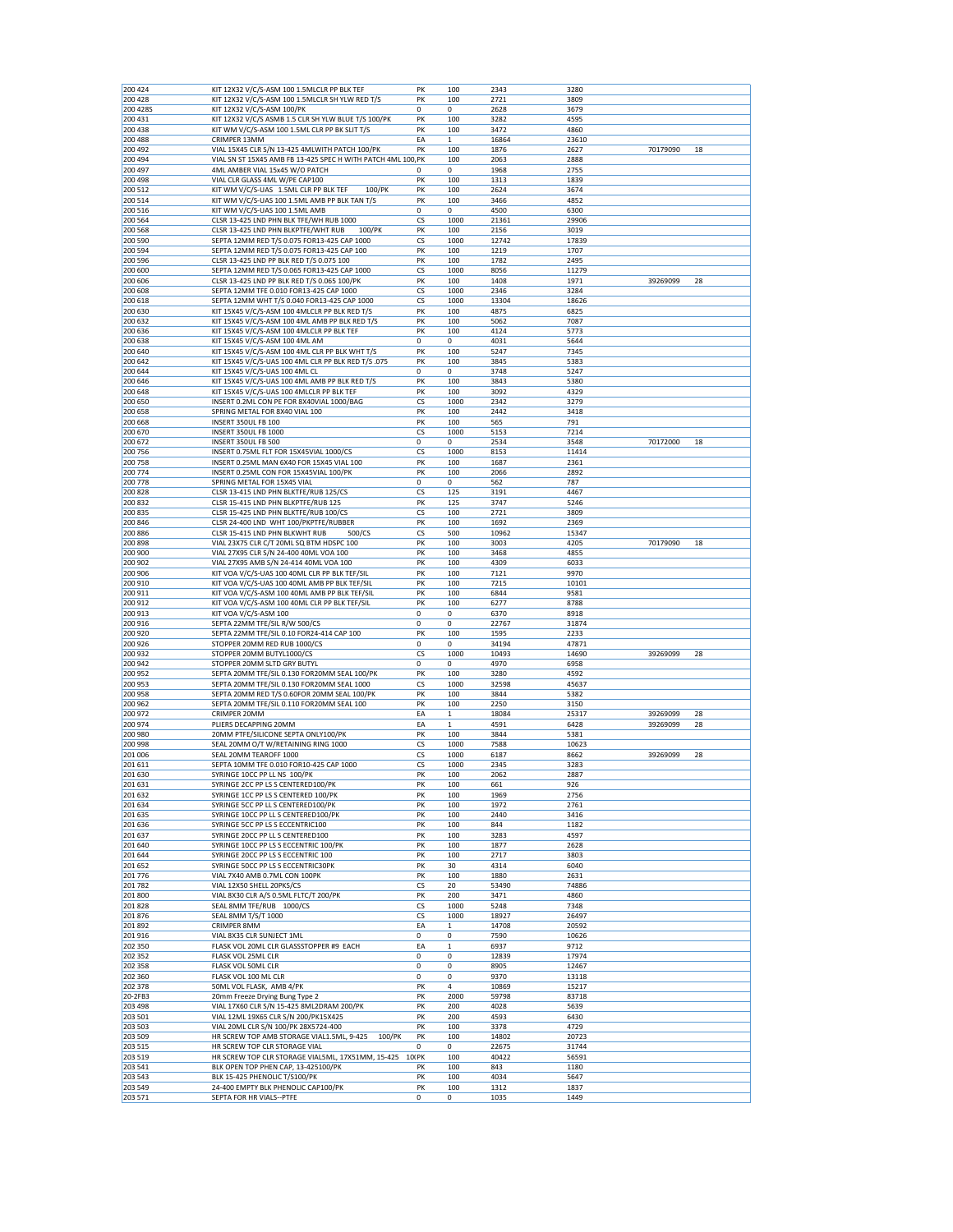| 203 770                                                                                                                                                                                                                                             | PIPET PASTEUR 5 3/4IN 1000                                          | cs  | 1000         | 3564   | 4990   |          |    |
|-----------------------------------------------------------------------------------------------------------------------------------------------------------------------------------------------------------------------------------------------------|---------------------------------------------------------------------|-----|--------------|--------|--------|----------|----|
| 203 972                                                                                                                                                                                                                                             | <b>2UM DISSOLUTION FILTER TIP</b>                                   | 0   | 0            | 26420  | 36988  |          |    |
| 204 002                                                                                                                                                                                                                                             | FILTER TIP 45UM PE FOR DISSO1000                                    | CS  | 1000         | 26420  | 36988  |          |    |
| 204 004                                                                                                                                                                                                                                             | FILTER TIP 10 UM FOR DISS 1000                                      | CS  | 1000         | 26325  | 36854  |          |    |
| 204 084                                                                                                                                                                                                                                             | PIPET TRANSFER 7ML PE 3.5MLDRAW 500                                 | PK  | 500          | 2346   | 3284   |          |    |
| 204 086                                                                                                                                                                                                                                             | PIPET TRANSFER 7.5ML PE (GRADUATIONS UP TO 3ML) 500/PK              | PK  | 500          | 6467   | 9054   |          |    |
| 204 092                                                                                                                                                                                                                                             | PIPET TRANSFER 5ML PE GRAD 3.5ML DRAW 500                           | PK  | 500          | 2627   | 3678   |          |    |
| 204 330                                                                                                                                                                                                                                             | VIAL LN ST 13X100 T1 RB 13-4151000/CS                               | CS  | 1000         | 20332  | 28465  |          |    |
| 204 332                                                                                                                                                                                                                                             | TUBE CULT 16X100 S/N 15-415 12ML 1000                               | CS  | 1000         | 25575  | 35805  |          |    |
| 204 334                                                                                                                                                                                                                                             | TUBE CULT 16X125 CLR S/N15-415 1000 RB                              | CS  | 1000         | 22674  | 31744  |          |    |
| 205 012                                                                                                                                                                                                                                             | PIPET VOL 2ML TC 12/CS                                              | CS  | 12           | 23232  | 32525  |          |    |
| 205 024                                                                                                                                                                                                                                             | PIPET VOL 5ML TC 12/CS                                              | CS  | 12           | 22486  | 31480  |          |    |
|                                                                                                                                                                                                                                                     |                                                                     |     |              |        |        |          |    |
| 205 044                                                                                                                                                                                                                                             | PIPET VOL 10ML TC 12/CS                                             | CS  | 12           | 24448  | 34228  |          |    |
| 205 580                                                                                                                                                                                                                                             | PIPET VOL 1.25ML TD 12/CS                                           | CS  | 12           | 22486  | 31480  |          |    |
| 205 584                                                                                                                                                                                                                                             | PIPET VOL 1.5ML TD 12/CS                                            | CS  | 12           | 22486  | 31480  |          |    |
| 205 592                                                                                                                                                                                                                                             | PIPET VOL 2.5ML TD 12/CS                                            | CS  | 12           | 20514  | 28720  |          |    |
| 205 600                                                                                                                                                                                                                                             | PIPET VOL 4ML TD CLASS A 12/PK                                      | 0   | 0            | 6374   | 8923   |          |    |
| 205 604                                                                                                                                                                                                                                             | PIPET VOL 5ML TD CLASS A 12/PK                                      | PK  | 12           | 6935   | 9709   |          |    |
| 205 616                                                                                                                                                                                                                                             | PIPET VOL 7.5ML TD 12/CS                                            | CS  | 12           | 24448  | 34228  |          |    |
| 205 628                                                                                                                                                                                                                                             | PIPET VOL 10 ML TD CLASS A 12/PK                                    | PK  | 12           | 12367  | 17314  |          |    |
| 205 632                                                                                                                                                                                                                                             | PIPET VOL 11ML TD 12/CS                                             | CS  | 12           | 36725  | 51415  |          |    |
| 205 636                                                                                                                                                                                                                                             | PIPET VOL 12ML TD 12/CS                                             | CS  | 12           | 42906  | 60069  |          |    |
| 205 640                                                                                                                                                                                                                                             | PIPET VOL 12.5ML TD 12/CS                                           | CS  | 12           | 36725  | 51415  |          |    |
| 205 644                                                                                                                                                                                                                                             | PIPET VOL 13ML TD 12/CS                                             | CS  | 12           | 36725  | 51415  |          |    |
| 205 648                                                                                                                                                                                                                                             | PIPET VOL 14ML TD 12/CS                                             | CS  | 12           | 36725  | 51415  |          |    |
| 205 656                                                                                                                                                                                                                                             | PIPET VOL 16ML TD 12/CS                                             | CS  | 12           |        |        |          |    |
|                                                                                                                                                                                                                                                     |                                                                     |     |              | 36440  | 51016  |          |    |
| 205 672                                                                                                                                                                                                                                             | VOLUMETRIC PIPET TD 18ML12/CS                                       | CS  | 12           | 100135 | 140189 |          |    |
| 205 684                                                                                                                                                                                                                                             | PIPET VOL 25ML TD CLASS A 6/PK                                      | PK  | 6            | 6936   | 9710   |          |    |
| 20-ACB                                                                                                                                                                                                                                              | 20mm Aluminium Crimp Cap - Blank                                    | PK  | 500          | 4481   | 6273   |          |    |
| 20-AC-CB3                                                                                                                                                                                                                                           | 20mm Aluminium Crimp Cap with Chlorobutyl Liner                     | PK  | 500          | 16530  | 23143  |          |    |
| 20-AC-CBT3                                                                                                                                                                                                                                          | 20mm Aluminium Crimp Cap with Chlorobutyl/PTFE Liner                | PK  | 500          | 39221  | 54909  |          |    |
| 20-AC-ST3                                                                                                                                                                                                                                           | 20mm Aluminium Crimp Cap with Silicone/PTFE Liner                   | PK  | 500          | 63449  | 88828  |          |    |
| 20-AS3                                                                                                                                                                                                                                              | 20MM ALUM SILICONE SEAL500/PK                                       | PK  | 500          | 16243  | 22741  |          |    |
| 20-AS3H                                                                                                                                                                                                                                             | 20MM ALUM SILICONE SEAL                                             | 0   | 0            | 5339   | 7475   |          |    |
| 20-ASH3                                                                                                                                                                                                                                             | 20mm Red Silicone/Aluminium Face Seal 3mm Thick, for >170°C PK      |     | 100          | 18324  | 25654  |          |    |
|                                                                                                                                                                                                                                                     |                                                                     |     |              |        |        |          |    |
| 20-B3P                                                                                                                                                                                                                                              | 20mm Butyl Rubber Plug 3mm Thick                                    | PK  | 500          | 10257  | 14360  |          |    |
| 20-CB3                                                                                                                                                                                                                                              | 20mm Chlorobutyl Seal 3mm Thick                                     | PK  | 1000         | 20376  | 28526  |          |    |
| 20-CBT3                                                                                                                                                                                                                                             | 20mm Chlorobutyl/PTFE Seal 3 mm Thick                               | PK  | 1000         | 70369  | 98516  |          |    |
| 20-CBT3B                                                                                                                                                                                                                                            | 20mm Chlorobutyl/PTFE bellows Type Seal 3 mm Thick                  | PK  | 1000         | 144572 | 202400 |          |    |
| 20-CV                                                                                                                                                                                                                                               | 20ML CRIMP VIAL CLEAR 125/PKHEADSPACE VIAL 22 X 75MM                | PK  | 125          | 8943   | 12520  | 70179090 | 18 |
| $20$ -CV(A)                                                                                                                                                                                                                                         | 20mL Crimp Top Vial - Amber                                         | PK  | 125          | 9730   | 13621  |          |    |
| 20-CVBCST3-CP                                                                                                                                                                                                                                       | 20mL Crimp Top Headspace Vial + 20mm Tin Plate and Blue Alur PK     |     | $\mathbf{1}$ | 21117  | 29564  |          |    |
| 20-CVCBT3-CP                                                                                                                                                                                                                                        | 20mL Crimp Top Headspace Vial + 20mm Aluminium Crimp Cap PK         |     | 125          | 16159  | 22622  |          |    |
| 20-CVST3-CP                                                                                                                                                                                                                                         | 20mL Crimp Top Headspace Vial + 20mm Aluminium Crimp Cap PK         |     | 1            | 21292  | 29808  |          |    |
|                                                                                                                                                                                                                                                     |                                                                     |     |              |        |        |          |    |
| 20-EPASV                                                                                                                                                                                                                                            | CLEAR 20ML EPA VIALS, 100/PK                                        | PK  | 100          | 6515   | 9121   |          |    |
| 20-EPASV(A)                                                                                                                                                                                                                                         | AMBER 20ML EPA VIALS, 100/PK                                        | PK  | 100          | 11970  | 16758  |          |    |
| 20-EPAVCS                                                                                                                                                                                                                                           | 20ML CLR GLASS EPA VIAL W/CAP100/PK                                 | PK  | 100          | 12444  | 17422  | 70179090 | 18 |
| 20-EPAVCS(A)                                                                                                                                                                                                                                        | 20ML AMBER GLASS EPA W/CAP100/PK                                    | PK  | 100          | 12233  | 17126  | 70179090 | 18 |
| 20-EPAVCS-PC                                                                                                                                                                                                                                        | CLR 20ML EPA VIAL KIT, 2000 CLASS, 72/PK                            | PK  | 72           | 18770  | 26278  |          |    |
| 20-EPAVCS-PC3                                                                                                                                                                                                                                       | 20mL Clear Glass EPA Vial with Cap and Seal Class 300 Pre-clean PK  |     | 72           | 20205  | 28287  |          |    |
| 20-EPSCA                                                                                                                                                                                                                                            | <b>Foil Lined Caps</b>                                              | PK  | 500          | 8411   | 11775  |          |    |
| 20-EPSCPE                                                                                                                                                                                                                                           | Polyethylene Lined Caps                                             | PK  | 500          | 8600   | 12040  |          |    |
| 20-EPSVCA                                                                                                                                                                                                                                           | 20ML SCINT VIAL KIT 5 TRAYS/100 VIAL + FOIL-LINED UREA CAP PK       |     | $\mathbf 1$  | 38038  | 53253  | 70179090 | 18 |
| 20-EPSVCPE                                                                                                                                                                                                                                          | 20ML SCINT VIAL W/ PELINED CAPS, 500/PK                             | PK  | 500          | 38639  | 54095  | 70179090 | 18 |
| 20-HRSV                                                                                                                                                                                                                                             | HR CLR STORAGE VIAL, 20ML,                                          | 0   | 0            | 13959  | 19542  |          |    |
| 20-HSV                                                                                                                                                                                                                                              | 20ML CLEAR HDSPACESCREW VIAL 22X75MM, 125/PK                        | PK  | 125          | 8910   | 12475  | 70179090 | 18 |
|                                                                                                                                                                                                                                                     |                                                                     |     |              |        |        |          |    |
| 20-HSVST201-CP                                                                                                                                                                                                                                      | 20mL Screw Top Headspace Vial + 18mm Magnetic Screw Cap N PK        |     | $\mathbf{1}$ | 21310  | 29834  |          |    |
| 20-HSVST3-CP                                                                                                                                                                                                                                        | 20ML SCREW TOP CLEAR, 18MM MAG                                      | 0   | 0            | 22206  | 31088  |          |    |
| 20-HSV-UL                                                                                                                                                                                                                                           | 20ML CLR SCREW TOP HDSPACE                                          | PK  | 125          | 8134   | 11388  |          |    |
| $20-LLX$                                                                                                                                                                                                                                            | 20mm High Purity Silicone/PTFE Seal for Liquid Liquid Extraction PK |     | 100          | 12841  | 17977  |          |    |
| 20-MCB                                                                                                                                                                                                                                              | 20mm Tin Plate Magnetic Crimp Cap - Blank                           | PK  | 500          | 7532   | 10544  |          |    |
| 20-MCBC                                                                                                                                                                                                                                             | 20mm Tin Plate and Blue Aluminium Two Part Crimp Cap - Blank PK     |     | 500          | 9430   | 13201  |          |    |
| 20-MCBC(N)                                                                                                                                                                                                                                          | 20mm Tin Plate and Aluminium Two Part Crimp Cap - Blank             | PK  | 500          | 9530   | 13341  |          |    |
| 20-MCBC(N)-ST3                                                                                                                                                                                                                                      | 20mm MAGN CRIMP CAP NEUTRAL & SIL/PTFE SEAL, pk/500                 | PK  | 500          | 51467  | 72054  |          |    |
| 20-MCBC(N)-ST3HT                                                                                                                                                                                                                                    | 20mm Tin Plate and Aluminium Two Part Crimp Cap - with HT Si PK     |     | 500          | 57772  | 80881  |          |    |
|                                                                                                                                                                                                                                                     |                                                                     |     |              |        |        |          |    |
| 20-MCBC(R)                                                                                                                                                                                                                                          | 20MM RED MAG SEAL ALUM/STEEL500/PK                                  | PK  | 500          | 9530   | 13341  |          |    |
| 20-MCBC(R)-CBT3                                                                                                                                                                                                                                     | 20mm Tin Plate & Red Aluminium Two Part Crimp Cap-With Chli PK      |     | 500          | 39895  | 55853  |          |    |
| 20-MCBC(R)-ST3                                                                                                                                                                                                                                      | 20mm Tin Plate and Red Aluminium Two Part Crimp Cap - with SPK      |     | 500          | 49967  | 69954  |          |    |
| 20-MCBC-ST3                                                                                                                                                                                                                                         | 20MM MAG CRP/BL, SIL/PTFE, 500/PK                                   | PK  | 500          | 50467  | 70654  |          |    |
| 20-MCBC-ST3HT                                                                                                                                                                                                                                       | 20mm Tin Plate and Blue Aluminium Two Part Crimp Cap - with PK      |     | 500          | 53997  | 75596  |          |    |
| 20-MCBC-STME                                                                                                                                                                                                                                        | 20mm Tin Plate and Blue Aluminium Two Part Crimp Cap - with : PCS   |     | 100          | 13309  | 18633  |          |    |
| 20-MCB-ST3                                                                                                                                                                                                                                          | 20mm Tin Plate Crimp Magnetic Cap with Silicone/PTFE Liner PK       |     | 500          | 68343  | 95680  |          |    |
| 20-MCB-ST3HT                                                                                                                                                                                                                                        | 20mm Tin Plate Crimp Magnetic Cap with HT Silicone/PTFE Liner PK    |     | 500          | 72049  | 100868 |          |    |
| 20-MCB-STME                                                                                                                                                                                                                                         | 20mm Tin Plate Crimp Magnetic Cap with STME thin penetratior PCS    |     | 100          | 12375  | 17325  |          |    |
| 20-PEPC5                                                                                                                                                                                                                                            | 20MM CAP 250/PK PE PLUG                                             | PK  | 250          | 5743   | 8040   |          |    |
| 20-SC                                                                                                                                                                                                                                               | BLACK OPEN TOP CAP, 20-400, --- 100/PK                              | PK  | 100          | 1963   | 2749   |          |    |
| 20-SCST                                                                                                                                                                                                                                             | CAPS, PTFE LINED, 20-400100/PK                                      |     |              |        | 5273   |          |    |
|                                                                                                                                                                                                                                                     |                                                                     | PK  | 100          | 3767   |        |          |    |
| 20-ST101                                                                                                                                                                                                                                            | 20MM SEAL BLUE SOFT T/S500/PK                                       | PK  | 500          | 59924  | 83893  |          |    |
| 20-ST15                                                                                                                                                                                                                                             | 20MM BLUE SIL/RED PTFE SEAL1.5MM THICK<br>500/PK                    | PK  | 500          | 64413  | 90178  |          |    |
| 20-ST3                                                                                                                                                                                                                                              | 20mm Silicone/PTFE Seal 3mm Thick                                   | PK  | 500          | 59044  | 82662  |          |    |
|                                                                                                                                                                                                                                                     | 20mm Silicone/PTFE Seal 3mm Thick, Ultraclean, for Working wiPK     |     | 100          | 15729  | 22021  |          |    |
|                                                                                                                                                                                                                                                     |                                                                     | PK  | 100          | 10498  | 14698  |          |    |
|                                                                                                                                                                                                                                                     | 20MM SEAL, SILICONE/PTFEFOR20-SC CAP,<br>100/PK                     |     | 0            | 36373  | 50922  |          |    |
|                                                                                                                                                                                                                                                     | HYPURITY ADVANCE 3UM 10X2.1MM                                       | 0   |              |        |        |          |    |
|                                                                                                                                                                                                                                                     | HYPURITY ADVANCE 3UM 50X2.1MM                                       | 0   | 0            | 61999  | 86799  |          |    |
|                                                                                                                                                                                                                                                     |                                                                     |     |              |        |        |          |    |
|                                                                                                                                                                                                                                                     | HYPURITY ADVANCE 3UM 50X4.6MMCOLUMN                                 | EA  | $\mathbf 1$  | 42330  | 59262  | 90279090 | 18 |
|                                                                                                                                                                                                                                                     | HYPURITY ADVANCE 3UM100X2.1MM COLUMN                                | EA  | $\mathbf 1$  | 48710  | 68194  | 90279090 | 18 |
|                                                                                                                                                                                                                                                     | HYPURITY ADVANCE 3UM                                                | 0   | 0            | 68973  | 96562  |          |    |
|                                                                                                                                                                                                                                                     | HYPURITY ADVANCE 3UM 150X4MM                                        | 0   | 0            | 72363  | 101309 |          |    |
|                                                                                                                                                                                                                                                     | HYPURITY ADVANCE 3UM150X4.6MM COLUMN                                | PCS | $\mathbf{1}$ | 47340  | 66276  | 90279090 | 18 |
|                                                                                                                                                                                                                                                     | HYPURITY ADVANCE 5UM 10X2.1MM                                       | 0   | 0            | 32319  | 45246  |          |    |
|                                                                                                                                                                                                                                                     | HYPURITY ADVANCE 5UM 10X4MM                                         | 0   | 0            | 34300  | 48019  |          |    |
|                                                                                                                                                                                                                                                     | HYPURITY ADVANCE 5UM 20X4MM                                         | 0   | 0            | 49280  | 68992  |          |    |
|                                                                                                                                                                                                                                                     | HYPURITY ADVANCE 5UM 50X2.1MMCOLUMN                                 | PCS | $\mathbf 1$  | 40642  | 56899  | 90279090 | 18 |
|                                                                                                                                                                                                                                                     |                                                                     |     |              |        |        |          |    |
|                                                                                                                                                                                                                                                     | HYPURITY ADVANCE 5UM 50X3MM                                         | 0   | 0            | 57099  | 79938  |          |    |
|                                                                                                                                                                                                                                                     | HYPURITY ADVANCE 5UM 50X4.6MMCOLUMN                                 | EA  | $\mathbf 1$  | 39292  | 55009  | 90279090 | 18 |
| 20-ST3HT<br>20-ST3S<br>21003-012101<br>21003-052130<br>21003-054630<br>21003-102130<br>21003-104630<br>21003-154030<br>21003-154630<br>21005-012101<br>21005-014001<br>21005-024006<br>21005-052130<br>21005-053030<br>21005-054630<br>21005-102130 | HYPURITY ADVANCE 5UM100X2.1MM COLUMN                                | EA  | $\mathbf{1}$ | 44165  | 61831  | 90279090 | 18 |
| 21005-103030                                                                                                                                                                                                                                        | HYPURITY ADVANCE 5UM 100X3MMCOLUMN                                  | PCS | $\mathbf 1$  | 43746  | 61245  | 90279090 | 18 |
| 21005-104630                                                                                                                                                                                                                                        | HYPURITY ADVANCE 5UM100X4.6MM COLUMN                                | EA  | $\mathbf{1}$ | 41978  | 58769  | 90279090 | 18 |
|                                                                                                                                                                                                                                                     | HYPURITY ADVANCE 5UM 150X3MM                                        | 0   | 0            | 65677  | 91948  |          |    |
| 21005-153030<br>21005-154630                                                                                                                                                                                                                        | HYPURITY ADVANCE 5UM150X4.6MM COLUMN                                | PCS | $\mathbf{1}$ | 44168  | 61835  | 90279090 | 18 |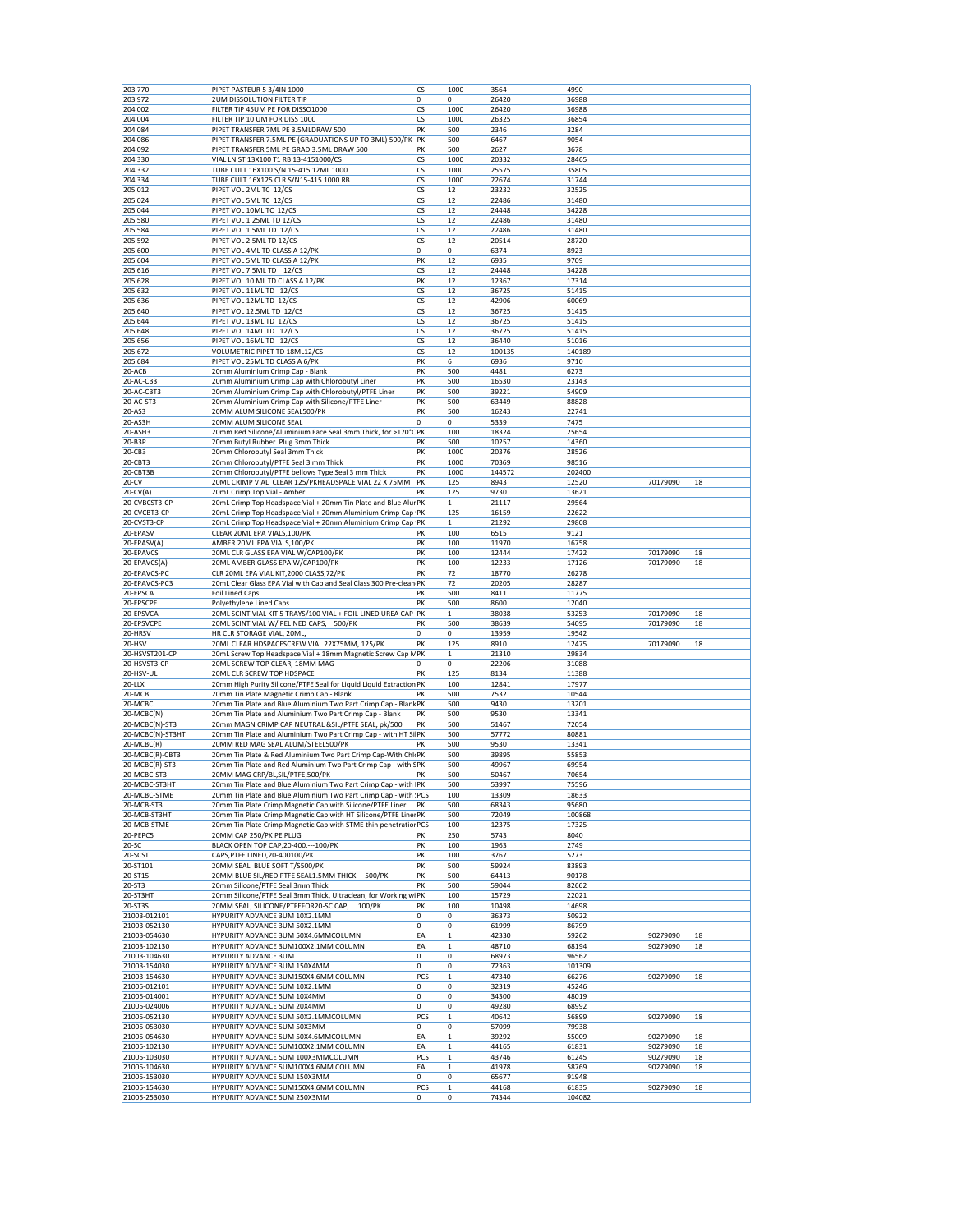| 21005-254630 | HYPURITY ADVANCE 5UM250X4.6MM COLUMN                               | PCS         | $\mathbf 1$  | 44462  | 62247  | 90279090 | 18 |
|--------------|--------------------------------------------------------------------|-------------|--------------|--------|--------|----------|----|
| 21320-NN     | 13 MM NYLON 0.2 umCUT MEMBRANE 100/PK                              | PK          | 100          | 7124   | 9973   |          |    |
| 21320-NP     | 13 MM PTFE 0.2 um                                                  | $\mathbf 0$ | 0            | 7539   | 10555  |          |    |
|              |                                                                    |             |              |        |        |          |    |
| 21345-NN     | 13 MM NYLON 0.45 umCUT MEMBRANE 100/PK                             | PK          | 100          | 8339   | 11674  |          |    |
| 21345-NP     | 13 MM PTFE 0.45 umCUT MEMBRANE 100/PK                              | PK          | 100          | 4875   | 6826   |          |    |
| 22 02 0409   | w/bl. 55° A. 1.5mm. kgs >>> 22.5 <<<                               | PCS         | 1000         | 21421  | 29989  |          |    |
| 22 02 0487   | w/Alu. 50° A. 3.0mm (ST) >>> 22.4 <<<                              | PCS         | 1000         | 52655  | 73717  |          |    |
| 22 02 0542   | NK/TEF. 60° A. 1.3mm (ST) >>> 22.4 <<<                             | PCS         | 1000         | 15714  | 22000  |          |    |
| 22 02 1013   | w/r. 45° A. 1.3mm >>> 22.4 <<<                                     | PCS         | 1000         | 29369  | 41117  |          |    |
| 22 02 1108   | w/be. 45° A. 3.2mm (EPA) >>> 22.5 <<<                              | PCS         | 1000         | 35540  | 49756  |          |    |
| 22 02 1390   |                                                                    | PCS         |              |        |        |          |    |
|              | Butyl rot/PTFE grau. 55° A. 1.6mm (ST) >>> 22.? <<<                |             | 1000         | 13096  | 18335  |          |    |
| 22 02 1393   | Butyl rot/PTFE grau. 55° A. 2.5mm >>> 22.5 <<<                     | PCS         | 1000         | 15714  | 22000  |          |    |
| 22 08 0257   | PE-Kappe. tr. L. H 9.1mm                                           | PCS         | 1000         | 2340   | 3276   |          |    |
| 22 08 0340   | PE-Kappe. tr. L. H 8.4mm                                           | PCS         | 1000         | 2340   | 3276   |          |    |
| 22 08 0794   | PE-Schnappdeckel. tr. oL. für ND20. VE 100 Stück                   | PCS         | 1000         | 2339   | 3274   |          |    |
| 22 09 0908   | 25 ml SDF. 65 x 26mm. k. 3. Kl                                     | PCS         | 1000         | 19549  | 27369  |          |    |
| 22 15 03 21  | PE-Ka.tr.L.H8.4mm; NK/TEF.60° A.1.3mm                              | PCS         | 1000         | 18518  | 25925  |          |    |
|              |                                                                    |             |              |        |        |          |    |
| 22 15 07 12  | PE-Ka.tr.L.H8.4mm; bl tr/w.45° A.1.3mm                             | PCS         | 1000         | 35353  | 49494  |          |    |
| 22 15 1334   | PE-Ka.tr.L.H9.1mm; bl tr/w.45° A.1.3mm                             | PCS         | 1000         | 35355  | 49497  |          |    |
| 22 15 1697   | PE-Ka.tr.L.H8.4; Bu rot/PTFE gr.55° A.1.3                          | PCS         | 1000         | 19550  | 27370  |          |    |
| 22 15 1824   | 22mm Combi Seal:PE Cap, transparent, centre hole, cap height ! PCS |             | 1000         | 27400  | 38360  |          |    |
| 22 15 1869   | PE-Ka.tr.6mm L.H9.1mm; bl tr/w.45° A.1.3mm. Y-gs                   | PCS         | 1000         | 27498  | 38497  |          |    |
| 22103-012101 | HYPURITY C18 3UM 10X2.1MMDROP-IN GUARDS 4/PK                       | PK          | 4            | 25890  | 36245  | 90279090 | 18 |
|              |                                                                    | $\mathbf 0$ | 0            |        |        |          |    |
| 22103-013001 | HYPURITY C18 3UM 10X3MM                                            |             |              | 34582  | 48414  |          |    |
| 22103-014001 | HYPURITY C18 3UM 10X4MMDROP-IN GUARDS 4/PK                         | PK          | 4            | 25811  | 36136  | 90279090 | 18 |
| 22103-022130 | HYPURITY C18 3UM 20X2.1MM                                          | 0           | 0            | 59647  | 83505  |          |    |
| 22103-023006 | HYPURITY C18 3UM 20X3MMJAVELIN GUARDS 4/PK                         | PK          | 4            | 36207  | 50690  | 90279090 | 18 |
| 22103-032130 | HYPURITY C18 3UM 30X2.1MMCOLUMN                                    | EA          | 1            | 45831  | 64163  | 90279090 | 18 |
| 22103-034630 | HYPURITY C18 3UM 30X4.6MM                                          | 0           | 0            | 57854  | 80996  |          |    |
|              |                                                                    | PCS         |              |        |        | 90279090 |    |
| 22103-052130 | HYPURITY C18 3UM 50X2.1MMCOLUMN                                    |             | 1            | 45998  | 64397  |          | 18 |
| 22103-053030 | HYPURITY C18 3UM 50X3MM COLUMN                                     | $\mathbf 0$ | 0            | 55402  | 77563  | 90279090 | 18 |
| 22103-054630 | HYPURITY C18 3UM 50X4.6MMCOLUMN                                    | EA          | $\mathbf 1$  | 42730  | 59822  | 90279090 | 18 |
| 22103-102130 | HYPURITY C18 3UM 100X2.1MMCOLUMN                                   | EA          | $\mathbf 1$  | 49333  | 69066  | 90279090 | 18 |
| 22103-103030 | HYPURITY C18 3UM 100X3MMCOLUMN                                     | EA          | 1            | 48621  | 68070  | 90279090 | 18 |
| 22103-104630 | HYPURITY C18 3UM 100X4.6MMCOLUMN                                   | PCS         | $\mathbf 1$  | 46226  | 64717  | 90279090 | 18 |
|              |                                                                    |             |              |        |        |          |    |
| 22103-124030 | HYPURITY C18 3UM 125X4MM                                           | 0           | 0            | 67934  | 95108  |          |    |
| 22103-124630 | HYPURITY C18 3UM 125X4.6MMCOLUMN                                   | PCS         | 1            | 48361  | 67706  | 90279090 | 18 |
| 22103-151030 | HYPURITY C18 3UM 150X1MM                                           | $\mathbf 0$ | $\mathbf 0$  | 73215  | 102501 |          |    |
| 22103-152130 | HYPURITY C18 3UM 150X2.1MMCOLUMN                                   | PCS         | $\mathbf 1$  | 51706  | 72388  | 90279090 | 18 |
| 22103-153030 | HYPURITY C18 3UM 150X3MMCOLUMN                                     | PCS         | 1            | 51999  | 72798  | 90279090 | 18 |
|              |                                                                    | PCS         |              |        |        |          |    |
| 22103-154030 | HYPURITY C18 3UM 150X4MMCOLUMN                                     |             | $\mathbf 1$  | 48308  | 67631  | 90279090 | 18 |
| 22103-154630 | HYPURITY C18 3UM 150X4.6MMCOLUMN                                   | PCS         | $\mathbf 1$  | 49093  | 68731  | 90279090 | 18 |
| 22103-254630 | HYPURITY C18 3UM 250X4.6MMCOLUMN                                   | PCS         | $\mathbf 1$  | 50592  | 70829  | 90279090 | 18 |
| 22105-011001 | HYPURITY C18 5UM 10X1MMDROP-IN GUARDS 4/PK                         | PK          | 4            | 22911  | 32076  | 90279090 | 18 |
| 22105-011006 | HYPURITY C18 5UM 10X1MM                                            | 0           | 0            | 47397  | 66355  |          |    |
| 22105-012101 | HYPURITY C18 5UM 10X2.1MMDROP-IN GUARDS 4/PK                       | PK          | 4            | 23019  | 32226  | 90279090 | 18 |
|              |                                                                    |             |              |        |        |          |    |
| 22105-013001 | HYPURITY C18 5UM 10X3MMDROP-IN GUARDS 4/PK                         | PK          | 4            | 22971  | 32159  | 90279090 | 18 |
| 22105-014001 | HYPURITY C18 5UM 10X4MMDROP-IN GUARDS 4/PK                         | PK          | 4            | 23126  | 32376  | 90279090 | 18 |
| 22105-014006 | HYPURITY C18 5UM 10X4MMJAVELIN GUARDS 4/PK                         | PK          | 4            | 32289  | 45204  | 90279090 | 18 |
| 22105-032130 | HYPURITY C18 5UM 30X2.1MMCOLUMN                                    | EA          | $\mathbf 1$  | 41547  | 58166  | 90279090 | 18 |
| 22105-052130 | HYPURITY C18 5UM 50X2.1MMCOLUMN                                    | EA          | $\mathbf 1$  | 41900  | 58659  | 90279090 | 18 |
| 22105-053030 | HYPURITY C18 5UM 50X3MM COLUMN                                     | EA          | $\mathbf 1$  | 40518  | 56726  | 90279090 | 18 |
|              |                                                                    |             |              |        |        |          |    |
| 22105-054030 | HYPURITY C18 5UM 50X4MM COLUMN                                     | 0           | 0            | 54178  | 75849  |          |    |
| 22105-054630 | HYPURITY C18 5UM 50X4.6MMCOLUMN                                    | EA          | $\mathbf 1$  | 39558  | 55382  | 90279090 | 18 |
| 22105-102130 | HYPURITY C18 5UM 100X2.1MMCOLUMN                                   | EA          | $\mathbf 1$  | 45290  | 63407  | 90279090 | 18 |
| 22105-104030 | HYPURITY C18 5UM 100X4MMCOLUMN                                     | EA          | $\mathbf 1$  | 42076  | 58906  | 90279090 | 18 |
| 22105-104630 | HYPURITY C18 5UM 100X4.6MMCOLUMN                                   | EA          | $\mathbf 1$  | 42299  | 59219  | 90279090 | 18 |
| 22105-123030 | HYPURITY C18 5UM 125X3MMCOLUMN                                     | PCS         | $\mathbf 1$  | 46452  | 65033  | 90279090 | 18 |
|              |                                                                    |             |              |        |        |          |    |
| 22105-124030 | HYPURITY C18 5UM 125X4MMCOLUMN                                     | PCS         | 1            | 44351  | 62091  | 90279090 | 18 |
| 22105-124630 | HYPURITY C18 5UM 125X4.6MMCOLUMN                                   | EA          | $\mathbf 1$  | 43863  | 61409  | 90279090 | 18 |
| 22105-152130 | HYPURITY C18 5UM 150X2.1MMCOLUMN                                   | PCS         | $\mathbf 1$  | 47527  | 66537  | 90279090 | 18 |
| 22105-153030 | HYPURITY C18 5UM 150X3MMCOLUMN                                     | PCS         | $\mathbf 1$  | 47161  | 66025  | 90279090 | 18 |
| 22105-154030 | HYPURITY C18 5UM 150X4MMCOLUMN                                     | PCS         | $\mathbf{1}$ | 44696  | 62575  | 90279090 | 18 |
| 22105-154630 | HYPURITY C18 5UM 150X4.6MMCOLUMN                                   | PCS         | $\mathbf 1$  | 45151  | 63212  | 90279090 | 18 |
|              |                                                                    |             |              |        |        |          |    |
| 22105-159370 | HyPurity C18 5µm 150x30mm                                          | ΕA          | 1            | 496481 | 695074 | 90279090 | 18 |
| 22105-252130 | HYPURITY C18 5UM 250X2.1MMCOLUMN                                   | EA          | $\mathbf 1$  | 49563  | 69388  | 90279090 | 18 |
| 22105-253030 | HYPURITY C18 5UM 250X3MMCOLUMN                                     | PCS         | $\mathbf 1$  | 48356  | 67698  | 90279090 | 18 |
| 22105-254030 | HYPURITY C18 5UM 250X4MMCOLUMN                                     | EA          | $\mathbf{1}$ | 46397  | 64955  | 90279090 | 18 |
| 22105-254630 | HYPURITY C18 5UM 250X4.6MMCOLUMN                                   | PCS         | $\mathbf{1}$ | 46784  | 65498  | 90279090 | 18 |
| 22105-259070 | Hypurity C18 5um 250x10 prep column                                | PCS         | $\mathbf 1$  | 194595 | 272433 | 90279090 | 18 |
| 22205-012101 | HYPURITY C8 5UM 10X2.1MMDROP-IN GUARDS 4/PK                        | PK          | 4            | 23590  | 33026  | 90279090 | 18 |
|              |                                                                    |             |              |        |        |          |    |
| 22205-013001 | HYPURITY C8 5UM 10X3MMDROP-IN GUARDS 4/PK                          | PK          | 4            | 23341  | 32678  | 90279090 | 18 |
| 22205-014001 | HYPURITY C8 5UM 10X4MMDROP-IN GUARDS 4/PK                          | PK          | 4            | 23311  | 32636  | 90279090 | 18 |
| 22205-022106 | HYPURITY C8 5UM 20X2.1MM                                           | 0           | 0            | 41649  | 58309  |          |    |
| 22205-052130 | HYPURITY C8 5UM 50X2.1MMCOLUMN                                     | EA          | $\mathbf 1$  | 41714  | 58400  | 90279090 | 18 |
| 22205-053030 | HYPURITY C8 5UM 50X3MM COLUMN                                      | PCS         | $\mathbf 1$  | 41352  | 57893  | 90279090 | 18 |
| 22205-054630 | HYPURITY C8 5UM 50X4.6MMCOLUMN                                     | EA          | 1            | 39002  | 54603  | 90279090 | 18 |
| 22205-102130 | HYPURITY C8 5UM 100X2.1MM                                          | 0           | 0            | 54747  | 76646  |          |    |
|              |                                                                    |             |              |        |        |          |    |
| 22205-104630 | HYPURITY C8 5UM 100X4.6MMCOLUMN                                    | PCS         | $\mathbf 1$  | 41465  | 58051  | 90279090 | 18 |
| 22205-124030 | HYPURITY C8 5UM 125X4MM COLUMN                                     | 0           | 0            | 63600  | 89040  | 90279090 | 18 |
| 22205-124630 | HYPURITY C8 5UM 125X4.6MM                                          | 0           | 0            | 63412  | 88777  | 90279090 | 18 |
| 22205-152130 | HYPURITY C8 5UM 150X2.1MMCOLUMN                                    | EA          | $\mathbf 1$  | 46508  | 65111  | 90279090 | 18 |
| 22205-153030 | HYPURITY C8 5UM 150X3MM COLUMN                                     | PCS         | $\mathbf 1$  | 46790  | 65506  | 90279090 | 18 |
| 22205-154630 | HYPURITY C8 5UM 150X4.6MMCOLUMN                                    | ΕA          | 1            | 44225  | 61915  | 90279090 | 18 |
|              |                                                                    |             |              |        |        |          |    |
| 22205-253030 | HYPURITY C8 5UM 250X3MM COLUMN                                     | 0           | 0            | 70575  | 98805  |          |    |
| 22205-254030 | HYPURITY C8 5UM 250X4MM COLUMN                                     | EA          | 1            | 45563  | 63788  | 90279090 | 18 |
| 22205-254630 | HYPURITY C8 5UM 250X4.6MMCOLUMN                                    | EA          | $\mathbf 1$  | 46228  | 64720  | 90279090 | 18 |
| 22405-012101 | HYPURITY C4 5UM 10X2.1MMDROP-IN GUARDS 4/PK                        | PK          | 4            | 23390  | 32745  | 90279090 | 18 |
| 22405-013001 | HYPURITY C4 5UM 10X3MMDROP-IN GUARDS 4/PK                          | PK          | 4            | 23542  | 32959  | 90279090 | 18 |
|              |                                                                    |             |              |        |        |          |    |
| 22405-052130 | HYPURITY C4 5UM 50X2.1MMCOLUMN                                     | PCS         | 1            | 40695  | 56973  | 90279090 | 18 |
| 22405-053030 | HYPURITY C4 5UM 50X3MM COLUMN                                      | EA          | $\mathbf 1$  | 40518  | 56726  | 90279090 | 18 |
| 22405-054630 | HYPURITY C4 5UM 50X4.6MM                                           | 0           | 0            | 54839  | 76775  |          |    |
| 22405-103030 | HYPURITY C4 5UM 100X3MM COLUMN                                     | 0           | 0            | 61153  | 85614  | 90279090 | 18 |
| 22405-104630 | HYPURITY C4 5UM 100X4.6MMCOLUMN                                    | EA          | $\mathbf 1$  | 41465  | 58051  | 90279090 | 18 |
| 22405-152130 |                                                                    | 0           | 0            | 63224  | 88513  |          |    |
|              |                                                                    |             |              |        |        |          |    |
|              | HYPURITY C4 5UM 150X2.1MM                                          |             |              |        |        |          |    |
| 22405-154630 | HYPURITY C4 5UM 150X4.6MMCOLUMN                                    | EA          | 1            | 43762  | 61266  | 90279090 | 18 |
| 22405-254630 | HYPURITY C4 5UM 250X4.6MMCOLUMN                                    | PCS         | $\mathbf 1$  | 45395  | 63552  | 90279090 | 18 |
| 22405-259070 | Hypurity C4 5um 250 x 10mm                                         | EA          | $\mathbf{1}$ | 163200 | 228480 | 90279090 | 18 |
| 22503-012101 | HYPURITY AQUASTAR 3UM10X2.1MM DROP-IN GUARDS 4/PK                  | PK          | 4            | 25890  | 36245  | 90279090 | 18 |
| 22503-013001 | HYPURITY AQUASTAR 3UM 10X3MMDROP-IN GUARDS 4/PK                    | PK          | 4            | 25841  | 36178  | 90279090 | 18 |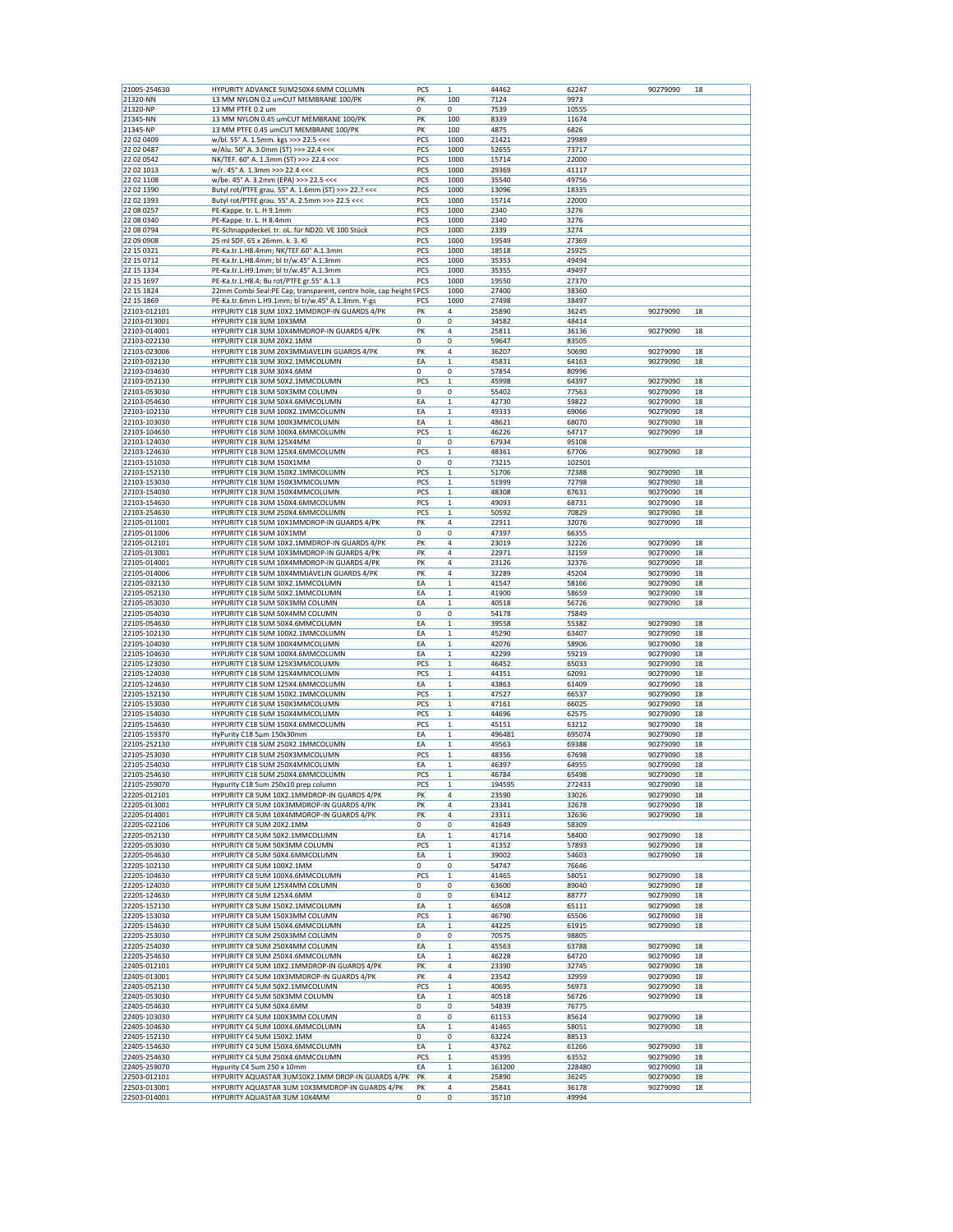| 22503-052130                 | HYPURITY AQUASTAR 3UM50X2.1MM COLUMN                           |     | $\mathbf{1}$     |                 |                 |          |    |
|------------------------------|----------------------------------------------------------------|-----|------------------|-----------------|-----------------|----------|----|
|                              |                                                                | EA  |                  | 45257           | 63359           | 90279090 | 18 |
| 22503-054630                 | HYPURITY AQUASTAR 3UM50X4.6MM COLUMN                           | PCS | $\mathbf 1$      | 42329           | 59261           | 90279090 | 18 |
| 22503-102130                 | HYPURITY AQUASTAR 3UM                                          | 0   | 0                | 64637           | 90492           |          |    |
| 22503-104030                 | HYPURITY AQUASTAR 3UM 100X4MMCOLUMN                            | PCS | 1                | 45910           | 64274           | 90279090 | 18 |
| 22503-104630                 | HYPURITY AQUASTAR 3UM                                          | 0   | 0                | 65108           | 91151           |          |    |
|                              |                                                                |     |                  |                 |                 |          |    |
| 22503-152130                 | HYPURITY AQUASTAR 3UM                                          | 0   | 0                | 66239           | 92735           |          |    |
| 22503-153030                 | HYPURITY AQUASTAR 3UM 150X3MMCOLUMN                            | PCS | 1                | 51598           | 72237           | 90279090 | 18 |
| 22503-154630                 | HYPURITY AQUASTAR 3UM150X4.6MM COLUMN                          | PCS | $\mathbf 1$      | 49093           | 68731           | 90279090 | 18 |
|                              |                                                                | 0   |                  |                 |                 |          |    |
| 22505-012101                 | HYPURITY AQUASTAR 5UM                                          |     | 0                | 32698           | 45777           |          |    |
| 22505-013001                 | HYPURITY AQUASTAR 5UM 10X3MMDROP-IN GUARDS 4/PK                | PK  | 4                | 23341           | 32678           | 90279090 | 18 |
| 22505-014001                 | HYPURITY AQUASTAR 5UM 10X4MMDROP-IN GUARDS 4/PK                | PK  | 4                | 23311           | 32636           | 90279090 | 18 |
| 22505-052130                 | HYPURITY AQUASTAR 5UM50X2.1MM COLUMN                           | PCS | $\mathbf 1$      | 41158           | 57622           | 90279090 | 18 |
|                              |                                                                |     |                  |                 |                 |          |    |
| 22505-053030                 | HYPURITY AQUASTAR 5UM 50X3MM                                   | 0   | 0                | 56348           | 78888           |          |    |
| 22505-054630                 | HYPURITY AQUASTAR 5UM50X4.6MM COLUMN                           | ΕA  | $\mathbf 1$      | 38632           | 54085           | 90279090 | 18 |
| 22505-102130                 | HYPURITY AQUASTAR 5UM100X2.1MM COLUMN                          | ΕA  | 1                | 44735           | 62628           | 90279090 | 18 |
| 22505-103030                 | HYPURITY AQUASTAR 5UM 100X3MM                                  | 0   | 0                | 58796           | 82314           |          |    |
|                              |                                                                |     |                  |                 |                 |          |    |
| 22505-104630                 | HYPURITY AQUASTAR 5UM                                          | 0   | 0                | 60682           | 84955           |          |    |
| 22505-153030                 | HYPURITY AQUASTAR 5UM 150X3MMCOLUMN                            | EA  | $\mathbf 1$      | 46327           | 64858           | 90279090 | 18 |
| 22505-154630                 | HYPURITY AQUASTAR 5UM150X4.6MM COLUMN                          | ΕA  | 1                | 44595           | 62434           | 90279090 | 18 |
|                              |                                                                | 0   | 0                |                 |                 |          |    |
| 22505-254030                 | HYPURITY AQUASTAR 5UM 250X4MM                                  |     |                  | 66714           | 93400           |          |    |
| 22505-254630                 | HYPURITY AQUASTAR 5UM250X4.6MM COLUMN                          | PCS | 1                | 46228           | 64720           | 90279090 | 18 |
| 22508-259070                 | HYPURITY AQUASTAR 8UM                                          | 0   | 0                | 168092          | 235329          |          |    |
| 22520-NP                     | 25 MM PTFE 0.2 um                                              | 0   | 0                | 8673            | 12142           |          |    |
| 22545-NN                     | 25 MM NYLON 0.45 um                                            | 0   | 0                | 6600            | 9240            |          |    |
|                              |                                                                |     |                  |                 |                 |          |    |
| 22545-NP                     | 25 MM PTFE 0.45 umCUT MEMBRANE 100/PK                          | PK  | 100              | 6467            | 9054            |          |    |
| 22805-012101                 | HYPURITY CYANO 5UM 10X2.1MMDROP-IN GUARDS 4/PK                 | PK  | 4                | 23590           | 33026           | 90279090 | 18 |
| 22805-013001                 | HYPURITY CYANO 5UM 10X3MMDROP-IN GUARDS 4/PK                   | PK  | 4                | 23542           | 32959           | 90279090 | 18 |
|                              |                                                                |     |                  |                 |                 |          |    |
| 22805-014001                 | HYPURITY CYANO 5UM 10X4MMDROP-IN GUARDS 4/PK                   | PK  | 4                | 23512           | 32917           | 90279090 | 18 |
| 22805-054630                 | HYPURITY CYANO 5UM 50X4.6MMCOLUMN                              | ΕA  | 1                | 38169           | 53436           | 90279090 | 18 |
| 22805-104630                 | HYPURITY CYANO 5UM 100X4.6MM                                   | 0   | 0                | 60682           | 84955           | 90279090 | 18 |
|                              |                                                                |     |                  |                 |                 |          |    |
| 22805-154630                 | HYPURITY CYANO 5UM 150X4.6MMCOLUMN                             | PCS | $\mathbf 1$      | 41262           | 57766           | 90279090 | 18 |
| 22805-254630                 | HYPURITY CYANO 5UM 250X4.6MMCOLUMN                             | ΕA  | $\mathbf 1$      | 46228           | 64720           | 90279090 | 18 |
| 22-CV                        | 22mL Crimp Top Vial - Clear                                    | PK  | 125              | 14124           | 19774           |          |    |
|                              |                                                                |     |                  |                 |                 |          |    |
| $22-SV$                      | CLEAR VIALS ONLY, 22ML, 20-400, 23X85, 200/PK                  | PK  | 200              | 15763           | 22069           |          |    |
| 22-SV-CP                     | 22mL Storage Vial and Cap Combination Pack                     | PK  | $\mathbf{1}$     | 31909           | 44673           |          |    |
| 23 02 0470                   | cr/b. 55° A. 3.2mm. für SK GL25                                | PCS | 1000             | 41805           | 58527           |          |    |
|                              |                                                                |     |                  |                 |                 |          |    |
| 24 04 0841                   | UB.w.oL; natur/be. 45° A. 3.2mm                                | PCS | 1000             | 33483           | 46876           |          |    |
| 24 04 0842                   | UB.w.L; nat/be. 45° A. 3.2mm                                   | PCS | 1000             | 31796           | 44515           |          |    |
| 24 08 04 03                  | PP-SK. w. L 12.5mm                                             | PCS | 1000             | 4680            | 6552            |          |    |
|                              |                                                                |     |                  |                 |                 |          |    |
| 24 08 0592                   | PP-SK, w. oL                                                   | PCS | 1000             | 4771            | 6679            |          |    |
| 24 09 04 02                  | 40ml EPA-GWF. 95x27.5mm. k. 1. Kl                              | PCS | 1000             | 40122           | 56171           |          |    |
| 24 09 0589                   | 20ml EPA-GWF. 57x27.5mm. k. 1. Kl                              | PCS | 1000             | 33198           | 46478           |          |    |
|                              |                                                                |     |                  |                 |                 |          |    |
| 24 09 0839                   | 30ml EPA-GWF. 72.5x27.5mm. k. 1. Kl                            | PCS | 1000             | 38249           | 53549           |          |    |
| 24 09 09 23                  | 30ml EPA-GWF. 72.5x27.5mm. br. 1. Kl                           | PCS | 1000             | 41807           | 58529           |          |    |
| 24 09 09 27                  | 20ml EPA-GWF. 57x27.5mm. br. 1. Kl                             | PCS | 1000             | 36379           | 50931           |          |    |
| 24 09 09 28                  | 40ml EPA-GWF. 95x27.5mm. br. 1. Kl                             | PCS | 1000             | 46669           | 65337           |          |    |
|                              |                                                                |     |                  |                 |                 |          |    |
| 24 09 1089                   | 60ml EPA-GWF. 140x27.5mm. k. 1. Kl                             | PCS | 1000             | 77247           | 108146          |          |    |
| 24 09 1090                   | 60ml EPA-GWF. 140x27.5mm. br. 1. Kl                            | PCS | 1000             | 88749           | 124248          |          |    |
| 24 14 15 13                  | 24 09 0589 & 24 04 0842                                        | PCS | 1000             | 72570           | 101598          |          |    |
|                              |                                                                |     |                  |                 |                 |          |    |
| 24 15 1007                   | PP-SK.w.oL; PTFE/EPDM schw./PTFE                               | PCS | 1000             | 39468           | 55255           |          |    |
| 24 15 1163                   | PP-SK.w.L; natur/beige. 45° A.3.2mm                            | PCS | 1000             | 46108           | 64551           |          |    |
| 24 15 1394                   | PP-SK.w.L; Butyl rot/PTFE grau. 55° A.2.5mm                    | PCS | 1000             | 24879           | 34831           |          |    |
| 24 15 1395                   | PP-SK.w.oL; Butyl rot/PTFE grau. 55° A.2.5mm                   | PCS | 1000             | 25066           | 35092           |          |    |
|                              |                                                                |     |                  |                 |                 |          |    |
|                              |                                                                |     |                  |                 |                 |          |    |
| 24 15 1540                   | PP-SK.w.oL; natur/beige. 45° A.3.2mm                           | PCS | 1000             | 47044           | 65861           |          |    |
| 24 21 1002                   | VIAL-RACK, ACRYLIC (160 X 160 X 30MM), 2"                      | PCS | $\mathbf 1$      | 5710            | 7994            | 70179090 | 18 |
|                              |                                                                |     |                  |                 |                 |          |    |
| 24710-NP                     | 47 MM PTFE 1.0 um                                              | 0   | 0                | 14888           | 20843           |          |    |
| 24720-CA                     | 47 MM CELLULOSE ACETATE0.2 um CUT MEMBRANE 100/PK              | PK  | 100              | 10679           | 14950           | 84212190 | 18 |
| 24720-NN                     | 47 MM NYLON 0.2 umCUT MEMBRANE 100/PK                          | PK  | 100              | 9463            | 13249           | 84212190 | 18 |
|                              |                                                                |     |                  |                 |                 |          |    |
| 24720-NP                     | 47 MM PTFE 0.2 umCUT MEMBRANE 100/PK                           | PK  | 100              | 15740           | 22037           | 84212190 | 18 |
| 24745-CA                     | 47 MM CELLULOSE ACETATE0.45 um CUT MEMBRANE 100/PK             | PK  | 100              | 9087            | 12722           | 84212190 | 18 |
| 24745-NN                     | 47 MM NYLON 0.45 umCUT MEMBRANE 100/PK                         | PK  | 100              | 9559            | 13382           | 84212190 | 18 |
|                              |                                                                |     |                  |                 |                 |          |    |
| 24745-NP                     | 47 MM PTFE 0.45 umCUT MEMBRANE 100/PK                          | PK  | 100              | 14243           | 19940           | 84212190 | 18 |
| 24745-RC                     | 47 MM REGENERATED CELLULOSE0.45 um CUT MEMBRANE 10CPK          |     | 100              | 34756           | 48658           |          |    |
| 24-SC                        | 24mm Injection Cap Only - White                                | PK  | 100              | 2347            | 3286            |          |    |
| 24-SC-EPA                    | EPA Screw Cap - White                                          | PK  | 100              | 1353            | 1894            |          |    |
|                              | CAPS, PTFE LINED, 24-400100/PK                                 |     |                  |                 |                 |          |    |
| 24-SCST                      |                                                                | PK  | 100              | 5115            | 7161            |          |    |
| 24-ST3-EPA                   | EPA Septa Silicone/PTFE 24mm                                   | PK  | 100              | 7937            | 11111           |          |    |
| 24-ST3S                      | 24MM SEAL, SILICONE/PTFEFOR 24-SC CAP<br>100/PK                | PK  | 100              | 14254           | 19955           |          |    |
| 25 16 0346                   |                                                                | PK  | 100              | 193             | 271             |          |    |
|                              | 25mm Probenfilter, grün, PTFE, Porengröße 0,2µm, VE 100 St     |     |                  |                 |                 |          |    |
| 25 16 0347                   | 25mm Probenfilter, natur, PTFE, Porengr. 0,45µm, VE 100 St     | PK  | 100              | 193             | 271             |          |    |
| 25 16 0348                   | 25mm Probenfilter, blau, RC, Porengr. 0,2µm, VE 100 St         | PK  | 100              | 94              | 131             |          |    |
| 25 16 0349                   | 25mm Probenfilter, gelb, RC, Porengr. 0,45µm, VE 100 St        | PK  | 100              | 94              | 132             |          |    |
|                              | 25mm Probenfilter, hellblau, PA, Porengr. 0,2µm, VE 100 St     | PK  |                  |                 |                 |          |    |
| 25 16 0350                   |                                                                |     | 100              | 193             | 270             |          |    |
| 25 16 0351                   | 25mm Probenfilter, hellgrün, PA, Porengr, 0,45µm, VE 100 St    | PK  | 100              | 94              | 131             |          |    |
| 25002-012135                 | HYPERSIL GOLD 1.9UM 10x2.1MMJAVELIN HTS 3/PK                   | PK  | 3                | 54982           | 76975           | 90279090 | 18 |
| 25002-021030                 | HYPERSIL GOLD 1.9UM 20X1MM                                     | 0   | 0                | 68594           | 96031           |          |    |
|                              |                                                                |     |                  |                 |                 |          |    |
| 25002-022130                 | HYPERSIL GOLD 1.9UM 20X2.1MMCOLUMN                             | PCS | $\,1$            | 44637           | 62492           | 90279090 | 18 |
| 25002-0221K5                 | HYPERSIL GOLD 1.9UM 20X2.1MMCOLUMN 5/PK                        | PK  | 5                | 105711          | 147996          | 90279090 | 18 |
| 25002-023030                 | HYPERSIL GOLD 1.9UM 20X3MM                                     | 0   | 0                | 67275           | 94185           |          |    |
|                              |                                                                |     |                  |                 |                 |          |    |
| 25002-031030                 | HYPERSIL GOLD 1.9UM 30X1MMCOLUMN                               | EA  | $\mathbf 1$      | 46432           | 65005           | 90279090 | 18 |
| 25002-0310K5                 | HYPERSIL GOLD 1.9UM 30X1MM                                     | 0   | 0                | 269567          | 377394          |          |    |
| 25002-032130                 | HYPERSIL GOLD 1.9UM 30X2.1MMCOLUMN                             | PCS | $\mathbf 1$      | 47485           | 66479           | 90279090 | 18 |
| 25002-033030                 | HYPERSIL GOLD 1.9UM 30X3MM                                     | 0   | 0                | 66427           | 92998           |          |    |
|                              |                                                                |     |                  |                 |                 |          |    |
| 25002-051030                 | HYPERSIL GOLD 1.9UM 50X1MMCOLUMN                               | PCS | 1                | 49161           | 68826           | 90279090 | 18 |
| 25002-052130                 | HYPERSIL GOLD 1.9UM 50X2.1MMCOLUMN                             | PCS | 1                | 50027           | 70037           | 90279090 | 18 |
| 25002-052130-V               | Hypersil GOLD VANQUISH, 1.9um 50 x 2.1mm                       | EA  | $\mathbf{1}$     | 56072           | 78501           | 90279090 | 18 |
|                              |                                                                |     |                  |                 |                 |          |    |
| 25002-053030                 | HYPERSIL GOLD 1.9UM 50X3MMCOLUMN                               | PCS | $\mathbf 1$      | 49475           | 69264           | 90279090 | 18 |
| 25002-054630                 | HYPERSIL GOLD 1.9UM 50X4.6MMCOLUMN                             | PCS | $\mathbf 1$      | 44023           | 61633           | 90279090 | 18 |
| 25002-057563                 | Hypersil GOLD IntegraFrit,                                     | 0   | 0                | 71802           | 100523          |          |    |
|                              |                                                                |     |                  |                 |                 |          |    |
| 25002-057564                 | Hypersil GOLD IntegraFrit,                                     | 0   | 0                | 70761           | 99066           |          |    |
| 25002-057581                 | Hypersil GOLD PicoFrit,                                        | 0   | 0                | 71706           | 100388          |          |    |
| 25002-057582                 | Hypersil GOLD PicoFrit,                                        | 0   | 0                | 76981           | 107773          |          |    |
|                              |                                                                |     |                  |                 |                 |          |    |
| 25002-101030                 | HYPERSIL GOLD 1.9UM 100X1MMCOLUMN                              | PCS | $\mathbf 1$      | 49086           | 68720           | 90279090 | 18 |
| 25002-102130                 | HYPERSIL GOLD 1.9UM 100X2.1MMCOLUMN                            | PCS | $\mathbf 1$      | 49878           | 69829           | 90279090 | 18 |
| 25002-102130-V               | Hypersil GOLD VANQUISH 1.9um 100 x 2.1mm                       | EA  | $\,1$            | 56185           | 78660           | 90279090 | 18 |
| 25002-103030                 | HYPERSIL GOLD 1.9UM 100X3MMCOLUMN                              | PCS | $\mathbf 1$      | 49276           | 68987           | 90279090 | 18 |
|                              |                                                                |     |                  |                 |                 |          |    |
| 25002-104630                 | HYPERSIL GOLD 2UM 100X4.6MMCOLUMN                              | EA  | 1                | 42686           | 59761           | 90279090 | 18 |
| 25002-107563                 | <b>Hypersil Gold Nanobore</b>                                  | 0   | 0                | 76981           | 107773          |          |    |
| 25002-107581                 | HYPERSIL GOLD 1.9UM 100MM X75UM ID PICOFRIT COLUMN             | EA  | $\,1$            | 77180           | 108052          | 90279090 | 18 |
|                              |                                                                | 0   |                  |                 |                 |          |    |
| 25002-107582<br>25002-151030 | HYPERSIL GOLD 1.9UM 100MM X<br>Hypersil GOLD 1.9um 150 x 1.0mm | EA  | 0<br>$\mathbf 1$ | 204276<br>50035 | 285986<br>70048 | 90279090 | 18 |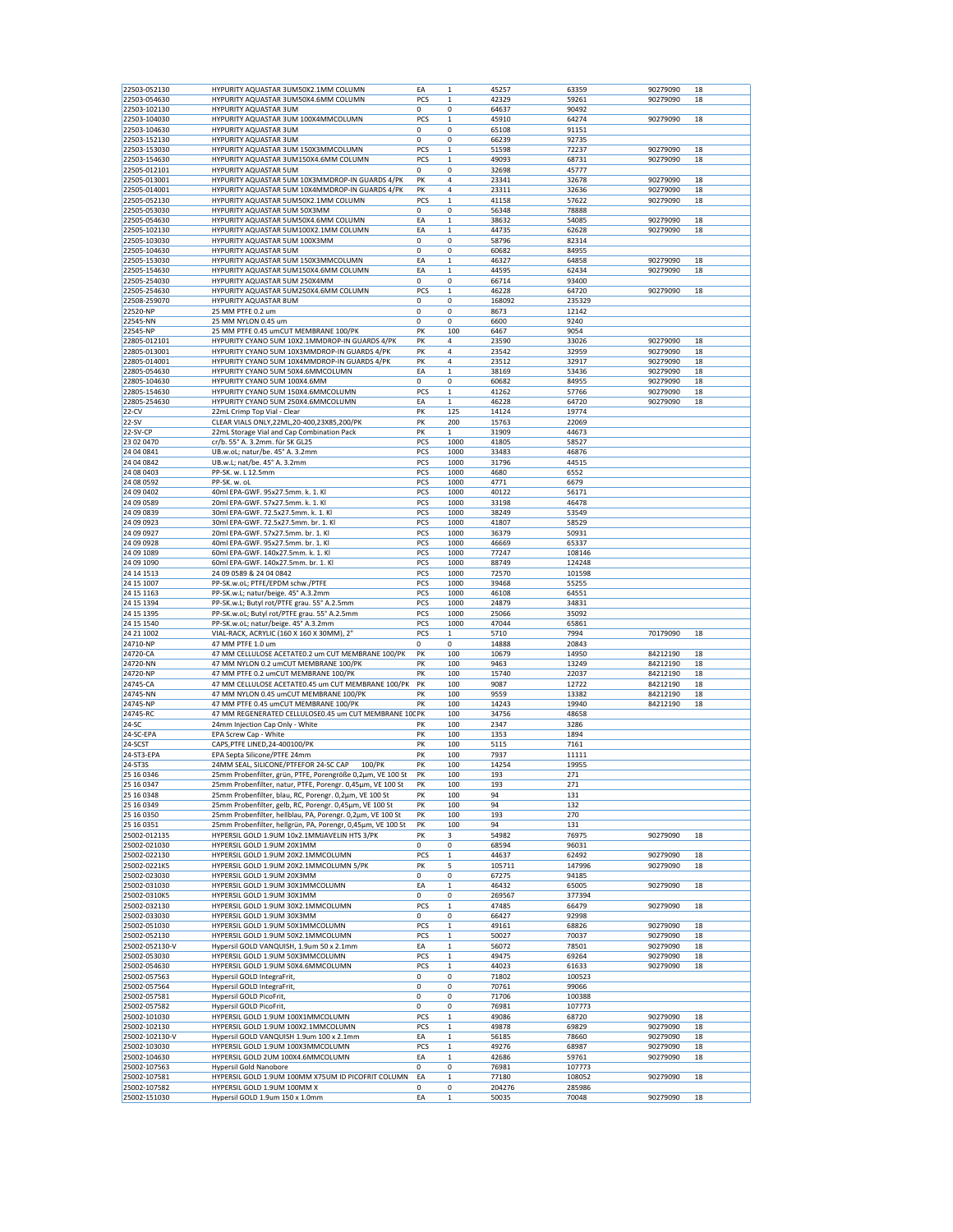|                 |                                                       | PCS         |              |        |         |          |    |
|-----------------|-------------------------------------------------------|-------------|--------------|--------|---------|----------|----|
| 25002-152130    | HYPERSIL GOLD 1.9UM 150X2.1MMCOLUMN                   |             | 1            | 54530  | 76342   | 90279090 | 18 |
| 25002-152130-V  | Hypersil GOLD VANQUISH 1.9um 150 x 2.1mm              | EA          | 1            | 61888  | 86643   | 90279090 | 18 |
| 25002-202130    | HYPERSIL GOLD 1.9UM 200 X2.1MM COLUMN                 | PCS         | $\mathbf 1$  | 54368  | 76115   | 90279090 | 18 |
| 25002-202130-V  | Hypersil GOLD VANQUISH, 1.9um 200 x 2.1mm             | EA          | $\mathbf 1$  | 61703  | 86384   | 90279090 | 18 |
|                 | HYPERSIL GOLD 3UM 10X1MMDROP-IN GUARDS 4/PK           | PK          | 4            |        |         |          | 18 |
| 25003-011001    |                                                       |             |              | 22224  | 31114   | 90279090 |    |
| 25003-012101    | HYPERSIL GOLD 3UM 10X2.1MMDROP-IN GUARDS 4/PK         | PK          | 4            | 22883  | 32037   | 90279090 | 18 |
| 25003-012106    | HYPERSIL GOLD 3UM 10X2.1MMJAVELIN GUARDS 4/PK         | PK          | 4            | 40781  | 57093   | 90279090 | 18 |
| 25003-013001    | HYPERSIL GOLD 3UM 10X3MMDROP-IN GUARDS 4/PK           | PK          | 4            | 22467  | 31454   | 90279090 | 18 |
|                 |                                                       |             |              |        |         |          |    |
| 25003-014001    | HYPERSIL GOLD 3UM 10X4MMDROP-IN GUARDS 4/PK           | PK          | 4            | 22437  | 31412   | 90279090 | 18 |
| 25003-022130    | HYPERSIL GOLD 3UM 20X2.1MMCOLUMN                      | EA          | 1            | 39458  | 55242   | 90279090 | 18 |
| 25003-022152    | HYPERSIL GOLD 3UM 20X2.1MMDASH HTS COLUMN 10/PK       | PK          | 10           | 195637 | 273892  | 90279090 | 18 |
| 25003-023030    | HYPERSIL GOLD 3UM 20X3MMCOLUMN                        | EA          | $\mathbf{1}$ | 39451  | 55232   | 90279090 | 18 |
|                 |                                                       |             |              |        |         |          |    |
| 25003-024030    | HYPERSIL GOLD 3UM 20X4MM                              | 0           | 0            | 58701  | 82181   |          |    |
| 25003-030315    | HYPERSIL GOLD 3UM 30X0.32MM                           | 0           | 0            | 38448  | 53827   |          |    |
| 25003-030515    | HYPERSIL GOLD 3UM 30X0.50MM                           | 0           | 0            | 34015  | 47621   |          |    |
| 25003-031030    | HYPERSIL GOLD 3UM 30X1MM                              | o           | 0            | 69444  | 97222   |          |    |
|                 |                                                       |             |              |        |         |          |    |
| 25003-032130    | HYPERSIL GOLD 3UM 30X2.1MMCOLUMN                      | PCS         | $\mathbf 1$  | 40155  | 56216   | 90279090 | 18 |
| 25003-0321K5    | HYPERSIL GOLD 3UM 30X2.1MM                            | 0           | 0            | 153115 | 214361  |          |    |
| 25003-033030    | HYPERSIL GOLD 3UM 30X3MMCOLUMN                        | ΕA          | $\mathbf 1$  | 40069  | 56096   | 90279090 | 18 |
|                 |                                                       |             |              |        |         |          |    |
| 25003-034630    | HYPERSIL GOLD 3UM 30X4.6MMCOLUMN                      | ΕA          | 1            | 37989  | 53184   | 90279090 | 18 |
| 25003-050265    | HYPERSIL GOLD 3UM 50X0.18MM                           | 0           | 0            | 78677  | 110147  |          |    |
| 25003-050565    | HYPERSIL GOLD 3UM 50X0.5MM                            | 0           | 0            | 77644  | 108701  |          |    |
| 25003-051030    | HYPERSIL GOLD 3UM 50X1MMCOLUMN                        | ΕA          | 1            | 42437  | 59411   | 90279090 | 18 |
|                 |                                                       |             |              |        |         |          |    |
| 25003-052130    | HYPERSIL GOLD 3UM 50X2.1MMCOLUMN                      | PCS         | $\mathbf 1$  | 40669  | 56937   | 90279090 | 18 |
| 25003-053030    | HYPERSIL GOLD 3UM 50X3MMCOLUMN                        | PCS         | $\mathbf 1$  | 40155  | 56217   | 90279090 | 18 |
| 25003-054030    | HYPERSIL GOLD 3UM 50X4MMCOLUMN                        | ΕA          | 1            | 36978  | 51769   | 90279090 | 18 |
|                 |                                                       |             |              |        |         |          |    |
| 25003-054630    | HYPERSIL GOLD 3UM 50X4.6MMCOLUMN                      | EA          | $\mathbf 1$  | 38180  | 53452   | 90279090 | 18 |
| 25003-072130    | HYPERSIL GOLD 3UM 75X2.1MMCOLUMN                      | EA          | $\mathbf 1$  | 47709  | 66793   | 90279090 | 18 |
| 25003-074630    | HYPERSIL GOLD 3UM 75X4.6MMCOLUMN                      | EA          | $\mathbf 1$  | 44964  | 62949   | 90279090 | 18 |
|                 |                                                       |             |              |        |         |          | 18 |
| 25003-100265    | HYPERSIL GOLD 3UM 100X0.18MMKAPPA CAPILLARY COLUMN EA |             | 1            | 49357  | 69100   | 90279090 |    |
| 25003-101030    | HYPERSIL GOLD 3UM 100X1MMCOLUMN                       | PCS         | $\mathbf 1$  | 47180  | 66052   | 90279090 | 18 |
| 25003-102130    | HYPERSIL GOLD 3UM 100X2.1MMCOLUMN                     | PCS         | $\mathbf 1$  | 44366  | 62112   | 90279090 | 18 |
|                 |                                                       |             |              |        | 61307   | 90279090 |    |
| 25003-103030    | HYPERSIL GOLD 3UM 100X3MMCOLUMN                       | PCS         | $\mathbf 1$  | 43791  |         |          | 18 |
| 25003-104030    | HYPERSIL GOLD 3UM 100X4MMCOLUMN                       | PCS         | $\mathbf 1$  | 41158  | 57621   | 90279090 | 18 |
| 25003-104630    | HYPERSIL GOLD 3UM 100X4.6MMCOLUMN                     | PCS         | 1            | 41379  | 57931   | 90279090 | 18 |
|                 |                                                       | PCS         |              |        |         | 90279090 | 18 |
| 25003-150265    | HYPERSIL GOLD 3UM 150X0.18MMKAPPA COLUMN              |             | 1            | 49362  | 69107   |          |    |
| 25003-150365    | HYPERSIL GOLD 3UM 150X0.3MMKAPPA COLUMN               | EA          | $\mathbf 1$  | 49288  | 69004   | 90279090 | 18 |
| 25003-150565    | HYPERSIL GOLD 3UM 150X0.5MMKAPPA CAPILLARY COLUMN     | EA          | $\mathbf 1$  | 49378  | 69129   | 90279090 | 18 |
| 25003-151030    | HYPERSIL GOLD 3UM 150X1MMCOLUMN                       | ΕA          | 1            | 49341  | 69077   | 90279090 | 18 |
|                 |                                                       |             |              |        |         |          |    |
| 25003-152130    | HYPERSIL GOLD 3UM 150X2.1MMCOLUMN                     | PCS         | $\mathbf 1$  | 46619  | 65266   | 90279090 | 18 |
| 25003-153030    | HYPERSIL GOLD 3UM 150X3MMCOLUMN                       | PCS         | 1            | 46350  | 64890   | 90279090 | 18 |
|                 |                                                       |             |              |        |         |          |    |
| 25003-154030    | HYPERSIL GOLD 3UM 150X4MMCOLUMN                       | PCS         | $\mathbf 1$  | 43442  | 60818   | 90279090 | 18 |
| 25003-154630    | HYPERSIL GOLD 3UM 150X4.6MMCOLUMN                     | PCS         | $\mathbf 1$  | 43761  | 61266   | 90279090 | 18 |
| 25003-252130    | HYPERSIL GOLD 3UM 250X2.1MM                           | 0           | 0            | 73403  | 102764  |          |    |
| 25003-253030    | HYPERSIL GOLD 3UM 250X3MMCOLUMN                       | PCS         | 1            | 46988  | 65783   | 90279090 | 18 |
|                 |                                                       |             |              |        |         |          |    |
| 25003-254030    | HYPERSIL GOLD 3UM 250X4MMCOLUMN                       | ΕA          | $\mathbf 1$  | 44406  | 62168   | 90279090 | 18 |
| 25003-254630    | HYPERSIL GOLD 3UM 250X4.6MMCOLUMN                     | PCS         | 1            | 45330  | 63462   | 90279090 | 18 |
| 25005-011001    | HYPERSIL GOLD 5UM 10X1MMDROP-IN GUARDS 4/PK           | PK          | 4            | 20038  | 28053   | 90279090 | 18 |
|                 |                                                       |             |              |        |         |          |    |
| 25005-012101    | HYPERSIL GOLD 5UM 10X2.1MMDROP-IN GUARDS 4/PK         | PK          | 4            | 20749  | 29049   | 90279090 | 18 |
| 25005-012106    | HYPERSIL GOLD 5UM 10X2.1MMJAVELIN GUARDS 4/PK         | PK          | 4            | 36663  | 51328   | 90279090 | 18 |
| 25005-013001    | HYPERSIL GOLD 5UM 10X3MMDROP-IN GUARDS 4/PK           | PK          | 4            | 20189  | 28265   | 90279090 | 18 |
|                 |                                                       | 0           | 0            | 47677  | 66747   |          |    |
| 25005-013006    | HYPERSIL GOLD 5UM 10X3MM                              |             |              |        |         |          |    |
| 25005-014001    | HYPERSIL GOLD 5UM 10X4MMDROP-IN GUARDS 4/PK           | PK          | 4            | 20724  | 29014   | 90279090 | 18 |
| 25005-014006    | HYPERSIL GOLD 5UM 10X4MMJAVELIN GUARDS 4/PK           | PK          | 4            | 36375  | 50925   | 90279090 | 18 |
| 25005-019023    | HYPERSIL GOLD 5UM 10X10MMPREP DROP-IN GUARDS          | PK          | 3            | 39341  | 55077   | 90279090 | 18 |
|                 |                                                       |             |              |        |         |          |    |
| 25005-019223    | HYPERSIL GOLD 5um 10x20mm prep grd 3/pk               | PK          | 3            | 135080 | 189111  | 90279090 | 18 |
| 25005-022135    | HYPERSIL GOLD 5UM 20X2.1MM                            | 0           | 0            | 73874  | 103424  |          |    |
| 25005-022151    | HYPERSIL GOLD 5UM 20X2.1MMDASH HTS COLUMN 3/PK        | PK          | 3            | 63352  | 88693   | 90279090 | 18 |
| 25005-024035    | HYPERSIL GOLD 5UM 20X4MM                              | $\mathbf 0$ | 0            | 76888  | 107644  |          |    |
|                 |                                                       |             |              |        |         |          |    |
| 25005-030215    | HYPERSIL GOLD 5UM 30X0.18MM                           | 0           | 0            | 36183  | 50657   |          |    |
| 25005-030315    | HYPERSIL GOLD 5UM 30X0.32MM                           | 0           | 0            | 35995  | 50393   |          |    |
| 25005-030515    | HYPERSIL GOLD 5UM 30X0.5MM                            | 0           | 0            | 32323  | 45252   |          |    |
|                 |                                                       |             |              |        |         |          |    |
| 25005-032130    | HYPERSIL GOLD 5UM 30X2.1MMCOLUMN                      | ΕA          | $\mathbf 1$  | 36567  | 51193   | 90279090 | 18 |
| 25005-033030    | HYPERSIL GOLD 5UM 30X3MMCOLUMN                        | ΕA          | 1            | 35512  | 49716   | 90279090 | 18 |
| 25005-034630    | HYPERSIL GOLD 5UM 30X4.6MMCOLUMN                      | EA          | $\mathbf 1$  | 33742  | 47239   | 90279090 | 18 |
|                 |                                                       |             |              |        |         |          |    |
| 25005-039022    | HYPERSIL GOLD 5UM 30X10MM                             | 0           | 0            | 88008  | 123211  |          |    |
| 25005-050165    | HYPERSIL GOLD 5UM 50X0.1MM                            | 0           | $\mathbf 0$  | 72929  | 102101  |          |    |
| 25005-050265    | HYPERSIL GOLD 5UM 50X0.18MM                           | 0           | 0            | 72929  | 102101  |          |    |
|                 |                                                       | 0           | 0            |        |         |          |    |
| 25005-050365    | HYPERSIL GOLD 5UM 50X0.32MM                           |             |              | 73403  | 102765  |          |    |
| 25005-052130    | HYPERSIL GOLD 5UM 50X2.1MMCOLUMN                      | PCS         | 1            | 36904  | 51665   | 90279090 | 18 |
| 25005-052130-K1 | HYPERSIL GOLD 5UM 50X2.1MM                            | 0           | 0            | 195604 | 273845  |          |    |
| 25005-053030    | HYPERSIL GOLD 5UM 50X3MMCOLUMN                        | EA          | 1            | 36794  | 51512   | 90279090 | 18 |
|                 |                                                       |             |              |        |         |          |    |
| 25005-054030    | HYPERSIL GOLD 5UM 50X4MM                              | 0           | 0            | 54649  | 76509   |          |    |
| 25005-054630    | HYPERSIL GOLD 5UM 50X4.6MMCOLUMN                      | PCS         | 1            | 34999  | 48998   | 90279090 | 18 |
| 25005-059070    | HYPERSIL GOLD 5UM 50X10MMPREP COLUMN                  | PCS         | $\mathbf 1$  | 101508 | 142111  | 90279090 | 18 |
| 25005-059270    | HYPERSIL GOLD 5UM 50X21.2MMPREP COLUMN                | EA          | $\mathbf 1$  | 205177 | 287247  | 90279090 | 18 |
|                 |                                                       |             |              |        |         |          |    |
| 25005-059370    | HYPERSIL GOLD 5UM 50X30MMPREP COLUMN                  | ΕA          | $\mathbf 1$  | 363327 | 508658  | 90279090 | 18 |
| 25005-059570    | HYPERSIL GOLD 5UM 50X50MMPREP COLUMN                  | EA          | $\mathbf 1$  | 598846 | 838385  | 90279090 | 18 |
| 25005-100065    | HYPERSIL GOLD 5UM 100X75UM                            | 0           | 0            | 73589  | 103025  |          |    |
| 25005-100165    | HYPERSIL GOLD 5UM 100X0.1MM                           | 0           | 0            | 73589  | 103025  |          |    |
|                 |                                                       |             |              |        |         |          |    |
| 25005-100365    | HYPERSIL GOLD 5UM 100X0.32MM                          | 0           | 0            | 73687  | 103161  |          |    |
| 25005-100565    | HYPERSIL GOLD 5UM 100X0.5MM                           | 0           | 0            | 71706  | 100388  |          |    |
| 25005-101030    | HYPERSIL GOLD 5UM 100X1MMCOLUMN                       | ΕA          | $\mathbf 1$  | 41821  | 58549   | 90279090 | 18 |
|                 |                                                       |             |              |        |         |          |    |
| 25005-102130    | HYPERSIL GOLD 5UM 100X2.1MMCOLUMN                     | PCS         | $\mathbf 1$  | 40320  | 56449   | 90279090 | 18 |
| 25005-103030    | HYPERSIL GOLD 5UM 100X3MMCOLUMN                       | PCS         | 1            | 39939  | 55915   | 90279090 | 18 |
| 25005-104030    | HYPERSIL GOLD 5UM 100X4MMCOLUMN                       | PCS         | 1            | 36730  | 51422   | 90279090 | 18 |
|                 |                                                       |             |              |        |         |          |    |
| 25005-104630    | HYPERSIL GOLD 5UM 100X4.6MMCOLUMN                     | PCS         | $\mathbf 1$  | 38017  | 53224   | 90279090 | 18 |
| 25005-107564    | Hypersil GOLD IntegraFrit,                            | 0           | 0            | 283984 | 397578  |          |    |
| 25005-107581    | HYPERSIL GOLD 5UM 100MM X                             | 0           | 0            | 70198  | 98277   | 90279090 | 18 |
| 25005-109070    | HYPERSIL GOLD 5UM 100X10MMSEMI PREP COLUMN            | EA          | $\mathbf 1$  | 118120 | 165368  | 90279090 | 18 |
|                 |                                                       |             |              |        |         |          |    |
| 25005-109270    | HYPERSIL GOLD 5UM 100X21.2MMPREP COLUMN               | ΕA          | 1            | 238727 | 334218  | 90279090 | 18 |
| 25005-109370    | HYPERSIL GOLD 5UM 100X30MMPREP COLUMN                 | ΕA          | $\mathbf 1$  | 466693 | 653371  | 90279090 | 18 |
| 25005-109570    | HYPERSIL GOLD 5UM 100X50MMPREP COLUMN                 | EA          | $\mathbf 1$  | 735079 | 1029111 | 90279090 | 18 |
|                 |                                                       |             |              |        |         |          |    |
| 25005-124030    | HYPERSIL GOLD 5UM 125X4MMCOLUMN                       | EA          | $\mathbf 1$  | 38673  | 54142   | 90279090 | 18 |
| 25005-124630    | HYPERSIL GOLD 5UM 125X4.6MMCOLUMN                     | ΕA          | $\mathbf 1$  | 39122  | 54771   | 90279090 | 18 |
| 25005-150065    | HYPERSIL GOLD 5UM 150X0.075MM                         | 0           | 0            | 71516  | 100122  |          |    |
|                 |                                                       |             |              |        |         |          |    |
| 25005-150165    | HYPERSIL GOLD 5UM 150X0.1MM                           | 0           | 0            | 73875  | 103425  |          |    |
| 25005-150265    | HYPERSIL GOLD 5UM 150X0.18MM                          | 0           | 0            | 73494  | 102892  |          |    |
| 25005-151030    | HYPERSIL GOLD 5UM 150X1MMCOLUMN                       | ΕA          | 1            | 45011  | 63016   | 90279090 | 18 |
| 25005-152130    | HYPERSIL GOLD 5UM 150X2.1MMCOLUMN                     | PCS         | $\mathbf 1$  | 42511  | 59515   | 90279090 | 18 |
|                 |                                                       |             |              |        |         |          |    |
| 25005-153030    | HYPERSIL GOLD 5UM 150X3MMCOLUMN                       | PCS         | $\mathbf 1$  | 41451  | 58031   | 90279090 | 18 |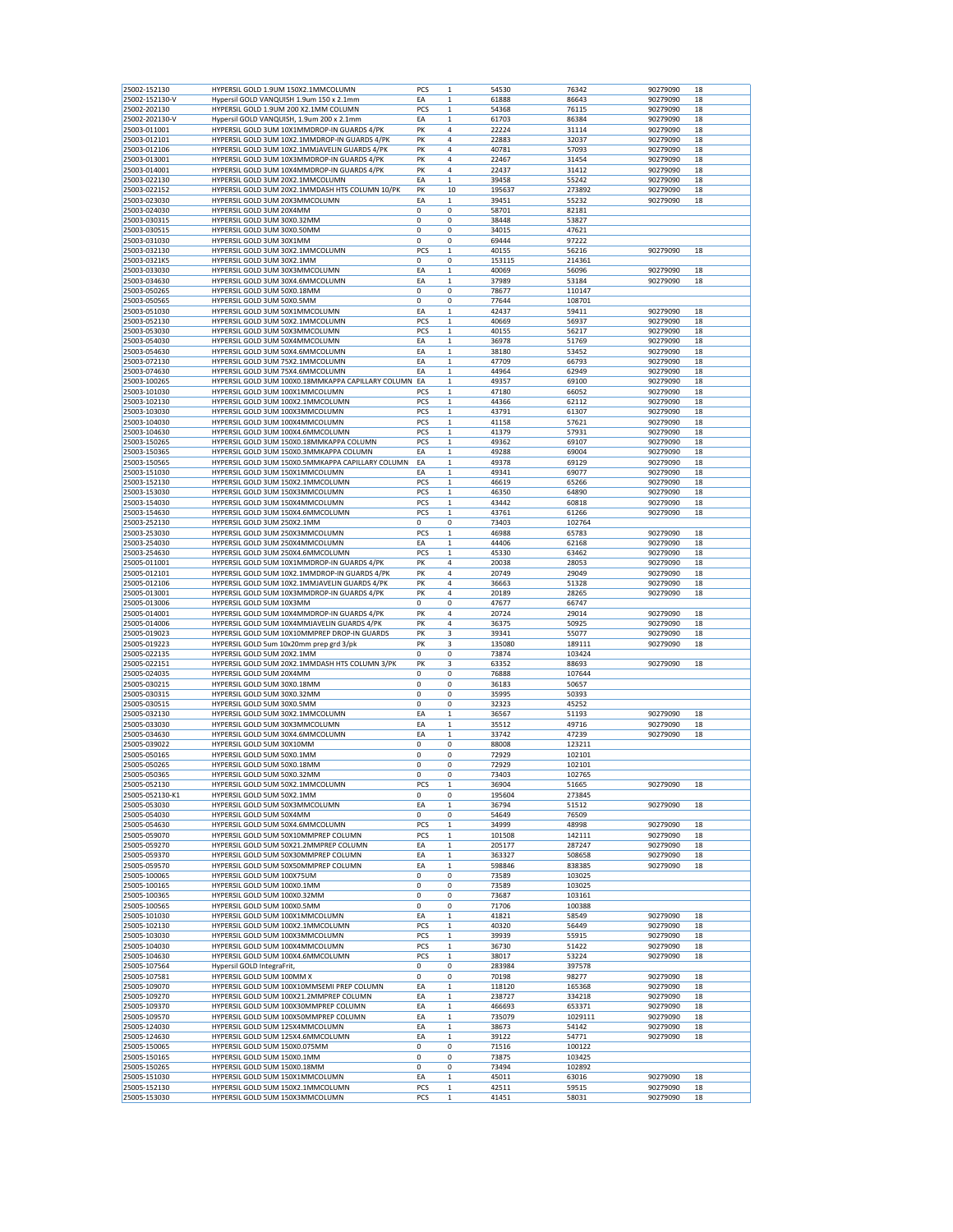| 25005-154030                 |                                                                            |            |             |                |                |                      |
|------------------------------|----------------------------------------------------------------------------|------------|-------------|----------------|----------------|----------------------|
|                              | HYPERSIL GOLD 5UM 150X4MMCOLUMN                                            | PCS        | 1           | 39476          | 55267          | 90279090             |
| 25005-154630                 | HYPERSIL GOLD 5UM 150X4.6MMCOLUMN                                          | PCS        | $\mathbf 1$ | 39968          | 55955          | 90279090             |
| 25005-154668                 | HYPERSIL GOLD 5UM 150X4.6MM                                                | 0          | 0           | 78111          | 109355         |                      |
|                              |                                                                            |            |             |                |                |                      |
| 25005-159070                 | HYPERSIL GOLD 5UM 150X10MMSEMI PREP COLUMN                                 | PCS        | 1           | 134694         | 188571         | 90279090             |
| 25005-159270                 | HYPERSIL GOLD 5UM 150X21.2MMPREP COLUMN                                    | ΕA         | 1           | 268838         | 376373         | 90279090             |
| 25005-159370                 | HYPERSIL GOLD 5UM 150X30MMPREP COLUMN                                      | EA         | $\mathbf 1$ | 620246         | 868344         | 90279090             |
|                              |                                                                            |            |             |                |                |                      |
| 25005-159570                 | HYPERSIL GOLD 5UM 150X50MMPREP COLUMN                                      | ΕA         | $\mathbf 1$ | 1001133        | 1401586        | 90279090             |
| 25005-202130                 | HYPERSIL GOLD 5UM 200X2.1MMCOLUMN                                          | ΕA         | $\mathbf 1$ | 41147          | 57606          | 90279090             |
|                              |                                                                            |            | $\mathbf 1$ | 40638          | 56894          | 90279090             |
| 25005-204630                 | HYPERSIL GOLD 5UM 200X4.6MMCOLUMN                                          | PCS        |             |                |                |                      |
| 25005-252130                 | HYPERSIL GOLD 5UM 250X2.1MMCOLUMN                                          | ΕA         | 1           | 43251          | 60551          | 90279090             |
| 25005-253030                 | HYPERSIL GOLD 5UM 250X3MMCOLUMN                                            | PCS        | 1           | 43578          | 61009          | 90279090             |
|                              |                                                                            |            |             |                |                |                      |
| 25005-254030                 | HYPERSIL GOLD 5UM 250X4MMCOLUMN                                            | PCS        | $\mathbf 1$ | 41259          | 57763          | 90279090             |
| 25005-254630                 | HYPERSIL GOLD 5UM 250X4.6MMCOLUMN                                          | PCS        | $\mathbf 1$ | 41763          | 58469          | 90279090             |
| 25005-254668                 | HYPERSIL GOLD 5UM 250X4.6MMPEEK COLUMN                                     | ΕA         | $\mathbf 1$ | 70276          | 98386          | 90279090             |
|                              |                                                                            |            |             |                |                |                      |
| 25005-259070                 | HYPERSIL GOLD 5UM 250X10MMPREP COLUMN                                      | EA         | $\mathbf 1$ | 167148         | 234007         | 90279090             |
| 25005-259270                 | HYPERSIL GOLD 5UM 250X21.2MMPREP COLUMN                                    | PCS        | 1           | 333261         | 466566         | 90279090             |
|                              |                                                                            |            |             |                |                | 90279090             |
| 25005-259370                 | HYPERSIL GOLD 5UM 250X30MMPREP COLUMN                                      | PCS        | $\mathbf 1$ | 922313         | 1291238        |                      |
| 25005-259570                 | HYPERSIIL GOLD 5UM 250X50MMPREP COLUMN                                     | EA         | $\mathbf 1$ | 1495452        | 2093632        | 90279090             |
| 25005-304030                 | HYPERSIL GOLD 5UM 300X4MMCOLUMN                                            | PCS        | $\mathbf 1$ | 49462          | 69247          | 90279090             |
|                              |                                                                            |            |             |                |                |                      |
| 25008-154630                 | HYPERSIL GOLD 8UM 150X4.6MMCOLUMN                                          | ΕA         | $\mathbf 1$ | 34487          | 48282          | 90279090             |
| 25008-159070                 | HYPERSIL GOLD 8UM 150X10MM                                                 | 0          | 0           | 143691         | 201168         |                      |
| 25008-254630                 | HYPERSIL GOLD 8UM 250X4.6MMCOLUMN                                          | PCS        | 1           | 36083          | 50516          | 90279090             |
|                              |                                                                            |            |             |                |                |                      |
| 25008-259370                 | Hypersil GOLD 8µm 250mm x 30mm                                             | ΕA         | 1           | 833119         | 1166366        | 90279090             |
| 25012-019023                 | HYPERSIL GOLD 12UM 10X10MMGUARD CART 3/PK                                  | PK         | 3           | 36070          | 50498          | 90279090             |
| 25012-019223                 | HYPERSIL GOLD 12um 10x20mm PREP grd 3/pk                                   | PK         | 3           | 120780         | 169091         | 90279090             |
|                              |                                                                            |            |             |                |                |                      |
| 25012-022130                 | HYPERSIL GOLD 12UM 20X2.1MMCOLUMN                                          | PCS        | $\mathbf 1$ | 31831          | 44563          | 90279090             |
| 25012-039222                 | HYPERSIL GOLD 12UM 30X21MM                                                 | 0          | 0           | 163947         | 229526         |                      |
|                              |                                                                            |            |             |                |                |                      |
| 25012-059070                 | HYPERSIL GOLD 12UM 50X10MMPREP COLUMN                                      | EA         | $\mathbf 1$ | 90908          | 127271         | 90279090             |
| 25012-059270                 | HYPERSIL GOLD 12UM 50X21MMPREP COLUMN                                      | ΕA         | 1           | 183577         | 257007         | 90279090             |
| 25012-059370                 | HYPERSIL GOLD 12UM 50X30MMPREP COLUMN                                      | ΕA         | 1           | 324227         | 453918         | 90279090             |
|                              |                                                                            |            |             |                |                |                      |
| 25012-059570                 | HYPERSIL GOLD 12UM 50X50MMPREP COLUMN                                      | EA         | $\mathbf 1$ | 533646         | 747105         | 90279090             |
| 25012-109070                 | HYPERSIL GOLD 12UM 100X10MMPREP COLUMN                                     | ΕA         | $\mathbf 1$ | 105882         | 148235         | 90279090             |
|                              |                                                                            |            |             |                |                |                      |
| 25012-109270                 | HYPERSIL GOLD 12UM 100X21MMPREP COLUMN                                     | ΕA         | $\mathbf 1$ | 213627         | 299078         | 90279090             |
| 25012-109370                 | HYPERSIL GOLD 12UM 100X30MMPREP COLUMN                                     | EA         | $\mathbf 1$ | 407193         | 570071         | 90279090             |
| 25012-109570                 | HYPERSIL GOLD 12UM 100X50MMPREP COLUMN                                     | ΕA         | 1           | 653779         | 915291         | 90279090             |
|                              |                                                                            |            |             |                |                |                      |
| 25012-159070                 | HYPERSIL GOLD 12UM 150X10MMPREP COLUMN                                     | ΕA         | 1           | 120856         | 169198         | 90279090             |
| 25012-159270                 | HYPERSIL GOLD 12UM 150X21MMPREP COLUMN                                     | EA         | $\mathbf 1$ | 240338         | 336473         | 90279090             |
|                              |                                                                            |            |             |                |                |                      |
| 25012-159370                 | HYPERSIL GOLD 12UM 150X30MMPREP COLUMN                                     | ΕA         | $\mathbf 1$ | 554346         | 776084         | 90279090             |
| 25012-159570                 | HYPERSIL GOLD 12UM 150X50MMPREP COLUMN                                     | ΕA         | $\mathbf 1$ | 891133         | 1247586        | 90279090             |
| 25012-254630                 | HYPERSIL GOLD 12UM 250X4.6MMCOLUMN                                         | EA         | $\mathbf 1$ | 36805          | 51526          | 90279090             |
|                              |                                                                            |            |             |                |                |                      |
| 25012-259070                 | HYPERSIL GOLD 12UM 250X10MMPREP COLUMN                                     | ΕA         | 1           | 149810         | 209733         | 90279090             |
| 25012-259270                 | HYPERSIL GOLD 12UM 250X21MMPREP COLUMN                                     | ΕA         | $\mathbf 1$ | 297461         | 416446         | 90279090             |
|                              |                                                                            |            |             |                |                |                      |
| 25012-259370                 | HYPERSIL GOLD 12UM 250X30MMPREP COLUMN                                     | EA         | $\mathbf 1$ | 824613         | 1154458        | 90279090             |
| 25012-259570                 | HYPERSIL GOLD 12UM 250X50MMPREP COLUMN                                     | ΕA         | $\mathbf 1$ | 1332552        | 1865572        | 90279090             |
|                              |                                                                            |            | $\mathbf 1$ |                |                |                      |
| 25102-052130                 | 50x2.1mm 1.9um Hypersil GOLDSilica                                         | ΕA         |             | 48694          | 68172          | 90279090             |
| 25102-102130                 | 100x2.1mm 1.9um Hypersil GOLDSilica                                        | ΕA         | $\mathbf 1$ | 48582          | 68015          | 90279090             |
| 25102-152130                 | 150x2.1mm 1.9um Hypersil GOLDSilica                                        | ΕA         | 1           | 53823          | 75353          | 90279090             |
|                              |                                                                            |            |             |                |                |                      |
| 25102-202130                 | 200x2.1mm 1.9um Hypersil GOLDSilica                                        | ΕA         | 1           | 53488          | 74883          | 90279090             |
| 25103-011001                 | 10x1mm 3um Hypersil GOLDSilica                                             | PK         | 4           | 22422          | 31390          | 90279090             |
| 25103-012101                 | 10x2.1mm 3um Hypersil GOLDSilica                                           | PK         | 4           | 22949          | 32129          | 90279090             |
|                              |                                                                            |            |             |                |                |                      |
| 25103-013001                 | 10x3mm 3um Hypersil GOLDSilica                                             | PK         | 4           | 22941          | 32118          | 90279090             |
|                              | 10x4mm 3um Hypersil GOLDSilica                                             |            | 4           |                |                |                      |
|                              |                                                                            |            |             |                |                |                      |
| 25103-014001                 |                                                                            | PK         |             | 22924          | 32094          | 90279090             |
| 25103-032130                 | 30x2.1mm 3um Hypersil GOLDSilica                                           | EA         | $\mathbf 1$ | 39353          | 55094          | 90279090             |
| 25103-034630                 | 30x4.6mm 3um Hypersil GOLDSilica                                           | ΕA         | 1           | 37240          | 52136          | 90279090             |
|                              |                                                                            |            |             |                |                |                      |
| 25103-052130                 | 50x2.1mm 3um Hypersil GOLDSilica                                           | EA         | 1           | 39335          | 55069          | 90279090             |
| 25103-102130                 | 100x2.1mm 3um Hypersil GOLDSilica                                          | EA         | $\mathbf 1$ | 43039          | 60254          | 90279090             |
| 25103-103030                 | 100x3mm 3um Hypersil GOLDSilica                                            | ΕA         | $\mathbf 1$ | 42871          | 60020          | 90279090             |
|                              |                                                                            |            |             |                |                |                      |
| 25103-104630                 | 100x4.6mm 3um Hypersil GOLDSilica                                          | ΕA         | $\mathbf 1$ | 40435          | 56608          | 90279090             |
| 25103-151030                 | 150x1mm 3um Hypersil GOLDSilica                                            | EA         | $\mathbf 1$ | 49367          | 69114          | 90279090             |
|                              |                                                                            |            |             |                | 63582          | 90279090             |
| 25103-152130                 | 150x2.1mm 3um Hypersil GOLDSilica                                          | ΕA         | 1           | 45416          |                |                      |
| 25103-153030                 | 150x3mm 3um Hypersil GOLDSilica                                            | ΕA         | 1           | 45299          | 63419          | 90279090             |
| 25103-154030                 | 150x4mm 3um Hypersil GOLD                                                  | 0          | 0           | 68502          | 95902          |                      |
|                              |                                                                            |            |             |                |                |                      |
| 25103-154630                 | 150x4.6mm 3um Hypersil GOLDSilica                                          | EA         | $\mathbf 1$ | 42685          | 59760          | 90279090             |
| 25105-011001                 | 10x1mm 5um Hypersil GOLD                                                   | 0          | 0           | 34582          | 48414          |                      |
| 25105-012101                 | 10x2.1mm 5um Hypersil GOLDSilica                                           | PK         | 4           | 20749          | 29049          | 90279090             |
|                              |                                                                            |            |             |                |                |                      |
| 25105-013001                 | 10x3mm 5um Hypersil GOLDSilica                                             | PK         | 4           | 20741          | 29038          | 90279090             |
| 25105-014001                 | 10x4mm 5um Hypersil GOLDSilica                                             | PK         | 4           | 20724          | 29014          | 90279090             |
| 25105-052130                 |                                                                            | EA         | $\mathbf 1$ | 35537          | 49751          | 90279090             |
|                              | 50x2.1mm 5um Hypersil GOLDSilica                                           |            |             |                |                |                      |
| 25105-054630                 | 50x4.6mm 5um Hypersil GOLDSilica                                           | ΕA         | $\mathbf 1$ | 33618          | 47066          | 90279090             |
| 25105-102130                 | 100x2.1mm 5um Hypersil GOLDSilica                                          | EA         | 1           | 38940          | 54516          | 90279090             |
| 25105-103030                 | 100x3mm 5um Hypersil GOLDSilica                                            | ΕA         | $\mathbf 1$ | 38763          | 54268          | 90279090             |
|                              |                                                                            |            |             |                |                |                      |
| 25105-104630                 | 100x4.6mm 5um Hypersil GOLDSilica                                          | EA         | 1           | 36637          | 51291          | 90279090             |
| 25105-152130                 | 150x2.1mm 5um Hypersil GOLDSilica                                          | EA         | 1           | 41117          | 57564          | 90279090             |
|                              |                                                                            |            |             |                |                |                      |
| 25105-153030                 | 150x3mm 5um Hypersil GOLD                                                  | 0          | 0           | 64641          | 90498          |                      |
| 25105-154630                 | 150x4.6mm 5um Hypersil GOLDSilica                                          | EA         | $\mathbf 1$ | 38587          | 54022          | 90279090             |
| 25105-252130                 | 250x2.1mm 5um Hypersil GOLDSilica                                          | EA         | $\mathbf 1$ | 43251          | 60551          | 90279090             |
|                              |                                                                            |            |             |                |                |                      |
| 25105-253030                 | 250x3mm 5um Hypersil GOLD                                                  | 0          | 0           | 70102          | 98143          |                      |
| 25105-254030                 | 250x4mm 5um Hypersil GOLDSilica                                            | EA         | $\,1$       | 40431          | 56604          | 90279090             |
|                              |                                                                            |            |             |                |                | 90279090             |
| 25105-254630                 | 250x4.6mm 5um Hypersil GOLDSilica                                          | EA         | $\mathbf 1$ | 40383          | 56536          |                      |
| 25105-259370                 | HYPERSIL GOLD SILICA 5UM                                                   | 0          | 0           | 1010528        | 1414739        |                      |
| 25202-022130                 | Hypersil GOLD C8, 20x2.1mm,1.9um                                           | EA         | $\mathbf 1$ | 43715          | 61200          | 90279090             |
|                              |                                                                            |            |             |                |                |                      |
| 25202-023030                 | Hypersil GOLD C8, 20x3mm,                                                  | 0          | 0           | 67465          | 94452          |                      |
| 25202-032130                 | Hypersil GOLD C8, 30x2.1mm,1.9um                                           | EA         | $\mathbf 1$ | 46333          | 64866          | 90279090             |
| 25202-051030                 | Hypersil GOLD C8, 50x1mm,1.9um                                             | EA         | $\mathbf 1$ | 48144          | 67401          | 90279090             |
|                              |                                                                            |            |             |                |                |                      |
| 25202-052130                 | Hypersil GOLD C8, 50x2.1mm,1.9um                                           | PCS        | 1           | 49451          | 69231          | 90279090             |
| 25202-053030                 | Hypersil GOLD C8, 50x3mm,1.9um                                             | EA         | 1           | 48616          | 68063          | 90279090             |
|                              |                                                                            |            | $\mathbf 1$ |                |                |                      |
| 25202-054630                 | HYPERSIL GOLD C8 1.9UM50X4.6MM COLUMN                                      | EA         |             | 43103          | 60344          | 90279090             |
| 25202-100365                 | Hypersil GOLD C8, 100x0.320mm                                              | 0          | 0           | 83481          | 116873         |                      |
| 25202-101030                 | HYPERSIL GOLD C8 1.9UM100X1MM COLUMN                                       | EA         | $\mathbf 1$ | 48065          | 67290          | 90279090             |
|                              |                                                                            |            |             |                |                |                      |
| 25202-102130                 | Hypersil GOLD C8, 100x2.1mm,1.9um                                          | PCS        | $\,1$       | 48928          | 68500          | 90279090             |
| 25202-103030                 | Hypersil GOLD C8, 100x3mm,1.9um                                            | PCS        | 1           | 47920          | 67088          | 90279090             |
|                              |                                                                            |            |             |                |                |                      |
| 25202-152130                 | Hypersil GOLD C8, 150x2.1mm,1.9um                                          | PCS        | 1           | 53465          | 74850          | 90279090             |
| 25202-202130                 | Hypersil GOLD C8, 200x2.1mm,                                               | 0          | 0           | 82731          | 115823         |                      |
| 25203-011001                 | HYPERSIL GOLD C8 3UM 10X1MMDROP-IN GUARDS 4/PK                             | PK         | 4           | 22424          | 31393          | 90279090             |
|                              |                                                                            |            |             |                |                |                      |
| 25203-012101                 | HYPERSIL GOLD C8 3UM 10X2.1MMDROP-IN GUARDDS 4/PK                          | PΚ         | 4           | 22331          | 31264          | 90279090             |
| 25203-013001                 | HYPERSIL GOLD C8 3UM 10X3MMDROP-IN GUARDS 4/PK                             | PΚ         | 4           | 22651          | 31712          | 90279090             |
|                              | HYPERSIL GOLD C8 3UM 10X4MMDROP-IN GUARDS 4/PK                             | PK         | 4           |                | 31670          | 90279090             |
| 25203-014001                 |                                                                            |            |             | 22621          |                |                      |
| 25203-032130                 | HYPERSIL GOLD C8 3UM 30X2.1MMCOLUMN                                        | ΕA         | 1           | 39307          | 55029          | 90279090             |
| 25203-033030                 | HYPERSIL GOLD C8 3UM 30X3MMCOLUMN                                          | ΕA         | 1           | 39241          | 54937          | 90279090             |
|                              |                                                                            |            | $\mathbf 1$ |                |                |                      |
| 25203-034630<br>25203-052130 | HYPERSIL GOLD C8 3UM 30x4.6MMCOLUMN<br>HYPERSIL GOLD C8 3UM 50X2.1MMCOLUMN | PCS<br>PCS | $\mathbf 1$ | 37240<br>40117 | 52136<br>56164 | 90279090<br>90279090 |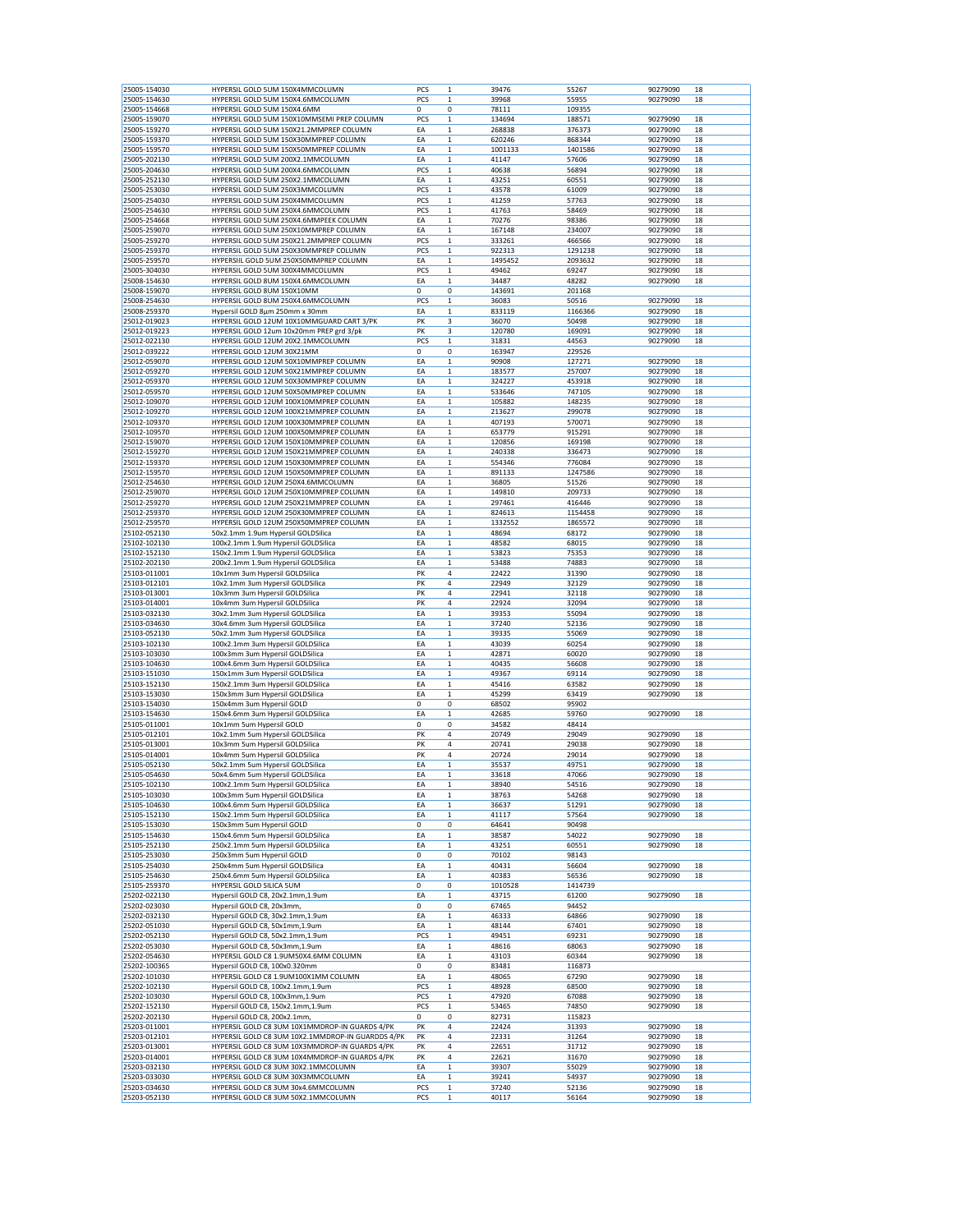| 25203-053030                 | HYPERSIL GOLD C8 3UM 50X3MMCOLUMN                                               | EA         | $\mathbf{1}$               | 39643          | 55500          | 90279090             | 18       |
|------------------------------|---------------------------------------------------------------------------------|------------|----------------------------|----------------|----------------|----------------------|----------|
| 25203-054030                 | HYPERSIL GOLD C8 3UM 50X4MMCOLUMN                                               | ΕA         | 1                          | 38107          | 53349          | 90279090             | 18       |
| 25203-054630                 | HYPERSIL GOLD C8 3UM 50X4.6MMCOLUMN                                             | EA         | $\mathbf 1$                | 37444          | 52422          | 90279090             | 18       |
| 25203-100365                 | HYPERSIL GOLD C8 3UM                                                            | 0          | 0                          | 78960          | 110544         |                      |          |
| 25203-100565                 | HYPERSIL GOLD C8 3UM100X0.5MM KAPPA COLUMN                                      | ΕA         | $\mathbf 1$                | 49718          | 69605          | 90279090             | 18       |
| 25203-101030                 | HYPERSIL GOLD C8 3UM 100X1MMCOLUMN                                              | EA         | $\mathbf{1}$               | 47441          | 66418          | 90279090             | 18       |
| 25203-102130                 | HYPERSIL GOLD C8 3UM100X2.1MM COLUMN<br>HYPERSIL GOLD C8 3UM 100X3MMCOLUMN      | PCS        | $\mathbf 1$                | 43978          | 61569          | 90279090             | 18       |
| 25203-103030<br>25203-104030 | HYPERSIL GOLD C8 3UM 100X4MMCOLUMN                                              | PCS<br>ΕA  | $\mathbf 1$<br>1           | 42739<br>40330 | 59834<br>56461 | 90279090<br>90279090 | 18<br>18 |
| 25203-104630                 | HYPERSIL GOLD C8 3UM100x4.6MM COLUMN                                            | EA         | $\mathbf 1$                | 40183          | 56257          | 90279090             | 18       |
| 25203-151030                 | HYPERSIL GOLD C8 3UM 150X1MMCOLUMN                                              | EA         | 1                          | 50470          | 70658          | 90279090             | 18       |
| 25203-152130                 | HYPERSIL GOLD C8 3UM150X2.1MM COLUMN                                            | PCS        | $\mathbf{1}$               | 45783          | 64096          | 90279090             | 18       |
| 25203-153030                 | HYPERSIL GOLD C8 3UM 150X3MMCOLUMN                                              | EA         | $\mathbf 1$                | 45114          | 63160          | 90279090             | 18       |
| 25203-154030                 | HYPERSIL GOLD C8 3UM 150X4MMCOLUMN                                              | ΕA         | $\mathbf 1$                | 42429          | 59401          | 90279090             | 18       |
| 25203-154630                 | HYPERSIL GOLD C8 3UM150x4.6MM COLUMN                                            | PCS        | 1                          | 43577          | 61008          | 90279090             | 18       |
| 25203-254630                 | HYPERSIL GOLD C8 3UM250X4.6MM COLUMN                                            | EA         | $\mathbf 1$                | 44280          | 61992          | 90279090             | 18       |
| 25205-011001                 | HYPERSIL GOLD C8 5UM 10X1MMDROP-IN GUARDS 4/PK                                  | PK         | 4                          | 20038          | 28053          | 90279090             | 18       |
| 25205-012101                 | HYPERSIL GOLD C8 5UM 10X2.1MMDROP-IN GUARDS 4/PK                                | PK         | 4                          | 20565          | 28792          | 90279090             | 18       |
| 25205-013001                 | HYPERSIL GOLD C8 5UM 10X3MMDROP-IN GUARDS 4/PK                                  | PK         | 4                          | 20557          | 28780          | 90279090             | 18       |
| 25205-013006                 | HYPERSIL GOLD C8 10X3MM                                                         | $\Omega$   | 0                          | 47677          | 66747          |                      |          |
| 25205-014001                 | HYPERSIL GOLD C8 5UM 10X4MMDROP-IN GUARDS 4/PK                                  | PK         | 4                          | 20356          | 28499          | 90279090             | 18       |
| 25205-014006                 | HYPERSIL GOLD C8 5UM 10X4MM                                                     | 0          | 0                          | 48434          | 67807          |                      |          |
| 25205-019223                 | HYPERSIL GOLD C8 5um 10x20mm prep grd 3/pk                                      | PK         | 3                          | 135080         | 189111         | 90279090             | 18       |
| 25205-022130                 | HYPERSIL GOLD C8 5UM 20X2.1MMCOLUMN                                             | ΕA         | 1                          | 35303          | 49424          | 90279090             | 18       |
| 25205-022135                 | HYPERSIL GOLD C8 5UM 20X2.1MMJAVELIN HTS 3/PK                                   | PK         | 3                          | 68720          | 96207          | 90279090             | 18       |
| 25205-034630                 | HYPERSIL GOLD C8 5UM 30X4.6MM                                                   | 0          | 0                          | 54370          | 76118          |                      |          |
| 25205-051030                 | HYPERSIL GOLD C8 3UM 50X1MMCOLUMN<br>HYPERSIL GOLD C8 5UM 50X2.1MMCOLUMN        | ΕA<br>EA   | 1<br>$\mathbf 1$           | 39248<br>35984 | 54947<br>50377 | 90279090<br>90279090 | 18<br>18 |
| 25205-052130                 |                                                                                 |            |                            |                |                |                      |          |
| 25205-053030<br>25205-054630 | HYPERSIL GOLD C8 5UM 50X3MMCOLUMN<br>HYPERSIL GOLD C8 5UM 50X4.6MMCOLUMN        | EA<br>ΕA   | 1<br>$\mathbf 1$           | 35414<br>34078 | 49580<br>47710 | 90279090<br>90279090 | 18<br>18 |
| 25205-100365                 | <b>HYPERSIL GOLD C8 5UM</b>                                                     | 0          | 0                          | 73306          | 102628         |                      |          |
| 25205-102130                 | HYPERSIL GOLD C8 5UM100X2.1MM COLUMN                                            | EA         | $\mathbf 1$                | 39400          | 55160          | 90279090             | 18       |
| 25205-103030                 | HYPERSIL GOLD C8 5UM 100X3MMCOLUMN                                              | ΕA         | $\mathbf 1$                | 38763          | 54268          | 90279090             | 18       |
| 25205-104030                 | HYPERSIL GOLD C8 5UM 100X4MM                                                    | 0          | 0                          | 59831          | 83764          |                      |          |
| 25205-104630                 | HYPERSIL GOLD C8 5UM100X4.6MM COLUMN                                            | EA         | $\mathbf 1$                | 37097          | 51936          | 90279090             | 18       |
| 25205-109070                 | HYPERSIL GOLD C8 5UM 100X10MM                                                   | 0          | 0                          | 135494         | 189692         |                      |          |
| 25205-109370                 | HYPERSIL GOLD C8 5UM 100X30MM                                                   | 0          | 0                          | 598117         | 837363         |                      |          |
| 25205-124030                 | HYPERSIL GOLD C8 5UM 125X4MMCOLUMN                                              | PCS        | $\mathbf 1$                | 39802          | 55723          | 90279090             | 18       |
| 25205-152130                 | HYPERSIL GOLD C8 5UM150X2.1MM COLUMN                                            | ΕA         | $\mathbf 1$                | 41959          | 58742          | 90279090             | 18       |
| 25205-153030                 | HYPERSIL GOLD C8 5UM150X3.0MM COLUMN                                            | EA         | 1                          | 40964          | 57350          | 90279090             | 18       |
| 25205-154030                 | HYPERSIL GOLD C8 5UM 150X4MMCOLUMN                                              | PCS        | $\mathbf 1$                | 38648          | 54107          | 90279090             | 18       |
| 25205-154630                 | HYPERSIL GOLD C8 5UM150X4.6MM COLUMN                                            | PCS        | 1                          | 39600          | 55439          | 90279090             | 18       |
| 25205-159070                 | HYPERSIL GOLD C8 5UM 150X10MMSEMI PREP COLUMN                                   | EA         | 1                          | 134861         | 188805         | 90279090             | 18       |
| 25205-159270                 | HYPERSIL GOLD C8 5um 150 x 21mm                                                 | EA         | $\mathbf 1$                | 269972         | 377961         | 90279090             | 18       |
| 25205-252130                 | HYPERSIL GOLD C8 5UM250X2.1MM COLUMN                                            | PCS        | $\mathbf 1$                | 43251          | 60551          | 90279090             | 18       |
| 25205-253030                 | HYPERSIL GOLD C8 5UM 250X3MMCOLUMN                                              | EA         | $\mathbf 1$                | 42750          | 59850          | 90279090             | 18       |
| 25205-254030                 | HYPERSIL GOLD C8 5UM 250X4MMCOLUMN                                              | PCS        | $\mathbf 1$                | 40431          | 56604          | 90279090             | 18       |
| 25205-254630                 | HYPERSIL GOLD C8 5UM250X4.6MM COLUMN                                            | PCS        | 1                          | 41579          | 58211          | 90279090             | 18       |
| 25205-259070                 | HYPERSIL GOLD C8 5um 250x10mm                                                   | EA         | $\mathbf 1$                | 157336         | 220270         | 90279090             | 18       |
| 25205-259270                 | Hypersil GOLD C8 5um 250x21.2mm                                                 | EA         | $\mathbf{1}$               | 455386         | 637540         | 90279090             | 18       |
|                              | HYPERSIL GOLD AQ 1.9UM 20X1MM                                                   | $\Omega$   |                            |                |                |                      |          |
| 25302-021030                 |                                                                                 |            | 0                          | 68503          | 95904          |                      |          |
| 25302-022130                 | HYPERSIL GOLD AQ 1.9UM20X2.1MM COLUMN                                           | PCS        | 1                          | 44075          | 61704          | 90279090             | 18       |
| 25302-031030                 | HYPERSIL GOLD AQ 1.9UM 30X1MM                                                   | 0          | 0                          | 71142          | 99599          |                      |          |
| 25302-032130                 | HYPERSIL GOLD AQ 1.9UM30X2.1MM COLUMN                                           | ΕA         | 1                          | 46286          | 64800          | 90279090             | 18       |
| 25302-033030                 | HYPERSIL GOLD AQ 1.9UM 30X3MM                                                   | 0          | 0                          | 70859          | 99203          |                      |          |
| 25302-051030                 | HYPERSIL GOLD AQ 1.9UM 50X1MMCOLUMN                                             | EA         | $\mathbf{1}$               | 48804          | 68326          | 90279090             | 18       |
| 25302-051563                 | Hypersil GOLD aQ IntegraFrit,                                                   | 0          | 0                          | 57288          | 80203          |                      |          |
| 25302-052130                 | HYPERSIL GOLD AQ 1.9UM50X2.1MM COLUMN                                           | PCS        | $\mathbf 1$                | 50023          | 70032          | 90279090             | 18       |
| 25302-053030                 | HYPERSIL GOLD AQ 1.9UM 50X3MMCOLUMN                                             | EA         | 1                          | 48876          | 68427<br>60344 | 90279090             | 18       |
| 25302-054630                 | HYPERSIL GOLD AQ 1.9UM50X4.6MM COLUMN                                           | PCS<br>0   | $\mathbf 1$                | 43103          |                | 90279090             | 18       |
| 25302-057581                 | Hypersil GOLD aQ PicoFrit,                                                      | EA         | 0                          | 59455          | 83237          | 90279090             | 18       |
| 25302-100365<br>25302-101030 | HYPERSIL GOLD AQ 1.9UM100X0.3MM KAPPA COLUMN                                    |            | 1<br>$\mathbf 1$           | 53007<br>48525 | 74209<br>67934 | 90279090             | 18       |
| 25302-102130                 | HYPERSIL GOLD AQ 1.9UM100X1MM COLUMN<br>HYPERSIL GOLD AQ 1.9UM100X2.1MM COLUMN  | PCS<br>PCS | 1                          | 49467          | 69254          | 90279090             | 18       |
| 25302-102130-V               | Hypersil GOLD VANQUISH aQ, 1.9um 100 x 2.1mm                                    | EA         | 1                          | 56143          | 78601          | 90279090             | 18       |
| 25302-103030                 | HYPERSIL GOLD AQ 1.9UM100X3MM COLUMN                                            | PCS        | $\mathbf 1$                | 48185          | 67459          | 90279090             | 18       |
| 25302-152130                 | HYPERSIL GOLD AQ 1.9UM150X2.1MM COLUMN                                          | PCS        | 1                          | 53451          | 74832          | 90279090             | 18       |
| 25302-152130-V               | Hypersil GOLD VANQUISH aQ, 1.9um 150 x 2.1mm                                    | EA         | 1                          | 60802          | 85123          | 90279090             | 18       |
| 25302-202130                 | HYPERSIL GOLD AQ 1.9UM200X2.1MM COLUMN                                          | EA         | $\mathbf 1$                | 53490          | 74885          | 90279090             | 18       |
| 25302-202130-V               | Hypersil GOLD VANQUISH aQ, 1.9um 200 x 2.1mm                                    | EA         | 1                          | 60751          | 85051          | 90279090             | 18       |
| 25303-011001                 | HYPERSIL GOLD AQ 3UM 10X1MMDROP-IN GUARDS PK/4                                  | PΚ         | 4                          | 22224          | 31114          | 90279090             | 18       |
| 25303-012101                 | HYPERSIL GOLD AQ 3UM 10X2.1MMDROP-IN GUARDS PK/4                                | PK         | 4                          | 22331          | 31264          | 90279090             | 18       |
| 25303-013001                 | HYPERSIL GOLD AQ 3UM 10X3MMDROP-IN GUARDS PK/4                                  | PK         | 4                          | 22651          | 31712          | 90279090             | 18       |
| 25303-014001                 | HYPERSIL GOLD AQ 3UM 10X4MMDROP-IN GUARDS PK/4                                  | PK         | 4                          | 22621          | 31670          | 90279090             | 18       |
| 25303-031030                 | HYPERSIL GOLD AQ 3UM 30X1MM                                                     | 0          | 0                          | 69350          | 97090          |                      |          |
| 25303-032130                 | HYPERSIL GOLD AQ 3UM 30X2.1MMCOLUMN                                             | ΕA         | $\mathbf 1$                | 39787          | 55701          | 90279090             | 18       |
| 25303-033030                 | HYPERSIL GOLD AQ 3UM 30X3MMCOLUMN                                               | ΕA         | $\mathbf 1$                | 39280          | 54993          | 90279090             | 18       |
| 25303-034630                 | HYPERSIL GOLD AQ 3UM 30X4.6MM                                                   | 0          | 0                          | 53335          | 74669          |                      |          |
| 25303-050265                 | HYPERSIL GOLD AQ 3UM 50X0.2MM                                                   | 0          | 0                          | 79057          | 110680         |                      |          |
| 25303-051030                 | HYPERSIL GOLD AQ 3UM 50X1MMCOLUMN                                               | EA         | 1                          | 42437          | 59411          | 90279090             | 18       |
| 25303-052130                 | HYPERSIL GOLD AQ 3UM 50X2.1MMCOLUMN                                             | PCS        | 1                          | 40309          | 56433          | 90279090             | 18       |
| 25303-053030<br>25303-054030 | HYPERSIL GOLD AQ 3UM 50X3MMCOLUMN<br>HYPERSIL GOLD AQ 3UM 50X4MMCOLUMN          | PCS<br>PCS | $\mathbf 1$<br>$\mathbf 1$ | 39603<br>38107 | 55445<br>53349 | 90279090<br>90279090 | 18<br>18 |
| 25303-054630                 | HYPERSIL GOLD AQ 3UM 50X4.6MMCOLUMN                                             | PCS        | 1                          | 37996          | 53194          | 90279090             | 18       |
| 25303-100365                 | HYPERSIL GOLD AQ 3UM                                                            | 0          | 0                          | 78960          | 110544         |                      |          |
| 25303-100565                 | HYPERSIL GOLD AQ 3UM100X0.5MM KAPPA COLUMN                                      | EA         | 1                          | 49777          | 69688          | 90279090             | 18       |
| 25303-101030                 | HYPERSIL GOLD AQ 3UM 100X1MMCOLUMN                                              | EA         | 1                          | 46352          | 64893          | 90279090             | 18       |
| 25303-102130                 | HYPERSIL GOLD AQ 3UM100X2.1MM COLUMN                                            | ΕA         | $\,1$                      | 43998          | 61597          | 90279090             | 18       |
| 25303-103030                 | HYPERSIL GOLD AQ 3UM 100X3MMCOLUMN                                              | PCS        | $\mathbf 1$                | 42779          | 59890          | 90279090             | 18       |
| 25303-104030                 | HYPERSIL GOLD AQ 3UM 100X4MMCOLUMN                                              | EA         | 1                          | 41458          | 58042          | 90279090             | 18       |
| 25303-104630                 | HYPERSIL GOLD AQ 3UM100X4.6MM COLUMN                                            | EA         | $\,1$                      | 41011          | 57416          | 90279090             | 18       |
| 25303-150365                 | HYPERSIL GOLD AQ 3UM                                                            | 0          | 0                          | 77455          | 108437         |                      |          |
| 25303-151030                 | HYPERSIL GOLD AQ 3UM 150X1MMCOLUMN                                              | EA         | 1                          | 49341          | 69077          | 90279090             | 18       |
| 25303-152130                 | HYPERSIL GOLD AQ 3UM150X2.1MM COLUMN                                            | PCS        | $\mathbf 1$                | 46355          | 64897          | 90279090             | 18       |
| 25303-153030                 | HYPERSIL GOLD AQ 3UM 150X3MMCOLUMN                                              | PCS        | $\mathbf 1$                | 45193          | 63271          | 90279090             | 18       |
| 25303-154030                 | HYPERSIL GOLD AQ 3UM 150X4MMCOLUMN                                              | EA         | 1                          | 42429          | 59401          | 90279090             | 18       |
| 25303-154630                 | HYPERSIL GOLD AQ 3UM150X4.6MM COLUMN                                            | PCS        | $\,1$                      | 43393          | 60750          | 90279090             | 18       |
| 25303-254630                 | HYPERSIL GOLD AQ 3UM250X4.6MM COLUMN                                            | EA         | 1                          | 44318          | 62045          | 90279090             | 18       |
| 25305-011001<br>25305-012101 | HYPERSIL GOLD AQ 5UM 10X1MM<br>HYPERSIL GOLD AQ 5UM 10X2.1MMDROP-IN GUARDS PK/4 | 0<br>PK    | 0<br>4                     | 35993<br>20565 | 50390<br>28792 | 90279090             | 18       |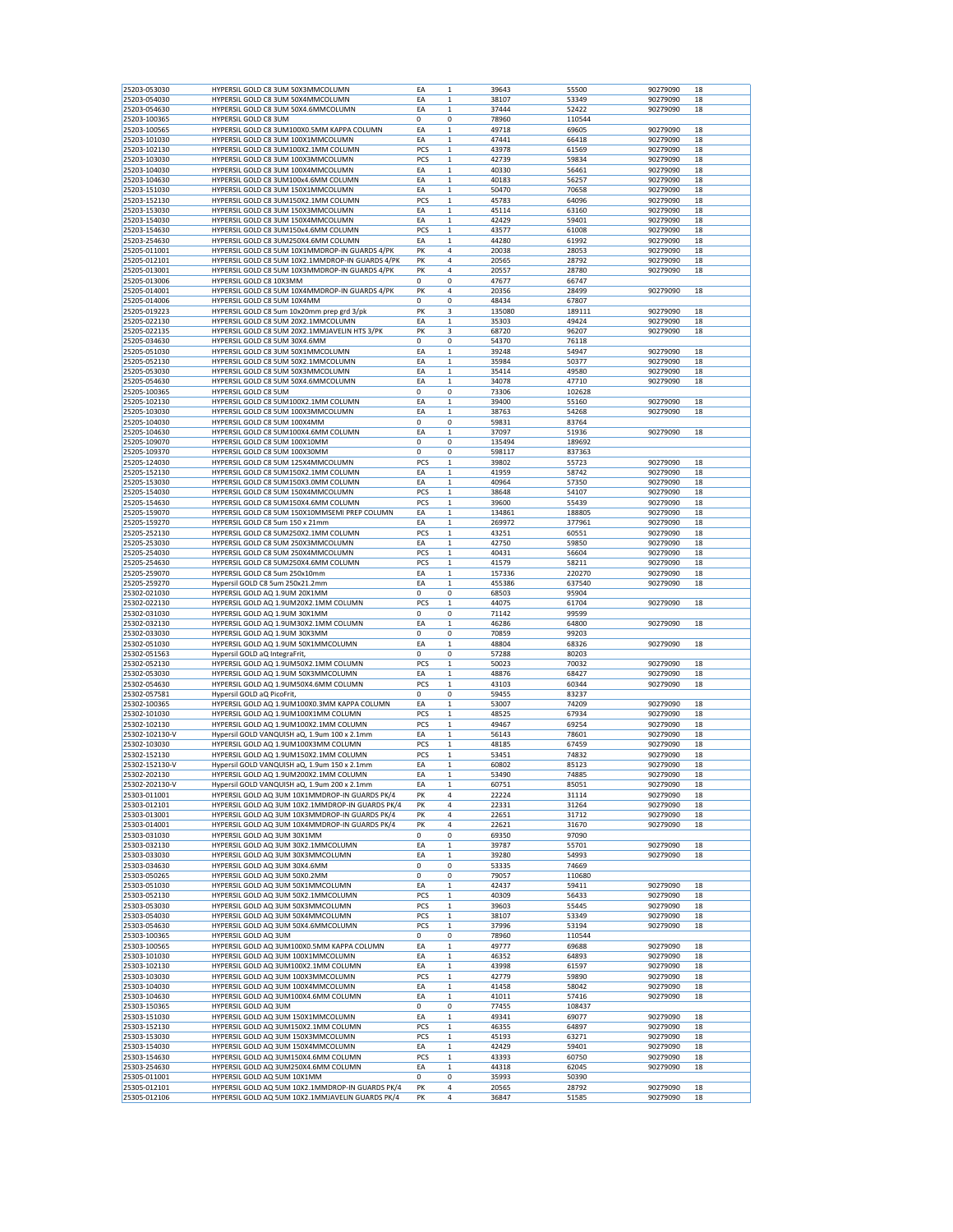| 25305-013001<br>25305-014001<br>25305-019023 |                                                                                                  | PK               | 4           | 20557          |                |                      | 18 |
|----------------------------------------------|--------------------------------------------------------------------------------------------------|------------------|-------------|----------------|----------------|----------------------|----|
|                                              | HYPERSIL GOLD AQ 5UM 10X3MMDROP-IN GUARDS PK/4<br>HYPERSIL GOLD AQ 5UM 10X4MMDROP-IN GUARDS PK/4 | PK               | 4           | 20172          | 28780<br>28241 | 90279090<br>90279090 | 18 |
|                                              | HYPERSIL GOLD AQ 5UM 10X10MMPREP GUARD CART PK/3                                                 | PK               | 3           | 40470          | 56658          | 90279090             | 18 |
| 25305-019223                                 | HYPERSIL GOLD aQ 5um 10x20mm PREP grd 3/pk                                                       | PK               | 3           | 135080         | 189111         | 90279090             | 18 |
| 25305-022135                                 | HYPERSIL GOLD AQ 5UM 20X2.1MM                                                                    | 0                | 0           | 68311          | 95636          |                      |    |
|                                              |                                                                                                  |                  |             |                |                |                      |    |
| 25305-022151                                 | HYPERSIL GOLD AQ 5UM 20X2.1MM                                                                    | $\mathbf 0$      | $\mathbf 0$ | 71800          | 100520         |                      |    |
| 25305-022152                                 | HYPERSIL GOLD AQ 5UM 20X2.1MM                                                                    | 0                | 0           | 183922         | 257491         |                      |    |
| 25305-033030                                 | HYPERSIL GOLD AQ 5UM 30X3MM                                                                      | 0                | 0           | 51257          | 71760          |                      |    |
| 25305-039022                                 | HYPERSIL GOLD AQ 5UM 30X10MM                                                                     | 0                | 0           | 91965          | 128751         |                      |    |
| 25305-039222                                 | HYPERSIL GOLD AQ 5UM 30X20MM                                                                     | $\mathbf 0$      | 0           | 184297         | 258016         |                      |    |
| 25305-050165                                 | HYPERSIL GOLD AQ 5UM 50X0.1MM                                                                    | $\mathbf 0$      | 0           | 72929          | 102101         |                      |    |
| 25305-051030                                 | HYPERSIL GOLD AQ 5UM 50X1MM                                                                      | 0                | 0           | 64355          | 90097          |                      |    |
| 25305-052130                                 | HYPERSIL GOLD AQ 5UM 50X2.1MMCOLUMN                                                              | PCS              | $\mathbf 1$ | 36352          | 50892          | 90279090             | 18 |
|                                              |                                                                                                  | PCS              |             |                | 51549          |                      |    |
| 25305-053030                                 | HYPERSIL GOLD AQ 5UM 50X3MMCOLUMN                                                                |                  | $\mathbf 1$ | 36821          |                | 90279090             | 18 |
| 25305-054630                                 | HYPERSIL GOLD AQ 5UM 50X4.6MMCOLUMN                                                              | PCS              | $\mathbf 1$ | 34078          | 47710          | 90279090             | 18 |
| 25305-057581                                 | HYPERSIL GOLD AQ 5UM 50MM X                                                                      | $\mathbf 0$      | 0           | 55120          | 77168          | 90279090             | 18 |
| 25305-057582                                 | HYPERSIL GOLD AQ 5UM 50MM X                                                                      | $\mathbf 0$      | 0           | 240927         | 337297         |                      |    |
| 25305-059070                                 | HYPERSIL GOLD AQ 5UM 50X10MMPREP COLUMN                                                          | EA               | $\mathbf 1$ | 101508         | 142111         | 90279090             | 18 |
| 25305-059270                                 | HYPERSIL GOLD AQ 5UM 50X20MMPREP COLUMN                                                          | EA               | $\mathbf 1$ | 205177         | 287247         | 90279090             | 18 |
| 25305-059370                                 | HYPERSIL GOLD AQ 5UM 50X30MMPREP COLUMN                                                          | EA               | $\mathbf 1$ | 363327         | 508658         | 90279090             | 18 |
| 25305-059570                                 | HYPERSIL GOLD AQ 5UM 50X50MMPREP COLUMN                                                          | EA               | $\mathbf 1$ | 598846         | 838385         | 90279090             | 18 |
| 25305-102130                                 | HYPERSIL GOLD AQ 5UM100X2.1MM COLUMN                                                             | EA               | $\mathbf 1$ | 38940          | 54516          | 90279090             | 18 |
|                                              | HYPERSIL GOLD AQ 5UM 100X3MMCOLUMN                                                               | EA               |             |                |                |                      |    |
| 25305-103030                                 |                                                                                                  |                  | 1           | 38763          | 54268          | 90279090             | 18 |
| 25305-104630                                 | HYPERSIL GOLD AQ 5UM100X4.6MM COLUMN                                                             | EA               | $\mathbf 1$ | 36637          | 51291          | 90279090             | 18 |
| 25305-107582                                 | HYPERSIL GOLD AQ 5UM 100MM X                                                                     | 0                | 0           | 135494         | 189692         |                      |    |
| 25305-109070                                 | HYPERSIL GOLD AQ 5UM 100X10MMPREP COLUMN                                                         | EA               | $\mathbf 1$ | 118182         | 165455         | 90279090             | 18 |
| 25305-109270                                 | HYPERSIL GOLD AQ 5UM 100X20MMPREP COLUMN                                                         | EA               | $\mathbf 1$ | 238727         | 334218         | 90279090             | 18 |
| 25305-109370                                 | HYPERSIL GOLD AQ 5UM 100X30MMPREP COLUMN                                                         | EA               | $\mathbf 1$ | 466693         | 653371         | 90279090             | 18 |
| 25305-109570                                 | HYPERSIL GOLD AQ 5UM 100X50MMPREP COLUMN                                                         | EA               | $\mathbf 1$ | 735079         | 1029111        | 90279090             | 18 |
| 25305-124030                                 | HYPERSIL GOLD AQ 5UM 125X4MMCOLUMN                                                               | EA               | $\mathbf 1$ | 38735          | 54229          | 90279090             | 18 |
|                                              |                                                                                                  | 0                | 0           |                |                |                      |    |
| 25305-150165                                 | HYPERSIL GOLD AQ 5UM                                                                             |                  |             | 73875          | 103425         |                      |    |
| 25305-152130                                 | HYPERSIL GOLD AQ 5UM150X2.1MM COLUMN                                                             | EA               | $\mathbf 1$ | 41117          | 57564          | 90279090             | 18 |
| 25305-153030                                 | HYPERSIL GOLD AQ 5UM 150X3MMCOLUMN                                                               | EA               | $\mathbf 1$ | 42146          | 59005          | 90279090             | 18 |
| 25305-154030                                 | HYPERSIL GOLD AQ 5UM 150X4MMCOLUMN                                                               | EA               | $\mathbf 1$ | 38648          | 54107          | 90279090             | 18 |
| 25305-154630                                 | HYPERSIL GOLD AQ 5UM150X4.6MM COLUMN                                                             | PCS              | $\mathbf 1$ | 39600          | 55439          | 90279090             | 18 |
| 25305-159070                                 | HYPERSIL GOLD AQ 5UM 150X10MMPREP COLUMN                                                         | PCS              | $\mathbf 1$ | 134756         | 188658         | 90279090             | 18 |
| 25305-159270                                 | HYPERSIL GOLD AQ 5UM 150X20MMPREP COLUMN                                                         | EA               | $\mathbf 1$ | 268838         | 376373         | 90279090             | 18 |
| 25305-159370                                 | HYPERSIL GOLD AQ 5UM 150X30MMPREP COLUMN                                                         | EA               | $\mathbf 1$ | 620246         | 868344         | 90279090             | 18 |
| 25305-159570                                 | HYPERSIL GOLD AQ 5UM 150X50MMPREP COLUMN                                                         | EA               | $\mathbf 1$ | 1001133        | 1401586        | 90279090             | 18 |
| 25305-252130                                 | HYPERSIL GOLD AQ 5UM250X2.1MM COLUMN                                                             | EA               | $\mathbf 1$ | 43251          | 60551          | 90279090             | 18 |
|                                              |                                                                                                  |                  |             |                |                |                      |    |
| 25305-253030                                 | HYPERSIL GOLD AQ 5UM 250X3MMCOLUMN                                                               | EA               | $\mathbf 1$ | 44196          | 61875          | 90279090             | 18 |
| 25305-254030                                 | HYPERSIL GOLD AQ 5UM 250X4MMCOLUMN                                                               | PCS              | $\mathbf 1$ | 40431          | 56604          | 90279090             | 18 |
| 25305-254630                                 | HYPERSIL GOLD AQ 5UM250X4.6MM COLUMN                                                             | PCS              | $\mathbf 1$ | 41579          | 58211          | 90279090             | 18 |
| 25305-259070                                 | HYPERSIL GOLD AQ 5UM 250X10MMPREP COLUMN                                                         | EA               | $\mathbf 1$ | 167210         | 234093         | 90279090             | 18 |
| 25305-259270                                 | HYPERSIL GOLD AQ 5UM 250X20MMPREP COLUMN                                                         | EA               | $\mathbf 1$ | 333261         | 466566         | 90279090             | 18 |
| 25305-259370                                 | HYPERSIL GOLD AQ 5UM 250X30MMPREP COLUMN                                                         | EA               | $\mathbf 1$ | 922313         | 1291238        | 90279090             | 18 |
| 25305-259570                                 | HYPERSIL GOLD AQ 5UM 250X50MMPREP COLUMN                                                         | EA               | $\mathbf 1$ | 1495452        | 2093632        | 90279090             | 18 |
| 25312-022130                                 | HYPERSIL GOLD AQ 12um 20x2.1mm                                                                   | PCS              | 1           | 31003          | 43404          | 90279090             | 18 |
|                                              |                                                                                                  |                  |             |                |                |                      |    |
| 25402-022130                                 | HYPERSIL GOLD PFP 1.9UM20X2.1MM COLUMN                                                           | EA               | $\mathbf 1$ | 43509          | 60912          | 90279090             | 18 |
| 25402-032130                                 | HYPERSIL GOLD PFP 1.9UM30X2.1MM COLUMN                                                           | PCS              | $\mathbf 1$ | 46293          | 64811          | 90279090             | 18 |
| 25402-051030                                 | HYPERSIL GOLD PFP 1.9UM50X1MM COLUMN                                                             | EA               | $\mathbf 1$ | 48339          | 67674          | 90279090             | 18 |
| 25402-052130                                 | HYPERSIL GOLD PFP 1.9UM50x2.1MM COLUMN                                                           | PCS              | $\mathbf 1$ | 49779          | 69691          | 90279090             | 18 |
| 25402-053030                                 | HYPERSIL GOLD PFP 1.9UM50X3MM COLUMN                                                             | PCS              | $\mathbf 1$ | 48171          | 67440          | 90279090             | 18 |
| 25402-054630                                 | HYPERSIL GOLD PFP 1.9UM50X4.6MM COLUMN                                                           | EA               | $\mathbf 1$ | 43010          | 60214          | 90279090             | 18 |
| 25402-101030                                 | HYPERSIL GOLD PFP 1.9UM100X1MM COLUMN                                                            | EA               | $\mathbf 1$ | 48055          | 67277          | 90279090             | 18 |
| 25402-102130                                 | HYPERSIL GOLD PFP 1.9UM100X2.1MM COLUMN                                                          | PCS              | $\mathbf 1$ | 49361          | 69106          | 90279090             | 18 |
| 25402-102130-V                               | Hypersil GOLD VANQUISH PFP 1.9um 100 x 2.1mm                                                     | EA               | $\mathbf 1$ | 55780          | 78091          | 90279090             | 18 |
| 25402-103030                                 | HYPERSIL GOLD PFP 1.9UM100X3MM COLUMN                                                            | EA               | $\mathbf 1$ | 48448          | 67827          | 90279090             | 18 |
| 25402-152130                                 | HYPERSIL GOLD PFP 1.9UM150x2.1MM COLUMN                                                          | PCS              | $\mathbf 1$ |                |                |                      | 18 |
|                                              |                                                                                                  |                  |             | 53332          | 74665          | 90279090             |    |
| 25402-152130-V                               | Hypersil GOLD VANQUISH PFP, 1.9um 150 x 2.1mm                                                    | EA               | $\mathbf 1$ | 60639          | 84895          | 90279090             | 18 |
| 25402-202130                                 | HYPERSIL GOLD PFP 1.9UM200x2.1MM COLUMN                                                          | EA               | $\mathbf 1$ | 52985          | 74179          | 90279090             | 18 |
| 25402-202130-V                               | Hypersil GOLD VANQUISH PFP, 1.9um 200 x 2.1mm                                                    | EA               | $\mathbf 1$ | 60701          | 84982          | 90279090             | 18 |
| 25403-011001                                 | HYPERSIL GOLD PFP 3UM 10X1MM10x1mm DROP-IN GUARDS PPK                                            |                  | 4           | 22384          | 31338          |                      | 18 |
| 25403-012101                                 | HYPERSIL GOLD PFP 3UM10X2.1MM DROP-IN GUARDS 4/PK                                                | PK               | 4           |                |                | 90279090             |    |
| 25403-013001                                 |                                                                                                  |                  |             | 22317          |                |                      |    |
| 25403-014001                                 |                                                                                                  | PK               |             | 22334          | 31243          | 90279090             | 18 |
|                                              | HYPERSIL GOLD PFP 3UM 10X3MMDROP-IN GUARDS PK/4                                                  |                  | 4           |                | 31268          | 90279090<br>90279090 | 18 |
|                                              | HYPERSIL GOLD PFP 3UM 10X4MMDROP-IN GUARDS PK/4                                                  | PK               | 4           | 22264          | 31170          |                      | 18 |
| 25403-032130                                 | HYPERSIL GOLD PFP 3UM30X2.1MM COLUMN                                                             | EA               | 1           | 39247          | 54946          | 90279090             | 18 |
| 25403-033030                                 | HYPERSIL GOLD PFP 3UM 30X3MMCOLUMN                                                               | EA               | $\mathbf 1$ | 40211          | 56295          | 90279090             | 18 |
| 25403-034630                                 | HYPERSIL GOLD PFP 3UM30X4.6MM COLUMN                                                             | EA               | $\mathbf 1$ | 38210          | 53494          | 90279090             | 18 |
| 25403-050565                                 | HYPERSIL GOLD PFP 3UM                                                                            | 0                | 0           | 75948          | 106327         |                      |    |
| 25403-052130                                 | HYPERSIL GOLD PFP 3UM50X2.1MM COLUMN                                                             | PCS              | $\mathbf 1$ | 40425          | 56596          | 90279090             | 18 |
| 25403-053030                                 | HYPERSIL GOLD PFP 3UM 50X3 MMCOLUMN                                                              | PCS              | $\mathbf 1$ | 38905          | 54467          | 90279090             | 18 |
| 25403-054030                                 | HYPERSIL GOLD PFP 3UM 50X4MMCOLUMN                                                               | EA               | 1           | 36978          | 51769          | 90279090             | 18 |
| 25403-054630                                 | HYPERSIL GOLD PFP 3UM50X4.6MM COLUMN                                                             | EA               | $\mathbf 1$ | 37733          | 52826          | 90279090             | 18 |
|                                              |                                                                                                  | 0                |             |                |                |                      |    |
| 25403-100265                                 | HYPERSIL GOLD PFP 3UM                                                                            |                  | 0           | 57005          | 79807          |                      |    |
| 25403-100365                                 | HYPERSIL GOLD PFP 3UM                                                                            | 0                | 0           | 79147          | 110806         |                      |    |
| 25403-101030                                 | HYPERSIL GOLD PFP 100X1MMCOLUMN                                                                  | EA               | $\mathbf 1$ | 46312          | 64837          | 90279090             | 18 |
| 25403-102130                                 | HYPERSIL GOLD PFP 3UM100X2.1MM COLUMN                                                            | PCS              | $\mathbf 1$ | 43287          | 60602          | 90279090             | 18 |
| 25403-103030                                 | HYPERSIL GOLD PFP 3UM 100X3MMCOLUMN                                                              | EA               | $\mathbf 1$ | 43722          | 61211          | 90279090             | 18 |
| 25403-104030                                 | HYPERSIL GOLD PFP 3UM 100X4MMCOLUMN                                                              | EA               | $\mathbf 1$ | 41260          | 57764          | 90279090             | 18 |
| 25403-104630                                 | HYPERSIL GOLD PFP 3UM100X4.6MM COLUMN                                                            | EA               | $\mathbf 1$ | 39985          | 55979          | 90279090             | 18 |
| 25403-150265                                 | HYPERSIL GOLD PFP 3UM                                                                            | 0                | 0           | 78961          | 110546         |                      |    |
|                                              |                                                                                                  |                  |             |                |                |                      |    |
| 25403-151030                                 | HYPERSIL GOLD PFP 3UM 150X1MMCOLUMN                                                              | EA               | $\mathbf 1$ | 50390          | 70546          | 90279090             | 18 |
| 25403-152130                                 | HYPERSIL GOLD PFP 3UM150X2.1MM COLUMN                                                            | PCS              | $\mathbf 1$ | 45505          | 63707          | 90279090             | 18 |
| 25403-153030                                 | HYPERSIL GOLD PFP 3UM 150X3MMCOLUMN                                                              | EA               | $\mathbf 1$ | 44717          | 62604          | 90279090             | 18 |
| 25403-154030                                 | HYPERSIL GOLD PFP 3UM 150X4MMCOLUMN                                                              | PCS              | $\mathbf 1$ | 41636          | 58290          | 90279090             | 18 |
| 25403-154630                                 | HYPERSIL GOLD PFP 3UM150X4.6MM COLUMN                                                            | PCS              | $\mathbf 1$ | 42852          | 59993          | 90279090             | 18 |
| 25403-254630                                 | HYPERSIL GOLD PFP 3UM250X4.6MM COLUMN                                                            | EA               | $\mathbf 1$ | 43723          | 61212          | 90279090             | 18 |
|                                              |                                                                                                  | $\mathbf 0$      | 0           |                | 48549          |                      |    |
| 25405-011001                                 | HYPERSIL GOLD PFP 5UM 10X1MM                                                                     |                  |             | 34678          |                |                      |    |
| 25405-012101                                 | HYPERSIL GOLD PFP 5UM10X2.1MM DROP-IN GUARDS PK/4                                                | PK               | 4           | 20433          | 28606          | 90279090             | 18 |
| 25405-013001                                 | HYPERSIL GOLD PFP 5UM 10X3MMDROP-IN GUARDS PK/4                                                  | PK               | 4           | 20346          | 28484          | 90279090             | 18 |
| 25405-014001                                 | HYPERSIL GOLD PFP 5UM 10X4MMDROP-IN GUARDS PK/4                                                  | PK               | 4           | 20302          | 28423          | 90279090             | 18 |
| 25405-017581                                 | HYPERSIL GOLD PFP 5UM 10MM X                                                                     | 0                | 0           | 36747          | 51446          |                      |    |
| 25405-017583                                 | HYPERSIL GOLD PFP 5UM 10MM X                                                                     | 0                | 0           | 132949         | 186129         |                      |    |
| 25405-019023                                 | HYPERSIL GOLD PFP 5UM 10X10MMPREP GUARD CART PK/3                                                | PK               | 3           | 39676          | 55546          | 90279090             | 18 |
| 25405-019223                                 | HYPERSILI GOLD PFP 5um 10x20mm prep grd 3/pk                                                     | PK               | 3           | 130316         | 182443         | 90279090             | 18 |
|                                              |                                                                                                  |                  |             |                |                |                      |    |
| 25405-021035                                 | HYPERSIL GOLD PFP 5UM 20X1MM                                                                     | 0                | 0           | 95918          | 134285         |                      |    |
| 25405-021036                                 | HYPERSIL GOLD PFP 5UM 20X1MM                                                                     | 0                | 0           | 200409         | 280573         |                      |    |
| 25405-022135<br>25405-030215                 | HYPERSIL GOLD PFP 5UM<br>HYPERSIL GOLD PFP 5UM                                                   | 0<br>$\mathbf 0$ | 0<br>0      | 51916<br>35994 | 72683<br>50392 |                      |    |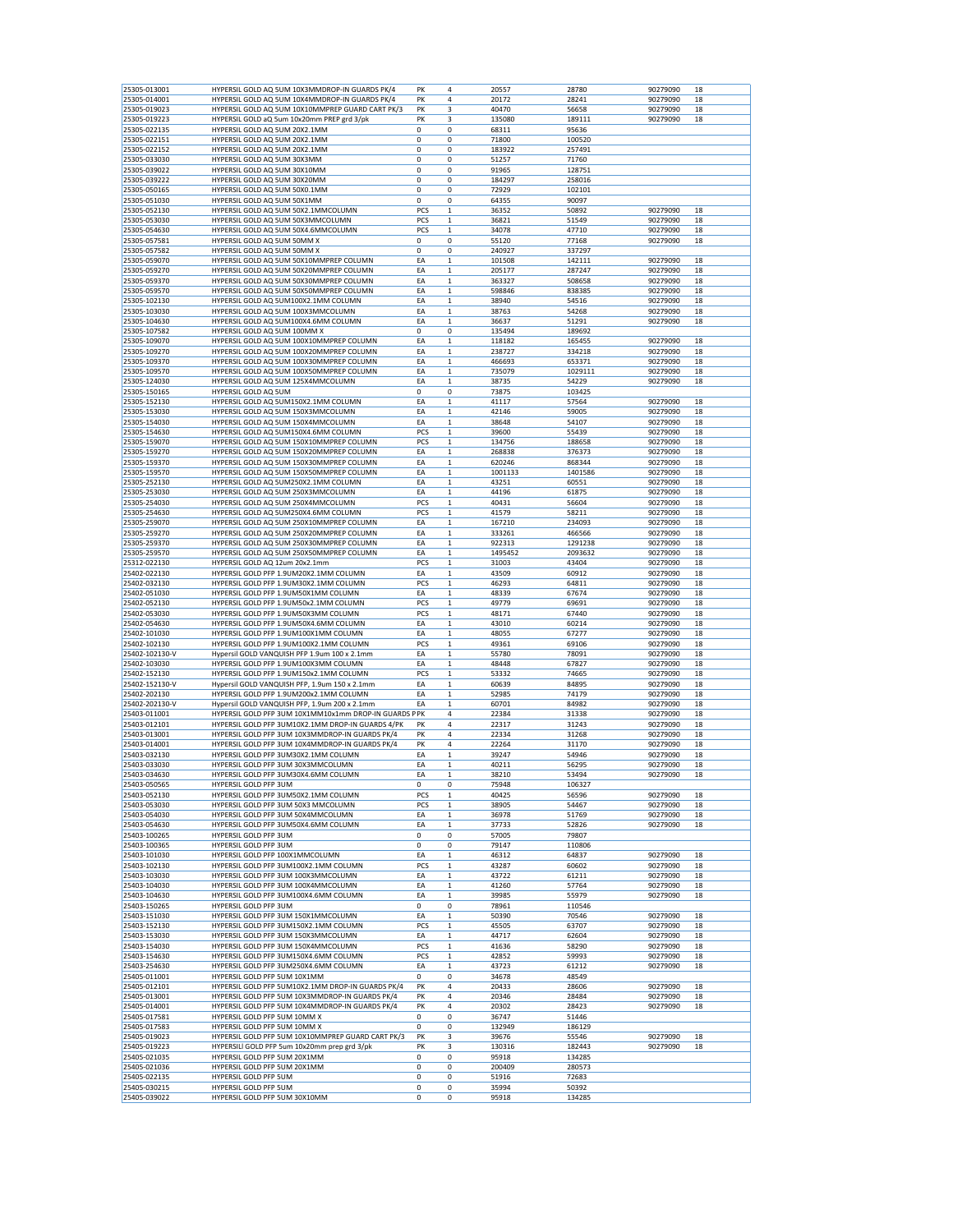| 25405-039222<br>25405-052130 |                                             |     | 0           |         |         |          |    |
|------------------------------|---------------------------------------------|-----|-------------|---------|---------|----------|----|
|                              | HYPERSIL GOLD PFP 5UM 30X20MM               | 0   |             | 200409  | 280573  |          |    |
|                              | HYPERSIL GOLD PFP 5um 50x2.1mm              | PCS | $\mathbf 1$ | 36496   | 51094   | 90279090 | 18 |
| 25405-053030                 | HYPERSIL GOLD PFP 5UM 50X3 MMCOLUMN         | ΕA  | $\mathbf 1$ | 35255   | 49357   | 90279090 | 18 |
| 25405-054630                 | HYPERSIL GOLD PFP 5UM                       | 0   | 0           | 55782   | 78095   |          |    |
| 25405-059070                 | HYPERSIL GOLD PFP 5UM 50X10MMPREP COLUMN    | EA  | 1           | 100185  | 140259  | 90279090 | 18 |
|                              |                                             |     |             |         |         |          |    |
| 25405-059270                 | HYPERSIL GOLD PFP 5UM 50X21MMPREP COLUMN    | EA  | $\mathbf 1$ | 199884  | 279838  | 90279090 | 18 |
| 25405-059370                 | HYPERSIL GOLD PFP 5UM 50X30MMPREP COLUMN    | EA  | $\mathbf 1$ | 351419  | 491987  | 90279090 | 18 |
| 25405-059570                 | HYPERSIL GOLD PFP 5UM 50X50MMPREP COLUMN    | EA  | $\mathbf 1$ | 617098  | 863937  | 90279090 | 18 |
| 25405-102130                 | HYPERSIL GOLD PFP 5UM100X2.1MM COLUMN       | EA  | $\mathbf 1$ | 39663   | 55528   | 90279090 | 18 |
|                              |                                             |     |             |         |         |          |    |
| 25405-103030                 | HYPERSIL GOLD PFP 5UM 100X3MMCOLUMN         | ΕA  | 1           | 38498   | 53897   | 90279090 | 18 |
| 25405-104630                 | HYPERSIL GOLD PFP 5UM100X4.6MM COLUMN       | ΕA  | 1           | 36557   | 51180   | 90279090 | 18 |
| 25405-107563                 | <b>Hypersil GOLD PFP</b>                    | 0   | 0           | 73494   | 102891  |          |    |
|                              |                                             |     | $\mathbf 1$ |         |         |          |    |
| 25405-109070                 | HYPERSIL GOLD PFP 5UM100X10MM PREP COLUMN   | EA  |             | 116197  | 162676  | 90279090 | 18 |
| 25405-109270                 | HYPERSIL GOLD PFP 5UM100X21MM PREP COLUMN   | ΕA  | $\mathbf 1$ | 231847  | 324586  | 90279090 | 18 |
| 25405-109370                 | HYPERSIL GOLD PFP 5UM100X30MM PREP COLUMN   | EA  | $\mathbf 1$ | 446848  | 625587  | 90279090 | 18 |
| 25405-109570                 | HYPERSIL GOLD PFP 5UM100X50MM PREP COLUMN   | ΕA  | 1           | 774131  | 1083783 | 90279090 | 18 |
|                              |                                             |     |             |         |         |          |    |
| 25405-152130                 | HYPERSIL GOLD PFP 5UM150X2.1MM COLUMN       | PCS | $\mathbf 1$ | 41760   | 58464   | 90279090 | 18 |
| 25405-153030                 | HYPERSIL GOLD PFP 5UM 150X3MMCOLUMN         | EA  | $\mathbf 1$ | 41160   | 57624   | 90279090 | 18 |
| 25405-154030                 | HYPERSIL GOLD PFP 5UM 150X4MMCOLUMN         | ΕA  | $\mathbf 1$ | 39248   | 54947   | 90279090 | 18 |
| 25405-154630                 | HYPERSIL GOLD PFP 5UM150X4.6MM COLUMN       | ΕA  | $\mathbf 1$ | 38809   | 54333   | 90279090 | 18 |
|                              |                                             |     |             |         |         |          |    |
| 25405-159070                 | HYPERSIL GOLD PFP 5UM150X10MM PREP COLUMN   | PCS | $\mathbf 1$ | 132110  | 184953  | 90279090 | 18 |
| 25405-159270                 | HYPERSIL GOLD PFP 5UM150X21MM PREP COLUMN   | EA  | $\mathbf 1$ | 256931  | 359703  | 90279090 | 18 |
| 25405-159370                 | HYPERSIL GOLD PFP 5UM150X30MM PREP COLUMN   | ΕA  | 1           | 593785  | 831299  | 90279090 | 18 |
| 25405-159570                 | HYPERSIL GOLD PFP 5UM150X50MM PREP COLUMN   | EA  | 1           | 1009535 | 1413348 | 90279090 | 18 |
|                              |                                             |     |             |         |         |          |    |
| 25405-252130                 | HYPERSIL GOLD PFP 5UM250X2.1MM COLUMN       | EA  | $\mathbf 1$ | 42986   | 60181   | 90279090 | 18 |
| 25405-253030                 | HYPERSIL GOLD PFP 5UM 250X3MMCOLUMN         | ΕA  | $\mathbf 1$ | 42009   | 58813   | 90279090 | 18 |
| 25405-254030                 | HYPERSIL GOLD PFP 5UM 250X4MMCOLUMN         | EA  | $\mathbf 1$ | 39796   | 55715   | 90279090 | 18 |
| 25405-254630                 | HYPERSIL GOLD PFP 5UM250X4.6MM COLUMN       | PCS | $\mathbf 1$ | 40656   | 56918   | 90279090 | 18 |
|                              |                                             |     |             |         |         |          |    |
| 25405-259070                 | HYPERSIL GOLD PFP 5UM250X10MM PREP COLUMN   | ΕA  | $\mathbf 1$ | 162447  | 227425  | 90279090 | 18 |
| 25405-259270                 | HYPERSIL GOLD PFP 5UM250X21MM PREP COLUMN   | EA  | 1           | 337739  | 472834  | 90279090 | 18 |
| 25405-259370                 | HYPERSIL GOLD PFP 5UM250X30MM PREP COLUMN   | EA  | $\mathbf 1$ | 885267  | 1239374 | 90279090 | 18 |
| 25405-259570                 | HYPERSIL GOLD PFP 5UM250X50MM PREP COLUMN   | EA  | $\mathbf 1$ | 1536528 | 2151139 | 90279090 | 18 |
|                              |                                             |     |             |         |         |          |    |
| 25405-304030                 | HYPERSIL GOLD PFP 5UM 300X4MM               | 0   | 0           | 83766   | 117273  | 90278090 | 18 |
| 25412-022130                 | HYPERSIL GOLD PFP 12um20x2.1mm              | EA  | $\mathbf 1$ | 31012   | 43417   | 90279090 | 18 |
| 25502-022130                 | 20x2.1mm 1.9um Hypersil GOLD                | 0   | 0           | 66525   | 93136   |          |    |
|                              | 50x1mm 1.9um Hypersil GOLD C4               | EA  |             |         |         | 90279090 |    |
| 25502-051030                 |                                             |     | 1           | 48344   | 67681   |          | 18 |
| 25502-052130                 | 50x2.1mm 1.9um Hypersil GOLDC4              | EA  | $\mathbf 1$ | 48623   | 68072   | 90279090 | 18 |
| 25502-054630                 | 50x4.6mm 1.9um Hypersil GOLD                | 0   | 0           | 69066   | 96693   |          |    |
| 25502-101030                 | 100x1mm 1.9um Hypersil GOLD                 | 0   | 0           | 83107   | 116349  |          |    |
|                              |                                             |     |             |         |         |          |    |
| 25502-102130                 | 100x2.1mm 1.9um Hypersil GOLDC4             | EA  | $\mathbf 1$ | 48455   | 67837   | 90279090 | 18 |
| 25502-151030                 | 150x1.0mm 1.9um Hypersil GOLDC4             | ΕA  | 1           | 70933   | 99306   | 90279090 | 18 |
| 25502-152130                 | 150x2.1mm 1.9um Hypersil GOLDC4             | ΕA  | 1           | 53665   | 75130   | 90279090 | 18 |
| 25502-202130                 | 200x2.1mm 1.9um Hypersil GOLD               | 0   | 0           | 81412   | 113976  |          |    |
|                              |                                             |     |             |         |         |          |    |
| 25503-011001                 | 10x1mm 3um Hypersil GOLD C4                 | PK  | 4           | 22408   | 31372   | 90279090 | 18 |
| 25503-012101                 | 10x2.1mm 3um Hypersil GOLD C4               | PK  | 4           | 22883   | 32037   | 90279090 | 18 |
| 25503-013001                 | 10x3mm 3um Hypersil GOLD C4                 | PK  | 4           | 22836   | 31970   | 90279090 | 18 |
| 25503-014001                 | 10x4mm 3um Hypersil GOLD C4                 | PK  | 4           | 22805   | 31927   | 90279090 | 18 |
|                              |                                             |     |             |         |         |          |    |
| 25503-032130                 | 30x2.1mm 3um Hypersil GOLD C4               | ΕA  | 1           | 39327   | 55057   | 90279090 | 18 |
| 25503-051030                 | 50x1mm 3um Hypersil GOLD C4                 | EA  | 1           | 42437   | 59411   | 90279090 | 18 |
| 25503-052130                 | 50x2.1mm 3um Hypersil GOLD C4               | EA  | $\mathbf 1$ | 39309   | 55032   | 90279090 | 18 |
| 25503-102130                 | 100x2.1mm 3um Hypersil GOLD C4              | ΕA  | $\mathbf 1$ | 42986   | 60180   | 90279090 | 18 |
|                              |                                             |     |             |         |         |          |    |
| 25503-103030                 | 100x3mm 3um Hypersil GOLD C4                | ΕA  | $\mathbf 1$ | 42739   | 59834   | 90279090 | 18 |
| 25503-104630                 | 100x4.6mm 3um Hypersil GOLD C4              | EA  | $\mathbf 1$ | 40183   | 56257   | 90279090 | 18 |
| 25503-151030                 | 150x1mm 3um Hypersil GOLD C4                | ΕA  | $\mathbf 1$ | 49341   | 69077   | 90279090 | 18 |
| 25503-152130                 | 150x2.1mm 3um Hypersil GOLD C4              | EA  | 1           | 45323   | 63452   | 90279090 | 18 |
|                              |                                             |     |             |         |         |          |    |
| 25503-153030                 | 150x3mm 3um Hypersil GOLD C4                | EA  | $\mathbf 1$ | 45154   | 63215   | 90279090 | 18 |
| 25503-154630                 | 150x4.6mm 3um Hypersil GOLD C4              | ΕA  | $\mathbf 1$ | 42381   | 59333   | 90279090 | 18 |
| 25505-011001                 | 10x1mm 5um Hypersil GOLD C4                 | 0   | 0           | 34678   | 48549   |          |    |
| 25505-012101                 | 10x2.1mm 5um Hypersil GOLD C4               | PK  | 4           | 20683   | 28957   | 90279090 | 18 |
|                              |                                             |     |             |         |         |          |    |
| 25505-013001                 | 10x3mm 5um Hypersil GOLD C4                 | PK  | 4           |         |         |          |    |
| 25505-014001                 | 10x4mm 5um Hypersil GOLD C4                 |     |             | 20636   | 28890   | 90279090 | 18 |
| 25505-019223                 |                                             | PK  | 4           |         |         |          |    |
|                              |                                             |     |             | 20605   | 28847   | 90279090 | 18 |
|                              | HYPERSIL GOLD C4 5UM 10X21.2MM GUARD COLUMN | PK  | 3           | 144845  | 202783  | 90279090 | 18 |
| 25505-032130                 | 30x2.1mm 5um Hypersil GOLD C4               | 0   | 0           | 55969   | 78356   |          |    |
| 25505-051030                 | 50x1mm 5um Hypersil GOLD C4                 | 0   | 0           | 64451   | 90231   |          |    |
| 25505-052130                 |                                             | EA  | $\mathbf 1$ | 35510   | 49714   | 90279090 | 18 |
|                              | 50x2.1mm 5um Hypersil GOLD C4               |     |             |         |         |          |    |
| 25505-054630                 | 50x4.6mm 5um Hypersil GOLD C4               | ΕA  | 1           | 33486   | 46880   | 90279090 | 18 |
| 25505-102130                 | 100x2.1mm 5um Hypersil GOLD C4              | ΕA  | 1           | 38887   | 54442   | 90279090 | 18 |
| 25505-103030                 | 100x3mm 5um Hypersil GOLD C4                | EA  | $\mathbf 1$ | 38630   | 54083   | 90279090 | 18 |
|                              | 100x4.6mm 5um Hypersil GOLD C4              | EA  | $\mathbf 1$ | 36385   | 50940   | 90279090 | 18 |
| 25505-104630                 |                                             |     |             |         |         |          |    |
| 25505-109270                 | HYPERSIL GOLD C4 5UM                        | 0   | 0           | 301226  | 421716  |          |    |
| 25505-152130                 | 150x2.1mm 5um Hypersil GOLD C4              | ΕA  | $\mathbf 1$ | 41025   | 57435   | 90279090 | 18 |
| 25505-154030                 | 150x4mm 5um Hypersil GOLD C4                | EA  | 1           | 38383   | 53737   | 90279090 | 18 |
| 25505-154630                 | 150x4.6mm 5um Hypersil GOLD C4              | ΕA  | 1           | 38283   | 53596   | 90279090 | 18 |
|                              |                                             |     |             |         |         |          |    |
| 25505-252130                 | 250x2.1mm 5um Hypersil GOLD C4              | ΕA  | 1           | 43118   | 60366   | 90279090 | 18 |
| 25505-253030                 | 250x3mm 5um Hypersil GOLD C4                | EA  | $\mathbf 1$ | 42379   | 59331   | 90279090 | 18 |
| 25505-254030                 | 250x4mm 5um Hypersil GOLD C4                | EA  | $\mathbf 1$ | 40008   | 56011   | 90279090 | 18 |
| 25505-254630                 | 250x4.6mm 5um Hypersil GOLD C4              | ΕA  | $\mathbf 1$ | 39920   | 55888   | 90279090 | 18 |
|                              |                                             |     |             |         |         |          |    |
| 25505-259070                 | HYPERSIL GOLD C4 5UM 250X10MM               | 0   | 0           | 204557  | 286380  |          |    |
| 25505-259270                 | HYPERSIL GOLD C4 5UM 250X21.2MMPREP COLUMN  | EA  | $\mathbf 1$ | 352426  | 493397  | 90279090 | 18 |
| 25702-052130                 | 50x2.1mm 1.9um Hypersil GOLDAmino           | ΕA  | 1           | 48623   | 68072   | 90279090 | 18 |
|                              |                                             | 0   | 0           |         | 96693   |          |    |
| 25702-054630                 | 50x4.6mm 1.9um Hypersil GOLD                |     |             | 69066   |         |          |    |
| 25702-101030                 | 100x1mm 1.9um Hypersil GOLD                 | 0   | 0           | 81973   | 114762  |          |    |
| 25702-102130                 | 100x2.1mm 1.9um Hypersil GOLDAmino          | ΕA  | $\mathbf 1$ | 48455   | 67837   | 90279090 | 18 |
| 25702-103030                 | 100x3mm 1.9um Hypersil GOLD                 | 0   | 0           | 75285   | 105399  |          |    |
|                              |                                             | ΕA  |             |         | 74850   | 90279090 | 18 |
| 25702-152130                 | 150x2.1mm 1.9um Hypersil GOLDAmino          |     | 1           | 53465   |         |          |    |
| 25702-202130                 | 200x2.1mm 1.9um Hypersil GOLDAmino          | ΕA  | 1           | 53290   | 74605   | 90279090 | 18 |
| 25703-011001                 | 10x1mm 3um Hypersil GOLD Amino              | PK  | 4           | 22408   | 31372   | 90279090 | 18 |
| 25703-012101                 | 10x2.1mm 3um Hypersil GOLDAmino             | PK  | 4           | 22883   | 32037   | 90279090 | 18 |
|                              |                                             |     |             |         |         |          |    |
| 25703-013001                 | 10x3mm 3um Hypersil GOLD Amino              | PK  | 4           | 22836   | 31970   | 90279090 | 18 |
| 25703-014001                 | 10x4mm 3um Hypersil GOLD Amino              | PK  | 4           | 22805   | 31927   | 90279090 | 18 |
| 25703-032130                 | 30x2.1mm 3um Hypersil GOLDAmino             | ΕA  | $\mathbf 1$ | 39327   | 55057   | 90279090 | 18 |
| 25703-051030                 | 50x1mm 3um Hypersil GOLD Amino              | 0   | 0           | 69162   | 96827   |          |    |
|                              |                                             |     |             |         |         |          |    |
| 25703-052130                 | 50x2.1mm 3um Hypersil GOLDAmino             | EA  | $\mathbf 1$ | 39309   | 55032   | 90279090 | 18 |
| 25703-054630                 | 50x4.6mm 3um Hypersil GOLDAmino             | ΕA  | $\mathbf 1$ | 36987   | 51782   | 90279090 | 18 |
| 25703-101030                 | 100x1mm 3um Hypersil GOLD                   | 0   | 0           | 75001   | 105001  |          |    |
| 25703-102130                 | 100x2.1mm 3um Hypersil GOLDAmino            | PCS | $\mathbf 1$ | 42986   | 60180   | 90279090 | 18 |
|                              |                                             |     |             |         |         |          |    |
| 25703-103030                 | 100x3mm 3um Hypersil GOLDAmino              | ΕA  | 1           | 42739   | 59834   | 90279090 | 18 |
| 25703-104030                 | 100x4mm 3um Hypersil GOLD                   | 0   | 0           | 65488   | 91684   |          |    |
| 25703-104630                 | 100x4.6mm 3um Hypersil GOLDAmino            | EA  | 1           | 40183   | 56257   | 90279090 | 18 |
| 25703-151030                 | 150x1mm 3um Hypersil GOLDAmino              | ΕA  | $\mathbf 1$ | 49341   | 69077   | 90279090 | 18 |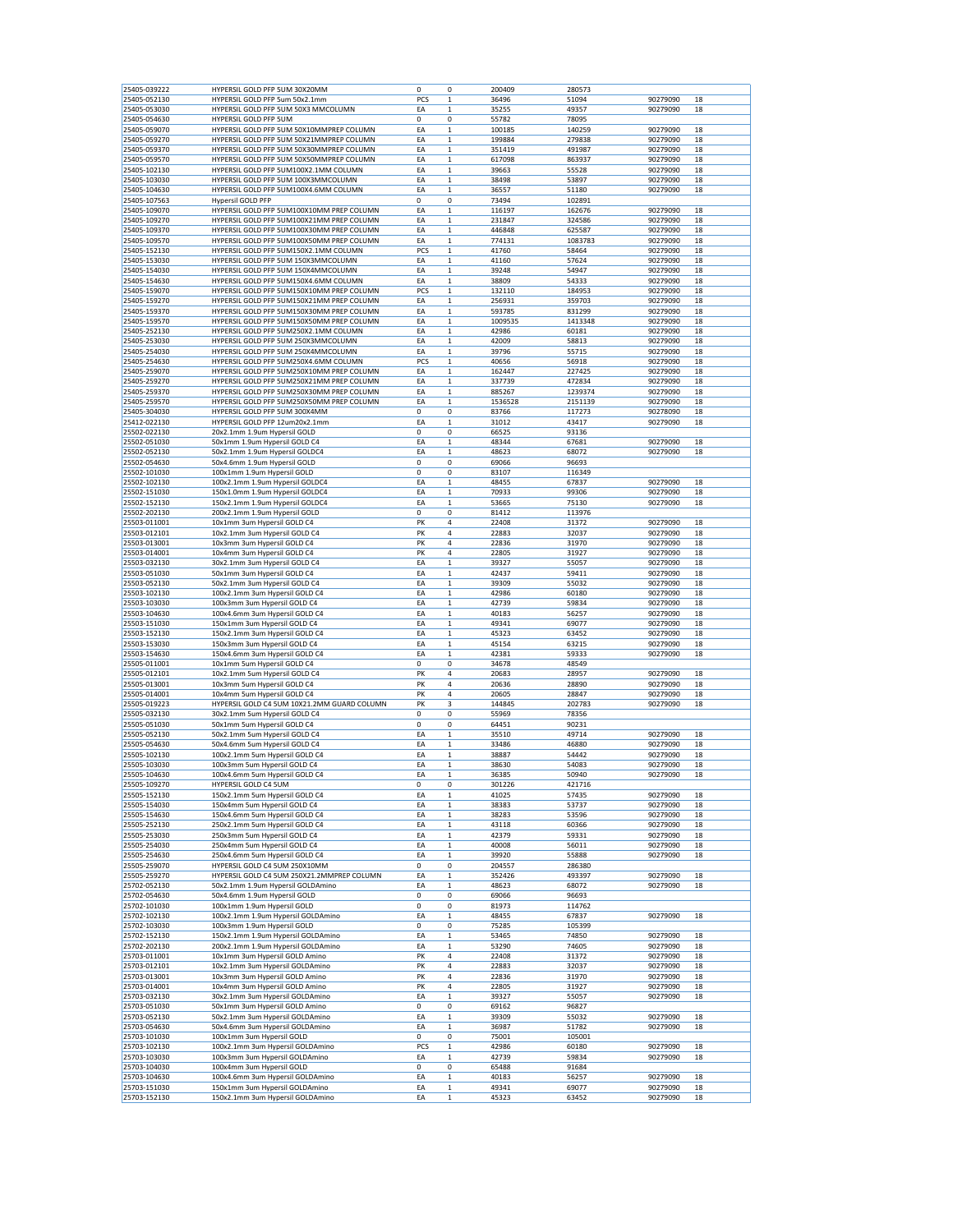| 25703-153030 | 150x3mm 3um Hypersil GOLDAmino                   | EA  | 1           | 45154   | 63215   | 90279090 | 18 |
|--------------|--------------------------------------------------|-----|-------------|---------|---------|----------|----|
| 25703-154630 | 150x4.6mm 3um Hypersil GOLDAmino                 | EA  | $\mathbf 1$ | 42381   | 59333   | 90279090 | 18 |
| 25705-011001 | 10x1mm 5um Hypersil GOLD Amino                   | 0   | 0           | 34678   | 48549   |          |    |
| 25705-012101 | 10x2.1mm 5um Hypersil GOLDAmino                  | PK  | 4           | 20683   | 28957   | 90279090 | 18 |
|              |                                                  |     |             |         |         | 90279090 |    |
| 25705-013001 | 10x3mm 5um Hypersil GOLD Amino                   | PK  | 4           | 20636   | 28890   |          | 18 |
| 25705-014001 | 10x4mm 5um Hypersil GOLD Amino                   | PK  | 4           | 20605   | 28847   | 90279090 | 18 |
| 25705-052130 | 50x2.1mm 5um Hypersil GOLDAmino                  | ΕA  | $\mathbf 1$ | 35510   | 49714   | 90279090 | 18 |
| 25705-054630 | 50x4.6mm 5um Hypersil GOLDAmino                  | EA  | $\mathbf 1$ | 33486   | 46880   | 90279090 | 18 |
|              |                                                  |     | 0           |         |         |          |    |
| 25705-101030 | 100x1mm 5um Hypersil GOLD                        | 0   |             | 69915   | 97881   |          |    |
| 25705-102130 | 100x2.1mm 5um Hypersil GOLDAmino                 | ΕA  | 1           | 38887   | 54442   | 90279090 | 18 |
| 25705-103030 | 100x3mm 5um Hypersil GOLDAmino                   | EA  | $\mathbf 1$ | 38630   | 54083   | 90279090 | 18 |
| 25705-104630 | 100x4.6mm 5um Hypersil GOLDAmino                 | ΕA  | $\mathbf 1$ | 36385   | 50940   | 90279090 | 18 |
|              |                                                  |     |             |         |         |          |    |
| 25705-151030 | 150x1mm 5um Hypersil GOLD                        | 0   | 0           | 71891   | 100648  |          |    |
| 25705-152130 | 150x2.1mm 5um Hypersil GOLDAmino                 | ΕA  | $\mathbf 1$ | 41025   | 57435   | 90279090 | 18 |
| 25705-154630 | 150x4.6mm 5um Hypersil GOLDAmino                 | ΕA  | 1           | 38283   | 53596   | 90279090 | 18 |
| 25705-251030 | 250x1mm 5um Hypersil GOLD                        | 0   | 0           | 75568   | 105795  |          |    |
|              |                                                  |     |             |         |         |          |    |
| 25705-252130 | 250x2.1mm 5um Hypersil GOLDAmino                 | EA  | 1           | 43118   | 60366   | 90279090 | 18 |
| 25705-253030 | 250x3mm 5um Hypersil GOLDAmino                   | ΕA  | $\mathbf 1$ | 42379   | 59331   | 90279090 | 18 |
| 25705-254030 | 250x4mm 5um Hypersil GOLDAmino                   | ΕA  | 1           | 40008   | 56011   | 90279090 | 18 |
| 25705-254630 | 250x4.6mm 5um Hypersil GOLDAmino                 | ΕA  | $\mathbf 1$ | 39920   | 55888   | 90279090 | 18 |
|              |                                                  |     |             |         |         |          |    |
| 25802-022130 | Hypersil GOLD CN, 20x2.1mm                       | 0   | 0           | 66713   | 93398   |          |    |
| 25802-051030 | Hypersil GOLD CN, 50x1mm,                        | 0   | 0           | 75192   | 105269  |          |    |
| 25802-052130 | HYPERSIL GOLD CN, 50x2.1mm,1.9um                 | PCS | 1           | 49438   | 69213   | 90279090 | 18 |
| 25802-053030 |                                                  | 0   | 0           | 75006   |         |          |    |
|              | Hypersil GOLD CN, 50x3mm,                        |     |             |         | 105008  |          |    |
| 25802-101030 | Hypersil GOLD CN, 100x1mm,                       | 0   | 0           | 75757   | 106060  |          |    |
| 25802-102130 | HYPERSIL GOLD CN, 100x2.1mm,1.9um                | PCS | 1           | 49329   | 69061   | 90279090 | 18 |
| 25802-103030 | Hypersil GOLD CN, 100x3mm,                       | 0   | 0           | 76322   | 106851  |          |    |
|              |                                                  |     |             |         |         | 90279090 |    |
| 25802-152130 | HYPERSIL GOLD CN, 150x2.1mm,1.9um                | ΕA  | 1           | 53398   | 74758   |          | 18 |
| 25802-202130 | HYPERSILI GOLD CN, 200x2.1mm,1.9um               | EA  | 1           | 53091   | 74328   | 90279090 | 18 |
| 25803-011001 | HYPERSIL GOLD CN 3UM 10X1MMDROP-IN GUARDS PK/4   | PK  | 4           | 22424   | 31393   | 90279090 | 18 |
| 25803-012101 | HYPERSIL GOLD CN 3UM 10X2.1MMDROP-IN GUARDS PK/4 | PK  | 4           | 22699   | 31779   | 90279090 | 18 |
|              |                                                  |     |             |         |         |          |    |
| 25803-013001 | HYPERSIL GOLD CN 3UM 10X3MMDROP-IN GUARDS PK/4   | PΚ  | 4           | 22851   | 31991   | 90279090 | 18 |
| 25803-014001 | HYPERSIL GOLD CN 3UM 10X4MMDROP-IN GUARDS PK/4   | PK  | 4           | 22621   | 31670   | 90279090 | 18 |
| 25803-032130 | HYPERSIL GOLD CN 3UM 30X2.1MMCOLUMN              | ΕA  | 1           | 39327   | 55057   | 90279090 | 18 |
| 25803-052130 | HYPERSIL GOLD CN 3UM 50X2.1MMCOLUMN              | ΕA  | 1           | 40137   | 56192   | 90279090 | 18 |
|              |                                                  |     |             |         |         |          |    |
| 25803-101030 | HYPERSIL GOLD CN 3UM 100X1MMCOLUMN               | EA  | $\mathbf 1$ | 47481   | 66473   | 90279090 | 18 |
| 25803-102130 | HYPERSIL GOLD CN 3UM100X2.1MM COLUMN             | EA  | $\mathbf 1$ | 42986   | 60180   | 90279090 | 18 |
| 25803-103030 | HYPERSIL GOLD CN 3UM 100X3MMCOLUMN               | PCS | 1           | 43868   | 61415   | 90279090 | 18 |
| 25803-104630 | HYPERSIL GOLD CN 3UM100X4.6MM COLUMN             | PCS | $\mathbf 1$ | 40461   | 56646   | 90279090 | 18 |
|              |                                                  |     |             |         |         |          |    |
| 25803-151030 | HYPERSIL GOLD CN 3UM 150X1MMCOLUMN               | PCS | 1           | 49341   | 69077   | 90279090 | 18 |
| 25803-152130 | HYPERSIL GOLD CN 3UM150X2.1MM COLUMN             | PCS | 1           | 45783   | 64096   | 90279090 | 18 |
| 25803-153030 | HYPERSIL GOLD CN 3UM150X3.0MM COLUMN             | EA  | 1           | 46283   | 64796   | 90279090 | 18 |
|              |                                                  |     |             |         |         |          |    |
| 25803-154030 | HYPERSIL GOLD CN 3UM 150X4MMCOLUMN               | EA  | $\mathbf 1$ | 42707   | 59790   | 90279090 | 18 |
| 25803-154630 | HYPERSIL GOLD CN 3UM150X4.6MM COLUMN             | PCS | 1           | 42659   | 59722   | 90279090 | 18 |
| 25803-252130 | HYPERSIL GOLD CN 3UM                             | 0   | 0           | 73493   | 102890  |          |    |
| 25805-012101 | HYPERSIL GOLD CN 5UM 10X2.1MMDROP-IN GUARDS PK/4 | PK  | 4           | 20565   | 28792   | 90279090 | 18 |
|              |                                                  |     |             |         |         |          |    |
| 25805-012106 | HYPERSIL GOLD CN 5UM 10X2.1MM                    | 0   | 0           | 45886   | 64241   |          |    |
| 25805-013001 | HYPERSIL GOLD CN 5UM 10X3MMDROP-IN GUARDS 4/PK   | PK  | 4           | 20757   | 29059   | 90279090 | 18 |
| 25805-014001 | HYPERSIL GOLD CN 5UM 10X4MMDROP-IN GUARDS 4/PK   | PK  | 4           | 20540   | 28757   | 90279090 | 18 |
| 25805-051030 | HYPERSIL GOLD CN 5UM 50X1MM                      | 0   |             |         |         |          |    |
|              |                                                  |     |             |         |         |          |    |
|              |                                                  |     | 0           | 58606   | 82049   |          |    |
| 25805-052130 | HYPERSIL GOLD CN 5UM 50X2.1MMCOLUMN              | EA  | $\mathbf 1$ | 35997   | 50396   | 90279090 | 18 |
| 25805-053030 | HYPERSIL GOLD CN 5UM 50X3MMCOLUMN                | EA  | $\mathbf 1$ | 35414   | 49580   | 90279090 | 18 |
| 25805-054630 |                                                  | ΕA  | 1           | 33671   | 47140   | 90279090 | 18 |
|              | HYPERSIL GOLD CN 5UM 50X4.6MMCOLUMN              |     |             |         |         |          |    |
| 25805-059070 | HYPERSIL GOLD CN 5UM 50X10MM                     | 0   | 0           | 115237  | 161332  |          |    |
| 25805-059270 | HYPERSIL GOLD CN 5UM 50X21MM                     | 0   | 0           | 240927  | 337297  |          |    |
| 25805-059370 | HYPERSIL GOLD CN 5UM 50X30MM                     | 0   | 0           | 485808  | 680131  |          |    |
| 25805-059570 | HYPERSIL GOLD CN 5UM 50X50MM                     | 0   | 0           | 843849  | 1181389 |          |    |
|              |                                                  |     |             |         |         |          |    |
| 25805-102130 | HYPERSIL GOLD CN 5UM100X2.1MM COLUMN             | EA  | $\mathbf 1$ | 38940   | 54516   | 90279090 | 18 |
| 25805-103030 | HYPERSIL GOLD CN 5UM 100X3MMCOLUMN               | ΕA  | 1           | 39892   | 55848   | 90279090 | 18 |
| 25805-104630 | HYPERSIL GOLD CN 5UM100X4.6MM COLUMN             | ΕA  | 1           | 36796   | 51514   | 90279090 | 18 |
|              |                                                  |     |             | 135494  |         |          |    |
| 25805-109070 | HYPERSIL GOLD CN 5UM 100X10MM                    | 0   | 0           |         | 189692  |          |    |
| 25805-109370 | HYPERSIL GOLD CN 5UM 100X30MM                    | 0   | 0           | 607636  | 850690  |          |    |
| 25805-109570 | HYPERSIL GOLD CN 5UM 100X50MM                    | 0   | 0           | 1122364 | 1571309 |          |    |
| 25805-152130 | HYPERSIL GOLD CN 5UM150X2.1MM COLUMN             | PCS | $\mathbf 1$ | 41117   | 57564   | 90279090 | 18 |
| 25805-153030 | HYPERSIL GOLD CN 5UM 150X3MM                     | 0   | 0           | 64641   | 90498   |          |    |
|              |                                                  |     |             |         |         |          |    |
| 25805-154030 | HYPERSIL GOLD CN 150X4MMCOLUMN                   | ΕA  | 1           | 39936   | 55910   | 90279090 | 18 |
| 25805-154630 | HYPERSIL GOLD CN 5UM150X4.6MM COLUMN             | PCS | 1           | 39233   | 54926   | 90279090 | 18 |
| 25805-159270 | HYPERSIL GOLD CN 5um 150 x 21mm                  | ΕA  | $\mathbf 1$ | 269476  | 377266  | 90279090 | 18 |
| 25805-159370 | HYPERSIL GOLD CN 5UM 150X30MM                    | 0   | 0           | 783548  | 1096967 |          |    |
|              |                                                  |     |             |         |         |          |    |
| 25805-159570 | HYPERSIL GOLD CN 5UM 150X50MM                    | 0   | 0           | 1470230 | 2058321 |          |    |
| 25805-252130 | HYPERSIL GOLD CN 5UM250X2.1MM COLUMN             | ΕA  | $\mathbf 1$ | 43251   | 60551   | 90279090 | 18 |
| 25805-253030 | HYPERSIL GOLD CN 5UM 250X3MMCOLUMN               | EA  | 1           | 43779   | 61290   | 90279090 | 18 |
| 25805-254030 | HYPERSIL GOLD CN 5UM 250X4MMCOLUMN               | PCS | 1           | 40616   | 56863   | 90279090 | 18 |
|              |                                                  |     |             |         |         |          |    |
| 25805-254630 | HYPERSIL GOLD CN 5UM250X4.6MM COLUMN             | PCS | $\mathbf 1$ | 41449   | 58029   | 90279090 | 18 |
| 25805-259070 | HYPERSIL GOLD CN 5UM 250X10MMPREP COLUMN         | ΕA  | $\mathbf 1$ | 167048  | 233867  | 90279090 | 18 |
| 25805-259270 | HYPERSIL GOLD CN 5UM 250X21MMPREP COLUMN         | PCS | $\mathbf 1$ | 333261  | 466566  | 90279090 | 18 |
| 25805-259370 | HYPERSIL GOLD CN 5UM 250X30MM                    | 0   | 0           | 1142908 | 1600071 |          |    |
|              |                                                  |     |             |         |         |          |    |
| 25805-259570 | HYPERSIIL GOLD CN 5UM                            | 0   | 0           | 2115268 | 2961376 |          |    |
| 25805-304630 | HYPERSIL GOLD CN 5UM                             | 0   | 0           | 72367   | 101313  |          |    |
| 25902-051030 | Hypersil GOLD Phenyl, 50x1mm,                    | 0   | 0           | 75473   | 105662  |          |    |
| 25902-052130 | HYPERSIL GOLD Phenyl,50x2.1mm, 1.9um             | ΕA  |             |         |         |          |    |
|              |                                                  |     | $\mathbf 1$ | 49622   | 69470   | 90279090 | 18 |
| 25902-053030 | Hypersil GOLD Phenyl, 50x3mm,                    | 0   | 0           | 75006   | 105008  |          |    |
| 25902-054630 | HYPERSIL GOLD PHENYL 1.9UM50X4.6MM COLUMN        | EA  | $\mathbf 1$ | 43103   | 60344   | 90279090 | 18 |
| 25902-101030 | Hypersil GOLD Phenyl,                            | 0   | 0           | 75757   | 106060  |          |    |
| 25902-102130 | HYPERSIL GOLD PHENYL 1.9UM100X2.1MM COLUMN       | PCS | 1           | 49513   | 69319   | 90279090 | 18 |
|              |                                                  |     |             |         |         |          |    |
| 25902-103030 | HYPERSIL GOLD Phenyl, 100x3mm, 1.9um             | EA  | $\mathbf 1$ | 48580   | 68012   | 90279090 | 18 |
| 25902-152130 | HYPERSIL GOLD Phenyl,150x2.1mm, 1.9um            | ΕA  | $\mathbf 1$ | 53398   | 74758   | 90279090 | 18 |
| 25902-202130 | HYPERSIL GOLD Phenyl, 200x2.1mm, 1.9um           | ΕA  | $\mathbf 1$ | 53291   | 74608   | 90279090 | 18 |
| 25903-011001 | HYPERSIL GOLD Phenyl 3UM10x1mm Guards 4/pk       | PK  | 4           | 22224   | 31114   | 90279090 | 18 |
|              |                                                  |     |             |         |         |          |    |
| 25903-012101 | HYPERSIL GOLD Phenyl 3UM10x2.1mm Guards 4/pk     | PK  | 4           | 22699   | 31779   | 90279090 | 18 |
| 25903-013001 | HYPERSIL GOLD Phenyl 3UM10x3mm Guard 4/pk        | PK  | 4           | 22651   | 31712   | 90279090 | 18 |
| 25903-014001 | HYPERSIL GOLD Phenyl 3UM10x4mm Guard 4/pk        | PK  | 4           | 22621   | 31670   | 90279090 | 18 |
|              |                                                  |     |             |         |         |          |    |
| 25903-032130 | 30x2.1mm 3um Hypersil GOLD                       | 0   | 0           | 57478   | 80469   |          |    |
| 25903-052130 | HYPERSIL GOLD PHENYL 3UM50X2.1MM COLUMN          | ΕA  | 1           | 40137   | 56192   | 90279090 | 18 |
| 25903-053030 | 50x3mm 3um Hypersil GOLDPhenyl                   | PCS | $\mathbf 1$ | 39739   | 55634   | 90279090 | 18 |
| 25903-102130 | 100x2.1mm 3um Hypersil GOLDPhenyl                | ΕA  | $\mathbf 1$ | 42986   | 60180   | 90279090 | 18 |
|              |                                                  |     |             |         |         |          |    |
| 25903-103030 | 100x3mm 3um Hypersil GOLDPhenyl                  | ΕA  | 1           | 42739   | 59834   | 90279090 | 18 |
| 25903-104630 | 100x4.6mm 3um Hypersil GOLDPhenyl                | PCS | 1           | 40183   | 56257   | 90279090 | 18 |
| 25903-151030 | 150x1mm 3um Hypersil GOLDPhenyl                  | ΕA  | $\,1$       | 49403   | 69164   | 90279090 | 18 |
| 25903-152130 | 150x2.1mm 3um Hypersil GOLDPhenyl                | PCS | $\mathbf 1$ | 45783   | 64096   | 90279090 | 18 |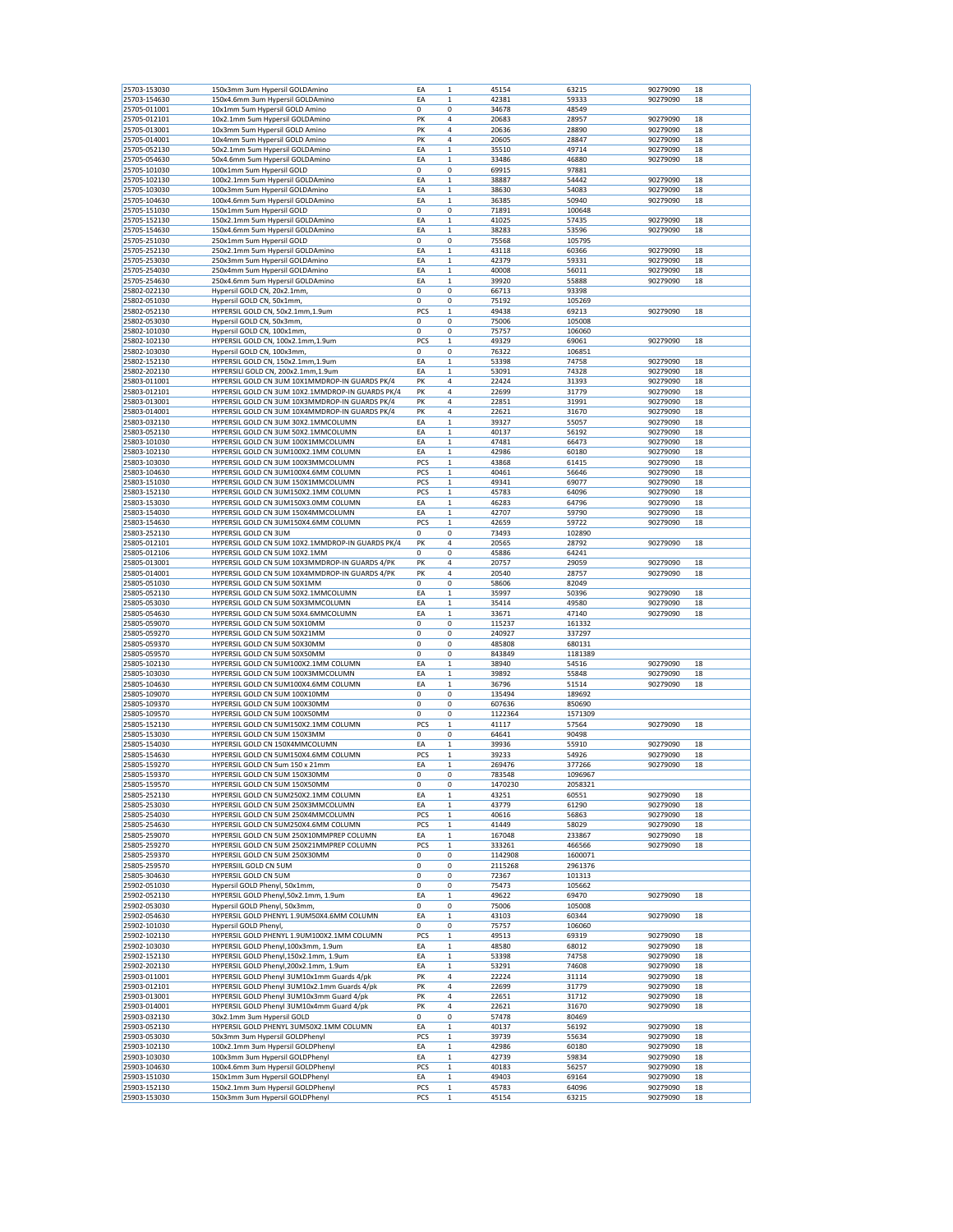| 25903-154630 | 150x4.6mm 3um Hypersil GOLDPhenyl                            | PCS      | 1                | 43209        | 60493        | 90279090             | 18       |
|--------------|--------------------------------------------------------------|----------|------------------|--------------|--------------|----------------------|----------|
| 25905-011001 | Hypersil GOLD Phenyl 5UM                                     | 0        | 0                | 34391        | 48148        |                      |          |
| 25905-012101 | HYPERSIL GOLD Phenyl 5UM10x2.1mm Drop-In Guards 4/pk         | PK       | 4                | 20565        | 28792        | 90279090             | 18       |
| 25905-013001 | HYPERSIL GOLD Phenyl 5UM10x3mm Javelin Guards 4/pk           | PK       | 4                | 20557        | 28780        | 90279090             | 18       |
| 25905-014001 | HYPERSIL GOLD Phenyl 5UM10x4mm Javelin Guards 4/pk           | PK       | 4                | 20540        | 28757        | 90279090             | 18       |
| 25905-022130 | HYPERSIL GOLD PHENYL 5UM                                     | 0        | 0                | 57099        | 79938        |                      |          |
| 25905-052130 | 50x2.1mm 5um Hypersil GOLDPhenyl                             | PCS      | $\mathbf 1$      | 35537        | 49751        | 90279090             | 18       |
| 25905-054630 | 50x4.6mm 3um Hypersil GOLDPhenyl                             | ΕA       | $\mathbf 1$      | 33618        | 47066        | 90279090             | 18       |
| 25905-102130 | 100x2.1mm 5um Hypersil GOLDPhenyl                            | ΕA       | 1                | 38940        | 54516        | 90279090             | 18       |
| 25905-103030 | 100x3mm 5um Hypersil GOLDPhenyl                              | EA       | $\mathbf 1$      | 39358        | 55101        | 90279090             | 18       |
| 25905-104630 | 100x4.6mm 5um Hypersil GOLDPhenyl                            | ΕA       | 1                | 36637        | 51291        | 90279090             | 18       |
| 25905-109070 | HYPERSIL GOLD PHENYL 5UM                                     | 0        | 0                | 135775       | 190085       |                      |          |
| 25905-109370 | HYPERSIL GOLD PHENYL 5UM                                     | 0        | 0                | 598306       | 837628       |                      |          |
| 25905-152130 | HYPERSIL GOLD Phenyl 5um 150x2.1mm                           | EA       | $\mathbf 1$      | 41016        | 57422        | 90279090             | 18       |
| 25905-154630 | 150x4.6mm 5um Hypersil GOLDPhenyl                            | PCS      | 1                | 39048        | 54667        | 90279090             | 18       |
| 25905-253030 | 250x3mm 5um Hypersil GOLDPhenyl                              | EA       | $\mathbf 1$      | 42750        | 59850        | 90279090             | 18       |
| 25905-254030 | 250x4mm 5um Hypersil GOLDPhenyl                              | ΕA       | 1                | 40431        | 56604        | 90279090             | 18       |
| 25905-254630 | HYPERSIL GOLD PHENYL 5UM250X4.6MM COLUMN                     | PCS      | 1                | 41211        | 57696        | 90279090             | 18       |
| 25905-259070 | HYPERSIL GOLD PHENYL 5UM                                     | 0        | 0                | 200602       | 280843       |                      |          |
| 26001-5970   | TG-BOND Alumina Na2SO4 PLOT Column 25m x 0.32mm x 5um EA     |          | $\mathbf 1$      | 61447        | 86026        | 90279090             | 18       |
| 26001-6020   | TG-BOND Alumina (Na2SO4), 30mx 0.32mm x 5 m                  | ΕA       | $\mathbf 1$      | 67236        | 94130        | 90279090             | 18       |
| 26001-6050   | TG-BOND Alumina (Na2SO4), 50mx 0.32mm x 5 ¦ m                | EA       | $\mathbf 1$      | 104086       | 145721       | 90279090             | 18       |
| 26001-6080   | TG-BOND Alumina (Na2SO4), 30mx 0.53mm x 10 m                 | ΕA       | 1                | 60973        | 85362        | 90279090             | 18       |
| 26001-6110   | TG-BOND Alumina (Na2SO4), 50mx 0.53mm x 10 m                 | PK       | 1                | 103622       | 145070       | 90279090             | 18       |
| 26002-6020   | TG-BOND Alumina (KCl), 30m x0.32mm x 5 m                     | ΕA       | 1                | 63466        | 88853        | 90279090             | 18       |
| 26002-6050   | TG-BOND Alumina (KCl), 50m x0.32mm x 5 m                     | ΕA       | $\mathbf 1$      | 99794        | 139712       | 90279090             | 18       |
| 26002-6080   | TG-BOND Alumina (KCl), 30m x0.53mm x 10¦m                    | PK       | $\mathbf 1$      | 59596        | 83435        | 90279090             | 18       |
| 26002-6110   | TG-BOND Alumina (KCI), 50m x0.53mm x 101m                    | EA       | $\mathbf 1$      | 98540        | 137956       | 90279090             | 18       |
| 26003-1630   | TG-BOND Msieve 5A GC Column,50m x 0.53mm x 50um              | ΕA       | 1                | 142116       | 198963       | 90279090             | 18       |
| 26003-6010   | TG-BOND Msieve 5A, 15m x0.32mm x 30¦m                        | ΕA       | 1                | 62923        | 88092        | 90279090             | 18       |
| 26003-6040   | TG-BOND Msieve 5A, 30m x0.32mm x 30¦m                        | PK       | 1                | 87081        | 121914       | 90279090             | 18       |
| 26003-6070   | TG-BOND Msieve 5A, 15m x0.53mm x 50¦m                        | EA       | $\mathbf 1$      | 66123        | 92572        | 90279090             | 18       |
| 26003-6100   | TG-BOND Msieve 5A, 30m x0.53mm x 50¦m                        | PK       | $\mathbf 1$      | 96698        | 135378       | 90279090             | 18       |
| 26004-5870   | TG-BOND Q PLOT Column 10m x 0.32mm x 10um                    | EA       | 1                | 44050        | 61670        | 90279090             | 18       |
| 26004-6000   | TG-BOND Q, 15m x 0.32mm x10 m                                | EA       | $\mathbf 1$      | 39512        | 55317        | 90279090             | 18       |
| 26004-6030   | TG-BOND Q, 30m x 0.32mm x10 } m                              | PK       | 1                | 54480        | 76272        | 90279090             | 18       |
| 26004-6060   | TG-BOND Q, 15m x 0.53mm x20 } m                              | ΕA       | 1                | 42461        | 59445        | 90279090             | 18       |
| 26004-6070   | TG-BOND Q 25m x 0.53mm x 20μm                                | EA       | $\mathbf 1$      | 62343        | 87280        | 90279090             | 18       |
| 26004-6090   | TG-BOND Q, 30m x 0.53mm x20 m                                | EA       | $\mathbf 1$      | 59452        | 83233        | 90279090             | 18       |
| 26005-6000   | TG-BOND Q+, 15m x 0.32mm x10 m                               | EA       | $\mathbf 1$      | 39761        | 55665        | 90279090             | 18       |
| 26005-6030   | TG-BOND Q+, 30m x 0.32mm x10¦m                               | PK       | $\mathbf 1$      | 54359        | 76103        | 90279090             | 18       |
| 26005-6060   | TG-BOND Q+, 15m x 0.53mm x20 m                               | ΕA       | 1                | 41870        | 58618        | 90279090             | 18       |
| 26005-6090   | TG-BOND Q+, 30m x 0.53mm x20 m                               | ΕA       | 1                | 59444        | 83222        | 90279090             | 18       |
| 26006-6000   | TG-BOND S, 15m x 0.32mm x10 m                                | PK       | $\mathbf 1$      | 39512        | 55317        | 90279090             | 18       |
| 26006-6030   | TG-BOND S, 30m x 0.32mm x10 m                                | ΕA       | $\mathbf 1$      | 54359        | 76103        | 90279090             | 18       |
| 26006-6060   | TG-BOND S, 15m x 0.53mm x20 m                                | ΕA       | $\mathbf 1$      | 41870        | 58618        | 90279090             | 18       |
| 26006-6090   | TG-BOND S, 30m x 0.53mm x20 m                                | EA       | $\mathbf 1$      | 59444        | 83222        | 90279090             | 18       |
| 26007-6000   | TG-BOND U, 15m x 0.32mm x10 m                                | ΕA       | 1                | 39761        | 55665        | 90279090             | 18       |
| 26007-6030   | TG-BOND U, 30m x 0.32mm x10 m                                | ΕA       | 1                | 54476        | 76266        | 90279090             | 18       |
| 26007-6060   | TG-BOND U, 15m x 0.53mm x20 m                                | EA       | 1                | 42461        | 59445        | 90279090             | 18       |
| 26007-6090   | TG-BOND U, 30m x 0.53mm x20 m                                | ΕA       | $\mathbf 1$      | 59444        | 83222        | 90279090             | 18       |
| 26050-0110   | GuardGOLD 1m x 0.1um                                         | 0        | 0                | 5658         | 7921         |                      |          |
| 26050-0218   | GuardGOLD Guard Column 2m x0.18mmID                          | EA       | $\mathbf 1$      | 4039         | 5655         | 90279090             | 18       |
| 26050-0225   | GuardGOLD Column 2m x 0.25mm                                 | PK       | 1                | 3047         | 4266         | 90279090             | 18       |
|              |                                                              |          |                  |              |              |                      |          |
| 26050-0232   | GuardGOLD Column 2m x 0.32mm                                 | PK<br>PK | $\mathbf 1$      | 3213         | 4498<br>5439 | 90279090             | 18       |
| 26050-0253   | GuardGOLD Column 2m x 0.53mm                                 | EA       | 1<br>$\mathbf 1$ | 3885<br>6070 | 8498         | 90279090             | 18<br>18 |
| 26050-0518   | GuardGOLD Guard Column 5m x0.18mmID                          |          |                  |              |              | 90279090             |          |
| 26050-0525   | GuardGOLD Column 5m x 0.25mm                                 | PK       | $\mathbf 1$      | 4584         | 6417         | 90279090             | 18       |
| 26050-0532   | GuardGOLD Column 5m x 0.32mm<br>GuardGOLD Column 5m x 0.53mm | PK<br>PK | 1                | 5230         | 7321<br>9359 | 90279090<br>90279090 | 18<br>18 |
| 26050-0553   |                                                              |          | $\mathbf 1$      | 6685         |              |                      |          |
| 26050-1018   | GuardGOLD Guard Column 10m x0.18mmID                         | ΕA       | 1                | 11187        | 15662        | 90279090             | 18       |
| 26050-1025   | GuardGOLD Column 10m x 0.25mm                                | ΕA       | 1                | 8240         | 11536        | 90279090             | 18       |
| 26050-1032   | GuardGOLD Column 10m x 0.32mm                                | EA       | $\mathbf 1$      | 9358         | 13102        | 90279090             | 18       |
| 26050-1053   | GuardGOLD Column 10m x 0.53mm                                | EA       | 1                | 12547        | 17566        | 90279090             | 18       |
| 26052-1580   | TG-PEST 5MS<br><b>TRACE GOLD TG-1HT</b>                      | 0        | 0                | 63788        | 89303        |                      |          |
| 26053-0480   |                                                              | 0        | 0                | 55876        | 78226        |                      |          |
| 26054-1420   | TRACE GOLD-TG-FAMEWax                                        | 0        | 0                | 71704        | 100386       |                      |          |
| 26059-3320   | TG-624SilMS GC Column30m x 0.25mm x 1.4um                    | PK       | 1                | 40583        | 56817        | 90279090             | 18       |
| 26059-3330   | TG-624SilMS GC Column60m x 0.25mm x 1.4um                    | PK       | $\mathbf 1$      | 66678        | 93349        | 90279090             | 18       |
| 26059-3390   | TG-624SilMS GC Column30m x 0.32mm x 1.8um                    | EA       | 1                | 43803        | 61324        | 90279090             | 18       |
| 26059-3410   | TG-624SilMS GC Column60m x 0.32mm x 1.8um                    | EA       | $\mathbf 1$      | 73209        | 102493       | 90279090             | 18       |
| 26059-3960   | TG-624SilMS GC Column30m x 0.53mm x 3.0um                    | PK       | $\,1$            | 49861        | 69805        | 90279090             | 18       |
| 26059-4080   | TG-624SilMS GC Column60m x 0.53mm x 3.0um                    | ΕA       | 1                | 76223        | 106712       | 90279090             | 18       |
| 26059-4090   | TG-624SilMS GC Column105m x 0.53mm x 3.0um                   | ΕA       | 1                | 97936        | 137111       | 90279090             | 18       |
| 26059-4900   | TG-624SilMS GC Column75m x 0.53mm x 3.0um                    | EA       | $\mathbf 1$      | 92676        | 129746       | 90279090             | 18       |
| 26059-4950   | TG-624SilMS GC Column20m x 0.18mm x 1.0um                    | ΕA       | $\mathbf 1$      | 33054        | 46276        | 90279090             | 18       |
| 26061-6005   | TG-BDE 15m x 0.25mm x 0.1um 5m                               | 0        | 0                | 69351        | 97092        |                      |          |
| 26063-2240   | TG-ALC Plus II GC Column30m x 0.32mm x 0.5um                 | PΚ       | 1                | 46029        | 64440        | 90279090             | 18       |
| 26063-2980   | TG-ALC Plus II GC Column30m x 0.53mm x 1.0um                 | ΕA       | 1                | 48616        | 68063        | 90279090             | 18       |
| 26063-3390   | TG-ALC Plus I GC Column30m x 0.32mm x 1.8um                  | PK       | 1                | 46458        | 65041        | 90279090             | 18       |
| 26063-3960   | TG-ALC Plus I GC Column30m x 0.53mm x 3.0um                  | EA       | 1                | 49066        | 68693        | 90279090             | 18       |
| 26066-1540   | TG-Dioxin GC Column 60m x0.25mm x 0.25 m                     | ΕA       | $\mathbf 1$      | 70324        | 98453        | 90279090             | 18       |
| 26066-4800   | TG-Dioxin 40m x 0.18mm x0.18um                               | ΕA       | 1                | 61037        | 85452        | 90279090             | 18       |
| 26067-6720   | TG-2560 GC Column 100m x                                     | 0        | 0                | 334581       | 468413       |                      |          |
| 26069-0480   | TG-Mineral Oil GC Column 15m x0.32mm x 0.1 m                 | EA       | $\mathbf{1}$     | 32841        | 45977        | 90279090             | 18       |
| 26069-3190   | TG-TCEP GC Column 30m x                                      | 0        | 0                | 74064        | 103689       |                      |          |
| 26069-5150   | TG-TCEP GC Column                                            | 0        | 0                | 126262       | 176767       |                      |          |
| 26069-5230   | TG-Mineral Oil GC Column 15m x0.32mm x 0.15 m                | EA       | $\mathbf 1$      | 32841        | 45977        | 90279090             | 18       |
| 26069-5240   | TG-Mineral Oil GC Column 15m x0.32mm x 0.3 m                 | EA       | 1                | 32841        | 45977        | 90279090             | 18       |
| 26070-1300   | TG-SQC GC Column, 15m x0.25mm x 0.25um                       | PΚ       | 1                | 29639        | 41494        | 90279090             | 18       |
| 26070-1390   | TG-SQC GC Column 30m x 0.15mm                                | 0        | 0                | 144159       | 201823       |                      |          |
| 26070-1420   | TG-SQC GC Column, 30m x0.25mm x 0.25um                       | PK       | 1                | 49672        | 69541        | 90279090             | 18       |
| 26072-1300   | TG-17SilMS GC Column15m x 0.25mm x 0.25um                    | ΕA       | $\mathbf 1$      | 26951        | 37731        | 90279090             | 18       |
| 26072-1310   | TG-17SilMS GC Column15m x 0.32mm x 0.25um                    | ΕA       | $\,1\,$          | 28454        | 39836        | 90279090             | 18       |
| 26072-1380   | TG-17SilMS GC Column20m x 0.18mm x 0.36um                    | ΕA       | $\mathbf 1$      | 37020        | 51829        | 90279090             | 18       |
| 26072-1420   | TG-17SILMS GC Column 30m x0.25mm x 0.25um                    | PK       | 1                | 65533        | 91746        | 90279090             | 18       |
| 26072-1430   | TG-17SilMS GC Column30m x 0.32mm x 0.25um                    | PK       | $\,1$            | 46472        | 65061        | 90279090             | 18       |
| 26072-1540   | TG-17SilMS GC Column60m x 0.25mm x 0.25um                    | EA       | 1                | 73572        | 103000       | 90279090             | 18       |
| 26072-2750   | TG-17SilMS GC Column 10m x0.15mm x 0.15um                    | ΕA       | $\mathbf 1$      | 25396        | 35554        | 90279090             | 18       |
| 26072-2760   | TG-17SilMS GC Column 20m x0.15mm x 0.15um                    | ΕA       | $\mathbf 1$      | 38374        | 53724        | 90279090             | 18       |
| 26072-5780   | TG-17SilMS GC Column20m x 0.18mm x 0.18um                    | ΕA       | $\,1\,$          | 24524        | 34334        | 90279090             | 18       |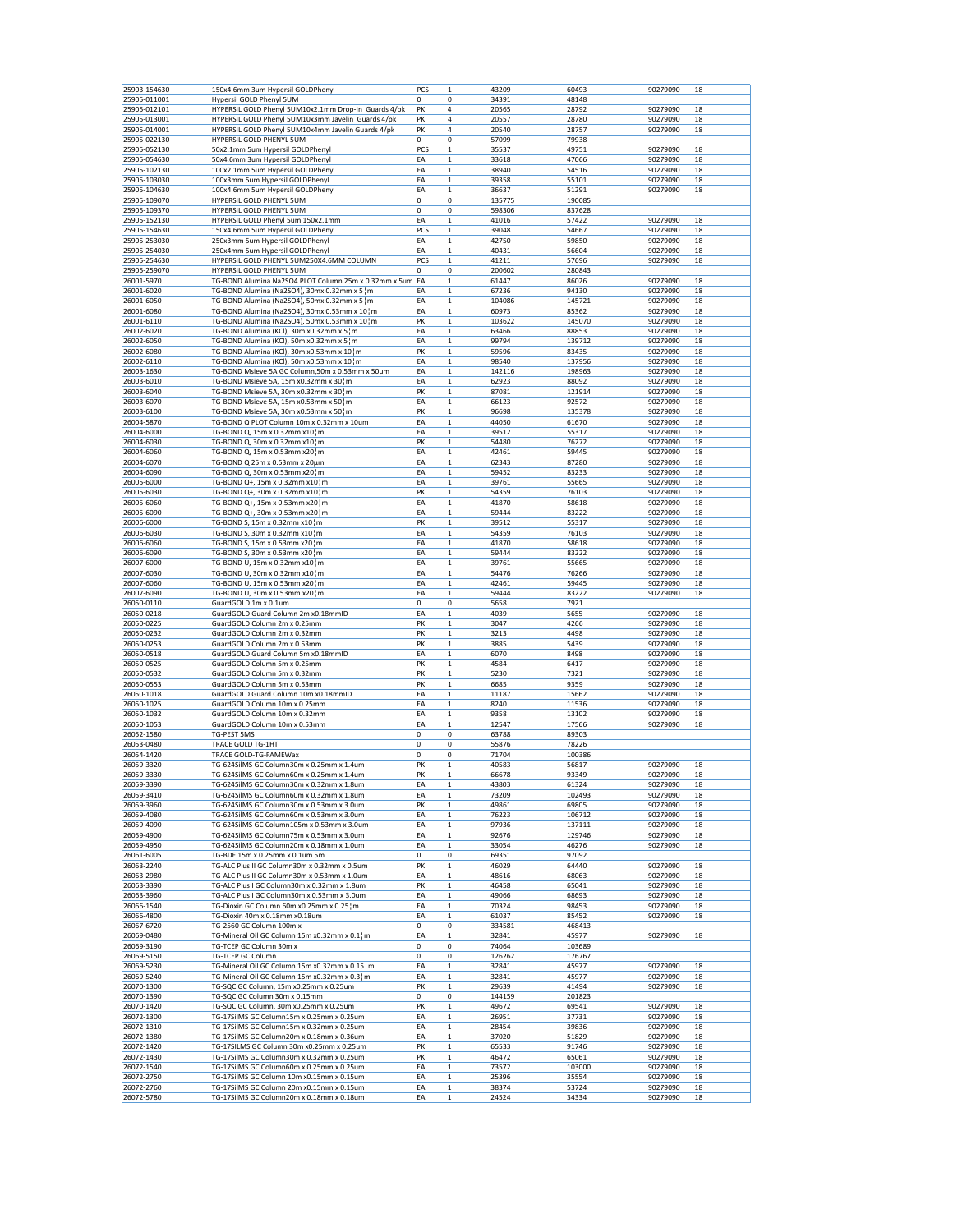| 26072-5790               | TG-17SilMS 20m x 0.18mm x                                           | 0       | 0            | 67935           | 95109            |          |    |
|--------------------------|---------------------------------------------------------------------|---------|--------------|-----------------|------------------|----------|----|
| 26073-2200               | TG-ALC2 30m x 0.53mm x 2um                                          | 0       | 0            | 83484           | 116877           |          |    |
| 26073-2260               | TG-ALC2 30m x 0.53mm x 1.20um                                       | EA      | $\mathbf{1}$ | 47067           | 65894            | 90279090 | 18 |
| 26074-3390               | TG-ALC1 30m x 0.53mm x 1.80um                                       | EA      | 1            | 46753           | 65454            | 90279090 | 18 |
| 26074-3960               | TG-ALC1 30m x 0.53mm x 3um                                          | PK      | $\mathbf 1$  | 48900           | 68460            | 90279090 | 18 |
| 26075-1420               | TG-OPP II GC Column, 30m x0.25mm x 0.25 m                           | EA      | 1            | 51033           | 71446            | 90279090 | 18 |
| 26075-2250               | TG-OPP II GC Column, 30m x0.53mm x 0.50 m                           | EA      | 1            | 58837           | 82371            | 90279090 | 18 |
| 26075-5760               | TG-OPP II GC Column, 30m x0.32mm x 0.32 m                           | EA      | $\mathbf 1$  | 53357           | 74700            | 90279090 | 18 |
| 26076-0690               | TG-OPP I GC Column, 30m x0.53mm x 0.83 m                            | EA      | $\mathbf{1}$ | 58352           | 81693            | 90279090 | 18 |
| 26076-1420               | TG-OPP I GC Column, 30m x0.25mm x 0.25 m                            | EA      | $\mathbf{1}$ | 50447           | 70626            | 90279090 | 18 |
| 26076-1580               | TG-OPP II GC Column, 20m x                                          | 0       | 0            | 78958           | 110541           |          |    |
| 26076-2240               | TG-OPP I GC Column, 30m x0.32mm x 0.50 m                            | EA      | 1            | 53765           | 75271            | 90279090 | 18 |
| 26077-0200               | TG-OCP II GC Column, 10m x0.10mm x 0.10 m                           | EA      | 1            | 35299           | 49419            | 90279090 | 18 |
| 26077-1310               | TG-OCP II GC Column,15m x0.32mm x 0.25 m                            | EA      | 1            | 35299           | 49419            | 90279090 | 18 |
| 26077-1430               | TG-OCP II GC Column, 30m x0.32mm x 0.25 m                           | EA      | 1            | 53357           | 74700            | 90279090 | 18 |
| 26077-1450               | TG-OCP II GC Column, 20m x0.10mm x 0.10 m                           | ΕA      | 1            | 54521           | 76329            | 90279090 | 18 |
| 26077-2240               | TG-OCP II GC Column, 30m x0.32mm x 0.50 m                           | EA      | $\mathbf 1$  | 53025           | 74235            | 90279090 | 18 |
| 26077-5690               | TG-OCP II GC Column, 20m x0.18mm x 0.14 m                           | EA      | 1            | 45158           | 63221            | 90279090 | 18 |
| 26077-5700               | TG-OCP II GC Column, 10m x0.18mm x 0.14 m                           | EA      | 1            | 30968           | 43355            | 90279090 | 18 |
| 26077-5710               | TG-OCP II GC Column,60m x0.25mm x 0.20 m                            | EA      | 1            | 78517           | 109924           | 90279090 | 18 |
| 26077-5720               | TG-OCP II GC Column, 30m x0.25mm x 0.20 m                           | EA      | $\mathbf 1$  | 50743           | 71041            | 90279090 | 18 |
| 26077-5730               | TG-OCP II GC Column, 15m x0.25mm x 0.20 ¦ m                         | EA      | 1            | 33359           | 46703            | 90279090 | 18 |
| 26077-5740               | TG-OCP II GC Column, 30m x0.53mm x 0.42 m                           | EA      | 1            | 58352           | 81693            | 90279090 | 18 |
| 26077-5750               | TG-OCP II GC Column, 15m x0.53mm x 0.42 m                           | EA      | $\mathbf 1$  | 36843           | 51580            | 90279090 | 18 |
| 26078-0200               | TG-OCP I GC Column, 10m x0.10mm x 0.10 m                            | EA      | 1            | 35795           | 50113            | 90279090 | 18 |
| 26078-1300               | TG-OCP I GC Column, 15m x0.25mm x 0.25 m                            | EA      | 1            | 33307           | 46630            | 90279090 | 18 |
| 26078-1420               | TG-OCP I GC Column, 30m x0.25mm x 0.25 m                            | EA      | $\mathbf 1$  | 50447           | 70626            | 90279090 | 18 |
| 26078-1510               | TG-OCP I GC Column, 10m x                                           | 0       | 0            | 53520           | 74928            |          |    |
| 26078-1540               | TG-OCP I GC Column, 60m x0.25mm x 0.25 m                            | EA      | 1            | 78517           | 109924           | 90279090 | 18 |
| 26078-2120               | TG-OCP I GC Column, 15m x                                           | 0       | 0            | 61999           | 86799            |          |    |
| 26078-2130               | TG-OCP I GC Column, 15m x                                           | 0       | 0            | 64543           | 90360            |          |    |
| 26078-2240               | TG-OCP I GC Column, 30m x0.32mm x 0.50 } m                          | EA      | 1            | 53666           | 75133            | 90279090 | 18 |
| 26078-2250               | TG-OCP I GC Column, 30m x0.53mm x 0.50 m                            | EA      | $\mathbf 1$  | 58352           | 81693            | 90279090 | 18 |
| 26078-5760               | TG-OCP I GC Column, 30m x0.32mm x 0.32 m                            | EA      | $\mathbf{1}$ | 53464           | 74850            | 90279090 | 18 |
| 26078-5780               | TG-OCP I GC Column, 20m x0.18mm x 0.18 m                            | EA      | 1            | 45158           | 63221            | 90279090 | 18 |
| 26079-0200               | TG-XLBMS GC Column, 10m X0.10mm x 0.10 m                            | EA      | $\mathbf 1$  | 37291           | 52207            | 90279090 | 18 |
| 26079-0350               | TG-XLBMS GC Column,15m x0.25mm x 0.10 m                             | EA      | 1            | 32679           | 45751            | 90279090 | 18 |
| 26079-0470               | TG-XLBMS GC Column, 30m x0.25mm x 0.10 m                            | EA      | 1            | 52759           | 73862            | 90279090 | 18 |
| 26079-0480               | TG-XLBMS GC Column, 30m x0.32mm x 0.10 m                            | EA      | 1            | 56064           | 78490            | 90279090 | 18 |
| 26079-1300               | TG-XLBMS GC Column,15m x0.25mm x 0.25 m                             | EA      | $\mathbf{1}$ | 32867           | 46013            | 90279090 | 18 |
| 26079-1310               | TG-XLBMS GC Column,15m x                                            | 0       | 0            | 59455           | 83237            |          |    |
| 26079-1420               | TG-XLBMS GC Column, 30m x0.25mm x 0.25 ¦ m                          | PK      | 1            | 52569           | 73597            | 90279090 | 18 |
| 26079-1430               | TG-XLBMS GC Column, 30m x0.32mm x 0.25 m                            | EA      | 1            | 56472           | 79061            | 90279090 | 18 |
| 26079-1540               | TG-XLBMS GC Column,60m x0.25mm x 0.25 m                             | PK      | 1            | 89551           | 125372           | 90279090 | 18 |
| 26079-1550               | TG-XLBMS GC Column,60m x0.32mm x 0.25 m                             | EA      | 1            | 98041           | 137258           | 90279090 | 18 |
| 26079-2230               | TG-XLBMS GC Column, 30m x0.25mm x 0.50 m                            | EA      | $\mathbf 1$  | 52558           | 73581            | 90279090 | 18 |
| 26079-2240               | TG-XLBMS GC Column, 30m x0.32mm x 0.50 m                            | EA      | 1            | 56012           | 78417            | 90279090 | 18 |
| 26079-2250               | TG-XLBMS GC Column, 30m x                                           | 0       | 0            | 108735          | 152230           |          |    |
| 26079-2840               | TG-XLBMS GC Column,15m x                                            | 0       | 0            | 56064           | 78489            |          |    |
| 26079-2960               | TG-XLBMS GC Column,30m x0.25mm x 1.00 m                             | EA      | 1            | 52129           | 72980            | 90279090 | 18 |
| 26079-2970               | TG-XLBMS GC Column, 30m x0.32mm x 1.00 m                            | EA      | 1            | 56793           | 79511            | 90279090 | 18 |
| 26079-3340               | TG-XLBMS GC Column,15m x                                            | 0       | 0            | 61999           | 86799            |          |    |
| 26079-3360               | TG-XLBMS GC Column,30m x                                            | 0       | 0            | 108735          | 152230           |          |    |
| 26079-5780               | TG-XLBMS GC Column, 20m x0.18mm x 0.18 m                            | PK      | 1            | 45074           | 63103            | 90279090 | 18 |
| 26080-3320               | TG-VMS GC Column, 30m X 0.25mmx 1.40 m                              | EA      | $\mathbf 1$  | 50447           | 70626            | 90279090 | 18 |
| 26080-3330               | TG-VMS GC Column,60m X 0.25mmx 1.40 m                               | EA      | 1            | 83635           | 117089           | 90279090 | 18 |
| 26080-3390               | TG-VMS GC Column, 30m X 0.32mmx 1.80 m                              | EA      | 1            | 53765           | 75271            | 90279090 | 18 |
| 26080-3410               | TG-VMS GC Column,60m X 0.32mmx 1.80 m                               | PK      | $\mathbf 1$  | 90615           | 126860           | 90279090 | 18 |
| 26080-3960               | TG-VMS GC Column, 30m X 0.53mmx 3.00 m                              | EA      | $\mathbf{1}$ | 60344           | 84481            | 90279090 | 18 |
| 26080-4080               | TG-VMS GC Column, 60m X 0.53mmx 3.00 m                              | EA      | 1            | 97787           | 136901           | 90279090 | 18 |
| 26080-4900               | TG-VMS GC Column, 75m X 0.53mm                                      | 0       | 0            | 184302          | 258022           |          |    |
| 26080-4950               | TG-VMS GC Column, 20m X 0.18mmx 1.00 m                              | EA      | 1            | 44521           | 62329            | 90279090 | 18 |
| 26080-4960               | TG-VMS GC Column,40m X 0.18mmx 1.00 m                               | EA      | 1            | 75118           | 105165           | 90279090 | 18 |
| 26081-3320               | TG-VRX GC Column, 30m x0.25mm x 1.40um                              | EA      | 1            | 50137           | 70192            | 90279090 | 18 |
| 26081-3330               | TG-VRX GC Column, 60m x0.25mm x 1.40um                              | EA      | 1            | 83379           | 116730           | 90279090 | 18 |
| 26081-3390               | TG-VRX GC Column, 30m x0.32mm x 1.80um                              | ΕA      | 1            | 53765           | 75271            | 90279090 | 18 |
| 26081-3410               | TG-VRX GC Column, 60m x0.32mm x 1.80um                              | EA      | 1            | 90104           | 126146           | 90279090 | 18 |
| 26081-3960               | TG-VRX GC Column, 30m x0.53mm x 3.00um                              | EA      | 1            | 60344           | 84481            | 90279090 | 18 |
| 26081-4080               | TG-VRX GC Column, 60m x0.53mm x 3.00um                              | EA      | 1            | 97787           | 136901           | 90279090 | 18 |
| 26081-4090               | TG-VRX GC Column, 105m x                                            | 0       | 0            | 198716          | 278203           |          |    |
| 26081-4900               | TG-VRX GC Column, 75m x                                             | 0       | 0            | 183454          | 256835           |          |    |
| 26081-4950               | TG-VRX GC Column, 20m X0.18mm X 1.00um                              | EA      | 1            | 44521           | 62329            | 90279090 | 18 |
| 26081-4960               | TG-VRX GC Column, 40m X0.18mm X 1.00um                              | EA      | 1            | 74086           | 103720           | 90279090 | 18 |
| 26082-0470               | TG-POLAR GC Column 30m x0.25mm x 0.1 m                              | EA      | $\mathbf{1}$ | 46713           | 65398            | 90279090 | 18 |
| 26082-0490               | TG-POLAR GC Column 30m x0.53mm x 0.1 m                              | EA      | 1            | 56284           | 78797            | 90279090 | 18 |
| 26082-0590               | TG-POLAR GC Column 60m x0.25mm x 0.1 m                              | EA      | $\mathbf 1$  | 83949           | 117529           | 90279090 | 18 |
| 26082-0610               | TG-POLAR GC Column 60m x0.53mm x 0.1¦m                              | ΕA      | $\mathbf 1$  | 94799           | 132719           | 90279090 | 18 |
| 26082-5000               |                                                                     |         |              |                 |                  |          | 18 |
| 26082-5010               |                                                                     |         |              |                 |                  |          |    |
| 26082-5020               | TG-POLAR GC Column 105m x0.25mm x 0.1 m                             | EA      | 1            | 101955          | 142737           | 90279090 |    |
|                          | TG-POLAR GC Column 30m x0.25mm x 0.21m                              | EA      | 1            | 46533           | 65146            | 90279090 | 18 |
|                          | TG-POLAR GC Column 60m x0.25mm x 0.21m                              | EA      | $\,1$        | 83635           | 117089           | 90279090 | 18 |
| 26082-5030               | TG-POLAR GC Column 105m x0.25mm x 0.2 m                             | PK      | 1            | 101758          | 142462           | 90279090 | 18 |
| 26082-5040               | TG-POLAR GC Column 30m x0.32mm x 0.2 m                              | EA      | $\mathbf 1$  | 50547           | 70765            | 90279090 | 18 |
| 26082-5050               | TG-POLAR GC Column 60m x0.32mm x 0.2 m                              | PK      | $\mathbf 1$  | 88371           | 123720           | 90279090 | 18 |
| 26082-5060               | TG-POLAR GC Column 05m x                                            | 0       | 0            | 189389          | 265145           |          |    |
| 26082-5070               | TG-POLAR GC Column 30m x0.53mm x 0.2 m                              | EA      | 1            | 55464           | 77650            | 90279090 | 18 |
| 26082-5080               | TG-POLAR GC Column 60m x0.53mm x 0.2 m                              | EA      | $\,1$        | 94799           | 132719           | 90279090 | 18 |
| 26083-1300               | TG-225MS GC Column 15m x0.25mm x 0.25 m                             | EA      | 1            | 25952           | 36333            | 90279090 | 18 |
| 26083-1310               | TG-225MS GC Column 15m x                                            | 0       | 0            | 49280           | 68992            |          |    |
| 26083-1320               | TG-225MS GC Column 15m x                                            | 0       | 0            | 53520           | 74928            |          |    |
| 26083-1420               | TG-225MS GC Column 30m x0.25mm x 0.25 m                             | PK      | $\mathbf 1$  | 44382           | 62134            | 90279090 | 18 |
| 26083-1430               | TG-225MS GC Column 30m x0.32mm x 0.25 m                             | EA      | 1            | 47620           | 66669            | 90279090 | 18 |
| 26083-1440               | TG-225MS GC Column 30m x                                            | 0       | 0            | 92625           | 129675           |          |    |
| 26083-1540               | TG-225MS GC Column 60m x0.25mm x 0.25 m                             | EA      | 1            | 78163           | 109428           | 90279090 | 18 |
| 26083-2110               | TG-225MS GC Column 15m x                                            | 0       | 0            | 44193           | 61870            |          |    |
| 26083-2120               | TG-225MS GC Column 15m x                                            | 0       | 0            | 48432           | 67805            |          |    |
| 26083-2130               | TG-225MS GC Column 15m x                                            | 0       | 0            | 52672           | 73740            |          |    |
| 26083-2230               | TG-225MS GC Column 30m x0.25mm x 0.50 m                             | EA      | 1            | 44780           | 62692            | 90279090 | 18 |
| 26083-2240               | TG-225MS GC Column 30m x0.32mm x 0.50 m                             | EA      | 1            | 47050           | 65869            | 90279090 | 18 |
| 26083-2250               | TG-225MS GC Column 30m x                                            | 0       | 0            | 92625           | 129675           |          |    |
| 26083-2350<br>26083-2360 | TG-225MS GC Column 60m x0.25mm x 0.50 m<br>TG-225MS GC Column 60m x | EA<br>0 | 1<br>0       | 77573<br>145197 | 108603<br>203275 | 90279090 | 18 |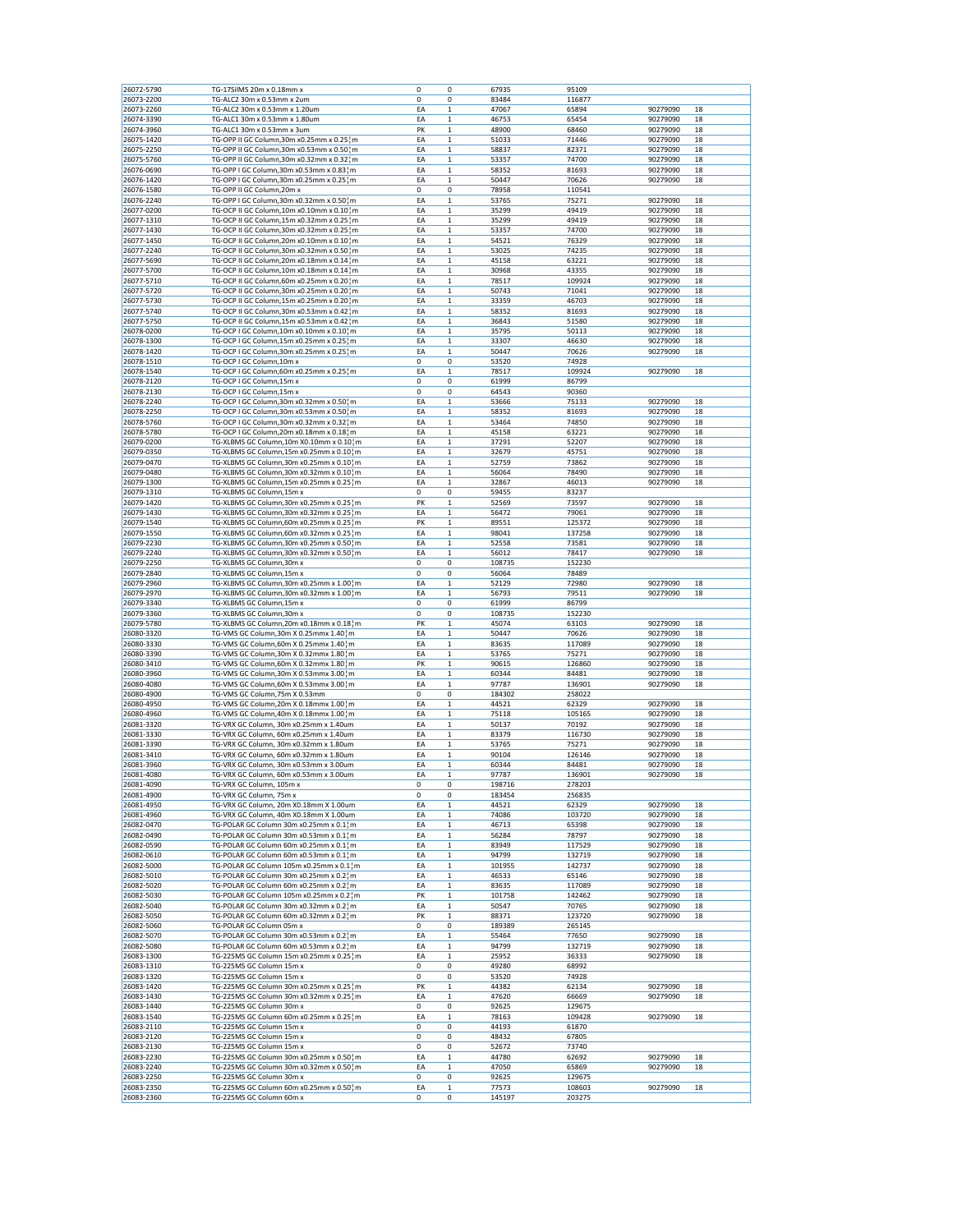| 26083-2370                 | TG-225MS GC Column 60m x                                                               | 0              | 0                          | 139357           | 195099           |                      |          |
|----------------------------|----------------------------------------------------------------------------------------|----------------|----------------------------|------------------|------------------|----------------------|----------|
| 26083-2850                 | TG-225MS GC Column 15m x                                                               | 0              | 0                          | 49280            | 68992            |                      |          |
| 26083-2860                 | TG-225MS GC Column 15m x                                                               | 0              | 0                          | 53520            | 74928            |                      |          |
| 26083-2970                 | TG-225MS GC Column 30m x0.32mm x 1¦m                                                   | EA             | 1                          | 47708            | 66792            | 90279090             | 18       |
| 26083-2980                 | TG-225MS GC Column 30m x                                                               | 0              | 0                          | 92625            | 129675           |                      |          |
| 26083-3090<br>26083-3100   | TG-225MS GC Column 60m x<br>TG-225MS GC Column 60m x                                   | 0<br>0         | 0<br>0                     | 146045<br>157068 | 204462<br>219895 |                      |          |
| 26084-1420                 | TG-200MS GC Column 30m x0.25mm x 0.25 m                                                | EA             | 1                          | 49338            | 69073            | 90279090             | 18       |
| 26084-1430                 | TG-200MS GC Column 30m x0.32mm x 0.25 m                                                | EA             | 1                          | 52105            | 72947            | 90279090             | 18       |
| 26084-1550                 | TG-200MS GC Column 60m x0.32mm x 0.25 m                                                | PK             | $\mathbf 1$                | 83703            | 117184           | 90279090             | 18       |
| 26084-2230                 | TG-200MS GC Column 30m x0.25mm x 0.50 m                                                | EA             | 1                          | 49441            | 69217            | 90279090             | 18       |
| 26084-2240                 | TG-200MS GC Column 30m x0.32mm x 0.50 m                                                | EA             | $\mathbf 1$                | 51905            | 72667            | 90279090             | 18       |
| 26084-2750                 | TG-200MS GC Column 10m x0.15mm x 0.15um                                                | EA             | $\mathbf 1$                | 25396            | 35554            | 90279090             | 18       |
| 26084-2760                 | TG-200MS GC Column 20m x0.15mm x 0.15um                                                | EA<br>0        | 1                          | 39120            | 54769            | 90279090             | 18       |
| 26084-2910<br>26084-2960   | TG-200MS 10m x 0.18mm x 0.18um<br>TG-200MS GC Column 30m x0.25mm x 1¦m                 | EA             | 0<br>$\mathbf 1$           | 50976<br>49441   | 71366<br>69217   | 90279090             | 18       |
| 26084-2970                 | TG-200MS GC Column 30m x0.32mm x 1 m                                                   | EA             | 1                          | 51905            | 72667            | 90279090             | 18       |
| 26084-2980                 | TraceGOLD TG-200MS GC Column,30m x 0.53mm x 1.00um                                     | EA             | $\mathbf 1$                | 53519            | 74927            | 90279090             | 18       |
| 26084-3080                 | TG-200MS GC Column 60m x 0.25mm x 1.0um                                                | EA             | $\mathbf 1$                | 92486            | 129480           | 90279090             | 18       |
| 26084-4170                 | TG-200MS 105m x 0.32mm x 1.5um                                                         | 0              | 0                          | 152168           | 213036           |                      |          |
| 26085-0770                 | TRACE GOLD TG-624                                                                      | 0              | 0                          | 59645            | 83503            |                      |          |
| 26085-3320                 | TG-624 GC Column 30m x 0.25mmx 1.4 m                                                   | PCS            | $\mathbf 1$                | 49496            | 69294            | 90279090             | 18       |
| 26085-3330<br>26085-3390   | TG-624 GC Column 60m x 0.25mmx 1.4 m<br>TG-624 GC Column 30m x 0.32mmx 1.8 m           | PK<br>PCS      | 1<br>$\mathbf 1$           | 80799<br>52851   | 113119<br>73991  | 90279090<br>90279090 | 18<br>18 |
| 26085-3410                 | TG-624 GC Column 60m x 0.32mmx 1.8 m                                                   | EA             | $\mathbf{1}$               | 86728            | 121420           | 90279090             | 18       |
| 26085-3960                 | TG-624 GC Column 30m x 0.53mmx 3¦m                                                     | PK             | $\mathbf 1$                | 55977            | 78368            | 90279090             | 18       |
| 26085-4080                 | TG-624 GC Column 60m x 0.53mmx 31m                                                     | EA             | 1                          | 91110            | 127554           | 90279090             | 18       |
| 26085-4090                 | TG-624 GC Column 105m x0.53mm x 3 m                                                    | EA             | $\mathbf 1$                | 118024           | 165234           | 90279090             | 18       |
| 26085-4900                 | TG-624 GC Column 75m x 0.53mmx 31m                                                     | PK             | 1                          | 107761           | 150865           | 90279090             | 18       |
| 26085-4950                 | TG-624 GC Column 20m x 0.18mmx 1 m                                                     | PK             | 1                          | 40054            | 56076            | 90279090             | 18       |
| 26085-4960                 | TG-624 GC Column 40m x 0.18mmx 1 m<br>TG-WAXMS B GC Column 15m x                       | PK             | $\mathbf{1}$               | 72645            | 101702           | 90279090             | 18       |
| 26086-1300                 |                                                                                        | 0              | 0                          | 54838            | 76773            | 90279090             | 18       |
| 26086-1310<br>26086-1420   | TG-WAXMS B GC Column 15m x<br>TG-WAXMS B GC Column 30m x0.25mm x 0.25 m                | 0<br>EA        | 0<br>1                     | 53895<br>52558   | 75453<br>73581   | 90279090             | 18       |
| 26086-1430                 | TG-WAXMS B GC Column 30m x0.32mm x 0.25 m                                              | EA             | $\mathbf 1$                | 56925            | 79695            | 90279090             | 18       |
| 26086-2230                 | TG-WAXMS B GC Column 30m x0.25mm x 0.50 m                                              | EA             | 1                          | 52558            | 73581            | 90279090             | 18       |
| 26086-2240                 | TG-WAXMS B GC Column 30m x0.32mm x 0.50 m                                              | EA             | $\mathbf 1$                | 56925            | 79695            | 90279090             | 18       |
| 26086-2250                 | TG-WAXMS B GC Column 30m x0.53mm x 0.50 m                                              | EA             | $\mathbf 1$                | 66311            | 92836            | 90279090             | 18       |
| 26086-2850                 | TG-WAXMS B GC Column 15m x                                                             | 0              | 0                          | 61999            | 86799            |                      |          |
| 26086-2860                 | TG-WAXMS B GC Column 15m x                                                             | 0              | 0                          | 67935            | 95109            |                      |          |
| 26086-2970                 | TG-WAXMS B GC Column 30m x0.32mm x 1 m                                                 | EA             | $\mathbf 1$                | 57248            | 80147            | 90279090             | 18       |
| 26086-2980<br>26086-3090   | TG-WAXMS B GC Column 30m x0.53mm x 1 m<br>TG-WAXMS B GC Column 60m x0.32mm x 1¦m       | EA             | 1                          | 66172<br>101519  | 92640<br>142126  | 90279090             | 18       |
| 26086-3100                 | TG-WAXMS B GC Column 60m x                                                             | EA<br>0        | 1<br>0                     | 195325           | 273454           | 90279090             | 18       |
| 26086-3360                 | TG-WAXMS B GC Column 30m x                                                             | 0              | 0                          | 101197           | 141676           | 90279090             | 18       |
| 26087-1300                 | TG-WAXMS A GC Column 15m x0.25mm x 0.25 m                                              | EA             | 1                          | 29329            | 41061            | 90279090             | 18       |
| 26087-1310                 | TG-WAXMS A GC Column 15m x0.32mm x 0.25 m                                              | EA             | $\mathbf 1$                | 30337            | 42471            | 90279090             | 18       |
| 26087-1320                 | TG-WAXMS A GC Column 15m x                                                             | 0              | 0                          | 58607            | 82050            |                      |          |
| 26087-1420                 | TG-WAXMS A GC Column 30m x0.25mm x 0.25 m                                              | EA             | 1                          | 47134            | 65987            | 90279090             | 18       |
| 26087-1430                 | TG-WAXMS A GC Column 30m x0.32mm x 0.25 m                                              | PK             | $\mathbf{1}$               | 50447            | 70626            | 90279090             | 18       |
| 26087-1440                 | TG-WAXMS A GC Column 30m x0.53mm x 0.25 m                                              | EA             | $\mathbf 1$                | 56925            | 79695            | 90279090             | 18       |
| 26087-1540<br>26087-1550   | TG-WAXMS A GC Column 60m x0.25mm x 0.25 m<br>TG-WAXMS A GC Column 60m x0.32mm x 0.25 m | EA<br>EA       | 1<br>$\mathbf 1$           | 80559<br>86470   | 112783<br>121059 | 90279090<br>90279090 | 18<br>18 |
| 26087-1560                 | TG-WAXMS A GC Column 60m x                                                             | 0              | 0                          | 163851           | 229392           |                      |          |
| 26087-2110                 | TG-WAXMS A GC Column 15m x                                                             | 0              | 0                          | 50976            | 71366            |                      |          |
| 26087-2120                 | TG-WAXMS A GC Column 15m x0.32mm x 0.50 m                                              | EA             | $\mathbf{1}$               | 30393            | 42550            | 90279090             | 18       |
| 26087-2130                 | TG-WAXMS A GC Column 15m x0.53mm x 0.50 m                                              | EA             | $\mathbf 1$                | 33714            | 47199            | 90279090             | 18       |
| 26087-2230                 | TG-WAXMS A GC Column 30m x0.25mm x 0.50 m                                              | PCS            | 1                          | 47086            | 65920            | 90279090             | 18       |
| 26087-2240                 | TG-WAXMS A GC Column 30m x0.32mm x 0.50 m                                              | EA             | $\mathbf 1$                | 50447            | 70626            | 90279090             | 18       |
| 26087-2250                 | TG-WAXMS A GC Column 30m x0.53mm x 0.50 ¦ m                                            | EA             | $\mathbf 1$                | 56804            | 79526            | 90279090             | 18       |
| 26087-2350<br>26087-2360   | TG-WAXMS A GC Column 60m x0.25mm x 0.50 m<br>TG-WAXMS A GC Column 60m x0.32mm x 0.50 m | EA<br>EA       | $\mathbf 1$<br>1           | 80061<br>86643   | 112085<br>121300 | 90279090<br>90279090 | 18<br>18 |
| 26087-2370                 | TG-WAXMS A GC Column 60m x                                                             | 0              | 0                          | 163851           | 229392           |                      |          |
| 26087-2850                 | TG-WAXMS A GC Column 15m x                                                             | 0              | 0                          | 52672            | 73740            |                      |          |
| 26087-2860                 | TG-WAXMS A GC Column 15m x0.53mm x 1 m                                                 | EA             | 1                          | 33307            | 46630            | 90279090             | 18       |
| 26087-2970                 | TG-WAXMS A GC Column 30m x0.32mm x 1 m                                                 | PK             | $\mathbf 1$                | 50743            | 71041            | 90279090             | 18       |
| 26087-2980                 | TG-WAXMS A GC Column 30m x0.53mm x 1 m                                                 | PK             | 1                          | 56804            | 79526            | 90279090             | 18       |
| 26087-3090                 | TG-WAXMS A GC Column 60m x                                                             | 0              | 0                          | 149436           | 209211           |                      |          |
| 26087-3100<br>26087-3340   | TG-WAXMS A GC Column 60m x                                                             | 0<br>$\pmb{0}$ | 0<br>0                     | 145387           | 203542           |                      |          |
| 26087-3360                 | TG-WAXMS A GC Column 15m x<br>TG-WAXMS A GC Column 30m x                               | 0              | 0                          | 60303<br>86778   | 84425<br>121489  |                      |          |
| 26087-3370                 | TG-WAXMS A GC Column 60m x                                                             | 0              | 0                          | 169787           | 237701           |                      |          |
| 26088-0200                 | TG-WAXMS GC Column 10m x0.1mm x 0.1 m                                                  | EA             | 1                          | 29568            | 41395            | 90279090             | 18       |
| 26088-1300                 | TG-WAXMS GC Column 15m x0.25mm x 0.25 m                                                | EA             | 1                          | 28571            | 40000            | 90279090             | 18       |
| 26088-1305                 | TG-WAXMS w/5m SafeGuard,15m x                                                          | 0              | 0                          | 104212           | 145897           |                      |          |
| 26088-1310                 | TG-WAXMS GC Column 15m x0.32mm x 0.25 m                                                | EA             | $\mathbf{1}$               | 30393            | 42550            | 90279090             | 18       |
| 26088-1320                 | TG-WAXMS GC Column 15m x<br>TG-WAXMS GC Column 30m x0.25mm x 0.25 m                    | 0              | 0                          | 49752            | 69653            |                      |          |
| 26088-1420                 |                                                                                        | PCS            | $\mathbf 1$                | 45576            | 63807            | 90279090             | 18       |
| 26088-1420-5<br>26088-1421 | TG-WAXMS GC Column 30m x<br>TG-WAXMS w/10m SafeGuard,30mx 0.25mm x 0.25um              | 0<br>PK        | 0<br>1                     | 69351<br>56232   | 97092<br>78725   | 90279090             | 18       |
| 26088-1430                 | TG-WAXMS GC Column 30m x0.32mm x 0.25 m                                                | PK             | $\mathbf 1$                | 48568            | 67995            | 90279090             | 18       |
| 26088-1435                 | TG-WAXMS w/5m SafeGuard,30m x0.32mm x 0.25um                                           | EA             | $\mathbf 1$                | 57286            | 80200            | 90279090             | 18       |
| 26088-1440                 | TG-WAXMS GC Column 30m x0.53mm x 0.25 ¦ m                                              | EA             | 1                          | 55229            | 77321            | 90279090             | 18       |
| 26088-1540                 | TG-WAXMS GC Column 60m x0.25mm x 0.25 m                                                | PK             | 1                          | 80663            | 112929           | 90279090             | 18       |
| 26088-1550                 | TG-WAXMS GC Column 60m x0.32mm x 0.25 m                                                | EA             | $\mathbf{1}$               | 87455            | 122437           | 90279090             | 18       |
| 26088-1560                 | TG-WAXMS GC Column 60m x0.53mm x 0.25 m                                                | EA             | $\mathbf 1$                | 90060            | 126084           | 90279090             | 18       |
| 26088-2110<br>26088-2120   | TG-WAXMS GC Column 15m x0.25mm x 0.50 m<br>TG-WAXMS GC Column 15m x0.32mm x 0.50¦m     | EA<br>EA       | $\mathbf 1$<br>$\mathbf 1$ | 28571<br>30121   | 40000<br>42169   | 90279090<br>90279090 | 18       |
| 26088-2130                 | TG-WAXMS GC Column 15m x0.53mm x 0.50¦m                                                | EA             | 1                          | 32412            | 45377            | 90279090             | 18<br>18 |
| 26088-2230                 | TG-WAXMS GC Column 30m x0.25mm x 0.50 m                                                | PK             | $\mathbf 1$                | 45576            | 63807            | 90279090             | 18       |
| 26088-2240                 | TG-WAXMS GC Column 30m x0.32mm x 0.50 m                                                | PK             | $\mathbf 1$                | 48388            | 67743            | 90279090             | 18       |
| 26088-2250                 | TG-WAXMS GC Column 30m x0.53mm x 0.50 m                                                | EA             | 1                          | 54819            | 76747            | 90279090             | 18       |
| 26088-2350                 | TG-WAXMS GC Column 60m x0.25mm x 0.50 m                                                | EA             | $\mathbf 1$                | 80459            | 112643           | 90279090             | 18       |
| 26088-2360                 | TG-WAXMS GC Column 60m x0.32mm x 0.50 m                                                | EA             | $\mathbf 1$                | 86549            | 121169           | 90279090             | 18       |
| 26088-2370                 | TG-WAXMS GC Column 60m x0.53mm x 0.50¦m                                                | EA             | 1                          | 89457            | 125240           | 90279090             | 18       |
| 26088-2750<br>26088-2760   | TG-WaxMS GC Column 10m x0.15mm x 0.15um<br>TG-WaxMS GC Column 20m x0.15mm x 0.15um     | EA<br>EA       | 1<br>$\mathbf 1$           | 30403<br>37133   | 42564<br>51986   | 90279090<br>90279090 | 18<br>18 |
| 26088-2850                 | TG-WAXMS GC Column 15m x0.32mm x 1 m                                                   | EA             | 1                          | 29972            | 41960            | 90279090             | 18       |
| 26088-2860                 | TG-WAXMS GC Column 15m x0.53mm x 1 m                                                   | EA             | $\mathbf 1$                | 32352            | 45293            | 90279090             | 18       |
| 26088-2940                 | TG-WaxMS GC Column 40m x0.15mm x 0.15um                                                | EA             | $\mathbf 1$                | 82090            | 114926           | 90279090             | 18       |
| 26088-2970                 | TG-WAXMS GC Column 30m x0.32mm x 1¦m                                                   | PK             | 1                          | 48347            | 67686            | 90279090             | 18       |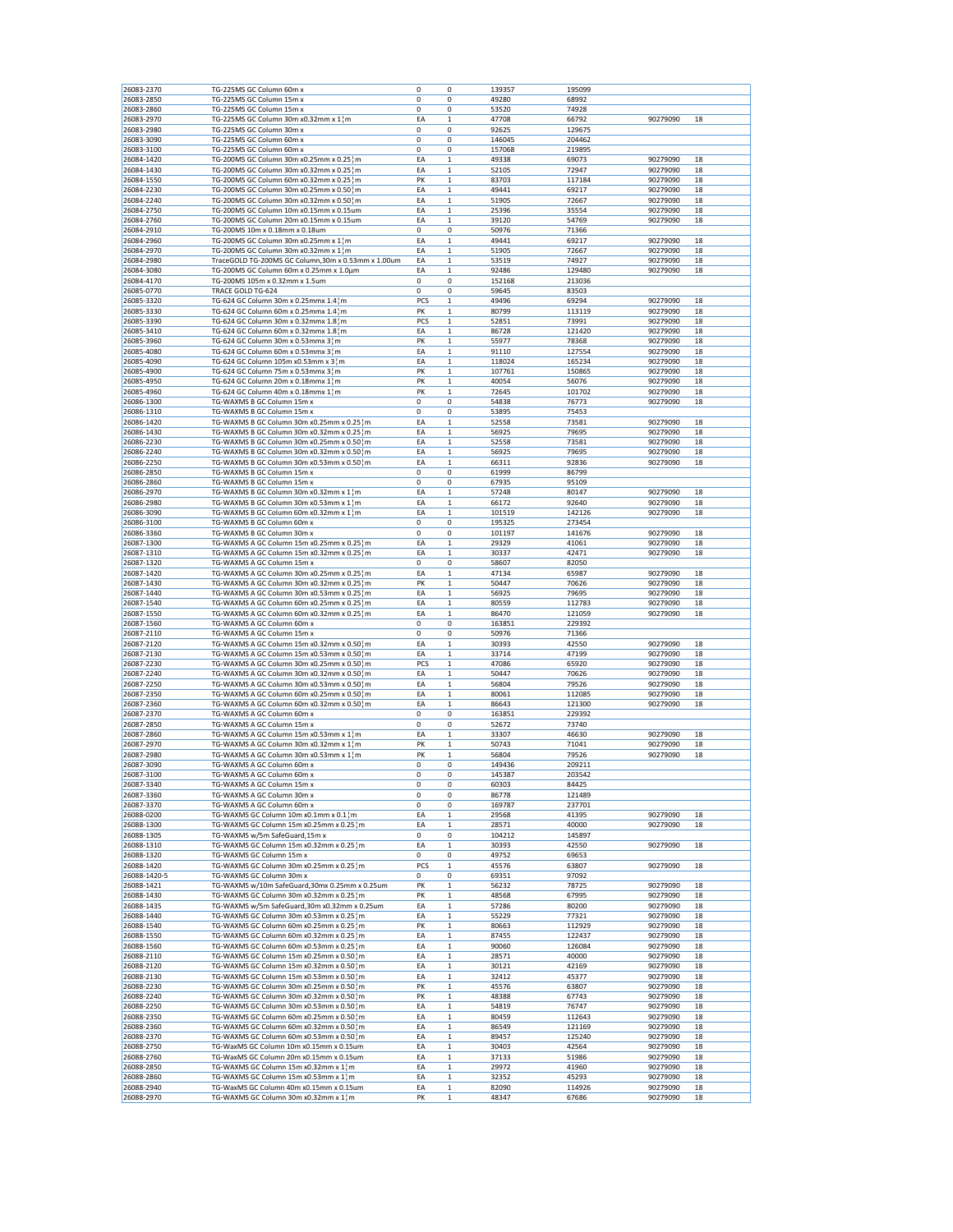|                          | TG-WAXMS GC Column 30m x0.53mm x 1 m                                  | PK          | 1                | 54973          | 76962          | 90279090 | 18 |
|--------------------------|-----------------------------------------------------------------------|-------------|------------------|----------------|----------------|----------|----|
| 26088-3090               | TG-WAXMS GC Column 60m x0.32mm x 1 m                                  | PK          | 1                | 86380          | 120932         | 90279090 | 18 |
| 26088-3100               | TG-WAXMS GC Column 60m x0.53mm x 1¦m                                  | PK          | $\mathbf 1$      | 89457          | 125240         | 90279090 | 18 |
| 26088-3340               | TG-WAXMS GC Column 15m x                                              | 0           | 0                | 58607          | 82050          |          |    |
|                          | TG-WAXMS GC Column 30m x0.53mm x 1.50; m                              |             |                  |                |                |          |    |
| 26088-3360               |                                                                       | EA          | $\mathbf 1$      | 55128          | 77179          | 90279090 | 18 |
| 26088-3370               | TG-WAXMS GC Column 60m x                                              | 0           | 0                | 144257         | 201960         |          |    |
| 26088-4510               | TG-WaxMS 25m x 0.25mm x 0.2um                                         | 0           | 0                | 89890          | 125847         |          |    |
| 26088-4580               | TG-WaxMS 25m x 0.25mm x 0.25μm                                        | EA          | $\mathbf 1$      | 48537          | 67952          | 90279090 | 18 |
| 26088-5780               | TG-WaxMS GC Column 20m x0.18mm x 0.18um                               | EA          | $\mathbf 1$      | 30805          | 43127          | 90279090 | 18 |
| 26089-0200               | TG-17MS GC Column 10m x0.10mm x 0.1 m                                 | EA          | $\mathbf 1$      | 37599          | 52639          | 90279090 | 18 |
| 26089-1300               | TG-17MS GC Column 15m x0.25mm x 0.25 m                                | EA          | $\mathbf 1$      | 27207          | 38089          | 90279090 | 18 |
| 26089-1310               | TG-17MS GC Column 15m x0.32mm x 0.25 m                                | EA          | $\mathbf 1$      | 29383          | 41137          | 90279090 | 18 |
|                          |                                                                       | 0           |                  |                |                |          |    |
| 26089-1320               | TG-17MS GC Column 15m x                                               |             | 0                | 45793          | 64110          |          |    |
| 26089-1420               | TG-17MS GC Column 30m x0.25mm x 0.25 m                                | PK          | $\mathbf 1$      | 44493          | 62290          | 90279090 | 18 |
| 26089-1430               | TG-17MS GC Column 30m x0.32mm x 0.25 m                                | EA          | $\mathbf 1$      | 47486          | 66480          | 90279090 | 18 |
| 26089-1440               | TG-17MS GC Column 30m x0.53mm x 0.25 m                                | EA          | $\mathbf{1}$     | 53025          | 74235          | 90279090 | 18 |
| 26089-1540               | TraceGOLD TG-17MS GC Column,60m x 0.25mm x 0.25um                     | PK          | 1                | 80851          | 113192         | 90279090 | 18 |
| 26089-1610               | TG-17MS 40m x 0.25mm x 0.25um                                         | 0           | 0                | 144539         | 202355         |          |    |
| 26089-2110               | TG-17MS GC Column 15m x0.25mm x 0.50 m                                | EA          | 1                | 27360          | 38304          | 90279090 | 18 |
| 26089-2120               | TG-17MS GC Column 15m x                                               | 0           | 0                | 50128          | 70179          |          |    |
|                          |                                                                       |             |                  |                |                |          |    |
| 26089-2130               | TG-17MS GC Column 15m x                                               | $\mathbf 0$ | 0                | 52672          | 73740          |          |    |
| 26089-2230               | TG-17MS GC Column 30m x0.25mm x 0.50¦m                                | PK          | $\mathbf{1}$     | 44427          | 62197          | 90279090 | 18 |
| 26089-2240               | TG-17MS GC Column 30m x0.32mm x 0.50 m                                | EA          | 1                | 47438          | 66414          | 90279090 | 18 |
| 26089-2250               | TG-17MS GC Column 30m x0.53mm x 0.50 m                                | EA          | $\mathbf 1$      | 53464          | 74850          | 90279090 | 18 |
| 26089-2840               | TG-17MS GC Column 15m x0.25mm x 1¦m                                   | EA          | $\mathbf 1$      | 27036          | 37851          | 90279090 | 18 |
| 26089-2850               | TG-17MS GC Column 15m x                                               | 0           | 0                | 50128          | 70179          |          |    |
| 26089-2860               | TG-17MS GC Column 15m x                                               | 0           | 0                | 53520          | 74928          |          |    |
|                          |                                                                       |             |                  |                |                |          |    |
| 26089-2960               | TG-17MS GC Column 30m x0.25mm x 1¦m                                   | EA          | $\mathbf 1$      | 44698          | 62577          | 90279090 | 18 |
| 26089-2970               | TG-17MS GC Column 30m x0.32mm x 1¦m                                   | EA          | 1                | 47438          | 66414          | 90279090 | 18 |
| 26089-2980               | TG-17MS GC Column 30m x0.53mm x 1 m                                   | PK          | 1                | 53357          | 74700          | 90279090 | 18 |
| 26089-3340               | TG-17MS GC Column 15m x                                               | 0           | 0                | 45793          | 64110          |          |    |
| 26089-3360               | TG-17MS GC Column 30m x0.53mm x 1.50 m                                | EA          | $\mathbf 1$      | 53357          | 74700          | 90279090 | 18 |
| 26090-0200               | TG-1701MS GC Column 10m x0.1mm x 0.1¦m                                | EA          |                  |                |                | 90279090 | 18 |
|                          |                                                                       |             | $\mathbf 1$      | 30337          | 42471          |          |    |
| 26090-0630               | TG-1701MS GC Column 60m x0.32mm x 1.50 m                              | EA          | $\mathbf 1$      | 84732          | 118624         | 90279090 | 18 |
| 26090-0680               | TG-1701MS GC Column 15m x                                             | 0           | 0                | 52672          | 73740          |          |    |
| 26090-1300               | TG-1701MS GC Column 15m x0.25mm x 0.25 m                              | EA          | 1                | 27207          | 38089          | 90279090 | 18 |
| 26090-1310               | TG-1701MS GC Column 15m x0.32mm x 0.25 ¦ m                            | EA          | $\mathbf 1$      | 30215          | 42301          | 90279090 | 18 |
| 26090-1320               | TG-1701MS GC Column 15m x0.53mm x 0.25 m                              | EA          | 1                | 30893          | 43250          | 90279090 | 18 |
|                          |                                                                       |             |                  |                |                |          |    |
| 26090-1420               | TG-1701MS GC Column 30m x0.25mm x 0.25 m                              | PK          | $\mathbf 1$      | 44490          | 62287          | 90279090 | 18 |
| 26090-1430               | TG-1701MS GC Column 30m x0.32mm x 0.25 m                              | EA          | $\mathbf 1$      | 47486          | 66480          | 90279090 | 18 |
| 26090-1440               | TG-1701MS GC Column 30m x0.53mm x 0.25 m                              | EA          | $\mathbf{1}$     | 53464          | 74850          | 90279090 | 18 |
| 26090-1540               | TG-1701MS GC Column 60m x0.25mm x 0.25 m                              | PK          | 1                | 78163          | 109428         | 90279090 | 18 |
| 26090-1550               | DB-1701, 60M, 32MM, .025UM1/EA                                        | EA          | $\mathbf 1$      | 85109          | 119152         | 90279090 | 18 |
| 26090-1560               | TG-1701MS GC Column 60m x                                             | 0           | 0                | 150284         | 210398         |          |    |
| 26090-2110               | TG-1701MS GC Column 15m x                                             | 0           | $\mathbf 0$      | 47584          | 66618          |          |    |
|                          |                                                                       |             |                  |                |                |          |    |
| 26090-2120               | TG-1701MS GC Column 15m x                                             | $\mathbf 0$ | 0                | 52672          | 73740          |          |    |
| 26090-2130               | TG-1701MS GC Column 15m x                                             | 0           | 0                | 53520          | 74928          |          |    |
| 26090-2230               | TG-1701MS GC Column 30m x0.25mm x 0.50 m                              | PK          | 1                | 44162          | 61827          | 90279090 | 18 |
| 26090-2240               | TG-1701MS GC Column 30m x0.32mm x 0.50 m                              | PK          | $\mathbf 1$      | 47337          | 66272          | 90279090 | 18 |
| 26090-2250               | TG-1701MS GC Column 30m x0.53mm x 0.50 m                              | EA          | $\mathbf 1$      | 53666          | 75133          | 90279090 | 18 |
| 26090-2350               | TG-1701MS GC Column 60m x0.25mm x 0.50 m                              | EA          | 1                | 78163          | 109428         | 90279090 | 18 |
|                          |                                                                       |             |                  |                | 117662         |          | 18 |
| 26090-2360               | TG-1701MS GC Column 60m x0.32mm x 0.50 m                              | EA          | $\mathbf 1$      |                |                | 90279090 |    |
|                          |                                                                       |             |                  | 84045          |                |          |    |
| 26090-2370               | TG-1701MS GC Column 60m x                                             | 0           | 0                | 150284         | 210398         |          |    |
| 26090-2840               | TG-1701MS GC Column 15m x                                             | 0           | 0                | 47584          | 66618          |          |    |
| 26090-2850               | TG-1701MS GC Column 15m x                                             | 0           | 0                | 52672          | 73740          |          |    |
| 26090-2860               | TG-1701MS GC Column 15m x                                             | $\mathbf 0$ | 0                |                | 74928          |          |    |
|                          |                                                                       |             |                  | 53520          |                |          |    |
| 26090-2960               | TG-1701MS GC Column 30m x0.25mm x 1 m                                 | EA          | $\mathbf 1$      | 44521          | 62329          | 90279090 | 18 |
| 26090-2970               | TG-1701MS GC Column 30m x0.32mm x 1 m                                 | PK          | $\mathbf 1$      | 47337          | 66272          | 90279090 | 18 |
| 26090-2980               | TG-1701MS GC Column 30m x0.53mm x 1 m                                 | EA          | $\mathbf 1$      | 53357          | 74700          | 90279090 | 18 |
| 26090-3080               | TG-1701MS GC Column 60m x0.25mm x 1¦m                                 | PK          | $\mathbf 1$      | 78163          | 109428         | 90279090 | 18 |
| 26090-3090               | TG-1701MS GC Column 60m x0.32mm x 1¦m                                 | EA          | $\mathbf 1$      | 84732          | 118624         | 90279090 | 18 |
| 26090-3100               | TG-1701MS GC Column 60m x                                             | 0           | 0                | 151132         | 211585         |          |    |
|                          |                                                                       |             |                  |                |                |          |    |
| 26090-3340               | TG-1701MS GC Column 15m x                                             | 0           | 0                | 53520          | 74928          |          |    |
| 26090-3350               | TG-1701MS GC Column 30m x                                             | 0           | 0                | 82350          | 115289         |          |    |
| 26090-3360               | TG-1701MS GC Column 30m x                                             | 0           | 0                | 92625          | 129675         |          |    |
| 26090-3370               | TG-1701MS GC Column 60m x                                             | 0           | 0                | 151132         | 211585         |          |    |
| 26090-3840               | TG-1701MS GC Column 15m x                                             | 0           | 0                | 53520          | 74928          |          |    |
| 26090-3960               | TG-1701MS GC Column 30m x0.53mm x 3 m                                 | EA          | $\mathbf 1$      | 53464          | 74850          | 90279090 | 18 |
| 26090-4080               | TG-1701MS GC Column 60m x                                             | 0           | 0                | 131441         | 184017         |          |    |
| 26090-4200               | TG-1701 MS 30mx0.25mmx0.15um                                          | 0           | 0                | 89233          | 124926         |          |    |
|                          |                                                                       | 0           |                  |                |                |          |    |
| 26091-0680               | TG-1301MS GC Column 15m x                                             |             | 0                | 52672          | 73740          |          |    |
| 26091-1300               | TG-1301MS GC Column 15m x0.25mm x 0.25 m                              | EA          | $\mathbf{1}$     | 26984          | 37778          | 90279090 | 18 |
| 26091-1310               | TG-1301MS GC Column 15m x0.32mm x 0.25 ¦ m                            | EA          | 1                | 29972          | 41960          | 90279090 | 18 |
| 26091-1320               | TG-1301MS GC Column 15m x                                             | 0           | 0                | 52672          | 73740          |          |    |
| 26091-1420               | TG-1301MS GC Column 30m x0.25mm x 0.25 m                              | EA          | $\mathbf 1$      | 44427          | 62197          | 90279090 | 18 |
| 26091-1430               | TG-1301MS GC Column 30m x0.32mm x 0.25 m                              | EA          | 1                | 47708          | 66792          | 90279090 | 18 |
| 26091-1440               | TG-1301MS GC Column 30m x0.53mm x 0.25 ¦ m                            | EA          | $\mathbf 1$      | 53025          | 74235          | 90279090 | 18 |
|                          |                                                                       |             |                  |                |                | 90279090 | 18 |
| 26091-1540               | TG-1301MS GC Column 60m x0.25mm x 0.25 m                              | EA          | $\mathbf 1$      | 77521          | 108530         |          |    |
| 26091-1550               | TG-1301MS GC Column 60m x0.32mm x 0.25 m                              | EA          | $\mathbf 1$      | 77573          | 108603         | 90279090 | 18 |
| 26091-1560               | TG-1301MS GC Column 60m x0.53mm x 0.25 m                              | EA          | 1                | 86884          | 121638         | 90279090 | 18 |
| 26091-2110               | TG-1301MS GC Column 15m x0.25mm x 0.50 } m                            | EA          | $\mathbf 1$      | 27036          | 37851          | 90279090 | 18 |
| 26091-2120               | TG-1301MS GC Column 15m x                                             | 0           | 0                | 51824          | 72554          |          |    |
| 26091-2130               | TG-1301MS GC Column 15m x                                             | 0           | 0                | 52672          | 73740          |          |    |
| 26091-2230               | TG-1301MS GC Column 30m x0.25mm x 0.50 } m                            | EA          | $\mathbf 1$      | 44780          | 62692          | 90279090 | 18 |
| 26091-2240               | TG-1301MS GC Column 30m x0.32mm x 0.50 m                              | EA          | $\mathbf{1}$     | 47050          | 65869          | 90279090 | 18 |
|                          |                                                                       |             |                  |                |                |          |    |
| 26091-2250               | TG-1301MS GC Column 30m x                                             | 0           | 0                | 92625          | 129675         |          |    |
| 26091-2350               | TG-1301MS GC Column 60m x0.25mm x 0.50 m                              | EA          | $\mathbf 1$      | 77573          | 108603         | 90279090 | 18 |
| 26091-2360               | TG-1301MS GC Column 60m x0.32mm x 0.50 m                              | EA          | 1                | 84045          | 117662         | 90279090 | 18 |
| 26091-2370               | TG-1301MS GC Column 60m x0.53mm x 0.50 m                              | EA          | $\mathbf 1$      | 86832          | 121565         | 90279090 | 18 |
| 26091-2840               | TG-1301MS GC Column 15m x                                             | 0           | 0                | 46736          | 65431          |          |    |
| 26091-2850               | TG-1301MS GC Column 15m x                                             | 0           | 0                | 51824          | 72554          |          |    |
|                          |                                                                       |             |                  |                |                |          |    |
| 26091-2860               | TG-1301MS GC Column 15m x                                             | 0           | 0                | 53520          | 74928          |          |    |
| 26091-2960               | TG-1301MS GC Column 30m x0.25mm x 1 m                                 | EA          | $\mathbf 1$      | 44521          | 62329          | 90279090 | 18 |
| 26091-2970               | TG-1301MS GC Column 30m x0.32mm x 1 m                                 | PK          | $\mathbf{1}$     | 47337          | 66272          | 90279090 | 18 |
| 26091-2980               | TG-1301MS GC Column 30m x0.53mm x 1 m                                 | EA          | $\mathbf 1$      | 53025          | 74235          | 90279090 | 18 |
| 26091-3080               | TG-1301MS GC Column 60m x0.25mm x 1 m                                 | EA          | $\mathbf 1$      | 78013          | 109218         | 90279090 | 18 |
| 26091-3090               | TG-1301MS GC Column 60m x0.32mm x 1 m                                 | EA          | $\mathbf 1$      | 85213          | 119298         | 90279090 | 18 |
|                          |                                                                       |             |                  |                |                |          |    |
| 26091-3100               | TG-1301MS GC Column 60m x0.53mm x 1 m                                 | EA          | 1                | 86832          | 121565         | 90279090 | 18 |
| 26091-3330               | TG-1301MS GC Column 60m x0.25mm x 1.40 m                              | PK          | $\mathbf 1$      | 78163          | 109428         | 90279090 | 18 |
| 26091-3340<br>26091-3350 | TG-1301MS GC Column 15m x<br>TG-1301MS GC Column 30m x0.32mm x 1.50 m | 0<br>EA     | 0<br>$\mathbf 1$ | 52672<br>47050 | 73740<br>65869 | 90279090 | 18 |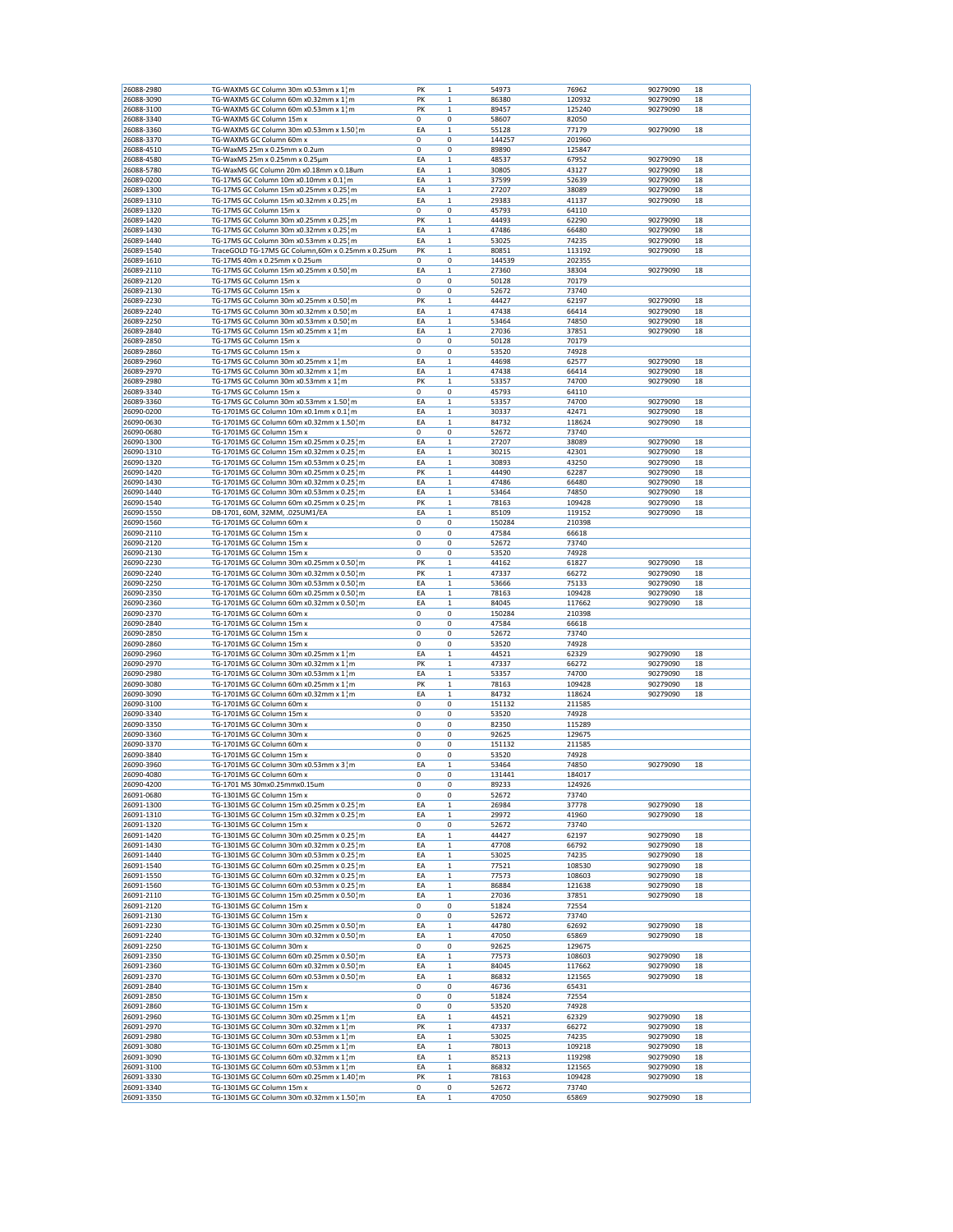| 26091-3360               | TG-1301MS GC Column 30m x0.53mm x 1.50 } m                                                | EA          | $\mathbf{1}$ | 53765          | 75271          | 90279090             | 18       |
|--------------------------|-------------------------------------------------------------------------------------------|-------------|--------------|----------------|----------------|----------------------|----------|
| 26091-3370               | TG-1301MS GC Column 60m x                                                                 | 0           | 0            | 150284         | 210398         |                      |          |
| 26091-3390               | TG-1301MS GC Column 30m x0.32mm x 1.80 m                                                  | PCS         | 1            | 47244          | 66142          | 90279090             | 18       |
| 26091-3410               | TG-1301MS GC Column 60m x0.32mm x 1.80 m                                                  | EA          | 1            | 85057          | 119080         | 90279090             | 18       |
| 26091-3840               | TG-1301MS GC Column 15m x                                                                 | $\mathbf 0$ | 0            | 52672          | 73740          |                      |          |
| 26091-3960               | TG-1301MS GC Column 30m x0.53mm x 3 m                                                     | PCS         | $\mathbf{1}$ | 53464          | 74850          | 90279090             | 18       |
| 26091-4080               | TG-1301MS GC Column 60m x0.53mm x 3 m                                                     | EA          | 1            | 87549          | 122569         | 90279090             | 18       |
| 26091-4090               | TG-1301MS GC Column 105m x                                                                | 0           | 0            | 234330         | 328061         |                      |          |
| 26091-4900               | TG-1301MS GC Column 75m x                                                                 | 0           | 0            | 176670         | 247338         |                      |          |
| 26092-0680               | TG-35MS AMINE GC Column 15m x                                                             | 0           | 0            | 65391          | 91547          |                      |          |
| 26092-2110               | TG-35MS AMINE GC Column 15m x                                                             | 0           | 0            | 55029          | 77040          |                      |          |
| 26092-2230               | TG-35MS AMINE GC Column 30m x0.25mm x 0.50 m                                              | EA          | 1            | 53464          | 74850          | 90279090             | 18       |
| 26092-2840               | TG-35MS AMINE GC Column 15m x0.25mm x 1 m                                                 | EA          | 1            | 35299          | 49419          | 90279090             | 18       |
| 26092-2850               | TG-35MS AMINE GC Column 15m x0.32mm x 1 ¦ m                                               | EA          | $\mathbf{1}$ | 37291          | 52207          | 90279090             | 18       |
| 26092-2860               | TG-35MS AMINE GC Column 15m x0.53mm x 1 m                                                 | EA          | 1            | 38835          | 54369          | 90279090             | 18       |
| 26092-2960               | TG-35MS AMINE GC Column 30m x0.25mm x 1 m                                                 | EA          | 1            | 53666          | 75133          | 90279090             | 18       |
| 26092-2970               | TG-35MS AMINE GC Column 30m x0.32mm x 1 m                                                 | EA          | 1            | 56472          | 79061          | 90279090             | 18       |
| 26092-2980               | TG-35MS AMINE GC Column 30m x0.53mm x 1 m                                                 | EA          | 1            | 62783          | 87897          | 90279090             | 18       |
| 26092-3350               | TG-35MS AMINE GC Column 30m x0.32mm x 1.50 m                                              | EA          | 1            | 56689          | 79365          | 90279090             | 18       |
|                          | TG-35MS AMINE GC Col 30m x                                                                | $\mathbf 0$ | 0            |                |                |                      |          |
| 26092-3350-5             |                                                                                           |             |              | 88477          | 123868         |                      |          |
| 26092-3840               | TG-35MS AMINE GC Column 15m x                                                             | 0           | 0            | 67087          | 93921          |                      |          |
| 26092-3960               | TG-35MS AMINE GC Column 30m x0.53mm x 3 m                                                 | EA          | 1            | 63543          | 88960          | 90279090             | 18       |
| 26094-1300               | TG-35MS GC Column 15m x0.25mm x 0.25 m                                                    | EA          | 1            | 27207          | 38089          | 90279090             | 18       |
| 26094-1310               | TG-35MS GC Column 15m x0.32mm x 0.25 m                                                    | EA          | $\mathbf{1}$ | 28976          | 40566          | 90279090             | 18       |
| 26094-1420               | TG-35MS GC Column 30m x0.25mm x 0.25 m                                                    | PK          | 1            | 44571          | 62400          | 90279090             | 18       |
| 26094-1430               | TG-35MS GC Column 30m x0.32mm x 0.25 m                                                    | EA          | 1            | 47438          | 66414          | 90279090             | 18       |
| 26094-1540               | TG-35MS 60m x 0,25mm x 0.25um                                                             | 0           | 0            | 180624         | 252874         |                      |          |
| 26094-1550               | TG-35MS 60m x 0.32mm x 0.25um                                                             | 0           | 0            | 145196         | 203275         |                      |          |
| 26094-1610               | TG-35MS 40m x 0.25mm x 0.25um                                                             | 0           | 0            | 131534         | 184148         |                      |          |
| 26094-2110               | TG-35MS GC Column 15m x                                                                   | $\mathbf 0$ | 0            | 47584          | 66618          |                      |          |
| 26094-2120               | TG-35MS GC Column 15m x0.32mm x 0.50 m                                                    | EA          | $\mathbf{1}$ | 28976          | 40566          | 90279090             | 18       |
| 26094-2130               | TG-35MS GC Column 15m x0.53mm x 0.50 m                                                    | EA          | 1            | 30848          | 43187          | 90279090             | 18       |
| 26094-2230               | TG-35MS GC Column 30m x0.25mm x 0.50 m                                                    | PK          | $\mathbf 1$  | 44521          | 62329          | 90279090             | 18       |
| 26094-2240               | TG-35MS GC Column 30m x0.32mm x 0.50¦m                                                    | EA          | $\mathbf{1}$ | 47438          | 66414          | 90279090             | 18       |
| 26094-2250               | TG-35MS GC Column 30m x0.53mm x 0.50 m                                                    | EA          | 1            | 53666          | 75133          | 90279090             | 18       |
| 26094-2840               | TG-35MS GC Column 15m x                                                                   | 0           | 0            | 46736          | 65431          |                      |          |
|                          |                                                                                           |             |              |                |                |                      |          |
| 26094-2850               | TG-35MS GC Column 15m x                                                                   | 0           | 0            | 50128          | 70179          |                      |          |
| 26094-2860               | TG-35MS GC Column 15m x0.53mm x 1¦m                                                       | EA          | 1            | 30472          | 42660          | 90279090             | 18       |
| 26094-2960               | TG-35MS GC Column 30m x0.25mm x 1¦m                                                       | EA          | 1            | 44162          | 61827          | 90279090             | 18       |
| 26094-2970               | TG-35MS GC Column 30m x                                                                   | 0           | 0            | 71608          | 100252         |                      |          |
| 26094-2980               | TG-35MS GC Column 30m x0.53mm x 1¦m                                                       | EA          | 1            | 53464          | 74850          | 90279090             | 18       |
| 26094-3340               | TG-35MS GC Column 15m x0.53mm x 1.50 m                                                    | EA          | 1            | 30472          | 42660          | 90279090             | 18       |
| 26094-3360               | TG-35MS GC Column 30m x0.53mm x 1.50 m                                                    | EA          | 1            | 53464          | 74850          | 90279090             | 18       |
| 26094-3840               | TG-35MS GC Column 15m x                                                                   | 0           | 0            | 52672          | 73740          |                      |          |
| 26094-3960               | TG-35MS GC Column 30m x                                                                   | $\mathbf 0$ | 0            | 92625          | 129675         |                      |          |
| 26094-5780               | TG-35MS GC Column 20m x0.18mm x 0.18 m                                                    | EA          | $\mathbf 1$  | 52394          | 73351          | 90279090             | 18       |
| 26095-0350               | TG-5HT GC Column 15m x 0.25mmx 0.1 m                                                      | PK          | 1            | 33266          | 46572          | 90279090             | 18       |
| 26095-0360               | TG-5HT GC Column 15m x 0.32mmx 0.1 m                                                      | EA          | 1            | 35969          | 50356          | 90279090             | 18       |
| 26095-0470               | TG-5HT GC Column 30m x 0.25mmx 0.1 m                                                      | EA          | $\mathbf{1}$ | 53917          | 75484          | 90279090             | 18       |
| 26095-0480               | TG-5HT GC Column 30m x 0.32mmx 0.1 m                                                      | EA          | 1            | 57814          | 80939          | 90279090             | 18       |
| 26095-0620               | TG-5HT GC Column 30m x 0.53mmx 0.15 m                                                     | PK          | 1            | 63180          | 88451          | 90279090             | 18       |
| 26095-1300               | TG-5HT GC Column 15m x0.25mmx 0.25um                                                      | EA          | $\mathbf 1$  | 41532          | 58145          | 90279090             | 18       |
|                          |                                                                                           | PK          |              |                |                |                      |          |
| 26095-1420               | TG-5HT GC Column 30m x 0.25mmx 0.25 m                                                     |             | 1            | 53968          | 75555          | 90279090             | 18       |
| 26095-1430               | TG-5HT GC Column 30m x 0.32mmx 0.25 m                                                     | EA          | 1            | 57931          | 81103          | 90279090             | 18       |
| 26095-1540               | TG-5HT GC Column 60m x 0.25mmx 0.25 m                                                     | EA          | $\mathbf 1$  | 94002          | 131602         | 90279090             | 18       |
| 26095-1640               | TG-5HT GC Column, 10m x0.53mm x 0.15um                                                    | EA          | 1            | 31421          | 43990          | 90279090             | 18       |
| 26096-0200               | TG-5SILMS GC Column 10m x                                                                 | 0           | 0            | 59271          | 82979          |                      |          |
| 26096-0470               | TG-5SilMS GC Column, 30m x                                                                | 0           | 0            | 85648          | 119907         |                      |          |
| 26096-1300               | TG-5SILMS GC Column 15m x0.25mm x 0.25 m                                                  | EA          | $\mathbf{1}$ | 32604          | 45646          | 90279090             | 18       |
| 26096-1301               | TG-5SILMS w/10m SafeGuard,15mx 0.25mm x 0.25um                                            | EA          | 1            | 38407          | 53770          | 90279090             | 18       |
| 26096-1310               | TG-5SILMS GC Column 15m x0.32mm x 0.25 m                                                  | EA          | $\mathbf 1$  | 34885          | 48840          | 90279090             | 18       |
| 26096-1420               | TG-5SILMS GC Column 30m x0.25mm x 0.25 m                                                  | PK          | 1            | 52548          | 73568          | 90279090             | 18       |
| 26096-1421               | TG-5SILMS w/10m SafeGuard,30mx 0.25mm x 0.25um                                            | PK          | 1            | 59043          | 82660          | 90279090             | 18       |
| 26096-1425               | TG-5SILMS w/5m SafeGuard,30mx 0.25mm x 0.25um                                             | EA          | $\mathbf{1}$ | 57224          | 80113          | 90279090             | 18       |
| 26096-1430               | TG-5SILMS GC Column 30m x0.32mm x 0.25 m                                                  | EA          | 1            | 56741          | 79438          | 90279090             | 18       |
| 26096-1540               | TG-5SILMS GC Column 60m x0.25mm x 0.25 m                                                  | PK          | 1            | 89423          | 125192         | 90279090             | 18       |
| 26096-1541               | TraceGOLD TG-5SilMS 60mx0.25mmx0.25um 10m Gua                                             | EA          | 1            | 89791          | 125708         | 90279090             | 18       |
| 26096-1610               | TG-5SilMS 40m x 0.25mm x                                                                  | $\mathbf 0$ | 0            | 139923         | 195892         |                      |          |
| 26096-2110               | TG-5SILMS GC Column 15m x0.25mm x 0.50 m                                                  | EA          | 1            | 32867          | 46013          | 90279090             | 18       |
|                          | TG-5SILMS GC Column 30m x0.25mm x 0.50 m                                                  | PK          | $\mathbf{1}$ |                |                |                      |          |
| 26096-2230<br>26096-2235 |                                                                                           | EA          | $\mathbf 1$  | 52558          | 73581<br>80200 | 90279090<br>90279090 | 18<br>18 |
|                          | TG-5SILMS w/5m SafeGuard,30mx 0.25mm x 0.50um<br>TG-5SILMS GC Column 30m x0.32mm x 0.50 m |             |              | 57286          |                |                      |          |
| 26096-2240               |                                                                                           | EA          | 1            | 56359          | 78902          | 90279090             | 18       |
| 26096-2245               | TG-5SILMS w/5m SafeGuard,30m<br>TG-5SilMS GC Column, 60m x                                | 0           | 0            | 112127         | 156978         |                      |          |
| 26096-2320               |                                                                                           | 0           | 0            | 177518         | 248525         |                      |          |
| 26096-2750               | TG-5SilMS GC Column 10m x0.15mm x 0.15um                                                  | EA          | 1            | 30403          | 42564          | 90279090             | 18       |
| 26096-2760               | TG-5SilMS GC Column 20m x0.15mm x 0.15um                                                  | EA          | 1            | 37045          | 51863          | 90279090             | 18       |
| 26096-2840               | TG-5SILMS GC Column 15m x                                                                 | 0           | 0            | 56911          | 79676          |                      |          |
| 26096-2940               | TG-5SilMS GC Column 40m x0.15mm x 0.15um                                                  | EA          | 1            | 82090          | 114926         | 90279090             | 18       |
| 26096-2960               | TG-5SILMS GC Column 30m x0.25mm x 1¦m                                                     | EA          | 1            | 52448          | 73427          | 90279090             | 18       |
| 26096-2970               | TG-5SILMS GC Column 30m x0.32mm x 1 m                                                     | EA          | $\mathbf 1$  | 56689          | 79365          | 90279090             | 18       |
| 26096-3080               | TG-5SILMS GC Column 60m x0.25mm x 1¦m                                                     | EA          | 1            | 89551          | 125372         | 90279090             | 18       |
| 26096-3120               | TraceGOLD TG-5SilMS 100m x 0.25mm x 0.25um                                                | EA          | 1            | 115445         | 161623         | 90279090             | 18       |
| 26096-3360               | TG-5SILMS GC Column 30m x0.53mm x 1.50 m                                                  | EA          | $\mathbf 1$  | 62850          | 87991          | 90279090             | 18       |
| 26096-5780               | TG-5SilMS GC Column, 20m x0.18mm x 0.18um                                                 | PK          | 1            | 45074          | 63103          | 90279090             | 18       |
| 26096-5790               | TG-5SilMS GC Column, 20m x                                                                | 0           | 0            | 72174          | 101043         |                      |          |
| 26096-5800               | TG-5SilMS GC Column, 40m x0.18mm x 0.18um                                                 | EA          | 1            | 80165          | 112231         | 90279090             | 18       |
| 26096-5820               | TG-5SilMS GC Column, 12m x0.20mm x 0.33um                                                 | EA          | 1            | 27959          | 39143          | 90279090             | 18       |
| 26096-6000               | TraceGOLD TG-5SilMS 30m x                                                                 | 0           | 0            | 83858          | 117401         |                      |          |
| 26096-6810               | TraceGOLD TG-5SilMS 50m x 0.53mm x 1um                                                    | EA          | 1            | 96072          | 134500         | 90279090             | 18       |
| 26097-1300               | TG-5MS AMINE GC Column 15m x0.25mm x 0.25 m                                               | EA          | $\mathbf{1}$ | 35059          | 49083          | 90279090             | 18       |
| 26097-1420               | TG-5MS AMINE GC Column 30m x0.25mm x 0.25 m                                               | PK          | 1            | 53700          | 75180          | 90279090             | 18       |
| 26097-2110               | TG-5MS AMINE GC Column 15m x                                                              | 0           | 0            | 61151          | 85612          |                      |          |
|                          |                                                                                           |             |              |                |                |                      |          |
| 26097-2230               | TG-5MS AMINE GC Column 30m x0.25mm x 0.50 m                                               | PK          | 1            | 53464          | 74850          | 90279090             | 18       |
| 26097-2840               | TG-5MS AMINE GC Column 15m x0.25mm x 1 m                                                  | EA          | 1            | 35134          | 49188          | 90279090             | 18       |
| 26097-2850               | TG-5MS AMINE GC Column 15m x0.32mm x 1¦m                                                  | EA          | 1            | 37146          | 52004          | 90279090             | 18       |
| 26097-2860               | TG-5MS AMINE GC Column 15m x0.53mm x 1¦m                                                  | EA          | $\mathbf 1$  | 38823          | 54353          | 90279090             | 18       |
| 26097-2960               | TG-5MS AMINE GC Column 30m x0.25mm x 1¦m                                                  | PK          | 1            | 53464          | 74850          | 90279090             | 18       |
| 26097-2970               | TG-5MS AMINE GC Column 30m x0.32mm x 1¦m                                                  | PK          | 1            | 56472          | 79061          | 90279090             | 18       |
| 26097-2980               |                                                                                           |             |              |                |                |                      |          |
|                          | TG-5MS AMINE GC Column 30m x0.53mm x 1¦m                                                  | EA          | 1            | 61203          | 85685          | 90279090             | 18       |
| 26097-3840<br>26097-3960 | TG-5MS AMINE GC Column 15m x<br>TG-5MS AMINE GC Column 30m x0.53mm x 31m                  | 0<br>PK     | 0            | 62660<br>63303 | 87724<br>88625 | 90279090             |          |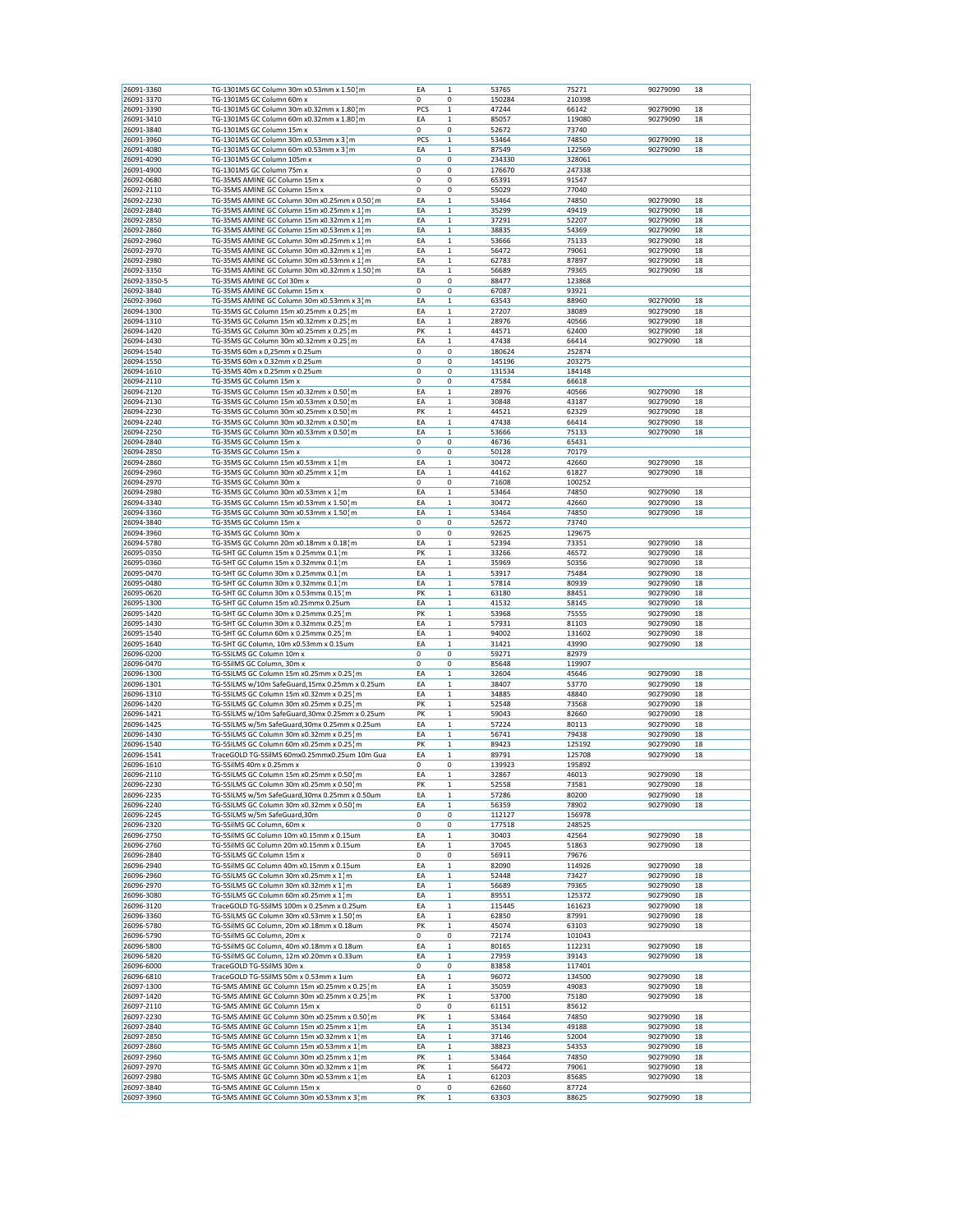| 26098-0200               | TG-5MS GC Column 10m x 0.1mmx 0.1 m                                  | PK      | 37515<br>$\mathbf{1}$               | 52521           | 90279090<br>18 |
|--------------------------|----------------------------------------------------------------------|---------|-------------------------------------|-----------------|----------------|
| 26098-0370               | TG-5MS GC Column 60m x 0.32mm                                        | 0       | 0<br>146892                         | 205649          |                |
| 26098-0475               | TG-5MS w/ 5m SafeGuard, 30m x0.25mm x 0.10um                         | EA      | 55712<br>$\mathbf 1$                | 77997           | 90279090<br>18 |
| 26098-0590               | TG-5MS GC Column 60m x 0.25mm                                        | 0       | 0<br>136717                         | 191404          |                |
| 26098-1180               | TG-5MS GC Column, 10m x0.25mm x 0.25um                               | EA      | $\mathbf 1$<br>31999                | 44799           | 90279090<br>18 |
| 26098-1300               | TG-5MS GC Column 15m x 0.25mmx 0.25 m                                | PK      | $\mathbf 1$<br>29621                | 41469           | 90279090<br>18 |
| 26098-1305               | TG-5MS w/ 5m SafeGuard,15m x0.25mm x 0.25um                          | EA      | $\mathbf 1$<br>35814                | 50139           | 90279090<br>18 |
| 26098-1310               | TG-5MS GC Column 15m x 0.32mmx 0.25 m                                | EA      | $\mathbf 1$<br>31674                | 44343           | 18<br>90279090 |
| 26098-1320               | TG-5MS GC Column 15m x 0.53mmx 0.25 m                                | EA      | $\mathbf 1$<br>33714                | 47199           | 18<br>90279090 |
| 26098-1420               | TG-5MS GC Column 30m x 0.25mm x 0.25um                               | PK      | $\mathbf 1$<br>49435                | 69210           | 18<br>90279090 |
| 26098-1421               | TG-5MS GC Column 30m x 0.25mmx 0.25 m W/SAFEGUARD                    | EA      | $\mathbf 1$<br>49732                | 69625           | 90279090<br>18 |
| 26098-1425               | TG-5MS GC Column 30m x 0.25mmx 0.25 m+5m Guard                       | PK      | $\mathbf 1$<br>54334                | 76067           | 90279090<br>18 |
| 26098-1430               | TG-5MS GC Column 30m x 0.32mmx 0.25 m                                | PK      | $\mathbf 1$<br>51864                | 72610           | 90279090<br>18 |
| 26098-1435               | TG-5MS w/ 5m SafeGuard,30m x0.32mm x 0.25um                          | EA      | 57224<br>$\mathbf 1$                | 80113           | 90279090<br>18 |
| 26098-1440               | TG-5MS GC Column 30m x 0.53mmx 0.25 m                                | EA      | $\mathbf 1$<br>57931                | 81103           | 90279090<br>18 |
| 26098-15305              | TG-5MS 50m x 0.32mm x 1.05um                                         | 0       | 0<br>161217                         | 225703          |                |
| 26098-1540               | TG-5MS GC Column 60m x 0.25mmx 0.25 m                                | PK      | $\mathbf 1$<br>84819                | 118746          | 90279090<br>18 |
| 26098-1540-5             | TG-5MS GC Column 60m x 0.25mm                                        | 0       | 134172<br>0                         | 187840          |                |
| 26098-1550               | TG-5MS GC Column 60m x 0.32mmx 0.25 m                                | EA      | $\mathbf 1$<br>89198                | 124878          | 90279090<br>18 |
| 26098-2110               | TG-5MS GC Column 15m x 0.25mmx 0.50 m                                | EA      | $\mathbf 1$<br>29662                | 41527           | 90279090<br>18 |
| 26098-2120               | TG-5MS GC Column 15m x 0.32mm                                        | 0       | 0<br>55216                          | 77302           |                |
| 26098-2130               | TG-5MS GC Column 15m x 0.53mmx 0.50 m                                | EA      | $\mathbf 1$<br>33307                | 46630           | 90279090<br>18 |
| 26098-2230               | TG-5MS GC Column 30m x 0.25mmx 0.50 m                                | PK      | 49496<br>1                          | 69294           | 18<br>90279090 |
| 26098-2235               | TG-5MS w/ 5m SafeGuard,30m x                                         | 0       | 0<br>88097                          | 123336          |                |
| 26098-2240               | TG-5MS GC Column 30m x 0.32mmx 0.50 m                                | EA      | $\mathbf 1$<br>51793                | 72511           | 90279090<br>18 |
| 26098-2250               | TG-5MS GC Column 30m x 0.53mmx 0.50 m                                | EA      | $\mathbf 1$<br>58151                | 81411           | 90279090<br>18 |
| 26098-2320               | TG-5MS 60m x 0.32mm x 1.5um                                          | EA      | $\mathbf 1$<br>71780                | 100492          | 90279090<br>18 |
| 26098-2350               | TG-5MS GC Column 60m x 0.25mmx 0.50 m                                | EA      | $\mathbf 1$<br>84732                | 118624          | 90279090<br>18 |
| 26098-2360               | TG-5MS GC Column 60m x 0.32mmx 0.50 m                                | EA      | $\mathbf 1$<br>89198                | 124878          | 90279090<br>18 |
| 26098-2750               | TG-5MS GC Column 10m x 0.15mmx 0.15um                                | EA      | $\mathbf 1$<br>30373                | 42522           | 90279090<br>18 |
| 26098-2760               | TG-5MS GC Column 20m x 0.15mmx 0.15um                                | PK      | $\mathbf 1$<br>50920                | 71288           | 90279090<br>18 |
| 26098-2840               | TG-5MS GC Column 15m x 0.25mmx 1 m                                   | EA      | $\mathbf 1$<br>29662                | 41527           | 90279090<br>18 |
| 26098-2850               | TG-5MS GC Column 15m x 0.32mmx 1 m                                   | EA      | $\mathbf 1$<br>31857                | 44600           | 90279090<br>18 |
| 26098-2860               | TG-5MS GC Column 15m x 0.53mmx 1 m                                   | EA      | $\mathbf 1$<br>33513                | 46919           | 18<br>90279090 |
| 26098-2940               | TG-5MS GC Column 40m x 0.15mmx 0.15um                                | EA      | $\mathbf 1$<br>81730                | 114422          | 18<br>90279090 |
| 26098-2960               | TG-5MS GC Column 30m x 0.25mmx 1 m                                   | PK      | $\mathbf 1$<br>49338                | 69073           | 90279090<br>18 |
| 26098-2970               | TG-5MS GC Column 30m x 0.32mmx 1 m                                   | EA      | $\mathbf 1$<br>51958                | 72741           | 90279090<br>18 |
| 26098-2980               | TG-5MS GC Column 30m x 0.53mmx 1 ¦ m                                 | PK      | $\mathbf 1$<br>57814                | 80939           | 90279090<br>18 |
| 26098-3080               | TG-5MS GC Column 60m x 0.25mmx 1 m                                   | EA      | 84732<br>$\mathbf 1$                | 118624          | 90279090<br>18 |
| 26098-3090               | TG-5MS GC Column 60m x 0.32mmx 1 m                                   | EA      | $\mathbf 1$<br>89017                | 124624          | 90279090<br>18 |
| 26098-3100               | TG-5MS GC Column 60m x 0.53mm                                        | 0       | 0<br>155187                         | 217261          |                |
| 26098-3340               | TG-5MS GC Column 15m x 0.53mmx 1.5 m                                 | EA      | $\mathbf 1$<br>33585                | 47019           | 90279090<br>18 |
| 26098-3360               | TG-5MS GC Column 30m x 0.53mmx 1.5 m                                 | EA      | 57931<br>$\mathbf 1$                | 81103           | 90279090<br>18 |
| 26098-3530               | TG-5MS 30m x 0.53mm x 5.0um                                          | PK      | $\mathbf 1$<br>47156                | 66018           | 90279090<br>18 |
| 26098-3610               | TG-5MS 105m x 0.32mm x3.0um                                          | 0       | 0<br>157352                         | 220293          |                |
| 26098-4100               | TG-5MS GC Column 60m x 0.53mmx 5.00um                                | EA      | $\mathbf 1$<br>109549               | 153369          | 90279090<br>18 |
| 26098-4410               | TG-5MS 10m x 0.32mm x 0.25um                                         | 0       | 0<br>71326                          | 99857           |                |
| 26098-4490               | TG-5MS 50m x 0.53mm x 5.0um                                          | EA      | 78947<br>1                          | 110526          | 90279090<br>18 |
| 26098-5780               | TG-5MS GC Column, 20m x0.18mm x 0.18um                               | PK      | $\mathbf 1$<br>39970                | 55959           | 90279090<br>18 |
| 26098-5785               | TG-5MS w/ 5m SafeGuard, 20m x0.18mm x 0.18um                         | PK      | $\mathbf 1$<br>48966                | 68552           | 90279090<br>18 |
| 26098-5820               | TG-5MS 12m x 0.20mm x 0.33um                                         | EA      | $\mathbf 1$<br>25493                | 35690           | 90279090<br>18 |
| 26098-5890               | TG-5MS 50m x 0.25mm x 1.0um                                          | 0       | 0<br>147742                         | 206839          |                |
| 26098-6000               | TraceGOLD TG-5MS 30m x 0.25mm                                        | 0       | 0<br>81879                          | 114630          |                |
| 26098-6810               | TraceGOLD TG-5MS 50m x 0.53mm x 1um                                  | EA      | $\mathbf 1$<br>91938                | 128713          | 18<br>90279090 |
| 26098-7290               | TG-5MS 30m x 0.25mm x 1.5um                                          | 0       | 0<br>91869                          | 128617          |                |
| 26099-0200               | TG-1MS GC Column 10m x 0.1mmx 0.1 m                                  | EA      | $\mathbf 1$<br>37744                | 52842           | 90279090<br>18 |
| 26099-0360               | TG-1MS GC Column, 15m x0.32mm x 0.10um                               | EA      | $\mathbf 1$<br>26818                | 37546           | 90279090<br>18 |
| 26099-0360-5             | TG-1MS GC Column, 15m                                                | 0       | 0<br>45511                          | 63715           |                |
| 26099-0410               | TG-1MS GC Column 50m x 0.20mm x 0.50µm                               | EA      | $\mathbf 1$<br>69607                | 97450           | 90279090<br>18 |
| 26099-0520               | TG-1MS GC Column 3m x 0.32mm x 1.20um                                | EA      | $\mathbf 1$<br>28173                | 39442           | 18<br>90279090 |
| 26099-1300               | TG-1MS GC Column 15m x 0.25mmx 0.25 m                                | EA      | $\mathbf 1$<br>29576                | 41406           | 90279090<br>18 |
| 26099-1310               | TG-1MS GC Column 15m x 0.32mmx 0.25 m                                | EA      | $\mathbf 1$<br>31576                | 44207           | 90279090<br>18 |
| 26099-1350               | TG-1MS 50m x 0.53mm x 2um                                            | 0       | 0<br>170449                         | 238628          |                |
| 26099-1420               | TG-1MS GC Column 30m x 0.25mmx 0.25 m                                | PK      | $\mathbf 1$<br>49468                | 69255           | 90279090<br>18 |
| 26099-1425               | TG-1MS w/ 5m SafeGuard, 30m x0.25mm x 0.25um                         | EA      | 49758<br>$\mathbf 1$                | 69661           | 90279090<br>18 |
| 26099-1430               | TG-1MS GC Column 30m x 0.32mmx 0.25 m                                | PK      | $\mathbf 1$<br>51916                | 72683           | 90279090<br>18 |
| 26099-1540               | TG-1MS GC Column 60m x 0.25mmx 0.25 m                                | PK      | $\mathbf 1$<br>84819                | 118746          | 90279090<br>18 |
| 26099-1550               | TG-1MS GC Column 60m x 0.32mmx 0.25 m                                | PK      | 89198<br>$\mathbf 1$                | 124878          | 90279090<br>18 |
| 26099-1870               | TG-1MS 30m x 0.2mm x 0.1um                                           | 0       | 0<br>136150                         | 190611          |                |
| 26099-2110               | TG-1MS GC Column 15m x 0.25mmx 0.50¦m                                | PK      | $\mathbf 1$<br>29576                | 41406           | 90279090<br>18 |
| 26099-2120               | TG-1MS GC Column 15m x 0.32mm                                        | 0       | 0<br>55216                          | 77302           |                |
| 26099-2130               | TG-1MS GC Column 15m x 0.53mmx 0.50 m                                | EA      | $\mathbf 1$<br>33776                | 47286           | 90279090<br>18 |
| 26099-2230               | TG-1MS GC Column 30m x 0.25mmx 0.50 m                                | EA      | 49283<br>1                          | 68997           | 18<br>90279090 |
| 26099-2240               | TG-1MS GC Column 30m x 0.32mmx 0.50 m                                | EA      | $\mathbf 1$<br>51748                | 72447           | 90279090<br>18 |
| 26099-2250               | TG-1MS GC Column 30m x 0.53mmx 0.50 m                                | EA      | $\mathbf 1$<br>58151                | 81411           | 90279090<br>18 |
| 26099-2350               | TG-1MS GC Column 60m x 0.25mmx 0.50 m                                | EA      | $\mathbf 1$<br>84732                | 118624          | 90279090<br>18 |
| 26099-2360               | TG-1MS GC Column 60m x 0.32mmx 0.50 m                                | EA      | $\mathbf 1$<br>89198                | 124878          | 90279090<br>18 |
| 26099-2430               | TG-1MS GC Column 25m x 0.25mm x 0.12μm                               | EA      | $\mathbf 1$<br>46384                | 64938           | 90279090<br>18 |
| 26099-25705              | TG-1MS GC Column 12.5m x 0.32mm x 1.20µm 5" Cage                     | EA      | 1<br>36423                          | 50993           | 90279090<br>18 |
| 26099-2750               | TG-1MS GC Column 10m x 0.15mmx 0.15um                                | EA      | $\mathbf 1$<br>30403                | 42564           | 90279090<br>18 |
| 26099-2760               | TG-1MS GC Column 20m x 0.15mmx 0.15um                                | EA      | $\mathbf 1$<br>37410                | 52374           | 90279090<br>18 |
| 26099-2840               | TG-1MS GC Column 15m x 0.25mmx 1 m                                   | PK      | $\mathbf 1$<br>29838                | 41773           | 90279090<br>18 |
| 26099-2850               | TG-1MS GC Column 15m x 0.32mmx 1 m                                   | EA      | $\mathbf 1$<br>31844                | 44582           | 90279090<br>18 |
| 26099-2860               | TG-1MS GC Column 15m x 0.53mmx 1 m                                   | EA      | $\mathbf 1$<br>33585                | 47019           | 18<br>90279090 |
| 26099-2940               | TG-1MS GC Column 40m x 0.15mmx 0.15um                                | EA      | $\mathbf 1$<br>82090                | 114926          | 18<br>90279090 |
| 26099-2960               | TG-1MS GC Column 30m x 0.25mmx 1 m                                   | EA      | $\mathbf 1$<br>49441                | 69217           | 90279090<br>18 |
| 26099-2970               | TG-1MS GC Column 30m x 0.32mmx 1 m                                   | EA      | $\mathbf 1$<br>51748                | 72447           | 90279090<br>18 |
| 26099-2980               | TG-1MS GC Column 30m x 0.53mmx 1 m                                   | PK      | $\mathbf 1$<br>57759                | 80863           | 90279090<br>18 |
| 26099-2985               | TG-1MS w/ 5m SafeGuard, 30m x0.53mm x 1.00um                         | EA      | $\mathbf 1$<br>59905                | 83867           | 90279090<br>18 |
| 26099-3080               | TG-1MS GC Column 60m x 0.25mmx 1 m                                   | PK      | $\mathbf 1$<br>84732                | 118624          | 90279090<br>18 |
| 26099-3090               | TG-1MS GC Column 60m x 0.32mmx 1 m                                   | EA      | $\mathbf 1$<br>88935                | 124510          | 90279090<br>18 |
| 26099-30905              | TG-1MS GC Column 60m x 0.32mm                                        | 0       | 0<br>153676                         | 215146          |                |
| 26099-3340               | TG-1MS GC Column 15m x 0.53mmx 1.50 m                                | EA      | $\mathbf 1$<br>33585                | 47019           | 90279090<br>18 |
|                          | TG-1MS GC Column 30m x 0.53mmx 1.50 m                                | EA      | $\mathbf 1$<br>57759                | 80863           | 90279090<br>18 |
|                          |                                                                      | EA      | $\mathbf 1$<br>96117                | 134563          | 90279090<br>18 |
|                          |                                                                      |         | $\mathbf 1$<br>23783                | 33297           | 90279090<br>18 |
| 26099-3360<br>26099-3370 | TG-1MS GC Column 60m x 0.53mmx 1.50 m                                |         |                                     |                 |                |
| 26099-3500               | TG-1MS GC Column 15m x 0.32mmx 3um                                   | EA      |                                     |                 |                |
| 26099-3530               | TG-1MS GC Column 30m x 0.53mm x 5.0um                                | EA      | $\mathbf 1$<br>45506                | 63709           | 90279090<br>18 |
| 26099-3590               | TG-1MS GC Column 100m x 0.25mm x 0.50μm                              | EA      | 100763<br>1                         | 141068          | 18<br>90279090 |
| 26099-3960<br>26099-4100 | TG-1MS GC Column 30m x 0.53mmx 3.00 m<br>TG-1MS 60m x 0.53mm x 5.0um | EA<br>0 | $\mathbf 1$<br>52664<br>0<br>154433 | 73730<br>216207 | 90279090<br>18 |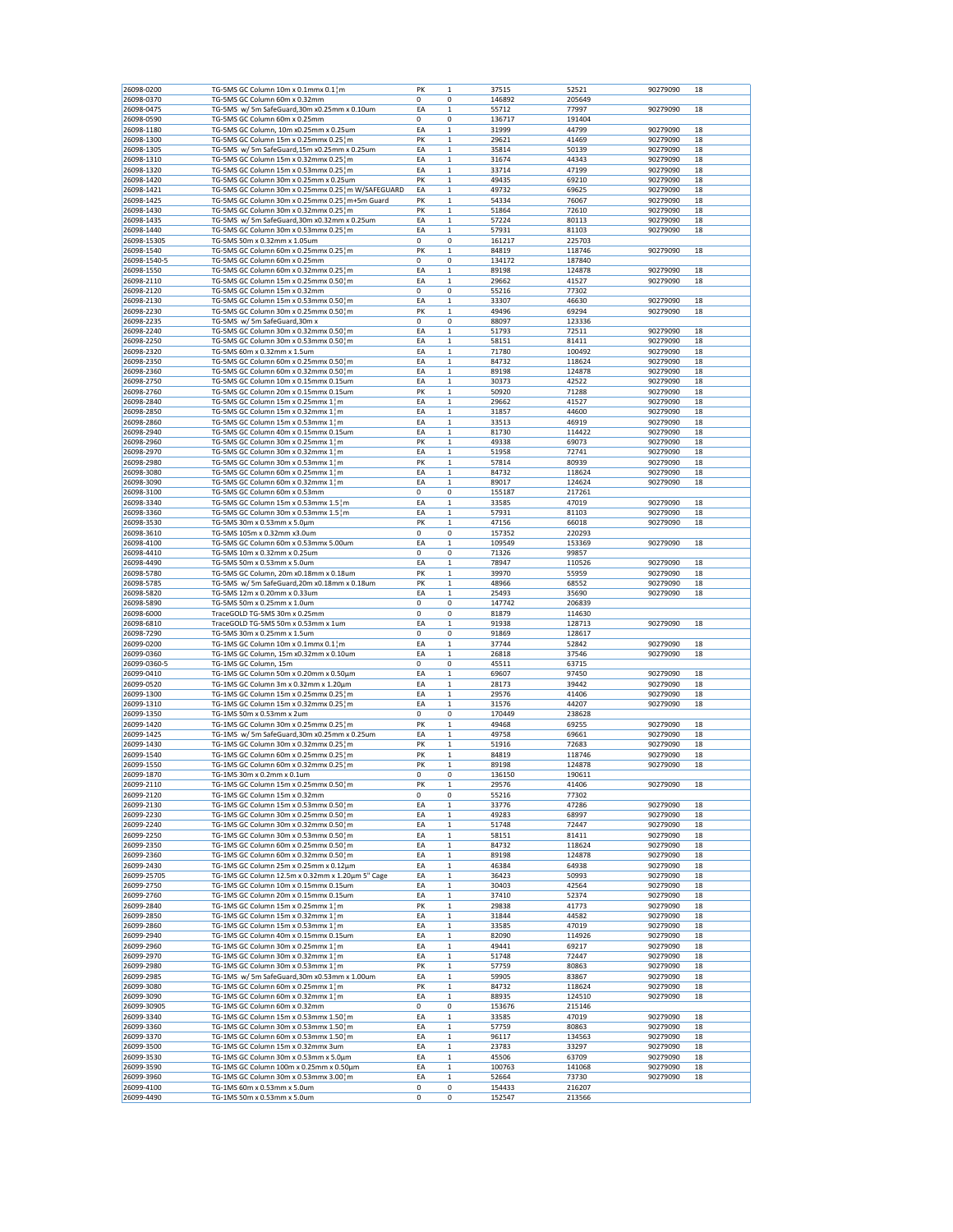| 26099-4640 | TG-1MS 17m x 0.2mm x 0.11um                              |     | 1            |        |        |          |    |
|------------|----------------------------------------------------------|-----|--------------|--------|--------|----------|----|
|            |                                                          | ΕA  |              | 52394  | 73351  | 90279090 | 18 |
| 26099-4705 | TG-1MS w/ 5m SafeGuard, 30m x                            | 0   | 0            | 108735 | 152230 |          |    |
| 26099-4840 | TG-1MS 30m x 0.32mm x 3um                                | PK  | $\mathbf 1$  | 39401  | 55162  | 90279090 | 18 |
| 26099-4990 | TG-1MS GC Column, 20m x                                  | 0   | 0            | 70010  | 98014  |          |    |
| 26099-5170 | TG-1MS 60m x 0.53mm x 3.0um                              | 0   | 0            | 154433 | 216207 |          |    |
|            |                                                          |     |              |        |        |          |    |
| 26099-5680 | TG-1MS GC Column, 20m x0.18mm x 0.40um                   | EA  | $\mathbf 1$  | 36154  | 50616  | 90279090 | 18 |
| 26099-5780 | TG-1MS GC Column, 20m x0.18mm x 0.18um                   | ΕA  | $\mathbf 1$  | 48732  | 68225  | 90279090 | 18 |
| 26099-5810 | TraceGOLD TG-1MS 50m x 0.32mm x 0.17um                   | ΕA  | 1            | 88452  | 123832 | 90279090 | 18 |
| 26099-5820 | TG-1MS 12m x 0.20mm x 0.33um                             | EA  | $\mathbf 1$  | 23683  | 33157  | 90279090 | 18 |
|            |                                                          |     |              |        |        |          |    |
| 26099-6510 | TG-1MS GC Column 30m x 0.25mm                            | 0   | 0            | 82071  | 114900 |          |    |
| 26099-6520 | TG-1MS GC Column 60m x 0.32mm x 3.0µm                    | ΕA  | 1            | 76308  | 106831 | 90279090 | 18 |
| 26099-6750 | TG-1MS 150m x 0.25mm x 1um                               | 0   | 0            | 193438 | 270813 |          |    |
|            |                                                          |     |              |        |        |          |    |
| 260A020P   | TR-1 GC Column 10m x 0.10mmID, $0.1$ <sup>1</sup> m Film | ΕA  | $\mathbf 1$  | 29062  | 40686  | 90279090 | 18 |
| 260A036P   | TR-1 GC Column 15m x 0.32mm                              | 0   | 0            | 39766  | 55673  |          |    |
| 260A047P   | TR-1 GC Column 30m x 0.25mmID, 0.1¦m Film                | EA  | $\mathbf 1$  | 48250  | 67550  | 90279090 | 18 |
| 260A130P   | TR-1 GC Column 15m x 0.25mmID, 0.25 m Film               | ΕA  | 1            | 26121  | 36569  | 90279090 | 18 |
|            |                                                          |     |              |        |        | 90279090 |    |
| 260A131P   | TR-1 GC Column 15m x 0.32mmID, 0.25 m Film               | ΕA  | 1            | 27686  | 38761  |          | 18 |
| 260A142P   | TR-1 GC Column 30m x 0.25mmID, 0.25 m Film               | EA  | $\mathbf 1$  | 44715  | 62601  | 90279090 | 18 |
| 260A143P   | TR-1 GC Column 30m x 0.32mmID, 0.25 m Film               | ΕA  | $\mathbf 1$  | 47646  | 66704  | 90279090 | 18 |
| 260A154P   | TR-1 GC Column 60m x 0.25mmID, 0.25 m Film               | ΕA  | 1            | 75552  | 105773 | 90279090 | 18 |
|            |                                                          |     |              |        |        |          |    |
| 260A223P   | TR-1 GC Column 30m x 0.25mmID, 0.5 m Film                | PCS | $\mathbf 1$  | 44715  | 62601  | 90279090 | 18 |
| 260A224P   | TR-1 GC Column 30m x 0.32mm                              | 0   | 0            | 60679  | 84951  |          |    |
| 260A241P   | TR-1 GC Column 100m x 0.25mmID, 0.5 m Film               | ΕA  | 1            | 91830  | 128562 | 90279090 | 18 |
| 260A296P   | TR-1 GC Column 30m x 0.25mmID, 1 m Film                  | ΕA  | 1            | 44715  | 62601  | 90279090 | 18 |
| 260A297P   |                                                          | PCS | $\mathbf 1$  | 47646  | 66704  | 90279090 |    |
|            | TR-1 GC Column 30m x 0.32mmID, 1 m Film                  |     |              |        |        |          | 18 |
| 260A298P   | TR-1 GC Column 30m x 0.53mmID, 1.01m Film                | ΕA  | 1            | 51497  | 72096  | 90279090 | 18 |
| 260A308P   | TR-1 GC Column 60m x 0.25mmID, 1 m Film                  | ΕA  | $\mathbf 1$  | 75552  | 105773 | 90279090 | 18 |
| 260A309P   | TR-1 GC Column 60m x 0.32mm                              | 0   | 0            | 110805 | 155128 | 90279090 | 18 |
|            |                                                          |     |              |        |        |          |    |
| 260A336P   | TR-1 GC Column 30m x 0.53mmID, 1.5 m Film                | ΕA  | 1            | 51973  | 72762  | 90279090 | 18 |
| 260A395P   | TR-1 GC Column 30m x 0.32mmID, 3 m Film                  | PCS | 1            | 47646  | 66704  | 90279090 | 18 |
| 260A396P   | TR-1 GC Column 30m x 0.53mmID, 31m Film                  | EA  | $\mathbf 1$  | 51497  | 72096  | 90279090 | 18 |
| 260A469P   | TR-1 GC Column 30m x 0.32mmID, 5 m Film                  | PCS | $\mathbf 1$  | 48314  | 67640  | 90279090 | 18 |
|            |                                                          |     |              |        |        |          |    |
| 260A470P   | TR-1 GC Column 30m x 0.53mmID, 5 m Film                  | ΕA  | 1            | 51497  | 72096  | 90279090 | 18 |
| 260A481P   | TR-1 GC Column 60m x 0.32mm                              | 0   | 0            | 130501 | 182701 |          |    |
| 260A482F   | TR-1 GC Column 60m x 0.53mm x                            | 0   | 0            | 119474 | 167263 |          |    |
| 260B047P   | TR-1MS GC Column 30m x0.25mm ID, 0.1¦m Film              | ΕA  | 1            | 52091  | 72927  | 90279090 | 18 |
|            |                                                          |     |              |        |        |          |    |
| 260B142P   | TR-1MS GC Column 30m x0.25mm ID, 0.25 ¦m Film            | PCS | $\mathbf 1$  | 51670  | 72338  | 90279090 | 18 |
| 260B143P   | TR-1MS GC Column 30m x0.32mm ID, 0.25 m Film             | ΕA  | $\mathbf 1$  | 54656  | 76518  | 90279090 | 18 |
| 260B154P   | TR-1MS GC Column 60m x0.25mm ID, 0.25 m Film             | ΕA  | $\mathbf 1$  | 86048  | 120468 | 90279090 | 18 |
| 260B155P   | TR-1MS GC Column 60m x0.32mm ID, 0.25 m Film             | EA  | $\mathbf 1$  | 93334  | 130668 | 90279090 | 18 |
|            |                                                          |     |              |        |        |          |    |
| 260B309P   | TR-1MS GC Column 60m x 0.32mmx 1um                       | ΕA  | 1            | 90553  | 126774 | 90279090 | 18 |
| 260C130P   | TR-35MS GC Column 15m x0.25mm ID, 0.25 m Film            | ΕA  | 1            | 27776  | 38886  | 90279090 | 18 |
| 260C131P   | TR-35MS GC Column 15m x                                  | 0   | 0            | 44002  | 61603  |          |    |
|            |                                                          |     | $\mathbf 1$  |        |        | 90279090 |    |
| 260C142P   | TR-35MS GC Column 30m x0.25mm ID, 0.25 m Film            | ΕA  |              | 47825  | 66955  |          | 18 |
| 260C143P   | TR-35MS GC Column 30m x0.32mm ID, 0.25 m Film            | ΕA  | $\mathbf 1$  | 51856  | 72598  | 90279090 | 18 |
| 260C154P   | TR-35MS GC Column 60m x0.25mm ID, 0.25 m Film            | ΕA  | $\mathbf 1$  | 82007  | 114810 | 90279090 | 18 |
| 260C286P   | TR-35MS GC Column 15m x0.53mm ID, 1 m Film               | ΕA  | 1            | 30617  | 42864  | 90279090 | 18 |
|            |                                                          |     |              |        |        |          |    |
| 260C298P   | TR-35MS GC Column 30m x0.53mm ID, 1 m Film               | ΕA  | 1            | 55897  | 78256  | 90279090 | 18 |
| 260E113P   | TRACE GC TR-5, 0.32 x 0.25 x 7                           | PCS | 1            | 8646   | 12105  | 90279090 | 18 |
| 260E130P   | TR-5 GC Column 15m x 0.25mmID, 0.25 m Film               | EA  | $\mathbf 1$  | 26121  | 36569  | 90279090 | 18 |
| 260E131P   | TR-5 GC Column 15m x 0.32mmID, 0.25 m Film               | ΕA  | 1            | 27686  | 38761  | 90279090 | 18 |
|            |                                                          |     |              |        |        |          |    |
| 260E142P   | TR-5 GC Column 30m x 0.25mmID, 0.25 m Film3              | PCS | $\mathbf 1$  | 44715  | 62601  | 90279090 | 18 |
| 260E143P   | TR-5 GC Column 30m x 0.32mmID, 0.25 m Film               | PCS | $\mathbf 1$  | 47646  | 66704  | 90279090 | 18 |
| 260E154P   | TR-5 GC Column 60m x 0.25mmID, 0.25 m Film               | PCS | 1            | 75552  | 105773 | 90279090 | 18 |
| 260E155P   | TR-5 GC Column 60m x 0.32mmID, 0.25 m Film               | PCS | 1            | 81514  | 114119 | 90279090 | 18 |
|            |                                                          |     |              |        |        |          |    |
| 260E223P   | TR-5 GC Column 30m x 0.25mmID, 0.5 m Film                | EA  | $\mathbf 1$  | 43173  | 60442  | 90279090 | 18 |
| 260E224P   | TR-5 GC Column 30m x 0.32mmID, 0.5 m Film                | PCS | $\mathbf 1$  | 47646  | 66704  | 90279090 | 18 |
| 260E225P   | TR-5 GC Column 30m x 0.53mmID, 0.5 m Film                | EA  | $\mathbf 1$  | 51497  | 72096  | 90279090 | 18 |
| 260E242P   | TR-5 GC Column 100m x 0.32mmx 0.5um\                     | EA  | $\mathbf 1$  | 90800  | 127120 | 90279090 | 18 |
|            |                                                          |     |              |        |        |          |    |
| 260E286P   | TR-5 GC Column 15m x 0.53mm                              | 0   | 0            | 47865  | 67011  |          |    |
| 260E297P   | TR-5 GC Column 30m x 0.32mmID, 1 m Film                  | EA  | 1            | 47646  | 66704  | 90279090 | 18 |
| 260E298P   | TR-5 GC Column 30m x 0.53mmID, 1 m Film                  | PCS | $\mathbf 1$  | 51497  | 72096  | 90279090 | 18 |
| 260E336P   | TR-5 GC Column 30m x 0.53mmID, 1.5 m Film                | ΕA  | $\mathbf 1$  | 51273  | 71782  | 90279090 | 18 |
|            |                                                          |     |              |        |        |          |    |
| 260E470P   | TR-5 GC Column 30m x 0.53mmID, 5 m Film                  | ΕA  | 1            | 51497  | 72096  | 90279090 | 18 |
| 260EC111   | Capillary Column End Caps(pk10 pairs)                    | PK  | 10           | 7915   | 11081  | 90279090 | 18 |
| 260F020F   | TR-5MS GC Column 10m x0.10mm ID, 0.1 m Film              | EA  | 1            | 30027  | 42038  | 90279090 | 18 |
| 260F035P   | 15M TR-5MS GC COLUMNB 0.25MMID 0.1UM FILM                | PCS | 1            | 27551  | 38571  | 90279090 | 18 |
| 260F047P   |                                                          |     |              |        |        |          |    |
|            | TRACE GC TR-5MS, 0.25 x 0.10x 30                         | PCS | $\mathbf 1$  | 47556  | 66578  | 90279090 | 18 |
| 260F130P   | TR-5MS GC Column 15m x0.25mm ID, 0.25 m Film             | PCS | $\mathbf{1}$ | 27596  | 38635  | 90279090 | 18 |
| 260F134P   | TR-5MS GC Column 25m x 0.15mmID, 0.25 m Film             | EA  | 1            | 49005  | 68607  | 90279090 | 18 |
| 260F142J   | TR-5MS GC Column 30m x0.25mm ID, 0.25 m Film + 1M Si     | PCS | $\mathbf 1$  | 109072 | 152701 | 90279090 | 18 |
| 260F142P   | TR-5MS GC Column 30m x0.25mm ID, 0.25 m Film             | PCS |              |        |        |          |    |
|            |                                                          |     | 1            | 47556  | 66578  | 90279090 | 18 |
| 260F143P   | TR-5MS GC Column 30m x0.32mm ID, 0.25 ¦m Film            | PCS | 1            | 51587  | 72221  | 90279090 | 18 |
| 260F154P   | TR-5MS GC Column 60m x0.25mm ID, 0.25 m Film             | PCS | $\mathbf 1$  | 81783  | 114496 | 90279090 | 18 |
| 260F155P   | TR-5MS GC Column 60m x                                   | 0   | 0            | 133611 | 187056 |          |    |
|            |                                                          |     |              |        |        |          |    |
| 260F223P   | TR-5MS GC Column 30m x0.25mm ID, 0.5 m Film              | PCS | 1            | 47556  | 66578  | 90279090 | 18 |
| 260F224P   | TR-5MS GC Column 30m x0.32mm ID, 0.5 m Film              | ΕA  | $\mathbf 1$  | 51587  | 72221  | 90279090 | 18 |
| 260F225P   | TR-5MS GC Column 30m x0.53mm ID, 0.5 m Film              | EA  | $\,1\,$      | 54483  | 76276  | 90279090 | 18 |
| 260F242P   | TR-5MS GC Column 100m x                                  | 0   | 0            | 153112 | 214357 | 90279090 | 18 |
|            |                                                          |     |              |        |        |          |    |
| 260F285P   | TR-5MS GC Column 15m x0.32mm ID, 1 m Film                | EA  | 1            | 29062  | 40686  | 90279090 | 18 |
| 260F296P   | TR-5MS GC Column 30m x0.25mm ID, 1 m Film                | EA  | $\mathbf 1$  | 47556  | 66578  | 90279090 | 18 |
| 260F297P   | TR-5MS GC Column 30m x0.32mm ID, 1 m Film                | ΕA  | $\mathbf 1$  | 51587  | 72221  | 90279090 | 18 |
| 260F298P   | TR-5MS GC Column 30m x0.53mm ID, 1 m Film                | EA  | 1            | 55583  | 77816  | 90279090 | 18 |
| 260F308P   | TR-5MS GC Column 60m x0.25mm ID, 1 m Film                | PCS | $\mathbf{1}$ | 81783  | 114496 | 90279090 | 18 |
|            |                                                          |     |              |        |        |          |    |
| 260F309P   | TR-5MS GC Column 60m x0.32mm ID, 1 m Film                | EA  | 1            | 85734  | 120028 | 90279090 | 18 |
| 260F336P   | TR-5MS GC Column 30m x0.53mm ID, 1.5 m Film              | EA  | 1            | 54483  | 76276  | 90279090 | 18 |
| 260F396P   | TR-5MS GC Column 30m x0.53mm ID, 3 m Film                | EA  | $\mathbf 1$  | 55583  | 77816  | 90279090 | 18 |
|            | TR-5MS GC Column 20m x0.18mmID x 0.18 m Film             |     |              |        |        |          |    |
| 260F578P   |                                                          | ΕA  | $\mathbf 1$  | 42189  | 59064  | 90279090 | 18 |
| 260G401P   | FS DEACTIVATED 0.53ID 1 METER                            | EA  | $\mathbf 1$  | 2676   | 3746   |          |    |
| 260G495P   | DEACTIVATED FUSED SILICA0.25ID 5 METRE                   | PK  | $\,1$        | 4697   | 6576   | 70179010 | 18 |
| 260G496P   | DEACTIVATED FUSED SILICATUBING 0.32ID 5 METRE            | EA  | 1            | 5197   | 7276   |          |    |
|            |                                                          |     |              |        |        |          |    |
| 260G498P   | FS DEACTIVATED 0.32ID 2 METRE                            | PCS | $\mathbf 1$  | 2604   | 3645   |          |    |
| 260G499P   | FS DEACTIVATED 0.53ID 2 METER                            | PCS | $\mathbf 1$  | 2604   | 3645   |          |    |
| 260G500P   | DEACTIVATED SILICA TUBING0.53ID 5 METER                  | PCS | $\mathbf 1$  | 5578   | 7809   |          |    |
| 260H030P   | TR-5HT GC COLUMN 12M, 0.32MMID 0.1UM FILM                | PCS | 1            | 32278  | 45189  | 90279090 | 18 |
|            |                                                          |     |              |        |        |          |    |
| 260H035P   | 15M TR-5HT GC COLUMNB 0.25MMID 0.1UM FILM                | EA  | 1            | 29062  | 40686  | 90279090 | 18 |
| 260H047P   | TR-5HT GC COLUMNB 30m, 0.25MMID 0.1UM FILM               | PCS | 1            | 47646  | 66704  | 90279090 | 18 |
| 260H142P   | TR-5HT GC COLUMN 30M,0.25MM ID 0.25UM FILM               | PCS | 1            | 46385  | 64939  | 90279090 | 18 |
| 260M096P   | TR-FAME GC Column 10m x0.10mm ID, 0.2 m Film             | PCS | $\mathbf 1$  | 29982  | 41975  | 90279090 | 18 |
|            |                                                          |     |              |        |        |          |    |
| 260M135P   | TR-FAME GC Column 25m x0.22mm ID, 0.25 m Film            | ΕA  | $\mathbf 1$  | 48331  | 67664  | 90279090 | 18 |
| 260M137P   | TR-FAME GC Column 25m x0.32mm ID, 0.25 m Film            | ΕA  | $\mathbf 1$  | 51362  | 71907  | 90279090 | 18 |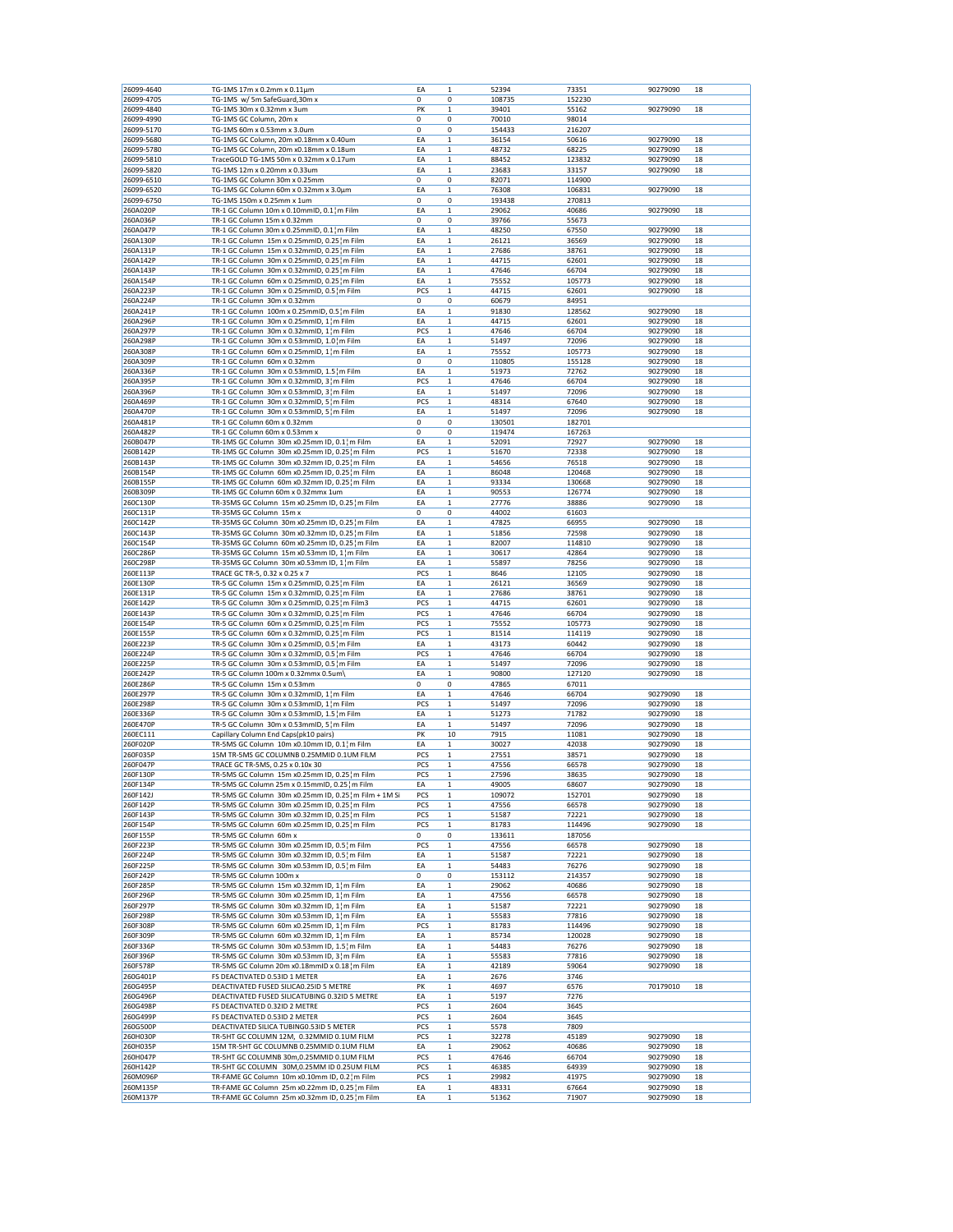|              |                                                   |             | $\mathbf{1}$ |        |
|--------------|---------------------------------------------------|-------------|--------------|--------|
| 260M141P     | TR-FAME GC Column 30m x0.22mm ID, 0.25 m Film     | EA          |              | 47331  |
| 260M142P     | TR-FAME GC Column 30m x0.25mm ID, 0.25 m Film     | PCS         | $\mathbf 1$  | 47331  |
| 260M143P     | TR-FAME GC Column 30m x0.32mm ID, 0.25 m Film     | EA          | $\mathbf 1$  | 51362  |
|              |                                                   |             |              |        |
| 260M147P     | TR-FAME GC Column 50m x0.22mm ID, 0.25 m Film     | EA          | 1            | 81379  |
| 260M149P     | TR-FAME GC Column 50m x0.32mm ID, 0.25 m Film     | PCS         | $\mathbf 1$  | 85330  |
| 260M153P     | TR-FAME GC Column 60m x0.22mm ID, 0.25 m Film     | EA          | $\mathbf 1$  | 81379  |
|              |                                                   |             |              |        |
| 260M154P     | TR-FAME GC Column 60m x0.25mm ID, 0.25 m Film     | PCS         | $\mathbf 1$  | 81379  |
| 260M155P     | TR-FAME GC Column 60m x0.32mm ID, 0.25 m Film     | PCS         | $\mathbf 1$  | 85330  |
| 260M166L     | TR-FAME GC Column 120m x0.25mm ID, 0.25 m Film    | PCS         | $\mathbf{1}$ | 129807 |
|              |                                                   |             |              |        |
| 260M238P     | TR-FAME GC Column, 100m x0.25mm ID x 0.2um        | EA          | 1            | 104983 |
| 260N130P     | TR-FFAP GC Column 15m, 0.25mmID, 0.25um Film      | EA          | $\mathbf 1$  | 26031  |
|              |                                                   |             |              |        |
| 260N142P     | TR-FFAP GC Column 30m, 0.25mmID, 0.25um Film      | PCS         | $\mathbf{1}$ | 44625  |
| 260N143P     | TR-FFAP GC Column 30m, 0.32mmID, 0.25um Film      | EA          | 1            | 47556  |
| 260N154P     | TR-FFAP GC Column 60m, 0.25mmID, 0.25um Film      | EA          | $\mathbf 1$  | 75418  |
|              |                                                   |             |              |        |
| 260N213P     | TR-FFAP GC Column 15m, 0.53mmID, 0.5um Film       | EA          | $\mathbf 1$  | 28827  |
| 260N225P     | TR-FFAP GC Column 30m, 0.53mmID, 0.5um Film       | EA          | 1            | 51362  |
|              |                                                   |             |              |        |
| 260N230P     | TR-FFAP GC Column 50m, 0.32mmID, 0.5um Film       | EA          | $\mathbf 1$  | 81872  |
| 260N298P     | TR-FFAP GC Column, 30m x0.53mm ID x 1.0um         | PK          | $\mathbf 1$  | 49931  |
|              |                                                   | EA          | $\mathbf 1$  |        |
| 260P123P     | TR-8095 GC Column 12m x0.32mm ID x 0.25 m Film    |             |              | 30078  |
| 260Q131P     | TRACE GC TR-1701, 0.32 x 0.25x 15                 | EA          | 1            | 27596  |
| 260Q142P     | TR-1701 GC COLUMN 30m x0.25mm ID, 0.25 m FILM     | EA          | $\mathbf 1$  | 44715  |
|              | TR-1701 GC Column 30m x0.32mm ID, 0.25 m Film     |             |              |        |
| 260Q143P     |                                                   | EA          | 1            | 47646  |
| 260Q154P     | 60m TR1701 0.25, 0.25u TRACEGC column             | EA          | 1            | 75552  |
| 260Q155P     | TRACE GC TR-1701, 0.32 x 0.25x 60                 | EA          | $\mathbf 1$  | 81648  |
|              |                                                   |             |              |        |
| 260Q298P     | TR-1701 GC Column 30m x0.53mm ID, 1.0.1m Film     | EA          | $\mathbf 1$  | 51497  |
| 260Q309P     | TR-1701 GC Column 60m x0.32mm ID, 1.0.1m Film     | ΕA          | 1            | 82259  |
| 260R050P     | TR-50MS GC Column 30m x0.25mm ID, 0.15 m Film     | EA          | $\mathbf 1$  | 40919  |
|              |                                                   |             |              |        |
| 260R130P     | TR-50MS GC Column 15m x0.25mm ID, 0.25 m Film     | EA          | $\mathbf 1$  | 27596  |
| 260R142P     | TR-50MS GC Column 30m x0.25mm ID, 0.25 m Film     | PCS         | 1            | 47511  |
|              |                                                   |             |              |        |
| 260R143P     | TR-50MS GC Column 30m x0.32mm ID, 0.25 m Film     | EA          | $\mathbf 1$  | 51542  |
| 260RG497     | RETENTION GAP KIT TO 0.32 0.1-0.32ID              | PCS         | $\mathbf 1$  | 6098   |
| 260RG499     | RETENTION GAP KIT 0.53IDTRACE GC COLUMN           | PCS         | $\mathbf 1$  | 6098   |
|              |                                                   |             |              |        |
| 260RG500     | RETENTION GAP KIT 0.53ID 5m(Includes connectors)  | EA          | $\mathbf 1$  | 9708   |
| 260S348P     | TR-SimDist GC Column 10m x0.53mm ID, 2.65 m Film  | PCS         | $\mathbf{1}$ | 24156  |
|              |                                                   |             |              |        |
| 260V332P     | TR-V1 GC Column 30m x 0.25mmID, 1.4 m Film        | PCS         | 1            | 48511  |
| 260V333P     | TR-V1 GC Column 60m x 0.25mmID, 1.4 m Film        | EA          | $\mathbf 1$  | 81828  |
|              |                                                   |             |              |        |
| 260V339P     | TR-V1 GC Column 30m x 0.32mmID, 1.8 m Film        | EA          | $\mathbf{1}$ | 50952  |
| 260V341P     | TR-V1 GC Column 60m x 0.32mmID, 1.8 m Film        | EA          | 1            | 85689  |
| 260V396P     | TR-V1 GC Column 30m x 0.53mmID, 3 m Film          | PCS         | $\mathbf 1$  | 55538  |
|              |                                                   |             |              |        |
| 260V495P     | TR-V1 GC Column 20m x 0.18mmID, 1 m Film          | EA          | $\mathbf 1$  | 43464  |
| 260W131P     | TR-WAX GC Column 15m x0.32mm ID, 0.25 m Film      | EA          | 1            | 27552  |
|              |                                                   |             |              |        |
| 260W142P     | TR-WAX GC Column 30m x0.25mm ID, 0.25 m Film      | PCS         | 1            | 44670  |
| 260W143P     | TR-WAX GC Column 30m x0.32mm ID, 0.25 m Film      | EA          | $\mathbf 1$  | 47601  |
|              |                                                   |             |              |        |
| 260W154P     | TR-WAX GC Column 60m x0.25mm ID, 0.25 m Film      | PCS         | 1            | 75507  |
| 260W155P     | TR-WAX GC Column 60m x0.32mm ID, 0.25 m Film      | EA          | 1            | 81559  |
| 260W223P     | TR-WAX GC Column 30m x0.25mm ID, 0.5 m Film       | EA          | $\mathbf 1$  | 44670  |
|              |                                                   |             |              |        |
| 260W224P     | TR-WAX GC Column 30m x0.32mm ID, 0.5 m Film       | PCS         | 1            | 47601  |
| 260W225P     | TR-WAX GC Column 30m x0.53mm ID, 0.5 m Film       | EA          | 1            | 51452  |
|              |                                                   |             |              |        |
| 260W286P     | TR-WAX GC Column 15m x0.53mm ID, 1¦m Film         | EA          | $\mathbf 1$  | 28927  |
| 260W296P     | TR-WAX GC Column 30m x0.25mm ID, 1¦m Film         | EA          | $\mathbf 1$  | 44670  |
| 260W297P     | TR-WAX GC Column 30m x0.32mm ID, 1 m Film         | PCS         | 1            | 47601  |
|              |                                                   |             |              |        |
| 260W298P     | TR-WAX GC Column 30m x0.53mm ID, 1 m Film         | PCS         | $\mathbf 1$  | 51452  |
| 260W309P     | 60M TR-WAX GC COLUMN 0.32 ID,1UM FILM             | EA          | $\mathbf 1$  | 81559  |
|              |                                                   |             |              |        |
| 260W310P     | TR-WAX GC Column 60m x0.53mm ID, 1 m Film         | EA          | 1            | 85420  |
| 260X142P     | TR-WAX MS GC Column 30m x0.25mm ID, 0.25 m Film   | PCS         | $\mathbf 1$  | 51670  |
| 260X143P     | TR-WAX MS GC Column 30m x0.32mm ID, 0.25 m Film   | PCS         | $\mathbf 1$  | 54656  |
|              |                                                   |             |              |        |
| 260X145P     | TR-WaxMS, 20m, 0.1, 0.1umTrace GC column          | $\mathbf 0$ | 0            | 60874  |
| 260X154P     | TR-WAX MS GC Column 60m x0.25mm ID, 0.25 m Film   | EA          | $\mathbf 1$  | 86048  |
|              |                                                   |             |              |        |
| 260X155P     | TRACE GC TR-WaxMS, 0.32 x0.25 x 60                | EA          | $\mathbf 1$  | 93334  |
| 260X223P     | TR-WAX MS GC Column 30m0.25mm ID, 0.5 Film        | EA          | 1            |        |
|              | TR-WAX MS GC Column 30m0.32mm ID, 0.5 Film        |             |              |        |
| 260X224P     |                                                   | EA          | $\mathbf 1$  | 51761  |
| 260X296P     | TR-WAX MS GC Column 30m x0.25mm ID, 1¦m Film      |             |              | 54656  |
| 260X298P     |                                                   | EA          | $\mathbf{1}$ | 51670  |
|              |                                                   |             |              |        |
| 260Y137P     | TRACE TR-WaxMS GC Column, 30m, 0.53mmID, 1 m Film | EA          | 1            | 53781  |
|              | TR-225 GC Column 25m x0.32mm ID, 0.25 m Film      | EA          | $\mathbf 1$  | 47556  |
| 260Y142P     | TR-225 GC Column 30m x0.25mm ID, 0.25 m Film      | EA          | $\mathbf 1$  | 45050  |
|              |                                                   |             |              |        |
| 260Y154P     | TR-225 GC Column 60m x0.25mm ID, 0.25 m Film      | EA          | 1            | 75842  |
| 26102-051030 | 50x1mm 1.9um Hypersil GOLD AX                     | 0           | 0            | 75473  |
|              |                                                   |             |              |        |
| 26102-052130 | 50x2.1mm 1.9um Hypersil GOLDAX                    | EA          | $\mathbf 1$  | 48823  |
| 26102-054630 | 50x4.6mm 1.9um Hypersil GOLD                      | 0           | 0            | 69066  |
| 26102-101030 | 100x1mm 1.9um Hypersil GOLD AX                    | 0           | 0            | 81973  |
|              |                                                   |             |              |        |
| 26102-102130 | 100x2.1mm 1.9um Hypersil GOLDAX                   | EA          | $\mathbf 1$  | 48455  |
| 26102-152130 | 150x2.1mm 1.9um Hypersil GOLDAX                   | EA          | 1            | 53665  |
|              |                                                   |             |              |        |
| 26102-202130 | 200x2.1mm 1.9um Hypersil GOLDAX                   | EA          | $\mathbf 1$  | 53490  |
| 26103-011001 | 10x1mm 3um Hypersil GOLD AX                       | PK          | 4            | 22408  |
| 26103-012101 | 10x2.1mm 3um Hypersil GOLD AX                     | PK          | 4            | 22883  |
|              |                                                   |             |              |        |
| 26103-013001 | 10x3mm 3um Hypersil GOLD AX                       | PK          | 4            | 22836  |
| 26103-014001 | 10x4mm 3um Hypersil GOLD AX                       | PK          | 4            | 22805  |
|              |                                                   |             |              |        |
| 26103-032130 | 30x2.1mm 3um Hypersil GOLD AX                     | EA          | $\mathbf 1$  | 39327  |
| 26103-052130 | 50x2.1mm 3um Hypersil GOLD AX                     | EA          | $\mathbf 1$  | 39309  |
| 26103-102130 | 100x2.1mm 3um Hypersil GOLD AX                    | EA          | $\mathbf 1$  | 42986  |
|              |                                                   |             |              |        |
| 26103-103030 | 100x3mm 3um Hypersil GOLD AX                      | EA          | $\mathbf 1$  | 42739  |
| 26103-104630 | 100x4.6mm 3um Hypersil GOLD AX                    | EA          | $\mathbf 1$  | 40183  |
|              |                                                   |             |              |        |
| 26103-151030 | 150x1mm 3um Hypersil GOLD AX                      | EA          | $\mathbf 1$  | 49341  |
| 26103-152130 | 150x2.1mm 3um Hypersil GOLD AX                    | EA          | $\mathbf 1$  | 45323  |
|              |                                                   |             |              |        |
| 26103-153030 | 150x3mm 3um Hypersil GOLD AX                      | EA          | 1            | 45154  |
| 26103-154630 | 150x4.6mm 3um Hypersil GOLD AX                    | EA          | $\mathbf 1$  | 42381  |
| 26105-011001 | 10x1mm 5um Hypersil GOLD AX                       | 0           | 0            | 34678  |
|              |                                                   |             |              |        |
| 26105-012101 | 10x2.1mm 5um Hypersil GOLD AX                     | PK          | 4            | 20683  |
| 26105-013001 | 10x3mm 5um Hypersil GOLD AX                       | PK          | 4            | 20636  |
|              |                                                   |             |              |        |
| 26105-014001 | 10x4mm 5um Hypersil GOLD AX                       | PK          | 4            | 20605  |
| 26105-052130 | 50x2.1mm 5um Hypersil GOLD AX                     | EA          | 1            | 35510  |
| 26105-054630 | 50x4.6mm 5um Hypersil GOLD AX                     | EA          | $\mathbf 1$  | 33486  |
|              |                                                   |             |              |        |
| 26105-102130 | 100x2.1mm 5um Hypersil GOLD AX                    | EA          | $\mathbf 1$  | 38887  |
| 26105-103030 | 100x3mm 5um Hypersil GOLD AX                      | ΕA          | $\mathbf 1$  | 38630  |
|              |                                                   |             |              |        |
| 26105-104630 | 100x4.6mm 5um Hypersil GOLD AX                    | ΕA          | $\mathbf 1$  | 36385  |
| 26105-152130 | 150x2.1mm 5um Hypersil GOLD AX                    | EA          | $\mathbf 1$  | 41025  |
| 26105-154630 | 150x4.6mm 5um Hypersil GOLD AX                    | EA          | 1            | 38283  |
|              |                                                   |             |              |        |
| 26105-252130 | 250x2.1mm 5um Hypersil GOLD AX                    | EA          | $\mathbf 1$  | 43118  |
| 26105-253030 | 250x3mm 5um Hypersil GOLD AX                      | EA          | $\mathbf 1$  | 42379  |
| 26105-254030 | 250x4mm 5um Hypersil GOLD AX                      | EA          | $\mathbf 1$  | 40008  |
| 26105-254630 | 250x4.6mm 5um Hypersil GOLD AX                    | EA          | $\mathbf 1$  | 39920  |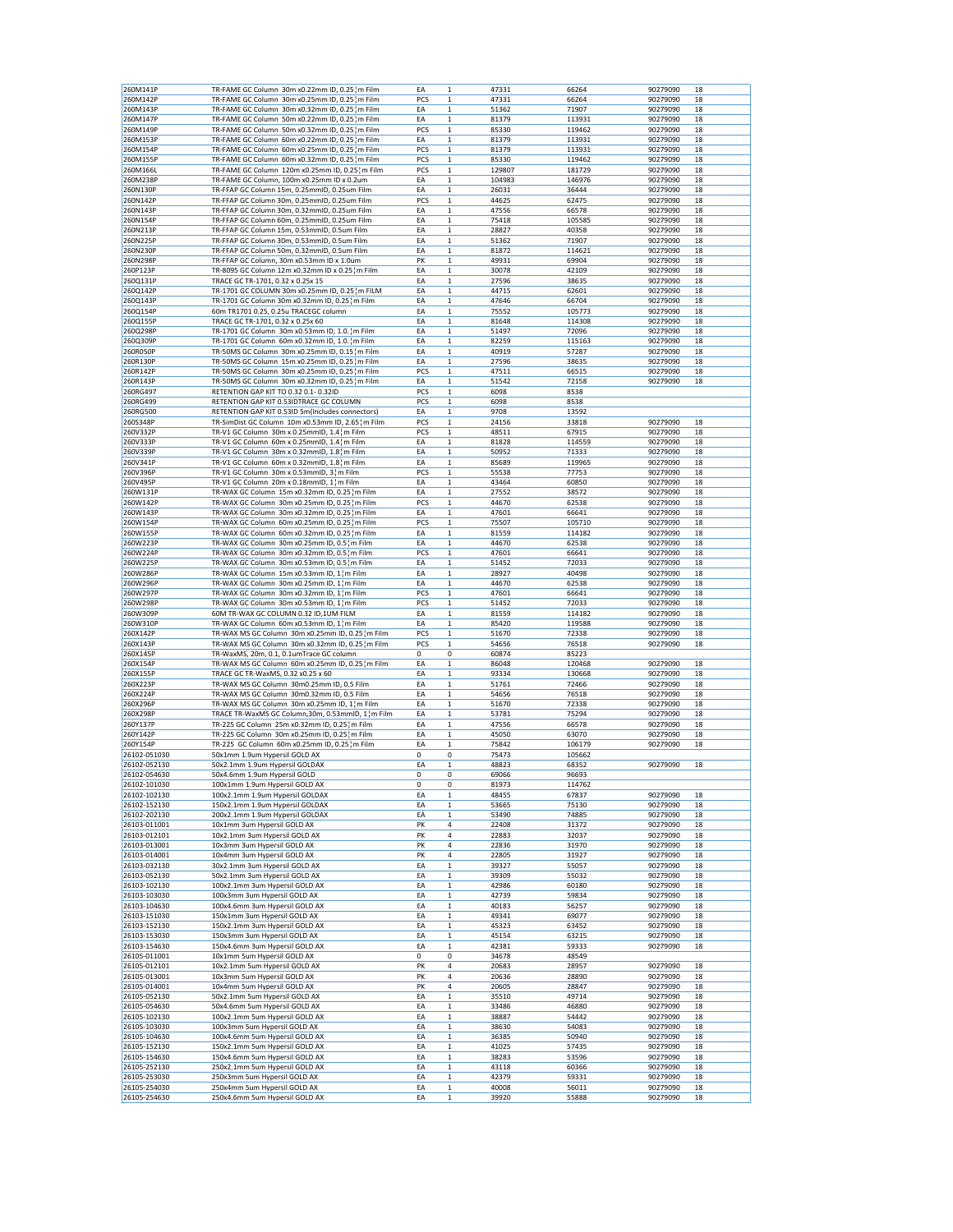| 26302-051030             | 30x1mm 1.9um Hypersil GOLD SAX                               | 0      | 0           | 112693         | 157770         |          |    |
|--------------------------|--------------------------------------------------------------|--------|-------------|----------------|----------------|----------|----|
|                          | 50x1mm 1.9um Hypersil GOLD SAX                               | 0      | 0           | 75473          | 105662         |          |    |
| 26302-052130             | 50x2.1mm 1.9um Hypersil GOLDSAX                              | EA     | $\mathbf 1$ | 48823          | 68352          | 90279090 | 18 |
| 26302-054630             | 50x4.6mm 1.9um Hypersil GOLD                                 | 0      | 0           | 69066          | 96693          |          |    |
| 26302-102130             | 100x2.1mm 1.9um Hypersil GOLDSAX                             | ΕA     | 1           | 48655          | 68117          | 90279090 | 18 |
|                          |                                                              |        |             |                |                |          |    |
| 26302-103030             | 100x3mm 1.9um Hypersil GOLD                                  | 0      | 0           | 80466          | 112652         |          |    |
| 26302-152130             | 150x2.1mm 1.9um Hypersil GOLDSAX                             | ΕA     | 1           | 53665          | 75130          | 90279090 | 18 |
| 26302-202130             | 200x2.1mm 1.9um Hypersil GOLD                                | 0      | 0           | 81412          | 113976         |          |    |
| 26303-012101             | 10x2.1mm 3um Hypersil GOLD SAX                               | PK     | 4           | 22883          | 32037          | 90279090 | 18 |
| 26303-013001             | 10x3mm 3um Hypersil GOLD SAX                                 | PK     | 4           | 22836          | 31970          | 90279090 | 18 |
| 26303-014001             | 10x4mm 3um Hypersil GOLD SAX                                 | PK     | 4           | 22805          | 31927          | 90279090 | 18 |
| 26303-052130             | 50x2.1mm 3um Hypersil GOLD SAX                               | EA     | $\mathbf 1$ | 39309          | 55032          |          | 18 |
|                          |                                                              |        |             |                |                | 90279090 |    |
| 26303-102130             | 100x2.1mm 3um Hypersil GOLDSAX                               | ΕA     | 1           | 42986          | 60180          | 90279090 | 18 |
| 26303-103030             | 100x3mm 3um Hypersil GOLD SAX                                | ΕA     | 1           | 42739          | 59834          | 90279090 | 18 |
| 26303-104630             | 100x4.6mm 3um Hypersil GOLDSAX                               | EA     | $\mathbf 1$ | 40183          | 56257          | 90279090 | 18 |
| 26303-151030             | 150x1mm 3um Hypersil GOLD SAX                                | 0      | 0           | 77455          | 108437         |          |    |
| 26303-152130             | 150x2.1mm 3um Hypersil GOLDSAX                               | ΕA     | $\mathbf 1$ | 45323          | 63452          | 90279090 | 18 |
|                          |                                                              |        |             |                |                |          |    |
| 26303-153030             | 150x3mm 3um Hypersil GOLD SAX                                | EA     | $\mathbf 1$ | 45154          | 63215          | 90279090 | 18 |
| 26303-154630             | 150x4.6mm 3um Hypersil GOLDSAX                               | ΕA     | 1           | 42381          | 59333          | 90279090 | 18 |
| 26305-011001             | 10x1mm 5um Hypersil GOLD SAX                                 | 0      | 0           | 34678          | 48549          |          |    |
| 26305-012101             | 10x2.1mm 5um Hypersil GOLD SAX                               | PK     | 4           | 20683          | 28957          | 90279090 | 18 |
|                          | 10x3mm 5um Hypersil GOLD SAX                                 | PK     | 4           |                |                | 90279090 | 18 |
| 26305-013001             |                                                              |        |             | 20636          | 28890          |          |    |
| 26305-014001             | 10x4mm 5um Hypersil GOLD SAX                                 | PK     | 4           | 20605          | 28847          | 90279090 | 18 |
| 26305-052130             | 50x2.1mm 5um Hypersil GOLD SAX                               | ΕA     | $\mathbf 1$ | 35510          | 49714          | 90279090 | 18 |
| 26305-054630             | 50x4.6mm 5um Hypersil GOLD SAX                               | EA     | $\mathbf 1$ | 33486          | 46880          | 90279090 | 18 |
| 26305-101030             | 100x1mm 5um Hypersil GOLD SAX                                | 0      | 0           | 69915          | 97881          |          |    |
| 26305-102130             | 100x2.1mm 5um Hypersil GOLDSAX                               | ΕA     | 1           | 38887          | 54442          | 90279090 | 18 |
|                          |                                                              |        |             |                |                |          |    |
| 26305-103030             | 100x3mm 5um Hypersil GOLD SAX                                | EA     | $\mathbf 1$ | 38630          | 54083          | 90279090 | 18 |
| 26305-104630             | 100x4.6mm 5um Hypersil GOLDSAX                               | ΕA     | $\mathbf 1$ | 36385          | 50940          | 90279090 | 18 |
| 26305-152130             | 150x2.1mm 5um Hypersil GOLDSAX                               | ΕA     | $\mathbf 1$ | 41025          | 57435          | 90279090 | 18 |
| 26305-154630             | 150x4.6mm 5um Hypersil GOLDSAX                               | ΕA     | $\,1$       | 38283          | 53596          | 90279090 | 18 |
| 26305-252130             | 250x2.1mm 5um Hypersil GOLDSAX                               | ΕA     | 1           | 43118          | 60366          | 90279090 | 18 |
| 26305-253030             | 250x3mm 5um Hypersil GOLD SAX                                |        |             |                |                |          |    |
|                          |                                                              | ΕA     | 1           | 42379          | 59331          | 90279090 | 18 |
| 26305-254030             | 250x4mm 5um Hypersil GOLD SAX                                | EA     | $\mathbf 1$ | 40008          | 56011          | 90279090 | 18 |
| 26305-254630             | 250x4.6mm 5um Hypersil GOLDSAX                               | ΕA     | $\mathbf 1$ | 39920          | 55888          | 90279090 | 18 |
| 26305-259070             | Hypersil GOLD SAX 5um 250x10mm                               | 0      | 0           | 206820         | 289549         |          |    |
| 26305-259270             | HYPERSIL GOLD SAX 5UM250X21.2MM PREP COLUMN                  | EA     | $\mathbf 1$ | 295500         | 413701         | 90279090 | 18 |
|                          |                                                              |        |             |                |                |          |    |
| 26502-052130             | Hypersil,50x2.1mm 1.9um GOLDHILIC                            | ΕA     | 1           | 48690          | 68166          | 90279090 | 18 |
| 26502-054630             | Hypersil,50x4.6mm 1.9um GOLD                                 | 0      | 0           | 68787          | 96302          |          |    |
| 26502-102130             | Hypersil,100x2.1mm 1.9um GOLDHILIC                           | EA     | $\mathbf 1$ | 48522          | 67931          | 90279090 | 18 |
| 26502-152130             | Hypersil,150x2.1mm 1.9um GOLDHILIC                           | ΕA     | $\mathbf 1$ | 53532          | 74945          | 90279090 | 18 |
| 26502-202130             |                                                              | 0      | 0           | 81033          | 113446         |          |    |
|                          | Hypersil, 200x2.1mm 1.9um GOLD                               |        |             |                |                |          |    |
| 26503-011001             | Hypersil, 10x1mm 3um GOLD HILIC                              | PK     | 4           | 22337          | 31271          | 90279090 | 18 |
| 26503-012101             | Hypersil,10x2.1mm 3um GOLDHILIC                              | PK     | 4           | 22811          | 31936          | 90279090 | 18 |
| 26503-013001             | Hypersil, 10x3mm 3um GOLD HILIC                              | PK     | 4           | 22764          | 31869          | 90279090 | 18 |
| 26503-014001             | Hypersil,10x4mm 3um GOLD HILIC                               | PK     | 4           | 22734          | 31827          | 90279090 | 18 |
|                          |                                                              |        |             |                |                |          |    |
| 26503-032130             | Hypersil, 30x2.1mm 3um GOLDHILIC                             | EA     | $\mathbf 1$ | 39394          | 55151          | 90279090 | 18 |
| 26503-052130             | Hypersil,50x2.1mm 3um GOLDHILIC                              | ΕA     | 1           | 39376          | 55126          | 90279090 | 18 |
| 26503-101030             | Hypersil, 100x1mm 3um GOLDHILIC                              | ΕA     | $\mathbf 1$ | 46420          | 64987          | 90279090 | 18 |
| 26503-102130             | Hypersil,100x2.1mm 3um GOLDHILIC                             | EA     | $\mathbf 1$ | 42853          | 59994          | 90279090 | 18 |
| 26503-103030             | Hypersil,100x3mm 3um GOLDHILIC                               | ΕA     | 1           | 42806          | 59929          | 90279090 | 18 |
| 26503-104630             | Hypersil, 100x4.6mm 3um GOLDHILIC                            | EA     | 1           | 40251          | 56351          | 90279090 | 18 |
|                          |                                                              |        |             |                |                |          |    |
| 26503-151030             | Hypersil,150x1mm 3um GOLDHILIC                               | EA     | $\mathbf 1$ | 49408          | 69171          | 90279090 | 18 |
| 26503-152130             | Hypersil,150x2.1mm 3um GOLDHILIC                             | EA     | $\mathbf 1$ | 45390          | 63547          | 90279090 | 18 |
| 26503-153030             | Hypersil,150x3mm 3um GOLDHILIC                               | EA     | $\mathbf 1$ | 45221          | 63309          | 90279090 | 18 |
| 26503-154630             | Hypersil,150x4.6mm 3um GOLDHILIC                             | ΕA     | $\mathbf 1$ |                | 59428          |          |    |
|                          |                                                              |        |             |                |                |          |    |
|                          |                                                              |        |             | 42448          |                | 90279090 | 18 |
| 26505-011001             | Hypersil, 10x1mm 5um GOLD HILIC                              | 0      | 0           | 35055          | 49077          |          |    |
| 26505-012101             | Hypersil,10x2.1mm 5um GOLDHILIC                              | PK     | 4           | 20611          | 28856          | 90279090 | 18 |
| 26505-013001             | Hypersil, 10x3mm 5um GOLD HILIC                              | PK     | 4           | 20564          | 28789          | 90279090 | 18 |
| 26505-014001             | Hypersil, 10x4mm 5um GOLD HILIC                              | PK     | 4           | 20534          | 28747          | 90279090 | 18 |
|                          |                                                              |        |             |                |                |          |    |
| 26505-052130             | Hypersil,50x2.1mm 5um GOLDHILIC                              | EA     | $\mathbf 1$ | 35578          | 49809          | 90279090 | 18 |
| 26505-054630             | Hypersil,50x4.6mm 5um GOLDHILIC                              | EA     | $\mathbf 1$ | 33553          | 46975          | 90279090 | 18 |
| 26505-101030             | Hypersil,100x1mm 5um GOLD                                    | 0      | 0           | 69536          | 97351          |          |    |
| 26505-102130             | Hypersil,100x2.1mm 5um GOLDHILIC                             | ΕA     | 1           | 38955          | 54537          | 90279090 | 18 |
| 26505-103030             | Hypersil,100x3mm 5um GOLDHILIC                               | EA     | $\mathbf 1$ | 38698          | 54177          | 90279090 | 18 |
| 26505-104630             | Hypersil,100x4.6mm 5um GOLDHILIC                             | ΕA     | $\mathbf 1$ | 36453          | 51034          | 90279090 | 18 |
|                          |                                                              |        |             |                |                | 90279090 |    |
| 26505-152130             | Hypersil,150x2.1mm 5um GOLDHILIC                             | ΕA     | 1           | 41092          | 57529          |          | 18 |
| 26505-153030             | Hypersil,150x3mm 5um GOLD                                    | 0      | 0           | 65017          | 91024          |          |    |
| 26505-154630             | Hypersil,150x4.6mm 5um GOLDHILIC                             | ΕA     | 1           | 38351          | 53691          | 90279090 | 18 |
| 26505-252130             | Hypersil,250x2.1mm 5um GOLDHILIC                             | EA     | 1           | 43186          | 60460          | 90279090 | 18 |
| 26505-253030             | Hypersil,250x3mm 5um GOLDHILIC                               | EA     | $\mathbf 1$ | 42447          | 59425          | 90279090 | 18 |
|                          |                                                              |        |             |                |                |          |    |
| 26505-254030             | Hypersil,250x4mm 5um GOLDHILIC                               | ΕA     | $\mathbf 1$ | 40075          | 56105          | 90279090 | 18 |
| 26505-254630             | Hypersil,250x4.6mm 5um GOLDHILIC                             | EA     | 1           | 39987          | 55982          | 90279090 | 18 |
| 26505-259070             | Hypersil GOLD HILIC 5µm 250 x 10mm Prep                      | EA     | $\mathbf 1$ | 129524         | 181334         | 90279090 | 18 |
| 26505-259570             | HYPERSIIL GOLD HILIC 5UM                                     | 0      | 0           | 2384460        | 3338243        |          |    |
| 26AA395P                 | TR-BioDiesel (M) GC Column30m x 0.32mm ID, 3 ¦m Film         | PCS    | 1           | 50046          | 70064          | 90279090 | 18 |
| 26AC497P                 | TR-DoA35 GC Column 15m x0.20mm ID, 0.33 m Film               | PCS    | 1           | 27933          | 39107          | 90279090 | 18 |
|                          |                                                              |        |             |                |                |          |    |
| 26AF024P                 | TR-BioDiesel (G) GC Column10m x 0.32mm ID, 0.1¦m Film        | PCS    | $\mathbf 1$ | 32019          | 44827          | 90279090 | 18 |
| 26AF047P                 | TR-BioDioxin 5MS GC Column30m x 0.25mm ID, 0.1 ¦ m Film      | EA     | $\mathbf 1$ | 49956          | 69938          | 90279090 | 18 |
| 26AF059P                 | TR-Dioxin1 GC Column 60m x0.25mm ID, 0.1 m Film (min ord     | EA     | $\mathbf 1$ | 80471          | 112660         | 90279090 | 18 |
| 26AF130P                 | TR-DoA5 GC Column (5% Eng)15m x 0.25mm ID, 0.25 m Film       | EA     | $\,1\,$     | 27596          | 38635          | 90279090 | 18 |
| 26AF154P                 | TR-BioDioxin 5MS GC Column60m x 0.25mm ID, 0.25 m Film       | PCS    | 1           | 86083          | 120516         | 90279090 | 18 |
|                          |                                                              |        |             |                |                |          |    |
| 26AJ148P                 | TR-PCB 8MS GC Column 50m x0.25mm ID, 0.25 m Film             | PCS    | 1           | 83995          | 117592         | 90279090 | 18 |
| 26AS007P                 | TR-SimDist GC Column, Metal,5m x 0.53 x 0.1um                | EA     | $\mathbf 1$ | 28858          | 40401          | 90279090 | 18 |
| 26AX142P                 | TR-BioDiesel (F) GC Column30m x 0.25mm ID, 0.25 m Film       | ΕA     | $\mathbf 1$ | 54370          | 76118          | 90279090 | 18 |
| 26H50-0218               | HydroGOLD Column 2m x 0.18mm                                 | EA     | 1           | 3772           | 5280           | 90279090 | 18 |
| 26H50-0225               | HydroGOLD Column 2m x 0.25mm                                 | EA     | $\mathbf 1$ | 3322           | 4651           | 90279090 | 18 |
|                          |                                                              |        |             |                |                |          |    |
| 26H50-0232               | HydroGOLD Column 2m x 0.32mm                                 | ΕA     | 1           | 3597           | 5035           | 90279090 | 18 |
| 26H50-0253               | HydroGOLD Column 2m x 0.53mm                                 | EA     | 1           | 3858           | 5401           | 90279090 | 18 |
| 26H50-0518               | HydroGOLD Column 5m x 0.18mm                                 | EA     | $\mathbf 1$ | 6013           | 8418           | 90279090 | 18 |
| 26H50-0525               | HydroGOLD Column 5m x 0.25mm                                 | ΕA     | $\mathbf 1$ | 4575           | 6406           | 90279090 | 18 |
| 26H50-0532               | HydroGOLD Column 5m x 0.32mm                                 | EA     | $\mathbf 1$ | 5118           | 7165           | 90279090 | 18 |
|                          |                                                              |        |             |                |                |          |    |
| 26H50-0553               | HydroGOLD Column 5m x 0.53mm                                 | EA     | $\,1$       | 6591           | 9227           | 90279090 | 18 |
| 26H50-1018               | HydroGOLD Column 10m x 0.18mm                                | ΕA     | 1           | 9603           | 13444          | 90279090 | 18 |
| 26H50-1025               | HydroGOLD Column 10m x 0.25mm                                | EA     | 1           | 8708           | 12191          | 90279090 | 18 |
| 26H50-1032               | HydroGOLD Column 10m x 0.32mm                                | EA     | 1           | 9874           | 13824          | 90279090 | 18 |
|                          |                                                              |        |             |                |                |          |    |
| 26H50-1053               | HydroGOLD Column 10m x 0.53mm                                | ΕA     | $\mathbf 1$ | 12831          | 17963          | 90279090 | 18 |
| 26M02-6170               | TG-BOND Alumina KCl(Metal) 5m, 0.53mm, 10um                  | ΕA     | 1           | 38999          | 54598          | 90279090 | 18 |
| 26M04-6140               | TG-BOND Q (Metal) Column 25m                                 | 0      | 0           | 88664          | 124129         |          |    |
| 26M65-5610<br>26M65-5620 | TG-1HT Metal GC Column 10m x<br>TG-1HT Metal GC Column 10m x | 0<br>0 | 0<br>0      | 68783<br>59833 | 96296<br>83766 |          |    |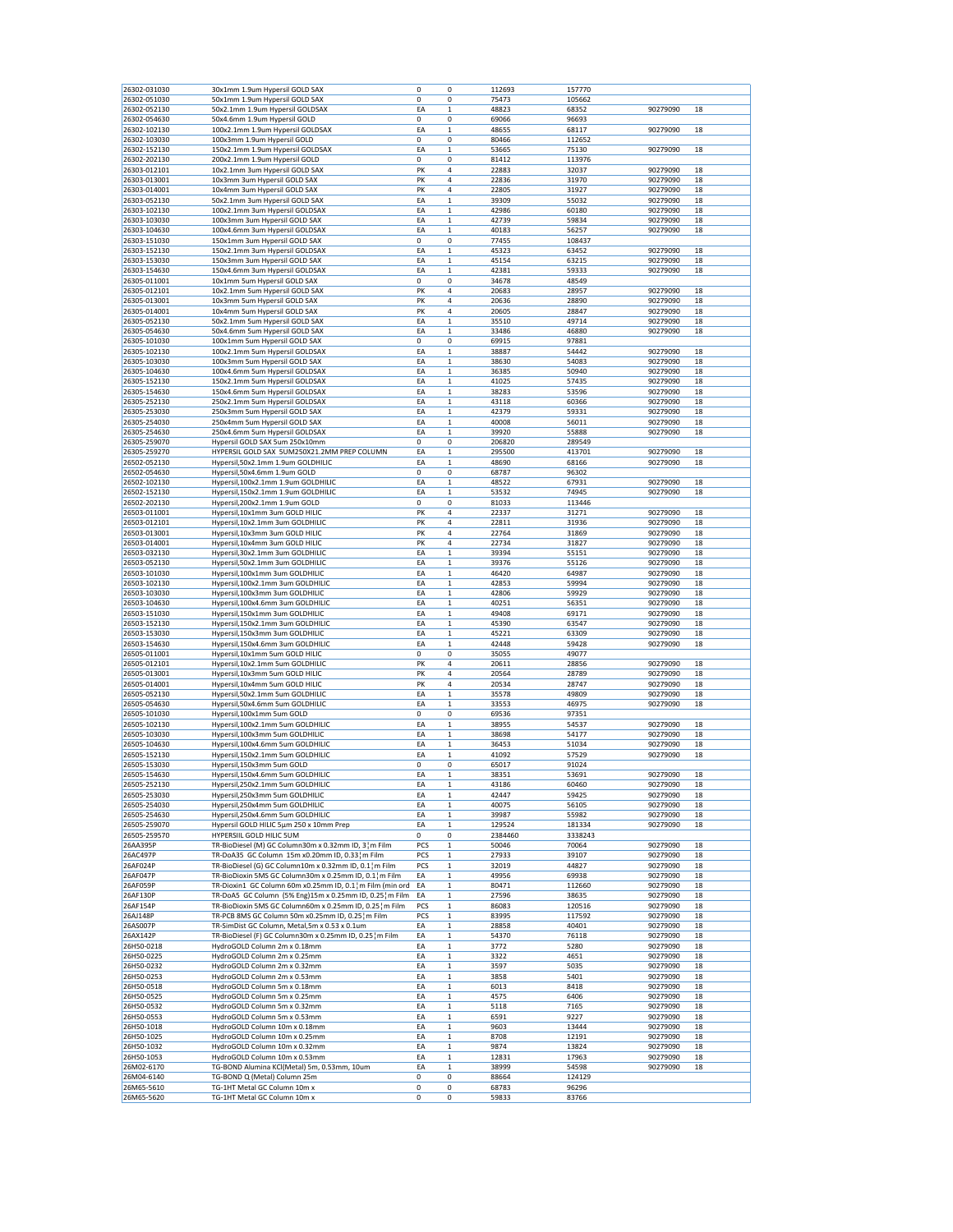| 26M88-0350   | TG-WAXMT GC Metal Column,15m                                 | 0   | 0            | 51824  | 72554  |          |    |
|--------------|--------------------------------------------------------------|-----|--------------|--------|--------|----------|----|
| 26M88-1300   | TG-WAXMT GC Metal Column,15m                                 | 0   | 0            | 51824  | 72554  |          |    |
| 26M88-1420   | TG-WAXMT GC Metal Column, 30mx 0.25mm x 0.25um               | ΕA  | 1            | 46244  | 64742  | 90279090 | 18 |
| 26M88-1440   | TG-WAXMT GC Metal Column, 30mx 0.53mm x 0.25um               | EA  | 1            | 57408  | 80372  | 90279090 | 18 |
| 26M88-1540   |                                                              |     | $\mathbf 1$  | 82884  |        |          | 18 |
|              | TG-WAXMT GC Metal Column, 60mx 0.25mm x 0.25um               | EA  |              |        | 116038 | 90279090 |    |
| 26M88-2130   | TG-WAXMT GC Metal Column,15m                                 | 0   | 0            | 56911  | 79676  |          |    |
| 26M88-2230   | TG-WAXMT GC Metal Column, 30mx 0.25mm x 0.50um               | ΕA  | 1            | 46244  | 64742  | 90279090 | 18 |
| 26M88-2250   | TG-WAXMT GC Metal Column, 30mx 0.53mm x 0.50um               | EA  | $\mathbf 1$  | 57408  | 80372  | 90279090 | 18 |
| 26M88-2860   | TG-WAXMT GC Metal Column,15m                                 | 0   | 0            | 52202  | 73083  |          |    |
| 26M88-2880   | TG-WAXMT GC Metal Column,30mx 0.53mm x 1.00um                | ΕA  | 1            | 58203  | 81484  | 90279090 | 18 |
| 26M88-3360   | TG-WAXMT GC Metal Column, 30mx 0.53mm x 1.50um               | EA  | $\mathbf 1$  | 58757  | 82260  | 90279090 | 18 |
| 26M95-0930   | TG-5HMT Metal GC Column 30m x                                | 0   | 0            | 92906  | 130068 |          |    |
|              |                                                              |     |              |        |        |          |    |
| 26M95-1420   | TG-5HMT Metal GC Column 30m x                                | 0   | 0            | 92906  | 130068 |          |    |
| 26M95-2030   | TG-5HMT 20m x 0.18mm x 0.50um                                | 0   | 0            | 103648 | 145107 |          |    |
| 26M95-2230   | TG-5HMT Metal GC Column 30m x                                | 0   | 0            | 97335  | 136269 |          |    |
| 26M95-3270   | TG-5HMT 40m x 0.18mm x 0.18um                                | 0   | 0            | 171483 | 240076 |          |    |
| 26M95-3290   | TG-5HMT 40m x 0.18mm x 0.50um                                | 0   | 0            | 171483 | 240076 |          |    |
| 26M95-5780   | TG-5HMT 20m x 0.18mm x 0.18um                                | 0   | 0            | 103648 | 145107 |          |    |
| 26M98-0350   | TG-5MT GC Metal Column,15m x0.25mm x 0.10um                  | PK  | 1            | 27686  | 38761  | 90279090 | 18 |
| 26M98-0360   | TG-1MT Metal GC Column 15m x 0.32mm x 0.1µm                  | ΕA  | 1            | 42433  | 59406  | 90279090 | 18 |
| 26M98-0470   |                                                              | 0   | 0            | 77642  | 108699 |          |    |
|              | TG-5MT GC Metal Column                                       |     |              |        |        |          |    |
| 26M98-1300   | TG-5MT GC Metal Column,15m x0.25mm x 0.25um                  | ΕA  | 1            | 27686  | 38761  | 90279090 | 18 |
| 26M98-1420   | TG-5MT GC Metal Column, 30m x0.25mm x 0.25um                 | ΕA  | 1            | 48256  | 67558  | 90279090 | 18 |
| 26M98-1440   | TG-5MT GC Metal Column, 30m x                                | 0   | 0            | 89138  | 124793 |          |    |
| 26M98-1540   | TG-5MT GC Metal Column,60m x0.25mm x 0.25um                  | EA  | 1            | 82308  | 115231 | 90279090 | 18 |
| 26M98-2230   | TG-5MT GC Metal Column, 30m x                                | 0   | 0            | 80656  | 112918 |          |    |
| 26M98-2250   | TG-5MT GC Metal Column, 30m x                                | 0   | 0            | 89138  | 124793 |          |    |
| 26M98-2860   | TG-5MT GC Metal Column, 15m x                                | 0   | 0            | 56911  | 79676  |          |    |
|              |                                                              |     |              |        |        |          |    |
| 26M98-2960   | TG-5MT GC Metal Column, 30m x                                | 0   | 0            | 83198  | 116477 |          |    |
| 26M98-2980   | TG-5MT GC Metal Column, 30m x                                | 0   | 0            | 89138  | 124793 |          |    |
| 26M98-3360   | TG-5MT GC Metal Column, 30m x0.53mm x 1.50um                 | ΕA  | 1            | 58203  | 81484  | 90279090 | 18 |
| 26M98-3960   | TG-5MT GC Metal Column, 30m x                                | 0   | 0            | 99408  | 139172 |          |    |
| 26M99-0710   | TG-1MT 12m x 0.53mm x 1.0um                                  | EA  | $\mathbf 1$  | 35760  | 50064  | 90279090 | 18 |
| 26M99-0720   | TG-1MT Metal GC Column 25m x 0.53mm x 0.50µm                 | ΕA  | $\mathbf 1$  | 53830  | 75362  | 90279090 | 18 |
| 26M99-1300   | TG-1MT GC Metal Column, 15m x0.25mm x 0.25um                 | ΕA  | 1            | 27686  | 38761  | 90279090 | 18 |
| 26M99-1420   | TG-1MT GC Metal Column, 30m x0.25mm x 0.25um                 | PK  | $\mathbf 1$  | 47882  | 67035  | 90279090 | 18 |
| 26M99-1440   |                                                              | 0   | 0            | 99408  |        |          |    |
|              | TG-1MT GC Metal Column, 30m x                                |     |              |        | 139172 |          |    |
| 26M99-1540   | TG-1MT GC Metal Column,60m x0.25mm x 0.25um                  | ΕA  | 1            | 82308  | 115231 | 90279090 | 18 |
| 26M99-2130   | TG-1MT GC Metal Column, 15m x                                | 0   | 0            | 56911  | 79676  |          |    |
| 26M99-2230   | TG-1MT GC Metal Column, 30m x                                | 0   | 0            | 81787  | 114501 |          |    |
| 26M99-2250   | TG-1MT GC Metal Column,30m x                                 | 0   | 0            | 89138  | 124793 |          |    |
| 26M99-2500   | TG-1MT Metal GC Column 10m x 0.53mm x 0.88µm                 | EA  | 1            | 40015  | 56021  | 90279090 | 18 |
| 26M99-2680   | TG-1MT Metal GC Column 10m x 0.53mm x 5.0µm                  | ΕA  | 1            | 44765  | 62670  | 90279090 | 18 |
| 26M99-2860   | TG-1MT GC Metal Column, 15m x                                | 0   | 0            | 54277  | 75987  |          |    |
| 26M99-2960   | TG-1MT GC Metal Column, 30m x                                | 0   | 0            | 80656  | 112918 |          |    |
|              |                                                              |     |              |        |        |          |    |
| 26M99-2980   | TG-1MT GC Metal Column, 30m x                                | 0   | 0            | 89138  | 124793 |          |    |
| 26M99-3360   | TG-1MT GC Metal Column, 30m x                                | 0   | 0            | 86403  | 120964 |          |    |
| 26M99-3460   | TraceGOLD TG-1MT GC Column 15m x 0.53mm x 0.25µm             | ΕA  | 1            | 30414  | 42579  | 90279090 | 18 |
| 26M99-3480   | TG-1MT Metal GC Column 10m x 0.53mm x 2.65µm                 | ΕA  | 1            | 21475  | 30065  | 90279090 | 18 |
| 26M99-3960   | TG-1MT GC Metal Column, 30m x                                | 0   | 0            | 99408  | 139172 |          |    |
| 26M99-4100   | TG-1MT GC Metal Column,6m x0.53mm x 0.15um                   | ΕA  | 1            | 30776  | 43086  | 90279090 | 18 |
| 26M99-4120   | TG-1MT Metal GC Column 5m x0.53mm x 0.88um                   | EA  | $\mathbf 1$  | 31471  | 44060  | 90279090 | 18 |
| 26M99-4130   | TG-1MT Metal GC Column 5m x0.53mm x 0.1um                    | PK  | $\mathbf 1$  | 32897  | 46056  | 90279090 | 18 |
|              |                                                              | 0   |              |        |        |          |    |
| 26M99-4150   | TG-1MT Metal GC Column 25m x                                 |     | 0            | 93190  | 130466 |          |    |
| 26MB9-1932   | TG-BiodieselMT Metal GC Column 15m x 0.32mm x 0.10µm         | EA  | $\mathbf{1}$ | 31936  | 44710  | 90279090 | 18 |
| 26MB9-2282   | TG-BiodieselMT Metal GC Column 10m x 0.32mm x 0.10µm with EA |     | 1            | 31936  | 44710  | 90279090 | 18 |
| 26PAH-0590   | TG-PAH GC COLUMN                                             | 0   | 0            | 142091 | 198927 |          |    |
| 26RC142F     | TR-Pesticide III 30m x 0.25 x0.25um + 5M Guard               | PK  | $\mathbf 1$  | 43111  | 60355  | 90279090 | 18 |
| 26RC142P     | TR-Pesticide IV 30m x 0.25 x0.25um                           | ΕA  | $\mathbf 1$  | 36617  | 51263  | 90279090 | 18 |
| 26RD142F     | TR-Pesticide II 30m x 0.25mmx 0.25um + 5m guard              | PK  | 1            | 49505  | 69307  | 90279090 | 18 |
| 26RF024P     | TR-BioDiesel (G) ASTM GCColumn 10m x 0.32mm x 0.1um +        | PCS | $\mathbf{1}$ | 38977  | 54568  | 90279090 | 18 |
| 26RF142F     |                                                              | PCS | 1            |        |        |          |    |
|              | TR-Pestidide GC Column 30m x0.25mm x 0.25um w/5m Guard       |     |              |        |        |          |    |
| 26RF142P     |                                                              |     |              | 62407  | 87370  | 90279090 | 18 |
| 26RF223P     | TR-527 GC Column 30m x 0.25mmx 0.25um                        | ΕA  | 1            | 51662  | 72327  | 90279090 | 18 |
|              | TR-8270 GC Column 30m x0.25mm x 0.5um                        | EA  | 1            | 51662  | 72327  | 90279090 | 18 |
| 26RF296P     | TR-8270 GC Column 30m x0.25mm x 1um                          | EA  | $\mathbf 1$  | 51662  | 72327  | 90279090 | 18 |
| 26RV495P     | TR-524 Column 20m x 0.18mm x1.0um                            | ΕA  | 1            | 46117  | 64563  | 90279090 | 18 |
|              |                                                              | EA  |              |        |        |          |    |
| 26RX142P     | TR-525 GC Column 30m x 0.25mmx 0.25um                        | PCS | 1            | 51511  | 72115  | 90279090 | 18 |
| 27101-052130 | Accucore Vanquish C18+ 1.5µm, 50x2.1mm                       |     | 1            | 85647  | 119906 | 90279090 | 18 |
| 27101-102130 | Accucore VanquishC18+ 1.5µm, 100x2.1mm                       | ΕA  | 1            | 100740 | 141036 | 90279090 | 18 |
| 27101-152130 | Accucore VanquishC18+ 1.5µm, 150x2.1mm                       | EA  | $\mathbf{1}$ | 115734 | 162028 | 90279090 | 18 |
| 27726-012105 | ACCUCORE UREA-HILIC, 2.6UM10X2.1MM GUARD 4/PK                | PK  | 4            | 27056  | 37878  | 90279090 | 18 |
| 27726-052130 | ACCUCORE UREA-HILIC, 2.6UM50X2.1MM COLUMN                    | ΕA  | $\mathbf 1$  | 38051  | 53272  | 90279090 | 18 |
| 27726-053030 | ACCUCORE UREA-HILIC, 2.6UM50X3.0MM COLUMN                    | EA  | 1            | 37443  | 52420  | 90279090 | 18 |
| 27726-054630 | ACCUCORE UREA-HILIC, 2.6UM50X4.6MM COLUMN                    | EA  | $\mathbf{1}$ | 37172  | 52041  | 90279090 | 18 |
| 27726-102130 | ACCUCORE UREA-HILIC, 2.6UM100X2.1MM COLUMN                   | EA  | 1            | 44902  | 62863  | 90279090 | 18 |
| 27726-103030 | ACCUCORE UREA-HILIC, 2.6UM100X3.0MM COLUMN                   | ΕA  | 1            | 43953  | 61534  | 90279090 | 18 |
| 27726-104630 | ACCUCORE UREA-HILIC, 2.6UM100X4.6MM COLUMN                   |     | $\,1$        | 43297  |        | 90279090 | 18 |
|              |                                                              | ΕA  |              |        | 60616  |          |    |
| 27726-152130 | ACCUCORE UREA-HILIC, 2.6UM150X2.1MM COLUMN                   | ΕA  | $\mathbf 1$  | 51631  | 72283  | 90279090 | 18 |
| 27726-153030 | ACCUCORE UREA-HILIC, 2.6UM150X3.0MM COLUMN                   | ΕA  | 1            | 50019  | 70026  | 90279090 | 18 |
| 27726-154630 | ACCUCORE UREA-HILIC, 2.6UM150X4.6MM COLUMN                   | ΕA  | $\,1$        | 48792  | 68309  | 90279090 | 18 |
| 27726-252130 | ACCUCORE UREA-HILIC, 2.6UM250X2.1MM COLUMN                   | ΕA  | 1            | 53246  | 74544  | 90279090 | 18 |
| 27826-012105 | ACCUCORE C30,2.6UM 10X2.1MMGUARD 4/PK                        | PK  | 4            | 29956  | 41938  | 90279090 | 18 |
| 27826-032130 | ACCUCORE C30,2.6UM 30X2.1MM                                  | 0   | 0            | 59172  | 82841  |          |    |
| 27826-052130 | ACCUCORE C30,2.6UM 50X2.1MMCOLUMN                            | ΕA  | 1            | 42051  | 58872  | 90279090 | 18 |
| 27826-053030 | ACCUCORE C30,2.6UM 50X3.0MMCOLUMN                            | ΕA  | 1            | 41443  | 58020  | 90279090 | 18 |
|              |                                                              |     |              |        |        |          |    |
| 27826-054630 | ACCUCORE C30,2.6UM 50X4.6MMCOLUMN                            | EA  | $\,1$        | 41172  | 57641  | 90279090 | 18 |
| 27826-102130 | ACCUCORE C30,2.6UM 100X2.1MMCOLUMN                           | ΕA  | 1            | 49702  | 69583  | 90279090 | 18 |
| 27826-103030 | ACCUCORE C30,2.6UM 100X3.0MMCOLUMN                           | ΕA  | 1            | 48753  | 68254  | 90279090 | 18 |
| 27826-104630 | ACCUCORE C30,2.6UM 100X4.6MMCOLUMN                           | ΕA  | 1            | 48097  | 67336  | 90279090 | 18 |
| 27826-152130 | ACCUCORE C30,2.6UM 150X2.1MMCOLUMN                           | ΕA  | $\mathbf 1$  | 57131  | 79983  | 90279090 | 18 |
| 27826-153030 | ACCUCORE C30,2.6UM 150X3.0MMCOLUMN                           | ΕA  | 1            | 55519  | 77726  | 90279090 | 18 |
| 27826-154630 | ACCUCORE C30,2.6UM 150X4.6MMCOLUMN                           | ΕA  | $\,1$        | 54292  | 76009  | 90279090 | 18 |
|              |                                                              |     |              |        |        |          |    |
| 27826-252130 | ACCUCORE C30,2.6UM 250X2.1MMCOLUMN                           | ΕA  | 1            | 58946  | 82524  | 90279090 | 18 |
| 27926-012105 | ACCUCORE PHENYL-X,2.6UM10X2.1MM GUARD 4/PK                   | PK  | 4            | 29956  | 41938  | 90279090 | 18 |
| 27926-052130 | ACCUCORE PHENYL-X, 2.6UM50X2.1MM COLUMN                      | ΕA  | 1            | 42051  | 58872  | 90279090 | 18 |
| 27926-053030 | ACCUCORE PHENYL-X, 2.6UM50X3.0MM COLUMN                      | EA  | $\mathbf 1$  | 41443  | 58020  | 90279090 | 18 |
| 27926-054630 | ACCUCORE PHENYL-X, 2.6UM50X4.6MM COLUMN                      | ΕA  | $\mathbf 1$  | 41172  | 57641  | 90279090 | 18 |
| 27926-102130 | ACCUCORE PHENYL-X, 2.6UM100X2.1MM COLUMN                     | ΕA  | 1            | 49702  | 69583  | 90279090 | 18 |
| 27926-103030 | ACCUCORE PHENYL-X, 2.6UM100X3.0MM COLUMN                     | ΕA  | $\mathbf{1}$ | 48753  | 68254  | 90279090 | 18 |
| 27926-104630 | ACCUCORE PHENYL-X, 2.6UM100X4.6MM COLUMN                     | EA  | 1            | 48097  | 67336  | 90279090 | 18 |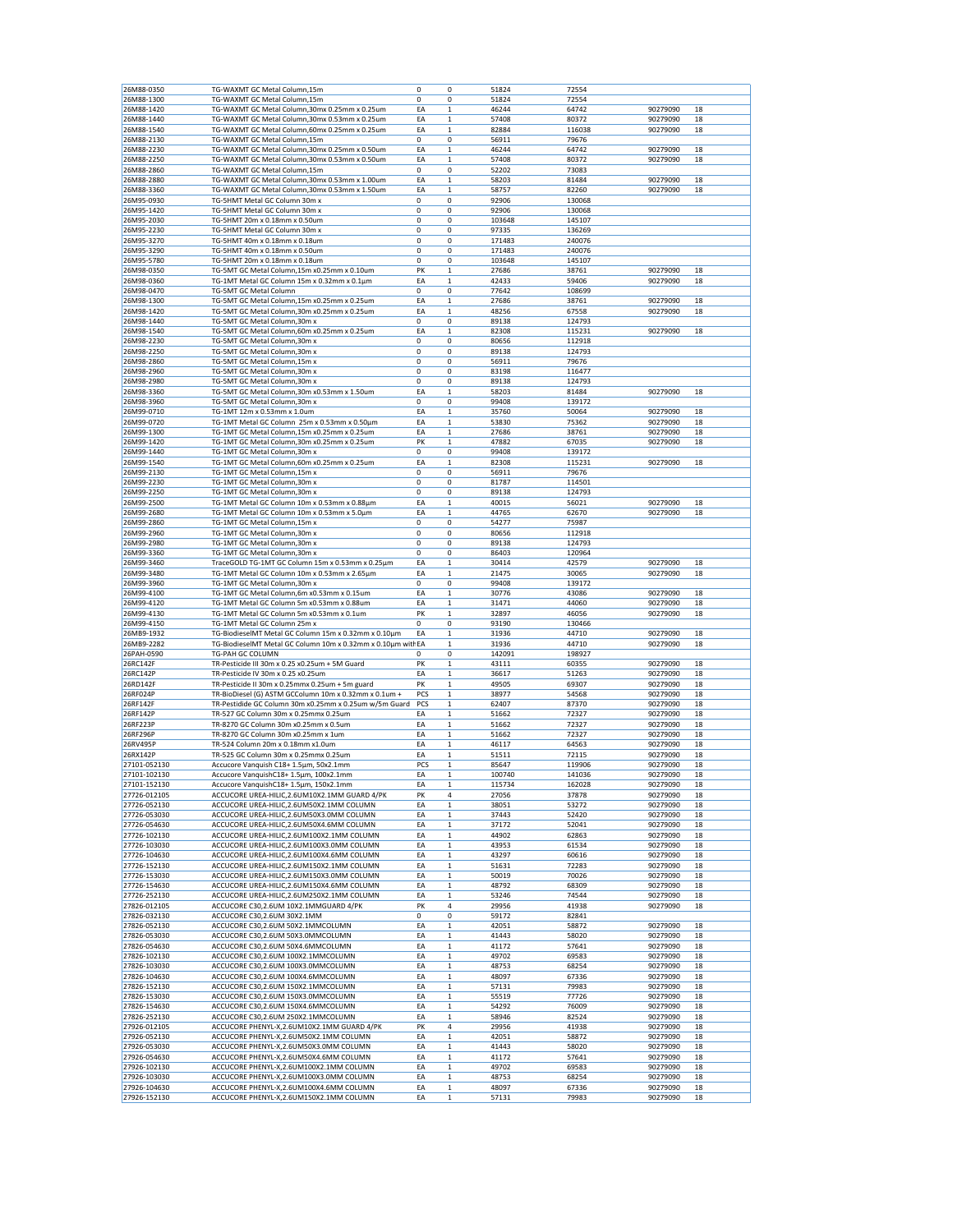| 27926-153030              | ACCUCORE PHENYL-X,2.6UM150X3.0MM COLUMN                  | EA         | $\mathbf 1$       | 55519   | 77726          | 90279090 | 18 |
|---------------------------|----------------------------------------------------------|------------|-------------------|---------|----------------|----------|----|
| 27926-154630              | ACCUCORE PHENYL-X, 2.6UM150X4.6MM COLUMN                 | ΕA         | $\mathbf 1$       | 54292   | 76009          | 90279090 | 18 |
| 27926-252130              | ACCUCORE PHENYL-X,2.6UM250X2.1MM COLUMN                  | ΕA         | $\mathbf 1$       | 58946   | 82524          | 90279090 | 18 |
| $27-CV$                   | 27mL Crimp Top Vial - Clear                              | PK         | 100               | 14352   | 20093          |          |    |
| 28 06 0191                | 28mm VBK für FT/FO                                       | PCS        | 1                 | 94175   | 131844         |          |    |
|                           |                                                          |            |                   |         |                |          |    |
| 28 06 03 20<br>28 07 0092 | 28mm VZ<br>28mm ÖZ                                       | PCS<br>PCS | 1<br>$\mathbf{1}$ | 36659   | 51323<br>51979 |          |    |
|                           |                                                          |            |                   | 37128   |                |          |    |
| 28 07 0156                | 28mm Decapping Head                                      | PCS        | $\mathbf 1$       | 32451   | 45432          |          |    |
| 28 21 24 28               | PP Aufbewahrungsbox für 20ml EPA-Flaschen. violett       | PCS        | 1                 | 1035    | 1448           | 39235090 | 18 |
| 28 21 24 29               | PP Aufbewahrungsbox für 30ml. 40ml EPA-Flaschen. violett | PCS        | $\mathbf 1$       | 1406    | 1968           | 70179090 | 18 |
| 28026-012105              | ACCUCORE POLAR PREMIUM, 2.6UM10X2.1MM GUARD 4/PK         | PK         | 4                 | 27157   | 38020          | 90279090 | 18 |
| 28026-052130              | ACCUCORE POLAR PREMIUM, 2.6UM50X2.1MM COLUMN             | ΕA         | 1                 | 38102   | 53343          | 90279090 | 18 |
| 28026-053030              | ACCUCORE POLAR PREMIUM, 2.6UM50X3.0MM COLUMN             | EA         | 1                 | 37595   | 52632          | 90279090 | 18 |
| 28026-054630              | ACCUCORE POLAR PREMIUM, 2.6UM50X4.6MM COLUMN             | EA         | $\mathbf 1$       | 37375   | 52324          | 90279090 | 18 |
| 28026-102130              | ACCUCORE POLAR PREMIUM, 2.6UM100X2.1MM COLUMN            | ΕA         | $\mathbf 1$       | 44983   | 62977          | 90279090 | 18 |
| 28026-103030              | ACCUCORE POLAR PREMIUM, 2.6UM100X3.0MM COLUMN            | ΕA         | $\mathbf 1$       | 44196   | 61874          | 90279090 | 18 |
| 28026-104630              | ACCUCORE POLAR PREMIUM, 2.6UM100X4.6MM COLUMN            | EA         | $\mathbf 1$       | 43662   | 61126          | 90279090 | 18 |
| 28026-152130              | ACCUCORE POLAR PREMIUM, 2.6UM150X2.1MM COLUMN            | ΕA         | 1                 | 51742   | 72439          | 90279090 | 18 |
| 28026-153030              | ACCUCORE POLAR PREMIUM, 2.6UM150X3.0MM COLUMN            | EA         | 1                 | 50403   | 70565          | 90279090 | 18 |
| 28026-154630              | ACCUCORE POLAR PREMIUM, 2.6UM150X4.6MM COLUMN            | EA         | $\mathbf 1$       | 49399   | 69159          | 90279090 | 18 |
| 28026-252130              | ACCUCORE POLAR PREMIUM, 2.6UM250X2.1MM COLUMN            | EA         | $\mathbf 1$       | 53448   | 74827          | 90279090 | 18 |
| 28102-012101              | 10x2.1mm 2.4um BDS C18                                   | PK         | 4                 | 22182   | 31055          | 90279090 | 18 |
| 28102-014001              | 10x4mm 2.4um Hypersil BDS C18                            | PK         | 4                 | 22104   | 30946          | 90279090 | 18 |
|                           |                                                          | PK         | 4                 |         |                |          | 18 |
| 28102-034630              | 30x4.6mm 2.4 um BDS C18                                  |            |                   | 35905   | 50267          | 90279090 |    |
| 28102-052130              | 50x2.1mm 2.4 um BDS C18                                  | ΕA         | 1                 | 38068   | 53295          | 90279090 | 18 |
| 28102-054630              | 50x4.6mm 2.4 um BDS C18                                  | PK         | 4                 | 35889   | 50245          | 90279090 | 18 |
| 28102-102130              | 100x2.1mm 2.4 um BDS C18                                 | PCS        | $\mathbf 1$       | 41637   | 58291          | 90279090 | 18 |
| 28102-104630              | 100x4.6mm 2.4 um BDS C18                                 | PK         | 4                 | 38871   | 54420          | 90279090 | 18 |
| 28102-152130              | 150x2.1mm 2.4 um BDS C18                                 | EA         | $\mathbf 1$       | 43967   | 61554          | 90279090 | 18 |
| 28102-154630              | 150x4.6mm 2.4 um BDS C18                                 | EA         | 1                 | 40967   | 57354          | 90279090 | 18 |
| 28103-012101              | BDS-HYPERSIL-C18 3UM 10X2.1MMDROP-IN GUARDS 4/PK         | PK         | 4                 | 18598   | 26037          | 90279090 | 18 |
| 28103-013001              | BDS-HYPERSIL-C18 3UM 10X3MMDROP-IN GUARDS 4/PK           | PK         | 4                 | 18550   | 25970          | 90279090 | 18 |
| 28103-014001              | BDS-HYPERSIL-C18 3UM 10X4MMDROP-IN GUARDS 4/PK3          | PK         | 4                 | 18520   | 25928          | 90279090 | 18 |
| 28103-014006              | BDS-HYPERSIL-C18 3UM 10X4MMJAVELIN GUARDS 4/PK           | PK         | 4                 | 33607   | 47050          | 90279090 | 18 |
| 28103-023006              | BDS-HYPERSIL-C18 3UM 20X3MMJAVELIN GUARDS 4/PK           | PK         | 4                 | 33824   | 47353          | 90279090 | 18 |
| 28103-032130              | BDS-HYPERSIL-C18 3UM 30X2.1MMCOLUMN                      | ΕA         | $\mathbf 1$       | 33522   | 46930          | 90279090 | 18 |
| 28103-033030              | BDS-HYPERSIL-C18 3UM 30X3MMCOLUMN                        | ΕA         | 1                 | 32301   | 45221          | 90279090 | 18 |
| 28103-034630              | BDS-HYPERSIL-C18 3UM 30X4.6MMCOLUMN                      | EA         | 1                 | 30918   | 43286          | 90279090 | 18 |
|                           | BDS-HYPERSIL-C18 3UM 50X2.1MMCOLUMN                      | PCS        | $\mathbf 1$       | 33320   | 46647          | 90279090 | 18 |
| 28103-052130              |                                                          |            |                   |         |                |          |    |
| 28103-053030              | BDS-HYPERSIL-C18 3UM 50X3MMCOLUMN                        | PCS        | 1                 | 32970   | 46158          | 90279090 | 18 |
| 28103-054030              | BDS-HYPERSIL-C18 3UM 50X4MMCOLUMN                        | EA         | 1                 | 30337   | 42472          | 90279090 | 18 |
| 28103-054630              | BDS-HYPERSIL-C18 3UM 50X4.6MMCOLUMN                      | PCS        | $\,1$             | 31479   | 44070          | 90279090 | 18 |
| 28103-074630              | BDS-HYPERSIL-C18 3UM 75X4.6MMCOLUMN                      | PCS        | 1                 | 36561   | 51185          | 90279090 | 18 |
| 28103-101030              | BDS-HYPERSIL-C18 3UM 100X1MM                             | 0          | 0                 | 70761   | 99066          |          |    |
| 28103-102130              | BDS-HYPERSIL-C18 3UM100X2.1MM COLUMN                     | PCS        | $\mathbf 1$       | 35912   | 50277          | 90279090 | 18 |
| 28103-103030              | BDS-HYPERSIL-C18 3UM 100X3MMCOLUMN                       | PCS        | $\mathbf 1$       | 35849   | 50189          | 90279090 | 18 |
| 28103-103030-K4           | BDS-HYPERSIL-C18 3UM 100X3MMCOLUMN KIT OF 4 (QUEST & PK  |            | 4                 | 105919  | 148287         | 90279090 | 18 |
| 28103-104030              | BDS-HYPERSIL-C18 3UM 100X4MMCOLUMN                       | PCS        | $\mathbf 1$       | 34024   | 47634          | 90279090 | 18 |
| 28103-104630              | BDS-HYPERSIL-C18 3UM100X4.6MM COLUMN                     | PCS        | 1                 | 34062   | 47687          | 90279090 | 18 |
| 28103-123030              | BDS-HYPERSIL-C18 3UM 125X3MMCOLUMN                       | PCS        | 1                 | 36976   | 51766          | 90279090 | 18 |
| 28103-124030              | BDS-HYPERSIL-C18 3UM 125X4MMCOLUMN                       | PCS        | $\mathbf 1$       | 35064   | 49089          | 90279090 | 18 |
|                           |                                                          |            |                   |         |                |          |    |
|                           |                                                          |            |                   |         |                |          |    |
| 28103-124630              | BDS-HYPERSIL-C18 3UM125X4.6MM COLUMN                     | EA         | $\mathbf 1$       | 35039   | 49055          | 90279090 | 18 |
| 28103-152130              | BDS-HYPERSIL-C18 3UM150X2.1MM COLUMN                     | PCS        | 1                 | 38034   | 53247          | 90279090 | 18 |
| 28103-153030              | BDS-HYPERSIL-C18 3UM 150X3MMCOLUMN                       | PCS        | $\mathbf 1$       | 37402   | 52362          | 90279090 | 18 |
| 28103-154030              | BDS-HYPERSIL-C18 3UM 150X4MMCOLUMN                       | PCS        | 1                 | 34987   | 48981          | 90279090 | 18 |
| 28103-154630              | BDS-HYPERSIL-C18 3UM150X4.6MM COLUMN                     | PCS        | 1                 | 35859   | 50203          | 90279090 | 18 |
| 28103-254630              | BDS-HYPERSIL-C18 3UM250X4.6MM COLUMN                     | PCS        | $\mathbf{1}$      | 37027   | 51838          | 90279090 | 18 |
| 28105-012101              | BDS-HYPERSIL-C18 5UM 10X2.1MMDROP-IN GUARDS 4/PK         | PK         | 4                 | 16429   | 23001          | 90279090 | 18 |
| 28105-012106              | BDS-HYPERSIL-C18 5UM 10X2.1MMJAVELIN GUARDS 4/PK         | PK         | 4                 | 30978   | 43369          | 90279090 | 18 |
| 28105-013001              | BDS-HYPERSIL-C18 5UM 10X3MMDROP-IN GUARDS 4/PK           | PK         | 4                 | 16381   | 22934          | 90279090 | 18 |
| 28105-014001              | BDS-HYPERSIL-C18 5UM 10X4MMDROP-IN GUARDS 4/PK           | PK         | 4                 | 16904   | 23666          | 90279090 | 18 |
| 28105-022106              | BDS-HYPERSIL-C18 5UM 20X2.1MMJAVELIN GUARDS 4/PK         | PK         | 4                 | 31015   | 43420          | 90279090 | 18 |
| 28105-024006              | BDS-HYPERSIL-C18 5UM 20X4MMJAVELIN GUARDS 4/PK           | PK         | 4                 | 29826   | 41756          | 90279090 | 18 |
| 28105-034630              | Hypersil BDS C18 5µm 30x4.6mm                            | EA         | $\mathbf 1$       | 28136   | 39390          | 90279090 | 18 |
| 28105-052130              | BDS-HYPERSIL-C18 5UM 50X2.1MMCOLUMN                      | PCS        | 1                 | 30405   | 42568          | 90279090 | 18 |
| 28105-053030              | BDS-HYPERSIL-C18 5UM 50X3MMCOLUMN                        | ΕA         | 1                 | 29493   | 41290          | 90279090 | 18 |
| 28105-054630              | BDS-HYPERSIL-C18 5UM 50X4.6MMCOLUMN                      | PCS        | $\mathbf 1$       | 28665   | 40131          | 90279090 | 18 |
|                           |                                                          | 0          |                   |         |                |          |    |
| 28105-059070              | BDS-HYPERSIL-C18 5UM 50X10MM                             |            | 0                 | 90078   | 126109         |          |    |
| 28105-102130              | BDS-HYPERSIL-C18 5UM100X2.1MM COLUMN                     | PCS        | 1                 | 32882   | 46035          | 90279090 | 18 |
| 28105-103030              | BDS-HYPERSIL-C18 5UM 100X3MMCOLUMN                       | PCS        | $\mathbf 1$       | 31888   | 44644          | 90279090 | 18 |
| 28105-104030              | BDS-HYPERSIL-C18 5UM 100X4MMCOLUMN                       | PCS        | $\mathbf 1$       | 30189   | 42265          | 90279090 | 18 |
| 28105-104630              | BDS-HYPERSIL-C18 5UM100X4.6MM COLUMN                     | PCS        | 1                 | 30964   | 43349          | 90279090 | 18 |
| 28105-123030              | BDS-HYPERSIL-C18 5UM 125X3MMCOLUMN                       | PCS        | $\mathbf 1$       | 33765   | 47272          | 90279090 | 18 |
| 28105-124030              | BDS-HYPERSIL-C18 5UM 125X4MMCOLUMN                       | PCS        | 1                 | 32318   | 45246          | 90279090 | 18 |
| 28105-124630              | BDS-HYPERSIL-C18 5UM125X4.6MM COLUMN                     | PCS        | 1                 | 32479   | 45470          | 90279090 | 18 |
| 28105-152130              | BDS-HYPERSIL-C18 5UM150X2.1MM COLUMN                     | ΕA         | $\mathbf 1$       | 34435   | 48209          | 90279090 | 18 |
| 28105-153030              | BDS-HYPERSIL-C18 5UM 150X3MMCOLUMN                       | PCS        | $\mathbf 1$       | 34256   | 47958          | 90279090 | 18 |
| 28105-154030              | BDS-HYPERSIL-C18 5UM 150X4MMCOLUMN                       | PCS        | $\mathbf 1$       | 32293   | 45211          | 90279090 | 18 |
| 28105-154630              | BDS-HYPERSIL C18 5UM150X4.6MM COLUMN                     | PCS        | $\,1$             | 32697   | 45775          | 90279090 | 18 |
| 28105-159070              | BDS-HYPERSIL-C18 5UM 150X10MM                            | 0          | 0                 | 141431  | 198004         |          |    |
| 28105-159370              | BDS-HYPERSIL-C18 5UM 150X30MM                            | 0          | 0                 | 724184  | 1013858        |          |    |
| 28105-204630              | BDS-HYPERSIL-C18 5UM200X4.6MM COLUMN                     | PCS        | 1                 | 33791   | 47307          | 90279090 | 18 |
| 28105-252130              | BDS-HYPERSIL-C18 5UM250X2.1MM COLUMN                     | PCS        | $\mathbf 1$       | 35676   | 49947          | 90279090 | 18 |
| 28105-253030              | BDS-HYPERSIL-C18 5UM 250X3MMCOLUMN                       | PCS        | 1                 | 35857   | 50200          | 90279090 | 18 |
| 28105-254030              | BDS-HYPERSIL-C18 5UM 250X4MMCOLUMN                       | PCS        | $\mathbf 1$       | 33781   | 47293          | 90279090 | 18 |
|                           |                                                          |            |                   |         |                |          |    |
| 28105-254630              | BDS-HYPERSIL-C18 5UM250X4.6MM COLUMN                     | PCS        | 1                 | 33957   | 47539          | 90279090 | 18 |
| 28105-259070              | BDS-HYPERSIL-C18 5UM 250X10MMPREP COLUMN                 | EA         | 1                 | 89027   | 124638         | 90279090 | 18 |
| 28105-259570              | BDS-HYPERSIL-C18 5UM 250X50MM                            | 0          | 0                 | 2142782 | 2999895        |          |    |
| 28105-304030              | BDS-HYPERSIL-C18 5UM 300X4MMCOLUMN                       | PCS        | $\mathbf 1$       | 39996   | 55994          | 90279090 | 18 |
| 28105-304630              | BDS-HYPERSIL-C18 5UM300X4.6MM COLUMN                     | PCS        | 1                 | 40163   | 56229          | 90279090 | 18 |
| 28202-012101              | 10x2.1mm 2.4um BDS C8                                    | PK         | 4                 | 22182   | 31055          | 90279090 | 18 |
| 28202-014001              | 10x4mm 2.4um BDS C8                                      | PΚ         | 4                 | 22104   | 30946          | 90279090 | 18 |
| 28202-052130              | 50x2.1mm 2.4 um BDS C8                                   | ΕA         | 1                 | 38068   | 53295          | 90279090 | 18 |
| 28202-054630              | 50x4.6mm 2.4 um BDS C8                                   | EA         | 1                 | 35889   | 50245          | 90279090 | 18 |
| 28202-102130              | 100x2.1mm 2.4 um BDS C8                                  | EA         | $\mathbf 1$       | 41637   | 58291          | 90279090 | 18 |
| 28202-104630              | 100x4.6mm 2.4 um BDS C8                                  | PCS        | $\mathbf 1$       | 38871   | 54420          | 90279090 | 18 |
| 28202-152130              | 150x2.1mm 2.4 um BDS C8                                  | EA         | 1                 | 43967   | 61554          | 90279090 | 18 |
| 28202-154630              | 150x4.6mm 2.4 um BDS C8                                  | PΚ         | 4                 | 40967   | 57354          | 90279090 | 18 |
| 28203-012101              | BDS-HYPERSIL-C8 3UM 10X2.1MMDROP-IN GUARDS 4/PK          | PK         | 4                 | 18229   | 25521          | 90279090 | 18 |
| 28203-013001              | BDS-HYPERSIL-C8 3UM 10X3MMDROP-IN GUARDS 4/PK            | PK         | 4                 | 18550   | 25970          | 90279090 | 18 |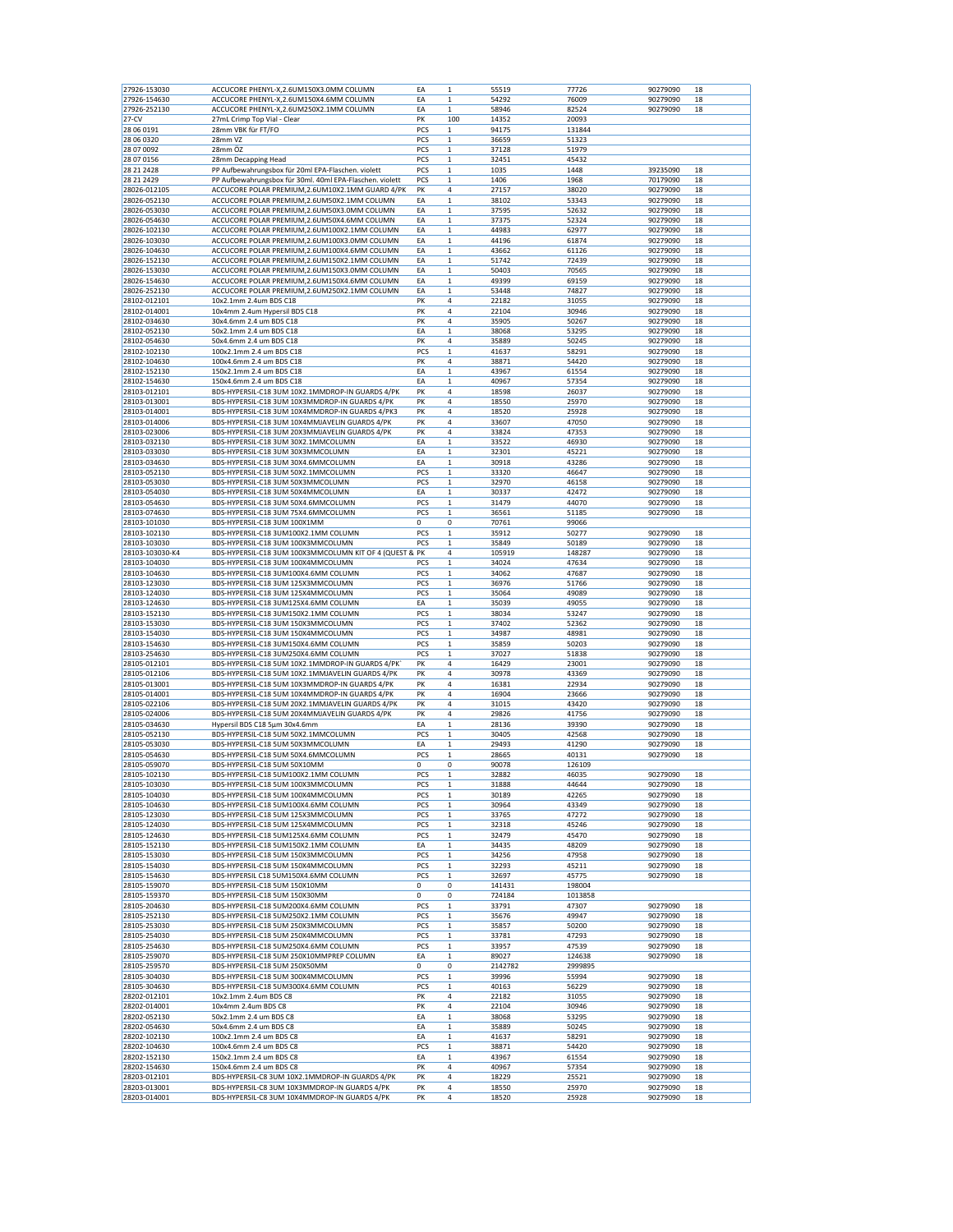| 28203-034630<br>28203-052130<br>28203-053030 | BDS-HYPERSIL-C8 3UM 30X4.6MM                                             | 0        | 0            | 57007        | 79810         | 90279090 | 18 |
|----------------------------------------------|--------------------------------------------------------------------------|----------|--------------|--------------|---------------|----------|----|
|                                              |                                                                          |          |              |              |               |          |    |
|                                              | BDS-HYPERSIL-C8 3UM 50X2.1MMCOLUMN                                       | PCS      | 1            | 33320        | 46647         | 90279090 | 18 |
|                                              | BDS-HYPERSIL-C8 3UM 50X3MMCOLUMN                                         | EA       | $\mathbf 1$  | 32141        | 44997         | 90279090 | 18 |
|                                              |                                                                          | PCS      |              |              |               |          |    |
| 28203-054630                                 | BDS-HYPERSIL-C8 3UM 50X4.6MMCOLUMN                                       |          | $\mathbf 1$  | 30281        | 42394         | 90279090 | 18 |
| 28203-074630                                 | BDS-HYPERSIL-C8 3UM 75X4.6MMCOLUMN                                       | EA       | 1            | 36561        | 51185         | 90279090 | 18 |
| 28203-102130                                 | BDS-HYPERSIL-C8 3UM 100X2.1MMCOLUMN                                      | EA       | $\mathbf 1$  | 35083        | 49117         | 90279090 | 18 |
| 28203-103030                                 | BDS-HYPERSIL-C8 3UM 100X3MMCOLUMN                                        | PCS      | $\mathbf 1$  | 34836        | 48771         | 90279090 | 18 |
|                                              |                                                                          |          |              |              |               |          |    |
| 28203-104030                                 | BDS-HYPERSIL-C8 3UM 100X4MMCOLUMN                                        | PCS      | 1            | 32827        | 45957         | 90279090 | 18 |
| 28203-104630                                 | BDS-HYPERSIL-C8 3UM 100X4.6MMCOLUMN                                      | PCS      | $\mathbf 1$  | 33509        | 46913         | 90279090 | 18 |
| 28203-153030                                 | BDS-HYPERSIL-C8 3UM 150X3MMCOLUMN                                        | PCS      | 1            | 37033        | 51847         | 90279090 | 18 |
|                                              |                                                                          |          |              |              |               |          |    |
| 28203-154030                                 | BDS-HYPERSIL-C8 3UM 150X4MM                                              | 0        | 0            | 65300        | 91420         | 90279090 | 18 |
| 28203-154630                                 | BDS-HYPERSIL-C8 3UM 150X4.6MMCOLUMN                                      | PCS      | $\mathbf 1$  | 35675        | 49945         | 90279090 | 18 |
| 28205-012101                                 | BDS-HYPERSIL-C8 5UM 10X2.1MMDROP-IN GUARDS 4/PK                          | PK       | 4            | 16798        | 23517         | 90279090 | 18 |
|                                              |                                                                          |          |              |              |               |          |    |
| 28205-013001                                 | BDS-HYPERSIL-C8 5UM 10X3MMDROP-IN GUARDS 4/PK                            | PΚ       | 4            | 16750        | 23450         | 90279090 | 18 |
| 28205-014001                                 | BDS-HYPERSIL-C8 5UM 10X4MMDROP-IN GUARDS 4/PK                            | PK       | 4            | 16351        | 22892         | 90279090 | 18 |
| 28205-022106                                 | BDS-HYPERSIL-C8 5UM 20X2.1MMJAVELIN GUARDS 4/PK                          | PK       | 4            | 28597        | 40036         | 90279090 | 18 |
| 28205-032130                                 |                                                                          |          | 0            |              |               |          |    |
|                                              | BDS-HYPERSIL-C8 5UM 30X2.1MM                                             | 0        |              | 52673        | 73743         |          |    |
| 28205-052130                                 | BDS-HYPERSIL-C8 5UM 50X2.1MMCOLUMN                                       | EA       | $\mathbf 1$  | 30037        | 42052         | 90279090 | 18 |
| 28205-053030                                 | BDS-HYPERSIL-C8 5UM 50X3MMCOLUMN                                         | PCS      | $\mathbf 1$  | 29032        | 40645         | 90279090 | 18 |
| 28205-054630                                 | BDS-HYPERSIL-C8 5UM 50X4.6MMCOLUMN                                       | PCS      | 1            | 28297        | 39615         | 90279090 | 18 |
|                                              |                                                                          |          |              |              |               |          |    |
| 28205-102130                                 | BDS-HYPERSIL-C8 5UM 100X2.1MMCOLUMN                                      | PCS      | $\mathbf 1$  | 31685        | 44359         | 90279090 | 18 |
| 28205-104630                                 | BDS-HYPERSIL-C8 5UM 100X4.6MMCOLUMN                                      | PCS      | 1            | 30595        | 42834         | 90279090 | 18 |
| 28205-124030                                 | BDS-HYPERSIL-C8 5UM 125X4MMCOLUMN                                        | PCS      | 1            | 31766        | 44472         | 90279090 | 18 |
|                                              |                                                                          |          |              |              |               |          |    |
| 28205-124630                                 | BDS-HYPERSIL-C8 5UM 125X4.6MMCOLUMN                                      | PCS      | $\mathbf{1}$ | 32110        | 44954         | 90279090 | 18 |
| 28205-154030                                 | BDS-HYPERSIL-C8 5UM 150X4MMCOLUMN                                        | PCS      | $\mathbf 1$  | 31280        | 43792         | 90279090 | 18 |
| 28205-154630                                 | BDS-HYPERSIL-C8 5UM 150X4.6MMCOLUMN                                      | PCS      | 1            | 32562        | 45586         | 90279090 | 18 |
|                                              |                                                                          | 0        |              |              |               |          |    |
| 28205-159070                                 | BDS-HYPERSIL-C8 5UM 150X10MM                                             |          | 0            | 141242       | 197739        |          |    |
| 28205-204630                                 | BDS-HYPERSIL-C8 5UM 200X4.6MMCOLUMN                                      | PCS      | $\mathbf 1$  | 33791        | 47307         | 90279090 | 18 |
| 28205-254030                                 | BDS-HYPERSIL-C8 5UM 250X4MMCOLUMN                                        | PCS      | 1            | 33597        | 47035         | 90279090 | 18 |
|                                              | BDS-HYPERSIL-C8 5UM 250X4.6MMCOLUMN                                      |          |              | 33798        |               |          |    |
| 28205-254630                                 |                                                                          | PCS      | 1            |              | 47317         | 90279090 | 18 |
| 28802-052130                                 | 50x2.1mm 2.4 um BDS CN                                                   | 0        | 0            | 65583        | 91816         |          |    |
| 28802-102130                                 | 100x2.1mm 2.4 um BDS CN                                                  | 0        | 0            | 71137        | 99592         |          |    |
|                                              | BDS-HYPERSIL-CYANO 3UM10X2.1MM DROP-IN GUARDS 4/PK                       | PK       | 4            |              |               |          |    |
| 28803-012101                                 |                                                                          |          |              | 18598        | 26037         | 90279090 | 18 |
| 28803-013001                                 | BDS-HYPERSIL-CYANO 3UM 10X3MM                                            | 0        | 0            | 32884        | 46038         |          |    |
| 28803-014001                                 | BDS-HYPERSIL-CYANO 3UM 10X4MMDROP-IN GUARDS 4/PK                         | PK       | 4            | 18520        | 25928         | 90279090 | 18 |
|                                              |                                                                          |          |              |              |               |          |    |
| 28803-052130                                 | BDS-HYPERSIL-CYANO 3UM50X2.1MM COLUMN                                    | PCS      | $\mathbf 1$  | 32767        | 45874         | 90279090 | 18 |
| 28803-102130                                 | BDS-HYPERSIL-CYANO 3UM                                                   | 0        | 0            | 61152        | 85612         |          |    |
| 28803-152130                                 | BDS-HYPERSIL-CYANO 3UM                                                   | 0        | 0            | 64732        | 90625         |          |    |
|                                              |                                                                          |          |              |              |               |          |    |
| 28803-154030                                 | BDS-HYPERSIL-CYANO 3UM150X4MM COLUMN                                     | PCS      | 1            | 34526        | 48337         | 90279090 | 18 |
| 28803-154630                                 | BDS-HYPERSIL-CYANO 3UM150X4.6MM COLUMN                                   | PCS      | $\mathbf 1$  | 34478        | 48269         | 90279090 | 18 |
| 28805-014001                                 | BDS-HYPERSIL-CYANO 5UM 10X4MMDROP-IN GUARDS 4/PK                         | PK       | 4            | 16720        | 23408         | 90279090 | 18 |
|                                              |                                                                          |          |              |              |               |          |    |
| 28805-104030                                 | BDS-HYPERSIL-CYANO 5UM100X4MM COLUMN                                     | PCS      | 1            | 29729        | 41620         | 90279090 | 18 |
| 28805-153030                                 | BDS-HYPERSIL-CYANO 5UM150X3MM COLUMN                                     | EA       | $\mathbf 1$  | 33242        | 46539         | 90279090 | 18 |
| 28805-154630                                 | BDS-HYPERSIL-CYANO 5UM150X4.6MM COLUMN                                   | PCS      | $\mathbf 1$  | 32377        | 45328         | 90279090 | 18 |
|                                              |                                                                          |          |              |              |               |          |    |
| 28805-254630                                 | BDS-HYPERSIL-CYANO 5UM250X4.6MM COLUMN                                   | PCS      | 1            | 33798        | 47317         | 90279090 | 18 |
| 28805-304030                                 | BDS-HYPERSIL-CYANO 5UM300X4MM COLUMN                                     | PCS      | $\mathbf 1$  | 39535        | 55349         | 90279090 | 18 |
| 28902-054630                                 | 50x4.6mm 2.4 um BDS Phenyl                                               | 0        | 0            | 64449        | 90228         |          |    |
|                                              |                                                                          |          |              |              |               |          |    |
| 28902-154630                                 | 150x4.6mm 2.4 um BDS Phenyl                                              | PK       | 4            | 40967        | 57354         | 90279090 | 18 |
| 28903-012101                                 | BDS-HYPERSIL-PHENYL 3UM10X2MM DROP-IN GUARDS 4/PK                        | PK       | 4            | 18598        | 26037         | 90279090 | 18 |
| 28903-014001                                 | BDS-HYPERSIL-PHENYL 3UM10X4MM DROP-IN GUARDS 4/PK                        | PK       | 4            | 18719        | 26207         | 90279090 | 18 |
|                                              |                                                                          |          |              |              |               |          |    |
| 28903-052130                                 | BDS-HYPERSIL-PHENYL 3UM50X2.1MM COLUMN                                   | ΕA       | $\mathbf 1$  | 33135        | 46389         | 90279090 | 18 |
| 28903-054630                                 | BDS-HYPERSIL-PHENYL 3UM50X4.6MM COLUMN                                   | EA       | 1            | 30742        | 43038         | 90279090 | 18 |
| 28903-104630                                 | BDS-HYPERSIL-PHENYL 3UM100X4.6MM COLUMN                                  | EA       | $\mathbf 1$  | 33680        | 47152         | 90279090 | 18 |
|                                              |                                                                          |          |              |              |               |          |    |
| 28903-152130                                 | BDS-HYPERSIL-PHENYL 3UM                                                  | 0        | 0            | 64732        | 90625         |          |    |
| 28903-154630                                 | BDS-HYPERSIL-PHENYL 3UM150X4.6MM COLUMN                                  | PCS      | 1            | 34478        | 48269         | 90279090 | 18 |
| 28905-013001                                 | BDS-HYPERSIL-PHENYL 5UM                                                  | 0        | 0            | 30531        | 42744         |          |    |
|                                              |                                                                          | PK       | 4            |              |               |          |    |
| 28905-014001                                 | BDS-HYPERSIL-PHENYL 5UM10X4MM DROP-IN GUARDS 4/PK                        |          |              |              |               |          |    |
|                                              | BDS-HYPERSIL-PHENYL 5UM100X2.1MM COLUMN                                  |          |              | 16720        | 23408         | 90279090 | 18 |
| 28905-102130                                 |                                                                          | PCS      | $\mathbf 1$  | 31685        | 44359         | 90279090 | 18 |
|                                              |                                                                          |          |              |              |               |          |    |
| 28905-104630                                 | BDS-HYPERSIL-PHENYL 5UM100X4.6MM COLUMN                                  | EA       | $\mathbf 1$  | 29582        | 41415         | 90279090 | 18 |
| 28905-109070                                 | BDS-HYPERSIL-PHENYL 5UM                                                  | 0        | 0            | 122111       | 170956        |          |    |
| 28905-154630                                 | BDS-HYPERSIL-PHENYL 5UM150X4.6MM COLUMN                                  | EA       | 1            | 32193        | 45070         | 90279090 | 18 |
| 28905-254030                                 |                                                                          |          |              |              |               |          |    |
|                                              | BDS-HYPERSIL-PHENYL 5UM250X4MM COLUMN                                    | PCS      | $\mathbf 1$  | 32782        | 45895         | 90279090 | 18 |
| 28905-254630                                 | BDS-HYPERSIL-PHENYL 5UM250X4.6MM COLUMN                                  | PCS      | 1            | 33798        | 47317         | 90279090 | 18 |
| 28905-304030                                 | BDS-HYPERSIL-PHENYL 5UM300X4MM COLUMN                                    | PCS      | 1            | 39535        | 55349         | 90279090 | 18 |
|                                              |                                                                          |          |              |              |               |          |    |
| 29033629S                                    | SILVER SEAL SINGLE                                                       | PK       | $\mathbf 1$  | 3001         | 4201          |          |    |
| 29045-NN                                     | 90 MM NYLON 0.45 umCUT MEMBRANE 25/PK                                    | PK       | 25           | 10679        | 14950         |          |    |
| 290BT239                                     | Brass Nut For Non Thermo MSDetectors Pk 2                                | PK       | 2            | 6828         | 9559          | 90279090 | 18 |
| 290BT240                                     |                                                                          | PK       | 5            | 1945         | 2723          |          |    |
|                                              | Brass Nut (Ni Plated), 1/16, 1.2MM hole (5/pack)                         |          |              |              |               |          |    |
| 290BT241                                     | S/Steel Nut 1/16, 1.2mmHole, PK5                                         | PK       | 5            | 3664         | 5130          |          |    |
| 290GA081                                     | Gold Plated Inlet Seals, ForAgilent GC's, 0.8mm, 10pk                    | PΚ       | 10           | 44140        | 61795         | 90279090 | 18 |
| 290GA082                                     | Gold Plated Inlet Seals, ForAgilent GC's, 0.8mm, 2pk                     | PK       | 2            | 9198         | 12877         |          |    |
|                                              |                                                                          |          |              |              |               |          |    |
| 290GA083                                     | Gold Plated Cross InletSeals, For Agilent GC's, 0.8mm                    | PK       | 2            | 9383         | 13136         |          |    |
| 290GA084                                     | Gold Plated Cross InletSeals, For Agilent GC's, 0.8mm                    | PK       | 10           | 41643        | 58301         | 90279090 | 18 |
| 290GA091                                     | Siltek Treated Inlet Seals, For Agilent GC's, 0.8mm, 10pk                | PK       | 10           | 35518        | 49725         |          |    |
| 290GA092                                     |                                                                          |          |              |              |               |          |    |
|                                              | Siltek Treated Inlet Seals, For Agilent GC's, 0.8mm, 2pk                 | PK       | 2            | 7393         | 10350         |          |    |
| 290GA093                                     | Siltek Treated Cross InletSeals, For Agilent GC's, 0.8mm                 | PK       | 2            | 9906         | 13869         |          |    |
| 290GA094                                     | Siltek Treated Cross InletSeals, For Agilent GC's, 0.8mm                 | PΚ       | 10           | 45415        | 63582         |          |    |
| 290GA107                                     |                                                                          | PK       | 10           | 4205         | 5887          |          |    |
|                                              | Graphite Ferrule For Agilent1/4" PC Pk 10                                |          |              |              |               |          |    |
| 290GA108                                     | Graphite Ferrule For Agilent1/8" PC Pk 10                                | PK       | 10           | 4205         | 5887          |          |    |
| 290GA121                                     | Gold Plated Inlet Seals, ForAgilent GC's, 1.2mm, 10pk                    | PK       | 10           | 44140        | 61795         |          |    |
| 290GA122                                     | Gold Plated Inlet Seals, ForAgilent GC's, 1.2mm, 2pk                     | PK       | 2            | 9198         | 12877         |          |    |
|                                              |                                                                          | PK       |              | 4205         | 5887          |          | 28 |
| 290GA139                                     | Graphite Ferrule For Agilent0.1-0.32 Pk 10                               |          | 10           |              |               | 68151020 |    |
| 290GA140                                     | Graphite Ferrule For Agilent0.45-0.53 Pk 10                              | PK       | 10           | 4205         | 5887          | 90279090 | 18 |
| 290GA242                                     | Graphite Sealing ring for 453A1335, 1355, 2332, 2352 Pk                  | PK       | 10           | 5307         | 7429          |          |    |
| 290GA243                                     | Graphite Sealing ring ForMany Liners Pk 10                               | PK       | 10           | 5507         | 7709          |          |    |
|                                              |                                                                          |          |              |              |               |          |    |
| 290GA244                                     | Graphite Sealing ring For453A2275 Pk 10                                  | PK       | 10           | 5507         | 7709          |          |    |
| 290GP130                                     | Graphite Ferrule For PerkinElmer 1/8" nut 0.1-0.32 Pk 10                 | PK       | 10           | 4205         | 5887          |          |    |
| 290GP131                                     | Graphite Ferrule For PerkinElmer 1/16" nut 0.45-0.53 Pk 1                | PK       | 1            | 4205         | 5887          |          |    |
|                                              |                                                                          |          |              |              |               |          |    |
| 290GP132                                     | Graphite Ferrule For PerkinElmer 1/16" nut 0.1-0.32 Pk 10                | PΚ       | 10           | 4205         | 5887          |          |    |
| 290GP135                                     | Graphite Ferrule For PerkinElmer 1/8" nut 0.45-0.53 Pk 10                | PK       | 10           | 3505         | 4907          |          |    |
| 290GS115                                     | Graphite Ferrule For Shimadzu0.1-0.32 Pk 10                              | PK       | 10           | 10904        | 15265         |          |    |
| 290GS116                                     | Graphite Ferrule For Shimadzu0.45-0.53 Pk 10                             | PΚ       | 10           | 10904        | 15265         |          |    |
|                                              |                                                                          |          |              |              |               |          |    |
| 290GU498                                     | SS UNION GLT 0.32ID TRACE                                                | PCS      | $\mathbf{1}$ | 6158         | 8621          | 90279090 | 18 |
| 290GU499                                     | SS UNION GLT 0.53ID TRACE                                                | ΕA       | $\mathbf 1$  | 6158         | 8621          |          |    |
| 290MA194                                     | SilTite Kit For 0.1-0.25 Pk 10                                           | PK       | 10           | 10672        | 14941         |          |    |
|                                              |                                                                          |          |              |              |               |          |    |
| 290MA195                                     | SilTite Kit For 0.32 Pk 10                                               | PΚ       | 10           | 10672        | 14941         |          |    |
| 290MA196                                     | SilTite Kit For 0.53 Pk 10                                               | PK       | 10           | 10672        | 14941         |          |    |
| 290MA201                                     | SilTite Ferrules For 0.1-0.25Pk 10                                       | PK       | 10           | 7118         | 9965          |          |    |
| 290MA202                                     | SilTite Ferrules For 0.32 Pk10                                           | PK       | 10           | 7118         | 9965          |          |    |
|                                              |                                                                          |          |              |              |               |          |    |
| 290MA203<br>290MA205                         | SilTite Ferrules For 0.53 Pk10<br>SilTite Nut For 290VA192,193, 194 Pk 5 | PK<br>PΚ | 10<br>5      | 7118<br>9071 | 9965<br>12699 |          |    |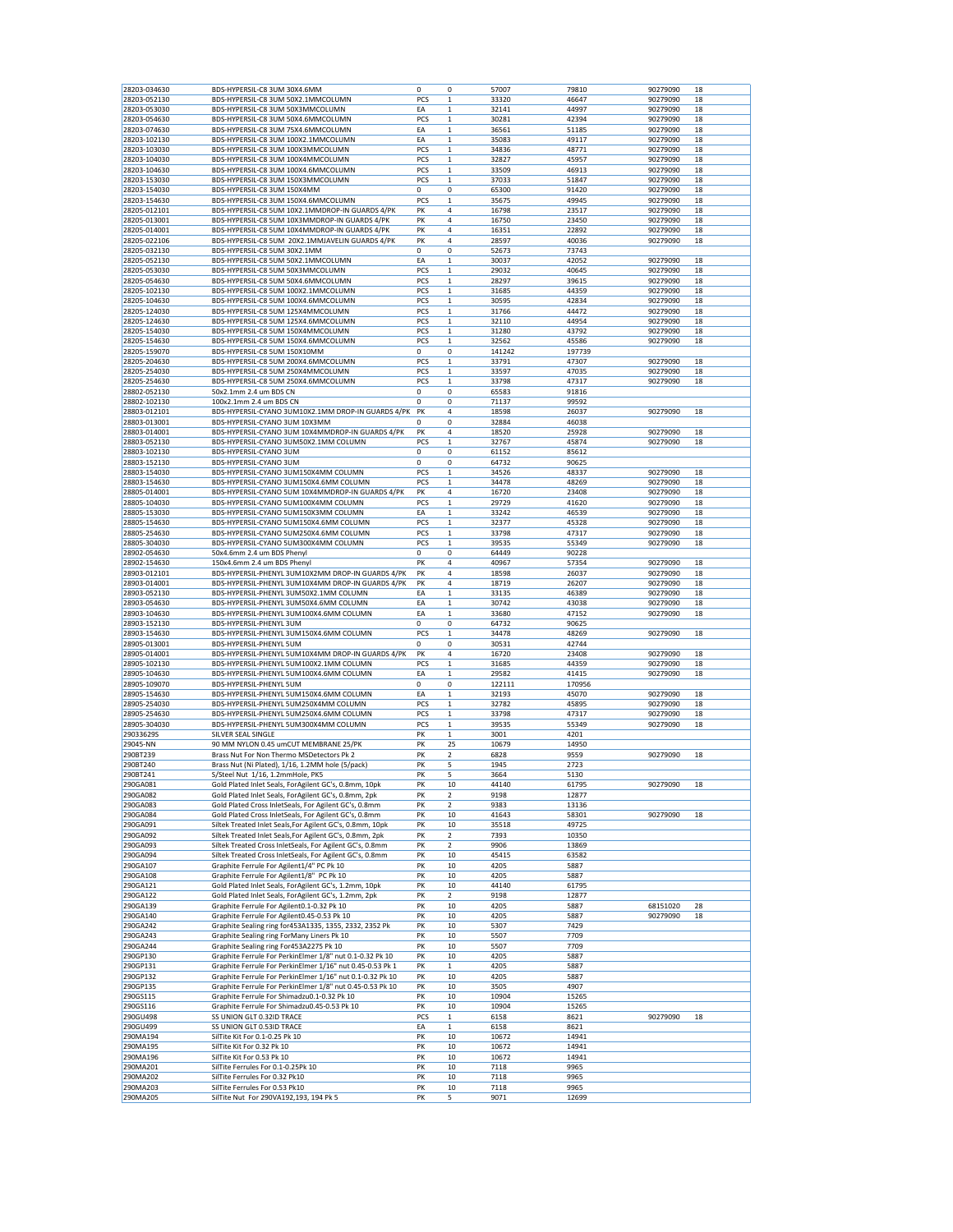| 290MA207                                      | SilTite Nut For Agilent InjPk 5                                                                                                      | PK       | 5                            | 12045         | 16862         |          |    |
|-----------------------------------------------|--------------------------------------------------------------------------------------------------------------------------------------|----------|------------------------------|---------------|---------------|----------|----|
| 290MA215                                      | SilTite Kit For Agilent0.1-0.25 Pk 10                                                                                                | PK       | 10                           | 17841         | 24978         |          |    |
| 290MA216                                      | SilTite Kit For Agilent 0.32Pk 10                                                                                                    | PK       | 10                           | 17841         | 24978         |          |    |
| 290MA217                                      | SilTite Kit For Agilent 0.53Pk 10                                                                                                    | PK       | 10                           | 17841         | 24978         |          |    |
| 290MA227                                      | SilTite Seal For All Pk 2                                                                                                            | PK       | 2                            | 9071          | 12699         |          |    |
| 290MA228                                      | SilTite Seal For All Pk 10                                                                                                           | PK       | 10                           | 40589         | 56825         |          |    |
| 290MF229                                      | SilTite Ferrules for 0.1-0.25, Pk 10 (Use with Mini                                                                                  | PK       | 10                           | 8400          | 11760         |          |    |
| 290MF230                                      | SilTite Ferrules for 0.32, Pk10 (Use with Mini Union)                                                                                | PK       | 10                           | 8400          | 11760         |          |    |
| 290MF231                                      | SilTite Ferrules for0.45-0.53, Pk 10 (Use with Min                                                                                   | PK       | 10                           | 8400          | 11760         |          |    |
| 290MN211                                      | SilTite Nuts for 0.1-0.53mm,Pk 5 (For Use with SilTite Min                                                                           | PK       | 5                            | 7749          | 10849         |          |    |
| 290MT211                                      | SilTite Nut For 290MT230,231, 229 Pk 5                                                                                               | PK       | 5                            | 10572         | 14801         |          |    |
| 290MT221                                      | SilTite Ferrule For 0.1-0.25Pk 10                                                                                                    | PK       | 10                           | 7118          | 9965          |          |    |
| 290MT222                                      | SilTite Ferrule For 0.32 Pk 10                                                                                                       | PK       | 10                           | 7118          | 9965          |          |    |
| 290MT223                                      | SilTite Ferrule For 0.53 Pk 10                                                                                                       | PK       | 10                           | 7118          | 9965          |          |    |
| 290MT229                                      | SilTite Kit For Thermo0.1-0.25 Pk 10                                                                                                 | PK       | 10                           | 15028         | 21039         |          |    |
| 290MT230                                      | SilTite Kit For Thermo 0.32Pk 10                                                                                                     | PK       | 10                           | 15818         | 22145         |          |    |
| 290MT231                                      | SilTite Kit For Thermo0.45-0.53 Pk 10                                                                                                | PK       | 10                           | 15028         | 21039         |          |    |
| 290MU498                                      | SilTite SS Union with GLT(0.1-0.25mm to 0.1-0.53mm)                                                                                  | PK       | $\mathbf{1}$                 | 10363         | 14508         |          |    |
| 290MU499                                      | SilTite SS Union with GLT(0.32mm to 0.32-0.53mm)                                                                                     | EA       | $\mathbf{1}$                 | 10363         | 14508         |          |    |
| 290MU500                                      | SilTite SS Union with GLT(0.53mm to 0.53mm)                                                                                          | EA       | $\mathbf 1$                  | 10363         | 14508         |          |    |
| 290OA241                                      | Viton sealing ring Not for 453A2385 or 453 A1382 Pk 10                                                                               | PK       | 10                           | 2311          | 3235          |          |    |
| 290RF491                                      | Reducing Ferruke 1/8" to 1/16" 10pk                                                                                                  | PK       | 10                           | 5728          | 8019          |          |    |
| 290S1131                                      | SilTite FingerTite Ferrule, 0.5mm, PK 10                                                                                             | EA       | $\mathbf{1}$                 | 9949          | 13929         |          |    |
| 290S1132                                      | SilTite FingerTite Ferrule, 0.4mm, PK 10                                                                                             | PK       | 10                           | 9949          | 13929         |          |    |
| 290SA130                                      | SilTite FingerTite AgilentMale Nut, Pk 5                                                                                             | EA       | $\mathbf{1}$                 | 13185         | 18459         |          |    |
| 290SA131                                      | SilTite FingerTite Agilent MSStarter Kit                                                                                             | EA       | $\,1$                        | 32366         | 45313         |          |    |
| 290SA132                                      | SilTite FingerTite AgilentInj/Det Starter Kit                                                                                        | EA       | $\mathbf 1$                  | 31265         | 43771         |          |    |
| 290SA133                                      | SilTite FingerTite AgilentInj Bse Seal, Pk 2                                                                                         | EA       | $\mathbf 1$                  | 8481          | 11873         |          |    |
| 290SF301                                      | SilFlow Sleeved SS CapillaryTubing                                                                                                   | EA       | $\mathbf{1}$                 | 4446          | 6224          |          |    |
| 290SF302                                      | SilFlow Nuts 10pk                                                                                                                    | PK       | 10                           | 10735         | 15029         |          |    |
| 290SG000                                      | SWAP-Tight Ferrule, Blank, Pk10                                                                                                      | EA       | $\mathbf{1}$                 | 28160         | 39424         |          |    |
| 290SG001                                      | Nut, Thermo MS Transfer Line, Pk1                                                                                                    | EA       | $\mathbf 1$                  | 3249          | 4548          |          |    |
| 290SG002                                      | SWAP-Tight Nut, Pk1                                                                                                                  | EA       | $\,$ 1 $\,$                  | 9514          | 13320         |          |    |
| 290SG003                                      | Adaptor for Agilent S/SL withNut, Pk1                                                                                                | EA       | $\mathbf 1$                  | 23569         | 32997         |          |    |
| 290SG004                                      | Nut, Agilent MS TransferLine, Pk1                                                                                                    | EA       | $\mathbf 1$                  | 4740          | 6637          |          |    |
| 290SG005                                      | SWAP-IT Column Installation                                                                                                          | 0        | 0                            | 10494         | 14691         |          |    |
| 290SG020                                      | G/V Ferrule, Thermo MSTransfer Line, PK10                                                                                            | PK       | 10                           | 7127          | 9977          |          |    |
| 290SG021                                      | G/V Ferrule, Agilent MSTransfer Line, PK10                                                                                           | PK       | 10                           | 23555         | 32977         |          |    |
| 290SG025                                      | SWAP-Tight Ferrule, For0.25mm, Pk10                                                                                                  | PK       | 10                           | 28118         | 39365         |          |    |
| 290SG032                                      | SWAP-Tight Ferrule, For0.32mm, Pk10                                                                                                  | PK       | 10                           | 28118         | 39365         |          |    |
| 290SM301                                      | SilTite u-Union Kit0.1-0.25 to 0.1-0.25mm ID                                                                                         | PK       | $\mathbf{1}$                 | 15122         | 21170         |          |    |
| 290SM302                                      | SilTite u-Union Kit0.1-0.25 to 0.32mm ID                                                                                             | EA       | $\mathbf 1$                  | 15122         | 21170         |          |    |
| 290SM303                                      | SilTite u-Union Kit0.1-0.25 to 0.53mm ID                                                                                             | EA       | $\mathbf 1$                  | 15122         | 21170         |          |    |
| 290SM304                                      | SilTite u-Union Kit0.32 to 0.32mm ID                                                                                                 | EA       | $\mathbf{1}$                 | 15122         | 21170         |          |    |
| 290SM305                                      | SilTite u-Union Kit0.32 to 0.53mm ID                                                                                                 | EA       | $\,$ 1 $\,$                  | 15122         | 21170         |          |    |
| 290SM306                                      | SilTite u-Union Kit0.53 to 0.53mm ID                                                                                                 | EA       | $\mathbf 1$                  | 15122         | 21170         |          |    |
| 290SM321                                      | Replacement u-Union0.1-0.32 to 0.1-0.32mmID                                                                                          | EA       | $\mathbf 1$                  | 14020         | 19628         |          |    |
| 290SM322                                      | Replacement u-Union0.1-0.32 to 0.53mm ID                                                                                             | EA       | $\mathbf{1}$                 | 14020         | 19628         |          |    |
| 290SM323                                      | Replacement u-Union0.53 to 0.53mm ID                                                                                                 | EA       | $\mathbf{1}$                 | 14020         | 19628         |          |    |
| 290SM401                                      | SilTite u-Union Ferrules0.25 to 0.25mm ID 10pk                                                                                       | PK       | 10                           | 14020         | 19628         |          |    |
| 290SM402                                      | SilTite u-Union Ferrules0.25 to 0.32mm ID 10pk                                                                                       | PK       | 10                           | 14020         | 19628         |          |    |
| 290SM403                                      | SilTite u-Union Ferrules0.25 to 0.53mm ID 10pk                                                                                       | PK       | 10                           | 14020         | 19628         |          |    |
| 290SM404                                      | SilTite u-Union Ferrules0.32 to 0.32mm ID 10pk                                                                                       | PK       | 10                           | 14020         | 19628         |          |    |
| 290SM405                                      | SilTite u-Union Ferrules0.32 to 0.53mm ID 10pk                                                                                       | PK       | 10                           | 14020         | 19628         |          |    |
| 290SM406                                      | SilTite u-Union Ferrules0.53 to 0.53mm ID 10pk                                                                                       | PK       | 10                           | 14020         | 19628         |          |    |
| 290ST000                                      | SilTite FingerTite Ferrule, Blank, Pk 2                                                                                              | EA       | $\mathbf{1}$                 | 4385          | 6139          |          |    |
| 290ST130                                      | SilTite FingerTite ThermoFemale Nut, Pk 5                                                                                            | PK       | 5                            | 12615         | 17661         |          |    |
| 290ST131                                      | SilTite FingerTite Thermo MSStarter Kit                                                                                              | PK       | $\,$ 1 $\,$                  | 31619         | 44266         |          |    |
| 290ST132                                      | SilTite FingerTite Thermolnj/Det Starter Kit                                                                                         | PK       | $\,1$                        | 34322         | 48051         |          |    |
| 290ST136                                      | 9090                                                                                                                                 | EA       | $\mathbf 1$                  | 32465         | 45451         |          |    |
| 290ST414                                      | Blanking Ferrule for NoVent5pk                                                                                                       | PK       | 5                            | 4707          | 6589          |          |    |
| 290VA191                                      | Vespel Ferrule For Agilentcapillary nut 0.1-0.25 Pk 10                                                                               | PK       | 10                           | 5848          | 8187          | 68151020 | 28 |
| 290VA192                                      | Vespel Ferrule For Agilentcapillary nut 0.32 Pk 10                                                                                   | PK       | 10                           | 5848          | 8187          | 68151020 | 28 |
| 290VA193                                      | Vespel Ferrule For Agilentcapillary nut 0.53 Pk 10                                                                                   | PK       | 10                           | 5848          | 8187          | 90279090 | 18 |
| 290VP144                                      | Vespel Ferrule For Shimadzu0.53 Pk 10                                                                                                | PK       | 10                           | 5507          | 7709          |          |    |
| 290VP172                                      | Vespel Ferrule For Perkin                                                                                                            | 0        | 0                            | 7402          | 10363         |          |    |
| 290VP173                                      | Vespel Ferrule For Perkin                                                                                                            | 0        | 0                            | 7402          | 10363         |          |    |
| 290VT155                                      | Blank Vespel Ferrule ThermoMS Interface                                                                                              | EA       | $\mathbf{1}$                 | 4707          | 6589          |          |    |
| 290VT165                                      | Vespel Ferrule For PerkinElmer 1/4" PC Pk 10                                                                                         | PK       | 10                           | 6448          | 9027          |          |    |
| 290VT168                                      | Vespel Ferrule For PerkinElmer 1/8" PC Pk 10                                                                                         | PK       | 10                           | 6448          | 9027          |          |    |
| 290VT186                                      | Vespel/Graphite Ferrule For0.1-0.25 (use 290BT239 nut) Pk                                                                            | PK       | 10                           | 6158          | 8621          |          |    |
| 290VT187                                      | Vespel/Graphite Ferrule 0.32Pk 10 (use 290BT239 nut) Pk 1                                                                            | PK       | $\mathbf{1}$                 | 6158          | 8621          | 73072200 | 18 |
| 290VT188                                      | Vespel/Graphite Ferrule For0.53 (use 290BT239 nut) Pk 10                                                                             | PK       | 10                           | 6158          | 8621          |          |    |
| 2-CRV                                         | 2mL Round Bottom Vial with Write on Patch - Clear                                                                                    | PK       | 500                          | 21000         | 29400         |          |    |
| $2-CV$                                        | 2mL Crimp Top Vial - Clear Wide Mouth with Write on Patch                                                                            | PK       | 500                          | 10373         | 14522         |          |    |
| $2$ -CV(A)                                    | 2mL Crimp Top Vial - Amber Wide Mouth with Write on Patch                                                                            | PK       | 500                          | 12587         | 17621         |          |    |
| 2-CV(A)7-CP                                   | 2mL Crimp Top Vial Amber + 11mm Crimp Cap Type 7 Rubber/P PK                                                                         |          | $\mathbf{1}$                 | 4162          | 5827          |          |    |
| 2-CV(A)8-CP                                   | 2mL Crimp Top Vial Amber + 11mm Crimp Cap Type 8 Rubber/P PK                                                                         |          | 100                          | 3887          | 5442          |          |    |
| 2-CV(A)ST-CP                                  | 2mL Crimp Top Vial Amber + 11mm Crimp Cap Silicone/PTFE Lin PK                                                                       |          | $\mathbf{1}$                 | 6474          | 9063          | 70179090 | 18 |
| 2-CV7-CP                                      | 2mL Crimp Top Vial + 11mm Crimp Cap Type 7 Rubber/PTFE LinePK<br>2mL Crimp Top Vial + 11mm Crimp Cap Type 8 Rubber/PTFE LinePK       |          | $\mathbf{1}$                 | 3869          | 5417          |          |    |
| 2-CV8-CP                                      |                                                                                                                                      | PK       | $\mathbf 1$                  | 3595          | 5033          |          |    |
| $2-CVG$                                       | 2mL Crimp Top Vial - Clear Gold Grade - with Write on Patch<br>2mL Crimp Top Vial + 11mm Crimp Cap Silicone/PTFE Liner.              |          | 500                          | 24325         | 34055         |          |    |
| 2-CVST-CP<br>$2 - RV$                         | 2ML SNAP RING VIAL 500/PKG                                                                                                           | PK<br>PK | $\mathbf 1$<br>500           | 6265<br>13264 | 8771<br>18570 |          |    |
| $2-RV(A)$                                     | 2mL Snap Cap Vial with Write on Patch - Amber                                                                                        | PK       | 500                          | 15693         | 21971         |          |    |
| 2-RV8-CP                                      | 2mL Snap Cap Vial + Cap Prefitted with Rubber/PTFE Liner.                                                                            | PK       | $\mathbf{1}$                 | 4387          | 6141          |          |    |
| 2-RVST-CP                                     | 11MM WIDE SNAP CAP KIT                                                                                                               | PK       | $\mathbf{1}$                 | 5052          | 7073          |          |    |
| $2-SV$                                        | 2ML S/T CLR ID VIAL500/PK                                                                                                            | PK       | 500                          | 15687         | 21961         |          |    |
| $2-SV(A)$                                     | 2mL Screw Top Vial with Write on Patch - Amber                                                                                       | PK       | 500                          | 16938         | 23714         |          |    |
| 2-SV(A)ST14X-CP                               | 2mL Screw Top Vial Amber + Cap Prefitted with Silicone/PTFE LirPK                                                                    |          | 100                          | 9726          | 13616         |          |    |
| 2-SV101-CP                                    | 2mL Screw Top Vial with Soft Silicone/PTFE Liner and Cap.                                                                            | PK       | $\mathbf{1}$                 | 5668          | 7936          |          |    |
| 2-SV14X-CP                                    | SELECT COMBINATION PACK 2-SV + 8-SC + 8-ST14X                                                                                        | 0        | 0                            | 3650          | 5110          |          |    |
| $2-SVG$                                       | 2mL Screw Top Vial with Write on Patch - Clear Gold Grade                                                                            | PK       | 500                          | 31583         | 44216         |          |    |
| 2-SVW                                         | 2ML S/T CLR ID, WM VIALFOR WATERS ALLIANCE, 500/PK                                                                                   | PK       | 500                          | 10864         | 15210         |          |    |
| $2-SVW(A)$                                    | 2mL Wide Mouth Screw Top Vial with Write on Patch - Amber                                                                            | PK       | 500                          | 13336         | 18670         |          |    |
| 2-SVW(A)8-CPK                                 | 2mL Screw Top Vial Amber K-Cap Prefitted with Rubber/PTFE Li PK                                                                      |          | $\mathbf{1}$                 | 4476          | 6266          |          |    |
|                                               | 2mL Screw Top Vial Amber + Cap Prefitted with Pre-Cut Bonded PK                                                                      |          | $\mathbf{1}$                 | 10677         | 14947         |          |    |
|                                               |                                                                                                                                      |          | $\mathbf{1}$                 | 5106          | 7148          |          |    |
| 2-SVW(A)BSTX-CPK                              |                                                                                                                                      |          |                              |               |               |          |    |
|                                               | 2mL Screw Top Vial Amber + K-Cap Prefitted with Silicone/PTFE PK                                                                     |          |                              |               |               |          |    |
| 2-SVW(A)ST-CPK<br>2-SVW8-CPK<br>2-SVWBSTX-CPK | 2mL Screw Top Vial + K-Cap Prefitted with Rubber/PTFE Liner. PK<br>2mL Screw Top Vial + Cap Prefitted with Pre-Cut Bonded Silicon(PK |          | $\mathbf{1}$<br>$\mathbf{1}$ | 4378<br>10480 | 6130<br>14672 |          |    |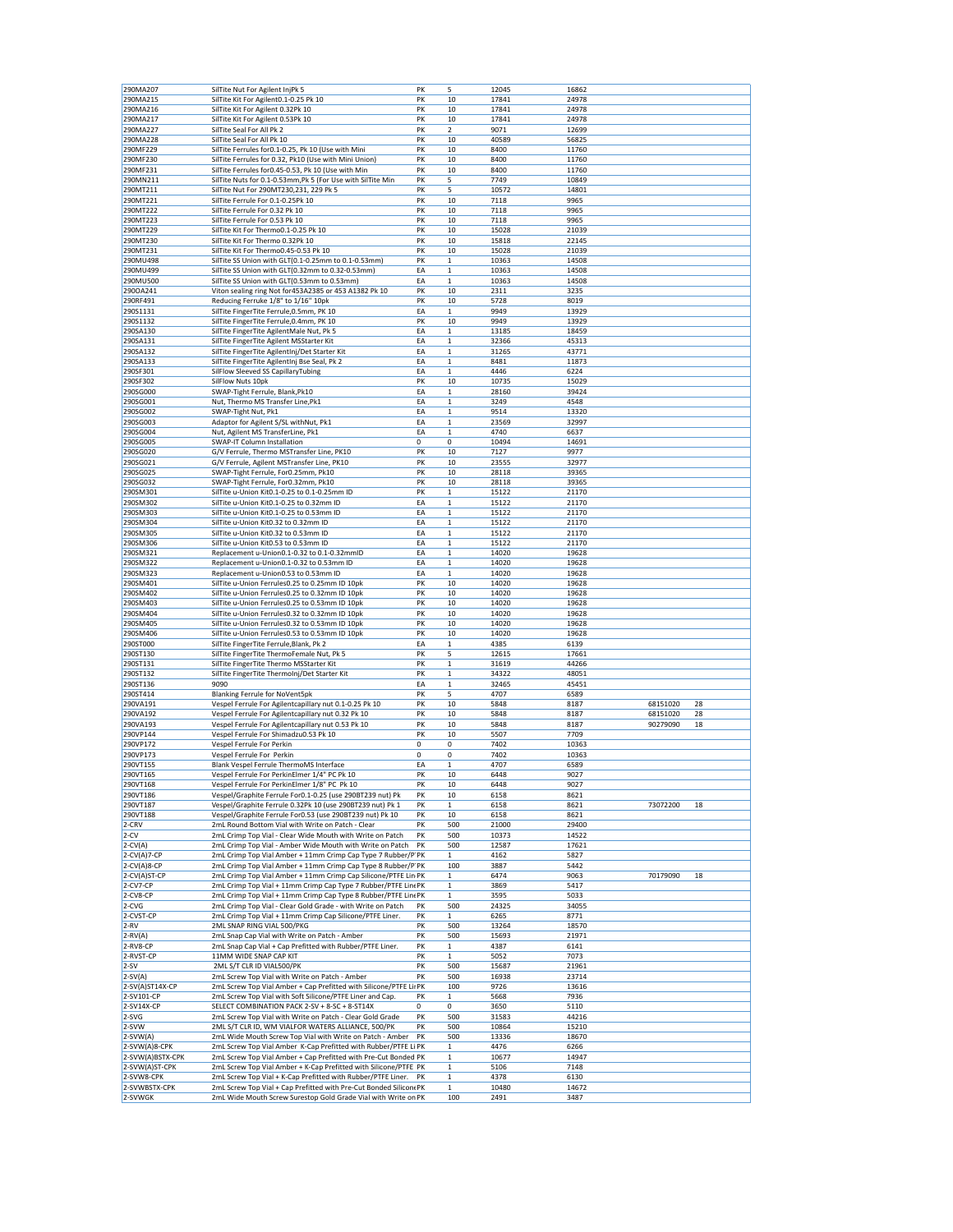| 2-SVWGK8-CPK    | 2mL Gold Grade Surestop Vial + Blue K-Cap Prefitted with Rubbe PK  |             | 1            | 4662   | 6527   |          |    |
|-----------------|--------------------------------------------------------------------|-------------|--------------|--------|--------|----------|----|
| 2-SVWGKST-CPK   | 2mL Gold Grade Surestop + Blue K-Cap Prefitted with Silicone/P' PK |             | $\mathbf 1$  | 5362   | 7507   |          |    |
| 2-SVWK(A)       |                                                                    |             | 100          | 2704   | 3786   |          |    |
|                 | 2mL Wide Mouth Screw Surestop Top Vial with Write on Patch - PK    |             |              |        |        |          |    |
| 2-SVWK(A)8-CPK  | 2mL Surestop Vial Amber + Blue K-Cap Prefitted with Rubber/P' PK   |             | 1            | 4759   | 6663   |          |    |
| 2-SVWK(A)ST-CPK | 2mL Surestop Vial Amber + Blue K-Cap Prefitted with Silicone/P1PK  |             | 100          | 5666   | 7932   |          |    |
| 2-SVWST-CPK     | 2mL Screw Top Vial + K-Cap Prefitted with Silicone/PTFE Liner.     | PK          | $\mathbf 1$  | 5078   | 7110   |          |    |
| 3.5-HRSV        | 3.5ML S/T VIAL-HIGH RECOVERYUSES 13MM SCREW CAPS                   | PΚ          | 250          | 71798  | 100517 |          |    |
| 3.8-HRSV        | Clear Glass High Recovery Vial -Screw-3.8mL                        | PK          | 100          | 48679  | 68150  |          |    |
| 3.8-HRSV(A)     | Amber Glass High Recovery Vial-Screw-3.8mL                         | PK          | 100          | 41553  | 58175  |          |    |
| 30 02 0471      | cr/b. 55° A. 3.2mm. für SK GL32 >>> 30.3 <<<                       | PCS         | 1000         | 54804  | 76725  |          |    |
|                 |                                                                    |             |              |        |        |          |    |
| 30 16 2092      | 30mm Spritzenfilter, schwarz, PVDF, 0,2µm, VE 100 St               | PK          | 100          | 286    | 401    |          |    |
| 30 16 2093      | 30mm Spritzenfilter, rot, PVDF, 0,45µm, VE 100 St                  | PK          | 100          | 190    | 266    |          |    |
| 30003-012101    | HYPERSIL SILICA 3UM 10X2.1MMDROP-IN GUARDS 4/PK                    | PK          | 4            | 16859  | 23602  | 90279090 | 18 |
| 30003-013001    | HYPERSIL SILICA 3UM 10X3MMDROP-IN GUARDS 4/PK                      | PK          | 4            | 17051  | 23871  | 90279090 | 18 |
| 30003-014001    | HYPERSIL SILICA 3UM 10X4MMDROP-IN GUARDS 4/PK                      | PK          | 4            | 16834  | 23567  | 90279090 | 18 |
|                 | HYPERSIL SILICA 3UM 50X2.1MMCOLUMN                                 | EA          |              |        |        | 90279090 |    |
| 30003-052130    |                                                                    |             | 1            | 29787  | 41701  |          | 18 |
| 30003-053030    | HYPERSIL SILICA 3UM 50X3MMCOLUMN                                   | EA          | 1            | 29674  | 41543  | 90279090 | 18 |
| 30003-054030    | HYPERSIL SILICA 3UM 50X4MM                                         | 0           | 0            | 51259  | 71763  |          |    |
| 30003-054630    | HYPERSIL SILICA 3UM 50X4.6MMCOLUMN                                 | EA          | 1            | 27504  | 38506  | 90279090 | 18 |
| 30003-102130    | HYPERSIL SILICA 3UM 100X2.1MM                                      | 0           | 0            | 56533  | 79146  |          |    |
| 30003-104030    | HYPERSIL SILICA 3UM 100X4MM                                        | 0           | 0            | 55874  | 78223  |          |    |
|                 |                                                                    |             |              |        |        |          |    |
| 30003-104630    | HYPERSIL SILICA 3UM 100X4.6MMCOLUMN                                | EA          | 1            | 29821  | 41750  | 90279090 | 18 |
| 30003-124030    | HYPERSIL SILICA 3UM 125X4MMCOLUMN                                  | PCS         | 1            | 31557  | 44180  | 90279090 | 18 |
| 30003-152130    | HYPERSIL SILICA 3UM 150X2.1MMCOLUMN                                | EA          | $\mathbf 1$  | 33604  | 47045  | 90279090 | 18 |
| 30003-154030    | HYPERSIL SILICA 3UM 150X4MMCOLUMN                                  | EA          | $\mathbf 1$  | 31480  | 44072  | 90279090 | 18 |
| 30003-154630    | HYPERSIL SILICA 3UM 150X4.6MMCOLUMN                                | PCS         | 1            | 31934  | 44707  | 90279090 | 18 |
|                 |                                                                    |             |              |        |        |          |    |
| 30003-254630    | HYPERSIL SILICA 3UM 250X4.6MMCOLUMN                                | PCS         | $\mathbf 1$  | 33882  | 47435  | 90279090 | 18 |
| 30005-012101    | HYPERSIL SILICA 5UM 10X2.1MMDROP-IN GUARDS 4/PK                    | PK          | 4            | 15059  | 21082  | 90279090 | 18 |
| 30005-013001    | HYPERSIL SILICA 5UM 10X3MMDROP-IN GUARDS 4/PK                      | PK          | 4            | 15051  | 21071  | 90279090 | 18 |
| 30005-014001    | HYPERSIL SILICA 5UM 10X4MMDROP-IN GUARDS 4/PK                      | PK          | 4            | 15034  | 21047  | 90279090 | 18 |
| 30005-019023    | HYPERSIL SILICA 5UM 10X10MMPREP DROP-IN GUARDS 3/PK                | PK          | 3            | 37984  | 53178  | 90279090 | 18 |
|                 | HYPERSIL SILICA 5UM 10X20MM                                        | 0           |              |        |        |          |    |
| 30005-019223    |                                                                    |             | 0            | 110617 | 154864 |          |    |
| 30005-024006    | HYPERSIL SILICA 5UM 20X4MMJAVELIN GUARDS 4/PK                      | PK          | 4            | 30848  | 43187  | 90279090 | 18 |
| 30005-052130    | HYPERSIL SILICA 5UM 50X2.1MMCOLUMN                                 | PCS         | $\mathbf 1$  | 26326  | 36856  | 90279090 | 18 |
| 30005-053030    | HYPERSIL SILICA 5UM 50X3MMCOLUMN                                   | PCS         | 1            | 26203  | 36684  | 90279090 | 18 |
| 30005-054030    | HYPERSIL SILICA 5UM 50X4MMCOLUMN                                   | EA          | $\mathbf 1$  | 24800  | 34720  | 90279090 | 18 |
|                 |                                                                    |             |              |        |        |          |    |
| 30005-054630    | HYPERSIL SILICA 5UM 50X4.6MMCOLUMN                                 | EA          | $\mathbf 1$  | 25269  | 35376  | 90279090 | 18 |
| 30005-102130    | HYPERSIL SILICA 5UM 100X2.1MMCOLUMN                                | PCS         | $\mathbf 1$  | 28829  | 40361  | 90279090 | 18 |
| 30005-103030    | HYPERSIL SILICA 5UM 100X3MMCOLUMN                                  | EA          | 1            | 28651  | 40111  | 90279090 | 18 |
| 30005-104030    | HYPERSIL SILICA 5UM 100X4MMCOLUMN                                  | EA          | $\mathbf 1$  | 26917  | 37684  | 90279090 | 18 |
| 30005-104630    | HYPERSIL SILICA 5UM 100X4.6MMCOLUMN                                | PCS         | 1            | 27286  | 38200  | 90279090 | 18 |
|                 |                                                                    |             |              |        |        |          |    |
| 30005-124630    | HYPERSIL SILICA 5UM 125X4.6MM                                      | 0           | 0            | 54746  | 76645  |          |    |
| 30005-152130    | HYPERSIL SILICA 5UM 150X2.1MM                                      | 0           | 0            | 55216  | 77303  |          |    |
| 30005-154030    | HYPERSIL SILICA 5UM 150X4MMCOLUMN                                  | EA          | 1            | 29267  | 40973  | 90279090 | 18 |
| 30005-154630    | HYPERSIL SILICA 5UM 150X4.6MMCOLUMN                                | PCS         | 1            | 29206  | 40888  | 90279090 | 18 |
| 30005-202130    | HYPERSIL SILICA 5UM 200X2.1MMCOLUMN                                | EA          | $\mathbf 1$  | 31935  | 44709  | 90279090 | 18 |
|                 |                                                                    |             |              |        |        |          |    |
| 30005-204630    | HYPERSIL SILICA 5UM 200X4.6MMCOLUMN                                | EA          | 1            | 29824  | 41753  | 90279090 | 18 |
| 30005-253030    | HYPERSIL SILICA 5UM 250X3MM                                        | $\mathbf 0$ | 0            | 60871  | 85219  |          |    |
| 30005-254030    | HYPERSIL SILICA 5UM 250X4MMCOLUMN                                  | PCS         | $\mathbf 1$  | 29569  | 41396  | 90279090 | 18 |
|                 |                                                                    |             |              |        |        |          |    |
| 30005-254630    | HYPERSIL SILICA 5UM 250X4.6MMCOLUMN                                | PCS         | $\mathbf 1$  | 30854  | 43196  | 90279090 | 18 |
|                 |                                                                    |             |              |        |        |          |    |
| 30005-254630M   | HYPERSIL SILICA 5UM 250X4.6MM                                      | 0           | 0            | 64828  | 90759  |          |    |
| 30005-259070    | HYPERSIL SILICA 5UM 250X10MMPREP COLUMN                            | PCS         | $\mathbf 1$  | 142804 | 199925 | 90279090 | 18 |
| 30005-259270    | <b>HYPERSIL SILICA 5UM</b>                                         | 0           | 0            | 392436 | 549410 |          |    |
| 30005-304030    | HYPERSIL SILICA 5UM 300X4MMCOLUMN                                  | EA          | 1            | 36086  | 50520  | 90279090 | 18 |
| 30005-304630    | HYPERSIL SILICA 5UM 300X4.6MM                                      | $\mathbf 0$ | 0            | 69821  | 97750  | 90279090 | 18 |
|                 |                                                                    | 0           | 0            | 54744  | 76642  |          |    |
| 30010-254030    | HYPERSIL SILICA 10UM 250X4MM                                       |             |              |        |        |          |    |
| 30010-254630    | HYPERSIL SILICA 10UM250X4.6MM COLUMN                               | EA          | 1            | 26367  | 36914  | 90279090 | 18 |
| 30010-259070    | HYPERSIL SILICA 10UM 250X10MM                                      | 0           | 0            | 161592 | 226229 |          |    |
| 30010-304030    | HYPERSIL SILICA 10UM 300X4MMCOLUMN                                 | EA          | $\mathbf 1$  | 32248  | 45147  | 90279090 | 18 |
| 30011-FLEX      | FLEXIBLE TUBING 1/32"OD X0.005"ID X 10.5CM                         | PCS         | 1            | 8005   | 11207  |          |    |
| 30015-FLEX      | FLEXIBLE TUBING 1/32"OD X0.005"ID X 15CM                           | EA          | $\mathbf 1$  | 8051   | 11271  |          |    |
|                 |                                                                    |             |              |        |        |          |    |
| 3002-0290       | CART CARR CHROM/DATAJET                                            | 0           | 0            | 69414  | 97180  |          |    |
| 30028-FLEX      | FLEXIBLE TUBING 1/32"OD X0.005"ID X 28CM                           | EA          | 1            | 7920   | 11088  |          |    |
| 30040-FLEX      | FLEXIBLE TUBING 1/32"OD X0.005"ID X 40CM                           | EA          | 1            | 7920   | 11088  |          |    |
| 30103-012101    | ODS HYPERSIL 3UM 10X2.1MMDROP-IN GUARDS 4/PK                       | PK          | 4            | 16792  | 23509  | 90279090 | 18 |
| 30103-013001    | ODS HYPERSIL 3UM 10X3MMDROP-IN GUARDS 4/PK                         | PK          | 4            | 16744  | 23442  | 90279090 | 18 |
| 30103-014001    | ODS HYPERSIL 3UM 10X4MMDROP-IN GUARDS 4/PK                         | PK          | 4            | 16344  | 22882  | 90279090 | 18 |
|                 | ODS HYPERSIL 3UM 20X4MM                                            |             |              |        |        |          |    |
| 30103-024006    |                                                                    | 0           | 0            | 44759  | 62662  |          |    |
| 30103-034630    | ODS HYPERSIL 3UM 30X4.6MMCOLUMN                                    | EA          | $\mathbf{1}$ | 27549  | 38568  | 90279090 | 18 |
| 30103-052130    | ODS HYPERSIL 3UM 50X2.1MMCOLUMN                                    | PCS         | 1            | 29298  | 41017  | 90279090 | 18 |
| 30103-053030    | ODS HYPERSIL 3UM 50X3MM COLUMN                                     | PCS         | $\mathbf 1$  | 29194  | 40871  | 90279090 | 18 |
| 30103-054630    | ODS HYPERSIL 3UM 50X4.6MMCOLUMN                                    | PCS         | $\mathbf 1$  | 28389  | 39744  | 90279090 | 18 |
| 30103-064046    | ODS HYPERSIL 3UM 60X4MM COLUMN                                     | EA          | $\mathbf 1$  | 32942  | 46119  | 90279090 | 18 |
| 30103-064630    | ODS HYPERSIL 3UM 60X4.6MMCOLUMN                                    | PCS         | $\mathbf 1$  | 34201  | 47881  | 90279090 | 18 |
|                 |                                                                    |             |              |        |        |          |    |
| 30103-102130    | ODS HYPERSIL 3UM 100X2.1MMCOLUMN                                   | PCS         | $\mathbf 1$  | 32706  | 45789  | 90279090 | 18 |
| 30103-103030    | ODS HYPERSIL 3UM 100X3MMCOLUMN                                     | PCS         | $\mathbf 1$  | 31626  | 44277  | 90279090 | 18 |
| 30103-104030    | ODS HYPERSIL 3UM 100X4MMCOLUMN                                     | PCS         | $\mathbf{1}$ | 30918  | 43285  | 90279090 | 18 |
| 30103-104630    | ODS HYPERSIL 3UM 100X4.6MMCOLUMN                                   | PCS         | $\mathbf 1$  | 30956  | 43338  | 90279090 | 18 |
| 30103-122130    | ODS HYPERSIL 3UM 125X2.1MM                                         | 0           | 0            | 59742  | 83639  |          |    |
|                 |                                                                    |             |              |        |        |          |    |
| 30103-124030    | ODS HYPERSIL 3UM 125X4MMCOLUMN                                     | PCS         | $\mathbf 1$  | 32309  | 45232  | 90279090 | 18 |
| 30103-124630    | ODS HYPERSIL 3UM 125X4.6MMCOLUMN                                   | PCS         | $\mathbf 1$  | 32469  | 45457  | 90279090 | 18 |
| 30103-152130    | ODS HYPERSIL 3UM 150X2.1MMCOLUMN                                   | EA          | $\mathbf 1$  | 33511  | 46915  | 90279090 | 18 |
| 30103-153030    | ODS HYPERSIL 3UM 150X3MMCOLUMN                                     | PCS         | $\mathbf 1$  | 33341  | 46677  | 90279090 | 18 |
| 30103-154030    | ODS HYPERSIL 3UM 150X4MMCOLUMN                                     | PCS         | $\mathbf 1$  | 32046  | 44865  | 90279090 | 18 |
|                 |                                                                    |             |              |        |        |          |    |
| 30103-154630    | ODS HYPERSIL 3UM 150X4.6MMCOLUMN                                   | PCS         | 1            | 32553  | 45574  | 90279090 | 18 |
| 30103-252130    | ODS HYPERSIL 3UM 250X2.1MMCOLUMN                                   | EA          | $\mathbf 1$  | 35304  | 49425  | 90279090 | 18 |
| 30103-253030    | ODS HYPERSIL 3UM 250X3MMCOLUMN                                     | EA          | $\mathbf 1$  | 35033  | 49047  | 90279090 | 18 |
| 30103-254030    | ODS HYPERSIL 3UM 250X4MMCOLUMN                                     | PCS         | 1            | 33300  | 46620  | 90279090 | 18 |
| 30103-254630    | ODS HYPERSIL 3UM 250X4.6MMCOLUMN                                   | PCS         | $\mathbf 1$  | 33502  | 46902  | 90279090 | 18 |
|                 |                                                                    |             |              |        |        |          |    |
| 30105-012101    | ODS HYPERSIL 5UM 10X2.1MMDROP-IN GUARDS 4/PK                       | PK          | 4            | 14807  | 20730  | 90279090 | 18 |
| 30105-013001    | ODS HYPERSIL 5UM 10X3MMDROP-IN GUARDS 4/PK                         | PK          | 4            | 14944  | 20922  | 90279090 | 18 |
| 30105-014001    | ODS HYPERSIL 5UM 10X4MMDROP-IN GUARDS 4/PK                         | PK          | 4            | 15099  | 21138  | 90279090 | 18 |
| 30105-014006    | ODS HYPERSIL 5UM 10X4MMJAVELIN GUARDS 4/PK                         | PK          | 4            | 27095  | 37933  | 90279090 | 18 |
|                 | ODS HYPERSIL 5UM 20X2.1MMJAVELIN GUARDS 4/PK                       | PK          | 4            |        |        |          | 18 |
| 30105-022106    |                                                                    |             |              | 28101  | 39342  | 90279090 |    |
| 30105-024006    | ODS HYPERSIL 5UM 20X4MMJAVELIN GUARDS 4/PK                         | PK          | 4            | 26799  | 37518  | 90279090 | 18 |
| 30105-052130    | ODS HYPERSIL 5UM 50X2.1MMCOLUMN                                    | PCS         | $\mathbf 1$  | 26362  | 36907  | 90279090 | 18 |
| 30105-053030    | ODS HYPERSIL 5UM 50X3MM COLUMN                                     | EA          | 1            | 26585  | 37219  | 90279090 | 18 |
| 30105-054630    | ODS HYPERSIL 5UM 50X4.6MMCOLUMN.                                   | PCS         | $\mathbf 1$  | 26061  | 36485  | 90279090 | 18 |
| 30105-074630    | ODS HYPERSIL 5UM 75X4.6MMCOLUMN                                    | EA          | $\mathbf 1$  | 29635  | 41489  | 90279090 | 18 |
| 30105-102130    | ODS HYPERSIL 5UM 100X2.1MMCOLUMN                                   | PCS         | $\mathbf 1$  | 30163  | 42228  | 90279090 | 18 |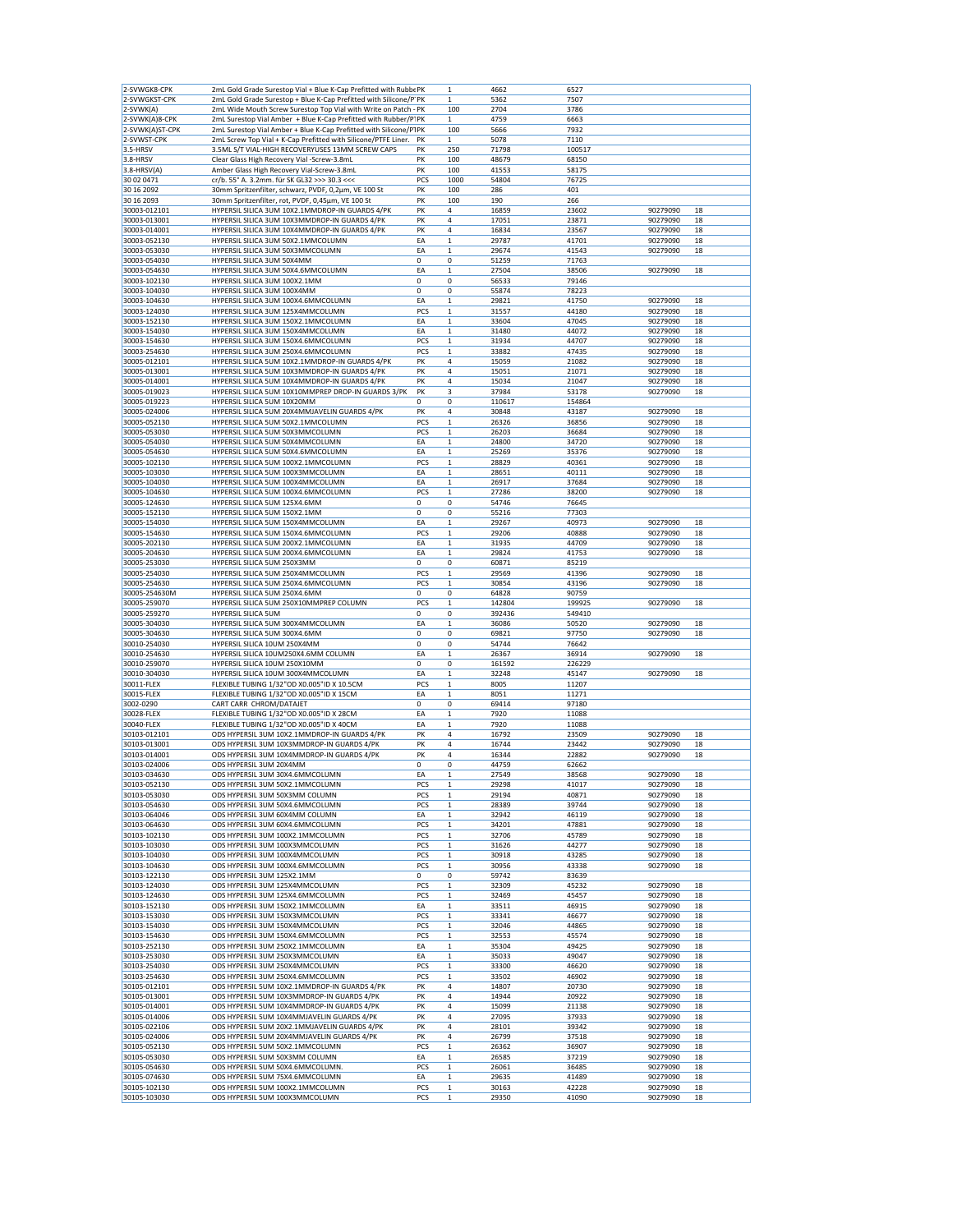| 30105-104030<br>30105-104630<br>30105-122130 |                                                                    | PCS         |                            |                |                |                      |          |
|----------------------------------------------|--------------------------------------------------------------------|-------------|----------------------------|----------------|----------------|----------------------|----------|
|                                              | ODS HYPERSIL 5UM 100X4MMCOLUMN                                     |             | 1                          | 27550          | 38570          | 90279090             | 18       |
|                                              | ODS HYPERSIL 5UM 100X4.6MMCOLUMN                                   | PCS         | 1                          | 27958          | 39141          | 90279090             | 18       |
|                                              | ODS HYPERSIL 5UM 125X2.1MMCOLUMN                                   | EA          | $\mathbf 1$                | 30374          | 42524          | 90279090             | 18       |
|                                              |                                                                    | PCS         |                            |                |                |                      |          |
| 30105-123030                                 | ODS HYPERSIL 5UM 125X3MMCOLUMN                                     |             | $\mathbf 1$                | 30657          | 42920          | 90279090             | 18       |
| 30105-124030                                 | ODS HYPERSIL 5UM 125X4MMCOLUMN                                     | <b>PCS</b>  | $\mathbf 1$                | 29581          | 41413          | 90279090             | 18       |
| 30105-124630                                 | ODS HYPERSIL 5UM 125X4.6MMCOLUMN                                   | PCS         | $\mathbf 1$                | 29556          | 41379          | 90279090             | 18       |
|                                              | ODS HYPERSIL 5UM 150X2.1MMCOLUMN                                   | PCS         | 1                          | 31045          |                | 90279090             | 18       |
| 30105-152130                                 |                                                                    |             |                            |                | 43463          |                      |          |
| 30105-153030                                 | ODS HYPERSIL 5UM 150X3MMCOLUMN                                     | PCS         | $\mathbf 1$                | 30494          | 42692          | 90279090             | 18       |
| 30105-154030                                 | ODS HYPERSIL 5UM 150X4MMCOLUMN                                     | PCS         | $\mathbf 1$                | 29186          | 40860          | 90279090             | 18       |
| 30105-154630                                 | ODS HYPERSIL 5UM 150X4.6MMCOLUMN                                   | PCS         | 1                          | 29590          | 41427          | 90279090             | 18       |
|                                              |                                                                    |             |                            |                |                |                      |          |
| 30105-202130                                 | ODS HYPERSIL 5UM 200X2.1MMCOLUMN                                   | PCS         | $\mathbf 1$                | 33031          | 46243          | 90279090             | 18       |
| 30105-203030                                 | ODS HYPERSIL 5UM 200X3MMCOLUMN                                     | PCS         | $\mathbf 1$                | 32445          | 45424          | 90279090             | 18       |
| 30105-204030                                 | ODS HYPERSIL 5UM 200X4MMCOLUMN                                     | <b>PCS</b>  | 1                          | 29419          | 41187          | 90279090             | 18       |
|                                              |                                                                    |             |                            |                |                |                      |          |
| 30105-204630                                 | ODS HYPERSIL 5UM 200X4.6MMCOLUMN                                   | PCS         | 1                          | 30752          | 43052          | 90279090             | 18       |
| 30105-252130                                 | ODS HYPERSIL 5UM 250X2.1MMCOLUMN                                   | PCS         | $\mathbf 1$                | 32168          | 45035          | 90279090             | 18       |
| 30105-253030                                 | ODS HYPERSIL 5UM 250X3MMCOLUMN                                     | <b>PCS</b>  | 1                          | 31425          | 43995          | 90279090             | 18       |
|                                              | ODS HYPERSIL 5UM 250X4MMCOLUMN                                     |             |                            |                |                |                      |          |
| 30105-254030                                 |                                                                    | PCS         | $\mathbf 1$                | 30756          | 43059          | 90279090             | 18       |
| 30105-254630                                 | 250x4.6mm 5u ODSHypersil Column                                    | PCS         | $\mathbf 1$                | 30548          | 42768          | 90279090             | 18       |
| 30105-254668                                 | ODS HYPERSIL 5UM 250X4.6MMCOLUMN PEEK HARDWARE                     | PCS         | $\mathbf{1}$               | 50699          | 70979          | 90279090             | 18       |
| 30105-259070                                 | ODS HYPERSIL 5UM 250X10MMPREP COLUMN                               | PCS         | 1                          | 124810         | 174734         | 90279090             | 18       |
|                                              |                                                                    |             |                            |                |                |                      |          |
| 30105-259270                                 | ODS HYPERSIL 5UM 250X21.2MMPREP COLUMN                             | <b>PCS</b>  | $\mathbf 1$                | 245711         | 343996         | 90279090             | 18       |
| 30105-304030                                 | ODS HYPERSIL 5UM 300X4MMCOLUMN                                     | PCS         | 1                          | 36638          | 51293          | 90279090             | 18       |
| 30105-304630                                 | ODS HYPERSIL 5UM 300X4.6MMCOLUMN                                   | EA          | 1                          | 35259          | 49363          | 90279090             | 18       |
|                                              |                                                                    |             |                            |                |                |                      |          |
| 30110-014001                                 | ODS HYPERSIL 10UM 10X4MMDROP-IN GUARDS 4/PK                        | PK          | 4                          | 13314          | 18640          | 90279090             | 18       |
| 30110-104630                                 | ODS HYPERSIL 10UM 100X4.6MMCOLUMN                                  | PCS         | $\mathbf 1$                | 23871          | 33419          | 90279090             | 18       |
| 30110-154030                                 | ODS HYPERSIL 10UM 150X4MMCOLUMN                                    | EA          | 1                          | 25169          | 35236          | 90279090             | 18       |
|                                              |                                                                    | <b>PCS</b>  |                            |                |                |                      |          |
| 30110-154630                                 | ODS HYPERSIL 10UM 150X4.6MMCOLUMN                                  |             | $\mathbf 1$                | 25068          | 35095          | 90279090             | 18       |
| 30110-204630                                 | ODS HYPERSIL 10UM 200X4.6MMCOLUMN                                  | PCS         | $\mathbf 1$                | 26265          | 36770          | 90279090             | 18       |
| 30110-254030                                 | ODS HYPERSIL 10UM 250X4MMCOLUMN                                    | <b>PCS</b>  | 1                          | 26070          | 36498          | 90279090             | 18       |
| 30110-254630                                 | ODS HYPERSIL 10UM 250X4.6MMCOLUMN                                  | <b>PCS</b>  |                            | 27004          |                |                      | 18       |
|                                              |                                                                    |             | $\mathbf 1$                |                | 37805          | 90279090             |          |
| 30110-259070                                 | ODS HYPERSIL 10UM 250X10MMPREP COLUMN                              | EA          | $\mathbf 1$                | 111210         | 155694         | 90279090             | 18       |
| 30110-259270                                 | ODS HYPERSIL 10UM 250X21.2MM                                       | 0           | 0                          | 65771          | 92079          |                      |          |
| 30110-304030                                 | ODS HYPERSIL 10UM 300X4MMCOLUMN                                    |             |                            |                | 45056          | 90279090             |          |
|                                              |                                                                    | PCS         | $\mathbf 1$                | 32183          |                |                      | 18       |
| 30110-304630                                 | ODS HYPERSIL 10UM 300X4.6MMCOLUMN                                  | PCS         | $\mathbf 1$                | 30559          | 42783          | 90279090             | 18       |
| 30111-FLEX                                   | SINGLE SLIPFREE CONNECTOR0.005"ID X 10.5CM                         | PCS         | $\mathbf 1$                | 9153           | 12814          |                      |          |
|                                              |                                                                    | EA          |                            |                |                |                      |          |
| 30115-FLEX                                   | SINGLE SLIPFREE CONNECTOR0.005"ID X 15CM                           |             | $\mathbf 1$                | 9133           | 12786          |                      |          |
| 30128-FLEX                                   | SINGLE SLIPFREE CONNECTOR0.005"ID X 28CM                           | EA          | $\mathbf 1$                | 9067           | 12693          |                      |          |
| 30140-FLEX                                   | SINGLE FLEXIBLE SLIPFREE0.005"ID X 40 CM                           | PCS         | $\mathbf 1$                | 9008           | 12612          |                      |          |
| 30203-012101                                 | MOS HYPERSIL 3UM 10X2.1MM                                          | 0           | 0                          | 31000          | 43400          |                      |          |
|                                              |                                                                    |             |                            |                |                |                      |          |
| 30203-053030                                 | MOS HYPERSIL 3UM 50X3MM COLUMN                                     | $\mathbf 0$ | 0                          | 53423          | 74793          |                      |          |
| 30203-054630                                 | MOS HYPERSIL 3UM 50X4.6MMCOLUMN                                    | EA          | 1                          | 27434          | 38407          | 90279090             | 18       |
|                                              |                                                                    |             |                            |                |                |                      |          |
| 30203-102130                                 | MOS HYPERSIL 3UM 100X2.1MM                                         | 0           | $\mathbf 0$                | 56817          | 79543          |                      |          |
| 30203-103030                                 | MOS HYPERSIL 3UM 100X3MM                                           | 0           | 0                          | 58140          | 81396          |                      |          |
| 30203-124030                                 | MOS HYPERSIL 3UM 125X4MMCOLUMN                                     | EA          | 1                          | 31291          | 43808          | 90279090             | 18       |
| 30203-154630                                 | MOS HYPERSIL 3UM 150X4.6MMCOLUMN                                   | PCS         | 1                          | 31628          | 44279          | 90279090             | 18       |
|                                              |                                                                    |             |                            |                |                |                      |          |
| 30203-254630                                 | MOS HYPERSIL 3UM 250X4.6MM                                         | 0           | 0                          | 65673          | 91942          | 90279090             | 18       |
| 30205-012101                                 | MOS HYPERSIL 5UM 10X2.1MM                                          | $\mathbf 0$ | 0                          | 28737          | 40232          |                      |          |
|                                              |                                                                    | $\mathbf 0$ |                            |                |                |                      |          |
| 30205-013001                                 | MOS HYPERSIL 5UM 10X3MM                                            |             | 0                          | 29023          | 40632          |                      |          |
| 30205-014001                                 | MOS HYPERSIL 5UM 10X4MMDROP-IN GUARDS 4/PK                         | PK          | 4                          | 14914          | 20880          | 90279090             | 18       |
| 30205-024006                                 | MOS HYPERSIL 5UM 20X4MM                                            | 0           | 0                          | 42118          | 58966          |                      |          |
| 30205-054630                                 | MOS HYPERSIL 5UM 50X4.6MMCOLUMN                                    | PCS         | 1                          | 24674          | 34543          | 90279090             | 18       |
|                                              |                                                                    |             |                            |                |                |                      |          |
| 30205-102130                                 | MOS HYPERSIL 5UM 100X2.1MMCOLUMN                                   | EA          | $\mathbf 1$                | 28776          | 40286          | 90279090             | 18       |
| 30205-104030                                 | MOS HYPERSIL 5UM 100X4MM                                           | 0           | 0                          | 52955          | 74137          |                      |          |
| 30205-104630                                 | MOS HYPERSIL 5UM 100X4.6MMCOLUMN                                   | PCS         | 1                          | 27403          | 38364          | 90279090             | 18       |
|                                              | MOS HYPERSIL 5UM 125X4MMCOLUMN                                     | EA          |                            |                |                |                      | 18       |
| 30205-124030                                 |                                                                    |             | $\mathbf 1$                | 28656          | 40118          | 90279090             |          |
| 30205-124630                                 | MOS HYPERSIL 5UM 125X4.6MMCOLUMN                                   | PCS         | $\mathbf 1$                | 29186          | 40861          | 90279090             | 18       |
|                                              | MOS HYPERSIL 5UM 150X4MMCOLUMN                                     | <b>PCS</b>  | $\mathbf 1$                | 28169          | 39436          | 90279090             | 18       |
|                                              |                                                                    | PCS         | $\mathbf 1$                |                | 40978          |                      |          |
| 30205-154030                                 |                                                                    |             |                            |                |                |                      |          |
| 30205-154630                                 | MOS HYPERSIL 5UM 150X4.6MMCOLUMN                                   |             |                            | 29270          |                | 90279090             | 18       |
| 30205-202130                                 | MOS HYPERSIL 5UM 200X2.1MMCOLUMN                                   | EA          | $\mathbf 1$                | 31829          | 44560          | 90279090             | 18       |
| 30205-204630                                 | MOS HYPERSIL 5UM 200X4.6MMCOLUMN                                   | <b>PCS</b>  | 1                          | 30297          | 42415          | 90279090             | 18       |
|                                              |                                                                    |             |                            |                |                |                      |          |
| 30205-252130                                 | MOS HYPERSIL 5UM 250X2.1MMCOLUMN                                   | EA          | $\mathbf 1$                | 31705          | 44387          | 90279090             | 18       |
| 30205-253030                                 | MOS HYPERSIL 5UM 250X3MMCOLUMN                                     | EA          | $\mathbf 1$                | 30962          | 43347          | 90279090             | 18       |
| 30205-254030                                 | MOS HYPERSIL 5UM 250X4MMCOLUMN                                     | <b>PCS</b>  | 1                          | 29632          | 41485          | 90279090             | 18       |
|                                              |                                                                    |             |                            |                |                |                      |          |
| 30205-254630                                 | MOS HYPERSIL 5UM 250X4.6MMCOLUMN                                   | PCS         | 1                          | 30389          | 42544          | 90279090             | 18       |
| 30205-304030                                 | MOS HYPERSIL 5UM 300X4MM                                           | 0           | 0                          | 70667          | 98934          | 90278090             | 18       |
| 30210-204630                                 | MOS HYPERSIL 10UM 200X4.6MMCOLUMN                                  | <b>PCS</b>  | 1                          | 26265          | 36770          | 90279090             | 18       |
| 30210-254630                                 | MOS HYPERSIL 10UM 250X4.6MMCOLUMN                                  | <b>PCS</b>  | 1                          | 25902          | 36263          | 90279090             | 18       |
|                                              |                                                                    |             |                            |                |                |                      |          |
| 30211-FLEX                                   | DOUBLE SLIPFREE CONNECTOR0.005"ID X 10.5CM                         | PCS         | $\mathbf 1$                | 12305          | 17227          | 90279090             | 18       |
| 30215-FLEX                                   | DOUBLE SLIPFREE CONNECTOR0.005"ID X 15CM                           | PCS         | $\mathbf 1$                | 12285          | 17199          |                      |          |
| 30228-FLEX                                   | DOUBLE SLIPFREE CONNECTOR0.005"ID X 28CM                           | PCS         | $\mathbf 1$                | 12219          | 17106          |                      |          |
| 30240-FLEX                                   | DOUBLE SLIPFREE CONNECTOR0.005"ID X 40CM                           | PCS         | $\mathbf 1$                | 12160          | 17025          |                      |          |
|                                              |                                                                    |             |                            |                |                |                      |          |
| 30303-012101                                 | MOS-HYPERSIL-2 3UM 10X2.1MM                                        | 0           | 0                          | 31000          | 43400          |                      |          |
| 30303-014001                                 | MOS-HYPERSIL-2 3UM 10X4MMDROP-IN GUARDS 4/PK                       | PK          | 4                          | 16914          | 23680          | 90279090             | 18       |
| 30303-104630                                 | MOS-HYPERSIL-2 3UM 100X4.6MMCOLUMN                                 | PCS         | $\mathbf 1$                | 29569          | 41396          | 90279090             | 18       |
|                                              |                                                                    |             |                            |                |                |                      |          |
| 30303-154630                                 | MOS-HYPERSIL-2 3UM 150X4.6MMCOLUMN                                 | PCS         | $\mathbf 1$                | 31166          | 43632          | 90279090             | 18       |
| 30305-014001                                 | MOS-HYPERSIL-2 5UM 10X4MMDROP-IN GUARDS 4/PK                       | PK          | 4                          | 14914          | 20880          | 90279090             | 18       |
| 30305-034630                                 | MOS-HYPERSIL-2 5UM 30X4.6MM                                        | 0           | 0                          | 47676          | 66747          |                      |          |
| 30305-104630                                 | MOS-HYPERSIL-2 5UM 100X4.6MM                                       | 0           | 0                          | 51353          | 71894          |                      |          |
|                                              |                                                                    |             |                            |                |                |                      |          |
| 30305-124630                                 | MOS-HYPERSIL-2 5UM 125X4.6MMCOLUMN                                 | PCS         | $\mathbf 1$                | 28632          | 40084          | 90279090             | 18       |
| 30305-152130                                 | MOS-HYPERSIL-2 5UM 150X2.1MM                                       | 0           | 0                          | 55687          | 77962          |                      |          |
| 30305-154630                                 | MOS-HYPERSIL-2 5UM 150X4.6MMCOLUMN                                 | PCS         | $\mathbf 1$                | 29085          | 40719          | 90279090             | 18       |
|                                              | MOS-HYPERSIL-2 5UM 200X4.6MM                                       | 0           | 0                          |                |                |                      |          |
| 30305-204630                                 |                                                                    |             |                            | 60114          | 84160          |                      |          |
| 30305-254030                                 | MOS-HYPERSIL-2 5UM 250X4MMCOLUMN                                   | EA          | $\mathbf 1$                | 29369          | 41117          | 90279090             | 18       |
| 30305-254630                                 | MOS-HYPERSIL-2 5UM 250X4.6MMCOLUMN                                 | PCS         | $\mathbf 1$                | 30204          | 42285          | 90279090             | 18       |
| 30305-254630-001                             | MOS-HYPERSIL-2 5UM 250X4.6MM                                       | 0           | 0                          | 61625          | 86275          |                      |          |
|                                              |                                                                    |             |                            |                |                |                      |          |
| 30405-254630                                 | BUTYL HYPERSIL 5UM 250X4.6MMCOLUMN                                 | EA          | $\mathbf 1$                | 30119          | 42167          | 90279090             | 18       |
| 30503-012101                                 | SAS HYPERSIL 3UM 10X2.1MM                                          | 0           | 0                          | 30062          | 42087          |                      |          |
| 30503-014001                                 | SAS HYPERSIL 3UM 10X4MM                                            | 0           | 0                          | 30438          | 42613          |                      |          |
|                                              |                                                                    |             |                            |                |                |                      |          |
| 30503-052130                                 | SAS HYPERSIL 3UM 50X2.1MM                                          | 0           | 0                          | 52675          | 73745          |                      |          |
| 30503-054630                                 | SAS HYPERSIL 3UM 50X4.6MM                                          | 0           | 0                          | 51920          | 72688          |                      |          |
| 30503-102130                                 | SAS HYPERSIL 3UM 100X2.1MM                                         | 0           | 0                          | 56817          | 79543          |                      |          |
| 30503-104630                                 | SAS HYPERSIL 3UM 100X4.6MMCOLUMN                                   | PCS         | 1                          | 29569          | 41396          | 90279090             | 18       |
|                                              |                                                                    |             |                            |                |                |                      |          |
| 30503-152130                                 | SAS HYPERSIL 3UM 150X2.1MMCOLUMN                                   | EA          | $\mathbf 1$                | 33573          | 47002          | 90279090             | 18       |
| 30503-154630                                 | SAS HYPERSIL 3UM 150X4.6MMCOLUMN                                   | PCS         | $\mathbf{1}$               | 31166          | 43632          | 90279090             | 18       |
| 30503-254630                                 | SAS HYPERSIL 3UM 250X4.6MMCOLUMN                                   | EA          | 1                          | 32762          | 45867          | 90279090             | 18       |
|                                              |                                                                    |             |                            |                |                |                      |          |
| 30505-013001                                 | SAS HYPERSIL 5UM 10X3MM                                            | 0           | 0                          | 29023          | 40632          |                      |          |
| 30505-014001                                 | SAS HYPERSIL 5UM 10X4MMDROP-IN GUARDS 4/PK                         | PK          | 4                          | 14914          | 20880          | 90279090             | 18       |
| 30505-034630                                 | SAS HYPERSIL 5UM 30X4.6MMCOLUMN                                    | EA          | 1                          | 24913          | 34879          | 90279090             | 18       |
| 30505-104630                                 | SAS HYPERSIL 5UM 100X4.6MMCOLUMN                                   | EA          | $\mathbf 1$                | 26571          | 37199          | 90279090             | 18       |
|                                              |                                                                    |             |                            |                |                |                      |          |
| 30505-124030<br>30505-124630                 | SAS HYPERSIL 5UM 125X4MMCOLUMN<br>SAS HYPERSIL 5UM 125X4.6MMCOLUMN | EA<br>PCS   | $\mathbf 1$<br>$\mathbf 1$ | 28256<br>29002 | 39558<br>40602 | 90279090<br>90279090 | 18<br>18 |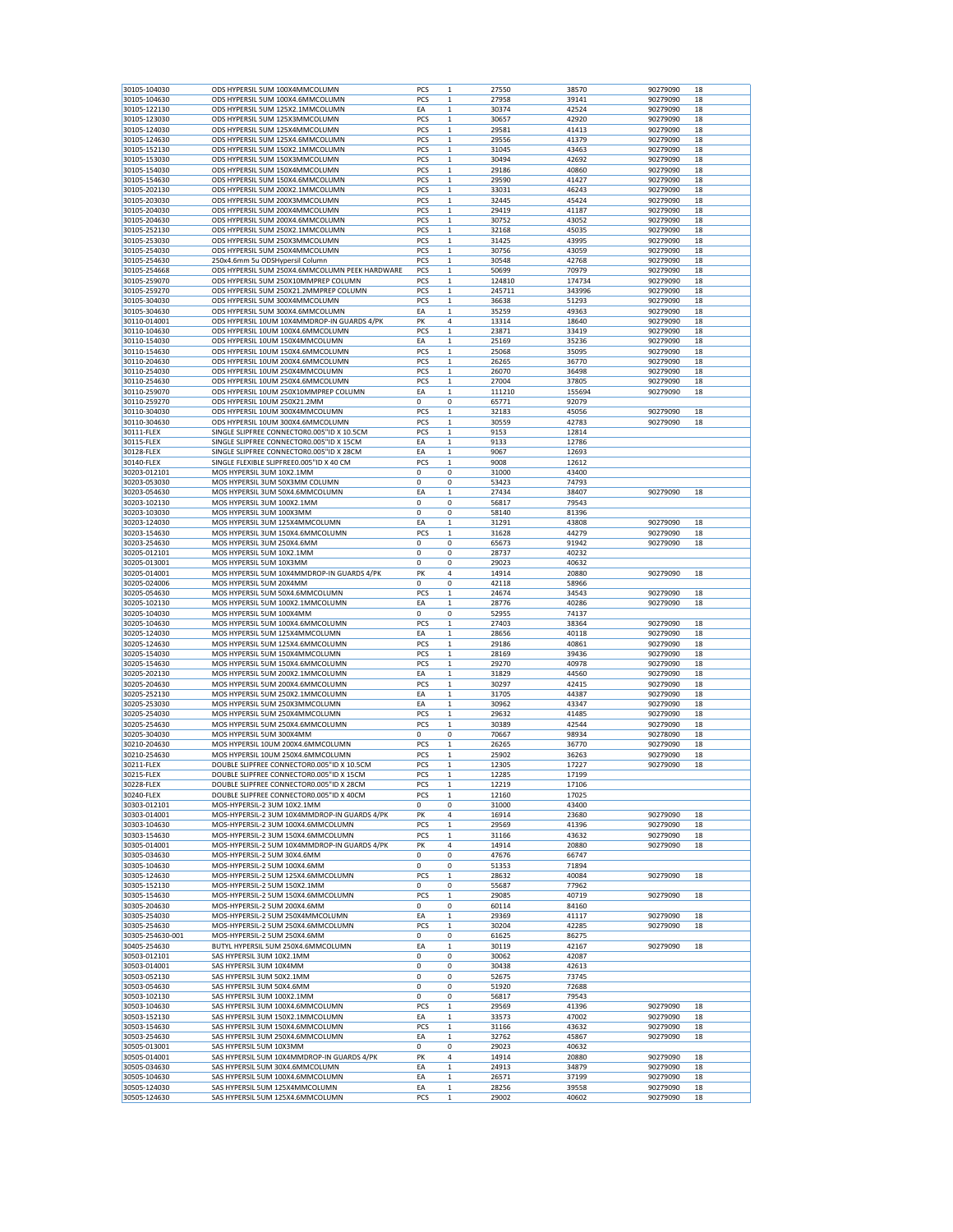| 30505-154630<br>30505-204630                  | SAS HYPERSIL 5UM 150X4.6MMCOLUMN                                                                                                    | EA          | $\mathbf{1}$ | 28530  | 39942  | 90279090 | 18 |
|-----------------------------------------------|-------------------------------------------------------------------------------------------------------------------------------------|-------------|--------------|--------|--------|----------|----|
|                                               | SAS HYPERSIL 5UM 200X4.6MMCOLUMN                                                                                                    | PCS         | 1            | 30297  | 42415  | 90279090 | 18 |
| 30505-254030                                  | SAS HYPERSIL 5UM 250X4MMCOLUMN                                                                                                      | PCS         | $\mathbf 1$  | 28970  | 40558  | 90279090 | 18 |
| 30505-254630                                  | SAS HYPERSIL 5UM 250X4.6MMCOLUMN                                                                                                    |             | $\mathbf 1$  | 30204  | 42285  | 90279090 | 18 |
|                                               |                                                                                                                                     | PCS         |              |        |        |          |    |
| 30505-259270                                  | SAS HYPERSIL 5UM 250X21.2MM                                                                                                         | 0           | 0            | 412128 | 576979 |          |    |
| 30605-254030                                  | APS HYPERSIL 5UM 250X4MMCOLUMN                                                                                                      | PCS         | 1            | 29332  | 41065  | 90279090 | 18 |
| 30703-012101                                  | APS-HYPERSIL-2 3UM 10X2.1MMDROP-IN GUARDS 4/PK                                                                                      | PK          | 4            | 16792  | 23509  | 90279090 | 18 |
| 30703-013001                                  | APS-HYPERSIL-2 3UM 10X3MM                                                                                                           | 0           | 0            | 31285  | 43799  |          |    |
| 30703-014001                                  | APS-HYPERSIL-2 3UM 10X4MMDROP-IN GUARDS 4/PK                                                                                        | PK          | 4            | 16714  | 23400  | 90279090 | 18 |
| 30703-052130                                  | APS-HYPERSIL-2 3UM 50X2.1MMCOLUMN                                                                                                   | EA          | $\mathbf 1$  | 29298  | 41017  | 90279090 | 18 |
| 30703-053030                                  | APS-HYPERSIL-2 3UM 50X3MMCOLUMN                                                                                                     | PCS         | $\mathbf{1}$ | 29194  | 40871  | 90279090 | 18 |
|                                               |                                                                                                                                     |             |              |        |        |          |    |
| 30703-054630                                  | APS-HYPERSIL-2 3UM 50X4.6MMCOLUMN                                                                                                   | PCS         | 1            | 28204  | 39485  | 90279090 | 18 |
| 30703-102130                                  | APS-HYPERSIL-2 3UM 100X2.1MMCOLUMN                                                                                                  | EA          | $\mathbf{1}$ | 31874  | 44624  | 90279090 | 18 |
| 30703-103030                                  | APS-HYPERSIL-2 3UM 100X3MMCOLUMN                                                                                                    | EA          | $\mathbf 1$  | 31626  | 44277  | 90279090 | 18 |
| 30703-104030                                  | APS-HYPERSIL-2 3UM 100X4MMCOLUMN                                                                                                    | EA          | 1            | 29778  | 41689  | 90279090 | 18 |
| 30703-104630                                  | APS-HYPERSIL-2 3UM 100X4.6MM                                                                                                        | $\mathbf 0$ | 0            | 57667  | 80733  |          |    |
|                                               |                                                                                                                                     |             |              |        |        | 90279090 |    |
| 30703-124030                                  | APS-HYPERSIL-2 3UM 125X4MMCOLUMN                                                                                                    | EA          | $\mathbf 1$  | 31354  | 43895  |          | 18 |
| 30703-152130                                  | APS-HYPERSIL-2 3UM 150X2.1MMCOLUMN                                                                                                  | EA          | 1            | 34343  | 48080  | 90279090 | 18 |
| 30703-153030                                  | APS-HYPERSIL-2 3UM 150X3MMCOLUMN                                                                                                    | EA          | $\mathbf{1}$ | 33341  | 46677  | 90279090 | 18 |
| 30703-154030                                  | APS-HYPERSIL-2 3UM 150X4MMCOLUMN                                                                                                    | EA          | $\mathbf 1$  | 31214  | 43700  | 90279090 | 18 |
| 30703-154630                                  | APS-HYPERSIL-2 3UM 150X4.6MMCOLUMN                                                                                                  | PCS         | $\mathbf 1$  | 32368  | 45315  | 90279090 | 18 |
|                                               |                                                                                                                                     |             |              |        |        |          |    |
| 30703-254630                                  | APS-HYPERSIL-2 3UM 250X4.6MMCOLUMN                                                                                                  | EA          | 1            | 32400  | 45360  | 90279090 | 18 |
| 30705-012101                                  | APS-HYPERSIL-2 5UM 10X2.1MMDROP-IN GUARDS 4/PK                                                                                      | PK          | 4            | 14992  | 20989  | 90279090 | 18 |
| 30705-013001                                  | APS-HYPERSIL-2 5UM 10X3MMDROP-IN GUARDS 4/PK                                                                                        | PK          | 4            | 14944  | 20922  | 90279090 | 18 |
| 30705-014001                                  | APS-HYPERSIL-2 5UM 10X4MMDROP-IN GUARDS 4/PK                                                                                        | PK          | 4            | 14729  | 20621  | 90279090 | 18 |
| 30705-052130                                  | APS-HYPERSIL-2 5UM 50X2.1MM                                                                                                         | 0           | 0            | 48718  | 68205  |          |    |
|                                               | APS-HYPERSIL-2 5UM 50X3MM                                                                                                           |             |              |        |        |          |    |
| 30705-053030                                  |                                                                                                                                     | 0           | 0            | 49563  | 69388  |          |    |
| 30705-102130                                  | APS-HYPERSIL-2 5UM 100X2.1MM                                                                                                        | 0           | 0            | 52484  | 73478  |          |    |
| 30705-103030                                  | APS-HYPERSIL-2 5UM 100X3MMCOLUMN                                                                                                    | EA          | $\mathbf 1$  | 28980  | 40572  | 90279090 | 18 |
| 30705-104630                                  | APS-HYPERSIL-2 5UM 100X4.6MMCOLUMN                                                                                                  | EA          | $\mathbf{1}$ | 27033  | 37847  | 90279090 | 18 |
| 30705-152130                                  | APS-HYPERSIL-2 5UM 150X2.1MM                                                                                                        | 0           | 0            | 53331  | 74663  |          |    |
|                                               |                                                                                                                                     |             |              |        |        |          |    |
| 30705-153030                                  | APS-HYPERSIL-2 5UM 150X3MM                                                                                                          | $\mathbf 0$ | 0            | 56251  | 78751  |          |    |
| 30705-154030                                  | APS-HYPERSIL-2 5UM 150X4MMCOLUMN                                                                                                    | PCS         | $\mathbf 1$  | 28169  | 39436  | 90279090 | 18 |
| 30705-154630                                  | APS-HYPERSIL-2 5UM 150X4.6MMCOLUMN                                                                                                  | PCS         | 1            | 29085  | 40719  | 90279090 | 18 |
| 30705-252130                                  | APS-HYPERSIL-2 5UM 250X2.1MMCOLUMN                                                                                                  | EA          | $\mathbf 1$  | 31705  | 44387  | 90279090 | 18 |
|                                               |                                                                                                                                     |             |              |        |        |          |    |
| 30705-253030                                  | APS-HYPERSIL-2 5UM 250X3MM                                                                                                          | 0           | 0            | 62756  | 87858  |          |    |
| 30705-254030                                  | APS-HYPERSIL-2 5UM 250X4MMCOLUMN                                                                                                    | PCS         | 1            | 30557  | 42780  | 90279090 | 18 |
| 30705-254630                                  | APS-HYPERSIL-2 5UM 250X4.6MMCOLUMN                                                                                                  | PCS         | $\mathbf{1}$ | 30389  | 42544  | 90279090 | 18 |
| 30705-259070                                  | APS-HYPERSIL-2 5UM 250X10MM                                                                                                         | 0           | 0            | 173559 | 242983 |          |    |
| 30705-259270                                  | APS-HYPERSIL-2 5UM 250X21.2MMPREP COLUMN                                                                                            | EA          | 1            | 245623 | 343872 | 90279090 | 18 |
|                                               |                                                                                                                                     |             |              |        |        |          |    |
| 30705-304030                                  | APS-HYPERSIL-2 5UM 300X4MMCOLUMN                                                                                                    | EA          | 1            | 35620  | 49869  | 90279090 | 18 |
| 30705-304630                                  | APS-HYPERSIL-2 5UM 300X4.6MM                                                                                                        | 0           | 0            | 71986  | 100780 | 90279090 | 18 |
| 30710-124630                                  | APS-HYPERSIL-2 10UM 125X4.6MMCOLUMN                                                                                                 | EA          | $\mathbf 1$  | 25232  | 35324  | 90279090 | 18 |
| 30710-254630                                  | APS-HYPERSIL-2 10UM 250X4.6MMCOLUMN                                                                                                 | EA          | $\mathbf{1}$ | 26364  | 36910  | 90279090 | 18 |
| 30710-304030                                  | APS-HYPERSIL-2 10UM 300X4MMCOLUMN                                                                                                   | PCS         | $\mathbf 1$  | 31720  | 44409  | 90279090 | 18 |
|                                               |                                                                                                                                     |             |              |        |        |          |    |
| 30803-052130                                  | CPS HYPERSIL 3UM 50X2.1MM                                                                                                           | 0           | 0            | 52675  | 73745  |          |    |
| 30803-104630                                  | CPS HYPERSIL 3UM 100X4.6MMCOLUMN                                                                                                    | PCS         | 1            | 29569  | 41396  | 90279090 | 18 |
| 30803-152130                                  | CPS HYPERSIL 3UM 150X2.1MM                                                                                                          | 0           | 0            | 59737  | 83631  |          |    |
| 30803-153030                                  | CPS HYPERSIL 3UM 150X3MM                                                                                                            | $\mathbf 0$ | 0            | 60684  | 84957  |          |    |
|                                               |                                                                                                                                     |             |              |        |        |          |    |
| 30803-154630                                  | CPS HYPERSIL 3UM 150X4.6MMCOLUMN                                                                                                    | EA          | 1            | 31628  | 44279  | 90279090 | 18 |
| 30805-012101                                  | CPS HYPERSIL 5UM 10X2.1MM                                                                                                           | 0           | 0            | 28737  | 40232  |          |    |
| 30805-014001                                  | CPS HYPERSIL 5UM 10X4MMDROP-IN GUARDS 4/PK                                                                                          | PK          | 4            | 14914  | 20880  | 90279090 | 18 |
| 30805-052130                                  | CPS HYPERSIL 5UM 50X2.1MM                                                                                                           | 0           | 0            | 48718  | 68205  |          |    |
| 30805-102130                                  | CPS HYPERSIL 5UM 100X2.1MM                                                                                                          | 0           | 0            | 52484  | 73478  |          |    |
|                                               |                                                                                                                                     |             |              |        |        |          |    |
| 30805-124030                                  | CPS HYPERSIL 5UM 125X4MMCOLUMN                                                                                                      | PCS         | $\mathbf{1}$ | 28656  | 40118  | 90279090 | 18 |
| 30805-124630                                  | CPS HYPERSIL 5UM 125X4.6MMCOLUMN                                                                                                    | PCS         | 1            | 28169  | 39437  | 90279090 | 18 |
| 30805-154030                                  | CPS HYPERSIL 5UM 150X4MM                                                                                                            | 0           | 0            | 56440  | 79016  |          |    |
| 30805-154630                                  | CPS HYPERSIL 5UM 150X4.6MMCOLUMN                                                                                                    | PCS         | $\mathbf 1$  | 29085  | 40719  | 90279090 | 18 |
| 30805-204630                                  | CPS HYPERSIL 5UM 200X4.6MMCOLUMN                                                                                                    | EA          | 1            | 29527  | 41338  | 90279090 | 18 |
| 30805-254030                                  | CPS HYPERSIL 5UM 250X4MMCOLUMN                                                                                                      | PCS         | $\mathbf 1$  |        | 41485  |          | 18 |
|                                               |                                                                                                                                     |             |              | 29632  |        | 90279090 |    |
| 30805-254630                                  | CPS HYPERSIL 5UM 250X4.6MMCOLUMN                                                                                                    | PCS         | 1            | 30389  | 42544  | 90279090 | 18 |
| 30805-259270                                  | CPS-HYPERSIL 5µm 250X21.2MM                                                                                                         | EA          | 1            | 276402 | 386963 | 90279090 | 18 |
| 30805-304030                                  | CPS HYPERSIL 5UM 300X4MM                                                                                                            | 0           | 0            | 70289  | 98405  |          |    |
| 30805-304630                                  | CPS HYPERSIL 5UM 300X4.6MMCOLUMN                                                                                                    | EA          | $\mathbf 1$  |        |        |          | 18 |
|                                               |                                                                                                                                     |             |              |        |        |          |    |
| 30903-014001                                  |                                                                                                                                     |             |              | 35259  | 49363  | 90279090 |    |
|                                               | PHENYL HYPERSIL 3UM 10X4MMDROP-IN GUARDS 4/PK                                                                                       | PK          | 4            | 16714  | 23400  | 90279090 | 18 |
| 30903-054630                                  | PHENYL HYPERSIL 3UM 50X4.6MMCOLUMN                                                                                                  | PCS         | 1            | 27371  | 38320  | 90279090 | 18 |
|                                               |                                                                                                                                     |             |              |        |        |          |    |
| 30903-153030                                  | PHENYL HYPERSIL 3UM 150X3MMCOLUMN                                                                                                   | PCS         | $\mathbf 1$  | 33803  | 47324  | 90279090 | 18 |
| 30903-154630                                  | PHENYL HYPERSIL 3UM 150X4.6MMCOLUMN                                                                                                 | PCS         | $\mathbf{1}$ | 32183  | 45056  | 90279090 | 18 |
| 30905-013001                                  | PHENYL HYPERSIL 5UM 10X3MM                                                                                                          | 0           | 0            | 27985  | 39178  |          |    |
| 30905-014001                                  | PHENYL HYPERSIL 5UM 10X4MMDROP-IN GUARDS 4/PK                                                                                       | PK          | 4            | 14914  | 20880  | 90279090 | 18 |
| 30905-054630                                  | PHENYL HYPERSIL 5UM 50X4.6MMCOLUMN                                                                                                  | EA          | $\mathbf 1$  | 24674  | 34543  | 90279090 | 18 |
|                                               |                                                                                                                                     |             |              |        |        |          |    |
| 30905-104630                                  | PHENYL HYPERSIL 5UM 100X4.6MMCOLUMN                                                                                                 | EA          | $\mathbf 1$  | 26571  | 37199  | 90279090 | 18 |
| 30905-152130                                  | PHENYL HYPERSIL 5UM 150X2.1MM                                                                                                       | 0           | 0            | 55687  | 77962  |          |    |
| 30905-153030                                  | PHENYL HYPERSIL 5UM 150X3MM                                                                                                         | 0           | 0            | 56251  | 78751  |          |    |
| 30905-154030                                  | PHENYL HYPERSIL 5UM 150X4MM                                                                                                         | 0           | 0            | 56160  | 78623  | 90279090 | 18 |
| 30905-154630                                  | PHENYL HYPERSIL 5UM 150X4.6MMCOLUMN                                                                                                 | PCS         | $\mathbf 1$  | 29085  | 40719  | 90279090 | 18 |
|                                               |                                                                                                                                     |             |              |        |        |          |    |
| 30905-254030                                  | PHENYL HYPERSIL 5UM 250X4MMCOLUMN                                                                                                   | PCS         | $\mathbf 1$  | 29832  | 41764  | 90279090 | 18 |
| 30905-254630                                  | PHENYL HYPERSIL 5UM 250X4.6MMCOLUMN                                                                                                 | PCS         | $\mathbf 1$  | 30389  | 42544  | 90279090 | 18 |
| 30905-259270                                  | PHENYL HYPERSIL 5UM                                                                                                                 | 0           | 0            | 412128 | 576979 |          |    |
| 30905-304030                                  | PHENYL HYPERSIL 5UM 300X4MMCOLUMN                                                                                                   | EA          | 1            | 35620  | 49869  | 90279090 | 18 |
| 30-SF-02(CA)                                  | Syringe Filter, cellulose acetate (CA) membrane, 0.2um pore sizePK                                                                  |             | 100          | 15780  | 22092  |          |    |
| 30-SF-02(N)                                   |                                                                                                                                     |             | 100          |        |        |          |    |
|                                               | Syringe Filter, Nylon (polyamide) membrane, 0.2um pore size, 3/PK                                                                   |             |              | 15106  | 21148  |          |    |
| 30-SF-02(N)P                                  | Syringe Filter, Nylon (polyamide) membrane, 0.2um pore size, 3/PK                                                                   |             | 100          | 17026  | 23837  |          |    |
| 30-SF-02(PES)                                 | Syringe Filter, Polyethersulfone (PES) membrane, 0.2um pore siz PK                                                                  |             | 100          | 17778  | 24889  |          |    |
| 30-SF-02(PP)                                  | Syringe Filter, Polypropylene (PP) membrane, 0.2um pore size, 3PK                                                                   |             | 100          | 35951  | 50332  |          |    |
| 30-SF-02(PV)                                  |                                                                                                                                     |             | 100          | 16208  | 22692  |          |    |
|                                               | Syringe Filter, PVDF membrane, 0.2um pore size, 30mm diamet PK                                                                      |             |              |        |        |          |    |
| 30-SF-02(RC)                                  | Syringe Filter, Regenerated cellulose (RC) membrane, 0.2um por PK                                                                   |             | 100          | 29495  | 41293  |          |    |
| 30-SF-02(T)                                   | Syringe Filter, PVDF membrane, 0.2um pore size, 30mm diamet PK                                                                      |             | 100          | 16670  | 23338  |          |    |
| 30-SF-07(GMF)                                 | Syringe Filter, GMF membrane, 0.7um pore size, 30mm diamete PK                                                                      |             | 100          | 10066  | 14093  |          |    |
|                                               |                                                                                                                                     |             |              |        |        |          |    |
| 30-SF-10(T)                                   | Syringe Filter, PTFE membrane, 1.0um pore size, 30mm diamete PK                                                                     |             | 100          | 15374  | 21523  |          |    |
|                                               | Syringe Filter, glass micro fiber (GMF) membrane, 1.2um pore si PK                                                                  |             | 100          | 9388   | 13143  |          |    |
|                                               | Syringe Filter, nylon (polyamide) membrane, 1.5um pore size, 3(PK                                                                   |             | 100          | 15209  | 21293  |          |    |
| 30-SF-12(GMF)<br>30-SF-15(N)<br>30-SF-31(GMF) | Syringe Filter, glass micro fiber (GMF) membrane, 3.1um pore si PK                                                                  |             | 100          | 9549   | 13368  |          |    |
| 30-SF-45(CA)                                  | Syringe Filter, Cellulose acetate (CA) membrane, 0.45um pore si PK                                                                  |             | 100          | 15784  | 22098  |          |    |
|                                               |                                                                                                                                     |             |              |        |        |          |    |
|                                               | Syringe Filter, Nylon (polyamide) membrane, 0.45um pore size, PK                                                                    |             | 100          | 14895  | 20853  |          |    |
| 30-SF-45(N)<br>30-SF-45(N)P                   | Syringe Filter, Nylon (polyamide) membrane, 0.45um pore size, PK                                                                    |             | 100          | 16867  | 23613  |          |    |
| 30-SF-45(PES)                                 | Syringe Filter, Polyethersulfone (PES) membrane, 0.45um pore s PK                                                                   |             | 100          | 19056  | 26679  |          |    |
| 30-SF-45(PP)                                  | Syringe Filter, Polypropylene (PP) membrane, 0.45um pore size, PK                                                                   |             | 100          | 36858  | 51601  |          |    |
| 30-SF-45(PP)P                                 |                                                                                                                                     |             | 100          | 37331  | 52264  |          |    |
| 30-SF-45(PV)                                  | Syringe Filter, Polypropylene (PP) membrane, 0.45um pore size, PK<br>Syringe Filter, PVDF membrane, 0.45um pore size, 30mm diame PK |             | 100          | 16355  | 22896  |          |    |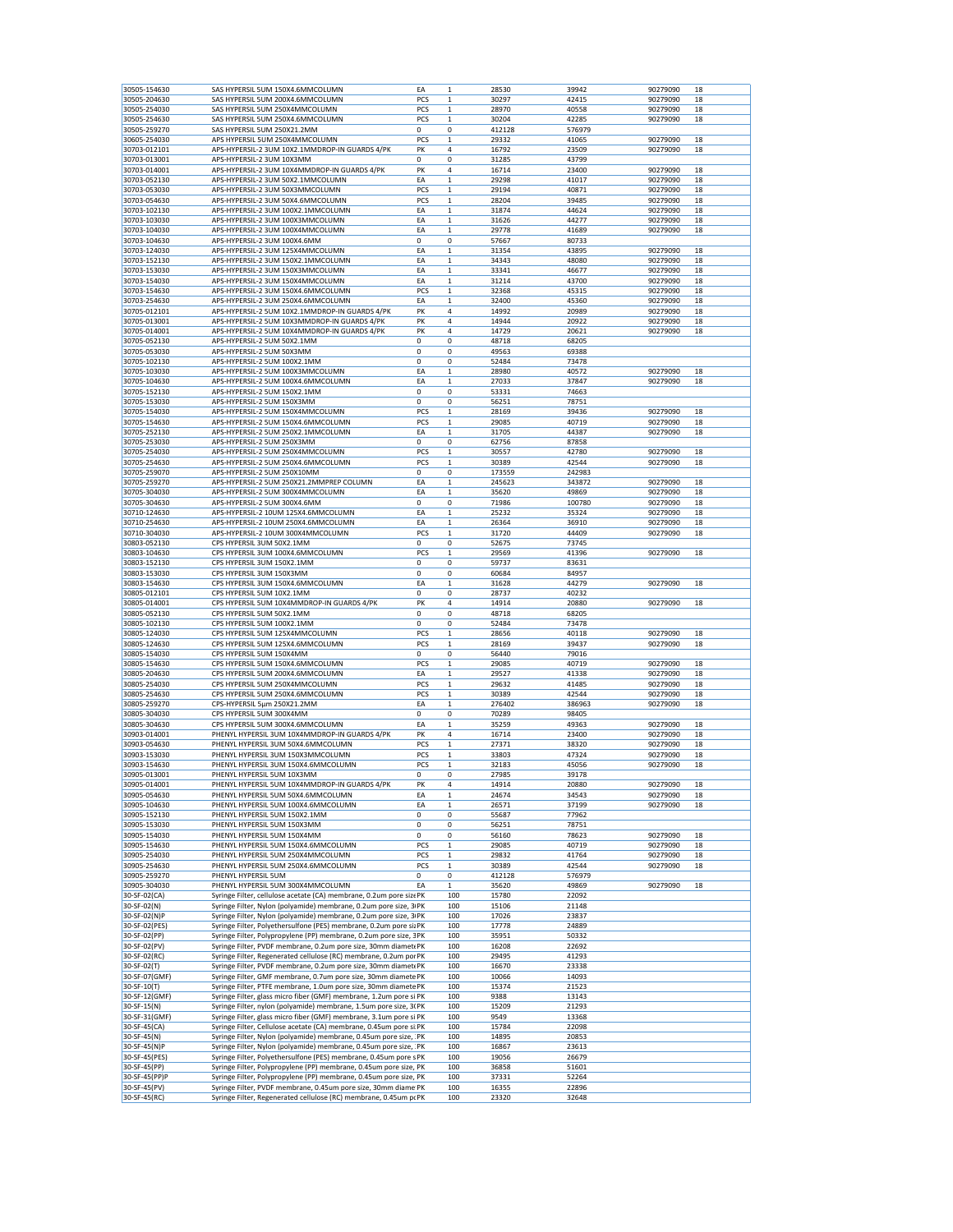| 30-SF-45(T)                  | Syringe Filter, PTFE membrane, 0.45um pore size, 30mm diamet PK           |             | 100          | 16614         | 23259         |                      |                   |
|------------------------------|---------------------------------------------------------------------------|-------------|--------------|---------------|---------------|----------------------|-------------------|
| 30-SF-45(T)F                 | Syringe Filter, PTFE membrane, 0.45um pore size, 30mm diamet PK           |             | 100          | 16960         | 23744         |                      |                   |
| 30-SF-50(N)                  | Syringe Filter, nylon (polyamide) membrane, 0.45um pore size, : PK        |             | 100          | 16601         | 23241         |                      |                   |
| 310050                       | CLSR 24-414 O/T PP BLK FOR VOA VIAL 100                                   | PK          | 100          | 2436          | 3411          |                      |                   |
| 310 100                      | CLSR 24-414 O/T PP BLK FOR VOA VIAL 1000                                  | CS          | 1000         | 15269         | 21377         |                      |                   |
| 31103-012101                 | HYPERSIL GREEN PAH 3UM10X2.1MM DROP-IN GUARDS 4/PK                        | PK          | 4            | 26290         | 36806         | 90279090             | 18                |
| 31103-013001                 | HYPERSIL GREEN PAH 3UM 10X3MMDROP-IN GUARDS 4/PK                          | PK          | 4            | 26242         | 36739         | 90279090             | 18                |
| 31103-014001                 | HYPERSIL GREEN PAH 3UM 10X4MMDROP-IN GUARDS 4/PK                          | PK          | 4            | 26011         | 36416         | 90279090             | 18                |
| 31103-052130                 | HYPERSIL GREEN PAH 3UM                                                    | 0           | 0            | 60023         | 84032         |                      |                   |
| 31103-053030                 | HYPERSIL GREEN PAH 3UM 50X3MMCOLUMN                                       | PCS         | $\mathbf{1}$ | 44927         | 62898         | 90279090             | 18                |
| 31103-054630                 | HYPERSIL GREEN PAH 3UM                                                    | 0           | 0            | 59459         | 83243         |                      |                   |
| 31103-102130                 | HYPERSIL GREEN PAH 3UM100X2.1MM COLUMN                                    | EA          | 1            | 49232         | 68925         | 90279090             | 18                |
| 31103-103030                 | HYPERSIL GREEN PAH 3UM100X3MM COLUMN                                      |             | $\mathbf 1$  |               | 68490         | 90279090             | 18                |
|                              |                                                                           | PCS         |              | 48921         |               |                      |                   |
| 31103-104030                 | HYPERSIL GREEN PAH 3UM100X4MM COLUMN                                      | EA          | 1            | 46373         | 64922         | 90279090             | 18                |
| 31103-104630                 | HYPERSIL GREEN PAH 3UM100X4.6MM COLUMN                                    | PCS         | 1            | 46063         | 64488         | 90279090             | 18                |
| 31103-152130                 | HYPERSIL GREEN PAH 3UM150X2.1MM COLUMN                                    | EA          | $\mathbf 1$  | 52006         | 72808         | 90279090             | 18                |
| 31103-153030                 | HYPERSIL GREEN PAH 3UM150X3MM COLUMN                                      | EA          | $\mathbf{1}$ | 51935         | 72709         | 90279090             | 18                |
| 31103-154630                 | HYPERSIL GREEN PAH 3UM150X4.6MM COLUMN                                    | PCS         | $\mathbf{1}$ | 48559         | 67983         | 90279090             | 18                |
| 31105-012101                 | HYPERSIL GREEN PAH 5UM                                                    | 0           | 0            | 32982         | 46175         |                      |                   |
| 31105-013001                 | HYPERSIL GREEN PAH 5UM 10X3MM                                             | 0           | 0            | 33167         | 46434         |                      |                   |
| 31105-014001                 | HYPERSIL GREEN PAH 5UM 10X4MMDROP-IN GUARDS 4/PK                          | PK          | 4            | 23040         | 32257         | 90279090             | 18                |
| 31105-102130                 | HYPERSIL GREEN PAH 5UM                                                    | 0           | 0            | 60306         | 84429         |                      |                   |
| 31105-104630                 | HYPERSIL GREEN PAH 5UM100X4.6MM COLUMN                                    | PCS         | 1            | 42499         | 59499         | 90279090             | 18                |
| 31105-152130                 | HYPERSIL GREEN PAH 5UM                                                    | 0           | 0            | 63227         | 88518         |                      |                   |
| 31105-153030                 | HYPERSIL GREEN PAH 5UM                                                    | 0           | 0            | 64547         | 90366         | 90279090             | 18                |
| 31105-154630                 | HYPERSIL GREEN PAH 5UM150X4.6MM COLUMN                                    | PCS         | 1            | 44425         | 62195         | 90279090             | 18                |
| 31105-252130                 | HYPERSIL GREEN PAH 5UM                                                    | 0           | 0            | 64355         | 90097         |                      |                   |
| 31105-253030                 | HYPERSIL GREEN PAH 5UM250X3MM COLUMN                                      | EA          | $\mathbf 1$  | 48556         | 67978         | 90279090             | 18                |
|                              |                                                                           |             |              |               |               |                      |                   |
| 31105-254630                 | HYPERSIL GREEN PAH 5UM250X4.6MM COLUMN                                    | PCS         | $\mathbf{1}$ | 46528         | 65140         | 90279090             | 18                |
| 312050                       | CLSR 24-400 O/T PP WHTFOR VOA VIAL 100/PK                                 | PK          | 100          | 2436          | 3411          |                      |                   |
| 31203-154630                 | HYPERSIL GREEN ENV 3UM150X4.6MM COLUMN                                    | EA          | $\mathbf{1}$ | 38603         | 54044         | 90279090             | 18                |
| 31203-253030                 | HYPERSIL GREEN ENV 3UM                                                    | 0           | 0            | 71138         | 99593         |                      |                   |
| 31205-154030                 | HYPERSIL GREEN ENV 5UM                                                    | 0           | 0            | 63322         | 88651         |                      |                   |
| 31205-154630                 | HYPERSIL GREEN ENV 5UM150X4.6MM COLUMN                                    | PCS         | 1            | 43562         | 60986         | 90279090             | 18                |
| 31205-254630                 | HYPERSIL GREEN ENV 5UM250X4.6MM COLUMN                                    | PCS         | $\mathbf{1}$ | 45895         | 64252         | 90279090             | 18                |
| 31303215-BP                  | BTO Septa 17mm Diameter48pk (Blister Pack)                                | PK          | 48           | 11223         | 15713         |                      |                   |
| 31303230-BP                  | BTO Septa 11.5mm Diameter50pk (Blister Pack)                              | PK          | 50           | 13058         | 18281         |                      |                   |
| 31303233-BP                  | BTO Septa 11mm Diameter50pk (Blister Pack)                                | PK          | 50           | 12622         | 17671         |                      |                   |
| 31303240-BP                  | BTO Septa 9mm Diameter50pk (Blister Pack)                                 | PK          | 50           | 13058         | 18281         |                      |                   |
| 31303250-BP                  | BTO Septa 12.7mm Diameter48pk (Blister Pack)                              | PK          | 48           | 10521         | 14730         |                      |                   |
| 313B201S                     | Enduro Blue Septa Pk 50                                                   | $\mathbf 0$ | 0            | 13119         | 18366         |                      |                   |
|                              |                                                                           |             |              |               |               |                      |                   |
| 313B3211                     | TR-Blue Septa17mm Diameter 50pk                                           | PK          | 50           | 4321          | 6050          |                      |                   |
| 313B3230                     | TR-Blue Septa11.5mm Diameter 50pk                                         | PK          | 50           | 4314          | 6039          |                      |                   |
| 313B3233                     | TR-Blue Septa11mm Diameter 50pk                                           | PK          | 50           | 4314          | 6039          |                      |                   |
| 313B3240                     | TR-Blue Septa9mm Diameter 50pk                                            | PK          | 50           | 4314          | 6039          |                      |                   |
| 313G3211                     | TR-Green 17mm, Pk 50                                                      | PK          | 50           | 9564          | 13390         | 90279090             | 18                |
| 313G3215-BP                  | TR-Green Septa 17mm48pk (Blister Pack)                                    | PK          | 48           | 9881          | 13833         |                      |                   |
| 313G3228                     | TR-Green 12.7mm, Pk 50                                                    | PK          | 50           | 9574          | 13404         |                      |                   |
| 313G3230                     | TR-Green 11mm, Pk 50                                                      | PK          | 50           | 9574          | 13404         | 90279090             | 18                |
| 313G3230-BP                  | TR-Green Septa 11mm 50pk (Blister Pack)                                   | PK          | 50           | 9960          | 13944         |                      |                   |
| 313G3240                     | TR-Green 9mm, Pk 50                                                       | PK          | 50           | 9588          | 13423         |                      |                   |
| 313G3240-BP                  | TR-Green Septa 9mm 50pk (Blister Pack)                                    | PK          | 50           | 9940          | 13917         |                      |                   |
| 313G3250-BP                  | TR-Green Septa 12.7mm48pk (Blister Pack)                                  | PK          | 48           | 9936          | 13910         |                      |                   |
|                              |                                                                           | PK          | 50           |               |               |                      |                   |
| 313P3211                     | Marathon Septa 17mm 50pk                                                  |             |              | 11354         | 15896         |                      |                   |
| 313P3215-BP                  | Marathon Septa 17mm48pk (Blister Pack)                                    | PK          | 48           | 11982         | 16775         |                      |                   |
| 313P3230                     | Marathon Septa 11.5mm50pk                                                 | PK          | 50           | 10963         | 15348         |                      |                   |
| 313P3230-BP                  | Marathon Septa 11.5mm50pk (Blister Pack)                                  | PK          | 50           | 11546         | 16165         |                      |                   |
| 313P3233                     | Marathon Septa 11mm 50pk                                                  | PK          | 50           | 10224         | 14314         |                      |                   |
| 313P3233-BP                  | Marathon Septa 11mm50pk (Blister Pack)                                    | PK          | 50           | 10888         | 15243         |                      |                   |
| 313P3240                     | Marathon Septa 9mm 50pk                                                   | PK          | 50           | 10982         | 15375         |                      |                   |
| 313P3240-BP                  | Marathon Septa 9mm50pk (Blister Pack)                                     | PK          | 50           | 11546         | 16165         |                      |                   |
| 313T170T                     | TCS 17mm Septa Pk 50                                                      | 0           | 0            | 12371         | 17319         |                      |                   |
| 31603-014001                 | ODS-HYPERSIL-2 3UM 10X4MMDROP-IN GUARDS 4/PK                              | PK          | 4            | 16714         | 23400         | 90279090             | 18                |
| 31603-054630                 | ODS-HYPERSIL-2 3UM 50X4.6MMCOLUMN                                         | PCS         | 1            | 27371         | 38320         | 90279090             | 18                |
| 31603-103030                 | ODS-HYPERSIL-2 3UM 100X3MM                                                | $\mathbf 0$ | 0            | 55874         | 78223         |                      |                   |
| 31603-104030                 | ODS-HYPERSIL-2 3UM 100X4MMCOLUMN                                          | EA          | $\mathbf{1}$ | 29915         | 41881         | 90279090             | 18                |
| 31603-104630                 | ODS-HYPERSIL-2 3UM 100X4.6MMCOLUMN                                        | EA          | $\mathbf{1}$ | 29569         | 41396         | 90279090             | 18                |
| 31603-154630                 | ODS-HYPERSIL-2 3UM 150X4.6MMCOLUMN                                        | PCS         | $\mathbf{1}$ | 31628         | 44279         | 90279090             | 18                |
|                              | ODS-HYPERSIL-2 5UM 10X4MMDROP-IN GUARDS 4/PK                              | PK          | 4            | 14544         | 20362         | 90279090             | 18                |
| 31605-014001                 |                                                                           | 0           |              |               |               |                      |                   |
| 31605-052130                 | ODS-HYPERSIL-2 5UM 50X2.1MM                                               |             | 0            | 48337         | 67672         |                      |                   |
| 31605-054630                 | ODS-HYPERSIL-2 5UM 50X4.6MMCOLUMN                                         | EA          | 1            | 24674         | 34543         | 90279090             | 18                |
| 31605-102130                 | ODS-HYPERSIL-2 5UM 100X2.1MM                                              | 0           | 0            | 52765         | 73871         |                      |                   |
| 31605-104630                 | ODS-HYPERSIL-2 5UM 100X4.6MMCOLUMN                                        | PCS         | 1            | 27033         | 37847         | 90279090             | 18                |
| 31605-123030                 | ODS-HYPERSIL-2 5UM 125X3MMCOLUMN                                          | EA          | 1            | 30095         | 42133         | 90279090             | 18                |
| 31605-124030                 | ODS-HYPERSIL-2 5UM 125X4MMCOLUMN                                          | EA          | 1            | 28656         | 40118         | 90279090             | 18                |
| 31605-124630                 | ODS-HYPERSIL-2 5UM 125X4.6MMCOLUMN                                        | EA          | $\mathbf 1$  | 28232         | 39524         | 90279090             | 18                |
| 31605-153030                 | ODS-HYPERSIL-2 5UM 150X3MMCOLUMN                                          | EA          | 1            | 30094         | 42132         | 90279090             | 18                |
| 31605-154630                 | ODS-HYPERSIL-2 5UM 150X4.6MMCOLUMN                                        | PCS         | $\mathbf 1$  | 29455         | 41237         | 90279090             | 18                |
| 31605-159570                 | ODS-HYPERSIL-2 5UM 150X50MM                                               | 0           | 0            | 57948         | 81127         |                      |                   |
| 31605-204630                 | ODS-HYPERSIL-2 5UM 200X4.6MMCOLUMN                                        | PCS         | 1            | 30297         | 42415         | 90279090             | 18                |
| 31605-254030                 | ODS-HYPERSIL-2 5UM 250X4MMCOLUMN                                          | PCS         | 1            | 29632         | 41485         | 90279090             | 18                |
| 31605-254630                 | ODS-HYPERSIL-2 5UM 250X4.6MMCOLUMN.                                       | PCS         | $\mathbf 1$  | 30389         | 42544         | 90279090             | 18                |
| 31605-259070                 | ODS-HYPERSIL-2 5UM 250X10MMPREP COLUMN                                    | PCS         | 1            | 124873        | 174822        | 90279090             | 18                |
| 31805-014001                 | CPS-HYPERSIL-2 5UM 10X4MMDROP-IN GUARDS 4/PK                              | PK          | 4            | 14914         | 20880         | 90279090             | 18                |
| 31805-154030                 | CPS-HYPERSIL-2 5UM 150X4MM                                                | 0           | 0            | 56440         | 79016         |                      |                   |
|                              | CPS-HYPERSIL-2 5UM 150X4.6MMCOLUMN                                        |             |              |               |               |                      |                   |
| 31805-154630                 |                                                                           | PCS         | 1            | 28068         | 39295         | 90279090             | 18<br>18          |
| 31805-254030                 | Hypersil CPS-2 250x4mm 5µm                                                | PCS         | 1            | 25946         | 36324         | 90279090             |                   |
| 31805-254630                 | CPS-HYPERSIL-2 5UM 250X4.6MMCOLUMN                                        | PCS         | $\mathbf 1$  | 30019         | 42027         | 90279090             | 18                |
| 31905-014001                 | PHENYL-HYPERSIL-2 5UM 10X4MMDROP-IN GUARDS 4/PK                           | PK          | 4            | 14914         | 20880         | 90279090             | 18                |
| 31905-154630                 | PHENYL-HYPERSIL-2 5UM150X4.6MM COLUMN                                     | EA          | $\mathbf 1$  | 28530         | 39942         | 90279090             | 18                |
| 31905-254030                 | PHENYL-HYPERSIL-2 5UM 250X4MM                                             | 0           | 0            | 60965         | 85351         |                      |                   |
| 31905-254630                 | HYPERSIL PHENYL-2 5UM250X4.6MM COLUMN                                     | PCS         | 1            | 30204         | 42285         | 90279090             | 18                |
| 31905-304030                 | PHENYL-HYPERSIL-2 5UM 300X4MM                                             | 0           | 0            | 70667         | 98934         |                      |                   |
| 32 06 0135                   | 32mm VZ                                                                   | PCS         | $\mathbf 1$  | 34415         | 48181         | 39269099             | 28                |
| 32 06 0151                   | 32mm VBK                                                                  | PCS         | 1            | 28803         | 40324         |                      |                   |
| 32 07 0078                   | 32mm ÖZ                                                                   | PCS         | 1            | 35074         | 49104         |                      |                   |
| 32 07 0157                   | 32mm EBK                                                                  | PCS         | $\mathbf 1$  | 28523         | 39932         |                      |                   |
| 32000-60340                  | ALUMINUM OXIDE SAMPLE FOR DSQ                                             | 0           | 0            | 15083         | 21116         | 90279090             | 18                |
|                              |                                                                           |             |              |               |               |                      |                   |
|                              |                                                                           |             |              |               |               |                      |                   |
| 32000-60340S<br>32105-012106 | ALUMINUM OXIDE SAMPLE FOR DSQ<br>PRISM RP 5UM 10X2.1MM JAVELINGUARDS 4/PK | 0<br>PK     | 0<br>4       | 1879<br>32764 | 2630<br>45870 | 28182000<br>90279090 | NIL/5/12/18<br>18 |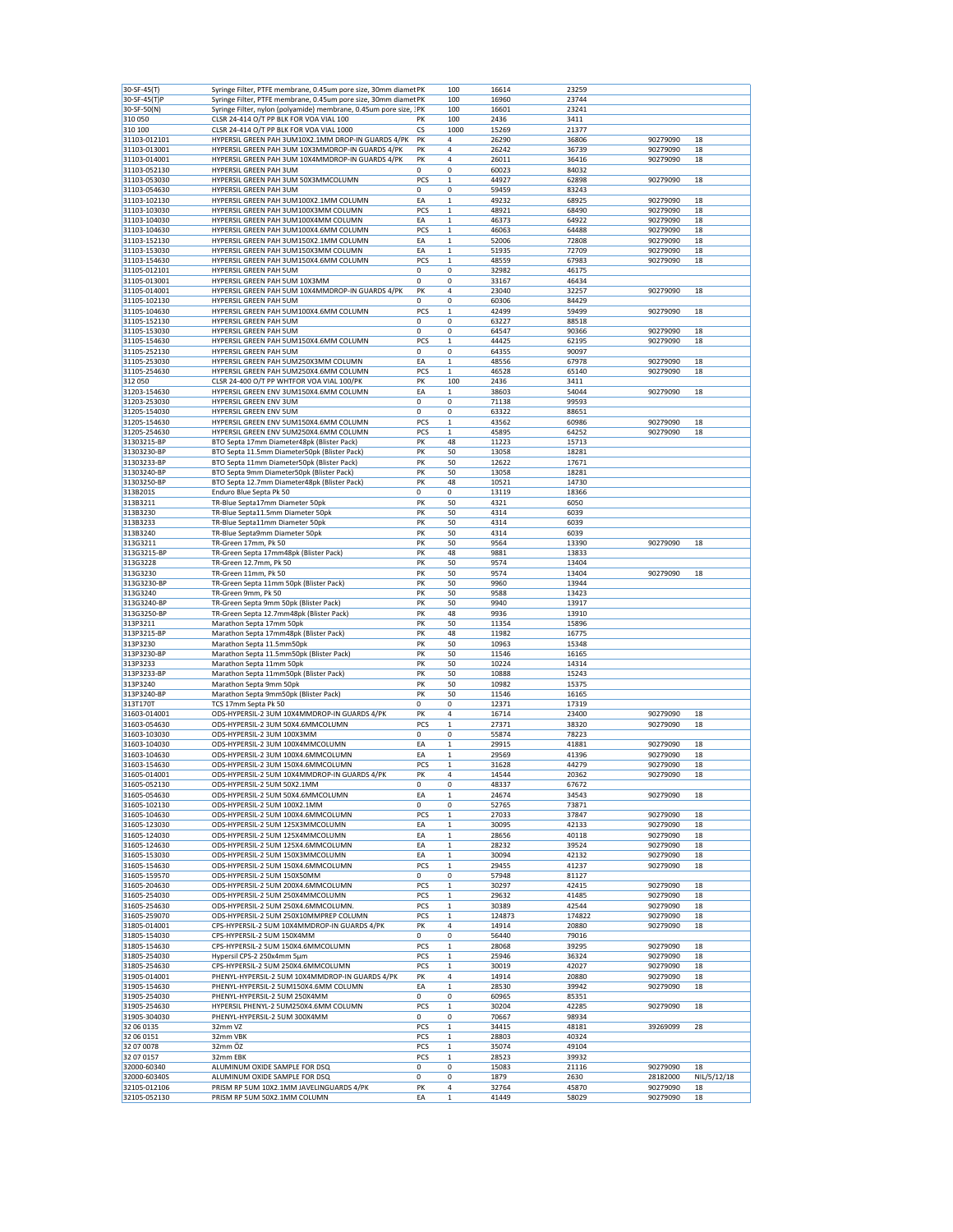| 32105-054630 | PRISM RP 5UM 50X4.6MM COLUMN                      | 0           | 0                       | 58175   | 81445   |          |    |
|--------------|---------------------------------------------------|-------------|-------------------------|---------|---------|----------|----|
| 32105-102130 | PRISM RP 5UM 100X2.1MM COLUMN                     | EA          | $\mathbf{1}$            | 44011   | 61616   | 90279090 | 18 |
| 32105-152130 | PRISM RP 5UM 150 x 2.1mm                          | 0           | 0                       | 77280   | 108192  |          |    |
|              |                                                   |             |                         |         |         |          |    |
| 32105-254630 | Prism RP 5um 250x4.6mm                            | EA          | $\mathbf 1$             | 46064   | 64490   | 90279090 | 18 |
| 32205-204630 | DELTABOND RESOLUTION AK 5UM200X4.6MM COLUMN       | EA          | $\mathbf{1}$            | 120435  | 168609  | 90279090 | 18 |
| 3301-0151    | SYRINGE, LUER-LOK, 10CC                           | 0           | $\mathbf 0$             | 284     | 397     |          |    |
| 34105-012101 | SAX HYPERSIL 5UM 10X2.1MM                         | $\mathbf 0$ | 0                       | 11972   | 16760   |          |    |
| 34105-013001 | SAX HYPERSIL 5UM 10X3MMDROP-IN GUARDS 4/PK        | PK          | 4                       | 15145   |         |          | 18 |
|              |                                                   |             |                         |         | 21203   | 90279090 |    |
| 34105-014001 | SAX HYPERSIL 5UM 10X4MMDROP-IN GUARDS 4/PK        | PK          | 4                       | 14914   | 20880   | 90279090 | 18 |
| 34105-052130 | SAX HYPERSIL 5UM 50X2.1MMCOLUMN                   | EA          | $\mathbf 1$             | 27132   | 37984   | 90279090 | 18 |
| 34105-102130 | SAX HYPERSIL 5UM 100X2.1MM                        | 0           | 0                       | 27800   | 38920   |          |    |
| 34105-124630 | SAX HYPERSIL 5UM 125X4.6MM                        | 0           | 0                       | 47210   | 66094   |          |    |
| 34105-152130 | SAX HYPERSIL 5UM 150X2.1MM                        | 0           | 0                       | 39578   | 55409   |          |    |
| 34105-154030 | SAX HYPERSIL 5UM 150X4MMCOLUMN                    | EA          | $\mathbf 1$             | 28231   | 39523   | 90279090 | 18 |
|              |                                                   |             |                         |         |         |          |    |
| 34105-154630 | SAX HYPERSIL 5UM 150X4.6MMCOLUMN                  | PCS         | 1                       | 28530   | 39942   | 90279090 | 18 |
| 34105-159570 | Hypersil SAX 5um 150X50mm                         | $\mathbf 0$ | 0                       | 1362910 | 1908074 |          |    |
| 34105-252130 | SAX HYPERSIL 5UM 250X2.1MM                        | $\mathbf 0$ | 0                       | 26670   | 37338   |          |    |
| 34105-253030 | SAX HYPERSIL 5UM 250X3MMCOLUMN                    | EA          | 1                       | 31025   | 43435   | 90279090 | 18 |
| 34105-254030 | SAX HYPERSIL 5UM 250X4MMCOLUMN                    | EA          | $\mathbf 1$             | 29152   | 40813   | 90279090 | 18 |
| 34105-254630 | SAX HYPERSIL 5UM 250X4.6MMCOLUMN                  | PCS         | $\mathbf 1$             | 30204   | 42285   | 90279090 | 18 |
|              |                                                   |             |                         |         |         |          |    |
| 34305-052130 | HYPERSIL DUET C18/SAX 5UM                         | $\mathbf 0$ | 0                       | 21676   | 30347   |          |    |
| 34305-152130 | HYPERSIL DUET C18/SAX 5UM                         | 0           | 0                       | 25535   | 35749   |          |    |
| 34305-154630 | HYPERSIL DUET C18/SAX 5UM                         | 0           | 0                       | 32511   | 45516   |          |    |
| 34305-254630 | HYPERSIL DUET C18/SAX 5UM250X4.6MM COLUMN         | EA          | 1                       | 45995   | 64392   | 90279090 | 18 |
| 34405-052130 | HYPERSIL DUET C18/SCX 5UM                         | 0           | 0                       | 23651   | 33112   |          |    |
| 34405-053030 | HYPERSIL DUET C18/SCX 5UM                         | 0           | 0                       | 37977   | 53167   |          |    |
|              |                                                   | 0           |                         |         |         |          |    |
| 34405-102130 | HYPERSIL DUET C18/SCX 5UM                         |             | 0                       | 13005   | 18207   |          |    |
| 34405-103030 | HYPERSIL DUET C18/SCX 5UM                         | 0           | 0                       | 22333   | 31266   |          |    |
| 34405-152130 | HYPERSIL DUET C18/SCX 5UM                         | 0           | 0                       | 26665   | 37331   |          |    |
| 34405-154630 | HYPERSIL DUET C18/SCX 5UM150X4.6MM COLUMN         | EA          | 1                       | 42238   | 59133   | 90279090 | 18 |
| 34405-254030 | HYPERSIL DUET C18/SCX 5UM250X4MM COLUMN           | EA          | 1                       | 43914   | 61479   | 90279090 | 18 |
| 34405-254630 | HYPERSIL DUET C18/SCX 5UM250X4.6MM COLUMN         | EA          | $\mathbf{1}$            | 44387   | 62142   | 90279090 | 18 |
|              |                                                   |             |                         |         |         |          |    |
| 34705451S    | TERMINAL FITTING FOR                              | 0           | 0                       | 12929   | 18101   |          |    |
| 350 000      | BATTERY FOR ELECTRONIC CRIMPERAND DE CRIMPER 1/EA | EA          | 1                       | 22202   | 31083   |          |    |
| 350 906      | LITHIUM BATTERY FOR ELECTRONIC                    | 0           | 0                       | 26510   | 37113   |          |    |
| 35003-011001 | HYPERCARB 3UM 10X1MM DROP-INGUARDS 2/PK           | PK          | $\overline{c}$          | 22875   | 32024   | 90279090 | 18 |
| 35003-012101 | HYPERCARB 3UM 10X2.1MMDROP-IN GUARDS 2/PK         | PK          | 2                       | 22637   | 31692   | 90279090 | 18 |
|              |                                                   |             |                         |         |         |          |    |
| 35003-013001 | HYPERCARB 3UM 10X3MM DROP-INGUARDS PK/2           | PK          | 2                       | 22671   | 31740   | 90279090 | 18 |
| 35003-014001 | HYPERCARB 3UM 10X4MM DROP-INGUARDS PK/2           | PK          | $\overline{\mathbf{2}}$ | 22491   | 31487   | 90279090 | 18 |
| 35003-031030 | HYPERCARB 3UM 30X1MM COLUMN                       | PCS         | 1                       | 54814   | 76740   | 90279090 | 18 |
| 35003-031046 | HYPERCARB 3UM 30X1MM HT COLUMN                    | $\mathbf 0$ | 0                       | 28459   | 39842   |          |    |
| 35003-032130 | HYPERCARB 3UM 30X2.1MM COLUMN                     | PCS         | $\mathbf 1$             | 55132   | 77185   | 90279090 | 18 |
|              |                                                   |             |                         |         |         |          |    |
| 35003-032146 | HYPERCARB 3UM 30X2.1MM HTCOLUMN                   | EA          | 1                       | 57262   | 80167   | 90279090 | 18 |
| 35003-033030 | HYPERCARB 3UM 30X3MM COLUMN                       | PCS         | 1                       | 66598   | 93238   | 90279090 | 18 |
| 35003-034630 | HYPERCARB 3UM 30X4.6MM COLUMN                     | 0           | 0                       | 45040   | 63056   |          |    |
| 35003-051030 | HYPERCARB 3UM 50X1MM COLUMN                       | PCS         | 1                       | 54791   | 76707   | 90279090 | 18 |
| 35003-052130 | HYPERCARB 3UM 50X2.1MM COLUMN                     | PCS         | 1                       | 55642   | 77899   | 90279090 | 18 |
| 35003-052146 | HYPERCARB 3UM 50X2.1MM COLUMN                     | PCS         | $\mathbf 1$             | 58018   | 81225   | 90279090 | 18 |
|              |                                                   |             |                         |         |         |          |    |
| 35003-053030 | HYPERCARB 3UM 50X3MM COLUMN                       | PCS         | 1                       | 67160   | 94024   | 90279090 | 18 |
| 35003-054630 | HYPERCARB 3UM 50X4.6MM COLUMN                     | PCS         | $\mathbf 1$             | 74023   | 103633  | 90279090 | 18 |
| 35003-054646 | HYPERCARB 3UM 50X4.6MM HTCOLUMN                   | PCS         | $\mathbf 1$             | 76705   | 107387  | 90279090 | 18 |
| 35003-100065 | HYPERCARB 3UM 100X0.75MMKAPPA COLUMN              | EA          |                         |         |         |          |    |
|              |                                                   |             |                         |         |         |          |    |
|              |                                                   |             | $\mathbf{1}$            | 49405   | 69167   | 90279090 | 18 |
| 35003-100265 | HYPERCARB 3UM 100X0.18MMKAPPA COLUMN              | EA          | $\mathbf 1$             | 54761   | 76665   | 90279090 | 18 |
| 35003-100365 | HYPERCARB 3UM 100X0.32MMKAPPA COLUMN              | EA          | $\mathbf 1$             | 54587   | 76422   | 90279090 | 18 |
| 35003-100565 | HYPERCARB 3UM 100X0.50MMKAPPA COLUMN              | EA          | 1                       | 54972   | 76961   | 90279090 | 18 |
| 35003-101030 | HYPERCARB 3UM 100X1MM COLUMN                      | PCS         | 1                       | 68921   | 96489   | 90279090 | 18 |
| 35003-101046 | HYPERCARB 3UM 100X1MM COLUMN                      | EA          | $\mathbf{1}$            | 72335   | 101269  | 90279090 | 18 |
| 35003-102130 | HYPERCARB 3UM 100X2.1MM COLUMN                    | PCS         | $\mathbf{1}$            |         | 97532   | 90279090 | 18 |
|              |                                                   |             |                         | 69666   |         |          |    |
| 35003-102146 | HYPERCARB 3UM 100X2.1MM HTCOLUMN                  | PCS         | 1                       | 72830   | 101962  | 90279090 | 18 |
| 35003-103030 | HYPERCARB 3UM 100X3MM COLUMN                      | PCS         | $\mathbf 1$             | 83121   | 116369  | 90279090 | 18 |
| 35003-103046 | HYPERCARB 3UM 100X3MM HTCOLUMN                    | PCS         | 1                       | 86784   | 121497  | 90279090 | 18 |
| 35003-104630 | HYPERCARB 3UM 100X4.6MM COLUMN                    | PCS         | 1                       | 91697   | 128375  | 90279090 | 18 |
| 35003-104646 | HYPERCARB 3UM 100X4.6MM HTCOLUMN                  | EA          | $\mathbf 1$             | 95311   | 133436  | 90279090 | 18 |
| 35003-150365 | HYPERCARB 3UM 150X0.32MMKAPPA COLUMN              | EA          | $\mathbf 1$             | 54542   | 76359   | 90279090 | 18 |
|              |                                                   |             |                         |         |         |          |    |
| 35003-152130 | HYPERCARB 3UM 150X2.1MM COLUMN                    | PCS         | 1                       | 93980   | 131572  | 90279090 | 18 |
| 35003-152146 | HYPERCARB 3UM 150X2.1MM COLUMN                    | EA          | 1                       | 81925   | 114696  | 90279090 | 18 |
| 35003-153030 | HYPERCARB 3UM 150X3MM COLUMN                      | PCS         | $\mathbf 1$             | 112830  | 157962  | 90279090 | 18 |
| 35003-154630 | HYPERCARB 3UM 150X4.6MM COLUMN                    | PCS         | 1                       | 124160  | 173824  | 90279090 | 18 |
| 35005-011001 | HYPERCARB 5UM 10X1MM DROP-INGUARDS 2/PK           | PK          | 2                       | 20495   | 28693   | 90279090 | 18 |
| 35005-011563 | Hypercarb IntegraFrit, 10x0.15mm, 5um             | EA          | $\mathbf 1$             | 30979   | 43371   | 90279090 | 18 |
|              |                                                   | PK          | $\mathbf 2$             |         |         |          | 18 |
| 35005-012101 | HYPERCARB 5UM 10X2.1MMDROP-IN GUARDS 2/PK         |             |                         | 20812   | 29137   | 90279090 |    |
| 35005-012106 | HYPERCARB 5UM 10X2.1MMJAVELIN GUARDS 2/PK         | PK          | 2                       | 37770   | 52879   | 90279090 | 18 |
| 35005-013001 | HYPERCARB 5UM 10X3MM DROP-INGUARDS 2/PK           | PK          | 2                       | 20583   | 28816   | 90279090 | 18 |
| 35005-014001 | HYPERCARB 5UM 10X4MM DROP-INGUARDS 2/PK           | PK          | 2                       | 20588   | 28823   | 90279090 | 18 |
| 35005-017563 | Hypercarb IntegraFrit,10x0.075mm, 5um             | EA          | $\mathbf 1$             | 30979   | 43371   | 90279090 | 18 |
| 35005-017564 | Hypercarb IntegraFrit,                            | 0           | 0                       | 108073  | 151303  |          |    |
|              |                                                   |             | $\mathbf{1}$            |         | 41094   | 90279090 | 18 |
| 35005-017581 | Hypercarb PicoFrit,10x0.075mm, 5um                | EA          |                         | 29353   |         |          |    |
| 35005-017583 | Hypercarb PicoFrit,10x0.075mm, 5um (4/pk)         | PK          | 4                       | 116232  | 162725  | 90279090 | 18 |
| 35005-019023 | HYPERCARB 5UM 10X10MM PREPGUARDS 2/PK             | PK          | $\overline{\mathbf{2}}$ | 73030   | 102242  | 90279090 | 18 |
| 35005-022106 | HYPERCARB 5UM 20X2.1MMJAVELIN GUARDS 2/PK         | PK          | $\overline{c}$          | 37991   | 53188   | 90279090 | 18 |
| 35005-022130 | HYPERCARB 5UM 20X2.1MM COLUMN                     | 0           | 0                       | 21860   | 30604   |          |    |
| 35005-022135 | HYPERCARB 5UM 20X2.1MMJAVELIN HTS PK/3            | PK          | 3                       | 101813  | 142538  | 90279090 | 18 |
|              | HYPERCARB 5UM 20X2.1MM DASHHTS COLUMN 3/PK        | PK          | 3                       |         |         | 90279090 | 18 |
| 35005-022151 |                                                   |             |                         | 101850  | 142591  |          |    |
| 35005-024006 | HYPERCARB 5UM 20X4MM JAVELINGUARDS 2/PK           | PK          | 2                       | 36750   | 51451   | 90279090 | 18 |
| 35005-030215 | HYPERCARB 5UM 30X0.18MM KAPPAGUARD                | PCS         | $\mathbf 1$             | 47276   | 66187   | 90279090 | 18 |
| 35005-030315 | HYPERCARB 5UM 30X0.32MM KAPPAGUARD                | PCS         | $\mathbf 1$             | 47251   | 66152   | 90279090 | 18 |
| 35005-031030 | HYPERCARB 5UM 30X1MM COLUMN                       | EA          | 1                       | 49649   | 69508   | 90279090 | 18 |
| 35005-032130 | HYPERCARB 5UM 30X2.1MM COLUMN                     | EA          | $\mathbf 1$             | 51171   | 71639   | 90279090 | 18 |
|              | HYPERCARB 5UM 30X2.1MM COLUMN                     |             |                         |         |         |          |    |
| 35005-032146 |                                                   | EA          | $\mathbf 1$             | 51930   | 72702   | 90279090 | 18 |
| 35005-033030 | HYPERCARB 5UM 30X3MM COLUMN                       | EA          | $\mathbf 1$             | 60562   | 84786   | 90279090 | 18 |
| 35005-034630 | HYPERCARB 5UM 30X4.6MM COLUMN                     | EA          | $\mathbf 1$             | 67207   | 94089   | 90279090 | 18 |
| 35005-034646 | HYPERCARB 5UM 30X4.6MM HTCOLUMN                   | EA          | $\mathbf 1$             | 70616   | 98863   | 90279090 | 18 |
| 35005-050065 | HYPERCARB 5UM 50X0.75MM KAPPACOLUMN               | EA          | $\mathbf 1$             | 49461   | 69245   | 90279090 | 18 |
| 35005-050265 | HYPERCARB 5UM 50X0.18MM KAPPA                     | 0           | 0                       | 79054   | 110676  |          |    |
|              |                                                   |             |                         |         |         |          |    |
| 35005-050365 | HYPERCARB 5UM 50X0.32MM KAPPACOLUMN               | EA          | $\mathbf 1$             | 49395   | 69153   | 90279090 | 18 |
| 35005-050565 | HYPERCARB 5UM 50X0.5MM KAPPA                      | 0           | 0                       | 78301   | 109622  |          |    |
| 35005-051030 | HYPERCARB 5UM 50X1MM COLUMN                       | EA          | $\mathbf 1$             | 49688   | 69563   | 90279090 | 18 |
| 35005-051563 | Hypercarb IntegraFrit,                            | 0           | 0                       | 57288   | 80203   |          |    |
| 35005-051564 | Hypercarb IntegraFrit,                            | 0           | 0                       | 154524  | 216333  |          |    |
| 35005-052130 | HYPERCARB 5UM 50X2.1MM COLUMN                     | PCS         | $\mathbf 1$             | 51521   | 72130   | 90279090 | 18 |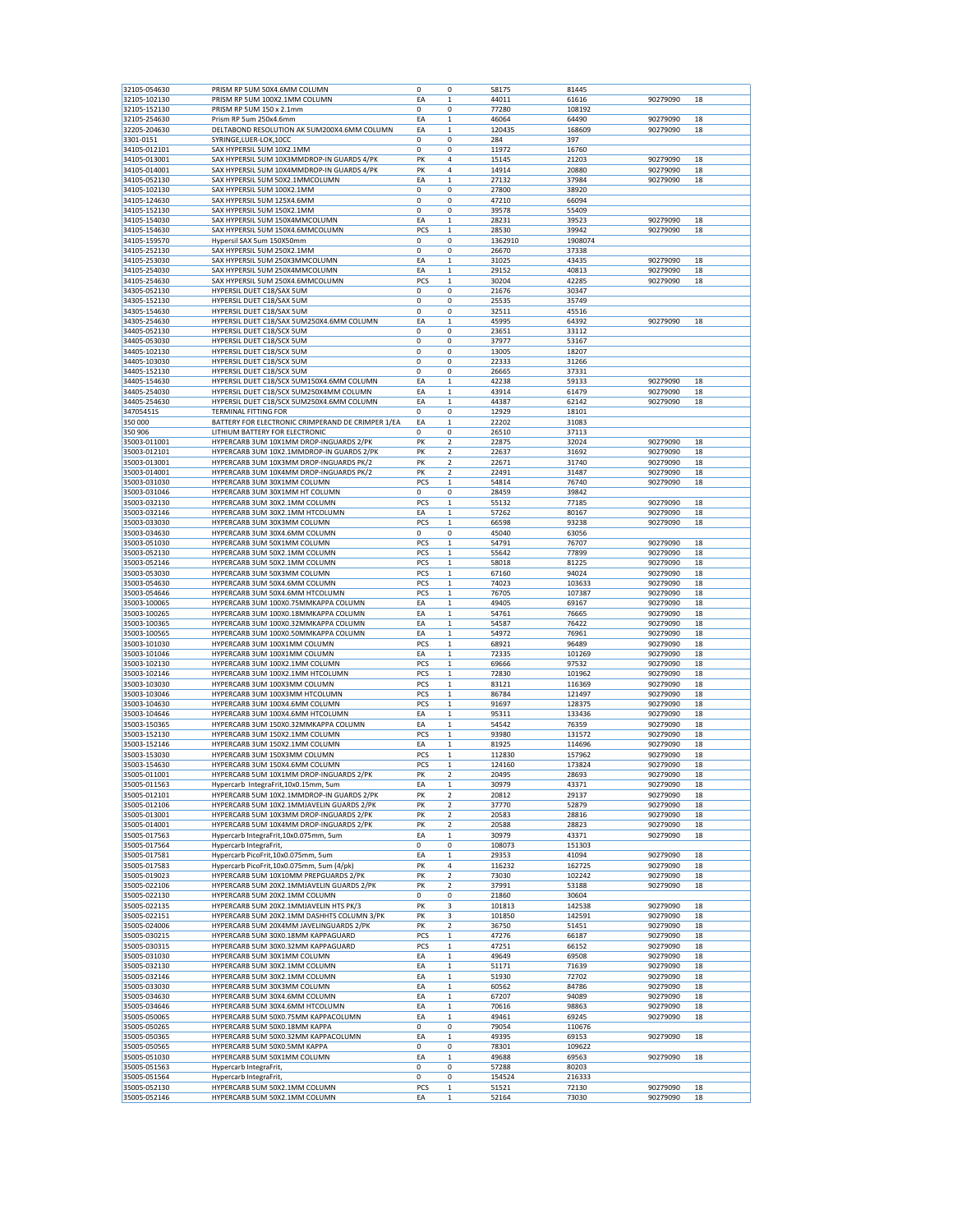| 35005-052168 | HYPERCARB 5UM 50X2.1MM PEEK                              |         | 0   | 0            | 98651   | 138112  |          |    |
|--------------|----------------------------------------------------------|---------|-----|--------------|---------|---------|----------|----|
| 35005-053030 | HYPERCARB 5UM 50X3MM COLUMN                              |         | PCS | 1            | 61107   | 85550   | 90279090 | 18 |
| 35005-054630 | HYPERCARB 5UM 50X4.6MM COLUMN                            |         | PCS | $\mathbf 1$  | 67488   | 94483   | 90279090 | 18 |
|              |                                                          |         |     |              |         |         |          |    |
| 35005-054646 | HYPERCARB 5UM 50X4.6MM COLUMN                            |         | EA  | 1            | 70096   | 98135   | 90279090 | 18 |
| 35005-057563 | Hypercarb IntegraFrit,50x0.075mm, 5um                    |         | EA  | 1            | 52553   | 73574   | 90279090 | 18 |
| 35005-057564 | Hypercarb IntegraFrit,                                   |         | 0   | 0            | 143032  | 200245  |          |    |
| 35005-057581 | Hypercarb PicoFrit,                                      |         | 0   | 0            | 55028   | 77039   |          |    |
| 35005-057582 | Hypercarb PicoFrit,50x0.075mm, 5um (3/pk)                |         | PK  | 3            | 145990  | 204387  | 90279090 | 18 |
| 35005-059046 | HYPERCARB 5UM 50X10MM PREP                               |         | 0   | 0            | 406378  | 568929  |          |    |
| 35005-059070 | HYPERCARB 5UM 50X10MM PREPCOLUMN                         |         | EA  | 1            | 305653  | 427914  | 90279090 | 18 |
| 35005-059270 | HYPERCARB 5UM 50X21.2MM PREPCOLUMN                       |         | ΕA  | 1            | 861805  | 1206527 | 90279090 | 18 |
|              |                                                          |         |     |              |         |         |          |    |
| 35005-059370 | HYPERCARB 5UM 50X30MM PREP                               |         | 0   | 0            | 1774189 | 2483864 |          |    |
| 35005-059570 | HYPERCARB 5UM 50X50MM PREP                               |         | 0   | 0            | 4517248 | 6324147 |          |    |
| 35005-100065 | HYPERCARB 5UM 100X0.75MMKAPPA COLUMN                     |         | ΕA  | $\mathbf 1$  | 49380   | 69132   | 90279090 | 18 |
| 35005-100165 | HYPERCARB 5UM 100X0.10MMKAPPA COLUMN                     |         | EA  | $\mathbf 1$  | 49380   | 69132   | 90279090 | 18 |
| 35005-100265 | HYPERCARB 5UM 100X0.18MMKAPPA COLUMN                     |         | EA  | 1            | 48943   | 68521   | 90279090 | 18 |
| 35005-100365 | HYPERCARB 5UM 100X0.32MMKAPPA COLUMN                     |         | PCS | $\mathbf 1$  | 49800   | 69721   | 90279090 | 18 |
| 35005-100565 | HYPERCARB 5UM 100X0.50MMKAPPA COLUMN                     |         | EA  | $\mathbf{1}$ | 49662   | 69527   | 90279090 | 18 |
| 35005-101030 | HYPERCARB 5UM 100X1MM COLUMN                             |         | ΕA  | $\mathbf 1$  | 62309   | 87232   | 90279090 | 18 |
| 35005-102130 |                                                          |         |     | $\mathbf 1$  |         |         | 90279090 |    |
|              | HYPERCARB 5UM 100X2.1MM COLUMN                           |         | PCS |              | 64397   | 90156   |          | 18 |
| 35005-102146 | HYPERCARB 5UM 100X2.1MM COLUMN                           |         | PCS | $\mathbf 1$  | 66138   | 92593   | 90279090 | 18 |
| 35005-103030 | HYPERCARB 5UM 100X3MM COLUMN                             |         | PCS | $\mathbf 1$  | 76416   | 106983  | 90279090 | 18 |
| 35005-104030 | HYPERCARB 5UM 100X4MM COLUMN                             |         | ΕA  | 1            | 84336   | 118070  | 90279090 | 18 |
| 35005-104630 | HYPERCARB 5UM 100X4.6MM COLUMN                           |         | PCS | 1            | 85464   | 119650  | 90279090 | 18 |
| 35005-104646 | HYPERCARB 5UM 100X4.6MM COLUMN                           |         | PCS | $\mathbf 1$  | 87217   | 122103  | 90279090 | 18 |
| 35005-107581 | Hypercarb 5um 100mm x 75um                               |         | 0   | 0            | 70008   | 98011   |          |    |
| 35005-109046 | HYPERCARB 5UM 100X10MM PREPCOLUMN                        |         | ΕA  | $\mathbf 1$  | 513660  | 719124  | 90279090 | 18 |
| 35005-109070 | HYPERCARB 5UM 100X10MM PREPCOLUMN                        |         | EA  | $\mathbf 1$  | 380219  | 532306  | 90279090 | 18 |
|              |                                                          |         |     |              |         |         |          |    |
| 35005-109270 | HYPERCARB 5UM 100X21.2MM PREPCOLUMN                      |         | EA  | $\mathbf 1$  | 1079250 | 1510951 | 90279090 | 18 |
| 35005-109370 | HYPERCARB 5UM 100X30MM PREPCOLUMN                        |         | EA  | 1            | 1857500 | 2600499 | 90279090 | 18 |
| 35005-109570 | HYPERCARB 5UM 100X50MM PREP                              |         | 0   | 0            | 6116937 | 8563712 |          |    |
| 35005-122130 | HYPERCARB 5UM 125X2.1MM COLUMN                           |         | EA  | $\mathbf 1$  | 68130   | 95382   | 90279090 | 18 |
| 35005-150065 | HYPERCARB 5UM 150X0.075MMKAPPA COLUMN                    |         | ΕA  | $\mathbf 1$  | 49357   | 69100   | 90279090 | 18 |
| 35005-150365 | HYPERCARB 5UM 150X0.32MMKAPPA COLUMN                     |         | EA  | $\mathbf 1$  | 49395   | 69153   | 90279090 | 18 |
| 35005-151030 | HYPERCARB 5UM 150X1MM COLUMN                             |         | EA  | 1            | 86233   | 120726  | 90279090 | 18 |
| 35005-152130 | HYPERCARB 5UM 150X2.1MM COLUMN                           |         | PCS | 1            | 86504   | 121106  | 90279090 | 18 |
| 35005-152168 | HYPERCARB 5UM 150X2.1MM PEEK                             |         | 0   | 0            | 133512  | 186917  |          |    |
|              |                                                          |         |     |              |         |         |          |    |
| 35005-153030 | HYPERCARB 5UM 150X3MM COLUMN                             |         | PCS | $\mathbf 1$  | 102926  | 144097  | 90279090 | 18 |
| 35005-154630 | HYPERCARB 5UM 150X4.6MM COLUMN                           |         | PCS | $\mathbf 1$  | 114249  | 159948  | 90279090 | 18 |
| 35005-154646 | HYPERCARB 5UM 150X4.6MM HTCOLUMN                         |         | EA  | $\mathbf 1$  | 118943  | 166520  | 90279090 | 18 |
| 35005-159070 | HYPERCARB 5UM 150X10MM PREPCOLUMN                        |         | PCS | 1            | 692308  | 969231  | 90279090 | 18 |
| 35005-159270 | HYPERCARB 5UM 150X21.2MM PREPCOLUMN                      |         | ΕA  | $\mathbf 1$  | 1447918 | 2027085 | 90279090 | 18 |
| 35005-159370 | Hypercarb 5um 150x30mm                                   |         | EA  | $\mathbf 1$  | 3386810 | 4741535 | 90279090 | 18 |
| 35005-252130 | HYPERCARB 5UM 250X2.1MM COLUMN                           |         | 0   | 0            | 143786  | 201300  |          |    |
| 35005-254630 | HYPERCARB 5UM 250X4.6MM COLUMN                           |         | PCS | 1            | 168838  | 236373  | 90279090 | 18 |
|              |                                                          |         |     |              |         |         |          |    |
| 35005-254646 | HYPERCARB 5UM 250X4.6MM HTCOLUMN                         |         | ΕA  | $\mathbf 1$  | 177023  | 247832  | 90279090 | 18 |
| 35005-259070 | HYPERCARB 5UM 250X10MM COLUMN                            |         | EA  | 1            | 1025239 | 1435335 | 90279090 | 18 |
| 35005-259270 | HYPERCARB 5UM 250X21.2MM PREPCOLUMN                      |         | ΕA  | 1            | 2152909 | 3014072 | 90279090 | 18 |
| 35007-012101 | HYPERCARB 7UM 10X2.1MM                                   |         | 0   | 0            | 28644   | 40102   |          |    |
| 35007-014001 | HYPERCARB 7UM 10X4MM DROP-INGUARDS 2/PK                  |         | PK  | 3            | 18020   | 25228   | 90279090 | 18 |
| 35007-022130 | HYPERCARB 7UM 20X2.1MM COLUMN                            |         | PCS | $\mathbf 1$  | 45351   | 63491   | 90279090 | 18 |
| 35007-052130 | HYPERCARB 7UM 50X2.1MM COLUMN                            |         | PCS | $\mathbf 1$  | 45125   | 63175   | 90279090 | 18 |
| 35007-053030 | HYPERCARB 7UM 50X3MM COLUMN                              |         | EA  | $\mathbf 1$  | 53941   | 75517   | 90279090 | 18 |
|              |                                                          |         |     |              |         |         |          |    |
| 35007-054630 | HYPERCARB 7UM 50X4.6MM COLUMN                            |         | 0   | 0            | 90453   | 126634  |          |    |
| 35007-103030 | HYPERCARB 7UM 100X3MM COLUMN                             |         | 0   | 0            | 102423  | 143392  |          |    |
| 35007-104630 | HYPERCARB 7UM 100X4.6MM COLUMN                           |         | PCS | $\mathbf 1$  | 75053   | 105075  | 90279090 | 18 |
| 35007-153030 | HYPERCARB 7UM 150X3MM COLUMN                             |         | 0   | 0            | 117310  | 164234  | 90279090 | 18 |
| 35007-154630 | HYPERCARB 7UM 150X4.6MM COLUMN                           |         | PCS | $\mathbf 1$  | 102181  | 143053  | 90279090 | 18 |
| 365A0241     | 0.5uL RN SYRINGE, 57MM LENGTH23 GAUGE, CONE              | 1/PK    | PK  | $\mathbf 1$  | 14937   | 20912   |          |    |
| 365A0331     | 0.5uL PIN SYRINGE, 70MM LENGTH23 GAUGE, CONE             | $1$ /PK | EA  | 1            | 12639   | 17694   |          |    |
| 365B0251     | 1uL RN SYRINGE, 57MM LENGTH23 GAUGE, CONE<br>$1$ /PK     |         | PK  | 1            | 14837   | 20772   | 84799094 | 18 |
|              | $1$ /PK                                                  |         | PCS | $\mathbf 1$  |         | 14504   |          |    |
| 365B0511     | 1uL PIN SYRINGE, 50MM LENGTH23 GAUGE, CONE               |         |     |              | 10360   |         |          |    |
| 365B0531     | $1$ /PK<br>1uL PIN SYRINGE, 70MM LENGTH23 GAUGE, CONE    |         | PCS | $\mathbf 1$  | 10474   | 14664   |          |    |
| 365BL443     | 1uL FN Syringe 70mm L26s Bevel Waters 1pk                |         | PΚ  | $\mathbf 1$  | 10735   | 15030   |          |    |
| 365BL447     | 1uL FN Syringe 70mm L26s Blunt Waters 1pk                |         | EA  | $\mathbf 1$  | 10735   | 15030   |          |    |
| 365C0221     | $1$ /PK<br>5uL FN SYRINGE, 85MM LENGTH23s GAUGE, CONE    |         | PK  | 1            | 13175   | 18445   |          |    |
| 365C0231     | 5uL FN SYRINGE, 57MM LENGTH23s GAUGE, CONE<br>$1$ /PK    |         | PK  | 1            | 9611    | 13455   |          |    |
| 365C0241     | 5uL FN SYRINGE, 85MM LENGTH26s GAUGE, CONE<br>$1$ /PK    |         | PK  | $\mathbf{1}$ | 13175   | 18445   |          |    |
| 365C0251     | 5uL FN SYRINGE, 57MM LENGTH26s GAUGE, CONE<br>1/PK       |         | PCS | $\mathbf 1$  | 9611    | 13455   | 84799094 | 18 |
| 365C0741     | 5uL FN SYRINGE, 50MM LENGTH26 GAUGE, BEVEL<br>$1$ /PK    |         | ΕA  | 1            | 5559    | 7783    | 90279090 | 18 |
| 365C0746     | 5uL FN SYRINGE, 50MM LENGTH26 GAUGE, BEVEL               |         |     | $\mathbf 1$  | 20738   | 29034   |          |    |
|              | $6$ /PK                                                  |         | ΕA  |              |         |         |          |    |
| 365C0951     | 5uL FN SYRINGE, 42MM LENGTH23 GAUGE, CONE<br>1/PK        |         | ΕA  | 1            | 9721    | 13609   |          |    |
| 365C0956     | $6$ /PK<br>5uL FN SYRINGE, 42MM LENGTH23 GAUGE, CONE     |         | ΕA  | 1            | 50093   | 70130   |          |    |
| 365C0971     | 5uL FN SYRINGE, 42MM LENGTH23-26s GAUGE, CONE            | 1/PK    | EA  | 1            | 8672    | 12141   |          |    |
| 365C0976     | 5uL FN SYRINGE, 42MM LENGTH23-26s GAUGE, CONE            | 6/PK    | PK  | 6            | 46236   | 64730   |          |    |
| 365C1011     | 5uL FN SYRINGE, 70MM LENGTH26 GAUGE, CONE<br>1/PK        |         | ΕA  | $\mathbf{1}$ | 11690   | 16366   |          |    |
| 365C3701     | 5uL FN SYRINGE, 50MM LENGTH23 GAUGE, CONE<br>1/PK        |         | PCS | $\mathbf 1$  | 8695    | 12173   | 90183100 | 12 |
| 365C6610     | 5uL RN SYR FOR SHIMADZU42MM LGTH, 26s GAUGE, CONE 1/PKEA |         |     | $\mathbf 1$  | 9134    | 12788   |          |    |
| 365C6620     | 5uL RN SYR FOR SHIMADZU42MM LGTH, 23s GAUGE, CONE 1/PKEA |         |     | $\mathbf 1$  | 9134    | 12788   |          |    |
| 365CL221     |                                                          |         |     |              |         |         |          |    |
|              | 5uL FN SYRINGE FOR RHEODYNE50MM LENGTH, 22 GAUGE         | 1/EA    |     | 1            | 6810    | 9533    |          |    |
| 365D0261     | 10uL FN SYRINGE, 85MM LENGTH23s GAUGE, CONE<br>$1$ /PK   |         | PK  | $\mathbf 1$  | 9635    | 13489   |          |    |
| 365D0271     | 10uL FN SYRINGE, 57MM LENGTH23s GAUGE, CONE<br>1/PK      |         | PCS | $\mathbf 1$  | 7271    | 10180   | 84799094 | 18 |
| 365D0281     | 10uL FN SYRINGE, 85MM LENGTH26s GAUGE, CONE<br>$1$ /PK   |         | PCS | $\mathbf 1$  | 9635    | 13489   | 84799094 | 18 |
| 365D0291     | 10uL FN SYRINGE, 57MM LENGTH26s GAUGE, CONE<br>$1$ /PK   |         | PCS | $\mathbf 1$  | 7071    | 9900    | 90183100 | 12 |
| 365D0301     | 10uL FN GT SYRINGE, 85MM LGTH23s GAUGE, CONE             | 1/PK    | EA  | 1            | 12033   | 16846   |          |    |
| 365D0311     | 10uL FN GT SYRINGE, 57MM LGTH23s GAUGE, CONE             | 1/PK    | PΚ  | 1            | 8969    | 12556   |          |    |
| 365D0321     | 10uL FN GT SYRINGE, 85MM LGTH26s GAUGE, CONE             | 1/PK    | PCS | $\mathbf 1$  | 12033   | 16846   |          |    |
|              |                                                          | 1/PK    | PCS |              |         |         |          |    |
| 365D0331     | 10uL FN GT SYRINGE, 57MM LGTH26s GAUGE, CONE             |         |     | $\mathbf 1$  | 8969    | 12556   |          |    |
| 365D0621     | 10uL FN GT SYRINGE, 42MM LGTH23-26 GAUGE, CONE           | 1/PK    | PK  | $\mathbf 1$  | 6682    | 9354    |          |    |
| 365D0626     | 10uL FN GT SYRINGE, 42MM LGTH23-26 GAUGE, CONE           | $6$ /PK | PK  | 6            | 37167   | 52034   |          |    |
| 365D0811     | 10uL RN GT SYRINGE, 50MM LGTH26s GAUGE, BEVEL            | 1/PK    | EA  | 1            | 5923    | 8293    |          |    |
| 365D1091     | 10uL FN SYRINGE, 50MM LENGTH26 GAUGE, BEVEL              | $1$ /PK | PCS | 1            | 3813    | 5338    | 90279090 | 18 |
| 365D1096     | 10uL FN SYRINGE, 50MM LENGTH26 GAUGE, BEVEL              | $6$ /PK | PK  | 6            | 17935   | 25109   | 90279090 | 18 |
| 365D1171     |                                                          |         | PCS | $\mathbf 1$  | 7126    | 9977    |          |    |
|              |                                                          |         |     |              |         |         |          | 18 |
|              | 10uL RN SYRINGE, 50MM LENGTH26 GAUGE, BEVEL<br>1/PK      |         |     |              |         |         |          |    |
| 365D1571     | 10uL FN SYRINGE, 42MM LGTH23 GAUGE, CONE<br>$1$ /PK      |         | PCS | 1            | 6426    | 8997    | 90279090 |    |
| 365D1576     | 10uL FN SYRINGE, 42MM LGTH23 GAUGE, CONE<br>$6$ / $PK$   |         | PK  | 6            | 32770   | 45878   |          |    |
| 365D1611     | 10uL RN SYRINGE, 42MM LGTH23 GAUGE, CONE<br>$6$ /PK      |         | EA  | 1            | 9511    | 13316   |          |    |
| 365D1621     | 10uL RN SYRINGE, 42MM LGTH23-26 GAUGE, CONE<br>$1$ /PK   |         | PCS | 1            | 6426    | 8997    | 90279090 | 18 |
| 365D1636     | 10uL FN SYRINGE, 42MM LGTH23-26s GAUGE, CONE<br>6/PK     |         | PK  | 6            | 32770   | 45878   |          |    |
| 365D1831     | 10µL FN Syringe 50mm 26 Gauge Bevel Tip                  |         | EA  | $\mathbf 1$  | 4139    | 5794    |          |    |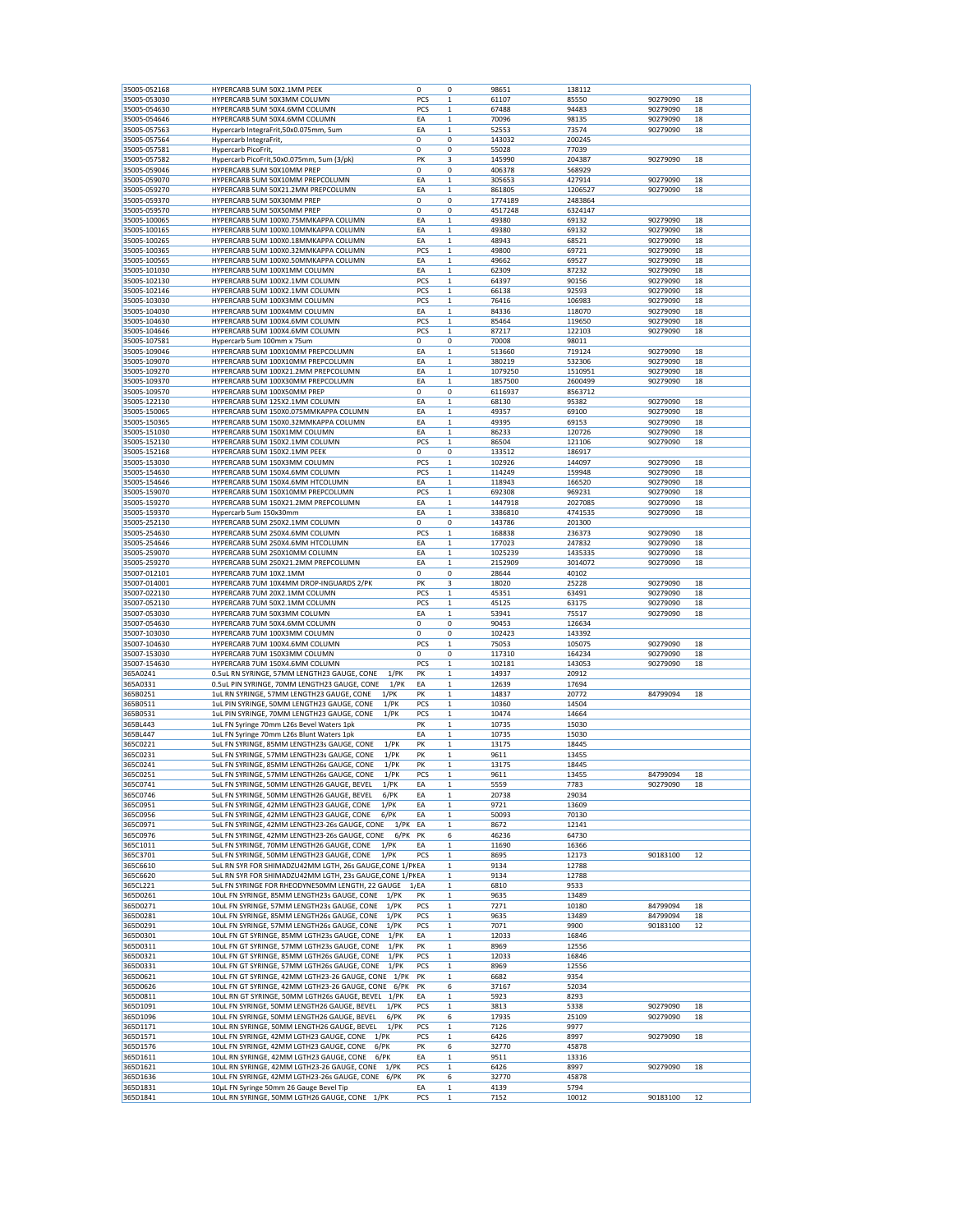| 365D1856<br>365D2971 |                                                               |                          |       |       |          |    |
|----------------------|---------------------------------------------------------------|--------------------------|-------|-------|----------|----|
|                      | 10uL FN SYRINGE, 50MM LGTH26 GAUGE, CONE 6/PK                 | PK<br>6                  | 26492 | 37088 | 90279090 | 18 |
|                      | 10uL FN SYRINGE, 50MM LGTH23 GAUGE, CONE<br>6/PK              | PK<br>6                  | 29545 | 41363 |          |    |
| 365D2976             | 10uL FN GT SYRINGE, 50MM LGTH23 GAUGE, CONE<br>6/PK           | EA<br>1                  | 37238 | 52133 |          |    |
| 365D2977             | 10uL FN GT SYRINGE, 50MM LGTH26 GAUGE, CONE<br>$1$ /PK        | EA<br>1                  | 6547  | 9166  | 90279090 | 18 |
|                      |                                                               |                          |       |       |          |    |
| 365D3711             | 10uL FN SYRINGE, 50MM LGTH26 GAUGE, CONE 1/PK                 | PCS<br>$\mathbf 1$       | 5112  | 7157  | 90279090 | 18 |
| 365D3731             | 10uL RN SYRINGE, 50MM LGTH23 GAUGE, CONE 1/PK                 | PCS<br>1                 | 7147  | 10006 |          |    |
| 365D3741             | 10uL FN GT SYRINGE, 50MM LGTH23 GAUGE, CONE 1/PK              | PCS<br>$\mathbf{1}$      | 7152  | 10012 |          |    |
| 365D4433             | 10uL FN GT SYRINGE, 50MM LGTH26 GAUGE, BEVEL 1/PK             | PCS<br>$\mathbf{1}$      | 5915  | 8281  | 90279090 | 18 |
| 365D5416             | 10uL FN SEP Syringe 42mm23-26s Cone Tip 1pk                   | PK<br>1                  | 6567  | 9194  |          |    |
| 365D6314             | 10uL FN GT SYRINGE FOR RHEODYN50MM LENGTH,90 BLUNT EIPK       |                          |       |       |          |    |
|                      |                                                               | 1                        | 6698  | 9378  |          |    |
| 365D6610             | 10uL RN SYR FOR SHIMADZU, 42MM26s GAUGE, CONE<br>1/PK         | PK<br>$\mathbf 1$        | 8299  | 11619 |          |    |
| 365D6620             | 10uL RN SYR FOR SHIMADZU, 42MM23s GAUGE, CONE<br>1/EA         | PK<br>1                  | 8299  | 11619 |          |    |
| 365DL231             | 10uL FN SYRINGE FOR RHEODYN50MM LENGTH, 22 GAUGE 1/P PCS      | 1                        | 5612  | 7856  |          |    |
| 365DL263             | 10uL FN GT SYRINGE FOR RHEODYN50MM LENGTH, 90 BLUNT 1EA       | 1                        | 7000  | 9800  |          |    |
|                      |                                                               |                          |       |       |          |    |
| 365DL991             | 10uL FN GT SYRINGE FOR CTC50MM LENGTH, 22 GAUGE 1/PK          | EA<br>1                  | 9124  | 12773 |          |    |
| 365DLG21             | LC Syringe, PFTE Tipped RN, 10   L, 22, 2ö                    | EA<br>$\mathbf{1}$       | 8735  | 12229 |          |    |
| 365F1891             | 25uL FN SYRINGE, 50MM LENGTH25 GAUGE, BEVEL<br>$1$ /PK        | PCS<br>1                 | 5415  | 7581  | 90183100 | 12 |
| 365F1901             | 25uL RN SYRINGE, 50MM LENGTH25 GAUGE, BEVEL<br>1/PK           | EA<br>$\mathbf{1}$       | 7861  | 11005 |          |    |
| 365F1921             | 25µl Syringe FN 50mm M GT                                     | 0<br>0                   | 5717  | 8004  |          |    |
| 365F1931             | 25uL RN GTSYRINGE, 70MM LENGTH25 GAUGE, BEVEL<br>1/PK         | PCS<br>1                 | 7823  | 10953 |          |    |
|                      |                                                               |                          |       |       |          |    |
| 365F2431             | 25uL FN GT SYRINGE, 85MM LGTH23s GAUGE, CONE<br>1/PK          | EA<br>$\mathbf{1}$       | 15575 | 21805 |          |    |
| 365F2441             | 25uL FN GT SYRINGE, 57MM LGTH23s GAUGE, CONE<br>$1$ /PK       | PK<br>1                  | 12611 | 17656 |          |    |
| 365F2451             | 25uL FN GT SYRINGE, 85MM LGTH26s GAUGE, CONE<br>1/PK          | EA<br>1                  | 15575 | 21805 |          |    |
| 365F2461             | 25uL FN GT SYRINGE, 57MM LGTH26s GAUGE, CONE<br>1/PK          | PCS<br>$\mathbf 1$       | 12611 | 17656 |          |    |
| 365F3700             | 1/PK<br>25uL FN GT SYRINGE, 50MM LGTH26 GAUGE, CONE           | EA<br>1                  | 16170 | 22637 |          |    |
|                      |                                                               |                          |       |       |          |    |
| 365F3761             | 25uL FN GT SYRINGE, 50MM LGTH23 GAUGE, CONE<br>$1$ /PK        | EA<br>1                  | 11543 | 16161 |          |    |
| 365F6315             | 25uL FN GT SYRINGE FOR RHEODYN50MM LENGTH,90 BLUNT EI EA      | $\mathbf 1$              | 5533  | 7746  |          |    |
| 365F7655             | 25uL PTFE LUER-LOK, GT SYRINGE1/EA                            | EA<br>1                  | 7393  | 10350 |          |    |
| 365F7812             | 25uL PTFE LUER-TIP, GT SYRINGE1/EA                            | EA<br>1                  | 7193  | 10070 |          |    |
| 365FL241             | 25uL FN LC SYRINGE50MM LENGTH, 22 GAUGE                       | PCS<br>$\mathbf 1$       | 5647  | 7905  |          |    |
|                      |                                                               |                          |       |       |          |    |
| 365FLG31             | 25uL RN GT SYRINGE, 50MM LGTH22 GAUGE, BLUNT END              | 1/PEA<br>1               | 8735  | 12229 | 90183100 | 12 |
| 365G2091             | 50uL RN SYRINGE, 50MM LENGTH25 GAUGE, BEVEL 1/PK              | EA<br>1                  | 7847  | 10986 |          |    |
| 365G2111             | 50uL FN GT SYRINGE, 50MM LGTH25 GAUGE, BEVEL 1/PK             | EA<br>$\mathbf{1}$       | 6794  | 9511  | 90183100 | 12 |
| 365G2161             | 50µl Syringe RN 50mm M GT                                     | 0<br>0                   | 6745  | 9443  |          |    |
| 365G2311             | 50uL FN GT SYRINGE, 57MM LGTH23s GAUGE, CONE 1/PK             | PK<br>1                  | 12605 | 17647 |          |    |
|                      |                                                               |                          |       |       |          |    |
| 365G2321             | 50uL FN GT SYRINGE, 85MM LGTH26s GAUGE, CONE 1/PK             | PK<br>$\mathbf 1$        | 15569 | 21797 |          |    |
| 365G2331             | 50uL FN GT SYRINGE, 57MM LGTH                                 | 0<br>0                   | 14057 | 19679 |          |    |
| 365G6316             | 50uL FN GT SYRINGE FOR RHEODYN50MM LENGTH, 90 BLUNT E EA      | $\mathbf{1}$             | 5723  | 8013  |          |    |
| 365G7656             | 50uL PTFE LUER-LOK, GT SYRINGE1/EA                            | EA<br>1                  | 5847  | 8186  |          |    |
|                      |                                                               |                          |       |       |          |    |
| 365G7813             | 50uL PTFE LUER-TIP, GT SYRINGE1/EA                            | EA<br>$\mathbf{1}$       | 5298  | 7418  |          |    |
| 365GL251             | 50uL FN LC SYRINGE50MM LENGTH, 22 GAUGE<br>1/PK               | PCS<br>$\mathbf{1}$      | 6075  | 8504  |          |    |
| 365GLG41             | 50uL RN GT SYRINGE50MM LENGTH, 22 GAUGE<br>$1$ /PK            | PCS<br>$\mathbf{1}$      | 8935  | 12509 |          |    |
| 365H2141             | 100uL FN GT SYRINGE, 57MM LGTH23s GAUGE, CONE<br>1/PK         | EA<br>1                  | 12588 | 17623 |          |    |
| 365H2151             | 100uL FN GT SYRINGE, 85MM LGTH26s GAUGE, CONE<br>1/PK         | EA<br>$\mathbf{1}$       | 16152 | 22612 |          |    |
|                      |                                                               |                          |       |       |          |    |
| 365H2161             | 100uL FN GT SYRINGE, 57MM LGTH26s GAUGE, CONE<br>1/PK         | PCS<br>1                 | 12588 | 17623 |          |    |
| 365H2171             | 100uL FN GT SYRINGE, 85MM LGTH23 GAUGE, SIDE HOLE<br>$1/P$ EA | $\mathbf{1}$             | 20217 | 28304 |          |    |
| 365H2181             | 100uL FN GT SYRINGE, 57MM LGTH23 GAUGE, SIDE HOLD             | 1/PPCS<br>1              | 17253 | 24154 |          |    |
| 365H2291             | 100uL FN SYRINGE, 50MM LENGTH25 GAUGE, BEVEL<br>$1$ / $PK$    | PCS<br>1                 | 5859  | 8203  | 90279090 | 18 |
| 365H2321             | 100uL FN GT SYRINGE, 50MM LGTH25 GAUGE, BEVEL<br>1/PK         | PCS<br>$\mathbf{1}$      | 7456  | 10439 | 90183100 | 12 |
|                      |                                                               |                          |       |       |          |    |
| 365H3771             | 100uL FN GT SYRINGE, 50MM LGTH23 GAUGE, CONE<br>$1$ /PK       | EA<br>1                  | 11948 | 16727 | 90183100 | 12 |
| 365H5700             | 100uL FN GT SYRINGE, 50MM LGTH26 GAUGE, CONE<br>$1$ / $PK$    | EA<br>1                  | 12712 | 17797 |          |    |
| 365H6317             | 100uL FN GT SYRINGE FOR RHEODY50MM LENGTH,90 BLUNT ENEA       | $\mathbf 1$              | 9134  | 12788 |          |    |
| 365H6700             | 250uL FN GT SYRINGE, 50MM LGTH26 GAUGE, CONE<br>$1$ /PK       | EA<br>1                  | 16642 | 23298 |          |    |
| 365H7657             | 100uL PTFE LUER-LOK, GT SYRINGE1/EA                           | PK<br>1                  | 5952  | 8332  |          |    |
| 365H7814             |                                                               |                          |       |       |          |    |
|                      |                                                               |                          |       |       |          |    |
|                      | 100uL PTFE LUER-TIP, GT SYRINGE1/EA                           | EA<br>$\mathbf 1$        | 5775  | 8085  |          |    |
| 365HL261             | 100uL FN LC SYRINGE50MM LENGTH, 22 GAUGE<br>$1$ / $PK$        | PCS<br>1                 | 6565  | 9191  |          |    |
| 365HL331             | 100uL FN GT SYRINGE FOR CTC50MM LENGTH, 22 GAUGE<br>1/PEA     | 1                        | 11770 | 16478 |          |    |
|                      |                                                               | $\mathbf{1}$             |       |       |          |    |
| 365HLG51             | 100uL RN GT SYRINGE50MM LENGTH, 22 GAUGE<br>$1$ /PK           | PCS                      | 9675  | 13545 |          |    |
| 36512321             | 250uL FN GT SYRINGE, 85MM LGTH26 GAUGE, CONE<br>$1$ /PK       | PK<br>1                  | 16702 | 23383 |          |    |
| 36512331             | 250uL FN GT RSH Syr 57mm, 26Gauge, Cone Tip                   | PCS<br>1                 | 13138 | 18394 |          |    |
| 36512341             | 250uL FN GT SYRINGE, 85MM LGTH23 GAUGE, SIDE HOLE<br>$1/P$ EA | $\mathbf 1$              | 20868 | 29215 |          |    |
| 36512351             | 250uL FN GT SYRINGE, 57MM LGTH23 GAUGE, SIDE HOLE             | $1/P$ PK<br>$\mathbf{1}$ | 17804 | 24926 |          |    |
|                      |                                                               |                          |       |       |          |    |
| 36512541             | 250uL FN SYRINGE, 50MM LENGTH25 GAUGE, BEVEL 1/PK             | EA<br>1                  | 7356  | 10299 |          |    |
| 36512561             | 250uL FN GT SYRINGE, 50MM LGTH25 GAUGE, BEVEL 1/PK            | PCS<br>1                 | 7442  | 10419 | 90279090 | 18 |
| 36516781             | 250uL RN GT SYRINGE, 50MM LGTH                                | 0<br>0                   | 7308  | 10231 |          |    |
| 36517658             | 250uL PTFE LUER-LOK, GT SYRINGE1/EA                           | PK<br>$\mathbf{1}$       | 5933  | 8306  |          |    |
| 36517815             | 250uL PTFE LUER-TIPGT SYRINGE<br>$1$ /PK                      | EA<br>$\mathbf{1}$       | 6982  | 9774  |          |    |
|                      |                                                               | $\mathbf{1}$             |       |       |          |    |
| 365IL271             | 250uL FN LC SYRINGE50MM LENGTH, 22 GAUGE<br>1/PK              | PCS                      | 8040  | 11256 |          |    |
| 365ILG61             | 250uL RN GT SYRINGE50MM LENGTH, 22 GAUGE<br>$1$ /PK           | PCS<br>$\mathbf{1}$      | 9666  | 13532 |          |    |
| 365ILT21             | 250uL RN SYR FOR TS INSTRUMENT50MM LENGTH, 22 GAUGE PCS       | $\mathbf{1}$             | 20049 | 28069 | 90279090 | 18 |
| 365ILT91             | 250uL SCREW TIP LC SYRINGE                                    | $\,1\,$<br>PCS           | 20186 | 28261 |          |    |
| 365J2411             | 500uL FN GT SYRINGE, 85MM LGTH26 GAUGE, CONE 1/PK             | EA<br>1                  | 24405 | 34166 |          |    |
| 365J2421             | 500uL FN GT SYRINGE, 57MM LGTH26 GAUGE, CONE 1/PK             | EA<br>$\mathbf 1$        | 21440 | 30017 |          |    |
| 365J2431             | 500uL FN GT SYRINGE,85MM LGTH23 GAUGE, SIDE HOLE 1/PK EA      | $\mathbf 1$              | 29170 | 40838 |          |    |
|                      |                                                               |                          |       |       |          |    |
| 365J2441             | 500uL FN GT SYRINGE,57MM LGTH23 GAUGE, SIDE HOLE 1/PK EA      | 1                        | 26206 | 36689 |          |    |
| 365J2831             | 500uL FN GT SYRINGE, 50MM LGTH25 GAUGE, BEVEL 1/PK            | PCS<br>$\mathbf{1}$      | 7066  | 9892  | 90279090 | 18 |
| 365J2881             | 500uL RN GT SYRINGE, 50MM LGTH25 GAUGE, BEVEL 1/PK            | PCS<br>$\,$ 1            | 8667  | 12134 |          |    |
| 365J6319             | 500uL FN GT SYRINGE FOR RHEODY50MM LENGTH, 90 BLUNT EIPK      | $\mathbf{1}$             | 5996  | 8394  |          |    |
| 365J7659             | 500uL PTFE LUER-LOK, GT SYRINGE1/EA                           | PK<br>1                  | 5828  | 8160  |          |    |
|                      | 500uL FN GT SYRINGE,50MM LGTH26 GAUGE, CONE 1/PK              | $\mathbf 1$              |       | 23185 |          |    |
| 365J7700             |                                                               | EA                       | 16560 |       |          |    |
| 365J7816             | 500uL Luer Tip 1pkGas Tight Syringe                           | EA<br>1                  | 6777  | 9488  |          |    |
| 365JL270             | 500uL FN GT SYRINGE,50MM LGTH                                 | 0<br>0                   | 16864 | 23610 |          |    |
| 365JL281             | 500uL FN LC SYRINGE50MM LENGTH, 22 GAUGE<br>$1$ /PK           | PCS<br>$\mathbf 1$       | 9342  | 13079 |          |    |
| 365JL720             | 500uL Fixed Needle Syr GT                                     | 0<br>0                   | 17428 | 24399 |          |    |
| 365JLG71             | 500uL RN GT SYRINGE50MM LENGTH, 22 GAUGE<br>$1$ /PK           | PCS<br>1                 | 9661  | 13525 |          |    |
|                      |                                                               |                          |       |       |          |    |
| 365JLT41             | 500uL RN SYR FOR TS INSTRUMENT50MM LENGTH, 22 GAUGE           | PCS<br>$\mathbf 1$       | 19542 | 27359 | 90279090 | 18 |
| 365JLT61             | 500uL SYR FOR TS INSTRUMENT1/PK                               | PCS<br>1                 | 20075 | 28105 |          |    |
| 365K2811             | 1mL FN GT SYRINGE, 57MM LENGTH22 GAUGE, LC<br>$1$ /PK         | PCS<br>1                 | 23211 | 32495 |          |    |
| 365K2871             | 1mL FN HS SYRINGE FOR TRI-PLUS                                | 0<br>0                   | 26886 | 37640 |          |    |
| 365K3041             | 1ml RN GT SYRINGE50MM LGTH,22 GAUGE BEVEL 1/PK                | PCS<br>$\mathbf{1}$      |       | 14637 |          |    |
|                      |                                                               |                          | 10455 |       |          |    |
| 365K3051             | 1ml FN GT SYRINGE50MM LGTH, 22 GAUGE BEVEL 1/PK               | PCS<br>1                 | 7814  | 10940 | 90279090 | 18 |
| 365K7817             | 1mL PTFE LUER-TIP, GT SYRINGE1/EA                             | PK<br>$\mathbf{1}$       | 9406  | 13168 |          |    |
| 365K8135             | 1ml Syringe RN 50mm GT Gauge26, Side Hole                     | PK<br>$\mathbf 1$        | 25759 | 36062 |          |    |
| 365KL531             | 1mL LUER-LOK SYRINGE                                          | EA<br>$\mathbf{1}$       | 8975  | 12565 |          |    |
| 365KLG81             | 1mL FN GT SYRINGE,50MM LGTH22s GAUGE, BLUNT END, 1/EA EA      | $\mathbf{1}$             | 9335  | 13070 |          |    |
|                      |                                                               |                          |       | 30491 |          |    |
| 365L2321             | 2.5mL FN HS SYR FOR TRI-PLUSRSH, 65MM LGTH, 23 GAUGE 1/IPK    | $\,$ 1                   | 21779 |       |          |    |
| 365L4200             | 2.5mL FN HS SYRINGE FOR CTC50MM LGTH,22s GAUGE,BEVEL 1 EA     | 1                        | 12380 | 17332 |          |    |
| 365L7818             | 2.5mL PTFE LUER-TIP, GT SYRINGE1/EA                           | EA<br>$\mathbf{1}$       | 5533  | 7746  |          |    |
| 365L8635             | 2.5mL FN GT SYRINGE, 50MM LGTH23 GAUGE, SIDE HOLE<br>1/PIPK   | $\mathbf 1$              | 27259 | 38162 |          |    |
| 365LL375             | 2.5mL FN GT SYRINGE, 50MM LGTH, 22 GAUGE BEVEL 1/PK           | EA<br>$\mathbf 1$        | 9517  | 13324 |          |    |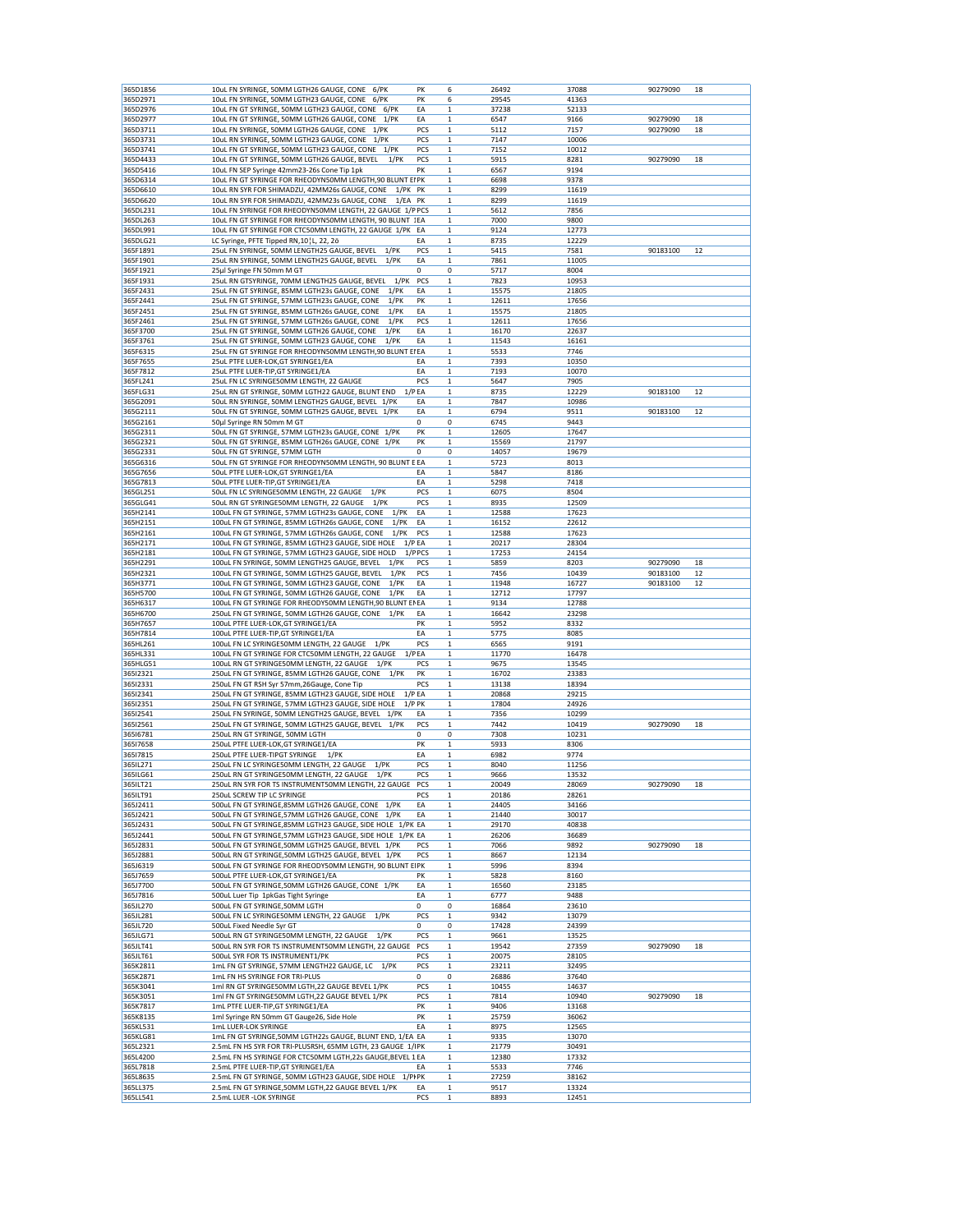| 365LLT81                     | 2.5mL SYRINGE FOR TS INSTRUMEN1/PK                                             | EA       | $\mathbf 1$             | 20162           | 28227           |          |    |
|------------------------------|--------------------------------------------------------------------------------|----------|-------------------------|-----------------|-----------------|----------|----|
| 365M4220                     | 5mL FN HS SYRINGE FOR CTC,1/PK50MM LGTH,22s GAUGE BEVIEA                       |          | $\mathbf 1$             | 12691           | 17768           |          |    |
| 365M5212                     | 5mL FN GT SYRINGE50MM LGTH, 22 GAUGE BEVEL 1/PK                                | PK       | 1                       | 9038            | 12653           |          |    |
|                              |                                                                                |          |                         |                 |                 |          |    |
| 365M6322                     | 5mL FN GT SYRINGE,50MM LGTH22s GAUGE, BLUNT END, 1/EA EA                       |          | $\mathbf 1$             | 9038            | 12653           |          |    |
| 365M7819                     | 5mL PTFE LUER-TIP, GT SYRINGE1/EA                                              | PK       | $\mathbf 1$             | 7100            | 9941            |          |    |
| 365M8922                     | 5mL FN GT SYRINGE, 50MM LGTH26 GAUGE, SIDE HOLE 1/EA                           | EA       | 1                       | 11705           | 16387           |          |    |
| 365ML551                     | 5mL LUER-LOK SYRINGE1/PK                                                       | EA       | $\mathbf 1$             | 9693            | 13571           |          |    |
| 365N2721                     | 10mL FN GT SYRINGE, 57MM LGTH19 GAUGE, LC 1/PK                                 | EA       | $\mathbf 1$             | 33904           | 47466           |          |    |
| 365N5214                     | 10mL FN GT SYRINGE50MM LGTH, 22 GAUGE BEVEL 1/PK                               | ΕA       | $\mathbf 1$             | 10327           | 14457           |          |    |
| 365N6323                     | 10mL RN GT SYRINGE, 50MM LGTH22 GAUGE, BLUNT END                               | $1$ / FA | 1                       | 10327           | 14457           |          |    |
| 365N6532                     | 10ML RN GT SYR 23G 57MM TRIPLUS RSH                                            | EA       | $\mathbf 1$             | 44490           | 62285           |          |    |
| 365N7820                     | 10mL PTFE LUER-TIP GT SYRINGE1/PK                                              | EA       | 1                       | 11991           | 16788           |          |    |
| 365N8923                     | 10mL FN GT SYRINGE, 50MM LGTH26 GAUGE, SIDE HOLE<br>1/PIEA                     |          | $\mathbf 1$             | 13093           | 18330           |          |    |
|                              |                                                                                |          |                         |                 |                 |          |    |
| 365NL561                     | 10mL PTFE LUER-LOK GT SYRINGE1/PK                                              | EA       | $\mathbf{1}$            | 10489           | 14685           |          |    |
| 365PL571                     | 25mL PTFE LUER-LOK GT SYRINGE1/PK                                              | ΕA       | 1                       | 26276           | 36786           |          |    |
| 365Q2121                     | 1mL GN GT HS SYRINGE65MM LGTH, 23 GAUGE 1/PK                                   | PCS      | 1                       | 37216           | 52102           |          |    |
| 365Q2131                     | 2.5mL GN GT HS SYRINGE, 65MM LGTH, 23 GAUGE 1/PK                               | PCS      | $\mathbf 1$             | 34194           | 47872           | 90183100 | 12 |
| 365Q2141                     | 5mL GN GT HS SYRINGE65MM LGTH, 22 GAUGE 1/PK                                   | PCS      | 1                       | 45559           | 63783           |          |    |
| 365RK311                     | Repair Kit for 365B0511 Pk 1                                                   | 0        | 0                       | 6933            | 9707            |          |    |
| 365RK321                     | Repair Kit for 365A0331 Pk 1                                                   | 0        | 0                       | 6933            | 9707            |          |    |
| 365RK341                     | Repair Kit for 365B0531 Pk 1                                                   | EA       | $\mathbf 1$             | 5780            | 8091            |          |    |
| 365RK351                     | Rep plunger for syringe                                                        | 0        | 0                       | 6933            | 9707            |          |    |
|                              |                                                                                | 0        |                         | 1502            | 2102            |          |    |
| 365RK561                     | Rep seal - for all 0.5ul                                                       |          | 0                       |                 |                 |          |    |
| 365RK563                     | Rep seal - for all 1ul                                                         | 0        | 0                       | 1596            | 2235            |          |    |
| 365RL581                     | LC Priming Syringe Male Luer                                                   | 0        | 0                       | 26136           | 36590           |          |    |
| 365RN215                     | Rpt Needle for 365D1171 Pk 5                                                   | PK       | 5                       | 4764            | 6669            |          |    |
| 365RN225                     | Rpt Ndl 500ul bevel 50mm Pk 5                                                  | PK       | 5                       | 4764            | 6669            |          |    |
| 365RN235                     | Rpt Needle for 365K3041 Pk 5                                                   | PK       | 5                       | 4764            | 6669            |          |    |
| 365RN252                     | Rpt Needle for 365D1611 Pk 2                                                   | PK       | $\overline{\mathbf{c}}$ | 3748            | 5247            |          |    |
| 365RN272                     | REP NEEDLE FOR 365D1771                                                        | PK       | $\overline{\mathbf{2}}$ | 4028            | 5640            |          |    |
| 365RN282                     | Replacement Needles for 365D1781 & 365D1791 2pk                                | PK       | $\overline{\mathbf{c}}$ | 3505            | 4908            |          |    |
| 365RN333                     | REPL NEEDLES, PK2 FOR365ILT21, 365ILT41                                        | EA       | 1                       | 4676            | 6546            |          |    |
| 365RN362                     | Rpt Needle for 365D1841 Pk 2                                                   | PK       | $\overline{\mathbf{2}}$ | 4792            | 6708            | 90183210 | 12 |
|                              |                                                                                |          |                         |                 |                 |          |    |
| 365RN363                     | Rpt 80MM Needle for 365D1841Pk 3                                               | PK       | 3                       | 4201            | 5882            |          |    |
| 365RN372                     | Rpt Needle for 365D3731 Pk 2                                                   | PK       | 2                       | 4764            | 6669            |          |    |
| 365RN393                     | Replacement Needles for 365N6532 2pk                                           | PK       | $\overline{\mathbf{2}}$ | 6973            | 9762            |          |    |
| 365RN461                     | Replacement Needles for 365M6322, 365N6323 2pk                                 | PK       | 2                       | 5358            | 7501            |          |    |
| 365RN463                     | Replacement Needles for 365M5212, 365N5214 2pk                                 | PK       | 2                       | 5358            | 7501            |          |    |
| 365RN465                     | Replacement Needles for 365M8922, 365N8923 2pk                                 | PK       | $\overline{\mathbf{2}}$ | 4246            | 5944            |          |    |
| 365RN617                     | Repair Kit for 365A0241                                                        | EA       | $\mathbf 1$             | 5999            | 8398            |          |    |
|                              |                                                                                |          |                         |                 |                 |          |    |
| 365RN656                     | Repair Kit for 365B0251                                                        | PK       | 1                       | 6040            | 8456            |          |    |
| 365RN661                     | Replacement Needles for 365C6620 2pk                                           | PK       | $\mathbf 2$             | 3054            | 4276            |          |    |
| 365RN663                     | Replacement Needles for 365C6610 2pk                                           | PK       | $\overline{\mathbf{2}}$ | 3054            | 4276            |          |    |
| 365RNL15                     | Rep needles for 365DLG21, 22,2in, 5pk                                          | PΚ       | 5                       | 3218            | 4505            |          |    |
| 365RNL22                     | Needles, Luer lock PrimingSyringes, 2pk                                        | PK       | $\overline{\mathbf{2}}$ | 5421            | 7590            |          |    |
| 365RNL25                     | Rep needles, 22#, 2in, 5pk(TEF tip syr)                                        | PK       | 5                       | 3218            | 4505            |          |    |
| 365RNLT1                     | Needles, Replacement ESI Probe                                                 | PCS      | $\mathbf 1$             | 2786            | 3901            |          |    |
| 365RNLT2                     | Needles, Replacement ESI Probe                                                 | EA       | $\mathbf 1$             | 2388            | 3344            |          |    |
| 365RNLT3                     | Needles, Replacement ESI Probe                                                 | EA       | $\mathbf 1$             | 2847            | 3985            |          |    |
|                              |                                                                                | 0        |                         | 5996            | 8394            |          |    |
| 365RP431                     | Rpt Plunger for 365F3761 Pk 1                                                  |          | 0                       |                 |                 |          |    |
| 365RP451                     | Rpt Plunger for 365G2111 and 365G2161 Pk1                                      | EA       | $\mathbf 1$             | 4029            | 5641            |          |    |
| 365RP461                     | Rpt Plunger for 365H2321 and365H2381 Pk 1                                      | EA       | $\mathbf 1$             | 4029            | 5641            |          |    |
| 365RP471                     | Rpt Plunger for 365H3771 Pk 1                                                  | 0        | 0                       | 4128            | 5779            |          |    |
| 365RP481                     | Rpt Plunger for 36512561 and                                                   | 0        | 0                       | 3752            | 5252            |          |    |
| 365RP491                     | Rpt Plunger for 365J2831 and                                                   | 0        | 0                       | 4499            | 6299            |          |    |
| 365RP511                     | Rpt Plunger for 365K3051 and 365K3041 Pk 1                                     | EA       | 1                       | 5780            | 8091            |          |    |
| 365RP532                     | Rpt Plunger for 365D3741 Pk 2                                                  | PK       | 2                       | 5689            | 7965            |          |    |
| 365RP612                     | Replacement GT Plunger for TriPlus RSH 10uL Syringe                            | EA       | $\mathbf 1$             | 3779            | 5290            |          |    |
|                              |                                                                                | 0        |                         |                 |                 |          |    |
| 365RP922                     | Replacement Plunger                                                            |          | 0                       | 4689            | 6565            |          |    |
| 365RP926                     | <b>Replacement Plunger</b>                                                     | 0        | 0                       | 4689            | 6565            |          |    |
| 365RP928                     | Replacement Plunger                                                            | 0        | 0                       | 4689            | 6565            |          |    |
| 37003-10                     | PEEK CAPILLARY TUBING1/16"OD, 0.003"ID, 10CM                                   | PCS      | 1                       | 1290            | 1806            |          |    |
| 37003-100                    | PEEK CAPILLARY TUBING1/16"OD, 0.003"ID, 100CM NATUR                            | PCS      | $\mathbf 1$             | 3263            | 4568            |          |    |
| 37003-20                     | PEEK CAPILLARY TUBING1/16"OD, 0.003"ID, 20CM                                   | PCS      | $\mathbf{1}$            | 1479            | 2071            |          |    |
| 37003-30                     | PEEK CAPILLARY TUBING1/16"OD, 0.003"ID, 30CM                                   | PCS      | $\mathbf 1$             | 2209            | 3093            |          |    |
| 37003-5                      | PEEK CAPILLARY TUBING1/16"OD, 0.003"ID, 5CM                                    | EA       | 1                       | 1936            | 2711            |          |    |
| 37003-50                     | PEEK CAPILLARY TUBING1/16"OD, 0.003"ID, 50CM                                   | PCS      | $\mathbf 1$             | 2209            | 3093            |          |    |
|                              |                                                                                |          |                         |                 |                 |          |    |
| 37005-10                     | PEEK CAPILLARY TUBING1/16"OD, 0.005"ID, 10CM                                   | EA       | 1                       | 2122            | 2971            |          |    |
| 37005-100                    | PEEK CAPILLARY TUBING1/16"OD, 0.005"ID, 100CM RED                              | EA       | $\mathbf{1}$            | 3878            | 5429            |          |    |
| 37005-20                     | PEEK CAPILLARY TUBING1/16"OD, 0.005"ID, 20CM                                   | PCS      | $\mathbf{1}$            | 1753            | 2454            |          |    |
| 37005-254630                 | HYPERSIL 100 SILICA 5UM                                                        | 0        | 0                       | 70291           | 98407           | 90279090 | 18 |
| 37005-30                     | PEEK CAPILLARY TUBING1/16"OD, 0.005"ID, 30CM                                   | PCS      | 1                       | 1750            | 2449            |          |    |
| 37005-5                      | PEEK CAPILLARY TUBING1/16"OD, 0.005"ID, 5CM                                    | EA       | $\mathbf 1$             | 2209            | 3093            |          |    |
| 37005-50                     | PEEK CAPILLARY TUBING1/16"OD, 0.005"ID, 50CM                                   | PCS      | $\mathbf 1$             | 2209            | 3093            |          |    |
| 37007-10                     | PEEK CAPILLARY TUBING1/16"OD, 0.007"ID, 10CM                                   | EA       | 1                       | 2122            | 2971            |          |    |
| 37007-100                    | PEEK CAPILLARY TUBING1/16"OD, 0.007"ID, 100CM YELLO                            | PCS      | $\mathbf 1$             | 5525            | 7735            |          |    |
| 37007-20                     | PEEK CAPILLARY TUBING1/16"OD, 0.007"ID, 20CM                                   | ΕA       | $\mathbf 1$             | 2209            | 3093            |          |    |
| 37007-30                     | PEEK CAPILLARY TUBING1/16"OD, 0.007"ID, 30CM                                   | ΕA       | 1                       | 2209            | 3093            |          |    |
|                              |                                                                                |          |                         |                 |                 |          |    |
| 37007-5                      | PEEK CAPILLARY TUBING1/16"OD, 0.007"ID, 5CM                                    | ΕA       | $\mathbf 1$             | 2213            | 3098            |          |    |
| 37007-50                     | PEEK CAPILLARY TUBING1/16"OD, 0.007"ID, 50CM                                   | ΕA       | $\mathbf 1$             | 1980            | 2772            |          |    |
| 37010-10                     | PEEK CAPILLARY TUBING1/16"OD, 0.010"ID, 10CM                                   | EA       | $\mathbf 1$             | 2209            | 3093            |          |    |
| 37010-100                    | PEEK CAPILLARY TUBING1/16"OD, 0.010"ID, 100CM                                  | PCS      | $\mathbf 1$             | 3934            | 5507            |          |    |
| 37010-20                     | PEEK CAPILLARY TUBING1/16"OD, 0.010"ID, 20CM                                   | ΕA       | $\mathbf 1$             | 1750            | 2449            |          |    |
| 37010-30                     | PEEK CAPILLARY TUBING1/16"OD, 0.010"ID, 30CM                                   | ΕA       | 1                       | 2272            | 3181            |          |    |
| 37010-5                      |                                                                                | EA       | 1                       | 2213            | 3098            |          |    |
| 37010-50                     |                                                                                |          |                         |                 | 3093            |          |    |
| 37020-057846                 | PEEK CAPILLARY TUBING1/16"OD, 0.010"ID, 5CM                                    |          |                         |                 |                 |          |    |
|                              | PEEK CAPILLARY TUBING1/16"OD, 0.010"ID, 50CM                                   | PCS      | $\mathbf 1$             | 2209            |                 |          |    |
|                              | HYPERSIL 100 SILICA 20UM                                                       | 0        | 0                       | 54460           | 76245           |          |    |
| 37020-10                     | PEEK CAPILLARY TUBING1/16"OD, 0.020"ID, 10CM                                   | EA       | $\mathbf 1$             | 2252            | 3153            |          |    |
| 37020-100                    | PEEK CAPILLARY TUBING1/16"OD, 0.020"ID, 100CM                                  | PCS      | $\mathbf{1}$            | 3918            | 5485            |          |    |
| 37020-20                     | PEEK CAPILLARY TUBING1/16"OD, 0.020"ID, 20CM                                   | ΕA       | $\mathbf 1$             | 2209            | 3093            |          |    |
| 37020-30                     | PEEK CAPILLARY TUBING1/16"OD, 0.020"ID, 30CM                                   | EA       | 1                       | 2241            | 3137            |          |    |
| 37020-5                      | PEEK CAPILLARY TUBING1/16"OD, 0.020"ID, 5CM                                    | EA       | $\mathbf{1}$            | 1290            | 1806            |          |    |
| 37020-50                     | PEEK CAPILLARY TUBING1/16"OD, 0.020"ID, 50CM                                   | PCS      |                         | 2321            | 3249            |          |    |
|                              |                                                                                |          | 1                       |                 |                 |          | 18 |
| 37105-154630                 | HYPERSIL 100 C18 5UM150X4.6MM COLUMN                                           | PCS      | 1                       | 45195           | 63274           | 90279090 |    |
| 37105-254030                 | HYPERSIL 100 C18 5UM 250X4MMCOLUMN                                             | EA       | $\mathbf 1$             | 46463           | 65048           | 90279090 | 18 |
| 37105-254630                 | HYPERSIL 100 C18 5UM250X4.6MM COLUMN                                           | PCS      | $\mathbf 1$             | 47128           | 65980           | 90279090 | 18 |
| 37108-014001                 | HYPERPREP HS BDS C18 100A 8UM10X4MM DROP-IN GUARDS 4 PK                        |          | 4                       | 23932           | 33504           | 90279090 | 18 |
| 37108-059070                 | HYPERPREP HS BDS C18 100A 8UM                                                  | 0        | 0                       | 96300           | 134819          |          |    |
| 37108-159070                 | HYPERPREP HS BDS C18 100A 8UM                                                  | 0        | 0                       | 129840          | 181776          |          |    |
| 37108-254630<br>37108-259070 | HYPERPREP HS BDS C18 100A 8UM250X4.6MM COLUMN<br>HYPERPREP HS BDS C18 100A 8UM | PCS      | 1                       | 42224<br>168473 | 59114<br>235862 | 90279090 | 18 |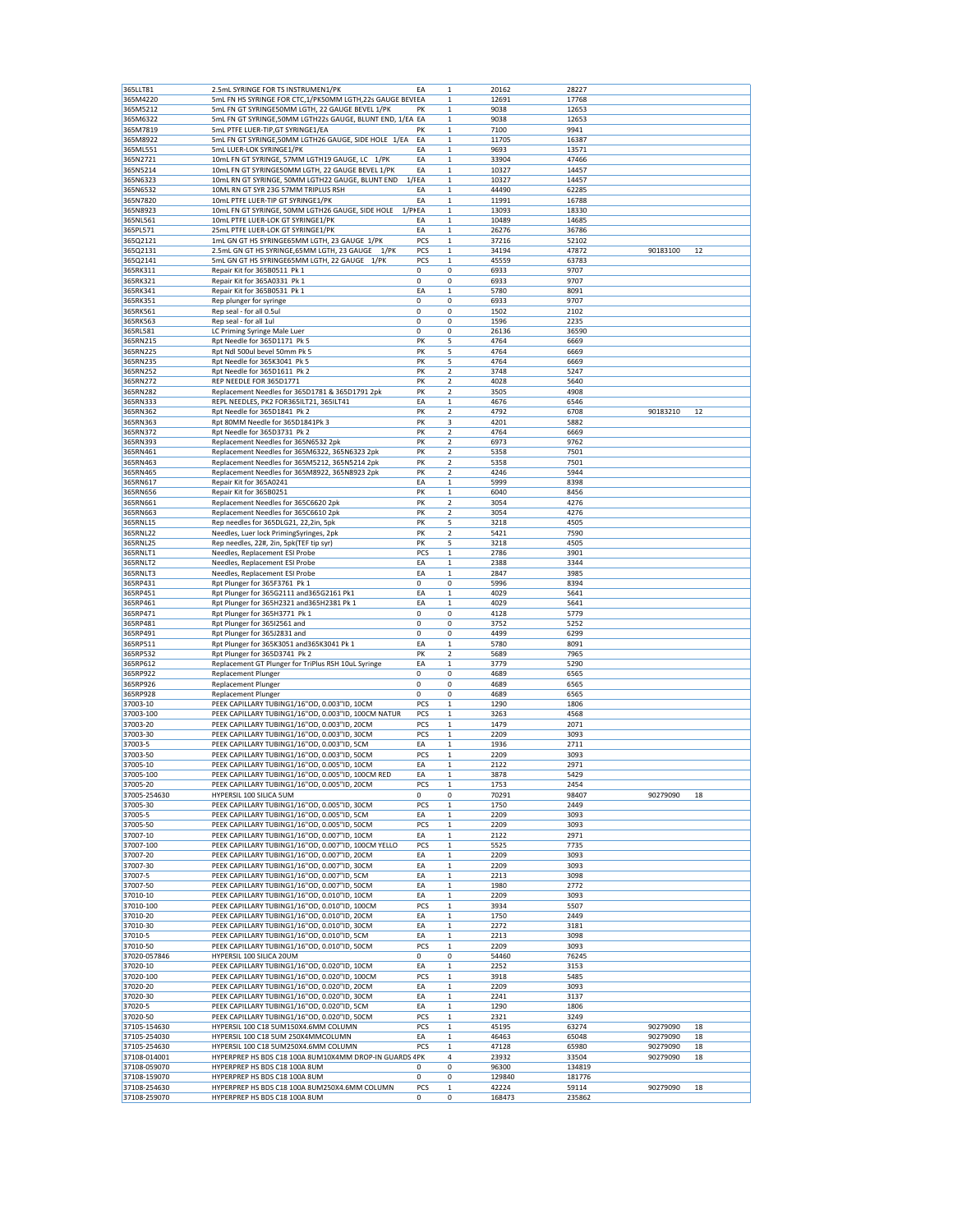| 37108-259270                     | HYPERPREP HS BDS C18 100A 8UM                                                                                                          | 0   | 0            | 382728  | 535819  |          |    |
|----------------------------------|----------------------------------------------------------------------------------------------------------------------------------------|-----|--------------|---------|---------|----------|----|
| 37110-254630                     | HYPERPREP HS C18 10UM                                                                                                                  | 0   | 0            | 62188   | 87064   |          |    |
| 37110-509370                     | HYPERPREP HS C18 10UM                                                                                                                  | 0   | 0            | 1887723 | 2642812 |          |    |
| 37112-254630                     | HYPERPREP HS C18 12UM                                                                                                                  | 0   | 0            | 62751   | 87852   |          |    |
| 37112-259070                     | HYPERPREP HS C18 12UM                                                                                                                  | 0   | 0            | 161872  | 226621  |          |    |
| 37115-059370                     | HYPERPREP HS C18 15UM 50X30MM                                                                                                          | 0   | 0            | 414574  | 580403  |          |    |
| 37205-154630                     | HYPERSIL 100 C8 5UM 150X4.6MMCOLUMN                                                                                                    | EA  | $\mathbf{1}$ | 43762   | 61266   | 90279090 | 18 |
| 37205-254630                     | HYPERSIL 100 C8 5UM 250X4.6MMCOLUMN                                                                                                    | PCS | $\mathbf 1$  | 47314   | 66239   | 90279090 | 18 |
| 3725-018                         | RHEODYNE PEEK ROTOR SEAL FOR                                                                                                           | 0   | 0            | 21267   | 29774   |          |    |
| 3725-039                         | RHEODYNE STATOR FACE ASSEMBLY                                                                                                          | 0   | 0            | 21826   | 30556   |          |    |
| 3725-999                         | RHEODYNE RHEBUILD KIT FOR                                                                                                              | 0   | 0            | 7405    | 10367   |          |    |
| 37405-254630                     | HYPERSIL 100 C4 5UM 250X4.6MMCOLUMN                                                                                                    | PCS | $\mathbf 1$  | 46295   | 64812   | 90279090 | 18 |
| 37705-254630                     | HYPERSIL 100 APS 5UM250X4.6MM COLUMN                                                                                                   | EA  | $\mathbf 1$  | 44196   | 61874   | 90279090 | 18 |
| 39011-FLEX                       | FLEXIBLE TUBING 1/32"OD X0.010"ID X 10.5CM                                                                                             | EA  | $\mathbf{1}$ | 7765    | 10871   |          |    |
| 39015-FLEX                       | FLEXIBLE TUBING 1/32"OD X0.010"ID X 15CM                                                                                               | EA  | $\,1$        | 7921    | 11090   |          |    |
| 39028-FLEX                       | FLEXIBLE TUBING 1/32"OD X0.010"ID X 28CM                                                                                               | PCS | $\mathbf 1$  | 7877    | 11028   |          |    |
| 39040-FLEX                       | FLEXIBLE TUBING 1/32"OD X0.010"ID X 40CM                                                                                               | PCS | $\mathbf 1$  | 7854    | 10996   |          |    |
| 39128-FLEX-SPECIAL               | SINGLE SLIPFREE CONNECTOR                                                                                                              | 0   | 0            | 15739   | 22034   |          |    |
| 40 09 0146                       | 0.3ml ME. 40x6mm. k. 15mm Sp                                                                                                           | PCS | 1000         | 13935   | 19509   |          |    |
| 40 15 06 74                      | PP-SK. schw. oL; PTFE vir. 53° D. 0.5mm                                                                                                | PCS | 1000         | 31987   | 44782   |          |    |
| 400 004                          | SYRINGE 2CC PP LS N/S CENTERED 1000                                                                                                    | CS  | 1000         | 7589    | 10624   |          |    |
| 400 008                          | SYRINGE 5CC PP LS N/SECCENTRIC 1000/CS                                                                                                 | CS  | 1000         | 7781    | 10893   |          |    |
| 400 010                          | SYRINGE 5 CC PP LL N/SCENTERED 1000/CS                                                                                                 | CS  | 1000         | 16677   | 23348   |          |    |
| 400 012                          | SYR 10CC PP LS N/S ECCENTRIC1000/CS                                                                                                    | CS  | 1000         | 12557   | 17580   |          |    |
| 400 014                          | SYRINGE 10CC PP LL N/S CENTER 1000/CS                                                                                                  | CS  | 1000         | 20609   | 28853   |          |    |
| 400 018                          | SYR 20CC PP LL N/S CENTERED1000/CS                                                                                                     | CS  | 1000         | 30259   | 42362   |          |    |
| 400 020                          | SYRINGE 50CC PP LS N/SECCENTRIC 300                                                                                                    | CS  | 300          | 24450   | 34230   |          |    |
| 400 021                          | SYRINGE 5 CC PP LL N/SCENTERED 100/PK                                                                                                  | PK  | 100          | 2441    | 3418    |          |    |
| 400 022                          | 10CC PLASTIC SYRINGE LUER LOK100/PK                                                                                                    | PK  | 100          | 2062    | 2887    |          |    |
| 400 026                          | MICROMAT TFE/SIL SQUARE 10/CS2.4ML MASTERBOCK                                                                                          | CS  | 10           | 14900   | 20859   |          |    |
| 400 027                          | 1ML ALL PLASTIC SYRINGE, LEUR SLIP, 1000/CS                                                                                            | CS  | 1000         | 17614   | 24659   |          |    |
| 400 029                          | 3ML ALL PLASTIC SYRINGELUER SLIP, 100/PK                                                                                               | PK  | 100          | 656     | 919     |          |    |
| 400 030                          | 3ML ALL PLASTIC SYRINGELUER SLIP, 1000/CS                                                                                              | CS  | 1000         | 7593    | 10630   |          |    |
| 400 031                          | 5ML ALL PLASTIC SYRINGE LUER SLIP, 100/PK                                                                                              | PK  | 100          | 749     | 1049    |          |    |
| 400 032                          | 10ML ALL PLASTIC SYRINGE LUER SLIP, 100/PK                                                                                             | PK  | 100          | 1690    | 2366    |          |    |
| 400 033                          | SYRINGE 20CC PP LS N/S                                                                                                                 | 0   | 0            | 2438    | 3414    |          |    |
| 400 036                          | 50ML ALL PLASTIC SYRINGE                                                                                                               | 0   | 0            | 4221    | 5909    |          |    |
| 400 067                          | MICROMAT I TFE/SIL FB 10/CS                                                                                                            | 0   | 0            | 14900   | 20859   |          |    |
| 400 073                          | MICROMAT II TFE/SIL RB 10/CS                                                                                                           | 0   | 0            | 18083   | 25316   |          |    |
| 400 079                          | MICROMAT II/PS ROUND PINK 10                                                                                                           | 0   | 0            | 17518   | 24525   |          |    |
| 400 101                          | FILTER DISS 35UM PE 100/PK                                                                                                             | PK  | 100          | 4689    | 6564    |          |    |
| 400 102                          | FILTER DISSO 35UM PE 1000                                                                                                              | CS  | 1000         | 46088   | 64524   |          |    |
| 400 104                          | FILTER DISSO 10UM PE 100/PK                                                                                                            | PK  | 100          | 4310    | 6033    |          |    |
| 400 105                          | FILTER DISSO 10UM PE 1000                                                                                                              | CS  | 1000         | 42998   | 60197   |          |    |
| 400 107                          | FILTER DISS 70UM PE 100/PK                                                                                                             | PK  | 100          | 4876    | 6826    |          |    |
| 400 108                          | FILTER DISSO 70UM PE 1000                                                                                                              | CS  | 1000         | 47960   | 67144   |          |    |
| 400 109                          | FILTER DISSO 45UM PE 1000/CS                                                                                                           | CS  | 1000         | 46088   | 64524   |          |    |
| 400 110                          | FILTER DISSO 45UM PE 100/PK                                                                                                            | PK  | 100          | 4689    | 6564    |          |    |
| 400 111                          | FILTER DISSO 20UM PE 1000/CS                                                                                                           | CS  | 1000         | 42998   | 60197   |          |    |
| 400 112                          | FILTER DISS 20UM PE 100PK                                                                                                              | PK  | 100          | 4310    | 6034    |          |    |
| 400 500                          | SYRINGE EXMIRE GC 50MM 0.001ML FIXED                                                                                                   | EA  | $\mathbf{1}$ | 4030    | 5641    |          |    |
| 400 887                          | KIT HDSPC V/C/S-UAS 500 20ML                                                                                                           | 0   | 0            | 34383   | 48136   |          |    |
| 401 026                          | MICROMAT TFE/SIL SQ PS YEL 10                                                                                                          | CS  | 10           | 17894   | 25052   |          |    |
| 401 350                          | CANNULA DISS W/SHEATH 4 3/8'                                                                                                           | EA  | $\mathbf{1}$ | 4967    | 6954    |          |    |
| 401 352                          | CANNULA DISS W/SHEATH 7 1/2"                                                                                                           | EA  | $\mathbf 1$  | 7870    | 11018   |          |    |
| 4038-0032                        | Sealing Nut Stainless Steel                                                                                                            | 0   | 0            | 3282    | 4595    |          |    |
| 405 029                          | 18MM MAGNETIC SCREW CAPW T/S SEPTA FOR SPME - 100/PK PK                                                                                |     | 100          | 3753    | 5254    |          |    |
| 405 031                          | 18MM MAGNETIC SCREW CLOSURE W/PTFE/BLUE SILICONE, 10 PK                                                                                |     | 100          | 5624    | 7873    |          |    |
| 405 032                          | VIAL 22X38 CLR A/S HDSP 6MLC/T RND BTM 125                                                                                             | PK  | 125          | 3466    | 4853    |          |    |
| 405 034                          | VIAL 22.5X45 CLR C/T 10ML RNDBTM 100                                                                                                   | PK  | 100          | 3187    | 4462    | 70179090 | 18 |
| 405 035                          | 18MM SCRW CLSURE W/ PTFE/BLUECHLOROBUTYL, 100/PK                                                                                       | PK  | 100          | 7687    | 10762   |          |    |
| 405 038                          | SEAL 20MM MAGNETIC 1000/CS                                                                                                             | CS  | 1000         | 8716    | 12203   |          |    |
| 405 039                          | 20MM MAG CRP/BL, SIL/PTFE, 500/PK                                                                                                      | PK  | 500          | 32037   | 44851   |          |    |
| 405 043                          | 20MM TIN/ALUM MAGNETIC CRIMPCAP W/PTFE/SILICONE, 500 PK                                                                                |     | 500          | 30353   | 42495   |          |    |
| 405 048                          | SEPTA 20MM T/BUTYL 0.129 FOR20MM SEAL 100                                                                                              | PK  | 100          | 2065    | 2890    |          |    |
| 405 050                          | SEAL 20MM TFE/BUTYL 0.129 1000                                                                                                         | CS  | 1000         | 27635   | 38689   |          |    |
| 405 054                          | SEAL 20MM TFE/BUTYL 0.129 100                                                                                                          | PK  | 100          | 2810    | 3934    |          |    |
| 405 061                          | SEPTA 20MM PHARMA .130 BYL 100                                                                                                         | PK  | 100          | 2810    | 3935    |          |    |
| 405 062                          | SEAL 20MM PHARMA FIX BUTLE/TFE100/PK                                                                                                   | PK  | 100          | 3186    | 4461    |          |    |
| 405 063                          | SEPTA 20MM PHARMA-FIX BUTYL/PTFE 1000/CS                                                                                               | CS  | 1000         | 28011   | 39215   |          |    |
| 405 131                          | 18MM MAGNETIC SCREW CLOSURE W/                                                                                                         | 0   | 0            | 9373    | 13122   |          |    |
| 405 134                          | CONV KIT, 10ML RB VIAL, 20MM MAGSEAL PTFE/GRAY BUTYL, 11PK                                                                             |     | 100          | 7496    | 10495   |          |    |
| 405 142                          | 20MM CRP SEAL, 9.5 OPENINGGRY PTFE/RR 3MM THICK 100/PIPK                                                                               |     | 100          | 2531    | 3543    |          |    |
| 40725-GM                         | Titan3 Syringe Filter, glass micro fiber (GMF) membrane, 0.7um PK                                                                      |     | 100          | 8525    | 11936   | 84212190 | 18 |
| 40725-GMC                        | Titan3 Syringe Filter, PVDF membrane, 0.7um pore size, 30mm cPK                                                                        |     | 500          | 38782   | 54295   |          |    |
| 40-EPASV                         | 40mL Clear Glass EPA Vial                                                                                                              | PK  | 100          | 7055    | 9877    |          |    |
| 40-EPASV(A)                      | 40mL Amber Glass EPA Vial                                                                                                              | PK  | 100          | 9107    | 12750   |          |    |
| 40-EPAVCS                        | 40ML CLR GLASS EPA VIAL/CAP100/PK                                                                                                      | PK  | 100          | 13813   | 19338   |          |    |
| 40-EPAVCS(A)                     | 40ML AMB GLASS EPA VIAL/CAP100/PK                                                                                                      | PK  | 100          | 12997   | 18196   |          |    |
| 40-EPAVCS(A)-PC                  | AMB 40ML EPA VIAL KIT, 2000 CLASS, 72/PK                                                                                               | PK  | 72           | 14740   | 20636   |          |    |
| 40-EPAVCS(A)-PC3                 | 40mL Amber Glass EPA Vial with Cap and Seal. Class 300 Pre-cle: PK                                                                     |     | 72           | 18521   | 25930   |          |    |
| 40-EPAVCS-PC                     | CLR 40ML EPA VIAL KIT2000 CLASS, 72/PK                                                                                                 | PK  | 72           | 13464   | 18849   |          |    |
| 40-EPAVCS-PC3                    | 40mL Clear Glass EPA Vial with Cap and Seal Class 300 Pre-clean PK                                                                     |     | 72           | 15955   | 22336   |          |    |
| 40-SV                            | 40mL Storage Vial-Clear Glass, 28 x 95mm with 24-400 Thread PK                                                                         |     | 100          | 9855    | 13797   | 70179090 | 18 |
| $40-SV(A)$                       | AMBER VIALS ONLY, 40ML, 24-400, 28X95, 100/PK                                                                                          | PK  | 100          | 11107   | 15550   |          |    |
| 40-TOCSV-10                      | 40mL TOC Vial, 10ppb Certified with Cap and Seal                                                                                       | PK  | 72           | 67482   | 94475   |          |    |
|                                  | 40ML CLR VIAL, OTWS W/CAP COVER72/PK                                                                                                   | PK  | 72           | 46710   | 65394   |          |    |
| 40-TOCSV-20                      |                                                                                                                                        |     | 100          | 10025   | 14035   |          |    |
| 41025-NP                         | Titan3 Syringe Filter, PTFE membrane, 1.0um pore size, 30mm d PK                                                                       |     | 100          | 8247    | 11546   |          |    |
| 41225-GM                         | Titan3 Syringe Filter, glass micro fiber (GMF) membrane, 1.2um PK                                                                      |     |              |         |         |          |    |
| 41225-GMC                        | Titan3 Syringe Filter, glass micro fiber (GMF) membrane, 1.2um CS                                                                      |     | 500          | 34472   | 48261   |          |    |
| 41225-NC                         | Titan3 Syringe Filter, nylon (polyamide) membrane, 1.5um pore CS                                                                       |     | 500          | 37752   | 52853   |          |    |
| 41225-NN                         | Titan3 Syringe Filter, nylon (polyamide) membrane, 1.5um pore PK                                                                       |     | 100          | 9275    | 12986   |          |    |
| 42204-CA                         |                                                                                                                                        |     | 100          | 4874    | 6824    |          |    |
|                                  | Titan3 Syringe Filter, cellulose acetate (CA) membrane, 0.2um p.PK<br>Titan3 Syringe Filter, nylon (polyamide) membrane, 0.2um pore CS |     | 500          | 33445   | 46822   |          |    |
|                                  | Titan3 Syringe Filter, nylon (polyamide) membrane, 0.2um pore PK                                                                       |     | 100          | 6748    | 9448    |          |    |
| 42204-NC<br>42204-NN<br>42204-NP | Titan3 Syringe Filter, PTFE (hydrophobic) membrane, 0.2um por PK                                                                       |     | 100          | 7494    | 10491   |          |    |
| 42204-PV                         | Titan3 Syringe Filter, PVDF membrane, 0.2um pore size, 4mm di PK                                                                       |     | 100          | 8058    | 11281   |          |    |
| 42204-PVC                        | Titan3 Filter 4mm 0.2µm PVDF 500pk                                                                                                     | PK  | 500          | 40092   | 56129   |          |    |
| 42213-CA                         | Titan3 Syringe Filter, cellulose acetate (CA) membrane, 0.2um p.PK                                                                     |     | 200          | 16302   | 22823   |          |    |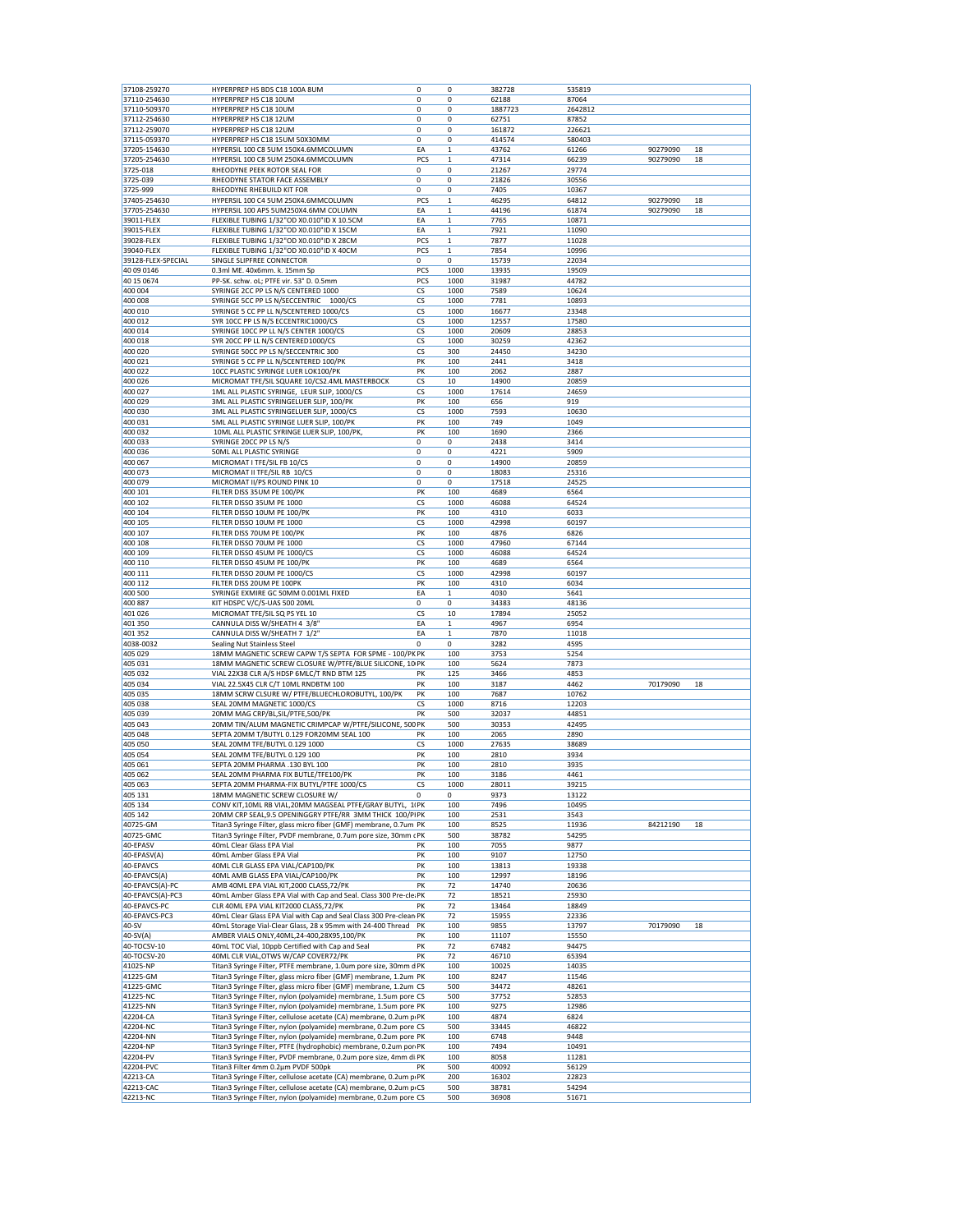| 42213-NN                   | Titan3 Syringe Filter, nylon (polyamide) membrane, 0.2um pore PK                                                                      |          | 200                          | 15928           | 22300           |          |    |
|----------------------------|---------------------------------------------------------------------------------------------------------------------------------------|----------|------------------------------|-----------------|-----------------|----------|----|
| 42213-NP                   | Titan3 Syringe Filter, PTFE (hydrophobic) membrane, 0.2um por PK                                                                      |          | 200                          | 15550           | 21770           |          |    |
| 42213-NPL                  | Titan3 Syringe Filter, PTFE (hydrophilic) membrane, 0.2um pore PK                                                                     |          | 200                          | 13116           | 18362           |          |    |
| 42213-PC                   | Titan3 Syringe Filter, PTFE (hydrophobic) membrane, 0.2um por CS                                                                      |          | 500                          | 36908           | 51671           |          |    |
| 42213-PP                   | Titan3 Syringe Filter, polypropylene (PP) membrane, 0.2um porePK                                                                      |          | 200                          | 34008           | 47611           |          |    |
| 42213-PS                   | Titan3 Syringe Filter, polyethersulfone (PES) membrane, 0.2um   PK                                                                    |          | 200                          | 14800           | 20721           |          |    |
| 42213-PV                   | Titan3 Syringe Filter, PVDF membrane, 0.2um pore size, 17mm cPK                                                                       |          | 200                          | 27354           | 38296           |          |    |
| 42213-PVC<br>42225-CA      | Titan3 Syringe Filter, PVDF membrane, 0.2um pore size, 17mm cCS<br>Titan3 Syringe Filter, cellulose acetate (CA) membrane, 0.2um p PK |          | 500<br>100                   | 66415<br>11806  | 92981<br>16529  |          |    |
| 42225-NBX                  | Titan3 Syringe Filter, nylon (polyamide) membrane, 0.2um pore CS                                                                      |          | 5000                         | 455805          | 638127          |          |    |
| 42225-NC                   | Titan3 Syringe Filter, nylon (polyamide) membrane, 0.2um pore CS                                                                      |          | 500                          | 45619           | 63867           |          |    |
| 42225-NN                   | Titan3 Syringe Filter, nylon (polyamide) membrane, 0.2um pore PK                                                                      |          | 100                          | 9932            | 13905           | 84212190 | 18 |
| 42225-NP                   | Titan3 Syringe Filter, PTFE (hydrophobic) membrane, 0.2um por PK                                                                      |          | 100                          | 10210           | 14295           | 84212190 | 18 |
| 42225-NPL                  | Titan3 Syringe Filter, PTFE (hydrophilic) membrane, 0.2um pore PK                                                                     |          | 100                          | 8806            | 12329           |          |    |
| 42225-PC                   | Titan3 Syringe Filter, PTFE (hydrophobic) membrane, 0.2um por CS                                                                      |          | 500                          | 47211           | 66095           |          |    |
| 42225-PP                   | Titan3 Syringe Filter, polypropylene (PP) membrane, 0.2um porePK                                                                      |          | 100                          | 38969           | 54556           |          |    |
| 42225-PS                   | Titan3 Syringe Filter, polyethersulfone (PES) membrane, 0.2um   PK                                                                    |          | 100                          | 9183            | 12856           |          |    |
| 42225-PSC                  | Titan3,,30mm FILTER DARK GRAY                                                                                                         |          | 0                            | 51056           | 71478           |          |    |
| 42225-PV                   | Titan3 Syringe Filter, PVDF membrane, 0.2um pore size, 30mm cPK                                                                       |          | 100                          | 17985           | 25179           | 84212190 | 18 |
| 42225-PVC                  | Titan3 Syringe Filter, PVDF membrane, 0.2um pore size, 30mm cCS                                                                       |          | 500                          | 87961           | 123145          |          |    |
| 42725-GM                   | Titan3 Syringe Filter, GMF membrane, 3.1um pore size, 30mm d PK                                                                       |          | 100                          | 8435            | 11809           | 84212900 | 18 |
| 44502-CA                   | Titan3 Syringe Filter, cellulose acetate (CA) membrane, 0.45um   PK                                                                   |          | 100                          | 6749            | 9448            |          |    |
| 44504-NC<br>44504-NN       | Titan3 Syringe Filter, nylon (polyamide) membrane, 0.45um por CS<br>Titan3 Syringe Filter, nylon (polyamide) membrane, 0.45um por PK  |          | 500<br>100                   | 33445<br>6748   | 46822<br>9448   |          |    |
| 44504-NP                   | Titan3 Syringe Filter, PTFE (hydrophobic) membrane, 0.45um po PK                                                                      |          | 100                          | 8058            | 11281           |          |    |
| 44504-NPC                  | Titan3 Syringe Filter, PTFE (hydrophobic) membrane, 0.45um po CS                                                                      |          | 500                          | 40095           | 56132           |          |    |
| 44504-PV                   | Titan3 Syringe Filter, PVDF membrane, 0.45um pore size, 4mm cPK                                                                       |          | 100                          | 7495            | 10493           |          |    |
| 44513-CA                   | Titan3 Syringe Filter, cellulose acetate (CA) membrane, 0.45um   PK                                                                   |          | 200                          | 16302           | 22822           |          |    |
| 44513-CAC                  | Titan3 Syringe Filter, cellulose acetate (CA) membrane, 0.45um   CS                                                                   |          | 500                          | 38781           | 54294           |          |    |
| 44513-NC                   | Titan3 Syringe Filter, nylon (polyamide) membrane, 0.45um por CS                                                                      |          | 500                          | 36908           | 51671           |          |    |
| 44513-NN                   | Titan3 Syringe Filter, nylon (polyamide) membrane, 0.45um por PK                                                                      |          | 200                          | 15550           | 21770           |          |    |
| 44513-NP                   | Titan3 Syringe Filter, PTFE (hydrophobic) membrane, 0.45um po PK                                                                      |          | 200                          | 15743           | 22040           |          |    |
| 44513-NPL                  | Titan3 Syringe Filter, PTFE (hydrophilic) membrane, 0.45um por PK                                                                     |          | 200                          | 13117           | 18364           |          |    |
| 44513-PBX                  | Titan3 Syringe Filter, PTFE (hydrophobic) membrane, 0.45um poCS                                                                       |          | 5000                         | 368596          | 516035          |          |    |
| 44513-PC                   | Titan3 Syringe Filter, PTFE (hydrophobic) membrane, 0.45um poCS                                                                       |          | 500                          | 36908           | 51671           |          |    |
| 44513-PP                   | Titan3 Syringe Filter, Polypropylene (PP) membrane, 0.45um por PK                                                                     |          | 200                          | 51711           | 72396           |          |    |
| 44513-PP-100<br>44513-PS   | Titan3 Syringe Filter, Polypropylene (PP) membrane, 0.45um porPK<br>Titan3 Syringe Filter, Polyethersulfone (PES) membrane, 0.45um PK |          | 100<br>200                   | 25495<br>14800  | 35693<br>20720  |          |    |
| 44513-PV                   | Titan3 Syringe Filter, PVDF membrane, 0.45um pore size, 17mm PK                                                                       |          | 200                          | 22203           | 31084           |          |    |
| 44513-PVB                  | Titan3 Filter 17mm 0.45µm PVDF 10,000pk                                                                                               | PK       | 10000                        | 534117          | 747763          |          |    |
| 44513-PVC                  | Titan3 Syringe Filter, PVDF membrane, 0.45um pore size, 17mm CS                                                                       |          | 500                          | 53490           | 74886           |          |    |
| 44525-CA                   | Titan3 Syringe Filter, Cellulose acetate (CA) membrane, 0.45um PK                                                                     |          | 100                          | 11995           | 16792           | 84212190 | 18 |
| 44525-CAC                  | Titan 2, 30mm FLT TRAN ORANG                                                                                                          | 0        | 0                            | 54332           | 76065           |          |    |
| 44525-NBX                  | Titan3 Syringe Filter, nylon (polyamide) membrane, 0.45um por CS                                                                      |          | 5000                         | 455990          | 638386          |          |    |
| 44525-NC                   | Titan3 Syringe Filter, nylon (polyamide) membrane, 0.45um por CS                                                                      |          | 500                          | 45619           | 63867           |          |    |
| 44525-ND                   | Titan3 Syringe Filter, nylon (polyamide) membrane, 0.45um por CS                                                                      |          | 1500                         | 136857          | 191600          |          |    |
| 44525-NN                   | Titan3 Syringe Filter, nylon (polyamide) membrane, 0.45um por PK                                                                      |          | 100                          | 9932            | 13905           | 84212190 | 18 |
| 44525-NP                   | Titan3 Syringe Filter, PTFE (hydrophobic) membrane, 0.45um po PK                                                                      |          | 100                          | 10210           | 14295           | 84212190 | 18 |
| 44525-NPL<br>44525-PBX     | Titan3 Syringe Filter, PTFE (hydrophilic) membrane, 0.45um por PK<br>Titan3 Syringe Filter, PTFE (hydrophobic) membrane, 0.45um po CS |          | 100<br>5000                  | 8806<br>471823  | 12329<br>660552 |          |    |
| 44525-PC                   | Titan3 Syringe Filter, PTFE (hydrophobic) membrane, 0.45um poCS                                                                       |          | 500                          | 47774           | 66884           | 84212190 | 18 |
| 44525-PP                   | Titan3, 30mm FILTER WHITE0.45um PP MEMBRANE 100/PK                                                                                    | PK       | 100                          | 28667           | 40134           |          |    |
| 44525-PS                   | Titan3, 30mm FILTER ORANGE-YEL0.45um PES MEMBRANE 10( PK                                                                              |          | 100                          | 15269           | 21377           |          |    |
| 44525-PSX                  | Titan3, 30mm FILTER                                                                                                                   | 0        | 0                            | 724269          | 1013976         |          |    |
| 44525-PV                   | Titan3, 30mm FILTER RED0.45um, PVDF MEMBRANE 100/PK                                                                                   | PK       | 100                          | 15645           | 21903           | 84212190 | 18 |
| 44525-PVC                  | Titan3, 30mm FILTER RED0.45um, PVDF MEMBRANE 500/CS                                                                                   | cs       | 500                          | 74472           | 104261          |          |    |
| 44526-NBX                  | Titan3 Filter 30mm 0.45µm Nylon 5,000pk                                                                                               | PK       | 5000                         | 699034          | 978648          |          |    |
| 44526-NC                   | Titan 3, 30mm FILTER WHT, NYLONO.45um NO PREFILTER 500/CS                                                                             |          | 500                          | 78314           | 109640          |          |    |
| 44526-NN<br>45025-NBX      | Titan3, 30mm FILTER WHT, NYLON0.45um NO PREFILTER 100/PIPK<br>Titan3 Filter 30mm 5.0um Nylon 5,000pk                                  | PK       | 100<br>5000                  | 16491<br>418296 | 23088<br>585615 | 84212190 | 18 |
| 45025-NC                   | Titan3, 30mm FILTER PINK5.0um NYLON MEMBRANE 500/CS CS                                                                                |          | 500                          | 68100           | 95341           |          |    |
|                            | Titan3, 30mm FILTER PINK5.0um, NYLON MEMBRANE 100/PK                                                                                  | PK       | 100                          | 14431           | 20203           | 84212190 | 18 |
|                            |                                                                                                                                       | EA       | $\mathbf{1}$                 |                 |                 |          |    |
| 45025-NN                   |                                                                                                                                       |          |                              |                 |                 |          |    |
| 45310030-UI                | LinerGOLD Straight Liner 5x8x105mm 1pk                                                                                                |          |                              | 4548            | 6368<br>5986    |          |    |
| 45310031-UI<br>45310032-UI | LinerGOLD Split Straight Liner 3x8x105mm 1pk<br>LinerGOLD Splitless Liner 3x8x105mm 1pk                                               | EA<br>EA | $\mathbf{1}$<br>$\mathbf{1}$ | 4275<br>5576    | 7807            |          |    |
| 45310033-UI                | LinerGOLD Splitless Liner 5x8x105mm 1pk                                                                                               | EA       | $\mathbf 1$                  | 5576            | 7807            |          |    |
| 45350030-UI                | LinerGOLD Straight Liner 5x8x105mm 5pk                                                                                                | PK       | 5                            | 14764           | 20670           |          |    |
| 45350031-UI                | LinerGOLD Split Straight Liner 3x8x105mm 5pk                                                                                          | PK       | 5                            | 11980           | 16773           |          |    |
| 45350032-UI                | LinerGOLD Splitless Liner 3x8x105mm 5pk                                                                                               | PK       | 5                            | 19121           | 26770           |          |    |
| 45350033-UI                | LinerGOLD Splitless Liner 5x8x105mm 5pk                                                                                               | PK       | 5                            | 18757           | 26260           |          |    |
| 45354030-UI                | LinerGOLD Straight Liner 5x8x105mm 25pk                                                                                               | PK       | 25                           | 73320           | 102648          |          |    |
| 45354031-UI                | LinerGOLD Split Straight Liner 3x8x105mm 25pk                                                                                         | PK       | 25                           | 59402           | 83163           |          |    |
| 45354032-UI                | LinerGOLD Splitless Liner 3x8x105mm 25pk                                                                                              | PK       | 25                           | 95407           | 133570          |          |    |
| 45354033-UI<br>453A0164-UI | LinerGOLD Splitless Liner 5x8x105mm 25pk<br>LinerGOLD Straight Liner, Wool, 4x6.3x78.5mm 1pk                                          | PK<br>EA | 25<br>$\mathbf{1}$           | 93087<br>3721   | 130322<br>5209  |          |    |
| 453A0254-UI                |                                                                                                                                       | PK       | $\mathbf{1}$                 | 4184            | 5858            |          |    |
| 453A0294-UI                | LinerGOLD Precision Liner, Wool, 4x6.3x78.5mm 1pk<br>LinerGOLD Splitless Straight Liner 4x6.3x78.5mm 1pk                              | EA       | $\,1\,$                      | 3630            | 5081            |          |    |
| 453A0334-UI                | LinerGOLD Split Liner 1x6.3x78.5mm 1pk                                                                                                | EA       | $\,$ 1                       | 3902            | 5463            |          |    |
| 453A0344-UI                | LinerGOLD Splitless Liner, Single Taper 4x6.5x78.5mm 1pk                                                                              | EA       | $\,1\,$                      | 4275            | 5986            |          |    |
| 453A0354-UI                | LinerGOLD Splitless Liner, Double Taper 4x6.5x78.5mm 1pk                                                                              | ΕA       | $\,1\,$                      | 4548            | 6368            |          |    |
| 453A0924-UI                | LinerGOLD Splitless Liner, Single Taper, Wool 4x6.5x78.5mm 1pl PK                                                                     |          | $\mathbf{1}$                 | 4275            | 5986            |          |    |
| 453A1252                   | FocusLiner for Agilent, 4mmID, 78.5mm, Pk 25                                                                                          | PΚ       | 25                           | 50508           | 70711           |          |    |
| 453A1252-UI                | LinerGOLD Precision Liner, Wool, 4x6.3x78.5mm 25k                                                                                     | PK       | 25                           | 57082           | 79915           |          |    |
| 453A1255                   | FocusLiner for Agilent, 4mmID, 78.5mm, Pk 5                                                                                           | PK       | 5                            | 11874           | 16624           |          |    |
| 453A1255-UI<br>453A1262    | LinerGOLD Precision Liner, Wool, 4x6.3x78.5mm 5pk<br>FocusLiner for Agilent, 4mmID, 78.5mm, Pk 25                                     | PK<br>PK | 5<br>25                      | 11516<br>43739  | 16123<br>61234  |          |    |
| 453A1262-UI                | LinerGOLD Straight Liner, Wool, 4x6.3x78.5mm 25pk                                                                                     | PК       | 25                           | 48913           | 68479           |          |    |
| 453A1285                   | FocusLiner for Agilent, 2.3mmID, 78.5mm, Pk 5                                                                                         | PK       | 5                            | 13256           | 18558           |          |    |
| 453A1295                   | FocusLiner for Agilent, 4mmID, 78.5mm, Pk 5                                                                                           | PK       | 5                            | 8571            | 11999           | 84212900 | 18 |
| 453A1295-UI                | LinerGOLD Splitless Straight Liner 4x6.3x78.5mm 5pk                                                                                   | PK       | 5                            | 8915            | 12481           |          |    |
| 453A1305                   | FocusLiner for Agilent, 4mmID, 78.5mm, Pk 5                                                                                           | PK       | 5                            | 13676           | 19146           |          |    |
| 453A1312                   | FocusLiner for Agilent, 4mmID, 78.5mm, Pk 25                                                                                          | PK       | 25                           | 76238           | 106733          |          |    |
| 453A1315                   | FocusLiner for Agilent, 4mmID, 78.5mm (taper), Pk 5                                                                                   | PK       | 5                            | 18382           | 25735           |          |    |
| 453A1335                   | FocusLiner for Agilent, 1.2mmID, 78.5mm, Pk 5                                                                                         | PK       | 5                            | 11413           | 15979           | 90279090 | 18 |
| 453A1335-UI<br>453A1345    | LinerGOLD Split Liner 1x6.3x78.5mm 5pk                                                                                                | PK<br>PK | 5<br>5                       | 10771<br>13335  | 15079<br>18669  | 90279090 | 18 |
| 453A1345-UI                | FocusLiner for Agilent, 4mmID, 78.5mm, Pk 5<br>LinerGOLD Splitless Liner, Single Taper 4x6.5x78.5mm 5pk                               | PK       | 5                            | 12162           | 17027           |          |    |
| 453A1355                   | FocusLiner for Agilent, 4mmID, 78.5mm, Pk 5                                                                                           | PK       | 5                            | 15438           | 21613           |          |    |
| 453A1355-UI                | LinerGOLD Splitless Liner, Double Taper 4x6.5x78.5mm 5pk                                                                              | PΚ       | 5                            | 14482           | 20275           |          |    |
| 453A1372<br>453A1925       | FocusLiner for Agilent, 2.3mmID, 78.5mm, Pk 25<br>FocusLiner for Agilent, 4mmID, 78.5mm, Pk 5                                         | PK<br>PK | 25<br>5                      | 76090           | 106526<br>19174 | 90279090 |    |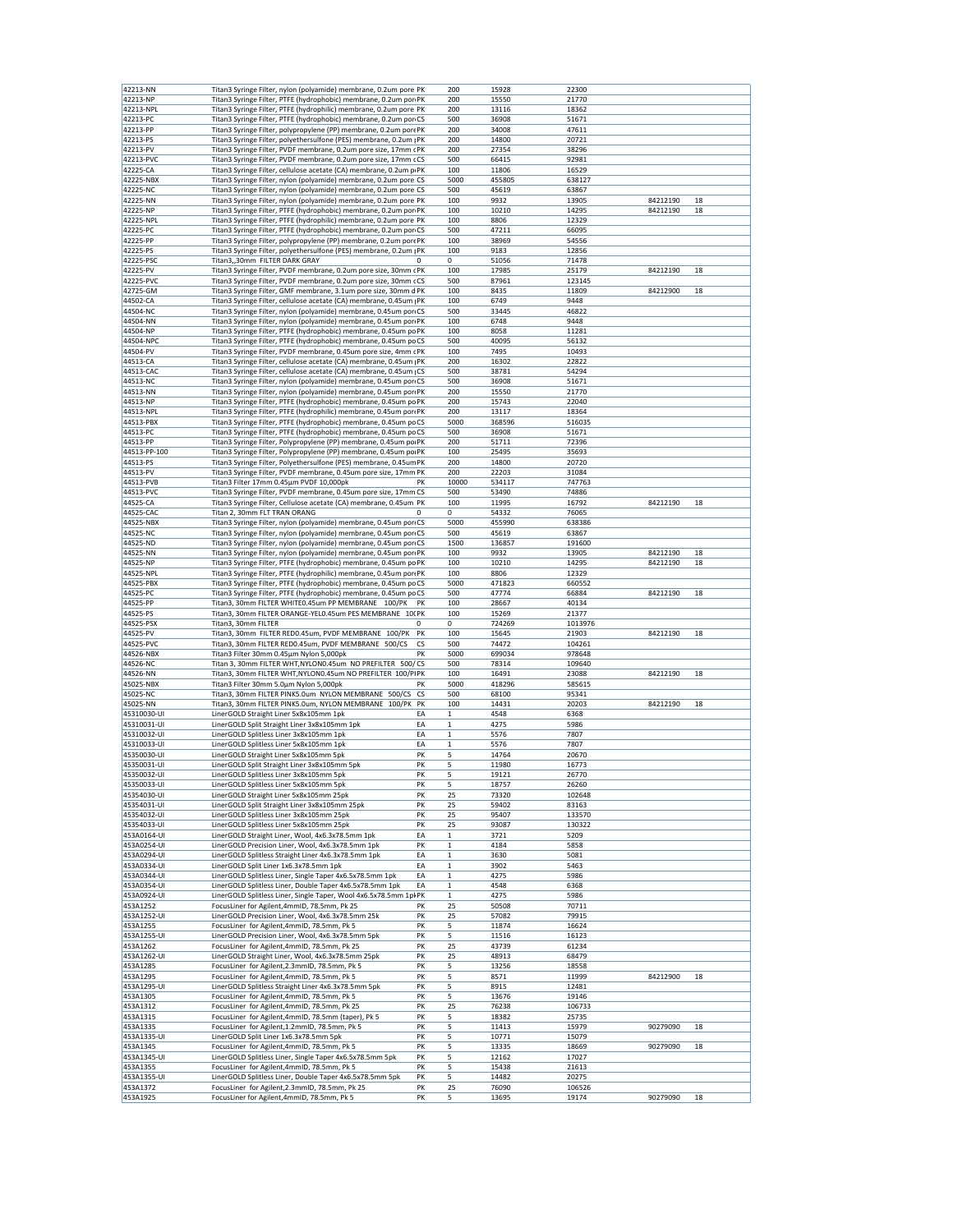| 453A1925-UI                | LinerGOLD Splitless Liner, Single Taper, Wool 4x6.5x78.5mm 5pl PK                                       |             | 5                 | 12626           | 17677           | 84212900 | 18 |
|----------------------------|---------------------------------------------------------------------------------------------------------|-------------|-------------------|-----------------|-----------------|----------|----|
| 453A2000                   | Cyclo/Single Gooseneck MetalLiner for Agilent GC, 5.2mm x                                               | PK          | 5                 | 53123           | 74373           |          |    |
| 453A2001                   | Single Gooseneck Metal Linerfor Agilent GC, 5.2mm x 6.3mm                                               | PK          | 5                 | 22405           | 31367           |          |    |
| 453A2002                   | Cyclosplitter Liner forAgilent GC, 5.2mm x 6.3mm x 78                                                   | PK          | 5                 | 34051           | 47671           |          |    |
| 453A2003                   | S/SL Liner with Wool forAgilent GC, 5.2mm x 6.3mm x 78                                                  | PK          | 5                 | 10850           | 15190           |          |    |
| 453A2009<br>453A2011       | SSL mini-Lam Split Liner, deactivated, 4mm, empty 5pk<br>Gooseneck SL Liner for                         | PK<br>0     | 5<br>0            | 41155<br>30164  | 57617<br>42230  |          |    |
| 453A2012                   | Double Gooseneck SL Liner for                                                                           | 0           | 0                 | 27543           | 38561           |          |    |
| 453A2265                   | FocusLiner for Agilent, 4mmID, 78.5mm, Pk 5                                                             | PK          | 5                 | 10692           | 14969           | 73269098 | 18 |
| 453A2265-UI                | LinerGOLD Straight Liner, Wool, 4x6.3x78.5mm 5pk                                                        | PK          | 5                 | 9843            | 13780           |          |    |
| 453A2275                   | FocusLiner for Agilent, 2mmID, 78.5mm, Pk 5                                                             | PK          | 5                 | 13754           | 19256           |          |    |
| 453A2282                   | FocusLiner for Agilent, 2.3mmID, 78.5mm, Pk 25                                                          | PK          | 25                | 55160           | 77224           |          |    |
| 453A2292                   | FocusLiner for Agilent, 4mmID, 78.5mm, Pk 25                                                            | PK          | 25                | 36140           | 50596           |          |    |
| 453A2292-UI<br>453A2295    | LinerGOLD Splitless Straight Liner 4x6.3x78.5mm 25pk<br>Liner Agilent, 4mmID,                           | PK<br>0     | 25<br>0           | 44274<br>49646  | 61984<br>69505  |          |    |
| 453A2302                   | FocusLiner for Agilent,                                                                                 | 0           | 0                 | 50119           | 70167           |          |    |
| 453A2325                   | FocusLiner for Agilent, 2mmID, 78.5mm, Pk 5                                                             | PK          | 5                 | 13617           | 19063           |          |    |
| 453A2332                   | FocusLiner for Agilent, 1.2mmID, 78.5mm, Pk 25                                                          | PK          | 25                | 48350           | 67690           |          |    |
| 453A2332-UI                | LinerGOLD Split Liner 1x6.3x78.5mm 25pk                                                                 | PK          | 25                | 53553           | 74974           |          |    |
| 453A2342                   | FocusLiner for Agilent, 4mmID, 78.5mm, Pk 25                                                            | PK          | 25                | 55091           | 77128           |          |    |
| 453A2342-UI                | LinerGOLD Splitless Liner, Single Taper 4x6.5x78.5mm 25pk                                               | PK          | 25                | 60612           | 84856           |          |    |
| 453A2352<br>453A2352-UI    | FocusLiner for Agilent4mmID, 78.5mm, Pk 25<br>LinerGOLD Splitless Liner, Double Taper 4x6.5x78.5mm 25pk | PK<br>PK    | 25<br>25          | 64192<br>72210  | 89868<br>101094 |          |    |
| 453A2375                   | FocusLiner for Agilent, 2.3mmID, 78.5mm, Pk 5                                                           | PK          | 5                 | 17922           | 25090           |          |    |
| 453A2748-UI                | LinerGOLD SPME Liner 0.75x6.35x78.5mm 5pk                                                               | PK          | 5                 | 22581           | 31614           |          |    |
| 453A2922-UI                | LinerGOLD Splitless Liner, Single Taper, Wool 4x6.5x78.5mm 25; PK                                       |             | 25                | 62931           | 88104           |          |    |
| 453AG001                   | Mixed Liner Sample Pack(Agilent Instruments)                                                            | PK          | 5                 | 14443           | 20221           |          |    |
| 453P1795                   | FocusLiner for Perkin Elmer,2mmID, 86.2mm, Pk 5                                                         | PK          | 5                 | 20725           | 29015           |          |    |
| 453S1605                   | FocusLiner for Shimadzu,                                                                                | 0           | 0                 | 14053           | 19674           |          |    |
| 453S2985<br>453T0845-UI    | FocusLiner for Shimadzu, 3.4mmID, 95mm, Pk 5<br>LinerGOLD Baffled PTV Liner 2x2.75x120mm 1pk            | PK<br>EA    | 5<br>$\,$ 1       | 15358<br>6222   | 21501<br>8711   |          |    |
| 453T0905-UI                | LinerGOLD Precision Liner, Wool, 5x8x105mm 1pk                                                          | PK          | $\mathbf 1$       | 5576            | 7807            |          |    |
| 453T0999-UI                | LinerGOLD Splitless Precision Liner, Wool, 5x8x105mm 1pk                                                | EA          | $\,1\,$           | 5576            | 7807            |          |    |
| 453T1001                   | Liner Baffle, PTV, Trace, 2mm, Pk5                                                                      | PK          | 5                 | 26135           | 36589           |          |    |
| 453T1905                   | FocusLiner for Thermo, 5mmID,105mm, Pk 5                                                                | PK          | 5                 | 20804           | 29125           |          |    |
| 453T1905-UI                | LinerGOLD Precision Liner, Wool, 5x8x105mm 5pk                                                          | PK          | 5                 | 18757           | 26260           |          |    |
| 453T2120                   | Th, Siltek Baffle Liner, 2 x2.75 x 120mm, 5 Pk                                                          | PK          | 5                 | 46705           | 65388           | 90279090 | 18 |
| 453T2121<br>453T2130       | Deactivated S/SL Liner, 3mmID, 105mm, 5pk<br>Th, S/SL Siltek Liner withCarbofrit, Splitless, 5Pk        | PK<br>PK    | 5<br>5            | 40934<br>44988  | 57308<br>62983  |          |    |
| 453T2131                   | Th, S/SL Siltek Liner withCarbofrit, Split, 5Pk                                                         | PK          | 5                 | 45121           | 63169           |          |    |
| 453T2135                   | 2mm Glass PTV Liner with Wool2pk                                                                        | PK          | $\overline{2}$    | 17626           | 24676           |          |    |
| 453T2171-UI                | LinerGOLD PTV Baffle Liner 2x2.75x120mm 5pk                                                             | PK          | 5                 | 20623           | 28872           |          |    |
| 453T2845-UI                | LinerGOLD Baffled PTV Liner 2x2.75x120mm 5pk                                                            | PK          | 5                 | 22369           | 31317           |          |    |
| 453T2895                   | FocusLiner for Thermo, 5mmID,105mm, Pk 5                                                                | PK          | 5                 | 20823           | 29153           |          |    |
| 453T2999                   | GC Injection Port Liner, 5x8x105 Splitless 5/pk                                                         | PK          | 5                 | 21404           | 29965           |          |    |
| 453T2999-UI                | LinerGOLD Splitless Precision Liner, Wool, 5x8x105mm 1pk                                                | PK          | 5                 | 18757           | 26260           |          |    |
| 453T3241-UI<br>453T4845-UI | LinerGOLD Baffle PTV 1.5x3x71mm 5pk<br>LinerGOLD Baffled PTV Liner 2x2.75x120mm 25pk                    | PK<br>PK    | 5<br>25           | 21004<br>111645 | 29406<br>156303 |          |    |
| 453T4895                   | Liner for Thermo 70mm Needle,5mmID, 105mm, Pk 25                                                        | PK          | 25                | 95495           | 133692          |          |    |
| 453T4905                   | Liner for Thermo, 5mmID,105mm, Pk 25                                                                    | PK          | 25                | 95289           | 133405          |          |    |
| 453T4905-UI                | LinerGOLD Precision Liner, Wool, 5x8x105mm 25pk                                                         | PK          | 25                | 93087           | 130322          |          |    |
| 453T4999                   | Liner for Thermo 50mm needle,5mmID, 105mm, Pk 5                                                         | EA          | $\mathbf{1}$      | 98528           | 137940          |          |    |
| 453T4999-UI                | LinerGOLD Splitless Precision Liner, Wool, 5x8x105mm 1pk                                                | PK          | 25                | 93087           | 130322          |          |    |
| 453TH001                   | Mixed Liner Sample Pack(Thermo Scientific Instruments                                                   | EA          | $\mathbf{1}$      | 20726           | 29016           |          |    |
| 453TH002<br>453TH002-UI    | TRACE 1300 SSL Mixed LinerPack<br>LinerGOLD Mixed Pack for TRACE 1300 SSL 5pk                           | EA<br>PK    | $\mathbf{1}$<br>5 | 9813<br>13204   | 13739<br>18485  |          |    |
| 453TH003                   | TRACE 1300 PTV Mixed LinerPack                                                                          | EA          | $\mathbf 1$       | 72800           | 101920          |          |    |
| 46610-739                  | AUTOSAMPLER VIAL AMBER S/T4 ML 1000/CS                                                                  | CS          | 1000              | 20986           | 29380           |          |    |
| 4-CV                       | 4mL Crimp Top Vial - Clear                                                                              | PK          | 500               | 21609           | 30253           | 70179090 | 18 |
| 4-NWV-C                    | 4mL Neckless Glass Vial - Clear -with PE Cap - for Waters 48                                            | PK          | 100               | 6581            | 9213            |          |    |
| 4-PPNWV-C                  | VIAL 4ML G/E SHELL PP 15X45W/PE CAP<br>100/PK                                                           | PK          | 100               | 5987            | 8381            |          |    |
| 4-SF-02(CA)                | 4MM SYR FILTER CA 0.2UM100/PK                                                                           | PK          | 100               | 11774           | 16483           |          |    |
| 4-SF-02(N)<br>4-SF-02(PP)  | 4MM SYR FILTER NYL 0.2UM 100/PK<br>4mm Syringe Filter 0.2um Polypropylene                               | PK<br>PK    | 100<br>100        | 10789<br>10991  | 15105<br>15387  |          |    |
| 4-SF-02(PV)                | 4MM SYR FILTER PVDF 0.2UM100/PK                                                                         | PK          | 100               | 11874           | 16623           |          |    |
| 4-SF-02(RC)                | 4MM SYR FILTER RC 0.2UM100/PK                                                                           | PK          | 100               | 10379           | 14531           |          |    |
| 4-SF-02(T)                 | 4MM SYR FILTER PTFE, 0.2UM100/PK                                                                        | PK          | 100               | 10793           | 15110           |          |    |
| 4-SF-45(CA)                | 4MM SYR FILTER CA, 0.45UM100/PK                                                                         | PK          | 100               | 10376           | 14526           |          |    |
| 4-SF-45(N)                 | 4MM SYR FILTER NYL 0.45UM100/PK                                                                         | PK          | 100               | 10793           | 15110           |          |    |
| 4-SF-45(PP)<br>4-SF-45(PV) | 4mm Syringe Filter 0.45um Polypropylene                                                                 | PK<br>PK    | 100               | 10904           | 15266           |          |    |
| 4-SF-45(RC)                | 4MM SYR FILTER PVDF 0.45UM 100/PK<br>4MM SYR FILTER RC, 0.45UM100/PK                                    | PK          | 100<br>100        | 11789<br>10787  | 16505<br>15102  |          |    |
| 4-SF-45(T)                 | 4MM SYR FILTER PTFE 0.45UM100/PK                                                                        | PK          | 100               | 10693           | 14970           |          |    |
| $4-SV$                     | 500/PK<br>4ML S/T VIAL, CLEAR WATERS 4815X45                                                            | PK          | 500               | 16925           | 23695           |          |    |
| $4-SV(A)$                  | 4mL Screw Top Vial - Amber                                                                              | PK          | 500               | 24446           | 34225           |          |    |
| 4-SVQ                      | 4mL STRAIGHT SIDE VIAL, 9-425500/PK                                                                     | PK          | 500               | 21590           | 30226           |          |    |
| $5.3-SV$                   | 5.3mL Powder Vial with 14mm Custom External Thread                                                      | PK          | 187               | 7946            | 11124           |          |    |
| 50 13 0147<br>500 002      | Feder für 40 09 0146. 50x7.5mm<br>RM VIAL 12X31.5 CLR SHELL                                             | PCS<br>EA   | 1000              | 5892<br>1219    | 8249<br>1707    |          |    |
| 500 016                    | CLSR 8-425 O/T PP RED 1000                                                                              | CS          | 1<br>1000         | 2721            | 3809            | 39235010 | 18 |
| 500 022                    | CLSR 8-425 O/T PP GRN 1000                                                                              | $\mathbf 0$ | 0                 | 5344            | 7481            |          |    |
| 500 060                    | CLSR 11MM PE NAT 0.010FOR 12X32 SUNVIAL<br>100/PK                                                       | PK          | 100               | 1499            | 2099            |          |    |
| 500 061                    | CLSR 8-425 LND PP SLIT TFE/SIL 0.045 100/PK                                                             | PK          | 100               | 1032            | 1444            |          |    |
| 500 062                    | CLSR 8-425 LND PP BLK RED TFE/SIL 0.060 100                                                             | PK          | 100               | 1411            | 1976            |          |    |
| 500 063                    | CLSR 10-425 BLK T/S PRE-SLIT100/PK                                                                      | PK          | 100               | 2812            | 3937            |          |    |
| 500 065<br>500 066         | CLSR 8-425 LND PP YLW TFE/SIL0.060 100<br>BLK CLSR 8-425 LND PP T/S/TRED SEPTA .06 100/PK               | PK<br>PK    | 100<br>100        | 1313<br>1784    | 1838<br>2498    |          |    |
| 500 067                    | CLSR 10-425 PP BLK TAN TFE/SIL 0.06 100                                                                 | PK          | 100               | 1686            | 2361            |          |    |
| 500 069                    | CLSR 8-425 PP YLW T/S/T .060100/PK                                                                      | PK          | 100               | 1597            | 2235            |          |    |
| 500 070                    | VIAL 12X29 CLR SHELL 2ML                                                                                | 0           | 0                 | 2535            | 3549            |          |    |
| 500 072                    | VIAL 12X29 CLR SHELL 2ML0.01IN PE CAP<br>100/PK                                                         | PK          | 100               | 2909            | 4073            |          |    |
| 500 073                    | CLSR 8-425 PP WHT CAPRED PTFE/SIL 0.060<br>100/PK                                                       | PK          | 100               | 1124            | 1574            |          |    |
| 500 075                    | CLSR 8-425 LND PP DK GRN RED                                                                            | 0<br>PK     | 0                 | 1501<br>1127    | 2101<br>1578    |          |    |
| 500 076<br>500 077         | CLSR 8-425 LND PP R/W PTFE/SIL .060 100/PK<br>CLSR 8-425 LND PP RED SLITTFE/SIL 0.045 100               | PK          | 100<br>100        | 1124            | 1574            |          |    |
| 500 078                    | CLSR PLUG PE 0.010 FOR8X40 VIALS<br>500/PK                                                              | PK          | 500               | 753             | 1054            |          |    |
| 500 083                    | 8-425 ASSEM CAP, BLUET/S,                                                                               | 0           | 0                 | 1315            | 1841            |          |    |
| 500 092                    | CRIMP VIAL 12X32 CLR A/S 1.5ML                                                                          | 0           | 0                 | 13681           | 19154           |          |    |
| 500 102                    | VIAL 0.3ML C/T PP 12X32 1000                                                                            | CS          | 1000              | 14332           | 20065           |          |    |
| 500 106                    | VIAL 0.3ML C/T PP 12X32 100                                                                             | PK          | 100               | 1501            | 2101            |          |    |
| 500 108                    | VIAL 0.5ML C/T PP 12X32 1000                                                                            | СS          | 1000              | 17802           | 24923           |          |    |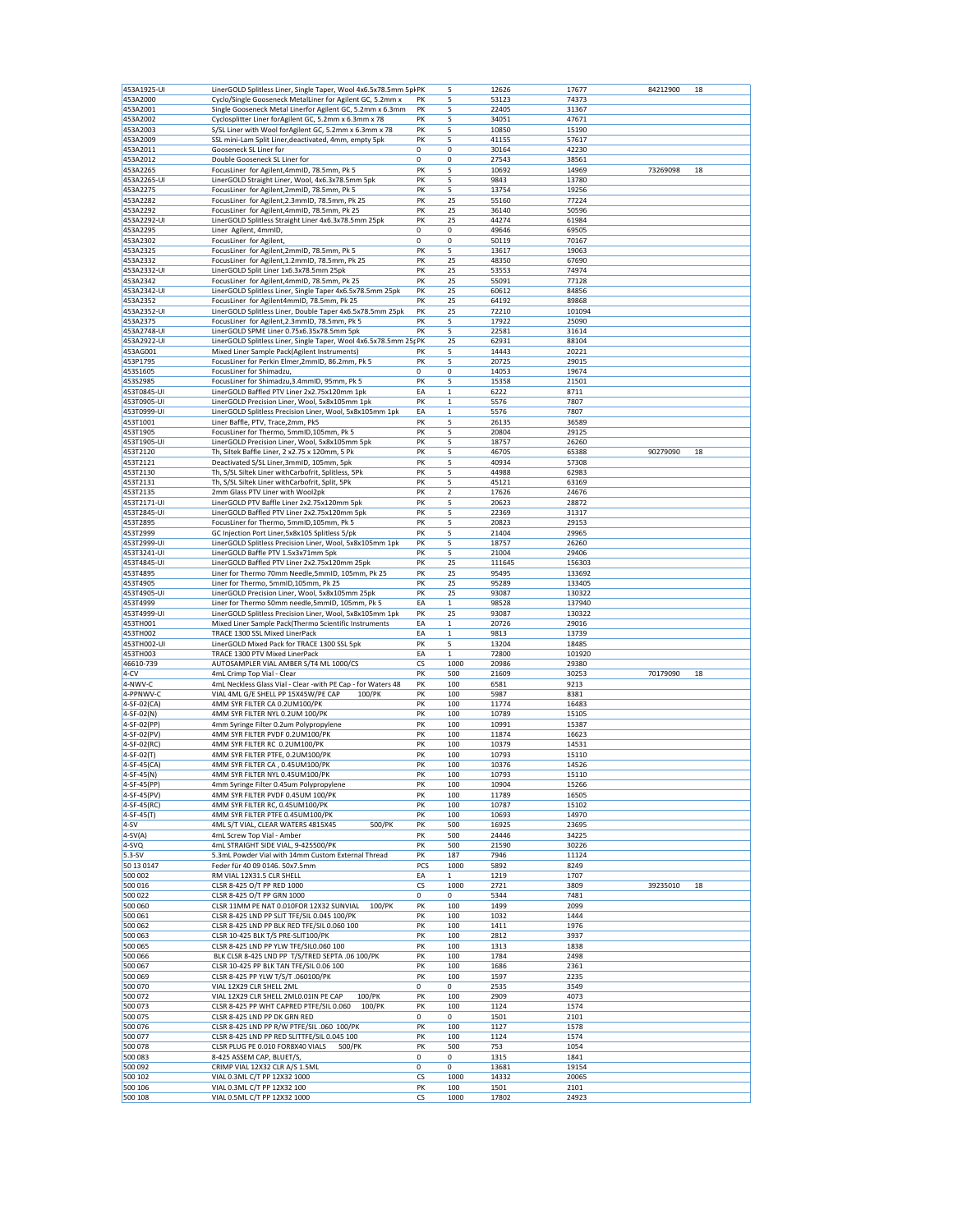| 500 112             | VIAL 0.5ML C/T PP 12X32100/PK                                                     | PK       | 100          | 1879         | 2631         |          |    |
|---------------------|-----------------------------------------------------------------------------------|----------|--------------|--------------|--------------|----------|----|
| 500 114             | VIAL 0.3ML 8-425 PP 12X32 S/N1000/CS                                              | CS       | 1000         | 14335        | 20069        |          |    |
| 500 118             | VIAL 12X32 0.3ML 8-425 100/PK                                                     | PK       | 100          | 1502         | 2103         |          |    |
| 500 120             | VIAL 0.5ML NAT 8-425 PP 12X32S/N 1000                                             | CS       | 1000         | 14334        | 20068        |          |    |
| 500 124             | VIAL 0.5ML NAT 8-425 PP 12X32S/N 100                                              | PK       | 100          | 1500         | 2100         |          |    |
| 500 132             | VIAL 6X32 CLR 0.1ML CON 100/PK                                                    | PK       | 100          | 2156         | 3019         |          |    |
| 500 135             | VIAL 7X30 AMB A/S 0.5ML CON                                                       | 0        | 0            | 4031         | 5643         |          |    |
| 500 142             | RACK PP 12MM 50 POS WHT                                                           | EA       | $\mathbf{1}$ | 1036         | 1450         |          |    |
| 500 144             | RACK PP 15MM 48 POS WHT                                                           | EA       | $\mathbf 1$  | 658          | 921          |          |    |
| 500 160             | VIAL 4ML G/E SHELL PP 15X45 W/PE CAP 100                                          | PK       | 100          | 1501         | 2101         |          |    |
| 500 162             | 8-425 BLACK BONDED CAP W/SLITPTFE/SILICONE, 100/PK                                | PK       | 100          | 3466         | 4853         |          |    |
| 500 172             | VIAL 12X32 CLR S/N 8-425 1.5ML SILN 100                                           | PK       | 100          | 3280         | 4593         |          |    |
| 500 178             | SEPTA 22MM TFE/SIL 0.125 FOR 24-414 CAP 100                                       | PK       | 100          | 2160         | 3024         |          |    |
| 500 180             | SEPTA 22MM TFE/SIL 0.125 FOR24-414 CAP 1000                                       | CS       | 1000         | 20983        | 29376        |          |    |
| 500 190             | CLSR 8-425 O/T PP YLW FORSHIMADZU<br>1000/CS                                      | CS       | 1000         | 2999         | 4199         |          |    |
| 500 194             | CLSR 8-425 O/T PP YLW FORSHIMADZU 100                                             | PK       | 100          | 378          | 530          |          |    |
| 500 198             | VIAL 12X32 CLR S/N 8-425 1.1ML PULL PT 100                                        | PK       | 100          | 8620         | 12068        |          |    |
| 500 206             | CLSR 8-425 MLD LD PE YLW 1000SHIMADZU 1000                                        | CS       | 1000         | 2534         | 3548         |          |    |
| 500 208             | INSERT 0.2ML CON SIL FOR 12X32VIAL<br>100/PK                                      | PK       | 100          | 3283         | 4596         |          |    |
| 500 210             | CLSR 8-425 TFEMLD PE YLW 100SHIMADZU 100/PK                                       | PK       | 100          | 283          | 397          |          |    |
| 500 212             | VIAL 0.25ML C/T 12X32GLASS INSERT 100/PK                                          | PK       | 100          | 7781         | 10893        |          |    |
| 500 214             | VIAL 0.25ML 8-425 12X32 S/NGLS INSERT 100                                         | PK       | 100          | 7404         | 10365        |          |    |
| 500 224             | 8MM POLYETHYLENE SNAP CAP1000/CS                                                  | CS       | 1000         | 3565         | 4991         |          |    |
| 500 262             | 9-425 GRAY BONDED CAP W/ SLITPTFE/SILICONE, 100/PK                                | PK       | 100          | 1314         | 1840         | 39235090 | 18 |
| 500 272             | SEAL 20MM T/S W/RETAINING RING 0.13, 100/PK                                       | PK       | 100          | 3751         | 5251         |          |    |
| 500 276             | CLSR 8-425 O/T PP WHT SHIMADZU 1000/CS                                            | CS       | 1000         | 3470         | 4858         |          |    |
| 500 292             | CLSR 8-425 O/T PP BLK FOR SHIMADZU 1000                                           | CS       | 1000         | 2159         | 3023         |          |    |
| 500 300             | VIAL 12X32 CLR C/T WM 11MM 1.5ML 100                                              | PK       | 100          | 1406         | 1968         |          |    |
| 500 301             | VIAL 12X32 CLR A/S WM 11MM1.5ML C/T<br>2000/CS                                    | CS       | 2000         | 27917        | 39084        |          |    |
| 500 302             | 11MM AMBER ID WM CT, 100/PK                                                       | PK       | 100          | 1597         | 2236         |          |    |
| 500 304             | INSERT 0.25ML CONICAL BOTTOMFOR WM 12X32 VIAL 100/PK                              | PK       | 100          | 3565         | 4991         |          |    |
| 500 305             | WIDE OPENING PP POLYSPRINGINSERT, 100/PK                                          | PK       | 100          | 1312         | 1837         |          |    |
| 500 306             | VIAL 12X32 CLR S/N WM 10-4251.5ML 100                                             | PK       | 100          | 1874         | 2623         |          |    |
| 500 307             | CLSR 10-425 O/T PP BLK 1000                                                       | CS       | 1000         | 3659         | 5122         |          |    |
| 500 309             | CLSR 10-425 O/T PP BLK 100                                                        | PK       | 100          | 375          | 526          |          |    |
| 500 322             | VIAL 12X32 AMB S/N WM 10-425WITH PATCH, 100/PK                                    | PK       | 100          | 1691         | 2368         |          |    |
| 500 324             | INSERT, 0.25ML CONICAL, SIL                                                       | 0        | 0            | 3654         | 5116         |          |    |
| 500 334             | ALUM 20MMM SEAL STD OPENING (0.36") 1000/CS                                       | CS       | 1000         | 1783         | 2496         | 70172000 | 18 |
| 500 336             | SEAL 20MM PRESS 1000                                                              | CS       | 1000         | 5346         | 7484         |          |    |
| 500 430             | SEPTA 12MM WHT T/S 0.075 1000                                                     | CS       | 1000         | 14708        | 20592        |          |    |
| 500 442             | DECRIMPER 11MM                                                                    | EA       | 1            | 17991        | 25187        |          |    |
| 500 444             | DECRIMPER 13MM                                                                    | EA       | $\mathbf{1}$ | 14708        | 20592        |          |    |
| 500 446             | DECRIMPER 20MM                                                                    | EA       | $\mathbf 1$  | 17894        | 25051        |          |    |
| 500 447             | ADJ CRIMPER 32MM                                                                  | 0        | 0            | 31854        | 44596        |          |    |
| 500 448             | DECRIMPER 32MM                                                                    | 0        | 0            | 31854        | 44596        |          |    |
| 500 461             | 9-425 BLACK BONDED CAP W/PTFE/SILICONE, 100/PK, 1000/CS PK                        |          | 100          | 1596         | 2234         |          |    |
| 500 476             | ALUM 20MM SEAL WIDE OPENING(0.44) 1000/CS                                         | CS       | 1000         | 6093         | 8531         |          |    |
| 500 488             | VIAL 22.5X45 HDSPC CLR 10MLC/T FB 100/PK                                          | PK       | 100          | 2812         | 3937         |          |    |
| 500 547             | ASSEM 8-425 PP VIAL KIT                                                           | 0        | 0            | 3373         | 4722         |          |    |
| 500 548             | KIT 12X32 V/C/S-ASM 100 0.3ML                                                     | 0        | 0            | 3281         | 4593         |          |    |
| 500 549             | ASSEM 8-425 PP VIAL KIT                                                           | 0        | 0            | 2625         | 3675         |          |    |
| 500 550             | 23X75 CLEAR C/T ROUNDBTM HDSPC 100                                                | PK       | 100          | 3186         | 4460         | 70179090 | 18 |
| 500 555             | ALUM RACK-22MM DIAMETER HOLDS                                                     | 0        | 0            | 9092         | 12729        |          |    |
| 500 558             | SILN CLR C/T 11MM VIAL 100/PK                                                     | PK       | 100          | 3374         | 4724         | 70179090 | 18 |
| 500 560             | SILN VIAL 15X45 CLR-ID, S/N                                                       | 0        | 0            | 3846         | 5384         |          |    |
| 500 561             | 10-425 BLK BONDED CAP W/PTFE/SILICONE, 100/PK                                     | PK       | 100          | 2907         | 4070         |          |    |
| 500 566             | CLSR 13-425 MEMB PE NAT 1000                                                      | CS       | 1000         | 5907         | 8270         |          |    |
| 500 572             | CLSR 13-425 O/T PP BLK 1000                                                       | CS       | 1000         | 9745         | 13643        |          |    |
| 500 576             | CLSR 13-425 O/T PP BLK 100                                                        | PK       | 100          | 943          | 1320         |          |    |
| 500 578             | CLSR 13-425 O/T PP WHT 1000                                                       | CS       | 1000         | 5247         | 7345         |          |    |
| 500 584             | KIT WM V/W/SEAL UAS 100 1.5MLCLR TFE/RUB                                          | PK       | 100          | 2436         | 3410         |          |    |
| 500 588             | KIT 12 X 32 V/C/S UAS                                                             | 0        | 0            | 1595         | 2232         |          |    |
| 500 602             | VIAL 8X40 CLR SHELL 1ML W/PECAP 250/PK                                            | PK       | 250          | 1593         | 2230         | 70179090 | 18 |
| 500 604             | VIAL 8X40 AMB SHELL 1ML W/PE CAP 250/PK                                           | PK       | 250          | 2811         | 3935         | 70179090 | 18 |
| 500 634             | VIAL 8X40 CLR SHELL 1ML W/PECAP 2000/CS                                           | CS       | 2000         | 12555        | 17577        |          |    |
| 500 670             | CLSR 13-425 O/T PHN BLK 1000                                                      | CS       | 1000         | 8530         | 11942        |          |    |
| 500726              | KIT WM V/C/S-UAS 1.5ML SNAPPTFE/SIL 100/PK                                        | PK       | 100          | 2254         | 3155         |          |    |
| 500 736             | KIT WM V/C/S-UAS 100 1.5ML AMB                                                    | 0        | 0            | 3187         | 4461         |          |    |
| 500 760             | 1ML PP SEPCAP VIALS W/CAPS250/PK                                                  | PK       | 250          | 2440         | 3416         |          |    |
| 500 765             | VIAL 0.70ML PP 8X40 W/PE CAP250/PK                                                | РΚ       | 250          | 2625         | 3675         |          |    |
| 500 766             | VIAL 3ML PP 15X45 W/PE CAP 100                                                    | PK       | 100          | 1691         | 2368         |          |    |
| 500 777             | CLEAR SUN 1 VIALS, 100/PK                                                         | PK       | 100          | 1689         | 2364         |          |    |
| 500 778             | VIAL 12X32 CLR S/N 1.5ML STEP2100/PK                                              | PK       | 100          | 1408         | 1971         |          |    |
| 500 779             | 12X32 AMBER STEP2, 100/PK                                                         | PK       | 100          | 1968         | 2755         |          |    |
| 500 779S            | 12X32 AMBER SUN 1 WITH PATCH100/PK                                                | PK       | 100          | 1687         | 2362         |          |    |
| 500 784             | SEPTA SUN1 TFE/SIL 0.040 100                                                      | PK       | 100          | 1313         | 1839         |          |    |
| 500 790             | CLSR STEP2 O/T PP YLW TFE/SIL100/PK                                               | PK       | 100          | 1692         | 2369         |          |    |
| 500 792             | CLSR STEP2 O/T PP YLW T/S/T100/PK                                                 | PK       | 100          | 1784         | 2498         |          |    |
| 500 796             | STEP2 KIT-UAS CLR YLW TFE/SIL 100/PK                                              | PК<br>PK | 100          | 3093         | 4330         |          |    |
| 500 798             | STEP2 KIT-UAS CLR YLWTST 100/PK                                                   |          | 100          | 3186         | 4460         |          |    |
| 500 798S<br>500 799 | AVCS KIT-UAS CLR YLW<br>12X32 AMBER STEP 2 UNASSEMBLEDKIT W/ T/S/T SEPTA 100/PIPK | 0        | 0<br>100     | 3281<br>3843 | 4594<br>5381 |          |    |
|                     |                                                                                   | PK       |              |              |              |          |    |
| 500 802<br>500 804  | KIT STEP2 V/C/S-ASM 1001.5 CLR PP YLW TFE/SIL                                     | PK       | 100<br>100   | 3000<br>3190 | 4200<br>4467 | 39269099 | 28 |
|                     |                                                                                   | CS       | 1000         | 1314         | 1840         |          |    |
|                     | KIT STEP2 V/C/S-ASM 1001.5 CLR PP YLW T/S/T                                       |          | 1000         | 12834        | 17968        |          |    |
| 500 814             | CLSR STEP2 O/T PP YLW 1000                                                        |          |              |              | 20329        |          |    |
| 500 822             | SEPTA STEP2 TFE/SIL 0.0401000/CS                                                  | CS       |              |              |              |          |    |
| 500 824             | SEPTA STEP2 T/S/T 0.040 1000                                                      | CS       | 1000         | 14521        |              |          |    |
| 500 854             | 12X32 SNAP CRIMP, LVI, 350UL100/PK                                                | PK       | 100          | 4872         | 6820         |          |    |
| 500 855             | MACROVIAL CRIMP/SNAP AMBER                                                        | 0        | 0            | 5342         | 7478         |          |    |
| 500 868             | SEPTA 8MM SLIT T/S 0.045 1000                                                     | CS       | 1000         | 7874         | 11024        | 39235010 | 18 |
| 500 870             | SEPTA 8MM SLIT T/S 0.045 FOR8-425 CAP 100                                         | PK       | 100          | 844          | 1182         |          |    |
|                     | SEPTA 10MM SLIT/S 0.045 FOR                                                       | 0        | 0            | 21546        | 30164        |          |    |
| 500 872<br>500 874  | SEPTA 10MM SLIT T/S 0.045                                                         | 0        | 0            | 2250         | 3151         |          |    |
| 500 890             | SEPTA 10MM TAN TEL/SIL 0.060FOR 10-425 CAP<br>1000/CS                             | CS       | 1000         | 8806         | 12328        |          |    |
|                     | CLSR AVCS GRN T/S/T 100/PK                                                        | 0        | 0            | 1505         | 2107         |          |    |
| 500 892<br>500 894  | SEPTA 10MM TAN T/S .060 FOR10-425 CAP 100/PK                                      | PK       | 100          | 940          | 1316         |          |    |
| 500 900             | INSERT 0.2ML MAN W/PP BTM SPR100/PK                                               | PK       | 100          | 2721         | 3809         | 39269099 | 28 |
| 500 902             | VIAL 12X32 AMB A/S WM SILN1.5ML C/T 11MM 100                                      | PK       | 100          | 3469         | 4857         |          |    |
| 500 906<br>500 910  | CLSR STEP2 O/T PP GRN 1000<br>CLSR STEP2 O/T PP RED 1000                          | CS<br>CS | 1000<br>1000 | 1313<br>1411 | 1838<br>1975 |          |    |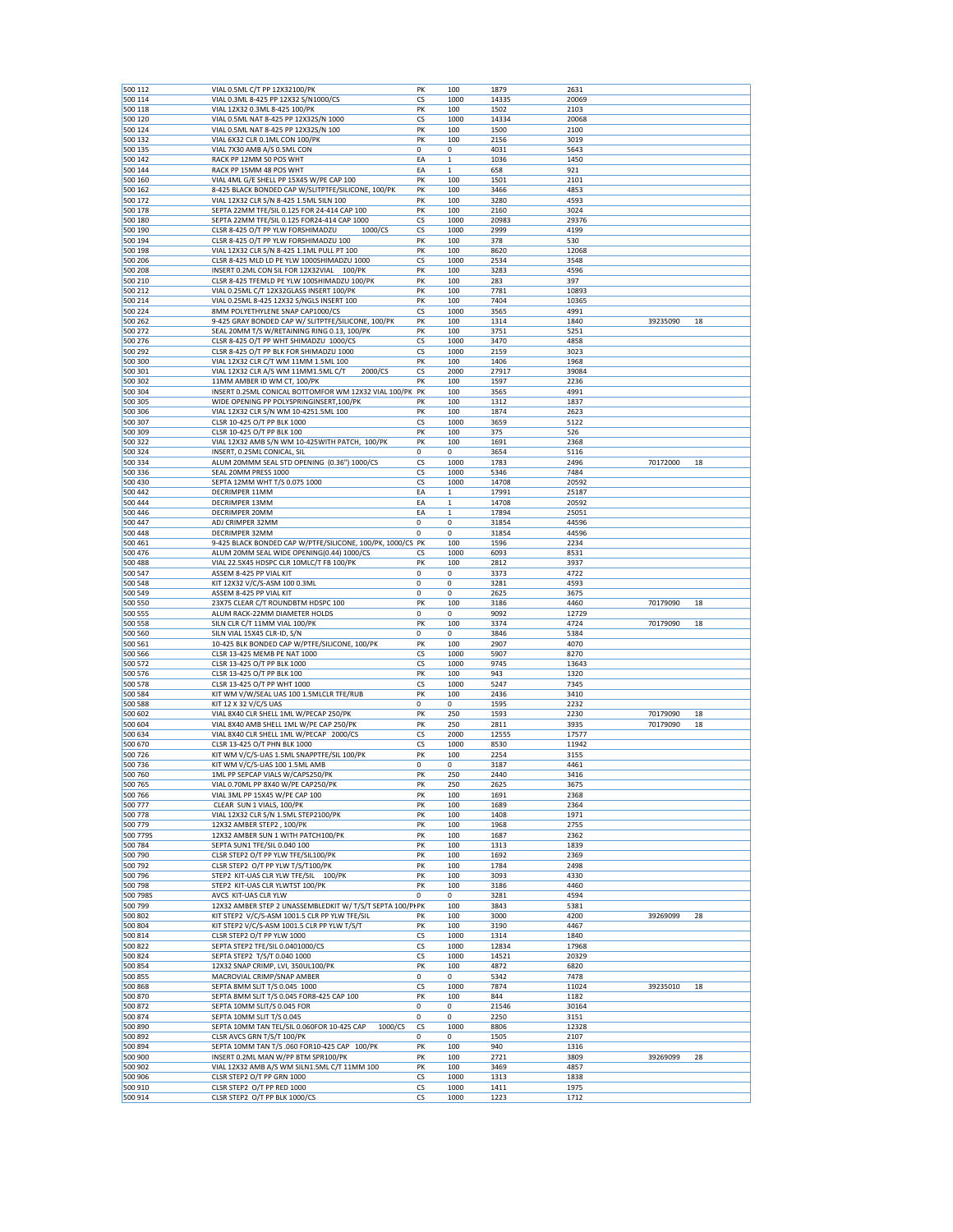| 500 918            | INSERT 0.1ML CONICAL W/PP BTMSPRING 100/PK                                         | PK          | 100         | 4309          | 6033           |          |    |
|--------------------|------------------------------------------------------------------------------------|-------------|-------------|---------------|----------------|----------|----|
| 500 922            | VIAL 12X32 CLR S/N1.5 PATCH SUN 1 100/PK                                           | PK          | 100         | 1408          | 1971           |          |    |
| 500 924            | VIAL 12X32 AMB S/N 1.5ML PATCH--SUN1 100/PK                                        | PK          | 100         | 1878          | 2630           |          |    |
| 500 950            | 200UL MANDREL GLS STEP INSERTFOR 9MM VIALS, 100/PK                                 | PK          | 100         | 6282          | 8795           | 70172000 | 18 |
| 500 956            | 8-425 ASM BLK CAP, T/S                                                             | $\mathbf 0$ | 0           | 1598          | 2237           |          |    |
| 50010-30059        | Haz Mat Vial FC-43                                                                 | 0           | 0           | 11902         | 16663          | 90279090 | 18 |
| 501 224            | CLSR 8MM PE SNAP PTFE/SIL 0.041000/CS                                              | CS          | 1000        | 26515         | 37121          |          |    |
|                    | SNAP/CRIMP STEPVIAL, 1.8 ML                                                        |             |             |               |                |          |    |
| 501 298            |                                                                                    | 0           | 0           | 14145         | 19803          |          |    |
| 501 299            | 220UL CONICAL GLASS INSERTFOR STEPVIAL, 100/PK                                     | PK          | 100         | 5248          | 7347           |          |    |
| 501 300            | SNAP/CRIMP STEPVIAL, 1.8 MLCLEAR GLASS 100/PK                                      | PK          | 100         | 1503          | 2104           |          |    |
| 501 302            | SNAP/CRIMP STEPVIAL, 1.8 MLAMBER GLASS<br>100/PK                                   | PK          | 100         | 2346          | 3285           |          |    |
| 501 304            | 200UL MANDREL GLS STEP INSERT, FOR SNAP/CRIMP                                      | PK          | 100         | 6654          | 9315           |          |    |
| 501 305            | SILANIZED INSERT 6x29100/PK                                                        | PK          | 100         | 8244          | 11541          |          |    |
|                    |                                                                                    |             |             |               |                |          |    |
| 501 306            | 200UL CONICAL PP INSERTW/SUPPORT SPRING 100/PK                                     | PK          | 100         | 2814          | 3939           |          |    |
| 501 307            | SNAP/CRIMP TPX MAXVIAL, 0.75 ML, 12 X 32 MM 100/PK                                 | PK          | 100         | 1220          | 1708           | 39269099 | 28 |
| 501 308            | SNAP/CRIMP MAXVIAL, 0.75 ML,PP, 12 X 32 MM 100/PK                                  | PK          | 100         | 1593          | 2230           |          |    |
| 501 310            | 11 MM CRIMP SEAL FOR GCPTFE/SIL SEPTA 1000/CS                                      | cs          | 1000        | 7588          | 10623          |          |    |
| 501 311            | 11 MM CRIMP SEAL FOR GC PTFE/SIL SEPTA 100/PK                                      | PK          | 100         | 849           | 1189           |          |    |
| 501 312            | CAP 11MM ORANGE SNAP PTFE/REDRUB SEPTA, 100/PK                                     | PK          | 100         | 1034          | 1448           |          |    |
|                    |                                                                                    |             |             |               |                |          |    |
| 501 313            | CAP 11MM ORANGE SNAP PTFE/SILSEPTA 100/PK                                          | PK          | 100         | 657           | 919            |          |    |
| 501 314            | ALLIANCE SNAP CAP BLACK T/SPTFE/SILICONE, 100/PK                                   | PK          | 100         | 1032          | 1444           |          |    |
| 501 315            | ALLIANCE SNAP CAP BLACK T/S/TPTFE/SIL/PTFE, 100/PK                                 | PK          | 100         | 1313          | 1838           |          |    |
| 501 316            | CAP 11MM BLUE SNAP PTFE/SILSEPTA 100/PK                                            | PK          | 100         | 1032          | 1445           |          |    |
| 501 317            | 11MM ORANGE SNAP W/STAR SLITPTFE/SIL SEPTA, 100/PK                                 | PK          | 100         | 1033          | 1447           | 39269099 | 28 |
| 501 318            | CAP 11MM ORANGE SNAP T/S/T100/PK                                                   | PK          | 100         | 1689          | 2365           |          |    |
|                    |                                                                                    |             |             |               |                |          |    |
| 501 319            | 11 MM ORANGE SNAP CAP WITH10 MIL PTFE SEPTA, 100/PK                                | PK          | 100         | 566           | 792            |          |    |
| 501 320            | 11MM BLUE SNAP CAP, 100/PK10 MIL PTFE SEPTA                                        | PK          | 100         | 1223          | 1712           |          |    |
| 501 327            | KIT WM V/C/S-UAS 100 1.5MLSNAP T/RR 100/PK                                         | PK          | 100         | 2627          | 3678           |          |    |
| 501 329            | AMBER SNAP STEPVIAL KIT ORANGECAP T/RR SEPTA 100/PK                                | PK          | 100         | 3471          | 4859           |          |    |
| 501 335            | SILANIZED STEPVIAL, 9MM, 100/PKCLEAR, 12X32MM                                      | PK          | 100         | 3279          | 4591           |          |    |
| 501 340            | MACROVIAL 9MM S/T CLEAR 350ULFUSED INSERT 100/PK                                   | PK          | 100         | 5246          | 7345           |          |    |
|                    |                                                                                    |             |             |               |                |          |    |
| 501 342            | 9-425 HIGH REC VIAL, CLR 1.5ml100/PK                                               | PK          | 100         | 13401         | 18761          |          |    |
| 501 344            | PRE-SLIT STEP2 T/S BLACK, 100/PK                                                   | PK          | 100         | 658           | 921            |          |    |
| 501 347            | STEPVIAL II YELLOW CAP, PTFE /RED RUBBER SEPTA 100/PK                              | PK          | 100         | 564           | 790            |          |    |
| 501 349            | STEPVIAL II RED CAP W T/RR100/PK                                                   | PK          | 100         | 661           | 925            |          |    |
| 501 350            | STEPVIAL II BLACK CAP, PTFE/RR100/PK                                               | PK          | 100         | 659           | 923            |          |    |
| 501 351            | STEP2 BLUE CAP WITH T/RR SEPTA100/PK                                               | PK          | 100         | 659           | 923            |          |    |
|                    |                                                                                    |             |             |               |                |          |    |
| 501 352            | 9mm PP BLK CAP W/HG VITON SEPT100/PK                                               | PK          | 100         | 4497          | 6296           |          |    |
| 501 353            | 10-425 WM 0.75ML MAXVIAL, PP12 X 32MM<br>100/PK                                    | PK          | 100         | 1971          | 2760           |          |    |
| 501 354            | 10-425 WM 500 +L PP VIAL.12 X 32 MM 100/PK                                         | PK          | 100         | 1972          | 2761           |          |    |
| 501 356            | MACROVIAL 10-425 S/T CLEAR350 ul FUSED INSERT 100/PK                               | PK          | 100         | 4781          | 6694           |          |    |
| 501 357            | SCREW THREAD SEPCAP 10-425MOLDED PP SEPTA,100/PK                                   | PK          | 100         | 848           | 1187           |          |    |
| 501358             | CLOSURE 10-425 SOLID TOPTEFLON LINED,<br>100/PK                                    | PK          | 100         | 1688          | 2364           |          |    |
|                    |                                                                                    |             |             |               |                |          |    |
| 501 360            | ASSEM CLR KIT BLKCAP .01 PTFE SEPTA 100/PK                                         | PK          | 100         | 3096          | 4334           |          |    |
| 501 362            | KIT WM ASM 1.5 AMBER, 100/PKBLK PP, T/S                                            | PK          | 100         | 3847          | 5385           |          |    |
| 501 363            | MAXVIAL, 15X45MM, POLYPROP, SC                                                     | $\mathbf 0$ | 0           | 2909          | 4073           |          |    |
| 501 364            | 500ul INSERT W/SPRING, 100/PK                                                      | PK          | 100         | 2623          | 3672           |          |    |
| 501 368            | VialTainer Storage Rack100 position 2ml Vials 1/EA                                 | EA          | 1           | 943           | 1320           |          |    |
|                    |                                                                                    | PK          | 100         |               |                |          |    |
| 501 369            | 3CC SYRINGE WITH LUER LOCK100/PK                                                   |             |             | 1691          | 2367           |          |    |
| 501 370            | 3CC SYRINGE WITH LUER LOCK1000/CS                                                  | <b>CS</b>   | 1000        | 18269         | 25577          |          |    |
| 501 375            | PASTUER PIPET 9", 2ML, NO PLUGBOROSILICATE GLASS 1000/CSCS                         |             | 1000        | 4592          | 6429           |          |    |
| 501 377            | 9MM BLUE STEPVIAL SCREW CAPT/S/T SEPTA 100/PK                                      | PK          | 100         | 750           | 1050           |          |    |
| 501 378            | UNI-CAP 8MM, PP 1000/PK                                                            | PK          | 1000        | 2253          | 3154           |          |    |
| 501 380            | CLEAR SNAP COMBO PACK                                                              | 0           | 0           | 26702         | 37383          |          |    |
|                    |                                                                                    |             |             |               |                |          |    |
| 501 381            | CAP 11MM ORANGE SNAP PTFE/REDRUB SEPTA, 1000/CS                                    | cs          | 1000        | 9558          | 13381          |          |    |
| 501 382            | 11MM ORANGE SNAP PTFE/SIL1000/CS BULK                                              | СS          | 1000        | 6375          | 8925           |          |    |
| 501 383            | ALLIANCE SNAP CAP BLACK T/S 1000/CS                                                | СS          | 1000        | 10309         | 14432          |          |    |
| 501 384            | 11MM ORANGE SNAP W/STAR SLITPTFE/SIL SEPTA, 1000/CS                                | СS          | 1000        | 8807          | 12330          |          |    |
| 501 385            | CAP 11MM ORANGE SNAP PTFE/SIL/PTFE SEPTA, 1000/CS                                  | CS          | 1000        | 16304         | 22825          |          |    |
| 501 386            | ALLIANCE SNAP CAP BLACK T/S/TPTFE/SIL/PTFE, 1000/CS                                | cs          | 1000        | 12740         | 17836          |          |    |
|                    |                                                                                    |             |             |               |                |          |    |
| 501 387            | 11MM ORANGE CAPW/10MILPTFE SEPTA, 1000/CS                                          | СS          | 1000        | 4970          | 6958           |          |    |
| 501 389            | MICROVIAL 99MM S/T CLR-ID350UL FUSED INSERT 100/PK                                 | PK          | 100         | 5345          | 7483           |          |    |
| 501 390            | 11MM ORANGE SNAP CAP, W/PTFE/DK BLUE SILICONE 1000/CS CS                           |             | 1000        | 15082         | 21114          |          |    |
| 501 500            | 2ML PP FLAT BOTTOM VIAL100/PK                                                      | PΚ          | 100         | 1222          | 1710           | 70179090 | 18 |
| 501 502            | 2ML PP FLAT BOTTOM VIAL1000/CS                                                     | <b>CS</b>   | 1000        | 12275         | 17184          |          |    |
| 501 504            | 2ML PP FLAT BOTTOM VIAL AMBER100/PK                                                | PK          | 100         | 1218          | 1706           |          |    |
|                    | 20MM GRY BUTYL STOPPER SPECIALLOW BACKGRD ALCOHOL, 1PK                             |             |             |               |                |          |    |
| 501 520            |                                                                                    |             | 100         | 1220          | 1708           |          |    |
| 501790             | CLSR SUN1 O/T PP GRN TFE/SIL100/PK                                                 | PK          | 100         | 1691          | 2368           |          |    |
| 502 000            | 1 ML CRIMP VIAL 500/PKCLEAR ROUND BOTTOM                                           | PK          | 500         | 12464         | 17450          |          |    |
| 502 002            | VIAL .2ML 8MM CRIMP AMB,500/PK TAPERED                                             | PK          | 500         | 9090          | 12726          |          |    |
| 502 003            | VIAL 0.2ML 8MM CRIMP CLR TAPER500/PK                                               | PK          | 500         | 10683         | 14956          |          |    |
| 502 005            | INSERT 0.2ML FOR W/M, CON BTM 1000/CS                                              | СS          | 1000        | 19956         | 27938          |          |    |
| 502 008            | VIAL 0.3ML 8MM CRIMP CLR RND BTM 500/PK                                            | PK          | 500         | 13210         | 18494          |          |    |
| 502 009            | 12X32 MICRO+ W/0.3 ML INSERTCLR S/T 9MM 500/PK                                     | PK          |             | 25106         |                |          |    |
|                    |                                                                                    |             | 500         |               | 35149          |          |    |
| 502 010            | VIAL 12X32 MICRO+W/ 0.3MLINSERT 9MMS/T AMB 500/PK                                  | PK          | 500         | 26232         | 36725          |          |    |
| 502 011            | VIAL 12X32 MICRO+W/0.3MLCLR 11MM CT 500/PK                                         | PK          | 500         | 25577         | 35808          |          |    |
| 502 012            |                                                                                    | PK          | 500         | 27169         | 38036          |          |    |
| 502 017            | VIAL 12X32 MICRO+W/0.3MLINSERT AMB 11MM CMP 500/P                                  |             |             |               |                |          |    |
| 502 021            | VIAL 0.6ML 8MM CRIMP AMB TAPERED BTM 7X32MM 500/PK PK                              |             | 500         | 22014         | 30819          |          |    |
| 502 029            |                                                                                    |             |             |               |                |          |    |
|                    | VIAL 0.6ML POLYPROPYLENE                                                           | $\mathbf 0$ | 0           | 6843          | 9580           |          |    |
| 502 030            | VIAL 0.9ML 12X32 11MM C/T CLRTAPERED BTM 500/PK                                    | PK          | 500         | 37847         | 52986          |          |    |
| 502 031            | 12X32 MICRO+W/0.9ML INSERT 500/PK                                                  | PK          | 500         | 70349         | 98488          |          |    |
|                    | VIAL 12X32 MICRO+W/0.9MLINSERT CLR 11MM C/T 500/PK                                 | PK          | 500         | 67165         | 94031          |          |    |
| 502 033            | VIAL 1ML 8MM CRIMP CLR T                                                           | 0           | 0           | 20889         | 29244          |          |    |
| 502 038            | VIAL 12X32 1.1ML PULLED PT PT CLR 11MM CRIMP 500/PK                                | PK          | 500         | 41311         | 57835          |          |    |
|                    |                                                                                    |             |             |               |                |          |    |
| 502 044            | VIAL 12X32 1.1ML PULLED PT 8-425 S/N 500/PK                                        | PK          | 500         | 43000         | 60200          |          |    |
| 502 045            | VIAL 8X40 CLR CRIMP, WATERS 500/PK                                                 | PK          | 500         | 19859         | 27803          |          |    |
| 502 046            | VIAL 10ML HEADSPACE 22X45 CLR 20MM C/T 125/PK                                      | PK          | 125         | 3841          | 5378           |          |    |
| 502 052            | 11MM SEAL SILICONE                                                                 | 0           | 0           | 13959         | 19542          |          |    |
| 502 053            | SEAL 11MM T/S LINER W/SLIT500/PK                                                   | PK          | 500         | 19674         | 27544          |          |    |
|                    |                                                                                    |             |             |               |                |          |    |
| 502 055            | SEAL 11MM T/S LINER 500 PK                                                         | PK          | 500         | 5809          | 8133           |          |    |
| 502 069            | SEAL 11MM BLANK 500/PK                                                             | PK          | 500         | 1501          | 2102           |          |    |
| 502 070            | SEAL 11MM PTFE LINER 1000/CS                                                       | CS          | 1000        | 9557          | 13380          |          |    |
| 502 080            | CLSR SNAP 11MM PE MEMBRANE1000/CS                                                  | <b>CS</b>   | 1000        | 5060          | 7084           |          |    |
| 502 082            | CLSR PLUG 11MM POLYETHYLENE 1000/CS                                                | СS          | 1000        | 5532          | 7745           |          |    |
| 502 090            | VIAL CRIMP HEADSPACE 12ML18X65MM CLR 100/PK                                        | PK          | 100         | 3565          | 4991           |          |    |
| 502 110            | VIAL 2ML 12X32 CLR 11MMCRIMP RND BTM 500/PK                                        | PK          | 500         | 8152          | 11413          |          |    |
|                    |                                                                                    |             |             |               |                |          |    |
| 502 139            | 2.5mL CLEAR CRIMP TOP VIAL                                                         | 0           | 0           | 7494          | 10492          |          |    |
| 502 145            | SEAL 20MM T/S LINER 500/PK                                                         | PK          | 500         | 26137         | 36592          |          |    |
| 502 148            | STOPPER BUTYL 20MM 500/PK                                                          | PK          | 500         | 5246          | 7344           |          |    |
| 502 149<br>502 153 | SEPTA 20MM CHLOROBUTYL1000/CS<br>SEPTA 20MM BLUE SIL/PTFEFOR L/L EXTRACTION 100/PK | СS<br>PK    | 1000<br>100 | 8436<br>12367 | 11810<br>17314 |          |    |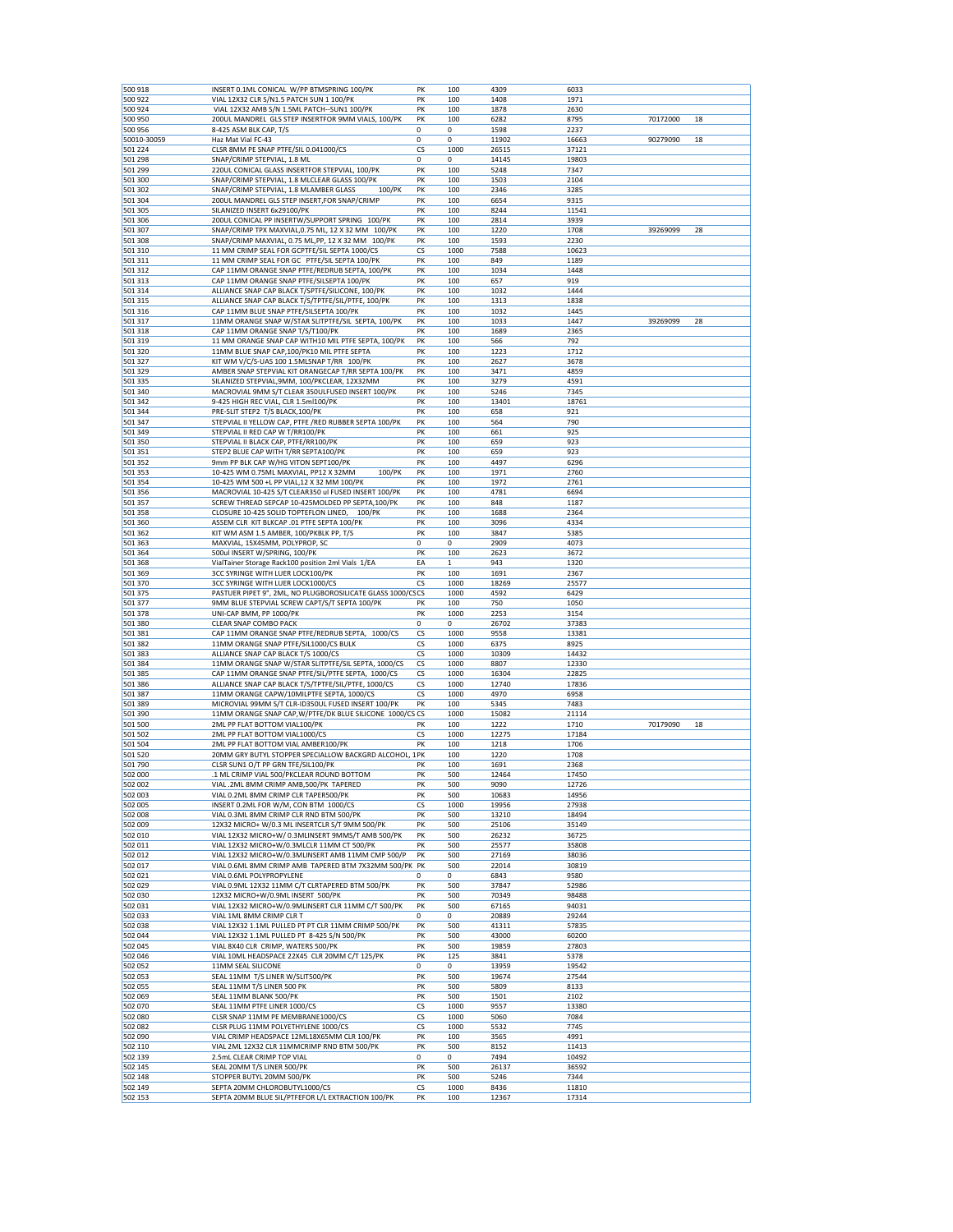|                       | SEPTA 20MM BLUE T/S 500/PK                                                                                            | PK          | 500               | 21640          | 30296            |          |    |
|-----------------------|-----------------------------------------------------------------------------------------------------------------------|-------------|-------------------|----------------|------------------|----------|----|
| 502 157               | SEPTA 20MM BLUE T/S 500/PK                                                                                            | PK          | 500               | 23231          | 32524            |          |    |
| 502 158               | SEPTA 20MM HIGH TEMP T/S250/PK                                                                                        | PK          | 250               | 18643          | 26100            |          |    |
| 502 177               | VIAL ST 13X65 5ML 125/PK                                                                                              | PK          | 125               | 2345           | 3283             |          |    |
| 502 184               | CAP 8MM CRIMP W/ T/S LINER500/PK                                                                                      | PK          | 500               | 7494           | 10492            |          |    |
| 502 185               | CAP 8MM CRIMP T/S/T LINER500/PK                                                                                       | PK          | 500               | 8150           | 11411            |          |    |
| 502 192               | CAPS 8MM AL CRIMP W/PTFE LINER 1000/PK                                                                                | PK          | 1000              | 8431           | 11803            |          |    |
| 502 206<br>502 218    | CAP 8MM ST PTFE/RUB 500/PK<br>SEPTA BLUET/S 500/PK                                                                    | 0<br>PK     | 0<br>500          | 6745<br>7686   | 9443<br>10761    | 39235010 | 18 |
| 502 220               | SEPTA 8MM BLUE T/S 500/PK                                                                                             | PK          | 500               | 4032           | 5645             |          |    |
| 502 221               | SEPTA 8MM WHITE T/S, SOFT DURO. 500/PK                                                                                | PK          | 500               | 12087          | 16921            |          |    |
| 502 222               | SEPTA 8MM BLUE SLIT T/S500/PK                                                                                         | PK          | 500               | 4313           | 6039             |          |    |
| 502 229               | HEADSPACE VIAL CLEAR 18X50MMTEKMAR 100/PK                                                                             | PK          | 100               | 2909           | 4072             |          |    |
| 502 235               | CAP 9MM SCREWTHREAD GREENT/S 500/PK                                                                                   | PK          | 500               | 13120          | 18368            |          |    |
| 502 237               | VIAL BOXES FOR 12X32 VIALS100 POSITION 5/PK                                                                           | PK          | 5                 | 6656           | 9318             |          |    |
| 502 289               | GC SEPTA 11MM HIGH TEMP, 25/PK                                                                                        | PK          | 25                | 2906           | 4069             |          |    |
| 502 291               | GC SEPTA 17MM HIGH TEMP                                                                                               | 0           | $\mathbf 0$       | 4032           | 5645             |          |    |
| 502 294               | GC SEPTA PLUGS HIGH TEMP SHIMADZU 25/PK                                                                               | PK          | 25                | 2626           | 3676             |          |    |
| 502 299               | GC SEPTA PLUG TYPE LONGLIFE FOR SHIMADZU 25/PK                                                                        | PK          | 25                | 1783           | 2496             |          |    |
| 502 302               | WEBSEAL CUTTING TOOL 1/PK                                                                                             | 0           | 0                 | 475            | 664              |          |    |
| 502 316               | SUPPORT SLV PTFE FOR 6X32                                                                                             | 0           | 0                 | 5716           | 8002             |          |    |
| 502 319               | SUPPORT SLV PTFE FOR 6X32                                                                                             | 0           | 0                 | 5344           | 7482             |          |    |
| 502 342               | WEBSEAL MAT ROLLER APPLICATOR                                                                                         | $\mathbf 0$ | 0                 | 751            | 1052             |          |    |
| 502 360               | VIAL PE CRIMP TOP300UL 1000/CS                                                                                        | CS          | 1000              | 6187           | 8662             |          |    |
| 502 370               | 20MM MAGNETIC COMBI SEALSTEEL 500/PK                                                                                  | PK          | 500               | 6375           | 8925             |          |    |
| 502 419               | MICRO+ CLR FUSED INSERT VIAL                                                                                          | 0           | 0                 | 14150          | 19810            |          |    |
| 502 458               | 20ML CLEAR HDSPACESCREW VIAL 22X75MM, 125/PK                                                                          | PK          | 125               | 5156           | 7218             |          |    |
| 502 459               | 20ML CLEAR HDSPACE SCREW VIAL23X75MM, 100/PK                                                                          | PK          | 100               | 3188           | 4463             | 70179090 | 18 |
| 502 460               | 10ML CLEAR HDSPACE SCREW VIAL22X45MM, 125/PK                                                                          | PK          | 125               | 4219           | 5907             |          |    |
| 502 546               | 10ML AMBER RND HDSP CRIMP VIAL22X45MM 125/PK                                                                          | PK          | 125               | 3845           | 5384             |          |    |
| 502 554               | 20ML AMB HEADSPACE CRIMP VIAL22X75MM, 125/PK                                                                          | PK          | 125               | 4126           | 5777             | 70179090 | 18 |
| 502 790               | CLSR SUN1 O/T PP RED TFE/SIL100/PK                                                                                    | PK          | 100               | 1499           | 2099             |          |    |
| 502 796               | KIT STEP2 V/C/S-UAS 100/PK1.5 AMB PP YLW TFE/SIL                                                                      | PK          | 100               | 3560           | 4984             |          |    |
| 503 007               | 20MM CRIMP SEAL PTFE/SILICONEASSEMBLED, 100/PK                                                                        | PK          | 100               | 4502           | 6303             |          |    |
| 503 008               | 20MM CRIMP SEAL PTFE/RUBBERASSEMBLED, 100/PK                                                                          | PK          | 100               | 3560           | 4984             |          |    |
| 503 009               | 20MM PTFE/BUTYL RUBBER SEPTA100/PK                                                                                    | PK          | 100               | 3094           | 4332             |          |    |
| 503 010               | 10MM T/S SEPTA, 60 MIL.                                                                                               | 0           | 0                 | 658            | 922              |          |    |
| 503 012               | SNAP/CRIMP TPX MICROVIAL, 100 UL, 12 X 32, 100/PK                                                                     | PK          | 100               | 2719           | 3806             |          |    |
| 503 013               | CAP/SEPTA, SIL/PTFE 75MIL ASSEM100/PK                                                                                 | PK          | 100               | 1782           | 2495             |          |    |
| 503 014<br>503 017    | ASSEMBLED CAP/SEPTA 10MMPTFE/SILICONE, 100/PK                                                                         | PK<br>PK    | 100<br>100        | 1597<br>4029   | 2236<br>5640     |          |    |
| 503 152               | ASSEMBLED WM STEPVIAL KITCLEAR, PTFE/SIL SEPTA, 100/PK<br>PRE-CRIMPED CLR VIAL KIT, BNDMAG CAP, BLUE SIL/PTFE 100/IPK |             | 100               | 3187           | 4462             |          |    |
| 503 370               | KIT SC-HDSPC V/C/S-UAS 500/CS                                                                                         | 0           | 0                 | 52832          | 73965            |          |    |
| 503 372               | KIT SC-HDSPC V/C/S-UAS 500/CS20ML CLR SC 18MM TIN T/S                                                                 | CS          | 500               | 45247          | 63346            |          |    |
| 503 378               | KIT SC-HDSPC V/C/S-UAS 500/CS                                                                                         | 0           | 0                 | 34287          | 48002            |          |    |
| 503 380               | KIT SC-HDSPC V/C/S-UAS 500/CS                                                                                         | 0           | 0                 | 41221          | 57709            |          |    |
| 503 790               | CLSR STEP2 PP BLK T/S-100/PK                                                                                          | PK          | 100               | 1596           | 2235             |          |    |
| 503 798               | AVCS KIT AMB, YLW T/RR                                                                                                | 0           | 0                 | 2815           | 3941             |          |    |
| 503 802               | KIT STEP2 V/C/S-ASM 100/PK1.5 AMB PP YLW T/S                                                                          | PK          | 100               | 3656           | 5118             |          |    |
| 504 368               | 20MM TIN/ALUM MAGNETIC CRIMPCAP, 500/PK                                                                               | PK          | 500               | 6468           | 9055             |          |    |
| 504 370               | 20MM RED MAGNETIC COMBI SEALALUM/STEEL 1000/CS                                                                        | CS          | 1000              | 13022          | 18231            |          |    |
| 504 772               | 20MM SEPTA GRY PTFE/RR3MM THICK 1000/CS                                                                               | CS          | 1000              | 20235          | 28329            |          |    |
| 504 790               | CLSRSTEP2 O/T PP BLU TFE/SIL100/PK                                                                                    | PK          | 100               | 1597           | 2236             |          |    |
|                       |                                                                                                                       | PK          |                   |                |                  |          |    |
| 504 796               | KIT STEP 2 V/C/S-UAS 1.5ML CLRPP YLW REDRUB/T 100/PK                                                                  |             | 100               | 2156           | 3019             |          |    |
| 504 814               | CLSR STEP2 O/T PP BLU 1000                                                                                            | CS          | 1000              | 844            | 1182             |          |    |
| 505 376               | ASM 2ML SHIMADZU KIT, BLK T/S PRE SLIT, 100/PK                                                                        | PK          | 100               | 2904           | 4065             |          |    |
| 507 061               | CLSR 8-425 LND PP SLIT TFE/SIL 100/PK                                                                                 | PK          | 100               | 1410           | 1973             |          |    |
| 52204-RC              | TITAN SYRINGE FILTER, RC, 0.20UM, 4MM, 100/PK                                                                         | PK          | 100               | 7967           | 11154            |          |    |
| 52205-HP              | HOT SHOT, PTFE 0.22 +M                                                                                                | 0           | 0                 | 13208          | 18492            |          |    |
| 52210-HP              | HOT SHOT, PTFE 0.22+M                                                                                                 | 0           | 0                 | 11996          | 16794            |          |    |
| 52213-RC              | Titan3, 17mm FILTER GRANITEO.2um RC MEMBRANE 200/PK                                                                   | PK          | 200               | 42061          | 58886            |          |    |
| 52213-RCBX            | Titan3 Filter 17mm 0.2um RC, Pre-Filter 5,000pk                                                                       | PK          | 5000              | 1018052        | 1425273          |          |    |
| 52225-RC              | Titan 2, 30mm FILTER GRANITEO.20um RC MEMBRANE<br>100/PK PK                                                           |             | 100               | 28106          | 39348            |          |    |
| 52225-RCC             | Titan3, 30mm FILTER GRANITE0.20um RC MEMBRANE<br>500/CS CS                                                            |             | 500               | 136574         | 191204           |          |    |
| 54504-RC              | TITAN SYRINGE FILTER, RC0.45UM, 4MM, 100/PK                                                                           | PK          | 100               | 7872           | 11021            |          |    |
| 54505-HN              | HOT SHOT, NYLON 0.45 +M                                                                                               | 0           | 0                 | 28853          | 40394            |          |    |
| 54510-HN              | HOT SHOT, NYLON, 0.45 +M                                                                                              | 0           | 0                 | 14899          | 20859            |          |    |
| 54513-RC              | Titan3, 17mm FILTER LT BROWN0.45um RC MEMBRANE<br>200/FPK                                                             |             | 200               | 37658          | 52722            |          |    |
| 54513-RC-100          | Titan3, 17mm FILTER LT BROWN0.45um RC MEMBRANE 100/P PK                                                               |             | 100               | 18611          | 26056            |          |    |
| 54513-RCBX            | 5000/CS<br>Titan3, 17mm FILTER LT BROWN0.45um RC MEMBRANE                                                             |             | 5000              | 920879         | 1289230          |          |    |
| 54513-RCC             | Titan3, 17mm FILTER LT BROWN                                                                                          | 0           | 0                 | 91804          | 128525           |          |    |
| 54513-RP              | Titan3, 30mm FILTER, REDI-PAC0.45um NYLON MEMBRANE 50 CS                                                              |             | 500               | 54985          | 76979            |          |    |
| 54525-RC              | Titan3, 30mm FILTER LT BROWN0.45um RC MEMBRANE<br>100/FPK<br>5000CS                                                   |             | 100               | 25106          | 35149<br>1701006 | 90279090 | 18 |
| 54525-RCBX            | Titan3, 30mm FILTER LT BROWN0.45um RC MEMBRANE                                                                        |             | 5000              | 1215004        |                  |          |    |
| 54525-RCC             | Titan3 30mm FILTER LT BROWN0.45um RC MEMBRANE<br>500/ <sub>1</sub> CS                                                 |             | 500               | 121589         | 170225           |          |    |
| 59440-HS              | HOT SHOT GUN FOR 5ML FILTER                                                                                           | 0           | 0                 | 32413          | 45378            |          |    |
| 59441-HS<br>59441-HSP | HOT SHOT GUN FOR 10ML FILTER<br>HOT SHOT INTRO PACK-10CC                                                              | 0<br>0      | 0<br>0            | 32317<br>60420 | 45244<br>84588   |          |    |
| 5-HRSV                | 5mL SCREW TOP VIAL, CLEAR, HIGH RECOVERY                                                                              | 0           | 0                 | 24410          | 34173            |          |    |
| $5-SV$                | 5ML SCREW VIAL 125/PK CLR ROUND BOTTOM 13 X 65MM                                                                      | PK          | 125               | 9415           | 13181            |          |    |
| $6.7-SV$              | 7mL Powder Vial with 14mm Custom External Thread                                                                      | PK          | 187               | 11071          | 15500            |          |    |
| 600 013               | INSERT POLYPROP 200UL CONICAL1000/CS                                                                                  | CS          | 1000              | 2909           | 4073             | 39269099 | 28 |
| 600 017               | MACROVIAL 9MM S/T AMB FUSD INSERT 350UL 100/PK                                                                        | PK          | 100               | 4967           | 6954             |          |    |
| 6000-051              | RHEODYNE RHEFLEX FERRULES5/PKG                                                                                        | PK          | 5                 | 4577           | 6407             |          |    |
| 6000-054              | RHEODYNE RHEFLEX FITTING SET5/PKG                                                                                     | PK          | 5                 | 6086           | 8521             |          |    |
| 6000-055              | RHEODYNE RHEFLEX SHORTFITTING SET 5/PKG                                                                               | PK          | 5                 | 5900           | 8260             |          |    |
| 6000-066              | RHEODYNE RHEFLEX XLONGFITTING SET                                                                                     | PCS         | $\mathbf 1$       | 5278           | 7390             |          |    |
| 6000-076              | Rheodyne Port Adapter 1/8" to1/16"                                                                                    | EA          | $\mathbf 1$       | 8167           | 11434            |          |    |
| 6000-078              | RHEFLEX 1/8" NUT & FERRULE                                                                                            | EA          | $\mathbf 1$       | 2416           | 3383             |          |    |
| 6000-082              | RHEODYNE NUT & FERRULE 1/8"                                                                                           | 0           | 0                 | 3000           | 4200             |          |    |
| 6000-083              | RHEODYNE SS FERRULES 1/8"5/PKG                                                                                        | PK          | 5                 | 7987           | 11181            |          |    |
| 6000-109              | RHEODYNE SS FITTING NUT &FERRULE SET 1/16" 5/PKG                                                                      | PK          | 5                 | 7894           | 11052            |          |    |
| 6000-110              | RHEODYNE SS FERRULES 1/16"5/PKG                                                                                       | PK          | 5                 | 3141           | 4398             |          |    |
| 6000-111              | RHEODYNE SS LONG FITTING NUT& FERRULE SET 1/16" 5/PKG                                                                 | PK          | 5                 | 8567           | 11994            |          |    |
| 6000-162              | RHEODYNE SS XLONG FITTING NUT& FERRULE SET 1/16" 5/PKG PK                                                             |             | 5                 | 11116          | 15562            |          |    |
| 6000-209              | RHEFLEX SS 10-32, 1/16' SHORTFITTINGS SET                                                                             | PK          | 10                | 14852          | 20792            |          |    |
| 6000-210              | RHEODYNE SS FERRULES(7010-010) 10/PK                                                                                  | PK          | 10                | 5902           | 8263             |          |    |
| 6000-211              | RHEFLEX SS 10-32, 1/16" LONGFITTINGS SET                                                                              | PK          | 10                | 16001          | 22402            |          |    |
| 60002-354<br>6000-251 | HYPERREZ XP 5X3MM GUARDCARTRIDGE HOLDER<br>RHEFLEX FERRILES 1/16", 10PK                                               | PCS<br>0    | $\mathbf{1}$<br>0 | 47814<br>7402  | 66940<br>10363   | 90279090 | 18 |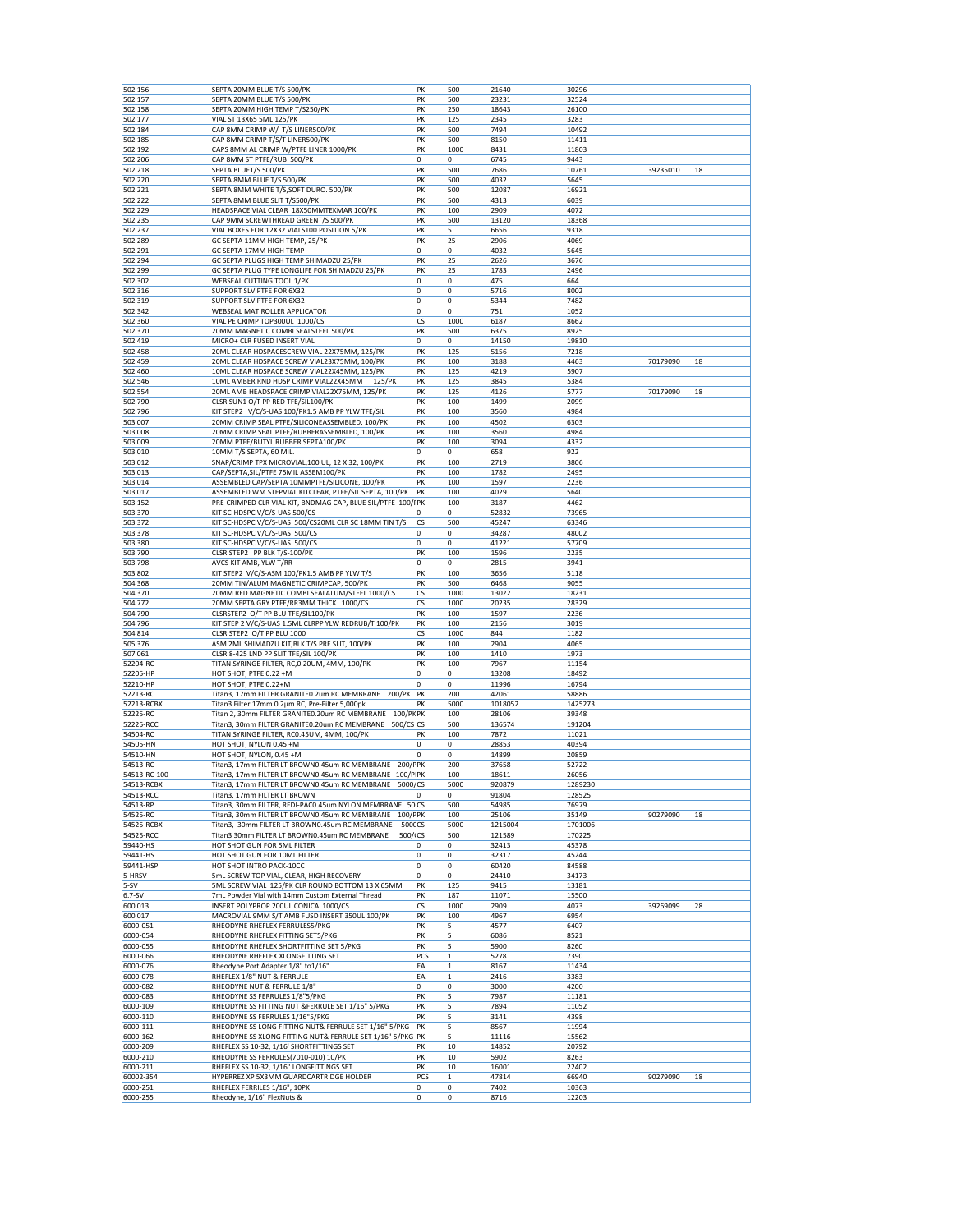| 6000-262                   | RHEODYNE PEEK X-L FITTING SET10/PK                                                    | PK          | 10           | 21163          | 29629          |          |    |
|----------------------------|---------------------------------------------------------------------------------------|-------------|--------------|----------------|----------------|----------|----|
| 6000-282                   | RHEODYNE RHEFLEX ONE-PIECE                                                            | 0           | 0            | 6376           | 8926           |          |    |
| 60009-CN                   | 9MM CLEAR 12 X 32 VIAL                                                                | 0           | 0            | 13771          | 19279          |          |    |
| 60053-10035                | BRKT, NEEDLE PORT RETAINER                                                            | 0           | 0            | 2530           | 3542           |          |    |
|                            |                                                                                       |             |              |                |                |          |    |
| 60053-20031                | <b>INJECTION PORT, SST</b>                                                            | 0           | 0            | 16395          | 22953          |          |    |
| 60053-30002                | VALVE, INJECTOR, MODIFIED                                                             | 0           | 0            | 218726         | 306217         | 84819090 | 18 |
| 60053-60006                | SYRINGE, SURVEYOR 2.5mL                                                               | 0           | 0            | 43188          | 60463          |          |    |
| 60053-60013                | ASSY, NEEDLE .012 ID W/10-32                                                          | 0           | $\pmb{0}$    | 92830          | 129962         | 90279090 | 18 |
| 60053-60014                | ASSY, TRANSFER TUBE, VALCO C2 6                                                       | 0           | 0            | 28853          | 40394          | 39173300 | 18 |
| 60053-61020                | CPU Assy PCB 860 T PDA                                                                | 0           | 0            | 441941         | 618717         |          |    |
| 60053-62020                | KIT, SEAL, OEM LC PUMP                                                                | 0           | 0            | 97700          | 136781         | 90279090 | 18 |
| 60053-62041                | KIT, ACCY, SURVEYOR AS PLUS                                                           | 0           | 0            | 281204         | 393686         |          |    |
|                            |                                                                                       |             |              |                |                |          |    |
| 60053-62043                | KIT, SURVEYOR A/S PLUS NEEDLE                                                         | $\mathbf 0$ | 0            | 74750          | 104651         | 90279090 | 18 |
| 60053-62044                | KIT, MAINTENACE, SURVEYOR A/S                                                         | 0           | 0            | 208794         | 292311         |          |    |
| 60053-62050                | Kit, Seal, Lpump Plus                                                                 | 0           | 0            | 46276          | 64787          |          |    |
| 60053-62051                | Kit, Maintenance Lpump Plus                                                           | $\mathbf 0$ | 0            | 327100         | 457940         |          |    |
| 60103-351                  | MULTISEP VACUUM MANIFOLD                                                              | PCS         | $\mathbf 1$  | 228190         | 319466         |          |    |
| 60103-357                  | SPE 96 well +ve pressuremanifold                                                      | EA          | $\mathbf 1$  | 613842         | 859378         |          |    |
| 60104-230                  | Universal Vacuum Manifold                                                             | PCS         | $\mathbf 1$  | 334937         | 468912         |          |    |
|                            |                                                                                       |             |              |                |                |          |    |
| 60104-231                  | Universal Vacuum Gauge/WasteBase Universal Vacuum Gauge EA                            |             | $\mathbf 1$  | 76687          | 107362         |          |    |
| 60104-232                  | 16 Port Vacuum Manifold                                                               | PCS         | $\mathbf 1$  | 142620         | 199668         | 90279090 | 18 |
| 60104-232-P                | 16 Port Vacuum Manifold                                                               | EA          | $\mathbf 1$  | 89043          | 124660         |          |    |
| 60104-233                  | 24 Port Vacuum Manifold                                                               | PCS         | $\mathbf 1$  | 155879         | 218231         | 90279090 | 18 |
| 60104-233-P                | 24 Port Vacuum Manifold                                                               | EA          | $\mathbf 1$  | 95602          | 133843         |          |    |
| 60104-234                  | Well Plate Plugs, UVM                                                                 | PK          | 24           | 3830           | 5361           |          |    |
| 60104-235                  | Well Plate Plugs, UVM                                                                 | PK          | 48           | 4293           | 6011           |          |    |
|                            |                                                                                       |             |              |                |                |          |    |
| 60104-236                  | Positive Pressure Manifold                                                            | EA          | $\mathbf 1$  | 872388         | 1221343        |          |    |
| 60104-237                  | 24 Position Collection Plate                                                          | 0           | 0            | 51616          | 72263          |          |    |
| 60104-238                  | Empty 3mL Tubes w/ 2 x 20um                                                           | 0           | 0            | 12839          | 17974          |          |    |
| 60104-239                  | Gilson Caps for 1mL SPE                                                               | 0           | 0            | 11433          | 16006          |          |    |
| 60104-240                  | Guage for Universal VacuumManifold                                                    | EA          | $\mathbf 1$  | 12425          | 17394          |          |    |
| 60104-241                  | Vacuum Manifold Pump for EuroUse                                                      | PCS         | $\mathbf{1}$ | 106868         | 149615         | 90279090 | 18 |
|                            |                                                                                       |             |              |                |                |          |    |
| 60104-242                  | Stopcocks for Manifold, 16PK                                                          | PK          | 16           | 11243          | 15740          |          |    |
| 60104-242-P                | Stopcocks for Manifold, 16PK                                                          | PK          | 16           | 4994           | 6992           |          |    |
| 60104-243                  | Vacuum Pump for NA Use, 1/8hp, 115 volts, 4.2 amps, 60 Hz                             | EA          | $\mathbf 1$  | 103268         | 144575         | 84141090 | 28 |
| 60104-244                  | Stopcocks for Manifold, 24PK                                                          | PK          | 24           | 15334          | 21468          |          |    |
| 60104-244-P                | Stopcocks for Manifold, 24PK                                                          | PK          | 24           | 7487           | 10482          |          |    |
| 60104-245                  |                                                                                       | PK          |              |                |                |          |    |
|                            | Teflon Tips for Manifold, 12PK                                                        |             | 12           | 6081           | 8513           |          |    |
| 60104-247                  | Empty 6mL SPE Columns withFrits 30pk                                                  | PK          | 30           | 6305           | 8827           |          |    |
| 60104-248                  | Lid for 24 Port Manifold                                                              | ΕA          | $\mathbf 1$  | 63691          | 89168          |          |    |
| 60104-249                  | 16 Port Manifold Gasket                                                               | ΕA          | $\mathbf 1$  | 5194           | 7272           |          |    |
| 60104-250                  | 24 Port Manifold Gasket                                                               | PK          | $\mathbf 1$  | 5194           | 7272           |          |    |
| 60104-251                  | Rack for 16 Port Manifold                                                             | EA          | $\mathbf 1$  | 37071          | 51899          |          |    |
|                            |                                                                                       |             |              |                |                |          |    |
| 60104-252                  | Rack for 24 Port Manifold                                                             | EA          | $\mathbf 1$  | 37071          | 51899          |          |    |
| 60104-253                  | 16 Port Manifold Block                                                                | EA          | $\mathbf 1$  | 45744          | 64042          |          |    |
| 60104-254                  | 24 Port Manifold Block                                                                | EA          | $\mathbf 1$  | 45744          | 64042          |          |    |
| 60104-255                  | Retaining Clips for Rack                                                              | PK          | 12           | 9233           | 12926          |          |    |
| 60104-256                  | <b>Bulkhead Luer Fittings</b>                                                         | PK          | 12           | 2297           | 3216           |          |    |
| 60104-257                  | Manifold Lid Legs                                                                     | PK          | 4            | 4635           | 6489           |          |    |
|                            |                                                                                       |             |              |                |                |          |    |
| 60104-258                  | Luer Lock Plugs                                                                       | PK          | 12           | 2957           | 4139           |          |    |
| 60104-259                  | Adaptors for 1mL, 3mL, 6mLSPE Columns 15pk                                            | PK          | 15           | 6013           | 8418           | 90279090 | 18 |
| 60104-260                  | Manifold Safety Tray                                                                  | EA          | $\mathbf 1$  | 14554          | 20376          |          |    |
| 60104-261                  | Vacuum Gauge & Valve                                                                  | EA          | $\mathbf 1$  | 28980          | 40573          |          |    |
| 60104-262                  | Lid for 16 Port Manifold                                                              | PK          | $\mathbf 1$  | 63691          | 89168          |          |    |
| 60104-264                  |                                                                                       | PK          | 3            |                | 7723           |          |    |
|                            | Collection rack posts                                                                 |             |              | 5516           |                |          |    |
| 60104-265                  | Adaptor Plate 1mL Column forPP Manifold                                               | EA          | $\mathbf 1$  | 29053          | 40674          |          |    |
| 60104-266                  | Adaptor Plate 3mL Column forPP Manifold                                               | EA          | $\mathbf 1$  | 29053          | 40674          |          |    |
| 60104-267                  | Adaptor Plate 6mL Column forPP Manifold                                               | EA          | $\mathbf 1$  | 29053          | 40674          |          |    |
| 60104-268                  | Collection Rack 13mm Tube, PPManifold                                                 | ΕA          | $\mathbf 1$  | 64396          | 90155          |          |    |
| 60104-269                  | Collection Rack 16mm Tube, PPManifold                                                 | EA          | $\mathbf 1$  | 60096          | 84134          |          |    |
| 60104-270                  | Pre-Drilled Waste Container                                                           | EA          | $\mathbf 1$  | 74260          | 103964         |          |    |
|                            |                                                                                       |             |              |                |                |          |    |
| 60104-271                  | Adaptor Plate 10/15mL Columnfor PP Manifold                                           | EA          | $\mathbf 1$  | 28781          | 40294          |          |    |
| 60104-272                  | Installation Kit for PPManifold                                                       | EA          | $\mathbf 1$  | 23159          | 32423          |          |    |
| 60104-273                  | PP manifold, In Line AirFilter                                                        | EA          | $\mathbf 1$  | 14264          | 19970          |          |    |
| 60104-274                  | PP Manifold with 16mmCollection Rack                                                  | ΕA          | $\mathbf 1$  | 872388         | 1221343        |          |    |
| 60104-275                  | Empty 15mL SPE Columns with Frits 20pk                                                | PK          | 20           | 4048           | 5668           |          |    |
| 60104-276                  | Empty 25mL SPE Columns withFrits 20pk                                                 | PK          | 20           | 4596           | 6434           |          |    |
|                            |                                                                                       |             |              |                |                |          |    |
| 60104-277                  | Empty 75mL SPE Columns with Frits 10pk                                                | PK          | 10           | 3530           | 4941           |          |    |
| 60104-280                  | Spacer for Universal Manifold                                                         | $\mathbf 0$ | 0            | 23045          | 32263          |          |    |
| 60104-281                  | Spacer for Universal Manifold                                                         | 0           | 0            | 15927          | 22298          |          |    |
| 60104-282                  | Gasket for Universal Manifold                                                         | EA          | $\mathbf 1$  | 7568           | 10595          |          |    |
| 60104-283                  | 24 Well Collection Plate                                                              | 0           | 0            | 28384          | 39738          |          |    |
| 60104-284                  | HyperSep UVM 24 wellextraction plate                                                  | EA          | $\mathbf 1$  | 15192          | 21269          |          |    |
| 60104-285                  | 48 Well Collection Plate                                                              | $\mathbf 0$ | 0            | 28384          | 39738          |          |    |
| 60104-286                  | 48 Well Extraction Plate                                                              | 0           | 0            | 30258          | 42362          |          |    |
|                            |                                                                                       |             |              |                |                |          |    |
| 60104-287                  | Manifold Top                                                                          | 0           | 0            | 72598          | 101637         |          |    |
| 60104-288                  | Manifold Base                                                                         | 0           | 0            | 53492          | 74889          |          |    |
| 60104-289                  | HyperSep UVM 48 wellextraction plate                                                  | PK          | $\mathbf 1$  | 23159          | 32423          |          |    |
| 60104-290                  |                                                                                       | 0           | 0            | 4311           | 6036           |          |    |
| 60105-202                  | NEOPRENE GASKET UVM                                                                   |             |              |                |                |          |    |
| 60105-203                  |                                                                                       |             |              |                |                |          |    |
|                            | 2mL Cent. tube w/150mg MgSO4,50mg PSA & 50mg Carbon, 10 PK                            |             | 100          | 23767          | 33274          |          |    |
| 60105-203-P                | 2mL Cent. tube w/150mgAnhydrous MgSO4, 50mg PSA, 100                                  | PK          | 100          | 17554          | 24576          | 90279090 | 18 |
|                            | 2mL Cent. tube w/150mgAnhydrous MgSO4, 50mg PSA, 100                                  | PK          | 100          | 8110           | 11354          |          |    |
| 60105-204                  | 2mL Centrifuge tube w/150mgMgSO4, 50mg PSA & 50mg C18, 1PK                            |             | 100          | 19561          | 27386          |          |    |
| 60105-204-P                | 2mL Centrifuge tube w/150mgMgSO4, 50mg PSA & 50mg C18, 1PK                            |             | 100          | 8941           | 12518          |          |    |
| 60105-204-SP               | 2mL Centrifuge tube w/150mgMgSO4, 50mg PSA & 50mg C18, 1PK                            |             | 100          | 10166          | 14232          |          |    |
|                            |                                                                                       |             |              |                |                |          |    |
| 60105-205                  | 15mL Cent. Tube w/900mgMgSO4, 300mg PSA & 150mg Carbo PK                              |             | 50           | 24935          | 34909          | 90279090 | 18 |
| 60105-206                  | 15mL Cent. Tube w/900mgMgSO4, 300mg PSA & 150mg C18                                   | PK          | 50           | 24918          | 34885          | 90279090 | 18 |
| 60105-207                  | 6mL Columns with 400mg PSA, 200mg Carbon, teflon frit, 30P                            | PK          | 30           | 20575          | 28806          |          |    |
| 60105-208                  | 6mL Columns with 500mg PSA, 250mg Carbon, teflon frit, 30P                            | PK          | 30           | 21039          | 29455          |          |    |
| 60105-209                  | 6mL Columns with 500mg PSA,500mg Carbon, teflon frit, 30P                             | PK          | 30           | 30472          | 42661          |          |    |
|                            |                                                                                       |             |              |                |                |          |    |
| 60105-209-P                | 6mL Columns with 500mg PSA,500mg Carbon, teflon frit, 30P                             | PK          | 30           | 22664          | 31729          |          |    |
| 60105-210                  | 50mL PP Cent tubes w/6gMgSO4, 1.5g Sodium Acetate, 25                                 | PK          | 250          | 52374          | 73324          | 90279090 | 18 |
| 60105-210-SPK              | 50mL Cent Tube, 6g Anh MgSO4                                                          | 0           | 0            | 2062           | 2886           |          |    |
| 60105-211                  | 50mL Cent. Tubes with 4gMgSO4, 1g NaCl, 250Pk                                         | PK          | 250          | 52373          | 73322          |          |    |
| 60105-212                  | 50mL Cenrufuget. Tubes w/MgSO4, & sodium tribasic, 250P                               | PK          | 250          | 95572          | 133801         |          |    |
| 60105-213                  | 15mL Cenrufuge tube w/MgSO4,PSA,Carbon & C18, 50Pk                                    | PK          | 50           | 34013          | 47618          |          |    |
|                            |                                                                                       |             |              |                |                |          |    |
| 60105-214                  | 15mL Cenrufuge tube w/ 900MGMgSO4, 300MG PSA,50Pk                                     | PK          | 50           | 24241          | 33938          |          |    |
| 60105-215                  | 15mL Cenrufuge tube w/ 900MGMgSO4, 150MG PSA,50Pk                                     | PK          | 50           | 24884          | 34837          |          |    |
| 60105-215-P                | 15mL Cenrufuge tube w/ 900MGMgSO4, 150MG PSA,50Pk                                     | PK          | 50           | 11982          | 16775          |          |    |
| 60105-215-SPK<br>60105-216 | 15ml, MgSO4/900 PSA/150<br>50mL Cenbtrifuge tube with 4gMgSO4, 1g NaCl, 1g Na Cit Tri | 0<br>PK     | 0<br>250     | 4968<br>100003 | 6956<br>140005 | 84219900 | 18 |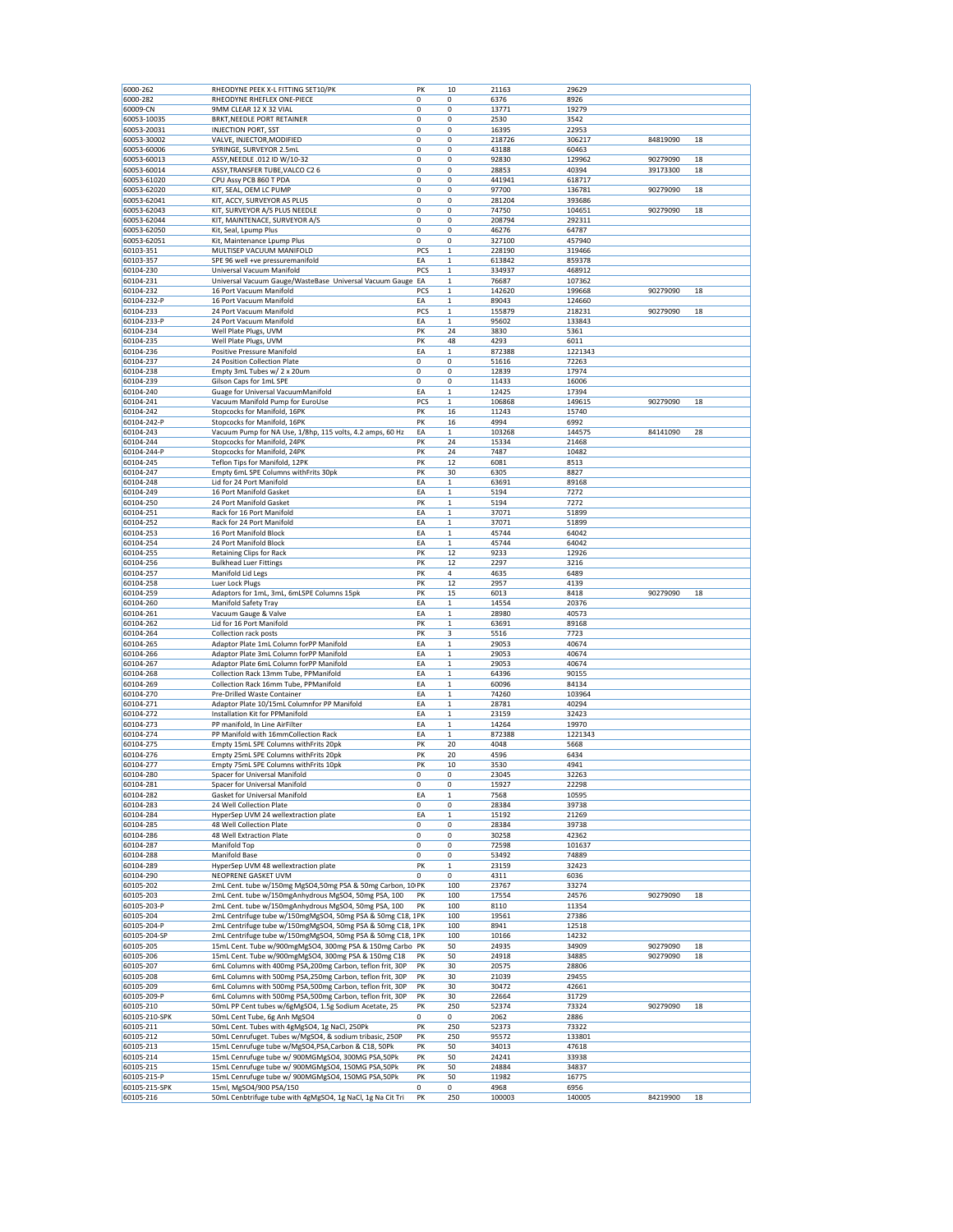| 60105-216-P            | 50mL Cenbtrifuge tube with 4gMgSO4, 1g NaCl, 1g Na Cit Tri                                             | PK       | 250       | 48729          | 68220          |          |          |
|------------------------|--------------------------------------------------------------------------------------------------------|----------|-----------|----------------|----------------|----------|----------|
| 60105-217              | 15mL Cent Tube w/900mg MgSO4150mg PSA 45mg GCB 50Pk                                                    | PK       | 50        | 16793          | 23510          |          |          |
| 60105-218              | 15mL Cent Tube w/900mg MgSO4150mg PSA 15mg GCB 50Pk                                                    | PK       | 50        | 18064          | 25290          |          |          |
| 60105-218-P            | 15mL Cent Tube w/900mg MgSO4150mg PSA 15mg GCB 50Pk                                                    | PK       | 50        | 8377           | 11728          |          |          |
| 60105-219              | 2CT w150mg MgSO4 25mg PSA100pk                                                                         | PK       | 100       | 18020          | 25228          |          |          |
| 60105-219-P            | 2CT w150mg MgSO4 25mg PSA100pk                                                                         | PK       | 100       | 8110           | 11354          |          |          |
| 60105-220              | 2CT w150mg MgSO4 25mg PSA25mg C18 100pk                                                                | PK       | 100       | 19356          | 27098          |          |          |
| 60105-220-P            | 2CT w150mg MgSO4 25mg PSA25mg C18 100pk                                                                | PK       | 100       | 9411           | 13175          |          |          |
| 60105-221              | 2CT w150mg MgSO4 25mg PSA2.5mg GCB 100pk                                                               | PK       | 100       | 24013          | 33618          |          |          |
| 60105-221-P            | 2CT w150mg MgSO4 25mg PSA2.5mg GCB 100pk                                                               | PK       | 100       | 11670          | 16338          |          |          |
| 60105-222              | 2CT w150mg MgSO4 25mg PSA7.5mg GCB 100pk                                                               | PK       | 100       | 23995          | 33593          |          |          |
| 60105-223              | 2mL w150 MgSO4 50 PSA 50 C1850 GCB 100pk                                                               | PK       | 100       | 25281          | 35393          |          |          |
| 60105-224              | 15CT w1200mg MgSO4 400mg PSA50pk                                                                       | PK       | 50        | 25941          | 36318          | 90279090 | 18       |
| 60105-225              | 15CT w1200 MgSO4 400 PSA 400C18 50pk                                                                   | PK       | 50        | 26523          | 37132          |          |          |
| 60105-225-P            | 15CT w1200 MgSO4 400 PSA 400C18 50pk                                                                   | PK       | 50        | 12420          | 17388          |          |          |
| 60105-226              | 15CT w1200 MgSO4 400 PSA 400C18 400 GCB 50pk                                                           | PK       | 50        | 52779          | 73891          |          |          |
| 60105-227              | 15CT w 900 MgSO4 150 PSA 150C18 50pk                                                                   | PK       | 50        | 25341          | 35478          | 90279090 | 18       |
|                        |                                                                                                        |          |           |                |                |          |          |
| 60105-227-P            | 15CT w 900 MgSO4 150 PSA 150C18 50pk                                                                   | PK       | 50        | 11953          | 16734          |          |          |
| 60105-228              | 2ml 200mg MgSO4/PSA                                                                                    | PK       | 100       | 17524          | 24534          |          |          |
| 60105-229              | 2ml 200mg MgSO4/PSA/C18                                                                                | PK       | 100       | 17216          | 24102          |          |          |
| 60105-230              | 15CT w 150 MgSO4 50 PSA 50GCB 50pk                                                                     | PK       | 50        | 24013          | 33618          |          |          |
| 60105-231              | 15CT w150mg MgSO4 300mg PSA150mg Chlorofiltr 50pk                                                      | PK       | 50        | 49871          | 69819          |          |          |
| 60105-232              | QUECHERS 2mL Centrifuge Tube with 150mg MgSO4, 50mg PSA PK                                             |          | 100       | 20249          | 28349          |          |          |
| 60105-234              | Quechers 50mL 1.5g MgSO4,0.5g C18, pk250                                                               | EA       | 1         | 40939          | 57315          |          |          |
| 60105-234-SPK          | Quechers 50mL 1.5g MgSO4                                                                               | 0        | 0         | 2062           | 2886           |          |          |
| 60105-235              | 15mL Cent Tube with 1200mgMgSO4, 900mg PSA 50pk                                                        | PK       | 50        | 28861          | 40405          |          |          |
| 60105-236              | QuEChERS Pouches MgSO4 4g, NaCl 1g, pk50                                                               | PK       | 50        | 29167          | 40834          |          |          |
| 60105-237              | 50mL Centrifuge Tube with 900mg MgSO4 300mg PAS 150mg C. PK                                            |          | 250       | 90656          | 126918         |          |          |
| 60105-238              | QUECHERS 2mL Micro-Centrifuge Tube with 150mg Anhydrous IPK                                            |          | 50        | 15602          | 21842          |          |          |
| 60105-301-250          | Dual phase cartridge, 500mg Benzenesulfonic acid (BCX) PE frit { Pk                                    |          | 250       | 90562          | 126787         |          |          |
| 60105-302              | QUECHERS 15mL Centrifuge Tube with 150mg MgSO4, 150mg P.PK                                             |          | 10        | 2393           | 3351           |          |          |
| 60105-303              | 2CT w150mg MgSO4 50mg PSA 10pk                                                                         | PK       | 10        | 1844           | 2582           |          |          |
| 60105-304              | QUECHERS 2mL Micro-Centrifuge Tube with 150mg Anhydrous IPK                                            |          | 10        | 2035           | 2849           |          |          |
| 60105-305              | 15CT w 900 MgSO4 300 PSA150GCB 10pk                                                                    | PK       | 10        | 5030           | 7042           |          |          |
| 60105-306              | 15mL Cent Tube w/900mg MgSO4300mg PSA 150mg C18 10pk PK                                                |          | 50        | 5030           | 7042           |          |          |
|                        |                                                                                                        |          |           |                |                |          |          |
| 60105-307              | 6mL Column w/400mg PSA &200mg Carbon w/frit 10pk                                                       | PK       | 10        | 6882           | 9635           |          |          |
| 60105-308              | 6mL Columns with 500mg PSA on bottom, 250mg Carbon on To <sub>l</sub> PK                               |          | 10        | 7004           | 9806           |          |          |
| 60105-309              | 6mL Columns with 500mg PSA on bottom, 500mg Carbon on To <sub>l</sub> PK                               |          | 10        | 10406          | 14568          |          |          |
| 60105-310              | 50mL CT w/6g MgSO\$ 1.5g NaAcetate 25Pk                                                                | PK       | 250       | 5312           | 7437           |          |          |
| 60105-311              | 50CT w/4g MgSO4 1g NaCl 25Pk                                                                           | PK       | 250       | 5311           | 7436           |          |          |
| 60105-312              | 50CT w/6g MgSO4 1.5g NaCl1.5g NaCTD 750mg CDS 25Pk                                                     | PK       | 250       | 9297           | 13015          |          |          |
| 60105-313              | 15mL CT w/750 MgSO4 250 PSA250 C18 250 GCB 10Pk                                                        | PK       | 50        | 6939           | 9715           |          |          |
| 60105-314              | 15mL Centrifuge Tube with 900mg Anhydrous MgSO4, 300mg P.PK                                            |          | 10        | 4430           | 6202           |          |          |
| 60105-315              | 15Ct w/ 900mg MgSO4 150mg PSA10Pk                                                                      | PK       | 10        | 3330           | 4662           |          |          |
| 60105-316              | 50CT w/4g MgSO4 1g NACTD 0.5gNaCDS 25Pk                                                                | PK       | 250       | 9588           | 13423          |          |          |
| 60105-317              | 15CT w/900mg MgSO4 150mg PSA45mg GCB 10Pk                                                              | PK       | 10        | 3439           | 4814           |          |          |
| 60105-318              | 15CT w/900mg MgSO4 150mg PSA15mg GCB 10Pk                                                              | PK       | 10        | 3425           | 4795           |          |          |
| 60105-319              | 2mL CT w/150 MgSO4 & 25 PSA10Pk                                                                        | PK       | 100       | 1840           | 2575           |          |          |
| 60105-320              | 2mL CT w/150 MgSO4, 25 PSA 25C18 10Pk                                                                  | PK       | 10        | 1931           | 2703           |          |          |
| 60105-321              | 2mL Centrifuge Tube with 150mg MgSO4, 25mg PSA & 2.5mg CaPK                                            |          | 10        | 2303           | 3224           |          |          |
| 60105-322              | 2mL CT w/150 MgSO4, 25 PSA7.5 GCB 10Pk                                                                 | PK       | 100       | 2407           | 3370           |          |          |
| 60105-323              | 2mL Centrifuge Tube with 150mg MgSO4, 50mg PSA, 50mg C18 PK                                            |          | 10        | 2399           | 3358           |          |          |
| 60105-324              | 15mL Centrifuge Tube with 1200mg MgSO4, 400mg PSA                                                      | PK       | 10        | 4327           | 6058           |          |          |
| 60105-325              | 15mL Centrifuge Tube with 1200mg MgSO4, 400mg PSA & 400n PK                                            |          | 10        | 4420           | 6188           |          |          |
|                        |                                                                                                        |          |           |                |                |          |          |
| 60105-326              | 15mL Centrifuge Tube with 1200mg MgSO4, 400mg PSA, 400mg PK                                            |          | 10        | 9046           | 12665          |          |          |
| 60105-327              | 15CT w/900MgSO4 150PSA 150C1810Pk                                                                      | PK       | 10        | 5050           | 7070           |          |          |
| 60105-330              | 15mL Centrifuge Tube with 150mg MgSO4, 50mg PSA & 50mg C PK                                            |          | 10        | 4235           | 5929           |          |          |
| 60105-331              | 15mL Centrifuge Tube with 150mg MgSO4, 300mg PSA & 150mg PK                                            |          | 10        | 7851           | 10991          |          |          |
| 60105-332              | QuEChERS Multi-pack 4g MgSO4,1g NaCl, PK50                                                             | PK       | 50        | 15656          | 21918          |          |          |
| 60105-332-P            | QuEChERS Multi-pack 4g MgSO4,1g NaCl, PK50                                                             | PK       | 50        | 9499           | 13299          |          |          |
| 60105-333              | QuEChERS Multi-pack 4g MgSO4,1g NaCl, 0.5mg, PK50                                                      | PK       | 50        | 15656          | 21918          |          |          |
| 60105-333-P            | QuEChERS Multi-pack 4g MgSO4,1g NaCl, 0.5mg, PK50                                                      | PK       | 50        | 9978           | 13969          |          |          |
| 60105-333-SP           | 4g MgSO4/1g NaCl/500mg Na2Cit/1g Na3Cit, Slim Line Pouch                                               | PK       | 50        | 14009          | 19613          |          |          |
| 60105-334              | QuEChERS Multi-pack 4g MgSO4,1g Sodium Acetate, PK50                                                   | PK       | 50        | 16238          | 22733          |          |          |
| 60105-335              | QuEChERS Multi-pack 6g MgSO4,1.5g Sodium Acetate, PK50                                                 | PK       | 50        | 16238          | 22733          |          |          |
| 60105-335 -P           | QuEChERS Multi-pack 6g MgSO4,1.5g Sodium Acetate, PK50                                                 | PK       | 50        | 10164          | 14229          |          |          |
| 60105-336              | QuEChERS Multi-pack 6g MgSO4,1.5g NaCl, PK50                                                           | PK       | 50        | 15656          | 21918          |          |          |
| 60105-337              | QuEChERS Multi-pack 6g MgSO4,1.5g MgSO4, 1.5, PK50                                                     | PK       | 50        | 16729          | 23420          |          |          |
| 60105-338              | QuEChERS Multi-pack 8g MgSO4,2g of NaCl, PK50                                                          | PK       | 50        | 15490          | 21686          |          |          |
| 60105-339              | QuEChERS Multi-pack 8g MgSO4,3.5g of NaCl, PK50                                                        | PK       | 50        | 16069          | 22497          |          |          |
| 60105-340              | QuEChERS Mylar Pouches 4gMgSO4, 1g NaCl, PK50                                                          | PK       | 50        | 13072          | 18301          |          |          |
| 60105-340-SPK          | 4g MgSO4, 1g NaCl                                                                                      | 0        | 0         | 3094           | 4332           |          |          |
| 60105-341              | QuEChERS Mylar Pouches 6gMgSO4, 1.5g CH3CHOONa, PK50                                                   | PK       | 50        | 13072          | 18301          | 90279090 | 18       |
| 60105-342              | QuEChERS Mylar Pouches 6gMgSO4, 1.5g NaCl, PK50                                                        | PK       | 50        | 13072          | 18301          |          |          |
| 60105-343              | QuEChERS Mylar Pouches 6gMgSO4, 1.5g NaCl, 1.5g, PK50                                                  | PK       | 50        | 12939          | 18114          |          |          |
| 60105-344              | QuEChERS Mylar Pouches 4gMgSO4, 1g NaCl, 0.5g N, PK50                                                  | PK       | 50        | 13087          | 18322          |          |          |
| 60105-344-SP           | 4g MgSO4/1g NaCl/500mg Na2Cit/1g Na3Cit, Slim Line Pouch or PK                                         |          | 50        | 16536          | 23150          |          |          |
| 60105-345              | QuEChERS Mylar Pouches 1.2gNaCl, PK50                                                                  | PK       | 50        | 10946          | 15325          |          |          |
|                        |                                                                                                        |          |           |                |                |          |          |
| 60105-346<br>60105-347 | QuEChERS Mylar Pouches 4gNa2SO4 and 0.5g MgSO4, PK50<br>QUECHERS 4g MgSO4, 1g NaCl, 1.5g Na3Cit, PK100 | PK<br>PK | 50<br>100 | 11405<br>35133 | 15967          |          |          |
|                        |                                                                                                        |          |           |                | 49186          |          |          |
| 60105-348              | 4g MgSO4, 2g NaCl, 1.5gNa3Cit 2hyd                                                                     | PK       | 100       | 11753          | 16454          |          |          |
| 60105-350              | 2mL CT 150mg MgSO4, 150mg PSA                                                                          | PK       | 100       | 15096          | 21135          |          |          |
| 60105-351              | 50ml 1.2g MGSO4 0.2g PSA                                                                               | 0        | 0         | 52175          | 73045          |          |          |
| 60105-356              | 4g MgSO4, 1g Sodium Chloride, 15ml CT                                                                  | PK       | 50        | 19899          | 27858          |          |          |
| 60105-357              | 4g MgSO4, 1g Sodium Acetate, 15ml CT                                                                   | PK       | 50        | 20361          | 28505          |          |          |
| 60105-363              | 900mg MgS04, 300mg PSA, 300mg C18, 50mg GCB,                                                           | PK       | 50        | 23751          | 33252          |          |          |
| 60105-364              | 15mL Centrifuge Tube with 900mg Anhydrous MgSO4, 300mg P.PK                                            |          | 50        | 20712          | 28997          |          |          |
| 60105-365              | 15mL Centrifuge Tube with 900mg Anhydrous MgSO4, 450mg P.PK                                            |          | 50        | 31199          | 43679          |          |          |
| 60105-366              | 5g MgSO4, Mylar Pack/50mL CT                                                                           | PK       | 50        | 14751          | 20652          |          |          |
| 60105-367              | 500mg CEC18, Mylar Pack/50mL CT                                                                        | PK       | 50        | 14751          | 20652          |          |          |
| 60105-367-SP           | 500mg CEC18, Slim Line Pouch/50mL CT                                                                   | Pk       | 50        | 14283          | 19996          |          |          |
|                        |                                                                                                        | PK       | 50        | 9307           | 13030          |          |          |
| 60105-368-SP           | Quechers 5g Sodium Sulfat Slim Line Pouch 50pk                                                         |          |           |                |                |          |          |
| 60106-200              | Empty 1mL SPE Column 2 x 10umFrits                                                                     | PK       | 50        | 4612           | 6457           |          |          |
| 60106-201              | Empty 3mL SPE Column Tube                                                                              | 0        | 0         | 6467           | 9054           |          |          |
| 60106-203              | Empty 25mL SPE column                                                                                  | 0        | 0         | 6375           | 8925           |          |          |
| 60106-204              | Empty 60mL Column 2 x 10um                                                                             | 0        | 0         | 4689           | 6565           |          |          |
| 60106-215              | Frit, Porous Polyethylene                                                                              | 0        | 0         | 6465           | 9050           |          |          |
| 60106-217              | Empty 10mL/12ml SPE tube with                                                                          | 0        | 0         | 7686           | 10761          |          |          |
|                        |                                                                                                        |          |           |                |                | 90279090 |          |
| 60106-301<br>60106-302 | HYPERCARB HYPERSEP 200MG/3MLPK/30<br>HYPERCARB HYPERSEP PGC100MG/1ML SPHERICAL PK/30                   | PK<br>PK | 30<br>30  | 56388<br>42889 | 78943<br>60045 | 90279090 | 18<br>18 |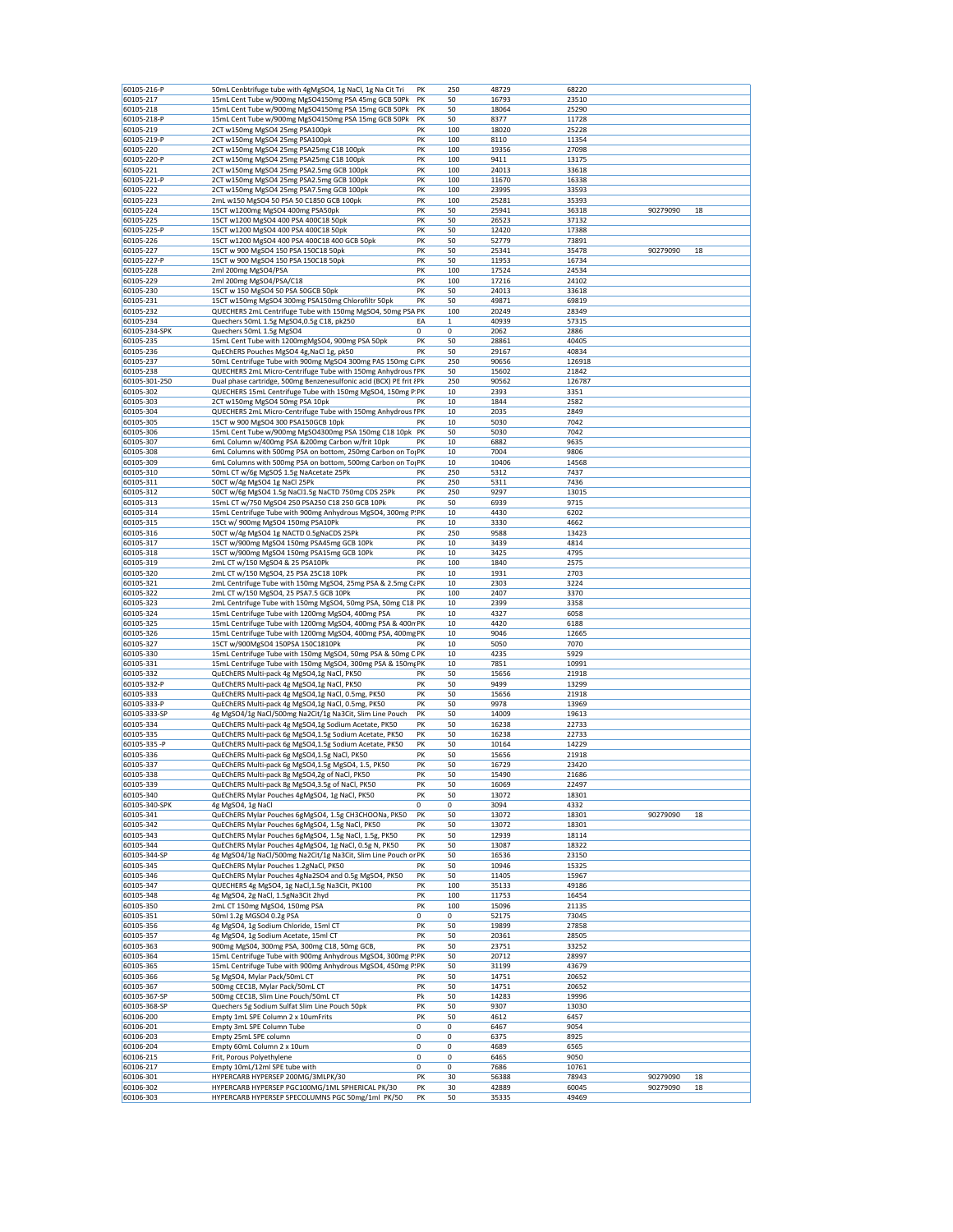| 60106-304     | HYPERCARB HYPERSEP 25MG/1MLHYPERSEP COLUMNS PK/50 PK                                          |    | 50  | 33200  | 46480  | 90279090 | 18 |
|---------------|-----------------------------------------------------------------------------------------------|----|-----|--------|--------|----------|----|
| 60106-402     | HYPERCARB 500mg/6mL SPEColumn 20Pk                                                            | PK | 20  | 67194  | 94071  | 90279090 | 18 |
| 60106-402-P   | HYPERCARB 500mg/6mL SPEColumn 20Pk                                                            | PK | 20  | 28741  | 40238  |          |    |
| 60106-403     | Hypercarb 1g/6mL 10Pk                                                                         | PK | 10  | 74869  | 104816 | 90279090 | 18 |
| 60106-404     | Hypercarb 2g/15mL 10Pk                                                                        | PK | 10  | 121781 | 170493 |          |    |
| 60106-405     | HyperSep Hypercarb SPE 50mg                                                                   | 0  | 0   | 8670   | 12138  |          |    |
| 60106-406     | HYPERCARB HYPERSEP 25mg/1mlw/flenged tubes PK/50                                              | PK | 50  | 31154  | 43616  | 90279090 | 18 |
|               |                                                                                               |    |     |        |        |          |    |
| 60106-407     | HyperSep Hypercarb SPE Column10mg 1mL 50pk                                                    | PK | 50  | 23628  | 33079  |          |    |
| 60106-408     | HyperCarb 200mg MED CAPSULE                                                                   | 0  | 0   | 29415  | 41181  |          |    |
| 60106-409     | Alumina N 2g/15ml SPE                                                                         | 0  | 0   | 14146  | 19805  |          |    |
| 60106-411     | HyperSep Alumina B 50mg, 3ml                                                                  | 0  | 0   | 17340  | 24276  |          |    |
| 60106-412     | 20um frits for 96 well plate                                                                  | 0  | 0   | 6465   | 9050   |          |    |
| 60106-421     | homogenizers for 15mL QuEChERS tubes                                                          | PK | 50  | 2784   | 3897   |          |    |
| 60106-422     | homogenizers for 50mL QuEChERS tubes                                                          | PK | 50  | 3611   | 5056   |          |    |
| 60106-423     | Empty 3ml columns w/2x20um Frits 50pk                                                         | PK | 1   | 8771   | 12280  |          |    |
| 60107-201     | HYPERSEP Retain-PEP 30MG/1MLSPE Column, PK/100                                                | PK | 100 | 22518  | 31525  | 90279090 | 18 |
| 60107-201-P   | HYPERSEP Retain-PEP 30MG/1MLSPE Column, PK/100                                                | PK | 100 | 12810  | 17935  |          |    |
| 60107-202     | HYPERSEP Retain-PEP 30MG/3MLSPE Column, PK/50                                                 | PK | 50  | 13397  | 18755  |          |    |
| 60107-202-P   | HYPERSEP Retain-PEP 30MG/3MLSPE Column, PK/50                                                 | PK | 50  | 7927   | 11097  |          |    |
| 60107-203     | HYPERSEP Retain-PEP 60MG/3MLSPE Column, PK/50                                                 | PK | 50  | 16198  | 22677  | 84212900 | 18 |
| 60107-204     | HYPERSEP Retain-PEP 200MG/3MLSPE Column, PK/50                                                | PK | 50  | 25421  | 35590  | 90279090 | 18 |
|               |                                                                                               |    |     |        |        |          |    |
| 60107-205     | HYPERSEP Retain-PEP 500MG/3MLSPE Column, PK/50                                                | PK | 50  | 45531  | 63744  |          |    |
| 60107-205-SPK | Retain PEP 500mg/3mL                                                                          | 0  | 0   | 7872   | 11020  |          |    |
| 60107-206     | HYPERSEP Retain-PEP 500MG/6MLSPE Column, PK/30                                                | PK | 30  | 31643  | 44300  | 90279090 | 18 |
| 60107-207     | HYPERSEP Retain-PEP 100MG/6MLSPE Column, PK/30                                                | PK | 30  | 16276  | 22786  | 90279090 | 18 |
| 60107-207-P   | HYPERSEP Retain-PEP 100MG/6MLSPE Column, PK/30                                                | PK | 30  | 9120   | 12767  |          |    |
| 60107-208     | HyperSep Retain PEP 60mg 6mL,30pk                                                             | PK | 30  | 12915  | 18081  | 90279090 | 18 |
| 60107-211     | HyperSep Retain PEP 150mg6mL, PK30                                                            | PK | 30  | 16526  | 23137  |          |    |
| 60107-212     | HYPERSEP Retain-PEP 200MG/6MLSPE Column, PK/30                                                | PK | 30  | 17693  | 24770  |          |    |
| 60107-212-P   | HYPERSEP Retain-PEP 200MG/6MLSPE Column, PK/30                                                | PK | 30  | 12068  | 16895  |          |    |
| 60107-214     | HyperSep Retain PEP 2g 25mL, PK20                                                             | PK | 20  | 59711  | 83595  |          |    |
| 60107-215     | HyperSep Retain PEP SPEColumn 1g 25mL 20pk                                                    | PK | 20  | 37982  | 53175  |          |    |
| 60107-216     | HYPERSEP Retain-PEP 30MG/1ML                                                                  | 0  | 0   | 35900  | 50260  |          |    |
|               |                                                                                               |    |     |        |        |          |    |
| 60107-217     | HyperSep Retain PEP SPEColumn 100mg 3mL 50Pk                                                  | PK | 50  | 16718  | 23405  |          |    |
| 60107-218     | HyperSep Retain PEP SPEColumn 1g 6mL 30Pk                                                     | PK | 30  | 43805  | 61327  |          |    |
| 60107-218-SPK | Retain PEP 1g 6mL                                                                             | 0  | 0   | 15458  | 21642  |          |    |
| 60107-222     | HyperSep Retain PEP SPEColumn 10mg 1mL 100pk                                                  | PK | 100 | 17243  | 24140  |          |    |
| 60107-300     | RetainCX 10mg/1mL SPE, PK100                                                                  | 0  | 0   | 24171  | 33840  |          |    |
| 60107-301     | HYPERSEP Retain-CX 30MG/1MLSPE Column, PK/100                                                 | PK | 100 | 22518  | 31525  | 90279090 | 18 |
| 60107-301-P   | HYPERSEP Retain-CX 30MG/1MLSPE Column, PK/100                                                 | PK | 100 | 12810  | 17935  |          |    |
| 60107-301-SPK | Retain-CX 30mg/1mL                                                                            | 0  | 0   | 1971   | 2760   |          |    |
| 60107-302     | HYPERSEP Retain-CX 30MG/3MLSPE Column, PK/50                                                  | PK | 50  | 13296  | 18614  |          |    |
| 60107-302-P   | HYPERSEP Retain-CX 30MG/3MLSPE Column, PK/50                                                  | PK | 50  | 7927   | 11097  |          |    |
| 60107-303     |                                                                                               |    |     |        |        | 90279090 |    |
|               | HYPERSEP Retain-CX 60MG/3MLSPE Column, PK/50<br>HYPERSEP Retain-CX 200MG/3MLSPE Column, PK/50 | PK | 50  | 16271  | 22779  |          | 18 |
| 60107-304     |                                                                                               | PK | 50  | 25350  | 35490  |          |    |
| 60107-305     | HYPERSEP Retain-CX 500MG/3MLSPE Column, PK/50                                                 | PK | 50  | 45531  | 63744  |          |    |
| 60107-306     | HYPERSEP Retain-CX 500MG/6MLSPE Column, PK/30                                                 | PK | 30  | 31643  | 44300  |          |    |
| 60107-307     | HyperSep Retain-CX 100mg 6mL, PK30                                                            | PK | 30  | 15951  | 22331  |          |    |
| 60107-307-P   | HyperSep Retain-CX 100mg 6mL, PK30                                                            | PK | 30  | 9120   | 12767  |          |    |
| 60107-308     | HYPERSEP Retain-CX 60MG/6MLSPE Column, PK/30                                                  | PK | 30  | 12651  | 17711  | 90279090 | 18 |
| 60107-311     | HYPERSEP Retain-CX 150MG/6MLSPE Column, PK/30                                                 | PK | 30  | 16715  | 23401  |          |    |
| 60107-312     | HYPERSEP Retain-CX 2G 25MLSPE Column, PK/20                                                   | PK | 20  | 59573  | 83402  |          |    |
| 60107-314     | HyperSep Retain-CX 200mg 6mL, PK30                                                            | PK | 30  | 17793  | 24910  |          |    |
| 60107-314-P   | HyperSep Retain-CX 200mg 6mL, PK30                                                            | PK | 30  | 11705  | 16388  |          |    |
| 60107-315     | HyperSep Retain-CX 1g 25mL, PK20                                                              | PK | 20  | 37982  | 53175  |          |    |
| 60107-316     |                                                                                               | 0  | 0   | 35900  | 50260  |          |    |
|               | HYPERSEP Retain-CX 30MG/1ML                                                                   |    |     |        |        |          |    |
| 60107-317     | Hypersep Retain-CX 30mg/3mL SPE Column                                                        | PK | 100 | 9056   | 12679  |          |    |
| 60107-318     | HyperSep Retain CX SPEColumn 1g 6mL 30Pk                                                      | PK | 30  | 43852  | 61393  |          |    |
| 60107-400     | RetainAX 10mg/1mL SPE, PK100                                                                  | 0  | 0   | 24171  | 33840  |          |    |
| 60107-401     | HYPERSEP Retain-AX 30MG/1MLSPE Column, PK/100                                                 | PK | 100 | 22517  | 31524  |          |    |
| 60107-401-P   | HYPERSEP Retain-AX 30MG/1MLSPE Column, PK/100                                                 | PK | 100 | 11336  | 15871  |          |    |
| 60107-401-SPK | Retain-AX 30mg/1mL                                                                            | 0  | 0   | 1971   | 2760   |          |    |
| 60107-402     | HYPERSEP Retain-AX 30MG/3MLSPE Column, PK/50                                                  | PK | 50  | 13397  | 18755  |          |    |
| 60107-402-P   | HYPERSEP Retain-AX 30MG/3MLSPE Column, PK/50                                                  | PK | 50  | 9401   | 13161  |          |    |
| 60107-403     | HYPERSEP Retain-AX 60MG/3MLSPE Column, PK/50                                                  | PK | 50  | 16197  | 22675  | 90279090 | 18 |
| 60107-403-SPK | Retain-AX 60mg/3mL                                                                            | 0  | 0   | 2717   | 3804   |          |    |
| 60107-404     | HYPERSEP Retain-AX 200MG/3MLSPE Column, PK/50                                                 | PK | 50  | 25350  | 35490  |          |    |
| 60107-405     | HYPERSEP Retain-AX 500MG/3MLSPE Column, PK/50                                                 | PK | 50  | 45531  | 63744  |          |    |
|               |                                                                                               |    |     |        |        |          |    |
| 60107-406     | HYPERSEP Retain-AX 500MG/6MLSPE Column, PK/30                                                 | PK | 30  | 31643  | 44300  |          |    |
| 60107-407     | HyperSep Retain-AX 100mg 6mL,pk30                                                             | PK | 30  | 16215  | 22701  |          |    |
| 60107-407-P   | HyperSep Retain-AX 100mg 6mL, pk30                                                            | PK | 30  | 9120   | 12767  |          |    |
| 60107-408     | HyperSep Retain-AX 60mg 6mL,30pk                                                              | PK | 30  | 12751  | 17851  | 90279090 | 18 |
| 60107-409     | HyperSep Retain-AX 60mg 3mL                                                                   | 0  | 0   | 31848  | 44587  |          |    |
| 60107-410     | Gilson Caps, 3mL 1000 pk                                                                      | 0  | 0   | 90583  | 126816 |          |    |
| 60107-411     | HyperSep Retain-AX 150mg 6mL, PK30                                                            | PK | 30  | 16526  | 23137  |          |    |
| 60107-412     | HyperSep Retain-AX 200mg 6mL, PK30                                                            | PK | 30  | 17757  | 24859  |          |    |
| 60107-414     | HyperSep Retain-AX 2g 25mL, PK20                                                              | PK | 20  | 57196  | 80074  |          |    |
| 60107-415     | HyperSep Retain-AX 1g 25mL, PK20                                                              | PK | 20  | 37982  | 53175  |          |    |
| 60107-416     | HYPERSEP Retain-AX 30MG/1ML                                                                   | 0  | 0   | 35900  | 50260  |          |    |
| 60107-417     | HyperSep Retain-AX SPE Column100mg 3mL 50Pk                                                   | PK | 50  | 16700  | 23380  |          |    |
| 60107-419     | HyperSep Retain-AX SPE Column500mg 15mL 20Pk                                                  | PK | 20  | 23139  | 32395  |          |    |
| 60107-764     | HYPERSEP Retain-AX 200MG/10ML                                                                 | 0  | 0   | 32886  | 46040  |          |    |
| 60108-201     | HyperSep Carboxcylic Acid (WCX) SPE cartridge 50mg, 1mL                                       | PK | 100 | 16601  | 23242  |          |    |
| 60108-202     | HyperSep Carboxcylic Acid (WCX) SPE cartridge 100mg, 1mL                                      | PK | 100 | 17273  | 24182  |          |    |
| 60108-203     | HyperSep Carboxcylic Acid (WCX) SPE cartridge 200mg, 3mL                                      | PΚ | 50  | 13510  | 18914  |          |    |
|               |                                                                                               |    |     |        |        |          |    |
| 60108-204     | HyperSep Carboxcylic Acid (WCX) SPE cartridge 500mg, 3mL                                      | PK | 50  | 17580  | 24613  |          |    |
| 60108-205     | HyperSep Carboxcylic Acid (WCX) SPE cartridge 500mg, 6mL                                      | PK | 30  | 15342  | 21478  |          |    |
| 60108-206     | HyperSep Carboxcylic Acid (WCX) SPE cartridge 1g, 6mL                                         | PK | 30  | 12803  | 17924  |          |    |
| 60108-207     | HyperSep Carboxcylic Acid (WCX) SPE cartridge 200mg, 10mL                                     | PK | 50  | 13574  | 19003  |          |    |
| 60108-208     | HyperSep Carboxcylic Acid (WCX) SPE cartridge 2g, 15mL                                        | PK | 20  | 17273  | 24182  |          |    |
| 60108-209     | HyperSep Carboxcylic Acid (WCX) SPE cartridge 5g, 25mL                                        | PΚ | 20  | 14981  | 20973  |          |    |
| 60108-301     | HYPERSEP SPE 1000MG/6ML C18PK/30                                                              | PK | 30  | 13919  | 19486  | 90279090 | 18 |
| 60108-301-P   | HYPERSEP SPE 1000MG/6ML C18PK/30                                                              | PK | 30  | 8502   | 11903  |          |    |
| 60108-302     | HYPERSEP C18 100MG/1MLCARTRIDGE PK/100                                                        | PK | 100 | 19766  | 27673  | 90279090 | 18 |
| 60108-302-G   | HYPERSEP C18 100MG/1MLCARTRIDGE WITH GILSON CAPS PK/1PK                                       |    | 100 | 26243  | 36740  |          |    |
| 60108-302-P   | HYPERSEP C18 100MG/1MLCARTRIDGE PK/100                                                        | PK | 100 | 9889   | 13844  |          |    |
| 60108-303     | HYPERSEP C18 200MG/3ML PK/50                                                                  | PK | 50  | 12340  | 17275  | 90279090 | 18 |
| 60108-303-P   | HYPERSEP C18 200MG/3ML PK/50                                                                  | PK | 50  | 6748   | 9448   |          |    |
| 60108-304     |                                                                                               |    |     |        |        |          |    |
|               | HYPERSEP SPE 500MG/2.8ML C18HYPERSIL PK/50                                                    | PK | 50  | 13932  | 19505  | 90279090 | 18 |
| 60108-304-P   | HYPERSEP SPE 500MG/2.8ML C18HYPERSIL PK/50                                                    | PK | 50  | 6748   | 9448   |          |    |
| 60108-305     | HYPERSEP C18 500MG/6ML PK/30                                                                  | PK | 30  | 13056  | 18279  | 90279090 | 18 |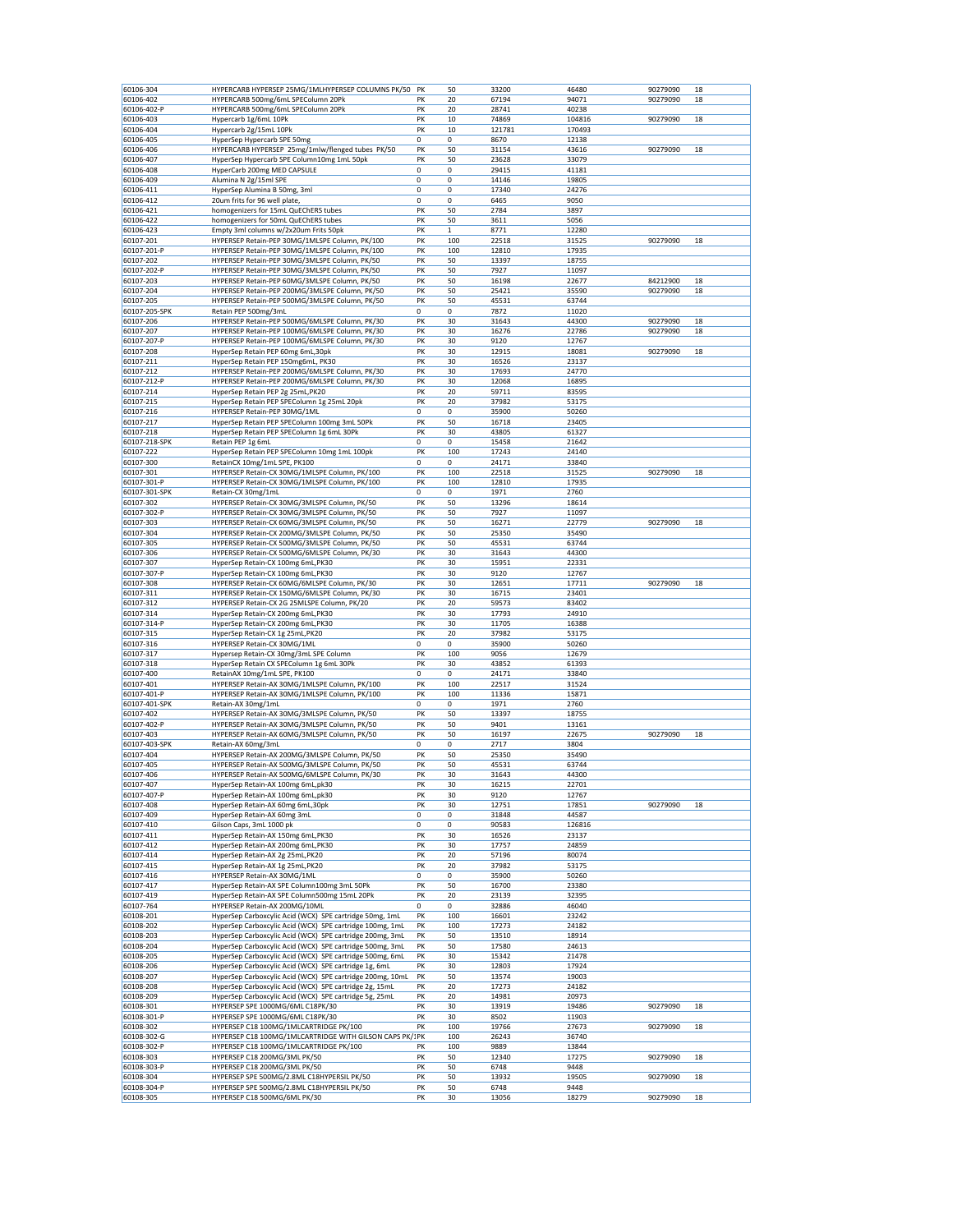| 60108-305-P                 | HYPERSEP C18 500MG/6ML PK/30                                                                                                 | PK       | 30         | 5731           | 8024           |          |    |
|-----------------------------|------------------------------------------------------------------------------------------------------------------------------|----------|------------|----------------|----------------|----------|----|
| 60108-307                   | SPE HyperSep C18 500mg/3mLASPEC, pk50                                                                                        | PK       | 50         | 15874          | 22223          |          |    |
| 60108-309                   | HyperSep C8 SPE Column, 500,3 pk50                                                                                           | PK       | 50         | 13916          | 19483          | 90279090 | 18 |
| 60108-309-P                 | HyperSep C8 SPE Column, 500,3 pk50                                                                                           | PK       | 50         | 6913           | 9679           |          |    |
| 60108-315                   | HYPERSEP SI 500 MG / 3 MLPK/50                                                                                               | PK       | 50         | 11320          | 15848          |          |    |
| 60108-315-P                 | HYPERSEP SI 500 MG / 3 MLPK/50                                                                                               | PK       | 50         | 8107           | 11350          |          |    |
| 60108-317                   | HyperSep Silica SPE Column, 100, 1 pk100                                                                                     | PK       | 100        | 19744          | 27641          |          |    |
| 60108-317-P                 | HyperSep Silica SPE Column, 100, 1 pk100                                                                                     | PK       | 100        | 11331          | 15864          |          |    |
| 60108-360                   | HyperSep SAX 500mg 6mL 30pk                                                                                                  | PK       | 30         | 15220          | 21307          |          |    |
| 60108-360-P                 | HyperSep SAX 500mg 6mL 30pk                                                                                                  | PK       | 30         | 10220          | 14308          |          |    |
| 60108-364                   | HYPERSEP SEP 100MG/1ML NH2PK/100                                                                                             | PK       | 100        | 22880          | 32032          |          |    |
| 60108-364-P                 | HYPERSEP SEP 100MG/1ML NH2PK/100                                                                                             | PK       | 100        | 11422          | 15991          |          |    |
| 60108-376<br>60108-378      | HYPERSEP C18 25MG/1ML SOLIDPHASE EXTRACTION COLUMN PK<br>25mg/1ml Hypersep Phenyl SPE                                        | 0        | 100<br>0   | 17674<br>20922 | 24743<br>29291 | 90279090 | 18 |
|                             |                                                                                                                              | PK       | 100        |                | 27507          |          |    |
| 60108-386<br>60108-386-P    | Phenyl 100mg/1mL SPE Column100Pk<br>Phenyl 100mg/1mL SPE Column100Pk                                                         | PK       | 100        | 19648<br>11331 | 15864          |          |    |
| 60108-387                   | HYPERSEP PHENYL 200MG/3MLPK/50                                                                                               | PK       | 50         | 15318          | 21445          |          |    |
| 60108-387-P                 | HYPERSEP PHENYL 200MG/3MLPK/50                                                                                               | PK       | 50         | 7829           | 10961          |          |    |
| 60108-388                   | HYPERSEP PHENYL 500MG 3ML SPECOLUMN 50/PK                                                                                    | PK       | 50         | 14609          | 20453          |          |    |
| 60108-389                   | Phenyl 500mg/6mL 30PkHyperSep SPE Column                                                                                     | PK       | 30         | 15082          | 21115          |          |    |
| 60108-389-P                 | Phenyl 500mg/6mL 30PkHyperSep SPE Column                                                                                     | PK       | 30         | 8107           | 11350          |          |    |
| 60108-390                   | SPE 50MG/ 1ML C18 HYPERSEPCOLUMN 100/PK                                                                                      | PK       | 100        | 19097          | 26736          | 90279090 | 18 |
| 60108-390-P                 | SPE 50MG/ 1ML C18 HYPERSEPCOLUMN 100/PK                                                                                      | PK       | 100        | 10969          | 15356          |          |    |
| 60108-391                   | HyperSep C8 SPE Column, 50, 1pk100                                                                                           | PK       | 100        | 18993          | 26590          | 90278090 | 18 |
| 60108-391-P                 | HyperSep C8 SPE Column, 50, 1pk100                                                                                           | PK       | 100        | 10969          | 15356          |          |    |
| 60108-392                   | SPE 100MG/1ML C8 HYPERSEPCOLUMN 100/PK                                                                                       | PK       | 100        | 19639          | 27494          | 90279090 | 18 |
| 60108-392-P                 | SPE 100MG/1ML C8 HYPERSEPCOLUMN 100/PK                                                                                       | PK       | 100        | 9490           | 13286          |          |    |
| 60108-393                   | HYPERSEP C8 200MG/3ML PK/50                                                                                                  | PK       | 50         | 12425          | 17394          | 90279090 | 18 |
| 60108-393-P                 | HYPERSEP C8 200MG/3ML PK/50                                                                                                  | PK       | 50         | 6547           | 9166           |          |    |
| 60108-394                   | SPE 500mg/6ml C8 Pk30HyperSep Column                                                                                         | PK       | 30         | 12908          | 18071          |          |    |
| 60108-394-P<br>60108-395    | SPE 500mg/6ml C8 Pk30HyperSep Column<br>C8 200mg/6mL SPE Column                                                              | PK<br>0  | 30<br>0    | 7469<br>34098  | 10456<br>47738 |          |    |
| 60108-400                   | HyperSep Silica Large                                                                                                        | 0        | 0          | 12818          | 17945          |          |    |
| 60108-401                   | HyperSep Silica LargeParticle SPE Column 1g 6mL 30P                                                                          | PK       | 30         | 12898          | 18057          |          |    |
| 60108-402                   | Florisil SPE Column, 50, 1pk100                                                                                              | PK       | 100        | 20289          | 28405          |          |    |
| 60108-402-P                 | Florisil SPE Column, 50, 1pk100                                                                                              | PK       | 100        | 10967          | 15354          |          |    |
| 60108-403                   | Florisil SPE Column, 100, 1pk100                                                                                             | PK       | 100        | 22204          | 31086          | 90279090 | 18 |
| 60108-403-P                 | Florisil SPE Column, 100, 1pk100                                                                                             | PK       | 100        | 11611          | 16255          |          |    |
| 60108-404                   | HYPERSEP FLORISIL PR200MG/3ML PK/50                                                                                          | PK       | 50         | 14772          | 20681          |          |    |
| 60108-404-P                 | HYPERSEP FLORISIL PR200MG/3ML PK/50                                                                                          | PK       | 50         | 7463           | 10448          |          |    |
| 60108-405                   | Florisil SPE Column, 500, 3pk50                                                                                              | PK       | 50         | 14056          | 19678          | 90279090 | 18 |
| 60108-409                   | HYPERSEP SPE COLUMNS, SI 50MG                                                                                                | PK       | 50         | 18984          | 26577          |          |    |
| 60108-409-P                 | HYPERSEP SPE COLUMNS, SI 50MG                                                                                                | PK       | 100        | 10969          | 15356          |          |    |
| 60108-410                   | SPE 200mg/3ml Silica Pk50HyperSep Column                                                                                     | PK       | 50         | 11952          | 16732          | 90279090 | 18 |
| 60108-410-P                 | SPE 200mg/3ml Silica Pk50HyperSep Column                                                                                     | PK       | 50         | 5714           | 7999           |          |    |
| 60108-411                   | SPE 500MG/6ML SILICA HYPERSEPCOLUMN 30/PK                                                                                    | PK       | 30         | 11980          | 16772          |          |    |
| 60108-411-P                 | SPE 500MG/6ML SILICA HYPERSEPCOLUMN 30/PK                                                                                    | PK       | 30         | 6541           | 9158           |          |    |
| 60108-417                   | HyperSep SAX SPE Column, 50,1 pk100                                                                                          | PK       | 100        | 19693          | 27570          | 90279090 | 18 |
| 60108-417-SPK               | SAX 50mg/1mL                                                                                                                 | 0        | 0          | 1969           | 2757           |          |    |
| 60108-418                   | HYPERSEP SPE 100MG/1ML SAXPK/100                                                                                             | PK       | 100        | 21439          | 30014          | 90279090 | 18 |
| 60108-419<br>60108-420      | HYPERSEP SPE 200MG/ 3ML SAXHYPERSEP COLUMNS 50/PK                                                                            | PK       | 50<br>5    | 17683          | 24756<br>29799 | 90279090 | 18 |
|                             | HyperSep SCX SPE Column, 50,1 pk100 (INT'L MIN ORDER QTY 5 PK                                                                |          |            | 21285<br>22222 |                | 90279090 |    |
| 60108-421<br>60108-421-P    | HyperSep SCX SPE Column, 100,1 pk100 (INT'L MIN ORDER QTY PK<br>HyperSep SCX SPE Column, 100,1 pk100 (INT'L MIN ORDER QTY PK |          | 100<br>100 | 11422          | 31111<br>15991 |          | 18 |
| 60108-422                   | HYPERSEP SPE 200MG/ 3ML SCXHYPERSEP COLUMNS 50/PK                                                                            | PK       | 50         | 17083          | 23916          | 90279090 | 18 |
| 60108-423                   | HYPERSEP SPE 500MG/3ML SCXHYPERSIL PK/50                                                                                     | PK       | 50         | 19378          | 27129          | 90279090 | 18 |
| 60108-424                   | HYPERSEP SPE 50MG/1ML NH2PK/100 (INT'L MIN ORDER QTY 5PK                                                                     |          | 5          | 21285          | 29799          |          |    |
| 60108-424-P                 | HYPERSEP SPE 50MG/1ML NH2PK/100 (INT'L MIN ORDER QTY 5PK                                                                     |          | 100        | 10961          | 15346          |          |    |
| 60108-424-SPK               | Aminopropyl 50mg/1mL                                                                                                         |          | 0          | 2249           | 3148           |          |    |
| 60108-425                   | HYPERSEP SPE 200MG/3ML NH250/PK (INT'L MIN ORDER QTY 5 PK                                                                    |          | 5          | 17683          | 24756          |          |    |
| 60108-425-P                 | HYPERSEP SPE 200MG/3ML NH250/PK (INT'L MIN ORDER QTY 5 PK                                                                    |          | 250        | 8846           | 12384          |          |    |
| 60108-426                   | HyperSep Silica SPE Column, 1000, 6 pk30                                                                                     | PK       | 30         | 12501          | 17501          |          |    |
| 60108-426-P                 | HyperSep Silica SPE Column, 1000, 6 pk30                                                                                     | PK       | 30         | 5625           | 7875           |          |    |
| 60108-426-SPK               | Silica 1g/6mL                                                                                                                | 0        | 0          | 3374           | 4724           |          |    |
| 60108-427                   | HyperSep C8 SPE Column, 1 G,6 pk30 (INT'L MIN ORDER QTY 5) PK                                                                |          | 5          | 13907          | 19470          |          |    |
| 60108-427-P                 | HyperSep C8 SPE Column, 1 G,6 pk30 (INT'L MIN ORDER QTY 5)                                                                   | PK       | 30         | 6547           | 9166           |          |    |
| 60108-427-SPK               | C8 1g/6mL                                                                                                                    | 0        | 0          | 4311           | 6036           |          |    |
| 60108-429                   | Aminopropyl 50mg3mL SPEpk 50                                                                                                 | PK       | 50         | 14135          | 19789          |          |    |
| 60108-430                   | SPE Florisil 1g/3mlpk 50                                                                                                     | PK       | 50         | 12044          | 16862          |          |    |
| 60108-431<br>60108-431F     | Florisil SPE Column, 1000mg,6ml, pk30<br>6mL SPE 1g FL2 tabbed                                                               | PK<br>0  | 30<br>0    | 12532<br>6095  | 17545<br>8532  |          |    |
| 60108-431F-P                |                                                                                                                              |          |            |                |                |          |    |
| 60108-431-P                 |                                                                                                                              |          |            |                |                |          |    |
| 60108-432                   | Florisil PR 1g/6mL Flanged (unprinted) SPE Column 30Pk<br>Florisil 1000mg/6mL SPE Column 30Pk - BULK pack purchase onl PK    | PK       | 30         | 3133           | 4387           |          |    |
|                             | HyperSep Amino SPE Column, 1000, 6, pk30                                                                                     | PK       | 30<br>30   | 5731<br>18814  | 8024<br>26339  |          |    |
|                             |                                                                                                                              |          |            |                |                |          |    |
| 60108-432F-P<br>60108-432-P | Aminopropyl 1g/6mL Flanged (unprinted) SPE Column, 30Pk<br>HyperSep Amino SPE Column, 1000, 6, pk30                          | PK<br>PK | 30<br>30   | 5714<br>8662   | 7999<br>12127  |          |    |
| 60108-432-SPK               | Aminopropyl 1g/6mL                                                                                                           | 0        | 0          | 5252           | 7353           |          |    |
| 60108-433                   | HYPERSEP SPE 1000MG/6ML SCXHYPERSIL PK 30 (INT'L MIN ORI PK                                                                  |          | 30         | 17310          | 24234          | 90279090 | 18 |
| 60108-433-P                 | HYPERSEP SPE 1000MG/6ML SCXHYPERSIL PK 30 (INT'L MIN ORI PK                                                                  |          | 30         | 8574           | 12003          |          |    |
| 60108-434                   | HYPERSEP SPE 1000MG/6ML SAXHYPERSIL PK/30 (INT'L MIN OR PK                                                                   |          | 30         | 17492          | 24489          | 90278090 | 18 |
| 60108-434-P                 | HYPERSEP SPE 1000MG/6ML SAXHYPERSIL PK/30 (INT'L MIN OR PK                                                                   |          | 30         | 5534           | 7748           |          |    |
| 60108-441                   | HyperSep Silica 1g/3mL                                                                                                       | PK       | 50         | 13834          | 19367          |          |    |
| 60108-500                   | Florisil 500mg/6mL 30PkHyperSep SPE Column                                                                                   | PK       | 30         | 11940          | 16716          |          |    |
| 60108-500-P                 | Florisil 500mg/6mL 30PkHyperSep SPE Column                                                                                   | PK       | 30         | 5731           | 8024           |          |    |
| 60108-502                   | SPE 500MG/6ML SILICA HYPERSEP                                                                                                | 0        | 0          | 41463          | 58048          |          |    |
| 60108-503                   | HyperSep Silica 100mg/10mL                                                                                                   | PK       | 50         | 13054          | 18276          |          |    |
| 60108-504                   | FLORISIL SPE 500MG/10ML, 50/PK                                                                                               | PK       | 50         | 13427          | 18798          |          |    |
| 60108-504-P                 | FLORISIL SPE 500MG/10ML, 50/PK                                                                                               | PK       | 50         | 7835           | 10969          |          |    |
| 60108-516                   | HyperSep Phenyl SPE Column, 50, 1 pk100 (INT'L MIN ORDER Q PK                                                                |          | 100        | 19004          | 26606          |          |    |
| 60108-516-P                 | HyperSep Phenyl SPE Column, 50, 1 pk100 (INT'L MIN ORDER Q                                                                   | PK       | 100        | 10969          | 15356          |          |    |
| 60108-517<br>60108-517-P    | HyperSep Phenyl 1g/6mL 30Pk(INT'L MIN ORDER QTY 5)<br>HyperSep Phenyl 1g/6mL 30Pk(INT'L MIN ORDER QTY 5)                     | PK<br>PK | 30<br>30   | 13799<br>7280  | 19319<br>10192 |          |    |
| 60108-517-SPK               | Phenyl 1g/6mL                                                                                                                | 0        | 0          | 4876           | 6826           |          |    |
| 60108-518                   | HYPERSEP SPE 500mg/3ml NH2PK/50                                                                                              | PK       | 50         | 19663          | 27528          |          |    |
| 60108-518-P                 | HYPERSEP SPE 500mg/3ml NH2PK/50                                                                                              | PK       | 50         | 6748           | 9448           |          |    |
| 60108-519                   | SPE 500MG/ 6ML NH2 HYPERSEPCARTRIDGE 30/ PK                                                                                  | PK       | 30         | 20178          | 28250          |          |    |
| 60108-519-P                 | SPE 500MG/ 6ML NH2 HYPERSEPCARTRIDGE 30/ PK                                                                                  | PK       | 30         | 8135           | 11388          |          |    |
| 60108-520                   | HYPERSEP SPE 500MG/6ML SCXPK30 CARTRIDGE                                                                                     | PK       | 30         | 19555          | 27377          |          |    |
| 60108-520-P                 | HYPERSEP SPE 500MG/6ML SCXPK30 CARTRIDGE                                                                                     | PK       | 30         | 10134          | 14187          |          |    |
| 60108-521<br>60108-571      | SPE 500mg/3ml SAX HyperSepColumn, pk 50<br>HyperSEP DIOL 50mg 1mL SPEColumn, 100pack                                         | PK<br>PK | 50<br>100  | 16663<br>22284 | 23329<br>31197 |          |    |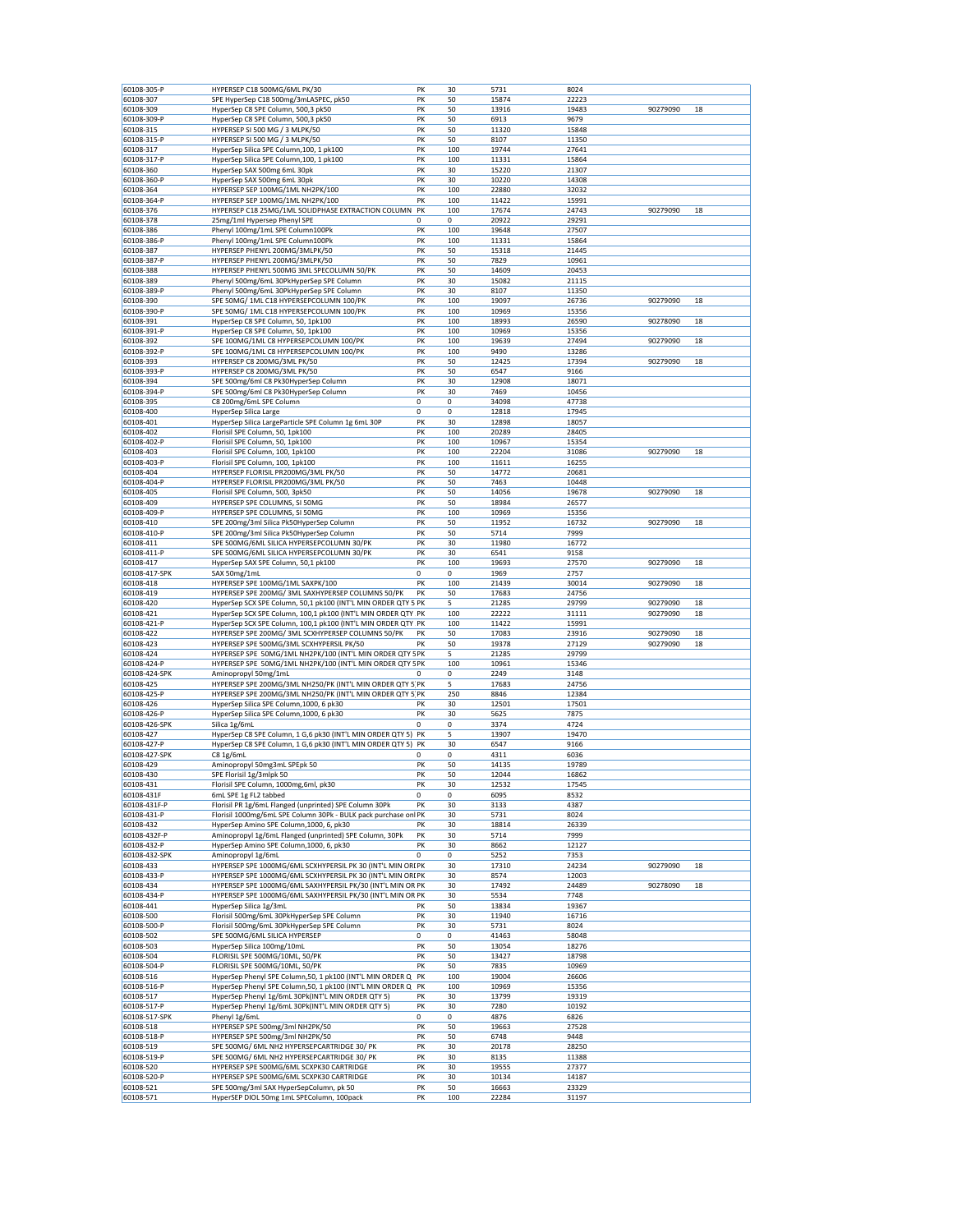|               | HyperSEP DIOL 50mg 1mL SPEColumn, 100pack                    | PK | 100 | 11981 | 16774  |          |    |
|---------------|--------------------------------------------------------------|----|-----|-------|--------|----------|----|
| 60108-571-P   |                                                              |    |     |       |        |          |    |
| 60108-572     | HYPERSEP DIOL 100MG/ 1ML100/PK                               | PK | 100 | 24748 | 34647  |          |    |
| 60108-572-P   | HYPERSEP DIOL 100MG/ 1ML100/PK                               | PK | 100 | 12163 | 17028  |          |    |
| 60108-573     | 200mg/3ml HyperSEP DIOL 50pack                               | PK | 50  | 17818 | 24945  |          |    |
| 60108-574     | HyperSEP DIOL 500mg 3mL SPEColumn, 50pack                    | PK | 50  | 17809 | 24933  |          |    |
| 60108-575     | HYPERSEP DIOL 500MG/6ML SOLIDPHASE EXTRACTION COLUMIPK       |    | 30  | 18382 | 25735  |          |    |
| 60108-575-P   | HYPERSEP DIOL 500MG/6ML SOLIDPHASE EXTRACTION COLUMIPK       |    | 30  | 8107  | 11350  |          |    |
|               |                                                              |    |     |       |        |          |    |
| 60108-576     | HYPERSEP DIOL 1G 6mL SPEColumn PK/30                         | PK | 30  | 18598 | 26038  |          |    |
| 60108-576-P   | HYPERSEP DIOL 1G 6mL SPEColumn PK/30                         | PK | 30  | 7004  | 9806   |          |    |
| 60108-585     | HyperSep SCX SPE 20g 75mL 10                                 | 0  | 0   | 34017 | 47624  |          |    |
| 60108-701     | HyperSep C18 2g/15mL 20Pk                                    | PK | 20  | 15347 | 21486  |          |    |
| 60108-702     | HyperSep C18 5g/25mL 20Pk                                    | PK | 20  | 23872 | 33421  |          |    |
|               |                                                              |    |     |       |        |          |    |
| 60108-703     | HyperSep C18 10g/75mL 10Pk(INT'L MIN ORDER QTY 5)            | PK | 10  | 20927 | 29298  |          |    |
| 60108-704     | HyperSep C8 2g/15mL 20Pk(INT'L MIN ORDER QTY 5)              | PK | 10  | 15244 | 21342  |          |    |
| 60108-705     | HyperSep C8 5g/25mL 20Pk(INT'L MIN ORDER QTY 5)              | PK | 10  | 23854 | 33396  |          |    |
| 60108-706     | HyperSep C8 10g/75mL 10Pk(INT'L MIN ORDER QTY 5)             | PK | 10  | 20927 | 29298  |          |    |
| 60108-707     | HyperSep Ph 2g/15mL 20Pk(INT'L MIN ORDER QTY 5)              | PK | 20  | 15181 | 21254  |          |    |
|               | HyperSep Ph 5g/25mL 20Pk(INT'L MIN ORDER QTY 5)              |    |     |       |        |          |    |
| 60108-708     |                                                              | PK | 20  | 23854 | 33396  |          |    |
| 60108-709     | HyperSep Ph 10g/75mL 10Pk(INT'L MIN ORDER QTY 5)             | PK | 10  | 20808 | 29131  |          |    |
| 60108-710     | HyperSep Si 2g/15mL 20Pk(INT'L MIN ORDER QTY 5)              | PK | 20  | 9921  | 13889  |          |    |
| 60108-711     | HyperSep Si 5g/25mL 20Pk                                     | PK | 20  | 13981 | 19574  |          |    |
| 60108-712     | HyperSep Si 10g/75mL 10Pk                                    | PK | 10  | 10514 | 14720  |          |    |
| 60108-713     | HyperSep SAX 2g/15mL 20 Pk(INT'L MIN ORDER QTY 5)            | PK | 20  | 18135 | 25389  |          |    |
| 60108-714     | HyperSep SAX 5g/25mL 20 Pk(INT'L MIN ORDER QTY 5)            | PK | 20  | 28172 | 39441  |          |    |
|               |                                                              |    |     |       |        |          |    |
| 60108-715     | HyperSep SAX 10g/75mL 10 Pk                                  | PK | 20  | 23827 | 33358  |          |    |
| 60108-716     | HyperSep SCX 2g/15mL 20 Pk(INT'L MIN ORDER QTY 5)            | PK | 20  | 17865 | 25011  |          |    |
| 60108-717     | HyperSep SCX 5g/25mL 20Pk(INT'L MIN ORDER QTY 5)             | PK | 20  | 29022 | 40631  |          |    |
| 60108-718     | HyperSep SCX 10g/75mL 10 Pk                                  | PK | 10  | 23761 | 33265  |          |    |
| 60108-719     | Verify-CX 130mg/1mL SPEColumn 100Pk (INT'L MIN ORDER         | PK | 100 | 24669 | 34537  |          |    |
|               |                                                              |    |     |       |        |          |    |
| 60108-719-P   | Verify-CX 130mg/1mL SPEColumn 100Pk (INT'L MIN ORDER         | PK | 100 | 12527 | 17538  |          |    |
| 60108-720     | HyperSep Verify-CX 300mg/3mL50Pk (INT'L MIN ORDER QTY 5) PK  |    | 50  | 14808 | 20732  |          |    |
| 60108-721     | HyperSep Verify-CX 500mg/3mL50Pk (INT'L MIN ORDER QTY 5) PK  |    | 50  | 15199 | 21279  |          |    |
| 60108-722     | HyperSep Verify-CX 200mg/6mL50Pk (INT'L MIN ORDER QTY 5) PK  |    | 50  | 18207 | 25490  |          |    |
| 60108-722-P   | HyperSep Verify-CX 200mg/6mL50Pk (INT'L MIN ORDER QTY 5) PK  |    | 50  | 7741  | 10837  |          |    |
|               |                                                              |    |     |       |        |          |    |
| 60108-723     | HyperSep Verify-CX 500mg/6mL30 Pk (INT'L MIN ORDER QTY 5) PK |    | 30  | 17128 | 23979  |          |    |
| 60108-723-P   | HyperSep Verify-CX 500mg/6mL30 Pk (INT'L MIN ORDER QTY 5) PK |    | 30  | 8574  | 12003  |          |    |
| 60108-724     | HyperSep Verify-CX 1g/6mL 30Pk (INT'L MIN ORDER QTY 5)       | PK | 30  | 15836 | 22171  |          |    |
| 60108-724-P   | HyperSep Verify-CX 1g/6mL 30Pk (INT'L MIN ORDER QTY 5)       | PK | 30  | 7829  | 10961  |          |    |
| 60108-727     | HyperSep Verify-AX 130mg/1mL100Pk (INT'L MIN ORDER QTY 5) PK |    | 100 | 27586 | 38621  |          |    |
|               |                                                              |    |     |       |        |          |    |
| 60108-727-P   | HyperSep Verify-AX 130mg/1mL100Pk (INT'L MIN ORDER QTY 5) PK |    | 100 | 14282 | 19995  |          |    |
| 60108-728     | HyperSep Verify-AX 300mg/3mL50 Pk (INT'L MIN ORDER QTY 5) PK |    | 50  | 15773 | 22082  |          |    |
| 60108-729     | HyperSep Verify-AX 500mg/3mL50Pk (INT'L MIN ORDER QTY 5) PK  |    | 50  | 17102 | 23943  |          |    |
| 60108-730     | HyperSep Verify-AX 200mg/6mL50Pk (INT'L MIN ORDER QTY 5) PK  |    | 50  | 18243 | 25541  |          |    |
| 60108-730-P   | HyperSep Verify-AX 200mg/6mL50Pk (INT'L MIN ORDER QTY 5) PK  |    | 50  | 8296  | 11614  |          |    |
|               | HyperSep Verify-AX 500mg/6mL30Pk (INT'L MIN ORDER QTY 5) PK  |    | 30  |       |        |          |    |
| 60108-731     |                                                              |    |     | 17101 | 23941  |          |    |
| 60108-731-P   | HyperSep Verify-AX 500mg/6mL30Pk (INT'L MIN ORDER QTY 5) PK  |    | 30  | 8757  | 12260  |          |    |
| 60108-732     | HyperSep Verify-AX 1g/6mL30Pk (INT'L MIN ORDER QTY 5)        | PK | 30  | 15846 | 22184  |          |    |
| 60108-732-P   | HyperSep Verify-AX 1g/6mL30Pk (INT'L MIN ORDER QTY 5)        | PK | 30  | 8385  | 11739  |          |    |
| 60108-735     | HyperSep FI 2g/15mL 20Pk(INT'L MIN ORDER QTY 5)              | PK | 20  | 11288 | 15803  |          |    |
| 60108-736     | HyperSep FI 5g/25mL 20Pk(INT'L MIN ORDER QTY 5)              | PK | 20  | 15362 | 21506  |          |    |
|               |                                                              |    |     |       |        |          |    |
| 60108-736-P   | HyperSep FI 5g/25mL 20Pk(INT'L MIN ORDER QTY 5)              | PK | 20  | 7557  | 10580  |          |    |
| 60108-737     | HyperSep Fl 10g/75mL 10Pk                                    | PK | 10  | 12398 | 17357  |          |    |
| 60108-738     | Amino 2g/15mL 20Pk HyperSepSPE Column                        | PK | 20  | 18065 | 25291  |          |    |
| 60108-739     | Amino 5g/25mL 20Pk HyperSepSPE Column (INT'L MIN ORDER CPK   |    | 20  | 30726 | 43016  |          |    |
| 60108-740     | Amino 10g/75mL 10Pk HyperSepSPE Column (INT'L MIN ORDER PK   |    | 10  | 23048 | 32267  |          |    |
|               |                                                              |    |     |       |        |          |    |
| 60108-741     | HYPERSEP VERIFY-CX COLUMN,50MG 1ML, 100/PK                   | PK | 100 | 25486 | 35681  |          |    |
| 60108-741-P   | HYPERSEP VERIFY-CX COLUMN,50MG 1ML, 100/PK                   | PK | 100 | 12344 | 17281  |          |    |
| 60108-742     | HYPERSEP VERIFY-CX COLUMN, 200MG 10ML, 50/PK3                | PK | 50  | 14557 | 20380  |          |    |
| 60108-744     | SAX 100mg/1mL 100Pk HyperSep                                 | 0  | 0   | 22618 | 31665  |          |    |
| 60108-745     | HYPERSEP CYANO 100MG 1ML 100PK                               | PK | 100 | 24121 | 33770  |          |    |
| 60108-745-P   | HYPERSEP CYANO 100MG 1ML 100PK                               | PK | 100 | 12344 | 17281  |          |    |
|               |                                                              |    |     |       |        |          |    |
| 60108-746     | HyperSep Cyano SPE Column50MG 1ML 100PK                      | PK | 100 | 21457 | 30039  |          |    |
| 60108-746-P   | HyperSep Cyano SPE Column50MG 1ML 100PK                      | PK | 100 | 11981 | 16774  |          |    |
| 60108-747     | HyperSep Cyano SPE Column200mg 3mL 50Pk                      | PK |     |       |        |          |    |
| 60108-748     | HyperSep Cyano SPE Column500mg 3mL 50PK                      |    | 50  | 17318 | 24245  |          |    |
| 60108-749     |                                                              |    |     |       |        |          |    |
|               |                                                              | PK | 50  | 17504 | 24505  |          |    |
|               | HyperSep Cyano SPE Column500mg 6mL 30PK                      | PK | 30  | 18182 | 25455  |          |    |
| 60108-750     | HyperSep Cyano SPE Column 1g6mL 30PK                         | PK | 30  | 18173 | 25442  |          |    |
| 60108-750-P   | HyperSep Cyano SPE Column 1g6mL 30PK                         | PK | 30  | 8202  | 11482  |          |    |
| 60108-750-SPK | Cyano 1g/6mL SPE Column                                      | 0  | 0   | 5434  | 7608   |          |    |
| 60108-751     | HyperSep Cyano SPE Column 2g15mL 20PK                        | PK | 20  | 18137 | 25392  |          |    |
| 60108-752     | HyperSep Cyano SPE Column 5g25mL                             | PK | 20  | 30816 | 43142  |          |    |
|               |                                                              |    |     |       |        |          |    |
| 60108-753     | HyperSep Cyano SPE Column 10g75mL 10PK                       | PK | 10  | 38063 | 53288  |          |    |
| 60108-755     | HYPERSEP DIOL 2G 15mL SPEColumn PK/20                        | PK | 20  | 18422 | 25790  |          |    |
| 60108-756     | HYPERSEP DIOL 5G 25mL SPEColumn PK/20                        | PK | 20  | 20159 | 28223  |          |    |
| 60108-757     | HYPERSEP DIOL 10G 75mL SPEColumn PK/10                       | PK | 10  | 22308 | 31231  |          |    |
| 60108-759     | 6mL Glass SPE Tube w/2gNa2SO4/2g FL 30Pk                     | PK | 30  | 35721 | 50010  |          |    |
| 60108-760     | HyperSep Environmental SPE                                   | 0  | 0   | 40139 | 56194  |          |    |
|               |                                                              |    |     |       |        |          |    |
| 60108-761     | HyperSep Florisil in Glass                                   | 0  | 0   | 41744 | 58442  |          |    |
| 60108-762     | 2gNa2SO4/2gFI 6ml SPE                                        | PK | 30  | 17875 | 25026  |          |    |
| 60108-764     | HyperSep Verify-AX Column200mg 10mL 50PK                     | PK | 50  | 14557 | 20380  |          |    |
| 60108-765     | HyperSep C18 SPE Column 100mg3mL 50Pk                        | PK | 50  | 10916 | 15283  | 90279090 | 18 |
| 60108-766     | HyperSep C18 SPE Column 20g75mL 10Pk                         | PK | 10  | 27168 | 38035  |          |    |
| 60108-767     | HyperSep Verify-AX 130mg/10mL50Pk                            | PK | 50  | 17082 | 23915  |          |    |
|               |                                                              |    |     |       |        |          |    |
| 60108-768     | Verify-AX 200mg/3mL SPE Column 50Pk                          | PK | 50  | 13209 | 18493  |          |    |
| 60108-769     | HyperSep Verify-CX SPE Column130mg 10mL 50pk                 | PK | 50  | 15208 | 21292  |          |    |
| 60108-772     | Verify-AX 60mg/6mL                                           | 0  | 0   | 16491 | 23087  |          |    |
| 60108-772-P   | Verify-AX 60mg/6mL SPE Column, 50Pk                          | PK | 50  | 7646  | 10705  |          |    |
| 60108-773     | HYPERSEP SPE 500MG/3ML C18 LPCOLUMN, PK/50                   | PK | 50  | 16977 | 23767  |          |    |
| 60108-775     | HyperSep C18 LP SPE Column 1g6mL 30pk                        | PK | 30  | 14626 | 20477  |          |    |
|               |                                                              |    |     |       |        |          |    |
| 60108-776     | SPE Column HyperSep C18,1g/15mL, 20 pack                     | PK | 20  | 11116 | 15563  |          |    |
| 60108-777     | HyperSep Verify-CX 200mg 3mLSPE Column 50pk                  | PK | 50  | 14753 | 20654  |          |    |
| 60108-777-P   | HyperSep Verify-CX 200mg 3mLSPE Column 50pk                  | PK | 50  | 6264  | 8769   |          |    |
| 60108-780     | C18 2g/25mL SPE                                              | PK | 20  | 11542 | 16159  |          |    |
| 60108-782     | HYPERSEP SPE 100MG/1ML SAX                                   | 0  | 0   | 39295 | 55014  |          |    |
| 60108-783     | Hypersep Verify CX 50mg/3mL, 50pk                            | PK | 50  | 11602 | 16242  |          |    |
|               |                                                              |    |     |       |        |          |    |
| 60108-786     | HyperSep C18 SPE Column 500mg10mL 50pk                       | PK | 50  | 18692 | 26169  |          |    |
| 60108-791     | HYPERCARB 500mg Med Capsule                                  | 0  | 0   | 95076 | 133107 |          |    |
| 60108-792     | HyperSep SAX 200mg 3mL                                       | 0  | 0   | 21765 | 30471  |          |    |
| 60108-793     | HyperSep silica 500mg 10mLSPE Column 50pk                    | PK | 50  | 16182 | 22655  |          |    |
| 60108-793-P   | HyperSep silica 500mg 10mLSPE Column 50pk                    | PK | 50  | 8107  | 11350  |          |    |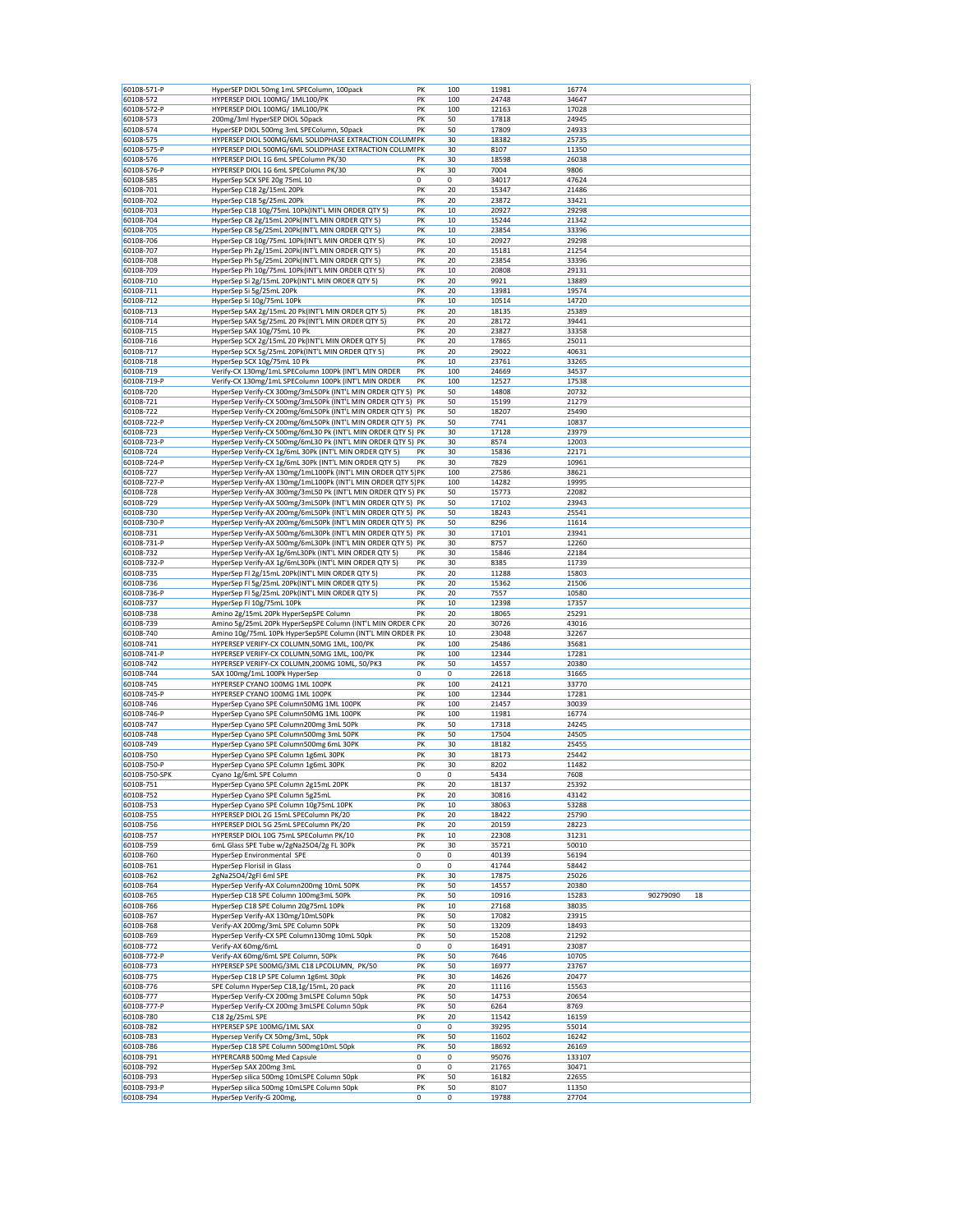| 60108-850<br>60108-851 | HyperSep Silica SPE Column50g 150mL 10pk                                         | PK  | 10           | 69318  | 97046  |          |    |
|------------------------|----------------------------------------------------------------------------------|-----|--------------|--------|--------|----------|----|
|                        |                                                                                  |     |              |        |        |          |    |
|                        | HyperSep Silica SPE Column20g 75mL 10pk                                          | PK  | 10           | 24349  | 34089  |          |    |
| 60108-852              | HyperSep Silica SPE Column70g 150mL 10pk                                         | PK  | 10           | 84107  | 117750 |          |    |
| 60108-853              | HyperSep Silica SPE Column10g 25mL 20pk                                          | PK  | 20           | 24277  | 33988  |          |    |
| 60108-857              | HyperSep SCX SPE Column 20g75mL 10pk                                             | PK  | 10           | 33062  | 46287  |          |    |
|                        |                                                                                  |     |              |        |        |          |    |
| 60108-858              | HyperSep SCX SPE Column 50g150mL 10pk                                            | PK  | 10           | 85154  | 119216 |          |    |
| 60108-901              | Acid Washed Si 50mg/1mL SPE                                                      | PK  | 100          | 18945  | 26522  |          |    |
| 60108-902              | Acid Washed Si 100mg/1mL SPE                                                     | PK  | 100          | 19497  | 27296  |          |    |
| 60108-903              | Acid Washed Si 100mg/10mL SPE                                                    | PK  | 50           | 12599  | 17639  |          |    |
| 60108-904              | Acid Washed Si 200mg/3mL SPE                                                     | PK  | 50           | 12509  | 17512  |          |    |
|                        |                                                                                  |     |              |        |        |          |    |
| 60108-905              | Acid Washed Si 200mg/10mL SPE                                                    | PK  | 50           | 12690  | 17766  |          |    |
| 60108-906              | Acid Washed Si 500mg/3mL SPE                                                     | PK  | 50           | 13243  | 18540  |          |    |
| 60108-907              | Acid Washed Si 500mg/6mL SPE                                                     | PK  | 30           | 13977  | 19568  |          |    |
| 60108-908              | Acid Washed Si 500mg/10mL SPE                                                    | PK  | 50           | 14258  | 19962  |          |    |
| 60108-909              | Acid Washed Si 1g/6mL SPE                                                        | PK  | 30           | 12908  | 18071  |          |    |
|                        |                                                                                  |     |              |        |        |          |    |
| 60108-910              | Acid Washed Si 2g/15mL SPE                                                       | PK  | 20           | 12599  | 17639  |          |    |
| 60108-911              | Acid Washed Si 5g/25mL SPE                                                       | PK  | 20           | 18673  | 26142  |          |    |
| 60108-912              | Acid Washed Si 10g/75mL SPE                                                      | PK  | 10           | 17386  | 24340  |          |    |
| 60108-C18-047          | SPE Disk 47mm C18                                                                | 0   | 0            | 159145 | 222803 |          |    |
| 60109-001              | 10mg/1mL SOLA tube 100pk                                                         | PK  | 100          | 22150  | 31010  | 70172000 | 18 |
|                        |                                                                                  |     | 100          |        |        |          |    |
| 60109-002              | 10mg/1mL SOLA-CX tube 100pk                                                      | PK  |              | 22150  | 31010  | 70172000 | 18 |
| 60109-003              | 10mg/1mL SOLA-AX tube 100pk                                                      | PK  | 100          | 21963  | 30748  | 70172000 | 18 |
| 60109-004              | SOLA WCX SPE, 10mg/1mlCartridge 100 pack                                         | PK  | 100          | 22109  | 30953  | 90279090 | 18 |
| 60109-005              | SOLA WAX SPE, 10mg/1mlCartridge 100 pack                                         | PK  | 100          | 22109  | 30953  | 90279090 | 18 |
| 60109-1000-6-7         | HyperSep SLE 1g/6mL, 30Pk, pH7                                                   | PK  | 30           | 7985   | 11179  |          |    |
|                        |                                                                                  |     |              |        |        |          |    |
| 60109-1000-6-9         | HyperSep SLE 1g/6mL, 30Pk, pH9                                                   | PK  | 30           | 7985   | 11179  |          |    |
| 60109-101              | SMART Digest Kit with collection plate                                           | KIT | $\mathbf 1$  | 91599  | 128239 |          |    |
| 60109-101-B            | SMART Digest Kit with bulk resin                                                 | KIT | 1            | 88133  | 123386 |          |    |
| 60109-101-BUF          | <b>SMART Digest Kit Buffer</b>                                                   | KIT | 1            | 136498 | 191097 |          |    |
| 60109-101-MB           | SMART Digest Kit Magnetic Bead Bulk option                                       | KIT | $\mathbf 1$  | 99641  | 139498 |          |    |
|                        |                                                                                  |     |              |        |        |          |    |
| 60109-102              | SMART Digest Kit with filter/collection plate                                    | KIT | 1            | 106907 | 149670 | 84211999 | 18 |
| 60109-102-B            | SMART Digest Kit Trypsin Bulk resin option with Filter/Collection KIT            |     | 1            | 102519 | 143526 |          |    |
| 60109-102-F            | SMART digest filter plate 0.45µm PVDF Membrane                                   | EA  | $\mathbf 1$  | 13570  | 18999  |          |    |
| 60109-102-MB           | SMART Digest Kit with filter/collection plate                                    | KIT | $\mathbf{1}$ | 113765 | 159270 |          |    |
|                        |                                                                                  |     | $\mathbf{1}$ |        |        |          |    |
| 60109-103              | SMART Digest Kit with SOLAµ/collection plate                                     | KIT |              | 122694 | 171772 | 38220090 | 12 |
| 60109-103-B            | SMART Digest Kit Trypsin Bulk resin option with SOLAµ/Collectic KIT              |     | $\mathbf 1$  | 117684 | 164758 |          |    |
| 60109-103-MB           | SMART Digest Kit Trypsin Bulk resin option with SOLAµ/Collectic KIT              |     | 1            | 129009 | 180612 |          |    |
| 60109-104              | SMART Digest Kit Chymotrypsin with collection plate                              | KIT | 1            | 91217  | 127704 |          |    |
| 60109-104-B            | SMART Digest Kit Chymotrypsin Bulk Resin                                         | KIT | 1            | 87293  | 122210 |          |    |
|                        |                                                                                  |     |              |        |        |          |    |
| 60109-104-MB           | SMART Digest Kit Chymotrypsin with collection plate                              | KIT | $\mathbf{1}$ | 98609  | 138053 |          |    |
| 60109-104-SP           | SMART Digest Kit Chymotrypsin with collection plate                              | KIT | 1            | 472920 | 662088 |          |    |
| 60109-105              | SMART Digest Kit Chymotrypsin with filter/collection plate                       | KIT | $\mathbf 1$  | 106467 | 149053 |          |    |
| 60109-105-B            | SMART Digest Kit Chymotrypsin Bulk resin option with Filter/Col KIT              |     | 1            | 102519 | 143526 |          |    |
| 60109-105-MB           | SMART Digest Kit Chymotrypsin with filter/collection plate                       | KIT | 1            | 113765 | 159270 |          |    |
|                        |                                                                                  |     |              |        |        |          |    |
| 60109-106              | SMART Digest Kit Chymotrypsin with SOLAµ/collection plate                        | KIT | 1            | 122214 | 171100 |          |    |
| 60109-106-B            | SMART Digest Kit Chymotrypsin Bulk resin option with SOLAµ/CIKIT                 |     | $\mathbf 1$  | 117684 | 164758 |          |    |
| 60109-106-MB           | SMART Digest Kit Chymotrypsin Bulk resin option with SOLAµ/CIKIT                 |     | $\mathbf 1$  | 129009 | 180612 |          |    |
| 60109-107              | SMART Digest Kit Proteinase K with collection plate                              | KIT | 1            | 106467 | 149053 |          |    |
| 60109-107-B            | SMART Digest Kit Proteinase K Bulk option                                        | KIT | $\mathbf 1$  | 103478 | 144869 |          |    |
|                        |                                                                                  |     |              |        |        |          |    |
| 60109-107-MB           | SMART Digest Kit Proteinase K with collection plate                              | KIT | 1            | 113765 | 159270 |          |    |
| 60109-107-SP           | SMART Digest Kit Proteinase K with collection plate                              | KIT | 1            | 552396 | 773355 |          |    |
| 60109-108              | SMART Digest Kit Proteinase K Filter/Collection plate                            | KIT | $\mathbf 1$  | 120678 | 168949 |          |    |
| 60109-108-B            | SMART Digest Kit Proteinase K Bulk resin option with Filter/Colle KIT            |     | 1            | 117684 | 164758 |          |    |
| 60109-108-MB           | SMART Digest Kit Proteinase K Filter/Collection plate                            | KIT | $\mathbf 1$  | 128920 | 180488 |          |    |
| 60109-109              |                                                                                  |     |              |        |        |          |    |
|                        |                                                                                  |     |              |        |        |          |    |
|                        | SMART Digest Kit Proteinase K SOLAµ/Collection plate                             | KIT | $\mathbf 1$  | 135843 | 190181 |          |    |
| 60109-109-B            | SMART Digest Kit Proteinase K Bulk resin option with SOLAµ/Col KIT               |     | 1            | 132850 | 185990 |          |    |
| 60109-109-MB           | SMART Digest Kit Proteinase K Bulk resin option with SOLAµ/ColKIT                |     | 1            | 144174 | 201844 |          |    |
|                        |                                                                                  |     |              |        |        |          |    |
| 60109-20000-60-7       | HyperSep SLE 20g/60mL, 10Pk,pH7                                                  | PK  | 10           | 12060  | 16884  |          |    |
| 60109-20000-60-9       | HyperSep SLE 20g/60mL, 10Pk,pH9                                                  | PK  | 10           | 12060  | 16884  |          |    |
| 60109-2000-12-7        | HyperSep SLE 2g/12mL, 20Pk,pH7                                                   | PK  | 20           | 9170   | 12838  |          |    |
| 60109-2000-12-9        | HyperSep SLE 2g/12mL, 20Pk,pH9                                                   | PK  | 20           | 9170   | 12838  |          |    |
| 60109-200-2-7W         | HyperSep SLE 200mg 96 w/platepH7                                                 | PK  | 1            | 13555  | 18976  |          |    |
| 60109-200-2-9W         |                                                                                  |     |              |        |        |          |    |
|                        | HyperSep SLE 200mg 96 w/platepH9                                                 | EA  | 1            | 13555  | 18976  |          |    |
| 60109-200-3-7          | HyperSep SLE 200mg/3mL, 50Pk,pH7                                                 | PK  | 50           | 11881  | 16633  |          |    |
| 60109-200-3-9          | HyperSep SLE 200mg/3mL, 50Pk,pH9                                                 | PK  | 50           | 11881  | 16633  |          |    |
| 60109-201              | HyperSep Tip, P-2, BioBasicC18 pk96                                              | PK  | 96           | 26358  | 36901  |          |    |
| 60109-202              | HyperSep Tip, P-2 Type, BioBasic C8 pk96                                         | PK  | 96           | 26097  | 36536  |          |    |
|                        |                                                                                  | PK  |              |        |        |          |    |
| 60109-203              | HyperSep Tip, P-2 Type, BioBasic C4 pk96                                         |     | 96           | 26097  | 36536  |          |    |
| 60109-204              | HyperSep Tip, P-2 Type, Hypercarb pk96                                           | PK  | 96           | 32754  | 45856  |          |    |
| 60109-205              | HyperSep Tip Hypercarb+C18(Mix Mode) 1-10uL Pk96                                 | PK  | 96           | 32432  | 45405  |          |    |
| 60109-206              | HyperSep Tip, P-2 Type, HILICpk96                                                | PK  | 96           | 26097  | 36536  | 90279090 | 18 |
| 60109-207              | HyperSep Tip, P-2 Type, Trypsin pk96                                             | PK  | 96           | 34358  | 48101  |          |    |
| 60109-208              | HyperSep Tip, P-2, TitaniumDioxide pk96                                          | PK  | 96           | 32754  | 45856  |          |    |
|                        |                                                                                  |     | 96           |        | 42249  |          |    |
| 60109-209              | HyperSep Tip C18 10-200uL Pk96                                                   | PK  |              | 30178  |        |          |    |
| 60109-210              | HyperSep Tip, P-20, BioBasicC8 pk96                                              | PK  | 96           | 30178  | 42249  |          |    |
| 60109-211              | HyperSep Tip, P-20, BioBasicC4 pk96                                              | PK  | 96           | 30178  | 42249  |          |    |
| 60109-212              | HyperSep Tip, P-20 Type, Hypercarb3                                              | PK  | 96           | 39025  | 54635  |          |    |
| 60109-213              | Tip, P-20, Hypercarb + C18pk96                                                   | PK  | 96           | 38639  | 54094  |          |    |
| 60109-214              | HyperSep Tip, P-20 Type, HILIC pk96                                              | PK  | 96           | 30480  | 42673  |          |    |
|                        |                                                                                  |     |              |        |        |          |    |
| 60109-215              | HyperSep Tip, P-20 Type, Trypsin pk96                                            | PK  | 96           | 47100  | 65940  |          |    |
| 60109-216              | HyperSep Tip P-20, TitaniumDioxide pk96                                          | PK  | 96           | 38639  | 54094  |          |    |
| 60109-217              | HyperSep Tip ZirconiumDioxide 1-10uL 96Pk                                        | PK  | 96           | 32932  | 46105  |          |    |
| 60109-218              | HyperSep Tip ZirconiumDioxide 10-200uL 96Pk                                      | PK  | 96           | 39239  | 54934  |          |    |
| 60109-300-2-7W         | HyperSep SLE 300mg 96 w/platepH7                                                 | EA  | 1            | 13555  | 18976  |          |    |
|                        |                                                                                  |     |              |        |        |          |    |
| 60109-300-2-9W         | HyperSep SLE 300mg 96 w/platepH9                                                 | EA  | 1            | 13555  | 18976  |          |    |
| 60109-4000-25-7        | HyperSep SLE 4g/25mL, 15Pk,pH7                                                   | PK  | 15           | 10375  | 14525  |          |    |
| 60109-4000-25-9        | HyperSep SLE 4g/25mL, 15Pk,pH9                                                   | PK  | 15           | 10375  | 14525  |          |    |
| 60109-400-2-7W         | HyperSep SLE 400mg 96 w/platepH7                                                 | PK  | 1            | 14281  | 19994  |          |    |
| 60109-400-2-9W         | HyperSep SLE 400mg 96 w/platepH9                                                 | EA  | $\mathbf 1$  | 14281  | 19994  |          |    |
|                        |                                                                                  |     |              |        |        |          |    |
| 60109-401              | HyperSep SpinTip, P-2, BioBasic C18 pk96                                         | PK  | 96           | 30395  | 42553  |          |    |
| 60109-402              | HyperSep SpinTip, P-2, BioBasic C8 pk96                                          | PK  | 96           | 30395  | 42553  |          |    |
| 60109-403              | HyperSep SpinTip, P-2, BioBasic C4 pk96                                          | PK  | 96           | 30395  | 42553  |          |    |
| 60109-404              | HyperSep SpinTip Hypercarb1-10uL Pk96                                            | PK  | 96           | 40494  | 56691  |          |    |
| 60109-405              | SpinTip P-2, Hypercarb + C18pk96                                                 | PK  | 96           | 40494  | 56691  |          |    |
|                        |                                                                                  |     |              |        |        |          |    |
| 60109-406              | HyperSep SpinTip, P-2 Type, HILIC pk96                                           | PK  | 96           | 34358  | 48101  |          |    |
| 60109-407              | HyperSep SpinTip, P-2 Type, Trypsin pk96                                         | PK  | 96           | 55161  | 77226  |          |    |
| 60109-408              | HyperSep SpinTip, P-2, POROSWAX pk96                                             | PK  | 96           | 40694  | 56971  |          |    |
| 60109-409              | HyperSep SpinTip POROS SAX1-10uL                                                 | PK  | 96           | 40694  | 56971  |          |    |
| 60109-410              | HyperSep SpinTip POROS SCX1-10uL                                                 | PK  | 96           | 40694  | 56971  |          |    |
| 60109-411              |                                                                                  | PK  | 96           | 40494  | 56691  |          |    |
| 60109-412              | HyperSep SpinTip TiOxide1-10uL pk96<br>HyperSep SpinTip P-20, Bio Basic C18 pk96 | PK  | 96           | 36660  | 51324  | 90279090 | 18 |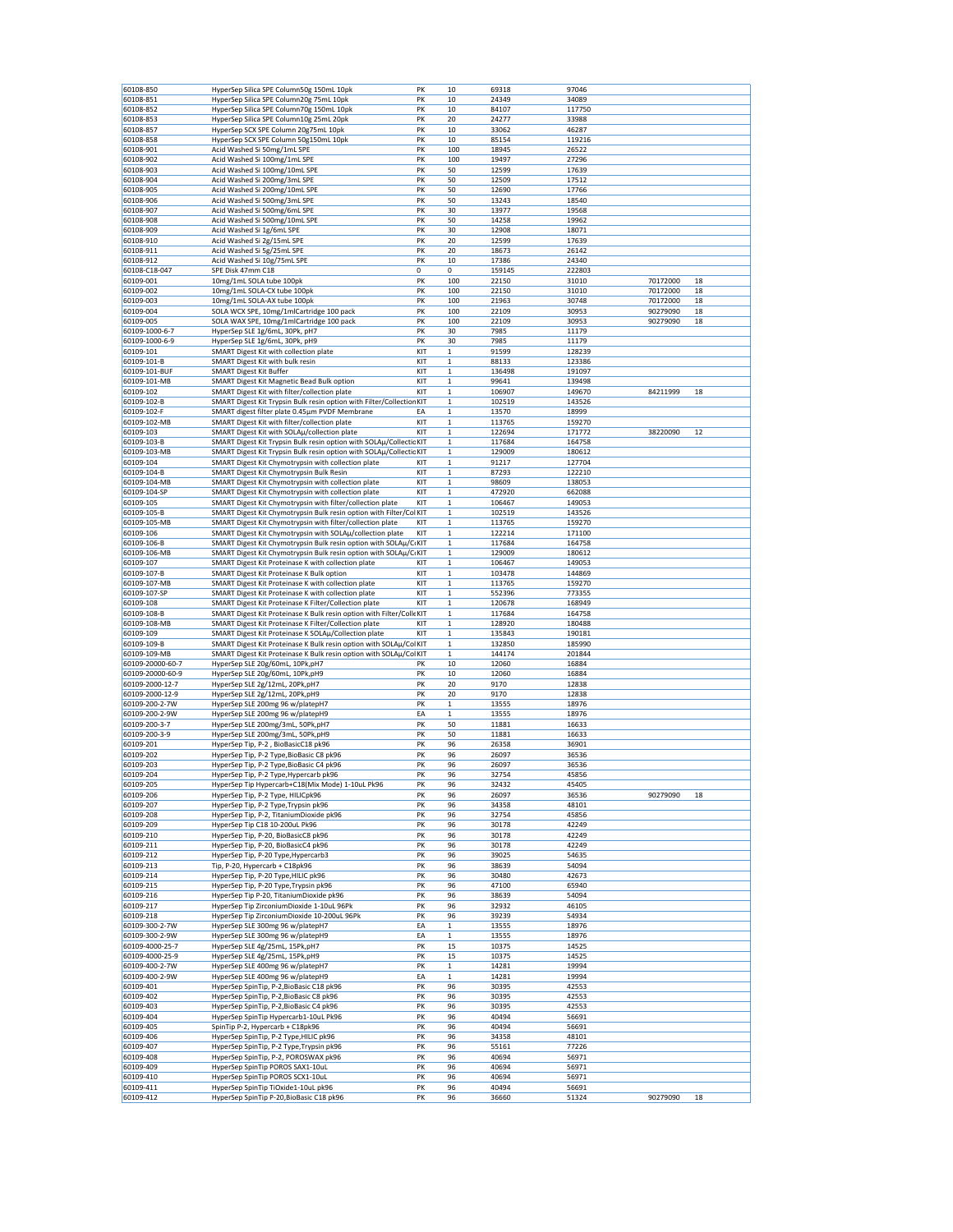| 60109-413      | HyperSep SpinTip, P-20, BioBasic C8 pk96                          | PK  | 96           | 36660  | 51324  |
|----------------|-------------------------------------------------------------------|-----|--------------|--------|--------|
| 60109-414      | HyperSep SpinTip, P-20,BioBasic C4 pk96                           | PK  | 96           | 36660  | 51324  |
| 60109-415      | HyperSep SpinTip, P-20, Hypercarb pk96                            | PK  | 96           | 55161  | 77226  |
| 60109-416      | SpinTip, P-20, Hypercarb +C18 pk96                                | PK  | 96           | 55161  | 77226  |
| 60109-417      | HyperSep SpinTip, P-20 Type, HILIC pk96                           | PK  | 96           | 47100  | 65940  |
| 60109-418      |                                                                   | PK  | 96           |        |        |
|                | HyperSep SpinTip, P-20, Trypsin pk96                              |     |              | 76165  | 106631 |
| 60109-419      | SpinTip, P-20 Type, POROS WAXpk96                                 | PK  | 96           | 55461  | 77646  |
| 60109-420      | HyperSep SpinTip, P-20, POROSSAX pk96                             | PK  | 96           | 55461  | 77646  |
| 60109-421      | HyperSep SpinTip, P-20, POROSSCX pk96                             | PK  | 96           | 55461  | 77646  |
| 60109-422      | SpinTip, P-20, TitaniumDioxide pk96                               | PK  | 96           | 55161  | 77226  |
| 60109-423      |                                                                   | 0   | 0            | 42216  | 59102  |
|                | HyperSep SpinTip C18 10-200uL                                     |     |              |        |        |
| 60109-424      | HyperSep SpinTip ZirconiumDioxide 1-10uL 96Pk                     | PK  | 96           | 41494  | 58091  |
| 60109-425      | HyperSep SpinTip ZirconiumDioxide 10-200uL 96Pk                   | PK  | 96           | 56061  | 78486  |
| 60109-427      | Custom Tips with Retain-CX                                        | 0   | 0            | 48434  | 67808  |
| 60109-430      | HyperSep Retain PEP TOMTEC                                        | 0   | 0            | 40048  | 56067  |
| 60109-431      | HyperSep Retain-CX TOMTEC                                         | 0   | 0            | 40048  | 56067  |
|                |                                                                   | 0   |              |        |        |
| 60109-432      | HyperSep Retain-AX TOMTEC                                         |     | 0            | 40048  | 56067  |
| 60109-433      | HyperSep Hypercarb TOMTEC                                         | 0   | 0            | 40048  | 56067  |
| 60109-500-2-7W | HyperSep SLE 500mg 96 w/platepH7                                  | EA  | 1            | 14281  | 19994  |
| 60109-500-2-9W | HyperSep SLE 500mg 96 w/platepH9                                  | PK  | $\mathbf{1}$ | 14281  | 19994  |
| 60109-500-3-7  | HyperSep SLE 500mg/3mL, 50Pk,pH7                                  | PK  | 50           | 9949   | 13929  |
| 60109-500-3-9  | HyperSep SLE 500mg/3mL, 50Pk,pH9                                  | PK  | 50           | 9949   | 13929  |
|                |                                                                   |     |              |        |        |
| 60109-500-6-7  | HyperSep SLE 500mg/6mL, 30Pk,pH7                                  | PK  | 30           | 10765  | 15071  |
| 60109-500-6-9  | HyperSep SLE 500mg/6mL, 30Pk,pH9                                  | PK  | 30           | 10765  | 15071  |
| 60110-101      | SMART Digest Immuno Affinity Kit Strepdavidin non magnetic        | KIT | 1            | 140433 | 196606 |
| 60110-101C     | SERVO+ Total 30mg/1mL                                             | 0   | 0            | 24546  | 34364  |
| 60110-101P     | SERVO+ Total plate 5mg                                            | 0   | 0            | 53117  | 74363  |
| 60110-101-SP   | SMART Digest Immuno Affinity Kit Strepdavidin non magnetic        | KIT | 1            | 441109 | 617553 |
|                |                                                                   |     |              |        |        |
| 60110-102      | SMART Digest Immuno Affinity Kit Strepdavidin non magnetic w KIT  |     | 1            | 174606 | 244448 |
| 60110-102C     | SERVO+ Total 30mg/3mL                                             | 0   | 0            | 14988  | 20983  |
| 60110-102P     | SERVO+ Total plate 10mg                                           | 0   | 0            | 53866  | 75412  |
| 60110-103      | SMART Digest Immuno Affinity Kit Strepdavidin magnetic with S KIT |     | 1            | 197354 | 276296 |
| 60110-103C     | SERVO+ Total 60mg/3mL                                             | 0   | 0            | 17332  | 24264  |
|                |                                                                   | 0   | 0            | 54705  |        |
| 60110-103P     | SERVO+ Total plate 30mg                                           |     |              |        | 76586  |
| 60110-104      | SMART Digest Immuno Affinity Kit Strepdavidin magnetic with C KIT |     | 1            | 155492 | 217688 |
| 60110-104C     | SERVO+ Total 200mg/3mL                                            | 0   | 0            | 28103  | 39344  |
| 60110-105C     | SERVO+ Total 500mg/3mL                                            | 0   | 0            | 51241  | 71738  |
| 60110-106C     | SERVO+ Total 500mg 6mL                                            | 0   | 0            | 35505  | 49707  |
| 60110-107C     | SERVO+ Total 100mg 6mL                                            | PK  | 30           | 11551  | 16171  |
|                |                                                                   |     |              |        |        |
| 60110-108C     | SERVO+ Total 60mg 6mL                                             | 0   | 0            | 14332  | 20065  |
| 60110-109C     | SERVO+ Total 150mg 6mL                                            | 0   | 0            | 12553  | 17574  |
| 60110-110C     | SERVO+ Total 200mg 6mL                                            | 0   | 0            | 21642  | 30299  |
| 60110-111C     | SERVO+ Total 1g 25mL                                              | 0   | 0            | 42531  | 59543  |
| 60110-201      | HyperSep Lab Plate C18, Polystyrene Material, 5Pk                 | PK  | 5            | 47186  | 66060  |
| 60110-201C     | SERVO+ Total A 30mg/1mL                                           | 0   | 0            | 24546  |        |
|                |                                                                   |     |              |        | 34364  |
| 60110-201P     | SERVO+ Total A plate 5mg                                          | 0   | 0            | 53117  | 74363  |
| 60110-202      | HyperSep Lab Plate C8, Polystyrene Material, 5Pk                  | PK  | 5            | 47186  | 66060  |
| 60110-202C     | SERVO+ Total A 30mg/3mL                                           | 0   | 0            | 14988  | 20983  |
| 60110-202P     | SERVO+ Total A plate10mg                                          | 0   | 0            | 53866  | 75412  |
| 60110-203      | HyperSep Lab Plate C4, Polystyrene Material, 5Pk                  | PK  | 5            | 47186  | 66060  |
|                |                                                                   |     |              |        |        |
| 60110-203C     | SERVO+ Total A 60mg/3mL                                           | 0   | 0            | 17332  | 24264  |
| 60110-203P     | SERVO+ Total A plate30mg                                          | 0   | 0            | 54705  | 76586  |
| 60110-204      | HyperSep Lab Plate Hypercarb, Polystyrene Material, 5Pk           | PK  | 5            | 47186  | 66060  |
| 60110-204C     | SERVO+ Total A 200mg3mL                                           | 0   | 0            | 28103  | 39344  |
| 60110-205      | HyperSep Lab PlateC18+Hypercarb, Polystyrene Mat                  | EA  | $\mathbf 1$  | 47186  | 66060  |
| 60110-205C     |                                                                   | 0   | 0            | 51241  |        |
|                | SERVO+ Total A 500mg3mL                                           |     |              |        | 71738  |
| 60110-206      | HyperSep Lab Plate ZiO2, Polystyrene Material, 5Pk                | PK  | 5            | 47186  | 66060  |
| 60110-206C     | SERVO+ Total A 500mg6mL                                           | 0   | 0            | 35505  | 49707  |
| 60110-207      | HyperSep Lab Plate TiO2, Polystyrene Material, 5Pk                | PK  | 5            | 47186  | 66060  |
| 60110-207C     | SERVO+ Total A 100mg6mL                                           | 0   | 0            | 16955  | 23737  |
| 60110-208      | HyperSep Lab Plate SCX, Polystyrene Material, 5Pk                 | PK  | 5            | 47186  | 66060  |
|                |                                                                   |     |              |        |        |
| 60110-208C     | SERVO+ Total A 60mg 6mL                                           | 0   | 0            | 15180  | 21251  |
| 60110-209      | HyperSep Lab Plate SAX, Polystyrene Material, 5Pk                 | PK  | 5            | 47186  | 66060  |
| 60110-209C     | SERVO+ Total A 150mg6mL                                           | 0   | 0            | 18645  | 26103  |
| 60110-210C     | SERVO+ Total A 200mg 6mL                                          | 0   | 0            | 21642  | 30299  |
| 60110-211C     | SERVO+ Total A 1g 25mL                                            | 0   | 0            | 42531  | 59543  |
| 60110-301      | HyperSep Lab Plate C18, Polypropylene Material, 5Pk               | PK  | 5            | 47186  | 66060  |
| 60110-301C     | SERVO+ Total B 30mg/1mL                                           |     |              |        | 34364  |
|                |                                                                   | 0   | 0            | 24546  |        |
| 60110-301P     | SERVO+ Total B plate 5mg                                          | 0   | 0            | 53117  | 74363  |
| 60110-302      | HyperSep Lab Plate C8, Polypropylene Material, 5Pk                | PK  | 5            | 47186  | 66060  |
| 60110-302C     | SERVO+ Total B 30mg/3mL                                           | 0   | 0            | 14988  | 20983  |
| 60110-302P     | SERVO+ Total B plate10mg                                          | 0   | 0            | 53866  | 75412  |
| 60110-303      | HyperSep Lab Plate C4, Polypropylene Material, 5Pk                | PK  | 5            | 47186  | 66060  |
| 60110-303C     | SERVO+ Total B 60mg/3mL                                           | 0   | 0            | 13677  | 19147  |
| 60110-303P     | SERVO+ Total B plate30mg                                          | 0   | 0            | 54705  | 76586  |
|                |                                                                   |     |              |        |        |
| 60110-304      | HyperSep Lab Plate Hypercarb, Polypropylene Material, 5Pk         | PK  | 5            | 47186  | 66060  |
| 60110-304C     | SERVO+ Total B 200mg3mL                                           | PK  | 50           | 18803  | 26324  |
| 60110-305      | HyperSep Lab PlateC18+Hypercarb, Polypropylene M                  | EA  | 1            | 47186  | 66060  |
| 60110-305C     | SERVO+ Total B 500mg3mL                                           | 0   | 0            | 51241  | 71738  |
| 60110-306      | HyperSep Lab Plate ZiO2, Polypropylene Material, 5Pk              | PK  | 5            | 47186  | 66060  |
| 60110-306C     | SERVO+ Total B 500mg6mL                                           | 0   | 0            | 35505  | 49707  |
|                | HyperSep Lab Plate TiO2, Polypropylene Material, 5Pk              |     |              |        |        |
| 60110-307      |                                                                   | PK  | 5            | 47186  | 66060  |
| 60110-307C     | SERVO+ Total B 100mg6mL                                           | 0   | 0            | 16955  | 23737  |
| 60110-308      | HyperSep Lab Plate SCX, Polypropylene Material, 5Pk               | PK  | 5            | 47186  | 66060  |
| 60110-308C     | SERVO+ Total B 60mg 6mL                                           | 0   | 0            | 15180  | 21251  |
| 60110-309      | HyperSep Lab Plate SAX, Polypropylene Material, 5Pk               | PK  | 5            | 47186  | 66060  |
| 60110-309C     | SERVO+ Total B 150mg6mL                                           | 0   | 0            | 18645  | 26103  |
| 60110-310C     | SERVO+ Total B 200mg 6mL                                          | 0   | 0            | 21642  | 30299  |
|                |                                                                   |     |              |        |        |
| 60110-311C     | SERVO+ Total B 1g 25mL                                            | 0   | 0            | 42531  | 59543  |
| 60110-401      | HyperSep Filter Plate C18,5-7uL Bed Volume, 1Pk                   | EA  | $\mathbf 1$  | 40947  | 57326  |
| 60110-401C     | SERVO+ THC 30mg/1mL                                               | 0   | 0            | 24546  | 34364  |
| 60110-401P     | SERVO+ THC plate 5mg                                              | 0   | 0            | 53117  | 74363  |
| 60110-402      | HyperSep Filter Plate C8,5-7uL Bed Volume, 1Pk                    | EA  | $\mathbf 1$  | 40947  | 57326  |
| 60110-402C     | SERVO+ THC 30mg/3mL                                               | 0   | 0            | 14988  | 20983  |
| 60110-402P     | SERVO+ THC plate 10mg                                             | 0   | 0            |        | 75412  |
|                |                                                                   |     |              | 53866  |        |
| 60110-403      | HyperSep Filter Plate C4,5-7uL Bed Volume, 1Pk                    | EA  | $\mathbf 1$  | 40947  | 57326  |
| 60110-403C     | SERVO+ THC 60mg/3mL                                               | PK  | 50           | 11832  | 16565  |
| 60110-403P     | SERVO+ THC plate 30mg                                             | 0   | 0            | 54705  | 76586  |
| 60110-404      | HyperSep Filter PlateHypercarb, 5-7uL Bed Volume, 1               | EA  | $\mathbf 1$  | 40947  | 57326  |
|                |                                                                   |     |              |        |        |
| 60110-404C     | SERVO+ THC 200mg/3mL                                              | PK  | 50           | 18803  | 26324  |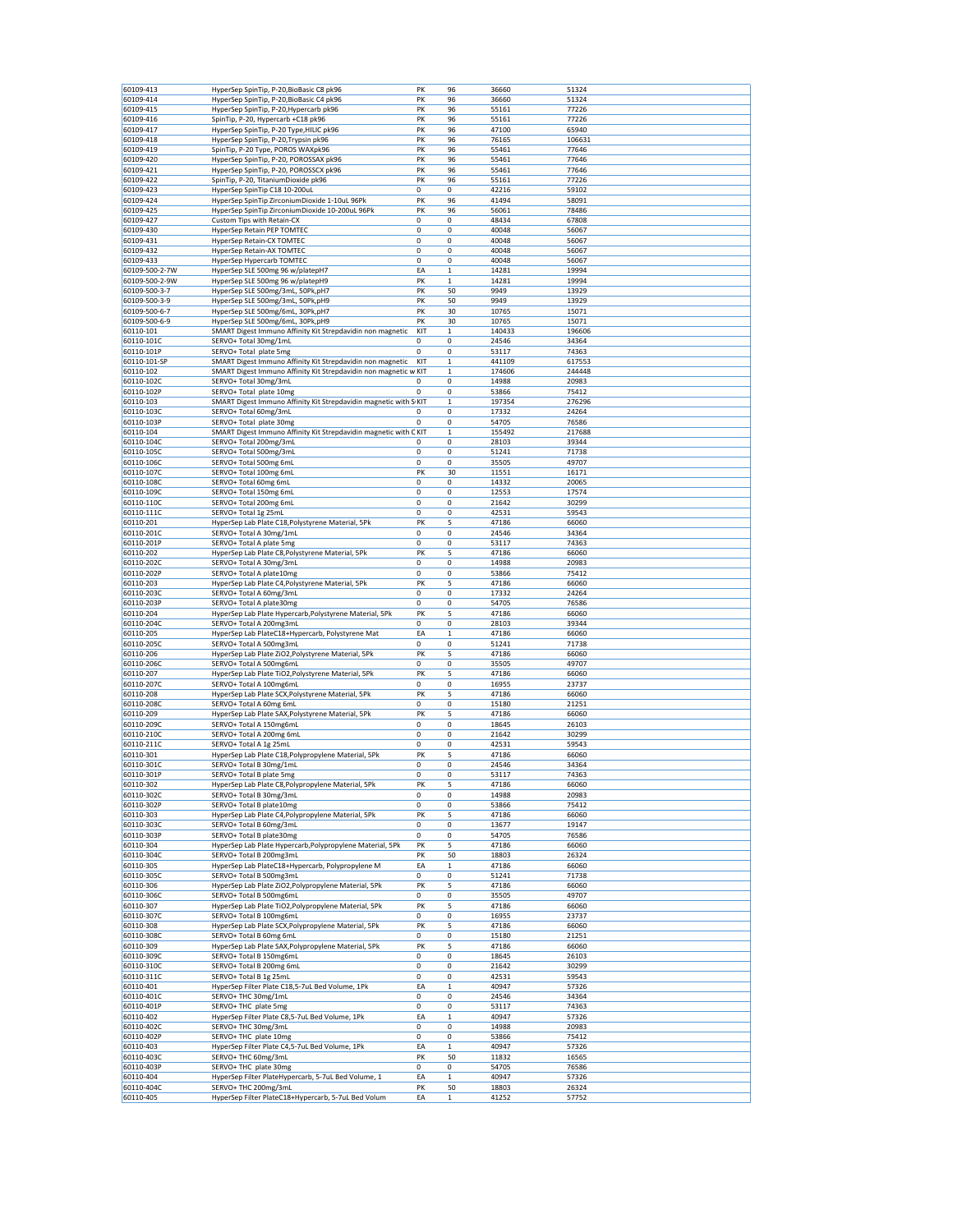| 60110-405C                                                                                                                                                                         |                                                                    |     |              | 51241  | 71738  |  |
|------------------------------------------------------------------------------------------------------------------------------------------------------------------------------------|--------------------------------------------------------------------|-----|--------------|--------|--------|--|
|                                                                                                                                                                                    | SERVO+ THC 500mg/3mL                                               | 0   | 0            |        |        |  |
| 60110-406                                                                                                                                                                          | HyperSep Filter Plate ZiO2,5-7uL Bed Volume, 1Pk                   | EA  | $\mathbf 1$  | 41252  | 57752  |  |
| 60110-406C                                                                                                                                                                         | SERVO+ THC 500mg 6mL                                               | 0   | 0            | 35505  | 49707  |  |
| 60110-407                                                                                                                                                                          | HyperSep Filter Plate TiO2,5-7uL Bed Volume, 1Pk                   | EA  | $\,1$        | 41252  | 57752  |  |
| 60110-407C                                                                                                                                                                         |                                                                    |     |              |        |        |  |
|                                                                                                                                                                                    | SERVO+ THC 100mg 6mL                                               | 0   | 0            | 16955  | 23737  |  |
| 60110-408                                                                                                                                                                          | HyperSep Filter Plate SCX, 5-7uL Bed Volume, 1Pk                   | EA  | $\mathbf 1$  | 41252  | 57752  |  |
| 60110-408C                                                                                                                                                                         | SERVO+ THC 60mg 6mL                                                | 0   | 0            | 12553  | 17574  |  |
| 60110-409                                                                                                                                                                          | HyperSep Filter Plate SAX, 5-7uL Bed Volume, 1Pk                   | EA  | $\mathbf 1$  | 41252  | 57752  |  |
| 60110-409C                                                                                                                                                                         | SERVO+ THC 150mg 6mL                                               | PK  | 30           | 12445  | 17423  |  |
|                                                                                                                                                                                    |                                                                    |     |              |        |        |  |
| 60110-410C                                                                                                                                                                         | SERVO+ THC 200mg 6mL                                               | 0   | 0            | 21642  | 30299  |  |
| 60110-411C                                                                                                                                                                         | SERVO+ THC 1g 25mL                                                 | 0   | 0            | 42531  | 59543  |  |
| 60110-501                                                                                                                                                                          | HyperSep Filter Plate C18,40uL Bed Volume, 1Pk                     | EA  | $\mathbf 1$  | 35060  | 49084  |  |
| 60110-501C                                                                                                                                                                         | SERVO+ OPIATE 30mg/1mL                                             | 0   | 0            | 24546  | 34364  |  |
|                                                                                                                                                                                    |                                                                    |     |              |        |        |  |
| 60110-501P                                                                                                                                                                         | SERVO+ OPIATE plate 5mg                                            | 0   | 0            | 53117  | 74363  |  |
| 60110-502                                                                                                                                                                          | HyperSep Filter Plate C8,40uL Bed Volume, 1Pk                      | EA  | $\,1$        | 35060  | 49084  |  |
| 60110-502C                                                                                                                                                                         | SERVO+ OPIATE 30mg/3mL                                             | PK  | 50           | 10397  | 14555  |  |
| 60110-502P                                                                                                                                                                         | SERVO+ OPIATE plate 10mg                                           | 0   | 0            | 53866  | 75412  |  |
|                                                                                                                                                                                    |                                                                    |     |              |        |        |  |
| 60110-503                                                                                                                                                                          | HyperSep Filter Plate C4,40uL Bed Volume, 1Pk                      | EA  | $\mathbf 1$  | 35060  | 49084  |  |
| 60110-503C                                                                                                                                                                         | SERVO+ OPIATE 60mg/3mL                                             | 0   | 0            | 17332  | 24264  |  |
| 60110-503P                                                                                                                                                                         | SERVO+ OPIATE plate 30mg                                           | 0   | 0            | 54705  | 76586  |  |
| 60110-504                                                                                                                                                                          | HyperSep Filter PlateHypercarb, 40uL Bed Volume, 1P                | EA  | $\,1$        | 44434  | 62208  |  |
| 60110-504C                                                                                                                                                                         | SERVO+ OPIATE 200mg/3mL                                            | 0   | 0            | 28103  | 39344  |  |
|                                                                                                                                                                                    |                                                                    |     |              |        |        |  |
| 60110-505                                                                                                                                                                          | HyperSep Filter PlateC18+Hypercarb, 40uL Bed Volume                | EA  | $\mathbf 1$  | 44434  | 62208  |  |
| 60110-505C                                                                                                                                                                         | SERVO+ OPIATE 500mg/3mL                                            | 0   | 0            | 51241  | 71738  |  |
| 60110-506                                                                                                                                                                          | HyperSep Filter Plate ZiO2,40uL Bed Volume, 1Pk                    | EA  | $\mathbf{1}$ | 49186  | 68860  |  |
| 60110-506C                                                                                                                                                                         | SERVO+ OPIATE 500mg 6mL                                            | 0   | 0            | 35505  | 49707  |  |
|                                                                                                                                                                                    |                                                                    |     |              |        |        |  |
| 60110-507                                                                                                                                                                          | HyperSep Filter Plate TiO2,40uL Bed Volume, 1Pk                    | EA  | $\mathbf 1$  | 49186  | 68860  |  |
| 60110-507C                                                                                                                                                                         | SERVO+ OPIATE 100mg 6mL                                            | 0   | 0            | 16955  | 23737  |  |
| 60110-508                                                                                                                                                                          | HyperSep Filter Plate SCX, 40uL Bed Volume, 1Pk                    | EA  | $\,1$        | 44434  | 62208  |  |
| 60110-508C                                                                                                                                                                         | SERVO+ OPIATE 60mg 6mL                                             | 0   | 0            | 15180  | 21251  |  |
|                                                                                                                                                                                    |                                                                    |     |              |        |        |  |
| 60110-509                                                                                                                                                                          | HyperSep Filter Plate SAX, 40uL Bed Volume, 1Pk                    | EA  | $\mathbf{1}$ | 44434  | 62208  |  |
| 60110-509C                                                                                                                                                                         | SERVO+ OPIATE 150mg 6mL                                            | 0   | 0            | 18645  | 26103  |  |
| 60110-510                                                                                                                                                                          | HyperSep Filter Plate Retain                                       | 0   | 0            | 27043  | 37861  |  |
| 60110-510C                                                                                                                                                                         | SERVO+ OPIATE 200mg 6mL                                            | 0   | 0            | 21642  | 30299  |  |
|                                                                                                                                                                                    |                                                                    |     |              |        |        |  |
| 60110-511C                                                                                                                                                                         | SERVO+ OPIATE 1g 25mL                                              | 0   | 0            | 42531  | 59543  |  |
| 60110-601C                                                                                                                                                                         | SERVO+ PCP 30mg/1mL                                                | 0   | 0            | 24546  | 34364  |  |
| 60110-601P                                                                                                                                                                         | SERVO+ PCP plate 5mg                                               | 0   | 0            | 53117  | 74363  |  |
| 60110-602C                                                                                                                                                                         | SERVO+ PCP 30mg/3mL                                                | 0   | 0            | 14988  | 20983  |  |
|                                                                                                                                                                                    |                                                                    |     |              |        |        |  |
| 60110-602P                                                                                                                                                                         | SERVO+ PCP plate 10mg                                              | 0   | 0            | 53866  | 75412  |  |
| 60110-603C                                                                                                                                                                         | SERVO+ PCP 60mg/3mL                                                | 0   | 0            | 17332  | 24264  |  |
| 60110-603P                                                                                                                                                                         | SERVO+ PCP plate 30mg                                              | 0   | 0            | 54705  | 76586  |  |
| 60110-604C                                                                                                                                                                         | SERVO+ PCP 200mg/3mL                                               | 0   | 0            | 28103  | 39344  |  |
|                                                                                                                                                                                    |                                                                    |     |              |        |        |  |
| 60110-605C                                                                                                                                                                         | SERVO+ PCP 500mg/3mL                                               | 0   | 0            | 51241  | 71738  |  |
| 60110-606C                                                                                                                                                                         | SERVO+ PCP 500mg 6mL                                               | 0   | 0            | 35505  | 49707  |  |
| 60110-607C                                                                                                                                                                         | SERVO+ PCP 100mg 6mL                                               | 0   | 0            | 16955  | 23737  |  |
| 60110-608C                                                                                                                                                                         | SERVO+ PCP 60mg 6mL                                                | 0   | 0            | 15180  | 21251  |  |
|                                                                                                                                                                                    |                                                                    |     |              |        |        |  |
| 60110-609C                                                                                                                                                                         | SERVO+ PCP 150mg 6mL                                               | 0   | 0            | 18645  | 26103  |  |
| 60110-610C                                                                                                                                                                         | SERVO+ PCP 200mg 6mL                                               | 0   | 0            | 21642  | 30299  |  |
| 60110-611C                                                                                                                                                                         | SERVO+ PCP 1g 25mL                                                 | 0   | 0            | 42531  | 59543  |  |
| 60110-701C                                                                                                                                                                         | SERVO+ AMP 30mg/1mL                                                | 0   | 0            | 24546  | 34364  |  |
|                                                                                                                                                                                    |                                                                    |     |              |        |        |  |
| 60110-701P                                                                                                                                                                         | SERVO+ AMP plate 5mg                                               | 0   | 0            | 53117  | 74363  |  |
| 60110-702C                                                                                                                                                                         | SERVO+ AMP 30mg/3mL                                                | 0   | 0            | 14988  | 20983  |  |
| 60110-702P                                                                                                                                                                         | SERVO+ AMP plate 10mg                                              | 0   | 0            | 53866  | 75412  |  |
| 60110-703C                                                                                                                                                                         | SERVO+ AMP 60mg/3mL                                                | 0   | 0            | 17332  | 24264  |  |
| 60110-703P                                                                                                                                                                         | SERVO+ AMP plate 30mg                                              | 0   | 0            | 54705  | 76586  |  |
|                                                                                                                                                                                    |                                                                    |     |              |        |        |  |
| 60110-704C                                                                                                                                                                         | SERVO+ AMP 200mg/3mL                                               | 0   | 0            | 28103  | 39344  |  |
| 60110-705C                                                                                                                                                                         | SERVO+ AMP 500mg/3mL                                               | 0   | 0            | 51241  | 71738  |  |
| 60110-706C                                                                                                                                                                         | SERVO+ AMP 500mg 6mL                                               | 0   | 0            | 35505  | 49707  |  |
| 60110-707C                                                                                                                                                                         | SERVO+ AMP100mg 6mL                                                | 0   | 0            | 16955  | 23737  |  |
| 60110-708C                                                                                                                                                                         | SERVO+ AMP 60mg 6mL                                                | 0   | 0            |        | 21251  |  |
|                                                                                                                                                                                    |                                                                    |     |              | 15180  |        |  |
| 60110-709C                                                                                                                                                                         | SERVO+ AMP 150mg 6mL                                               | 0   | 0            | 18645  | 26103  |  |
| 60110-710C                                                                                                                                                                         | SERVO+ AMP 200mg 6mL                                               | 0   | 0            | 21642  | 30299  |  |
| 60110-711C                                                                                                                                                                         | SERVO+ AMP 1g 25mL                                                 | 0   | 0            | 42531  | 59543  |  |
| 60110-801C                                                                                                                                                                         | SERVO+ Coc 30mg/1mL                                                | 0   | 0            | 19016  | 26623  |  |
|                                                                                                                                                                                    |                                                                    |     |              |        |        |  |
| 60110-801P                                                                                                                                                                         | SERVO+ Coc plate 5mg                                               | 0   | 0            | 53117  | 74363  |  |
| 60110-802C                                                                                                                                                                         | SERVO+ Coc 30mg/3mL                                                | 0   | 0            | 14988  | 20983  |  |
| 60110-802P                                                                                                                                                                         | SERVO+ Coc plate 10mg                                              | 0   | 0            | 53866  | 75412  |  |
|                                                                                                                                                                                    |                                                                    |     |              |        |        |  |
| 60110-803C                                                                                                                                                                         | SERVO+ Coc 60mg/3mL                                                | 0   | 0            | 13677  | 19147  |  |
| 60110-803P                                                                                                                                                                         | SERVO+ Coc_plate 30mg                                              | 0   | 0            | 54705  | 76586  |  |
| 60110-804C                                                                                                                                                                         | SERVO+ Coc 200mg/3mL                                               | 0   | 0            | 28103  | 39344  |  |
| 60110-805C                                                                                                                                                                         | SERVO+ Coc 500mg/3mL                                               | 0   | 0            | 51241  | 71738  |  |
| 60110-806C                                                                                                                                                                         | SERVO+ Coc 500mg 6mL                                               | 0   | 0            | 35505  | 49707  |  |
|                                                                                                                                                                                    | SERVO+ Coc 100mg 6mL                                               |     |              |        |        |  |
| 60110-807C                                                                                                                                                                         |                                                                    | 0   | 0            | 16955  | 23737  |  |
| 60110-808C                                                                                                                                                                         | SERVO+ Coc 60mg 6mL                                                | 0   | 0            | 15180  | 21251  |  |
| 60110-809C                                                                                                                                                                         | SERVO+ Coc 150mg 6mL                                               | 0   | 0            | 18645  | 26103  |  |
| 60110-810C                                                                                                                                                                         | SERVO+ Coc 200mg 6mL                                               | 0   | 0            | 21642  | 30299  |  |
|                                                                                                                                                                                    |                                                                    | 0   |              |        | 59543  |  |
| 60110-811C                                                                                                                                                                         | SERVO+ Coc1g 25mL                                                  |     | 0            | 42531  |        |  |
|                                                                                                                                                                                    |                                                                    | 0   | 0            | 21548  | 30168  |  |
|                                                                                                                                                                                    | SERVO Total 50mg/1mL                                               |     | 0            | 28482  | 39874  |  |
|                                                                                                                                                                                    |                                                                    |     |              |        |        |  |
|                                                                                                                                                                                    | SERVO Total plate 10mg                                             | 0   |              |        |        |  |
|                                                                                                                                                                                    | SERVO Total 100mg/1mL                                              | 0   | 0            | 22297  | 31215  |  |
|                                                                                                                                                                                    | SERVO Total plate 25mg                                             | 0   | 0            | 28482  | 39874  |  |
| 60110-901C<br>60110-901P<br>60110-902C<br>60110-902P<br>60110-903C                                                                                                                 | SERVO Total 200mg/3mL                                              | 0   | 0            | 14425  | 20196  |  |
|                                                                                                                                                                                    | SERVO Total plate 50mg                                             | 0   | 0            | 28482  | 39874  |  |
|                                                                                                                                                                                    |                                                                    | 0   | 0            |        |        |  |
|                                                                                                                                                                                    | SERVO Total 500mg/3mL                                              |     |              | 16301  | 22821  |  |
|                                                                                                                                                                                    | SERVO Total plate 100mg                                            | 0   | 0            | 28482  | 39874  |  |
|                                                                                                                                                                                    | SERVO Total 500mg/6mL                                              | 0   | 0            | 16491  | 23087  |  |
|                                                                                                                                                                                    | SERVO Total 1g/6mL                                                 | 0   | 0            | 14425  | 20196  |  |
|                                                                                                                                                                                    |                                                                    |     |              |        |        |  |
|                                                                                                                                                                                    | SERVO Total 2g/15mL                                                | 0   | 0            | 15742  | 22039  |  |
|                                                                                                                                                                                    | SMART Digest Immuno Affinity Kit Protein A non magnetic            | KIT | $\,1$        | 140433 | 196606 |  |
|                                                                                                                                                                                    | SERVO Total A 130mg/1mL                                            | 0   | 0            | 33160  | 46425  |  |
|                                                                                                                                                                                    | SERVO Total A plate 5mg                                            | 0   | 0            | 28482  | 39874  |  |
|                                                                                                                                                                                    |                                                                    |     |              |        |        |  |
|                                                                                                                                                                                    | SMART Digest Immuno Affinity Kit Protein A non magnetic            | KIT | $\mathbf 1$  | 441109 | 617553 |  |
|                                                                                                                                                                                    | SMART Digest Immuno Affinity Kit Protein A non magnetic with KIT   |     | $\,$ 1       | 174606 | 244448 |  |
|                                                                                                                                                                                    | SERVO Total A 300mg/3mL                                            | 0   | 0            | 18266  | 25573  |  |
|                                                                                                                                                                                    | SERVO Total A plate 10mg                                           | 0   | 0            | 28482  | 39874  |  |
| 60110-903P<br>60110-904C<br>60110-904P<br>60110-905C<br>60110-906C<br>60110-907C<br>60111-101<br>60111-101C<br>60111-101P<br>60111-101-SP<br>60111-102<br>60111-102C<br>60111-102P |                                                                    |     |              |        |        |  |
| 60111-103                                                                                                                                                                          | SMART Digest Immuno Affinity Kit Protein A magnetic with SOL/KIT   |     | $\,1$        | 197354 | 276296 |  |
| 60111-103C                                                                                                                                                                         | SERVO Total A 500mg/3mL                                            | 0   | 0            | 19583  | 27417  |  |
| 60111-103P                                                                                                                                                                         | SERVO Total A plate 30mg                                           | 0   | 0            | 28482  | 39874  |  |
| 60111-104                                                                                                                                                                          | SMART Digest Immuno Affinity Kit Protein A magnetic with Colle KIT |     | $\mathbf 1$  | 155492 | 217688 |  |
| 60111-104C                                                                                                                                                                         | SERVO Total A 200mg/6mL                                            | 0   | 0            | 18456  | 25838  |  |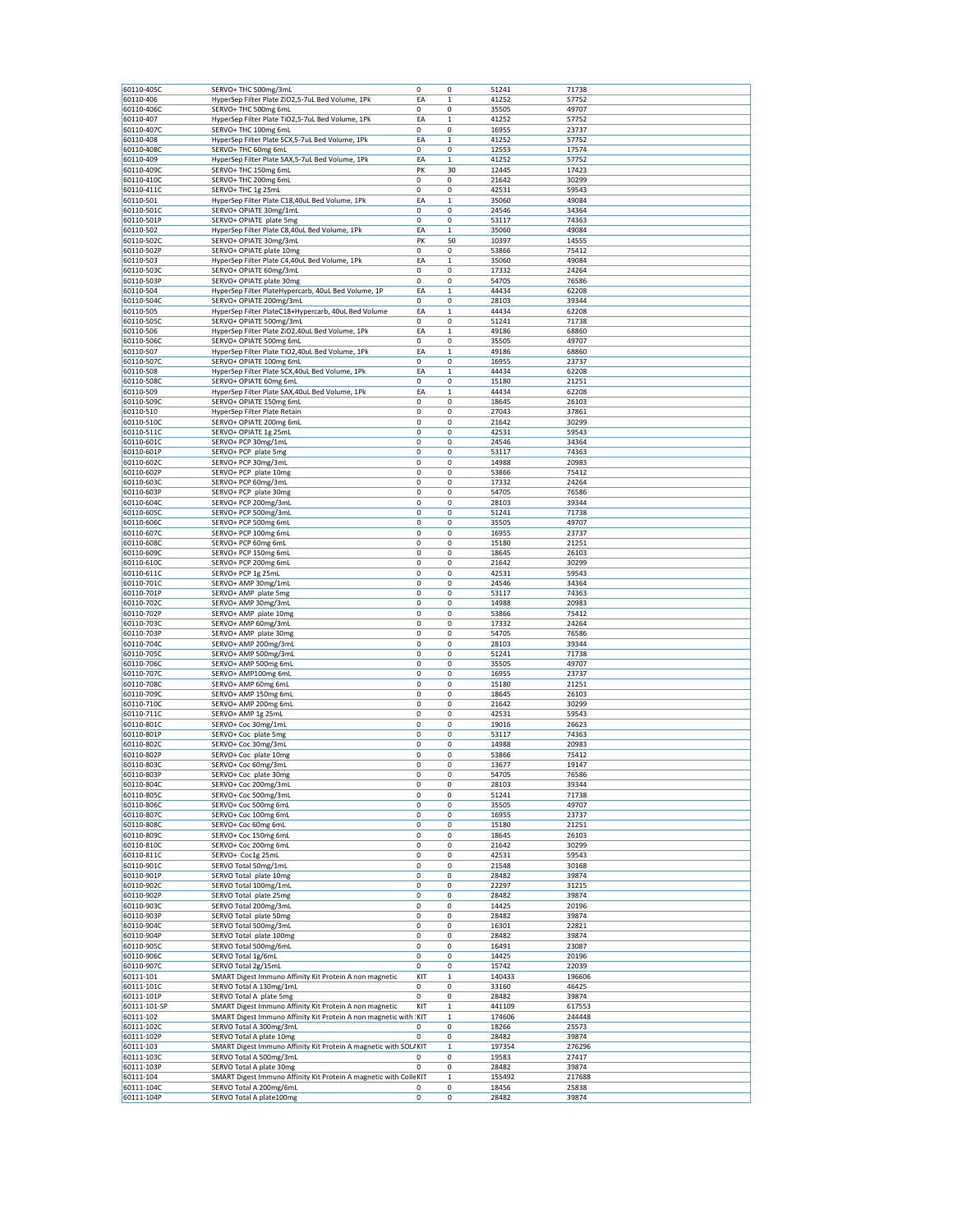| 60111-105C<br>60111-106C                                                                             | SERVO Total A 500mg/6mL                                            | 0   | 0            | 19583  | 27417  |          |    |
|------------------------------------------------------------------------------------------------------|--------------------------------------------------------------------|-----|--------------|--------|--------|----------|----|
|                                                                                                      | SERVO Total A 1g/6mL                                               | 0   | 0            | 18735  | 26229  |          |    |
| 60111-20055                                                                                          | <b>HEXAPOLE SCREW</b>                                              | 0   | 0            | 7593   | 10631  |          |    |
| 60111-201C                                                                                           | SERVO Total B 130mg/1mL                                            | 0   | 0            | 29230  | 40922  |          |    |
| 60111-201P                                                                                           | SERVO Total B plate 10mg                                           | 0   | 0            | 28482  | 39874  |          |    |
| 60111-202C                                                                                           | SERVO Total B 300mg/3mL                                            | 0   | 0            | 16022  | 22430  |          |    |
| 60111-202P                                                                                           | SERVO Total B plate 25mg                                           | 0   | 0            | 28482  | 39874  |          |    |
| 60111-203C                                                                                           | SERVO Total B 500mg/3mL                                            | 0   | 0            | 18177  | 25447  |          |    |
| 60111-203P                                                                                           | SERVO Total B plate 50mg                                           | 0   | 0            | 28482  | 39874  |          |    |
| 60111-204C                                                                                           | SERVO Total B 200mg/6mL                                            | 0   | 0            | 17239  | 24134  |          |    |
| 60111-204P                                                                                           | SERVO Total B plate100mg                                           | 0   | 0            | 28482  | 39874  |          |    |
| 60111-205C                                                                                           | SERVO Total B 500mg/6mL                                            | 0   | 0            | 19114  | 26760  |          |    |
| 60111-206C                                                                                           | SERVO Total B 1g/6mL                                               | 0   | 0            | 17518  | 24525  |          |    |
| 60111-301C                                                                                           | SERVO THC 130mg/1mL                                                | 0   | 0            | 29135  | 40788  |          |    |
| 60111-301P                                                                                           | SERVO THC plate 5mg                                                | 0   | 0            | 28482  | 39874  |          |    |
| 60111-302C                                                                                           | SERVO THC 300mg/3mL                                                | 0   | 0            | 18266  | 25573  |          |    |
| 60111-302P                                                                                           | SERVO THC plate 10mg                                               | 0   | 0            | 28482  | 39874  |          |    |
| 60111-303C                                                                                           | SERVO THC 500mg/3mL                                                | 0   | 0            | 19583  | 27417  |          |    |
| 60111-303P                                                                                           | SERVO THC plate 30mg                                               | 0   | 0            | 28482  | 39874  |          |    |
| 60111-304C                                                                                           | SERVO THC 200mg/6mL                                                | 0   | 0            | 18456  | 25838  |          |    |
| 60111-304P                                                                                           | SERVO THC plate 100mg                                              | 0   | 0            | 28482  | 39874  |          |    |
| 60111-305C                                                                                           | SERVO THC 500mg/6mL                                                | 0   | 0            | 19583  | 27417  |          |    |
| 60111-306C                                                                                           | SERVO THC1g/6mL                                                    | 0   | 0            | 18735  | 26229  |          |    |
| 60111-401C                                                                                           | SERVO OPIATE 130mg/1mL                                             | 0   | 0            | 28571  | 40000  |          |    |
| 60111-401P                                                                                           | SERVO OPIATE plate 10mg                                            | 0   | 0            | 28482  | 39874  |          |    |
| 60111-402C                                                                                           | SERVO OPIATE 300mg/3mL                                             | 0   | 0            | 16580  | 23212  |          |    |
| 60111-402P                                                                                           | SERVO OPIATE plate 25mg                                            | 0   | 0            | 28482  | 39874  |          |    |
| 60111-403C                                                                                           | SERVO OPIATE 500mg/3mL                                             | 0   | 0            | 18177  | 25447  |          |    |
| 60111-403P                                                                                           | SERVO OPIATE plate 50mg                                            | 0   | 0            | 28482  | 39874  |          |    |
| 60111-404C                                                                                           | SERVO OPIATE 200mg/6mL                                             | 0   | 0            | 17239  | 24134  |          |    |
| 60111-404P                                                                                           | SERVO OPIATE plate 100mg                                           | 0   | 0            | 28482  | 39874  |          |    |
| 60111-405C                                                                                           | SERVO OPIATE 500mg/6mL                                             | 0   | 0            | 19114  | 26760  |          |    |
| 60111-406C                                                                                           | SERVO OPIATE 1g/6mL                                                | 0   | 0            | 17518  | 24525  |          |    |
| 60111-501C                                                                                           | SERVO PCP 130mg/1mL                                                | 0   | 0            | 28571  | 40000  |          |    |
| 60111-501P                                                                                           | SERVO PCP plate 10mg                                               | 0   | 0            | 28482  | 39874  |          |    |
| 60111-502C                                                                                           | SERVO PCP 300mg/3mL                                                | 0   | 0            | 16022  | 22430  |          |    |
| 60111-502P                                                                                           | SERVO PCP plate 25mg                                               | 0   | 0            | 28482  | 39874  |          |    |
| 60111-503C                                                                                           | SERVO PCP 500mg/3mL                                                | 0   | 0            | 18177  | 25447  |          |    |
| 60111-503P                                                                                           | SERVO PCP plate 50mg                                               | 0   | 0            | 28482  | 39874  |          |    |
| 60111-504C                                                                                           | SERVO PCP 200mg/6mL                                                | 0   | 0            | 17239  | 24134  |          |    |
| 60111-504P                                                                                           | SERVO PCP plate 100mg                                              | 0   | 0            | 28482  | 39874  |          |    |
| 60111-505C                                                                                           | SERVO PCP 500mg/6mL                                                | 0   | 0            | 19114  | 26760  |          |    |
| 60111-506C                                                                                           | SERVO PCP 1g/6mL                                                   | 0   | 0            | 17518  | 24525  |          |    |
| 60111-60049                                                                                          | ASSY, ENTRANCE SKIMMER                                             | 0   | 0            | 125616 | 175863 | 90279090 | 18 |
| 60111-601C                                                                                           | SERVO AMP 130mg/1mL                                                | 0   | 0            | 25669  | 35937  |          |    |
| 60111-601P                                                                                           | SERVO AMP plate 10mg                                               | 0   | 0            | 28482  | 39874  |          |    |
| 60111-602C                                                                                           | SERVO AMP 300mg/3mL                                                | 0   | 0            | 16022  | 22430  |          |    |
| 60111-602P                                                                                           | SERVO AMP plate 25mg                                               | 0   | 0            | 28482  | 39874  |          |    |
| 60111-603C                                                                                           | SERVO AMP 500mg/3mL                                                | 0   | 0            | 18177  | 25447  |          |    |
| 60111-603P                                                                                           | SERVO AMP plate 50mg                                               | 0   | 0            | 28482  | 39874  |          |    |
| 60111-604C                                                                                           | SERVO AMP 200mg/6mL                                                | 0   | 0            | 17239  | 24134  |          |    |
| 60111-604P                                                                                           | SERVO AMP plate 100mg                                              | 0   | 0            | 28482  | 39874  |          |    |
| 60111-605C                                                                                           | SERVO AMP 500mg/6mL                                                | 0   | 0            | 19114  | 26760  |          |    |
| 60111-606C                                                                                           | SERVO AMP 1g/6mL                                                   | 0   | 0            | 17518  | 24525  |          |    |
| 60111-62021                                                                                          | <b>HAZMAT solution</b>                                             | 0   | 0            | 31851  | 44592  | 90279090 | 18 |
| 60111-701C                                                                                           | SERVO Coc 130mg/1mL                                                | 0   | 0            | 28571  | 40000  |          |    |
| 60111-701P                                                                                           | SERVO Coc plate 10mg                                               | 0   | 0            | 28482  | 39874  |          |    |
| 60111-702C                                                                                           | SERVO Coc 300mg/3mL                                                | 0   | 0            | 16022  | 22430  |          |    |
| 60111-702P                                                                                           | SERVO Coc plate 25mg                                               | 0   | 0            | 28482  | 39874  |          |    |
| 60111-703C                                                                                           | SERVO Coc 500mg/3mL                                                | 0   | 0            | 18177  | 25447  |          |    |
| 60111-703P                                                                                           | SERVO Coc plate 500mg                                              | 0   | 0            | 28482  | 39874  |          |    |
| 60111-704C                                                                                           | SERVO Coc 200mg/6mL                                                | 0   | 0            | 17239  | 24134  |          |    |
| 60111-704P                                                                                           | SERVO Coc plate 100mg                                              | 0   | 0            | 28482  | 39874  |          |    |
| 60111-705C                                                                                           | SERVO Coc 500mg/6mL                                                | 0   | 0            | 19114  | 26760  |          |    |
| 60111-706C                                                                                           | SERVO Coc 1g/6mL                                                   | 0   | 0            | 17518  | 24525  |          |    |
| 60112-101                                                                                            | SMART Digest Immuno Affinity Kit Protein G non magnetic            | KIT | $\mathbf 1$  | 140433 | 196606 |          |    |
| 60112-101-SP                                                                                         | SMART Digest Immuno Affinity Kit Protein G non magnetic            | KIT | $\mathbf{1}$ | 441109 | 617553 |          |    |
| 60112-102                                                                                            |                                                                    |     | $\mathbf 1$  |        |        |          |    |
|                                                                                                      | SMART Digest Immuno Affinity Kit Protein G non magnetic with KIT   |     |              | 174606 | 244448 |          |    |
|                                                                                                      | SMART Digest Immuno Affinity Kit Protein G magnetic with SOL/KIT   |     | $\mathbf 1$  | 197354 | 276296 |          |    |
|                                                                                                      | SMART Digest Immuno Affinity Kit Protein G magnetic with Colle KIT |     | $\,$ 1 $\,$  | 155492 | 217688 |          |    |
| 60112-103<br>60112-104<br>60113-101                                                                  | Soluble SMART Digest Kit                                           | KIT | $\mathbf 1$  | 90279  | 126391 |          |    |
| 60113-101-SP                                                                                         | Soluble SMART Digest sample pack                                   | KIT | $\mathbf 1$  | 378336 | 529670 |          |    |
| 60140-412                                                                                            | COLUMN SAVER 10/PK-2UM FRIT                                        | PK  | 10           | 31554  | 44175  | 90279090 | 18 |
| 60153-62002                                                                                          | KIT, XENON LAMP REPLACEMEN                                         | 0   | 0            | 170576 | 238806 |          |    |
| 60157-62003                                                                                          | KIT, SEAL ACCELA PUMP                                              | 0   | 0            | 106599 | 149239 | 90279090 | 18 |
| 60170-370                                                                                            | PEEK COUPLER                                                       | PCS | $\,1$        | 11635  | 16289  |          |    |
| 60180-0632                                                                                           | SBS/ANSI standard footprint Vial Rack for 6mm OD vials             | PK  | $\mathbf 1$  | 17667  | 24734  |          |    |
|                                                                                                      | SBS/ANSI standard footprint Vial Rack for 12mm OD vials            | PK  | $\mathbf 1$  | 17498  | 24497  |          |    |
| 60180-1232<br>60180-203                                                                              | SCREW TOP THERMO VIALS 1.8MLPK/100                                 | PK  | 100          | 7045   | 9863   |          |    |
| 60180-204                                                                                            | SCREW TOP VIAL KIT, 12X321.8ml AMBER, 100 pack                     | PK  | 100          | 7796   | 10915  |          |    |
| 60180-253                                                                                            | LV Vial Kit, 8x40mm 700ul PPVial, PE Cap                           | EA  | $\mathbf{1}$ | 3250   | 4550   |          |    |
| 60180-265                                                                                            | LIMITED VOLUME INSERT, 100UL/INSERT LV100                          | PK  | 100          | 6088   | 8523   |          |    |
| 60180-266                                                                                            | LIMITED VOLUME INSERT, 300UL/INSERT LV300                          | PK  | 300          | 5712   | 7996   |          |    |
|                                                                                                      | SNAP TOP CLEAR 12 X 32MM                                           | 0   | 0            | 1127   | 1578   |          |    |
|                                                                                                      | SEAL SNAP TOP RED 100/PK                                           | 0   | 0            | 3003   | 4205   |          |    |
| 60180-302<br>60180-303<br>60180-306                                                                  | INSERT 0.3ML                                                       | 0   | 0            | 3281   | 4593   |          |    |
| 60180-360                                                                                            | Screw thread Vial Pk100Target Clear Glass                          | PK  | 100          | 2941   | 4117   |          |    |
|                                                                                                      | SHIMADZU CAP&SEPTA                                                 | 0   | 0            | 1406   | 1968   |          |    |
|                                                                                                      | 10MM TEFLON/SILICONE 60ML                                          | 0   | 0            | 1128   | 1579   |          |    |
|                                                                                                      | WATERS SEPTA PK100, WHITE                                          | 0   | 0            | 100    | 140    |          |    |
|                                                                                                      | CAPS & SEPTA, BLACK OPEN TOP                                       | 0   | 0            | 4685   | 6558   |          |    |
|                                                                                                      | CLEAR SEPCAP VIALS W/                                              | 0   | 0            | 1784   | 2498   |          |    |
|                                                                                                      | Crimp Top Vials 1mL Clear 8mmPk 125                                | PK  | 125          | 11792  | 16509  |          |    |
|                                                                                                      | Crimp Top Vial 1.2mL Clr 8mmPk 100                                 | PK  | 100          | 8878   | 12429  |          |    |
| 60180-365<br>60180-367<br>60180-425<br>60180-429<br>60180-430<br>60180-500<br>60180-501<br>60180-502 | 11MM CRIMP VIAL W/ PATCH100/PK                                     | PK  | 100          | 2619   | 3667   |          |    |
| 60180-503                                                                                            | Crimp Top Vials Clear, 2.5mL11mm Finish 100Pk                      | PK  | 100          | 5985   | 8379   |          |    |
| 60180-504                                                                                            | Crimp Top Vial 10mL 20mmFinish, Clear PK/125                       | PK  | 125          | 9874   | 13824  |          |    |
| 60180-505                                                                                            | Crimp vial 10mL Amber 20mm Pk125                                   | PK  | 125          | 8730   | 12222  |          |    |
| 60180-506                                                                                            | Crimp Top Vial 20mL 20mmFinish, Clear 125/pk                       | PK  | 125          | 9828   | 13759  | 90279090 | 18 |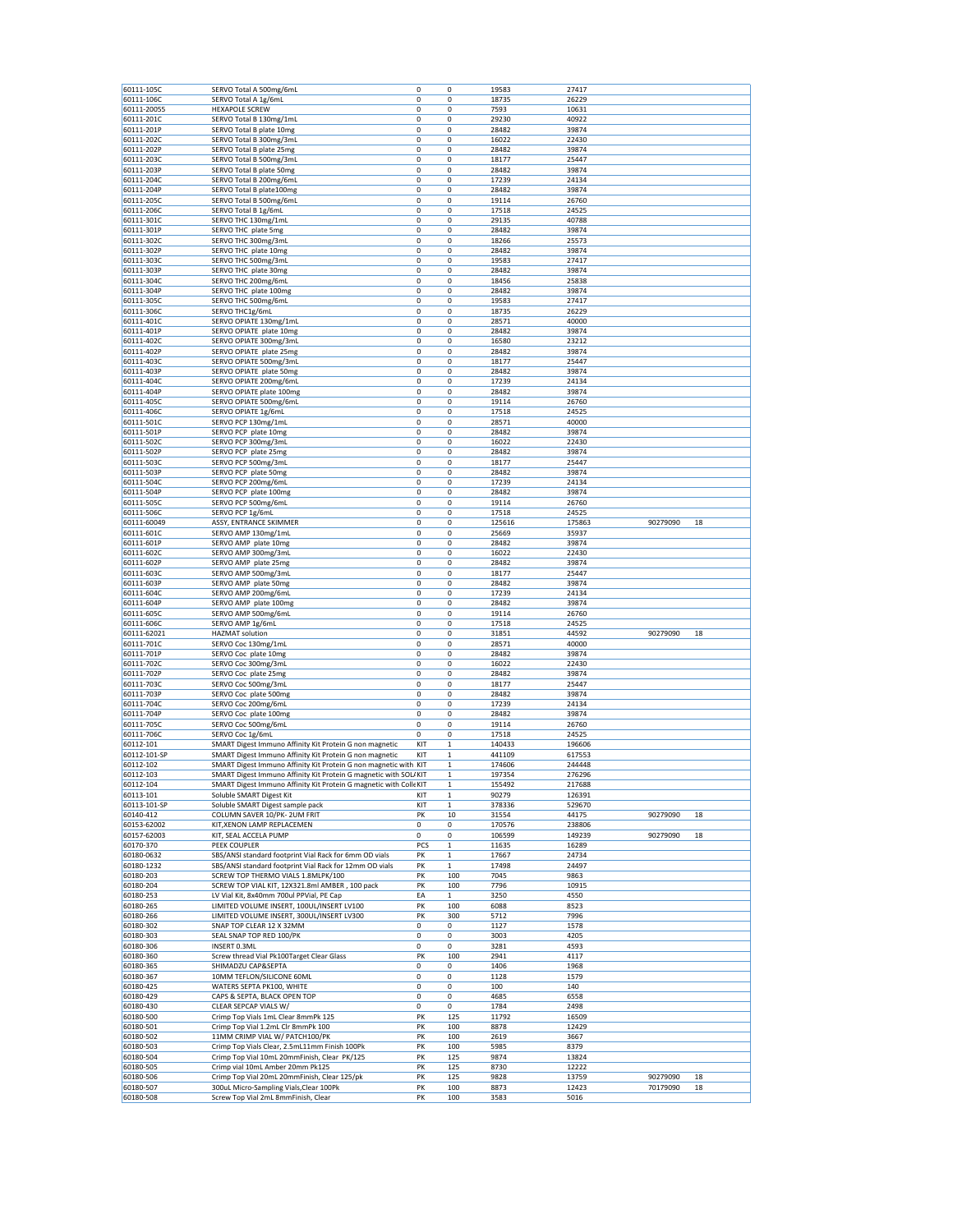| 60180-509              | Screw Top Vial 2mL 9mmFinish, Clear                                                            | PK       | 100          | 2806           | 3928           |          |    |
|------------------------|------------------------------------------------------------------------------------------------|----------|--------------|----------------|----------------|----------|----|
| 60180-510              | 4mL Solvent Vials Clear 125Pk                                                                  | PΚ       | 125          | 6258           | 8761           |          |    |
| 60180-511              | Aluminium Crimp Cap (20mm) with Si/PTFE Seal 100/pk                                            | PK       | 100          | 13488          | 18883          | 90279090 | 18 |
| 60180-512              | Blank Cap 100Pk                                                                                | PK       | 100          | 1675           | 2344           |          |    |
| 60180-513              | Aluminum Cap (20mm) with BlueChlorobutyl / PTFE Seal                                           | PK       | 100          | 8829           | 12361          | 90279090 | 18 |
| 60180-514              | Plastic Screw Cap 8mm PK/100                                                                   | PK       | 100          | 1781           | 2494           |          |    |
| 60180-515              | Teflon Faced Seals 8mm PK/500                                                                  | PK       | 500          | 22070          | 30897          | 70172000 | 18 |
| 60180-516              | Screw Top Cap & Septa                                                                          | PK       | 100          | 6547           | 9166           | 39235090 | 18 |
| 60180-517              | Magnetic cover and Screw Cap100Pk                                                              | PK       | 100          | 51880          | 72633          |          |    |
| 60180-518              | Blank Cap Tin Plate, Magnetic                                                                  | 0        | 0            | 942            | 1318           |          |    |
| 60180-519              | Composite blue Magnetic Cap100Pk                                                               | PK       | 100          | 2422           | 3391           |          |    |
| 60180-520              | Composite blue Magnetic Cap(20mm) with Blue Chlorobutyl                                        | PK       | 1            | 10794          | 15112          | 90279090 | 18 |
| 60180-521              | Blue Silicone / PTFE Seal(20mm) 100Pk                                                          | PK       | 100          | 12848          | 17987          | 90279090 | 18 |
| 60180-522              | Red Silicone / PTFE Seal(20mm) 100Pk                                                           | PK       | 100          | 16720          | 23408          |          |    |
| 60180-523<br>60180-525 | <b>Plastic Support Sleeve</b>                                                                  | ΕA<br>0  | 1<br>0       | 8657<br>4499   | 12120<br>6298  |          |    |
| 60180-526              | Blue Cap w/Si/PTFE Seal 8mm<br>Blue Cap with Blue silicone / Red PTFE Seal 11mm 100Pk          | PK       | 100          | 9231           | 12924          |          |    |
| 60180-543              | MANUAL CRIMPER FOR 11MM SEALS                                                                  | ΕA       | 1            | 28735          | 40229          | 90279090 | 18 |
| 60180-544              | MANUAL CRIMPER FOR 20MM SEALS                                                                  | PCS      | $\mathbf 1$  | 32055          | 44877          |          |    |
| 60180-545              | 11MM ELECTRIC CRIMPER, GEN 3                                                                   | 0        | 0            | 86558          | 121181         |          |    |
| 60180-555              | Replacement Battery forCrimper/Decapper                                                        | ΕA       | $\mathbf 1$  | 13671          | 19140          |          |    |
| 60180-556              | Manual Hand Decapper, 20mm                                                                     | EA       | $\mathbf{1}$ | 18116          | 25363          |          |    |
| 60180-557              | 20MM DECRIMPER<br>1/EA                                                                         | PCS      | 1            | 23729          | 33221          |          |    |
| 60180-560              | Screw Top Vials 2mL Amber 8mmPk 100                                                            | PK       | 100          | 4309           | 6033           |          |    |
| 60180-561              | SCREW TOP VIALS, 2ML, AMBER, 9MM, PK/100                                                       | PK       | 100          | 3595           | 5033           |          |    |
| 60180-562              | Teflon Faced Seals 8mm, 100pack                                                                | PK       | 100          | 2983           | 4176           |          |    |
| 60180-565              | Amber Vial 2mL screw topSi/PTFE seal Pk100                                                     | PK       | 100          | 4876           | 6826           |          |    |
| 60180-566              | Glass Vial Inserts w/RubberPoly Spring Pk100                                                   | PK       | 100          | 18590          | 26026          |          |    |
| 60180-567              | Target DP 2ml Vial, SilanizedGlass, Pk100                                                      | PK       | 100          | 11465          | 16051          | 90279090 | 18 |
| 60180-569              | Cap 9mm DP Blue, Rubber/PTFESeal Pk100                                                         | PK       | 100          | 4373           | 6122           | 90279090 | 18 |
| 60180-571              | Polyspring Glass Inserts150ul Clear, Pk 100                                                    | PK       | 100          | 11897          | 16656          |          |    |
| 60180-573              | VIAL, 40ML PRECLEAN SAMPLE VIAL                                                                | 0        | 0            | 8056           | 11279          |          |    |
| 60180-574              | Snap Cap 20mm w/Teflon FacedSepta, 5pk                                                         | PK       | 5            | 2376           | 3327           |          |    |
| 60180-579<br>60180-593 | Snap Cap 20mm w/Red Teflon<br>Crimp Top Vial Pack 2mL                                          | 0<br>0   | 0<br>0       | 25202<br>62296 | 35283<br>87214 |          |    |
|                        | 2mL Screw Top Vial KitSil/PTFE Seal Pk1000                                                     |          |              |                |                |          |    |
| 60180-595<br>60180-596 | Screw Top Vial Pack Sil/PTFEseal 8mml Pk1000                                                   | PK<br>PK | 1000         | 54153          | 75814<br>74097 |          |    |
| 60180-597              | Crimp Vial Pack 2mL Si/PTFESeal Pk100                                                          | PK       | 1000<br>100  | 52926<br>8250  | 11551          | 70179090 | 18 |
| 60180-598              | Crimp Vial Pack 2mL Si/PTFESeal Pk100                                                          | PK       | 100          | 6580           | 9212           |          |    |
| 60180-599              | 2ml screw vial, 9mm cap, SIL/PTFE pk100                                                        | PK       | 100          | 6052           | 8473           | 70179090 | 18 |
| 60180-600              | Screw Vial 2ml Si/PTFE Seal8mm Pk100                                                           | PK       | 100          | 5851           | 8192           |          |    |
| 60180-601              | Open Top Screw Caps Pk100Polyprp Black                                                         | PK       | 100          | 1486           | 2080           |          |    |
| 60180-614              | VIAL 12X32 CLR 1-D S/N 8-425                                                                   | 0        | 0            | 1409           | 1973           |          |    |
| 60180-660              | 8-425 EMPTY PINK FLANGED CAP100/PK                                                             | PK       | 100          | 975            | 1364           |          |    |
| 60180-661              | 8-425 PINK FLANGED CAPRED PTFE/SILICONE 100/PK                                                 | PK       | 100          | 5811           | 8136           |          |    |
| 60180-662              | 100/PK<br>8-425 PINK FLANGED CAP, SLITBLUE PTFE/SILICONE                                       | PK       | 100          | 6409           | 8973           |          |    |
| 60180-663              | 8-425 PINK FLANGED CAP, RED T/S SLIT SEPTA<br>100/PK                                           | PK       | 100          | 6455           | 9037           |          |    |
| 60180-664              | 8-425 empty PINK cappk100                                                                      | PK       | 100          | 924            | 1293           |          |    |
| 60180-665              | 8-425 PINK CAPIVORY PTFE/RED RUBBER 100/PK                                                     | PK       | 100          | 5958           | 8342           |          |    |
| 60180-666              | 8-425 PINK CAP, PTFE/SILICONE/PTFE 100/PK                                                      | PK       | 100          | 6355           | 8896           |          |    |
| 60180-667              | 8-425 PINK CAP, PTFE/SILICONE100/PK                                                            | PK       | 100          | 5651           | 7912           |          |    |
| 60180-668              | 9-425 empty PINK cappk100                                                                      | PK       | 100          | 1090           | 1525           |          |    |
| 60180-669              | 9-425 PINK CAP, IVORY PTFE/RR100/PK                                                            | PK       | 100          | 3424           | 4793           |          |    |
| 60180-670              | 9-425 PINK CAP, PTFE/SILICONE/PTFE 100/PK                                                      | PK       | 100          | 5267           | 7374           |          |    |
| 60180-671              | 9-425 PINK CAP, PTFE/SILICONE100/PK                                                            | PK       | 100          | 4073           | 5702           |          |    |
| 60180-672              | 9-425 PINK CAP, PRE SLITBLUE PTFE/SILICONE 100/PK                                              | PK       | 100          | 5737           | 8032           |          |    |
| 60180-675              | 11MM EMPTY PINK SNAP CAP100/PK                                                                 | PK       | 100          | 1192           | 1669           |          |    |
| 60180-676              | 11MM SNAP CAP, PINKCLEAR PTFE/RED RUBBER 100/PK<br>11MM SNAP CAP, PINKRED PTFE/SILICONE 100/PK | PK<br>PK | 100          | 3208<br>3794   | 4492           |          |    |
| 60180-677<br>60180-678 | 11MM SNAP CAP, PINK, T/S SOFT1.3MM PARTIAL SLIT(Y) 100/FPK                                     |          | 100<br>100   | 9474           | 5311<br>13263  |          |    |
| 60180-679              | SNAP CONV KIT, CLR VIAL, T/RR100/PK                                                            | PK       | 100          | 5691           | 7968           |          |    |
| 60180-680              | SNAP CONV KIT, CLR VIAL, RED PTFE/SILICONE 100/PK                                              | PK       | 100          | 6107           | 8549           |          |    |
| 60180-681              | Kit Snap clear vial, pk100Red PTFE/Wht Sil Y slit                                              | PK       | 100          | 9360           | 13104          |          |    |
| 60180-691              | 8MM CONV KIT, CLEAR VIAL, PTFE/SILICONE 100/PK                                                 | PK       | 100          | 7893           | 11050          |          |    |
| 60180-692              | Kit 9mm amber vial, pk100Red PTFE/Wht silicone                                                 | PK       | 100          | 7893           | 11050          |          |    |
| 60180-693              | 9MM CONV KIT, CLEAR VIALIVORY PTFE/SILICONE<br>100/PK                                          | PK       | 100          | 6106           | 8548           |          |    |
| 60180-694              | 9MM CONV KIT, CLEAR VIALRED PTFE/SILICONE<br>100/PK                                            | PK       | 100          | 7063           | 9888           |          |    |
| 60180-697              | Kit 9mm amber vial, pk100Ivory PTFE/Red rubber                                                 | PK       | 100          | 8934           | 12507          |          |    |
| 60180-698              | 9MM CONV KIT, AMBER VIALRED PTFE/SILICONE 100/PK                                               | PK       | 100          | 7698           | 10777          |          |    |
| 60180-701              | 2ML CRIMP VIAL, CLR-ID100/PK, 10PKS/CS                                                         | PK       | 10           | 15955          | 22337          |          |    |
| 60180-702              | 2mL AMBER I-D, CRIMP VIAL100/PK, 10 PKS/CS                                                     | CS       | 10           | 16453          | 23034          |          |    |
| 60180-703              | 2mL CRIMP I-D, CLEARSTD OPENING, 100/PK, 10PKS/CS                                              | CS       | 10           | 30326          | 42457          |          |    |
| 60180-705              | SILVER CAP, W/CLEAR T/RR SEAL1000/CS                                                           | CS       | 1000         | 14895          | 20853          |          |    |
| 60180-706              | 11MM SILVER CAP, T/S SEAL1000/CS                                                               | PK       | 1000         | 34027          | 47638          |          |    |
| 60180-708              | 8MM BLUE CRIMP SEAL,                                                                           | 0        | 0            | 8435           | 11809          |          |    |
| 60180-710<br>60180-711 | 2ML CLEAR I-D SNAP VIAL, 100/PK, 10PKS/CS<br>2ML AMBER 1-D SNAP VIAL100/PK, 10PKS/CS           | PK<br>СS | 100<br>10    | 17455<br>19039 | 24437<br>26654 |          |    |
| 60180-712              | 11MM BLUE SNAP CAP, T/RR1000/CS                                                                | CS       | 1000         | 25751          | 36052          |          |    |
| 60180-714              | 2ml CLEAR I-D, SC VIAL100/PK, 10 PKS/CS                                                        | PK       | 100          | 21453          | 30034          |          |    |
| 60180-715              | 2mL AMBER I-D, SC VIAL100/PK, 10PKS/CS                                                         | СS       | 10           | 22392          | 31349          |          |    |
| 60180-716              | BLACK 8-425 OPEN-TOP CAPS,1000/CS                                                              | СS       | 1000         | 7653           | 10714          |          |    |
| 60180-718              | 8MM T/S SEPTA, 60MIL1000/CS                                                                    | PK       | 1000         | 16424          | 22993          |          |    |
| 60180-719              | 8-425 ASM CAP, T/S1000/CS                                                                      | СS       | 1000         | 46002          | 64403          |          |    |
| 60180-720              | Cap w/PTFE/Rubber Seal For 8mm Screw Vial 1000Pk                                               | 0        | 0            | 15056          | 21078          |          |    |
| 60180-721              | POLYSPRING INSERT, 100uL100/PK, 10PKS/CS                                                       | CS       | 10           | 71186          | 99660          |          |    |
| 60180-722              | 200uL FB MICRO-SERT500/PK, 2PKS/CS                                                             | СS       | 2            | 13536          | 18950          |          |    |
| 60180-723              | CLR TARGET DP I-D VIAL, 100/PK, 10PKS/CS                                                       | СS       | 10           | 17857          | 24999          |          |    |
| 60180-724              | AMBER TARGET ID VIALS100/PK, 10PKS/CS                                                          | PK       | 100          | 19027          | 26637          |          |    |
| 60180-728              | DP BLUE CAP WITH T/RR SEPTA1000/CS                                                             | PK       | 1000         | 27226          | 38116          |          |    |
| 60180-729              | DP BLUE CAP WITH T/S SEPTA1000/CS                                                              | PK       | 1000         | 32626          | 45676          |          |    |
| 60180-730              | Screw Vial Wide Opening2mL Clear Glass 1000Pk                                                  | PK       | 1000         | 26193          | 36670          |          |    |
| 60180-731              | Screw Vial Wide Opening2mL Amber Glass 1000Pk                                                  | PK       | 1000         | 20056          | 28078          |          |    |
| 60180-732              | TARGET CAP T/S SEPTA, 10-4251000/CS                                                            | CS       | 1000         | 47536          | 66550          |          |    |
| 60180-734              | TARGET POLYSPRING INSERT, .3ML100/PK, 1000/CS                                                  | CS       | 1000         | 121200         | 169679         |          |    |
| 60180-735<br>60180-736 | TARGET MICRO-SERTS, 1000/PK<br>CLEAR 4ML I-D VIAL, 100/PK, 10PKS/CS                            | CS<br>PK | 1000<br>100  | 15129<br>35040 | 21180<br>49056 |          |    |
| 60180-740              | 10mL Headspace VialClear Glass 1000Pk                                                          | PK       | 1000         | 36096          | 50535          |          |    |
| 60180-741              | 20 ML HEADSPACE VIAL23 X 75, 100/PK, 1000/CS                                                   | СS       | 1000         | 48044          | 67262          |          |    |
| 60180-742              | 20MM CRIMP TOP SEAL, OPEN TOP1000/CS                                                           | СS       | 1000         | 8287           | 11601          |          |    |
| 60180-744              | 20MM GRAY BUTYL STOPPER, 1000/CS                                                               | PK       | 1000         | 19576          | 27407          |          |    |
| 60180-770              | <b>Straight Tipped Forceps</b>                                                                 | EA       | $\mathbf{1}$ | 2104           | 2945           |          |    |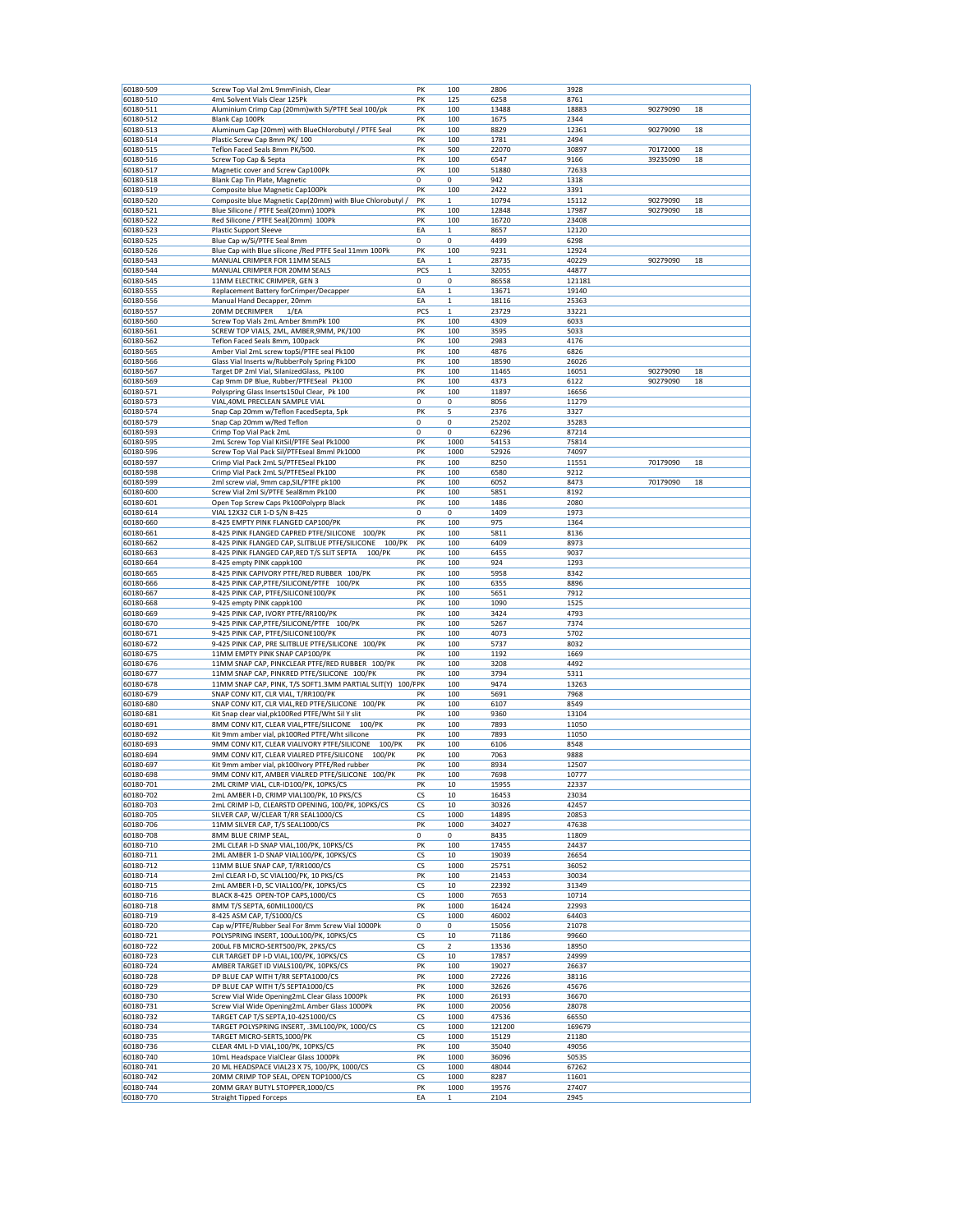| 60180-771                | Angle Tipped Forceps                                                                                 | EA          | $\mathbf 1$                            | 2104             | 2945             |                      |          |
|--------------------------|------------------------------------------------------------------------------------------------------|-------------|----------------------------------------|------------------|------------------|----------------------|----------|
| 60180-772                | Pin Vice for Drilling Holesin Ferrules                                                               | EA          | $\mathbf{1}$                           | 1823             | 2552             |                      |          |
| 60180-774                | Probes                                                                                               | 0           | 0                                      | 2816             | 3942             |                      |          |
| 60180-775                | <b>Inspection Mirror</b>                                                                             | EA          | $\mathbf 1$                            | 1815             | 2541             |                      |          |
| 60180-777                | Pick-up Tool                                                                                         | EA<br>EA    | 1<br>$\mathbf 1$                       | 2108             | 2951             |                      |          |
| 60180-778<br>60180-779   | <b>Injector Cleaning Brush</b><br>Drill Bit 0.35mm                                                   | PCS         | $\mathbf 1$                            | 1160<br>873      | 1624<br>1223     |                      |          |
| 60180-780                | Drill bit 0.45mm                                                                                     | PCS         | $\mathbf 1$                            | 877              | 1228             |                      |          |
| 60180-781                | Drill bit 0.7mm                                                                                      | PCS         | $\mathbf 1$                            | 876              | 1226             |                      |          |
| 60180-782                | 17mm adjustable spanner, rubber grip                                                                 | PCS         | $\mathbf 1$                            | 4280             | 5992             |                      |          |
| 60180-783                | Thermo TriScale Rule                                                                                 | PCS         | $\mathbf 1$                            | 1733             | 2426             | 90279090             | 18       |
| 60180-784                | Thermo Scientific GC Tool Kit                                                                        | PK          | $\mathbf 1$                            | 71916            | 100683           | 90279090             | 18       |
| 60180-785                | Deactivated Glass Wool 10g                                                                           | G           | 10                                     | 7309             | 10232            | 90279090             | 18       |
| 60180-785-1              | Deactivated Glass Wool 100g                                                                          | EA          | $\mathbf 1$                            | 45954            | 64336<br>320700  |                      |          |
| 60180-785-5<br>60180-786 | Deactivated Glass Wool 500g<br><b>GC Tool Kit for AgilentInstruments</b>                             | EA<br>EA    | $\mathbf 1$<br>$\mathbf 1$             | 229071<br>68156  | 95418            |                      |          |
| 60180-790                | SWAP-IT GCMS Interface KIT, Thermo, PK1                                                              | EA          | 1                                      | 93453            | 130834           |                      |          |
| 60180-790X               | SWAP-IT GCMS Interface KIT                                                                           | 0           | 0                                      | 96294            | 134812           |                      |          |
| 60180-791                | SWAP-IT GCMS Interface Kitfor Thermo ISQ                                                             | PK          | $\mathbf 1$                            | 116388           | 162944           |                      |          |
| 60180-792                | SWAP-IT GCMS Interface Only, Thermo, PK1                                                             | EA          | $\mathbf 1$                            | 70823            | 99152            |                      |          |
| 60180-792X               | SWAP-IT GCMS Interface OLD                                                                           | 0           | 0                                      | 62386            | 87340            |                      |          |
| 60180-793                | SWAP-IT GCMS Box for ThermoISQ                                                                       | EA          | $\mathbf 1$                            | 64459            | 90242            |                      |          |
| 60180-794<br>60180-796   | SWAP-IT GCMS Interface KIT, Agilent, PK1<br>SWAP-IT GCMS Interface Only, Agilent, PK1                | PK<br>EA    | 1<br>1                                 | 102668<br>75459  | 143735<br>105642 |                      |          |
| 60180-801                | INLINE MOISTURE FILTER METAL, NO INDICATOR                                                           | EA          | $\mathbf 1$                            | 20345            | 28484            | 90279090             | 18       |
| 60180-802                | Click-On Inline Oxygen Filter                                                                        | PCS         | $\mathbf 1$                            | 20345            | 28484            | 90279090             | 18       |
| 60180-803                | Click-On Inline Hydrocarbonfilter                                                                    | PCS         | $\mathbf 1$                            | 20345            | 28484            | 90279090             | 18       |
| 60180-804                | Click-On Inline Combi Oxygen& Moisture                                                               | EA          | $\mathbf 1$                            | 20345            | 28484            |                      |          |
| 60180-805                | INLINE TRIPLE (O2, H2O, HC)METAL, NO INDICATOR                                                       | PCS         | $\mathbf 1$                            | 20345            | 28484            |                      |          |
| 60180-806                | Click-On Inline Triple (HeSpecific)                                                                  | PCS         | $\mathbf 1$                            | 27418            | 38385            |                      |          |
| 60180-808                | Click-On Indicating Triple(He Specific)                                                              | PCS         | $\mathbf 1$                            | 24205            | 33887            |                      |          |
| 60180-809                | 1/8 INCH BRASS END FITTINGSRE-USEABLE, 2/PK                                                          | PK          | $\overline{\mathbf{2}}$                | 24026            | 33637            |                      |          |
| 60180-810<br>60180-811   | 1/8" Steel re-useable endfittings Pk 2<br>1/4" Brass Re-useable EndFittings pk2                      | PK<br>PK    | $\mathbf 2$<br>$\overline{\mathbf{2}}$ | 37613<br>33866   | 52658<br>47413   |                      |          |
| 60180-812                | 1/4" Steel end Fitting                                                                               | PK          | $\mathbf 2$                            | 47379            | 66331            |                      |          |
| 60180-813                | Cartridge Connector For GasFilters                                                                   | PCS         | $\mathbf 1$                            | 44133            | 61786            |                      |          |
| 60180-814                | Base Plate for 1 filter                                                                              | PCS         | $\mathbf 1$                            | 44797            | 62716            | 90279090             | 18       |
| 60180-815                | Base Plate for 2 filters                                                                             | PCS         | $\mathbf 1$                            | 82722            | 115810           | 90279090             | 18       |
| 60180-816                | SuperClean High Flow 2 filterbase plate                                                              | EA          | $\mathbf 1$                            | 88287            | 123602           | 90279090             | 18       |
| 60180-817                | Base Plate for 3 filters                                                                             | PCS         | $\mathbf 1$                            | 119226           | 166916           |                      |          |
| 60180-818                | Base Plate for 4 filters                                                                             | EA          | $\mathbf 1$                            | 155184           | 217257           |                      |          |
| 60180-819                | Moisture Cartridge withindicator                                                                     | PCS         | $\mathbf 1$                            | 28265            | 39571            | 90279090             | 18       |
| 60180-820<br>60180-821   | Oxygen Cartridge withindicator<br><b>Hydrocarbon Cartridge</b>                                       | PCS<br>PCS  | $\mathbf 1$<br>$\mathbf 1$             | 28265<br>28265   | 39571<br>39571   | 90279090<br>90279090 | 18<br>18 |
| 60180-822                | SuperClean GC Cartridge Triple                                                                       | PK          | 3                                      | 81802            | 114522           |                      |          |
| 60180-823                | GC Cartridge Set of 4 (O2,                                                                           | 0           | $\pmb{0}$                              | 102199           | 143078           |                      |          |
| 60180-824                | GC Cartridge Triple(O2/H2O/HC)                                                                       | PCS         | $\mathbf 1$                            | 31798            | 44517            | 90279090             | 18       |
| 60180-825                | GC Cartridge Triple - HeSpecific                                                                     | PCS         | 1                                      | 40091            | 56127            | 90279090             | 18       |
| 60180-826                | GC Cartridge Combi (HC/H2O)                                                                          | PCS         | $\mathbf 1$                            | 31525            | 44134            |                      |          |
| 60180-827                | 4 Cartrdges O2/H2O/2x HC +Base                                                                       | EA          | $\mathbf 1$                            | 256131           | 358583           |                      |          |
| 60180-828                | Cartridge Kit (Triple + 2xCombi + Base)                                                              | PK          | 3                                      | 198735           | 278229           |                      |          |
| 60180-829<br>60180-830   | Super Clean Filter Kit (Base+ He Specific Triple Cartridge<br>Gas Filter Kit (Base +Triplecartridge) | EA<br>PCS   | $\mathbf 1$<br>$\mathbf 1$             | 84315<br>76022   | 118041<br>106431 |                      |          |
| 60180-831                | Twin HC filt for HF Base (noidicator)                                                                | EA          | $\mathbf 1$                            | 132511           | 185515           |                      |          |
| 60180-832                | High Flow Twin H2O Filters                                                                           | EA          | $\mathbf 1$                            | 136671           | 191339           |                      |          |
| 60180-833                | O ring for gas filtersReplacements                                                                   | EA          | $\mathbf 1$                            | 4633             | 6486             |                      |          |
|                          |                                                                                                      | PK          | 4                                      | 11253            | 15754            |                      |          |
| 60180-834                | Wall Mounting Clamp pk4                                                                              |             |                                        |                  |                  |                      |          |
| 60180-835                | Shortix Column cutter                                                                                | PCS         | $\mathbf 1$                            | 48457            | 67840            |                      |          |
| 60180-836                | <b>Shortix Maintenance Kit</b>                                                                       | PCS         | $\mathbf 1$                            | 25398            | 35558            |                      |          |
| 60180-837                | Rep O-rings for baseplates(Pack 10+10)                                                               | PK          | 20                                     | 4606             | 6449             |                      |          |
| 60180-838                | Flush Cap for filter base                                                                            | PCS         | $\overline{\mathbf{2}}$                | 10186            | 14261            |                      |          |
| 60180-839                | High flow HC Filter Pk 2 NoIndicator                                                                 | EA          | $\mathbf 1$                            | 53090            | 74326            |                      |          |
| 60180-841                | High Flow H20 Filter Pk2 withindicator                                                               | EA          | $\mathbf 1$                            | 54583            | 76417            |                      |          |
| 60180-843                | IN-LINE COMBI FILTER HC&H20                                                                          | PCS<br>EA   | $\mathbf 1$                            | 20045            | 28064            |                      |          |
| 60180-845<br>60180-846   | Universal Ring Nuts for Superclean Filter<br>Wall Mounting Bracket for Superclean Filter             | EA          | $\mathbf 1$<br>$\mathbf 1$             | 2576<br>18820    | 3606<br>26348    |                      |          |
| 60180-860                | Particle Trap 2.5m, 0.32, w/p/t connectors                                                           | EA          | 1                                      | 14470            | 20258            | 90279090             | 18       |
| 60180-861                | Particle Trap 2.5m, 0.53 w/p/t connectors                                                            | EA          | $\mathbf 1$                            | 17554            | 24575            | 90279090             | 18       |
| 60180-870                | QCC Kit for Agilent GC/FID                                                                           | 0           | 0                                      | 33912            | 47477            |                      |          |
| 60180-871                | QCC Kit for Agilent GC/TCD                                                                           | $\mathbf 0$ | $\pmb{0}$                              | 4782             | 6695             |                      |          |
| 60180-872                | QCC S/SL Injector Adaptor forAgilent<br><b>OCC Tight Nut 2pk</b>                                     | EA          | 1                                      | 8696             | 12174            |                      |          |
| 60180-873<br>60180-874   | Ferrules 0.25mm ID forAgilent QCC 10pk                                                               | PK<br>PK    | $\overline{2}$<br>10                   | 5315<br>4015     | 7441<br>5621     |                      |          |
| 60180-875                | Ferrules 0.32mm ID forAgilent QCC 10pk                                                               | PK          | 10                                     | 4015             | 5621             |                      |          |
| 60180-876                | Ferrules 0.53mm ID forAgilent QCC 10pk                                                               | PK          | 10                                     | 4015             | 5621             |                      |          |
| 60180-877                | QCC FID Detector Adaptor for                                                                         | 0           | 0                                      | 8811             | 12336            |                      |          |
| 60180-878                | QCC TCD Detector Adaptor forAgilent                                                                  | EA          | $\mathbf 1$                            | 9711             | 13595            |                      |          |
| 60180-879                | QCC Kit for Thermo ScientificGC/FID                                                                  | EA          | $\mathbf 1$                            | 49645            | 69503            |                      |          |
| 60180-880                | QCC S/SL Injector Adaptor forThermo Scientific                                                       | EA          | $\mathbf 1$                            | 18399            | 25758            |                      |          |
| 60180-881                | QCC FID Detector Adaptor forThermo Scientific 2pk                                                    | PK          | $\mathbf 2$                            | 9297             | 13015            |                      |          |
| 60180-882<br>60180-883   | QCC Silver Seals for DetectorBase Body 10pk<br>QCC Kit for Thermo ScientificGC/TCD                   | PK<br>EA    | 10<br>$\mathbf 1$                      | 26809<br>55245   | 37533<br>77343   |                      |          |
| 60180-884                | QCC TCD Detector Adaptor for                                                                         | 0           | 0                                      | 20800            | 29121            |                      |          |
| 60180-888                | <b>GC Installation Kit</b>                                                                           | PK          | 1                                      | 64106            | 89748            | 90279090             | 18       |
| 60180-901                | Ultra High Pressure SingleStage, CGA 580 with Triple Fi                                              | EA          | $\mathbf 1$                            | 111565           | 156190           |                      |          |
| 60180-902                | Ultra High Pressure TwoStage, CGA 580 with Triple Fi                                                 | EA          | 1                                      | 133011           | 186215           |                      |          |
| 60180-903                | Ultra High Pressure Single                                                                           | 0           | 0                                      | 105568           | 147795           |                      |          |
| 60180-905                | Ultra High Pressure Single                                                                           | 0           | 0                                      | 102575           | 143605           |                      |          |
| 60180-906                | Ultra High Pressure TwoStage, CGA 350 with Triple Fi                                                 | EA          | $\mathbf 1$                            | 133011           | 186215           |                      |          |
| 60180-907<br>60180-908   | Ultra High Pressure Single<br>Ultra High Pressure TwoStage, DIN 1 with Triple Filt                   | 0<br>EA     | 0<br>$\mathbf 1$                       | 105568<br>136315 | 147795<br>190841 |                      |          |
| 60180-909                | Ultra High Pressure SingleStage, CGA 320 with Triple Fil                                             | EA          | 1                                      | 111565           | 156190           |                      |          |
| 60180-910                | Ultra High Pressure Two                                                                              | 0           | 0                                      | 122246           | 171145           |                      |          |
| 60180-915                | Ultra High Pressure Single                                                                           | 0           | 0                                      | 102575           | 143605           |                      |          |
| 60180-916                | Ult High Pres Two StageCGA 580 + Combi Filter                                                        | 0           | 0                                      | 159353           | 223094           |                      |          |
| 60180-917                | Ultra High Pressure Single                                                                           | 0           | 0                                      | 105568           | 147795           |                      |          |
| 60180-918                | Ultra High Pressure Two                                                                              | 0           | 0                                      | 125239           | 175335           |                      |          |
| 60180-919                | Ultra High Pressure Single                                                                           | 0           | 0                                      | 102575           | 143605           |                      |          |
| 60180-920<br>60180-921   | Ultra High Pressure TwoStage, CGA 350 with Combi Fil<br>Ultra High Pressure Single                   | EA<br>0     | $\mathbf 1$<br>0                       | 133011<br>105568 | 186215<br>147795 |                      |          |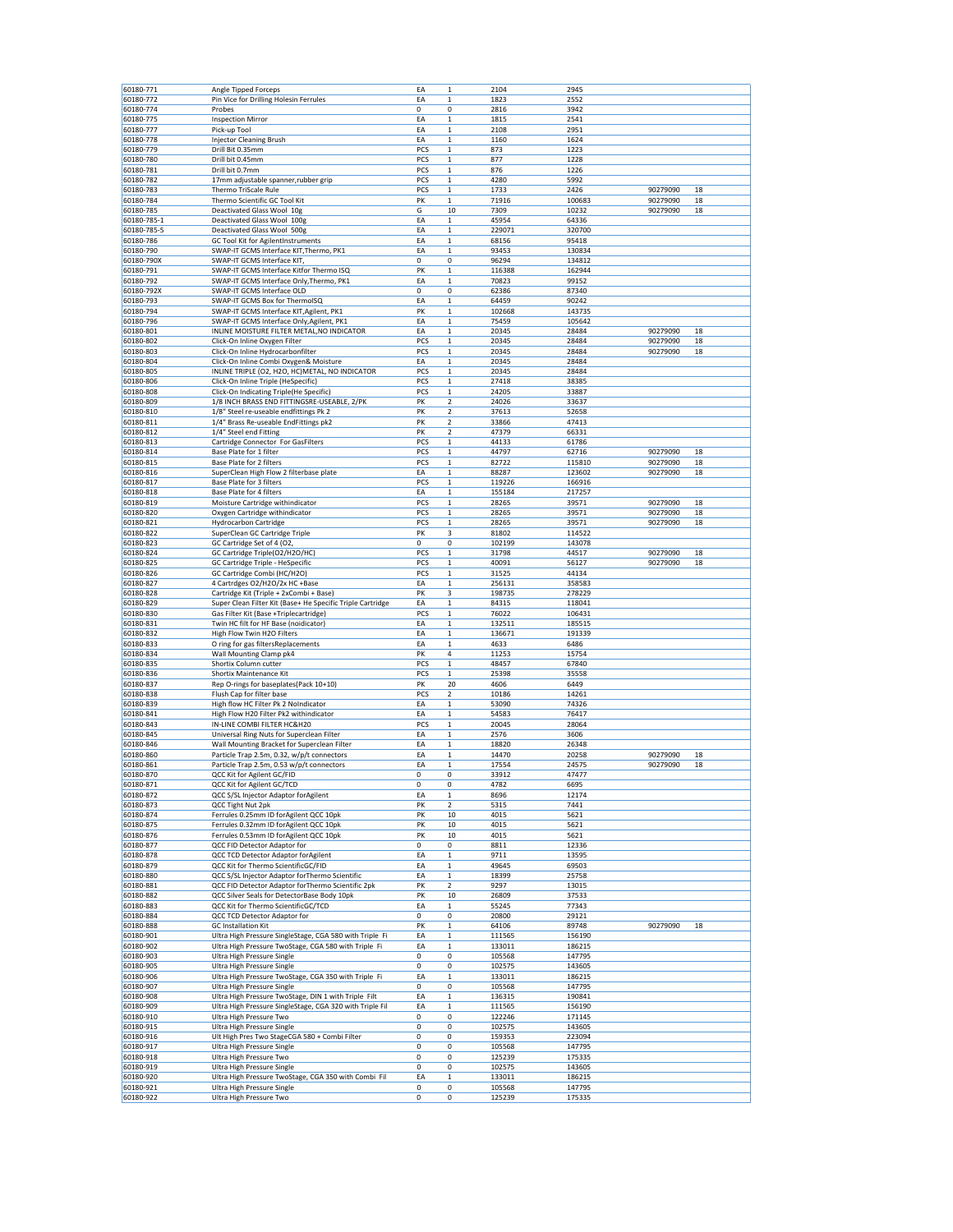| 60180-923                | Ultra High Pressure Single                                                     | 0          | 0            | 102575        | 143605         |          |    |
|--------------------------|--------------------------------------------------------------------------------|------------|--------------|---------------|----------------|----------|----|
| 60180-924                |                                                                                | 0          | 0            | 122246        | 171145         |          |    |
|                          | Ultra High Pressure Two                                                        |            |              |               |                |          |    |
| 60180-925                | Ultra High Pressure Single                                                     | 0          | 0            | 89178         | 124850         |          |    |
| 60180-926                | Ultra High Pressure TwoStage, CGA 590 with Combi Filt                          | PK         | $\mathbf 1$  | 133011        | 186215         |          |    |
| 60180-927                | Ultra High Pressure Single                                                     | 0          | 0            | 105568        | 147795         |          |    |
| 60180-928                | Ultra High Pressure TwoStage, Din 13 with Combi Filte                          | EA         | 1            | 136315        | 190841         |          |    |
| 60180-940                | Replacement Triple Cartridge, For Regulator                                    | EA         | $\mathbf 1$  | 22860         | 32004          |          |    |
|                          |                                                                                |            |              |               |                |          |    |
| 60180-941                | Replacement Combi Cartridge                                                    | 0          | 0            | 21080         | 29512          |          |    |
| 60180-942                | Replacement Triple Cartridge                                                   | 0          | 0            | 21080         | 29512          |          |    |
| 60180-943                | Replacement Combi Cartridge,                                                   | 0          | 0            | 21080         | 29512          |          |    |
| 60180-950                | Multi Turn Valve with Triple                                                   | 0          | 0            | 57986         | 81180          |          |    |
| 60180-951                | Multi Turn Valve with Combi                                                    | 0          | 0            | 57986         | 81180          |          |    |
| 60180-952                | Quarter Turn Valve with                                                        | $^{\circ}$ | 0            | 65291         | 91408          |          |    |
|                          |                                                                                |            |              |               |                |          |    |
| 60180-953                | Quarter Turn Valve with                                                        | 0          | 0            | 65291         | 91408          |          |    |
| 60180-C100               | WELL PLATE RED SNAP SEAL, T/SSLIT SEPTA<br>96/PK                               | PK         | $\mathbf{1}$ | 3775          | 5286           |          |    |
| 60180-C101               | WELL PLATE BLUE PLUG, 8mmFOR 1mL INSERTS<br>96/PK                              | PK         | 96           | 3307          | 4630           |          |    |
| 60180-K100               | WEBSEAL KIT, 96 CLR, 500uLCONICAL, T/S MAT<br>5/PK                             | PK         | $\mathbf 1$  | 49556         | 69378          |          |    |
| 60180-K101               | WEBSEAL KIT, 96 CLR 700ulCONICAL, T/S MAT<br>5/PK                              | PK         | 1            | 42226         | 59117          |          |    |
| 60180-K103               | WEBSEAL KIT, 96 PTFE, 700uLROUND, T/S MAT<br>1/PK                              | PK         | $\mathbf 1$  | 64994         | 90991          |          |    |
| 60180-K104               | WEBSEAL KIT, 96 CLR, 1.1mLROUND, T/S MAT<br>$5$ / $PK$                         | PK         | $\mathbf 1$  | 42143         | 59001          |          |    |
|                          |                                                                                |            |              |               |                |          |    |
| 60180-K105               | WEBSEAL KIT, 96 CLR, 1.1mLROUND, CRIMP, NO CAPS<br>5/PK                        | PK         | 5            | 28754         | 40256          |          |    |
| 60180-K106               | WEBSEAL KIT, 96 CLR 1.1mLROUND, T/S MAT<br>$5$ / $PK$                          | PK         | $\mathbf 1$  | 41638         | 58293          |          |    |
| 60180-K107               | WEBSEAL KIT, 96 CLR, 1MLCONSTR, T/S MAT<br>$1$ /PK                             | PK         | $\mathbf 1$  | 10127         | 14178          |          |    |
| 60180-K108               | WEBSEAL KIT, 96 CLR, 1MLCONSTR, T/S MAT SLIT 1/PK                              | PK         | 1            | 10110         | 14153          |          |    |
| 60180-K109               | WEBSEAL KIT, 96 CLR, 1ML                                                       | 0          | 0            | 11805         | 16527          |          |    |
| 60180-K200               | PLATE KIT, 200uL CLR, FLATPE SNAP CAP, T/S PRE-SLIT 1/PK                       | PCS        | $\mathbf 1$  | 8855          | 12397          |          |    |
|                          |                                                                                |            |              |               |                |          |    |
| 60180-K201               | PLATE KIT, 400uL CLR, TAPERPE SNAP CAP, T/S PRE-SLIT 1/PK                      | PCS        | 1            | 8939          | 12515          | 70172000 | 18 |
| 60180-K202               | PLATE KIT, 1.2mL, CLR U BASEPE SNAP CAP, T/S<br>$1$ /PK                        | PCS        | 1            | 8887          | 12441          | 70172000 | 18 |
| 60180-K203               | PLATE KIT, 1.2mL CLEAR U BASEPE SNAP CAP, T/S PRE-SLIT 1/PK PK                 |            | $\mathbf 1$  | 8887          | 12441          | 38220090 | 12 |
| 60180-K204               | PLATE KIT, 1mL CLEAR U BASEPE PLUG<br>1/PK                                     | PCS        | 1            | 8698          | 12177          | 70172000 | 18 |
| 60180-M100               | 10/PK PK<br>WEBSEAL MAT, 96 ROUND, 8MMCLEAR T/S, PRE-SLIT                      |            | 10           | 13748         | 19247          |          |    |
| 60180-M101               | WEBSEAL MAT, 96 ROUND, 8MMCLEAR EVA,<br>5/PK                                   | PK         | 5            | 6292          | 8809           |          |    |
|                          |                                                                                |            |              |               |                |          |    |
| 60180-M102               | WEBSEAL MAT, 96 RD DOME, 8MMCLEAR T/S<br>5/PK                                  | PK         | 5            | 7771          | 10880          |          |    |
| 60180-M103               | 5/PKPK<br>WEBSEAL MAT, 96 RD DOME, 8MMCLEAR T/S, PRE-SLIT                      |            | 5            | 9691          | 13568          |          |    |
| 60180-M105               | WEBSEAL MAT, 96 RD FLAT, 8MM, CLEAR SILICONE, 5/PK                             | PK         | 5            | 10527         | 14737          |          |    |
| 60180-M108               | WebSeal Mat for Plate+ 96 RD DOME, 7.2MM BLUE, T/S 5/PK                        | PK         | 5            | 15080         | 21112          |          |    |
| 60180-M111               | WEBSEAL MAT, 96 RD FLAT, 7MMDARK BLUE, T/S 5/PK                                | PK         | 5            | 14934         | 20908          |          |    |
| 60180-M112               | WEBSEAL MAT, 96 RD FLAT, 7MMDARK BLUE T/S, PRE-SLIT 5/PI PK                    |            | 5            | 17662         | 24726          | 39269099 | 28 |
|                          |                                                                                |            |              |               |                |          |    |
| 60180-M113               | MICROMAT CLR, 96 RD FLAT, 7MMCLEAR SILICONE, PRE-SLIT 5/ PK                    |            | 5            | 10791         | 15108          |          |    |
| 60180-M115               | WebSeal Mat for Plate+ 96 RD DOME, 7.2MM BLUE, T/S slit 5/PIPK                 |            | 5            | 17401         | 24361          |          |    |
| 60180-M116               | MICROMAT CLR, 96 RD DOME, 7MMCLEAR SILICONE, PRE-SLIT !PK                      |            | 5            | 10870         | 15219          |          |    |
| 60180-M120               | WEBSEAL MAT, 96 SQUAREDARK BLUE T/S 5/PK                                       | PK         | 5            | 14980         | 20972          |          |    |
| 60180-M121               | MICROMAT CLR, 96 SQUARECLEAR SILICONE<br>5/PK                                  | PK         | 5            | 10464         | 14650          |          |    |
| 60180-M122               | WEBSEAL MAT, 96 SQUAREDARK BLUE T/S, PRE-SLIT 5/PK                             | PK         | 5            | 17602         |                | 39269099 | 28 |
|                          |                                                                                |            |              |               | 24642          |          |    |
| 60180-M123               | MICROMAT CLR, 96 SQUARECLEAR SILICONE, PRE-SLIT 5/PK                           | PK         | 5            | 10789         | 15104          |          |    |
| 60180-M125               | WEBSEAL MAT, 384 SQUAREDARK BLUE T/S<br>5/PK                                   | PK         | 5            | 14773         | 20682          |          |    |
| 60180-M126               | MICROMAT CLR, 384 SQUARECLEAR SILICONE<br>5/PK                                 | PK         | 5            | 10323         | 14453          |          |    |
| 60180-M131               | WEBSEAL MAT, 384 SQUARE, BLUE T/S, SLIT, 5/PK                                  | PK         | 5            | 17631         | 24683          |          |    |
| 60180-M134               | WEBSEAL MAT, 96 RD FLAT, 8MM, CLEAR SILICONE, 5/PK                             | PK         | 5            | 7814          | 10940          |          |    |
| 60180-M142               | PLATE SEALING TAPEPE/SILICONE<br>100/PK                                        | PK         | 100          | 46808         | 65531          |          |    |
|                          |                                                                                |            |              |               |                |          |    |
| 60180-M143               | PLATE SEALING TAPEPES/SILICONE<br>100/PK                                       | PK         | 100          | 22987         | 32181          |          |    |
| 60180-M144               | 100/PK<br>PLATE SEALING TAPEAL/SILICONE                                        | PK         | 100          | 16608         | 23251          |          |    |
| 60180-M145               | PLATE SEALING TAPE, SELFADHESIVE POLY RUBBER 100/PK                            | PK         | 100          | 31042         | 43459          |          |    |
| 60180-M146               | PLATE SEALING TAPE, PARTIALADHESIVE PET/SIL/PET 100/PK                         | PK         | 100          | 91673         | 128343         |          |    |
| 60180-M149               | MICROMAT CLR, 96 RD FLAT, 7MMCLEAR SILICONE<br>5/PK                            | PK         | 5            | 10471         | 14660          |          |    |
| 60180-M150               | MICROMAT CLR, 384 SQUARECLEAR SILICONE, PRE-SLIT 5/PK                          | PK         | 5            | 10717         | 15004          |          |    |
|                          |                                                                                |            |              |               |                |          |    |
| 60180-M151               | WEBSEAL MAT FOR 500/700uL CLRINSERTS<br>$5$ / $PK$                             | PK         | 5            | 14969         | 20956          |          |    |
| 60180-M152               | WEBSEAL MAT FOR 500/700ul CLRINSERTS, PRE-SLIT<br>5/PK                         | PK         | 5            | 17430         | 24402          |          |    |
| 60180-M153               | WEBSEAL MAT FOR 1.1/1.5mL CLRINSERTS<br>500/PK                                 | PK         | 5            | 14820         | 20748          |          |    |
| 60180-M154               | 5/PK<br>WEBSEAL MAT FOR 1.1/41.5mL CLRINSERTS, PRE-SLIT                        | PK         | 5            | 17438         | 24414          |          |    |
| 60180-M155               | WEBSEAL MAT FOR 1mL CLR                                                        | 0          | 0            | 6468          | 9055           |          |    |
| 60180-M156               | WEBSEAL MAT FOR 1mL CLR                                                        | 0          | 0            | 5718          | 8005           |          |    |
|                          |                                                                                | 0          | $\mathbf 0$  |               |                |          |    |
| 60180-M157               | WEBSEAL MAT FOR 1mL CLR                                                        |            |              | 6651          | 9311           |          |    |
| 60180-M171               | WEBSEAL MAT, 96 ROUND, 8MM, CLEAR EVA, 50/CS                                   | PK         | 50           | 18880         | 26433          |          |    |
| 60180-M176               | PLATE SEAL TAPE, PART ADHESIVE PET/SIL/PET, 25/PK                              | PK         | 25           | 29164         | 40830          |          |    |
| 60180-M177               | WEBSEAL MAT, SQUARE CLEAR EVA, 5/PK                                            | PK         | 5            | 5841          | 8177           |          |    |
| 60180-M178               | WEBSEAL MAT, SQUARE CLEAR EVA, 50/CS                                           | PK         | 50           | 18841         | 26377          |          |    |
| 60180-M179               | WEBSEAL MAT, 96 ROUND, 7MM, CLEAR EVA, 100/PK                                  | PK         | 100          | 29236         | 40931          |          |    |
| 60180-M183               | WEBSEAL MAT, 96 RD FLAT, 8MM, CLR SIL, SLIT, 5/PK                              | PK         | 5            | 9735          | 13629          |          |    |
|                          |                                                                                |            |              |               |                |          |    |
| 60180-M184               | WebSeal CLR Silicone Mat, 96 ROUND, 8MM, Flat Base, Cross, 5IPK                |            | 50           | 24501         | 34301          |          |    |
| 60180-M185               | WebSeal CLR Silicone Mat, 96 SQUARE, Flat Base, Cross<br>50/PI PK              |            | 50           | 24501         | 34301          |          |    |
| 60180-M186               | WebSeal CLR Silicone Mat, 384 SQUARE, Flat Base, Cross 50/PK PK                |            | 50           | 24501         | 34301          |          |    |
| 60180-M210               | WebSeal CLR Silicone Mat, 96 ROUND, 5.6MM, Flat Base, Cross PK                 |            | 50           | 30267         | 42374          |          |    |
| 60180-M950               | SEALING TAPE APPLICATORMANUAL<br>$2$ /PK                                       | PК         | 2            | 3559          | 4983           |          |    |
| 60180-M975               | WebSeal Cutter for Vial Removal                                                | PCS        | $\mathbf{1}$ | 1478          | 2069           |          |    |
| 60180-M999               | MAT APPLICATOR1/EA                                                             | PK         |              |               |                |          |    |
| 60180-P100               |                                                                                |            |              |               |                |          |    |
|                          |                                                                                |            | $\mathbf 1$  | 1925          | 2695           |          |    |
| 60180-P102               | 96 WELL PLATE, 8MM ROUNDV BASE, 450uL, PP<br>20/PK                             | PK         | 20           | 8403          | 11764          |          |    |
| 60180-P103               | 96 WELL PLATE, 8MM ROUNDU BASE, 500uL, PP<br>10/PK                             | PK         | 10           | 4309          | 6033           |          |    |
| 60180-P103B              | 96 WELL PLATE, 8MM ROUNDU BASE, 1300uL, PP<br>5/PK                             | PK         | 5            | 4263          | 5968           |          |    |
| 60180-P104               | 96 WELL PLATE, 8MM ROUNDU BASE, 1300uL, PP, barcoded                           | !PK        | 5            | 4596          | 6435           |          |    |
|                          | 96 WELL PLATE, 8MM ROUNDU BASE, 2mL, PP<br>5/PK                                | PK         | 5            | 4861          | 6806           |          |    |
| 60180-P105               | 96 WELL PLATE, SQUAREV BASE, 2mL, PP<br>5/PK                                   | PK         | 5            | 4970          | 6958           |          |    |
|                          |                                                                                |            |              |               |                |          |    |
| 60180-P105B              | 96 WELL PLATE, SQUAREV BASE, 2mL, PP, barcoded<br>5/PK                         | PK         | 5            | 5235          | 7329           |          |    |
| 60180-P106               | 384 WELL PLATE, SQUAREU BASE, 58uL, PP<br>25/PK                                | PK         | 25           | 23809         | 33333          |          |    |
| 60180-P107               | 384 WELL PLATE, SQUAREU BASE, 252uL, PP<br>5/PK                                | PK         | 5            | 5913          | 8279           |          |    |
| 60180-P108               | 384 WELL PLATE, SQUAREU BASE, 120uL, PP<br>20/PK                               | PK         | 20           | 17769         | 24877          |          |    |
| 60180-P109               | 384 WELL PLATE, SQUAREV BASE, 145uL, PP<br>10/PK                               | PK         | 10           | 8967          | 12554          |          |    |
| 60180-P110               | 96 WELL PLATE, 7MM ROUNDU BASE, 300uL, PP<br>10/PK                             | PK         | 10           | 5334          | 7468           |          |    |
|                          | 100/CS                                                                         |            |              |               | 61081          |          |    |
| 60180-P111               | 96 WELL PLATE, 7MM ROUNDU BASE, 300uL, PP                                      | PK         | 100          | 43629         |                |          |    |
| 60180-P112               | 96 WELL PLATE, 7MM ROUND                                                       | 0          | 0            | 5905          | 8267           |          |    |
| 60180-P113               | 96 WELL PLATE, 7MM ROUNDV BASE, 220uL, PP<br>100/CS                            | PK         | 100          | 33886         | 47441          |          |    |
| 60180-P114               | 96 WELL PLATE, 7MM ROUND                                                       | 0          | 0            | 5905          | 8267           |          |    |
| 60180-P115               | 96 WELL PLATE, 7MM ROUNDFLAT BASE, 370uL, PP 100/CS                            | CS         | 100          | 35236         | 49331          |          |    |
| 60180-P116               | 96 WELL PLATE, 7MM ROUNDU BASE, 1.2ml, PP 10/PK                                | PK         | 10           | 9401          | 13161          |          |    |
| 60180-P117               | 96 WELL PLATE, 7MM ROUNDU BASE, 1.2ml, PP 100/CS                               | PK         | 100          | 77235         | 108128         |          |    |
| 60180-P118               | 96 WELL PLATE, 7MM SQUAREFLAT BASE, 2.4ml, PP<br>$10$ /PK                      | PK         | 10           | 12503         | 17505          |          |    |
| 60180-P119               | 96 WELL PLATE, 7MM SQUARE                                                      | 0          | 0            | 110909        | 155273         |          |    |
|                          | 10/PK                                                                          |            |              |               | 12496          |          |    |
| 60180-P120               | 384 WELL PLATE, SQUARE-RDU BASE, 120uLl, PP                                    | PK         | 10           | 8926          |                |          |    |
| 60180-P121               | 384 WELL PLATE, SQUARE-RDU BASE, 120uLl, PP<br>100/CS                          | CS         | 100          | 73658         | 103122         |          |    |
| 60180-P122<br>60180-P123 | 384 WELL PLATE, SQUARE-RD<br>384 WELL PLATE, SQUARE-RDU BASE, 240uLI, PP 60/CS | 0<br>CS    | 0<br>60      | 7873<br>59811 | 11022<br>83736 |          |    |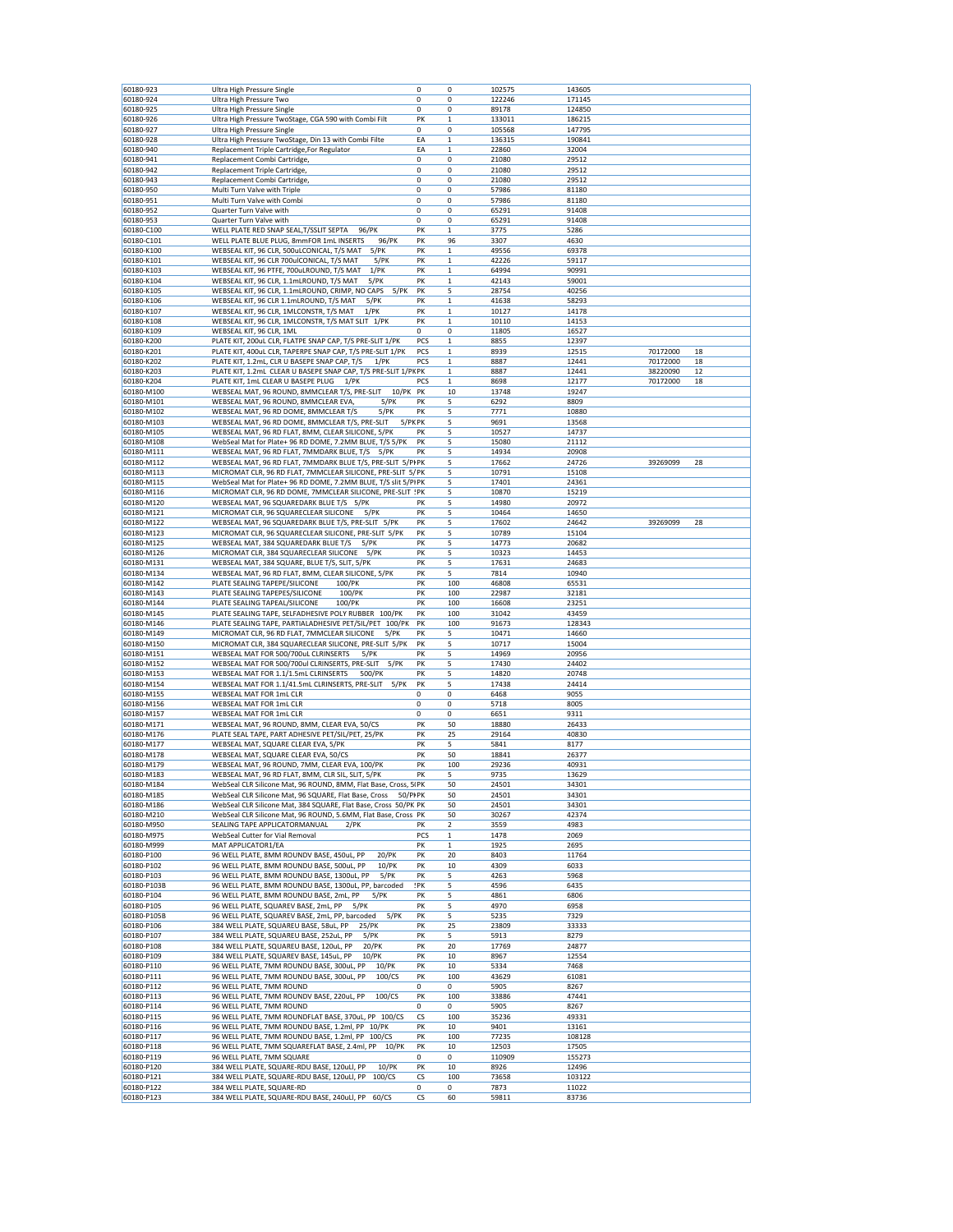| 60180-P130                 |                                                                      |          |              |              |              |          |    |
|----------------------------|----------------------------------------------------------------------|----------|--------------|--------------|--------------|----------|----|
|                            | 120/CS<br>96 WELL PLATE, 8MM ROUNDV BASE, 450uL, PP                  | PK       | 120          | 41456        | 58038        |          |    |
| 60180-P132                 | 96 WELL PLATE, 8MM ROUNDU BASE, 500uL, PP<br>120/CS                  | PK       | 120          | 42271        | 59180        |          |    |
| 60180-P133                 | 96 WELL PLATE, 8MM ROUNDU BASE, 1300uL, PP<br>50/CS                  | PK       | 50           | 34900        | 48860        |          |    |
| 60180-P133B                | 96 WELL PLATE, 8MM ROUNDU BASE, 1300uL, PP, barcoded                 | !PK      | 50           | 35520        | 49728        |          |    |
|                            |                                                                      |          |              |              |              |          |    |
| 60180-P134                 | 96 WELL PLATE, 8MM ROUNDU BASE, 2mL, PP<br>60/CS                     | PK       | 60           | 48082        | 67314        |          |    |
| 60180-P135                 | 96 WELL PLATE, SQUAREV BASE, 2mL, PP<br>50/CS                        | PK       | 50           | 41071        | 57499        |          |    |
| 60180-P135B                | 50/PK<br>96 WELL PLATE, SQUAREV BASE, 2mL, PP, barcoded              | PK       | 50           | 41215        | 57700        |          |    |
| 60180-P136                 | 384 WELL PLATE, SQUAREU BASE, 58uL, PP<br>100/CS                     | CS       | 100          | 87150        | 122010       |          |    |
| 60180-P137                 | 384 WELL PLATE, SQUAREU BASE, 252uL, PP<br>60/CS                     | CS       | 60           | 58301        | 81622        |          |    |
|                            |                                                                      |          |              |              |              |          |    |
| 60180-P138                 | 384 WELL PLATE, SQUAREU BASE, 120uL, PP<br>120/CS                    | СS       | 120          | 87979        | 123171       |          |    |
| 60180-P139                 | 384 WELL PLATE, SQUAREV BASE, 145uL, PP<br>80/CS                     | CS       | 80           | 59275        | 82985        |          |    |
| 60180-P154                 | 96 WELL PLATE, 8MM ROUND U BASE, 1100uL, PP<br>50/PK                 | PK       | 50           | 37028        | 51839        |          |    |
| 60180-P155                 | 50/PK<br>96 WELL PLATE, SQUARE U BASE, 1.6mL, PP                     | PK       | 96           | 46353        | 64894        |          |    |
| 60180-P201                 | CERT 96 WELL PLATE, 7MM RNDU BASE, 1.0mL, PP<br>50/CS                | CS       | 50           | 52756        | 73859        |          |    |
|                            |                                                                      |          |              |              |              |          |    |
| 60180-P201B                | CERT 96 WELL PLATE, 7MM RNDU BASE, 1.0mL, PP, barcoded               | :PK      | 50           | 53051        | 74271        |          |    |
| 60180-P202                 | CERT 96 WELL PLATE, 7MM RNDV BASE, 2.0mL, PP<br>50/CS                | PK       | 50           | 58571        | 81999        |          |    |
| 60180-P203                 | CERT 384 WELL PLATE, SQUAREU BASE, 58uL, PP 60/CS                    | CS       | 60           | 62397        | 87356        |          |    |
| 60180-P204                 | CERT 384 WELL PLATE, SQUAREV BASE, 300uL, PP<br>48/CS                | PK       | 48           | 79067        | 110694       |          |    |
| 60180-P205                 | CERT 96 WELL PLATE, 7MM RNDFLAT BASE, 350uL, PP 100/CS CS            |          | 100          | 36245        | 50744        |          |    |
|                            |                                                                      |          |              |              |              |          |    |
| 60180-P206                 | CERT 96 WELL PLATE, 7MM RNDFLAT BASE, 270uL, PP<br>$100/CS$ CS       |          | 100          | 36245        | 50744        |          |    |
| 60180-P206B                | CERT 96 WELL PLATE, 7MM RNDU BASE, 270uL, PP, barcoded               | :PK      | 100          | 37726        | 52816        |          |    |
| 60180-P207                 | CERT 96 WELL PLATE, 7MM RNDV BASE, 220uL, PP<br>100/CS               | СS       | 100          | 35186        | 49260        |          |    |
| 60180-P207B                | CERT 96 WELL PLATE, 7MM RNDV BASE, 220uL, PP, barcoded               | 1PK      | 100          | 37726        | 52816        |          |    |
| 60180-P208                 | CERT 96 WELL PLATE, 7MM RND U BASE, 1.0mL, PP 96/PK                  | PK       | 96           | 66190        | 92665        |          |    |
| 60180-P210                 |                                                                      | PK       | 50           | 37208        | 52092        |          |    |
|                            | 96 Low Volume WELL PLATE, 5.6MM Total V BASE, 100uL, PP              |          |              |              |              |          |    |
| 60180-P211                 | CERT 96 WELL PLATE, 7MM RNDU BASE, 1.0mL, PP<br>5/PK                 | PK       | 5            | 4431         | 6204         |          |    |
| 60180-P211B                | CERT 96 WELL PLATE, 7MM RNDU BASE, 1.0mL, PP, barcoded               | :PK      | 5            | 5878         | 8229         |          |    |
| 60180-P212                 | CERT 96 WELL PLATE, 7MM RNDV BASE, 2.0mL, PP<br>5/PK                 | PK       | 5            | 8601         | 12042        |          |    |
| 60180-P213                 | CERT 384 WELL PLATE, SQUAREU BASE, 58uL, PP 6/PK                     | PK       | 10           | 15384        | 21537        |          |    |
| 60180-P214                 | CERT 384 WELL PLATE, SQUAREV BASE, 300uL, PP 6/PK                    | PK       |              |              |              |          |    |
|                            |                                                                      |          | 6            | 14642        | 20498        |          |    |
| 60180-P215                 | CERT 96 WELL PLATE, 7MM RNDFLAT BASE, 350uL, PP 10/PK                | PK       | 10           | 5307         | 7430         |          |    |
| 60180-P216                 | CERT 96 WELL PLATE, 7MM RNDFLAT BASE, 270uL, PP<br>10/PK             | PK       | 10           | 5314         | 7439         |          |    |
| 60180-P216B                | CERT 96 WELL PLATE, 7MM RNDU BASE, 270uL, PP, barcoded               | :PK      | 10           | 6063         | 8488         |          |    |
| 60180-P217                 | CERT 96 WELL PLATE, 7MM RNDV BASE, 220uL, PP 10/PK                   | PK       | 10           | 5210         | 7294         |          |    |
|                            |                                                                      |          |              |              |              |          |    |
| 60180-P217B                | CERT 96 WELL PLATE, 7MM RNDV BASE, 220uL, PP, barcoded               | 1PK      | 10           | 6063         | 8488         |          |    |
| 60180-P300                 | 96 PLATE+ GLASS COAT, 7MM RDU BASE, 300uL, PP<br>10/PK               | PK       | 10           | 51668        | 72335        | 39269099 | 28 |
| 60180-P301                 | 96 PLATE+ GLASS COAT, 7MM RDU BASE, 300uL, PP<br>100/CS              | CS       | 100          | 427665       | 598731       |          |    |
| 60180-P302                 | 96 PLATE+ GLASS COAT, 7MM RDV BASE, 220ul, PP<br>10/PK               | PΚ       | 10           | 49810        | 69734        |          |    |
| 60180-P303                 | 96 PLATE+ GLASS COAT, 7MM RDV BASE, 220ul, PP<br>100/CS              | CS       | 100          | 415156       | 581219       |          |    |
|                            |                                                                      |          |              |              |              |          |    |
| 60180-P304                 | 96 PLATE+ GLASS COAT, 7MM RDFLAT BASE, 370uL, PP<br>10/PK PK         |          | 10           | 49833        | 69766        |          |    |
| 60180-P305                 | 100/CSCS<br>96 PLATE+ GLASS COAT, 7MM RDFLAT BASE, 370uL, PP         |          | 100          | 464831       | 650763       |          |    |
| 60180-P306                 | 96 PLATE+ GLASS COAT, 7MM RDU BASE, 12mL PP<br>10/PK                 | PK       | 10           | 61665        | 86331        | 39269099 | 28 |
| 60180-P307                 | 96 PLATE+ GLASS COAT, 7MM RDU BASE, 1.2mL PP<br>100/CS               | CS       | 100          | 480235       | 672329       |          |    |
|                            | 10/PK                                                                | PK       |              | 57482        |              |          |    |
| 60180-P308                 | 96 PLATE+ GLASS COAT, SQUAREFLAT BASE, 2.4mL PP                      |          | 10           |              | 80475        |          |    |
| 60180-P309                 | 96 PLATE+ GLASS COAT, SQUAREFLAT BASE, 2.4mL PP<br>100/CS            | PK       | 100          | 528978       | 740570       |          |    |
| 60180-P310                 | 384 PLATE+ GLASS COAT, SQ-RDU BASE, 120uL, PP<br>10/PK               | PK       | 10           | 55594        | 77832        |          |    |
| 60180-P311                 | 384 PLATE+ GLASS COAT, SQ-RDU BASE, 120uL, PP<br>100/CS              | CS       | 100          | 503019       | 704227       |          |    |
| 60180-P312                 | 384 PLATE+ GLASS COAT, SQR-RDU BASE, 240uL, PP<br>$6$ /PK            | PK       | 6            | 33934        | 47507        |          |    |
| 60180-P313                 | 384 PLATE+ GLASS COAT, SQR-RDU BASE, 240uL, PP<br>60/CS              | CS       | 60           | 311065       | 435491       |          |    |
|                            |                                                                      |          |              |              |              |          |    |
| 60180-P400                 | WEBSEAL PLATE FOR 500/700uLCLR INSERTS<br>5/PK                       | PK       | 5            | 6902         | 9663         |          |    |
| 60180-P401                 | WEBSEAL PLATE FOR 1.1mLCLR INSERTS<br>5/PK                           | PK       | 5            | 8155         | 11417        |          |    |
|                            |                                                                      |          |              |              |              |          |    |
| 60180-P402                 | WEBSEAL PLATE FOR 1.1mL CRIMPVIALS<br>5/PK                           | PK       | 5            | 7524         | 10534        |          |    |
| 60180-P403                 | $1$ / $PK$                                                           | PK       | $\mathbf 1$  | 2120         | 2968         |          |    |
|                            | 96 WELL PLATE, SQUARE2mL PP                                          |          |              |              |              |          |    |
| 60180-P404                 | WEBSEAL PLATE FOR 200uLCLR INSERTS<br>$10$ /PK                       | PK       | 10           | 3657         | 5120         |          |    |
| 60180-P405                 | WEBSEAL PLATE FOR 400uLCLR INSERTS<br>10/PK                          | PK       | 10           | 8741         | 12237        |          |    |
| 60180-P406                 | WEBSEAL PLATE FOR 1.2MLCLR INSERTS<br>10/PK                          | PK       | 10           | 13199        | 18479        |          |    |
| 60180-P407                 | 10/PK<br>WEBSEAL RACK, FOR 1MLCLR INSERTS                            | PK       | 10           | 13811        | 19336        |          |    |
| 60180-P900                 | ULTRAVAP CONCENTRATOR, AUTO110/240V<br>1/EA                          | PK       | $\mathbf{1}$ | 2049156      | 2868819      |          |    |
|                            |                                                                      |          |              |              |              |          |    |
| 60180-P901                 | ULTRAVAP SPIRAL NEEDLE KITWITH TOOL<br>1/EA                          | PK       | $\mathbf{1}$ | 47930        | 67102        |          |    |
| 60180-P990                 | MINIVAP CONCENTRATOR, MANUAL110/240V<br>1/EA                         | PK       | 1            | 1324202      | 1853883      |          |    |
| 60180-V100                 | WEBSEAL INSERT, 500uL, CLRCONICAL<br>500/PK                          | PK       | 500          | 27615        | 38661        |          |    |
| 60180-V101                 | WEBSEAL INSERT, 700uL CLRCONICAL<br>500/PK                           | PK       | 500          | 16112        | 22557        |          |    |
| 60180-V103                 | 100/PK                                                               | PK       | 100          | 66809        | 93532        |          |    |
|                            | WEBSEAL INSERT, 700uL PTFEU BASE                                     |          |              |              |              |          |    |
| 60180-V104                 | WEBSEAL INSERT, 700uL CLRCONICAL<br>500/PK                           | PK       | 500          | 23682        | 33154        |          |    |
| 60180-V105                 | WEBSEAL INSERT, 1.1mL CLRU BASE CRIMP<br>500/PK                      | PK       | 500          | 18985        | 26580        |          |    |
| 60180-V106                 | WEBSEAL INSERT, 1.5mL CLRU BASE<br>500/PK                            | PK       | 500          | 28441        | 39817        |          |    |
| 60180-V107                 | WEBSEAL INSERT, 1mL CLRCONSTRICTED<br>960/PK                         | PK       | 960          | 37466        | 52453        |          |    |
| 60180-V108                 | WELL PLATE VIAL, 200uL CLEARFLAT BASE, SNAP RIM 960/PK PK            |          | 960          | 46088        | 64523        |          |    |
|                            |                                                                      |          | 960          |              |              | 70179090 | 18 |
| 60180-V109                 | WELL PLATE VIAL, 400uL CLEARTAPER BASE, SNAP RIM<br>960/PK PK        |          |              | 34847        | 48786        |          |    |
| 60180-V110                 | WELL PLATE VIAL, 1.2mL CLEARU BASE, SNAP RIM 960/PK                  | PK       | 960          | 25909        | 36273        |          |    |
| 60180-V111                 | WELL PLATE VIAL, 1mL CLEARU BASE, PLUG RIM 960/PK                    | PK       | 960          | 22983        | 32176        |          |    |
| 60180-VT100                | Virtuoso Vial ID System 1/EA                                         | PCS      | 1            | 1512326      | 2117257      | 70179090 | 18 |
| 60180-VT300                | VIRTVIAL, 2,mL, Glass, Clear, SC 100/Pack                            | PK       | 100          | 3803         | 5324         | 70179090 | 18 |
| 60180-VT301                | VIRTVIAL, 2,mL, Glass, Amber, SC 100/Pack                            | PK       | 100          | 4401         | 6161         | 70179090 | 18 |
| 60180-VT302                | VIRTVIAL, 2mL GLS, CLEAR, CRIMP 100/Pack                             | PK       | 100          | 3008         | 4212         |          |    |
|                            |                                                                      |          |              |              |              |          |    |
| 60180-VT302A               | VIRTVIAL, 2mL GLS, AMBER, CRIMP 100/PK                               | PK       | 100          | 3607         | 5050         |          |    |
| 60180-VT303                | VIRTVIAL, 2mL GLS, CLEAR, SNAP 100/PK                                | PK       | 100          | 3105         | 4347         |          |    |
| 60180-VT303A               | VIRTVIAL, 2mL GLS, AMBER, SNAP 100/PK                                | PK       | 100          | 3109         | 4352         |          |    |
| 60180-VT309                | VIRTVIAL, HIGH RECOVERY, CLEAR 1.5ML, 12 X 32 MM, 100/PK PK          |          | 100          | 21042        | 29458        |          |    |
| 60180-VT309TR              | VIRTVIAL, CLEAR TOTAL RECOVERY 1.5mL, 12X32mm<br>100/PK PK           |          | 100          | 27597        | 38636        |          |    |
|                            | 100/IPK                                                              |          |              |              |              |          |    |
| 60180-VT310                | VIRTVIAL, SURESTOP FUSED, CLEAR 350uL FUSED INSERT                   |          | 100          | 21305        | 29827        |          |    |
| 60180-VT310A               | VIRTVIAL, SURESTOP FUSED, AMBER 350uL FUSED INSERT<br>100 PK         |          | 100          | 17204        | 24086        |          |    |
| 60180-VT400                | VIRTVIAL, 2mL CLR, SURESTOP KIT T/S/T SEPTA 100/PK                   | PK       | 100          | 10133        | 14186        | 90279090 | 18 |
| 60180-VT401                | VIRTVIAL, 2mL CLR, SURESTOP KIT T/RR SEPTA<br>100/PK                 | PK       | 100          | 8353         | 11695        |          |    |
| 60180-VT401A               | Virtuoso 9 mm Wide Opening Amber Screw Thread Vial, Conver PK        |          | 100          | 8249         | 11549        |          |    |
| 60180-VT402                | VIRTVIAL, 2mL CLR, SURESTOP KIT T/S SEPTA<br>100/PK                  | PK       | 100          | 8854         | 12396        | 70179090 | 18 |
|                            |                                                                      |          |              |              |              |          |    |
| 60180-VT402A               | Virtuoso 9 mm Wide Opening Amber Screw Thread Vial, Conver PK        |          | 100          | 8752         | 12253        |          |    |
| 60180-VT403                | VIRTVIAL, 2mL CLR CRIMP KIT W/T/RR SEPTA<br>100/PK                   | PK       | 100          | 5940         | 8316         |          |    |
| 60180-VT403A               | Virtuoso 11mm Wide Opening Amber Crimp Top Vial, Convenier PK        |          | 100          | 7138         | 9994         |          |    |
| 60180-VT404A               | VIRTVIAL, 2mL AMBER, SNAP KIT W/ T/S SEPTA 100/PK                    | PK       | 100          | 7230         | 10122        |          |    |
| 60180-VT405                | Virtuoso Kit Clear Screw Thread 60180-VT300 & C5000-55B              | PK       | 1            | 8753         | 12254        |          |    |
| 60180-VT406                | Virtuoso 11mm Wide Opening Clear Crimp Top Vial, Convenienc PK       |          | 100          | 7616         | 10662        |          |    |
|                            |                                                                      |          |              |              |              |          |    |
| 60180-VT406A               | Virtuoso 11mm Wide Opening Amber Crimp Top Vial, Convenier PK        |          | 100          | 7614         | 10660        |          |    |
| 60180-VT407                | Virtuoso 11 mm Wide Opening Clear Snap-It Vial Convenience KPK       |          | 100          | 7340         | 10276        |          |    |
| 60180-VT407A               | Virtuoso 11 mm Wide Opening Amber Snap-It Vial Convenience PK        |          | 100          | 7344         | 10281        |          |    |
| 60180-VT408                | Virtuoso 11 mm Wide Opening Clear Snap-It Vial Convenience KPK       |          | 100          | 7830         | 10963        |          |    |
| 60180-VT408A               |                                                                      |          | 100          | 8135         | 11389        |          |    |
|                            | Virtuoso 11 mm Wide Opening Amber Snap-It Vial Convenience PK        |          |              |              |              |          |    |
| 60180-VT409TR              | Virtuoso 9 mm SureStop Screw Thread Total Recovery Vial ConviPK      |          | 100          | 29814        | 41739        |          |    |
| 60180-VT500                | VIRTUOSO REPLACEMENT TAPE 1/EA                                       | PCS      | $\mathbf{1}$ | 36648        | 51307        | 90279090 | 18 |
| 60180-VT501<br>60180-VT502 | VIRTUOSO MULTI VIAL HOLDER 5/PK<br>VIRTUOSO SAMPLE COLLECT TRAY 3/PK | PK<br>PK | 5<br>3       | 2264<br>4963 | 3170<br>6948 | 90279090 | 18 |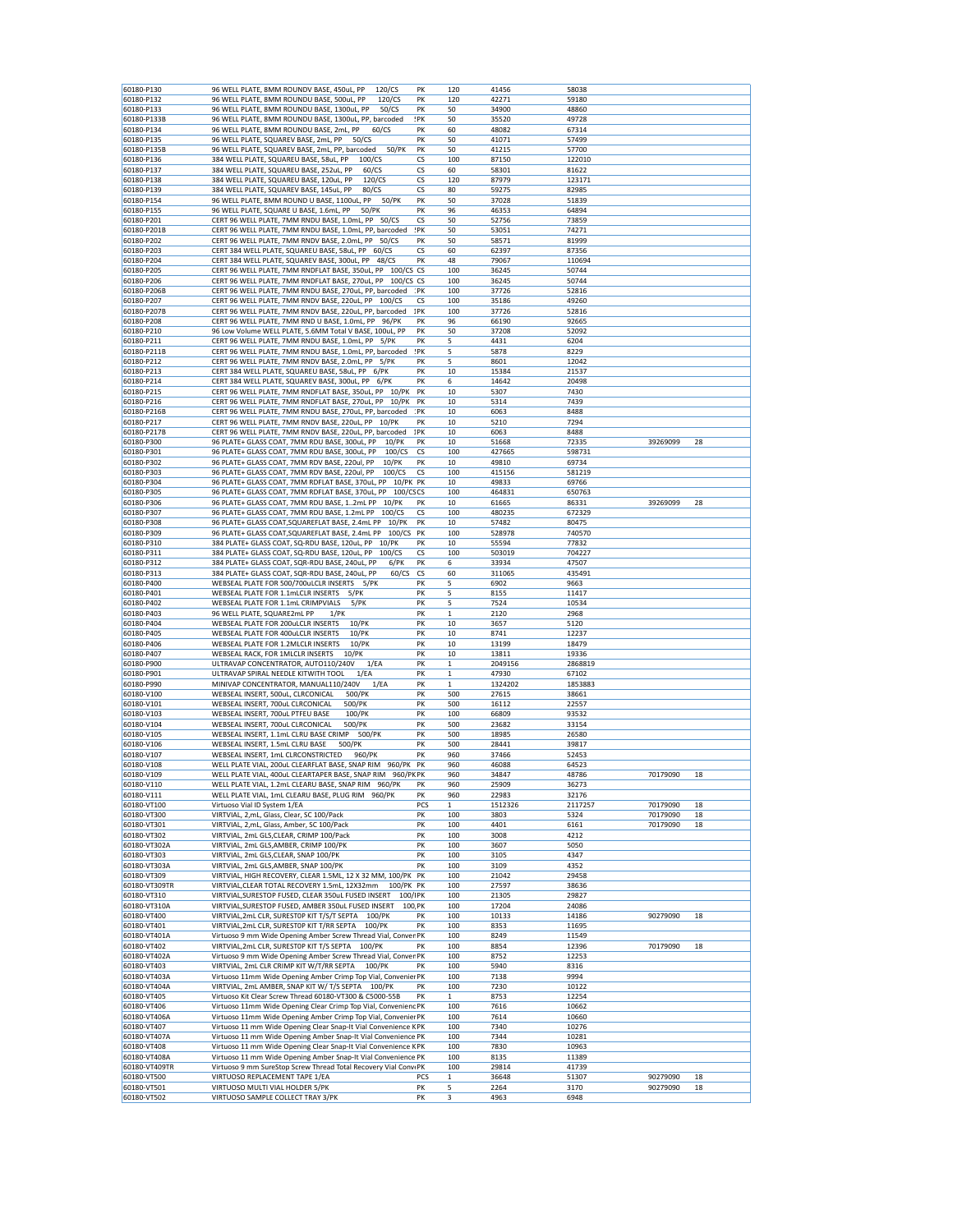| 60180-VT503       | VIRTUOSO SCREEN PROTECTOR 1/EA                                       | EA       | 1                | 7216           | 10103   |          |    |
|-------------------|----------------------------------------------------------------------|----------|------------------|----------------|---------|----------|----|
|                   |                                                                      |          |                  |                |         |          |    |
| 60180-VT504       | VIRTUOSO MULTI VIAL GUIDE 1/EA                                       | EA       | $\mathbf 1$      | 18826          | 26357   |          |    |
| 60180-VT600       | VIRTUOSO GATEWAY SOFTWARE 1/EA                                       | $\Omega$ | 0                | 54147          | 75805   |          |    |
| 60180-VTCERT409TR | Virtuoso Certiled 9mm SureStop Total Recovery Kit, Kit Contains PK   |          | 100              | 33408          | 46771   |          |    |
| 60180-VTMSC402A   | MSCERT VIRTVIAL, AMB SURESTOP W/ AVCS BONDED T/S CAP 1 PK            |          | 100              | 16489          | 23085   |          |    |
|                   | MSCERT MACRO VIRTVIAL, AMBER 350uL FUSED INSERT                      |          |                  |                |         |          |    |
| 60180-VTMSC72LV   | 100/ PK                                                              |          | 100              | 15491          | 21687   |          |    |
| 60180-VTS300      | Virtuoso 9 mm Wide Opening Screw Thread Silanized Vial,2mL, PK       |          | 100              | 8074           | 11304   |          |    |
| 60180-VTS310      | Virtuoso 9 mm Screw Thread Fused Insert Silanized MacroVial,3 PK     |          | 100              | 19076          | 26707   |          |    |
| 60181-127         | TRIPLUS RSH QUALIFICATION KIT                                        | ΕA       | $\mathbf{1}$     | 34650          | 48511   |          |    |
| 60181-128         | TRIPLUS RSH HEADSPACE QUALIFICATION KIT                              | EA       | 1                | 183075         | 256305  |          |    |
|                   |                                                                      |          |                  |                |         |          |    |
| 60181-625         | Gas Regulator 1/8" Tube                                              | PK       | $\mathbf 1$      | 18401          | 25761   |          |    |
| 60181-626         | Gas Regulator 1/4" Tube                                              | EA       | $\mathbf{1}$     | 17294          | 24211   |          |    |
| 60181-632         | Copper Tubing 1/8" OD0.065" ID 50ft Length                           | PK       | 1                | 11743          | 16440   |          |    |
| 60181-633         | Copper Tubing 1/4" OD0.19" ID 50ft Length                            | EA       | $\mathbf{1}$     | 13804          | 19325   |          |    |
|                   |                                                                      |          |                  |                |         |          |    |
| 60181-634         | SS Tubing 1/16" OD0.01" ID 25ft Length                               | EA       | $\mathbf 1$      | 16340          | 22876   |          |    |
| 60181-635         | SS Tubing 1/16" OD0.02" ID 25ft Length                               | EA       | 1                | 16340          | 22876   |          |    |
| 60181-636         | SS Tubing 1/16" OD0.03" ID 25ft Length                               | EA       | $\mathbf 1$      | 16340          | 22876   |          |    |
| 60181-637         | SS Tubing 1/16" OD0.04" ID 25ft Length                               | PK       | 1                | 16340          | 22876   |          |    |
| 60181-638         | SS Tubing 1/8" OD0.085" ID 25ft Length                               | EA       | 1                | 14553          | 20375   |          |    |
| 60181-639         | SS Tubing 1/4" OD0.21" ID 25ft Length                                |          |                  |                | 24712   |          |    |
|                   |                                                                      | EA       | 1                | 17651          |         |          |    |
| 60181-730         | Pesticide Method GCInstallation Kit S/SL                             | KIT      | $\mathbf 1$      | 189039         | 264655  |          |    |
| 60181-731         | Pesticide Method GC                                                  | 0        | 0                | 225468         | 315656  |          |    |
| 60181-732         | Pesticide Method GC                                                  | 0        | 0                | 894651         | 1252512 |          |    |
| 60181-733         | Pesticide Method GC                                                  | 0        | 0                | 926126         | 1296576 |          |    |
| 60181-734         |                                                                      | KIT      |                  |                |         |          |    |
|                   | Volatile Organic Compound(VOC) Apps Kit                              |          | 1                | 177558         | 248581  |          |    |
| 60181-735         | Semi-Volatile Wastewater Apps                                        | 0        | 0                | 213949         | 299529  |          |    |
| 60181-736         | Semi-Volatile Drinking WaterApplication Kit                          | KIT      | $\mathbf 1$      | 179041         | 250657  |          |    |
| 60181-737         | PBDE (Environmental)                                                 | 0        | 0                | 167862         | 235007  |          |    |
| 60181-738         | PBDE (ROSH) Application Kit                                          | 0        | 0                | 175824         | 246153  |          |    |
|                   |                                                                      |          |                  |                |         |          |    |
| 60181-741         | Drugs of Abuse Applications                                          | 0        | 0                | 200739         | 281034  |          |    |
| 60182-357         | VALCO INTERNAL REDUCER 1MMBORE                                       | EA       | $\mathbf{1}$     | 2927           | 4098    |          |    |
| 60182-500         | PEEKSIL CAPILLARY TUBING1/16"OD X 0.05MM ID X 10CM                   | PK       | 5                | 13053          | 18274   |          |    |
| 60182-501         | PEEKSIL CAPILLARY TUBING1/16"OD X 0.05MM ID X 20CM,                  | PK       | 5                | 8576           | 12006   |          |    |
|                   |                                                                      |          |                  |                |         |          |    |
| 60182-502         | PEEKSIL CAPILLARY TUBING1/16"OD X 0.05MM ID X 50CM,                  | PK       | 2                | 14809          | 20732   |          |    |
| 60182-503         | PEEKSIL CAPILLARY TUBING1/16"OD X 0.10MM ID X 10CM, 5                | PK       | 5                | 7719           | 10807   |          |    |
| 60182-504         | PEEKSIL CAPILLARY TUBING1/16"OD X 0.10MM ID X 20CM, 5                | PK       | 5                | 10173          | 14243   |          |    |
| 60182-505         | PEEKSIL CAPILLARY TUBING1/16"OD X 0.10MM ID X 50CM, 2                | PK       | 2                | 11136          | 15591   |          |    |
| 60182-506         | PEEKSIL CAPILLARY TUBING1/16"OD X 0.175MM ID X 10CM,                 | PK       | 5                | 7770           | 10877   |          |    |
|                   |                                                                      |          |                  |                |         |          |    |
| 60182-507         | PEEKSIL CAPILLARY TUBING1/16"OD X 0.175MM ID X 20CM,                 | PK       | 5                | 10339          | 14474   |          |    |
| 60182-508         | PEEKSIL CAPILLARY TUBING1/16"OD X 0.175MM ID X 50CM,                 | PK       | 2                | 11209          | 15692   |          |    |
| 60182-509         | TUBING CUTTER 1/16'                                                  | PCS      | 1                | 38008          | 53211   |          |    |
| 60182-510         | 1/8" TUBING CUTTER                                                   | PCS      | $\mathbf 1$      | 38145          | 53402   |          |    |
|                   |                                                                      |          |                  |                |         |          |    |
| 60182-521         | PEEKsil Tubing 150um x 100mm,                                        | 0        | 0                | 9367           | 13114   |          |    |
| 60182-522         | PEEKsil Tubing 175um x 100mm,                                        | 0        | 0                | 9367           | 13114   |          |    |
| 60201-318         | CERAMIC CAPILLARY COLUMNCUTTER FOR FUSED SILICA                      | PCS      | 1                | 764            | 1069    | 90279090 | 18 |
| 60201-381         | SilFlow 4-Port Splitter MCD (0.25)                                   | EA       | $\mathbf 1$      | 61502          | 86102   |          |    |
|                   | 4 Port Splitter for SilFlow                                          | 0        | 0                | 80657          |         |          |    |
| 60201-388         |                                                                      |          |                  |                | 112919  |          |    |
| 60201-389         | Deans Switch for SilFlowDevice                                       | EA       | 1                | 68289          | 95604   |          |    |
| 60201-390         | 170um Deactivated Tubing0.363mm OD 60cm Long                         | EA       | $\mathbf 1$      | 3800           | 5321    |          |    |
| 60201-391         | 75um Untreated Fused SilicaTubing 0.363mm OD 30cm Long               | EA       | 1                | 2226           | 3117    |          |    |
| 60201-394         | 170um Deactivated Tubing0.363mm OD 120cm Long                        | PK       | 1                | 6203           | 8684    |          |    |
| 60201-395         | 75um UNTREATED FUSED SILICATUBING 0.363MM OD 80CM LO PK              |          | $\mathbf 1$      | 5005           | 7007    |          |    |
|                   |                                                                      |          |                  |                |         |          |    |
| 60201-398         | 3 Port SilFlow MCD (0.25/0.32)                                       | EA       | $\mathbf 1$      | 53372          | 74721   |          |    |
| 60201-401         | SilFlow FingerTite Tool                                              | EA       | $\mathbf 1$      | 5745           | 8044    |          |    |
| 60209-001         | SOLAµ HRP 2mg/1mL 96 well plate 1pk                                  | PK       | $\mathbf 1$      | 42472          | 59461   |          |    |
| 60209-002         | SOLAµ2mg/1mL 96 well plate 1pk                                       | PK       | $\mathbf{1}$     | 42472          | 59461   |          |    |
|                   |                                                                      | PK       |                  |                |         |          |    |
| 60209-003         | SOLAµ2mg/1mL 96 well plate 1pk                                       |          | 1                | 42472          | 59461   |          |    |
| 60209-004         | SOLAµ2mg/1mL 96 well plate 1pk                                       | PK       | $\mathbf 1$      | 42472          | 59461   |          |    |
| 60209-005         | SOLAµ2mg/1mL 96 well plate 1pk                                       | EA       | $\mathbf{1}$     | 42472          | 59461   |          |    |
| 60300-301         | <b>Empty Multi-Sep Plate</b>                                         | PK       | 40               | 2791           | 3908    |          |    |
| 60300-303         | <b>BASE PLATE PK/5</b>                                               | PK       | 5                | 14989          | 20985   |          |    |
|                   |                                                                      |          |                  |                |         |          |    |
| 60300-310         | WELL REMOVING TOOL                                                   | 0        | 0                | 11621          | 16270   |          |    |
| 60300-311         | EMPTY 1ML WELL WITH FRIT 96WELL PLATE ACCESSORIES                    | PK       | 100              | 9644           | 13501   |          |    |
| 60300-313         | STRIP OF 8 PLUGS FOR BASEPLATE                                       | PK       | 50               | 6902           | 9663    |          |    |
| 60300-317         | WELL SEALING CAPS                                                    | 0        | 0                | 52742          | 73838   |          |    |
| 60300-318         | Empty 1ml Wells, 100pk                                               | PK       | 100              | 2741           | 3837    |          |    |
|                   |                                                                      |          |                  |                |         |          |    |
| 60300-319         | Empty 2ml wells, 100 Pack, 100pk                                     | PK       | 100              | 2241           | 3137    |          |    |
| 60300-323         | LUER ADAPTERS FOR WELL OUTLET25/PK                                   | PK       | 25               | 9768           | 13676   |          |    |
| 60300-402         | SAMPLE COLLECTION PLATE, 1ML, PK/50                                  | PK       | 50               | 52273          | 73183   |          |    |
| 60300-403         | SAMPLE COLLECTION PLATE, 2ML, PK/50                                  | PK       | 50               | 55168          | 77235   |          |    |
| 60300-404         | WELL SEALING CAPS, 50 pack                                           | 0        | 0                | 52742          | 73838   |          |    |
|                   | C18,1ML,10MG/ WELL LOOSEMULTISEP WELLS                               |          |                  |                |         |          |    |
| 60300-421         |                                                                      | PK       | 100              | 28014          | 39220   |          |    |
| 60300-422         | HyperSep-96 C18, 25, 1 pk100                                         | PK       | 100              | 28814          | 40340   |          |    |
| 60300-423         | C18, 1ML, 50MG/WELL LOOSEMULTISEP WELLS                              | PK       | 100              | 29614          | 41460   |          |    |
| 60300-425         | HyperSep-96 C18, 10, 1 (plate)                                       | PCS      | 1                |                | 47429   |          |    |
| 60300-425-P       |                                                                      |          |                  | 33878          |         |          |    |
|                   |                                                                      |          |                  |                |         |          |    |
| 60300-426         | HyperSep-96 C18, 10, 1 (plate)                                       | EA       | 1                | 13541          | 18958   |          |    |
| 60300-426-P       | HyperSep-96 C18, 25, 1 (plate)                                       | PCS      | $\mathbf 1$      | 35478          | 49669   |          |    |
|                   | HyperSep-96 C18, 25, 1 (plate)                                       | EA       | $\mathbf 1$      | 13541          | 18958   |          |    |
| 60300-427         | MULTISEP C18 96-WELL PLATE                                           | PK       | 100              | 36178          | 50649   |          |    |
|                   |                                                                      | EA       | $\mathbf{1}$     |                |         |          |    |
| 60300-427-P       | MULTISEP C18 96-WELL PLATE                                           |          |                  | 14646          | 20505   |          |    |
| 60300-428         | MULTISEP C18 1ML WELL PLATES100MG 1 PLATE/PKG                        | PK       | 100              | 36832          | 51565   |          |    |
| 60300-428-P       | MULTISEP C18 1ML WELL PLATES100MG 1 PLATE/PKG                        | EA       | 1                | 14646          | 20505   |          |    |
| 60300-441         | HyperSep-96 C8, 10, 1 pk100                                          | 0        | 0                | 28649          | 40108   |          |    |
| 60300-442         | HyperSep-96 C8, 25, 1 pk100                                          | PK       | 100              | 28814          | 40340   |          |    |
| 60300-443         | HyperSep-96 C8, 50, 1 pk100                                          | PK       | 100              | 29614          | 41460   | 90279090 | 18 |
|                   |                                                                      |          |                  |                |         |          |    |
| 60300-444         | C8 100mg/1ml HyperSep-96Wells 100Pk                                  | PK       | 100              | 31014          | 43420   |          |    |
| 60300-445         | C8 Plate 10mg/1mLHyperSep-96 Plate 1Pk                               | PCS      | 1                | 33878          | 47429   |          |    |
| 60300-445-P       | C8 Plate 10mg/1mLHyperSep-96 Plate 1Pk                               | EA       | 1                | 14646          | 20505   |          |    |
| 60300-446         | C8 Plate 25mg/1mLHyperSep-96 Plate 1Pk                               | EA       | $\mathbf 1$      | 35478          | 49669   |          |    |
|                   |                                                                      |          |                  |                |         |          |    |
| 60300-446-P       | C8 Plate 25mg/1mLHyperSep-96 Plate 1Pk                               | EA       | $\mathbf 1$      | 14646          | 20505   |          |    |
| 60300-447         | HyperSep-96 C8, 50, 1 (plate)                                        | EA       | 1                | 36178          | 50649   |          |    |
| 60300-447-P       | HyperSep-96 C8, 50, 1 (plate)                                        | EA       | $\mathbf 1$      | 14646          | 20505   |          |    |
| 60300-448         | C8 Plate 100mg/1mLHyperSep-96 Plate 1Pk                              | EA       | 1                | 36640          | 51296   |          |    |
| 60300-448-P       | C8 Plate 100mg/1mLHyperSep-96 Plate 1Pk                              | EA       | 1                | 14646          | 20505   |          |    |
|                   |                                                                      |          |                  |                |         |          |    |
| 60300-481         | HyperSep-96 Silica, 10, 1                                            | 0        | 0                | 28649          | 40108   |          |    |
| 60300-482         | HyperSep-96 Silica, 25, 1pk100                                       | PK       | 100              | 28832          | 40365   |          |    |
| 60300-483         | HyperSep-96 Silica, 50, 1                                            | 0        | 0                | 25161          | 35225   |          |    |
| 60300-484         | Silica 100mg/1ml 96 Wells                                            | 0        | 0                | 28482          | 39874   |          |    |
| 60300-485         | HyperSep-96 Silica, 10, 1(plate)                                     | EA       | $\mathbf 1$      | 33878          | 47429   |          |    |
| 60300-486         |                                                                      | EA       |                  |                | 49336   |          |    |
| 60300-487         | HyperSep-96 Silica, 25, 1(plate)<br>HyperSep-96 Silica, 50, 1(plate) | EA       | 1<br>$\mathbf 1$ | 35240<br>36178 | 50649   |          |    |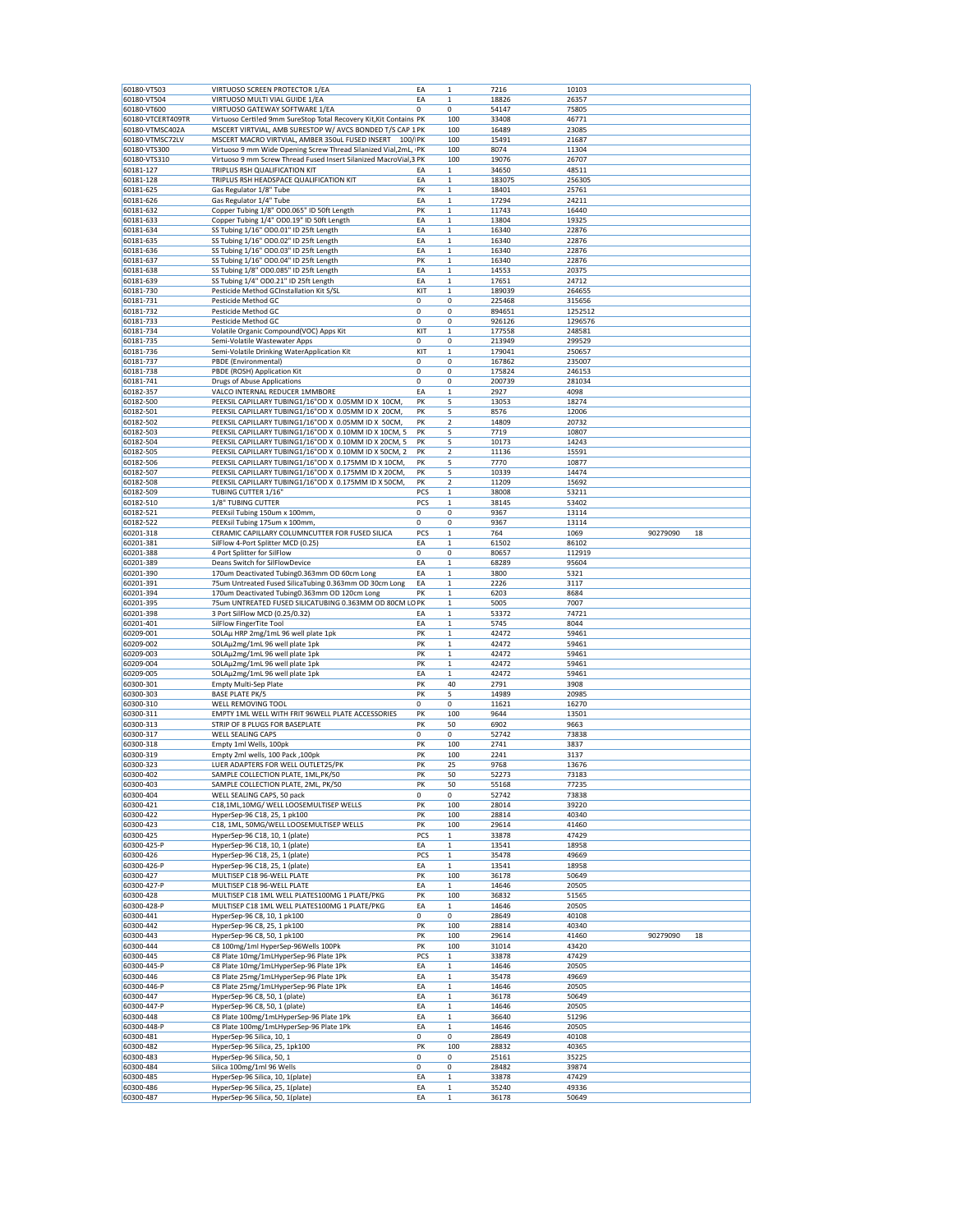| 60300-488<br>60300-501                                                                                                                                                                                                                                                                                                                                                     | Silica 100mg/1mL HyperSep-96Plate 1 Pk                             |             |                  |                | 51629          |  |
|----------------------------------------------------------------------------------------------------------------------------------------------------------------------------------------------------------------------------------------------------------------------------------------------------------------------------------------------------------------------------|--------------------------------------------------------------------|-------------|------------------|----------------|----------------|--|
|                                                                                                                                                                                                                                                                                                                                                                            |                                                                    | EA          | $\mathbf 1$      | 36878          |                |  |
|                                                                                                                                                                                                                                                                                                                                                                            | MULTISEP NH2 1ML WELLS 10MG                                        | 0           | 0                | 25014          | 35020          |  |
| 60300-502                                                                                                                                                                                                                                                                                                                                                                  | Amino 25mg, 1ml HyperSepwells 100pk                                | PK          | 100              | 30414          | 42580          |  |
| 60300-503                                                                                                                                                                                                                                                                                                                                                                  | MULTISEP NH2 1ML WELLS 50MG                                        | 0           | 0                | 25014          | 35020          |  |
| 60300-504                                                                                                                                                                                                                                                                                                                                                                  | MULTISEP NH2 1ML WELLS 100MG                                       | 0           | 0                | 28482          | 39874          |  |
| 60300-505                                                                                                                                                                                                                                                                                                                                                                  | Amino 10mg/1mL HyperSep-96Plate 1Pk                                | EA          | $\,1$            | 35478          | 49669          |  |
| 60300-506                                                                                                                                                                                                                                                                                                                                                                  | Amino 25mg/1mL HyperSep-96Plate 1Pk                                | EA          | $\mathbf{1}$     | 36878          | 51629          |  |
| 60300-507                                                                                                                                                                                                                                                                                                                                                                  | MULTISEP NH2 1ML WELL PLATES50MG 1 PLATE/PKG                       | EA          | $\mathbf 1$      | 37678          | 52749          |  |
| 60300-508                                                                                                                                                                                                                                                                                                                                                                  | MULTISEP NH2 1ML WELL PLATES100MG 1 PLATE/PKG                      | EA          | $\,1$            | 38240          | 53536          |  |
| 60300-524                                                                                                                                                                                                                                                                                                                                                                  | HyperSep-96 C18, 100, 1 pk100                                      | PK          | 100              | 31014          | 43420          |  |
| 60300-561                                                                                                                                                                                                                                                                                                                                                                  | MULTISEP SAX 1ML WELLS 10MG                                        | $\mathbf 0$ | 0                | 28482          | 39874          |  |
|                                                                                                                                                                                                                                                                                                                                                                            |                                                                    | 0           |                  |                |                |  |
| 60300-562                                                                                                                                                                                                                                                                                                                                                                  | HyperSep-96 SAX, 25, 1 pk100                                       |             | 0                | 28649          | 40108          |  |
| 60300-563                                                                                                                                                                                                                                                                                                                                                                  | HyperSep-96 SAX, 50, 1 pk100                                       | 0           | 0                | 28649          | 40108          |  |
| 60300-564                                                                                                                                                                                                                                                                                                                                                                  | MULTISEP SAX 1ML WELLS 100MG                                       | 0           | 0                | 28482          | 39874          |  |
| 60300-565                                                                                                                                                                                                                                                                                                                                                                  | MULTISEP SAX 1ML WELL PLATES10MG 1 PLATE/PKG                       | EA          | $\,1$            | 35240          | 49336          |  |
| 60300-566                                                                                                                                                                                                                                                                                                                                                                  | SAX Plate 25mg/1mLHyperSep-96 Plate 1Pk                            | EA          | $\mathbf 1$      | 36878          | 51629          |  |
| 60300-567                                                                                                                                                                                                                                                                                                                                                                  | HyperSep-96 SAX, 50, 1 (plate)                                     | EA          | $\,1$            | 37678          | 52749          |  |
| 60300-568                                                                                                                                                                                                                                                                                                                                                                  | MULTISEP SAX 1ML WELL PLATES100MG 1 PLATE/PKG                      | EA          | $\,1$            | 38478          | 53869          |  |
| 60300-581                                                                                                                                                                                                                                                                                                                                                                  | HyperSep-96 SCX, 10, 1 pk100                                       | 0           | 0                | 28649          | 40108          |  |
| 60300-582                                                                                                                                                                                                                                                                                                                                                                  | HyperSep-96 SCX, 25, 1 pk100                                       | PK          | 100              | 30414          | 42580          |  |
| 60300-583                                                                                                                                                                                                                                                                                                                                                                  | HyperSep-96 SCX, 50, 1 pk100                                       | 0           | 0                | 28649          | 40108          |  |
| 60300-584                                                                                                                                                                                                                                                                                                                                                                  | HyperSep-96 SCX, 100, 1 pk100                                      | 0           | 0                | 28649          | 40108          |  |
| 60300-585                                                                                                                                                                                                                                                                                                                                                                  | SCX Plate 10mg/1mLHyperSep-96 Plate 1Pk                            | EA          | $\,1$            | 35478          | 49669          |  |
|                                                                                                                                                                                                                                                                                                                                                                            |                                                                    |             |                  | 36640          |                |  |
| 60300-586                                                                                                                                                                                                                                                                                                                                                                  | SCX Plate 25mg/1mLHyperSep-96 Plate 1Pk                            | EA          | $\mathbf 1$      |                | 51296          |  |
| 60300-587                                                                                                                                                                                                                                                                                                                                                                  | HyperSep-96 SCX, 50, 1 (plate)                                     | EA          | $\mathbf{1}$     | 37440          | 52416          |  |
| 60300-588                                                                                                                                                                                                                                                                                                                                                                  | HyperSep-96 SCX, 100, 1(plate)                                     | EA          | $\,1$            | 38478          | 53869          |  |
| 60300-630                                                                                                                                                                                                                                                                                                                                                                  | HyperSep-96 Diol 10mg Plate1Pk                                     | EA          | $\mathbf 1$      | 35478          | 49669          |  |
| 60300-631                                                                                                                                                                                                                                                                                                                                                                  | HyperSep-96 Diol 25mg Plate1Pk                                     | ΕA          | $\mathbf 1$      | 36878          | 51629          |  |
| 60300-632                                                                                                                                                                                                                                                                                                                                                                  | HyperSep-96 Diol 50mg/1mL 96Well Plate                             | EA          | $\,1$            | 37440          | 52416          |  |
| 60300-633                                                                                                                                                                                                                                                                                                                                                                  | HyperSep-96 Diol 100mg 96Well Plate 1pk                            | EA          | $\mathbf 1$      | 38478          | 53869          |  |
| 60300-635                                                                                                                                                                                                                                                                                                                                                                  | HyperSep-96 Diol 10mg Wells100Pk                                   | PK          | 100              | 29624          | 41473          |  |
| 60300-636                                                                                                                                                                                                                                                                                                                                                                  | HyperSep-96 Diol 25mg Wells                                        | 0           | 0                | 28649          | 40108          |  |
| 60300-637                                                                                                                                                                                                                                                                                                                                                                  | HyperSep-96 Diol 50mg Wells100Pk                                   | PK          | 100              | 31014          | 43420          |  |
| 60300-638                                                                                                                                                                                                                                                                                                                                                                  | HyperSep-96 Diol 100mg Wells                                       | 0           | 0                | 28647          | 40106          |  |
|                                                                                                                                                                                                                                                                                                                                                                            |                                                                    | 0           | 0                |                |                |  |
| 60300-681                                                                                                                                                                                                                                                                                                                                                                  | Phenyl 10mg/1mL HyperSep-96                                        |             |                  | 28649          | 40108          |  |
| 60300-682                                                                                                                                                                                                                                                                                                                                                                  | HyperSep-96 Phenyl, 25, 1                                          | 0           | 0                | 28649          | 40108          |  |
| 60300-683                                                                                                                                                                                                                                                                                                                                                                  | Phenyl 50mg/1mL HyperSep-96                                        | 0           | 0                | 28649          | 40108          |  |
| 60300-684                                                                                                                                                                                                                                                                                                                                                                  | Phenyl 100mg/1ml HyperSep-96                                       | 0           | 0                | 28649          | 40108          |  |
| 60300-685                                                                                                                                                                                                                                                                                                                                                                  | Phenyl Plate 10mg/1ml 96Plate 1Pk                                  | EA          | $\,1$            | 33640          | 47096          |  |
| 60300-686                                                                                                                                                                                                                                                                                                                                                                  | Phenyl 25mg/1mL HyperSep-96Plate 1Pk                               | EA          | $\,1$            | 35240          | 49336          |  |
| 60300-687                                                                                                                                                                                                                                                                                                                                                                  | HyperSep-96 Phenyl, 50, 1(plate)                                   | EA          | $\mathbf 1$      | 35940          | 50316          |  |
| 60300-688                                                                                                                                                                                                                                                                                                                                                                  | Phenyl 100mg/1mL HyperSep-96Plate 1Pk                              | EA          | $\,1$            | 36640          | 51296          |  |
| 60300-721                                                                                                                                                                                                                                                                                                                                                                  | Florisil 10mg/1ml 96 Wells                                         | 0           | 0                | 28482          | 39874          |  |
|                                                                                                                                                                                                                                                                                                                                                                            | Florisil 25mg/1ml 96 Wells                                         | 0           | 0                |                | 39874          |  |
| 60300-722                                                                                                                                                                                                                                                                                                                                                                  |                                                                    |             |                  | 28482          |                |  |
| 60300-723                                                                                                                                                                                                                                                                                                                                                                  | Florisil 50mg/1ml 96 Wells                                         | 0           | 0                | 28482          | 39874          |  |
| 60300-724                                                                                                                                                                                                                                                                                                                                                                  | Florisil 100mg/1ml 96 Wells                                        | 0           | 0                | 28482          | 39874          |  |
| 60300-725                                                                                                                                                                                                                                                                                                                                                                  | Florisil 10mg/1mLHyperSep-96 Plate 1Pk                             | EA          | $\,$ 1 $\,$      | 35240          | 49336          |  |
| 60300-726                                                                                                                                                                                                                                                                                                                                                                  | Florisil 25mg/1mL HyperSep-96Plate 1Pk                             | EA          | $\,1$            | 36640          | 51296          |  |
| 60300-727                                                                                                                                                                                                                                                                                                                                                                  | HyperSep-96 Florisil, 50, 1(plate)                                 | EA          | $\mathbf 1$      | 37440          | 52416          |  |
| 60300-728                                                                                                                                                                                                                                                                                                                                                                  | Florisil 100mg/1mlHyperSep-96 Plate 1Pk                            | EA          | $\mathbf{1}$     | 38240          | 53536          |  |
| 60300-801                                                                                                                                                                                                                                                                                                                                                                  | Verify-CX 10mg/1ml 96 Wells                                        | 0           | 0                | 28482          | 39874          |  |
| 60300-802                                                                                                                                                                                                                                                                                                                                                                  | Verify-CX 25mg/1ml 96 Wells                                        | 0           | 0                | 28482          | 39874          |  |
| 60300-803                                                                                                                                                                                                                                                                                                                                                                  | Verify-CX 50mg/1ml 96 Wells                                        | 0           | 0                | 28482          | 39874          |  |
| 60300-804                                                                                                                                                                                                                                                                                                                                                                  | Verify-CX 100mg/1ml 96 Wells                                       | 0           | 0                | 28482          | 39874          |  |
| 60300-805                                                                                                                                                                                                                                                                                                                                                                  | Verify-CX 10mg/1mlHyperSep-96 Plate 1Pk                            | EA          | $\mathbf 1$      | 37440          | 52416          |  |
|                                                                                                                                                                                                                                                                                                                                                                            |                                                                    |             |                  | 38840          |                |  |
| 60300-806                                                                                                                                                                                                                                                                                                                                                                  | Verify-CX 25mg/1mlHyperSep-96 Plate 1Pk                            | EA          | $\,1$            |                | 54376          |  |
| 60300-807                                                                                                                                                                                                                                                                                                                                                                  | Verify-CX 50mg/1mlHyperSep-96 Plate 1Pk                            | EA          | $\mathbf{1}$     | 39540          | 55356          |  |
| 60300-808                                                                                                                                                                                                                                                                                                                                                                  | Verify-CX 100mg/1ml 96 Plate1Pk                                    | EA          | $\mathbf 1$      | 40440          | 56616          |  |
| 60300-809                                                                                                                                                                                                                                                                                                                                                                  | Verify-AX 10mg/1ml 96 Wells                                        | 0           | 0                | 24732          | 34625          |  |
| 60300-810                                                                                                                                                                                                                                                                                                                                                                  | Verify-AX 25mg/1ml 96 Wells                                        | 0           | 0                | 28482          | 39874          |  |
| 60300-811                                                                                                                                                                                                                                                                                                                                                                  | Verify-AX 50mg/1mL 96 Wells100Pk                                   | PK          | 100              | 33182          | 46454          |  |
| 60300-812                                                                                                                                                                                                                                                                                                                                                                  | Verify-AX 100mg/1ml 96 Wells                                       | 0           | 0                | 28482          | 39874          |  |
| 60300-813                                                                                                                                                                                                                                                                                                                                                                  | Verify-AX 10mg/1mlHyperSep-96 Plate 1Pk                            | EA          | $\mathbf{1}$     | 37678          | 52749          |  |
| 60300-814                                                                                                                                                                                                                                                                                                                                                                  | Verify-AX 25mg/1mlHyperSep-96 Plate 1Pk                            | EA          | $\,1$            | 38840          | 54376          |  |
|                                                                                                                                                                                                                                                                                                                                                                            |                                                                    | EA          | $\,1$            | 39540          | 55356          |  |
| 60300-815                                                                                                                                                                                                                                                                                                                                                                  | Verify-AX 50mg/1mlHyperSep-96 Plate 1Pk                            |             |                  |                |                |  |
| 60300-816                                                                                                                                                                                                                                                                                                                                                                  | Verify-AX 100mg/1ml 96 Plate1Pk                                    | EA          | $\mathbf 1$      | 40440          | 56616          |  |
| 60300-817                                                                                                                                                                                                                                                                                                                                                                  | HyperSep-96 Cyano Wells 10mg                                       | 0           | 0                | 28649          | 40108          |  |
| 60300-818                                                                                                                                                                                                                                                                                                                                                                  | HyperSep-96 Cyano Wells 25mg                                       | 0           | 0                | 28649          | 40108          |  |
| 60300-819                                                                                                                                                                                                                                                                                                                                                                  |                                                                    | 0           | 0                | 28649          | 40108          |  |
|                                                                                                                                                                                                                                                                                                                                                                            | HyperSep-96 Cyano Wells 50mg                                       |             |                  |                |                |  |
|                                                                                                                                                                                                                                                                                                                                                                            | HyperSep-96 Cyano Wells 100mg                                      | 0           | 0                | 28649          | 40108          |  |
|                                                                                                                                                                                                                                                                                                                                                                            | HyperSep-96 Cyano Plate 10mg1pk                                    | EA          | $\mathbf 1$      | 35240          | 49336          |  |
|                                                                                                                                                                                                                                                                                                                                                                            | HyperSep-96 CyanoPlate 25mg1pk                                     | EA          | $\,$ 1 $\,$      | 36878          | 51629          |  |
|                                                                                                                                                                                                                                                                                                                                                                            | HyperSep-96 Cyano Plate 50mg1pk                                    | EA          | $\,1$            | 37678          | 52749          |  |
|                                                                                                                                                                                                                                                                                                                                                                            | HyperSep-96 Cyano Plate 100mg1pk                                   | EA          | $\mathbf 1$      | 38240          | 53536          |  |
|                                                                                                                                                                                                                                                                                                                                                                            |                                                                    |             |                  |                |                |  |
|                                                                                                                                                                                                                                                                                                                                                                            | Acid washed Removable Plate 10mg 1Pk                               | EA          | $\mathbf{1}$     | 20621          | 28870          |  |
|                                                                                                                                                                                                                                                                                                                                                                            | Acid washed Removable Plate 25mg 1Pk                               | EA          | $\,1$            | 20621          | 28870          |  |
|                                                                                                                                                                                                                                                                                                                                                                            | Acid washed Removable Plate 50mg 1Pk                               | EA          | $\mathbf 1$      | 20621          | 28870          |  |
|                                                                                                                                                                                                                                                                                                                                                                            | Acid washed Removable Plate 100mg 1Pk                              | EA          | $\mathbf 1$      | 20621          | 28870          |  |
|                                                                                                                                                                                                                                                                                                                                                                            | Carboxcylic Acid Removable Plate 10mg 1Pk                          | EA          | $\,1$            | 20621          | 28870          |  |
|                                                                                                                                                                                                                                                                                                                                                                            | Carboxcylic Acid Removable Plate 25mg 1Pk                          | EA          | $\mathbf 1$      | 20621          | 28870          |  |
|                                                                                                                                                                                                                                                                                                                                                                            | Carboxcylic Acid Removable Plate 50mg 1Pk                          | EA          | $\mathbf 1$      | 20621          | 28870          |  |
|                                                                                                                                                                                                                                                                                                                                                                            | Carboxcylic Acid Removable Plate 100mg 1Pk                         | EA          | $\mathbf{1}$     | 20621          | 28870          |  |
|                                                                                                                                                                                                                                                                                                                                                                            | 96-WELL CUSTOM PLATE FOR                                           | 0           | 0                | 30543          | 42760          |  |
|                                                                                                                                                                                                                                                                                                                                                                            | 96-WELL CUSTOM PLATE FOR                                           | 0           | 0                | 30543          | 42760          |  |
|                                                                                                                                                                                                                                                                                                                                                                            | 96-WELL CUSTOM PLATE FOR                                           | 0           | 0                | 30543          | 42760          |  |
|                                                                                                                                                                                                                                                                                                                                                                            | MULTISEP HYPERCARB 1ML WELLS10MG 100/PKG                           |             |                  | 35343          | 49480          |  |
|                                                                                                                                                                                                                                                                                                                                                                            |                                                                    | PK          | 100              |                |                |  |
|                                                                                                                                                                                                                                                                                                                                                                            | MULTISEP HYPERCARB BW25MGVOL1.0ML PK/100                           | PK          | 100              | 42643          | 59700          |  |
|                                                                                                                                                                                                                                                                                                                                                                            | MULTISEP HYPERCARB BW50MGVOL1.0ML PK/100                           | PK          | 100              | 56226          | 78717          |  |
|                                                                                                                                                                                                                                                                                                                                                                            | MULTI-SEP HYPERCARB 10MG/1ML96 WELLS                               | PCS         | $\mathbf{1}$     | 40962          | 57347          |  |
|                                                                                                                                                                                                                                                                                                                                                                            | HyperSep-96 Hypercarb, 25, 1(plate)                                | EA          | $\mathbf 1$      | 46162          | 64627          |  |
|                                                                                                                                                                                                                                                                                                                                                                            | MULTISEP HYPERCARB 96 WELLPLATE 50mg                               | EA          | $\,1$            | 60946          | 85324          |  |
|                                                                                                                                                                                                                                                                                                                                                                            | HyperSep-96 Retain PEP 10mgWells 100Pk                             | PK          | 100              | 33891          | 47447          |  |
|                                                                                                                                                                                                                                                                                                                                                                            | HyperSep-96 Retain PEP 30mgWells 100Pk                             | PK          | 100              | 34425          | 48194          |  |
|                                                                                                                                                                                                                                                                                                                                                                            | HyperSep-96 Retain PEP 60mg                                        | 0           | 0                | 26105          | 36547          |  |
|                                                                                                                                                                                                                                                                                                                                                                            |                                                                    |             |                  |                |                |  |
|                                                                                                                                                                                                                                                                                                                                                                            | HyperSep-96 Retain PEP 10mgPlate 1Pk                               | EA          | $\,1$            | 37853          | 52994          |  |
|                                                                                                                                                                                                                                                                                                                                                                            | HyperSep-96 Retain PEP 30mgPlate 1Pk                               | EA          | $\mathbf 1$      | 38387          | 53741          |  |
| 60300-820<br>60300-821<br>60300-822<br>60300-823<br>60300-824<br>60300-831<br>60300-832<br>60300-833<br>60300-834<br>60300-841<br>60300-842<br>60300-843<br>60300-844<br>60302-102<br>60302-103<br>60302-104<br>60302-601<br>60302-602<br>60302-603<br>60302-606<br>60302-607<br>60302-608<br>60303-202<br>60303-203<br>60303-204<br>60303-206<br>60303-207<br>60303-207-P | HyperSep-96 Retain PEP 30mgPlate 1Pk                               | EA          | $\,$ 1 $\,$      | 14189          | 19865          |  |
| 60303-208                                                                                                                                                                                                                                                                                                                                                                  | HyperSep-96 Retain PEP 60mgPlate 1Pk                               | EA          | $\,1$            | 39437          | 55212          |  |
| 60303-208-P<br>60303-302                                                                                                                                                                                                                                                                                                                                                   | HyperSep-96 Retain PEP 60mgPlate 1Pk<br>HyperSep-96 Retain-CX 10mg | EA<br>0     | $\mathbf 1$<br>0 | 14189<br>24126 | 19865<br>33776 |  |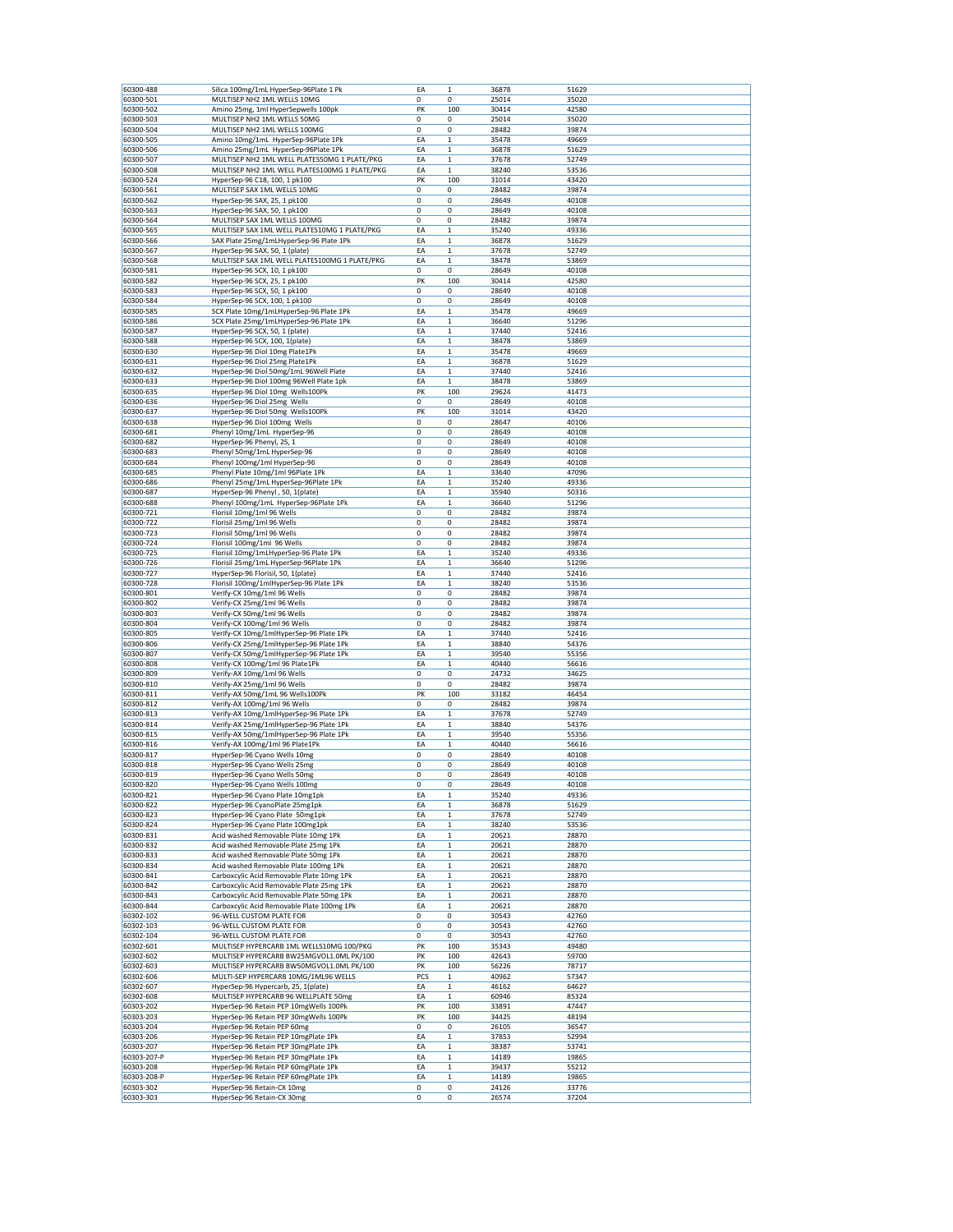| 60303-304   | HyperSep-96 Retain-CX 60mg                       | 0   | 0            | 46265 | 64770 |          |    |
|-------------|--------------------------------------------------|-----|--------------|-------|-------|----------|----|
| 60303-306   | HyperSep-96 Retain-CX 10mg                       | 0   | 0            | 38632 | 54084 |          |    |
| 60303-307   | HyperSep-96 Retain-CX 30mgPlate 1Pk              | EA  | $\mathbf 1$  | 37280 | 52192 |          |    |
| 60303-307-P | HyperSep-96 Retain-CX 30mgPlate 1Pk              | EA  | 1            | 14189 | 19865 |          |    |
| 60303-308   | HyperSep-96 Retain-CX 60mgPlate 1Pk              | ΕA  | $\mathbf 1$  | 39437 | 55212 |          |    |
| 60303-308-P | HyperSep-96 Retain-CX 60mgPlate 1Pk              | EA  | $\mathbf 1$  | 14189 | 19865 |          |    |
| 60303-402   | HyperSep-96 Retain-AX 10mg                       | 0   | 0            | 54085 | 75719 |          |    |
| 60303-403   | HyperSep-96 Retain-AX 30mg                       | 0   | 0            | 55123 | 77172 |          |    |
| 60303-404   | HyperSep-96 Retain-AX 60mg                       | 0   | 0            | 57099 | 79938 |          |    |
| 60303-406   | HyperSep-96 Retain-AX 10mg                       | 0   | 0            | 60213 | 84298 |          |    |
|             |                                                  |     |              |       |       |          |    |
| 60303-407   | HyperSep-96 Retain-AX 30mgPlate 1Pk              | PCS | $\mathbf 1$  | 38387 | 53741 |          |    |
| 60303-407-P | HyperSep-96 Retain-AX 30mgPlate 1Pk              | EA  | $\mathbf 1$  | 14189 | 19865 |          |    |
| 60303-408   | HyperSep-96 Retain-AX 60mgPlate 1Pk              | ΕA  | 1            | 39437 | 55212 |          |    |
| 60303-408-P | HyperSep-96 Retain-AX 60mgPlate 1Pk              | ΕA  | 1            | 14189 | 19865 |          |    |
| 60304-201   | HyperSep Protein Precip Plate1pk                 | PK  | $\mathbf 1$  | 19399 | 27158 |          |    |
| 60305-206   | HyperSep-96 C18 50mg/well in                     | 0   | 0            | 23842 | 33379 |          |    |
| 60306-206   | Retain PEP Fixed Plate 10mg                      | 0   | 0            | 23985 | 33580 |          |    |
| 60306-207   | HyperSep-96 Retain PEP 30mg/well in solid plate  | EA  | $\mathbf 1$  | 34519 | 48327 |          |    |
| 60306-208   | Retain PEP Fixed Plate 60mg                      | EA  | 1            | 40030 | 56042 |          |    |
| 60306-302   | Retain-CX Fixed Plate 10mg                       | 0   | 0            | 53866 | 75412 |          |    |
| 60306-303   | Retain-CX Fixed Plate 30mg                       | EA  | $\mathbf 1$  | 36605 | 51246 |          |    |
| 60306-304   | Retain-CX Fixed Plate 60mg                       | EA  | 1            | 39663 | 55529 |          |    |
| 60306-402   | Retain-AX Fixed Plate 10mg                       | 0   | 0            | 53866 | 75412 |          |    |
| 60306-403   | Retain-AX Fixed Plate 30mg                       | EA  | $\mathbf 1$  | 36605 | 51246 |          |    |
| 60306-404   | HyperSep-96 Retain-AX 60mgPlate 1Pk, Fixed Plate | PK  | $\mathbf 1$  | 40121 | 56170 |          |    |
| 60306-501   | <b>Hypercarb Fixed Plate 10mg</b>                | EA  | 1            | 39894 | 55852 |          |    |
| 60306-502   | <b>Hypercarb Fixed Plate 25mg</b>                | ΕA  | $\mathbf 1$  | 44679 | 62550 |          |    |
| 60306-503   | <b>Hypercarb Fixed Plate 50mg</b>                | EA  | $\mathbf 1$  | 58785 | 82299 |          |    |
|             |                                                  |     |              |       |       |          |    |
| 60307-201   | C18 Fixed Plate 10mg                             | PK  | $\mathbf 1$  | 33995 | 47593 |          |    |
| 60307-202   | C18 Fixed Plate 25mg                             | EA  | $\mathbf 1$  | 35375 | 49525 |          |    |
| 60307-203   | C18 Fixed Plate 50mg                             | EA  | $\mathbf 1$  | 36075 | 50505 |          |    |
| 60307-204   | C18 Fixed Plate 100mg                            | EA  | $\mathbf 1$  | 36775 | 51485 |          |    |
| 60307-211   | C8 Fixed Plate 10mg                              | EA  | $\mathbf 1$  | 33775 | 47285 |          |    |
| 60307-212   | C8 Fixed Plate 25mg                              | EA  | $\mathbf 1$  | 35375 | 49525 |          |    |
| 60307-213   | C8 Fixed Plate 50mg                              | EA  | $\mathbf 1$  | 36075 | 50505 |          |    |
| 60307-214   | C8 Fixed Plate 100mg                             | EA  | $\mathbf 1$  | 36995 | 51793 |          |    |
| 60307-221   | Phenyl Fixed Plate 10mg                          | EA  | $\mathbf 1$  | 33775 | 47285 |          |    |
| 60307-222   | Phenyl Fixed Plate 25mg                          | ΕA  | 1            | 35375 | 49525 |          |    |
| 60307-223   | Phenyl Fixed Plate 50mg                          | ΕA  | 1            | 36075 | 50505 |          |    |
| 60307-224   |                                                  | EA  | $\mathbf 1$  | 36775 | 51485 |          |    |
|             | Phenyl Fixed Plate 100mg                         |     |              |       |       |          |    |
| 60307-231   | Silica Fixed Plate 10mg                          | EA  | 1            | 33995 | 47593 |          |    |
| 60307-232   | Silica Fixed Plate 25mg                          | EA  | 1            | 35375 | 49525 |          |    |
| 60307-233   | Silica Fixed Plate 50mg                          | EA  | $\mathbf 1$  | 36295 | 50813 |          |    |
| 60307-234   | Silica Fixed Plate 100mg                         | ΕA  | $\mathbf 1$  | 36995 | 51793 |          |    |
| 60307-241   | SAX Fixed Plate 10mg                             | ΕA  | 1            | 35375 | 49525 |          |    |
| 60307-242   | SAX Fixed Plate 25mg                             | EA  | $\mathbf 1$  | 36775 | 51485 |          |    |
| 60307-243   | SAX Fixed Plate 50mg                             | EA  | 1            | 37795 | 52913 |          |    |
| 60307-244   | SAX Fixed Plate 100mg                            | EA  | 1            | 38375 | 53725 |          |    |
| 60307-251   | <b>SCX Fixed Plate 10mg</b>                      | EA  | $\mathbf 1$  | 35375 | 49525 |          |    |
| 60307-252   | <b>SCX Fixed Plate 25mg</b>                      | ΕA  | $\mathbf 1$  | 36775 | 51485 |          |    |
| 60307-253   | <b>SCX Fixed Plate 50mg</b>                      | ΕA  | 1            | 37575 | 52605 |          |    |
| 60307-254   | SCX Fixed Plate 100mg                            | ΕA  | $\mathbf 1$  | 38375 | 53725 |          |    |
| 60307-261   | Verify-CX Fixed Plate 10mg                       | EA  | $\mathbf 1$  | 37575 | 52605 |          |    |
| 60307-262   | Verify-CX Fixed Plate 25mg                       | ΕA  | $\mathbf 1$  | 38975 |       |          |    |
|             |                                                  |     |              |       | 54565 |          |    |
| 60307-263   | Verify-CX Fixed Plate 50mg                       | EA  | $\mathbf 1$  | 39895 | 55853 |          |    |
| 60307-264   | Verify-CX Fixed Plate 100mg                      | EA  | $\mathbf 1$  | 40575 | 56805 |          |    |
| 60307-271   | Verify-AX Fixed Plate 10mg                       | EA  | 1            | 37575 | 52605 |          |    |
| 60307-272   | Verify-AX Fixed Plate 25mg                       | EA  | 1            | 38975 | 54565 |          |    |
| 60307-273   | Verify-AX Fixed Plate 50mg                       | EA  | $\mathbf 1$  | 39675 | 55545 |          |    |
| 60307-274   | Verify-AX Fixed Plate 100mg                      | EA  | $\mathbf 1$  | 40575 | 56805 |          |    |
| 60307-281   | Florisil Fixed Plate 10mg                        | EA  | $\mathbf 1$  | 33775 | 47285 |          |    |
| 60307-282   | Florisil Fixed Plate 25mg                        | EA  | $\mathbf 1$  | 35375 | 49525 |          |    |
| 60307-283   | Florisil Fixed Plate 50mg                        | ΕA  | 1            | 36075 | 50505 |          |    |
| 60307-284   | Florisil Fixed Plate 100mg                       | ΕA  | 1            | 36775 | 51485 |          |    |
| 60307-291   | Aminopropyl Fixed Plate 10mg                     | EA  | $\mathbf 1$  | 35375 | 49525 |          |    |
| 60307-292   | Aminopropyl Fixed Plate 25mg                     | EA  | 1            | 36775 | 51485 |          |    |
| 60307-293   | Aminopropyl Fixed Plate 50mg                     | EA  | 1            | 37575 | 52605 |          |    |
| 60307-294   | Aminopropyl Fixed Plate 100mg                    | EA  | $\mathbf 1$  | 38595 | 54033 |          |    |
| 60307-301   | Cyano Fixed Plate 10mg                           |     |              |       |       |          |    |
|             |                                                  | EA  | 1            | 35375 | 49525 |          |    |
| 60307-302   | Cyano Fixed Plate 25mg                           | EA  | 1            | 36775 | 51485 |          |    |
| 60307-303   | Cyano Fixed Plate 50mg                           | EA  | $\mathbf 1$  | 37575 | 52605 |          |    |
| 60307-304   | Cyano Fixed Plate 100mg                          | EA  | 1            | 38375 | 53725 |          |    |
| 60307-311   | Diol Fixed Plate 10mg                            | EA  | $\mathbf 1$  | 35595 | 49833 |          |    |
| 60307-312   | Diol Fixed Plate 25mg                            | EA  | $\mathbf{1}$ | 36995 | 51793 |          |    |
| 60307-313   | Diol Fixed Plate 50mg                            | ΕA  | $\mathbf 1$  | 37575 | 52605 |          |    |
| 60307-314   | Diol Fixed Plate 100mg                           | ΕA  | $\mathbf 1$  | 38375 | 53725 |          |    |
| 60307-321   | Acid washed Fixed Plate 10mg 1Pk                 | ΕA  | $\mathbf 1$  | 19242 | 26939 |          |    |
| 60307-322   |                                                  | EA  |              |       | 26939 |          |    |
| 60307-323   | Acid washed Fixed Plate 25mg 1Pk                 |     | $\mathbf 1$  | 19242 |       |          |    |
| 60307-324   | Acid washed Fixed Plate 50mg 1Pk                 | ΕA  | $\mathbf 1$  | 19242 | 26939 |          |    |
|             | Acid washed Fixed Plate 100mg 1Pk                | ΕA  | $\mathbf 1$  | 19242 | 26939 |          |    |
| 60307-331   | Carboxcylic Acid Fixed Plate 10mg 1Pk            | ΕA  | $\mathbf 1$  | 19242 | 26939 |          |    |
| 60307-332   | Carboxcylic Acid Fixed Plate 25mg 1Pk            | EA  | $\mathbf 1$  | 19242 | 26939 |          |    |
| 60307-333   | Carboxcylic Acid Fixed Plate 50mg 1Pk            | EA  | $\mathbf 1$  | 19242 | 26939 |          |    |
|             | Carboxcylic Acid Fixed Plate 100mg               |     |              |       | 26939 |          |    |
| 60307-334   |                                                  | EA  | $\mathbf 1$  | 19242 |       | 90279090 |    |
| 60308-101   | MEPS 100uL RN Syringe 1pk                        | 0   | 0            | 17239 | 24135 |          | 18 |
| 60308-102   | Replacement Plunger 1pk                          | 0   | 0            | 3935  | 5509  | 90279090 | 18 |
| 60308-103   | MEPS 250uL RN Syringe 1pk                        | EA  | $\mathbf 1$  | 20839 | 29175 |          |    |
| 60308-104   | Replacement Plunger 1pk                          | 0   | 0            | 3935  | 5509  |          |    |
| 60308-105   | MEPS 250uL RN Syringe 1pk                        | 0   | 0            | 19204 | 26885 |          |    |
| 60308-106   | Replacement Plunger 1pk                          | 0   | 0            | 8152  | 11412 |          |    |
| 60308-201   | HyperSep Retain PEP MEPS                         | PK  | 5            | 37335 | 52269 |          |    |
| 60308-202   | HyperSep Retain-CX MEPS                          | 0   | 0            | 44193 | 61870 |          |    |
| 60308-203   | HyperSep Retain-AX MEPS                          | 0   | 0            | 40328 | 56459 |          |    |
| 60308-204   | HyperSep Hypercarb MEPS                          | PK  | 5            | 37335 | 52269 |          |    |
| 60308-205   | HyperSep Verify-CX MEPS                          | 0   | 0            | 44193 | 61870 |          |    |
| 60308-206   | HyperSep Verify-AX MEPS                          | 0   | 0            | 44193 | 61870 |          |    |
| 60308-207   | HyperSep C18 MEPS                                | PK  | 5            | 37335 | 52269 |          |    |
| 60308-208   | HyperSep Silica MEPS                             | 0   | 0            | 44193 | 61870 |          |    |
| 60308-209   | MEPS Method Dev Kit                              | 0   | 0            | 43935 | 61509 |          |    |
| 60308-301   | HyperSep Retain PEP MEPS                         | 0   | 0            | 44193 | 61870 |          |    |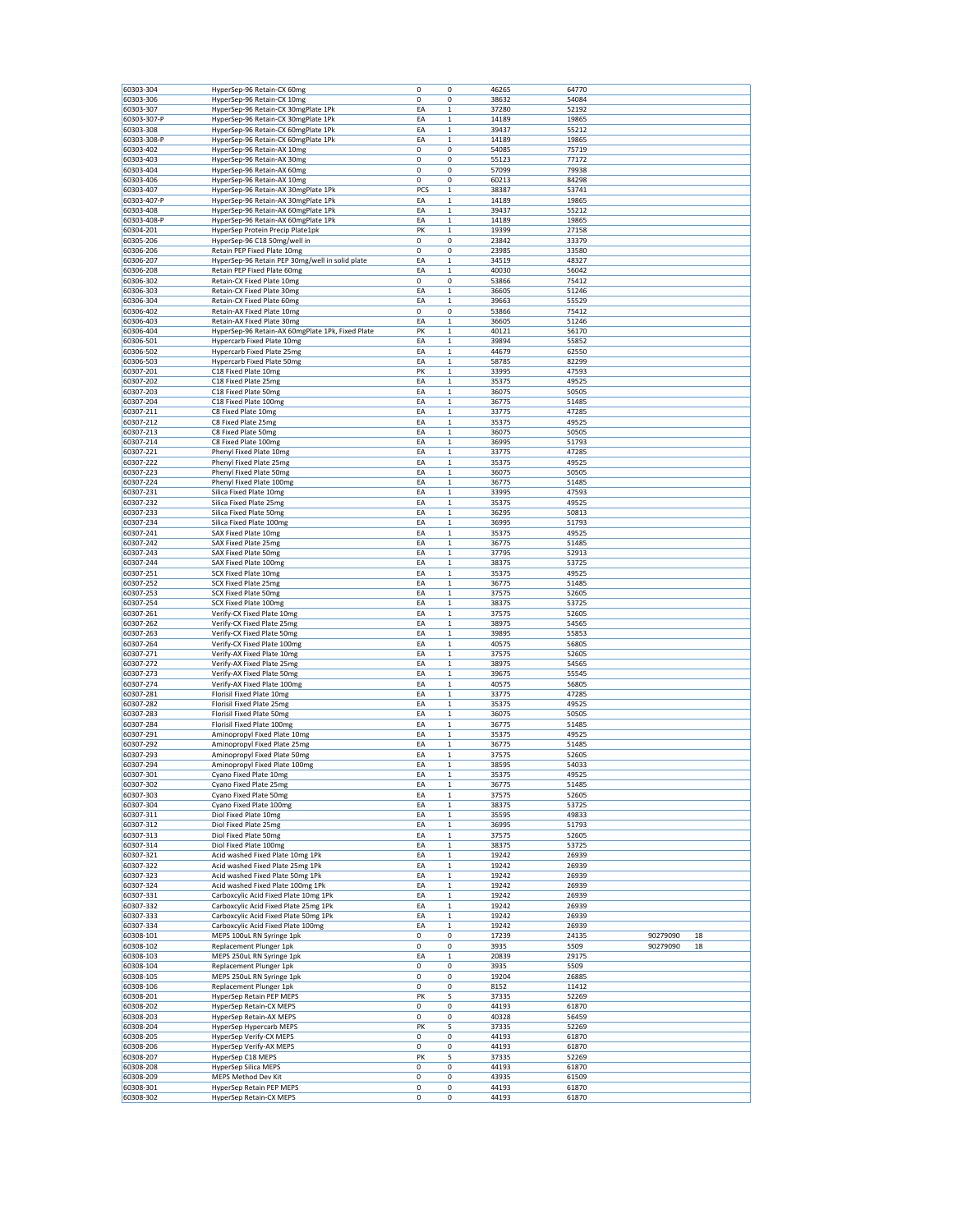| 60308-303                                                     | HyperSep Retain-AX MEPS                                                                            | 0         | 0                           | 44193           | 61870           |                      |          |
|---------------------------------------------------------------|----------------------------------------------------------------------------------------------------|-----------|-----------------------------|-----------------|-----------------|----------------------|----------|
| 60308-304                                                     | HyperSep Hypercarb MEPS                                                                            | 0         | 0                           | 44193           | 61870           |                      |          |
| 60308-305                                                     | HyperSep Verify-CX MEPS                                                                            | 0         | 0                           | 44193           | 61870           |                      |          |
| 60308-306                                                     | HyperSep Verify-AX MEPS                                                                            | 0         | 0                           | 44193           | 61870           |                      |          |
| 60308-307                                                     | HyperSep C18 MEPS                                                                                  | 0         | 0                           | 44193           | 61870           |                      |          |
| 60308-308                                                     | <b>HyperSep Silica MEPS</b>                                                                        | 0         | 0                           | 44193           | 61870           |                      |          |
| 60308-309                                                     | MEPS Method Dev Kit                                                                                | 0         | 0                           | 43935           | 61509           |                      |          |
| 60308-401<br>60308-402                                        | HyperSep Retain PEP MEPS<br>HyperSep Retain-CX MEPS                                                | PK<br>PK  | 5<br>5                      | 37593<br>37335  | 52630<br>52269  |                      |          |
| 60308-403                                                     | HyperSep Retain-AX MEPS                                                                            | PK        | 5                           | 37335           | 52269           |                      |          |
| 60308-404                                                     | HyperSep Hypercarb MEPS                                                                            | 0         | 0                           | 44193           | 61870           |                      |          |
| 60308-405                                                     | HyperSep Verify-CX MEPS                                                                            | PK        | 5                           | 37593           | 52630           |                      |          |
| 60308-406                                                     | HyperSep Verify-AX MEPS                                                                            | PK        | 5                           | 37593           | 52630           |                      |          |
| 60308-407                                                     | HyperSep C18 MEPS                                                                                  | PK        | 5                           | 37593           | 52630           | 90279090             | 18       |
| 60308-408                                                     | HyperSep Silica MEPS                                                                               | 0         | 0                           | 44193           | 61870           |                      |          |
| 60308-409                                                     | MEPS Method Dev Kit                                                                                | KIT       | 5                           | 37593           | 52630           |                      |          |
| 60308-501                                                     | HyperSep Retain PEP MEPS                                                                           | 0         | 0                           | 44193           | 61870           |                      |          |
| 60308-502                                                     | <b>HyperSep Retain-CX MEPS</b>                                                                     | 0         | 0                           | 44193           | 61870           |                      |          |
| 60308-503                                                     | HyperSep Retain-AX MEPS                                                                            | 0<br>0    | 0<br>0                      | 44193<br>44193  | 61870<br>61870  |                      |          |
| 60308-504<br>60308-505                                        | HyperSep Hypercarb MEPS<br>HyperSep Verify-CX MEPS                                                 | 0         | 0                           | 44193           | 61870           |                      |          |
| 60308-506                                                     | HyperSep Verify-AX MEPS                                                                            | 0         | 0                           | 44193           | 61870           |                      |          |
| 60308-507                                                     | HyperSep C18 MEPS                                                                                  | 0         | 0                           | 44193           | 61870           |                      |          |
| 60308-508                                                     | HyperSep Silica MEPS                                                                               | 0         | 0                           | 44193           | 61870           |                      |          |
| 60308-509                                                     | MEPS Method Dev Kit                                                                                | 0         | 0                           | 43935           | 61509           |                      |          |
| 60309-001                                                     | 10mg SOLA 96 w/plate 1pk                                                                           | PK        | $\,1$                       | 34928           | 48900           |                      |          |
| 60309-002                                                     | 10mg SOLA-CX 96 w/plate 1pk                                                                        | PK        | $\,1$                       | 34928           | 48900           |                      |          |
| 60309-003                                                     | 10mg SOLA-AX 96 w/plate 1pk                                                                        | PK        | $\,1$                       | 34928           | 48900           |                      |          |
| 60309-004                                                     | SOLA WCX SPE, 10mg/2mL 96well plate                                                                | EA        | $\mathbf 1$                 | 35102           | 49143           |                      |          |
| 60309-005                                                     | SOLA WAX SPE, 10mg/2mL 96well plate                                                                | EA        | $\mathbf 1$                 | 35102           | 49143           |                      |          |
| 60310-201<br>60310-202                                        | Retain PEP Javelin 2.1mm ID x10mm, 4PK<br>Retain PEP Javelin 3.0mm ID x10mm, 4PK                   | PK<br>PK  | 4<br>4                      | 31260<br>31072  | 43764<br>43500  |                      |          |
| 60310-301                                                     | Retain CX Javelin 2.1mm ID x10mm, 4PK                                                              | PK        | 4                           | 31260           | 43764           |                      |          |
| 60310-302                                                     | Retain CX Javelin 3.0mm ID x10mm, 4PK                                                              | PK        | 4                           | 31072           | 43500           |                      |          |
| 60310-401                                                     | Retain AX Javelin 2.1mm ID x10mm, 4PK                                                              | PK        | 4                           | 31260           | 43764           |                      |          |
| 60310-402                                                     | Retain AX Javelin 3.0mm ID x10mm, 4PK                                                              | PK        | 4                           | 30972           | 43360           |                      |          |
| 60310-501                                                     | HYPERCARB 10X2.1MM JAVELINGUARDS 4/PK                                                              | PK        | 4                           | 33781           | 47294           |                      |          |
| 60310-502                                                     | HYPERCARB 10X3.0MM JAVELINGUARDS 4/PK                                                              | PK        | 4                           | 33546           | 46964           |                      |          |
| 60311-201                                                     | Retain PEP 10X2.1mm Drop-InGuards 4/PK                                                             | PK        | 4                           | 28561           | 39985           |                      |          |
| 60311-202                                                     | Retain PEP 10X3mm Drop-InGuards 4/PK                                                               | PK        | 4                           | 28599           | 40039           |                      |          |
| 60311-301                                                     | Retain CX 10X2.1mm Drop-InGuards 4/PK                                                              | PK        | 4                           | 28561           | 39985           |                      |          |
| 60311-302                                                     | Retain CX 10X3mm Drop-InGuards 4/PK                                                                | PK        | 4                           | 28599           | 40039           |                      |          |
| 60311-401<br>60311-402                                        | Retain AX 10X2.1mm Drop-InGuards 4/PK<br>Retain AX 10X3mm Drop-InGuards 4/PK                       | PK<br>PK  | 4<br>4                      | 28561<br>28599  | 39985<br>40039  |                      |          |
| 60311-501                                                     | HYPERCARB 10X2.1MM DROP-INGUARDS 4/PK                                                              | PK        | 4                           | 31182           | 43655           |                      |          |
| 60311-502                                                     | HYPERCARB 10X3MM DROP-INGUARDS 4/PK                                                                | PK        | 4                           | 31174           | 43643           |                      |          |
| 60312-201                                                     | Retain PEP Online SPE column2.1 x 20mm                                                             | PK        | $\mathbf 1$                 | 39769           | 55677           |                      |          |
| 60312-202                                                     | Retain PEP Online SPE column3.0 x 20mm                                                             | PK        | $\mathbf 1$                 | 39740           | 55636           |                      |          |
| 60312-301                                                     | Retain CX Online SPE column2.1 x 20mm                                                              | EA        | $\mathbf{1}$                | 39769           | 55677           |                      |          |
| 60312-302                                                     | Retain CX Online SPE column3.0 x 20mm                                                              | EA        | $\mathbf 1$                 | 39740           | 55636           |                      |          |
| 60312-401                                                     | Retain AX Online SPE column2.1 x 20mm                                                              | EA        | $\,1$                       | 39769           | 55677           |                      |          |
| 60312-402                                                     | Retain AX Online SPE column3.0 x 20mm                                                              | PK        | $\,1$                       | 39740           | 55636           |                      |          |
| 60312-501                                                     | HYPERCARB ONLINE SPE 20X2.1MMCOLUMN                                                                | PK        | $\,1$                       | 42938           | 60113           |                      |          |
| 60312-502                                                     | HYPERCARB ONLINE SPE20X3.0MM COLUMN                                                                | PK        | $\mathbf 1$                 | 42893           | 60050           |                      |          |
| 60357-60017<br>60357-62002                                    | ASSY, NEEDLE, INERT ACCELA<br>KIT, MAINTENANCE ACCEL A/S                                           | 0<br>0    | 0<br>0                      | 71194<br>213383 | 99672<br>298736 | 90279090<br>90279090 | 18<br>18 |
| 60-EPAVCS                                                     | 60mL EPA CLEAR VIAL ONLY                                                                           | PK        | 72                          | 21698           | 30378           | 70179090             | 18       |
| 60-HRSV                                                       | HR CLR STORAGE VIAL, 60ML                                                                          | 0         | $\pmb{0}$                   | 27917           | 39084           |                      |          |
| 62215-CA                                                      | 750 +L CENTRIFUGE FILTER, CA, 0.22 UM, 100/PK                                                      | PK        | 100                         | 12367           | 17314           |                      |          |
| 62215-NN                                                      | 750 +L CENTRIFUGE FILTER,                                                                          | 0         | 0                           | 11807           | 16529           |                      |          |
| 62215-PV                                                      | 750 +L CENTRIFUGE FILTER, PVDF, 0.2 UM, 100/PK                                                     | PK        | 100                         | 14053           | 19675           |                      |          |
| 62215-RC                                                      | 750 +L CENTRIFUGE FILTER, RC,                                                                      | 0         | 0                           | 11807           | 16529           |                      |          |
| 62220-NN                                                      | 2 ML CENTRIFUGE FILTER, NYLON, 0.2 UM, 25/PK                                                       | PK        | 25                          | 8623            | 12072           |                      |          |
| 62220-NP                                                      | 2 ML CENTRIFUGE FILTER, PTFE, 0.2 UM, 25/PK                                                        | PK        | 25                          | 9651            | 13511           |                      |          |
| 62225-CA                                                      | 25 ML CENTRIFUGE FILTER, CA, 0.22 UM, 50/PK                                                        | PK        | 50                          | 12553           | 17574           |                      |          |
| 64000-001                                                     | Universal cap connector                                                                            | PK        | 10                          | 10011           | 14015           |                      |          |
| 64000-002                                                     | Y cap connector                                                                                    | EA        | $\mathbf{1}$                | 15855           | 22197           |                      |          |
| 64000-043<br>64000-047                                        | 20mm Al cap/septa<br>20ml Headspace Round                                                          | EA<br>0   | $\mathbf{1}$<br>0           | 75557<br>45810  | 105780<br>64134 |                      |          |
| 64000-050                                                     | 20ml Headspace Round                                                                               | $\pmb{0}$ | 0                           | 50772           | 71081           |                      |          |
| 64300-001                                                     | Crimp cap/seal 8mm, 1000pk                                                                         | 0         | 0                           | 28761           | 40265           |                      |          |
| 64515-CA                                                      | 750 +L CENTRIFUGE FILTER, CA, 0.45 UM, 100/PK                                                      | PK        | 100                         | 28666           | 40133           |                      |          |
| 64515-NN                                                      | 750ul MICRO-CENTRIFUGAL FILTER                                                                     | 0         | 0                           | 12464           | 17450           |                      |          |
| 64515-NP                                                      | 2 ML CENTRIFUGE FILTER, PTFE,                                                                      | 0         | 0                           | 34754           | 48656           |                      |          |
| 64515-PV                                                      | 750 +L CENTRIFUGE FILTER, PVDF, 0.45 UM, 100/PK                                                    | PK        | 100                         | 32696           | 45774           |                      |          |
| 64515-RC                                                      | 750 +L CENTRIFUGE FILTER, RC,                                                                      | 0         | 0                           | 11804           | 16526           |                      |          |
| 64520-CA                                                      | 2 ML CENTRIFUGE FILTER, CA, 0.45 UM, 25/PK                                                         | PK        | 25                          | 8623            | 12072           |                      |          |
| 64520-NN                                                      | 2 ML CENTRIFUGE FILTER, NYLON,                                                                     | 0         | 0                           | 8623            | 12072           |                      |          |
| 64520-NP                                                      | 2 ML CENTRIFUGE FILTER, PTFE, 0.45 UM, 25/PK                                                       | PK        | 25                          | 9651            | 13511           |                      |          |
| 64525-PV<br>65011-CW                                          | 25 ML CENTRIFUGE FILTER, PVDF, 0.45 UM, 50/PK<br>VIAL 12X32 CLEAR CRIMP FINISHWM W/GRAD ID 1000/CS | PK<br>CS  | 50<br>1000                  | 16864<br>14613  | 23610<br>20459  |                      |          |
| 66001-001                                                     | SRS Pro Solvent Recycler                                                                           | PCS       | $\,1$                       | 226755          | 317457          |                      |          |
| 66001-010                                                     | SDG Pro Solvent Degasser                                                                           | PK        | $\,1$                       | 492014          | 688820          |                      |          |
| 66001-011                                                     | SDG Pro Tubing kit                                                                                 | 0         | 0                           | 6747            | 9446            |                      |          |
| 66001-012                                                     | SDG Pro Connection Kit                                                                             | 0         | 0                           | 8434            | 11808           |                      |          |
| 66002-001                                                     | Thermo Scientific GLD Pro GasLeak Detector                                                         | PCS       | $\,1$                       | 161162          | 225626          | 90279090             | 18       |
| 66002-001-R                                                   | Replacement Battery & Tubingfor GLD Pro Leak Detector                                              | PK        | $\,1$                       | 13569           | 18997           |                      |          |
| 66002-002                                                     | Soft Side Carry Case for GLDPro                                                                    | PCS       | $\mathbf 1$                 | 4967            | 6954            |                      |          |
| 66002-003                                                     | Small Probe Adaptor for GLDPro                                                                     | PCS       | $\mathbf 1$                 | 5814            | 8139            |                      |          |
| 66002-010                                                     | Thermo Scientific GFM ProFlowmeter                                                                 | PCS       | $\,1$                       | 121061          | 169486          | 90268090             | 18       |
|                                                               | eVol Dispensing System                                                                             | PK        | $\mathbf 1$                 | 162664          | 227730          |                      |          |
|                                                               | eVol 5uL Syringe                                                                                   | PK        | $\mathbf 1$                 | 12524           | 17534           |                      |          |
|                                                               |                                                                                                    | PK        | $\mathbf 1$                 | 12553           | 17574           |                      |          |
|                                                               | eVol 50uL Syringe                                                                                  |           | $\mathbf{1}$                | 13157           | 18420           |                      |          |
|                                                               | eVol 500uL Syringe                                                                                 | PK        |                             |                 |                 |                      |          |
| 66002-020<br>66002-021<br>66002-022<br>66002-023<br>66002-024 | eVol Dispensing Kit                                                                                | EA        | $\mathbf 1$                 | 210063          | 294088          |                      |          |
|                                                               | eVol Stand                                                                                         | EA        | $\mathbf 1$                 | 14808           | 20732           |                      |          |
| 66002-025<br>66002-026                                        | Charger for eVol System                                                                            | PK        | $\mathbf 1$                 | 19014           | 26620           |                      |          |
| 66002-027                                                     | Charging Stand for eVol System                                                                     | EA        | $\mathbf{1}$                | 58572           | 82001           |                      |          |
| 66002-028<br>66002-029                                        | Replacement Battery for eVolSystem<br>Replacement Plunger for 5uLeVol Syringe                      | EA<br>PK  | $\mathbf{1}$<br>$\mathbf 1$ | 11709<br>5944   | 16392<br>8321   |                      |          |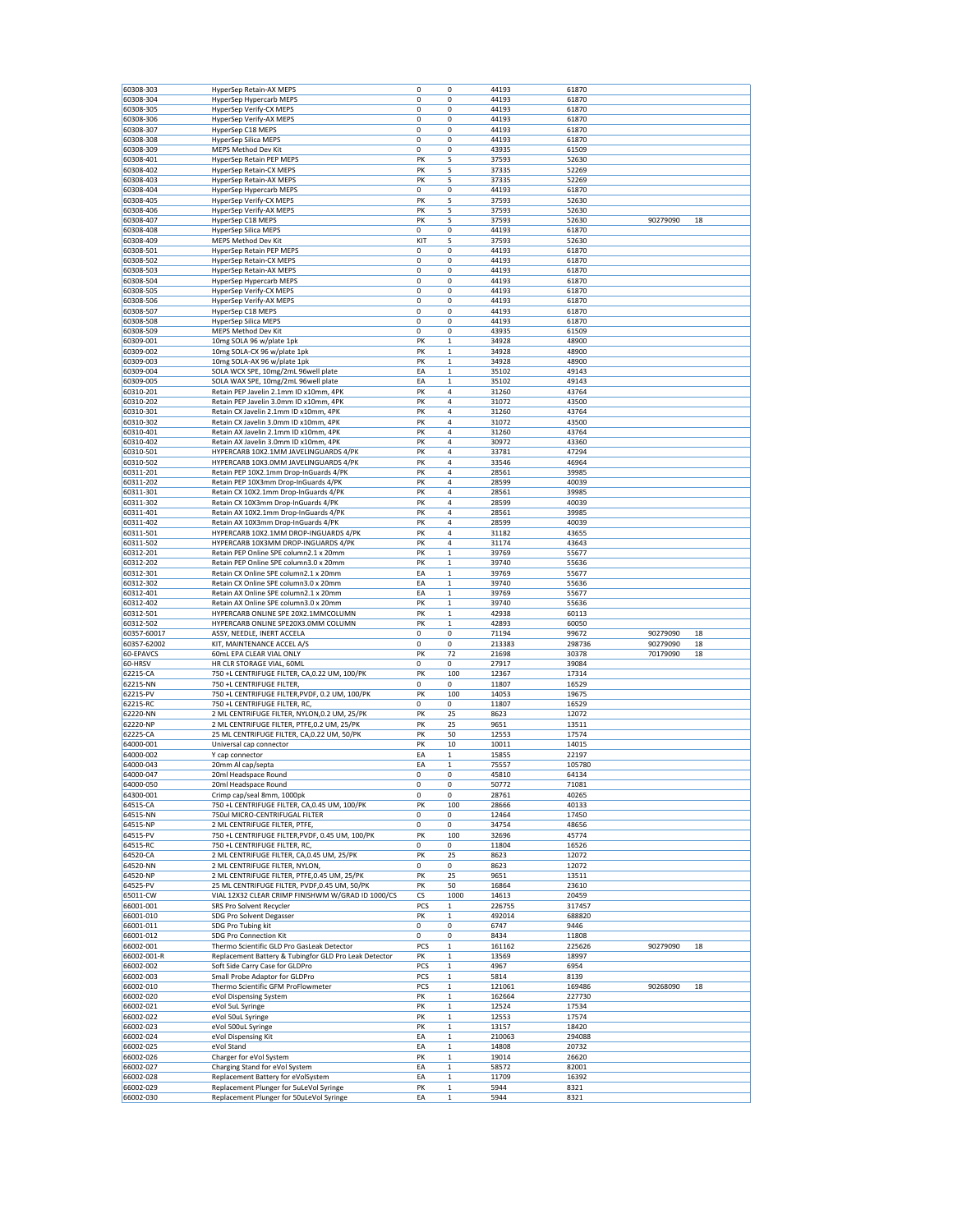| 66002-031                     | Replacement Plunger for 500uLeVol Syringe                                                       | EA                 | $\mathbf 1$                 | 6003            | 8405             |                      |          |
|-------------------------------|-------------------------------------------------------------------------------------------------|--------------------|-----------------------------|-----------------|------------------|----------------------|----------|
| 66002-032                     | Replacement Needle for 5uLeVol Syringe                                                          | EA                 | 1                           | 4727            | 6617             |                      |          |
| 66002-038                     | eVol 100uL Syringe                                                                              | PK                 | $\mathbf 2$                 | 10081           | 14113            |                      |          |
| 66002-039                     | eVol 1000uL Syringe                                                                             | PK                 | 1                           | 18881           | 26433            |                      |          |
| 66002-040                     | eVol 100uL Plunger                                                                              | EA                 | 1                           | 4357            | 6100             |                      |          |
| 66002-041                     | eVol 1mL Plunger                                                                                | EA                 | $\mathbf{1}$                | 12957           | 18140            |                      |          |
| 66002-GFMCAL                  | <b>GFM Pro RECALIBRATION</b>                                                                    | PK                 | $\mathbf 1$                 | 21897           | 30655            |                      |          |
| 66003-221                     | Agilent FID Jet for 5890/6890/                                                                  | 0                  | 0                           | 13771           | 19279            |                      |          |
| 66003-222<br>66003-223        | Agilent FID Jet 5890/6890/6850                                                                  | 0<br>0             | 0<br>0                      | 15555           | 21777<br>17576   |                      |          |
| 66003-224                     | Agilent Capillary FID Jet 6890                                                                  | 0                  | 0                           | 12554<br>12554  | 17576            |                      |          |
| 66003-225                     | Agilent Capillary FID Jet 6890<br>Agilent FID Jet Removal Tool                                  | 0                  | 0                           | 10028           | 14039            |                      |          |
| 68005-254680                  | HYPERREZ XP RP 100 5UM250X4.6MM COLUMN                                                          | PCS                | $\mathbf 1$                 | 223305          | 312626           | 90279090             | 18       |
| 68008-254680                  | HYPERREZ XP RP 100 8UM250X4.6MM COLUMN                                                          | PCS                | 1                           | 205249          | 287349           | 90279090             | 18       |
| 69008-057726                  | HYPERREZ XP CARBOHYDRATE H+8UM 50X7.7MM GUARD COLL PCS                                          |                    | $\mathbf 1$                 | 93752           | 131253           | 90279090             | 18       |
| 69008-307780                  | HYPERREZ XP CARBOHYDRATE H+8UM 300X7.7MM COLUMN                                                 | PCS                | $\mathbf 1$                 | 282439          | 395415           | 90279090             | 18       |
| 69008-903027                  | HYPERREZ XP CARBOHYDRATE H+8UM 5X3MM GUARD CART 2/ PK                                           |                    | $\mathbf 2$                 | 34346           | 48085            | 90279090             | 18       |
| 69108-057726                  | HYPERREZ XP CARBOHYDRATE PB2+8UM 50X7.7MM GUARD CO EA                                           |                    | $\mathbf 1$                 | 93752           | 131253           | 90279090             | 18       |
| 69108-307780                  | HYPERREZ XP CARBOHYDRATE PB2+8UM 300X7.7MM COLUMN EA                                            |                    | $\mathbf 1$                 | 314142          | 439798           | 90279090             | 18       |
| 69108-903027                  | HYPERREZ XP CARBOHYDRATE PB2+8UM 5X3MM GUARD CART PK                                            |                    | $\overline{\mathbf{2}}$     | 34346           | 48085            | 90279090             | 18       |
| 69208-057726                  | HYPERREZ XP CARBOHYDRATE CA++8UM 50X7.7MM GUARD COPCS                                           |                    | $\mathbf 1$                 | 93752           | 131253           | 90279090             | 18       |
| 69208-307780                  | HYPERREZ XP CARBOHYDRATE CA2+8UM 300X7.7MM COLUMN PCS                                           |                    | $\mathbf 1$                 | 282439          | 395415           | 90279090             | 18       |
| 69208-903027                  | HYPERREZ XP CARBOHYDRATE CA2+8UM 5X3MM GUARD CART PK                                            |                    | $\overline{\mathbf{2}}$     | 34346           | 48085            | 90279090             | 18       |
| 69310-057726<br>69310-307780  | HYPERREZ XP 10UM 50X7.7MMCARBOHYDRATE NA+ GUARD<br>HYPERREZ XP 300X7.7MMCARBOHYDRATE NA+ COLUMN | EA<br>EA           | 1<br>$\mathbf 1$            | 93752<br>282439 | 131253<br>395415 | 90279090<br>90279090 | 18<br>18 |
| 69310-903027                  | HYPERREZ XP CARBOHYDRATE NA+10UM 5.0X3.0MM GUARD C/PK                                           |                    | $\overline{\mathbf{2}}$     | 34362           | 48107            | 90279090             | 18       |
| 69608-107780                  | HYPERREZ XP ORGANIC ACID 8UM100X7.7MM COLUMN                                                    | PCS                | 1                           | 232055          | 324877           | 90279090             | 18       |
| 69708-254080                  | HYPERREZ XP SUGAR ALCOHOLS8UM 250X4MM COLUMN                                                    | PCS                | $\mathbf 1$                 | 219731          | 307623           | 90279090             | 18       |
| $6 - CV$                      | 6mL Crimp Top Vial - Clear                                                                      | PK                 | 125                         | 7578            | 10609            |                      |          |
| 700 009                       | KIT UAS 12X32 UM VIAL/CLSR                                                                      | 0                  | 0                           | 4686            | 6561             |                      |          |
| 700 025                       | KIT ASM .50ML PP BLK PP CAPRD T/S SEPTA                                                         | PK                 | 100                         | 2719            | 3807             |                      |          |
| 700 104                       | SHIMADZU KIT 12X32 CLR S/N8-425 T/S UNAS 100/PK                                                 | PK                 | 100                         | 2626            | 3676             |                      |          |
| 700 159                       | CLOSURE 15-425 LINED PPNATURAL 1000/CS                                                          | CS                 | 1000                        | 12463           | 17449            |                      |          |
| 700 166                       | KIT HDSPC V/C/S-UAS 500 20MLFB O/T RET TFE/SIL                                                  | CS                 | 500                         | 33070           | 46298            |                      |          |
| 700 174                       | 20ML CRIMP VIAL 125/PK CLEARHEADSPACE VIAL 22 X 75MM                                            | PK                 | 125                         | 4689            | 6565             |                      |          |
| 700 176                       | LUER-SLIP PLASTIC SYRINGES, 1 ML, 100/PK                                                        | PK                 | 100                         | 1781            | 2494             |                      |          |
| 700 180                       | CONV KIT, 20L RB VIAL, 100/PK20MM MAG SEAL, PTFE/GRAY BLPK                                      |                    | 100                         | 7499            | 10499            |                      |          |
| 700 181                       | 20MM ASMB MAG SEAL, PTFE, BUTYL100/PK                                                           | PK                 | 100                         | 4125            | 5775             |                      |          |
| 70001-20532                   | ION VOLUME HOLDER, GC                                                                           | 0                  | 0                           | 29698           | 41577            | 90279090             | 18       |
| 70001-20532-T<br>70003-013001 | ION VOLUME HOLDER, GC<br>BETASIL SILICA 100 3UM 10X3MM                                          | 0<br>0             | 0<br>0                      | 45059<br>32887  | 63083<br>46042   | 90279090             | 18       |
| 70003-033030                  | BETASIL SILICA 100 3UM 30X3MMCOLUMN                                                             | PCS                | 1                           | 44499           | 62299            | 90279090             | 18       |
| 70003-052130                  | BETASIL SILICA 100 3UM                                                                          | 0                  | 0                           | 59553           | 83374            |                      |          |
| 70003-153030                  | Betasil Silica 3um 150x3m                                                                       | EA                 | $\mathbf 1$                 | 46311           | 64835            | 90279090             | 18       |
| 70003-154630                  | BETASIL SILICA 100 3UM                                                                          | $\Omega$           | 0                           | 68406           | 95768            |                      |          |
| 70003-203030                  | BETASIL SILICA 100 3UM200X3MM COLUMN                                                            | PCS                | $\mathbf{1}$                | 53733           | 75226            | 90279090             | 18       |
| 70003-254630                  | BETASIL SILICA 100 3UM                                                                          | 0                  | 0                           | 74529           | 104341           |                      |          |
| 70005-011001                  | BETASIL SILICA 100 5UM 10X1MMDROP-IN GUARDS 4/PK                                                | PK                 | 4                           | 22717           | 31804            | 90279090             | 18       |
| 70005-012101                  | BETASIL SILICA 100 5UM10X2.1MM DROP-IN GUARDS 4/PK                                              | PK                 | 4                           | 23009           | 32212            | 90279090             | 18       |
| 70005-012106                  | BETASIL SILICA 100 5UM10X2.1MM JAVELIN GUARDS 4/PK                                              | PK                 | 4                           | 32501           | 45502            | 90279090             | 18       |
| 70005-013001                  | BETASIL SILICA 100 5UM 10X3MMDROP-IN GUARDS 4/PK                                                | PK                 | 4                           | 23146           | 32404            | 90279090             | 18       |
| 70005-014001                  | BETASIL SILICA 100 5UM 10X4MMDROP-IN GUARDS 4/PK                                                | PK                 | 4                           | 23115           | 32362            | 90279090             | 18       |
| 70005-052130                  | BETASIL SILICA 100 5UM50X2.1MM COLUMN                                                           | EA                 | $\mathbf 1$                 | 41802           | 58523            | 90279090             | 18       |
| 70005-053030                  | BETASIL SILICA 100 5UM 50X3MMCOLUMN                                                             | PCS                | 1                           | 41811           | 58535            | 90279090             | 18       |
| 70005-054630                  | BETASIL SILICA 100 5UM                                                                          | 0                  | 0                           | 54841           | 76777            |                      |          |
| 70005-101030<br>70005-102130  | BETASIL SILICA 100 5UM100X1MM COLUMN<br>BETASIL SILICA 100 5UM100X2.1MM COLUMN                  | EA<br>EA           | $\mathbf{1}$<br>$\mathbf 1$ | 47781<br>44640  | 66894<br>62496   | 90279090<br>90279090 | 18<br>18 |
| 70005-1021K5                  | BETASIL SILICA 5UM, 100X2.1MM                                                                   | 0                  | 0                           | 57009           | 79812            |                      |          |
| 70005-103030                  | BETASIL SILICA 100 5UM100X3MM COLUMN                                                            | PCS                | 1                           | 45121           | 63170            | 90279090             | 18       |
| 70005-104030                  | BETASIL SILICA 100 5UM100X4MM COLUMN                                                            | PCS                | $\mathbf 1$                 | 41421           | 57989            | 90279090             | 18       |
| 70005-104630                  | BETASIL SILICA 100 5UM                                                                          | 0                  | 0                           | 63224           | 88514            |                      |          |
| 70005-152130                  | BETASIL SILICA 100 5UM150X2.1MM COLUMN                                                          | EA                 | $\mathbf 1$                 | 46515           | 65121            | 90279090             | 18       |
| 70005-153030                  | BETASIL SILICA 100 5UM150X3MM COLUMN                                                            | PCS                | $\mathbf 1$                 | 47166           | 66032            | 90279090             | 18       |
| 70005-154630                  | BETASIL SILICA 100 5UM150X4.6MM COLUMN                                                          | EA                 | 1                           | 43571           | 60999            | 90279090             | 18       |
| 70005-20423                   | Capillary-580 Mcrn Asymmetric                                                                   | $\mathbf 0$        | 0                           | 66698           | 93377            | 90279090             | 18       |
| 70005-20606                   | Ion Transfer Tube                                                                               | 0                  | 0                           | 66228           | 92719            | 70179010             | 18       |
| 70005-252130                  | BETASIL SILICA 100 5UM                                                                          | $\mathbf 0$        | 0                           | 67089           | 93925            |                      |          |
| 70005-253030                  | BETASIL SILICA 100 5UM250X3MM COLUMN                                                            | PCS                | 1<br>$\mathbf{1}$           | 49097           | 68736            | 90279090             | 18       |
| 70005-254630<br>70005-62011   | BETASIL SILICA 100 5UM250X4.6MM COLUMN<br>SYRINGE ADAPTOR KIT                                   | PCS<br>$\mathbf 0$ | 0                           | 46237<br>38035  | 64732<br>53249   | 90279090<br>90182000 | 18<br>12 |
| 70005-98033                   | APCI CORONA PIN NEEDLE                                                                          | 0                  | 0                           | 29977           | 41968            | 90183210             | 12       |
| 70-0640A                      | ACH-SPR SOLID PHASE REACTOR                                                                     | 0                  | 0                           | 118494          | 165891           |                      |          |
| 7010-006                      | RHEODYNE BEARING RING                                                                           | EA                 | 1                           | 2099            | 2939             |                      |          |
| 7010-015                      | RHEODYNE ISOLATION SEAL                                                                         | PCS                | 1                           | 3720            | 5208             |                      |          |
| 7010-039                      | RHEODYNE VESPEL ROTOR SEAL                                                                      | PCS                | $\mathbf 1$                 | 18778           | 26289            |                      |          |
| 7010-040                      | RHEODYNE STATOR                                                                                 | PCS                | $\mathbf 1$                 | 59087           | 82722            |                      |          |
| 7010-066                      | RHEODYNE TI STATOR FO 7125                                                                      | EA                 | 1                           | 134001          | 187602           |                      |          |
| 7010-071                      | RHEODYNE TEFZEL ROTOR SEAL                                                                      | PCS                | $\mathbf 1$                 | 18771           | 26279            |                      |          |
| 70103-011001                  | BETASIL C18 3UM 10X1MM                                                                          | 0                  | 0                           | 37881           | 53033            |                      |          |
| 70103-012101                  | BETASIL C18 3UM 10X2.1MMDROP-IN GUARDS 4/PK<br>BETASIL C18 3UM 10X3MMDROP-IN GUARDS 4/PK        | PK                 | 4                           | 25795           | 36112            | 90279090             | 18       |
| 70103-013001<br>70103-014001  | BETASIL C18 3UM 10X4MM                                                                          | PK<br>0            | 4<br>0                      | 25427<br>30153  | 35598<br>42215   | 90279090             | 18       |
| 70103-032130                  | BETASIL C18 3UM 30X2.1MM                                                                        | 0                  | 0                           | 60114           | 84160            |                      |          |
| 70103-052130                  | BETASIL C18 3UM 50X2.1MMCOLUMN                                                                  | EA                 | 1                           | 45652           | 63912            | 90279090             | 18       |
| 70103-053030                  | BETASIL C18 3UM 50X3MM COLUMN                                                                   | EA                 | $\mathbf 1$                 | 45326           | 63457            | 90279090             | 18       |
| 70103-054630                  | BETASIL C18 3UM 50X4.6MMCOLUMN                                                                  | EA                 | 1                           | 41875           | 58625            | 90279090             | 18       |
| 70103-074630                  | BETASIL C18 3UM 75X4.6MM                                                                        | 0                  | 0                           | 66899           | 93659            |                      |          |
| 70103-101030                  | BETASIL C18 3UM 100X1MM COLUMN                                                                  | 0                  | 0                           | 72269           | 101177           |                      |          |
| 70103-102130                  | BETASIL C18 3UM 100X2.1MMCOLUMN                                                                 | PCS                | 1                           | 49079           | 68711            | 90279090             | 18       |
| 70103-103030                  | BETASIL C18 3UM 100X3MM COLUMN                                                                  | EA                 | $\mathbf 1$                 | 48962           | 68546            | 90279090             | 18       |
| 70103-104630                  | BETASIL C18 3UM 100X4.6MMCOLUMN                                                                 | EA                 | $\mathbf 1$                 | 45376           | 63527            | 90279090             | 18       |
| 70103-152130                  | BETASIL C18 3UM 150X2.1MMCOLUMN                                                                 | PCS                | $\mathbf 1$                 | 51134           | 71588            | 90279090             | 18       |
| 70103-153030                  | BETASIL C18 3UM 150X3MM COLUMN<br>BETASIL C18 3UM 150X4.6MMCOLUMN                               | EA                 | $\mathbf 1$<br>$\mathbf 1$  | 50805           | 71127            | 90279090             | 18<br>18 |
| 70103-154630<br>70103-254630  | BETASIL C18 3UM 250X4.6MMCOLUMN                                                                 | PCS<br>PCS         | 1                           | 48453<br>49740  | 67834<br>69636   | 90279090<br>90279090 | 18       |
| 70105-011001                  | BETASIL C18 5UM 10X1MM                                                                          | 0                  | 0                           | 34958           | 48941            |                      |          |
| 70105-012101                  | BETASIL C18 5UM 10X2.1MMDROP-IN GUARDS 4/PK                                                     | PK                 | 4                           | 23009           | 32212            | 90279090             | 18       |
| 70105-012106                  | BETASIL C18 5UM 10X2.1MMJAVELIN GUARDS 4/PK                                                     | PK                 | 4                           | 32871           | 46019            | 90279090             | 18       |
| 70105-013001                  | BETASIL C18 5UM 10X3MMDROP-IN GUARDS 4/PK                                                       | PK                 | 4                           | 23146           | 32404            | 90279090             | 18       |
| 70105-014001                  | BETASIL C18 5UM 10X4MMDROP-IN GUARDS 4/PK                                                       | PK                 | 4                           | 22931           | 32103            | 90279090             | 18       |
| 70105-014006                  | BETASIL C18 5UM 10X4MMJAVELIN GUARDS 4/PK                                                       | PK                 | 4                           | 32198           | 45077            | 90279090             | 18       |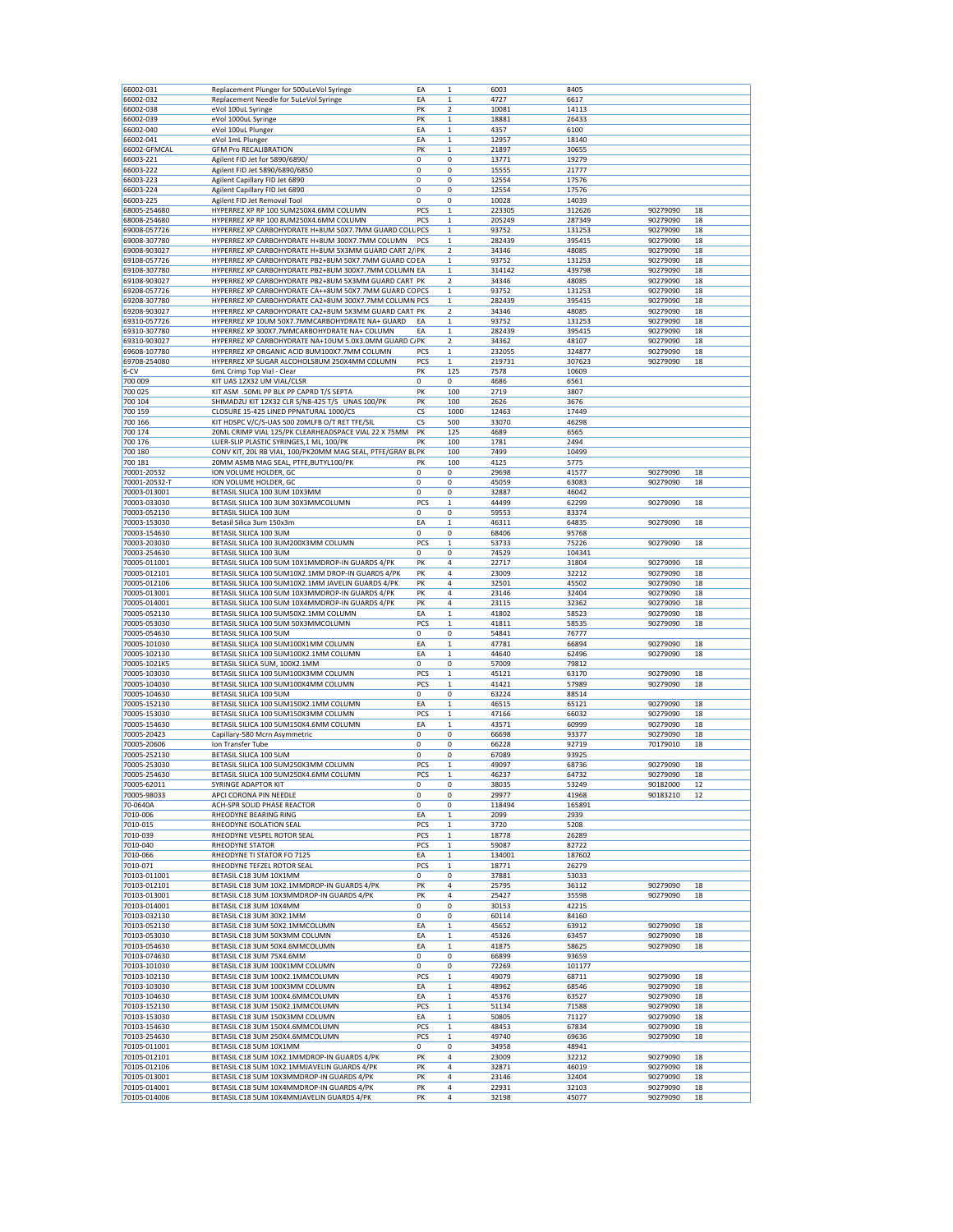|                              | BETASIL C18 5UM 10X10MM PREPGUARD 3/PK                         | PK          | 3            | 47385          | 66339          | 90279090 | 18 |
|------------------------------|----------------------------------------------------------------|-------------|--------------|----------------|----------------|----------|----|
| 70105-021006                 | BETASIL C18 5UM 20X1MM                                         | 0           | 0            | 47399          | 66358          |          |    |
| 70105-022106                 | BETASIL C18 5UM 20X2.1MMJAVELIN GUARDS 4/PK                    | PK          | 4            | 33277          | 46588          | 90279090 | 18 |
| 70105-022151                 | BETASIL C18 5UM 20X2.1MM DASHHTS COLUMN PK/3                   | PK          | 3            | 57049          | 79869          | 90279090 | 18 |
| 70105-032130                 | BETASIL C18 5UM 30X2.1MMCOLUMN                                 | ΕA          | 1            | 41081          | 57514          | 90279090 | 18 |
| 70105-051030                 | BETASIL C18 5UM 50X1MM COLUMN                                  | 0           | 0            | 63129          | 88381          |          |    |
| 70105-052130                 | BETASIL C18 5UM 50X2.1MMCOLUMN                                 | PCS         | $\mathbf 1$  | 41802          | 58523          | 90279090 | 18 |
| 70105-053030                 | BETASIL C18 5UM 50X3MM COLUMN                                  | 0           | 0            | 53992          | 75589          |          |    |
| 70105-054030                 | BETASIL C18 5UM 50X4MM COLUMN                                  | 0           | 0            | 54464          | 76249          |          |    |
| 70105-054630                 | BETASIL C18 5UM 50X4.6MMCOLUMN                                 | EA          | $\mathbf 1$  | 39277          | 54988          | 90279090 | 18 |
| 70105-073030                 | BETASIL C18 5UM 75X3MM COLUMN                                  | ΕA          | 1            | 48623          | 68072          | 90279090 | 18 |
| 70105-101030                 | BETASIL C18 5UM 100X1MM COLUMN                                 | 0           | 0            | 68970          | 96558          |          |    |
| 70105-102130                 | BETASIL C18 5UM 100X2.1MMCOLUMN                                | PCS         | $\mathbf 1$  | 45564          | 63789          | 90279090 | 18 |
| 70105-103030                 | BETASIL C18 5UM 100X3MM COLUMN                                 | 0           | 0            | 61154          | 85616          |          |    |
| 70105-104630                 | BETASIL C18 5UM 100X4.6MMCOLUMN                                | ΕA          | $\mathbf 1$  | 41736          | 58430          | 90279090 | 18 |
| 70105-123030                 | BETASIL C18 5UM 125X3MM COLUMN                                 | EA          | $\mathbf 1$  | 46397          | 64956          | 90279090 | 18 |
| 70105-124030                 | BETASIL C18 5UM 125X4MM COLUMN                                 | PCS         | 1            | 43696          | 61175          | 90279090 | 18 |
| 70105-124630                 | BETASIL C18 5UM 125X4.6MMCOLUMN                                | EA          | 1            | 43672          | 61141          | 90279090 | 18 |
| 70105-152130                 | BETASIL C18 5UM 150X2.1MMCOLUMN                                | EA          | $\mathbf 1$  | 46977          | 65767          | 90279090 | 18 |
| 70105-153030                 | BETASIL C18 5UM 150X3MM COLUMN                                 | 0           | 0            | 64168          | 89836          |          |    |
| 70105-154030                 | BETASIL C18 5UM 150X4MM COLUMN                                 | ΕA          | $\mathbf 1$  | 44133          | 61787          | 90279090 | 18 |
| 70105-154630                 | BETASIL C18 5UM 150X4.6MMCOLUMN                                | PCS         | $\mathbf 1$  | 44587          | 62422          | 90279090 | 18 |
| 70105-159070                 | BETASIL C18 5UM 150X10MM PREP                                  | 0           | 0            | 147364         | 206310         |          |    |
| 70105-159270                 | BETASIL C18 5UM 150X21.2MMPREP COLUMN                          | PCS         | $\mathbf 1$  | 234689         | 328565         | 90279090 | 18 |
| 70105-204630                 | BETASIL C18 5UM 200X4.6MM                                      | 0           | 0            | 67751          | 94851          |          |    |
| 70105-252130                 | BETASIL C18 5UM 250X2.1MMCOLUMN                                | EA          | $\mathbf 1$  | 49008          | 68611          | 90279090 | 18 |
| 70105-253030                 | BETASIL C18 5UM 250X3MM COLUMN                                 | ΕA          | 1            | 48266          | 67572          | 90279090 | 18 |
| 70105-254030                 | BETASIL C18 5UM 250X4MM COLUMN                                 | PCS         | $\mathbf 1$  | 45772          | 64081          | 90279090 | 18 |
| 70105-254630                 | BETASIL C18 5UM 250X4.6MMCOLUMN                                | PCS         | 1            | 46606          | 65249          | 90279090 | 18 |
| 70105-259070                 | BETASIL C18 5UM 250X10MM PREPCOLUMN                            | ΕA          | 1            | 147321         | 206250         | 90279090 | 18 |
| 70105-304030                 | BETASIL C18 5UM 300X4MM COLUMN                                 | EA          | 1            | 55186          | 77261          | 90279090 | 18 |
| 7010-997                     | RHEODYNE RHEBUILD KITW/STATOR, 7010                            | PCS         | $\mathbf 1$  | 55989          | 78384          |          |    |
| 7010-999                     | RHEODYNE RHEBUILD KIT FOR7010/7000                             | PCS         | $\mathbf 1$  | 21667          | 30334          |          |    |
| 70111-20100                  | CAPILLARY 65MM X 0.5MM ID.                                     | 0           | 0            | 35035          | 49049          | 90279090 | 18 |
| 70111-20396                  | CAPILLARY, 500 MICRON COAXIAL                                  | $\mathbf 0$ | 0            | 59857          | 83800          | 90279090 | 18 |
| 70111-20972                  | CAPILLARY, 500 MICRON                                          | 0           | 0            | 63416          | 88783          | 70179010 | 18 |
| 70111-22036                  | ION VOLUME, EI, LEFT ENTRY                                     | 0           | 0            | 58452          |                |          | 18 |
|                              |                                                                | 0           | 0            |                | 81833<br>95341 | 90279090 | 18 |
| 70111-22038                  | ION VOLUME, EI, CLOSED, L                                      |             |              | 68101          |                | 90279090 |    |
| 70111-22147                  | ION VOLUME, CLOSED EI LEFT,                                    | 0           | 0            | 69037          | 96652          |          |    |
| 70111-22202                  | ION VOLUME, CLOSED EI, Ni-Cr                                   | 0           | 0            | 75219          | 105307         | 90279090 | 18 |
| 70111-62014                  | KIT, MECH PUMP, QUANTUM                                        | 0           | 0            | 33722          | 47211          | 90279090 | 18 |
| 70111-62032                  | HAZ - HLQ-KIT, MS MAINTENANCE                                  | 0           | 0            | 31011          | 43415          |          |    |
| 70203-012101                 | BETASIL C8 3UM 10X2.1MM                                        | 0           | 0            | 35241          | 49337          |          |    |
| 70203-052130                 | BETASIL C8 3UM 50X2.1MM COLUMN                                 | PCS         | $\mathbf 1$  | 44820          | 62748          | 90279090 | 18 |
| 70203-053030                 | BETASIL C8 3UM 50X3MM COLUMN                                   | EA          | $\mathbf 1$  | 44495          | 62293          | 90279090 | 18 |
| 70203-054630                 | BETASIL C8 3UM 50X4.6MM COLUMN                                 | 0           | 0            | 58795          | 82314          |          |    |
| 70203-102130                 | BETASIL C8 3UM 10X2.1MM                                        | 0           | 0            | 94792          | 132708         |          |    |
| 70203-104630                 | BETASIL C8 3UM 100X4.6MM                                       | 0           | 0            | 68501          | 95901          | 90279090 | 18 |
| 70203-152130                 | BETASIL C8 3UM 150X2.1MM                                       | 0           | 0            | 69443          | 97220          |          |    |
| 70203-154630                 | BETASIL C8 3UM 150X4.6MMCOLUMN                                 | EA          | $\mathbf{1}$ | 47252          | 66153          | 90279090 | 18 |
| 70205-011001                 | BETASIL C8 5UM 10X1MM DROP-IN                                  | 0           | 0            | 33920          | 47488          |          |    |
| 70205-012101                 | BETASIL C8 5UM 10X2.1MM                                        | 0           | 0            | 31192          | 43669          |          |    |
| 70205-012106                 | BETASIL C8 5UM 10X2.1MM                                        | 0           | 0            | 40519          | 56726          |          |    |
| 70205-013001                 | BETASIL C8 5UM 10X3MM DROP-INGUARDS 4/PK                       | PK          | 4            | 22776          | 31887          | 90279090 | 18 |
| 70205-014001                 | BETASIL C8 5UM 10X4MM DROP-INGUARDS 4/PK                       | PK          | 4            | 23115          | 32362          | 90279090 | 18 |
| 70205-022106                 | BETASIL C8 5UM 20X2.1MM                                        | 0           | 0            | 41649          | 58309          |          |    |
| 70205-022152                 | BETASIL C8 5UM 20X2.1MM DASHHTS COLUMN PK/10                   | PK          | 10           | 159582         | 223415         | 90279090 | 18 |
| 70205-052130                 | BETASIL C8 5UM 50X2.1MM COLUMN                                 | ΕA          | 1            | 41987          | 58782          | 90279090 | 18 |
| 70205-053030                 | BETASIL C8 5UM 50X3MM COLUMN                                   | ΕA          | 1            | 41257          | 57759          | 90279090 | 18 |
| 70205-054630                 | BETASIL C8 5UM 50X4.6MM COLUMN                                 | $\mathbf 0$ | 0            | 54841          | 76777          | 90279090 | 18 |
| 70205-102130                 | BETASIL C8 5UM 100X2.1MMCOLUMN                                 | ΕA          | 1            | 45379          | 63531          | 90279090 | 18 |
| 70205-104630                 | BETASIL C8 5UM 100X4.6MM                                       | 0           | 0            | 56348          | 78887          | 90279090 | 18 |
| 70205-124030                 | BETASIL C8 5UM 125X4MM COLUMN                                  | EA          | $\mathbf 1$  | 43696          | 61175          | 90279090 | 18 |
| 70205-124630                 | BETASIL C8 5UM 125X4.6MMCOLUMN                                 | EA          | $\mathbf 1$  | 43672          | 61141          |          | 18 |
| 70205-154030                 | BETASIL C8 5UM 150X4MM COLUMN                                  | ΕA          | 1            |                |                |          |    |
| 70205-154630                 | BETASIL C8 5UM 150X4.6MMCOLUMN                                 |             |              |                |                | 90279090 |    |
|                              |                                                                |             |              | 43671          | 61140          | 90279090 | 18 |
| 70205-254030                 |                                                                | EA          | $\mathbf 1$  | 44033          | 61646          | 90279090 | 18 |
|                              | BETASIL C8 5UM 250X4MM COLUMN                                  | 0           | 0            | 68596          | 96034          |          |    |
| 70205-254630                 | BETASIL C8 5UM 250X4.6MMCOLUMN                                 | EA          | 1            | 45867          | 64214          | 90279090 | 18 |
| 7030-003                     | RHEODYNE ROTOR SEAL FOR 7030                                   | EA          | $\mathbf 1$  | 18673          | 26142          |          |    |
| 7030-015                     | RHEODYNE TEFZEL ROTOR SEAL                                     | ΕA          | $\mathbf 1$  | 17606          | 24648          |          |    |
| 70305-014001                 | BETASIL C6 5UM 10X4MM DROP-INGUARDS 4/PK                       | PΚ          | 4            | 23115          | 32362          | 90279090 | 18 |
| 70305-052130                 | BETASIL C6 5UM 50X2.1MM COLUMN                                 | 0           | 0            | 55120          | 77169          |          |    |
| 70305-104630                 | BETASIL C6 5UM 100X4.6MMCOLUMN                                 | EA          | 1            | 41274          | 57783          | 90279090 | 18 |
| 70305-124630                 | BETASIL C6 5UM 125X4.6MMCOLUMN                                 | ΕA          | 1            | 43672          | 61141          | 90279090 | 18 |
| 70305-154030                 | BETASIL C6 5UM 150X4MM COLUMN                                  | EA          | 1            | 43671          | 61140          | 90279090 | 18 |
| 70305-154630                 | BETASIL C6 5UM 150X4.6MMCOLUMN                                 | PCS         | $\mathbf 1$  | 44033          | 61646          | 90279090 | 18 |
| 70305-254630                 | BETASIL C6 5UM 250X4.6MMCOLUMN                                 | PCS         | 1            | 46422          | 64990          | 90279090 | 18 |
| 70505-012101                 | BETASIL C1 5UM 10X2.1MMDROP-IN GUARDS 4/PK                     | PK          | 4            | 23194          | 32471          | 90279090 | 18 |
| 70505-014001                 | BETASIL C1 5UM 10X4MM DROP-IN                                  | 0           | 0            | 31944          | 44721          |          |    |
| 70505-052130                 | BETASIL C1 5um 50 x 2.1mm                                      | 0           | 0            | 55972          | 78361          |          |    |
| 70505-102130                 | BETASIL C1 5UM 100X2.1MM                                       | 0           | 0            | 59834          | 83768          |          |    |
| 70505-254030                 | BETASIL C1 5UM 250X4MM COLUMN                                  | EA          | $\mathbf 1$  | 45772          | 64081          | 90279090 | 18 |
| 70505-254630                 | BETASIL C1 5UM 250X4.6MMCOLUMN                                 | EA          | $\mathbf 1$  | 46606          | 65249          | 90279090 | 18 |
| 70505-259270                 | BETASIL C1 5um 250 x 10mm                                      | EA          | $\mathbf 1$  | 228667         | 320134         | 90279090 | 18 |
| 7060-039                     | RHEODYNE STATOR                                                | PCS         | $\mathbf 1$  | 68687          | 96162          |          |    |
| 7060-070                     | RHEODYNE VESPEL ROTOR SEAL                                     | PCS         | $\mathbf 1$  | 18674          | 26143          |          |    |
| 7060-074                     | RHEODYNE TEFZEL ROTOR SEAL                                     | EA          | 1            | 19063          | 26688          |          |    |
| 70603-012101                 | BETASIL PHENYL 3UM 10X2.1MMDROP-IN GUARDS 4/PK                 | PK          | 4            | 23194          | 32472          | 90279090 | 18 |
| 70603-022130                 | BETASIL PHENYL 3UM 20X2.1MMCOLUMN                              | EA          | $\mathbf 1$  | 44908          | 62872          | 90279090 | 18 |
| 70603-052130                 | BETASIL PHENYL 3UM 50X2.1MMCOLUMN                              | EA          | $\mathbf 1$  | 45775          | 64085          | 90279090 | 18 |
| 70603-053030                 | BETASIL PHENYL 3UM 50X3MM                                      | 0           | 0            | 16208          | 22691          |          |    |
| 70603-102130                 | BETASIL PHENYL 3UM 100X2.1MM                                   | 0           | 0            | 3869           | 5416           |          |    |
| 70603-152130                 | BETASIL PHENYL 3UM 150X2.1MMCOLUMN                             | ΕA          | 1            | 52150          | 73011          | 90279090 | 18 |
| 70603-154630                 | BETASIL PHENYL 3UM 150X4.6MM                                   | 0           | 0            | 73211          | 102495         |          |    |
| 70605-011001                 | BETASIL PHENYL 5UM 10X1MM                                      | 0           | 0            | 34958          | 48941          |          |    |
| 70605-012101                 | BETASIL PHENYL 5UM 10X2.1MM                                    | 0           | 0            | 33544          | 46961          |          |    |
| 70605-014001                 | BETASIL PHENYL 5UM 10X4MMDROP-IN GUARDS 4/PK                   |             | 4            | 23115          | 32362          |          | 18 |
|                              |                                                                | PK          |              |                |                | 90279090 |    |
| 70605-052130                 | BETASIL PHENYL 5UM 50X2.1MM                                    | 0           | 0            | 55404          | 77566          |          |    |
| 70605-054030<br>70605-054630 | BETASIL PHENYL 5UM 50X4MMCOLUMN<br>BETASIL PHENYL 5UM 50X4.6MM | ΕA<br>0     | 1<br>0       | 38132<br>54460 | 53385<br>76244 | 90279090 | 18 |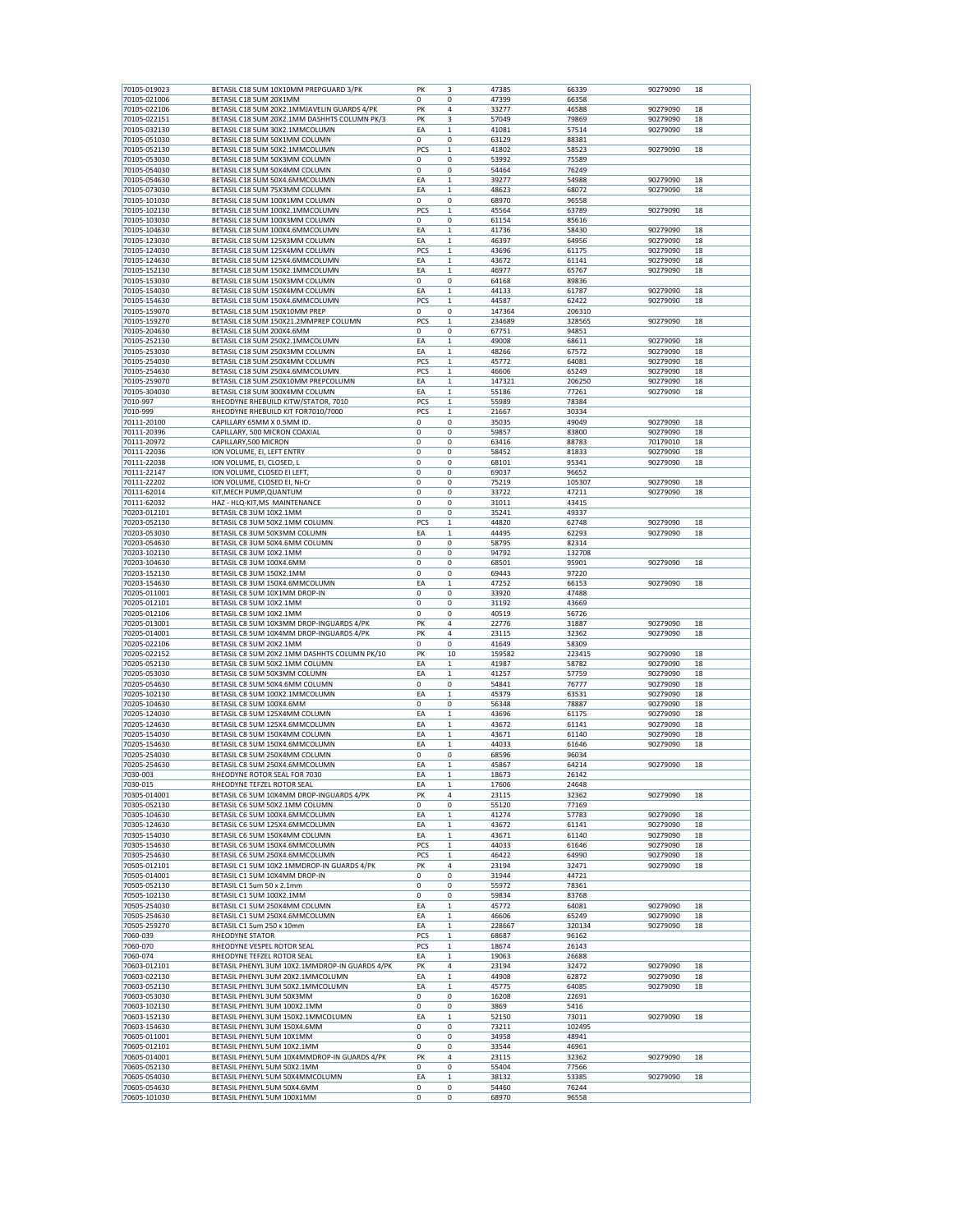|                              | BETASIL PHENYL 5UM 100X2.1MMCOLUMN                                   | EA          | $\mathbf 1$      | 45194          | 63272         | 90279090 | 18       |
|------------------------------|----------------------------------------------------------------------|-------------|------------------|----------------|---------------|----------|----------|
| 70605-104630                 | BETASIL PHENYL 5UM 100X4.6MMCOLUMN                                   | EA          | 1                | 41274          | 57783         | 90279090 | 18       |
| 70605-154630                 | BETASIL PHENYL 5UM 150X4.6MMCOLUMN                                   | PCS         | 1                | 43571          | 60999         | 90279090 | 18       |
|                              |                                                                      |             |                  |                |               |          |          |
| 70605-159270                 | BETASIL PHENYL 5UM 150X21.2MM                                        | $\mathbf 0$ | 0                | 344476         | 482266        |          |          |
| 70605-254630                 | BETASIL PHENYL 5UM 250X4.6MMCOLUMN                                   | PCS         | $\mathbf{1}$     | 46237          | 64732         | 90279090 | 18       |
| 70-7115                      | DRAIN/VENT TBG,CORONA/                                               | 0           | $\mathbf 0$      | 114561         | 160386        | 90279090 | 18       |
| 70803-012101                 | BETASIL CN 3UM 10X2.1MM                                              | $\mathbf 0$ | 0                | 36279          | 50790         |          |          |
| 70803-054630                 | BETASIL CN 3UM 50X4.6MM COLUMN                                       | EA          | $\mathbf{1}$     | 41775          | 58485         | 90279090 | 18       |
| 70805-012101                 | BETASIL CN 5UM 10X2.1MM                                              | 0           | 0                | 31192          | 43669         |          |          |
| 70805-014001                 | BETASIL CN 5UM 10X4MM DROP-INGUARDS 4/PK                             | PK          | 4                | 23316          | 32642         | 90279090 | 18       |
| 70805-019023                 | BETASIL CN 5UM 10X10MM PREP                                          | 0           | 0                | 69348          | 97087         |          |          |
|                              |                                                                      |             |                  |                |               |          |          |
| 70805-052130                 | BETASIL CN 5UM 50X2.1MM COLUMN                                       | 0           | 0                | 53047          | 74266         |          |          |
| 70805-053030                 | BETASIL CN 5UM 50X3MM COLUMN                                         | EA          | 1                | 40887          | 57242         | 90279090 | 18       |
| 70805-054630                 | BETASIL CN 5UM 50X4.6MM COLUMN                                       | EA          | $\mathbf 1$      | 38076          | 53306         | 90279090 | 18       |
| 70805-102130                 | BETASIL CN 5UM 100X2.1MMCOLUMN                                       | EA          | $\mathbf 1$      | 44640          | 62496         | 90279090 | 18       |
| 70805-104630                 | BETASIL CN 5UM 100X4.6MMCOLUMN                                       | EA          | 1                | 42229          | 59120         | 90279090 | 18       |
| 70805-154630                 | BETASIL CN 5UM 150X4.6MMCOLUMN                                       | EA          | $\mathbf 1$      | 43571          | 60999         | 90279090 | 18       |
| 70805-254030                 | BETASIL CN 5UM 250X4MM COLUMN                                        | 0           | 0                | 68315          | 95641         | 90279090 | 18       |
|                              |                                                                      |             |                  |                |               |          |          |
| 70805-254630                 | BETASIL CN 5UM 250X4.6MMCOLUMN                                       | PCS         | 1                | 45405          | 63568         | 90279090 | 18       |
| 70805-259070                 | BETASIL CN 5UM 250X10MM PREP                                         | 0           | 0                | 187030         | 261842        |          |          |
| 7125-008                     | RHEODYNE NEEDLE GAUGE                                                | PCS         | $\mathbf 1$      | 2005           | 2807          |          |          |
| 7125-047                     | RHEODYNE VESPEL ROTOR SEAL                                           | PCS         | $\mathbf 1$      | 21622          | 30271         |          |          |
| 7125-054                     | RHEODYNE NEEDLE PORT CLEANER                                         | EA          | $\mathbf 1$      | 4087           | 5721          |          |          |
| 7125-067                     | RHEODYNE STATOR FACE ASSEMBLY                                        | 0           | 0                | 70725          | 99016         |          |          |
| 7125-079                     | RHEODYNE TEFZEL ROTOR SEAL                                           | EA          | $\mathbf 1$      | 19613          | 27458         |          |          |
|                              |                                                                      |             |                  |                |               |          |          |
| 7125-999                     | RHEODYNE REBUILD KIT FOR7125/7126 VALVES                             | PCS         | $\mathbf 1$      | 31722          | 44411         |          |          |
| 71403-022130                 | BETABASIC 8 3UM 20X2.1MM                                             | 0           | 0                | 59736          | 83631         |          |          |
| 71403-052130                 | BETABASIC 8 3UM 50X2.1MMCOLUMN                                       | EA          | $\mathbf 1$      | 44820          | 62748         | 90279090 | 18       |
| 71403-053030                 | BETABASIC 8 3UM 50X3MM COLUMN                                        | 0           | 0                | 61908          | 86671         |          |          |
| 71403-054630                 | BETABASIC 8 3UM 50X4.6MM                                             | $\mathbf 0$ | 0                | 58795          | 82314         | 90279090 | 18       |
| 71403-153030                 | BETABASIC 8 3UM 150X3MM COLUMN                                       | $\mathbf 0$ | $\mathbf 0$      | 71141          | 99597         |          |          |
| 71403-154630                 | BETABASIC 8 3UM 150X4.6MMCOLUMN                                      | PCS         | $\mathbf{1}$     | 47252          | 66153         | 90279090 | 18       |
|                              |                                                                      |             |                  |                |               |          |          |
| 71405-011001                 | BETABASIC 8 5UM 10X1MM                                               | 0           | 0                | 33920          | 47488         |          |          |
| 71405-011006                 | BETABASIC 8 5UM 10X1MM                                               | 0           | 0                | 46168          | 64636         |          |          |
| 71405-012101                 | BETABASIC 8 5UM 10X2.1MM                                             | $\mathbf 0$ | 0                | 33544          | 46961         |          |          |
| 71405-012106                 | BETABASIC 8 5UM 10X2.1MMJAVELIN GUARDS 4/PK                          | PK          | 4                | 33056          | 46278         | 90279090 | 18       |
| 71405-013001                 | BETABASIC 8 5UM 10X3MM                                               | 0           | 0                | 31753          | 44454         |          |          |
|                              | BETABASIC 8 5UM 10X4MMDROP-IN GUARDS 4/PK                            | PK          | 4                |                |               |          | 18       |
| 71405-014001                 |                                                                      |             |                  | 22931          | 32103         | 90279090 |          |
| 71405-022106                 | BETABASIC 8 5UM 20X2.1MMJAVELIN GUARDS 4/PK                          | PK          | 4                | 32723          | 45812         | 90279090 | 18       |
| 71405-024006                 | BETABASIC 8 5UM 20X4MMJAVELIN GUARDS 4/PK                            | PK          | 4                | 32085          | 44919         | 90279090 | 18       |
| 71405-052130                 | BETABASIC 8 5UM 50X2.1MMCOLUMN                                       | EA          | 1                | 41802          | 58523         | 90279090 | 18       |
| 71405-054630                 | BETABASIC 8 5UM 50X4.6MMCOLUMN                                       | EA          | $\mathbf 1$      | 38907          | 54470         | 90279090 | 18       |
| 71405-102130                 | BETABASIC 8 5UM 100X2.1MM                                            | 0           | 0                | 59834          | 83768         |          |          |
| 71405-104630                 | BETABASIC 8 5UM 100X4.6MMCOLUMN                                      | PCS         |                  |                |               |          |          |
|                              |                                                                      |             | 1                | 42105          | 58947         | 90279090 | 18       |
| 71405-152130                 | BETABASIC 8 5UM 150X2.1MM                                            | 0           | 0                | 63224          | 88514         |          |          |
| 71405-154030                 | BETABASIC 8 5UM 150X4MM COLUMN                                       | 0           | 0                | 63699          | 89179         |          |          |
| 71405-154630                 | BETABASIC 8 5UM 150X4.6MMCOLUMN                                      | EA          | 1                | 44587          | 62422         | 90279090 | 18       |
| 71405-254630                 | BETABASIC 8 5UM 250X4.6MMCOLUMN                                      | PCS         | $\mathbf 1$      | 45867          | 64214         | 90279090 | 18       |
| 71503-011001                 | BETABASIC 18 3UM 10X1MMDROP-IN GUARDS 4/PK                           | PK          | 4                | 24947          | 34926         | 90279090 | 18       |
|                              |                                                                      |             | 4                |                |               |          |          |
| 71503-012101                 | BETABASIC 18 3UM 10X2.1MMDROP-IN GUARDS 4/PK                         | PK          |                  | 25424          | 35594         | 90279090 | 18       |
| 71503-012106                 | BETABASIC 18 3UM 10X2MM                                              | 0           | 0                | 45888          | 64243         |          |          |
|                              |                                                                      |             |                  |                |               |          |          |
| 71503-013001                 | BETABASIC 18 3UM 10X3MMDROP-IN GUARDS 4/PK                           | PK          | 4                | 25746          | 36044         | 90279090 | 18       |
| 71503-014001                 | BETABASIC 18 3UM 10X4MMDROP-IN GUARDS PK/4                           | PK          | 4                | 25346          | 35484         | 90279090 | 18       |
| 71503-032130                 | BETABASIC 18 3UM 30X2.1MM                                            | 0           | 0                | 55497          | 77695         |          |          |
|                              |                                                                      |             |                  |                |               |          |          |
| 71503-034630                 | BETABASIC 18 3UM 30X4.6MMCOLUMN                                      | PCS         | 1                | 43283          | 60596         | 90279090 | 18       |
| 71503-052130                 | BETABASIC 18 3UM 50X2.1MMCOLUMN                                      | EA          | 1                | 45916          | 64283         | 90279090 | 18       |
| 71503-053030                 | BETABASIC 18 3UM 50X3MM COLUMN                                       | EA          | $\mathbf{1}$     | 44734          | 62627         | 90279090 | 18       |
| 71503-054030                 | BETABASIC 18 3UM 50X4MM COLUMN                                       | PCS         | $\mathbf{1}$     | 42729          | 59821         | 90279090 | 18       |
| 71503-054630                 | BETABASIC 18 3UM 50X4.6MMCOLUMN                                      | EA          | 1                | 42736          | 59830         | 90279090 | 18       |
| 71503-101030                 | BETABASIC 18 3UM 100X1MM                                             | 0           | 0                | 71894          | 100652        |          |          |
|                              |                                                                      |             | 1                |                | 68934         | 90279090 |          |
| 71503-102130<br>71503-104630 | BETABASIC 18 3UM 100X2.1MMCOLUMN<br>BETABASIC 18 3UM 100X4.6MMCOLUMN | PCS<br>PCS  | 1                | 49238<br>46873 | 65622         | 90279090 | 18<br>18 |
|                              |                                                                      |             |                  |                |               |          |          |
| 71503-152130                 | BETABASIC 18 3UM 150X2.1MMCOLUMN                                     | PCS         | $\mathbf 1$      | 52429          | 73401         | 90279090 | 18       |
| 71503-153030                 | BETABASIC 18 3UM 150X3MMCOLUMN                                       | PCS         | $\mathbf 1$      | 51705          | 72387         | 90279090 | 18       |
| 71503-154030                 | BETABASIC 18 3UM 150X4MM                                             | 0           | 0                | 68690          | 96166         |          |          |
| 71503-154630                 | BETABASIC 18 3UM 150X4.6MMCOLUMN                                     | PCS         | 1                | 49370          | 69117         | 90279090 | 18       |
| 71503-159070                 | BETABASIC 18 3UM 150X10MM                                            | 0           | 0                | 153020         | 214228        |          |          |
| 71503-254630                 | BETABASIC 18 3UM 250X4.6MM                                           | 0           | 0                | 74718          | 104606        |          |          |
| 71505-011001                 | BETABASIC 18 5UM 10X1MMDROP-IN GUARDS 4/PK                           | PK          | 4                | 22717          | 31804         | 90279090 | 18       |
|                              | BETABASIC 18 5UM 10X1MM                                              | 0           | 0                |                | 74007         |          |          |
| 71505-011006                 |                                                                      |             |                  | 52862          |               |          |          |
| 71505-012101                 | BETABASIC 18 5UM 10X2.1MMDROP-IN GUARDS 4/PK                         | PK          | 4                | 22824          | 31954         | 90279090 | 18       |
| 71505-012106                 | BETABASIC 18 5UM 10X2.1MMJAVELIN GUARDS 4/PK                         | PK          | 4                | 32686          | 45761         | 90279090 | 18       |
| 71505-013001                 | BETABASIC 18 5UM 10X3MMDROP-IN GUARDS 4/PK                           | PK          | 4                | 23146          | 32404         | 90279090 | 18       |
| 71505-013006                 | BETABASIC 18 5UM 10X3MM                                              | 0           | 0                | 44099          | 61739         |          |          |
| 71505-014001                 | BETABASIC 18 5UM 10X4MMDROP-IN GUARDS 4/PK                           | PK          | 4                | 23115          | 32362         | 90279090 | 18       |
| 71505-014006                 | BETABASIC 18 5UM 10X4MMJAVELIN GUARDS 4/PK                           | PK          | 4                | 32198          | 45077         | 90279090 | 18       |
|                              |                                                                      |             |                  |                |               |          |          |
| 71505-022106                 | BETABASIC 18 5UM 20X2.1MMJAVELIN GUARDS 4/PK                         | PK          | 4                | 33092          | 46329         | 90279090 | 18       |
| 71505-022151                 | BETABASIC 18 5UM 20X2.1MMDASH HTS COLUMN, PK3                        | PK          | 3                | 56033          | 78446         | 90279090 | 18       |
| 71505-023006                 | BETABASIC 18 5UM 20X3MMJAVELIN GUARDS 4/PK                           | PK          | 4                | 32526          | 45537         | 90279090 | 18       |
| 71505-024006                 | BETABASIC 18 5UM 20X4MMJAVELIN GUARDS 4/PK                           | PK          | 4                | 32085          | 44919         | 90279090 | 18       |
| 71505-032130                 | BETABASIC 18 5UM 30X2.1MMCOLUMN                                      | EA          | 1                | 41451          | 58031         | 90279090 | 18       |
| 71505-052130                 | BETABASIC 18 5UM 50X2.1MMCOLUMN                                      | EA          | 1                | 41618          | 58265         | 90279090 | 18       |
| 71505-053030                 | BETABASIC 18 5UM 50X3MM COLUMN                                       | 0           | 0                | 55969          | 78356         |          |          |
| 71505-054630                 |                                                                      |             | 1                |                |               |          |          |
|                              | BETABASIC 18 5UM 50X4.6MMCOLUMN                                      | PCS         |                  | 38907          | 54470         | 90279090 | 18       |
| 71505-100365                 | BETABASIC 18 5UM 100X0.32MM                                          | 0           | 0                | 70102          | 98142         | 90279090 | 18       |
| 71505-102130                 | BETABASIC 18 5UM 100X2.1MMCOLUMN                                     | EA          | $\mathbf{1}$     | 45010          | 63013         | 90279090 | 18       |
| 71505-104630                 | BETABASIC 18 5UM 100X4.6MMCOLUMN                                     | PCS         | 1                | 41736          | 58430         | 90279090 | 18       |
| 71505-151030                 | BETABASIC 18 5UM 150X1MM                                             | 0           | 0                | 70384          | 98538         |          |          |
| 71505-152130                 | BETABASIC 18 5UM 150X2.1MMCOLUMN                                     | PCS         | $\mathbf 1$      | 47531          | 66543         | 90279090 | 18       |
|                              |                                                                      |             |                  |                |               |          |          |
| 71505-153030                 | BETABASIC 18 5UM 150X3MMCOLUMN                                       | PCS         | 1                | 47166          | 66032         | 90279090 | 18       |
| 71505-154630                 | BETABASIC 18 5UM 150X4.6MMCOLUMN                                     | PCS         | 1                | 44587          | 62422         | 90279090 | 18       |
| 71505-159070                 | BETABASIC 18 5UM 150X10MM                                            | 0           | 0                | 147460         | 206445        |          |          |
| 71505-252130                 | BETABASIC 18 5UM 250X2.1MM                                           | 0           | 0                | 67089          | 93925         |          |          |
| 71505-253030                 | BETABASIC 18 5UM 250X3MMCOLUMN                                       | EA          | 1                | 48266          | 67572         | 90279090 | 18       |
| 71505-254030                 | BETABASIC 18 5UM 250X4MM                                             | 0           | 0                | 68596          | 96034         |          |          |
| 71505-254630                 | BETABASIC 18 5UM 250X4.6MMCOLUMN                                     | PCS         | $\mathbf{1}$     | 46237          | 64732         | 90279090 | 18       |
|                              |                                                                      |             |                  |                |               |          |          |
| 71505-259270                 | BETABASIC 18 5UM 250X21.2MM                                          | 0           | 0                | 453958         | 635541        |          |          |
| 71505-302130                 | BETABASIC 18 5UM 300X2.1MM                                           | 0           | 0                | 45133          | 63186         |          |          |
| 7150-999                     | RheBuild Kit for HT/MXT715-000                                       | PK          | $\mathbf{1}$     | 81748          | 114447        |          |          |
| 7160-010<br>71603-012101     | RHEODYNE VALVE ANGLE BRACKET<br>BETABASIC 4 3UM 10X2.1MM             | EA<br>0     | $\mathbf 1$<br>0 | 6076<br>53238  | 8506<br>74534 |          |          |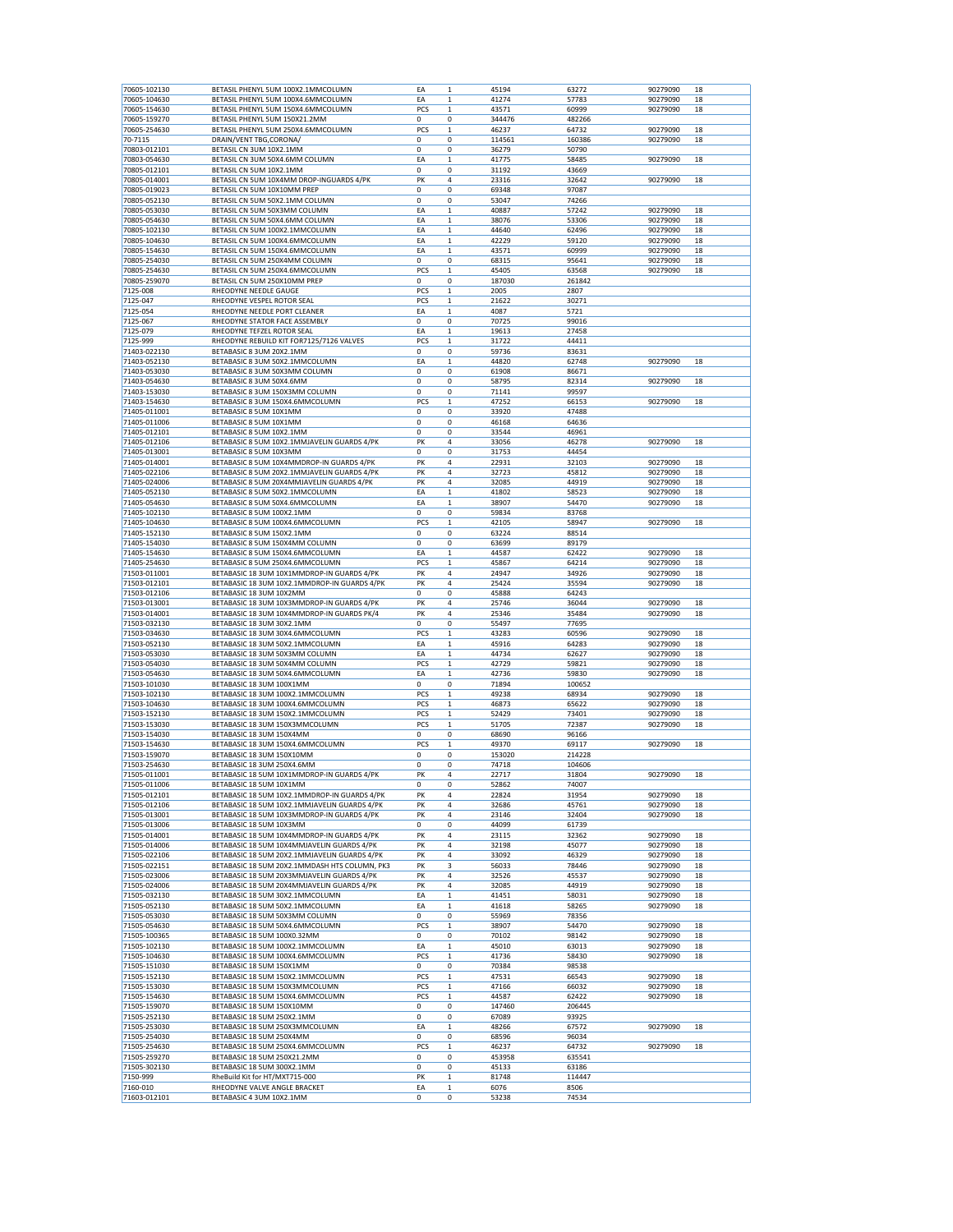| 71603-014001<br>71603-051030<br>71603-052130                                                                                                                                                                                                                                                                                                                                                                                                                 | BETABASIC 4 3UM 10X4MM                                  | 0           | 0            | 143500  | 200900  |                      |    |
|--------------------------------------------------------------------------------------------------------------------------------------------------------------------------------------------------------------------------------------------------------------------------------------------------------------------------------------------------------------------------------------------------------------------------------------------------------------|---------------------------------------------------------|-------------|--------------|---------|---------|----------------------|----|
|                                                                                                                                                                                                                                                                                                                                                                                                                                                              | BETABASIC 4 3UM 50X1MM COLUMN                           | 0           | 0            | 550818  | 771146  |                      |    |
|                                                                                                                                                                                                                                                                                                                                                                                                                                                              | BETABASIC 4 3UM 50X2.1MMCOLUMN                          | EA          | $\mathbf{1}$ | 44900   | 62860   | 90279090             | 18 |
| 71603-053030                                                                                                                                                                                                                                                                                                                                                                                                                                                 | BETABASIC 4 3UM 50X3MM COLUMN                           | 0           | 0            | 21580   | 30212   |                      |    |
|                                                                                                                                                                                                                                                                                                                                                                                                                                                              |                                                         |             |              |         |         |                      |    |
| 71603-102130                                                                                                                                                                                                                                                                                                                                                                                                                                                 | BETABASIC 4 3UM 100X2.1MMCOLUMN                         | EA          | $\mathbf{1}$ | 49731   | 69624   | 90279090             | 18 |
| 71603-154630                                                                                                                                                                                                                                                                                                                                                                                                                                                 | BETABASIC 4 3UM 150X4.6MM                               | 0           | 0            | 68881   | 96433   |                      |    |
| 71605-011006                                                                                                                                                                                                                                                                                                                                                                                                                                                 | BETABASIC 4 5UM 10X1MM                                  | 0           | 0            | 46734   | 65428   |                      |    |
| 71605-012106                                                                                                                                                                                                                                                                                                                                                                                                                                                 | BETABASIC 4 5UM 10X2.1MM                                | 0           | 0            | 42781   | 59893   |                      |    |
| 71605-013001                                                                                                                                                                                                                                                                                                                                                                                                                                                 | BETABASIC 4 5UM 10X3MM                                  | 0           | 0            | 32791   | 45907   |                      |    |
| 71605-014001                                                                                                                                                                                                                                                                                                                                                                                                                                                 | BETABASIC 4 5UM 10X4MM                                  | $\mathbf 0$ | 0            | 32982   | 46174   |                      |    |
| 71605-014006                                                                                                                                                                                                                                                                                                                                                                                                                                                 | BETABASIC 4 5UM 10X4MM                                  | 0           | 0            | 35334   | 49467   |                      |    |
| 71605-022106                                                                                                                                                                                                                                                                                                                                                                                                                                                 | BETABASIC 4 5UM 20X2.1MM                                | 0           | 0            | 34678   | 48550   |                      |    |
| 71605-022151                                                                                                                                                                                                                                                                                                                                                                                                                                                 | BETABASIC C4 5UM 20X2.1MMDASH HTS COLUMN, PK3           | PK          | 3            | 56033   | 78446   | 90279090             | 18 |
|                                                                                                                                                                                                                                                                                                                                                                                                                                                              |                                                         | EA          |              |         |         |                      |    |
| 71605-052130                                                                                                                                                                                                                                                                                                                                                                                                                                                 | BETABASIC 4 5UM 50X2.1MMCOLUMN                          |             | $\mathbf 1$  | 41433   | 58006   | 90279090             | 18 |
| 71605-102130                                                                                                                                                                                                                                                                                                                                                                                                                                                 | BETABASIC 4 5UM 100X2.1MM                               | 0           | 0            | 60682   | 84955   |                      |    |
| 71605-103030                                                                                                                                                                                                                                                                                                                                                                                                                                                 | BETABASIC 4 5UM 100X3MM COLUMN                          | 0           | 0            | 62003   | 86804   |                      |    |
| 71605-154630                                                                                                                                                                                                                                                                                                                                                                                                                                                 | BETABASIC 4 5UM 150X4.6MMCOLUMN                         | PCS         | $\mathbf 1$  | 43571   | 60999   | 90279090             | 18 |
| 71605-254630                                                                                                                                                                                                                                                                                                                                                                                                                                                 | BETABASIC 4 5UM 250X4.6MM                               | 0           | $\mathbf 0$  | 46734   | 65428   |                      |    |
| 71703-052130                                                                                                                                                                                                                                                                                                                                                                                                                                                 | BETABASIC CN 3UM 50X2.1MM                               | 0           | 0            | 42781   | 59893   |                      |    |
| 71703-104630                                                                                                                                                                                                                                                                                                                                                                                                                                                 | BETABASIC CN 3UM 100X4.6MMCOLUMN                        | EA          | $\mathbf 1$  | 44914   | 62880   | 90279090             | 18 |
| 71703-153030                                                                                                                                                                                                                                                                                                                                                                                                                                                 | BETABASIC CN 3UM 150X3MM                                | 0           | 0            | 32982   | 46174   |                      |    |
| 71705-012101                                                                                                                                                                                                                                                                                                                                                                                                                                                 | BETABASIC CN 5UM 10X2.1MM                               | 0           | 0            | 32978   | 46169   |                      |    |
| 71705-012106                                                                                                                                                                                                                                                                                                                                                                                                                                                 | BETABASIC CN 5UM 10X2.1MM                               | 0           | $\bf 0$      | 42215   | 59101   |                      |    |
|                                                                                                                                                                                                                                                                                                                                                                                                                                                              |                                                         |             |              |         |         |                      |    |
| 71705-014001                                                                                                                                                                                                                                                                                                                                                                                                                                                 | BETABASIC CN 5UM 10X4MMDROP-IN GUARDS 4/PK              | PK          | 4            | 22746   | 31844   | 90279090             | 18 |
| 71705-022106                                                                                                                                                                                                                                                                                                                                                                                                                                                 | BETABASIC CN 5UM 20X2.1MMJAVELIN GUARDS 4/PK            | PK          | 4            | 33092   | 46329   | 90279090             | 18 |
| 71705-024006                                                                                                                                                                                                                                                                                                                                                                                                                                                 | BETABASIC CN 5UM 20X4MMJAVELIN GUARDS 4/PK              | PK          | 4            | 32085   | 44919   | 90279090             | 18 |
| 71705-052130                                                                                                                                                                                                                                                                                                                                                                                                                                                 | BETABASIC CN 5UM 50X2.1MMCOLUMN                         | PCS         | $\mathbf 1$  | 41618   | 58265   | 90279090             | 18 |
| 71705-053030                                                                                                                                                                                                                                                                                                                                                                                                                                                 | BETABASIC CN 5UM 50X3MM COLUMN                          | 0           | 0            | 53898   | 75458   |                      |    |
| 71705-102130                                                                                                                                                                                                                                                                                                                                                                                                                                                 | BETABASIC CN 5UM 100X2.1MMCOLUMN                        | EA          | $\mathbf 1$  | 45379   | 63531   | 90279090             | 18 |
| 71705-102130RP                                                                                                                                                                                                                                                                                                                                                                                                                                               | BETABASIC CN 5UM 100X2.1MM                              | 0           | 0            | 64169   | 89837   |                      |    |
| 71705-154630                                                                                                                                                                                                                                                                                                                                                                                                                                                 | BETABASIC CN 5UM 150X4.6MMCOLUMN                        | <b>PCS</b>  | 1            | 44033   | 61646   | 90279090             | 18 |
| 71705-254630                                                                                                                                                                                                                                                                                                                                                                                                                                                 | BETABASIC CN 5UM 250X4.6MMCOLUMN                        | PCS         | $\mathbf{1}$ | 45867   | 64214   | 90279090             | 18 |
|                                                                                                                                                                                                                                                                                                                                                                                                                                                              |                                                         |             |              |         |         |                      |    |
| 71803-011001                                                                                                                                                                                                                                                                                                                                                                                                                                                 | BETABASIC PHENYL 3UM 10X1MMDROP-IN GUARDS 4/PK          | PK          | 4            | 25132   | 35185   | 90279090             | 18 |
| 71803-012101                                                                                                                                                                                                                                                                                                                                                                                                                                                 | BETABASIC PHENYL 3UM 10X2.1MMDROP IN GUARDS 4/PK        | PK          | 4            | 25794   | 36111   | 90279090             | 18 |
| 71803-014001                                                                                                                                                                                                                                                                                                                                                                                                                                                 | BETABASIC PHENYL 3UM 10X4MMDROP-IN GUARDS 4/PK          | PK          | 4            | 25916   | 36282   | 90279090             | 18 |
| 71803-052130                                                                                                                                                                                                                                                                                                                                                                                                                                                 | BETABASIC PHENYL 3UM 50X2.1MM                           | 0           | 0            | 59834   | 83767   |                      |    |
| 71803-152130                                                                                                                                                                                                                                                                                                                                                                                                                                                 | BETABASIC PHENYL 3UM150X2.1MM COLUMN                    | PCS         | 1            | 51413   | 71979   | 90279090             | 18 |
| 71803-154630                                                                                                                                                                                                                                                                                                                                                                                                                                                 | BETABASIC PHENYL 3UM150X4.6MM COLUMN                    | PCS         | $\mathbf 1$  | 48169   | 67436   | 90279090             | 18 |
| 71805-014001                                                                                                                                                                                                                                                                                                                                                                                                                                                 | BETABASIC PHENYL 5UM 10X4MMDROP-IN GUARDS 4/PK          | PK          | 4            | 23115   | 32362   | 90279090             | 18 |
| 71805-052130                                                                                                                                                                                                                                                                                                                                                                                                                                                 | BETABASIC PHENYL 5UM 50X2.1MMCOLUMN                     | EΑ          | $\mathbf 1$  | 40602   | 56842   | 90279090             | 18 |
| 71805-152130                                                                                                                                                                                                                                                                                                                                                                                                                                                 | <b>BETABASIC PHENYL 5UM</b>                             | 0           |              |         |         |                      |    |
|                                                                                                                                                                                                                                                                                                                                                                                                                                                              |                                                         |             | 0            | 63224   | 88514   |                      |    |
| 71805-154630                                                                                                                                                                                                                                                                                                                                                                                                                                                 | BETABASIC PHENYL 5UM150X4.6MM COLUMN                    | EA          | $\mathbf 1$  | 44033   | 61646   | 90279090             | 18 |
| 71805-252130                                                                                                                                                                                                                                                                                                                                                                                                                                                 | BETABASIC PHENYL 5UM250X2.1MM COLUMN                    | EA          | $\mathbf{1}$ | 49008   | 68611   | 90279090             | 18 |
| 71805-254630                                                                                                                                                                                                                                                                                                                                                                                                                                                 | BETABASIC PHENYL 5UM250X4.6MM COLUMN                    | PCS         | $\mathbf 1$  | 46237   | 64732   | 90279090             | 18 |
| 72105-011001                                                                                                                                                                                                                                                                                                                                                                                                                                                 | BIOBASIC 18 5UM 10X1MMDROP-IN GUARDS 4/PK               | PK          | 4            | 19017   | 26624   | 90279090             | 18 |
| 72105-012101                                                                                                                                                                                                                                                                                                                                                                                                                                                 | BIOBASIC 18 5UM 10X2.1MMDROP-IN GUARDS 4/PK             | PK          | 4            | 19124   | 26774   | 90279090             | 18 |
| 72105-012106                                                                                                                                                                                                                                                                                                                                                                                                                                                 | BIOBASIC 18 5UM 10X2.1MM                                | 0           | 0            | 44947   | 62926   |                      |    |
| 72105-013001                                                                                                                                                                                                                                                                                                                                                                                                                                                 | BIOBASIC 18 5UM 10X3MMDROP-IN GUARDS 4/PK               | PK          | 4            | 19646   | 27505   | 90279090             | 18 |
| 72105-014001                                                                                                                                                                                                                                                                                                                                                                                                                                                 | BIOBASIC 18 5UM 10X4MMDROP-IN GUARDS 4/PK               | PK          | 4            | 19416   | 27182   | 90279090             | 18 |
|                                                                                                                                                                                                                                                                                                                                                                                                                                                              |                                                         |             |              |         |         |                      |    |
| 72105-014003                                                                                                                                                                                                                                                                                                                                                                                                                                                 | BIOBASIC 18 5UM 10X4MM PEEKGUARD CARTRIDGE 3/PK         | PK          | 3            | 31694   | 44372   | 90279090             | 18 |
| 72105-019023                                                                                                                                                                                                                                                                                                                                                                                                                                                 | BIOBASIC 18 5UM 10X10MM PREPDROP-IN CARTRIDGE PK/3      | PK          | 3            | 33714   | 47199   | 90279090             | 18 |
| 72105-019223                                                                                                                                                                                                                                                                                                                                                                                                                                                 | BIOBASIC C18 5UM                                        | 0           | 0            | 162815  | 227941  |                      |    |
| 72105-030215                                                                                                                                                                                                                                                                                                                                                                                                                                                 | BIOBASIC 18 5UM 30X0.18MM                               | 0           | 0            | 34957   | 48940   | 90279090             | 18 |
| 72105-030315                                                                                                                                                                                                                                                                                                                                                                                                                                                 | BIOBASIC 18 5UM 30X0.32MMKAPPA GUARD COLUMN             | EA          | $\mathbf 1$  | 35263   | 49369   | 90279090             | 18 |
| 72105-030515                                                                                                                                                                                                                                                                                                                                                                                                                                                 | BIOBASIC 18 5UM 30X0.50MMKAPPA GUARD COLUMN             | EA          | 1            | 35932   | 50304   | 90279090             | 18 |
| 72105-039022                                                                                                                                                                                                                                                                                                                                                                                                                                                 | BIOBASIC 18 5UM 30X10MM PREP                            | 0           | 0            | 169602  | 237443  |                      |    |
| 72105-050365                                                                                                                                                                                                                                                                                                                                                                                                                                                 | BIOBASIC 18 5UM 50X0.32MM                               | 0           | 0            | 70195   | 98273   |                      |    |
| 72105-050565                                                                                                                                                                                                                                                                                                                                                                                                                                                 | BIOBASIC 18 5UM 50X0.50MMKAPPA COLUMN                   | EA          | $\mathbf 1$  |         | 60107   |                      | 18 |
|                                                                                                                                                                                                                                                                                                                                                                                                                                                              |                                                         |             |              | 42934   |         | 90279090             |    |
| 72105-051030                                                                                                                                                                                                                                                                                                                                                                                                                                                 | BIOBASIC 18 5UM 50X1MM COLUMN                           | EA          | $\mathbf{1}$ | 37069   | 51896   | 90279090             | 18 |
| 72105-052130                                                                                                                                                                                                                                                                                                                                                                                                                                                 | BIOBASIC 18 5UM 50X2.1MMCOLUMN                          | EA          | $\mathbf 1$  | 34733   | 48627   | 90279090             | 18 |
| 72105-057563                                                                                                                                                                                                                                                                                                                                                                                                                                                 | BioBasic 18 IntegraFrit,                                | 0           | 0            | 53238   | 74534   |                      |    |
| 72105-057564                                                                                                                                                                                                                                                                                                                                                                                                                                                 | BioBasic 18 IntegraFrit,                                | 0           | 0            | 143500  | 200900  |                      |    |
| 72105-059070                                                                                                                                                                                                                                                                                                                                                                                                                                                 | BIOBASIC 18 5UM 50X10MM PREP                            | $\mathbf 0$ | $\mathbf 0$  | 123058  | 172281  |                      |    |
| 72105-059270                                                                                                                                                                                                                                                                                                                                                                                                                                                 | BIOBASIC 18 5UM 50X21MM PREP                            | 0           | 0            |         | 377795  |                      |    |
| 72105-059370                                                                                                                                                                                                                                                                                                                                                                                                                                                 |                                                         |             |              | 269854  |         |                      |    |
|                                                                                                                                                                                                                                                                                                                                                                                                                                                              | BIOBASIC 18 5UM 50X30MM PREP                            | 0           | 0            | 496740  | 695436  |                      |    |
|                                                                                                                                                                                                                                                                                                                                                                                                                                                              |                                                         | 0           |              |         |         |                      |    |
|                                                                                                                                                                                                                                                                                                                                                                                                                                                              | BIOBASIC 18 5UM 50X50MM PREP                            |             | 0            | 878712  | 1230196 |                      |    |
|                                                                                                                                                                                                                                                                                                                                                                                                                                                              | BIOBASIC 18 5UM 100X0.18MMKAPPA COLUMN                  | EA          | $\mathbf{1}$ | 43107   | 60349   | 90279090             | 18 |
|                                                                                                                                                                                                                                                                                                                                                                                                                                                              | BIOBASIC 18 5UM 100X0.18MM                              | 0           | $\mathbf 0$  | 73210   | 102494  |                      |    |
|                                                                                                                                                                                                                                                                                                                                                                                                                                                              | BIOBASIC 18 5UM 100X0.18MM                              | 0           | 0            | 70481   | 98673   |                      |    |
|                                                                                                                                                                                                                                                                                                                                                                                                                                                              | BIOBASIC 18 5UM 100X0.32MM                              | 0           | 0            | 68221   | 95510   |                      |    |
|                                                                                                                                                                                                                                                                                                                                                                                                                                                              | BIOBASIC 18 5UM 100X0.50MMKAPPA COLUMN                  | EA          | $\,$ 1       | 42944   | 60121   | 90279090             | 18 |
|                                                                                                                                                                                                                                                                                                                                                                                                                                                              | BIOBASIC 18 5UM 100X1MM COLUMN                          | EA          | $\,1$        | 40444   | 56621   | 90279090             | 18 |
|                                                                                                                                                                                                                                                                                                                                                                                                                                                              | BIOBASIC 18 5UM 100X2.1MMCOLUMN                         | EA          | $\,$ 1       | 37640   | 52697   | 90279090             | 18 |
|                                                                                                                                                                                                                                                                                                                                                                                                                                                              | BIOBASIC 18 5UM 100X2.1MMPEEK COLUMN                    | EA          | 1            | 64956   | 90938   | 90279090             | 18 |
|                                                                                                                                                                                                                                                                                                                                                                                                                                                              | BIOBASIC 18 5UM 100X3MM COLUMN                          | EA          | $\mathbf 1$  | 36983   | 51776   | 90279090             | 18 |
|                                                                                                                                                                                                                                                                                                                                                                                                                                                              |                                                         |             |              |         |         |                      |    |
|                                                                                                                                                                                                                                                                                                                                                                                                                                                              | BIOBASIC 18 5UM 100X4.6MMCOLUMN                         | EA          | $\mathbf 1$  | 34574   | 48404   | 90279090             | 18 |
|                                                                                                                                                                                                                                                                                                                                                                                                                                                              | BIOBASIC 18 5UM 100X4.6MM                               | 0           | 0            | 71989   | 100785  |                      |    |
|                                                                                                                                                                                                                                                                                                                                                                                                                                                              | BioBasic 18 IntegraFrit,                                | 0           | 0            | 70764   | 99070   |                      |    |
|                                                                                                                                                                                                                                                                                                                                                                                                                                                              | BioBasic 18 IntegraFrit,                                | 0           | 0            | 70668   | 98935   |                      |    |
|                                                                                                                                                                                                                                                                                                                                                                                                                                                              | BIOBASIC 18 5UM 100MM X 75UM                            | 0           | 0            | 66525   | 93136   | 90279090             | 18 |
|                                                                                                                                                                                                                                                                                                                                                                                                                                                              | BIOBASIC 18 5UM 100MM x 75UM15UM PICOFRIT COLUMN, 3P PK |             | 3            | 184320  | 258048  | 90279090             | 18 |
|                                                                                                                                                                                                                                                                                                                                                                                                                                                              | BIOBASIC 18 5UM 150X0.075MM                             | $\mathbf 0$ | 0            | 70764   | 99070   |                      |    |
|                                                                                                                                                                                                                                                                                                                                                                                                                                                              | BIOBASIC 18 5UM 150X0.10MMKAPPA COLUMN                  | EA          | $\mathbf 1$  | 42588   | 59623   |                      | 18 |
|                                                                                                                                                                                                                                                                                                                                                                                                                                                              | BIOBASIC 18 5UM 150X0.18MMKAPPA COLUMN                  | EA          | $\,$ 1       | 43419   | 60786   | 90279090<br>90279090 | 18 |
|                                                                                                                                                                                                                                                                                                                                                                                                                                                              |                                                         |             |              |         |         |                      |    |
|                                                                                                                                                                                                                                                                                                                                                                                                                                                              | BIOBASIC 18 5UM 150X0.32MMKAPPA COLUMN                  | EA          | $\mathbf 1$  | 43038   | 60253   | 90279090             | 18 |
|                                                                                                                                                                                                                                                                                                                                                                                                                                                              | BIOBASIC 18 5UM 150X0.5MMKAPPA COLUMN                   | EA          | $\mathbf 1$  | 42665   | 59731   | 90279090             | 18 |
|                                                                                                                                                                                                                                                                                                                                                                                                                                                              | BIOBASIC 18 5UM 150X1MM COLUMN                          | EA          | 1            | 42973   | 60162   | 90279090             | 18 |
|                                                                                                                                                                                                                                                                                                                                                                                                                                                              | BIOBASIC 18 5UM 150X2.1MMCOLUMN                         | EA          | $\mathbf 1$  | 39577   | 55408   | 90279090             | 18 |
|                                                                                                                                                                                                                                                                                                                                                                                                                                                              | BIOBASIC 18 5UM 150X2.1MM                               | 0           | 0            | 75378   | 105529  |                      |    |
|                                                                                                                                                                                                                                                                                                                                                                                                                                                              | BIOBASIC 18 5UM 150X4MM COLUMN                          | EA          | $\mathbf 1$  | 36572   | 51201   | 90279090             | 18 |
|                                                                                                                                                                                                                                                                                                                                                                                                                                                              | BIOBASIC 18 5UM 150X4.6MMCOLUMN                         | EΑ          | $\mathbf 1$  | 36933   | 51707   | 90279090             | 18 |
|                                                                                                                                                                                                                                                                                                                                                                                                                                                              | BIOBASIC 18 5UM 150X4.6MM                               | 0           | 0            | 76325   | 106854  |                      |    |
|                                                                                                                                                                                                                                                                                                                                                                                                                                                              |                                                         |             |              |         |         |                      |    |
| 72105-059570<br>72105-100265<br>72105-100266<br>72105-100267<br>72105-100365<br>72105-100565<br>72105-101030<br>72105-102130<br>72105-102168<br>72105-103030<br>72105-104630<br>72105-104668<br>72105-107563<br>72105-107564<br>72105-107581<br>72105-107582<br>72105-150065<br>72105-150165<br>72105-150265<br>72105-150365<br>72105-150565<br>72105-151030<br>72105-152130<br>72105-152168<br>72105-154030<br>72105-154630<br>72105-154668<br>72105-159270 | BIOBASIC 18 5UM 150X21.2MM                              | 0           | 0            | 395355  | 553497  |                      |    |
| 72105-159370                                                                                                                                                                                                                                                                                                                                                                                                                                                 | BIOBASIC 18 5UM 150X30MM PREP                           | 0           | 0            | 818124  | 1145374 |                      |    |
| 72105-159570                                                                                                                                                                                                                                                                                                                                                                                                                                                 | BIOBASIC 18 5UM 150X50MM PREP                           | 0           | 0            | 1600725 | 2241015 |                      |    |
| 72105-251030                                                                                                                                                                                                                                                                                                                                                                                                                                                 | BIOBASIC 18 5UM 250X1MM COLUMN                          | EA          | $\,$ 1 $\,$  | 44772   | 62681   | 90279090             | 18 |
| 72105-252130                                                                                                                                                                                                                                                                                                                                                                                                                                                 | BIOBASIC 18 5UM 250X2.1MMCOLUMN                         | EA          | $\,1$        | 41008   | 57412   | 90279090             | 18 |
| 72105-252168                                                                                                                                                                                                                                                                                                                                                                                                                                                 | BIOBASIC 18 5UM 250X2.1MM                               | 0           | 0            | 78867   | 110414  |                      |    |
| 72105-253030                                                                                                                                                                                                                                                                                                                                                                                                                                                 | BIOBASIC 18 5UM 250X3MM COLUMN                          | 0           | 0            | 68785   | 96299   |                      |    |
| 72105-254630                                                                                                                                                                                                                                                                                                                                                                                                                                                 | BIOBASIC 18 5UM 250X4.6MMCOLUMN                         | EA          | $\mathbf 1$  | 38922   | 54491   | 90279090             | 18 |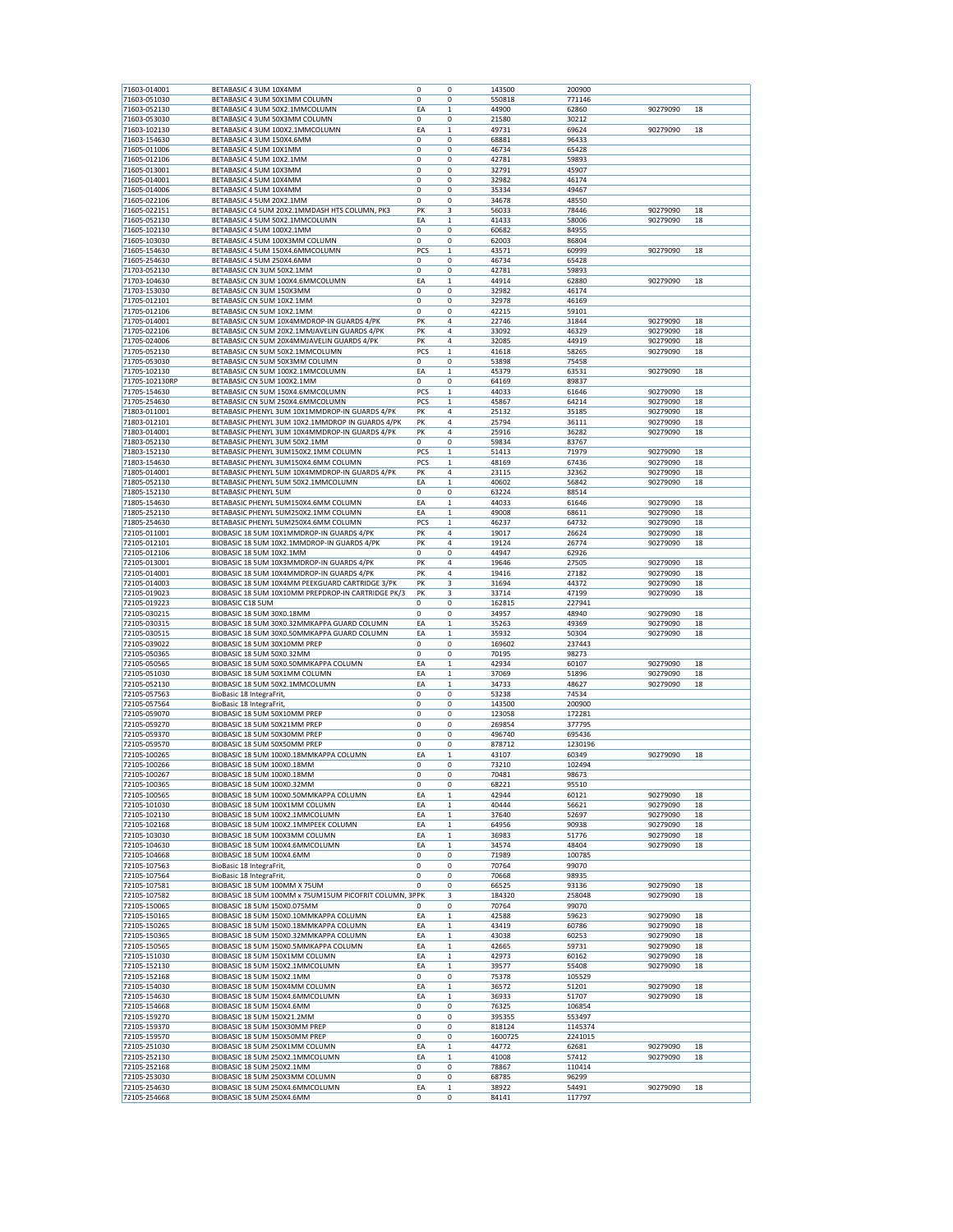| 72105-259070<br>72105-259270 | BIOBASIC 18 5UM 250X10MM PREP                           | 0                 | 0            | 220103 | 308144 |          |    |
|------------------------------|---------------------------------------------------------|-------------------|--------------|--------|--------|----------|----|
|                              | BioBasic 18 5um 250x21.1mm                              | EA                | 1            | 308305 | 431627 | 90279090 | 18 |
| 72105-259370                 | BIOBASIC 18 5UM 250X30MM PREP                           | 0                 | 0            | 31097  | 43536  |          |    |
|                              |                                                         |                   |              |        |        |          |    |
| 72105-259570                 | BIOBASIC 18 5UM 250X50MM PREP                           | 0                 | 0            | 21580  | 30212  |          |    |
| 72105-309070                 | BIOBASIC 18 5UM 300X10MM PREP                           | 0                 | 0            | 27424  | 38393  |          |    |
| 72110-259070                 | BIOBASIC 18 10UM 250X10MM                               | $\mathbf 0$       | $\mathbf 0$  | 225473 | 315662 | 90279090 | 18 |
| 72110-259270                 | BIOBASIC 18 10UM 250X21.2MMPREP COLUMN                  | EA                | $\mathbf{1}$ | 274905 | 384867 | 90279090 | 18 |
| 72205-011001                 | BIOBASIC 8 5UM 10X1MM DROP-INGUARDS 4/PK                | PK                | 4            | 19017  | 26624  | 90279090 | 18 |
| 72205-012101                 | BIOBASIC 8 5UM 10X2.1MMDROP-IN GUARDS 4/PK              | PK                | 4            | 19494  | 27291  | 90279090 | 18 |
| 72205-012106                 | BIOBASIC 8 5UM 10X2.1MMJAVELIN GUARDS 4/PK              | PK                | 4            | 35071  | 49100  | 90279090 | 18 |
| 72205-014001                 | BIOBASIC 8 5UM 10X4MM DROP-INGUARDS 4/PK                | PK                | 4            | 19416  | 27182  | 90279090 | 18 |
|                              |                                                         |                   |              |        |        |          |    |
| 72205-019023                 | BIOBASIC 8 5UM 10X10MM PREP                             | 0                 | 0            | 74816  | 104742 |          |    |
| 72205-019223                 | BIOBASIC C8 5UM, 10X20MM                                | $\mathbf 0$       | 0            | 178457 | 249839 |          |    |
| 72205-030215                 | BIOBASIC 8 5UM 30X0.18MM                                | 0                 | 0            | 34957  | 48940  |          |    |
| 72205-030515                 | BIOBASIC 8 5UM 30X0.50MM                                | 0                 | 0            | 30816  | 43142  |          |    |
| 72205-050565                 | BIOBASIC 8 5UM 50X0.50MMKAPPA COLUMN                    | EA                | 1            | 42934  | 60107  | 90279090 | 18 |
| 72205-051030                 | BIOBASIC 8 5UM 50X1MM COLUMN                            | EA                | $\mathbf 1$  | 36607  | 51250  | 90279090 | 18 |
|                              |                                                         | EA                |              |        |        |          | 18 |
| 72205-052130                 | BIOBASIC 8 5UM 50X2.1MM COLUMN                          |                   | 1            | 33902  | 47463  | 90279090 |    |
| 72205-057581                 | BioBasic 8 PicoFrit,                                    | 0                 | 0            | 70386  | 98540  |          |    |
| 72205-100265                 | BIOBASIC 8 5UM 100X0.18MM                               | 0                 | 0            | 70386  | 98540  |          |    |
| 72205-101030                 | BIOBASIC 8 5UM 100X1MM COLUMN                           | EA                | $\mathbf{1}$ | 39982  | 55975  | 90279090 | 18 |
| 72205-102130                 | BIOBASIC 8 5UM 100X2.1MMCOLUMN                          | EA                | 1            | 37179  | 52050  | 90279090 | 18 |
| 72205-102168                 | BIOBASIC 8 5UM 100X2.1MM PEEK                           | 0                 | 0            | 75473  | 105663 |          |    |
| 72205-103030                 | BIOBASIC 8 5UM 100X3MM COLUMN                           | EA                | 1            | 36821  | 51549  | 90279090 | 18 |
|                              |                                                         |                   |              |        |        |          |    |
| 72205-104630                 | BIOBASIC 8 5UM 100X4.6MMCOLUMN                          | EA                | $\mathbf 1$  | 34574  | 48404  | 90279090 | 18 |
| 72205-107581                 | BioBasic 8 PicoFrit,                                    | 0                 | 0            | 57292  | 80208  |          |    |
| 72205-107582                 | BioBasic 8 PicoFrit,                                    | 0                 | 0            | 60118  | 84165  |          |    |
| 72205-151030                 | BIOBASIC 8 5UM 150X1MM COLUMN                           | EA                | 1            | 42511  | 59516  | 90279090 | 18 |
| 72205-152130                 | BIOBASIC 8 5UM 150X2.1MMCOLUMN                          | EA                | $\mathbf 1$  | 39947  | 55925  | 90279090 | 18 |
| 72205-154630                 | BIOBASIC 8 5UM 150X4.6MMCOLUMN                          | EA                | 1            | 36933  | 51707  | 90279090 | 18 |
|                              |                                                         |                   |              |        |        | 90279090 |    |
| 72205-252168                 | BIOBASIC 8 5UM 250X2.1MM PEEKCOLUMN                     | EA                | 1            | 69027  | 96638  |          | 18 |
| 72205-254030                 | BIOBASIC 8 5UM 250X4MM COLUMN                           | EA                | $\mathbf{1}$ | 37994  | 53192  | 90279090 | 18 |
| 72205-254630                 | BIOBASIC 8 5UM 250X4.6MMCOLUMN                          | EA                | $\mathbf{1}$ | 37906  | 53069  | 90279090 | 18 |
| 72205-259070                 | BIOBASIC 8 5UM 250X10MM PREP                            | 0                 | 0            | 203898 | 285457 | 90279090 | 18 |
| 72205-259270                 | BIOBASIC 8 5UM 250X21.2MM                               | $\mathbf 0$       | 0            | 34111  | 47756  |          |    |
|                              |                                                         | PK                |              |        |        | 90279090 |    |
| 72305-011001                 | BIOBASIC 4 5UM 10X1MM DROP-INGUARDS 4/PK                |                   | 4            | 19017  | 26624  |          | 18 |
| 72305-012101                 | BIOBASIC 4 5UM 10X2.1MMDROP-IN GUARDS 4/PK              | PK                | 4            | 19494  | 27291  | 90279090 | 18 |
| 72305-013001                 | BIOBASIC 4 5UM 10X3MM DROP-INGUARDS 4/PK                | PK                | 4            | 19446  | 27224  | 90279090 | 18 |
| 72305-014001                 | BIOBASIC 4 5UM 10X4MM DROP-INGUARDS 4/PK                | PK                | 4            | 19046  | 26665  | 90279090 | 18 |
| 72305-014003                 | BIOBASIC 4 5UM 10X4MM PEEK                              | $\mathbf 0$       | 0            | 44191  | 61868  |          |    |
| 72305-019023                 | BIOBASIC C4 5UM 10X10MM PREPDROP-IN CARTRIDGE PK/3      | PK                | 3            | 37317  | 52243  | 90279090 | 18 |
|                              |                                                         |                   |              |        | 249839 |          |    |
| 72305-019223                 | BIOBASIC C4 5UM, 10X20MM                                | $\mathbf 0$       | 0            | 178457 |        |          |    |
| 72305-021006                 | BIOBASIC 4 5UM 20X1MM JAVELINGUARDS 4/PK                | PK                | 4            | 34274  | 47983  | 90279090 | 18 |
| 72305-030215                 | BIOBASIC 4 5UM 30X0.18MM                                | $\mathbf 0$       | 0            | 34957  | 48940  |          |    |
| 72305-030315                 | BIOBASIC 4 5UM 30X0.32MM                                | 0                 | 0            | 35149  | 49209  |          |    |
| 72305-050265                 | BIOBASIC 4 5UM 50X0.18MM                                | 0                 | 0            | 70105  | 98147  |          |    |
|                              |                                                         |                   |              |        |        |          |    |
| 72305-050365                 | BIOBASIC 4 5UM 50X0.32MM                                | $\mathbf 0$       | 0            | 69914  | 97880  |          |    |
| 72305-050565                 | BIOBASIC 4 5UM 50X0.5MM KAPPA                           | 0                 | 0            | 68975  | 96565  |          |    |
| 72305-051030                 | BIOBASIC 4 5UM 50X1MM COLUMN                            | EA                | 1            | 36607  | 51250  | 90279090 | 18 |
| 72305-052130                 | BIOBASIC 4 5UM 50X2.1MM COLUMN                          | EA                | $\mathbf 1$  | 33902  | 47463  | 90279090 | 18 |
| 72305-054630                 | BIOBASIC 4 5UM 50X4.6MM COLUMN                          | EA                | $\mathbf 1$  | 31977  | 44767  | 90279090 | 18 |
| 72305-100565                 | BIOBASIC 4 5UM 100X0.5MM                                | 0                 | 0            | 68878  | 96430  |          |    |
|                              |                                                         |                   |              |        |        |          |    |
| 72305-101030                 | BIOBASIC 4 5UM 100X1MM COLUMN                           | EA                | 1            | 39982  | 55975  | 90279090 | 18 |
| 72305-102130                 | BIOBASIC 4 5UM 100X2.1MMCOLUMN                          | EA                | $\mathbf 1$  | 37179  | 52050  | 90279090 | 18 |
| 72305-102168                 | BIOBASIC 4 5UM 100X2.1MM PEEK                           | 0                 | 0            | 75754  | 106056 |          |    |
| 72305-104630                 | BIOBASIC 4 5UM 100X4.6MMCOLUMN                          | EA                | 1            | 34574  | 48404  | 90279090 | 18 |
| 72305-150365                 | BIOBASIC 4 5UM 150X0.32MM                               | 0                 | 0            |        |        |          |    |
| 72305-150565                 | BIOBASIC 4 5UM 150X0.50MM                               |                   |              |        |        |          |    |
|                              |                                                         |                   |              | 70764  | 99070  |          |    |
| 72305-151030                 |                                                         | 0                 | 0            | 70292  | 98409  |          |    |
|                              | BIOBASIC 4 5UM 150X1MM COLUMN                           | EA                | 1            | 42511  | 59516  | 90279090 | 18 |
| 72305-152130                 | BIOBASIC 4 5UM 150X2.1MMCOLUMN                          | EA                | $\mathbf 1$  | 39115  | 54761  | 90279090 | 18 |
| 72305-154030                 | BIOBASIC 4 5UM 150X4MM COLUMN                           | EA                | 1            | 36572  | 51201  | 90279090 | 18 |
|                              |                                                         |                   |              |        |        | 90279090 |    |
| 72305-154630                 | BIOBASIC 4 5UM 150X4.6MMCOLUMN                          | EA<br>$\mathbf 0$ | 1<br>0       | 36471  | 51060  |          | 18 |
| 72305-154668                 | BIOBASIC 4 5UM 150X4.6MM PEEK                           |                   |              | 76325  | 106854 |          |    |
| 72305-159070                 | BIOBASIC 4 5UM 150X10MM PREP                            | 0                 | 0            | 155657 | 217920 |          |    |
| 72305-159270                 | BIOBASIC 4 5UM 150X21.2MM                               | 0                 | 0            | 360590 | 504826 |          |    |
| 72305-204630                 | BIOBASIC 4 5UM 200X4.6MM                                | $\mathbf 0$       | 0            | 63978  | 89569  |          |    |
| 72305-252130                 | BIOBASIC 4 5UM 250X2.1MMCOLUMN                          | EA                | $\mathbf 1$  | 41008  | 57412  | 90279090 | 18 |
| 72305-254630                 | BIOBASIC 4 5UM 250X4.6MMCOLUMN                          | EA                | $\mathbf{1}$ | 38737  | 54232  | 90279090 | 18 |
| 72305-259070                 | BIOBASIC 4 5UM 250X10MM PREPCOLUMN                      | EA                | $\mathbf 1$  | 157324 | 220253 | 90279090 | 18 |
|                              |                                                         |                   |              |        |        |          |    |
| 72305-259270                 | BIOBASIC 4 5UM 250X21.2MM                               | 0                 | 0            | 474030 | 663642 |          |    |
| 72405-011001                 | BIOBASIC PHENYL 5UM 10X1MMDROP-IN GUARDS 4/PK           | PK                | 4            | 19178  | 26849  | 90279090 | 18 |
| 72405-012101                 | BIOBASIC PHENYL 5UM 10X2.1MMDROP-IN GUARDS 4/PK         | PK                | 4            | 19295  | 27013  | 90279090 | 18 |
| 72405-014001                 | BIOBASIC PHENYL 5UM 10X4MMDROP-IN GUARDS 4/PK           | PK                | 4            | 19257  | 26960  | 90279090 | 18 |
| 72405-052130                 | BIOBASIC PHENYL 5UM 50X2.1MMCOLUMN                      | EA                | $\mathbf{1}$ | 33822  | 47351  | 90279090 | 18 |
| 72405-151030                 | BIOBASIC PHENYL 5UM 150X1MMCOLUMN                       | EA                | $\mathbf 1$  | 42494  | 59492  | 90279090 | 18 |
|                              |                                                         |                   |              |        |        |          |    |
| 72405-152130                 | BIOBASIC PHENYL 5UM 150X2.1MM COLUMN                    | EA                | $\mathbf 1$  | 38836  | 54371  | 90279090 | 18 |
| 72405-154630                 | BIOBASIC PHENYL 5UM 150X4.6MM                           | 0                 | 0            | 67091  | 93927  |          |    |
| 72405-254630                 | BIOBASIC PHENYL 5UM 250X4.6MMCOLUMN                     | EA                | $\mathbf 1$  | 36512  | 51116  | 90279090 | 18 |
| 72605-011001                 | BETASIL DIOL 100 5UM 10X1MM                             | 0                 | 0            | 33920  | 47488  |          |    |
| 72605-012101                 | BETASIL DIOL 100 5UM 10X2.1MMDROP-IN GUARDS 4/PK        | PK                | 4            | 23194  | 32471  | 90279090 | 18 |
| 72605-014001                 | BETASIL DIOL 100 5UM 10X4MMDROP-IN GUARDS 4/PK          | PK                | 4            | 23115  | 32362  | 90279090 | 18 |
| 72605-054630                 | BETASIL DIOL 100 5UM 50X4.6MMCOLUMN                     | PCS               | 1            | 38138  | 53394  | 90279090 | 18 |
|                              |                                                         |                   |              |        |        |          |    |
| 72605-152130                 | BETASIL DIOL 100 5UM150X2.1MM COLUMN                    | PCS               | $\mathbf{1}$ | 46515  | 65121  | 90279090 | 18 |
| 72605-153030                 | BETASIL DIOL 100 5UM 150X3MMCOLUMN                      | EA                | 1            | 46397  | 64956  | 90279090 | 18 |
| 72605-154030                 | BETASIL DIOL 100 5UM 150X4MMCOLUMN                      | EA                | $\mathbf 1$  | 43734  | 61227  | 90279090 | 18 |
| 72605-154630                 | BETASIL DIOL 100 5UM150X4.6MM COLUMN                    | PCS               | 1            | 43571  | 60999  | 90279090 | 18 |
| 72605-251030                 | BETASIL DIOL 100 5UM 250X1MMCOLUMN                      | PCS               | 1            | 53434  | 74808  | 90279090 | 18 |
| 72605-254030                 | BETASIL DIOL 100 5UM 250X4MMCOLUMN                      | PCS               | $\mathbf 1$  | 45636  | 63890  | 90279090 | 18 |
|                              |                                                         |                   |              |        |        |          |    |
| 72605-254630                 | BETASIL DIOL 100 5UM250X4.6MM COLUMN                    | EA                | $\mathbf 1$  | 45867  | 64214  | 90279090 | 18 |
| 72605-259070                 | BETASIL DIOL 100 5UM 250X10MM                           | 0                 | 0            | 194002 | 271603 |          |    |
| 72905-014001                 | BIOBASIC CN 5UM 10X4MMDROP-IN GUARDS 4/PK               | PK                | 4            | 19416  | 27182  | 90279090 | 18 |
| 72905-102130                 | BIOBASIC CN 5UM 100X2.1MM                               | 0                 | 0            | 57854  | 80996  |          |    |
| 72905-154630                 | BIOBASIC CN 5UM 150X4.6MM                               | 0                 | 0            | 62375  | 87325  |          |    |
|                              |                                                         |                   |              |        |        |          |    |
| 72905-254630                 | BIOBASIC CN 5UM 250X4.6MMCOLUMN                         | EA                | 1            | 37906  | 53069  | 90279090 | 18 |
| 73003-011001                 | BETASIL PHENYL/HEXYL 3UM                                | 0                 | 0            | 36843  | 51580  |          |    |
| 73003-012101                 | BETASIL PHENYL/HEXYL 3UM10X2.1MM DROP-IN GUARDS 4/PK PK |                   | 4            | 25594  | 35832  | 90279090 | 18 |
| 73003-013001                 | BETASIL PHENYL/HEXYL 3UM                                | 0                 | 0            | 36089  | 50525  |          |    |
| 73003-014001                 | BETASIL PHENYL/HEXYL 3UM                                | 0                 | 0            | 37505  | 52507  |          |    |
| 73003-032130                 | BETASIL PHENYL/HEXYL 3UM                                | 0                 | 0            | 60020  | 84028  |          |    |
| 73003-051030                 | BETASIL PHENYL/HEXYL 3UM                                | 0                 | 0            | 68031  | 95243  |          |    |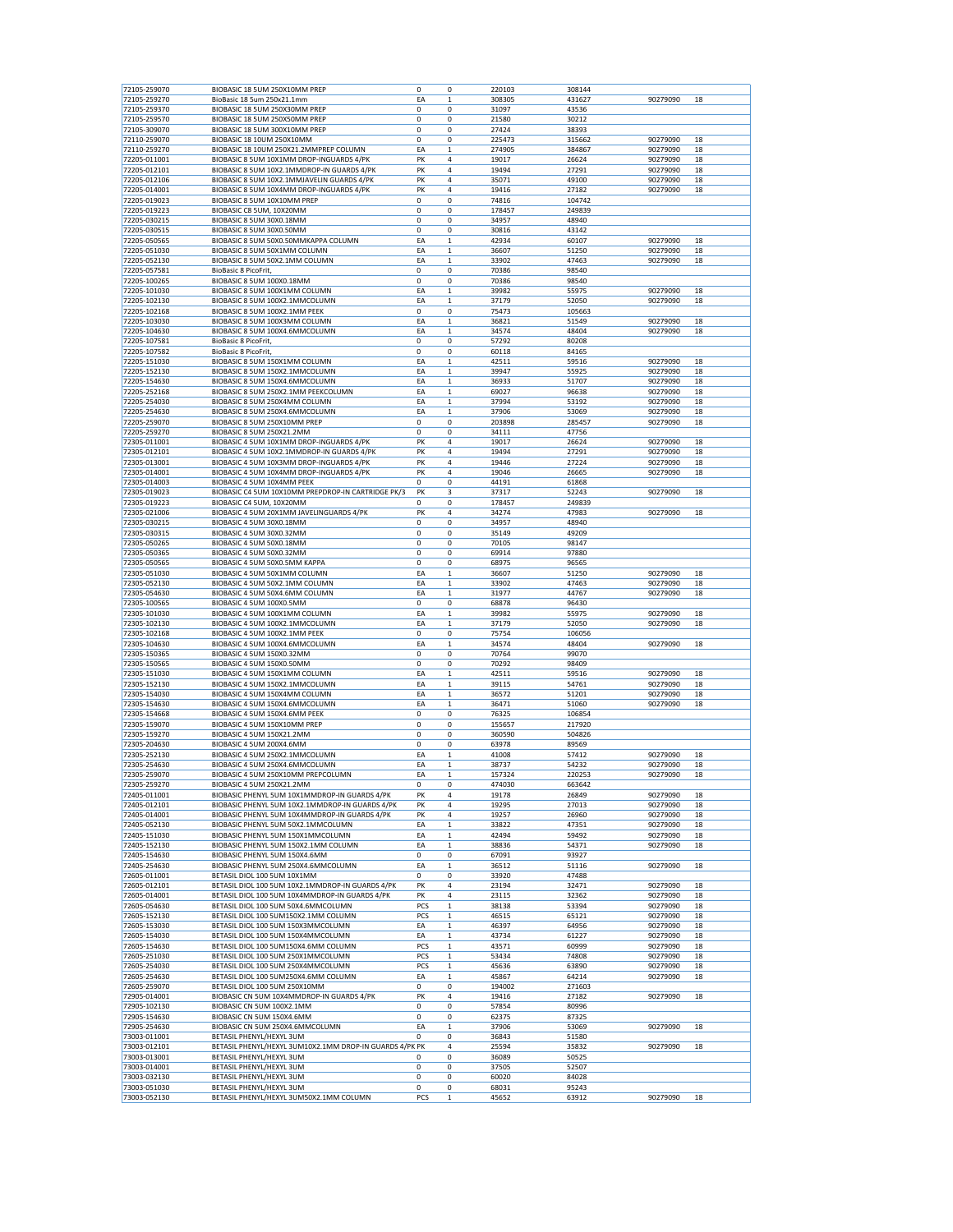| 73003-053030<br>73003-054030<br>73003-054630 |                                                         | PCS         | 1            |         |         |          |    |
|----------------------------------------------|---------------------------------------------------------|-------------|--------------|---------|---------|----------|----|
|                                              | BETASIL PHENYL/HEXYL 3UM50X3MM COLUMN                   |             |              | 44495   | 62293   | 90279090 | 18 |
|                                              | BETASIL PHENYL/HEXYL 3UM                                | $\mathbf 0$ | 0            | 60870   | 85217   | 90279090 | 18 |
|                                              | BETASIL PHENYL/HEXYL 3UM                                | $\mathbf 0$ | 0            | 61152   | 85613   |          |    |
| 73003-074630                                 | BETASIL PHENYL/HEXYL 3UM                                | $\mathbf 0$ | 0            | 66710   | 93394   |          |    |
| 73003-102130                                 | BETASIL PHENYL/HEXYL 3UM100X2.1MM COLUMN                | PCS         | 1            | 49079   | 68711   | 90279090 | 18 |
| 73003-103030                                 | BETASIL PHENYL/HEXYL 3UM100X3MM COLUMN                  | PCS         | $\mathbf 1$  | 48130   | 67382   | 90279090 | 18 |
|                                              |                                                         |             |              |         |         |          |    |
| 73003-104630                                 | BETASIL PHENYL/HEXYL 3UM100X4.6MM COLUMN                | EA          | $\mathbf{1}$ | 44914   | 62880   | 90279090 | 18 |
| 73003-152130                                 | BETASIL PHENYL/HEXYL 3UM                                | 0           | 0            | 65581   | 91813   |          |    |
| 73003-153030                                 | BETASIL PHENYL/HEXYL 3UM150X3MM COLUMN                  | PCS         | $\mathbf 1$  | 50805   | 71127   | 90279090 | 18 |
| 73003-154630                                 | BETASIL PHENYL/HEXYL 3UM150X4.6MM COLUMN                | <b>PCS</b>  | 1            | 47252   | 66153   | 90279090 | 18 |
|                                              |                                                         |             |              |         |         |          |    |
| 73003-252130                                 | BETASIL PHENYL-HEXYL                                    | 0           | 0            | 74000   | 103600  |          |    |
| 73005-012101                                 | BETASIL PHENYL/HEXYL 5UM10X2.1MM DROP-IN GUARDS 4/PK PK |             | 4            | 23194   | 32471   | 90279090 | 18 |
| 73005-013001                                 | BETASIL PHENYL/HEXYL 5UM                                | $\mathbf 0$ | 0            | 31664   | 44330   |          |    |
| 73005-014001                                 | BETASIL PHENYL/HEXYL 5UM                                | 0           | 0            | 32982   | 46174   |          |    |
| 73005-052130                                 |                                                         | PCS         | $\mathbf 1$  | 41333   | 57866   | 90279090 | 18 |
|                                              | BETASIL PHENYL/HEXYL 5UM50X2.1MM COLUMN                 |             |              |         |         |          |    |
| 73005-053030                                 | BETASIL PHENYL/HEXYL 5UM50X3MM COLUMN                   | <b>PCS</b>  | 1            | 41341   | 57878   | 90279090 | 18 |
| 73005-054630                                 | BETASIL PHENYL/HEXYL 5UM50X4.6MM COLUMN                 | EA          | $\mathbf 1$  | 38076   | 53306   | 90279090 | 18 |
| 73005-152130                                 | BETASIL PHENYL/HEXYL 5UM150X2.1MM COLUMN                | EA          | $\mathbf 1$  | 46515   | 65121   | 90279090 | 18 |
| 73005-154630                                 | BETASIL PHENYL/HEXYL 5UM150X4.6MM COLUMN                | EA          | $\mathbf{1}$ | 44033   | 61646   | 90279090 | 18 |
|                                              |                                                         |             |              |         |         |          |    |
| 73005-254030                                 | BETASIL PHENYL/HEXYL 5UM250X4MM COLUMN                  | EA          | 1            | 45573   | 63802   | 90279090 | 18 |
| 73005-254630                                 | BETASIL PHENYL/HEXYL 5UM250X4.6MM COLUMN                | PCS         | $\mathbf 1$  | 45405   | 63568   | 90279090 | 18 |
| 73005-259270                                 | BETASIL PHENYL/HEXYL 5UM                                | 0           | 0            | 440578  | 616810  |          |    |
| 73105-011001                                 | BIOBASIC AX 5UM 10X1MMDROP-IN GUARDS 4/PK               | PK          | 4            | 19191   | 26867   | 90279090 | 18 |
| 73105-012101                                 | BIOBASIC AX 5UM 10X2.1MMDROP-IN GUARDS 4/PK             | PK          | 4            | 18992   | 26588   | 90279090 | 18 |
| 73105-012106                                 | BIOBASIC AX 5UM 10X2.1MMJAVELIN GUARDS 4/PK             | PK          | 4            | 34939   | 48914   | 90279090 | 18 |
|                                              |                                                         |             |              |         |         |          |    |
| 73105-013001                                 | BIOBASIC AX 5UM 10X3MMDROP-IN GUARDS 4/PK               | PK          | 4            | 19234   | 26927   | 90279090 | 18 |
| 73105-014001                                 | BIOBASIC AX 5UM 10X4MMDROP-IN GUARDS 4/PK               | PK          | 4            | 19177   | 26847   | 90279090 | 18 |
| 73105-014006                                 | BIOBASIC AX 5UM 10X4MMJAVELIN GUARDS 4/PK               | PK          | 4            | 33867   | 47414   | 90279090 | 18 |
|                                              |                                                         |             |              |         |         |          |    |
| 73105-022106                                 | BIOBASIC AX 5UM 20X2.1MMJAVELIN GUARDS 4/PK             | PK          | 4            | 35160   | 49224   | 90279090 | 18 |
| 73105-022130                                 | BIOBASIC AX 5UM 20X2.1MMCOLUMN                          | EA          | 1            | 33614   | 47059   | 90279090 | 18 |
| 73105-022151                                 | BIOBASIC AX 5UM 20X2.1MM DASHHTS COLUMN PK/3            | PK          | 3            | 59928   | 83900   | 90279090 | 18 |
| 73105-051030                                 | BIOBASIC AX 5UM 50X1MM COLUMN                           | EA          | $\mathbf{1}$ | 36581   | 51213   | 90279090 | 18 |
|                                              |                                                         |             |              |         |         |          |    |
| 73105-052130                                 | BIOBASIC AX 5UM 50X2.1MMCOLUMN                          | EA          | $\mathbf 1$  | 34680   | 48552   | 90279090 | 18 |
| 73105-053030                                 | BIOBASIC AX 5UM 50X3MM COLUMN                           | EA          | $\mathbf 1$  | 34582   | 48415   | 90279090 | 18 |
| 73105-054630                                 | BIOBASIC AX 5UM 50X4.6MMCOLUMN                          | EA          | 1            | 32173   | 45042   | 90279090 | 18 |
| 73105-101030                                 | BIOBASIC AX 5UM 100X1MM COLUMN                          | EA          | $\mathbf 1$  | 39991   | 55988   | 90279090 | 18 |
|                                              |                                                         |             |              |         |         |          |    |
| 73105-102130                                 | BIOBASIC AX 5UM 100X2.1MMCOLUMN                         | EA          | $\mathbf 1$  | 37904   | 53065   | 90279090 | 18 |
| 73105-103030                                 | BIOBASIC AX 5UM 100X3MM COLUMN                          | EA          | $\mathbf 1$  | 36717   | 51404   | 90279090 | 18 |
| 73105-104630                                 | BIOBASIC AX 5UM 100X4.6MMCOLUMN                         | EA          | 1            | 34667   | 48534   | 90279090 | 18 |
| 73105-150565                                 | BIOBASIC AX 5UM 150X0.5MMKAPPA COLUMN                   | EA          | $\mathbf 1$  | 42701   | 59781   | 90279090 | 18 |
|                                              |                                                         |             |              |         |         |          |    |
| 73105-151030                                 | BIOBASIC AX 5UM 150X1MM COLUMN                          | EA          | 1            | 42521   | 59529   | 90279090 | 18 |
| 73105-152130                                 | BIOBASIC AX 5UM 150X2.1MMCOLUMN                         | EA          | 1            | 39945   | 55924   | 90279090 | 18 |
| 73105-153030                                 | BIOBASIC AX 5UM 150X3MM COLUMN                          | EA          | $\mathbf 1$  | 38643   | 54100   | 90279090 | 18 |
| 73105-154630                                 | BIOBASIC AX 5UM 150X4.6MMCOLUMN                         | EA          | $\mathbf{1}$ | 36322   | 50851   | 90279090 | 18 |
|                                              |                                                         |             |              |         |         |          |    |
| 73105-252130                                 | BIOBASIC AX 5UM 250X2.1MMCOLUMN                         | EA          | 1            | 40743   | 57040   | 90279090 | 18 |
| 73105-254030                                 | BIOBASIC AX 5UM 250X4MM COLUMN                          | EA          | $\mathbf 1$  | 37277   | 52188   | 90279090 | 18 |
| 73105-254630                                 | BIOBASIC AX 5UM 250X4.6MMCOLUMN                         | EA          | 1            | 37438   | 52414   | 90279090 | 18 |
| 73105-259070                                 | BIOBASIC AX 5UM 250X10MM PREPCOLUMN                     | EA          | 1            | 152543  | 213560  | 90279090 | 18 |
|                                              |                                                         |             |              |         |         |          |    |
| 73205-011001                                 | BIOBASIC SCX 5UM 10X1MMDROP-IN GUARDS 4/PK              | PK          | 4            | 18991   | 26587   | 90279090 | 18 |
| 73205-012101                                 | BIOBASIC SCX 5UM 10X2.1MMDROP-IN GUARDS 4/PK            | PK          | 4            | 18992   | 26588   | 90279090 | 18 |
| 73205-012106                                 | BIOBASIC SCX 5UM 10X2.1MMJAVELIN GUARDS 4/PK            | PK          | 4            | 34939   | 48914   | 90279090 | 18 |
| 73205-013001                                 | BIOBASIC SCX 5UM 10X3MMDROP-IN GUARDS 4/PK              | PK          | 4            | 19234   | 26927   | 90279090 | 18 |
| 73205-014001                                 | BIOBASIC SCX 5UM 10X4MMDROP-IN GUARDS 4/PK              | PK          | 4            | 19177   | 26847   | 90279090 | 18 |
|                                              |                                                         |             |              |         |         |          |    |
| 73205-030315                                 | BIOBASIC SCX 5UM 30X0.32MM                              | 0           | 0            | 35241   | 49337   |          |    |
| 73205-050265                                 | BIOBASIC SCX 5UM 50X0.18MM                              | 0           | 0            | 70103   | 98145   |          |    |
| 73205-050365                                 | BIOBASIC SCX 5UM 50X0.32MM                              | 0           | 0            | 70764   | 99070   |          |    |
| 73205-050565                                 | BIOBASIC SCX 5UM 50X0.5MM                               |             |              |         |         |          |    |
|                                              |                                                         |             |              |         |         |          |    |
|                                              |                                                         | 0           | 0            | 69067   | 96694   |          |    |
| 73205-051030                                 | BIOBASIC SCX 5UM 50X1MM COLUMN                          | 0           | 0            | 55121   | 77170   |          |    |
| 73205-052130                                 | BIOBASIC SCX 5UM 50X2.1MMCOLUMN                         | EA          | $\mathbf 1$  | 33849   | 47388   | 90279090 | 18 |
| 73205-053030                                 |                                                         |             |              |         |         | 90279090 | 18 |
|                                              | BIOBASIC SCX 5UM 50X3MM COLUMN                          | EA          | 1            | 34398   | 48157   |          |    |
| 73205-054630                                 | BIOBASIC SCX 5UM 50X4.6MMCOLUMN                         | EA          | $\mathbf 1$  | 32173   | 45042   | 90279090 | 18 |
| 73205-059570                                 | BIOBASIC SCX 5UM 50x50MM PREP                           | 0           | 0            | 69916   | 97882   |          |    |
| 73205-100365                                 | BIOBASIC SCX 5UM 100X0.32MM                             | 0           | 0            | 67464   | 94449   |          |    |
|                                              |                                                         |             |              |         |         |          |    |
| 73205-100367                                 | BIOBASIC SCX 5UM 100X0.32MM                             | 0           | 0            | 69916   | 97882   |          |    |
| 73205-101030                                 | BIOBASIC SCX 5UM 100X1MMCOLUMN                          | EA          | $\mathbf 1$  | 39929   | 55901   | 90279090 | 18 |
| 73205-102130                                 | BIOBASIC SCX 5UM 100X2.1MMCOLUMN                        | EA          | 1            | 37072   | 51901   | 90279090 | 18 |
| 73205-103030                                 | BIOBASIC SCX 5UM 100X3MMCOLUMN                          | EA          | 1            | 36655   | 51317   | 90279090 | 18 |
| 73205-104630                                 | BIOBASIC SCX 5UM 100X4.6MMCOLUMN                        | EA          | $\mathbf 1$  | 34070   | 47698   | 90279090 | 18 |
|                                              |                                                         |             |              |         |         |          |    |
| 73205-150365                                 | BIOBASIC SCX 5UM 150X0.32MM                             | 0           | 0            | 69444   | 97222   |          |    |
| 73205-151030                                 | BIOBASIC SCX 5UM 150X1MMCOLUMN                          | EA          | 1            | 42458   | 59441   | 90279090 | 18 |
| 73205-152130                                 | BIOBASIC SCX 5UM 150X2.1MMCOLUMN                        | EA          | $\mathbf 1$  | 39790   | 55705   | 90279090 | 18 |
| 73205-153030                                 | BIOBASIC SCX 5UM 150X3MMCOLUMN                          | EA          | 1            | 38643   | 54100   | 90279090 | 18 |
|                                              |                                                         |             |              |         |         |          |    |
| 73205-154030                                 | BIOBASIC SCX 5UM 150X4MM                                | 0           | 0            | 64261   | 89965   |          |    |
| 73205-154630                                 | BIOBASIC SCX 5UM 150X4.6MMCOLUMN                        | EA          | $\mathbf 1$  | 36692   | 51368   | 90279090 | 18 |
| 73205-159070                                 | BIOBASIC SCX 5UM 150X10MMPREP COLUMN                    | EA          | $\mathbf 1$  | 124648  | 174508  | 90279090 | 18 |
| 73205-159370                                 | BIOBASIC SCX 5UM 150X30MM                               | 0           | 0            | 1054149 | 1475808 |          |    |
|                                              |                                                         |             |              |         |         |          |    |
| 73205-251030                                 | BIOBASIC SCX 5UM 250X1MMCOLUMN                          | EA          | $\mathbf 1$  | 44693   | 62570   | 90279090 | 18 |
| 73205-252130                                 | BIOBASIC SCX 5UM 250X2.1MMCOLUMN                        | EA          | $\mathbf 1$  | 41205   | 57686   | 90279090 | 18 |
| 73205-254030                                 | BIOBASIC SCX 5UM 250X4MMCOLUMN                          | EA          | $\mathbf 1$  | 37207   | 52089   | 90279090 | 18 |
| 73205-254630                                 | BIOBASIC SCX 5UM 250X4.6MMCOLUMN                        | EA          | $\mathbf 1$  | 38362   | 53707   | 90279090 | 18 |
|                                              |                                                         |             |              |         |         |          |    |
| 73305-012101                                 | BIOBASIC SEC 60 5UM 10x2.1                              | 0           | 0            | 18844   | 26382   |          |    |
| 73305-037821                                 | BIOBASIC SEC 60 5UM 30X7.8MMGUARD COLUMN                | EA          | $\mathbf 1$  | 37930   | 53102   | 90279090 | 18 |
| 73305-152130                                 | BIOBASIC SEC 60 5UM 150X2.1MMCOLUMN                     | EA          | $\mathbf 1$  | 38929   | 54501   | 90279090 | 18 |
| 73305-153030                                 | BIOBASIC SEC 60 5UM 150X3MM                             | 0           | 0            | 63888   | 89443   |          |    |
|                                              |                                                         |             |              |         |         |          |    |
| 73305-154630                                 | BIOBASIC SEC 60 5UM 150X4.6MMCOLUMN                     | EA          | $\mathbf{1}$ | 35961   | 50345   | 90279090 | 18 |
| 73305-157846                                 | BIOBASIC SEC 60 5UM 150X7.8MMCOLUMN                     | EA          | $\mathbf 1$  | 83187   | 116462  | 90279090 | 18 |
| 73305-307846                                 | BIOBASIC SEC 60 5UM 300X7.8MMCOLUMN                     | EA          | $\mathbf 1$  | 103550  | 144970  | 90279090 | 18 |
| 7335-010                                     | RHEODYNE REPL FILTER DISCS5/PKG                         | PK          | 5            | 10054   | 14076   |          |    |
|                                              |                                                         |             |              |         |         |          |    |
| 73405-014001                                 | BIOBASIC SEC 120 5um 10X4mm                             | 0           | 0            | 27424   | 38393   |          |    |
| 73405-037821                                 | BIOBASIC SEC 120 5UM 30X7.8MMGUARD COLUMN               | EA          | $\mathbf 1$  | 37469   | 52456   | 90279090 | 18 |
| 73405-154630                                 | BIOBASIC SEC 120 5UM150X4.6MM COLUMN                    | EA          | 1            | 35961   | 50345   | 90279090 | 18 |
| 73405-157846                                 | BIOBASIC SEC 120 5UM150X7.8MM COLUMN                    | EA          | 1            | 82725   | 115815  | 90279090 | 18 |
|                                              |                                                         |             |              |         |         |          |    |
| 73405-251030                                 | BIOBASIC SEC 120 5UM 250X1MM                            | 0           | 0            | 17248   | 24147   |          |    |
| 73405-304630                                 | BIOBASIC SEC 120 5UM300X4.6MM COLUMN                    | EA          | $\mathbf{1}$ | 44569   | 62396   | 90279090 | 18 |
| 73405-307846                                 | BIOBASIC SEC 120 5UM300X7.8MM COLUMN                    | EA          | 1            | 104381  | 146134  | 90279090 | 18 |
|                                              |                                                         |             |              |         |         |          |    |
| 73505-014001                                 | BIOBASIC SEC 300 5UM 10X4MMDROP-IN GUARDS 4/PK          | PK          | 4            | 19361   | 27106   | 90279090 | 18 |
| 73505-019223                                 | BIOBASIC SEC300 10X20MM                                 | 0           | 0            | 28362   | 39707   |          |    |
| 73505-037821                                 | BIOBASIC SEC 300 5UM 30X7.8MMGUARD COLUMN               | EA          | 1            | 37930   | 53102   | 90279090 | 18 |
| 73505-059270                                 | BioBasic SEC300 5um 50x21.1mm                           | EA          | $\mathbf 1$  | 191209  | 267692  | 90279090 | 18 |
| 73505-152130                                 | BIOBASIC SEC 300 5UM150X2.1MM COLUMN                    | EA          | $\mathbf 1$  | 38929   | 54501   | 90279090 | 18 |
| 73505-154630                                 | BIOBASIC SEC 300 5UM150X4.6MM COLUMN                    | EA          | $\mathbf 1$  | 36023   | 50432   | 90279090 | 18 |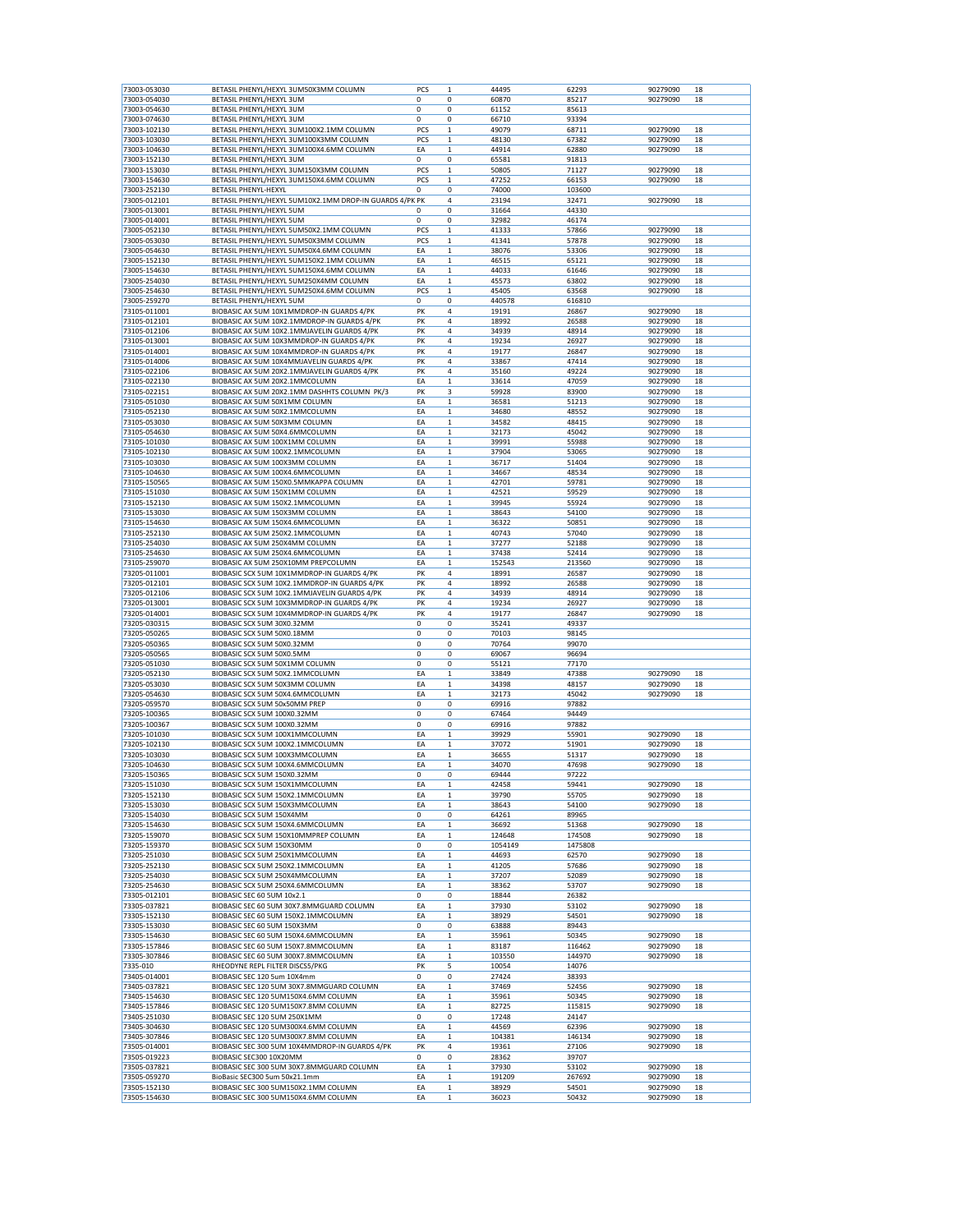| 73505-157846                 | BIOBASIC SEC 300 5UM150X7.8MM COLUMN                                                   | EA       | $\mathbf 1$  | 83187          | 116462         | 90279090             | 18       |
|------------------------------|----------------------------------------------------------------------------------------|----------|--------------|----------------|----------------|----------------------|----------|
| 73505-251030                 | BIOBASIC SEC 300 5UM 250X1MM                                                           | $\Omega$ | 0            | 72365          | 101311         |                      |          |
| 73505-254630                 | BIOBASIC SEC 300 5UM250X4.6MM COLUMN                                                   | EA       | 1            | 37039          | 51854          | 90279090             | 18       |
|                              |                                                                                        |          |              |                |                |                      |          |
| 73505-259270                 | BIOBASIC SEC300 5UM 250X21.2MM                                                         | 0        | 0            | 85747          | 120046         |                      |          |
| 73505-304630                 | BIOBASIC SEC 300 5UM300X4.6MM COLUMN                                                   | EA       | 1            | 44569          | 62396          | 90279090             | 18       |
| 73505-307846                 | BIOBASIC SEC 300 5UM300X7.8MM COLUMN                                                   | EA       | 1            | 104381         | 146134         | 90279090             | 18       |
| 73505-309270                 | BIOBASIC SEC 300 5UM 300X21.2M                                                         | 0        | 0            | 640424         | 896594         |                      |          |
| 73605-014001                 | BIOBASIC SEC 1000 5UM 10X4MMDROP-IN GUARDS 4/PK                                        | PK       | 4            | 19477          | 27268          | 90279090             | 18       |
| 73605-037821                 | BIOBASIC SEC 1000 5UM30X7.8MM GUARD COLUMN                                             | EA       | $\mathbf{1}$ | 37469          | 52456          | 90279090             | 18       |
| 73605-154630                 | BIOBASIC SEC 1000 5UM150X4.6MM COLUMN                                                  | EA       | $\mathbf 1$  | 35861          | 50205          | 90279090             | 18       |
|                              | BIOBASIC SEC 1000 5UM150X7.8MM COLUMN                                                  | EA       | 1            | 82725          | 115815         | 90279090             | 18       |
| 73605-157846                 |                                                                                        |          |              |                |                |                      |          |
| 73605-307846                 | BIOBASIC SEC 1000 5UM300X7.8MM COLUMN                                                  | EA       | 1            | 104012         | 145617         | 90279090             | 18       |
| 73806B13425P                 | CLOSURE, PPL, S/T, RED                                                                 | 0        | 0            | 36159          | 50623          |                      |          |
| 73806C13425P                 | CLOSURE, PPL, S/T, BLUE                                                                | 0        | 0            | 37002          | 51803          |                      |          |
| 73806D13425P                 | CLOSURE, PPL, S/T, GREEN                                                               | 0        | 0            | 37379          | 52330          |                      |          |
| 7410-038                     | RHEODYNE VESPEL ROTOR SEALFOR 7410                                                     | EA       | $\mathbf 1$  | 19053          | 26674          |                      |          |
| 7410-041                     | RHEODYNE STATOR FOR 74110                                                              | EA       | $\mathbf 1$  | 68275          | 95584          |                      |          |
| 7410-075                     | RHEODYNE TEFZEL ROTOR SEAL                                                             | 0        | 0            | 17148          | 24007          |                      |          |
|                              | ACCUCORE XL C18 4UM 10X2.1MMDROP-IN GUARDS 4/PK                                        |          |              |                |                |                      |          |
| 74104-012101                 |                                                                                        | PK       | 4            | 22229          | 31120          | 90279090             | 18       |
| 74104-013001                 | ACCUCORE XL C18 4UM 10X3MMDROP-IN GUARDS 4/PK                                          | PK       | 4            | 22065          | 30891          | 90279090             | 18       |
| 74104-014001                 | ACCUCORE XL C18 4UM 10X4MMDROP-IN GUARDS 4/PK                                          | PK       | 4            | 21996          | 30795          | 90279090             | 18       |
| 74104-052130                 | Accucore XL C18 50x2.1mm, 4umColumn                                                    | EA       | $\mathbf 1$  | 38049          | 53268          | 90279090             | 18       |
| 74104-053030                 | Accucore XL C18 50x3.0mm,4umColumn                                                     | EA       | $\mathbf 1$  | 37635          | 52689          | 90279090             | 18       |
| 74104-054630                 | Accucore XL C18 50x4.6mm, 4umColumn                                                    | EA       | 1            | 37461          | 52446          | 90279090             | 18       |
|                              |                                                                                        |          |              |                |                |                      |          |
| 74104-102130                 | Accucore XL C18 100x2.1mm,4um Column                                                   | EA       | $\mathbf 1$  | 41658          | 58321          | 90279090             | 18       |
| 74104-103030                 | Accucore XL C18 100x3.0mm.4um Column                                                   | EA       | $\mathbf 1$  | 41020          | 57428          | 90279090             | 18       |
| 74104-104630                 | Accucore XL C18 100x4.6mm,4um Column                                                   | EA       | $\mathbf 1$  | 40598          | 56837          | 90279090             | 18       |
| 74104-152130                 | Accucore XL C18 150x2.1mm,4um Column                                                   | EA       | 1            | 43745          | 61243          | 90279090             | 18       |
| 74104-153030                 | Accucore XL C18 150x3.0mm,4um Column                                                   | EA       | $\mathbf 1$  | 42658          | 59722          | 90279090             | 18       |
|                              |                                                                                        |          |              |                |                |                      |          |
| 74104-154630                 | Accucore XL C18 150x4.6mm,4um Column                                                   | EA       | 1            | 41860          | 58604          | 90279090             | 18       |
| 74104-252130                 | Accucore XL C18 250x2.1mm,4um Column                                                   | EA       | 1            | 45635          | 63889          | 90279090             | 18       |
| 74104-253030                 | Accucore XL C18 250x3.0mm,4um Column                                                   | EA       | $\mathbf 1$  | 44345          | 62083          | 90279090             | 18       |
| 74104-254630                 | Accucore XL C18 250x4.6mm,4um Column                                                   | EA       | $\mathbf 1$  | 43754          | 61255          | 90279090             | 18       |
| 7410-999                     | RHEODYNE RHEBUILD KIT FOR 7410                                                         | EA       | 1            | 18196          | 25475          |                      |          |
|                              |                                                                                        |          |              |                |                |                      |          |
| 7413-013                     | ROTOR SEAL FOR 7413                                                                    | EA       | $\mathbf 1$  | 18648          | 26107          |                      |          |
| 74204-012101                 | ACCUCORE XL C8 4UM 10X2.1MMDROP-IN GUARDS 4/PK                                         | PK       | 4            | 22229          | 31120          | 90279090             | 18       |
| 74204-013001                 | ACCUCORE XL C8 4UM 10X3MMDROP-IN GUARDS 4/PK                                           | PK       | 4            | 22065          | 30891          | 90279090             | 18       |
| 74204-014001                 | ACCUCORE XL C8 4UM 10X4MMDROP-IN GUARDS 4/PK                                           | PK       | 4            | 21996          | 30795          | 90279090             | 18       |
| 74204-052130                 |                                                                                        | EA       | $\mathbf 1$  | 38049          | 53268          | 90279090             | 18       |
|                              | Accucore XL C8 50x2.1mm 4umColumn                                                      |          |              |                |                |                      |          |
| 74204-053030                 | Accucore XL C8 50x3.0mm 4umColumn                                                      | EA       | 1            | 37635          | 52689          | 90279090             | 18       |
| 74204-054630                 | Accucore XL C8 50x4.6mm 4umColumn                                                      | EA       | 1            | 37461          | 52446          | 90279090             | 18       |
| 74204-102130                 | Accucore XL C8 100x2.1mm 4umColumn                                                     | EA       | $\mathbf 1$  | 41658          | 58321          | 90279090             | 18       |
| 74204-103030                 | Accucore XL C8 100x3.0mm 4umColumn                                                     | EA       | 1            | 41020          | 57428          | 90279090             | 18       |
| 74204-104630                 | Accucore XL C8 100x4.6mm 4umColumn                                                     | EA       | $\mathbf{1}$ | 40598          | 56837          | 90279090             | 18       |
|                              |                                                                                        |          |              |                |                |                      |          |
| 74204-152130                 | Accucore XL C8 150x2.1mm 4umColumn                                                     | EA       | $\mathbf 1$  | 43745          | 61243          | 90279090             | 18       |
| 74204-153030                 | Accucore XL C8 150x3.0mm 4umColumn                                                     | EA       | 1            | 42658          | 59722          | 90279090             | 18       |
| 74204-154630                 | Accucore XL C8 150x4.6mm 4umColumn                                                     | EA       | $\mathbf 1$  | 41860          | 58604          | 90279090             | 18       |
| 74204-252130                 | Accucore XL C8 250x2.1mm, 4umColumn                                                    | EA       | $\mathbf 1$  | 45635          | 63889          | 90279090             | 18       |
| 74204-253030                 | Accucore XL C8 250x3.0mm, 4umColumn                                                    | EA       | $\mathbf 1$  | 44345          | 62083          | 90279090             | 18       |
|                              |                                                                                        |          | $\mathbf{1}$ |                | 61255          | 90279090             | 18       |
| 74204-254630                 | Accucore XL C8 250x4.6mm, 4umColumn                                                    | EA       |              |                |                |                      |          |
|                              |                                                                                        |          |              | 43754          |                |                      |          |
| 74547-NN                     | NYLON MEMBRANE DISC FILTERS, 47MM, 0.45UM, 100/PK                                      | PK       | 100          | 9559           | 13382          |                      |          |
| 75025-S                      | PTFE LINED CAP FOR 15X45 VIAL100/CASE                                                  | CS       | 100          | 3981           | 5574           |                      |          |
| 750360-0500                  | PLATE RXN 96-WELL 500UL FBCLEAR GLASS<br>1/EA                                          | EA       | 1            | 44218          | 61905          |                      |          |
|                              |                                                                                        |          |              |                |                |                      |          |
| 7520-999                     | RHEODYEN RHEBUILD KIT FOR 7520                                                         | EA       | $\mathbf 1$  | 46734          | 65427          |                      |          |
| 76458-2002                   | FERRULE VESPEL 1/8"                                                                    | 0        | 0            | 3469           | 4857           |                      |          |
| 76458-2009                   | FERR GRAF/VES N/H                                                                      | 0        | 0            | 1407           | 1970           | 68151020             | 28       |
| 76458-2014                   | Graphite Vespel Ferrule 1/8                                                            | 0        | 0            | 3844           | 5381           | 90279090             | 18       |
| 76485-0032                   | SPRING COMPRESSION                                                                     | 0        | 0            | 2533           | 3546           | 90279090             | 18       |
|                              |                                                                                        |          |              |                |                |                      |          |
| 77099-RC                     | 96 POSITION RESEALABLE CAP                                                             | 0        | 0            | 2816           | 3943           |                      |          |
| 7725-010                     | RHEODYNE STATOR FOR 7725                                                               | EA       | 1            | 92004          | 128805         |                      |          |
| 7725-026                     | RHEODYNE STATOR FACE ASSEMBLY                                                          | 0        | 0            | 32411          | 45375          |                      |          |
| 7725-999                     | RHEODYNE REBUILD KIT FOR7725/7725I VALVES                                              | PCS      | 1            | 32208          | 45092          |                      |          |
| 77251                        | RHEODYNE INJECTOR W/INTERNALPOS SENS. SWITCH                                           | PCS      | $\mathbf{1}$ | 202702         | 283783         |                      |          |
| 7739-042                     | REPLACEMENT ROTOR SEAL                                                                 | PCS      | $\mathbf 1$  | 19190          | 26866          |                      |          |
|                              |                                                                                        |          |              |                |                |                      |          |
| 7739-999                     | RHEODYNE RHEBUILD KIT FOR 7739                                                         | EA       | 1            | 19990          | 27985          |                      |          |
| 7750-012                     | ISOLATION SEAL FOR 7750                                                                | PCS      | 1            | 2782           | 3894           |                      |          |
| 7750-016                     | RHEODYNE VESPEL RS FOR7750/RV700-100                                                   | PCS      | $\mathbf 1$  | 18979          | 26570          |                      |          |
| 7750-038                     | RHEODYNE SS STATOR FOR 7750/RV700-100                                                  | EA       | $\mathbf{1}$ | 62734          | 87827          |                      |          |
| 7750-055                     | PEEK ROTOR SEAL FOR7750/RV700-100                                                      | PK       | $\mathbf{1}$ | 18317          | 25643          |                      |          |
| 77503-011001                 | AQUASIL C18 3UM 10X1MM                                                                 | 0        | 0            | 39860          | 55804          |                      |          |
|                              |                                                                                        |          |              |                |                |                      |          |
| 77503-012101                 | AQUASIL C18 3UM 10X2.1MMDROP-IN GUARDS 4/PK                                            | PK       | 4            | 25875          | 36225          | 90279090             | 18       |
| 77503-012106                 | AQUASIL C18 3UM 10X2.1MMJAVELIN GUARDS 4/PK                                            | PK       | 4            | 36464          | 51050          | 90279090             | 18       |
| 77503-013001                 | AQUASIL C18 3UM 10X3MMDROP-IN GUARDS 4/PK                                              | PK       | 4            | 25522          | 35730          | 90279090             | 18       |
| 77503-014001                 | AQUASIL C18 3UM 10X4MMDROP-IN GUARDS 4/PK                                              | PK       | 4            | 25266          | 35373          | 90279090             | 18       |
| 77503-019023                 | AQUASIL C18 3um 10X10MM                                                                | 0        | 0            | 57665          | 80731          |                      |          |
| 77503-022130                 | AQUASIL C18 3UM 20X2.1MMCOLUMN                                                         | EA       | $\mathbf 1$  | 45573          | 63803          | 90279090             | 18       |
|                              |                                                                                        |          |              |                |                |                      |          |
| 77503-023006                 | AQUASIL C18 3UM 20X3MMJAVELIN GUARDS 4/PK                                              | PK       | 4            | 35727          | 50018          | 90279090             | 18       |
| 77503-032130                 | AQUASIL C18 3UM 30X2.1MM                                                               | 0        | 0            | 54934          | 76908          |                      |          |
| 77503-051030                 | AQUASIL C18 3UM 50X1MM COLUMN                                                          | EA       | $\mathbf 1$  | 48439          | 67814          | 90279090             | 18       |
| 77503-052130                 | AQUASIL C18 3UM 50X2.1MMCOLUMN                                                         | PCS      | 1            | 46103          | 64545          | 90279090             | 18       |
| 77503-053030                 | AQUASIL C18 3UM 50X3MM COLUMN                                                          | EA       | $\mathbf 1$  | 44387          | 62142          | 90279090             | 18       |
| 77503-054030                 | AQUASIL C18 3UM 50X4MM COLUMN                                                          | EA       | $\mathbf 1$  | 41861          | 58605          | 90279090             | 18       |
|                              |                                                                                        |          |              |                |                |                      |          |
| 77503-054630                 | AQUASIL C18 3UM 50X4.6MMCOLUMN                                                         | EA       | $\mathbf 1$  | 42330          | 59262          | 90279090             | 18       |
| 77503-101030                 | AQUASIL C18 3UM 100X1MM COLUMN                                                         | 0        | 0            | 74529          | 104341         |                      |          |
| 77503-102130                 | AQUASIL C18 3UM 100X2.1MMCOLUMN                                                        | EA       | $\mathbf 1$  | 49729          | 69621          | 90279090             | 18       |
| 77503-103030                 | AQUASIL C18 3UM 100X3MM COLUMN                                                         | PCS      | 1            | 48222          | 67510          | 90279090             | 18       |
| 77503-104630                 | AQUASIL C18 3UM 100X4.6MMCOLUMN                                                        | PCS      | 1            | 46023          | 64432          | 90279090             | 18       |
|                              |                                                                                        |          |              |                |                |                      |          |
| 77503-150365                 | AQUASIL C18 3UM 150X0.32MM                                                             | 0        | 0            | 68786          | 96301          |                      |          |
| 77503-151030                 | AQUASIL C18 3UM 150X1MM COLUMN                                                         | 0        | 0            | 76605          | 107247         |                      |          |
| 77503-152130                 | AQUASIL C18 3UM 150X2.1MMCOLUMN                                                        | PCS      | 1            | 52260          | 73164          | 90279090             | 18       |
| 77503-153030                 | AQUASIL C18 3UM 150X3MM COLUMN                                                         | PCS      | $\mathbf 1$  | 51559          | 72183          | 90279090             | 18       |
| 77503-154030                 | AQUASIL C18 3UM 150X4MM COLUMN                                                         | PCS      | $\,1$        | 47509          | 66512          | 90279090             | 18       |
|                              |                                                                                        |          |              |                |                |                      |          |
| 77503-154630                 | AQUASIL C18 3UM 150X4.6MMCOLUMN                                                        | PCS      | $\mathbf 1$  | 48545          | 67963          | 90279090             | 18       |
| 77503-159070                 | AQUASIL C18 3um 150X10mm                                                               | 0        | 0            | 35242          | 49339          |                      |          |
| 77505-011001                 | AQUASIL C18 5UM 10X1MM                                                                 | 0        | 0            | 35242          | 49339          |                      |          |
| 77505-012101                 | AQUASIL C18 5UM 10X2.1MMDROP-IN GUARDS 4/PK                                            | PK       | 4            | 22886          | 32040          | 90279090             | 18       |
|                              |                                                                                        |          |              |                |                |                      |          |
| 77505-012106                 | AQUASIL C18 5UM 10X2.1MM                                                               | 0        | 0            | 45325          | 63455          |                      |          |
| 77505-013001                 | AQUASIL C18 5UM 10X3MMDROP-IN GUARDS 4/PK                                              | PK       | 4            | 23128          | 32380          | 90279090             | 18       |
| 77505-013006                 | AQUASIL C18 5UM 10X3MM                                                                 | 0        | 0            | 50035          | 70050          |                      |          |
| 77505-014001<br>77505-014006 | AQUASIL C18 5UM 10X4MMDROP-IN GUARDS 4/PK<br>AQUASIL C18 5UM 10X4MMJAVELIN GUARDS 4/PK | PK<br>PK | 4<br>4       | 23071<br>31756 | 32300<br>44458 | 90279090<br>90279090 | 18<br>18 |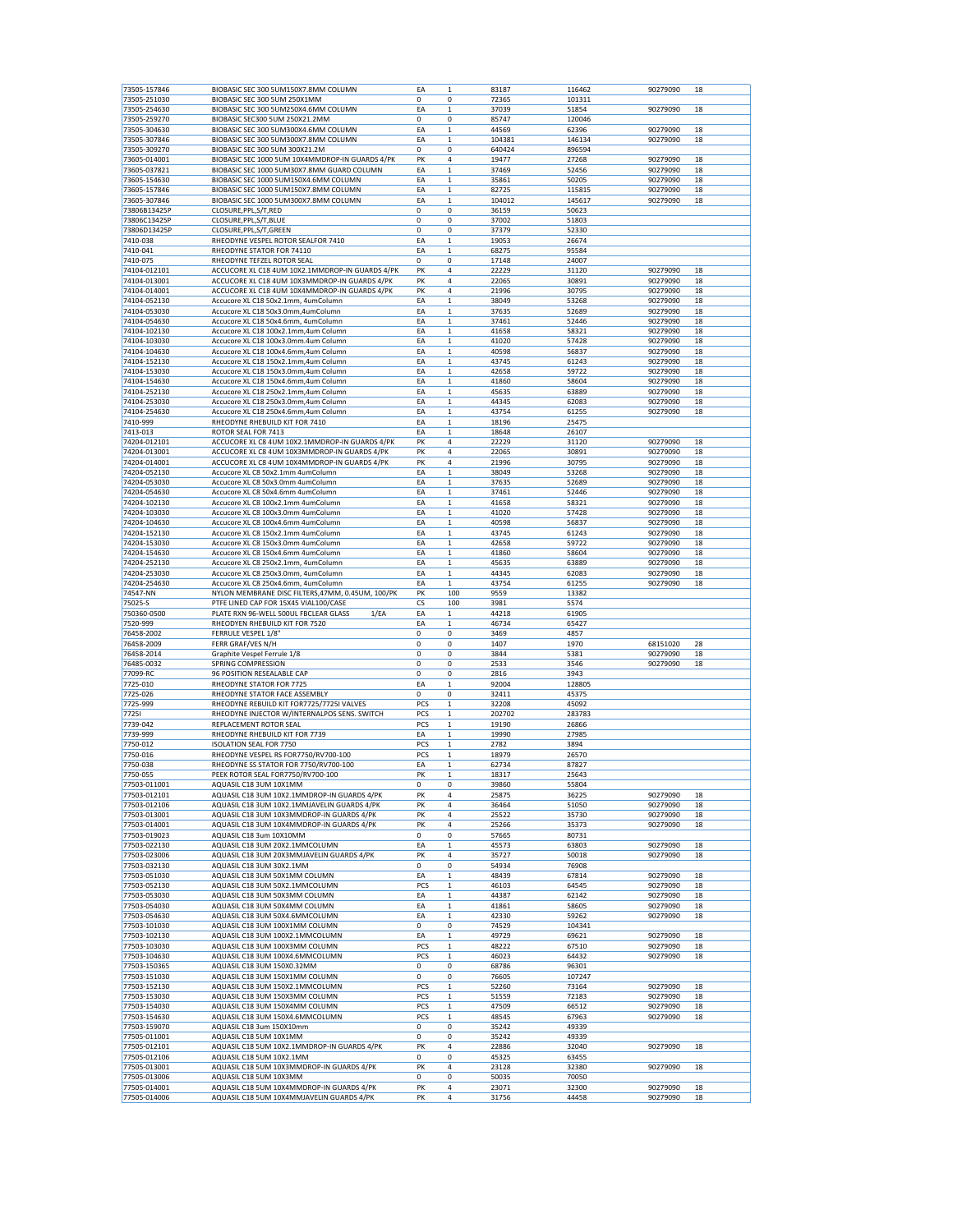| 77505-022106<br>77505-022130<br>77505-022151<br>77505-031030 | AQUASIL C18 5UM 20X2.1MMJAVELIN GUARDS 4/PK       |             | 4            | 33238  |         |                |
|--------------------------------------------------------------|---------------------------------------------------|-------------|--------------|--------|---------|----------------|
|                                                              | AQUASIL C18 5UM 20X2.1MMCOLUMN                    | EA          | $\mathbf 1$  | 40597  | 56836   | 90279090<br>18 |
|                                                              | AQUASIL C18 5UM 20X2.1MM DASHHTS COLUMN 3/PK      | PK          | 3            | 55865  | 78211   | 90279090<br>18 |
|                                                              | AQUASIL C18 5UM 30X1MM COLUMN                     | 0           | 0            | 63883  | 89436   |                |
| 77505-032130                                                 | AQUASIL C18 5UM 30X2.1MM                          | 0           | 0            | 55592  | 77829   |                |
| 77505-033030                                                 | AQUASIL C18 5UM 30X3MM COLUMN                     | $\mathbf 0$ | 0            | 56346  | 78884   |                |
| 77505-034030                                                 | AQUASIL C18 5UM 30X4MM COLUMN                     | PCS         | $\mathbf{1}$ | 38311  | 53636   | 90279090<br>18 |
|                                                              |                                                   |             |              |        |         |                |
| 77505-051030                                                 | AQUASIL C18 5UM 50X1MM COLUMN                     | 0           | 0            | 63695  | 89173   |                |
| 77505-052130                                                 | AQUASIL C18 5UM 50X2.1MMCOLUMN                    | EA          | $\mathbf 1$  | 42032  | 58844   | 90279090<br>18 |
| 77505-053030                                                 | AQUASIL C18 5UM 50X3MM COLUMN                     | EA          | $\mathbf 1$  | 41192  | 57669   | 18<br>90279090 |
| 77505-054630                                                 | AQUASIL C18 5UM 50X4.6MMCOLUMN                    | EA          | $\mathbf 1$  | 38921  | 54490   | 18<br>90279090 |
| 77505-101030                                                 | AQUASIL C18 5UM 100X1MM COLUMN                    | EA          | $\mathbf 1$  | 47719  | 66806   | 90279090<br>18 |
| 77505-102130                                                 | AQUASIL C18 5UM 100X2.1MMCOLUMN                   | PCS         | $\mathbf{1}$ | 45369  | 63517   | 18<br>90279090 |
| 77505-103030                                                 | AQUASIL C18 5UM 100X3MM COLUMN                    | EA          | $\mathbf 1$  | 44209  | 61893   | 90279090<br>18 |
| 77505-104630                                                 | AQUASIL C18 5UM 100X4.6MMCOLUMN                   | PCS         | $\mathbf 1$  | 41978  | 58769   | 90279090<br>18 |
| 77505-124030                                                 | AQUASIL C18 5UM 125X4MM COLUMN                    | EA          | $\mathbf 1$  | 43355  | 60697   | 90279090<br>18 |
| 77505-150565                                                 | AQUASIL C18 5UM 150X0.5MMKAPPA COLUMN             | EA          | $\mathbf 1$  | 51091  | 71527   | 18             |
|                                                              |                                                   |             |              |        |         | 90279090       |
| 77505-152130                                                 | AQUASIL C18 5UM 150X2.1MMCOLUMN                   | PCS         | $\mathbf 1$  | 47155  | 66017   | 18<br>90279090 |
| 77505-153030                                                 | AQUASIL C18 5UM 150X3MM COLUMN                    | EA          | $\mathbf 1$  | 46034  | 64447   | 90279090<br>18 |
| 77505-154030                                                 | AQUASIL C18 5UM 150X4MM COLUMN                    | PCS         | $\mathbf 1$  | 43330  | 60662   | 90279090<br>18 |
| 77505-154630                                                 | AQUASIL C18 5UM 150X4.6MMCOLUMN                   | PCS         | $\mathbf 1$  | 44353  | 62095   | 18<br>90279090 |
| 77505-252130                                                 | AQUASIL C18 5UM 250X2.1MMCOLUMN                   | PCS         | $\mathbf 1$  | 49297  | 69015   | 90279090<br>18 |
| 77505-253030                                                 | AQUASIL C18 5UM 250X3MM COLUMN                    | EA          | $\mathbf 1$  | 47610  | 66654   | 18<br>90279090 |
| 77505-254030                                                 | AQUASIL C18 5UM 250X4MM COLUMN                    | PCS         | $\mathbf 1$  | 45597  | 63836   | 18<br>90279090 |
| 77505-254630                                                 | AQUASIL C18 5UM 250X4.6MMCOLUMN                   | PCS         | $\mathbf 1$  | 45852  | 64192   | 18<br>90279090 |
| 7755-015                                                     | RHEODYNE SAMPLE LOOP 2UL                          | EA          | $\mathbf 1$  | 24816  | 34743   |                |
| 7755-020                                                     | RHEODYNE SAMPLE LOOP 5UL                          | PCS         | $\mathbf 1$  |        | 13513   | 90279090<br>18 |
|                                                              |                                                   |             |              | 9652   |         |                |
| 7755-021                                                     | RHEODYNE SAMPLE LOOP 10UL                         | PCS         | $\mathbf 1$  | 9080   | 12712   | 90279090<br>18 |
| 7755-022                                                     | RHEODYNE SAMPLE LOOP 20UL                         | PCS         | $\mathbf 1$  | 8324   | 11654   | 90279090<br>18 |
| 7755-023                                                     | RHEODYNE SAMPLE LOOP 50UL                         | PCS         | $\mathbf 1$  | 9065   | 12691   | 18<br>84212900 |
| 7755-024                                                     | RHEODYNE SAMPLE LOOP 100UL                        | PCS         | $\mathbf{1}$ | 9465   | 13251   | 90279090<br>18 |
| 7755-025                                                     | RHEODYNE SAMPLE LOOP 200UL                        | 0           | 0            | 8436   | 11810   | 90279090<br>18 |
| 7755-026                                                     | RHEODYNE SAMPLE LOOP 500UL                        | EA          | $\mathbf 1$  | 11046  | 15464   | 18<br>90279090 |
| 7755-027                                                     | RHEODYNE SAMPLE LOOP 1ML                          | EA          | $\mathbf 1$  | 12798  | 17917   | 18<br>90279090 |
| 7755-028                                                     | RHEODYNE 2.0ML SAMPLE LOOP                        | PCS         | $\mathbf 1$  | 18803  | 26324   |                |
|                                                              |                                                   |             |              | 32222  |         |                |
| 7755-029                                                     | RHEODYNE SAMPLE LOOP 5ML                          | EA          | $\mathbf 1$  |        | 45111   | 90279090<br>18 |
| 7770-01                                                      | Needles for Rheodyne, 22gHamilton, pk6            | PK          | 6            | 8889   | 12445   |                |
| 80000-60317                                                  | Metal Needle Insert Standard Flow                 | PK          | $\mathbf{1}$ | 5527   | 7738    | 39269099<br>28 |
| 80020-413-100                                                | Quchers Bulk sorbent - C18 - pk. 100gm            | PK          | 100          | 29598  | 41438   |                |
| 80020-414-100                                                | <b>BULK C18 OCTADECYL</b>                         | 0           | 0            | 51894  | 72652   |                |
| 80020-415-100                                                | Quechers Bulk Sorbent - MgSO4 - pk.100gm          | PK          | 100          | 5353   | 7494    |                |
| 80020-415-500                                                | Quechers Bulk Sorbent - MgSO4 - pk.500gm          | PK          | 500          | 7008   | 9811    |                |
| 80020-416                                                    | Quchers Bulk sorbent - PSA - pk. 1kg              | PK          | 1000         | 187512 | 262517  |                |
| 80020-416-100                                                | Quchers Bulk sorbent - PSA - pk. 100gm            | PK          | 100          | 27781  | 38893   |                |
| 80020-417-100                                                | Quiches Bulk sorbent - GCB - pk. 100gm            | PK          | 100          | 159578 | 223409  |                |
|                                                              |                                                   |             |              |        |         |                |
| 80020-418-100                                                | AMINOPROPYL BULK SORBENT 100g                     | 0           | 0            | 37658  | 52721   |                |
| 80020-422                                                    | HyperSep Florisil Bulk Media 1Kg                  | EA          | $\mathbf 1$  | 46210  | 64694   |                |
| 80020-423-100                                                | Quchers Bulk sorbent - Flourosil - pk. 100gm      | PK          | 100          | 32267  | 45174   |                |
| 80020-424                                                    | Quechers Bulk Sorbent - Sodium Acetate - pk.1 kg  | PK          | 1000         | 25539  | 35755   |                |
| 80020-424-100                                                | Quechers Bulk Sorbent - Sodium Acetate - pk.100gm | PK          | 100          | 4981   | 6973    |                |
| 80020-424-500                                                | Quechers Bulk Sorbent - Sodium Acetate - pk.500gm | PK          | 500          | 17701  | 24781   |                |
| 801 333                                                      | SEAL 20MM O/T 125                                 | PK          | 125          | 285    | 400     |                |
| 802 034                                                      | 1.1ML 12X32 MICROVIAL SCREWCLEAR CONICAL 100/PK   | PK          | 100          | 4029   | 5641    |                |
| 803237-01                                                    | ASSEMBLY CELL, 50MM LIGHTPIPE                     | 0           | 0            | 395297 | 553415  | 90279090<br>18 |
|                                                              | CELL ASSY - 10MM UV6000LP                         | 0           | 0            | 359323 | 503052  | 18<br>90279090 |
|                                                              |                                                   |             | $\mathbf{1}$ | 21975  | 30765   |                |
| 803265S                                                      |                                                   |             |              |        |         |                |
| 8125-038                                                     | RHEODYNE ROTOR SEAL FOR8125/8126                  | EA          |              |        |         |                |
| 8125-074                                                     | RHEODYNE STATOR FACE ASSEMBLYFOR 8125             | EA          | $\mathbf{1}$ | 29607  | 41450   |                |
| 8125-084                                                     | RHEODYNE .5MM FERRULE                             | 0           | $\pmb{0}$    | 2440   | 3416    |                |
| 8125-094                                                     | RHEODYNE STATOR FACE ASSEMBLYFOR 9010/9125        | EA          | $\mathbf 1$  | 29134  | 40788   |                |
| 8125-097                                                     | TEFZEL ROUTER SEAL FOR 8125                       | EA          | $\mathbf 1$  | 21975  | 30765   |                |
| 8125-098                                                     | RHEODYNE STATOR FOR 8125/8126                     | EA          | $\mathbf 1$  | 120788 | 169103  |                |
| 8125-999                                                     | RHEODYNE REBUILD KIT FOR 8125VALVES               | PCS         | $\mathbf 1$  | 38491  | 53887   |                |
|                                                              |                                                   | PK          | 4            |        |         | 18             |
| 82505-012106                                                 | FLUOPHASE RP 5UM 10X2.1MMJAVELIN GUARDS 4/PK      |             |              | 32464  | 45450   | 90279090       |
| 82505-052130                                                 | FLUOPHASE RP 5UM 50X2.1MMCOLUMN                   | EA          | $\mathbf 1$  | 41634  | 58288   | 90279090<br>18 |
| 82505-102130                                                 | FLUOPHASE RP 5UM 100X2.1MMCOLUMN                  | EA          | $\mathbf 1$  | 44111  | 61756   | 90279090<br>18 |
| 82505-152130                                                 | FLUOPHASE RP 5UM 150X2.1MMCOLUMN                  | EA          | $\mathbf 1$  | 47062  | 65886   | 90279090<br>18 |
| 82505-154630                                                 | FLUOPHASE RP 5UM 150X4.6MMCOLUMN                  | EA          | $\mathbf 1$  | 43306  | 60628   | 90279090<br>18 |
| 82505-252130                                                 | FLUOPHASE RP 5UM 250X2.1MM                        | $\mathbf 0$ | 0            | 68759  | 96262   |                |
| 82505-254630                                                 | FLUOPHASE RP 5UM 250X4.6MMCOLUMN                  | EA          | $\mathbf{1}$ | 44459  | 62243   | 90279090<br>18 |
| 82505-254630-AP                                              | FLUOPHASE RP 5UM 250X4.6MM                        | 0           | 0            | 78781  | 110293  |                |
| 82605-012101                                                 | FLUOPHASE WP300 5UM 10X2.1MM                      | 0           | 0            | 35314  | 49440   |                |
| 82605-052130                                                 | FLUOPHASE WP300 5UM 50X2.1MM                      | 0           | 0            | 49460  | 69244   |                |
|                                                              | FLUOPHASE PFP 5UM 10X2.1MM                        | 0           | 0            |        | 45511   |                |
| 82705-012101                                                 |                                                   | 0           |              | 32508  |         |                |
| 82705-012106                                                 | FLUOPHASE PFP 5UM 10X2.1MM                        |             | 0            | 43463  | 60849   |                |
| 82705-014001                                                 | FLUOPHASE PFP 5UM 10X4MM                          | 0           | 0            | 34659  | 48523   |                |
| 82705-022106                                                 | FLUOPHASE PFP 5UM 20X2.1MMJAVELIN GUARDS 4/PK     | PK          | 4            | 32986  | 46180   | 90279090<br>18 |
| 82705-052130                                                 | FLUOPHASE PFP 5UM 50X2.1MMCOLUMN                  | PCS         | $\mathbf 1$  | 41820  | 58547   | 90279090<br>18 |
| 82705-053030                                                 | FLUOPHASE PFP 5UM 50X3MM                          | 0           | 0            | 57238  | 80134   |                |
| 82705-054630                                                 | FLUOPHASE PFP 5UM 50X4.6MMCOLUMN                  | PCS         | $\mathbf 1$  | 38232  | 53525   | 90279090<br>18 |
| 82705-102130                                                 | FLUOPHASE PFP 5UM 100X2.1MMCOLUMN                 | EA          | $\mathbf 1$  | 44111  | 61756   | 90279090<br>18 |
| 82705-104630                                                 | FLUOPHASE PFP 5UM 100X4.6MM                       | 0           | 0            | 64071  | 89700   |                |
| 82705-153030                                                 | FLUOPHASE PFP 5UM 150X3MMCOLUMN                   | PCS         | $\mathbf 1$  | 46906  | 65669   | 90279090<br>18 |
|                                                              | FLUOPHASE PFP 5UM 150X4.6MMCOLUMN                 | PCS         | $\mathbf 1$  | 42842  | 59979   | 90279090<br>18 |
| 82705-154630<br>82705-252130                                 | FLUOPHASE PFP 5UM 250X2.1MM                       | 0           | 0            | 68480  | 95872   | 18<br>90279090 |
|                                                              | FLUOPHASE PFP 5UM 250X4MM                         |             |              |        |         |                |
| 82705-254030                                                 |                                                   | 0           | 0            | 75036  | 105050  |                |
| 82705-254630                                                 | FLUOPHASE PFP 5UM 250X4.6MMCOLUMN                 | PCS         | $\mathbf{1}$ | 43996  | 61594   | 90279090<br>18 |
| 82705-259270                                                 | Fluophase PFP 5um 250x21.2mm                      | 0           | 0            | 784682 | 1098554 |                |
| 840-00                                                       | EMPTY GUARD CARTRIDGE HOLDERFOR 4.0/4.6 MM ID     | PCS         | $\mathbf 1$  | 18170  | 25438   | 90279090<br>18 |
| 841-00                                                       | EMPTY GUARD CARTRIDGE HOLDERFOR 1.0MM ID          | EA          | $\mathbf 1$  | 18208  | 25492   |                |
| 842-00                                                       | EMPTY GUARD CARTRIDGE HOLDERFOR 2.1MM ID          | PCS         | $\mathbf 1$  | 18207  | 25490   | 18<br>90279090 |
| 843-00                                                       | EMPTY GUARD CARTRIDGE HOLDERFOR 3.0MM ID          | PCS         | $\mathbf 1$  | 18207  | 25490   |                |
| 850-00                                                       | UNIVERSAL UNIGUARD HOLDER FOR4.0/4.6MM ID3        | PCS         | $\mathbf 1$  | 18012  | 25216   | 90278090<br>18 |
| 850-00-P                                                     | UNIVERSAL UNIGUARD HOLDER FOR4.0/4.6MM ID3        | PK          | $\mathbf 1$  | 17954  | 25136   |                |
|                                                              |                                                   |             |              |        |         |                |
| 850-RT                                                       | REPLACEMENT CPI TIPS(STANDARD) 3/PK               | PK          | 3            | 4053   | 5674    |                |
| 850-WT                                                       | REPLACEMENT WATERS TIP 3/PK                       | PK          | 3            | 3750   | 5250    |                |
| 851-00                                                       | UNIVERSAL UNIGUARD HOLDER FOR1.0MM ID             | PCS         | $\mathbf 1$  | 18174  | 25443   |                |
| 852-00                                                       | UNIVERSAL UNIGUARD HOLDER FOR2.1/3.0MM ID         | PCS         | $\,1$        | 18006  | 25208   | 90279090<br>18 |
| 852-00-P                                                     | UNIVERSAL UNIGUARD HOLDER FOR2.1/3.0MM ID         | PK          | $\mathbf 1$  | 17948  | 25128   |                |
| 854-00                                                       | PREP GUARD HOLDER FOR10X20MM CARTRIDGE            | PK          | 1            | 36965  | 51750   | 90279090<br>18 |
| 8-6RT1                                                       | 8mm Type 6 Rubber/PTFE Seal                       | PK          | 1000         | 20562  | 28786   |                |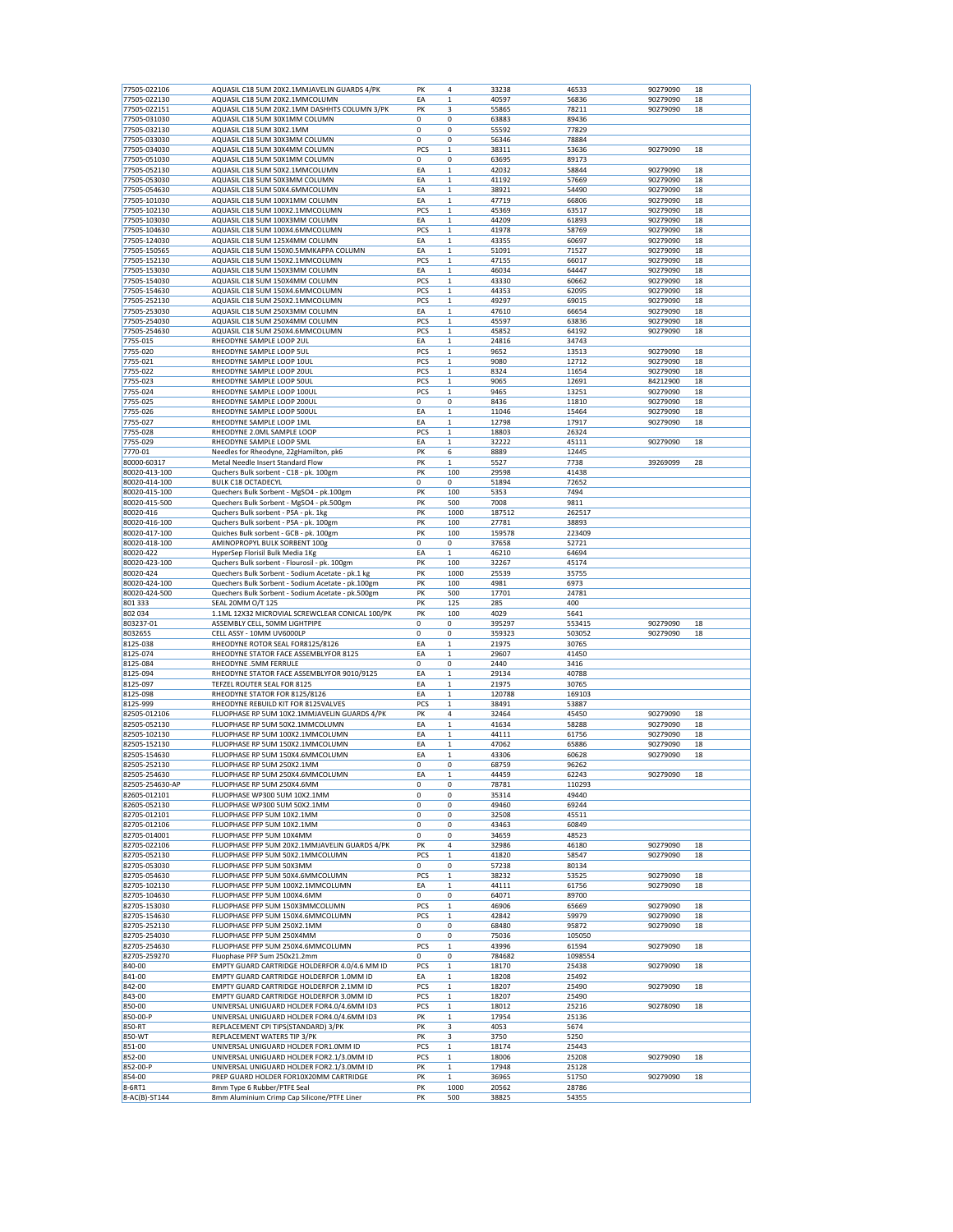| 8-AC6                        | 8mm Aluminium Crimp Cap Type 6 Rubber/PTFE Liner               | PK       | 1000                       | 21204          | 29686          |                      |          |
|------------------------------|----------------------------------------------------------------|----------|----------------------------|----------------|----------------|----------------------|----------|
| 8-AC6(B)                     | *** 8MM BLUE ALUM CRIMP CAP1000/PK W TYPE 6 RUB/TEF LII PK     |          | 1000                       | 23608          | 33052          |                      |          |
| 8-AC6(R)                     | 8mm Aluminium Crimp Cap (Red) Type 6 Rubber/PTFE               | PK       | 1000                       | 23725          | 33214          |                      |          |
| 8-AC7                        | 8MM ALUM CRIMP CAPTYPE 7 RUBBER/PTFE 1000/CS                   | PK       | 1000                       | 19641          | 27498          |                      |          |
| 8-ACB                        | 8mm Aluminium Crimp Cap - Blank                                | PK       | 1000                       | 6135           | 8588           |                      |          |
| 8-AC-CBT1                    | 8mm Aluminium Crimp Cap Chlorobutyl/PTFE Liner                 | PK       | 500                        | 28769          | 40276          |                      |          |
| 8-AC-ST101                   | 8mm Aluminium Crimp Cap Silicone/ PTFE Liner                   | PK       | 500                        | 30386          | 42540          |                      |          |
| 8-AC-ST101X                  | 8MM CRIMP CAP 500/PK LINEDSILICONE/PTFE PRE-SLIT               | PK       | 500                        | 39671          | 55540          |                      |          |
| 8-AC-ST15                    | 8MM ALUM CRIMP CAP 500/PKT/S LINER                             | PK       | 500                        | 23629          | 33081          |                      |          |
| 8-ACT                        | 8mm Aluminium Crimp Cap PTFE Liner                             | PK       | 1000                       | 14867          | 20814          |                      |          |
| 8-AC-TST1                    | 8mm Aluminium Crimp Cap PTFE/Silicone/PTFE Liner               | PK       | 500                        | 23107          | 32350          |                      |          |
| 8-AC-V1                      |                                                                | PK       | 500                        |                | 52345          |                      |          |
|                              | 8mm Aluminium Crimp Cap Viton Liner                            |          |                            | 37389          |                |                      |          |
| 8-NPWP                       | 8mm Plug for Waters Type 1-NWV Vial                            | PK       | 1000                       | 15947          | 22326          |                      |          |
| 8-PEC1                       | 8MM CAP 1000/PK POLYETHYLENEDUST COVER                         | PK       | 1000                       | 10789          | 15105          |                      |          |
| 8-PEC1X                      | 8mm Polyethylene Snap Cap Pre-cut                              | PK       | 1000                       | 11049          | 15469          |                      |          |
| 8-PEC-ST1                    | CAP 8MM SNAP T/S LINER500/PK                                   | PK       | 500                        | 20160          | 28224          |                      |          |
| $8-SC$                       | 8MM BLACK SCREW CAP 500/PK                                     | PK       | 500                        | 4840           | 6776           |                      |          |
| $8-SC(R)$                    | 8MM RED SCREW CAP 500/PK                                       | PK       | 500                        | 5004           | 7005           |                      |          |
| $8-SC(W)$                    | 8MM WHITE SCREW CAP 500/PK                                     | PK       | 500                        | 5051           | 7072           |                      |          |
| 8-SC-8RT1                    | 8mm Screw Cap Prefitted Type 8 Rubber/PTFE Liner               | PK       | 500                        | 17814          | 24940          |                      |          |
| 8-SCJ                        | 8 MM BLACK SCREW CAP 500/PKWITH LIP                            | PK       | 500                        | 4924           | 6893           |                      |          |
| 8-SCJ(W)                     | 8MM WHITE SCREW CAP500/PK WITH LIP                             | PK       | 500                        | 4839           | 6775           |                      |          |
| 8-SCJ(Y)                     | 8MM YLW CAP 500/PK W/LIP                                       | PK       | 500                        | 5016           | 7023           |                      |          |
| 8-SCP                        | 8mm Screw Cap Polyethylene Plug                                | PK       | 500                        | 8528           | 11939          |                      |          |
| 8-SCS                        | 8 MM BLACK SCREW CAP 500/PKSOLID WITH NO LINER                 | PK       | 500                        | 8922           | 12491          |                      |          |
|                              |                                                                |          |                            |                |                |                      |          |
| 8-SCST                       | WHITE UREA F217/TEFLON, 100/PKLINED CAPS, 8-425                | PK       | 100                        | 4445           | 6223           |                      |          |
| 8-SC-ST14                    | 8mm Screw Cap Prefitted Blue Silicone/PTFE Liner               | PK       | 500                        | 24295          | 34012          |                      |          |
| 8-SC-ST14X                   | 8mm Screw Cap Prefitted Blue Silicone/PTFE Liner pre-cut       | PK       | 500                        | 26414          | 36980          |                      |          |
| 8-SC-ST15                    | 8 MM SCREW CAP 500/PK PREFI WITH SILICONE/TEFLON LINER PK      |          | 500                        | 26962          | 37747          |                      |          |
| 8-ST101                      | 8mm Silicone/PTFE 1.01mm Thick                                 | PK       | 500                        | 20251          | 28352          |                      |          |
| 8-ST14                       | 8mm Silicone/PTFE Seal                                         | PK       | 500                        | 14511          | 20316          |                      |          |
| 8-ST143                      | 8mm Silicone/PTFE 1.43 mm Thick                                | PK       | 500                        | 33296          | 46615          |                      |          |
| 8-ST144                      | 8mm SEAL, SILICONE/PTFE                                        | PK       | 500                        | 32943          | 46120          |                      |          |
| 8-ST14X                      | 8mm Silicone/PTFE Seal Pre-cut                                 | PK       | 500                        | 25446          | 35625          |                      |          |
| 8-ST15                       | 8mm Silicone/PTFE Seal 1.5mm Thick                             | PK       | 500                        | 16844          | 23581          |                      |          |
| $8-SV$                       | 8mL Storage Vial-Clear Glass, 17 x 60mm with 15-425 Thread     | PK       |                            | 10492          |                |                      |          |
|                              | AMBER VIALS, 8ML, 17X60200/PK, 1000/CS                         | PK       | 200<br>200                 | 13187          | 14689<br>18462 |                      |          |
| $8-SV(A)$                    |                                                                |          |                            |                |                |                      |          |
| 8-SV(A)-CP                   | 8mL Amber Storage Vial and Cap Combination Pack                | PK       | 1                          | 22839          | 31975          |                      |          |
| 8-SV-CP                      | 8mL Storage Vial and Cap Combination Pack                      | PK       | 200                        | 21245          | 29742          |                      |          |
| 8-SVST-CP                    | 8mL Injection Vial and Cap Combination Pack                    | PK       | $\mathbf 1$                | 23102          | 32343          |                      |          |
| 8-T02                        | 8mm PTFE Only Seal                                             | PK       | 1000                       | 6016           | 8422           |                      |          |
| 8-TST1                       | 8mm PTFE/Silicone/PTFE Seal 1mm Thick                          | PK       | 500                        | 33571          | 47000          |                      |          |
| 9010-040                     | Fittings for 9010/9125, PEEK1/16'                              | EA       | $\mathbf 1$                | 11145          | 15603          |                      |          |
| 9010-051                     | RHEODYNE TEFZEL ROTOR SEALFOR 9010                             | EA       | $\mathbf{1}$               | 18505          | 25907          |                      |          |
| 9010-065                     | RHEODYNE PK ROTOR SEAL FOR9010                                 | PCS      | 1                          | 22063          | 30889          |                      |          |
| 9010-999                     | Rheodyne Rhebuild Kit for                                      | 0        | 0                          | 29038          | 40654          |                      |          |
| 9055-020                     | RHEODYNE PEEK LOOP 5UL                                         | PCS      | 1                          | 6723           | 9412           |                      |          |
|                              |                                                                |          |                            |                |                |                      |          |
| 9055-021                     | RHEODYNE PEEK LOOP 10UL                                        | PCS      | 1                          | 7387           | 10342          |                      |          |
| 9055-022                     | RHEODYNE PEEK LOOP 20UL                                        | PCS      | $\mathbf{1}$               | 7406           | 10368          |                      |          |
| 9055-023                     | RHEODYNE PEEK LOOP 50UL                                        | PCS      | $\mathbf 1$                | 7288           | 10203          |                      |          |
| 9055-024                     | RHEODYNE PEEK LOOP 100UL                                       | PCS      | 1                          | 7824           | 10953          |                      |          |
| 9055-025                     | RHEODYNE PEEK LOOP 200UL                                       | PCS      | 1                          | 11192          | 15668          |                      |          |
| 9055-026                     | RHEODYNE PEEK LOOP 500UL                                       | EA       | $\mathbf 1$                | 11665          | 16331          |                      |          |
| 9055-027                     | RHEODYNE PEEK LOOP 1ML                                         | EA       | 1                          | 15116          | 21163          |                      |          |
| 9055-028                     | RHEODYNE PEEK LOOP 2.0ML                                       | EA       | $\mathbf{1}$               | 20486          | 28680          |                      |          |
| 9055-029                     | RHEODYNE PEEK LOOP 5ML                                         | EA       | $\mathbf 1$                | 38358          | 53702          |                      |          |
| 9125-043                     | RHEODYNE STATOR FOR9010/9030/9125                              | EA       | 1                          | 72158          | 101021         |                      |          |
| 9125-076                     | RHEODYNE SUCTION NEEDLEADAPTOR                                 | EA       | 1                          | 11418          | 15985          |                      |          |
| 9125-082                     | RHEODYNE TEFZEL ROTOR SEALSFOR 9125                            | EA       | $\mathbf{1}$               | 19519          | 27327          |                      |          |
|                              |                                                                | KIT      |                            |                | 44792          |                      |          |
| 9125-999                     | RHEODYNE REBUILD KIT FOR9125/9126 VALVES                       |          | 1                          | 31994          |                |                      |          |
| 91905-154630                 | KEYSTONE ODS/A 5UM 150X4.6MMCOLUMN (FOR GSK ONLY)              | EA       | $\mathbf 1$                | 58155          | 81417          | 90279090             | 18       |
| 91905-253030                 | KEYSTONE ODS/A 5UM 250X3MMCOLUMN                               | PCS      | $\mathbf 1$                | 64875          | 90826          | 90279090             | 18       |
| 92016-150                    | KEYSTONE HOT POCKET COLUMNHEATER FOR 150MM                     | EA       | 1                          | 270929         | 379301         |                      |          |
| 9405-160                     | TRAY, Finntip Wide Orifice                                     | 0        | 0                          | 14989          | 20985          |                      |          |
| 95005-123030                 | BETAMAX NEUTRAL 5UM 125X3MMCOLUMN                              | EA       | $\mathbf 1$                | 70297          | 98416          | 90279090             | 18       |
| 95005-153030                 | BETAMAX NEUTRAL 5UM 150X3MMCOLUMN                              | EA       | 1                          | 14297          | 20016          | 90279090             | 18       |
| 95005-154630                 | BETAMAX NEUTRAL 5UM 150X4.6MMCOLUMN                            | PCS      | 1                          | 52271          | 73179          | 90279090             | 18       |
| 95005-254630                 | BETAMAX NEUTRAL 5UM 250X4.6MMCOLUMN                            | EA       | $\mathbf 1$                | 35505          | 49708          | 90279090             | 18       |
| 95105-011001                 | BETAMAX BASE 5UM 10X1MM                                        | 0        | 0                          | 36658          | 51321          |                      |          |
| 95105-012101                 | BETAMAX BASE 5UM 10X2.1MM                                      | 0        | 0                          | 35056          | 49078          |                      |          |
| 95205-012101                 | BETAMAX ACID 5UM 10X2.1MMDROP-IN GUARDS 4/PK                   | PK       | 4                          | 24394          | 34152          | 90279090             | 18       |
| 95205-052130                 | BETAMAX ACID 5UM 50X2.1MMCOLUMN                                | EA       | 1                          | 43738          | 61233          | 90279090             | 18       |
|                              |                                                                |          |                            |                |                |                      |          |
| 95205-102130                 | BETAMAX ACID 5UM 100X2.1MMCOLUMN                               | EA       | $\mathbf 1$                | 46019          | 64426          | 90279090             | 18       |
| 95205-153030                 | BETAMAX ACID 5UM 150X3MMCOLUMN                                 | PCS      | $\mathbf 1$                | 43259          | 60562          | 90279090             | 18       |
| 95205-154630                 | BETAMAX ACID 5UM 150X4.6MM                                     | 0        | 0                          | 71046          | 99464          |                      |          |
| 95205-254630                 | 250x4.6mm BETAMAX Acid 5um                                     | EA       | 1                          | 43720          | 61208          | 90279090             | 18       |
| 9551-0022                    | TUNGSTEN LAMP, SS DETECTOR                                     | 0        | 0                          | 58826          | 82357          | 85392100             | 12/18/28 |
| 9551-0023                    | DEUTERIUM LAMP FOR SPECTRA                                     | 0        | 0                          | 60704          | 84985          | 85394100             | 12/18/28 |
| 9551-0144                    | XENON LAMP FLDET                                               | 0        | 0                          | 54614          | 76459          |                      |          |
| 96000-98044                  | GC/MS TEST KIT POLARISQ                                        | 0        | 0                          | 59669          | 83537          |                      |          |
| 97000-62042                  | CHEMICAL KIT, LCQ                                              | 0        | 0                          | 61825          | 86555          |                      |          |
| 97002-052130                 | Syncronis Silica50x2.1mm,1.7um                                 | EA       | 1                          | 44485          | 62280          | 90279090             | 18       |
| 97002-054630                 | Syncronis Silica50x4.6mm,1.7um                                 | EA       | $\mathbf 1$                | 37794          | 52912          | 90279090             | 18       |
| 97002-102130                 | Syncronis Silica100x2.1mm,1.7um                                | EA       | $\mathbf 1$                | 44317          | 62044          | 90279090             | 18       |
| 97002-103030                 | Syncronis Silica100x3.0mm,1.7um                                | EA       | 1                          | 43891          | 61448          | 90279090             | 18       |
|                              | Syncronis Silica 50x2.1mm,3um                                  |          |                            |                |                |                      |          |
| 97003-052130                 |                                                                | EA       | $\mathbf 1$                | 37247          | 52146          | 90279090             | 18       |
| 97003-104630                 | Syncronis Silica 100x4.6mm,3u                                  | 0        | 0                          | 55687          | 77962          | 90279090             | 18       |
| 97003-154630                 | Syncronis Silica 150x4.6mm,3u                                  | EA       | $\mathbf 1$                | 40016          | 56022          | 90279090             | 18       |
| 97005-012101                 | Syncronis Silica10x2.1mm,5um drop-in guards 4/                 | PK       | 4                          | 18808          | 26331          | 90279090             | 18       |
| 97005-013001                 | Syncronis Silica10x3.0mm,5um drop-in guards 4/                 | PK       | 4                          | 18760          | 26264          | 90279090             | 18       |
| 97005-014001                 | Syncronis Silica10x4.0mm,5um drop-in guards 4/                 | PK       | 4                          | 18730          | 26221          | 90279090             | 18       |
| 97005-032130                 | Syncronis Silica 30x2.1mm,5um                                  | EA       | $\mathbf 1$                | 33767          | 47274          | 90279090             | 18       |
| 97005-052130                 | Syncronis Silica 50x2.1mm,5um                                  | EA       | $\mathbf 1$                | 33749          | 47249          | 90279090             | 18       |
| 97005-053030                 | Syncronis Silica 50x3.0mm,5um                                  | 0        | 0                          | 47680          | 66752          |                      |          |
| 97005-054630                 | Syncronis Silica 50x4.6mm,5um                                  | EA       | 1                          | 31824          | 44553          | 90279090             | 18       |
| 97005-102130                 | Syncronis Silica 100x2.1mm,5u                                  | EA       | $\mathbf 1$                | 36826          | 51556          | 90279090             | 18       |
| 97005-103030                 | Syncronis Silica 100x3.0mm,5u                                  | EA       | 1                          | 36568          | 51195          | 90279090             | 18       |
| 97005-104630                 | Syncronis Silica 100x4.6mm,5u                                  | EA       | $\mathbf 1$                | 34421          | 48190          | 90279090             | 18       |
| 97005-152130                 |                                                                |          |                            |                |                |                      |          |
|                              |                                                                |          |                            |                |                |                      |          |
|                              | Syncronis Silica 150x2.1mm,5u                                  | EA       | $\mathbf{1}$               | 38762          | 54267          | 90279090             | 18       |
| 97005-153030<br>97005-154030 | Syncronis Silica 150x3.0mm,5u<br>Syncronis Silica 150x4.0mm,5u | EA<br>EA | $\mathbf 1$<br>$\mathbf 1$ | 38582<br>36319 | 54015<br>50846 | 90279090<br>90279090 | 18<br>18 |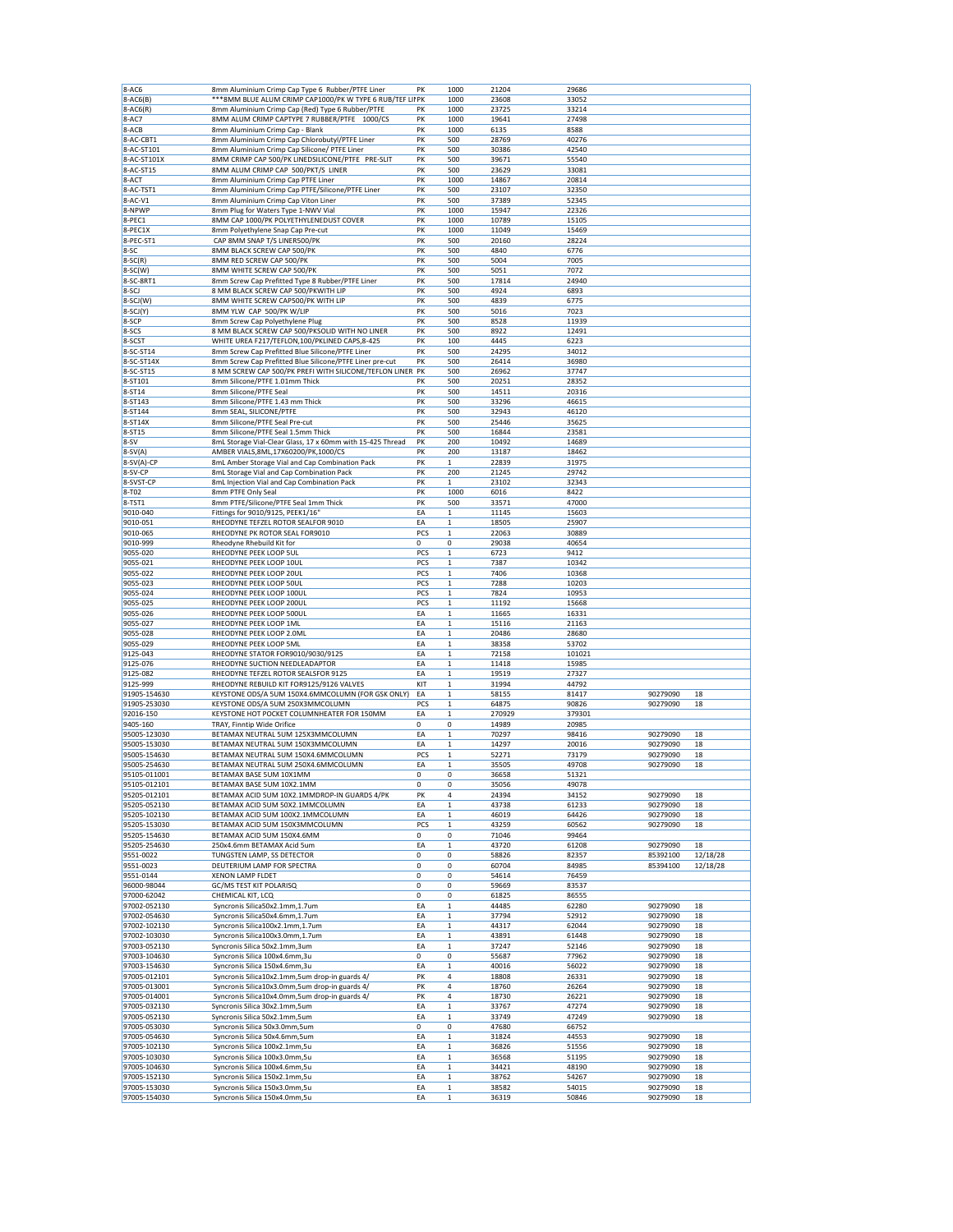| 97005-154630<br>97005-253030<br>97005-254030 | Syncronis Silica 150x4.6mm,5u                            | EA       | $\mathbf 1$                | 36218          | 50705          | 90279090             | 18       |
|----------------------------------------------|----------------------------------------------------------|----------|----------------------------|----------------|----------------|----------------------|----------|
|                                              | Syncronis Silica 250x3.0mm,5u                            | EA       | 1                          | 39913          | 55878          | 90279090             | 18       |
|                                              | Syncronis Silica 250x4.0mm,5u                            | EA       | $\mathbf 1$                | 37740          | 52837          | 90279090             | 18       |
| 97005-254630                                 | Syncronis Silica 250x4.6mm,5u                            | ΕA       | 1                          | 37652          | 52713          | 90279090             | 18       |
|                                              |                                                          |          |                            |                |                |                      |          |
| 97044-60290S                                 | ASSY, HIGH VOLUME EMITTER,                               | 0        | 0                          | 16490          | 23087          | 90279090             | 18       |
| 97055-20198                                  | CAPILLARY-550 MICRON COAXIAL                             | 0        | 0                          | 57515          | 80520          | 90279090             | 18       |
| 97055-20199                                  | CAPILLARY-580 MICRON COAXIAL                             | 0        | 0                          | 41502          | 58103          | 83071000             | 18       |
| 97055-20273                                  | NEEDLE, 26 GAUGE EXTENDED                                | 0        | 0                          | 27449          | 38429          | 90183210             | 12       |
| 97055-20442                                  | SEAL, RING, GRAPHITE VESPEL                              | 0        | 0                          | 16490          | 23087          | 84842000             | 28       |
| 97055-20517                                  | CAPILLARY, 500um, 4.87 LONG                              | 0        | 0                          | 34383          | 48136          | 90279090             | 18       |
| 97102-032130                                 | Syncronis C18 30x2.1mm,1.7um                             | ΕA       | 1                          | 42336          | 59270          | 90279090             | 18       |
| 97102-052130                                 | Syncronis C18 50x2.1mm,1.7um                             | EA       | 1                          | 44485          | 62280          | 90279090             | 18       |
| 97102-053030                                 | Syncronis C18 50x3.0 mm,1.7um                            | EA       | $\mathbf 1$                | 44124          | 61773          | 90279090             | 18       |
| 97102-054630                                 | Syncronis C18 50x4.6mm,1.7um                             | ΕA       | $\mathbf 1$                | 37794          | 52912          | 90279090             | 18       |
| 97102-102130                                 | Syncronis C18 100x2.1mm,1.7um                            | ΕA       | $\mathbf 1$                | 44317          | 62044          | 90279090             | 18       |
| 97102-103030                                 | Syncronis C18 100x3.0mm,1.7um                            | EA       | $\mathbf 1$                | 43891          | 61448          | 90279090             | 18       |
| 97103-032130                                 | Syncronis C18 30x2.1mm,3um                               | ΕA       | $\mathbf 1$                | 36016          | 50422          | 90279090             | 18       |
| 97103-052130                                 | Syncronis C18 50x2.1mm,3um                               | EA       | 1                          | 37247          | 52146          | 90279090             | 18       |
| 97103-053030                                 | Syncronis C18 50x3.0mm,3um                               | EA       | $\mathbf 1$                | 37082          | 51914          | 90279090             | 18       |
| 97103-054630                                 |                                                          | ΕA       | $\mathbf 1$                | 35122          | 49170          | 90279090             | 18       |
|                                              | Syncronis C18 50x4.6mm,3um                               |          | $\mathbf 1$                |                |                |                      |          |
| 97103-102130                                 | Syncronis C18 100x2.1mm,3um                              | ΕA       |                            | 40624          | 56873          | 90279090             | 18       |
| 97103-103030                                 | Syncronis C18 100x3.0mm,3um                              | EA       | $\mathbf 1$                | 40376          | 56527          | 90279090             | 18       |
| 97103-104630                                 | Syncronis C18 100x4.6mm,3um                              | ΕA       | 1                          | 38019          | 53227          | 90279090             | 18       |
| 97103-152130                                 | Syncronis C18 150x2.1mm,3um                              | ΕA       | 1                          | 42760          | 59865          | 90279090             | 18       |
| 97103-154630                                 | Syncronis C18 150x4.6mm,3um                              | EA       | $\mathbf{1}$               | 40016          | 56022          | 90279090             | 18       |
| 97105-012101                                 | Syncronis C18 10x2.1mm,5umdrop-in guards 4/pk            | PK       | 4                          | 18808          | 26331          | 90279090             | 18       |
| 97105-013001                                 | Syncronis C18 10x3.0mm,5umdrop-in guards 4/pk            | PΚ       | 4                          | 18760          | 26264          | 90279090             | 18       |
| 97105-014001                                 | Syncronis C18 10x4.0mm,5umdrop-in guards 4/pk            | PK       | 4                          | 18730          | 26221          | 90279090             | 18       |
| 97105-019023                                 | SYNCRONIS C18 5UM 10X10MMPREP GUARD CART PK/3            | PK       | 3                          | 48408          | 67771          | 90279090             | 18       |
| 97105-032130                                 | Syncronis C18 30x2.1mm,5um                               | ΕA       | 1                          | 33767          | 47274          | 90279090             | 18       |
| 97105-052130                                 | Syncronis C18 50x2.1mm,5um                               | EA       | 1                          | 33749          | 47249          | 90279090             | 18       |
| 97105-053030                                 | Syncronis C18 50x3.0mm,5um                               | EA       | $\mathbf 1$                | 33573          | 47002          | 90279090             | 18       |
| 97105-054630                                 | Syncronis C18 50x4.6mm,5um                               | ΕA       | $\mathbf 1$                | 31824          | 44553          | 90279090             | 18       |
| 97105-059370                                 | Syncronis C18, 5um prep column: 50 x 30mm                | ΕA       | $\mathbf 1$                | 156057         | 218480         | 90279090             | 18       |
| 97105-102130                                 | Syncronis C18 100x2.1mm,5um                              | EA       | $\mathbf 1$                | 36826          | 51556          | 90279090             | 18       |
|                                              |                                                          |          |                            |                |                |                      |          |
| 97105-1021K5                                 | Syncronis C18 100x2.1mm,5um                              | 0        | 0                          | 53239          | 74534          |                      |          |
| 97105-103030                                 | Syncronis C18 100x3.0mm,5um                              | EA       | 1                          | 36568          | 51195          | 90279090             | 18       |
| 97105-104630                                 | Syncronis C18 100x4.6mm,5um                              | EA       | $\,1$                      | 34421          | 48190          | 90279090             | 18       |
| 97105-152130                                 | Syncronis C18 150x2.1mm,5um                              | ΕA       | $\mathbf 1$                | 38762          | 54267          | 90279090             | 18       |
| 97105-153030                                 | Syncronis C18 150x3.0mm,5um                              | ΕA       | $\mathbf 1$                | 38582          | 54015          | 90279090             | 18       |
| 97105-154030                                 | Syncronis C18 150x4.0mm,5um                              | EA       | $\mathbf 1$                | 36319          | 50846          | 90279090             | 18       |
| 97105-154630                                 | Syncronis C18 150x4.6mm,5um                              | ΕA       | $\mathbf 1$                | 36218          | 50705          | 90279090             | 18       |
| 97105-159070                                 | Syncronis C18 5um 150x10mm                               | EA       | 1                          | 98793          | 138310         | 90279090             | 18       |
| 97105-159370                                 | Syncronis C18, 5um prep column: 150 x 30mm               | EA       | $\mathbf 1$                | 347741         | 486837         | 90279090             | 18       |
| 97105-252130                                 | Syncronis C18 250x2.1mm,5um                              | ΕA       | $\mathbf 1$                | 40655          | 56917          | 90279090             | 18       |
| 97105-253030                                 | Syncronis C18 250x3.0mm,5um                              | ΕA       | $\mathbf 1$                | 39913          | 55878          | 90279090             | 18       |
| 97105-254030                                 | Syncronis C18 250x4.0mm,5um                              | EA       | $\mathbf{1}$               | 37740          | 52837          | 90279090             | 18       |
| 97105-254630                                 | Syncronis C18 250x4.6mm,5um                              | ΕA       | 1                          | 37652          | 52713          | 90279090             | 18       |
| 97105-259270                                 | Syncronis C18 250x21mm,5um                               | ΕA       | 1                          | 298762         | 418266         | 90279090             | 18       |
| 97144-20010                                  |                                                          | 0        | 0                          | 28478          | 39869          | 90279090             | 18       |
|                                              | TUBE, ION TRANSFER, 550 Micron                           |          |                            |                |                |                      |          |
| 97144-20040                                  | FINNIGAN 34 GAUGE NEEDLE                                 | 0        | 0                          | 10591          | 14827          | 90183200             | 12       |
| 97202-052130                                 | Syncronis C8 50x2.1mm,1.7um                              | ΕA       | $\mathbf 1$                | 44392          | 62149          | 90279090             | 18       |
| 97202-054630                                 | Syncronis C8 50x4.6mm,1.7um                              | ΕA       | $\mathbf 1$                | 37794          | 52912          | 90279090             | 18       |
| 97202-102130                                 | Syncronis C8 100x2.1mm,1.7um                             | ΕA       | $\mathbf 1$                | 44317          | 62044          | 90279090             | 18       |
| 97202-103030                                 | Syncronis C8 100x3.0mm,1.7um                             | ΕA       | $\mathbf 1$                | 43891          | 61448          | 90279090             | 18       |
| 97203-052130                                 | Syncronis C8 50x2.1mm,3um                                | EA       | 1                          | 37247          | 52146          | 90279090             | 18       |
| 97203-103030                                 | Syncronis C8 100x3.0mm,3um                               | EA       | $\mathbf 1$                | 40376          | 56527          | 90279090             | 18       |
| 97203-104630                                 | Syncronis C8 100x4.6mm,3um                               |          |                            |                |                |                      |          |
|                                              |                                                          | ΕA       | $\mathbf 1$                | 38019          | 53227          | 90279090             | 18       |
|                                              |                                                          |          |                            |                |                |                      |          |
| 97203-154630                                 | Syncronis C8 150x4.6mm,3um                               | ΕA       | 1                          | 40016          | 56022          | 90279090             | 18       |
| 97205-012101                                 | Syncronis C8 10x2.1mm,5umdrop-in guards 4/pk             | PK       | 4                          | 18808          | 26331          | 90279090             | 18       |
| 97205-013001                                 | Syncronis C8 10x3.0mm,5umdrop-in guards 4/pk             | PK       | 4                          | 18760          | 26264          | 90279090             | 18       |
| 97205-014001                                 | Syncronis C8 10x4.0mm,5umdrop-in guards 4/pk             | PK       | 4                          | 18730          | 26221          | 90279090             | 18       |
| 97205-032130                                 | Syncronis C8 30x2.1mm,5um                                | EA       | $\mathbf 1$                | 33767          | 47274          | 90279090             | 18       |
| 97205-052130                                 | Syncronis C8 50x2.1mm,5um                                | ΕA       | $\mathbf 1$                | 33749          | 47249          | 90279090             | 18       |
| 97205-053030                                 | Syncronis C8 50x3.0mm,5um                                | ΕA       | 1                          | 33573          | 47002          | 90279090             | 18       |
| 97205-054630                                 | Syncronis C8 50x4.6mm,5um                                | EA       | $\mathbf 1$                | 31824          | 44553          | 90279090             | 18       |
| 97205-102130                                 | Syncronis C8 100x2.1mm,5um                               | EA       | 1                          | 36826          | 51556          | 90279090             | 18       |
| 97205-103030                                 | Syncronis C8 100x3.0mm,5um                               | EA       | 1                          | 36568          | 51195          | 90279090             | 18       |
| 97205-104030                                 | Syncronis C8 100x4.0mm,5um                               | 0        | 0                          | 50694          | 70971          |                      |          |
| 97205-104630                                 | Syncronis C8 100x4.6mm,5um                               | ΕA       | $\mathbf 1$                | 34421          | 48190          | 90279090             | 18       |
| 97205-152130                                 | Syncronis C8 150x2.1mm,5um                               | ΕA       | $\mathbf 1$                | 38762          | 54267          | 90279090             | 18       |
| 97205-153030                                 | Syncronis C8 150x3.0mm,5um                               | EA       | $\mathbf 1$                | 38582          | 54015          | 90279090             | 18       |
| 97205-154030                                 | Syncronis C8 150x4.0mm,5um                               | EA       | 1                          | 36319          | 50846          | 90279090             | 18       |
| 97205-154630                                 | Syncronis C8 150x4.6mm,5um                               | EA       | 1                          | 36218          | 50705          | 90279090             | 18       |
| 97205-253030                                 | Syncronis C8 250x3.0mm,5um                               | EA       | 1                          | 39913          | 55878          | 90279090             | 18       |
| 97205-254030                                 | Syncronis C8 250x4.0mm,5um                               | ΕA       | $\mathbf 1$                | 37740          | 52837          | 90279090             | 18       |
| 97205-254630                                 | Syncronis C8 250x4.6mm,5um                               | EA       | $\mathbf 1$                | 37652          | 52713          | 90279090             | 18       |
| 97205-259070                                 | Syncronis C18 250x10mm,5um                               | ΕA       | $\mathbf 1$                | 152628         | 213679         | 90279090             | 18       |
|                                              |                                                          |          |                            |                |                |                      |          |
| 9725-999                                     | RHEODYNE RHEBUILD KIT FOR9725/9725I                      | EA       | $\mathbf 1$                | 30570          | 42797          |                      |          |
| 97251                                        | RHEODYNE 2/6 SYRINGE LOADINJECC W/POS SENSOR             | PCS      | $\mathbf 1$                | 208788         | 292303         |                      |          |
| 97302-052130                                 | Syncronis aQ 50x2.1mm,1.7um                              | EA       | $\mathbf 1$                | 44350          | 62090          | 90279090             | 18       |
| 97302-054630                                 | Syncronis aQ 50x4.6mm,1.7um                              | ΕA       | $\mathbf 1$                | 37701          | 52782          | 90279090             | 18       |
| 97302-102130                                 | Syncronis aQ 100x2.1mm,1.7um                             | EA       | $\mathbf 1$                | 44274          | 61984          | 90279090             | 18       |
| 97302-103030                                 | Syncronis aQ 100x3.0mm,1.7um                             | EA       | $\mathbf 1$                | 43812          | 61336          | 90279090             | 18       |
| 97303-052130                                 | Syncronis aQ 50x2.1mm,3um                                | ΕA       | $\,1$                      | 37247          | 52146          | 90279090             | 18       |
| 97303-103030                                 | Syncronis aQ 100x3.0mm,3um                               | EA       | 1                          | 40376          | 56527          | 90279090             | 18       |
| 97303-104630                                 | Syncronis aQ 100x4.6mm,3um                               | EA       | 1                          | 38019          | 53227          | 90279090             | 18       |
| 97303-154630                                 | Syncronis aQ 150x4.6mm,3um                               | EA       | $\,1$                      | 40016          | 56022          | 90279090             | 18       |
| 97305-012101                                 | Syncronis aQ 10x2.1mm,5umdrop-in guards 4/pk             | PK       | 4                          | 18675          | 26145          | 90279090             | 18       |
| 97305-013001                                 | Syncronis aQ 10x3.0mm,5umdrop-in guards 4/pk             | PK       | 4                          | 18547          | 25966          | 90279090             | 18       |
| 97305-014001                                 | Syncronis aQ 10x4.0mm,5umdrop-in guards 4/pk             | PK       | 4                          | 18490          | 25886          | 90279090             | 18       |
| 97305-032130                                 | Syncronis aQ 30x2.1mm,5um                                | EA       | $\mathbf 1$                | 33714          | 47199          | 90279090             | 18       |
| 97305-052130                                 | Syncronis aQ 50x2.1mm,5um                                | EA       | 1                          | 33696          | 47174          | 90279090             | 18       |
|                                              |                                                          |          | $\mathbf 1$                |                | 46779          |                      | 18       |
| 97305-053030                                 | Syncronis aQ 50x3.0mm,5um                                | EA       |                            | 33414          |                | 90279090             |          |
| 97305-054630                                 | Syncronis aQ 50x4.6mm,5um                                | EA       | $\mathbf 1$                | 31558          | 44181          | 90279090             | 18       |
| 97305-102130                                 | Syncronis aQ 100x2.1mm,5um                               | EA       | $\mathbf 1$                | 36719          | 51407          | 90279090             | 18       |
| 97305-103030                                 | Syncronis aQ 100x3.0mm,5um                               | ΕA       | $\,1$                      | 36302          | 50823          | 90279090             | 18       |
| 97305-104630                                 | Syncronis aQ 100x4.6mm,5um                               | EA       | 1                          | 33916          | 47482          | 90279090             | 18       |
| 97305-152130                                 | Syncronis aQ 150x2.1mm,5um                               | EA       | 1                          | 38576          | 54006          | 90279090             | 18       |
| 97305-153030<br>97305-154030                 | Syncronis aQ 150x3.0mm,5um<br>Syncronis aQ 150x4.0mm,5um | ΕA<br>EA | $\mathbf 1$<br>$\mathbf 1$ | 38290<br>35787 | 53606<br>50102 | 90279090<br>90279090 | 18<br>18 |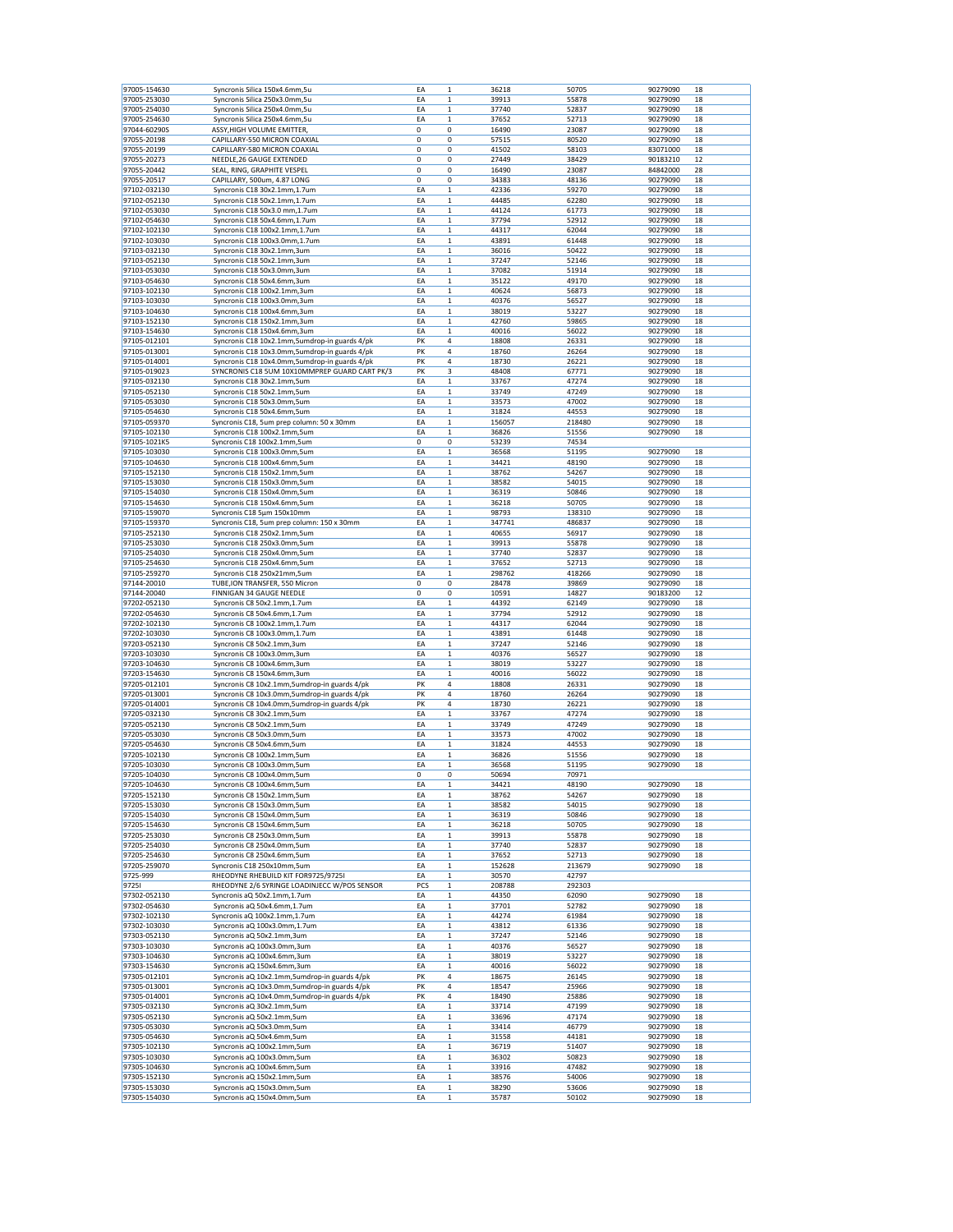| 97305-154630                       | Syncronis aQ 150x4.6mm,5um                                                             | EA       | $\mathbf 1$  | 35606          | 49849          | 90279090 | 18 |
|------------------------------------|----------------------------------------------------------------------------------------|----------|--------------|----------------|----------------|----------|----|
|                                    |                                                                                        |          |              |                |                |          |    |
| 97305-253030                       | Syncronis aQ 250x3.0mm,5um                                                             | EA       | $\mathbf 1$  | 39168          | 54836          | 90279090 | 18 |
| 97305-254030                       | Syncronis aQ 250x4.0mm,5um                                                             | EA       | $\mathbf 1$  | 36890          | 51645          | 90279090 | 18 |
|                                    |                                                                                        |          |              |                |                |          |    |
| 97305-254630                       | Syncronis aQ 250x4.6mm,5um                                                             | ΕA       | $\,1$        | 36722          | 51410          | 90279090 | 18 |
| 97502-052130                       | Syncronis HILIC 50x2.1mm,1.7um                                                         | EA       | 1            | 41952          | 58733          | 90279090 | 18 |
| 97502-053030                       | Syncronis HILIC 50x3.0mm,1.7um                                                         | EA       | $\mathbf 1$  | 37456          | 52439          | 90279090 | 18 |
| 97502-054630                       | Syncronis HILIC 50x4.6mm,1.7u                                                          | EA       | $\mathbf 1$  | 35150          | 49210          | 90279090 | 18 |
|                                    |                                                                                        |          |              |                |                |          |    |
| 97502-102130                       | Syncronis HILIC100x2.1mm,1.7um                                                         | EA       | $\mathbf 1$  | 41877          | 58627          | 90279090 | 18 |
| 97502-103030                       | Syncronis HILIC100x3.0mm,1.7um                                                         | EA       | $\mathbf 1$  | 41153          | 57615          | 90279090 | 18 |
| 97503-052130                       | Syncronis HILIC 50x2.1mm,3um                                                           | EA       | 1            | 36912          | 51677          | 90279090 | 18 |
|                                    |                                                                                        |          |              |                |                |          |    |
| 97503-104630                       | Syncronis HILIC 100x4.6mm,3um                                                          | EA       | 1            | 35267          | 49374          | 90279090 | 18 |
| 97503-154630                       | Syncronis HILIC 150x4.6mm,3um                                                          | EA       | $\mathbf 1$  | 35828          | 50159          | 90279090 | 18 |
| 97505-012101                       | Syncronis HILIC 10x2.1mm,5umdrop-in guards 4/pk                                        | PK       | 4            | 18210          | 25493          | 90279090 | 18 |
|                                    |                                                                                        |          |              |                |                |          |    |
| 97505-013001                       | Syncronis HILIC 10x3.0mm,5umdrop-in guards 4/pk                                        | PΚ       | 4            | 17803          | 24924          | 90279090 | 18 |
| 97505-014001                       | Syncronis HILIC 10x4.0mm,5umdrop-in guards 4/pk                                        | PK       | 4            | 17653          | 24714          | 90279090 | 18 |
| 97505-032130                       | Syncronis HILIC 30x2.1mm,5um                                                           | ΕA       | $\mathbf 1$  | 33528          | 46939          | 90279090 | 18 |
|                                    |                                                                                        |          |              |                |                |          |    |
| 97505-052130                       | Syncronis HILIC 50x2.1mm,5um                                                           | EA       | 1            | 33414          | 46780          | 90279090 | 18 |
| 97505-053030                       | Syncronis HILIC 50x3.0mm,5um                                                           | EA       | $\mathbf{1}$ | 32456          | 45439          | 90279090 | 18 |
| 97505-054630                       | Syncronis HILIC 50x4.6mm,5um                                                           | EA       | $\mathbf 1$  | 29511          | 41315          | 90279090 | 18 |
|                                    |                                                                                        |          |              |                |                |          |    |
| 97505-102130                       | Syncronis HILIC 100x2.1mm,5um                                                          | EA       | $\mathbf 1$  | 36108          | 50551          | 90279090 | 18 |
| 97505-1021K5                       | Syncronis HILIC 100x2.1mm,5um                                                          | 0        | 0            | 125787         | 176101         |          |    |
| 97505-103030                       | Syncronis HILIC 100x3.0mm,5um                                                          | EA       | $\mathbf 1$  | 34255          | 47957          | 90279090 | 18 |
|                                    |                                                                                        |          |              |                |                |          |    |
| 97505-104630                       | Syncronis HILIC 100x4.6mm,5um                                                          | ΕA       | 1            | 31669          | 44337          | 90279090 | 18 |
| 97505-152130                       | Syncronis HILIC 150x2.1mm,5um                                                          | EA       | 1            | 37685          | 52759          | 90279090 | 18 |
| 97505-153030                       | Syncronis HILIC 150x3.0mm,5um                                                          | EA       | $\mathbf 1$  | 35511          | 49716          | 90279090 | 18 |
|                                    |                                                                                        |          |              |                |                |          |    |
| 97505-154030                       | Syncronis HILIC 150x4.0mm,5um                                                          | ΕA       | $\mathbf 1$  | 33926          | 47496          | 90279090 | 18 |
| 97505-154630                       | Syncronis HILIC 150x4.6mm,5um                                                          | ΕA       | $\mathbf 1$  | 32396          | 45354          | 90279090 | 18 |
| 97505-253030                       | Syncronis HILIC 250x3.0mm,5um                                                          | EA       | $\mathbf 1$  | 35786          | 50100          | 90279090 | 18 |
|                                    |                                                                                        |          |              |                |                |          |    |
| 97505-254030                       | Syncronis HILIC 250x4.0mm,5um                                                          | ΕA       | $\mathbf 1$  | 33912          | 47476          | 90279090 | 18 |
| 97505-254630                       | Syncronis HILIC 250x4.6mm,5um                                                          | ΕA       | 1            | 34096          | 47734          | 90279090 | 18 |
| 97505-259070                       | Syncronis HILIC 250x10mm 5um                                                           | EA       | $\mathbf 1$  | 259710         | 363594         | 90279090 | 18 |
|                                    |                                                                                        |          |              |                |                |          |    |
| 97702-032130                       | Syncronis Amino 30x2.1mm,1.7u                                                          | EA       | $\mathbf 1$  | 42336          | 59270          | 90279090 | 18 |
| 97702-052130                       | Syncronis Amino 50x2.1mm,1.7u                                                          | EA       | $\mathbf 1$  | 44485          | 62280          | 90279090 | 18 |
| 97702-054630                       | Syncronis Amino 50x4.6mm,1.7u                                                          | 0        | 0            | 54934          | 76908          |          |    |
|                                    |                                                                                        |          |              |                |                |          |    |
| 97702-102130                       | Syncronis Amino100x2.1mm,1.7um                                                         | ΕA       | 1            | 44317          | 62044          | 90279090 | 18 |
| 97702-103030                       | Syncronis Amino                                                                        | 0        | 0            | 62188          | 87063          |          |    |
| 97703-052130                       | Syncronis Amino 50x2.1mm,3um                                                           | EA       | $\mathbf 1$  | 37247          | 52146          | 90279090 | 18 |
|                                    |                                                                                        |          |              |                |                |          |    |
| 97703-104630                       | Syncronis Amino 100x4.6mm,3um                                                          | EA       | $\mathbf 1$  | 38019          | 53227          | 90279090 | 18 |
| 97703-154630                       | Syncronis Amino 150x4.6mm,3um                                                          | ΕA       | $\mathbf 1$  | 40016          | 56022          | 90279090 | 18 |
| 97705-012101                       |                                                                                        | PK       | 4            | 18808          | 26331          | 90279090 | 18 |
|                                    | Syncronis Amino 10x2.1mm,5umdrop-in guards 4/pk                                        |          |              |                |                |          |    |
| 97705-013001                       | Syncronis Amino 10x3.0mm,5umdrop-in guards 4/pk                                        | PK       | 4            | 18760          | 26264          | 90279090 | 18 |
| 97705-014001                       | Syncronis Amino 10x4.0mm, 5umdrop-in guards 4/pk                                       | PK       | 4            | 18730          | 26221          | 90279090 | 18 |
|                                    |                                                                                        |          |              |                |                |          |    |
| 97705-032130                       | Syncronis Amino 30x2.1mm,5um                                                           | EA       | $\mathbf 1$  | 33767          | 47274          | 90279090 | 18 |
| 97705-052130                       | Syncronis Amino 50x2.1mm,5um                                                           | ΕA       | $\mathbf 1$  | 33749          | 47249          | 90279090 | 18 |
| 97705-053030                       | Syncronis Amino 50x3.0mm,5um                                                           | ΕA       | $\mathbf 1$  | 33573          | 47002          | 90279090 | 18 |
|                                    |                                                                                        |          |              |                |                |          |    |
| 97705-054630                       | Syncronis Amino 50x4.6mm,5um                                                           | EA       | $\mathbf 1$  | 31824          | 44553          | 90279090 | 18 |
| 97705-102130                       | Syncronis Amino 100x2.1mm,5um                                                          | EA       | 1            | 36826          | 51556          | 90279090 | 18 |
| 97705-103030                       | Syncronis Amino 100x3.0mm,5um                                                          | ΕA       | 1            | 36568          | 51195          | 90279090 | 18 |
|                                    |                                                                                        |          |              |                |                |          |    |
| 97705-104630                       | Syncronis Amino 100x4.6mm,5um                                                          | EA       | 1            | 34421          | 48190          | 90279090 | 18 |
| 97705-152130                       | Syncronis Amino 150x2.1mm,5um                                                          | EA       | $\mathbf 1$  | 38762          | 54267          | 90279090 | 18 |
| 97705-153030                       | Syncronis Amino 150x3.0mm,5um                                                          | EA       | $\mathbf 1$  | 38582          | 54015          | 90279090 | 18 |
|                                    |                                                                                        |          |              |                |                |          |    |
| 97705-154030                       | Syncronis Amino 150x4.0mm,5um                                                          | ΕA       | $\mathbf 1$  | 36319          | 50846          | 90279090 | 18 |
| 97705-154630                       | Syncronis Amino 150x4.6mm,5um                                                          | EA       | $\mathbf 1$  | 36218          | 50705          | 90279090 | 18 |
| 97705-253030                       | Syncronis Amino 250x3.0mm,5um                                                          | ΕA       | $\mathbf 1$  | 39913          | 55878          | 90279090 | 18 |
|                                    |                                                                                        |          |              |                |                |          |    |
| 97705-254030                       | Syncronis Amino 250x4.0mm,5um                                                          | ΕA       | 1            | 37740          | 52837          | 90279090 | 18 |
| 97705-254630                       | Syncronis Amino 250x4.6mm,5um                                                          | EA       | $\mathbf 1$  | 37652          | 52713          | 90279090 | 18 |
| 97902-052130                       | Syncronis Phenyl50x2.1mm,1.7um                                                         | ΕA       | $\mathbf 1$  | 44485          | 62280          | 90279090 | 18 |
|                                    |                                                                                        |          |              |                |                |          |    |
| 97902-054630                       | Syncronis Phenyl50x4.6mm,1.7um                                                         | EA       | $\mathbf 1$  | 37794          | 52912          | 90279090 | 18 |
| 97902-102130                       | Syncronis Phenyl100x2.1mm,1.7um                                                        | EA       | $\mathbf 1$  | 44317          | 62044          | 90279090 | 18 |
| 97902-103030                       | <b>Syncronis Phenyl</b>                                                                | 0        | 0            | 62188          | 87063          |          |    |
|                                    |                                                                                        |          |              |                |                |          |    |
| 97903-052130                       | Syncronis Phenyl 50x2.1mm,3um                                                          | EA       | $\mathbf 1$  | 37247          | 52146          | 90279090 | 18 |
| 97903-104630                       | Syncronis Phenyl 100x4.6mm,3u                                                          | EA       | $\mathbf 1$  | 38019          | 53227          | 90279090 | 18 |
| 97903-154630                       | Syncronis Phenyl 150x4.6mm,3u                                                          | ΕA       | $\mathbf 1$  | 40016          | 56022          | 90279090 | 18 |
|                                    |                                                                                        |          |              |                |                |          |    |
| 97905-012101                       | Syncronis Phenyl10x2.1mm,5um drop-in guards 4/                                         | PΚ       | 4            | 18808          | 26331          | 90279090 | 18 |
| 97905-013001                       | Syncronis Phenyl10x3.0mm,5um drop-in guards 4/                                         | PK       | 4            | 18760          | 26264          | 90279090 | 18 |
| 97905-014001                       |                                                                                        | PK       | 4            | 18730          | 26221          | 90279090 | 18 |
|                                    | Syncronis Phenyl10x4.0mm,5um drop-in guards 4/                                         |          |              |                |                |          |    |
| 97905-032130                       | Syncronis Phenyl 30x2.1mm,5um                                                          | ΕA       | 1            | 33767          | 47274          | 90279090 | 18 |
| 97905-052130                       | Syncronis Phenyl 50x2.1mm,5um                                                          | EA       | $\mathbf{1}$ | 33749          | 47249          | 90279090 | 18 |
| 97905-053030                       |                                                                                        | EA       | $\mathbf 1$  |                | 47002          | 90279090 | 18 |
|                                    | Syncronis Phenyl 50x3.0mm,5um                                                          |          |              | 33573          |                |          |    |
| 97905-054630                       | Syncronis Phenyl 50x4.6mm,5um                                                          | EA       | 1            | 31824          | 44553          | 90279090 | 18 |
| 97905-102130                       | Syncronis Phenyl 100x2.1mm,5u                                                          | 0        | 0            | 50503          | 70704          |          |    |
| 97905-103030                       | Syncronis Phenyl 100x3.0mm,5u                                                          | ΕA       | 1            | 36568          | 51195          | 90279090 | 18 |
|                                    |                                                                                        |          |              |                |                |          |    |
| 97905-104630                       | Syncronis Phenyl 100x4.6mm,5u                                                          | ΕA       | 1            | 34421          | 48190          | 90279090 | 18 |
| 97905-152130                       | Syncronis Phenyl 150x2.1mm,5u                                                          | ΕA       | 1            |                |                |          | 18 |
| 97905-153030                       |                                                                                        |          |              | 38762          | 54267          | 90279090 |    |
|                                    |                                                                                        |          |              |                |                |          |    |
| 97905-154030                       | Syncronis Phenyl 150x3.0mm,5u                                                          | EA       | $\mathbf 1$  | 38582          | 54015          | 90279090 | 18 |
|                                    | Syncronis Phenyl 150x4.0mm,5u                                                          | ΕA       | $\mathbf 1$  | 36319          | 50846          | 90279090 | 18 |
| 97905-154630                       | Syncronis Phenyl 150x4.6mm,5u                                                          | ΕA       | $\mathbf 1$  | 36218          | 50705          | 90279090 | 18 |
|                                    |                                                                                        |          |              |                |                |          | 18 |
| 97905-253030                       | Syncronis Phenyl 250x3.0mm,5u                                                          | EA       | $\,1$        | 39913          | 55878          | 90279090 |    |
| 97905-254030                       | Syncronis Phenyl 250x4.0mm,5u                                                          | EA       | $\,1$        | 37740          | 52837          | 90279090 | 18 |
| 97905-254630                       | Syncronis Phenyl 250x4.6mm,5u                                                          | PCS      | 1            | 37652          | 52713          | 90279090 | 18 |
| 97P-100                            |                                                                                        |          |              | 191            |                |          |    |
|                                    | 8mm PE PLUG for 1.2-NWV-C KIT                                                          | PK       | 100          |                | 268            |          |    |
| 990-04                             | <b>IMAC Cobalt Tips</b>                                                                | 0        | 0            | 2342           | 3279           |          |    |
| $9-CV$                             | 9mL Crimp Top Vial - Clear                                                             | PΚ       | 100          | 7794           | 10912          |          |    |
|                                    | magnetic 9mm Screw Cap (Blue/Gold) Silicone/PTFE                                       |          | 100          | 6237           | 8732           |          |    |
| 9-MSC(BG)-ST1                      |                                                                                        | PK       |              |                |                |          |    |
| 9-MSC(BG)-ST101                    | magnetic 9mm Screw Cap (Blue) soft Silicone/PTFE                                       | PK       | 100          | 5913           | 8278           |          |    |
| 9-MSC(BG)-ST101X                   | magnetic 9mm Screw Cap (Blue) soft Silicone/PTFE, Pre-cut                              | PK       | 100          | 6613           | 9258           |          |    |
|                                    |                                                                                        |          |              |                |                |          |    |
| 9-SCJ(W)-8RT1                      | 9mm White Screw Cap with Flange for Japanese Instruments PrePK                         |          | 500          | 17778          | 24890          |          |    |
| 9-SCJ(W)-ST101                     | 9mm White Screw Cap with Flange for Japanese Instruments PrePK                         |          | 500          | 31368          | 43915          |          |    |
| 9-SCJ(W)-ST15                      | 9mm White Screw Cap with Flange for Japanese Instruments PrePK                         |          | 500          | 22577          | 31607          |          |    |
|                                    |                                                                                        |          |              |                |                |          |    |
| 9-SCJ-8RT1                         | 9mm Screw Cap with Flange for Japanese Instruments Prefitted PK                        |          | 500          | 16552          | 23172          |          |    |
| 9-SCJ-ST101                        | 9MM SCW CAP W/FLANGE-BLK                                                               | 0        | 0            | 82993          | 116191         |          |    |
| 9-SCJ-ST101X                       | 9mm Screw Cap with Flange for Japanese Instruments Prefitted PK                        |          | 500          | 34741          | 48638          |          |    |
|                                    |                                                                                        |          |              |                |                |          |    |
| 9-SCJ-ST15                         | 9mm Screw Cap with Flange for Japanese Instruments Prefitted PK                        |          | 500          | 20985          | 29380          |          |    |
| 9-SCK(B)-8RT1                      | 9mm K-Screw Cap (Blue) Prefitted Rubber/PTFE Liner                                     | PK       | 500          | 14664          | 20530          |          |    |
| $9-SCK(B)-8RT1X$                   | 9mm K-Screw Cap (Blue) Prefitted Rubber/PTFE Liner Pre-cut                             | PK       | 500          | 31450          | 44031          |          |    |
|                                    |                                                                                        |          |              |                |                |          |    |
| $9-SCK(B)-ST1$                     | 9mm K-Screw Cap (Blue) Prefitted Silicone/PTFE Liner                                   | PK       | 500          | 18562          | 25986          |          |    |
| 9-SCK(B)-ST101                     | 9mm K-Screw Cap (Blue) Prefitted Silicone/PTFE Liner for Therm PK                      |          | 500          | 26259          | 36762          |          |    |
| 9-SCK(B)-ST1X                      | 9mm K-Screw Cap (Blue) Prefitted Silicone/PTFE Liner Pre-cut                           | PK       | 500          | 34609          | 48453          |          |    |
|                                    |                                                                                        |          |              |                |                |          |    |
| 9-SCK(B)-TST1                      | 9mm K-Screw Cap (Blue) Prefitted PTFE/Silicone/PTFE Liner                              | PΚ       | 500          | 26259          | 36762          |          |    |
| 9-SCK(BLK)-8RT1<br>9-SCK(BLK)-BST1 | 9mm Screw Cap (Black) Rubber/PTFE<br>9mm AVCS SCREW CAP BONDED SEAL PTFE/SIL BLACK CAP | PK<br>PK | 500<br>500   | 15785<br>27464 | 22099<br>38450 |          |    |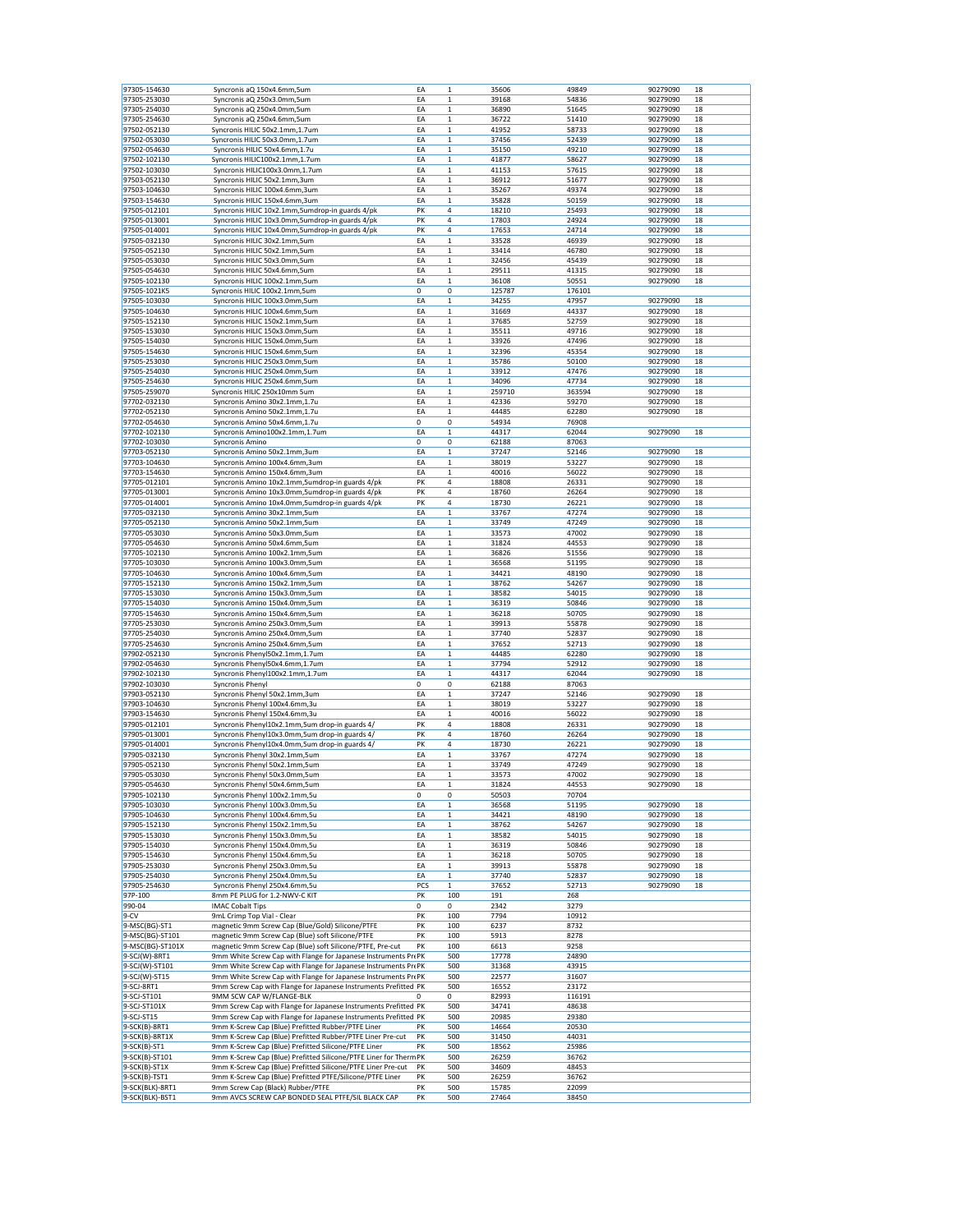| 9-SCK(G)-8RT1     | 9mm Screw Cap (Green) Rubber/PTFE                          | PK          | 500          | 15785   | 22099         |          |    |
|-------------------|------------------------------------------------------------|-------------|--------------|---------|---------------|----------|----|
| 9-SCK(G)-ST1      | 9mm Screw Cap (Green) Silicone/PTFE                        | PK          | 500          | 20085   | 28119         |          |    |
| 9-SCK(G)-ST1X     | 9mm Screw Cap (Green) Silicone/PTFE, Pre-cut               | PK          | 500          | 38085   | 53319         |          |    |
| 9-SCK(GY)-BST1X   | 9mm SCREW CAP with BONDED SEALPTFE/SILICONE, GREY - SLITPK |             | 500          | 41305   | 57827         |          |    |
|                   |                                                            |             |              |         |               |          |    |
| 9-SCK(GY)-BST1XH  | 9MM GREY BND SIL/PTFE                                      | РK          | 100          | 6787    | 9501          |          |    |
| 9-SCK(N)-8RT1     | 9mm Screw Cap (Clear) Rubber/PTFE                          | PK          | 500          | 15788   | 22103         |          |    |
| 9-SCK(N)-ST1      | 9mm Screw Cap (Clear) Silicone/PTFE                        | PK          | 500          | 20088   | 28123         |          |    |
| 9-SCK(R)-8RT1     | 9mm Screw Cap (Red) Rubber/PTFE                            | PK          | 500          | 15785   | 22099         |          |    |
| $9-SCK(R)-ST1$    | 9mm Screw Cap (Red) Silicone/PTFE                          | PK          | 500          | 20085   | 28119         |          |    |
| 9-SCK(Y)-ST1      | 9mm Screw Cap (Yellow) Silicone/PTFE                       | PK          | 500          | 20085   | 28119         |          |    |
| 9-SCNK(B)         | 9mm Screw Cap (Blue) Integral PP Membrane                  | PK          | 500          | 11783   | 16496         |          |    |
| 9-SCSK(B)-8RT1    | 9mm Solid Top Screw Cap (Blue) Rubber/PTFE                 | PK          | 500          | 26233   | 36726         |          |    |
| A0101-03151       | Adapter 1/8 "to 1/16"                                      | 0           | 0            | 11431   | 16004         | 90279090 | 18 |
| A0101-18100       | FERRULE .4mm ID 1/16 G/V                                   | 0           | 0            | 4031    | 5644          | 90279090 | 18 |
|                   |                                                            |             |              |         |               |          |    |
| A0301-15101       | OIL, VACUUM PUMP, 1LITRE                                   | 0           | 0            | 7307    | 10229         | 27101981 | 18 |
| A-100X            | UPCHURCH SS FRIT .094" X.062" X .250" 2UM 10/PK            | PK          | 10           | 6672    | 9341          |          |    |
| A-102X            | 0.5UM REPLACEMENT STAINLESSSTEEL FRITS PK/10               | PK          | 10           | 7390    | 10346         |          |    |
| A-103X            | UPCHURCH SS FRIT .094" X.062" X .250" .5UM, 10/PK          | PK          | 10           | 5990    | 8386          |          |    |
| A2157-030         | THERMAL PAPER SP - 10 ROLLS                                | 0           | 0            | 4594    | 6431          |          |    |
| A-242             | Solvent inlet filter 2µm 1/4-28 flangeless 1/8             | EA          | $\mathbf 1$  | 5332    | 7465          |          |    |
| A2962-010         | PISTON SEAL GOLD 10ML 1/PK                                 | 0           | 0            | 8623    | 12072         | 90279090 | 18 |
| A2963-010         | PISTON FLUSH SEAL 10ML                                     | 0           | 0            | 7778    | 10889         | 90279090 | 18 |
| A-302             | SOLVENT INLET FILTER 1/16" OD                              | PCS         | $\mathbf 1$  | 3332    | 4665          |          |    |
| A-302A            | SS SOLVENT INLET FILTER 10µm 1/4"X28                       | PCS         | 1            | 4573    | 6402          |          |    |
| A3102-010         |                                                            |             | 0            |         |               | 90279090 |    |
|                   | PISTON SAPPHIRE 10ML P1-4                                  | 0           |              | 19392   | 27148         |          | 18 |
| A-318             | SOLVENT FILTER ASEMBLY WITHA-102 FRIT                      | PCS         | $\mathbf 1$  | 12453   | 17434         |          |    |
| A-327             | POLYMERIC TUBING CUTTER                                    | PCS         | 1            | 4656    | 6518          |          |    |
| A-328             | REPLACEMENT BLADES FOR A-3275/PKG                          | PCS         | 1            | 1823    | 2552          |          |    |
| A3469-010         | LC TEST MIX, 1 ML, 5/PK                                    | 0           | 0            | 19392   | 27148         |          |    |
| A3495-010         | IN-LET CK VALVE SS 10mL P1-4                               | 0           | 0            | 48617   | 68064         | 90279090 | 18 |
| A-356             | SOLVENT INLET FILTER PEEK                                  | 0           | 0            | 11805   | 16527         |          |    |
| A3692-010         | VALVING SYRG 3-PORT AS1-3.5                                | 0           | 0            | 105382  | 147535        | 90279090 | 18 |
| A3990-010         |                                                            | 0           |              |         |               |          |    |
|                   | PRES TRANS CK VALVE SS 10ML                                |             | 0            | 50865   | 71211         | 84813090 | 18 |
| A4135-010         | SPARGER 10UM HDPE                                          | 0           | 0            | 5904    | 8266          | 90279090 | 18 |
| A4258-010         | SOLVENT FILLER 10UM TEFLON                                 | 0           | 0            | 14991   | 20988         | 90279090 | 18 |
| A-436             | PEEK BOTTOM-OF-THE BOTTLEFLTER FOR 3/16"OD TUBING          | PCS         | $\mathbf 1$  | 4926    | 6896          |          |    |
| A-437             | PEEK BOTTOM-OF-THE BOTTLEFLTER SMALL NECK FOR 1/8" TUEPCS  |             | 1            | 4926    | 6896          |          |    |
| A4719-010         | NEEDLE ASSEMBLY SS AS1X/3X                                 | $\mathbf 0$ | 0            | 45992   | 64389         | 90279090 | 18 |
| A4719-020         | NEEDLE ASSMBLY INERT AS3500                                | 0           | 0            | 6818770 | 9546277       |          |    |
| A4848-010         | KEL-F SEAL FOR P-4000                                      | 0           | 0            | 2061    | 2885          | 90279090 | 18 |
|                   |                                                            | $\mathbf 0$ |              |         |               |          |    |
| A4929-010         | SOLVENT FILLER 10UM SS                                     |             | 0            | 9839    | 13774         | 90279090 | 18 |
| A4954-010         | THERMO CLEAR VIAL KIT, 12X32                               | 0           | 0            | 15459   | 21642         | 70179090 | 18 |
| A4C6UWE           | Air actuated GC Sampling/                                  | 0           | 0            | 166550  | 233170        |          |    |
| A5018-010         | PISTON GUIDE BUSHING, 10ML                                 | 0           | 0            | 1504    | 2105          |          |    |
| A60S              | 6-port Two Position Air                                    | 0           | 0            | 48432   | 67805         |          |    |
| A-702             | UPCHURCH GREEN FRIT, PEEK 2UM                              | EA          | 1            | 1594    | 2231          |          |    |
| A-706             | <b>UPCHURCH PEEK FRIT .188' X</b>                          | 0           | 0            | 1594    | 2231          |          |    |
| ABC4020-32A       | 20MM ALUMINUM SEAL ASSEMBLEDTFE/SILICONE, 1000/BAG         | CS          | 1000         | 39347   | 55086         |          |    |
| ACCUCOREAQBUNDLE  | Accucore aQ 2.6um Product Bundle                           | EA          | $\mathbf 1$  | 126900  | 177661        |          |    |
|                   |                                                            |             |              |         |               |          |    |
|                   |                                                            |             |              |         |               |          |    |
| ACCUCOREC18BUNDLE | Accucore C18 2.6um Product Bundle                          | EA          | $\mathbf{1}$ | 116628  | 163279        |          |    |
| B-100             | Multi-coloured pack of Plastic Box Trays                   | PK          | 5            | 20108   | 28152         |          |    |
| B3105-1           | ALUM WEIGH DISHES,57MM100/PK,10PKS/CS                      | PK          | 100          | 1460    | 2044          |          |    |
| B7800-1           | CLEAR VIAL, TEFLON CAP, 2ML, 8-425 CAP, 100/PK             | PK          | 100          | 3655    | 5116          | 70179090 | 18 |
| B7800-12          | CLEAR VIALS, TEFLON CAP12ML, 15-425 CAP, 200/PK            | PK          | 200          | 7404    | 10365         |          |    |
| B7800-12A         |                                                            | PK          | 200          | 8246    | 11544         | 70179090 | 18 |
|                   | AMBER VIALS, TEFLON CAP12ML, 15-425 CAP, 200/PK            |             |              |         |               |          |    |
| B7800-1A          | AMBER VIAL, TEFLON CAP, 2ML, 8-425 CAP, 100/PK             | PK          | 100          | 3747    | 5246          | 70179090 | 18 |
| B7800-2           | CLEAR VIAL, TEFLON CAP, 4ML, 13-425 CAP, 100/PK            | PK          | 100          | 3659    | 5122          |          |    |
| B7800-20          | 20ML EPA VIAL&PTFE CAPPRE-ASSEMBLED,100/PK                 | PK          | 100          | 5247    | 7346          | 70179090 | 18 |
| B7800-20A         | 20ML AMBER EPA VIAL & PTFE CAP, 100/PK                     | PK          | 100          | 4966    | 6952          |          |    |
| B7800-21AG        | ASSEMBLED AMBER 20ML EPA VIAL W/ GREEN, PTFE LINED CAP PK  |             | 100          | 8808    | 12331         |          |    |
| B7800-2A          | AMBER VIAL, TEFLON CAP, 4ML, 13-425 CAP, 100/PK            | PK          | 100          | 3937    | 5512          | 70179090 | 18 |
| B7800-3           | CLEAR VIAL, TEFLON CAP, 8ML, 15-425 CAP, 200/PK            | PK          | 200          | 6938    | 9713          | 70179090 | 18 |
| B7800-3A          | AMBER VIAL, TEFLON CAP, 8ML, 15-425 CAP, 200/PK            | PK          | 200          | 8431    | 11804         | 70179090 | 18 |
| B7800-4           | CLEAR VIAL, TEFLON CAP, 16ML, 18-400 CAP, 200/PK           | PK          | 200          | 8997    | 12596         | 70179090 | 18 |
|                   |                                                            |             |              |         |               |          |    |
| B7800-40          | ASSEMBLED 40 ML VIAL KITSOLID CAP PTFE LINER 100/PK        | PK          | 100<br>200   | 5813    | 8138          |          |    |
| B7800-4A          | AMBER VIAL, TEFLON CAP, 16ML, 18-400 CAP, 200/PK           | PK          |              | 9746    | 13644         | 70179090 | 18 |
| B7800-4PS         | CLR 21X70 VIAL W/PRE-ASSEM PS,200/PK,5PK/CS                | PK          | 200          | 11242   | 15738         |          |    |
| B7800-5           | CLEAR VIAL, TEFLON CAP, 22ML, 20-400 CAP, 200/PK           | PK          | 200          | 9368    | 13115         |          |    |
| B7800-6           | CLEAR VIAL, TEFLON CAP, 40ML, 24-400 CAP, 100/PK           | PK          | 100          | 5997    | 8396          | 70179090 | 18 |
| B7800-6A          | AMBER VIAL, TEFLON CAP, 40ML, 24-400 CAP, 100/PK           | PK          | 100          | 6464    | 9050          | 70179090 | 18 |
| B7800-6PS         | 40ML CLEAR VIAL, P/SLINED CAP, 100/PK                      | PK          | 100          | 6937    | 9711          |          |    |
| B7801-2PS         | 4ML CLEAR VIAL KIT, WITHPOLYSEAL CAP 100/PK                | PK          | 100          | 5436    | 7611          |          |    |
| B7807-13          | BLACK OPEN TOP CAP, 13-425, 100/PK, 1000/CS                | PK          | 100          | 470     | 658           |          |    |
| B7807-15          | BLACK OPEN TOP CAP, 15-425, 100/PK, 1000/CS                | PK          | 100          | 469     | 656           |          |    |
| B7807-18          |                                                            |             |              |         |               |          |    |
|                   | BLACK OPEN TOP CAP, 18-400, 100/PK, 1000/CS                | PK          | 100          | 660     | 925           |          |    |
| B7807-20          | BLACK OPEN TOP CAP, 20-400, 100/PK, 1000/CS                | PK          | 100          | 470     | 658           |          |    |
| B7807-24          | OPEN TOP CAP, 24-400WHITE, 100/PK, 1000/CS                 | PK          | 100          | 470     | 658           |          |    |
| B7807-8           | BLACK OPEN TOP CAP, 8-425, 100/PK, 1000/CS                 | PK          | 100          | 286     | 401           |          |    |
| B7810-13          | CAPS, POLYSEAL LINED, 13-425, 100/CS                       | PK          | 100          | 3560    | 4984          |          |    |
| B7810-24          | CAPS, POLYSEAL LINED,                                      | 0           | 0            | 2720    | 3808          |          |    |
| B7815-13          | WHITE UREA F217/TEFLON,100/CSLINED CAPS,13-425             | PK          | 100          | 1783    | 2496          | 39235090 | 18 |
| B7815-15          | CAPS, PTFE LINED, 15-425100/CS                             | PK          | 100          | 1315    | 1840          |          |    |
| B7815-15PH        | 15-425 LND PHENOLIC CAP                                    | 0           | 0            | 2437    | 3412          |          |    |
| B7815-18          | CAPS, PTFE LINED, 18-400100/CS                             | PK          | 100          | 1598    | 2237          |          |    |
|                   |                                                            |             |              |         | 2104          |          |    |
| B7815-20          | CAPS, PTFE LINED, 20-400100/CS                             | PK          | 100          | 1503    |               |          |    |
| B7815-24          | CAPS, PTFE LINED, 24-400100/CS                             | PK          | 100          | 1971    | 2759          |          |    |
| B7815-8           | WHITE UREA F217/TEFLONLINED CAPS,8-425, 100/CS             | PK          | 100          | 2249    | 3149          |          |    |
| B7817-13SPEC      | 13-425 PHENOLIC CAP TEFLON/WHI                             | 0           | 0            | 21362   | 29906         |          |    |
| B7832-125         | WM BOTTLE, HDPE, 40Z                                       | 0           | 0            | 1499    | 2099          |          |    |
| B7832-1L          | WM BOTTLE, HDPE, 32OZ                                      | 0           | 0            | 3000    | 4200          |          |    |
| B7832-250         | WM BOTTLE, HDPE, 80Z,                                      | 0           | 0            | 2816    | 3942          |          |    |
| B7832-500         | WM BOTTLE, HDPE, 16OZ,                                     | 0           | 0            | 4220    | 5908          |          |    |
|                   |                                                            |             |              |         |               |          |    |
| B7920             | 20ML EPA VIAL KIT100 CLASS, 100/PK                         | PK          | 100          | 5812    | 8137          |          |    |
| B7920-B           | CLR 20ML EPA VIAL KITBULK PAK, 100/PK, 500/CS              | PK          | 100          | 5340    | 7475          |          |    |
| B7920-C           | CLR 20ML EPA VIAL KIT, 2000 CLASS, 72/PK                   | PK          | 72           | 12647   | 17706         |          |    |
| B7920-C3          | CLR 20ML EPA VIAL KIT,3000 CLASS,72/PK                     | PK          | 72           | 20327   | 28457         |          |    |
| B7920-VO          | CLEAR 20ML EPA VIALS, 100/PK, 500/CS                       | PK          | 100          | 3378    | 4729          |          |    |
| B7921             | AMB 20ML EPA VIAL KIT, 1000 CLASS, 100/PK                  | PK          | 100          | 5530    | 7742          |          |    |
| B7921-B           | AMB 20ML EPA VIAL KITBULK PAK, 100/PK, 500/CS              | PK          | 100          | 5438    | 7613          |          |    |
| B7921-VO<br>B7928 | AMBER 20ML EPA VIALS, 100/PK, 500/CS                       | PK          | 100          | 3096    | 4334<br>32791 |          |    |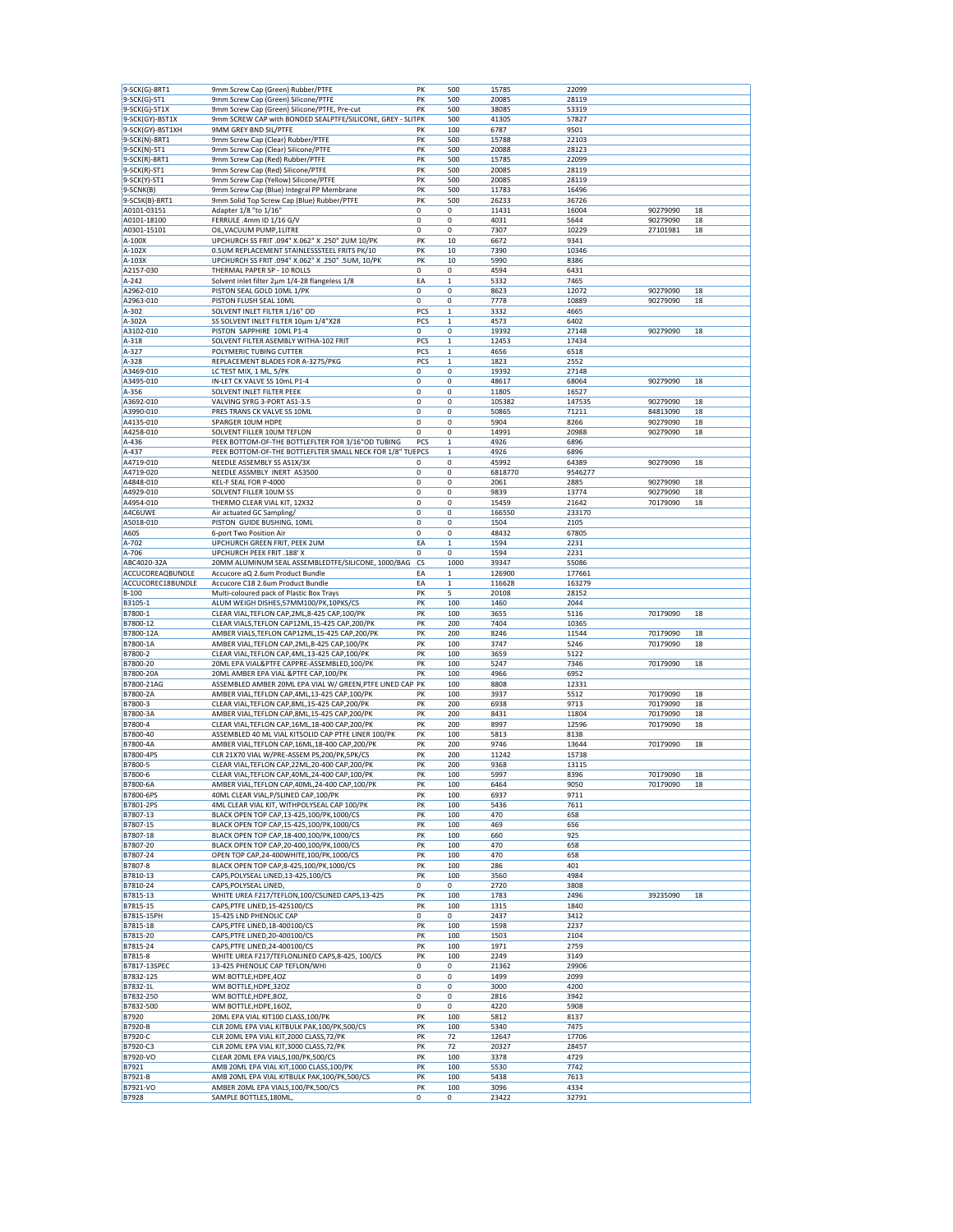| B7929<br>B7940<br><b>B7941A</b><br>B7950<br>B7950-1A                                                                                                               | CAPS FOR B7928,2000/CS<br>AMBER 4ML STORAGE VIAL KIT                           | 0         | 0                   | 18084        | 25318        |          |    |
|--------------------------------------------------------------------------------------------------------------------------------------------------------------------|--------------------------------------------------------------------------------|-----------|---------------------|--------------|--------------|----------|----|
|                                                                                                                                                                    |                                                                                |           |                     |              |              |          |    |
|                                                                                                                                                                    |                                                                                | 0         | 0                   | 4031         | 5644         |          |    |
|                                                                                                                                                                    | ASM AMBER 4ML STORAGE VIAL W/                                                  | 0         | 0                   | 4220         | 5907         |          |    |
|                                                                                                                                                                    | CLR 40ML EPA ASM VIAL KIT, 1000 CLASS, 100/PK                                  | PK        | 100                 | 6277         | 8788         | 70179090 | 18 |
|                                                                                                                                                                    | EPA OPEN TOP CAPS24-400,100/PK,500/CS                                          | PK        | 100                 | 469          | 657          |          |    |
| B7950-24                                                                                                                                                           | EPA SEPTA, 10/90 PTFE/SILICONE, 100/PK, 500/CS                                 | PK        | 100                 | 2438         | 3413         |          |    |
| B7950-26                                                                                                                                                           | SEPTA, 5/120 TEFLON/SILICONE22MM, 100/PK, 500/CS                               | PK        | 100                 | 2342         | 3279         |          |    |
| B7950-B                                                                                                                                                            | CLR 40ML EPA VIAL KIT, BULK PAK, 100/PK, 500/CS                                | PK        | 100                 | 6185         | 8659         |          |    |
| B7950-C                                                                                                                                                            | CLR 40ML EPA VIAL KIT                                                          | PK        | 72                  | 8528         | 11939        |          |    |
|                                                                                                                                                                    |                                                                                |           |                     |              |              |          |    |
| B7950-C3                                                                                                                                                           | CLR 40ML EPA VIAL KIT3000 CLASS, 72/PK                                         | PK        | 72                  | 8056         | 11279        |          |    |
| B7950-VO                                                                                                                                                           | CLEAR 40ML EPA VIALS, 100/PK, 500/CS                                           | PK        | 100                 | 3185         | 4459         |          |    |
| B7951                                                                                                                                                              | AMB 40ML EPA ASM VIAL KIT,1000 CLASS,100/PK                                    | PK        | 100                 | 6844         | 9581         |          |    |
| B7951-B                                                                                                                                                            | AMB 40ML EPA VIAL KITBULK PAK, 100/PK, 500/CS                                  | PK        | 100                 | 6655         | 9316         |          |    |
| B7951-C                                                                                                                                                            | AMB 40ML EPA VIAL KIT, 2000 CLASS, 72/PK                                       | PK        | 72                  | 14707        | 20590        |          |    |
| B7951-C3                                                                                                                                                           | AMB 40ML EPA VIAL KIT,                                                         | 0         | 0                   | 18172        | 25441        |          |    |
|                                                                                                                                                                    |                                                                                |           |                     |              |              |          |    |
| B7951-VO                                                                                                                                                           | AMBER 40ML EPA VIALS, 100/PK, 500/CS                                           | PK        | 100                 | 3655         | 5117         |          |    |
| B7990-1                                                                                                                                                            | 2ML CLR VIAL, OPEN TOPCAP, 10/50 SEPTA, 100/PK                                 | PK        | 100                 | 7777         | 10888        |          |    |
| B7990-12                                                                                                                                                           | 12ML CLR VIAL, OPEN TOPCAP, 10/90 SEPTA, 200/PK                                | PK        | 200                 | 9556         | 13378        |          |    |
| B7990-12A                                                                                                                                                          | 12ML AMB VIAL, OPEN TOPCAP, 10/90 SEPTA, 200/PK                                | PK        | 200                 | 10400        | 14560        |          |    |
| B7990-1A                                                                                                                                                           | 2ML AMB VIAL, OPEN TOPCAP, 10/50 SEPTA, 100/PK                                 | PK        | 100                 | 2248         | 3148         | 70179090 | 18 |
| B7990-2                                                                                                                                                            | 4ML CLR VIAL, OPEN TOPCAP, 10/50 SEPTA, 100/PK                                 | PK        | 100                 | 3284         | 4597         |          |    |
|                                                                                                                                                                    |                                                                                |           |                     |              | 4988         |          |    |
| B7990-2A                                                                                                                                                           | 4ML AMB VIAL, OPEN TOPCAP, 10/50 SEPTA, 100/PK                                 | PK        | 100                 | 3563         |              | 70179090 | 18 |
| B7990-3                                                                                                                                                            | 8ML CLR VIAL, OPEN TOPCAP, 10/90 SEPTA, 200/PK                                 | PK        | 200                 | 9090         | 12726        |          |    |
| B7990-3A                                                                                                                                                           | 8ML AMB VIAL, OPEN TOPCAP, 10/90 SEPTA, 200/PK                                 | PK        | 200                 | 9842         | 13778        | 70179090 | 18 |
| B7990-4                                                                                                                                                            | 16ML CLR VIAL, OPEN TOPCAP, 10/90 SEPTA, 200/PK                                | PK        | 200                 | 11522        | 16131        |          |    |
| B7990-4A                                                                                                                                                           | 16ML AMB VIAL, OPEN TOPCAP, 10/90 SEPTA, 200/PK                                | PK        | 200                 | 12273        | 17182        | 70179090 | 18 |
| B7990-5                                                                                                                                                            | 22ML CLR VIAL, OPEN TOPCAP, 10/90 SEPTA, 200/PK                                | PK        | 200                 | 11804        | 16526        |          |    |
|                                                                                                                                                                    |                                                                                |           |                     |              |              |          |    |
| B7990-6                                                                                                                                                            | 40ML CLR VIAL, OPEN TOPCAP, 10/90 SEPTA, 100/PK                                | PK        | 100                 | 6094         | 8531         |          |    |
| B7990-6A                                                                                                                                                           | 40ML AMB VIAL, OPEN TOPCAP, 10/90 SEPTA, 100/PK                                | PK        | 100                 | 6843         | 9580         |          |    |
| B7995-13                                                                                                                                                           | SEPTA, 10/50, TEFLON/SILFOR13-425, 100/PK, 1M/CS                               | PK        | 100                 | 938          | 1314         |          |    |
| B7995-15                                                                                                                                                           | SEPTA,10/90,TEFLON/SILFOR15-425,100/PK,1000/CS                                 | PK        | 100                 | 1874         | 2624         | 39235090 | 18 |
|                                                                                                                                                                    |                                                                                | PK        |                     | 2252         |              |          |    |
| B7995-18                                                                                                                                                           | SEPTA,10/90,TEFLON/SILFOR18-400,100/PK,1M/CS                                   |           | 100                 |              | 3153         | 39269099 | 28 |
| B7995-20                                                                                                                                                           | SEPTA,10/90 TEF/SIL,FOR20-4OO,100/PK,1M/CS                                     | PK        | 100                 | 2252         | 3153         |          |    |
| B7995-24                                                                                                                                                           | SEPTA, 10/90 TEF/SIL, FOR24-400, 100/PK, 1M/CS                                 | PK        | 100                 | 1597         | 2236         |          |    |
| B7995-26                                                                                                                                                           | SEPTA,5/120 TEFLON/SILICONE,22MM,100/PK-1000/CS                                | PK        | 100                 | 1785         | 2498         |          |    |
| B7995-8                                                                                                                                                            | SEPTA, 10/50, TEFLON/SILFOR 8-425, 100/PK, 1M/CS                               | PK        | 100                 | 566          | 793          |          |    |
|                                                                                                                                                                    |                                                                                |           |                     |              |              |          |    |
| B7999-1                                                                                                                                                            | CLEAR VIALS ONLY, 2ML, 8-425, 12X32, 100/PK                                    | PK        | 100                 | 1314         | 1839         |          |    |
| B7999-12                                                                                                                                                           | CLEAR VIALS ONLY, 12ML, 15-425, 19X65, 200/PK                                  | PK        | 200                 | 4593         | 6430         |          |    |
| B7999-12A                                                                                                                                                          | AMBER VIALS, 12ML, 19X65200/PK                                                 | PK        | 200                 | 5437         | 7612         |          |    |
| B7999-1A                                                                                                                                                           | AMBER VIALS ONLY, 2ML, 8-425, 12X32, 100/PK                                    | PK        | 100                 | 1406         | 1968         |          |    |
| B7999-2                                                                                                                                                            | CLEAR VIALS ONLY, 4ML, 13-425, 15X45, 100/PK                                   | PK        | 100                 | 1781         | 2494         |          |    |
| B7999-2A                                                                                                                                                           | AMBER VIALS ONLY, 4ML, 13-425, 15X45, 100/PK                                   | PK        | 100                 | 2160         | 3024         |          |    |
|                                                                                                                                                                    |                                                                                |           |                     |              |              |          |    |
| B7999-3                                                                                                                                                            | CLEAR VIALS ONLY, 8ML, 15-425, 17X60, 200/PK                                   | PK        | 200                 | 4028         | 5639         |          |    |
| B7999-3A                                                                                                                                                           | AMBER VIALS, 8ML, 17X60200/PK, 1000/CS                                         | PK        | 200                 | 5622         | 7870         |          |    |
| B7999-4                                                                                                                                                            | CLEAR GLASS VIALS, 16ML18-400, 21X70, 200/PK                                   | PK        | 200                 | 5528         | 7739         |          |    |
| B7999-4A                                                                                                                                                           | AMBER VIALS, 16ML, 21X70200/PK                                                 | PK        | 200                 | 6277         | 8788         |          |    |
| B7999-5                                                                                                                                                            | CLEAR VIALS ONLY, 22ML, 20-400, 23X85, 200/PK                                  | PK        | 200                 | 6092         | 8529         |          |    |
|                                                                                                                                                                    |                                                                                |           |                     |              |              |          |    |
| B7999-6                                                                                                                                                            | CLEAR 40 ML VIALS, 24-400,28X95, 100/PK                                        | PK        | 100                 | 3843         | 5380         |          |    |
| B7999-6A                                                                                                                                                           | AMBER VIALS ONLY, 40ML, 24-400, 28X95, 100/PK                                  | PK        | 100                 | 4309         | 6033         |          |    |
| B7999-S12A                                                                                                                                                         | SILANIZED AMBER VIALS, 12 ML19 X 65, 200/PK                                    | PK        | 200                 | 10962        | 15346        |          |    |
| B7999-S3                                                                                                                                                           | SILANIZED CLEAR VIAL ONLY 8ML15-425,17X60<br>200/PK                            | PK        | 200                 | 9556         | 13379        |          |    |
| B7999-S3A                                                                                                                                                          | SILANIZED AMBER VIAL ONLY 8ML                                                  | PK        | 200                 | 11057        | 15480        |          |    |
|                                                                                                                                                                    | 40ML CLEAR SILANIZED VIAL24-400, 100/PK                                        | PK        |                     |              | 12724        |          |    |
| B7999-S6                                                                                                                                                           |                                                                                |           | 100                 | 9088         |              |          |    |
| $C-1000$                                                                                                                                                           | UPCHURCH GUARD CARTRIDGEHOLDER 10MM ID SEMI-PREP GLPCS                         |           | $\mathbf{1}$        | 29178        | 40849        | 90279090 | 18 |
| $C2 - 1000$                                                                                                                                                        | VALCO 10 PORT MICROBOREINJECTOR MODEL C2 1/16" FITTIN EA                       |           | $\mathbf{1}$        | 156036       | 218450       |          |    |
| C2-1000EP                                                                                                                                                          | VALCO 10 PORT VALVE, 1/16"FITTINGS, 0.25MM PORTS (.010") EA                    |           | $\mathbf{1}$        | 311772       | 436480       |          |    |
| C2-1006                                                                                                                                                            | VALCO 6 PORT MICROBOREINJECTOR MODEL C2 1/16" FITTIN                           | EA        | $\mathbf 1$         | 129353       | 181094       | 73044993 | 18 |
| C2-1006EH                                                                                                                                                          | VALCO 6 PORT INJECTOR C21/16" FITTINGS                                         | EA        | $\mathbf 1$         | 282075       | 394905       |          |    |
| C2-1346EH                                                                                                                                                          | VALCO CHEMINERT 6 PORT VALVEW/MICRO ELECTRIC ACTUATCEA                         |           | $\mathbf{1}$        | 308578       |              |          |    |
|                                                                                                                                                                    |                                                                                |           |                     |              |              |          |    |
|                                                                                                                                                                    |                                                                                |           |                     |              | 432009       |          |    |
|                                                                                                                                                                    | PEEK GUARD CARTRIDGE HOLDER                                                    | 0         | 0                   | 12462        | 17447        |          |    |
|                                                                                                                                                                    | VALCO REPLACEMENT STATOR FOR                                                   | 0         | 0                   | 54050        | 75671        |          |    |
|                                                                                                                                                                    |                                                                                |           |                     |              |              |          |    |
|                                                                                                                                                                    | CLEAR TARGET DP VIALS100/PK, 20PKS/CS                                          | PK        | 100                 | 1312         | 1837         |          |    |
|                                                                                                                                                                    | TARGET DP VIAL, PP, 300UL100/PK, 1000/CS                                       | PK        | 100                 | 657          | 920          | 70179090 | 18 |
|                                                                                                                                                                    | 2mL PP FLAT BOTTOM AMB VIAL9-425 SCREW THREAD, 100/PK PK                       |           | 100                 | 1218         | 1706         |          |    |
|                                                                                                                                                                    | 2ML TARGET DP VIAL, PP100/PK                                                   | PK        | 100                 | 1312         | 1836         |          |    |
|                                                                                                                                                                    | TARGET DP COLORBAND BLUE100/PK, 20 PKS/CS                                      | PK        | 100                 | 1408         | 1971         |          |    |
|                                                                                                                                                                    | TARGET DP COLORBAND GRN100/PK, 20 PKS/CS                                       | PK        | 100                 | 1408         | 1971         |          |    |
|                                                                                                                                                                    |                                                                                |           |                     |              |              |          |    |
|                                                                                                                                                                    | TARGET DP COLORBAND RED100/PK, 20 PKS/CS                                       | PK        | 100                 | 1410         | 1975         |          |    |
|                                                                                                                                                                    | CLR TARGET DP I-D VIAL100/PK,20PKS/CS                                          | PK        | 100                 | 1408         | 1971         | 70179090 | 18 |
|                                                                                                                                                                    | TARGET DP COLORBAND YLW100/PK, 20 PKS/CS                                       | PK        | 100                 | 1410         | 1974         |          |    |
|                                                                                                                                                                    | AMB TARGET DP I-D VIAL100/PK,20PKS/CS                                          | PK        | 100                 | 1782         | 2495         |          |    |
|                                                                                                                                                                    | TARGET DP SEPTA, T/RR100/PK, 1000/CS                                           | PK        | 100                 | 470          | 657          |          |    |
|                                                                                                                                                                    | TARGET DP SEPTA, T/S/T100/PK, 1000/CS                                          | PK        | 100                 | 1034         | 1448         |          |    |
| C270-01<br>$C-2CO6$<br>C4000-1<br>C4000-11<br>C4000-12<br>C4000-14<br>C4000-1B<br>C4000-1G<br>C4000-1R<br>C4000-1W<br>C4000-1Y<br>C4000-2W<br>C4000-30<br>C4000-40 |                                                                                |           |                     |              |              |          |    |
| C4000-40Y                                                                                                                                                          | SEPTA T/S/T 0.040 100/PK                                                       | PK        | 100                 | 1502         | 2102         |          |    |
| C4000-41                                                                                                                                                           | SEPTA T/S/T 0.040 1000                                                         | CS        | 1000                | 14617        | 20464        |          |    |
| C4000-55                                                                                                                                                           | TARGET DP SEPTA, PRE-SLITTEF/SIL, 100/PK, 1000/CS                              | PK        | 100                 | 661          | 926          |          |    |
| C4000-57                                                                                                                                                           | TARGET DP SEPTA, PRE-SLITTEFLON/RR, 100/PK, 1000/CS                            | PK        | 100                 | 1221         | 1710         |          |    |
|                                                                                                                                                                    | TARGET DP SEPTA, T/S100/PK, 1000/CS                                            | PK        | 100                 | 662          | 926          |          |    |
| C4000-60<br>C4000-60Y                                                                                                                                              | SEPTA TFE/SIL 0.040 100                                                        | PK        |                     | 2412         | 3376         |          |    |
|                                                                                                                                                                    |                                                                                |           | 100                 |              |              |          |    |
| C4000-61                                                                                                                                                           | SEPTA TFE/SIL 0.0401000/CS                                                     | CS        | 1000                | 10497        | 14695        |          |    |
| C4000-9                                                                                                                                                            | TARGET DP HIGH RECOVERY VIAL, 1.5ML, 12 X 32 MM, 100/PK                        | PK        | 100                 | 13400        | 18760        |          |    |
| C4000-9A                                                                                                                                                           | 9mm Target DP Vial, High Recovery with 30 µl, Amber, Tapered PK                |           | 100                 | 14897        | 20856        |          |    |
| C4000-9TR                                                                                                                                                          | DP TOTAL RECOVERY CLR VIAL100/PK                                               | PK        | 100                 | 14522        | 20331        |          |    |
|                                                                                                                                                                    | MACROVIAL TARGET DP CLEAR350UL FUSED INSERT 100/PK                             | PK        | 100                 | 5250         | 7350         |          |    |
|                                                                                                                                                                    | MICROVIAL TARGET DP CLR ID350UL FUSED INSERT 100/PK                            | PK        |                     |              |              |          |    |
|                                                                                                                                                                    |                                                                                |           | 100                 | 5249         | 7348         |          |    |
| C4000-LV1<br>C4000-LV1W<br>C4000-LV2                                                                                                                               | MACROVIAL TARGET DP AMBER 12X32MM 350UL FUSED INSER PK                         |           | 100                 | 5063         | 7088         |          |    |
|                                                                                                                                                                    | MACROVIAL TARGET DP AMBER-ID12X32MM 350UL INSERT 100 PK                        |           | 100                 | 5620         | 7869         |          |    |
|                                                                                                                                                                    | .2ML CLR SCW FIX INSERT VIAL100/PK                                             | PK        | 100                 | 5719         | 8006         |          |    |
|                                                                                                                                                                    | 6 DRAWER MINI STOREROOM 1/EA                                                   | PCS       | $\mathbf 1$         | 3279         | 4591         | 39231000 | 18 |
|                                                                                                                                                                    |                                                                                |           |                     |              |              |          |    |
|                                                                                                                                                                    | SILANIZED CLEAR TARGET DP VIAL100/PK                                           | PK        | 100                 | 3283         | 4597         |          |    |
|                                                                                                                                                                    | SILANIZED CLR TARGET DP-IDVIAL, 100/PK                                         | PK        | 100                 | 3279         | 4590         |          |    |
|                                                                                                                                                                    | SILANIZED AMB TARGET DP-IDVIAL, 100/PK                                         | PK        | 100                 | 3751         | 5251         |          |    |
|                                                                                                                                                                    | TARGET SILANIZED HI REC CLRVIAL, 1.5 ML, 12 X 32 MM, 100/PK PK                 |           | 100                 | 15269        | 21376        |          |    |
|                                                                                                                                                                    |                                                                                |           |                     |              |              |          |    |
|                                                                                                                                                                    | SIL DP TOTAL REC CLR VIAL100/PK                                                | PK        | 100                 | 16394        | 22951        |          |    |
|                                                                                                                                                                    | 2mL SILANIZED MACROVIAL DP AMB                                                 | 0         | 0                   | 6934         | 9708         |          |    |
|                                                                                                                                                                    | MICRO-V VIAL TARGET DP CLEAR1.5ML, 12X32MM, 100/PK                             | PK        | 100                 | 6187         | 8662         |          |    |
|                                                                                                                                                                    | MICRO-V VIAL TARGET DP AMBER1.5ML, 12X32MM, 100/PK                             | PK        | 100                 | 7215         | 10101        |          |    |
|                                                                                                                                                                    |                                                                                | PK        | 200                 |              |              |          |    |
| C4000-LV2W<br>C4000-LV3W<br>C4000-MS<br>C4000-S1<br>C4000-S1W<br>C4000-S2W<br>C4000-S9<br>C4000-S9TR<br>C4000-SLV2<br>C4000-V1<br>C4000-V2<br>C4008-1              | 8MM CRIMP VIAL, 0.5ML, 200/PK, 10PKS/CS                                        |           |                     | 1875         | 2624         |          |    |
| C4008-10<br>C4008-100                                                                                                                                              | 8MM SNAP-IT SEAL, POLYETHYLENE 100/PK, 1000/CS<br>MANUAL CRIMPER FOR 8MM SEALS | PK<br>PCS | 100<br>$\mathbf{1}$ | 376<br>17892 | 527<br>25048 |          |    |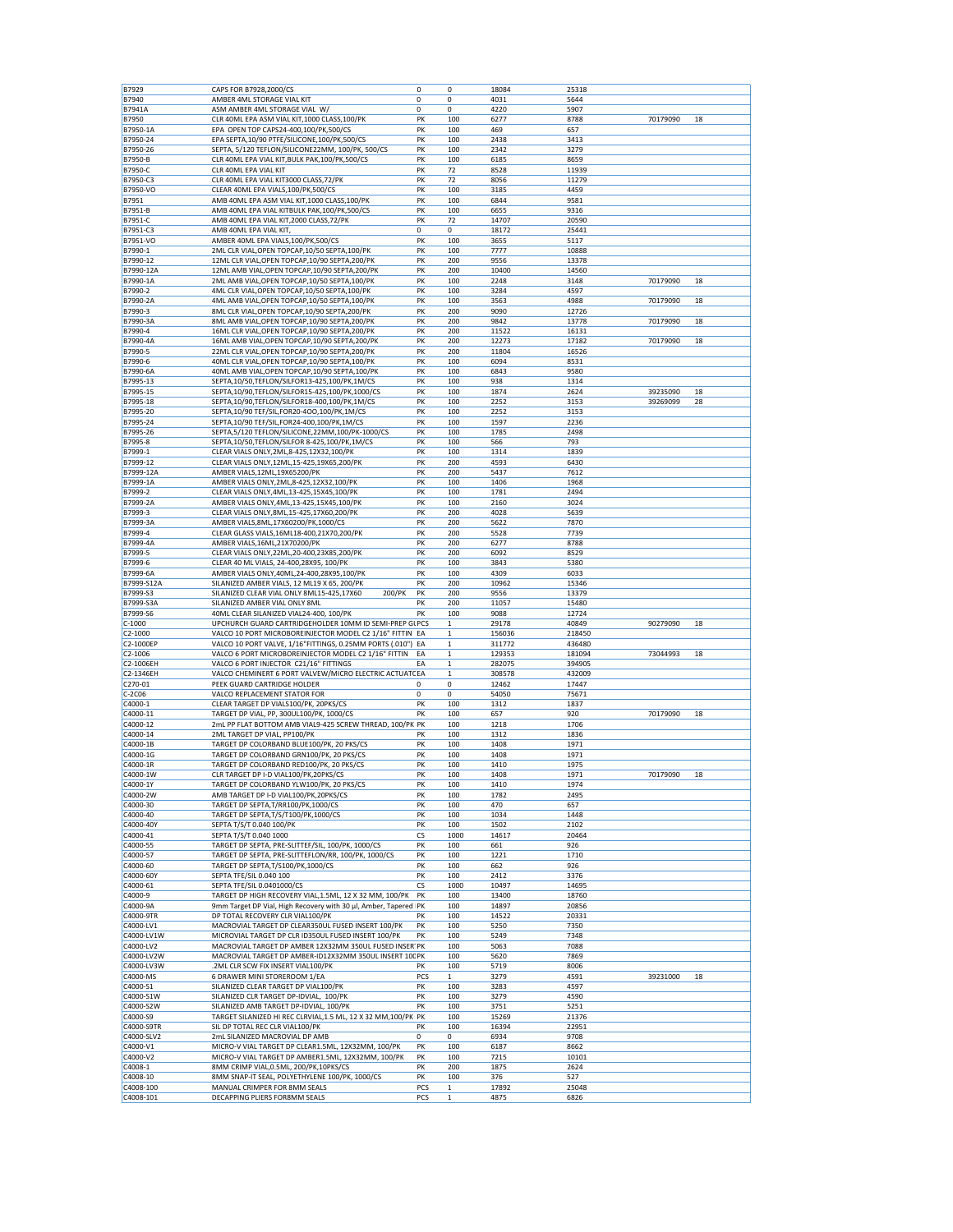| C4008-102                 | MANUAL DECRIMPER FOR8MM CRIMP SEALS                                                                                         | PCS         | $\mathbf{1}$ | 18178          | 25449          |          |    |
|---------------------------|-----------------------------------------------------------------------------------------------------------------------------|-------------|--------------|----------------|----------------|----------|----|
| C4008-1A                  | CRIMP TOP SEALS,8MM,T/RR,200/PK,1000/CS                                                                                     | PK          | 200          | 1690           | 2365           |          |    |
| C4008-2A                  | 8MM CRIMP SEAL, T/S/TSEPTA, 200/PK, 1000/CS                                                                                 | PK          | 200          | 2999           | 4199           |          |    |
| C4008-4A                  | 8MM CRIMP SEAL, TEF/SIL200/PK, 1000/CS                                                                                      | PK          | 200          | 3191           | 4467           |          |    |
| C4008-50                  | CLEAR 8 X 35 MM VIALS WITHCLEAR CAPS, 1000/PK                                                                               | PK<br>PK    | 1000         | 7590           | 10626<br>4074  |          |    |
| C4008-50C<br>C4008-50R    | CLEAR CAPS FOR 8 X 35 MM VIALS 1000/PK<br>CLEAR 8 X 35MM VIALS WITH RED                                                     | 0           | 1000<br>0    | 2910<br>8718   | 12205          |          |    |
| C4008-52RVO               | 2mL CLR MICROINSERT, 42X8.8M                                                                                                | 0           | 0            | 310145         | 434203         |          |    |
| C4008-632C                | 8MM CLEAR CONICAL CRIMP VIAL, 6 X 32MM, 100/PK, 1000/CS PK                                                                  |             | 100          | 1879           | 2631           |          |    |
| C4008-632R                | 8MM CLEAR ROUND BOT CRIMP VIAL 6 X 32MM, 100/PK, 1000/PK                                                                    |             | 100          | 1970           | 2759           |          |    |
| C4008-6A                  | 8MM ALUM SEAL PTFE LINER5PK/200/CS                                                                                          | РΚ          | 1000         | 8623           | 12072          |          |    |
| C4008-730                 | 8MM AMBER CONICAL CRIMP VIAL, 7 X 30MM, 100/PK, 1000/CS PK                                                                  |             | 100          | 4031<br>2999   | 5643<br>4199   |          |    |
| C4008-739<br>C4008-740    | 8MM CLEAR CONICAL CRIMP VIAL, 7 X 40 MM, 100/PK, 1000/CS PK<br>8MM AMBER CONICAL CRIMP VIAL, 7 X 40MM, 100/PK, 1000/CS PK   |             | 100<br>100   | 2720           | 3809           |          |    |
| C4008-741                 | 8MM CLEAR FLT BOT CRIMP VIAL, 7 X 40MM, 100/PK, 1000/CS                                                                     | PK          | 100          | 3751           | 5251           |          |    |
| C4008-742                 | 8MM AMBER FLT BOT CRIMP VIAL, 7 X 40MM, 100/PK, 1000/CS PK                                                                  |             | 100          | 2999           | 4198           |          |    |
| C4008-98B                 | 8MM BLUE CRIMP SEAL, TEF/RR                                                                                                 | PК          | 200          | 1687           | 2361           |          |    |
| C4008-98G                 | 8MM GREEN CRIMP SEAL,                                                                                                       | $\mathbf 0$ | 0            | 15554          | 21776          |          |    |
| C4010-017<br>C4010-017AW  | ASSEMBLED CLEAR TARGETKIT, T/S SEPTA, 100/PK                                                                                | PK<br>PK    | 100          | 2907<br>3187   | 4069           |          |    |
| C4010-017W                | ASSEM AMBER TARGET I-DKIT, T/S SEPTA, 100/PK<br>ASSEM CLEAR TARGET I-DKIT, T/S SEPTA, 100/PK                                | PK          | 100<br>100   | 3470           | 4462<br>4858   |          |    |
| C4010-018                 | ASSEM TARGET KIT PRESLITT/S SEPTA IN BAG 100/BAG                                                                            | PK          | 100          | 3189           | 4465           |          |    |
| C4010-018W                | 2mL ASM TARGET I-D PRESLIT                                                                                                  | 0           | 0            | 3654           | 5116           |          |    |
| C4010-019                 | ASSEMBLED CLEAR TARGETKIT, T/S/T SEPTA, 100/PK                                                                              | PK          | 100          | 3283           | 4596           |          |    |
| C4010-024W                | 2mLASM CLR I-D KIT W/STAR SLIT                                                                                              | $^{\circ}$  | 0            | 4215           | 5901           |          |    |
| C4010-025W<br>C4010-057   | 2mLASM CLR I-D KIT W/STAR SLIT<br>2mL ASM TARGET CLR KIT, WHITE                                                             | 0<br>0      | 0<br>0       | 4314<br>3188   | 6040<br>4464   |          |    |
| C4010-057AW               | 2mL ASM AMB TARGET I-D WHITE                                                                                                | 0           | $\bf 0$      | 3282           | 4595           |          |    |
| C4010-1                   | CLEAR SC TARGET VIAL, 12X32MM, 100/PK, 20PK/CS                                                                              | PK          | 100          | 1410           | 1974           |          |    |
| C4010-10                  | 10MM TARGET SEPTA, PTFE10MILS, 1000/CS                                                                                      | PK          | 1000         | 2345           | 3283           |          |    |
| C4010-11                  | PP LIMITED VOL VIAL, 250UL, 100/PK, 1000/CS                                                                                 | PK          | 100          | 1972           | 2761           |          |    |
| C4010-12                  | TARGET SCREW THREAD MINI-VIAL                                                                                               | 0           | 0            | 6372           | 8920           |          |    |
| C4010-1296                | 5ML CONV KIT, A/S, PTFE SEPTA, PP CAP 100/PK<br>5mL A/S TOC VIAL, 10-425 W/O                                                | PK          | 100          | 3562<br>29322  | 4987           |          |    |
| C4010-1296VO<br>C4010-13  | VIAL PP CONICAL 12X32MM300UL, 100/PK, 1000/CS                                                                               | СS<br>PK    | 1000<br>100  | 1971           | 41051<br>2759  |          |    |
| C4010-14                  | PP FULL VOLUME VIAL, 700UL, 100 PK, 1000/CS                                                                                 | PK          | 100          | 1972           | 2760           |          |    |
| C4010-17                  | ASSEMBLED CLEAR TARGETKIT, T/S SEPTA, 100/PK                                                                                | PK          | 100          | 3281           | 4593           |          |    |
| C4010-17A                 | ASSEMBLED AMBER TARGETKIT, T/S SEPTA, 100/PK                                                                                | PK          | 100          | 3373           | 4722           |          |    |
| C4010-17ABLK              | ASSEMBLED AMBER TARGET KIT, BLACK CAP TFE/SIL SEPTA, 100/ PK                                                                |             | 100          | 3471           | 4859           |          |    |
| C4010-17AW<br>C4010-17BLK | ASSEM AMBER TARGET I-DKIT, T/S SEPTA, 100/PK<br>ASSEMBLED CLEAR TARGET KIT, BLK CAP TFE/SIL SEPTA, 100/PK PK                | PK          | 100<br>100   | 3562<br>3279   | 4987<br>4591   |          |    |
| C4010-17W                 | ASSEM CLEAR TARGET I-DKIT, T/S SEPTA, 100/PK                                                                                | PK          | 100          | 3845           | 5383           |          |    |
| C4010-19                  | ASSEMBLED CLEAR TARGETKIT, T/S/T SEPTA, 100/PK                                                                              | PK          | 100          | 3560           | 4984           |          |    |
| C4010-19AW                | ASSEM AMBER TARGET I-DKIT, T/S/T SEPTA, 100/PK                                                                              | PK          | 100          | 3842           | 5379           |          |    |
| C4010-1A                  | TARGET BLUE SCREW CAPS10-425,100/PK,1000/CS                                                                                 | PK          | 100          | 474            | 664            |          |    |
| C4010-1W                  | CLR TARGET I-D SC VIAL12X32MM,100/PK,20PK/CS                                                                                | PK          | 100          | 1874           | 2623           |          |    |
| C4010-2<br>C4010-21       | AMBER SC TARGET VIAL, 12X32MM, 100/PK, 20PK/CS<br>ASSEMBLED CLEAR TARGETKIT, PTFE SEPTA, 100/PK                             | PK<br>PK    | 100<br>100   | 1502<br>2342   | 2102<br>3279   |          |    |
| C4010-21AW                | 2mL ASM AMBER TARGET I-D                                                                                                    | 0           | 0            | 2812           | 3937           |          |    |
| C4010-21W                 | ASSEM CLEAR TARGET I-DKIT, PTFE SEPTA, 100/PK                                                                               | PK          | 100          | 2909           | 4072           |          |    |
| C4010-24W                 | ASSEM CLR VIAL KIT W/PATCHCAP W/STAR SLIT T/S SEP 100/PK PK                                                                 |             | 100          | 4689           | 6564           |          |    |
| C4010-2W                  | AMB SC TARGET I-D VIAL12X32MM,100/PK,20PK/CS                                                                                | PK          | 100          | 1691           | 2368           |          |    |
| C4010-30                  | TARGET SEPTA TEFLON/RED RUBBER100/PK, 1000/CS                                                                               | PK          | 100          | 1033           | 1446           |          |    |
| C4010-30A<br>C4010-35     | TARGET CAP TEFLON/RED RUBBERSEPTA, 10-425, 100/PK, 1000, PK<br>SEPTA, TEFLON/SILICONE, SHIMADZU DUROMETER, 100/PK, 1000, PK |             | 100<br>100   | 1502<br>943    | 2103<br>1320   |          |    |
| C4010-35BLK               | BLACK 10-425 CAP WITH T/SSEPTA ASSMB 100/PK,1000/CS                                                                         | PK          | 100          | 1504           | 2106           |          |    |
| C4010-35W                 | WHITE 10-425 CAP FOR SHIMADZUT/S SEPTA, 100/PK, 1000/CS PK                                                                  |             | 100          | 1691           | 2368           |          |    |
| C4010-38W                 | WHT 10-425 CAP PP, NAT PTFE/BLU                                                                                             | 0           | 0            | 1312           | 1837           |          |    |
| C4010-40                  | 10MM TARGET SEPTA, T/S/T, 100/PK, 1000/CS<br>TARGET CAP & TST SEPTA10-425,100/PK,10PK/CS                                    | PK          | 100          | 1221           | 1709           |          |    |
| C4010-40A<br>C4010-55     | TARGET SEPTA, PRE-SLIT BLUETEF/WHITE SIL, 100/PK, 1000/CS                                                                   | PK<br>PK    | 100<br>100   | 1877<br>2064   | 2628<br>2889   |          |    |
| C4010-55A                 | TARGET CAP BLUE PRESLIT TEFLONSIL 10-425, 100/PK, 1000/CS PK                                                                |             | 100          | 1781           | 2493           |          |    |
| C4010-55BLK               | TARGET CAP BLACK PRE-SLITPTFE/SIL SEPTA, 100/PK,1000/CS                                                                     | PK          | 100          | 2908           | 4072           |          |    |
| C4010-57                  | ASSEMB TARGET CLEAR KIT, WHITECAP, SHIMADZU T/S SEPTA 1 PK                                                                  |             | 100          | 3376           | 4727           |          |    |
| C4010-57A                 | ASSEMB TARGET AMBER KIT, WHITECAP, SHIMADZU T/S SEPTA PK                                                                    |             | 100          | 3466           | 4852           |          |    |
| C4010-57AW<br>C4010-57W   | ASSEM TARGET AMBER I-D KITWHITE CAP, SHIMADZU T/S 100/FPK                                                                   |             | 100          | 3656<br>3938   | 5118           |          |    |
| C4010-59                  | ASSEMB TARGET CLEAR I-D KIT, WHITE CAP, SHIMADZU T/S , 100/ PK<br>KIT WM V/C/S-ASM 100 1.5ML CLR PP BK SLIT T/S             | PK          | 100<br>100   | 3092           | 5513<br>4328   |          |    |
| C4010-5A                  | SCREW THREAD SEPCAP 10-425MOLDED PP SEPTA, 100/PK, 1000 PK                                                                  |             | 100          | 848            | 1187           |          |    |
| C4010-60                  | 10MM TARGET SEPTA, T/S100/PK, 1000/CS                                                                                       | PK          | 100          | 660            | 923            |          |    |
| C4010-60A                 | TARGET CAP & TS SEPTA10-425,100/PK,1000/CS                                                                                  | PK          | 100          | 1597           | 2236           |          |    |
| C4010-60AR                | RED 10-425 CAP, T/SSEPTUM, 1000/CS                                                                                          | CS          | 1000         | 15835          | 22169          |          |    |
| C4010-60AW<br>C4010-60AY  | WHITE 10-425 CAP, T/SSEPTUM, 1000/CS<br>YELLOW 10-425 CAP, T/SSEPTUM, 1000/CS                                               | PK<br>CS    | 1000<br>1000 | 15367<br>15835 | 21514<br>22169 |          |    |
| C4010-60BLK               | CAP/SEPTA ASSEMBLED BLACK T/S10-425, 100/PK, 1000/CS                                                                        | PK          | 100          | 1598           | 2237           |          |    |
| C4010-627L                | TARGET INSERT 300ul CAPACITYPULL POINT 100/PK 1000/CS                                                                       | PK          | 100          | 2066           | 2892           |          |    |
| C4010-629                 | TARGET GLASS INSERT, 300UL,<br>100/PK,1000/CS                                                                               | PK          | 100          | 1596           | 2235           | 90279090 | 18 |
| C4010-629L                | TARGET CONICAL GLASS INSERT33 EXP, 250UL, 100/PK, 1000/CSPK                                                                 |             | 100          | 2062           | 2886           |          |    |
| C4010-629P                | TARGET POLYPROPYLENE CONICALINSERT, 100/PK, 1000/CS                                                                         | PK          | 100          | 380            | 533            | 70172000 | 18 |
| C4010-62BLK<br>C4010-630  | CLSR 10-425 PP BLK TAN TFE/SIL 0.06 100<br>TARGET POLYSPRING INSERTS300UL,<br>100/PK                                        | PK<br>PK    | 100<br>100   | 1688<br>2723   | 2363<br>3812   | 70172000 | 18 |
| C4010-630P                | TARGET PP POLYSPRINGINSERT, 100/PK, 1000/CS                                                                                 | PK          | 100          | 1312           | 1837           | 39269099 | 28 |
| C4010-630PQD              | TARGET PP POLYSPRING INSERT                                                                                                 | 0           | 0            | 13118          | 18366          |          |    |
| C4010-630TM               | TARGET POLYSPRING INSERT300UL 100/PK                                                                                        | PK          | 100          | 13775          | 19286          |          |    |
| C4010-630TS               | 6MM, GLS CONCL INSRT VIAL, A/S, 0.15ML W/TOP-SPRNG 5PKS/1PK                                                                 |             | 500          | 48336          | 67670          |          |    |
| C4010-63BLK<br>C4010-65   | CLSR 10-425 BLK T/S PRE-SLIT100/PK<br>SEPTA 10MM STAR SLITPTFE/SILICONE, 100/PK, 1000/CS                                    | PK<br>PK    | 100<br>100   | 2812<br>2067   | 3937<br>2894   |          |    |
| C4010-65A                 | CAP/SEPTA ASSEMBLED 10-425T/S STAR SLIT 100/PK, 10 PKS/C PK                                                                 |             | 100          | 2440           | 3416           |          |    |
| C4010-67                  | ASSEMBLED VIAL KIT IN RACKBLK CAP T/S SEPTA 100/PK                                                                          | PK          | 100          | 3189           | 4464           |          |    |
| C4010-67A                 | ASSEM AMBER VIAL IN RACKBLK CAP T/S SEPTA 100/PK                                                                            | PK          | 100          | 3378           | 4730           |          |    |
| C4010-67AW                | ASSEM AMB VIAL W/PATCH IN RACKBLK CAP T/S SEPTA 100/PK PK                                                                   |             | 100          | 3468           | 4856           |          |    |
| C4010-67W<br>C4010-68A    | ASM TARGET CLR-ID BLK CAPSHIMADZU T/S SEPTA 100/PK<br>10-425 BLK BONDED CAP W/PTFE/SILICONE, 100/PK                         | PK<br>PK    | 100<br>100   | 3658<br>2907   | 5121<br>4070   |          |    |
| C4010-68W                 | 2mL CLR-ID TARGET VIAL KIT,                                                                                                 | 0           | 0            | 3376           | 4726           |          |    |
| C4010-69A                 | 10-425 BLACK BONDED CAP W/SLITRED PTFE/WHITE SILICONE,1PK                                                                   |             | 100          | 3467           | 4854           |          |    |
| C4010-88                  | CLEAR TARGET VIAL KIT, T/S SEPTA, 100/PK                                                                                    | PK          | 100          | 3096           | 4335           |          |    |
| C4010-88A                 | AMBER TARGET VIAL KIT, T/S SEPTA, 100/PK                                                                                    | PK          | 100          | 3466           | 4853           |          |    |
| C4010-88AW                | AMBER TARGET I-D KIT, T/S SEPTA, 100/PK                                                                                     | PK          | 100          | 3279           | 4590           |          |    |
| C4010-88W<br>C4010-88WBLK | CLEAR TARGET I-D KIT, T/S SEPTA, 100/PK<br>VIAL KIT TARGET SCR VIAL W/IDBLK CAP T/S SEPTA 100/PK                            | PK<br>PK    | 100<br>100   | 3561<br>3561   | 4986<br>4985   |          |    |
| C4010-89                  | CLEAR TARGET VIAL KIT, T/S/T SEPTA, 100/PK                                                                                  | PK          | 100          | 3469           | 4856           |          |    |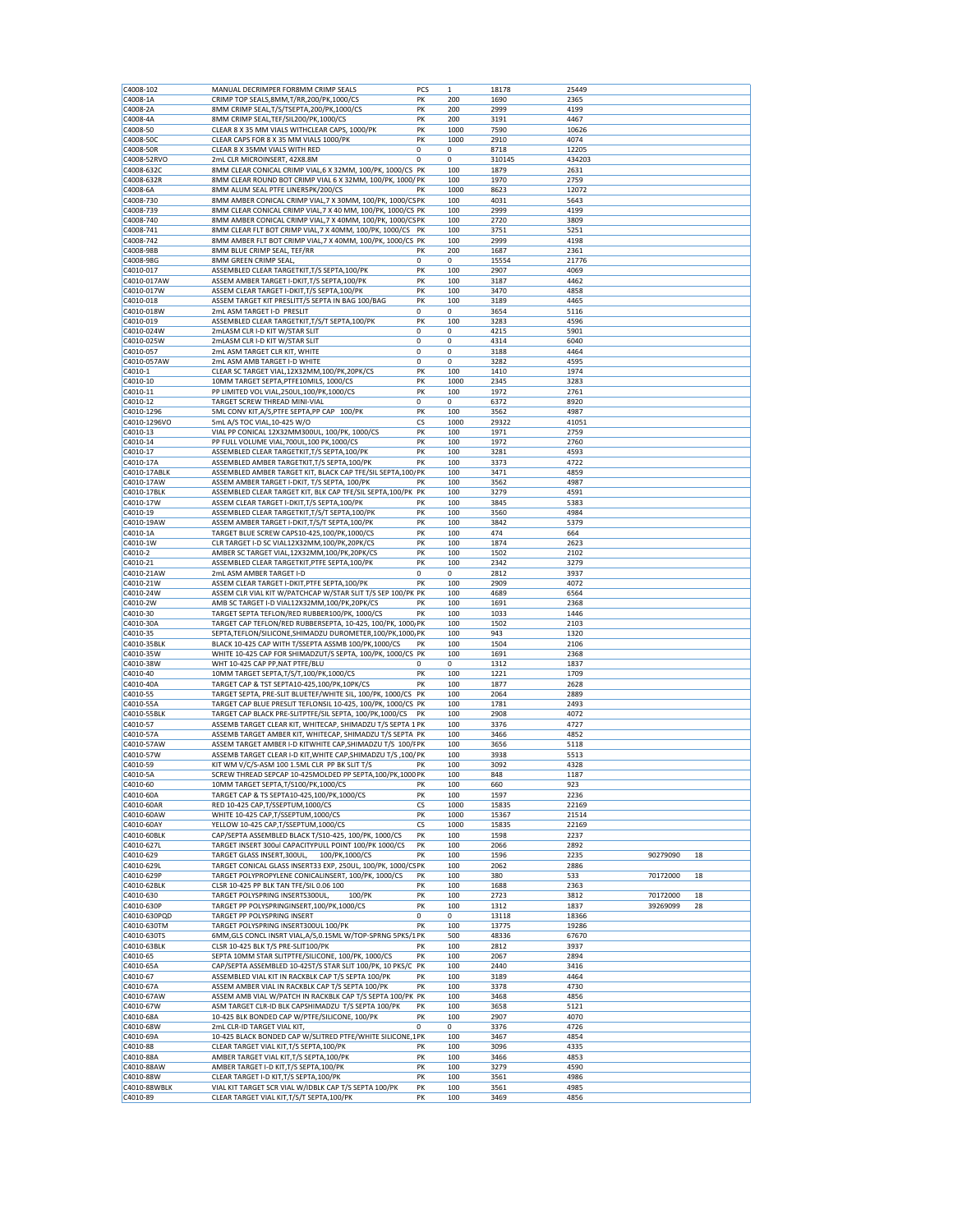| C4010-89AW              | AMBER TARGET I-D KIT, T/S/T SEPTA, 100/PK                                                        | PK       | 100         | 3753         | 5254         |          |    |
|-------------------------|--------------------------------------------------------------------------------------------------|----------|-------------|--------------|--------------|----------|----|
| C4010-89W               | CLEAR TARGET I-D KIT, T/S/T SEPTA, 100/PK                                                        | PK       | 100         | 3659         | 5122         |          |    |
| C4010-90                | CLEAR TARGET VIAL KIT, TEFLON SEPTA, 100/PK                                                      | PK       | 100         | 2159         | 3022         |          |    |
| C4010-90A               | AMBER TARGET VIAL KIT, TEFLON SEPTA, 100/PK                                                      | PK       | 100         | 2248         | 3147         |          |    |
| C4010-90AW              | AMBER TARGET I-D KIT, PTFE SEPTA, 100/PK                                                         | PK       | 100         | 2342         | 3279         |          |    |
| C4010-90W               | CLEAR TARGET I-D KIT, TEFLON SEPTA, 100/PK                                                       | PK       | 100         | 2623         | 3673         |          |    |
| C4010-92<br>C4010-92W   | CLEAR TARGET VIAL KIT BLUE CAPPRE-SLIT T/S SEPTA 100/PK                                          | PK       | 100         | 4684         | 6558         |          |    |
| C4010-95                | 2mL CLR I-D TARG KIT BLUE CAP<br>CLEAR TARGET VIAL KIT, WHITECAP, 35 DUR T/S SEPTA, 100/PK PK    | 0        | 0<br>100    | 3847<br>3191 | 5385<br>4467 |          |    |
| C4010-95AW              | AMBER TARGET I-D KIT, WHITECAP, 35 DUR T/S SEPTA, 100/PK PK                                      |          | 100         | 3653         | 5115         |          |    |
| C4010-95W               | CLEAR TARGET I-D KIT, WHITECAP, 35 DUR T/S SEPTA, 100/PK                                         | PK       | 100         | 3655         | 5117         |          |    |
| C4010-97W               | TARGET CONV KIT, CLEAR ID VIAL BLK PP PRE-SLIT T/S CAP, 100 PK                                   |          | 100         | 4872         | 6821         |          |    |
| C4010-98BLK             | TARGET BLACK SCREW THREAD CAP, 10-425, 100/PK, 1000/CS                                           | PK       | 100         | 376          | 526          |          |    |
| C4010-98G               | TARGET GREEN SCREW THREAD CAP, 10-425, 100/PK, 1000/CS                                           | PK       | 100         | 751          | 1052         |          |    |
| C4010-98R               | TARGET RED SCREW CAPS, 10-425, 100/PK, 1000/CS                                                   | PK       | 100         | 753          | 1054         |          |    |
| C4010-98W               | TARGET WHITE SCREW THREAD CAP, 10-425, 100/PK, 1000/CS                                           | PK       | 100         | 473          | 662          |          |    |
| C4010-98Y               | TARGET YELLOW SCREW THREAD CAP, 10-425, 100/PK, 1000/CS PK                                       |          | 100         | 750          | 1050         |          |    |
| C4010-99                | TARGET SCREW THREAD SOLID TOPTEF LINED CAP, 100/PK, 100/PK                                       |          | 100         | 1222         | 1711         |          |    |
| C4010-K630              | TARGET POLYSPRING INSERT, 300ULKIMSHIELD, 100/PK                                                 | PK       | 100         | 4780         | 6692         |          |    |
| C4010-LV1               | MACROVIAL TARGET 10-425 S/T CLEAR 300UL FUSED INSERT 10 PK                                       |          | 100         | 4871         | 6820         |          |    |
| C4010-LV2               | MACROVIAL TARGET 10-425 S/T AMBER 300UL FUSED INSERT 1IPK                                        |          | 100         | 4966         | 6953         |          |    |
| C4010-S1                | SILN CLEAR SC TARGET VIAL, 12X32, 100/PK, 20PK/CS                                                | PK       | 100         | 3281         | 4594         |          |    |
| C4010-S19W              | 2mL ASM SILN CLR TARGET I-D                                                                      | 0        | 0           | 5906         | 8268         |          |    |
| C4010-S1W               | SILANIZED CLEAR TARGET SC I-DVIAL, 12X32, 100/PK/ 20PK/CS                                        | PK       | 100         | 3844         | 5382         |          |    |
| C4010-S2W               | SILANIZED AMBER TARGET SC I-DVIAL, 12X32, 100/PK, 20PK/CS PK                                     |          | 100         | 3560         | 4984         |          |    |
| C4010-S629              | SILANIZED INSERTS, 150 UL,100/PK, 1000/CS                                                        | PK       | 100         | 3377         | 4728         |          |    |
| C4010-S630<br>C4010-S88 | POLYSPRING INSERTS, SILANIZED, 300UL, 100/PK<br>SILANIZED CLR TARGET VIAL KIT, T/S SEPTA, 100/PK | PK<br>PK | 100<br>100  | 5248<br>4967 | 7347<br>6954 |          |    |
| C4010-S92               | SILANIZED CLR TARGET VIAL KITBLUE CAP PRE-SLIT T/S 100/PK                                        | PK       | 100         | 6001         | 8401         |          |    |
| C4010-V1                | MICRO-V VIAL TARGET S/T CLEAR1.5ML, 12X32MM, 100/PK                                              | PK       | 100         | 6749         | 9449         |          |    |
| C4011-1                 | 11MM CLR TARGET VIAL, 12X32MM, 100/PK, 20PK/CS                                                   | PK       | 100         | 1312         | 1837         |          |    |
| C4011-10                | TARGET 300 +L SOLID GLASS VIAL12/PK                                                              | PK       | 12          | 5623         | 7873         |          |    |
| C4011-11                | 11MM PP CRIMP VIAL,800UL,100/PK,1000/CS                                                          | PK       | 100         | 848          | 1187         |          |    |
| C4011-1240              | 2.5ML VIAL CLR 12X40 CRIMP W/OCLOSURE 1000/CS                                                    | CS       | 1000        | 16115        | 22561        |          |    |
| C4011-1296              | 5ML AUTO SAMPLE VIAL, CLR, A.A.10/PKS/100/CS                                                     | CS       | 1000        | 18455        | 25836        |          |    |
| C4011-13                | 11MM PP VIAL CRIMP/SNAP 250ULMANDREL, 100/PK, 1000/CS PK                                         |          | 100         | 659          | 922          | 84212900 | 18 |
| C4011-14                | TARGET CRIMP-SNAP PP VIALS,12X32MM,100/PK,1000/CS                                                | PK       | 100         | 754          | 1055         |          |    |
| C4011-15                | SNAP/CRIMP MAXVIAL,PP 0.75ML,12X32MM, 1000/CS                                                    | PK       | 1000        | 15835        | 22169        |          |    |
| C4011-1550              | ASM SNAP/CRIMP VIAL, W/CLR CAP                                                                   | 0        | $\mathbf 0$ | 145663       | 203928       |          |    |
| C4011-16                | 12X32MM CRIMP PP VIAL 600 UL,100/PK                                                              | PK       | 100         | 1502         | 2103         |          |    |
| C4011-187               | 2ml TRGT CLR CRIMP VIALS/SEALS                                                                   | 0        | 0           | 64451        | 90232        |          |    |
| C4011-1A                | 11MM CRIMP SEALS TEFLON/RED RUBBER SEPTA 1000/CS                                                 | PK       | 1           | 8902         | 12462        |          |    |
| C4011-1AP               | 11MM CRIMP SEALS, TEF/REDRUBBER, 100/PK                                                          | PK       | 100         | 940          | 1315         |          |    |
| C4011-1B                | TARGET COLORBAND VIAL, BLUE, 100/PK, 20PK/CS                                                     | PK       | 100         | 1973         | 2763         |          |    |
| C4011-1CV               | 2ML NITROGEN PURGE VIAL TEF/RR SEPTA 100/PK                                                      | PK       | 100         | 2346         | 3284         |          |    |
| C4011-1EL2X             | 11MM CLEAR TARG. VIAL, 12X32MM,                                                                  | 0        | 0           | 2155         | 3017         |          |    |
| C4011-1G                | TARGET COLORBAND VIAL, GREEN, 100/PK, 20PK/CS                                                    | PK       | 100         | 1973         | 2763         |          |    |
| C4011-1R                | TARGET COLORBAND VIAL, RED, 100/PK, 20PK/CS                                                      | PK       | 100         | 1973         | 2763         |          |    |
| C4011-1W<br>C4011-1Y    | 11MM CLR TARGET I-DVIAL, 100/PK, 20PK/CS<br>TARGET COLORBAND VIAL, YELLOW, 100/PK, 20PK/CS       | PK<br>PK | 100<br>100  | 1406<br>1973 | 1969<br>2763 |          |    |
| C4011-2                 | 11MM AMBER TARGET CRIMP VIAL12X32MM,100/PK,20PK/CS                                               | PK       | 100         | 4217         | 5904         |          |    |
| C4011-24                | 11MM TPX TARGET VIALS1ML, 100/PK 1000/CS                                                         | PK       | 100         | 1127         | 1578         |          |    |
| C4011-25                | 2ML VIAL STORAGE RACKWITH CLEAR COVER, 1EA OR 5/CS                                               | PCS      | 1           | 284          | 398          | 70179090 | 18 |
| C4011-26                | 600UL POLYETHYLENE CRIMP TOP VIAL 12 X 32                                                        | PK       | 100         | 2159         | 3023         |          |    |
| C4011-2A                | 11MM CRIMP SEAL, TEF/SIL/TEF,<br>100/PK,1000/CS                                                  | PK       | 100         | 1407         | 1970         |          |    |
| C4011-2W                | 11MM AMBER TARGET IDVIAL, 100/PK, 20PK/CS                                                        | PK       | 100         | 1597         | 2236         |          |    |
| C4011-2WCV              | 2ML NITROGEN PURE, AMB IDTEF/RR SEPTA 100/PK                                                     | PK       | 100         | 2437         | 3412         |          |    |
| C4011-3A                | 11MM CRIMP TOP SEAL, PPSEPTUM, 100/PK, 1000/CS                                                   | PK       | 100         | 1499         | 2098         |          |    |
| C4011-3AL               | 11MM CRIMP TOP SEAL, with solid Aluminum Liner and Sil SealirPK                                  |          | 100         | 2064         | 2890         |          |    |
| C4011-4                 | SNAP-IT HIGH RECOVERY VIAL, 12X32MM, 1.5 ML, 100/PK                                              | PK       | 100         | 13681        | 19153        | 70179090 | 18 |
| C4011-4A                | 11MM ALUM CRIMP SEAL, TEF/SIL, 100/PK, 1000/CS                                                   | PK       | 100         | 1221         | 1709         |          |    |
| C4011-4B                | 11MM BLUE ALUM CRIMP SEAL, TEF/SIL, 100/PK                                                       | PK       | 100         | 1875         | 2625         |          |    |
| C4011-4G                | 11MM GREEN ALUM CRIMP SEAL, TEF/SIL, 100/PK                                                      | PK       | 100         | 1875         | 2625         |          |    |
| C4011-4R                | 11MM RED ALUM CRIMP SEAL, TEF/SIL, 100/PK                                                        | PK       | 100         | 1875         | 2625         |          |    |
| C4011-4Y                | 11MM YELLOW ALUM CRIMP SEAL, TEF/SIL, 100/PK                                                     | PK       | 100         | 1874         | 2624         |          |    |
| C4011-5                 | 11MM CLR TARGET SNAPITVIAL, 100/PK, 20PK/CS                                                      | PK       | 100         | 1312         | 1837         |          |    |
| C4011-50                | CLEAR SNAP-IT, 11MM100/PK, 1000/CS                                                               | PK       | 100         | 284          | 398          |          |    |
| C4011-5000              | CLEAR TARGET CRIMP KIT VIAL                                                                      | 0        | 0           | 96393        | 134950       |          |    |
| C4011-50B               | BLUE SNAP-ITS11MM,100/PK,1000/CS<br>GREEN SNAP-ITS, 11MM, 100/PK, 1000/CS                        | PK<br>PK | 100<br>100  | 283<br>377   | 396<br>528   |          |    |
| C4011-50G<br>C4011-50R  | RED SNAP-ITS,11MM,100/PK,1000/CS                                                                 | PK       | 100         | 381          | 533          |          |    |
| C4011-50Y               | YELLOW SNAP-ITS.11MM.100/PK.1000/CS                                                              | PK       | 100         | 376          | 526          |          |    |
| C4011-51                | SNAP-IT SEAL, T/RR, 100/PK, 1000/CS                                                              | PK       | 100         | 844          | 1181         |          |    |
| C4011-510OR             | CAP 11MM ORANGE SNAP PTFE/REDRUB SEPTA, 1000/CS                                                  | СS       | 1000        | 9650         | 13509        |          |    |
| C4011-51B               | BLUE SNAP-IT SEAL, T/RR100/PK, 1000/CS                                                           | PK       | 100         | 844          | 1181         |          |    |
| C4011-51BLK             | BLACK SNAP-IT SEAL, T/RR100/PK, 1000/CS                                                          | PK       | 100         | 943          | 1320         |          |    |
| C4011-51G               | GREEN SNAP-IT SEAL, T/RR100/PK, 1000/CS                                                          | PK       | 100         | 942          | 1319         |          |    |
| C4011-51OR              |                                                                                                  | PK       | 100         |              |              |          |    |
| C4011-51P               | CAP 11MM ORANGE SNAP PTFE/REDRUB SEPTA, 100/PK                                                   |          |             | 1036         | 1450         |          |    |
| C4011-51R               | PINK SNAP-IT SEAL, T/RR, 100/PK, 1000/CS                                                         | PK       | 100         | 846          | 1184         |          |    |
|                         | RED SNAP-IT SEAL, T/RR, 100/PK, 1000/CS                                                          | PK       | 100         | 846          | 1185         |          |    |
| C4011-51Y               | YELLOW SNAP-IT SEAL, T/RR, 100/PK, 1000/CS                                                       | PK       | 100         | 844          | 1182         |          |    |
| C4011-52                | CLEAR SNAP-IT SEAL, TEFLON, 100/PK, 1000/CS                                                      | PK       | 100         | 474          | 664          |          |    |
| C4011-52B               | BLUE SNAP-IT SEAL, TEFLON, 100/PK, 1000/CS                                                       | PK       | 100         | 473          | 663          |          |    |
| C4011-52G               | GREEN SNAP-IT SEAL, TEFLON, 100/PK, 1000/CS                                                      | PK       | 100         | 474          | 664          |          |    |
| C4011-52OR              | 11MM ORANGE CAPW/10MILPTFE SEPTA, 1000/CS                                                        | CS       | 1000        | 4968         | 6955         |          |    |
| C4011-52R               | RED SNAP-IT SEAL, TEFLON, 100/PK, 1000/CS                                                        | PK       | 100         | 473          | 662          |          |    |
| C4011-52Y               | YELLOW SNAP-IT SEAL, TEFLON, 100/PK, 1000/CS                                                     | PK       | 100         | 474          | 664          |          |    |
| C4011-53                | SNAP-IT SEAL, T/S/T, 100/PK, 1000/CS                                                             | PK       | 100         | 1313         | 1838         |          |    |
| C4011-530OR             | CAP 11MM ORANGE SNAP PTFE/SIL/PTFE SEPTA, 1000/CS                                                | CS       | 1000        | 16398        | 22957        |          |    |
| C4011-53B               | BLUE SNAP-IT SEAL, T/S/T, 100/PK, 1000/CS                                                        | PK<br>PK | 100<br>100  | 1312<br>1222 | 1837<br>1710 |          |    |
| C4011-53G<br>C4011-53OR | GREEN SNAP-IT SEAL, T/S/T100/PK, 1000/CS                                                         | PK       | 100         | 1690         | 2367         |          |    |
| C4011-53R               | CAP 11MM ORANGE SNAP T/S/T100/PK<br>RED SNAP-IT SEAL, T/S/T100/PK, 1000/CS                       | PK       | 100         | 1313         | 1838         |          |    |
| C4011-53Y               | YELLOW SNAP-IT SEAL, T/S/T, 100/PK, 1000/CS                                                      | PK       | 100         | 1502         | 2103         |          |    |
| C4011-54                | SNAP-IT SEAL, T/S, 100/PK, 1000/CS                                                               | PK       | 100         | 938          | 1313         | 39269099 | 28 |
| C4011-540OR             | 11MM ORANGE SNAP PTFE/SIL1000/CS BULK                                                            | PK       | 1000        | 6279         | 8791         |          |    |
| C4011-54B               | BLUE SNAP-IT SEALS, T/S100/PK, 1000/CS                                                           | PK       | 100         | 1036         | 1451         |          |    |
| C4011-54BLK             | SNAP-IT SEAL ALLIANCE BLACKTFE/SILICONE, 100/PK, 1000/CS                                         | PK       | 100         | 1031         | 1444         |          |    |
| C4011-54G               | GREEN SNAP-IT SEAL, T/S100/PK, 1000/CS                                                           | PK       | 100         | 1036         | 1450         |          |    |
| C4011-54OR<br>C4011-54P | CAP 11MM ORANGE SNAP PTFE/SILSEPTA 100/PK<br>PINK SNAP-IT SEAL, T/S, 100/PK, 1000/CS             | PK<br>PK | 100<br>100  | 658<br>1036  | 921<br>1451  |          |    |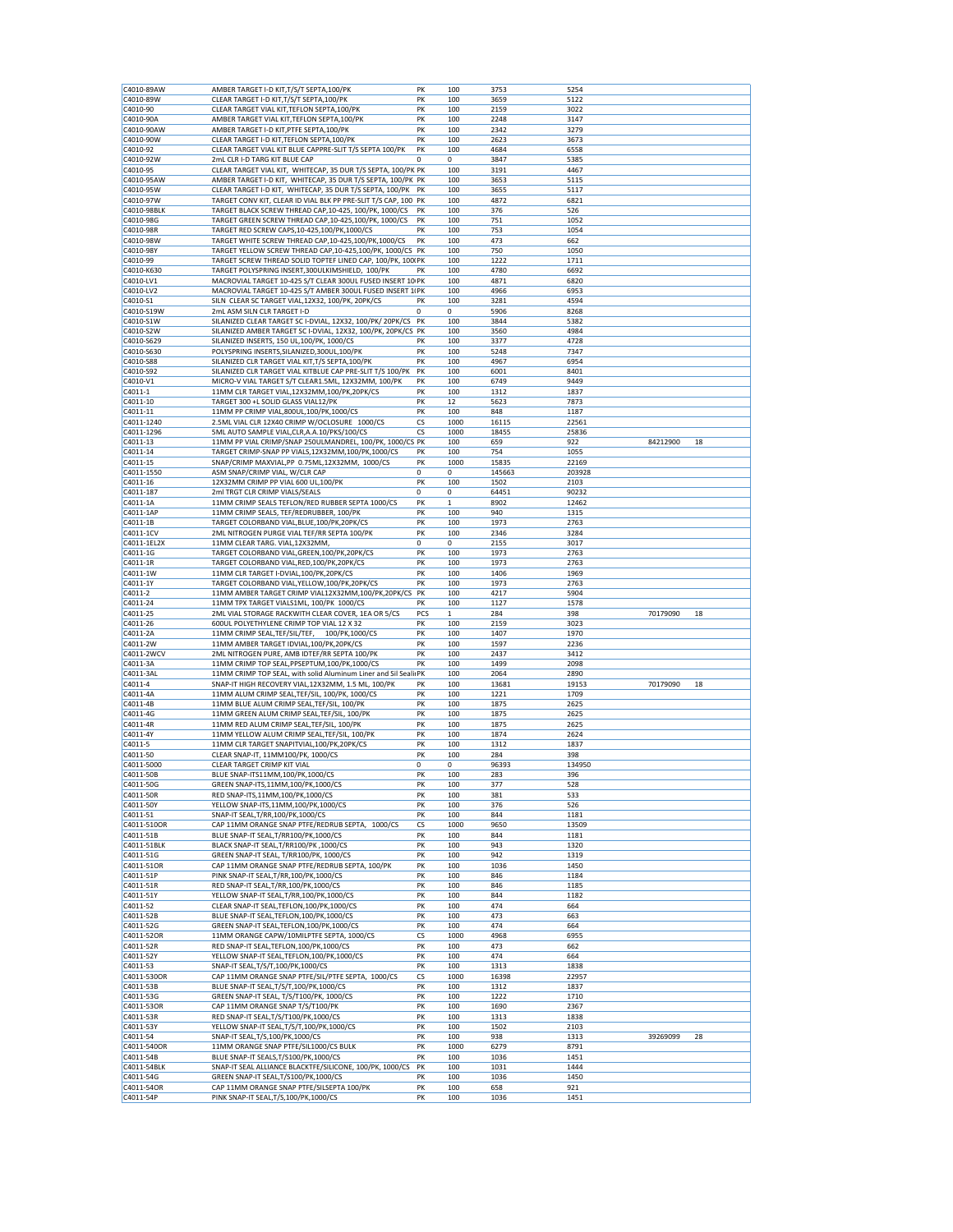| C4011-54R                | RED SNAP-IT SEALS, T/S100/PK, 1000/CS                                                | PK          | 100                         | 1035           | 1449           |          |    |
|--------------------------|--------------------------------------------------------------------------------------|-------------|-----------------------------|----------------|----------------|----------|----|
|                          |                                                                                      |             |                             |                |                |          |    |
| C4011-54RSF              | RED SNAP-IT SEAL, T/S, 100/PK                                                        | $\Omega$    | $\mathbf 0$                 | 1036           | 1450           |          |    |
| C4011-54Y                | YELLOW SNAP-IT SEAL, T/S, 100/PK, 1000/CS                                            | PK          | 100                         | 1035           | 1448           |          |    |
| C4011-55                 | SNAP-IT SEAL, T/S SLITSEPTA, 100/PK, 1000/CS                                         | PK          | 100                         | 1127           | 1577           |          |    |
| C4011-551                | SNAP-IT CLEAR VIALS & SEALS, T/RR, C4011-5 & -51, 2000/CS                            | CS          | 2000                        | 49366          | 69113          |          |    |
|                          |                                                                                      |             |                             |                |                |          |    |
| C4011-55B                | BLUE SNAP-IT SEAL, T/SSLT SEPTA, 100/PK, 1000/CS                                     | PK          | 100                         | 1127           | 1577           |          |    |
| C4011-55BLK              | SNAP-IT SEAL, BLK PRE-SLIT TFE/SIL SEPTA, 100/PK, 1000/CS                            | PK          | 100                         | 1315           | 1842           |          |    |
| C4011-55G                | GREEN SNAP-IT SEAL, T/S SLITSEPTA, 100/PK, 1000/CS                                   | PK          | 100                         | 1125           | 1574           |          |    |
| C4011-55R                | RED SNAP-IT SEAL, T/SSLT SEPTA, 100/PK, 1000/CS                                      | PK          | 100                         | 1125           | 1576           | 84212900 | 18 |
| C4011-55Y                | YELLOW SNAP-IT SEAL, TSSLT SEPTA, 100/PK, 1000/CS                                    | PK          | 100                         | 1128           | 1580           |          |    |
|                          |                                                                                      |             |                             |                |                |          |    |
| C4011-56                 | SNAP-IT WITH VITONSEPTA, 100/PK, 1000/CS                                             | PK          | 100                         | 4875           | 6826           |          |    |
| C4011-57                 | SEAL, KIM SNAP, PE, 11MM STARBURS, NATL 1000/CS                                      | PK          | 1000                        | 6188           | 8664           |          |    |
| C4011-58B                | 11MM SNAP CAP, BLUE T/S SOFT                                                         | $\mathbf 0$ | 0                           | 1318           | 1845           |          |    |
| C4011-59                 | SNAP-IT SEAL STAR PRE-SLITSEPTA TFE/SIL, 100/PK, 1000/CS                             | PK          | 100                         | 939            | 1315           |          |    |
| C4011-590OR              | 11MM ORANGE SNAP W/STAR SLITPTFE/SIL SEPTA, 1000/CS                                  | PK          | 1000                        | 8900           | 12460          |          |    |
| C4011-59OR               | 11MM ORANGE SNAP W/STAR SLITPTFE/SIL SEPTA, 100/PK                                   | PK          | 100                         | 940            | 1316           |          |    |
|                          |                                                                                      |             |                             |                |                |          |    |
| C4011-5A                 | 11MM CRIMP SEAL, VITONSEPTUM, 100/PK, 1000/CS                                        | PK          | 100                         | 4591           | 6428           |          |    |
| C4011-5W                 | TARGET CLR SNAP-IT IDVIAL, 100/PK, 20PKS/CS                                          | PK          | 100                         | 1406           | 1969           | 70179090 | 18 |
| C4011-6                  | TARGET AMB SNAP-IT100/PK, 20 PKS/CS                                                  | PK          | 100                         | 1688           | 2363           |          |    |
| C4011-631                | TARGET MICRO-SERTS,500/PK                                                            | PK          | 500                         | 2627           | 3678           | 70172000 | 18 |
| C4011-631P               | TARGET PP MICROSERT500/PK                                                            | PK          | 500                         | 1878           | 2629           |          |    |
|                          |                                                                                      |             |                             |                |                |          |    |
| C4011-6551               | SNAP MINI STOREROOM 5 PKS CLRVIALS, 500 T/RR CAPS 1/EA                               | EA          | $\mathbf{1}$                | 13774          | 19284          |          |    |
| C4011-67P                | 11MM SNAP CAP, PINK T/S SOFT1.3MM PARTIAL SLIT(Y) 100/P PK                           |             | 100                         | 1878           | 2629           |          |    |
| C4011-688                | CRIMP MINI STOREROOM CLEARVIAL 500 T/RR SEALS 1/EA                                   | PK          | 1                           | 11054          | 15475          |          |    |
| C4011-688W               | CRIMP MINISTOREROOM CLR VIALW PATCH 500 T/RR SEALS 1/EEA                             |             | $\mathbf 1$                 | 11996          | 16795          |          |    |
| C4011-6A                 | 11MM ALUM SEAL/PTFE LINER 1000/CS                                                    | PK          | 1000                        | 9181           | 12853          |          |    |
|                          | 11MM ALUMINUM SEAL with PTFE LINER and Sil Sealing Ring                              | PK          | 100                         | 2882           | 4034           |          |    |
| C4011-6AE                |                                                                                      |             |                             |                |                |          |    |
| C4011-6W                 | TARGET AMB SNAP-IT IDVIAL, 100/PK, 20PKS/CS                                          | PK          | 100                         | 1502           | 2103           | 70179090 | 18 |
| C4011-70                 | CLR SNAP KIT, CLR MEMBRANE CAP                                                       | 0           | 0                           | 1692           | 2369           |          |    |
| C4011-72                 | CLEAR SNAP-IT KIT, CLEAR SEALTEF/RR SEPTA, 12 X 32, 100/PK                           | PK          | 100                         | 2718           | 3805           |          |    |
| C4011-72AW               | AMBER SNAP-IT ID KIT CLEAR CAPTEF/RR SEPTA, 12 X 32, 100/PI PK                       |             | 100                         | 2910           | 4074           |          |    |
| C4011-72ORW              | KIT WM V/C/S-UAS 100 1.5ML SNAP T/RR 100/PK                                          | PK          | 100                         | 2628           | 3679           |          |    |
|                          |                                                                                      |             |                             |                |                |          |    |
| C4011-72P                | 2mL CLEAR SNAP KIT, PINK SEAL                                                        | 0           | 0                           | 2629           | 3681           |          |    |
| C4011-72W                | CLEAR SNAP-IT ID KIT CLEAR CAPTEF/RR SEPTA, 12 X 32, 100/PK PK                       |             | 100                         | 2815           | 3941           |          |    |
| C4011-73                 | CLEAR SNAP KIT CLEARTEF/SIL SEPTA, 12X32, 100/PK                                     | PK          | 100                         | 2440           | 3416           |          |    |
| C4011-73AW               | AMBER SNAP-IT ID KIT CLEAR CAPTEF/SIL SEPTA, 12X32, 100/PK PK                        |             | 100                         | 3281           | 4593           |          |    |
| C4011-73ORW              | KIT WM V/C/S-UAS 1.5ML SNAPPTFE/SIL 100/PK                                           | PK          | 100                         | 2251           | 3152           |          |    |
|                          |                                                                                      |             |                             |                |                |          |    |
| C4011-73P                | CLEAR SNAP KIT, PINKTEF/SIL SEPTA, 12X32, 100/PK                                     | PK          | 100                         | 2438           | 3414           |          |    |
| C4011-73W                | SNAP-IT KIT CLEAR VIAL W/PATCHCLEAR CAP TEF/SIL SEPTA 100 PK                         |             | 100                         | 3187           | 4461           |          |    |
| C4011-74                 | CLEAR SNAP-IT KIT, PRE-SLITTEF/SIL SEPTA, 12 X 32, 100/PK                            | PK          | 100                         | 4687           | 6562           |          |    |
| C4011-74AW               | 2mL AMB-ID SNAP KIT, PRE-SLIT                                                        | 0           | 0                           | 4968           | 6955           |          |    |
| C4011-74W                | CLEAR SNAP-IT ID KIT, PRE-SLITTEF/SIL SEPTA, 12 X 32, 100/PK                         | PK          | 100                         | 8904           | 12465          |          |    |
|                          |                                                                                      |             |                             |                |                |          |    |
| C4011-77P                | SHELL VIAL, 2ML, 12x32, PP, W/PLUG1000/CS                                            | PK          | 1000                        | 24262          | 33967          |          |    |
| C4011-7A                 | 11MM ALUM SEAL SF TYPE PTFE/RED RUBBER 100/PKS, 1000/C! PK                           |             | 100                         | 846            | 1185           |          |    |
| C4011-7B                 | 11MM BLUE, SF TYPE PTFE/RED RUBBER 1000/CS                                           | CS          | 1000                        | 11335          | 15869          |          |    |
| C4011-7G                 | 11MM GRN, SF TYPE PTFE/RED RUBBER 1000/CS                                            | CS          | 1000                        | 11335          | 15869          |          |    |
| C4011-7K                 | 11MM, KOMBO PACK, A/S, PTFE/RBR, 200 OF EA COLOR 1000/CS PK                          |             | 1000                        | 10680          | 14952          |          |    |
| C4011-7R                 | 11MM RED, SF TYPE PTFE/RED RUBBER 1000/CS                                            | СS          | 1000                        | 25200          | 35280          |          |    |
|                          |                                                                                      |             |                             |                |                |          |    |
| C4011-7Y                 | 11MM YLW, SF TYPE PTFE/RED RUBBER 1000/CS                                            | CS          | 1000                        | 11335          | 15869          |          |    |
| C4011-80                 | CLEAR SEPCAP VIAL, 12X32MM, 200/PK                                                   | PK          | 200                         | 4218           | 5905           |          |    |
| C4011-81                 | CLEAR 12X32MM SEPCAPS,500/PK                                                         | PK          | 500                         | 4032           | 5645           |          |    |
| C4011-87                 | CLEAR TARGET VIAL/SEAL12X32MM,100/PK                                                 | PK          | 100                         | 2441           | 3417           |          |    |
| C4011-87A                | AMBER TARGET VIAL/SEAL12X32MM,100/PK                                                 | PK          | 100                         | 2342           | 3279           |          |    |
|                          |                                                                                      |             |                             |                |                |          |    |
| C4011-87AW               | AMBER TARGET I-D VIAL/SEAL,12X32MM,100/PK                                            | PK          | 100                         | 2627           | 3677           |          |    |
| C4011-87CV               | 2mL PRE-CRIMPED I-D TRGT VIALS                                                       | $\mathbf 0$ | 0                           | 2812           | 3937           |          |    |
| C4011-87W                | CLEAR TARGET I-D VIAL/SEAL,12X32MM,100/PK                                            | PK          | 100                         | 2438           | 3413           |          |    |
| C4011-88                 | TARGET CLEAR VIAL/SEAL12X32MM,500/PK,1000/CS                                         | PK          | 500                         | 11247          | 15746          |          |    |
| C4011-88AW               | AMBER TARGET I-D VIAL/SEAL,500/PK,1000/CS                                            | PK          | 500                         | 12271          | 17180          |          |    |
| C4011-88W                | CLEAR TARGET I-D VIAL/SEAL,500/PK,1000/CS                                            | PK          | 500                         | 11621          | 16269          |          |    |
|                          |                                                                                      |             |                             |                |                |          |    |
| C4011-89W                | CONV PK 1.8ML LOVIAL PTFE/RRSEAL2K 100/PK                                            | PK          | 100                         | 2248           | 3148           |          |    |
| C4011-9                  | TARGET HIGH RECOVERY VIAL, 11MM CRIMP, 1.5ML, 100/PK                                 | PK          | 100                         | 13681          | 19154          |          |    |
| C4011-92                 | CLEAR TARGET KIT WITH SEALTEF/SIL SEPTA 12 X 32, 100/PK                              | PK          | 100                         | 2722           | 3811           |          |    |
| C4011-92AW               | AMBER TARGET I-D KIT WITH SEALTEF/SIL SEPTA, 12 X 32, 100/P PK                       |             | 100                         | 3281           | 4594           |          |    |
| C4011-92LVAW             | 2mL MACROVIAL CRP KIT AMB I-D                                                        | 0           | 0                           | 6651           | 9311           |          |    |
|                          |                                                                                      |             |                             |                |                |          |    |
| C4011-92W                | CLEAR TARGET I-D KIT WITH SEAL                                                       | 0           | 0                           | 2998           | 4197           |          |    |
| C4011-94                 | CLEAR TARGET KIT WITH SEAL                                                           | 0           | 0                           | 3281           | 4594           |          |    |
| C4011-94AW               | AMBER TARGET I-D KIT WITH SEALTEF/SIL/TEF SEPTA 12X32 100 PK                         |             | 100                         | 3654           | 5116           |          |    |
| C4011-94W                | CLEAR TARGET I-D KIT WITH SEALTEF/SIL/TEF SEPTA 12X32 100/ PK                        |             | 100                         | 3471           | 4859           |          |    |
| C4011-95                 | TARGET CLR VIAL/SEAL/INSERT,12X32MM,100/PK                                           | PK          | 100                         | 7028           | 9839           |          |    |
| C4011-98B                | 11MM PTFE/RR BLUE SEALS100/PK,1000/CS                                                | PK          | 100                         | 845            | 1183           |          |    |
|                          |                                                                                      | PK          |                             |                |                |          |    |
| C4011-98G                | 11MM PTFE/RR GREEN SEAL100/PK,1000/CS                                                |             | 100                         | 659            | 922            |          |    |
| C4011-98R                | 11MM PTFE/RR RED SEALS, 100/PK, 1000/CS                                              | PK          | 100                         | 1220           | 1709           |          |    |
| C4011-98Y                | 11MM PTFE/RR YELLOW SEAL100/PK,1000/CS                                               | PK          | 100                         | 1034           | 1447           |          |    |
| C4011-9TR                | TOTAL RECOVERY CLR CRIMP/SNAP100/PK                                                  | PK          | 100                         | 14522          | 20331          | 70179090 | 18 |
| C4011-K1W                | LOVIAL 1.8ML, CLR W/MARKING, KMS 100/PK                                              | PK          | 100                         |                | 5385           |          |    |
| C4011-K2W                |                                                                                      |             |                             | 3846           |                |          |    |
|                          |                                                                                      |             |                             |                |                |          |    |
| C4011-LV1                | LOVIAL 1.8ML, A/S AMB W/MARKING, KMSHD 100/PK                                        | PK          | 100                         | 4781           | 6693           |          |    |
| C4011-LV1W               | MACROVIAL TARGET CRIMP/SNAPCLR 350UL FUSED INSERT 100 PK                             |             | 100                         | 4875           | 6826           | 70179090 | 18 |
|                          | MICROVIAL TARGET CRIMP CLR-ID 350UL INSERT 100/PK                                    | PK          | 100                         | 5248           | 7348           |          |    |
| C4011-LV2                | MACROVIAL TARGET CRIMP/SNAP AMBER 350UL FUSED INSERT PK                              |             | 100                         | 4782           | 6695           |          |    |
| C4011-LV2W               | MACROVIAL TARGET CRIMP AMB-ID12X32MM 350UL INSERT 1( PK                              |             | 100                         | 5533           | 7746           |          |    |
|                          |                                                                                      |             |                             |                |                |          |    |
| C4011-S1                 | SILANIZED 11MM CLR TARGET VIAL12X32MM, 100/PK, 20PK/CS PK                            |             | 100                         | 3280           | 4592           |          |    |
| C4011-S1W                | 11MM CLR TARGET I-D VIALSILANIZED, 100/PK 2000/CS                                    | PK          | 100                         | 3377           | 4728           |          |    |
| C4011-S2W                | SILANIZED 11MM AMB TARGET I-DVIAL 12X32MM, 100/PK, 20P PK                            |             | 100                         | 3467           | 4854           |          |    |
| C4011-S4                 | SILANIZED SNAP-IT HIGH RECVIAL, 12 X 32, 100/PK                                      | PK          | 100                         | 15649          | 21909          |          |    |
| C4011-S5                 | SILANIZED 11MM CLR TARGETSNAP-IT VIAL 100/PK, 20PK/CS                                | PK          | 100                         | 3279           | 4590           |          |    |
| C4011-S5W                | SILANIZED 11MM CLR SNAP-IT I-DVIAL 12X32, 100/PK, 20PK/CS PK                         |             |                             | 3376           | 4726           |          |    |
|                          |                                                                                      |             | 100                         |                |                |          |    |
| C4011-S631               | SILANIZED TARGET MICRO-SERTS, 500/PK                                                 | PΚ          | 500                         | 11337          | 15871          | 39269099 | 28 |
| C4011-S6W                | SILANIZED AMBER TARGET SNAP-IDVIAL 12X32, 100/PK,20PK/CSPK                           |             | 100                         | 3374           | 4723           |          |    |
| C4011-S9                 | SILANIZED CRIMP TOP HIGH RECVIAL, 1.5 ML, 12 X 32, 100/PK                            | PK          | 100                         | 15549          | 21769          |          |    |
| C4011-SLV1               | SIL MACROVIAL TARGET CRP/SNAP                                                        | $\mathbf 0$ | 0                           | 6747           | 9445           |          |    |
| C4011-V1                 | MICRO-V VIAL TARGET C/T CLEAR1.5ML, 12X32MM, 100/PK,10CPK                            |             | 100                         | 7311           | 10235          |          |    |
| C4011-V2                 | MICRO-V VIAL TARGET C/T AMBER                                                        | $\mathbf 0$ | 0                           | 4970           | 6958           |          |    |
|                          |                                                                                      |             |                             |                |                |          |    |
| C4011-V5                 | MICRO-V VIAL TARGET SNAP/CRIMP CLEAR 1.5ML, 12X32MM, 1 PK                            |             | 100                         | 6279           | 8790           |          |    |
| C4011-V6                 | MICRO-V VIAL TARGET SNAP/CRIMP AMBER 1.5ML, 12X32MM, PK                              |             | 100                         | 6187           | 8662           |          |    |
| C4012-1                  | 11MM CLEAR CRIMP VIAL, 100/PK, 20PK/CS                                               | PK          | 100                         | 1317           | 1843           |          |    |
| C4012-10                 | 11MM 0.1ML MINI-VIAL, 11MM CRIMP, 12/CS                                              | PCS         | 12                          | 9930           | 13902          |          |    |
| C4012-100                | MANUAL CRIMPER FOR 11MM SEALS                                                        | PCS         | $\mathbf{1}$                | 18174          | 25443          | 70172000 | 18 |
| C4012-100SS              | 11MM STAINLESS STEEL CRIMPERMANUAL 1/EA                                              | EA          | $\mathbf 1$                 | 42433          | 59406          |          |    |
|                          |                                                                                      |             |                             |                |                |          |    |
| C4012-101                | DECAPPING PLIERS FOR11MM SEALS                                                       | PCS         | 1                           | 4875           | 6826           |          |    |
| C4012-102<br>C4012-102SS | MANUAL DECRIMPER FOR11MM CRIMP SEALS<br>1/EA<br>11MM STAINLESS STEEL DECRIMPERMANUAL | PCS<br>EA   | $\mathbf{1}$<br>$\mathbf 1$ | 18176<br>42433 | 25446<br>59406 | 70172000 | 18 |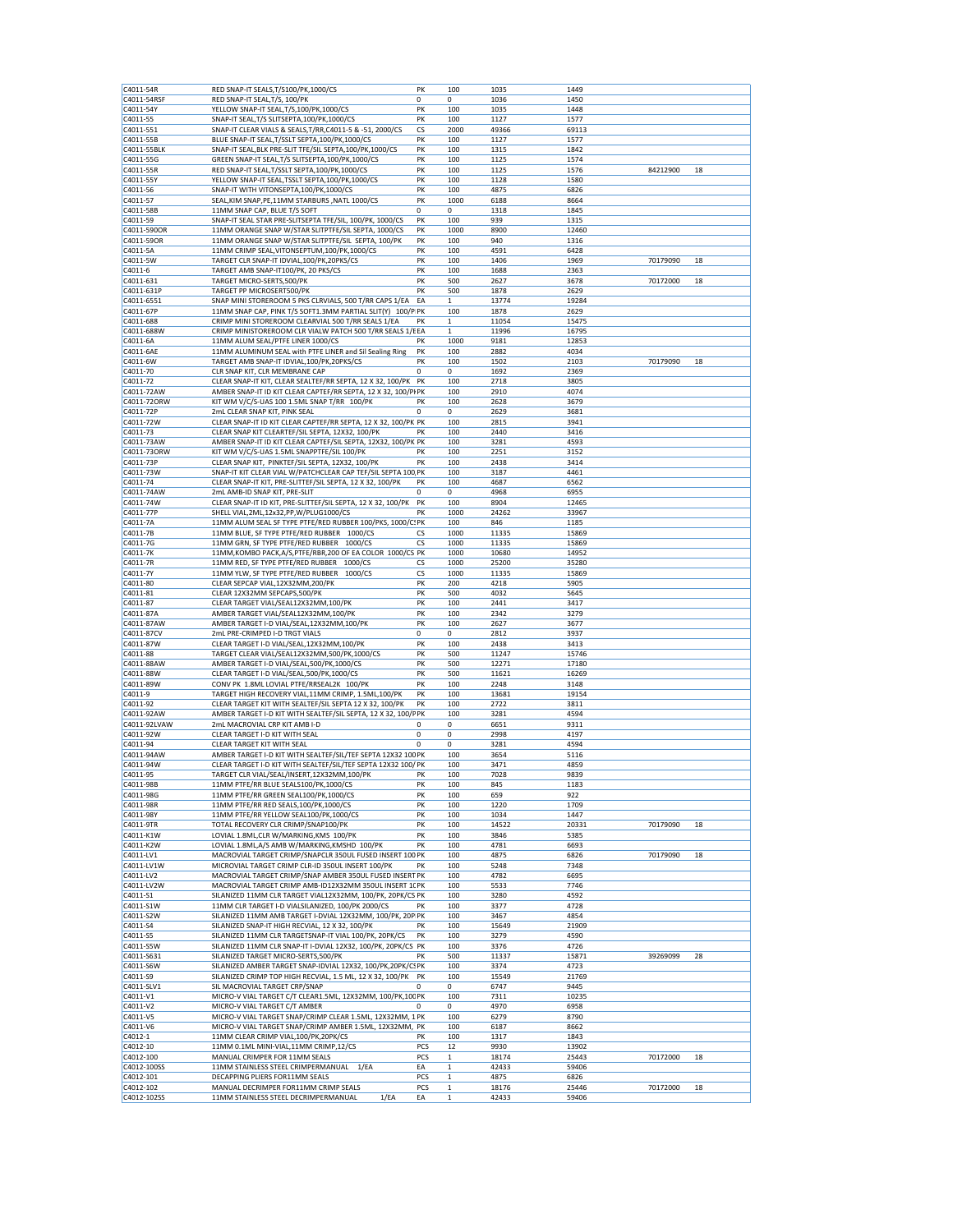| C4012-103                | MANUAL CRIMPER FOR11MM SEALS ADJUSTABLE, EACH                                                                 | PCS       | $\mathbf{1}$                | 18174          | 25443          |          |    |
|--------------------------|---------------------------------------------------------------------------------------------------------------|-----------|-----------------------------|----------------|----------------|----------|----|
| C4012-15                 | 11MM GLASTIC VIALS, 250UL, 100/PK                                                                             | PK        | 100                         | 3279           | 4590           |          |    |
| C4012-1W                 | 11MM CLR-ID CRIMP VIAL, 100/PK, 20PK/CS                                                                       | PK        | 100                         | 1691           | 2368           |          |    |
| C4012-2                  | 11MM AMBER CRIMP VIAL, 100/PK, 20PK/CS                                                                        | PK        | 100                         | 1691           | 2368           |          |    |
| C4012-25                 | VIAL RACK FOR 12X32MMVIALS,50 POSITION 1/ EA, 5/CS                                                            | PCS       | 1                           | 941            | 1318           | 70179090 | 18 |
| C4012-2W                 | 11MM AMB-ID CRIMP VIALSTANDARD OPEN, 100/PK, 20PKS/CS PK                                                      |           | 100                         | 1594           | 2231           |          |    |
| C4012-465                | 200UL FB MICRO-SERTS, 500/PK, 1000/CS                                                                         | PK        | 500                         | 2629           | 3680           | 70172000 | 18 |
| C4012-529<br>C4012-529L  | OLD STYLE GLASS INSERT5X29,100/PK, 1000/CS<br>CONICAL GLASS INSERT 200UL NARROW VIALS, 100/PK, 1000/CS PK     | PK        | 100<br>100                  | 1505<br>1504   | 2107<br>2106   |          |    |
| C4012-530                | GLS CONICAL POLYSPRING INSERT150uL, 100/PK                                                                    | PK        | 100                         | 3843           | 5380           | 70172000 | 18 |
| C4012-530P               | 5MM, KIM SPRING, PP CONICAL INSRT, 0.15ML 100/PK                                                              | PK        | 100                         | 2814           | 3940           |          |    |
| C4012-531L               | CONICAL GLASS INSERT100 UL MANDREL, 100/PK,1000/CS                                                            | PK        | 100                         | 3283           | 4597           |          |    |
| C4012-540                | SPRING FOR OLD STYLE                                                                                          | 0         | 0                           | 657            | 919            |          |    |
| C4012-88                 | CLEAR VIAL/CRIMP SEAL, 12X32MM, 500/PK, 1000/CS                                                               | PK        | 500                         | 10872          | 15221          |          |    |
| C4012-88A                | AMBER VIAL/CRIMP SEAL,12X32MM,500/PK,1000/CS                                                                  | PK        | 500                         | 12838          | 17973          |          |    |
| C4012-95                 | CLR CRIMP VIAL/INSERT/                                                                                        | 0         | 0                           | 5060           | 7084           |          |    |
| C4012-K530               | 5X29 KIM SPRING CONICAL INSERT W/KIM SHIELD, 15ML 100/PIPK                                                    |           | 100                         | 4688           | 6564           |          |    |
| C4012-S529               | SILANIZED CONICAL INSERT, 100uL, 100/PK, 1000/CS                                                              | PK        | 100                         | 3283           | 4597           |          |    |
| C4012-S530               | POLYSPRING INSERTSILANIZED, 100UL, 100/PK                                                                     | PK        | 100                         | 5998           | 8397           |          |    |
| C4013-010A               | ASSEMB CLEAR VIAL KIT, PTFE SEPTA, 100/PK                                                                     | PK        | 100                         | 2530           | 3542           |          |    |
| C4013-015A               | ASSEMB CLEAR VIAL KIT, T/S SEPTA, 100/PK                                                                      | PK        | 100                         | 2531           | 3543           |          |    |
| C4013-016A               | ASSEMB CLEAR VIAL KIT, T/S/T SEPTA, 100/PK                                                                    | PK        | 100                         | 2717           | 3804           |          |    |
| C4013-017A               | ASSEMB AMBER VIAL KIT, T/S SEPTA, 100/PK                                                                      | PK        | 100                         | 2623           | 3672           |          |    |
| C4013-019A               | ASSEMB AMBER VIAL KIT, PTFE SEPTA, 100/PK                                                                     | PK        | 100                         | 1780           | 2492           |          |    |
| C4013-1                  | CLR SCREW THREAD VIALS12X32MM,100/PK,20PK/CS                                                                  | PK        | 100                         | 1315           | 1842           |          |    |
| C4013-10                 | 8MM TEFLON SEPTA, 10MIL1000/CS                                                                                | PK        | 1000                        | 2159           | 3022           |          |    |
| C4013-100                | MANUAL CRIMPER FOR 13MM SEALS                                                                                 | PCS       | 1                           | 17423          | 24393          | 82055990 | 18 |
| C4013-100F               | MANUAL CRIMPER FOR 13MM FLIP-OFF SEALS                                                                        | PCS       | $\mathbf 1$                 | 17987          | 25182          |          |    |
| C4013-100SS              | 13MM STAINLESS STEEL CRIMPERMANUAL 1/EA                                                                       | EA        | $\mathbf 1$                 | 42433          | 59406          |          |    |
| C4013-101                | DECAPPING PLIERS FOR 13MM SEAL                                                                                | PCS       | 1                           | 4502           | 6303           |          |    |
| C4013-102                | MANUAL DECRIMPER FOR 13MM SEAL<br>13MM STAINLESS STEEL DECRIMPERMANUAL                                        | PCS<br>EA | $\mathbf{1}$<br>$\mathbf 1$ | 17521<br>42433 | 24529<br>59406 | 82055990 | 18 |
| C4013-102SS<br>C4013-10A | 1/EA<br>ASSEMB CLEAR VIAL KIT, PTFE SEPTA, 100/CS                                                             | СS        | 100                         | 2062           | 2886           |          |    |
| C4013-11                 | PP SCREW THREAD VIAL, 0.3ML, 100/PK, 1000/CS                                                                  | PK        | 100                         | 2064           | 2890           | 70179090 | 18 |
| C4013-12                 | NARROW OPENING SCREW THREAD                                                                                   | 0         | 0                           | 16675          | 23345          |          |    |
| C4013-13                 | .75ML VIAL, S/T, PP, 8-425, 1000/CS                                                                           | PK        | 1000                        | 14334          | 20068          |          |    |
| C4013-14                 | CLEAR 12X32 SHIMADZU VIAL KITTEFLON SIL SEPTA, 100/PK                                                         | PK        | 100                         | 3095           | 4333           |          |    |
| C4013-15                 | CLEAR 12X32MM VIAL KITT/S SEPTA, 100/PK                                                                       | PK        | 100                         | 2722           | 3810           |          |    |
| C4013-1500               | CLEAR 2ML VIALS, 12 X 32 MM,8-425 FINISH, 1000/PK                                                             | PK        | 1000                        | 17241          | 24137          |          |    |
| C4013-15A                | ASSEMB CLEAR VIAL KIT, T/S SEPTA, 100/PK                                                                      | PK        | 100                         | 2906           | 4068           |          |    |
| C4013-15GST              | 12X32 STD, SCREW, MAX RECVY VIAL1ML CLR PLASTIC/GLASS 10( PK                                                  |           | 100                         | 19861          | 27805          |          |    |
| C4013-15P                | CLEAR 12X32MM VIAL KITPINK CAP, T/S SEPTA, 100/PK                                                             | PK        | 100                         | 2625           | 3675           |          |    |
| C4013-16                 | CLEAR 12X32MM VIAL KITT/S/T SEPTA,100/PK                                                                      | CS        | 100                         | 3378           | 4729           |          |    |
| C4013-17                 | AMBER 12X32MM VIAL KITT/S SEPTA,100/PK                                                                        | PK        | 100                         | 2814           | 3939           |          |    |
| C4013-17A                | ASSEMB AMBER VIAL KIT, T/S SEPTA, 100/CS                                                                      | PK        | 100                         | 2998           | 4197           |          |    |
| C4013-17P                | AMBER 12X32MM VIAL KITPINK CAP, T/S SEPTA, 100/PK                                                             | PK        | 100                         | 3092           | 4329           |          |    |
| C4013-18                 | CLEAR 12X32MM VIAL KITT/CLR SILICONE,100/CS                                                                   | <b>CS</b> | 100                         | 2814           | 3940           |          |    |
| C4013-19                 | 600uL PP TAPERED MICROVIAL100/PK                                                                              | PK        | 100                         | 1503           | 2105           |          |    |
| C4013-195                | 1.8ML ASMBD CLR VIAL W/REDPTFE/SIL SLIT PP CAP 100/PK                                                         | PK        | 100                         | 3565           | 4991           |          |    |
| C4013-19A                | ASSEMB AMBER VIAL KIT, PTFE SEPTA, 100/PK                                                                     | PK        | 100                         | 2155           | 3017           |          |    |
| C4013-1A                 | BLACK OPEN-TOP CAPS, 8-425, 100/PK, 1000/CS                                                                   | PK        | 100                         | 286            | 400            |          |    |
| C4013-1T                 | THERMO 8/425 SCREW VIAL, CLR                                                                                  | PK        | 100                         | 939            | 1315           |          |    |
| C4013-1W                 | CLR SCREW THREAD ID VIALS12X32MM,100/PK,20PK/CS                                                               | PK        | 100                         | 1408           | 1971           |          |    |
| C4013-2                  | AMB SCREW THREAD VIALS12X32MM,100/PK,20PK/CS                                                                  | PK        | 100                         | 1407           | 1970           | 70179090 | 18 |
| C4013-21                 | PP SCREW THREAD VIAL 1 ML CAPACITY. 100/PK. 1000/CS                                                           | PK        | 100                         | 1504           | 2105           |          |    |
| C4013-2W<br>C4013-30     | AMB SCREW THREAD ID VIALS12X32MM,100/PK,20PK/CS<br>8 MM IVORY TEFLON / RED RUBBERSEPTA, 100/PK, 1000/CS       | PK<br>PK  | 100<br>100                  | 1691<br>942    | 2367<br>1319   | 70179090 | 18 |
| C4013-30A                | PRE-ASSEMBLED BLACK CAPTEF/RR SEPTA 100/PK, 10 PKS/CS                                                         | PK        | 100                         | 1127           | 1578           |          |    |
| C4013-32                 | 8MM HITACHI SLIT SEPTATEF/SIL, 100/PK, 1000/CS                                                                | PK        | 100                         | 1407           | 1970           |          |    |
| C4013-32A                | ASSEMB CLEAR VIAL KIT, T/S SLIT SEPTA, 100/PK                                                                 | PK        | 100                         | 3279           | 4590           |          |    |
| C4013-36A                | 8-425 ASSEM CLR VIAL KIT YELLWCAP SLIT REDWHT T/S SEP 100 PK                                                  |           | 100                         | 2811           | 3935           |          |    |
| C4013-37Y                | KIT 12X32 V/C/S-ASM 100 1.5ML CLR SH YLW RED T/S                                                              | PK        | 100                         | 2718           | 3805           |          |    |
| C4013-3A                 | SHIMADZU 8-425 CAPS, BLACK, 100/PK, 1000/CS                                                                   | PK        | 100                         | 285            | 400            |          |    |
| C4013-40                 | 8MM TEF/SIL/TEF SEPTA,40MIL,100/PK,1000/CS                                                                    | PK        | 100                         | 1128           | 1579           |          |    |
| C4013-4045               | T/S/T 4"X5' SEPTUM SHEET                                                                                      | 0         | 0                           | 1406           |                |          |    |
| C4013-40A                | 8-425 ASSEM CAP & TSTSEPTA, 100/PK, 1000/CS                                                                   | PK        |                             |                |                |          |    |
| C4013-40P                | 8-425 ASSEM PINK CAP & TSTSEPTA, 100/PK, 1000/CS                                                              |           | 100                         | 1409           | 1968<br>1973   |          |    |
| C4013-410A               |                                                                                                               | PK        | 100                         | 1973           | 2762           |          |    |
|                          | 1.8ML ASMD CLR VIAL W/PTFE, PHENOLIC CLOSURE 100/PK                                                           | PK        | 100                         | 2624           | 3674           |          |    |
| C4013-415A               | 1.8ML ASMBD AMB VIAL W/PTFE , PHENOLIC CLOSURE 100/PK                                                         | PK        | 100                         | 2628           | 3680           |          |    |
| C4013-415W               | 1.8ML CONV KIT AMB W/MRKING, PTFE/SIL PHENOLIC CAP 100/ PK                                                    |           | 100                         | 3471           | 4860           |          |    |
| C4013-482                | CONV PK 1.8ML, STD, CLR, PTFE/RRPHENOLIC CAP 100/PK                                                           | PK        | 100                         | 3938           | 5513           |          |    |
| C4013-486A               | 2mL ASM CLEAR VIAL W/RED                                                                                      | 0         | 0                           | 3564           | 4990           |          |    |
| C4013-491A               | 1.8ML PRE ASMBD CLR VIAL W/PTFE/SIL PHENOLIC CAP 100/PK PK                                                    |           | 100                         | 3377           | 4728           |          |    |
| C4013-492                | 1.8ML CONV PK CLR, GLS W/T/S CAP 100/PK                                                                       | PK        | 100                         | 3091           | 4328           |          |    |
| C4013-492A               | 1.8ML PRE ASMBD CLR VIAL W/PTFE/SIL PHENOLIC CAP 100/PK PK                                                    |           | 100                         | 3280           | 4592           |          |    |
| C4013-492W               | 1.8ML CONV KIT, CLR I-D, PTFE/SIL 100/PK                                                                      | PK        | 100                         | 3189           | 4465           |          |    |
| C4013-494A               | 1.8ML ASMBD AMB VIAL W/ REDPTFE/SIL PHENOLIC CAP 100/PPK                                                      |           | 100                         | 3472           | 4861           |          |    |
| C4013-50Y                | CLSR 8-425 MLD LD PE YLW 1000SHIMADZU 1000                                                                    | СS        | 1000                        | 2253           | 3154           |          |    |
| C4013-529T               | 5MM VIAL, A/S CONICAL INSRT W                                                                                 | 0         | 0                           | 28106          | 39348          |          |    |
| C4013-54Y                | KIT 12X32 V/C/S/ - UAS 100 1.5 ML CLR SH YLW TF/SIL                                                           | PK<br>PK  | 100                         | 2909<br>942    | 4073           |          |    |
| C4013-55                 | HITACHI SEPTA, T/S, 8MM, 55MIL, 100/PK, 1000/CS                                                               |           | 100                         | 3377           | 1319<br>4727   |          |    |
| C4013-57                 | ASSEM NARROW OPENING VIAL KITT/S SEPTA, BLACK CAP, 100/ PK<br>ASSEM AMBER VIAL KIT T/S SEPTABLACK CAP 100/PK  | PK        | 100                         |                |                |          |    |
| C4013-57A<br>C4013-58    | ASSEM CLR KIT, T/S SEPTA WHITECAP, 8-425, 100/PK                                                              | PK        | 100<br>100                  | 3469<br>3469   | 4856<br>4857   |          |    |
| C4013-58A                | ASSEM AMB KIT, T/S SEPTA WHITECAP, 8-425, 100/PK                                                              | PK        | 100                         | 3659           | 5123           |          |    |
| C4013-58AW               | ASSEM AMBER ID VIAL KIT, T/SSEPTA WHITECAP, 8-425, 100/PK PK                                                  |           | 100                         | 3844           | 5382           |          |    |
| C4013-5A                 | SCREW THREAD SEPCAP,8-425,100/PK,1000/CS                                                                      | PK        | 100                         | 474            | 663            |          |    |
| C4013-60                 | 8MM TEF/SIL SEPTA,60MIL,100/PK,1000/CS                                                                        | PK        | 100                         | 563            | 788            |          |    |
| C4013-60A                | 8-425 ASSEMB CAP & T/SSEPTA, 100/PK, 1000/CS                                                                  | PK        | 100                         | 1316           | 1843           |          |    |
| C4013-60P                | ASM PINK CAP RED PTFE/SIL100/PK, 1000/CS                                                                      | PK        | 100                         | 1594           | 2232           |          |    |
| C4013-60TW               | SEPTA, RED PTFE/SIL, W/SLIT, .040" FOR 8-425, 1000/CS                                                         | PK        | 1000                        | 7776           | 10886          |          |    |
| C4013-61                 | 8-425 KIMBLE TAN PTFE/WHITESILICONE, 1000/CS                                                                  | PK        | 1000                        | 8901           | 12461          |          |    |
| C4013-61A                | KIM-LOK BLK CAP, W/TEF/SILICONE SEPTA 8-425 100/PK                                                            | PK        | 100                         | 3376           | 4727           |          |    |
| C4013-61B                | BLUE KIM-LOK CAP, TEF/SILICONE SEPTA 100/PK                                                                   | PK        | 100                         | 3565           | 4992           |          |    |
| C4013-61G                | GREEN KIM-LOK CAP, T/S 100/PK                                                                                 | PK        | 100                         | 3374           | 4724           |          |    |
| C4013-61R                | KIM-LOK RED CAP, W/TEF/SILICONE SEPTA 8-425 100/PK                                                            | PK        | 100                         | 3565           | 4991           |          |    |
| C4013-61W                | KIM-LOK WHITE CAP, W/T/S SEPTA 8-425 100/PK                                                                   | PK        | 100                         | 3565           | 4992           |          |    |
| C4013-61Y                | YELLOW KIM-LOK CAP, T/S,100/PK                                                                                | PK        | 100                         | 3656           | 5118           |          |    |
| C4013-63A<br>C4013-63W   | SHIMADZU ASSEM CAP & T/S SEPTA8-425 100/PK, 1000/CS<br>WHITE SHIMADZU ASSEM CAPT/S SEP, 8-425, 100/PK 1000/CS | PK<br>PK  | 100<br>100                  | 1690<br>1781   | 2367<br>2493   |          |    |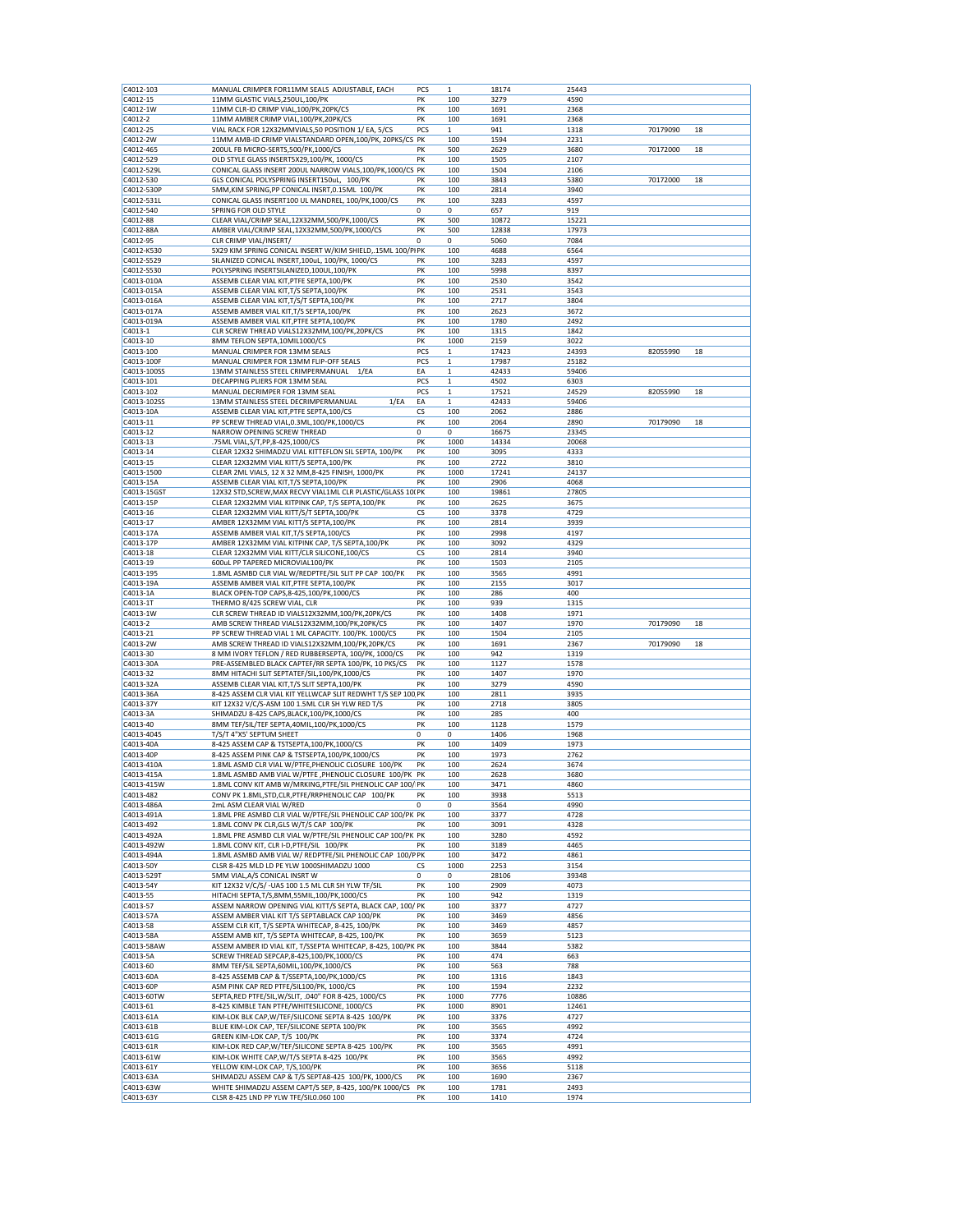| C4013-64A             | BLK CAP, T/S BLUE SLIT SEPTA, SHIMADZU, 100/PK, 1000/CS                                        | PK          | 100         | 1972          | 2760          |          |    |
|-----------------------|------------------------------------------------------------------------------------------------|-------------|-------------|---------------|---------------|----------|----|
| C4013-64ABC           | ASSEM CAP, TFE/SIL PRE-SLIT                                                                    | $\Omega$    | 0           | 31381         | 43934         |          |    |
| C4013-64W             | WHITE ASSEM CAP T/S SLIT SEPTAFOR SHIMADZU, 100/PK, 100CPK                                     |             | 100         | 1692          | 2369          |          |    |
| C4013-65A             | 8-425 BLACK BONDED CAP W/PTFE/SILICONE, 100/PK, 1000/CS PK                                     |             | 100         | 2723          | 3812          |          |    |
| C4013-66              | CLOS , PHENOLIC OPEN TOP-SCREW , BLK, 8-425 1000/CS                                            | cs          | 1000        | 7968          | 11156         |          |    |
| C4013-69A             | 8-425 BLACK BONDED CAP W/SLITPTFE/SILICONE, 100/PK, 1000 PK                                    |             | 100         | 3471          | 4859          |          |    |
| C4013-71A             | PRE ASM BLK PHENOLIC, 8-425 W/PTEF/RED RUBBER 100/PK                                           | PK          | 100         | 2532          | 3545          |          |    |
| C4013-74A             | ASM BLK PHENOLIC CAPT/S ,8-425 100/PK                                                          | PK          | 100         | 1691          | 2368          |          |    |
| C4013-77A             | PRE ASM BLK PP 8-425 CAP W/PRESLIT TEF/SIL SEPTA 100/PK                                        | PK          | 100         | 1875          | 2626          |          |    |
| C4013-95W             | 1.8ML CONV PK CLR W/MRKINGPTFE/SIL SLT PP CAP 100/PK                                           | PK          | 100         | 3373          | 4723          |          |    |
| C4013-97Y             | KIT 12X32 V/C/S-UAS 100 1.5ML CLR SH YLW T/S/T                                                 | PK          | 100         | 3189          | 4465          |          |    |
| C4013-98B             | CLOSURE, PPL, S/T, BLUE100/PK, 1000/CS                                                         | PK          | 100         | 281           | 394           |          |    |
| C4013-98G             | CLOSURE, PPL, S/T, GREEN 100/PK, 1000/CS                                                       | PK          | 100         | 281           | 394           |          |    |
| C4013-98K             | KOMBO PACK, CLOSURE, PPL, OT SCREW 200EA COLOR/1000/CS                                         | CS          | 1000        | 2814          | 3940          |          |    |
| C4013-98R             | CLOSURE, PPL, S/T, RED100/PK, 1000/CS                                                          | PK          | 100         | 281           | 394           |          |    |
| C4013-98W             | WHITE OPEN TOP CAP / SHIMADZU8-425, 100/PK, 1000/CS                                            | PK          | 100         | 376           | 527           |          |    |
| C4013-98Y             | CLOSURE, PPL, S/T, YELLOW100/PK, 1000/CS                                                       | PK          | 100         | 940           | 1316          |          |    |
| C4013-99              | 8-425 CLOSED TOP PP CAP                                                                        | 0           | 0           | 378           | 529           |          |    |
| C4013-K1W             | 1.8ML SCREW, CLR W/MRKING, KIMSH DEACTVD VIAL/ 100/PK                                          | PK          | 100         | 4128          | 5779          |          |    |
| C4013-K2W             | 1.8ML SCREW, AMB W/MRKING, KIMSH DEACTVD VIAL/ 100/PK PK                                       |             | 100         | 4311          | 6035          |          |    |
| C4013-K465            | INSERT, GLS, SHELL, . 25ML, KMSHLDFLAT BOTTOM 5PK/200/CS                                       | PK          | 5           | 22201         | 31081         |          |    |
| C4013-S1              | SILANIZED CLEAR SCREW THREADVIALS, 12 X 32, 100/PK                                             | PK          | 100         | 3187          | 4461          |          |    |
| C4013-S15             | SILANIZED CLR 12X32MM VIAL KITT/S SEPTA 100/PK                                                 | PK          | 100         | 7312          | 10237         |          |    |
| C4013-S2              | SILANIZED AMBER SCREW THREADVIALS 12X32 8-425, 100/PK                                          | PK          | 100         | 3279          | 4590          |          |    |
| C4013-S2W             | SILANIZED 8-425 SCREW VIAL, AMBER ID                                                           | PK          | 100         | 3659          | 5123          |          |    |
|                       |                                                                                                |             |             |               |               |          |    |
| C4015-017             | ASSEM CLEAR 4ML VIALKIT, T/S SEPTA, 100/BX                                                     | PK          | 100         | 3468          | 4856          |          |    |
| C4015-017A            | ASSEM AMBER 4ML VIALKIT, T/S SEPTA, 100/PK                                                     | PK          | 100         | 3847          | 5385          |          |    |
| C4015-017AW           | ASSEM AMBER 4ML I-DKIT, T/S SEPTA, 100/BX                                                      | PK          | 100         | 3845          | 5383          |          |    |
| C4015-017W            | ASSEM CLEAR 4ML I-D                                                                            | 0           | 0           | 3658          | 5121          |          |    |
| C4015-021AW           | ASSEM AMBER 4ML I-DKIT, PTFE SEPTA, 100/BX                                                     | PK          | 100         | 2718          | 3805          |          |    |
| C4015-021W            | ASSEM CLEAR 4ML I-DKIT, PTFE SEPTA, 100/BX                                                     | PK          | 100         | 2531          | 3543          |          |    |
| C4015-1               | WATERS CLEAR 4ML VIAL, 15X45MM, 100/PK, 20PK/CS                                                | PK          | 100         | 1785          | 2499          |          |    |
| C4015-10              | WHITE VIRGIN PTFE SEPTA FOR13-425 CAP, 1000/CS                                                 | PK          | 1000        | 2346          | 3284          |          |    |
| C4015-1050A           | 13-425 BLACK SCR CAP WITH10/50 TEF-SIL SEPTA 100/PK                                            | PK          | 100         | 7682          | 10754         |          |    |
| C4015-11W             | CLEAR 4ML I-D VIAL,15X45MM,100/PK,20PK/CS                                                      | PK          | 100         | 2910          | 4074          |          |    |
| C4015-12              | 2.5ML LOVIAL, A/S, ACCUFORM, PP, 13MM 5PK/200/CS                                               | CS          | 1000        | 29418         | 41185         |          |    |
| C4015-14              | 2.5ml PP MAX RECVY VIAL 13-425SCREW 100/PK,1000/CS                                             | PK          | 100         | 2998          | 4198          |          |    |
| C4015-15              | 1.0ML ACCUFORM SCR THRD VIALPLASTIC W GLASS INSERT 100, PK                                     |             | 100         | 11053         | 15475         |          |    |
| C4015-17              | ASSEM CLEAR 4ML VIALKIT, T/S SEPTA, 100/PK                                                     | PK          | 100         | 3843          | 5380          |          |    |
| C4015-17A             | ASSEM AMBER 4ML VIALKIT, T/S SEPTA, 100/PK                                                     | PK          | 100         | 4217          | 5904          |          |    |
| C4015-17AW            | ASSEM AMBER 4ML I-DKIT, T/S SEPTA, 100/BX                                                      | PK          | 100         | 4221          | 5910          |          |    |
| C4015-17W             | ASSEM CLEAR 4ML I-DKIT, T/S SEPTA, 100/PK                                                      | PK          | 100         | 4034          | 5647          |          |    |
| C4015-18W             | 4ML ASM KIT CLEAR ID VIAL W/                                                                   | PK          | 100         | 4033          | 5646          |          |    |
| C4015-1A              | BLACK OPEN-TOP CAP, 13-425, 100/PK, 1000/CS                                                    | PK          | 100         | 470           | 658           |          |    |
| C4015-1AP             | SEAL, ALUM PTFE/R RUBBER, 13MM144/CS                                                           | PK          | 144         | 4872          | 6821          |          |    |
| C4015-1W              | WHITE OPEN-TOP CAP, 13-425, 100/PK, 1000/CS                                                    | PK          | 100         | 565           | 790           |          |    |
| C4015-2               | WATERS 4ML AMBER VIAL, 15X45MM, 100/PK, 20PK/CS                                                | PK          | 100         | 2063          | 2888          |          |    |
| C4015-21              | ASSEM CLEAR 4ML VIALKIT, PTFE SEPTA, 100/BX                                                    | PK          | 100         | 2814          | 3940          |          |    |
| C4015-21AW            | ASSEMBLED AMBER I-D VIALKIT, PTFE SEPTA, 100/BX                                                | PK          | 100         | 3093          | 4330          |          |    |
| C4015-21W             | ASSEM CLEAR 4ML VIALKIT, PTFE SEPTA, 100/BX                                                    | PK          | 100         | 2906          | 4069          |          |    |
| C4015-25              | VIAL RACK FOR 15X45MMVIAL,50 POSITION,5/CS                                                     | PCS         | $\mathbf 1$ | 938           | 1314          |          |    |
|                       |                                                                                                |             |             |               | 529           |          |    |
| C4015-27              | 4ML VIAL STORAGE RACKWITH CLEAR COVER, 1/EA 5/CS                                               | PK<br>0     | 1           | 378           |               |          |    |
| C4015-2MB             | 4ML AMBER VIAL, 15X45MM                                                                        |             | 0           | 2342          | 3279          |          |    |
| C4015-2W              | AMBER 4.0ML I-D VIAL, 15X45MM, 100/PK, 20PK/CS                                                 | PK          | 100         | 2062          | 2886          |          |    |
| C4015-30              | IVORY PTFE/RR SEPTA .482 FOR13-425 CAPS, 100/PK, 1000/CS                                       | PK          | 100         | 1223          | 1712          |          |    |
| C4015-30A             | ASM BLK CAP TEF/RR SEPTAFOR 4ML VIAL, 100/PK, 1000/PK                                          | PK          | 100         | 1971          | 2759          |          |    |
| C4015-4               | 4ML VIAL, LOV, KIM SNAP, CLR, 13MM100/PK, 1000/CS                                              | PK          | 100         | 1689          | 2364          |          |    |
| C4015-40              | T/S/T SEPTA 50MIL13-425 CAPS, 100/PK, 1000/CS                                                  | PK          | 100         | 1686          | 2361          |          |    |
| C4015-40A             | ASSEM CAP TEF/SIL/TEF SEPTAFOR 4ML VIAL, 100/PK, 1000/CS PK                                    |             | 100         | 2346          | 3284          |          |    |
| C4015-410A            | 4ML CONV KT, PRE ASMBD, CLR, PTFE W/ PHENOLIC CLOSURE 10( PK                                   |             | 100         | 3187          | 4461          |          |    |
| C4015-45              | TEF/SILICONE SEPTA SOFT DURFOR 13-425 CAP, 100/PK 1000/C. PK                                   |             | 100         | 1503          | 2105          |          |    |
| C4015-45W             | ASSEM WHITE CAP TEF/SIL SEPTASOFTER DUR, 100/PK, 1000/CS PK                                    |             | 100         | 2159          | 3023          |          |    |
| C4015-46P             | 4mL, 15x45mm, Polypropylene, PE SepCap™, Starburst Center, SPK                                 |             | 1000        | 89369         | 125116        |          |    |
| C4015-47P             | VIAL 4ML G/E SHELL PP 15X45WITH CAPS 100/PK, 10 PK/CS                                          | PK          | 100         | 1500          | 2101          |          |    |
| C4015-48              | CLEAR SEPCAP VIALS, 15X45MM, 100/PK                                                            | PΚ          | 100         | 1784          | 2497          |          |    |
| C4015-482A            | 4ML ASM CONV KT, CLR, PTFE/REDRUBBER W/PHENOLIC CAP 10(PK                                      |             | 100         | 9837          | 13772         |          |    |
| C4015-492             | 4ML, UAS CONV KT CLR, PTFE/SILPHENOLIC CLOSURE 100/PK                                          | PK          | 100         | 3657          | 5119          |          |    |
| C4015-4A              | 13MM ALUMINUM CRIMP SEAL, TEF/SIL SEPTA 144/PK                                                 | PK          | 144         | 5154          | 7215          |          |    |
| C4015-51              | SEAL, KIM SNAP, PTFE/RBR LNR                                                                   | 0           | 0           | 3092          | 4329          |          |    |
| C4015-52              | SEAL, KIM SNAP, PTFE, 13MM100/PK, 1000/CS                                                      | PK          | 100         | 2533          | 3547          |          |    |
| C4015-53              | SEAL, KIMSNAP, TFE/SIL/TFE, 13MM                                                               | 0           | 0           | 4874          | 6824          |          |    |
| C4015-536             | WATERS 96 GLASS INSERT250UL,100/PK,1000/CS                                                     | PK          | 100         | 2065          | 2891          |          |    |
| C4015-54              | SEAL, KIM SNAP, PTFE/SIL, 13MM100/PK, 1000/CS                                                  | PK          | 100         | 8058          | 11282         |          |    |
| C4015-540             | SPRING FOR 96 POSITIONVIALS, 100/PK, 1000/CS                                                   | PK          | 100         | 11324         | 15854         |          |    |
| C4015-542             | 350ul INSERT, SHELL STYLEW/O CAPS-<br>1000/CS                                                  | PK          | 1000        | 16678         | 23349         |          |    |
| C4015-55              | PRE-SLIT BLUE TEF/SIL SEPTAFOR 13-425 CAP 100/PK, 1000/CS                                      | PK          | 100         | 2909          | 4073          |          |    |
| C4015-55BLK           | ASSEM BLK CAP BLUE PRE-SLITTEF/SIL SEPTA, 100/PK                                               | PK          | 100         | 3843          | 5380          |          |    |
| C4015-55W             | ASSEM WHITE CAP BLUE PRE-SLITTEF/SIL SEPTA, 100/PK, 1000/(PK                                   |             | 100         | 3938          | 5513          |          |    |
| C4015-5A              | SCREW THREAD SEPCAP, 13-425, 100/PK, 1000/CS                                                   | PK          | 100         | 938           | 1313          |          |    |
| C4015-60              | TEFLON/SILICONE SEPTA,60MIL,100/PK,1000/CS                                                     | PK          | 100         | 751           | 1051          |          |    |
| C4015-61              | SEPTA, PTFE/SILICONE, 0.06013-425 10PK/100/CS                                                  | PK          | 10          | 9276          | 12986         |          |    |
| C4015-62              | RED PTFE/WHITE SILICONE SEPTA13MM<br>100/PK                                                    | PK          | 100         | 1317          | 1843          |          |    |
| C4015-638             | POLYSPRING INSERTS, 700UL, 100/PK                                                              | PK          | 100         | 3657          | 5119          |          |    |
| C4015-638P            | INSERT 0.3 ml PPL KIMSPRING100/PK                                                              | PK          | 100         | 2532          | 3544          |          |    |
| C4015-639TS           | INSERT, CONICAL, TOP SPRING, .30ML, 100/PK                                                     | PK          | 100         | 6746          | 9444          |          |    |
| C4015-640             | SPRINGS FOR 4ML VIALS, 100/PK, 1000/CS                                                         | PK          | 100         | 1594          | 2231          |          |    |
| C4015-641             | PRECISION POLYSRINGINSERT,500UL,100/PK                                                         | PK          | 100         | 2906          | 4068          |          |    |
| C4015-643             | GLASS 500 UL INSERTFOR 4ML VIAL, 100/PK                                                        | PK          | 100         | 2066          | 2892          |          |    |
| C4015-66              | 13-425 BLACK PHENOLIC CAP1O PKS/100/CS                                                         | СS          | 1000        | 8431          | 11803         |          |    |
| C4015-66A             | BLACK PHENOLIC 13-425 CAP, WITHTEF/SIL SEPTA 100/PK                                            | PK          | 100         | 3471          | 4860          |          |    |
| C4015-67A             | 13-425 BLACK BONDED CAP W/REDPTFE/WHITE SILICONE, 100/ PK                                      |             | 100         | 4033          | 5647          |          |    |
| C4015-67W             | WHT BONDED CAP, RED T/S                                                                        | $\mathbf 0$ | 0           | 4032          | 5645          |          |    |
| C4015-69A             | 13-425 BLACK BONDED CAPW/SLITPTFE/SILICONE, 100/PK                                             | PK          | 100         | 4217          | 5904          |          |    |
| C4015-75A             | ASSEMBLED CAP&SEPTUM,FITS 4ML VIAL,100/PK 1000/CS                                              | PK          | 100         | 1784          | 2498          |          |    |
| C4015-75R             | ASSEMBLED RED CAP/SEPTA T/SPP CAP 13-425,100/PK 1000/CS PK                                     |             | 100         | 1314          | 1840          |          |    |
| C4015-75W             | ASSEMBLED CAP&SEPTUM,FITS 4ML VIAL,100/PK 1000/CS                                              | PK          | 100         | 1688          | 2363          |          |    |
|                       |                                                                                                | PK          |             |               |               |          |    |
| C4015-843<br>C4015-88 | INSERT, SHELL STYLE,.75ML100/PK, 1000/CS                                                       | PK          | 100<br>100  | 845           | 1183<br>5122  |          |    |
|                       |                                                                                                |             |             | 3658          |               |          |    |
|                       | CLEAR 4ML VIAL KIT, 75MIL T/S SEPTA, 100/BX                                                    |             |             |               |               |          |    |
| C4015-88AW            | AMBER 4ML I-D VIAL KIT75MIL T/S SEPTA, 100/BX                                                  | PCS         | 100         | 3935          | 5509          |          |    |
| C4015-89AW<br>C4015-9 | AMBER 4ML I-D VIAL KIT60MIL T/S SEPTA, 100/PK<br>3.5ml MAX REC VIAL 15x4513-425, AP2000 100/PK | PK<br>PK    | 100<br>100  | 4030<br>15176 | 5642<br>21246 | 70179090 | 18 |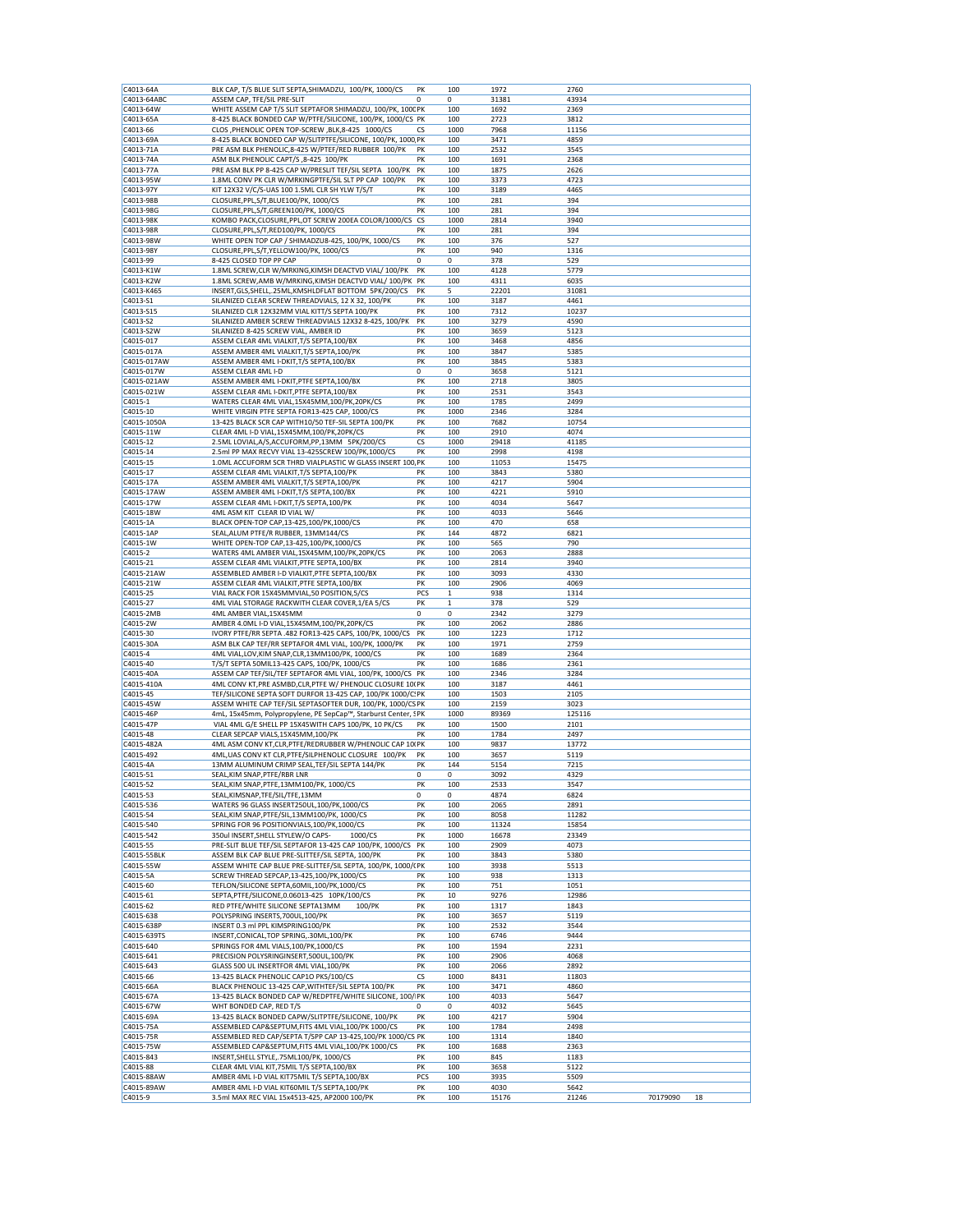| C4015-90             |                                                                       | PK          | 100                | 2531          | 3543          |          |    |
|----------------------|-----------------------------------------------------------------------|-------------|--------------------|---------------|---------------|----------|----|
|                      | CLEAR 4ML VIAL KIT, PTFE SEPTA, 100/BX                                |             |                    |               |               |          |    |
| C4015-93             | CONV KIT 4ML CLR W/BLKPHENOLIC CAP PTFE LINER 100/PK                  | PK          | 100                | 2904          | 4066          |          |    |
| C4015-94             | 8X40MM ACCUFORM PP VIAL 0.7ML10PKS/100/CS                             | PK          | 1000               | 34288         | 48003         |          |    |
| C4015-95P            | 1ML PP SEPCAP VIALS W/CAPS250/PK, 4 PKS/CS                            | PK          | 250                | 2439          | 3414          |          |    |
| C4015-96             | 1ML CLEAR SEPCAP VIALS, 8X40MM, 200/PK                                | PK          |                    |               | 2493          | 70179090 |    |
|                      |                                                                       |             | 200                | 1781          |               |          | 18 |
| C4015-96A            | POLYSPRING INSERTS, 250UL,<br>100/PK                                  | PK          | 100                | 2624          | 3673          |          |    |
| C4015-96B            | 8X40 BULK CONV KIT CLR VIALSW/CAPS 5PKS/200/CS                        | PK          | 1000               | 11151         | 15611         |          |    |
| C4015-96P            | POLYPROPYLENE INSERT200UL,100/PK,1000/CS                              | PK          | 100                | 283           | 396           | 39269099 | 28 |
| C4015-96PA           | POLYPROPYLENE CONICAL INSERTW/POLYSPRING, 100/PK                      | PK          | 100                | 1313          | 1838          |          |    |
|                      |                                                                       |             |                    |               |               |          |    |
| C4015-96QD           | CLEAR SEPCAP VIALS W CAPS                                             | $\mathbf 0$ | 0                  | 1784          | 2497          |          |    |
| C4015-97             | SEPCAPS, 96 POSITION, NATURAL, 500/PK                                 | PK          | 500                | 752           | 1053          |          |    |
| C4015-97B            | CLOSURE, 13-425 PPL, O/T BLUE10PKS/100/CS                             | CS          | 1000               | 5433          | 7606          |          |    |
| C4015-97G            | CLOSURE, 13-425 PPL, O/T GREEN10PKS/100/CS                            | CS          | 1000               | 5433          | 7606          |          |    |
|                      |                                                                       | 0           | 0                  | 381           | 533           |          |    |
| C4015-97P            | SEPCAPS, 96 POSITION,-                                                |             |                    |               |               |          |    |
| C4015-97R            | CLOSURE, 13-425 PPL, O/T RED10PKS/100/CS                              | CS          | 1000               | 5433          | 7606          |          |    |
| C4015-97Y            | CLOSURE, 13-425 PP, O/T YELLOW10PKS/100/CS                            | CS          | 1000               | 5433          | 7607          |          |    |
| C4015-99             | 1ML AMBER SEPCAPS VIALS, 8X40MM, 200/PK                               | PK          | 200                | 1688          | 2363          |          |    |
|                      |                                                                       |             |                    |               |               |          |    |
| C4015-K1             | 4ML CLR VIAL KIM SHIELD                                               | 0           | 0                  | 4122          | 5771          |          |    |
| C4015-K2             | 4ML AMB 13-425 VIAL KIM SHIELD DEACTIVATED                            | PK          | 100                | 5247          | 7346          |          |    |
| C4015-S1             | SILANIZED WATERS CLR 4ML VIAL15X45 100/PK                             | PK          | 100                | 3841          | 5378          |          |    |
| C4015-S11W           | SILANIZED CLR 4ML I-D VIAL15X45 MM, 100/PK                            | PK          | 100                | 4034          | 5647          |          |    |
|                      |                                                                       | PK          |                    |               | 8004          |          |    |
| C4015-S15            | SILANIZED 4ML VIAL KITT/S SEPTA, 100/PK                               |             | 100                | 5717          |               |          |    |
| C4015-S17            | SILANIZED ASSEM 4ML VIAL KIT                                          | 0           | 0                  | 5153          | 7215          |          |    |
| C4015-S2             | SILANIZED WATERS 4ML AMBERVIAL 15X45 100/PK 20PK/CS                   | PK          | 100                | 4219          | 5907          |          |    |
| C4015-S2W            | SILANIZED AMBER 4ML I-D VIAL15 X 45 MM, 100/PK 20PKS/CS               | PK          | 100                | 4218          | 5905          |          |    |
|                      |                                                                       |             |                    |               |               |          |    |
| C4015-S641           | SILANIZED PRECISION POLYSPRINGINSERT, 300UL, 100/PK                   | PK          | 100                | 5904          | 8266          |          |    |
| C4015-S642           | SILANIZED PRECISION FORMEDINSERT W/FLANGE 300UL, 100/P PK             |             | 100                | 3846          | 5385          |          |    |
| C4015-S96            | SILANIZED CLR SEPCAP VIAL KITW/CAPS, 8 X 40MM 200/PK                  | PK          | 200                | 5439          | 7615          |          |    |
| C4015-S96A           | SILANIZED POLYSPRING INSERTWATERS 96, 100UL - 100/PK                  | PK          | 100                | 5250          | 7350          |          |    |
|                      |                                                                       |             |                    |               |               |          |    |
| C4020-10             | 10ML HEADSPACE VIAL, FB23X46, 100/PK, 10PKS/CS                        | PK          | 100                | 2812          | 3937          |          |    |
| C4020-100            | MANUAL CRIMPER FOR 20MM SEALS                                         | PCS         | $\mathbf 1$        | 18174         | 25443         | 82055990 | 18 |
| C4020-100F           | MANUAL CRIMPER FOR 20MM FLIP-OFF SEALS                                | PCS         | $\mathbf{1}$       | 18174         | 25443         |          |    |
| C4020-100SS          | 20MM STAINLESS STEEL CRIMPERMANUAL<br>1/EA                            | PCS         | $\mathbf{1}$       | 42433         | 59406         |          |    |
|                      |                                                                       |             |                    |               |               |          |    |
| C4020-101            | DECAPPING PLIERS FOR20MM SEALS                                        | PCS         | 1                  | 4875          | 6826          | 70172000 | 18 |
| C4020-102            | MANUAL DECRIMPER FOR20MM CRIMP SEALS                                  | PCS         | $\mathbf 1$        | 18174         | 25443         | 82055990 | 18 |
| C4020-102SS          | 20MM SS CLEANROOM DECRIMPER1 EACH                                     | PCS         | 1                  | 42433         | 59406         |          |    |
| C4020-103            | MANUAL CRIMPER FOR 20MM SEALSADJUSTABLE, EACH                         | PCS         | 1                  | 18174         | 25443         |          |    |
|                      |                                                                       |             |                    |               |               |          |    |
| C4020-139            | 20ML UNASMBD HS CONV PK W/PRESREL A/S PTFE/G.BUTYL 10 CS              |             | 100                | 7029          | 9840          |          |    |
| C4020-143            | 20ML UNASMBD HS CONV PK W/PRES                                        | 0           | 0                  | 8902          | 12462         |          |    |
| C4020-18             | 20ML CLR SCREW TOP HDSPACEVIAL ROUND BTM 22X75MM, 1.PK                |             | 125                | 4686          | 6560          |          |    |
| C4020-180            | 10ML CLR SCREW TOP HDSPACEVIAL, ROUND BTM 22X45MM, 1. PK              |             | 125                | 4219          | 5907          |          |    |
|                      |                                                                       |             |                    |               |               |          |    |
| C4020-2              | P.E. HEADSPACE VIAL, 20 ML, 23 X 75, 100/PK, 10PKS/CS                 | PK          | 100                | 3003          | 4205          | 70179090 | 18 |
| C4020-20             | 20 ML HEADSPACE VIAL23 X 75, 100/PK, 1000/CS                          | PK          | 100                | 3003          | 4205          |          |    |
| C4020-210            | ROUND BOTTOM 10ML HEADSPACEVIAL 23 X 46, 100/PK, 1000/ PK             |             | 100                | 3472          | 4860          |          |    |
| C4020-25             | 20ML HEADSPACE VIAL, 23x75, FBSQ-RIM, 10 PKS/CS, 1000 PCS/(PK         |             | 1000               | 33258         | 46561         |          |    |
|                      |                                                                       |             |                    |               |               |          |    |
| C4020-27             | 27ML HEADSPACE VIAL, 30x60, FB, EURO-RIM 10 PKS/CS 1000 PC: PK        |             | 1000               | 53583         | 75016         |          |    |
| C4020-30             | 20MM GRAY BUTYL STOPPER, 1000/CS                                      | PK          | 1000               | 10493         | 14690         |          |    |
| C4020-30GB           | 20mm GREY BUTYL STOPPER. 4mm BORE Pk/1000                             | PK          | 1000               | 61405         | 85967         |          |    |
|                      |                                                                       | PK          |                    |               |               |          |    |
| C4020-30RB           | 20MM RED BUTYL STOPPER                                                |             | 1000               | 68140         | 95396         |          |    |
| C4020-31             | CLOSURE, SNAP CAP, PLUG, INTEG SEPTUM, 20MM 250/CS                    | PK          | 250                | 7215          | 10101         |          |    |
| C4020-32             | HEADSPACE SEPTA, TEFLON/SIL, GLASS PACK, 100/PK, 1000/CS              | PK          | 100                | 2348          | 3287          |          |    |
|                      | HEADSPACE VIAL KIT 2OML PTFE/SILICONE PRESSURE RSLE 1000 PK           |             |                    |               |               |          |    |
|                      |                                                                       |             |                    |               |               |          |    |
| C4020-320            |                                                                       |             | 1000               | 60234         | 84328         |          |    |
| C4020-32A            | 20MM OPEN SEAL WITH TEF/SIL, GLASS PK,100/PK,1000/CS                  | PK          | 100                | 3372          | 4721          |          |    |
| C4020-32AB           | 20MM OPEN SEAL WITH TEF/SILSEPTA, 1000/CS                             | <b>CS</b>   | 1000               | 19204         | 26885         |          |    |
|                      |                                                                       |             |                    |               |               |          |    |
| C4020-32ABW          | 20MM ALUMINUM SEAL ASSEMBLEDTFE/SILICONE, 10/PK/CS                    | CS          | 1000               | 19862         | 27806         |          |    |
| C4020-32AP           | 20MM PRESS SEAL WITH TEF/SILSEPTA, 100/PK, 1000/CS                    | PK          | 100                | 3092          | 4329          | 83099090 | 18 |
| C4020-32APK          | 20MM OPEN SEAL WITH TEF/SILSEPTA, BAG 100/PK                          | PK          | 100                | 1973          | 2762          |          |    |
| C4020-34             | HEADSPACE SEPTA, TEFLON/RUBBER 100/PK, 1000/CS                        | PK          | 100                | 2064          | 2889          |          |    |
|                      |                                                                       |             |                    |               |               |          |    |
| C4020-34A            | 20MM OPEN SEAL WITH TEF/RUBBER SEPTA, 100/PK, 1000/CS                 | PK          | 100                | 2531          | 3543          |          |    |
| C4020-34AF           | 20MM PRESS SEAL WITH TEF/RUBSEPTA, 100/PK, 1000/CS                    | PK          | 100                | 2717          | 3804          |          |    |
| C4020-36             | HEADSPACE SEPTA, TEFLON/BUTYL, 100/PK, 1000/CS                        | PK          | 100                | 2811          | 3935          |          |    |
| C4020-36A            | 20MM OPEN SEAL WITH TEF/BUTYLSEPTA, 100/PK, 1000/CS                   | PK          | 100                | 3092          | 4328          |          |    |
|                      | 20MM PRESS SEAL WITH TEF/BUTYL SEPTA, 100/PK, 1000/CS                 | PK          |                    |               | 5379          |          |    |
| C4020-36AF           |                                                                       |             | 100                | 3842          |               |          |    |
| C4020-36RBM          | 20MM RED BIMETAL SEAL                                                 | PK          | 100                | 8679          | 12151         |          |    |
| C4020-37             | HEADSPACE SEPTA, ALFOIL/SIL, HI-TEMP, 100/PK                          | PK          | 100                | 12459         | 17443         |          |    |
| C4020-37AF           | 20MM, PRESS SEAL, AL FOIL/WHITE SIL, HI-TEMP, 100/PK                  | PK          | 100                | 8905          | 12467         |          |    |
|                      |                                                                       | PK          | 100                | 8058          |               |          |    |
| C4020-38A            | 20MM MAG SEAL, T/S, 5MM OPEN100/PK                                    |             |                    |               | 11281         |          |    |
| C4020-39A            | 20MM, OPEN SEAL, PTFE/GRAY BUTYLRUBBER, STD, CTR HOLE                 | 1PK         | 100                | 2343          | 3280          |          |    |
| C4020-3A             | 20MM CRIMP TOP SEAL, OPEN TOP1000/CS                                  | PK          | 1000               | 1688          | 2363          |          |    |
| C4020-3M             | 20MM MAGNETIC SEAL W/5MM CENT.HOLE, GOLD, 1000/CS                     | PK          | 1000               | 11524         | 16133         |          |    |
| C4020-40             | HEADSPACE SEPTA, BLACK RUBBER100/PK                                   | PK          | 100                | 2720          | 3807          |          |    |
|                      |                                                                       |             |                    |               |               |          |    |
| C4020-410            | 10ML HEADSPACE VIAL, 23x46, FB, SQ-RIM 10 PKS/CS 1000 PCS/C PK        |             | 1000               | 28107         | 39350         |          |    |
| C4020-42A            | 20MM, MAGNETIC SEAL, TEF/TRANSBLUE SIL, 100/PK                        | PK          | 100                | 5438          | 7613          |          |    |
| C4020-42AP           | 20MM ALUM SEAL H/S PTFE/SIL100/PK                                     | PK          | 100                | 7593          | 10630         |          |    |
| C4020-43A            | 20MM, MAGNETIC SEAL, PTFECENTER/GRAY BUTYL, 100/PK                    | PK          | 100                | 6932          | 9704          |          |    |
| C4020-43AP           |                                                                       | PK          |                    |               | 8134          |          |    |
|                      | 20MM PRESS SEAL, CLEARTEF/GRAY BUTYL, 100/PK                          |             | 100                | 5810          |               |          |    |
| C4020-47             | 18MM MAGNECTIC SCREW CAP1.5MM THICK ULTCLN 125/PK                     | PK          | 125                | 7307          | 10230         |          |    |
| C4020-48             | 18MM MAG SCREW CAP, SPME .045"W/ PTFE/SIL SEPTA-125/PI PK             |             | 125                | 4502          | 6303          |          |    |
| C4020-5A             | 20MM TEAR OFF SEAL, 1000/CS                                           | PK          | 1000               | 6186          | 8661          | 83099090 | 18 |
| C4020-6              |                                                                       |             |                    |               |               |          |    |
|                      | 6ML HEADSPACE VIAL, 22x38, FBSQ-RIM 10 PKS/CS 1000 PCS/CS PK          |             | 1000               | 23236         | 32531         |          |    |
| C4020-60             | 6ML HEADSPACE VIAL, 22x38, FB, EURO-RIM 10 PKS/CS 1000 PCS, PK        |             | 1000               | 30540         | 42756         |          |    |
| C4020-6A             | 20MM PRESSURE RELEASE SEAL1000/CS                                     | PK          | 1000               | 5345          | 7483          |          |    |
| C4020-S10            | SILANIZED 10ML HEADSPACE VIAL, 23X46, 100/PK                          | PK          | 100                | 5626          | 7877          |          |    |
| C4020-S20            | SILANIZED 20 ML HEADSPACE VIAL23 X 75, 100/PK, 1000/CS                | PK          | 100                | 8152          | 11413         |          |    |
|                      |                                                                       |             |                    |               |               |          |    |
| C4028-100            | MANUAL CRIMPER FOR 28MM SEALS                                         | EA          | $\mathbf{1}$       | 51145         | 71603         |          |    |
| C4028-102            | MANUAL DECRIMPER FOR 28MM SEAL                                        | EA          | 1                  | 31854         | 44596         |          |    |
| C4030-100            | MANUAL CRIMPER FOR 30MM SEALS                                         | PCS         | $\mathbf 1$        | 26324         | 36853         |          |    |
|                      |                                                                       |             |                    |               |               |          |    |
| C4030-101            | DECAPPING PLIERS FOR 30MM SEAL                                        | PCS         | $\mathbf 1$        | 4875          | 6826          |          |    |
| C4030-102            | MANUAL DECRIMPER FOR 30MM SEAL                                        | PCS         | $\mathbf 1$        | 31854         | 44596         |          |    |
| C4032-100            | ADJ CRIMPER FOR 32MM SEALS1/EA                                        | PCS         | $\mathbf 1$        | 35132         | 49184         |          |    |
| C4032-102            | MANUAL DECRIMPER FOR 32MM SEAL                                        | PCS         | $\mathbf 1$        | 31854         | 44596         |          |    |
|                      |                                                                       |             |                    |               |               |          |    |
| C4040-PVCM           | VIAL CRUSHER, PNEUMATIC W/CART                                        | EA          | $\mathbf 1$        | 2553936       | 3575510       |          |    |
| C4040-VC             | MANUAL VIAL CRUSHER                                                   | EA          | $\mathbf 1$        | 1232993       | 1726190       |          |    |
| C4040-VCMC           | VIAL CRUSHER, MANUAL                                                  | $\mathbf 0$ | 0                  | 1629316       | 2281042       |          |    |
| C4075-1              | NATIONAL STOREROOM30PKS C4011-1,3CS -1A                               | PK          | $\mathbf 1$        | 70163         | 98228         |          |    |
|                      |                                                                       |             |                    |               |               |          |    |
| C4075-21             | NATIONAL STOREROOM30PKS C4011-1W,3CS -1A                              | EA          | 1                  | 74756         | 104658        |          |    |
| C4075-31             | NATIONAL STOREROOM                                                    | 0           | 0                  | 82059         | 114883        |          |    |
| C4075-380            | KIM BIN, 1.8ML CLR S/T VIAL, RED PTFE/SIL PHENOLIC 2000/CS            | CS          | $\mathbf 1$        | 78502         | 109903        |          |    |
| C4075-43             | NATIONAL STOREROOM20PKS C4011-5,2CS -51                               | EA          |                    |               | 87868         |          |    |
|                      |                                                                       |             | 1                  | 62763         |               |          |    |
| C4075-500<br>C5000-1 | NATIONAL STOREROOM9 DRAWER, CABINET ONLY<br>CLEAR SURESTOP VIAL100/PK | PCS<br>PK   | $\mathbf 1$<br>100 | 17894<br>1503 | 25051<br>2104 |          |    |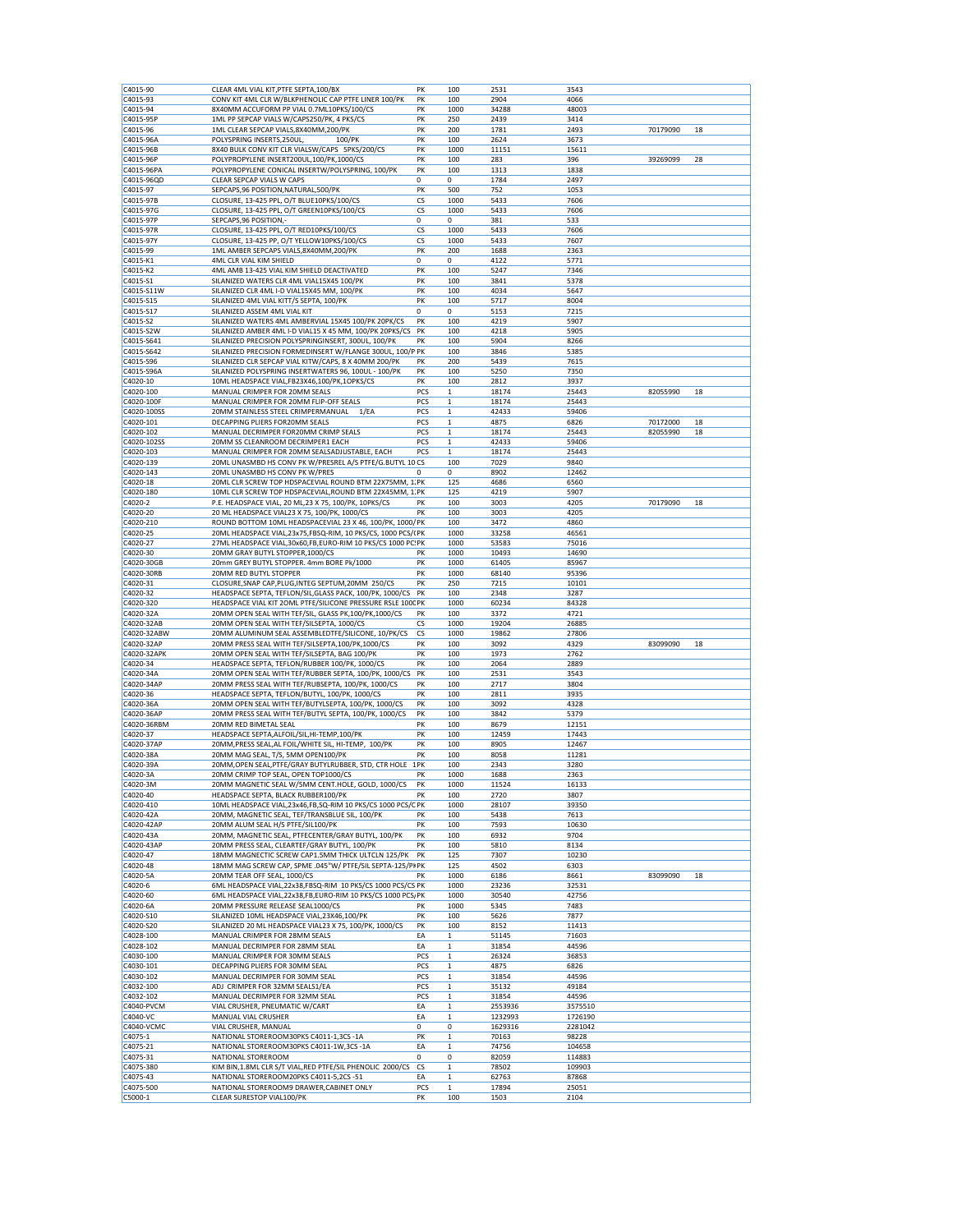| C5000-178<br>C5000-180 | ASM CLEAR AVCS VIAL W/BONDED PTFE/SIL SEPTA, 100/PK                      | PK      |            | 2904         | 4066         |          |    |
|------------------------|--------------------------------------------------------------------------|---------|------------|--------------|--------------|----------|----|
|                        | ASM CLEAR DP VIAL , T/RR SEPTA100 PK                                     | PK      | 100<br>100 | 1972         | 2761         |          |    |
|                        |                                                                          |         |            |              |              |          |    |
| C5000-180W             | ASSEMBLED CLEAR I-DT/RR SEPTA, 100/PK                                    | PK      | 100        | 1968         | 2756         |          |    |
| C5000-182W             | ASSEMBLED AMBER DP I-DT/RR SEPTA,100/PK                                  | PK      | 100        | 2342         | 3279         |          |    |
| C5000-183W             | ASSEMBLED CLEAR DP I-D KITPRE-SLIT TEF/RR SEPTA, 100/PK                  | PK      | 100        | 1969         | 2756         |          |    |
| C5000-184W             | ASSEMBLED AMBER DP I-D KITPRE-SLIT TEF/RR SEPTA, 100/PK                  | PK      | 100        | 2343         |              |          |    |
|                        |                                                                          |         |            |              | 3280         |          |    |
| C5000-186              | CLEAR TARGT DP KIT, TSTSEPTA, ASSEMBLED, 100/PK                          | PK      | 100        | 2064         | 2890         |          |    |
| C5000-186W             | ASSEMBLED CLEAR DP I-DTST SEPTA, 100/PK                                  | PK      | 100        | 2160         | 3024         |          |    |
| C5000-186WR            | ASSEMBLED DP I-D KIT W/RED CAPT/S/T SEPTA, 100/PK                        | PK      | 100        | 2160         | 3023         |          |    |
| C5000-186WY            | KIT STEP2 V/C/S-ASM 1001.5 CLR PP YLW T/S/T                              | PK      | 100        | 3190         | 4467         |          |    |
|                        |                                                                          |         |            |              |              |          |    |
| C5000-187              | ASM 300UL PP VIAL, AVCS                                                  | 0       | 0          | 1312         | 1837         |          |    |
| C5000-188W             | ASSEMBLED AMBER DP I-DT/S/T SEPTA, 100/PK                                | PK      | 100        | 2535         | 3548         |          |    |
| C5000-188WR            | ASM AMBER I-D VIAL, AVCS                                                 | 0       | 0          | 2533         | 3546         |          |    |
| C5000-192              | CLEAR TARGT DP KIT, T/SSEPTA, 100/PK                                     | PK      | 100        | 1973         | 2762         |          |    |
|                        |                                                                          |         |            |              |              |          |    |
| C5000-192W             | ASSEMBLED CLEAR DP I-DT/S SEPTA, 100/PK                                  | PK      | 100        | 1968         | 2756         |          |    |
| C5000-194W             | ASSEMBLED AMBER DP I-DT/S SEPTA, 100/PK                                  | PK      | 100        | 2343         | 3280         |          |    |
| C5000-195W             | ASSEMBLED CLEAR DP I-D KITPRE-SLIT TEF/SIL SEPTA, 100/PK                 | PK      | 100        | 1969         | 2756         |          |    |
| C5000-196W             | ASSEMBLED AMBER DP I-D KITPRE-SLIT T/S SEPTA, 100/PK                     | PK      | 100        | 2342         | 3279         |          |    |
| C5000-1W               | 1.5ml Sure Stop Vial, clear, patch, 100 per pack                         | PK      | 100        | 1501         | 2101         | 70179090 | 18 |
|                        |                                                                          |         |            |              |              |          |    |
| C5000-2                | AMBER SURESTOP VIAL100/PK                                                | PK      | 100        | 1501         | 2101         |          |    |
| C5000-2W               | AMBER I-D SURESTOP VIAL100/PK                                            | PK      | 100        | 1501         | 2101         |          |    |
| C5000-387              | CONV KIT 300UL PP DP VIAL, BLK BND CAP T/S SEPTA 100/PK                  | PK      | 100        | 2532         | 3545         |          |    |
| C5000-392W             | ASM CLEAR I-D SURESTOP                                                   | 0       | 0          | 2062         | 2886         |          |    |
| C5000-44B              | AVCS BLUE CAP, T/S BLUE SEPTA100/PK, 1000/CS                             | PK      | 100        | 1035         | 1449         |          |    |
|                        |                                                                          |         |            |              |              |          |    |
| C5000-45B              | AVCS, BLUE CAP, PTFE/BLUEPRE-SLIT SEPTA, 100/PK,1000/CS                  | PK      | 100        | 1030         | 1443         |          |    |
| C5000-46M              | AVCS BLUE MAGN PTFE/ BLUE SILSEPTA<br>100/PK                             | PK      | 100        | 6279         | 8791         |          |    |
| C5000-47M              | AVCS BLUE MAGN T/BLUE SLITSEPTA<br>100/PK                                | PK      | 100        | 3753         | 5254         |          |    |
| C5000-50               | CLEAR DP MEMBRANE CAP100/PK, 1000/CS                                     | PK      | 100        | 193          | 270          | 39235010 | 18 |
|                        |                                                                          |         |            |              |              |          |    |
| C5000-50B              | BLUE DP MEMBRANE CAP100/PK, 1000/CS                                      | PK      | 100        | 189          | 264          |          |    |
| C5000-51A              | AVCS BLK CAP WITH T/RR SEPTA100/PK, 1000/CS                              | PK      | 100        | 661          | 926          |          |    |
| C5000-51B              | AVCS BLUE CAP WITH T/RR SEPTA100/PK, 1000/CS                             | PK      | 100        | 661          | 925          |          |    |
| C5000-51G              | AVCS GREEN CAP WITH T/RR SEPTA100/PK, 1000/CS                            | PK      | 100        | 662          | 927          |          |    |
|                        |                                                                          |         |            |              |              |          |    |
| C5000-51P              | AVCS PINK CAP WITH T/RR SEPTA100/PK, 1000/CS                             | PK      | 100        | 661          | 926          |          |    |
| C5000-51R              | AVCS RED CAP WITH T/RR SEPTA100/PK, 1000/CS                              | PK      | 100        | 661          | 925          |          |    |
| C5000-51Y              | AVCS YLW CAP WITH T/RR SEPTA100/PK, 1000/CS                              | PK      | 100        | 660          | 924          |          |    |
|                        | AVCS BLUE CAP, .025MM PTFE DSKSIL SEPTA                                  |         | 100        |              | 3548         |          |    |
| C5000-52AE             | 100/PK                                                                   | PK      |            | 2534         |              |          |    |
| C5000-53A              | AVCS BLK CAP&TST SEPTA100/PK,1000/CS                                     | PK      | 100        | 843          | 1180         |          |    |
| C5000-53B              | AVCS BLUE CAP&TST SEPTA100/PK,1000/CS                                    | PK      | 100        | 752          | 1052         |          |    |
| C5000-53G              | AVCS GRN CAP&TST SEPTA100/PK,1000/CS                                     | PK      | 100        | 941          | 1317         |          |    |
|                        |                                                                          |         |            |              |              |          |    |
| C5000-53GY             | CLSR O/T GRN T/S/T 100                                                   | PK      | 100        | 1783         | 2496         |          |    |
| C5000-53P              | AVCS PINK CAP&TST SEPTA100/PK,1000/CS                                    | PK      | 100        | 753          | 1055         |          |    |
| C5000-53R              | AVCS RED CAP&TST SEPTA100/PK,1000/CS                                     | PK      | 100        | 751          | 1052         |          |    |
| C5000-53Y              | AVCS YLW CAP&TST SEPTA100/PK,1000/CS                                     | PK      | 100        | 752          | 1052         |          |    |
|                        |                                                                          |         |            |              |              |          |    |
| C5000-53YY             | CLSR O/T PP YLW T/S/T100/PK                                              | PK      | 100        | 1782         | 2495         |          |    |
| C5000-54A              | AVCS BLK CAP&TS SEPTA100/PK,1000/CS                                      | PK      | 100        | 662          | 927          |          |    |
| C5000-54B              | AVCS BLUE CAP&TS SEPTA100/PK,1000/CS                                     | PK      | 100        | 661          | 925          | 39235090 | 18 |
| C5000-54BY             | CLSR O/T PP BLU TFE/SIL100/PK                                            | PK      | 100        | 1598         | 2238         |          |    |
|                        |                                                                          |         |            |              |              |          |    |
| C5000-54G              | AVCS GRN CAP&TS SEPTA100/PK,1000/CS                                      | PK      | 100        | 562          | 787          |          |    |
| C5000-54GY             | CLSR O/T PP GRN TFE/SIL100/PK                                            | PK      | 100        | 1687         | 2362         |          |    |
| C5000-54P              | ACVS PINK CAP&TS SEPTA100/PK,1000/CS                                     | PK      | 100        | 661          | 926          |          |    |
| C5000-54R              | AVCS RED CAP&TS SEPTA100/PK,1000/CS                                      | PK      | 100        | 661          | 926          |          |    |
| C5000-54RY             | CLSR O/T PP RED TFE/SIL100/PK                                            | PK      | 100        | 1598         | 2238         |          |    |
|                        |                                                                          |         |            |              |              |          |    |
| C5000-54Y              | AVCS YLW CAP&TS SEPTA100/PK,1000/CS                                      | PK      | 100        | 661          | 925          |          |    |
| C5000-54YY             | CLSR O/T PP YLW TFE/SIL100/PK                                            | PK      | 100        | 1786         | 2500         |          |    |
| C5000-55A              | AVCS BLK CAP, PRE-SLITTEF/SIL SEPTA, 100/PK 1000/CS                      | PK      | 100        | 660          | 924          |          |    |
| C5000-55B              | AVCS BLUE CAP, PRE-SLITTEF/SIL SEPTA, 100/PK 1000/CS                     | PK      | 100        | 661          | 925          | 39235090 | 18 |
|                        |                                                                          |         |            |              |              |          |    |
| C5000-55G              | AVCS GRN CAP, PRE-SLITTEF/SIL SEPTA, 100/PK 1000/CS                      | PK      | 100        | 660          | 925          |          |    |
| C5000-55P              | AVCS PINK CAP, PRE-SLITTEF/SIL SEPTA, 100/PK 1000/CS                     | PK      | 100        | 659          | 923          |          |    |
| C5000-55R              | AVCS RED CAP, PRE-SLITTEF/SIL SEPTA, 100/PK 1000/CS                      | PK      | 100        | 849          | 1189         |          |    |
| C5000-55Y              | AVCS YELLOW CAP, PRE-SLITTEF/SIL SEPTA, 100/PK 1000/CS                   | PK      | 100        | 660          |              |          |    |
|                        |                                                                          |         |            |              |              |          |    |
|                        |                                                                          |         |            |              | 924          |          |    |
| C5000-56AL             | AVCS BLUE CAP, ALU DISK, SIL SEPTA<br>100/PK                             | PK      | 100        | 3934         | 5508         |          |    |
| C5000-57B              | AVCS BLUE CAP, PRE-SLITPTFE/RR SEPTA, 100/PK, 1000/CS                    | PK      | 100        | 660          | 924          |          |    |
| C5000-57G              | AVCS GREEN CAP, PRE-SLITPTFE/RR SEPTA, 100/PK, 1000/CS                   | PK      | 100        | 751          | 1051         |          |    |
|                        |                                                                          |         |            |              |              |          |    |
| C5000-57R              | AVCS RED CAP, PRE-SLITPTFE/RR SEPTA, 100/PK, 1000/CS                     | PK      | 100        | 751          | 1052         |          |    |
| C5000-57Y              | AVCS YELLOW CAP, PRE-SLITPTFE/RR SEPTA, 100/PK, 1000/CS                  | PK      | 100        | 659          | 923          |          |    |
| C5000-580              | CLEAR SURESTOP KIT, T/RR SEPTA100/PK                                     | PK      | 100        | 2254         | 3155         |          |    |
| C5000-580W             | 100/PK<br>CLEAR I-D SURESTOP KIT, T/RR SEPTA,                            | PK      | 100        | 2251         | 3152         |          |    |
|                        |                                                                          |         |            |              |              |          |    |
| C5000-586W             | CLEAR I-D SURESTOP KITT/S/T SEPTA,<br>100/PK                             | PK      | 100        | 1785         | 2500         | 70179090 | 18 |
| C5000-592              | CLEAR SURESTOP KIT, T/S SEPTA100/PK                                      | PK      | 100        | 1503         | 2105         |          |    |
| :5000-592W             | CLEAR I-D SURESTOP KITT/S SEPTA,<br>100/PK                               | ΡК      | 100        | 1879         | 2630         | 38220090 | 12 |
| C5000-594W             | AMBER I-D SURESTOP KIT T/S SEPTA, 100/PK                                 | PK      | 100        | 1879         | 2630         |          |    |
| C5000-595W             | CLEAR I-D SURESTOP KITPRE-SLIT TEF/SIL SEPTA 100/PK                      | PK      | 100        | 1879         | 2631         | 70179090 | 18 |
|                        |                                                                          |         |            |              |              |          |    |
| C5000-596W             | AMBER I-D SURESTOP KIT                                                   | 0       | 0          | 1596         | 2234         |          |    |
| C5000-62A              | AVCS BLACK CAP, BONDED T/S100/PK, 1000/CS                                | PK      | 100        | 1500         | 2101         |          |    |
| C5000-62B              | AVCS BLUE CAP, BONDED T/S100/PK, 1000/CS                                 | PK      | 100        | 1594         | 2231         |          |    |
| C5000-62G              | AVCS GREEN CAP, BONDED T/S100/PK, 1000/CS                                | PK      | 100        | 1501         | 2101         |          |    |
| C5000-62R              | AVCS RED CAP, BONDED T/S100/PK, 1000/CS                                  | PK      | 100        | 1594         | 2232         |          |    |
|                        |                                                                          |         |            |              |              |          |    |
| C5000-62Y              | AVCS YELLOW CAP, BONDED T/S 100/PK                                       | PK      | 100        | 1501         | 2102         |          |    |
| C5000-64B              | AVCS BLACK CAP, BONDED T/S SEPTA100/PK, 1000/CS                          | PK      | 100        | 1503         | 2105         |          |    |
| C5000-680W             | AVCS MINI STOREROOM 5 PKS CLR                                            | 0       | 0          | 13021        | 18230        |          |    |
| C5000-692              | AVCS MINI STOREROOM 5 PKS CLR                                            | 0       | 0          | 12458        | 17442        |          |    |
| C5000-692W             | AVCS MINI STORERM 5 PKS CLR-ID                                           | 0       | 0          | 13022        | 18231        |          |    |
|                        |                                                                          |         |            |              |              |          |    |
| C5000-72B              | AVCS BLUE CAP, BONDED SLIT T/S100/PK, 1000/CS                            | PK      | 100        | 1879         | 2630         |          |    |
| C5000-72C              | AVCS GRAY CAP, BONDED SLIT T/S100/PK, 1000/CS                            | PK      | 100        | 2064         | 2890         |          |    |
| C5000-72G              | AVCS GRN CAP, BONDED SLIT T/S100/PK, 1000/CS                             | PK      | 100        | 1970         | 2758         |          |    |
|                        |                                                                          |         |            |              |              |          |    |
| C5000-72R              | AVCS RED CAP, BONDED SLIT T/S100/PK, 1000/CS                             | PK      | 100        | 1879         | 2630         |          |    |
| C5000-72Y              | AVCS YLW CAP, BONDED SLIT T/S100/PK, 1000/CS                             | PK      | 100        | 1879         | 2631         |          |    |
| C5000-75C              | GRAY AVCS CAP W BONDEAVCSRESLIT T/S SEPTA 100/PK                         | PK      | 100        | 1596         | 2234         |          |    |
| C5000-76W              | 2ML AMB KIT W/ BND SLIT T/S,100/PK                                       | PK      | 100        | 3655         | 5117         |          |    |
|                        |                                                                          |         |            |              |              |          |    |
| C5000-78AW             | AMBER AVCS I-D KIT, BONDED CAP100/PK                                     | PK      | 100        | 3093         | 4331         |          |    |
| C5000-78W              | CLEAR AVCS-ID KIT, BONDED CAP100/PK                                      | PK      | 100        | 3188         | 4463         |          |    |
| C5000-80               | CLEAR TARGET AVCS KIT, T/RR SEPTA, 100/PK                                | PK      | 100        | 2063         | 2888         |          |    |
| C5000-80P              | CLR TARGET AVCS KIT, PINK CAP                                            | 0       | 0          | 2160         | 3024         |          |    |
| C5000-80W              |                                                                          |         |            | 2158         | 3022         |          |    |
|                        | CLEAR TARGET AVCS I-D KIT, T/RR SEPTA, 100/PK                            | PCS     | 100        |              |              |          |    |
| C5000-80WY             | KIT V/C/S-UAS 1.5ML CLRPP YLW REDRUB/T 100/PK                            | PK      | 100        | 2254         | 3155         |          |    |
| C5000-82P              | AMBER TARGET AVCS I-D KIT, PINK CAP, T/RR SEPTA, 100/PK                  | PK      | 100        | 2534         | 3547         |          |    |
| C5000-82W              | AMBER TARGET AVCS I-D KITT/RR SEPTA, 100/PK                              | PK      | 100        | 2533         | 3546         |          |    |
|                        |                                                                          | 0       | 0          |              |              |          |    |
| C5000-83               | CLEAR AVCS KIT - PRE-SLIT                                                |         |            | 3939         | 5514         |          |    |
| C5000-83W              | CLEAR AVCS I-D KIT WITHPRE-SLIT PTFE/RR SEPTA 100/PK                     | PK      | 100        | 2158         | 3022         |          |    |
| C5000-84W<br>C5000-86  | AMBER TARGET DP I-D KIT WITH<br>CLEAR TARGET DP KIT, T/S/T SEPTA, 100/PK | 0<br>PK | 0<br>100   | 2624<br>2254 | 3673<br>3155 |          |    |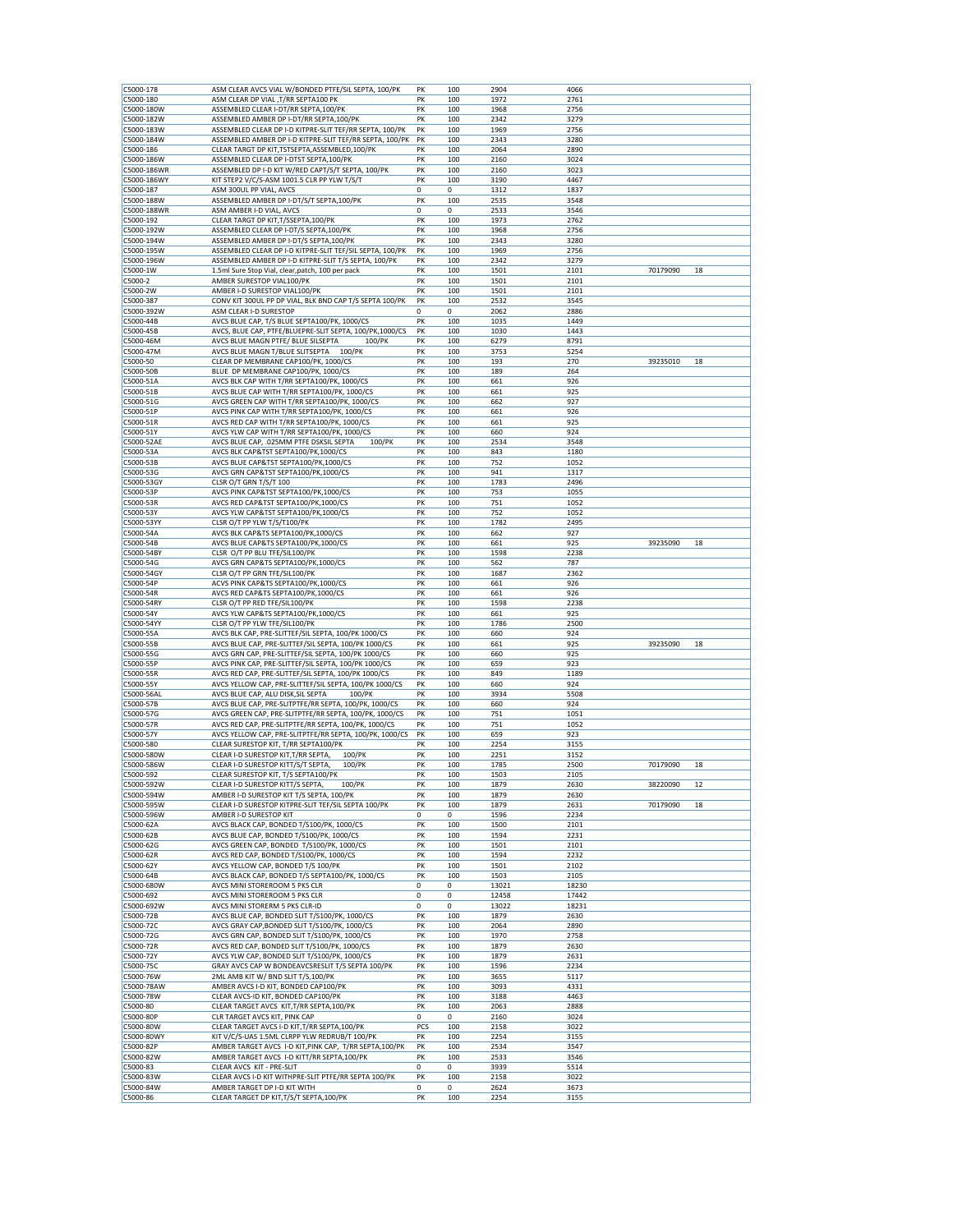| C5000-86W                      | CLEAR TARGET DP I-D KITT/S/T SEPTA,100/PK                                                                           | PK          | 100          | 2249         | 3149         |          |    |
|--------------------------------|---------------------------------------------------------------------------------------------------------------------|-------------|--------------|--------------|--------------|----------|----|
| C5000-86WY                     | KIT-UAS CLR YLWTST 100/PK                                                                                           | PK          | 100          | 3280         | 4593         |          |    |
| C5000-87                       | CONV KIT 300UL PP DP VIAL BLUECAP T/S 100/PK                                                                        | PK          | 100          | 1405         | 1968         |          |    |
| C5000-88W                      | AMBER TARGET DP I-D KITT/S/T SEPTA, 100/PK                                                                          | PK          | 100          | 2624         | 3673         |          |    |
|                                |                                                                                                                     |             |              |              |              |          |    |
| C5000-91AW                     | AMB TARGT AVCS I-D KIT BLK CAP                                                                                      | $\mathbf 0$ | 0            | 2628         | 3679         |          |    |
| C5000-91W                      | CLEAR TARGT DP I-D KIT BLK CAPT/S SEPTA, 100/PK                                                                     | PK          | 100          | 2160         | 3024         |          |    |
| C5000-92                       | CLEAR TARGET DP KIT, T/S SEPTA, 100/PK                                                                              | PK          | 100          | 2063         | 2888         |          |    |
| C5000-92LVAW                   | MACROVIAL SCREW KIT, AMBER I-D                                                                                      | $\mathbf 0$ | 0            | 6371         | 8920         |          |    |
| C5000-92P                      | CLEAR TARGET DP KIT, PINK CAPT/S SEPTA, 100/PK                                                                      | PK          | 100          | 2063         | 2888         |          |    |
| C5000-92W                      | CLEAR TARGET DP I-D KITT/S SEPTA, 100/PK                                                                            | PK          | 100          | 2159         | 3022         |          |    |
| C5000-92WY                     | KIT-UAS CLR YLW TFE/SIL 100/PK                                                                                      | PK          | 100          | 3284         | 4597         |          |    |
| C5000-93P                      | CLR AVCS KIT SLIT, PINK CAP BONDED TEF/SIL SEPTA 100PK                                                              | PK          | 100          | 8370         | 11718        |          |    |
|                                |                                                                                                                     |             |              |              |              |          |    |
| C5000-93W                      | CLR AVCS ID KIT SLIT GRAYBONDED TEF/SIL SEPTA 100PK                                                                 | PK          | 100          | 3281         | 4593         |          |    |
| C5000-944                      | TOTAL RECOVERY CLR VIAL KIT                                                                                         | 0           | 0            | 15269        | 21377        |          |    |
| C5000-94P                      | AMBER TARGET DP I-D KITPINK CAP, T/S SEPTA, 100/PK                                                                  | PK          | 100          | 2533         | 3546         |          |    |
| C5000-94W                      | AMBER TARGET DP I-D KITT/S SEPTA, 100/PK                                                                            | PK          | 100          | 2533         | 3547         |          |    |
| C5000-94WY                     | KIT V/C/S-UAS 100/PK1.5 AMB PP YLW TFE/SIL                                                                          | PK          | 100          | 3749         | 5248         |          |    |
| C5000-95                       | CLEAR TARGET DP KIT - PRE-SLITTEF/WHITE SILICONE SEPTA 100 PK                                                       |             | 100          | 2063         | 2888         |          |    |
| C5000-954                      | CLR AVCS MACROVIAL 350uL KIT                                                                                        | 0           | 0            | 5904         | 8266         |          |    |
|                                |                                                                                                                     |             |              |              |              |          |    |
| C5000-95W                      | CLEAR TARGET DP I-D KIT WITHPRE-SLIT TEF/SIL SEPTA 100/PK                                                           | PK          | 100          | 2158         | 3022         |          |    |
| C5000-96W                      | AMBER TARGET AVCS I-D KIT                                                                                           | $\mathbf 0$ | 0            | 4782         | 6695         |          |    |
| C5000-97                       | AVCS CONV KIT 300UL PP BLUECAP T/S SLIT SEPTA 100/PK                                                                | PK          | 100          | 1502         | 2103         | 70172000 | 18 |
| C5000-972                      | CLEAR TOTAL RECOVERY AVCS KIT BLUE BONDED CAP W/SLIT 1/PK                                                           |             | 100          | 16676        | 23346        |          |    |
| C5000-973                      | AVCS TOTAL REC CLR VIAL KIT GREY BND CAP T/S SLIT 100/PK PK                                                         |             | 100          | 15740        | 22036        |          |    |
| C5000-974                      | AVCS TOTAL RECOVERY CLR VIAL KITBND BLK CAP T/S 100/PK PK                                                           |             | 100          | 16304        | 22826        |          |    |
|                                |                                                                                                                     |             |              |              |              |          |    |
| C5000-978                      | TOTAL RECOVERY CLR VIAL KIT                                                                                         | 0           | 0            | 15460        | 21644        |          |    |
| C5000-98A                      | <b>EMPTY AVCS CAP, BLACK</b>                                                                                        | PK          | 100          | 1117         | 1564         |          |    |
| C5000-98B                      | EMPTY AVCS CAP, BLUE100/PK, 1000/CS                                                                                 | PK          | 100          | 94           | 132          |          |    |
| C5000-98BLK                    | EMPTY AVCS CAP, BLACK100/PK, 1000/CS                                                                                | PK          | 100          | 192          | 269          |          |    |
| C5000-98G                      | EMPTY AVCS CAP, GREEN100/PK,1000/CS                                                                                 | PK          | 100          | 191          | 268          |          |    |
| C5000-98P                      | EMPTY AVCS CAP, PINK100/PK, 1000/CS                                                                                 | PK          | 100          | 190          | 267          |          |    |
|                                |                                                                                                                     |             |              |              |              |          |    |
| C5000-98R                      | EMPTY AVCS CAP, RED100/PK, 1000/CS                                                                                  | PK          | 100          | 191          | 267          |          |    |
| C5000-98Y                      | EMPTY AVCS CAP, YELLOW100/PK, 1000/CS                                                                               | PK          | 100          | 191          | 268          |          |    |
| C5000-992                      | AVCS HRV KIT CLEAR VIAL, AND CAPWITH T/S BONDED SEPTA 1( PK                                                         |             | 100          | 15181        | 21253        |          |    |
| C5000-995                      | CLR HIGH RECOVERY, BLUE AVCS                                                                                        | 0           | 0            | 14151        | 19811        |          |    |
| C5000-99B                      | AVCS SOLID TOP CAP, BLUE PPPTFE/RR LINER, 100/PK, 1000/CS                                                           | PK          | 100          | 847          | 1186         |          |    |
|                                |                                                                                                                     |             |              |              |              |          |    |
| C5000-LV182                    | ASM ASM AVCS MACROVIAL 350uL                                                                                        | 0           | 0            | 5529         | 7741         |          |    |
| C5000-LV95                     | AVCS CLR MACROVIAL 350ull KITPRESLIT BLUE T/S<br>100/PK                                                             | PK          | 100          | 6000         | 8400         |          |    |
| C5000-S145                     | ASM CLR HI RECV, BLUE PRE-SLIT                                                                                      | 0           | 0            | 16300        | 22820        |          |    |
| C5000-S180W                    | SIL ASM CLEAR I-D VIAL, AVCS                                                                                        | 0           | 0            | 3842         | 5378         |          |    |
| C5000-S182W                    | SILANIZED ASM AMB I-D, AVCS CAP                                                                                     | 0           | 0            | 4314         | 6039         |          |    |
| C5000-S190                     | ASM CLR HI RECV, T/RR SEPTA                                                                                         |             |              |              |              |          |    |
|                                |                                                                                                                     | 0           | 0            | 15178        | 21249        |          |    |
| C5000-S190L                    | ASM CLR HI RECV, T/RR SEPTA                                                                                         | 0           | 0            | 15646        | 21905        |          |    |
| C5000-S955TR                   | SIL TOTAL RECOVERY CLR VIAL                                                                                         | $\mathbf 0$ | 0            | 17144        | 24002        |          |    |
| C5075-211                      | SURESTOP STOREROOM20PKS -1, 2CS -53B                                                                                | EA          | 1            | 62855        | 87997        |          |    |
| C5075-213                      | SURESTOP STOREROOM20PKS -1W, 2CS -53B                                                                               | EA          | $\mathbf 1$  | 63515        | 88921        |          |    |
| C5075-219                      | SURESTOP STOREROOM20PKS -1, 2CS -54B                                                                                | EA          | $\mathbf{1}$ | 59951        | 83931        |          |    |
|                                |                                                                                                                     |             |              |              |              |          |    |
| C5075-221                      | SURESTOP STOREROOM                                                                                                  | 0           | 0            | 62296        | 87215        |          |    |
| C6W                            | VALCO MANUAL LC INJECTOR                                                                                            | PCS         | $\mathbf 1$  | 138069       | 193297       |          |    |
| C8820-4                        | CONTAINER ONLY, SNAPTOP                                                                                             | 0           | 0            | 9279         | 12990        |          |    |
| C8821                          | SNAP CAP LID FOR C8820                                                                                              | 0           | 0            | 7871         | 11019        |          |    |
| CERT4010-91                    | TARGET 2ML CERT CLEAR 10-425VIAL W/BND T/S, 100/PK                                                                  | PK          | 100          | 5621         | 7870         |          |    |
| CERT4010-91A                   | TARGET 2ML CERT AMBER10-425 VIAL, W/BND T/S                                                                         | PK          | 100          | 5717         | 8004         |          |    |
|                                |                                                                                                                     |             |              |              |              |          |    |
| CERT4011-74W                   | TARGET 2ML CERT SNAP I-D VIAL                                                                                       | 0           | 0            | 3565         | 4990         |          |    |
| CERT4011-89W                   | TARGET 2ML CERT CRIMP I-D VIALW/PTFE/RR SEAL 2000, 100/P PK                                                         |             | 100          | 3938         | 5513         |          |    |
| CERT4015-83                    | 4ML SCREWTOP CERT CLR I-D KITW/BND T/S, 100/PK                                                                      | PK          | 100          | 6561         | 9185         |          |    |
| CERT4015-84                    | 4ML SCREWTOP CERT CLR I-D KITW/BND SLIT T/S, 100/PK                                                                 | PK          | 100          | 6746         | 9444         |          |    |
| CERT4015-84-ASM                | CERT ASMLD 4ML CLR VIAL W/13MMSLIT PTFE/SILICONE CAP, 1 PK                                                          |             | 100          | 7028         | 9839         |          |    |
| CERT4015-86                    | 4ML SCREWTOP CERT AMB I-D KITW/BND T/S, 100/PK                                                                      | PK          | 100          | 6652         | 9313         |          |    |
|                                |                                                                                                                     |             |              |              |              |          |    |
| CERT4015-87                    | 4ML SCREWTOP CERT AMB I-D KITW/BND SLIT T/S, 100/PK                                                                 | PK          | 100          | 6936         | 9711         |          |    |
| CERT4015-87-ASM                | CERT ASM 4ML AMB-ID W/13MMSLIT PTFE/SILICONE CAP, 100/PK                                                            |             | 100          | 7219         | 10106        |          |    |
| CERT4015-88                    | UAS 4ML CLR S/T CERT VIAL KITW/ T/S CAP 100/PK                                                                      | PK          | 100          | 4217         | 5904         |          |    |
| CERT4015-96                    | 1M SEPCAP CERT CLEAR SHELLVIAL W/CAP, 200/PK                                                                        | PK          | 200          | 3560         | 4984         |          |    |
| CERT4015-99                    | 1ML SEPCAP CERT AMBER SHELLVIAL W/CAP, 200/PK                                                                       | PK          | 200          | 4217         | 5903         |          |    |
| CERT5000-175W                  | CERT ASM 2ML AMB ID VIAL W/9MMBONDED PTFE/SIL CAP, 1(PK                                                             |             | 100          | 5059         | 7082         |          |    |
|                                |                                                                                                                     |             |              |              |              |          |    |
| CERT5000-176W                  | CERT ASMLD 2ML AMB ID VIAL W/9MM SLIT PTFE/SIL CAP, 100/ PK                                                         |             | 100          | 5529         | 7740         |          |    |
| CERT5000-193W                  | CERT ASMLD 2ML CLR ID VIAL W/9MM SLIT PTFE/SIL CAP, 100/FPK                                                         |             | 100          | 5250         | 7350         |          |    |
| CERT5000-1993                  | ASM TOTAL RECOVERY 2ML CERT                                                                                         | 0           | 0            | 17332        | 24265        |          |    |
| CERT5000-575W                  | 2ML CERT SureStop AMBER ID VIAL KIT W/ T/S                                                                          | PK          | 100          | 3096         | 4335         |          |    |
| CERT5000-576W                  | 2ML CERT SureStop AMBER ID VIAL KIT W/ SLIT T/S                                                                     | PK          | 100          | 3096         | 4335         |          |    |
| CERT5000-578W                  | 2ML CERT SureStop CLEAR ID VIAL KIT W/ T/S                                                                          | PK          | 100          | 2999         | 4199         |          |    |
|                                |                                                                                                                     |             |              |              |              |          |    |
| CERT5000-580W                  | 2ML CERT SureStop CLEAR ID VIAL KIT W/PTFE/RR                                                                       | PK          | 100          | 2999         | 4199         |          |    |
| CERT5000-582W                  | 2ML CERT SureStop AMBER ID VIAL KIT W/PTFE/RR                                                                       | PK          | 100          | 3097         | 4335         |          |    |
| CERT5000-593W                  | 2ML CERT SureStop CLEAR ID VIAL KIT W/ SLIT T/S                                                                     | PK          | 100          | 2999         | 4199         |          |    |
| CERT5000-69LV                  | AVCS 350UL CERT CLR ID INSRTVIAL KIT W/BND T/S, 100/PK                                                              | PK          | 100          | 8245         | 11543        |          |    |
| CERT5000-71LV                  | AVCS 350UL CERT CLR ID INSRTVIAL KIT W/BND SLIT T/S, 100/P PK                                                       |             | 100          | 9087         | 12722        |          |    |
| <b>CERT5000-72LV</b>           | AVCS 350UL CERT AMB ID INSRTVIAL KIT W/BND T/S, 100/PK                                                              | PK          | 100          | 8903         | 12464        |          |    |
|                                |                                                                                                                     |             |              |              |              |          |    |
| CERT5000-73LV                  | AVCS 350UL CERT INSERTVIAL W/BND SLIT T/S, 100PK                                                                    | PK          | 100          | 9745         | 13643        |          |    |
| CERT5000-74W                   | AVCS 2ML CERT AMBER ID VIAL KIT W/BND T/S, 100/PK                                                                   | PK          | 100          | 4873         | 6822         |          |    |
| CERT5000-75C                   | CERT GRAY AVCS CAP W BND PRESLIT T/S SEPTA 100/PK                                                                   | PK          | 100          | 3471         | 4859         |          |    |
| CERT5000-75W                   | AVCS 2ML CERT AMBER IDVIAL KIT W/BND T/S, 100/PK                                                                    | PK          | 100          | 4032         | 5645         | 70179090 | 18 |
| CERT5000-76W                   | AVCS 2ML CERT AMBER ID VIALKIT W/BND SLIT T/S, 100/PK                                                               | PK          | 100          | 4498         | 6297         | 70179090 | 18 |
| CERT5000-78                    | AVCS 2ML CERT CLEARVIAL KIT W/BND T/S, 100/PK                                                                       | PK          | 100          | 5060         | 7085         |          |    |
|                                |                                                                                                                     |             |              |              |              |          |    |
| CERT5000-78W                   | AVCS 2ML CERT CLEAR IDVIAL KIT W/BND T/S, 100/PK                                                                    | PK          | 100          | 3753         | 5254         |          |    |
| <b>CERT5000-78WB</b>           | AVCS 2ML CERT CLEAR ID VIAL KIT W/BND T/S, 100/PK                                                                   | PK          | 100          | 4595         | 6433         |          |    |
| CERT5000-79                    | AVCS 1.5ML CERT HIGH RECVIAL KIT W/BND SLIT T/S,100/PK                                                              | PK          | 100          | 16491        | 23087        | 70179090 | 18 |
| CERT5000-80                    | AVCS 2ML CERT CLEAR VIAL KIT W/PTFE/RR                                                                              | PK          | 100          | 3285         | 4598         |          |    |
| CERT5000-80W                   | AVCS 2ML CERT CLEAR ID VIAL KIT W/PTFE/RR                                                                           | PK          | 100          | 2721         | 3809         |          |    |
|                                |                                                                                                                     | PK          |              |              |              |          |    |
| CERT5000-82W                   | AVCS 2ML CERT AMBER ID VIAL KIT W/PTFE/RR                                                                           |             | 100          | 2999         | 4199         |          |    |
| CERT5000-86W                   | AVCS 2ML CERT CLEAR ID VIAL KIT W/ T/S/T                                                                            | PK          | 100          | 3842         | 5379         |          |    |
| CERT5000-92W                   | AVCS 2ML CERT CLEAR ID VIAL KIT W/ T/S                                                                              | PK          | 100          | 2721         | 3809         |          |    |
| CERT5000-93                    | AVCS 2ML CERT CLRVIAL KIT W/BND SLIT T/S,100/PK                                                                     | PK          | 100          | 6001         | 8401         |          |    |
| CERT5000-93W                   | AVCS 2ML CERT CLEAR IDVIAL KIT W/BND SLIT T/S,100/PK                                                                | PK          | 100          | 4219         | 5907         | 70179090 | 18 |
| CERT5000-992                   | AVCS 1.5ML CERT HIGH RECVIAL KIT W/BND T/S, 100/PK                                                                  | PK          | 100          | 15648        | 21907        |          |    |
|                                |                                                                                                                     |             |              |              |              |          |    |
| CERT5000-993                   |                                                                                                                     |             | 100          | 17520        | 24528        | 70179090 | 18 |
|                                | AVCS TOTAL RECOVERY 2ML CERTVIAL KIT W/BND SLIT T/S,100/ PK                                                         |             |              |              |              |          |    |
| CERT5000-997                   | AVCS CERT TOTAL RECVIAL KIT W/BND T/S, 100/PK                                                                       | PK          | 100          | 16677        | 23348        |          |    |
| CERT5000-S93W                  | CERT VIALS, 9MM GRY, 100pk CRT S-2ML CLR ID BD SL TS                                                                | PK          | 100          | 7405         | 10368        |          |    |
| CH0713-GM                      | Choice Syringe Filter - 13mm GMF 0.7um                                                                              | PK          | 100          | 2026         | 2837         |          |    |
|                                |                                                                                                                     |             |              |              |              |          |    |
| <b>CH2213-NN</b>               | CHOICE Nylon Syringe Filter, 13 mm, 0.2 um (Pack of 100)                                                            | PK          | 200          | 3100         | 4340         |          |    |
| <b>CH2213-NP</b><br>CH2213-PES | CHOICE PTFE Syringe Filter, 13 mm, 0.2 µm ( Pack of 100)<br>CHOICE PES Syringe Filter, 13 mm, 0.2 µm ( Pack of 100) | PK<br>PK    | 200<br>200   | 4376<br>4923 | 6127<br>6892 | 84212900 | 18 |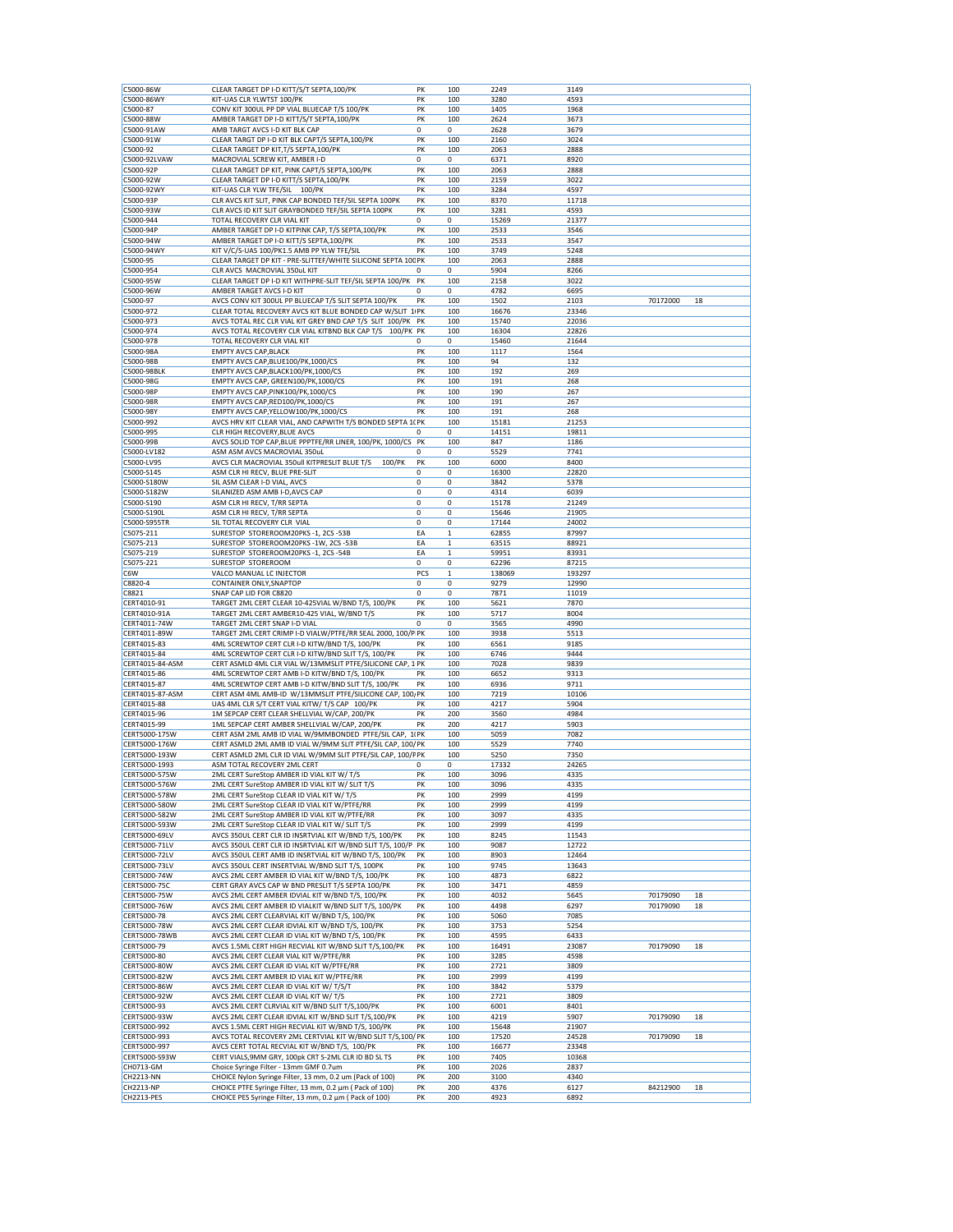| CH2213-PP<br>CH2213-PV<br>CH2213-PVH           | CHOICE, 13MM SYR FILTER, 0.2umPP<br>100/PK                          | PK          | 100          |               | 4193          |          |    |
|------------------------------------------------|---------------------------------------------------------------------|-------------|--------------|---------------|---------------|----------|----|
|                                                |                                                                     |             |              | 2995          |               |          |    |
|                                                | CHOICE PVDF Syringe Filter, 13 mm, 0.2 µm ( Pack of 100)            | PK          | 200          | 6199          | 8679          | 84211999 | 18 |
|                                                | CHOICE, 13MM SYR FILTER, 0.2umPVDF, HYDROPHOBIC 100/P PK            |             | 100          | 4398          | 6157          |          |    |
| <b>CH2225-NN</b>                               | CHOICE Nylon Syringe Filter, 25 mm, 0.2 µm ( Pack of 100)           | PK          | 100          | 1550          | 2170          | 39269099 | 28 |
| <b>CH2225-NP</b>                               | CHOICE PTFE Syringe Filter, 25 mm, 0.2 µm ( Pack of 100)            | PK          | 100          | 2363          | 3308          | 84212900 | 18 |
| CH2225-PES                                     | CHOICE PES Syringe Filter, 25 mm, 0.2 µm ( Pack of 100)             | PK          | 100          | 2626          | 3676          |          |    |
| <b>CH2225-PP</b>                               | CHOICE, 25MM SYR FILTER, 0.2umPP<br>100/PK                          | PK          | 100          | 4490          | 6285          |          |    |
| <b>CH2225-PV</b>                               | CHOICE PVDF Syringe Filter, 25 mm, 0.2 µm ( Pack of 100)            | PK          | 100          | 3282          | 4595          | 84211999 | 18 |
| CH2225-PVH                                     | CHOICE, 25MM SYR FILTER, 0.2umPVDF, HYDROPHOBIC<br>100/P PK         |             | 100          | 5801          | 8121          | 90279090 | 18 |
|                                                |                                                                     |             |              |               |               |          |    |
| <b>CH4513-NN</b>                               | CHOICE Nylon Syringe Filter, 13 mm, 0.45 µm ( Pack of 100)          | PK          | 200          | 3100          | 4340          |          |    |
| CH4513-NP                                      | CHOICE PTFE Syringe Filter, 13 mm, 0.45 µm ( Pack of 100)           | PK          | 200          | 4376          | 6127          |          |    |
| CH4513-PES                                     | CHOICE PES Syringe Filter, 13 mm, 0.45 µm ( Pack of 100)            | PK          | 200          | 4923          | 6892          |          |    |
| CH4513-PP                                      | CHOICE, 13MM SYR FILTER, 0.45umPP<br>100/PK                         | PK          | 100          | 3185          | 4459          |          |    |
| CH4513-PV                                      | CHOICE PVDF Syringe Filter, 13 mm, 0.45 µm ( Pack of 100)           | PK          | 200          | 6199          | 8679          | 84211999 | 18 |
| CH4513-PVH                                     | CHOICE, 13MM SYR FILTER, 0.45umPVDF, HYDROPHOBIC<br>100/PK          |             | 100          | 4399          | 6158          |          |    |
| <b>CH4525-NN</b>                               | CHOICE Nylon Syringe Filter, 25 mm, 0.45 µm ( Pack of 100)          | PK          | 100          | 1550          | 2170          |          |    |
| <b>CH4525-NP</b>                               | CHOICE PTFE Syringe Filter, 25 mm, 0.45 µm ( Pack of 100)           | PK          | 100          | 2363          | 3308          |          |    |
| CH4525-PES                                     | CHOICE PES Syringe Filter, 25 mm, 0.45 µm ( Pack of 100)            | PK          | 100          | 2626          | 3676          |          |    |
|                                                | CHOICE, 25MM SYR FILTER, 0.45umPP<br>100/PK                         | PK          |              |               |               |          |    |
| <b>CH4525-PP</b>                               |                                                                     |             | 100          | 4493          | 6290          |          |    |
| <b>CH4525-PV</b>                               | CHOICE PVDF Syringe Filter, 25 mm, 0.45 µm ( Pack of 100)           | PK          | 100          | 3282          | 4595          | 84211999 | 18 |
| CH4525-PVH                                     | CHOICE, 25MM SYR FILTER, 0.45umPVDF, HYDROPHOBIC 100/PK             |             | 100          | 5893          | 8251          | 84212190 | 18 |
| CH4525-RC                                      | Choice Syringe Filter RC 25mm 0.45æm 100pk                          | PK          | 100          | 15836         | 22171         |          |    |
| CHCC11-10                                      | 11 mm Silver Crimp Cap Clear PTFE/Natural Rubber Septa              | 0           | 0            | 599           | 839           | 83099090 | 18 |
| CHCC11-20                                      | 11 mm Silver Crimp Cap Beige PTFE/Red Rubber Septa, 100/pk          | PK          | 100          | 874           | 1223          | 39235010 | 18 |
| CHCC11-30                                      | 11 mm Silver Crimp Cap Red PTFE/White Silicone Septa                | 0           | 0            | 899           | 1258          | 39235090 | 18 |
| CHCV11-10                                      | Clear Glass 11 mm Crimp Top Vial, wide opening                      | 0           | 0            | 326           | 456           | 70179090 | 18 |
| CHCV11-10P                                     | Clear Glass 11 mm Crimp Top Vial, with write-on id patch, wide (0   |             | 0            | 373           | 523           | 70109000 | 18 |
|                                                |                                                                     |             |              |               |               |          |    |
| CHCV11-20                                      | Amber Glass 11 mm Crimp Top Vial, wide opening                      | 0           | 0            | 406           | 568           |          |    |
| <b>CHCV11-20P</b>                              | Amber Glass 11 mm Crimp Top Vial, with write-on id patch, widt 0    |             | 0            | 457           | 640           |          |    |
| CHCV20-14                                      | Round Bottom Headspace ClearGlass 20mL V                            | 0           | 0            | 1206          | 1688          |          |    |
| CHCV20-15                                      | 20ML FLAT BOTTOM CRIMP                                              | $\Omega$    | 0            | 1144          | 1601          | 70109000 | 18 |
| <b>CHSC8-10</b>                                | Black Open Top Polypropylene Cap, 8-425 Thread Finish Clear TEO     |             | 0            | 511           | 715           |          |    |
| CHSC8-20                                       | Black Open Top Polypropylene Cap, 8-425 Thread Finish Beige P'O     |             | 0            | 703           | 984           |          |    |
| CHSC8-30                                       | Black Open Top Polypropylene Cap, 8-425 Thread Finish Red PTF0      |             | 0            | 706           | 989           | 39235010 | 18 |
| <b>CHSC8-40</b>                                | Black Open Top Polypropylene Cap, 8-425 Thread Finish Red PTI 0     |             | 0            | 760           | 1064          | 39235010 | 18 |
| CHSC9-10                                       |                                                                     |             |              |               |               |          |    |
|                                                | 9mm OpenTop PP Cap;TEF/NR Septa;100/pk                              | PK          | 100          | 584           | 818           | 39235010 | 18 |
| CHSC9-20                                       | PP-KGSK. bl. L; RedRubber / beige. 45° A. 1.0mm                     | PK          | 100          | 796           | 1114          |          |    |
| CHSC9-30                                       | 9 mm Blue Open Top Polypropylene Cap Red PTFE/White Silicon 0       |             | 0            | 813           | 1139          | 39235010 | 18 |
| CHSC9-30UB                                     | Bonded 9mm Blue Open Top Polypropylene                              | PK          | 100          | 1516          | 2122          |          |    |
| CHSC9-30UBS                                    | Bonded 9mm Blue Open Top Polypropylene                              | PK          | 100          | 1599          | 2238          |          |    |
| CHSC9-40                                       | 9 mm Blue Open Top Polypropylene Cap Blue PTFE/White Silicor0       |             | 0            | 870           | 1219          | 39235010 | 18 |
| <b>CHSV8-10</b>                                | Clear Glass Screw Vial, 8-425 Thread Finish                         | 0           | 0            | 502           | 703           | 70179090 | 18 |
| CHSV8-10P                                      | Clear Glass Screw Vial with write-on id patch, 8-425 Thread Finis 0 |             | 0            | 1190          | 1666          |          |    |
| <b>CHSV8-20</b>                                | Amber Glass Screw Vial, 8-425 Thread Finish                         | 0           | 0            | 921           | 1289          |          |    |
|                                                |                                                                     | $\mathbf 0$ |              | 345           | 484           |          | 18 |
| CHSV9-10                                       | Clear Glass Screw Vial, 9mm Thread Finish                           |             | 0            |               |               | 70179090 |    |
| CHSV9-10P                                      | Clear Glass Screw Vial with write-on id patch, 9mm Thread FinislO   |             | 0            | 378           | 529           | 70109000 | 18 |
| <b>CHSV9-20</b>                                | Amber Glass Screw Vial, 9mm Thread Finish                           | 0           | $\mathbf 0$  | 418           | 586           | 70179090 | 18 |
| CHSV9-20P                                      | Amber Glass Screw Vial with write-on id patch, 9mm Thread Fini0     |             | 0            | 470           | 658           | 70109000 | 18 |
| CK09001-S                                      | WAVELENGTH AND ABSORBANCECALIBRATION TEST KIT 1/EA                  | EA          | $\mathbf 1$  | 85135         | 119189        |          |    |
| CK09011-S                                      | WAVELENGTH CALIBRATION                                              | 0           | 0            | 13398         | 18758         |          |    |
| CLS-219009                                     | 96 2 ML DEEP WELL SQUARE PP 50                                      | 0           | 0            | 24641         | 34498         |          |    |
| CLS-229203                                     | MINI VAP 96 WELL SAMPLE                                             | 0           | 0            | 1679805       | 2351727       |          |    |
| <b>CR-11C</b>                                  | 11mm HAND CRIMPER, Generation 2                                     | PCS         | $\mathbf{1}$ | 62758         | 87862         |          |    |
|                                                |                                                                     |             |              |               |               |          |    |
|                                                |                                                                     |             |              |               |               |          |    |
| <b>CR-13C</b>                                  | 13mm HAND CRIMPER, Generation 2                                     | PCS         | $\mathbf{1}$ | 62736         | 87830         |          |    |
|                                                | 20mm HAND CRIMPER, Generation 2                                     | PCS         | $\mathbf 1$  | 62833         | 87966         |          |    |
| <b>CR-20C</b><br>CR-8C                         | 8mm HAND CRIMPER, Generation 2                                      | PCS         | $\mathbf 1$  | 62730         | 87822         |          |    |
|                                                | VALCO 10UL SAMPLE LOOP FORCHEMINERT VALVE                           | PCS         | $\mathbf{1}$ | 5157          | 7219          |          |    |
| CSL <sub>10</sub><br><b>CSL100</b>             | VALCO 100UL SAMPLE LOOP FORCHEMINERT VALVE                          | EA          | $\mathbf{1}$ | 6906          | 9668          |          |    |
|                                                | VALCO 1mL Loop                                                      | 0           | 0            | 7214          | 10100         |          |    |
|                                                | VALCO 2UL SAMPLE LOOP FORCHEMINERT VALVE                            | EA          | $\mathbf 1$  | 5087          | 7122          |          |    |
|                                                | VALCO 20UL SAMPLE LOOP FORCHEMINERT VALVE                           | PCS         | $\mathbf{1}$ | 5087          | 7122          |          |    |
| CSL1K<br>CSL <sub>2</sub><br>CSL <sub>20</sub> |                                                                     |             |              |               |               |          |    |
|                                                | VALCO 5UL SAMPLE LOOP FORCHEMINERT VALVE                            | PCS         | $\,1\,$      | 5157          | 7219          |          |    |
| CSL <sub>5</sub><br>CSL50                      | VALCO 50UL SAMPLE LOOP FORCHEMINERT VALVE                           | PCS         | $\mathbf{1}$ | 5132          | 7184          |          |    |
|                                                | VALCO 5mL SS Loop                                                   | PK          | $\mathbf 1$  | 4698          | 6578          |          |    |
|                                                | CTC/Leap - 2mL Crimp Top Vial with a Blue Silicone/Red PTFE Se PK   |             | $\mathbf{1}$ | 7750          | 10851         |          |    |
| CSL5K<br><b>CTCG</b><br><b>CTCL</b>            | CTC/Leap - 2mL Crimp Top Vial with a Blue Silicone/Red PTFE Se PK   |             | $\mathbf 1$  | 7650          | 10711         |          |    |
| <b>CUTAWAY</b>                                 | COLUMN CUTAWAY                                                      | 0           | 0            | 10216         | 14302         |          |    |
|                                                | VALCO 100UL SAMPLE LOOP FOR                                         | 0           | 0            | 4310          | 6034          |          |    |
| CZSL100PK                                      |                                                                     |             | $\mathbf{1}$ |               |               |          |    |
| CZSL10PK                                       | VALCO 10UL SAMPLE LOOP FORCHEMINERT VALVE                           | EA          |              | 6705          | 9388          |          |    |
| CZSL20PK                                       | VALCO 20UL SAMPLE LOOP FOR                                          | 0           | 0            | 4781          | 6693          |          |    |
| <b>CZSL2PK</b>                                 | SAMPLE LOOP 2UL PEEK (FOR                                           | 0           | 0            | 5437          | 7612          |          |    |
|                                                | VALCO 50UL SAMPLE LOOP FORCHEMINERT VALVE                           | EA          | $\mathbf 1$  | 5710          | 7994          |          |    |
|                                                | VALCO 5UL SAMPLE LOOP FORCHEMINERT VALVE                            | EA          | $\mathbf{1}$ | 6706          | 9388          |          |    |
| <b>CZSL50PK</b><br><b>CZSL5PK</b><br>DC10WT    | VALCO HIGH TEMP GC VALVE,                                           | 0           | 0            | 136483        | 191076        |          |    |
| DC6WE                                          | VALCO VALVE, 6 PORT, 1/16FITTINGS, .40 PORT                         | EA          | $\mathbf 1$  | 110479        | 154671        |          |    |
| DC8WE                                          | VALCO VALVE, 8 PORT, 1/16"                                          | 0           | 0            | 136483        | 191076        |          |    |
| DCB-11C                                        | 11mm HAND DECAPPER, Generation 2                                    | PCS         | $\mathbf 1$  | 73844         | 103381        |          |    |
|                                                |                                                                     |             |              |               |               |          |    |
| DCB-13C                                        | 13mm HAND DECAPPER, Generation 2                                    | 0           | 0            | 23945         | 33523         |          |    |
|                                                | 20mm hand decapper Generation2                                      | PCS         | $\mathbf{1}$ | 73903         | 103464        |          |    |
| DCB-20C<br>DCB-8C                              | 8mm HAND DECAPPER, Generation 2                                     | PCS         | $\mathbf 1$  | 73637         | 103092        |          |    |
| <b>DCR-11</b>                                  | 11mm Decappers- Pliers Type                                         | PCS         | $\mathbf 1$  | 15598         | 21837         |          |    |
| <b>DCR-13</b>                                  | 13mm Decappers - Pliers Type                                        | PCS         | $\mathbf 1$  | 15739         | 22034         |          |    |
| <b>DCR-20</b>                                  | 20mm Decappers- Pliers Type                                         | PCS         | $\mathbf 1$  | 15846         | 22184         |          |    |
| <b>DCR-30</b>                                  | 30mm Decappers-Pliers Type                                          | PCS         | $\mathbf{1}$ | 15649         | 21908         |          |    |
| DCR-8                                          | 8mm Decappers - Pliers Type                                         | PCS         | $\mathbf{1}$ | 15881         | 22233         |          |    |
|                                                |                                                                     |             |              |               |               |          |    |
| DHI-910                                        | DEUTERIUM LAMP FOR MERCK                                            | EA          | $\mathbf 1$  | 102282        | 143194        |          |    |
| DHP-910LL                                      | LL Deuterium Lamp Agilent / Agilent 1100 VWD LL                     | EA          | $\mathbf 1$  | 175240        | 245336        |          |    |
| <b>DSP-908</b>                                 | Deuterium Lamp for TS Ins / Linear UV100/UV200/UV1000               | EA          | $\mathbf 1$  | 107237        | 150132        |          |    |
|                                                | Deuterium Lamp for Waters /                                         | 0           | 0            | 53487         | 74882         |          |    |
| <b>DWA-926</b><br>ECDJ-11                      | 11MM DECAPPER JAW SET1/EA                                           | EA          | $\mathbf 1$  | 39877         | 55828         |          |    |
|                                                | 13MM DECAPPER JAW SET1/EA                                           | EA          | $\mathbf{1}$ | 39877         | 55828         |          |    |
| ECDJ-13<br>ECDJ-20                             | 20MM DECAPPER JAW SET1/EA                                           | PCS         | $\mathbf 1$  | 39877         | 55828         |          |    |
|                                                |                                                                     |             |              |               |               |          |    |
| ECMJ-11                                        | 11MM CRIMPER JAW SET1/EA                                            | PCS         | $\mathbf 1$  | 39877         | 55828         |          |    |
|                                                | 13MM CRIMPER JAW SET1/EA                                            | PCS         | $\mathbf 1$  | 39872         | 55820         |          |    |
|                                                | 13MM FLIP-OFF CRIMPER JAW SET1/EA                                   | PCS         | $\mathbf 1$  | 39877         | 55828         |          |    |
| ECMJ-13<br>ECMJ-13FO<br>ECMJ-20                | 20MM CRIMPER JAW SET1/EA                                            | PCS         | $\mathbf 1$  | 39872         | 55820         |          |    |
|                                                | 20MM FLIP-OFF CRIMPER JAW SET1/EA                                   | PCS         | $\mathbf{1}$ | 39877         | 55828         |          |    |
|                                                | 20MM FLIP OFF CRIMPER JAW SETFOR CAPS W/NO OVERHANG EA              |             | $\mathbf{1}$ | 50387         | 70542         |          |    |
| ECMJ-20FO<br>ECMJ-20FONO                       |                                                                     |             | $\mathbf{1}$ |               |               |          |    |
| ECMJ-8<br>ECO-11                               | 8MM CRIMPER JAW SET1/EA<br>11mm Economy GC Septa                    | PCS<br>PK   | 25           | 39856<br>4175 | 55799<br>5844 |          |    |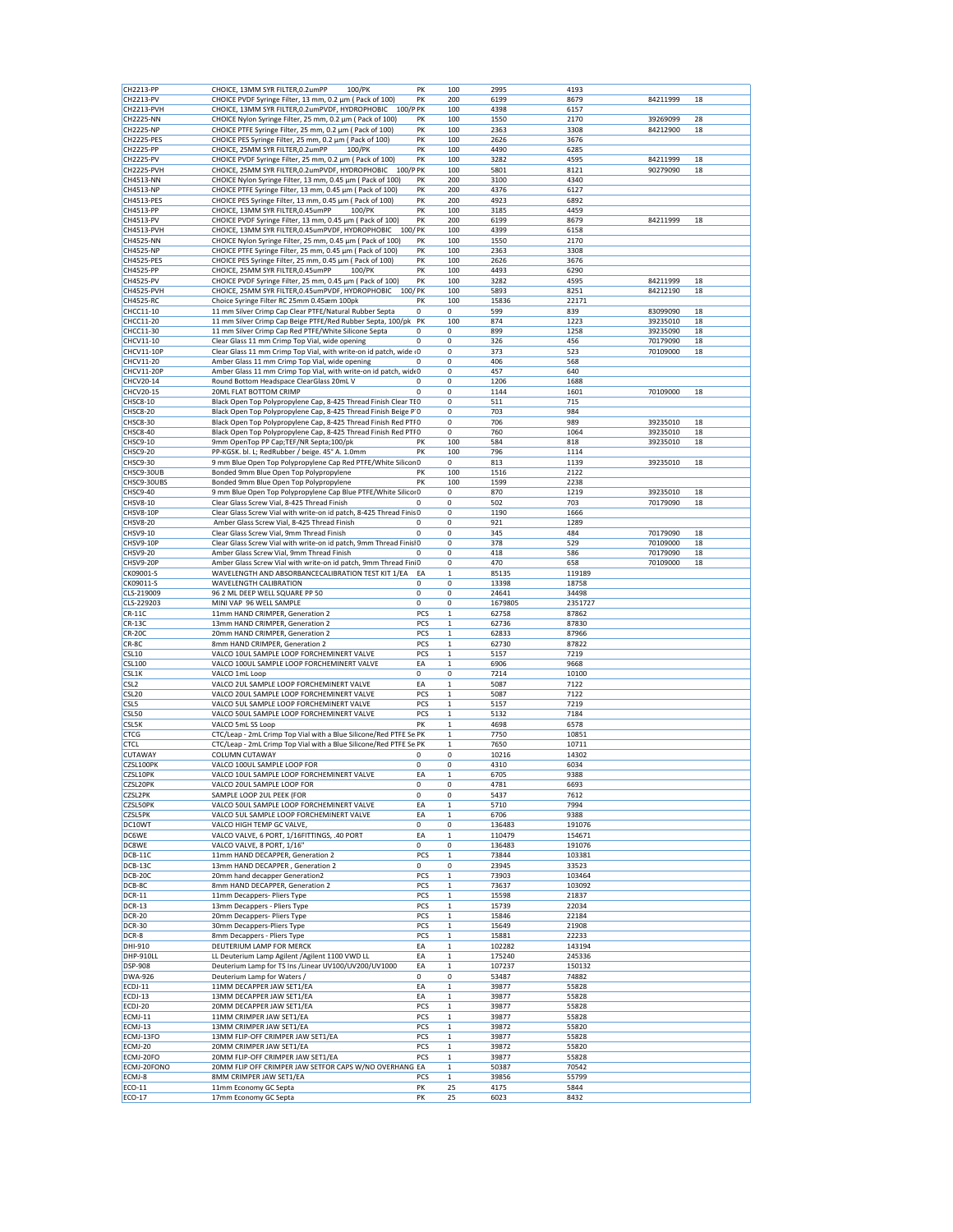| ECO-9.0                                                                                                                                                                                                                 | 9mm Economy GC Septa                                                                              | PK         | 25           | 4302            | 6022   |          |    |
|-------------------------------------------------------------------------------------------------------------------------------------------------------------------------------------------------------------------------|---------------------------------------------------------------------------------------------------|------------|--------------|-----------------|--------|----------|----|
| ECO-9.5                                                                                                                                                                                                                 | 9.5mm Economy GC Septa                                                                            | PK         | 25           | 4309            | 6033   |          |    |
| ECO-SP                                                                                                                                                                                                                  | Shimadzu Economy GC Septa                                                                         | PK         | 25           | 4192            | 5869   |          |    |
|                                                                                                                                                                                                                         |                                                                                                   |            |              |                 |        |          |    |
| <b>ECR-11C</b><br>ECR-13C                                                                                                                                                                                               | 11MM ELECTRIC CRIMPER, GEN 3110-240V<br>1/EA<br>1/EA                                              | PCS<br>PCS | $\mathbf 1$  | 111569          | 156197 |          |    |
|                                                                                                                                                                                                                         | 13MM ELECTRONIC CRIMPER, GEN 3110-240V                                                            |            | $\mathbf{1}$ | 106756          | 149458 |          |    |
| <b>ECR-20</b>                                                                                                                                                                                                           | 20MM ELECTRIC CRIMPER,                                                                            | 0          | 0            | 108377          | 151728 |          |    |
| ECR-20C                                                                                                                                                                                                                 | 20MM ELECTRIC CRIMPER, GEN 3110-240V<br>1/EA                                                      | PCS        | 1            | 106756          | 149458 |          |    |
| ECR-8C                                                                                                                                                                                                                  | 8MM ELECTRONIC CRIMPER, GEN 3110-240V<br>1/EA                                                     | PCS        | $\mathbf 1$  | 106903          | 149664 |          |    |
| <b>ECR-CBATT</b>                                                                                                                                                                                                        | 6.4V LITHIUM ION BATTERY, GEN 3FOR ELECTRIC CRIMPERS                                              | 1/IPCS     | $\mathbf 1$  | 25835           | 36169  |          |    |
| ECRH-11KIT                                                                                                                                                                                                              | 11MM ELECTRONIC CRIMP TOOLW/CRIMPER & DECAPPER JAW PCS                                            |            | $\mathbf 1$  | 252074          | 352903 |          |    |
| ECRH-20KIT                                                                                                                                                                                                              | 20MM ELECTRIC CRIMP TOOL, HPSW/CRIMPER & DECAPPING J/ PCS                                         |            | $\mathbf 1$  | 252043          | 352860 |          |    |
| <b>ECRH-B</b>                                                                                                                                                                                                           | ELECTRONIC CRIMP TOOL W/O JAW1/EA                                                                 | PCS        | $\mathbf{1}$ | 172400          | 241361 |          |    |
| <b>ECR-HOLDER</b>                                                                                                                                                                                                       | Table/Wall Holder for Electronic Hand-held Crimper                                                | PCS        | $\mathbf 1$  | 26357           | 36900  |          |    |
| <b>ECRH-STAND</b>                                                                                                                                                                                                       | ACCESSORY BASE FOR ELECTRONICCRIMPERS                                                             | PCS        | $\mathbf 1$  | 26346           | 36884  |          |    |
| EDCB-11C                                                                                                                                                                                                                | 11MM ELECTRONIC DECAPPER GEN3110-240V<br>1/EA                                                     | PCS        | $\mathbf 1$  | 110056          | 154078 |          |    |
| EDCB-13C                                                                                                                                                                                                                | 13MM ELECTRONIC DECRIMPER, GEN3110-240V<br>1/EA                                                   | PCS        | $\mathbf 1$  | 106705          | 149387 |          |    |
| EDCB-20C                                                                                                                                                                                                                | 20MM ELECTRIC DE-CRIMPER, GEN 3240V<br>1EA                                                        | PCS        | $\mathbf{1}$ | 106756          | 149458 |          |    |
| EL0001-1R                                                                                                                                                                                                               | Heating Element for TS-18821Reacti-Therm                                                          | PK         | $\mathbf 1$  | 26387           | 36942  |          |    |
| EL0003-1R                                                                                                                                                                                                               | Heating Element for TS-18823                                                                      | 0          | 0            | 38408           | 53771  |          |    |
| EP2CI4WE.5                                                                                                                                                                                                              | 0.5uL Internal Volume Valve                                                                       | 0          | 0            | 282512          | 395517 |          |    |
| EPC6W                                                                                                                                                                                                                   | VALCO MODEL EPC6W INJECTOR, SIX 0.016" PORTS, MICROELEC PCS                                       |            | $\mathbf 1$  | 293899          | 411459 |          |    |
| EQUAN-0150KS                                                                                                                                                                                                            | <b>EQUAN KIT</b>                                                                                  | ΕA         | $\mathbf 1$  | 508274          | 711583 | 90279090 | 18 |
| ES791                                                                                                                                                                                                                   | EASY-Spray emitter, nanoflow                                                                      | EA         | $\mathbf 1$  | 50921           | 71289  | 90279090 | 18 |
| <b>ES792</b>                                                                                                                                                                                                            | EASY-Spray emitter, microflow                                                                     | EA         | $\mathbf{1}$ | 40021           | 56029  | 90279090 | 18 |
| <b>ES800</b>                                                                                                                                                                                                            | EASY-SPRAY PEPMAP C18 3um,15cm x 75um                                                             | EA         | $\mathbf{1}$ | 71032           | 99445  | 90279090 | 18 |
| <b>ES801</b>                                                                                                                                                                                                            | EASY-SPRAY PEPMAP RSLC C182um, 15cm x 50um                                                        | EA         | $\mathbf 1$  | 84742           | 118638 | 90279090 | 18 |
| <b>ES802</b>                                                                                                                                                                                                            | EASY-SPRAY PEPMAP RSLC C182um, 25cm x 75um                                                        | EA         | $\mathbf 1$  | 96481           | 135073 | 90279090 | 18 |
| <b>ES803</b>                                                                                                                                                                                                            | EASY-SPRAY PEPMAP RSLC C182um, 50cm x 75um                                                        | EA         | $\mathbf 1$  | 106052          | 148473 | 90279090 | 18 |
| ES804                                                                                                                                                                                                                   | EASY-SPRAY PEPMAP RSLC C18 2um 15cm x 75um                                                        | EA         | $\mathbf 1$  | 86317           | 120843 | 90279090 | 18 |
| <b>ES805</b>                                                                                                                                                                                                            | EASY-SPRAY PEPMAP RSLC C18 2um 75cm x 75um 1200 bar                                               | EA         | $\mathbf{1}$ | 116775          | 163485 | 90279090 | 18 |
| <b>ES810</b>                                                                                                                                                                                                            | EASY-Spray PepSwift 25cm x200 m                                                                   | EA         | $\mathbf{1}$ | 136549          | 191169 | 90279090 | 18 |
| <b>ES811</b>                                                                                                                                                                                                            | EASY-Spray Accucore 150-C42.6 m 15cm x 75 m                                                       | EA         | $\mathbf 1$  | 97090           | 135926 | 90279090 | 18 |
| <b>ES812</b>                                                                                                                                                                                                            | EASY-Spray PepMap 300 C18 3 ¦ m15cm x 75 ¦ m                                                      | EA         | $\mathbf 1$  | 85598           | 119838 | 90279090 | 18 |
| <b>ES813</b>                                                                                                                                                                                                            | EASY-SPRAY PEPMAP RSLC C18 2um 15cm x 75um 1200 bar                                               | EA         | $\mathbf 1$  | 81073           | 113503 | 90279090 | 18 |
| <b>ES814</b>                                                                                                                                                                                                            | EASY-SPRAY PEPMAP RSLC C18 2um 25cm x 75um 1200 bar                                               | EA         | $\mathbf 1$  | 92073           | 128903 | 90279090 | 18 |
| <b>ES815</b>                                                                                                                                                                                                            | EASY-SPRAY PEPMAP RSLC C18 2um 50cm x 75um 1200 bar                                               | EA         | $\mathbf{1}$ | 101669          | 142337 | 90279090 | 18 |
| <b>ES816</b>                                                                                                                                                                                                            | EASY-SPRAY PEPMAP RSLC C18 3um 15cm x 75um 1200 bar                                               | EA         | $\mathbf 1$  | 67532           | 94545  | 90279090 | 18 |
| F1100-010                                                                                                                                                                                                               | SYRINGE, DUAL, CONCENTRIC, 100uL                                                                  | 0          | 0            |                 | 177305 |          |    |
| F1100-020                                                                                                                                                                                                               | SYRINGE, DUAL, CONCENTRIC, 250UL                                                                  | 0          | 0            | 126646<br>87961 | 123145 | 90279090 | 18 |
|                                                                                                                                                                                                                         |                                                                                                   |            |              |                 |        |          |    |
| F1100-030                                                                                                                                                                                                               | SYRINGE, DUAL CONCENTRIC,                                                                         | 0          | 0            | 87961           | 123145 |          |    |
| F1123-020                                                                                                                                                                                                               | PLUNGER, REPLACEMENT 250UL                                                                        | 0          | 0            | 24450           | 34230  | 90279090 |    |
| F-120X                                                                                                                                                                                                                  | UPCHURCH 1/16" PEEK NUT 10/PK                                                                     | PK         | 10           | 11160           | 15624  |          | 18 |
| $F-127$                                                                                                                                                                                                                 | UPCHURCH PEEK NATURAL 10/32SHORT                                                                  | PK         | $\mathbf{1}$ | 1011            | 1415   |          |    |
| F-130X                                                                                                                                                                                                                  | UPCHURCH 1/16" LONG PEEK NUT10/PK                                                                 | PK         | 10           | 10588           | 14823  | 39174000 | 18 |
| F1404                                                                                                                                                                                                                   | <b>EMPTY PREP CARTRIDGE 20X20MM</b>                                                               | 0          | 0            | 30168           | 42235  |          |    |
| $F-142$                                                                                                                                                                                                                 | REPLACEMENT PEEK FERRULE                                                                          | 0          | 0            | 475             | 664    |          |    |
| $F-142X$                                                                                                                                                                                                                | UPCHURCH REPLACEMENT PEEKFERRULE 10/PK                                                            | PK         | 10           | 8379            | 11731  |          |    |
| $F-148$                                                                                                                                                                                                                 | Micro FingerTight Ferrule0.009" ID                                                                | PCS        | $\mathbf{1}$ | 2353            | 3294   |          |    |
| $F-151$                                                                                                                                                                                                                 | Micro Fingertight Ferrule0.015 in. ID                                                             | EA         | $\mathbf{1}$ | 2353            | 3294   |          |    |
| $F-172$                                                                                                                                                                                                                 | UPCHURCH 0.025 PEEK Black                                                                         | 0          | 0            | 1220            | 1707   |          |    |
| $F-185X$                                                                                                                                                                                                                | UPCHURCH MicoTight SleeveGrn. .0155 x .025, 10pk                                                  | PK         | 10           | 4275            | 5985   |          |    |
| $F-190$                                                                                                                                                                                                                 | Fingerlok 10-32 SS nut, PEEKferrule                                                               | PCS        | $\mathbf{1}$ | 2484            | 3477   |          |    |
| $F-192$                                                                                                                                                                                                                 | UPCHURCH SEALTIGHT FERRULEBLACK PEEK 1/16"                                                        | EA         | $\mathbf 1$  | 1396            | 1954   |          |    |
| F-192X                                                                                                                                                                                                                  | UPCHURCH SEALTIGHT FERRULEBLACK PEEK 1/16" 10/PK                                                  | PK         | 10           | 8175            | 11444  |          |    |
| F-200                                                                                                                                                                                                                   | UPCHURCH HIGH PRESSUREFINGERTIGHT DELRIN 1/EA                                                     | PK         | 1            | 762             | 1067   |          |    |
| F-200X                                                                                                                                                                                                                  | UPCHURCH HIGH PRESSUREFINGERTIGHT DELRIN 10/PK                                                    | PK         | 10           | 9949            | 13928  |          |    |
| F-227                                                                                                                                                                                                                   | 0.008"ID X 1/16" PEEK SLEEVES                                                                     | EA         | $\mathbf{1}$ | 1357            | 1899   |          |    |
| $F-228$                                                                                                                                                                                                                 | 0.010"ID X 1/16" PEEK SLEEVES                                                                     | EA         | $\mathbf 1$  | 1360            | 1904   |          |    |
| F-229                                                                                                                                                                                                                   | PEEK SLEEVE FOR FS CAP TUBING0.012"ID                                                             | EA         | $\mathbf 1$  | 1365            | 1911   |          |    |
| $F-230$                                                                                                                                                                                                                 | 0.015"MID X1/16" PEEK SLEEVES                                                                     | EA         | $\mathbf 1$  | 1365            | 1911   |          |    |
| $F-231$                                                                                                                                                                                                                 | UPCHURCH PEEK SLEEVE FOR.021" ID TUBING                                                           | EA         | $\,1$        | 1355            | 1897   |          |    |
| F2314-150                                                                                                                                                                                                               | FILTER PAPER,#615,                                                                                | 0          | 0            | 1598            | 2238   |          |    |
| $F-232$                                                                                                                                                                                                                 | UPCHURCH PEEK SLEEVE FOR .0300D TUBING                                                            | EA         | $\mathbf{1}$ | 1355            | 1897   |          |    |
| F-242X                                                                                                                                                                                                                  | UPCHURCH Slv FEP Grn 1/16 x0.155, 10pk                                                            | PK         | 10           | 4275            | 5985   |          |    |
| F2500-1                                                                                                                                                                                                                 | 30 MM NYLON SYRINGE FILTERS, 0.45 UM, 100/PK, 500/CS                                              | PK         | 100          | 6373            | 8922   | 84212190 | 18 |
| F2500-10                                                                                                                                                                                                                | 30MM TARGET SYRINGE FILTER PP.02UM 100/PK 500/CS                                                  | PK         | 100          | 27168           | 38036  |          |    |
| F2500-12                                                                                                                                                                                                                | 30MM SYRINGE FILTER NYLON1.5UM 100/PK                                                             | PK         | 100          | 8622            | 12071  |          |    |
|                                                                                                                                                                                                                         | 30 MM TEFLON SYRINGE FILTERS1.0 UM, 100/PK, 500/CS                                                | PK         |              |                 | 9969   |          |    |
| F2500-13                                                                                                                                                                                                                | 30 MM PES SYRINGE FILTER0.45UM, 100/PK, 500/CS                                                    | PK         | 100<br>100   | 7121            |        |          |    |
| F2500-14                                                                                                                                                                                                                |                                                                                                   |            |              | 16022           | 22431  |          |    |
| F2500-14BP                                                                                                                                                                                                              | 30 MM PES SYRINGE FILTER0.45UM,<br>1000/CS                                                        | CS         | 1000         | 159711          | 223596 |          |    |
| F2500-15                                                                                                                                                                                                                | 30MM CA SYRINGE FILTER 0.45UM100/PK, 500/CS                                                       | PK         | 100          | 7121            | 9969   |          |    |
| F2500-16                                                                                                                                                                                                                | 30MM SYR FILTER CELL ACETATE0.2UM 100/PK 500/CS<br>30MM SYR FILTER POLYSULFONE0.2UM 100/PK 500/CS | PK         | 100          | 7026            | 9836   |          |    |
| F2500-17<br>F2500-18                                                                                                                                                                                                    |                                                                                                   | PK<br>PK   | 100<br>100   | 13398           | 18757  | 84212900 | 18 |
|                                                                                                                                                                                                                         |                                                                                                   |            |              | 5624            | 7874   |          |    |
|                                                                                                                                                                                                                         | 30MM SYR FIL GLASS MICROFIBER0.7UM 100/PK 500/CS                                                  |            |              |                 |        |          |    |
|                                                                                                                                                                                                                         | 30MM SYR FIL GLASS MICROFIBER1.2UM 100/PK 500/CS                                                  | PK         | 100          | 5343            | 7480   |          |    |
|                                                                                                                                                                                                                         | 30MM SYR FILTERS, NYLON, 0.45UM1000/CS                                                            | PK         | 100          | 62671           | 87740  |          |    |
|                                                                                                                                                                                                                         | 30MM NYLON SYR FILTER 0.45UM5000/CS                                                               | CS         | 5000         | 418524          | 585933 |          |    |
|                                                                                                                                                                                                                         | 30 MM NYLON SYRINGE FILTERS, 0.2 UM, 100/PK, 500/CS                                               | PK         | 100          | 6561            | 9186   | 84212190 | 18 |
|                                                                                                                                                                                                                         | 30MM SYR FIL GLASS MICROFIBER3.1UM 100/PK 500/CS                                                  | PK         | 100          | 5064            | 7090   |          |    |
|                                                                                                                                                                                                                         | 30mm Nylon Syringe Filter 0.2um 1,000/PK                                                          | PK         | 1000         | 130587          | 182821 |          |    |
|                                                                                                                                                                                                                         | Target2 Filter 30mm 0.2um Nylon 5,000pk                                                           | PK         | 5000         | 136123          | 190573 |          |    |
|                                                                                                                                                                                                                         | 30MM TEFLON SYRINGE FILTERS, 0.45 UM, 100/PK, 500/CS                                              | PK         | 100          | 7122            | 9971   | 84212190 | 18 |
|                                                                                                                                                                                                                         | 30MM PTFE SYRINGE FILTERS, 0.45 UM, 1000/CS                                                       | CS         | 1000         | 70066           | 98093  |          |    |
|                                                                                                                                                                                                                         | <b>30MM TARGET FILTER PTFE</b>                                                                    | 0          | 0            | 360450          | 504630 |          |    |
|                                                                                                                                                                                                                         | 30MM PTFE SYRINGE FILTERS0.2 UM, 100/PK, 500/CS                                                   | PK         | 100          | 8249            | 11549  | 84212190 | 18 |
|                                                                                                                                                                                                                         | 30mm PTFE Syringe Filter 0.2um 1,000/PK                                                           | PK         | 1000         | 131205          | 183688 |          |    |
|                                                                                                                                                                                                                         | 30MM PVDF SYRINGE FILTERS, 0.45 UM, 100/PK, 500/CS                                                | PK         | 100          | 11522           | 16131  | 84212190 | 18 |
|                                                                                                                                                                                                                         | 30MM NYLON SYRINGE FILTER5.0 UM, 100/PK, 500/CS                                                   | PK         | 100          | 11525           | 16134  |          |    |
|                                                                                                                                                                                                                         | 30mm PVDF Syringe Filter 0.45um 1,000/PK                                                          | PK         | 1000         | 146411          | 204976 |          |    |
|                                                                                                                                                                                                                         | 30MM PVDF SYRINGE FILTERS0.2 UM, 100/PK, 500/CS                                                   | PK         | 100          | 15177           | 21247  | 84212190 | 18 |
|                                                                                                                                                                                                                         | 30mm PVDF Syringe Filter 0.2um 1,000/PK                                                           | PK         | 1000         | 147129          | 205981 |          |    |
| F2500-19<br>F2500-1BP<br>F2500-1BX<br>F2500-2<br>F2500-20<br>F2500-2BP<br>F2500-2BX<br>F2500-3<br>F2500-3BP<br>F2500-3BX<br>F2500-4<br>F2500-4BP<br>F2500-5<br>F2500-50<br>F2500-5BP<br>F2500-6<br>F2500-6BP<br>F2500-7 | 30MM RC SYRINGE FILTER, 0.45 UM, 100/PK, 500/CS                                                   | PK         | 100          | 22856           | 31999  |          |    |
|                                                                                                                                                                                                                         | 30MM RC SYRINGE FILTER, 0.2 UM, 100/PK, 500/CS                                                    | PK         | 100          | 25858           | 36201  |          |    |
|                                                                                                                                                                                                                         | 30MM PP SYRINGE FILTERS, 0.45 UM, 100/PK, 500/CS                                                  | PK         | 100          | 30350           | 42491  |          |    |
|                                                                                                                                                                                                                         | 30MM NYLON + GLASS SYRINGEFILTER, 0.45 UM, 100/PK,500/C.PK                                        |            | 100          | 9464            | 13250  |          |    |
|                                                                                                                                                                                                                         | 30MM NYLON + GLASS SYRINGEFILTER, 0.2 UM, 100/PK, 500/CS PK                                       |            | 100          | 8337            | 11672  |          |    |
| F2500-8<br>F2500-9<br>F2502-1<br>F2502-2<br>F2502-3                                                                                                                                                                     | 30MM SYRINGE FILTER, 0.45 UM, TEFLON + GLASS, 100/PK, 500/PK                                      |            | 100          | 7872            | 11021  | 84212190 | 18 |
| F2502-9                                                                                                                                                                                                                 | 30MM SYRINGE FILTER, 0.45 UM, PP + GLASS, 100/PK, 500/CS                                          | PK         | 100          | 7872            | 11021  |          |    |
| F2504-1                                                                                                                                                                                                                 | 4 MM NYLON SYR FILTER .45UM100/PK, 5PKS/CS                                                        | PK         | 100          | 7872            | 11021  |          |    |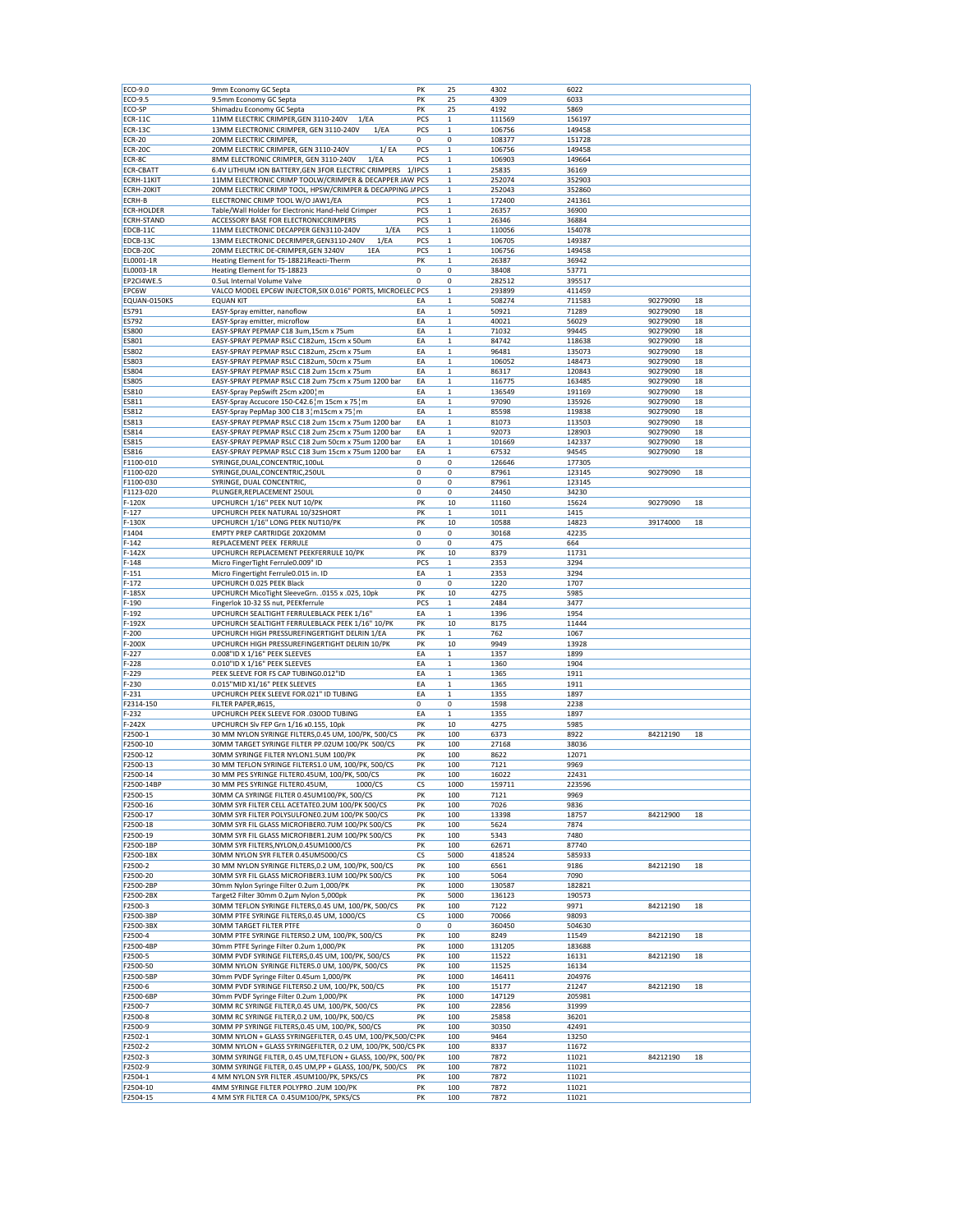| F2504-2<br>F2504-3<br>F2504-4 | 4MM SYR FILTER CA 0.2UM100/PK                                                            | PK | 100   | 8059    | 11282   |                |
|-------------------------------|------------------------------------------------------------------------------------------|----|-------|---------|---------|----------------|
|                               | 4 MM NYLON SYRINGE FILTER .2UM 100/PK, 5 PKS/CS                                          | PK | 100   | 6749    | 9449    |                |
|                               | 4 MM TEFLON SYR FILTER .45UM100/PK                                                       | PK | 100   | 6749    | 9449    | 84212190<br>18 |
|                               | 4 MM PTFE SYRINGE FILTER .2UM100/PK                                                      | PK | 100   | 6749    | 9449    | 84212190<br>18 |
|                               | 4 MM PVDF SYRINGE FILTER .45UM 100/PK                                                    | PK |       |         | 11282   |                |
| F2504-5                       |                                                                                          |    | 100   | 8059    |         | 84212190<br>18 |
| F2504-6                       | SYRINGE FILTER, PVDF, 4MM, 0.20UM, 100/PK, 500/CS                                        | PK | 100   | 8059    | 11282   | 90279090<br>18 |
| F2504-7                       | 4 MM RC SYRINGE FILTER 0.45UM100/PK                                                      | PK | 100   | 8059    | 11282   |                |
| F2504-8                       | 4 MM RC SYRINGE FILTER 0.2UM100/PK                                                       | PK | 100   | 8059    | 11282   |                |
| F2504-9                       | 4 MM PP SYRINGE FILTER .45UM100/PK                                                       | PK | 100   | 6749    | 9448    |                |
| F2513-1                       | 17MM NYLON SYRINGE FILTERS, 0.45 UM, 100/PK, 500/CS                                      | PK | 100   | 5434    | 7607    |                |
| F2513-10                      | 17MM SYRINGE FILTER POLYPRO0.2 UM 100/PK 500/CS                                          | PK | 100   | 23233   | 32526   |                |
| F2513-10B                     | Target2 Filter 17mm 0.2µm Polypropylene 10,000pk                                         | PK | 10000 | 229139  | 320794  |                |
| F2513-10BP                    | Target2 Filter 17mm 0.2um Polypropylene 1,000pk                                          | PK | 1000  | 229139  | 320794  |                |
| F2513-14                      | 17MM SYR FILTER PES0.45UM 100/PK 500/CS                                                  | PK | 100   | 4871    | 6819    |                |
| F2513-15                      | 17MM SYR FILTER CELL ACETATE0.45UM 100/PK 500/CS                                         | PK | 100   | 5626    | 7876    |                |
| F2513-16                      | 17MM SYR FILTER CELL ACETATE0.2UM, 100/PK                                                | PK | 100   | 5626    | 7876    |                |
| F2513-17                      | 17MM SYR FILTER POLYSULFONE0.2UM 100/PK 500/CS                                           | PK | 100   | 4876    | 6826    |                |
| F2513-1B                      | 17MM TARGET SYR FILTER NYLON0.45UM BULK/10,000/CS                                        | CS | 10000 | 534304  | 748026  |                |
| F2513-1BP                     | 17mm Nylon Syringe Filter 0.45um 1,000/PK                                                | PK | 1000  | 100175  | 140245  |                |
| F2513-2                       | 17MM NYLON SYRINGE FILTER, 0.2 UM, 100/PK, 500/CS                                        | PK | 100   | 5529    | 7741    |                |
| F2513-2B                      | Target2 Filter 17mm 0.2µm Nylon 10,000pk                                                 | PK | 10000 | 527590  | 738627  |                |
| F2513-2BP                     | 17mm Nylon Syringe Filter 0.2um 1,000/PK                                                 | PK | 1000  | 100894  | 141251  |                |
| F2513-2BX                     | Target2 Filter 17mm 0.2µm Nylon 5,000pk                                                  | PK | 5000  | 263660  | 369123  |                |
|                               |                                                                                          | PK |       |         |         |                |
| F2513-3                       | 17MM TEFLON SYRINGE FILTERS, 0.45 UM, 100/PK, 500/CS                                     |    | 100   | 5435    | 7608    |                |
| F2513-3B                      | Target2 Filter 17mm 0.45µm PTFE 10,000pk                                                 | PK | 10000 | 534020  | 747628  |                |
| F2513-3BF                     | 17mm PTFE Syringe Filter 0.45um 1,000/PK                                                 | PK | 1000  | 100175  | 140245  |                |
| F2513-4                       | 17MM TEFLON SYRINGE FILTERS0.2 UM, 100/PK, 500/CS                                        | PK | 100   | 4966    | 6952    |                |
| F2513-4B                      | 17MM TARGET SYR FILTER TEFLON                                                            | 0  | 0     | 515192  | 721268  |                |
| F2513-4BP                     | 17mm PTFE Syringe Filter 0.2um 1,000/PK                                                  | PK | 1000  | 100894  | 141251  |                |
| F2513-5                       | 17MM PVDF SYRINGE FILTERS, 0.45 UM, 100/PK, 500/CS                                       | PK | 100   | 8432    | 11805   |                |
| F2513-5B                      | 17MM TARGET SYR FILTER PVDF0.45UM BULK/10,000                                            | CS | 10000 | 846223  | 1184712 |                |
| F2513-5BF                     | 17mm PVDF Syringe Filter 0.45um 1,000/PK                                                 | PK | 1000  | 115381  | 161533  |                |
| F2513-6                       | 17MM PVDF SYRINGE FILTERS, 0.2 UM, 100/PK, 500/CS                                        | PK | 100   | 10778   | 15089   |                |
| F2513-6BP                     | 17mm PVDF Syringe Filter 0.2um 1,000/PK                                                  | PK | 1000  | 115999  | 162399  |                |
| F2513-7                       | 17MM RC SYRINGE FILTER, 0.45 UM, 100/PK, 500/CS                                          | PK | 100   | 15552   | 21773   |                |
| F2513-8                       | 17 MM RC SYRINGE FILTER0.2 UM, 100/PK, 500/CS                                            | PK | 100   | 18080   | 25312   |                |
| F2513-8B                      | 17MM TARGET SYR FILTER PVDF                                                              | 0  | 0     | 1797732 | 2516825 |                |
| F2513-9                       | 17 MM PP SYRINGE FILTERS0.45 UM, 100/PK, 500/CS                                          | PK | 100   | 23512   | 32917   |                |
|                               |                                                                                          |    |       |         |         |                |
| F2517-1                       | 750 +L CENTRIFUGE FILTER, CA, 0.22 UM, 100/PK                                            | PK | 100   | 12367   | 17314   |                |
| F2517-10                      | 750ul CENTRIFUGE FILTERPTFE 0.45, 100/PK                                                 | PK | 100   | 13962   | 19547   |                |
| F2517-2                       | 750 +L CENTRIFUGE FILTER, CA, 0.45 UM, 100/PK                                            | PK | 100   | 12367   | 17314   | 84212190<br>18 |
| F2517-3                       | 750 +L CENTRIFUGE FILTER, NYLON, 0.2 UM, 100/PK                                          | PK | 100   | 12367   | 17314   | 84212190<br>18 |
| F2517-4                       | CENTRIFUGE FILTER, 750ULNYLON, 0.45 UM, 100/PK                                           | PK | 100   | 12367   | 17314   |                |
| F2517-5                       | 750 +L CENTRIFUGE FILTER, PVDF, 0.2 UM, 100/PK                                           | PK | 100   | 14053   | 19675   | 84212190<br>18 |
| F2517-6                       | 750 +L CENTRIFUGE FILTER, PVDF, 0.45 UM, 100/PK                                          | PK | 100   | 14053   | 19675   |                |
| F2517-7                       | 750 +L CENTRIFUGE FILTER, RC, 0.2 UM, 100/PK                                             | PK | 100   | 12367   | 17314   |                |
| F2517-8                       | 750 +L CENTRIFUGE FILTER, RC, 0.45 UM, 100/PK                                            | PK | 100   | 11806   | 16528   |                |
| F2517-9                       | 750uL CENTRIFUGE FILTERPTFE 0.2 100/PK                                                   | PK | 100   | 14053   | 19675   |                |
| F2519-1                       | 25 ML CENTRIFUGE FILTER, CA, 0.22 UM, 50/PK                                              | PK | 50    | 12553   | 17574   |                |
| F2519-2                       | 25 ML CENTRIFUGE FILTER, CA, 0.45 UM, 50/PK                                              | PK | 50    | 13210   | 18494   |                |
| F2519-3                       | 25 ML CENTRIFUGE FILTER, NYLON 0.2 UM, 50/PK                                             | PK | 50    | 13210   | 18494   |                |
| F2519-4                       | 25 ML CENTRIFUGE FILTER, NYLON 0.45 UM, 50/PK                                            | PK | 50    | 12933   | 18106   | 84212190<br>18 |
| F2519-5                       | 25 ML CENTRIFUGE FILTER, PVDF, 0.2 UM, 50/PK                                             | PK | 50    | 16864   | 23610   |                |
| F2519-6                       | 25 ML CENTRIFUGE FILTER, PVDF, 0.45 UM, 50/PK                                            | PK | 50    | 16864   | 23610   |                |
| F2520-1                       |                                                                                          | PK | 25    | 8623    | 12072   | 84212190<br>18 |
| F2520-2                       | 2 ML CENTRIFUGE FILTER, CA, 0.22 UM, 25/PK<br>2 ML CENTRIFUGE FILTER, CA, 0.45 UM, 25/PK | PK | 25    | 8623    | 12072   |                |
|                               |                                                                                          | PK |       |         |         |                |
| F2520-3                       | 2 ML CENTRIFUGE FILTER, NYLON, 0.2 UM, 25/PK                                             |    | 25    | 8623    | 12072   |                |
| F2520-4                       | 2 ML CENTRIFUGE FILTER, NYLON, 0.45 UM, 25/PK                                            | PK | 25    | 8623    | 12072   |                |
| F2520-5                       | 2 ML CENTRIFUGE FILTER, PVDF, 0.2 UM, 25/PK                                              | PK | 25    | 9651    | 13511   |                |
| F2520-6                       | 2 ML CENTRIFUGE FILTER, PVDF, 0.45 UM, 25/PK                                             | PK | 25    | 9651    | 13511   |                |
| F2520-7                       | 2 ML CENTRIFUGE FILTER, PTFE, 0.2 UM, 25/PK                                              | PK | 25    | 9651    | 13511   |                |
| F2520-8                       | 2 ML CENTRIFUGE FILTER, PTFE, 0.45 UM, 25/PK                                             | PK | 25    | 9651    | 13511   |                |
| F2570-1                       | 47MM, NYLON, 0.45um0.45UM,100/PK                                                         | PK | 100   | 9558    | 13381   |                |
| F2570-2                       | 47MM, NYLON, 0.2um0.2UM, 100/PK                                                          | PK | 100   | 9463    | 13249   |                |
| F2600-1                       | 30MM SYR FILTER NYLON 0.45UM100/PK                                                       | PK | 100   | 18790   | 26306   |                |
| F2600-12                      | 30MM SYR FILTER NYLON 1.5UM100/PK                                                        | PK | 100   | 18966   | 26553   |                |
| F2600-13                      | 30MM SYR FILTER PTFE 1.0UM100/PK                                                         | PK | 100   | 19595   | 27433   |                |
| F2600-14                      | 30MM SYR FILTER PES 0.45UM100/PK                                                         | PK | 100   | 23620   | 33068   |                |
| F2600-15                      | 30MM SYR FILTER CA 0.45UM100/PK                                                          | PK | 100   | 19684   | 27557   |                |
| F2600-18                      | 30MM SYR FILTER GMF 0.7UM100/PK                                                          | PK | 100   | 6091    | 8528    |                |
|                               |                                                                                          | PK | 100   | 17181   | 24053   |                |
|                               |                                                                                          |    |       |         |         |                |
| F2600-19                      | 30MM SYR FILTER GMF 1.2UM100/PK                                                          |    |       |         |         |                |
| F2600-2                       | 30MM SYR FILTER NYLON 0.2UM100/PK                                                        | PK | 100   | 18879   | 26430   |                |
| F2600-20                      | 30MM SYR FILTER GMF 3.1UM100/PK                                                          | PK | 100   | 17181   | 24053   |                |
| F2600-3                       | 30MM SYR FILTER PTFE 0.45UM100/PK                                                        | PK | 100   | 6470    | 9057    |                |
| F2600-4                       | 30MM SYR FILTER PTFE 0.2UM100/PK                                                         | PK | 100   | 7592    | 10629   |                |
| F2600-5                       | 30MM SYR FILTER PVDF 0.45UM100/PK                                                        | PK | 100   | 19055   | 26677   |                |
| F2600-50                      | 30MM SYR FILTER NYLON 5.0UM100/PK                                                        | PK | 100   | 18879   | 26430   |                |
| F2600-6                       | 30MM SYR FILTER PVDF 0.2UM100/PK                                                         | PK | 100   | 19143   | 26800   |                |
| F2600-7                       | 30MM SYR FILTER RC 0.45UM100/PK                                                          | PK | 100   | 19319   | 27047   |                |
| F2600-8                       | 30MM SYR FILTER RC 0.2UM100/PK                                                           | PK | 100   | 27102   | 37943   |                |
| F2600-9                       | 30MM OEM FILTER PP 0.45UM100/PK                                                          | PK | 100   | 34977   | 48968   |                |
| F2602-1                       | 30MM SYR FILTER NYLON 0.45UMPREFILTER 100/PK                                             | PK | 100   | 20488   | 28683   |                |
| F2602-2                       | 30MM SYR FILTER NYL 0.2UMPREFILTER 100/PK                                                | PK | 100   | 20488   | 28683   |                |
| F2602-3                       | 30MM SYR FILTER PTFE 0.45UMPREFILTER 100/PK                                              | PK | 100   | 8248    | 11548   |                |
| F2602-9                       | 30MM SYR FILTER PP 0.45UMPREFILTER 100/PK                                                | PK | 100   | 35327   | 49458   |                |
|                               |                                                                                          |    |       |         |         |                |
| F2604-1                       | 4MM OEM SYR FIL, NYL .45um100/PK                                                         | PK | 100   | 12262   | 17167   |                |
| F2604-2                       | 4MM SYR FILTER NYL 0.2UM100/PK                                                           | PK | 100   | 12262   | 17167   |                |
| F2604-3                       | 4MM SYR FILTER PTFE 0.45UM100/PK                                                         | PK | 100   | 12262   | 17167   |                |
| F2604-8                       | 4MM SYR FIL REG CELL 0.2UM100/PK                                                         | PK | 100   | 15030   | 21042   |                |
| F2613-1                       | 17MM SYR FILTER NYLON 0.45UM100/PK                                                       | PK | 100   | 14401   | 20161   |                |
| F2613-14                      | 17MM SYR FILTER PES 0.45UM100/PK                                                         | PK | 100   | 18790   | 26306   |                |
| F2613-17                      | 17MM SYR FILTER PES 0.2UM                                                                | PK | 100   | 17798   | 24918   |                |
| F2613-2                       | 17MM SYR FILTER NYLON 0.2UM100/PK                                                        | PK | 100   | 14489   | 20285   |                |
| F2613-3                       | 17MM SYR FILTER PTFE 0.45UM100/PK                                                        | PK | 100   | 16904   | 23665   |                |
| F2613-4                       | 17MM SYR FILTER PTFE 0.2UM100/PK                                                         | PK | 100   | 16904   | 23665   |                |
| F2613-5                       | 17MM SYR FILTER PVDF 0.45UM100/PK                                                        | PK | 100   | 16463   | 23049   |                |
| F2613-7                       | 17MM SYR FILTER RC 0.45UM100/PK                                                          | PK | 100   | 16640   | 23296   |                |
| F2613-8                       | 17MM SYR FILTER RC 0.2UM100/PK                                                           | PK | 100   | 16728   | 23419   |                |
| F2670-16                      | 47mm Disc Filter (Cut Membrane) CA 0.2µm 100pk                                           | PK | 100   | 10288   | 14403   |                |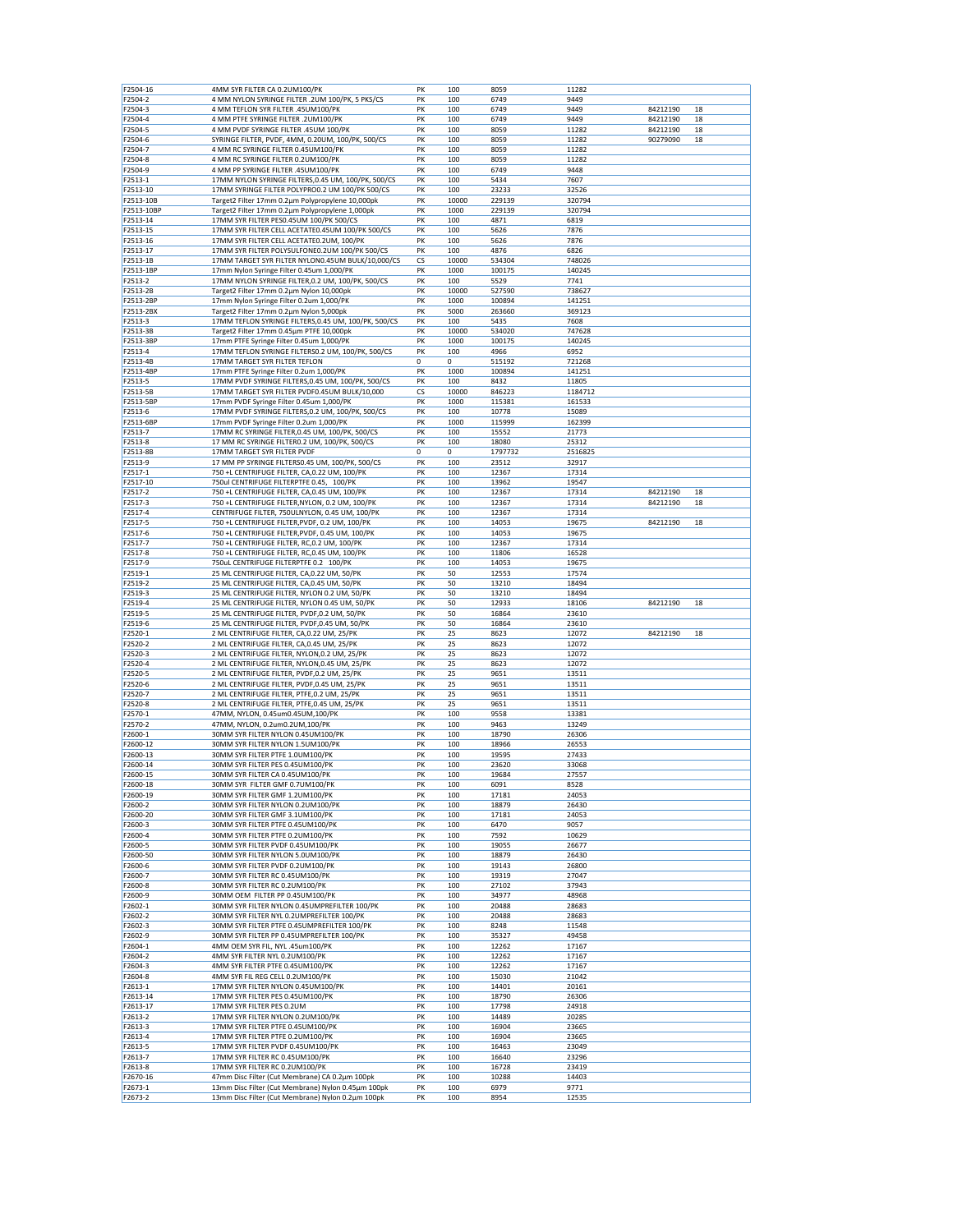| F2680-1                | 47mm Disc Filter (Cut Membrane) PTFE 0.45µm 100pk                  | PK          |
|------------------------|--------------------------------------------------------------------|-------------|
| F2680-13               | 47mm Disc Filter (Cut Membrane) PTFE 1µm 100pk                     | PK          |
| F2683-1                | 13mm Disc Filter (Cut Membrane) PTFE 0.45µm 100pk                  | PK          |
|                        |                                                                    |             |
| F2685-1                | 25mm Disc Filter (Cut Membrane) PTFE 0.45µm 100pk                  | PK          |
| F-300                  | UPCHURCH 2 PIECE PEEKFINGERTIGHT NUT, 1/16"                        | EA          |
|                        | UPCHURCH TWO-PIECEFINGERTIGHT NUT, 1/16" 10/PK                     |             |
| F-300X                 |                                                                    | PK          |
| F-330X                 | UPCHURCH LONG PEEK NUT, W/F-142 FERRULE 10PK                       | PK          |
| F-375                  |                                                                    | EA          |
|                        | Tubing Sleeve FEP, Orange                                          |             |
| $F-376$                | Tubing Sleeve FEP, Green                                           | EA          |
| F-385                  | Tubing Sleeve PEEK, Natural                                        | EA          |
|                        |                                                                    |             |
| F-388                  | Tubing Sleeve PEEK, Black                                          | EA          |
| F5050-010              | KIT, SOLVENT INTERCONNECT                                          | 0           |
|                        |                                                                    |             |
| F6378010               | SHODEX Sugar KS-801 300mm x                                        | 0           |
| F6378030               | SHODEX RSpak KC-811 300mm x8mm Column                              | EA          |
|                        |                                                                    |             |
| F6429101               | SHODEX OHPAK SB-802.5HQ300X8MM COLUMN                              | PCS         |
| F6429102               | SHODEX OHPAK SB-803HQ 300X8MMCOLUMN                                | ΕA          |
| F6429103               | SHODEX OHPAK SB-804HQ 300X8MMCOLUMN                                | EA          |
|                        |                                                                    |             |
| F6429106               | SHODEX GFC OHpak SB-806M HQ300X8MM COLUMN                          | EA          |
| F6700131               | Shodex KW-G 6B (guard column)                                      | ΕA          |
|                        |                                                                    |             |
| F6709430               | SHODEX OHPAK SB-G GUARD COLUMN                                     | PCS         |
| F6709431               | SHODEX SB-807G COLUMN                                              | 0           |
|                        | SHODEX ASAHIPAK NH2P-50 5UM10X4.6MM GUARD COLUMN                   |             |
| F6710016               |                                                                    | EA          |
| F6989000               | SHODEX Protein KW-802.5 5um300x8mm Column                          | PCS         |
| F6989103               | Shodex KW-803 column, 8 mm ID x 300 mm                             | EA          |
|                        |                                                                    |             |
| F6989104               | SHODEX KW-804 300X8MM SIZEEXCLUSION COLUMN                         | EA          |
| F6989202               | SHODEX Semi-Micro GFC Column                                       | ΕA          |
|                        |                                                                    |             |
| F7001300               | SHODEX SUGAR SZ5532 150X6MM                                        | 0           |
| F7600001               | SHODEX ASAHIPAK SEC 5um                                            | 0           |
|                        |                                                                    |             |
| F7620003               | SHODEX ASAHIPAK ODP-50 4E250X4.6MM COLUMN                          | EA          |
| F7620004               | SHODEX ODP (PVA-C18)150X4.6MM COLUMN                               | PCS         |
|                        |                                                                    |             |
| F7630001               | SHODEX ASAHIPAK NH2P-50 4E250X4.6MM COLUMN                         | PCS         |
| F7630002               | SHODEX ASAHIPAK NH2P-50 5UM150X4.6MM COLUMN                        | ΕA          |
|                        |                                                                    |             |
| F7630006               | SHODEX ASAHIPAK NH2P-50 5UM150X2MM COLUMN                          | PCS         |
| FM102591               | PEEK TUBE INSERT                                                   | 0           |
| FM102598               | <b>ESI PROBE CAPPILLARY</b>                                        | 0           |
|                        |                                                                    |             |
| <b>FRAC-1275</b>       | 6mL Fraction Collection Tube, Rimless, Clear, Round Bottom, 12 PK  |             |
| FRAC-13100             | 10mL Fraction Collection Tube, Rimless, Clear, Round Bottom, 1 PK  |             |
|                        |                                                                    |             |
| FRAC-16100             | 15mL Fraction Collection Tube, Rimless, Clear, Round Bottom, 1/PK  |             |
| FRAC-18150             | 25mL Fraction Collection Tube, Rimless, Clear, Round Bottom, 1:PK  |             |
|                        |                                                                    |             |
| <b>FRACG-1275</b>      | 6mL FRACTION COLLECTION TUBETYPE 33 CLEAR GLASS.ROUND PK           |             |
| FRACG-13100            | 10mL FRACTION COLLECTION TUBE TYPE 33 CLEAR GLASS.ROUN PK          |             |
|                        |                                                                    |             |
| FRACG-16100            | 15mL Fraction Collection Tube, Rimless, Clear, Round Bottom, 1/PK  |             |
| FS-110                 | FUSED SILICA TUBING 100UM ID                                       | 0           |
| FS-115                 | Tub Fused Silica 360¦m x150¦m x 2m                                 | EA          |
|                        |                                                                    |             |
| FS-120                 | FUSED SILICA TUBING 20UM ID X                                      | 0           |
| FS-150                 | FUSED SILICA TUBING 50UM ID                                        | 0           |
|                        |                                                                    |             |
| FS-175                 | FUSED SILICA TUBING 75UM IDX 378UM OD X 2M                         | EA          |
| FS-315                 | <b>FUSED SILICA TUBING CUTTER</b>                                  | EA          |
|                        |                                                                    |             |
|                        |                                                                    |             |
| FS360-20-10-CE-20      | Silica Tips Emitter                                                | $\mathbf 0$ |
| FS360-20-10-N-20-105CT | Pre-Cut Silica Tip Emitter                                         | 0           |
|                        |                                                                    |             |
| <b>GCPTVBUNDLE</b>     | GC PTV Injection Port Product Bundle                               | ΕA          |
| <b>GCSSLBUNDLE</b>     | GC SSL Injection Port Product Bundle                               | EA          |
| GOLD1.9UMBINDLE        |                                                                    | EA          |
|                        | Hypersil GOLD 1.9um Product Bundle                                 |             |
| GOLD1.9UMBUNDLE        | Hypersil GOLD 1.9um Product Bundle                                 | EA          |
| GOLD3UMBUNDLE          | Hypersil GOLD 3um Product Bundle                                   | EA          |
|                        |                                                                    |             |
| <b>HPG</b>             | Agilent - 2mL Crimp Top Vial with a Type 7 Rubber/PTFE Seal        | PK          |
| HPG8                   | IS Kit, 2mL Wide Opening Crimp Top Vial with Type 8 Rubber/PT PK   |             |
|                        | 100/PIPK                                                           |             |
| <b>HPL</b>             | 2ML C/T VIAL W/TYPE 7 RUB/PTFESEAL FOR AGILENT                     |             |
| HPL8                   | IS Kit, 2mL Wide Opening Crimp Top Vial with Type 8 Rubber/PT PK   |             |
| <b>HPLSK</b>           |                                                                    |             |
|                        | Agilent - 2mL Screw Top Vial with a K-Cap, Type 8 Rubber/PTFE PK   |             |
| HT-11                  | 11mm High Temperature GC Septa                                     | PK          |
| HT-12                  | 12mm High Temperature GC Septa                                     | PK          |
|                        |                                                                    |             |
| HT-17                  | 17mm High Temperature GC Septa                                     | PK          |
| HT-9.0                 | 9mm High Temperature GC Septa                                      | PK          |
| HT-9.5                 |                                                                    | PK          |
|                        | 9.5mm High Temperature GC Septa                                    |             |
| HT-SP                  | Shimadzu High Temperature GC Septa                                 | PK          |
| IR32000-60340          | ALUMINUM OXIDE SAMPLE                                              | 0           |
|                        |                                                                    |             |
| IR76458-2026           | PEPMAP 300, C4 5um                                                 | 0           |
| IR77010-1061           | CAPS FOR 10ML WASH VIALS                                           | 0           |
| IR77010-1062           | TRI PLUS-10ML SOLVENT VIAL                                         | 0           |
|                        |                                                                    |             |
| IZR21L                 | VALCO INTERNAL REDUCER 1MM                                         | 0           |
| L42213-NN              | HPLC FILTER PURPLE, NYLON                                          | 0           |
|                        |                                                                    |             |
| L42213-NP              | HPLC FILTER BLUE, PTFE                                             | 0           |
| L42225-NN              | HPLC FILTER PURPLE, NYLON                                          | $\mathbf 0$ |
|                        |                                                                    | 0           |
| L42225-NP              | HPLC FILTER BLUE, PTFE                                             |             |
| L42225-PV              | HPLC FILTER BLACK, PVDF                                            | 0           |
| L44513-NP              | HPLC FILTER YELLOW, PTFE                                           | 0           |
|                        |                                                                    |             |
| L44525-NN              | HPLC FILTER GREEN, NYLON                                           | 0           |
| L44525-PV              | HPLC FILTER RED, PVDF                                              | 0           |
|                        |                                                                    |             |
| L52225-RC              | HPLC FILTER GRANITE, RC                                            | 0           |
| L54525-RC              | HPLC FILTER LT BROWN, RC                                           | 0           |
| LC176                  | EASY-Column consumable kit                                         | EA          |
|                        |                                                                    |             |
| LC309                  | 250uL PP SNAP VIAL, ORANGE CAPPTFE/SILICONE SEPTA<br>100/PK        |             |
| $LL-11$                | 11mm Long Life GC Septa                                            | PK          |
|                        |                                                                    |             |
| $LL-9.0$               | 9mm Long Life GC Septa                                             | PK          |
| LL-9.5                 | 9.5mm LONG LIFE GC SEPTA                                           | 0           |
| LL-SP                  | Shimadzu Long Life GC Septa                                        | PK          |
|                        |                                                                    |             |
| LS0675                 | HYPERCARB 3UM 20MMx75UM Nano                                       | 0           |
| Ludox HS40             | Raw Material mix for Silicia                                       | 0           |
|                        |                                                                    |             |
| LZN1-10                | VALCO 1/16" LONG NUT 10/PK                                         | PK          |
| M0800-C                | 96 ROUND WELL 8mm STRIPS                                           | 0           |
|                        |                                                                    |             |
| M-645                  | UPCHURCH ONE PIECE PEEK                                            | 0           |
| M-645X                 | UPCHURCH ONE PIECE PEEKFINGERTIGHT FITTING 1/32", 0.2              | PK          |
|                        |                                                                    |             |
| MEL                    | Merck - 2mL Crimp Top Vial with a Pre-cut Blue Silicone/PTFE Se PK |             |
| MSCERT4000-134W        | ASM MS, CRT 2mL CLEAR I-D VIAL                                     | 0           |
| MSCERT4000-135W        | ASM MS, CRT 2mL AMBER I-D VIAL                                     | 0           |
|                        |                                                                    |             |
| MSCERT4011-73W         | MS CRT 2ML CLR SNAP-IT ID VIAL                                     | 0           |
| MSCERT4011-74W         | MS CRT 2ML SNAP I-D VIAL W/REDSNAP CAP, SLIT T/S 100/PK PK         |             |
|                        |                                                                    |             |
| MSCERT4015-135W        | ASM MS, CRT 4mL CLEAR I-D VIALBLACK BND CAP, T/S 100/PK PK         |             |
| MSCERT4015-136W        | ASM MS, CRT 4mL AMBER I-D VIALBLACK BND CAP, T/S 100/PK PK         |             |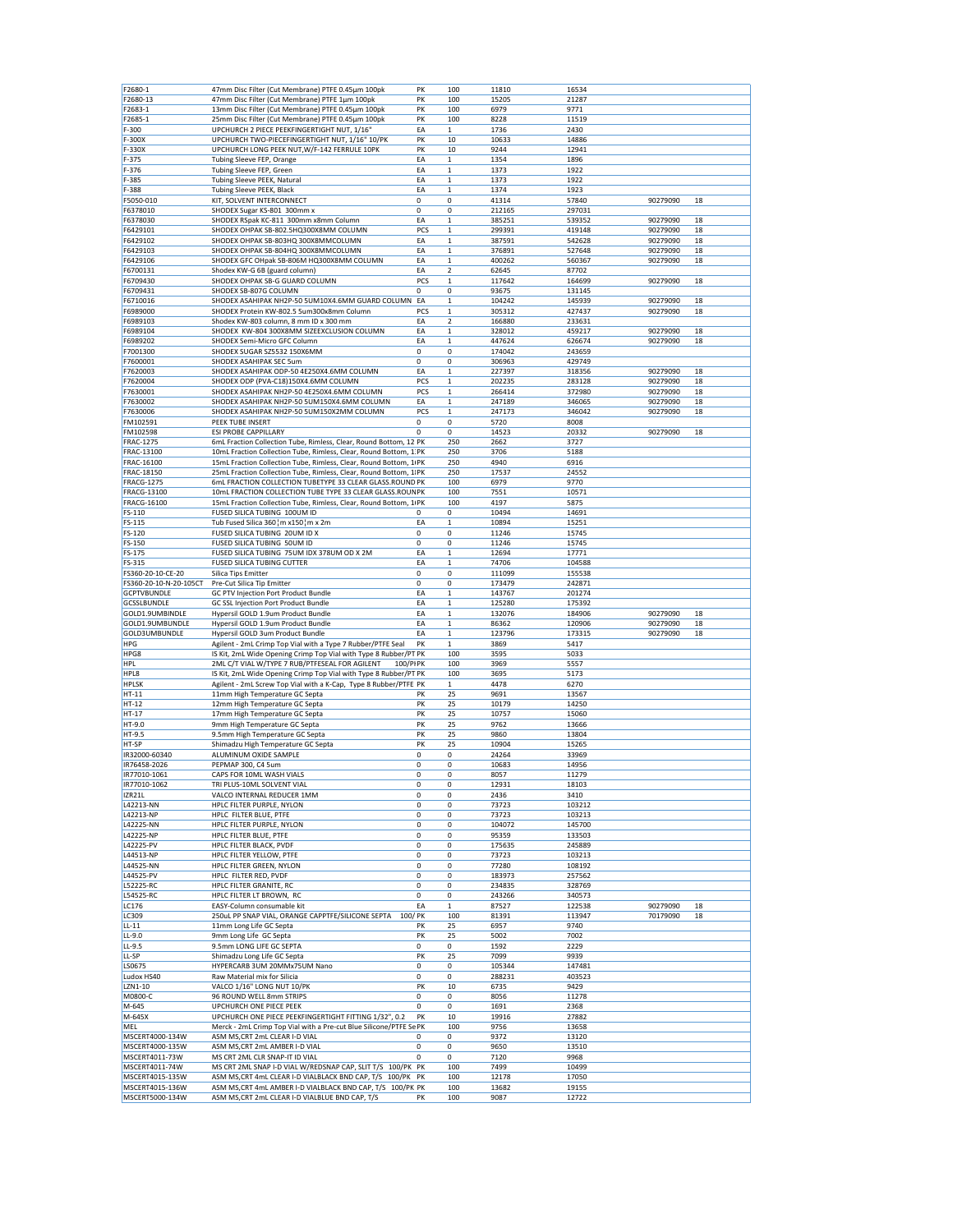|                                   | ASM MS, CRT 2mL AMBER I-D VIALBLUE BND CAP, T/S                    | PK  | 100                     | 9742         | 13639   |          |    |
|-----------------------------------|--------------------------------------------------------------------|-----|-------------------------|--------------|---------|----------|----|
| MSCERT5000-30LVW                  | MS, CRT 200uL FUSED INSERT VIALW/PATCH, BLUE BND CAP, T/SPK        |     | 100                     | 11428        | 15999   |          |    |
| MSCERT5000-31LVW                  | MS, CRT 350uL FUSED INSERT VIALW/PATCH, BLUE BND CAP, T/SPK        |     | 100                     | 11803        | 16524   |          |    |
| MSCERT5000-32                     | MS, CRT 1.5ML HIGH REC VIAL BLUE BND CAP, T/S<br>100/PK            | PK  | 100                     | 20422        | 28591   |          |    |
| MSCERT5000-33TR                   | MS, CRT 1.5 mL TOTAL RECOVERYCLR BLUE BND CAP, T/S                 | PK  | 100                     | 20890        | 29246   | 70172000 | 18 |
|                                   |                                                                    | PK  |                         |              |         |          |    |
| MSCERT5000-341W<br>MSCERT5000-34W | MS, CRT 2mL CLEAR I-D VIALBLUE BND CAP, T/S                        | PK  | 100<br>100              | 7589<br>7591 | 10625   |          |    |
|                                   | MS, CRT 2mL CLR I-D SURE STOPBLUE BND CAP, T/S                     |     |                         |              | 10627   |          |    |
| MSCERT5000-351W                   | MS, CRT 2mL AMBER I-D VIALBLUE BND CAP, T/S                        | PK  | 100                     | 7869         | 11016   |          |    |
| MSCERT5000-35W                    | MS, CRT 2mL AMB I-D SURE STOPBLUE BND CAP, T/S                     | PK  | 100                     | 7588         | 10624   |          |    |
| MSCERT5000-36LVW                  | MS, CRT 200uL FUSED INSERT VIALW/PATCH, GRAY BND CAP, SLI PK       |     | 100                     | 11991        | 16787   |          |    |
| MSCERT5000-37LVW                  | MS, CRT 350uL FUSED INSERT VIALW/PATCH, GRAY BND CAP, SLI' PK      |     | 100                     | 12087        | 16922   |          |    |
| MSCERT5000-38                     | MS, CRT 1.5ML HIGH REC VIALGRAY BND CAP, SLIT T/S 100/PK           | PK  | 100                     | 20984        | 29377   |          |    |
| MSCERT5000-39TR                   | MS, CRT 1.5mL TOTAL RECOVERYCLR GRAY BND CAP, SLIT T/S             | PK  | 100                     | 21925        | 30695   |          |    |
| MSCERT5000-401W                   | MS, CRT 2mL CLEAR I-D VIALGRAY BND CAP, SLIT T/S                   | PK  | 100                     | 8057         | 11280   |          |    |
| MSCERT5000-40W                    | MS, CRT 2mL CLR I-D SURE STOPGRAY BND CAP, SLIT T/S                | PK  | 100                     | 8062         | 11287   |          |    |
| MSCERT5000-411W                   | MS, CRT 2mL AMBER I-D VIALGRAY BND CAP, SLIT T/S                   | PK  | 100                     | 8436         | 11810   |          |    |
| MSCERT5000-41W                    | MS, CRT 2mL AMB I-D SURE STOPGRAY BND CAP, SLIT T/S                | PK  | 100                     | 8716         | 12202   |          |    |
| MSCERT5000-S34W                   | MS, CRT 2mL SILAN CLR I-D VIALBLUE BND CAP, T/S                    | PK  |                         |              |         |          |    |
|                                   |                                                                    |     | 100                     | 6370         | 8918    |          |    |
| MSCERT5000-S35W                   | MS, CRT 2mL SILAN AMB I-D VIALBLUE BND CAP, T/S                    | PK  | 100                     | 7403         | 10364   |          |    |
| MSCERT5000-S40W                   | MS, CRT 2mL SIL CLEAR I-D VIALGRAY BND CAP, SLIT T/S               | PK  | 100                     | 7213         | 10099   |          |    |
| MSCERT5000-S41W                   | MS, CRT 2mL SIL AMBER I-D VIALGRAY BND CAP, SLIT T/S               | PK  | 100                     | 7593         | 10631   |          |    |
| MT1XCPK                           | MICRO TEE 1/16" PEEK                                               | 0   | 0                       | 11902        | 16662   |          |    |
| $MTS-1$                           | Plastic 3 Prong Support Foot for Tapered Inserts                   | PK  | 500                     | 8034         | 11247   |          |    |
| MXP7900-000                       | ANALYTICAL-SCALE SIX-PORTSWITCHING VALVE, SS                       | EA  | 1                       | 270050       | 378070  |          |    |
| <b>NSC300</b>                     | 12X32 CLEAR LID FOR VIAL                                           | 0   | 0                       | 99           | 138     |          |    |
| <b>NSC301-C</b>                   | 12X32MM CLEAR BOXES FOR VIALS                                      | 0   | 0                       | 98           | 137     |          |    |
| <b>NSC410</b>                     | CLR CLAMSHELL- NSC KITS                                            | 0   | 0                       | 190          | 266     |          |    |
| <b>NSC704</b>                     | BOX W/LOGO FOR B7800-2                                             | 0   | 0                       | 192          | 268     |          |    |
| NSC706 PLAIN                      | BOX W/O LOGO                                                       | 0   | 0                       | 282          | 395     |          |    |
| <b>NSC707</b>                     | BOX W/LOGO FOR B7800-4                                             | 0   | 0                       | 377          | 527     |          |    |
| OPTON-20004                       | HIGH FLOW METAL NEEDLE                                             | 0   | 0                       | 42059        | 58882   | 90183210 | 12 |
| OPTON-20012                       | USI APCI Probe                                                     | 0   | 0                       | 1881662      | 2634327 | 90279090 | 18 |
|                                   |                                                                    |     |                         |              |         |          |    |
| OPTON-20034                       | KIT-METAL NEEDLE, H-ESI                                            | 0   | 0                       | 164864       | 230810  | 90279090 | 18 |
| OPTON-30004                       | LOW FLOW METAL NEEDLE KIT                                          | 0   | 0                       | 35033        | 49047   |          |    |
| OPTON-53003                       | API-2 METAL NEEDLE KIT                                             | 0   | 0                       | 50865        | 71212   | 90183210 | 12 |
| OPTON-53010                       | 32G MTL NDL REG FLOW KIT                                           | 0   | 0                       | 72599        | 101639  | 90183210 | 12 |
| OPTON-53011                       | 34G MTL NDL LOW FLOW KIT                                           | 0   | 0                       | 80657        | 112919  | 90279090 | 18 |
| P-451                             | Valve Micro-Splitter, MediumPressure, 10-32                        | EA  | 1                       | 10703        | 14984   |          |    |
| P-455                             | Backpressure Regulator 1000psi                                     | 0   | 0                       | 18084        | 25318   |          |    |
| P-624                             | Female Luer x 1/4-28 MaleTefzel                                    | PK  | 1                       | 662          | 927     |          |    |
| P-627                             | UPCHURCH ADAPTER 10/32 TO1/4"-28/.020 HOLE                         | PK  | 1                       | 4425         | 6195    |          |    |
| P-628                             | Female Luer - Female Unio 1/8                                      | EA  | $\mathbf 1$             | 659          | 923     |          |    |
|                                   |                                                                    |     |                         |              |         |          |    |
| P-629                             | Female Luer x 10-32 Female -Tefzel                                 | EA  | 1                       | 659          | 923     |          |    |
| P-704                             | PEEK UNION .020" THRU HOLE10-32                                    | PCS | $\mathbf{1}$            | 6321         | 8850    |          |    |
| P-727                             | PEEK TEE 10.32, 0.02 ID                                            | PCS | $\mathbf 1$             | 6906         | 9668    | 90279090 | 18 |
| P-729                             | Cross PEEK 10-32, 1/16 x 0.02"                                     | EA  | 1                       | 9092         | 12729   |          |    |
| P-742                             | UPCHURCH ALL PEEK UNION W/ONEPIECE COMPRESS, NUTS                  | PCS | $\mathbf 1$             | 6359         | 8902    |          |    |
| P-742-01                          | Union Body PEEK 0.010 in                                           | PCS | $\mathbf 1$             | 3573         | 5002    |          |    |
| P-888                             | MicroTee PEEK 360um w/fittings                                     | EA  | 1                       | 16631        | 23284   |          |    |
| PC0001-2                          | PCB Board for Reacti-ThermTS-18821 (S/N 0001xxyyzzzzz)             | EA  | $\mathbf 1$             | 70723        | 99013   |          |    |
| PC0002-2                          | PCB Board for Reacti-ThermTS-18822 (OLD VERSION) (S/N 00           | EA  | $\mathbf 1$             | 70723        | 99013   |          |    |
|                                   |                                                                    |     |                         |              |         |          |    |
| PC0002-2R                         | PCB Board for TS-18822                                             | 0   | 0                       | 73723        | 103213  |          |    |
| PC0003-1                          | PCB Board for Reacti-ThermTS-18823 (S/N 0003xxyyzzzzz)             | EA  | 1                       | 69977        | 97967   |          |    |
| PC0004-1                          | PCB Board for Reacti-ThermTS-18824 (OLD VERSION) (S/N 00           |     |                         |              |         |          |    |
|                                   |                                                                    | EA  | $\mathbf 1$             | 70723        | 99013   |          |    |
| PC0023-2                          | PCB Board for Reacti-Therm                                         | 0   | 0                       | 84777        | 118687  |          |    |
| PC0024-1                          | PCB Board for Reacti-Therm                                         | 0   | 0                       | 84777        | 118687  |          |    |
|                                   |                                                                    |     | 100                     | 3804         |         |          |    |
| PEG                               | Perkin Elmer AutoSystem - 2mL Crimp Top Vial with a Type 6 SolPK   |     |                         |              | 5325    |          |    |
| PELK                              | AVCS IS Kit, for PerkinElmer LC Autosampler                        | PK  | $\mathbf 1$             | 7378         | 10330   |          |    |
| $S-50$                            | 50mm Steel Support Spring                                          | PK  | 50                      | 11045        | 15463   |          |    |
| S7510-1                           | LUER-SLIP PLASTIC SYRINGES, 1 ML, 100/PK, 1000/CS                  | PK  | 100                     | 1220         | 1708    |          |    |
| S7510-10                          | LUER-SLIP PLASTIC SYRINGES, 10 ML, 100/PK, 1000/CS                 | PK  | 100                     | 1316         | 1842    |          |    |
| S7510-1GL                         | LUER-SLIP PLASTIC SYRINGES, 1000/CS                                | PK  | 100                     | 17892        | 25048   |          |    |
| S7510-20                          | LUER-SLIP PLASTIC SYRINGES, 20 ML, 100/PK, 500/CS                  | PK  | 100                     | 1785         | 2498    |          |    |
| S7510-3                           | LUER-SLIP PLASTIC SYRINGE, 3 ML, 100/PK, 1000/CS                   | PK  | 100                     | 755          | 1057    | 84798999 | 18 |
| S7510-30                          | LUER-SLIP PLASTIC SYRINGES, 30 ML, 50/PK, 500/CS                   | PK  | 100                     | 2442         | 3418    |          |    |
| S7510-5                           | LUER-SLIP PLASTIC SYRINGE,5 ML, 100/PK, 1000/CS                    | PK  | 100                     | 1033         | 1447    |          |    |
| S7510-50                          | LUER-SLIP PLASTIC SYRINGES,50 ML, 30/PK, 300/CS                    | PK  | 100                     | 2533         | 3547    | 84798999 | 18 |
|                                   |                                                                    | PK  | 100                     |              | 2892    |          |    |
| S7515-10                          | LUER-LOCK PLASTIC SYRINGES, 10 ML, 100/PK, 1000/CS                 | PK  | 100                     | 2066         | 4330    |          |    |
| S7515-20                          | LUER-LOCK PLASTIC SYRINGES, 20 ML, 100/PK, 500/CS                  |     |                         | 3093         |         |          |    |
| S7515-3                           | LUER-LOCK PLASTIC SYRINGES, 3 ML, 100/PK, 1000/CS                  | PK  | 100                     | 1688         | 2364    |          |    |
| S7515-30                          | Luer-Lok Plastic Syringes 30mL 50pk                                | PK  | 100                     | 6977         | 9768    |          |    |
| S7515-5                           | LUER-LOCK PLASTIC SYRINGES,5 ML, 100/PK, 1000/CS                   | PK  | 100                     | 2440         | 3416    |          |    |
| S7515-50                          | Luer-Lok Plastic Syringes 50mL 30pk                                | PK  | 100                     | 6977         | 9768    |          |    |
| SC001                             | EASY-Column 2cm x 100um 5umC18-A1                                  | EA  | 1                       | 56468        | 79055   | 90279090 | 18 |
| SC200                             | EASY-Column 10cm x 75um, 3umC18-A2                                 | EA  | $\mathbf{1}$            | 62457        | 87440   | 90279090 | 18 |
| SC2003                            | EASY-COlumn 10cm x 75um, 3umC18-A2 3/pk                            | PK  | 3                       | 164372       | 230121  | 90279090 | 18 |
| SC600                             | HPLC to Column Connector Kit                                       | Kit | $\mathbf 1$             | 6744         | 9441    | 90279090 | 18 |
| SC601                             | Mixing / Venting Tee 2 columnsetup kit                             | PK  | 4                       | 18164        | 25430   | 90279090 | 18 |
| SC602                             | 2 column setup connector kit                                       | Kit | $\mathbf 1$             | 20773        | 29082   | 90279090 | 18 |
| SC603                             | Sleeves 2cm, 1/32OD to 360um30/pk                                  | PK  | 30                      | 4263         | 5968    | 90279090 | 18 |
| SE-0002R                          | RTD SENSOR FOR REACTI-THERM                                        | 0   | 0                       | 29230        | 40922   |          |    |
|                                   |                                                                    | PK  |                         |              |         |          |    |
| SHG                               | 2ML C/T VIAL W/SOFT BLUE SILPTFE FOR SHIMADZU 100/PK               |     | 100                     | 7728         | 10820   |          |    |
| <b>SHL</b>                        | Shimadzu - 2mL Screw Top Vial with a Soft Blue Silicone/PTFE Se PK |     | $\mathbf 1$             | 5667         | 7933    |          |    |
| <b>SL100CW</b>                    | VALCO SAMPLE LOOP 100UL FOR WVALVES                                | PCS | $\mathbf 1$             | 5116         | 7162    |          |    |
| SL10CW                            | VALCO SAMPLE LOOP 10UL FOR WVALVES                                 | EA  | $\mathbf{1}$            | 5116         | 7162    |          |    |
| SL1KCW                            | VALCO SAMPLE LOOP 1ML                                              | EA  | 1                       | 7314         | 10240   |          |    |
| SL20CW                            | VALCO SAMPLE LOOP 20UL FOR WVALVES                                 | PCS | $\mathbf 1$             | 5087         | 7122    |          |    |
| <b>SL250CW</b>                    | VALCO SAMPLE LOOP 250UL FOR W                                      | 0   | 0                       | 6001         | 8401    |          |    |
| SL <sub>2</sub> CW                | VALCO SAMPLE LOOP 2UL FOR C6WVALVES                                | PCS | $\mathbf 1$             | 5132         | 7184    |          |    |
| SL50CW                            | VALCO SAMPLE LOOP 50UL FORC6W VALVES                               | PCS | $\mathbf 1$             | 5516         | 7722    |          |    |
| SL5CW                             | VALCO SAMPLE LOOP 5UL FOR WVALVES                                  | EA  | $\mathbf 1$             | 5132         | 7184    |          |    |
| <b>SL5KCW</b>                     | VALCO SAMPLE LOOP 5ML                                              | 0   |                         | 11338        | 15873   |          |    |
|                                   |                                                                    |     | 0                       |              |         |          |    |
| SO-25302-054630                   | HYPERSIL GOLD AQ 1.9um                                             | 0   | 0                       | 109392       | 153149  |          |    |
| SO-25405-154030                   | Hypersil GOLD PFP 5um 150x4mm CC                                   | EA  | 1                       | 36573        | 51202   | 90279090 | 18 |
| SP5727                            | ProPac SCX-10 4X250                                                | 0   | 0                       | 84028        | 117639  |          |    |
| SP6915                            | Acclaim HAA, 3µm, Analytical Column (2.1 x 100mm)                  | EA  | 1                       | 63124        | 88373   | 90279090 | 18 |
| SP6916                            | Acclaim HAA, 3µm, Guard Column (2.1 x 10mm), 2/pk                  | PK  | $\overline{\mathbf{2}}$ | 16774        | 23483   | 90279090 | 18 |
| SP6917                            | Acclaim HAA, 3µm, Analytical Column (2.1 x 50mm)                   | EA  | $\,1$                   | 57859        | 81003   | 90279090 | 18 |
| <b>SPL</b>                        | Spark - 2mL Crimp Top Vial with a Type 7 Rubber/PTFE Seal          | PK  | 1                       | 3969         | 5557    |          |    |
| SPL8                              | IS Kit, 2mL Wide Opening Crimp Top Vial with Type 8 Rubber/PT PK   |     | 100                     | 3695         | 5173    |          |    |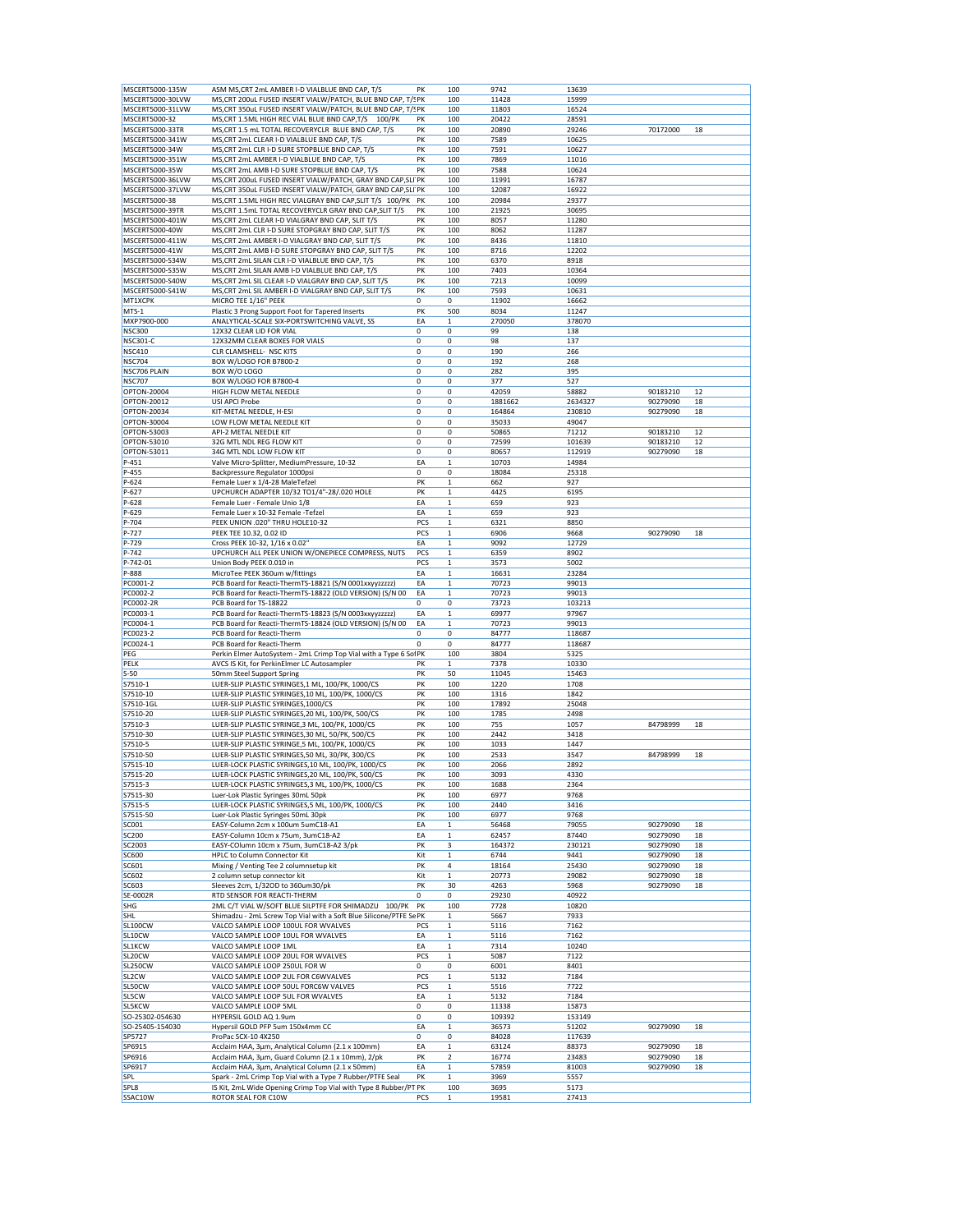| SSAC6W         | VALCO REPLACEMENT ROTOR FORC6W                                   | PCS | $\mathbf 1$  | 20436  | 28611  |          |          |
|----------------|------------------------------------------------------------------|-----|--------------|--------|--------|----------|----------|
| STT-16100-S    | ###SILANIZED CULT TUBE 16X100                                    | PK  | 1000         | 55815  | 78141  |          |          |
|                |                                                                  |     |              |        |        |          |          |
| $SV-S1$        | <b>PTFE Support Sleeve</b>                                       | PK  | 50           | 29629  | 41481  |          |          |
| <b>SV-S11A</b> | SUPPORT SLEEVE 25/PK PTFESLEEVE FOR MICROVIAL                    | PK  | 25           | 20697  | 28976  |          |          |
| <b>SV-S11G</b> | Glass Support Sleeve                                             | PK  | 1            | 33614  | 47060  |          |          |
| <b>SV-S12A</b> | PTFE SUPPORT SLEEVE PK/50                                        | 0   | 0            | 19358  | 27101  |          |          |
| <b>SV-S14</b>  | <b>PTFE Support Sleeve</b>                                       | PK  | 25           | 30874  | 43223  |          |          |
|                |                                                                  | PK  |              |        |        |          |          |
| SYLL-20        | 20mL bulk pack non-sterile Luer-Lok syringes                     |     | 100          | 9312   | 13036  |          |          |
| SYLL-3         | 3mL NONSTERILE LUERLOK SYRINGE                                   | 0   | 0            | 2245   | 3143   |          |          |
| SYLL-5         | 5mL NONSTERILE LUERLOK SYRINGE                                   | 0   | 0            | 3277   | 4587   |          |          |
| SYLS-1         | 1mL NONSTERILE L/SLIP SYRINGE                                    | 0   | 0            | 2437   | 3412   |          |          |
| SYLS-10        | 10mL NONSTERILE L/SLIP SYRINGE                                   | 0   | 0            | 1315   | 1841   |          |          |
| SYLS-20        | 20mL bulk pack non-sterile Luer-Slip syringes                    | PK  | 100          | 6264   | 8770   |          |          |
| SYLS-3         | 3mL NONSTERILE L/SLIP SYRINGE                                    | 0   | 0            | 1033   | 1446   |          |          |
|                |                                                                  |     |              |        |        |          |          |
| SYLS-30        | 30mL bulk pack non-sterile Luer-Slip syringes                    | PK  | 50           | 7068   | 9895   |          |          |
| SYLS-5         | 5mL NONSTERILE L/SLIP SYRINGE                                    | 0   | 0            | 1595   | 2233   |          |          |
| <b>SYLS-50</b> | 50mL bulk pack non-sterile Luer-Slip syringes                    | PK  | 30           | 6894   | 9651   |          |          |
| T-10/20        | Plastic Rack Holds 10 Vials - White                              | PCS | $\mathbf 1$  | 12627  | 17678  |          |          |
| $T - 104$      | ALUM SCI-RAK 5/PK HOLDS104 VIALS WITH O.D. 12MM                  | PK  | 5            | 16302  | 22822  |          |          |
| $T-105$        | Foam Rack - Holds 105 Vials - Black                              | PK  | 5            | 15243  | 21340  |          |          |
| T1100-8570     | TEST TUBES, 13X100, PS                                           | 0   | 0            | 25669  | 35937  |          |          |
|                | Foam Rack Holds 200 Vials - Black                                |     |              |        |        |          |          |
| $T-200$        |                                                                  | PK  | 5            | 15223  | 21313  |          |          |
| $T-25$         | Aluminium Rack Holds 25 Vials - Blue                             | PCS | $\mathbf 1$  | 4819   | 6747   |          |          |
| $T-28$         | TRAY 5/PK                                                        | PK  | 5            | 26253  | 36754  |          |          |
| T4010-S630     | SIL TARGET POLYSPRING INSERTS                                    | PK  | 100          | 20022  | 28030  |          |          |
| T42225-CABP    | Titan3, 30MM FILTER, LT GREEN                                    | 0   | 0            | 72130  | 100983 |          |          |
| T44525-CABP    | Titan3, 30MM FILTER, TRAN ORANG                                  | 0   | 0            | 72130  | 100983 |          |          |
| $T-55$         | Aluminium Rack Holds 55 Vials - silver                           | PK  | 5            | 24946  | 34925  |          |          |
|                |                                                                  |     |              |        |        |          |          |
| TQG            | ThermoQuest - 2mL Crimp Top Vial with a Blue Silicone/Red PTF PK |     | $\mathbf 1$  | 7650   | 10711  |          |          |
| TOL            | ThermoQuest - 2mL Crimp Top Vial with a White Silicone/Red P1PK  |     | 1            | 6265   | 8771   |          |          |
| TS-1001001     | HAZ - LCQPT TEST MIX, 5 X 1mL                                    | 0   | 0            | 9087   | 12722  |          |          |
| TS-10130       | MINIERT VALVES 12 FOR 25-100ML                                   | PK  | $\mathbf 1$  | 20122  | 28170  | 39269099 | 28       |
| TS-10135       | MINIERT VALVES 12 FOR 3.0ML /5.0ML                               | PK  | $\mathbf 1$  | 19769  | 27676  | 39269099 | 28       |
| TS-12412       | TUF-BOND LAMIN DISCS 72 FOR0.3-3.5ML                             | PCS | 72           | 6723   | 9412   |          |          |
|                |                                                                  |     |              |        |        |          |          |
| TS-12418       | TUF-BOND LAMIN DISCS 72 FOR3.0ML / 5.0ML                         | PCS | 72           | 7964   | 11150  |          |          |
| TS-12422       | TUF-BOND LAMIN DISCS 72 FOR25-100ML                              | PK  | 72           | 9069   | 12697  |          |          |
| TS-12708       | TUF-BOND TEFLON DISCS 72 FOR100ML                                | PCS | 72           | 6868   | 9615   |          |          |
| TS-12712       | TUF-BOND TEFLON DISCS 72 FOR0.3-3.5ML                            | PCS | 72           | 9106   | 12749  |          |          |
| TS-12713       | TUF-BOND TEFLON DISCS 72 FOR7ML                                  | PK  | 72           | 9982   | 13974  |          |          |
| TS-12716       | TUF-BOND TEFLON DISCS 72 FOR14ML+                                | PK  | 72           | 13024  | 18234  |          |          |
| TS-12718       | TUF-BOND TEFLON DISCS 72 FOR3.0ML / 5.0ML                        | PCS |              |        |        |          |          |
|                |                                                                  |     | 72           | 13447  | 18826  | 39173290 | 18       |
| TS-12720       | TUF-BOND TEF DISCS 72 6-125ML                                    | PK  | 72           | 14925  | 20895  |          |          |
| TS-12720A      | TUF-BOND TEF DISCS 10-125ML                                      | 0   | 0            | 102855 | 143997 |          |          |
| TS-12722       | TUF-BOND TEFLON DISCS 72 FOR25-100ML                             | PK  | 72           | 15102  | 21143  | 39173290 | 18       |
| TS-12995       | HYPO-VIAL 125.0ML PK/84                                          | EA  | $\mathbf 1$  | 18780  | 26293  |          |          |
| TS-13019       | SEPTUM VIALS CLEAR 3.5MLSCREW CAP, 72                            | PCS | 72           | 11136  | 15591  |          |          |
| TS-13028       | SEPTUM VIALS CLEAR 7ML SCREWCAP, 72                              | PK  | 72           | 12270  | 17178  |          |          |
| TS-13043       | SEPTUM VIALS CLEAR 14ML SCREWCAP, 72                             | PK  | $\mathbf{1}$ | 15051  | 21071  |          |          |
|                |                                                                  |     |              |        |        |          |          |
| TS-13097       | REACTI-VIAL 12 X 1.0ML AMBER                                     | EA  | 1            | 14822  | 20751  | 70179090 | 18       |
| TS-13099       | REACTI-VIAL 12 X 5.0ML AMBER                                     | PCS | $\mathbf 1$  | 20601  | 28842  |          |          |
| TS-13100       | REACTI-VIAL 12 X 100UL CLEAR                                     | PCS | 12           | 12318  | 17246  |          |          |
| TS-13208       | OPEN-TOP SCREW CAPS 72 FOR100ML                                  | EA  | $\mathbf 1$  | 4574   | 6403   |          |          |
| TS-13214       | AL SEALS 20MM PK 144                                             | EA  | 1            | 6449   | 9029   |          |          |
| TS-13215       | SCREW CAPS 13 MM OPEN TOP FOR0.3ML / 1.0ML, 72 PACK              | PK  | 72           | 4305   | 6027   |          |          |
| TS-13216       | SCREW CAPS 15 MM OPEN TOP FOR7 ML VIAL                           | PK  | 1            | 4950   | 6930   |          |          |
|                |                                                                  |     |              |        |        |          |          |
| TS-13217       | SCREW CAPS 18 MM OPEN TOP FOR14 ML SCREW CAP, 72 PACKPK          |     | 72           | 5545   | 7763   |          |          |
| TS-13218       | SCREW CAPS 20 MM OPEN TOP FOR3 + 5 ML REACTI-VIALS               | PK  | 72           | 4764   | 6670   |          |          |
| TS-13219       | SCREW CAPS 24 MM OPEN TOP FOR25 ML SCREW CAP, 72 PACKPK          |     | 72           | 4305   | 6027   |          |          |
| TS-13220       | REACTI-VIAL 12 X 0.3ML CLEAR                                     | PCS | 12           | 11824  | 16554  | 70179090 | 18       |
| TS-13221       | REACTI-VIAL 12 X 1.0ML CLEAR                                     | PCS | 12           | 16225  | 22715  |          |          |
| TS-13222       | REACTI-VIAL 12 X 3.0ML CLEAR                                     | PCS | 12           | 16297  | 22815  |          |          |
| TS-13223       | REACTI-VIAL 12 X 5.0ML CLEAR                                     | PCS | $\mathbf 1$  | 16813  | 23538  | 70179090 | 18       |
|                |                                                                  |     |              |        |        |          |          |
| TS-13225       | REACTI-VIAL 12 X 10.0ML CLEAR                                    | PK  | $\mathbf{1}$ | 32759  | 45863  | 70179090 | 18       |
| TS-13237       | SILICONE SEPTA 6-125ML 72                                        | PK  | 72           | 13596  | 19035  |          |          |
| TS-16000       | REACTI-VIAL MAG STIRRER FOR3.0ML / 5.0ML / 100ML                 | PK  | $\mathbf 1$  | 15623  | 21873  | 70179090 | 18       |
| TS-16010       | REACTI-VIAL MAG STIRRER FOR0.3ML / 1.0ML                         | PK  | $\mathbf 1$  | 14838  | 20773  |          |          |
| TS-18782       | REACTI-VAP REP TUBE KIT 9                                        | PK  | $\mathbf 1$  | 14485  | 20279  |          |          |
| TS-18784       | REACTI-VAP NEEDLES 102MM TEFCOATED PK9                           | PCS | 9            | 17634  | 24688  | 90183210 | 12       |
| TS-18786       | REACTI-VAP NEEDLES 152MM TEFCOATED PK9                           | PK  | 9            | 18128  | 25380  | 90183210 | 12       |
| TS-18801       | REACTI-BLOCK A-1, 13Holes-14mm dia X 23mm Deep                   | PCS | $\mathbf 1$  | 15129  | 21181  | 76012080 | 18       |
|                |                                                                  |     |              |        |        |          |          |
| TS-18802       | REACTI-BLOCK B-1 9 Holes-21mmdia x 32mm Deep                     | PCS | 1            | 15189  | 21264  | 76012080 | 18       |
| TS-18803       | REACTI-BLOCK C-1 13Holes-15mm dia x 34mm deep                    | PCS | $\mathbf 1$  | 15196  | 21274  | 76012080 | 18       |
| TS-18804       | REACTI-BLOCK Z-1 9 Holes-12mmdia x 22m deep                      | PK  | $\mathbf{1}$ | 13642  | 19099  |          |          |
| TS-18806       | REACTI-BLOCK F, 8 Holes-10mmdia x 64mm deep                      | PK  |              |        |        | 76012080 | 18       |
| TS-18807       |                                                                  |     | 1            | 15086  | 21120  |          | 18       |
|                | REACTI-BLOCK G, 4 Holes-19mmdia x 64mm deep                      | PK  | $\mathbf 1$  | 15153  | 21214  | 76012080 |          |
|                |                                                                  |     |              |        |        |          |          |
| TS-18809       | REACTI-BLOCK J, Blank noHoles, 7.6cm Tall                        | PK  | $\mathbf 1$  | 13986  | 19580  |          |          |
| TS-18810       | REACTI-BLOCK K, Blank noHoles, 5.1cm Tall                        | EA  | 1            | 14027  | 19638  | 76012090 | 18       |
| TS-18811       | REACTI-BLOCK M-1, 6Holes-28.5mm dia x 70mm deep                  | PK  | $\mathbf 1$  | 15023  | 21032  |          |          |
| TS-18812       | REACTI-BLOCK L, 16 Holes-12mmdia x 21mm deep                     | EA  | $\mathbf 1$  | 15127  | 21178  |          |          |
| TS-18814       | REACTI-BLOCK Q-1, 8Holes-26mm dia x 46mm deep                    | PK  | 1            | 15153  | 21214  | 90279090 | 18       |
| TS-18816       | REACTI-BLOCK S-1, 13Holes-14mm dia x 45mm deep                   | PK  | $\mathbf 1$  | 15154  | 21215  |          |          |
| TS-18817       | REACTI-BLOCK T-1, 9holes-17mm dia x 45mm deep                    | PCS | $\mathbf 1$  | 15239  | 21335  |          |          |
|                | REACTI-BLOCK U-1, 8Holes-21mm dia x 45mm deep                    | PK  | $\mathbf 1$  |        |        |          |          |
| TS-18818       |                                                                  |     |              | 15189  | 21264  |          |          |
| TS-18819       | REACTI-BLOCK V-1, 17Holes-11mm dia x 45mm deep                   | PΚ  | $\mathbf 1$  | 15239  | 21335  |          |          |
| TS-18820       | REACTI-PROBE TEMP SENSOR                                         | PK  | $\mathbf 1$  | 22686  | 31760  | 90328900 | 18       |
| TS-18821       | REACTI-THERM 1 HEAT/STIRMODULE                                   | PCS | 1            | 228342 | 319678 | 84193900 | 5 or 28  |
| TS-18822       | REACTI-THERM 1 HEAT MODULE                                       | PCS | $\mathbf 1$  | 175150 | 245210 | 85285100 | 18 or 28 |
| TS-18823       | REACTI-THERM 3 HEAT/STIRMODULE                                   | PCS | $\mathbf 1$  | 306175 | 428645 | 84193900 | 5 or 28  |
| TS-18824       | REACTI-THERM 3 HEAT MODULE                                       | PCS | $\mathbf 1$  | 230114 | 322159 |          |          |
| TS-18825       | REACTI-VAPÖ 9-PORT 07                                            | PCS | $\mathbf 1$  | 84075  | 117704 | 84193900 | 5 or 28  |
| TS-18826       | REACTI-VAP(TM) III 27-PORT                                       | PCS | $\mathbf 1$  | 150650 | 210910 | 90328960 | 18       |
| TS-18827       |                                                                  | EA  | $\mathbf 1$  | 3011   | 4216   |          |          |
|                | Replacement Luer Lock Fittingfor Reacti-Vap I & III              |     |              |        |        |          |          |
| TS-18828       | Replacement Screws forReacti-Vap Mounting Bracket, P             | PK  | 4            | 3056   | 4278   |          |          |
| TS-18829       | Replacement Height AdjustmentKnob for Reacti-Vap, Pk 1           | EA  | $\mathbf 1$  | 3056   | 4278   |          |          |
| TS-18830       | Replacement Mounting Bracketfor Reacti-Vap, Pk 1                 | EA  | $\mathbf 1$  | 7402   | 10363  |          |          |
| TS-18831       | Replacement Metal Rod forReacti-Vap, Pk 1                        | EA  | 1            | 7503   | 10505  |          |          |
| TS-18832       | Replacement Dial forReacti-Vap III Flow Control                  | EA  | $\mathbf 1$  | 10833  | 15166  |          |          |
| TS-18833       | Replacement Long Screws forReacti-Vap Mounting Bracket, P        | PK  | 4            | 3056   | 4278   |          |          |
| TS-18837       | REP NEEDLE PORT FOR REACTI-VAP                                   | EA  | $\mathbf 1$  | 4211   | 5896   |          |          |
| TS-18914       | REACTI-THERM THERM 0-100C                                        | PK  | $\mathbf{1}$ | 11103  | 15545  |          |          |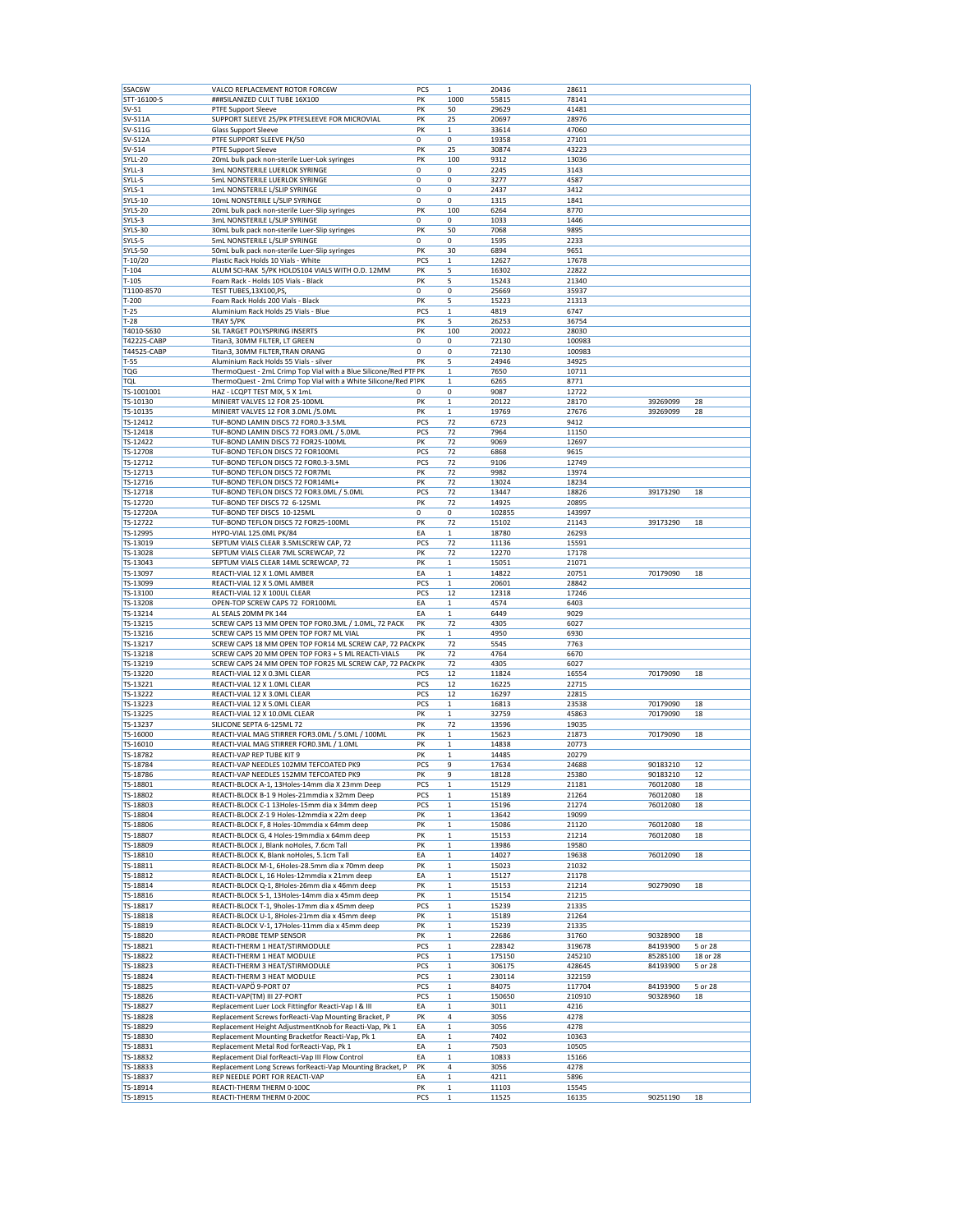| TS-20062<br>TS-20088<br>TS-20672<br>TS-20673<br>TS-20684                                                                                                                                                                                                                                                                                                                                                                                                                                                                                                                             | ACETONITRILE50ML HYPOVIAL<br>AMINO ACID STANDARD H                 | PK     | $\mathbf 1$  | 6085             | 8519             |          |       |
|--------------------------------------------------------------------------------------------------------------------------------------------------------------------------------------------------------------------------------------------------------------------------------------------------------------------------------------------------------------------------------------------------------------------------------------------------------------------------------------------------------------------------------------------------------------------------------------|--------------------------------------------------------------------|--------|--------------|------------------|------------------|----------|-------|
|                                                                                                                                                                                                                                                                                                                                                                                                                                                                                                                                                                                      |                                                                    |        |              |                  |                  |          |       |
|                                                                                                                                                                                                                                                                                                                                                                                                                                                                                                                                                                                      |                                                                    | PK     | $\mathbf 1$  | 13253            | 18554            |          |       |
|                                                                                                                                                                                                                                                                                                                                                                                                                                                                                                                                                                                      | DIMETHYLFORMAMIDE50ML HYPOVIAL                                     | PK     | $\mathbf 1$  | 8552             | 11973            |          |       |
|                                                                                                                                                                                                                                                                                                                                                                                                                                                                                                                                                                                      |                                                                    |        |              |                  |                  |          |       |
|                                                                                                                                                                                                                                                                                                                                                                                                                                                                                                                                                                                      | DIMETHYLFORMAMIDE50ML HYPOVIAL                                     | PK     | $\mathbf 1$  | 4889             | 6845             |          |       |
|                                                                                                                                                                                                                                                                                                                                                                                                                                                                                                                                                                                      | DIMETHYLSULFOXIDE50ML HYPOVIAL                                     | PK     | $\mathbf{1}$ | 6283             | 8796             |          |       |
| TS-20688                                                                                                                                                                                                                                                                                                                                                                                                                                                                                                                                                                             | DIMETHYLSULFOXIDE 950MLSEQUENCING GRADE                            | PK     | $\mathbf{1}$ | 7293             | 10211            |          |       |
| TS-21003                                                                                                                                                                                                                                                                                                                                                                                                                                                                                                                                                                             | NINHYDRIN 500G                                                     | EA     | $\mathbf{1}$ | 100629           | 140880           |          |       |
| TS-24308                                                                                                                                                                                                                                                                                                                                                                                                                                                                                                                                                                             | HYDROCHLORIC ACID10 X 1ML AMP                                      | PK     | 10           | 5069             | 7097             |          |       |
|                                                                                                                                                                                                                                                                                                                                                                                                                                                                                                                                                                                      |                                                                    |        |              |                  |                  |          |       |
| TS-25003                                                                                                                                                                                                                                                                                                                                                                                                                                                                                                                                                                             | HEPTAFLUOROBUTYRIC ACID100ML, SEQUENCING GRADE                     | EA     | $\mathbf 1$  | 45356            | 63498            |          |       |
| TS-25104                                                                                                                                                                                                                                                                                                                                                                                                                                                                                                                                                                             | PYRIDINE 100G                                                      | EA     | $\mathbf 1$  | 8084             | 11317            |          |       |
| TS-25108                                                                                                                                                                                                                                                                                                                                                                                                                                                                                                                                                                             | TRIETHYLAMINE (TEA)SEQUANAL GRADE, 100 GM                          | EA     | $\mathbf 1$  | 7403             | 10365            |          |       |
| TS-26922                                                                                                                                                                                                                                                                                                                                                                                                                                                                                                                                                                             | PITC 10 X 1ML AMP                                                  | PK     | 10           | 14043            | 19661            |          |       |
|                                                                                                                                                                                                                                                                                                                                                                                                                                                                                                                                                                                      |                                                                    |        |              |                  |                  |          |       |
| TS-27530                                                                                                                                                                                                                                                                                                                                                                                                                                                                                                                                                                             | PYRIDINE 50ML HYPOVIAL                                             | PK     | $\mathbf{1}$ | 7611             | 10655            |          |       |
| TS-27860                                                                                                                                                                                                                                                                                                                                                                                                                                                                                                                                                                             | TETRAHYDROFURAN50ML HYPOVIAL                                       | EA     | $\mathbf 1$  | 6109             | 8552             |          |       |
| TS-28901                                                                                                                                                                                                                                                                                                                                                                                                                                                                                                                                                                             | TRIFLUOROACETIC ACID500ML, SEQUENCING GRADE                        | EA     | $\,1$        | 43354            | 60695            |          |       |
| TS-28902                                                                                                                                                                                                                                                                                                                                                                                                                                                                                                                                                                             | TRIFLUOROACETIC ACID10X1G, SEQUENCING GRADE                        | PK     | 10           | 10549            | 14768            |          |       |
|                                                                                                                                                                                                                                                                                                                                                                                                                                                                                                                                                                                      |                                                                    |        |              |                  |                  |          |       |
| TS-28903                                                                                                                                                                                                                                                                                                                                                                                                                                                                                                                                                                             | TRIFLUOROACETIC ACID100G, SEQUENCING GRADE                         | PK     | $\mathbf 1$  | 17150            | 24010            |          |       |
| TS-28904                                                                                                                                                                                                                                                                                                                                                                                                                                                                                                                                                                             | TRIFLUOROACETIC ACID10X1ML SEQUENCING GRADE                        | PK     | $\mathbf 1$  | 10578            | 14809            |          |       |
| TS-28905                                                                                                                                                                                                                                                                                                                                                                                                                                                                                                                                                                             | FORMIC ACID 99+%10 X 1ML AMPULES                                   | PK     | 10           | 9656             | 13519            | 38220000 | 12    |
| TS-28997                                                                                                                                                                                                                                                                                                                                                                                                                                                                                                                                                                             | TNBSA 100ML                                                        | PK     | $\mathbf 1$  | 29559            | 41383            |          |       |
| TS-29564                                                                                                                                                                                                                                                                                                                                                                                                                                                                                                                                                                             | Vacuum Hydrolysis Tube, 20mL                                       | 0      | $\pmb{0}$    | 39723            | 55612            |          |       |
|                                                                                                                                                                                                                                                                                                                                                                                                                                                                                                                                                                                      |                                                                    |        |              |                  |                  |          |       |
| TS-29566                                                                                                                                                                                                                                                                                                                                                                                                                                                                                                                                                                             | Plug for Vacuum ReactionTube, 10mm                                 | PK     | $\,1$        | 9662             | 13527            |          |       |
| TS-29568                                                                                                                                                                                                                                                                                                                                                                                                                                                                                                                                                                             | Plug for Vacuum Reaction                                           | 0      | 0            | 10868            | 15215            |          |       |
| TS-29570                                                                                                                                                                                                                                                                                                                                                                                                                                                                                                                                                                             | Vacuum Hydrolysis Tube, 1mL                                        | PK     | $\mathbf{1}$ | 20319            | 28446            |          |       |
| TS-29571                                                                                                                                                                                                                                                                                                                                                                                                                                                                                                                                                                             | Vacuum Hydrolysis Tube, 6mL                                        | PK     | $\mathbf{1}$ | 20987            | 29382            | 70109000 | 18    |
| TS-29572                                                                                                                                                                                                                                                                                                                                                                                                                                                                                                                                                                             |                                                                    | PK     | $\mathbf 1$  |                  | 49739            |          |       |
|                                                                                                                                                                                                                                                                                                                                                                                                                                                                                                                                                                                      | Vacuum Hydrolysis Tube, 18mL                                       |        |              | 35528            |                  |          |       |
| TS-31700                                                                                                                                                                                                                                                                                                                                                                                                                                                                                                                                                                             | PEPTIDE RETENTION STDS1-S5, 1 VIAL                                 | EA     | $\mathbf 1$  | 30442            | 42619            |          |       |
| TS-38828                                                                                                                                                                                                                                                                                                                                                                                                                                                                                                                                                                             | BSTFA, 25G HYPOVIAL                                                | PK     | $\mathbf 1$  | 14230            | 19922            |          |       |
| TS-38829                                                                                                                                                                                                                                                                                                                                                                                                                                                                                                                                                                             | BSTFA, 100G HYPOVIAL                                               | PK     | $\mathbf 1$  | 39117            | 54764            |          |       |
|                                                                                                                                                                                                                                                                                                                                                                                                                                                                                                                                                                                      |                                                                    | PK     |              |                  |                  |          |       |
| TS-38830                                                                                                                                                                                                                                                                                                                                                                                                                                                                                                                                                                             | BSTFA 10 X 1ML AMP                                                 |        | 10           | 15632            | 21885            |          |       |
| TS-38831                                                                                                                                                                                                                                                                                                                                                                                                                                                                                                                                                                             | BSTFA + 1%TMCS10 X 1ML AMP                                         | PK     | 10           | 15928            | 22299            | 38220000 | 12    |
| TS-38832                                                                                                                                                                                                                                                                                                                                                                                                                                                                                                                                                                             | BSTFA + 1%TMCS10G HYPOVIAL                                         | PK     | $\mathbf{1}$ | 10009            | 14012            |          |       |
| TS-38833                                                                                                                                                                                                                                                                                                                                                                                                                                                                                                                                                                             | BSTFA + 1%TMCS25G HYPOVIAL                                         | PK     | $\mathbf 1$  | 14954            | 20936            |          |       |
| TS-38834                                                                                                                                                                                                                                                                                                                                                                                                                                                                                                                                                                             | BSTFA + 1%TMCS100G HYPOVIAL                                        | PK     | $\mathbf{1}$ | 37100            | 51940            |          |       |
|                                                                                                                                                                                                                                                                                                                                                                                                                                                                                                                                                                                      |                                                                    |        |              |                  |                  |          |       |
| TS-38835                                                                                                                                                                                                                                                                                                                                                                                                                                                                                                                                                                             | BSTFA+1% TMCS 50g BOTTLE                                           | 0      | 0            | 8059             | 11283            |          |       |
| TS-38836                                                                                                                                                                                                                                                                                                                                                                                                                                                                                                                                                                             | BSA 10 X 1ML AMP                                                   | PK     | 10           | 28560            | 39985            |          |       |
| TS-38840                                                                                                                                                                                                                                                                                                                                                                                                                                                                                                                                                                             | BSTFA + 10%TMCS10 X 1ML AMP                                        | PK     | 10           | 13572            | 19000            |          |       |
| TS-42799                                                                                                                                                                                                                                                                                                                                                                                                                                                                                                                                                                             | AQUASIL SILICONIZING FLDFLUID 120ML                                | PCS    | $\mathbf{1}$ | 15091            | 21128            | 90189044 | 12    |
|                                                                                                                                                                                                                                                                                                                                                                                                                                                                                                                                                                                      |                                                                    |        |              |                  |                  |          |       |
| TS-42800                                                                                                                                                                                                                                                                                                                                                                                                                                                                                                                                                                             | SURFASIL SILICONIZING FLDFLUID 120ML                               | PK     | $\mathbf{1}$ | 22732            | 31825            | 90189044 | 12    |
| TS-42801                                                                                                                                                                                                                                                                                                                                                                                                                                                                                                                                                                             | SURFASIL SILICONIZING FLDFLUID 480ML                               | PK     | $\mathbf 1$  | 57301            | 80222            |          |       |
| TS-44211                                                                                                                                                                                                                                                                                                                                                                                                                                                                                                                                                                             | HFBI 5G BOTTLE*** MUST SHIP COLD ***                               | PK     | $\mathbf 1$  | 16513            | 23118            |          |       |
| TS-45950                                                                                                                                                                                                                                                                                                                                                                                                                                                                                                                                                                             | MOX REAGENT 10ML HYPOVIAL                                          | PK     | $\mathbf 1$  | 8650             | 12110            | 70179090 | 18    |
|                                                                                                                                                                                                                                                                                                                                                                                                                                                                                                                                                                                      |                                                                    |        |              |                  |                  |          |       |
| TS-48882                                                                                                                                                                                                                                                                                                                                                                                                                                                                                                                                                                             | TFAI 10 X 1ML AMP                                                  | PK     | 10           | 36071            | 50500            |          |       |
| TS-48891                                                                                                                                                                                                                                                                                                                                                                                                                                                                                                                                                                             | P-BROMOPHENACYLATE10ML HYPOVIAL                                    | EA     | $\mathbf{1}$ | 13292            | 18609            |          |       |
| TS-48895                                                                                                                                                                                                                                                                                                                                                                                                                                                                                                                                                                             | FDAA MARFEYS REAGENT 50MG                                          | PK     | $\mathbf 1$  | 11049            | 15468            | 38220090 | 12    |
| TS-48910                                                                                                                                                                                                                                                                                                                                                                                                                                                                                                                                                                             | MSTFA 10 X 1ML AMPULES                                             | PK     | $\mathbf 1$  | 13998            | 19597            | 38220000 | 12    |
|                                                                                                                                                                                                                                                                                                                                                                                                                                                                                                                                                                                      |                                                                    |        |              |                  |                  |          |       |
| TS-48911                                                                                                                                                                                                                                                                                                                                                                                                                                                                                                                                                                             | MSTFA 10G HYPOVIAL                                                 | PK     | $\,1$        | 12030            | 16842            |          |       |
| TS-48913                                                                                                                                                                                                                                                                                                                                                                                                                                                                                                                                                                             | MSTFA 25ML HYPOVIAL                                                | PK     | $\mathbf 1$  | 17004            | 23806            |          |       |
| TS-48914                                                                                                                                                                                                                                                                                                                                                                                                                                                                                                                                                                             | MSTFA 100ML HYPOVIAL                                               | PK     | $\mathbf{1}$ | 66034            | 92447            |          |       |
| TS-48915                                                                                                                                                                                                                                                                                                                                                                                                                                                                                                                                                                             | MSTFA + 1%TMCS10 X 1ML AMP                                         | PK     | $\mathbf{1}$ | 17285            | 24198            | 38220000 | 12    |
|                                                                                                                                                                                                                                                                                                                                                                                                                                                                                                                                                                                      |                                                                    |        |              |                  |                  |          |       |
| TS-48920                                                                                                                                                                                                                                                                                                                                                                                                                                                                                                                                                                             | MTBSTFA 5ML PURIFIED                                               | PK     | $\mathbf 1$  | 17767            | 24874            |          |       |
|                                                                                                                                                                                                                                                                                                                                                                                                                                                                                                                                                                                      |                                                                    | PK     | 10           |                  |                  |          | 12/18 |
|                                                                                                                                                                                                                                                                                                                                                                                                                                                                                                                                                                                      | MTBSTFA + 1% TBDMS10 X 1ML AMPLULES                                |        |              | 41519            | 58126            | 29261000 |       |
|                                                                                                                                                                                                                                                                                                                                                                                                                                                                                                                                                                                      |                                                                    |        |              |                  |                  |          |       |
|                                                                                                                                                                                                                                                                                                                                                                                                                                                                                                                                                                                      | MTBSTFA 100mL Bottle                                               | EA     | $\mathbf 1$  | 63690            | 89166            |          |       |
|                                                                                                                                                                                                                                                                                                                                                                                                                                                                                                                                                                                      | TRI-SIL REAGENT10 X 1ML AMP                                        | PK     | 10           | 12393            | 17351            | 38220090 | 12    |
|                                                                                                                                                                                                                                                                                                                                                                                                                                                                                                                                                                                      | TRI-SIL REAGENT50ML HYPOVIAL                                       | PK     | $\mathbf{1}$ | 22171            | 31040            |          |       |
|                                                                                                                                                                                                                                                                                                                                                                                                                                                                                                                                                                                      | TRI-SIL BSA FORMULA P25ML HYPOVIAL                                 | EA     | $\mathbf{1}$ | 55519            | 77726            |          |       |
|                                                                                                                                                                                                                                                                                                                                                                                                                                                                                                                                                                                      | TRI-SIL TBT10 X 1ML AMP                                            | PK     | $\mathbf 1$  | 37012            | 51817            |          |       |
|                                                                                                                                                                                                                                                                                                                                                                                                                                                                                                                                                                                      |                                                                    |        |              |                  |                  |          |       |
|                                                                                                                                                                                                                                                                                                                                                                                                                                                                                                                                                                                      | TRI-SIL Z10 X 1ML AMP                                              | PK     | 10           | 18787            | 26301            |          |       |
|                                                                                                                                                                                                                                                                                                                                                                                                                                                                                                                                                                                      | TRI-SIL Z25ML HYPOVIAL                                             | EA     | $\mathbf{1}$ | 48188            | 67464            |          |       |
|                                                                                                                                                                                                                                                                                                                                                                                                                                                                                                                                                                                      | METHELUTE REAGENT10ML HYPOVIAL                                     | PK     | $\mathbf 1$  | 11848            | 16587            |          |       |
|                                                                                                                                                                                                                                                                                                                                                                                                                                                                                                                                                                                      |                                                                    | PK     | 12           | 25456            | 35639            |          |       |
|                                                                                                                                                                                                                                                                                                                                                                                                                                                                                                                                                                                      | METHELUTE REAGENT12 X 1ML HYPOVIAL                                 |        |              |                  |                  |          |       |
|                                                                                                                                                                                                                                                                                                                                                                                                                                                                                                                                                                                      | METHYL-8 REAGENT25ML HYPOVIAL                                      | PK     | $\mathbf{1}$ | 20008            | 28012            |          |       |
|                                                                                                                                                                                                                                                                                                                                                                                                                                                                                                                                                                                      | BF3-METHANOL100ML HYPOVIAL                                         | PCS    | $\mathbf{1}$ | 24615            | 34461            |          |       |
|                                                                                                                                                                                                                                                                                                                                                                                                                                                                                                                                                                                      | MBTFA 10 X 1ML AMP                                                 | PK     | 10           | 22171            | 31040            |          |       |
|                                                                                                                                                                                                                                                                                                                                                                                                                                                                                                                                                                                      | MBTFA 5G BOTTLE                                                    | EA     | $\mathbf{1}$ | 9852             | 13793            |          |       |
|                                                                                                                                                                                                                                                                                                                                                                                                                                                                                                                                                                                      |                                                                    | EA     |              |                  |                  |          |       |
|                                                                                                                                                                                                                                                                                                                                                                                                                                                                                                                                                                                      | MBTFA 25ML                                                         |        | $\mathbf{1}$ | 30904            | 43265            |          |       |
|                                                                                                                                                                                                                                                                                                                                                                                                                                                                                                                                                                                      | MBTFA 100ML                                                        | EA     | $\mathbf 1$  | 133570           | 186998           |          |       |
|                                                                                                                                                                                                                                                                                                                                                                                                                                                                                                                                                                                      | <b>ACETONITRILE 1L</b>                                             | EA     | $\mathbf 1$  | 10039            | 14054            |          |       |
|                                                                                                                                                                                                                                                                                                                                                                                                                                                                                                                                                                                      | WATER 1L                                                           | PK     | $\mathbf{1}$ | 6601             | 9241             |          |       |
|                                                                                                                                                                                                                                                                                                                                                                                                                                                                                                                                                                                      | HEPTAFLUOROBUTYRIC ACID10 X 1ML, HPLC GRADE                        | PK     | 10           | 11273            | 15782            |          |       |
|                                                                                                                                                                                                                                                                                                                                                                                                                                                                                                                                                                                      | PFBBR 5G                                                           |        |              |                  |                  |          |       |
|                                                                                                                                                                                                                                                                                                                                                                                                                                                                                                                                                                                      |                                                                    | PK     | $\mathbf 1$  | 23113            | 32358            |          |       |
|                                                                                                                                                                                                                                                                                                                                                                                                                                                                                                                                                                                      | HFAA 100G BOTTLE                                                   | EA     | $\mathbf 1$  | 67916            | 95083            |          |       |
|                                                                                                                                                                                                                                                                                                                                                                                                                                                                                                                                                                                      | HFAA 25G BOTTLE                                                    | EA     | $\mathbf 1$  | 23393            | 32750            |          |       |
|                                                                                                                                                                                                                                                                                                                                                                                                                                                                                                                                                                                      | HFAA 10 X 1ML AMP                                                  | PK     | 10           | 19167            | 26834            |          |       |
|                                                                                                                                                                                                                                                                                                                                                                                                                                                                                                                                                                                      |                                                                    |        |              |                  |                  |          |       |
|                                                                                                                                                                                                                                                                                                                                                                                                                                                                                                                                                                                      | PFAA 100G BOTTLE                                                   | PK     | $\mathbf{1}$ | 67916            | 95083            |          |       |
|                                                                                                                                                                                                                                                                                                                                                                                                                                                                                                                                                                                      | PFFA 39ml BOTTLE(25g)                                              | PK     | $\mathbf 1$  | 19385            | 27138            |          |       |
|                                                                                                                                                                                                                                                                                                                                                                                                                                                                                                                                                                                      | PFFA 10 X 1ML AMP                                                  | PK     | 10           | 19404            | 27166            |          |       |
|                                                                                                                                                                                                                                                                                                                                                                                                                                                                                                                                                                                      | PENTAFLUOROPROPANOL10 X 1ML AMP                                    | PK     | 10           | 52414            | 73380            |          |       |
|                                                                                                                                                                                                                                                                                                                                                                                                                                                                                                                                                                                      | TFAA 100G BOTTLE                                                   |        |              |                  |                  |          |       |
|                                                                                                                                                                                                                                                                                                                                                                                                                                                                                                                                                                                      |                                                                    | PK     | $\mathbf 1$  | 17285            | 24198            |          |       |
|                                                                                                                                                                                                                                                                                                                                                                                                                                                                                                                                                                                      | EQuan kit triazine testtest mix                                    | PK     | 4            | 36417            | 50983            |          |       |
|                                                                                                                                                                                                                                                                                                                                                                                                                                                                                                                                                                                      | Isohumulones std mix100mg, 5x 2ml                                  | PK     | 5            | 18474            | 25863            |          |       |
|                                                                                                                                                                                                                                                                                                                                                                                                                                                                                                                                                                                      | HMDS 25G HYPOVIAL                                                  | PK     | $\mathbf 1$  | 5907             | 8270             |          |       |
|                                                                                                                                                                                                                                                                                                                                                                                                                                                                                                                                                                                      |                                                                    |        |              |                  |                  |          |       |
|                                                                                                                                                                                                                                                                                                                                                                                                                                                                                                                                                                                      | Peptide Reten Calib Mix*** MUST SHIP COLD ***                      | EA     | $\mathbf 1$  | 12944            | 18122            |          |       |
|                                                                                                                                                                                                                                                                                                                                                                                                                                                                                                                                                                                      | Peptide Reten Calib Mix5pmol/ul                                    | EA     | $\mathbf 1$  | 83814            | 117340           |          |       |
|                                                                                                                                                                                                                                                                                                                                                                                                                                                                                                                                                                                      | TMCS 25G HYPOVIAL                                                  | PK     | $\mathbf 1$  | 10027            | 14038            |          |       |
|                                                                                                                                                                                                                                                                                                                                                                                                                                                                                                                                                                                      | TMSI 10 X 1ML AMP                                                  | PK     | 10           | 13184            | 18458            |          |       |
|                                                                                                                                                                                                                                                                                                                                                                                                                                                                                                                                                                                      | TMSI 25G HYPOVIAL                                                  | PK     | $\mathbf{1}$ | 28813            | 40338            |          |       |
|                                                                                                                                                                                                                                                                                                                                                                                                                                                                                                                                                                                      |                                                                    |        |              |                  |                  |          |       |
|                                                                                                                                                                                                                                                                                                                                                                                                                                                                                                                                                                                      | TMSI 100G HYPOVIAL                                                 | EA     | $\mathbf 1$  | 28501            | 39901            |          |       |
|                                                                                                                                                                                                                                                                                                                                                                                                                                                                                                                                                                                      | Shodex OHpak SB-806 HQ 300x8mm 13um                                | EA     | $\mathbf 1$  | 116261           | 162765           | 90279090 | 18    |
|                                                                                                                                                                                                                                                                                                                                                                                                                                                                                                                                                                                      | Thermo Scientific - 2mL Screw Top Vial with a White Silicone/Re PK |        | $\mathbf 1$  | 4469             | 6257             |          |       |
|                                                                                                                                                                                                                                                                                                                                                                                                                                                                                                                                                                                      | Beta agonist method kit                                            | 0      | 0            | 1302685          | 1823759          |          |       |
|                                                                                                                                                                                                                                                                                                                                                                                                                                                                                                                                                                                      |                                                                    |        |              |                  |                  |          |       |
|                                                                                                                                                                                                                                                                                                                                                                                                                                                                                                                                                                                      | Beta Agonist Method Starter                                        | 0      | 0            | 143321           | 200649           |          |       |
|                                                                                                                                                                                                                                                                                                                                                                                                                                                                                                                                                                                      | Chloramphenicol LC/MS                                              | 0      | 0            | 137045           | 191862           |          |       |
|                                                                                                                                                                                                                                                                                                                                                                                                                                                                                                                                                                                      | 400 Pesticide LC/MS                                                | 0      | 0            | 93205            | 130487           |          |       |
|                                                                                                                                                                                                                                                                                                                                                                                                                                                                                                                                                                                      |                                                                    |        |              |                  |                  |          |       |
|                                                                                                                                                                                                                                                                                                                                                                                                                                                                                                                                                                                      | Acrylamide LC/MS Application                                       | 0      | 0            | 149314           | 209039           |          |       |
| TS-48927<br>TS-48929<br>TS-48999<br>TS-49001<br>TS-49012<br>TS-49016<br>TS-49230<br>TS-49231<br>TS-49300<br>TS-49301<br>TS-49350<br>TS-49370<br>TS-49700<br>TS-49701<br>TS-49703<br>TS-49704<br>TS-51101<br>TS-51140<br>TS-53104<br>TS-58220<br>TS-63162<br>TS-63163<br>TS-63164<br>TS-65191<br>TS-65192<br>TS-65193<br>TS-65195<br>TS-67363<br>TS-7001001<br>TS-7004002<br>TS-84770<br>TS-88320<br>TS-88321<br>TS-88530<br>TS-88623<br>TS-88625<br>TS-88626<br>TS-F6429105<br><b>TSL</b><br>TS-MKIT0001<br>TS-MKIT0001S<br>TS-MKIT0002<br>TS-MKIT0003<br>TS-MKIT0004<br>TS-MKIT0005 | Melamine LC/MS Analysis Kit                                        | 0      | $\pmb{0}$    | 97889            | 137045           |          |       |
|                                                                                                                                                                                                                                                                                                                                                                                                                                                                                                                                                                                      | Mycotoxin LC/MS Application                                        | 0      | 0            | 72786            | 101900           |          |       |
| TS-MKIT0006<br>TS-MKIT0007                                                                                                                                                                                                                                                                                                                                                                                                                                                                                                                                                           | Nitrofuran LC/MS Application                                       | 0      | 0            | 72786            | 101900           |          |       |
|                                                                                                                                                                                                                                                                                                                                                                                                                                                                                                                                                                                      |                                                                    |        |              |                  |                  |          |       |
| TS-MKIT0008<br>TS-MKIT0009                                                                                                                                                                                                                                                                                                                                                                                                                                                                                                                                                           | EPA 1694 (PPCP) Application<br>EPA 537 (PFC) Application Kit       | 0<br>0 | 0<br>0       | 187063<br>131984 | 261888<br>184778 |          |       |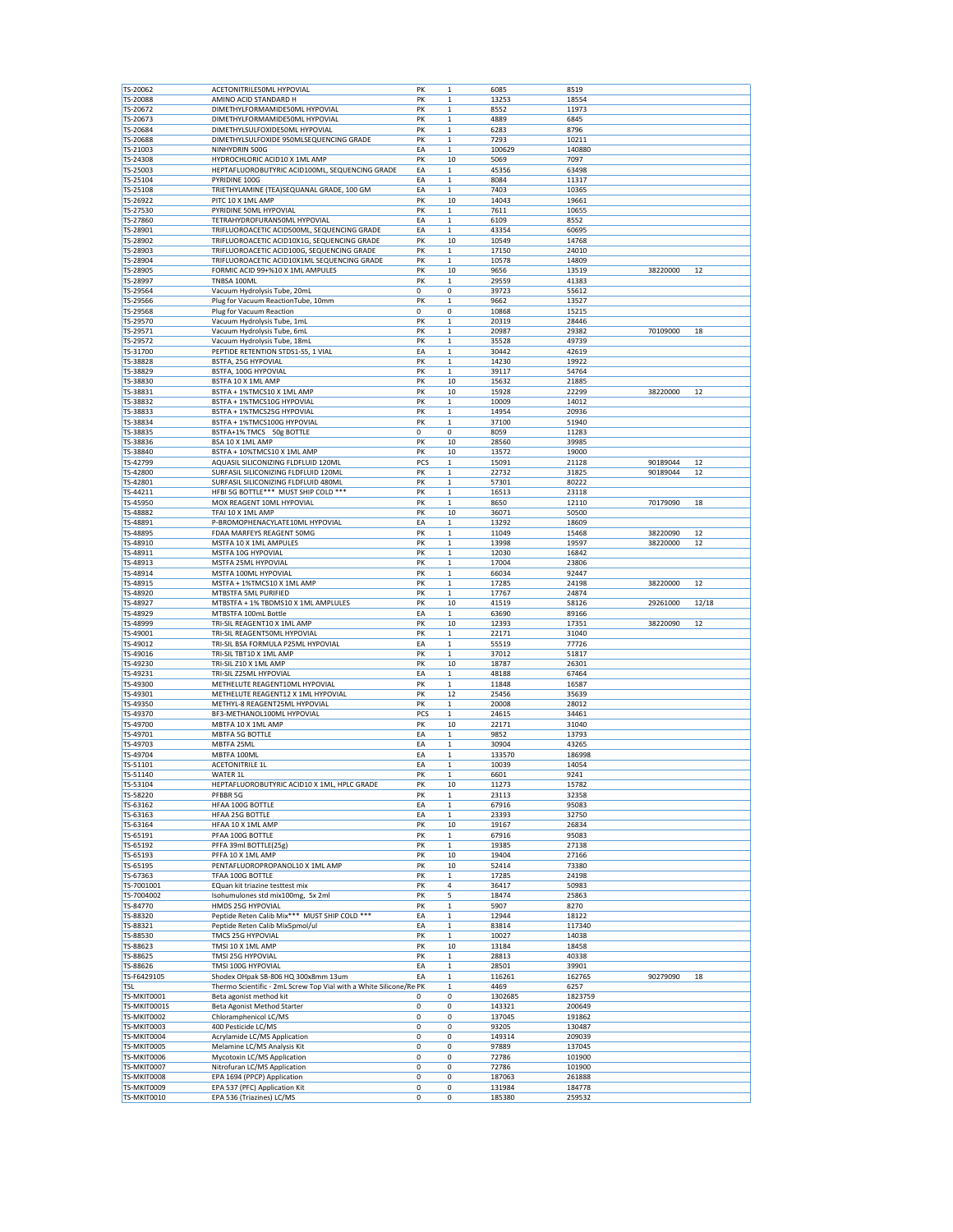| TS-MKIT0011S          | EPA 539 Hormones Application                                        | 0           | 0            | 222376       | 311327       |          |    |
|-----------------------|---------------------------------------------------------------------|-------------|--------------|--------------|--------------|----------|----|
| TS-MKITG501           | POP's Screening Application                                         | 0           | 0            | 248415       | 347781       |          |    |
| TS-MKITG502           | POP's Confirmation                                                  | 0           | 0            | 308646       | 432104       |          |    |
| TS-MKITG503           | POP's Confirmation Kit                                              | EA          | 1            | 237113       | 331958       |          |    |
|                       |                                                                     |             |              |              |              |          |    |
| TS-QPTKIT001          | Acela QPT Kit                                                       | $\mathbf 0$ | 0            | 119903       | 167864       |          |    |
| <b>TTRGKK</b>         | ThermoFinnigan TRACE - 2mL Surestop Top Vial + Blue K-Cap PrePK     |             | $\mathbf 1$  | 6135         | 8589         |          |    |
| <b>TTRK</b>           | ThermoFinnigan TRACE - 2mL Screw Top Vial with a K-Cap, Soft PK     |             | 1            | 5952         | 8333         |          |    |
| TTS-312               | PTFE Support for 1.1-STVG and 1.1-CTVG Products Only                | PK          | 50           | 24541        | 34358        |          |    |
|                       |                                                                     |             |              |              |              |          |    |
| TTS-313               | PTFE Support for 1.1-STVG and 1.1-CTVG Products Only                | PK          | 50           | 25306        | 35428        |          |    |
| TTS-314               | PTFE Support for 1.1-STVG and 1.1-CTVG Products Only                | PK          | 50           | 24649        | 34508        |          |    |
| TTS-316               | PTFE SUPPORT SLEEVE for 1.1-STVGL                                   | 0           | 0            | 15244        | 21342        |          |    |
| $U - 105$             | SS CAPILLARY TUBING 1/16"OD, 0.020"ID, 5 FOOT                       | PCS         | $\mathbf 1$  | 4698         | 6577         |          |    |
|                       |                                                                     |             |              |              |              |          |    |
| $U - 106$             | 316SS CAPILLARY TUBING0.010"ID X 5' COIL                            | PCS         | 1            | 6653         | 9314         |          |    |
| $U - 107$             | 316SS CAPILLARY TUBING0.030"ID X 5' COIL                            | PCS         | 1            | 6653         | 9314         |          |    |
| $U - 108$             | SS CAPILLARY TUBING 1/16"OD, 0.007"ID, 5 FOOT                       | PCS         | $\mathbf 1$  | 6653         | 9314         |          |    |
|                       |                                                                     |             |              |              |              |          |    |
| $U - 111$             | SS CAPILLARY TUBING 1/16"OD,0.010"ID, 5CM                           | PCS         | 1            | 1162         | 1627         |          |    |
| $U - 112$             | SS CAPILLARY TUBING 1/16"OD,0.010"ID, 10CM                          | PCS         | 1            | 1558         | 2181         |          |    |
| $U-113$               | SS CAPILLARY TUBING 1/16"OD,0.010"ID, 20CM                          | PCS         | $\mathbf 1$  | 1838         | 2573         |          |    |
| $U-114$               | SS CAPILLARY TUBING 1/16"OD,0.010"ID, 30CM                          | PCS         | 1            | 2210         | 3094         |          |    |
|                       |                                                                     |             |              |              |              |          |    |
| $U - 126$             | SS CAPILLARY TUBING 1/16"OD,0.007"ID, 5CM                           | EA          | 1            | 1363         | 1908         |          |    |
| $U-127$               | SS CAPILLARY TUBING 1/16"OD,0.007"ID, 10CM                          | EA          | $\mathbf 1$  | 1556         | 2179         |          |    |
| $U-128$               | SS CAPILLARY TUBING 1/16"OD,0.007"ID, 20CM                          | EA          | 1            | 1338         | 1873         |          |    |
| $U - 129$             | SS CAPILLARY TUBING 1/16"OD,0.007"ID, 30CM                          | EA          | 1            | 2205         | 3087         |          |    |
|                       |                                                                     | EA          |              |              |              |          |    |
| $U-130$               | SS CAPILLARY TUBING 1/16"OD,0.007"ID, 50CM                          |             | $\mathbf 1$  | 2760         | 3865         |          |    |
| $U-131$               | SS CAPILLARY TUBING 1/16"OD,0.007"ID, 100CM                         | PCS         | $\mathbf 1$  | 4063         | 5688         |          |    |
| $U - 132$             | UPCHURCH CAPPILLARY TUBE SS1/16" X .010" X 50CM                     | PCS         | 1            | 2768         | 3875         |          |    |
| $U-133$               | UPCHURCH CAPPILLARY TUBE SS1/16" X .010" X 100CM                    | PCS         | $\mathbf 1$  | 4963         | 6948         |          |    |
| $U - 144$             |                                                                     | PCS         | $\mathbf 1$  | 13561        | 18986        |          |    |
|                       | SS CAPILLARY TUBING 1/16"OD,0.040"ID, 5'                            |             |              |              |              |          |    |
| $U - 151$             | SS CAPILLARY TUBING 1/16"OD,0.046"ID, 5'                            | EA          | 1            | 17656        | 24718        |          |    |
| $U - 152$             | SS CAPILLARY TUBING 1/16"OD,0.005"ID, 5CM                           | PCS         | $\mathbf 1$  | 1362         | 1906         |          |    |
| $U-153$               | SS CAPILLARY TUBING 1/16"OD,0.005"ID, 10CM                          | PCS         | $\mathbf 1$  | 1562         | 2186         |          |    |
|                       |                                                                     |             |              |              |              |          |    |
| $U-154$               | SS CAPILLARY TUBING 1/16"OD,0.005"ID, 20CM                          | PCS         | 1            | 1841         | 2578         |          |    |
| $U-155$               | SS CAPILLARY TUBING 1/16"OD,0.005"ID, 30CM                          | PCS         | $\mathbf 1$  | 2206         | 3089         |          |    |
| $U - 156$             | SS CAPILLARY TUBING 1/16"OD,0.005"ID, 50CM                          | EA          | $\mathbf 1$  | 2953         | 4134         |          |    |
| $U-157$               | SS CAPILLARY TUBING 1/16"OD,0.005"ID, 100CM                         | PCS         | 1            | 5432         | 7605         |          |    |
|                       |                                                                     |             |              |              |              |          |    |
| $U-158$               | SS CAPILLARY TUBING 1/16"OD,0.005"ID, 5' COIL                       | PCS         | $\mathbf 1$  | 7506         | 10509        |          |    |
| $U-312X$              | FERRULE, RHEODYNE TYPE 10/PK                                        | 0           | 0            | 4782         | 6695         |          |    |
| U-320X                | UPCHURCH VALCO COMPATIBLEMALE NUT 10/PK                             | PK          | 10           | 8386         | 11740        |          |    |
| $U-321X$              | FERRULE, VALCO COMPATIBLE10/PK                                      | PK          | 10           | 5620         | 7867         |          |    |
|                       |                                                                     |             |              |              |              |          |    |
| $U-322$               | VALCO SS UNION                                                      | EA          | $\mathbf 1$  | 7218         | 10105        |          |    |
| $U-400X$              | UPCHURCH MALE NUT 10/PK                                             | PK          | 10           | 8385         | 11738        |          |    |
| $U-401X$              | UPCHURCH FERRULE, 1/16" 10.3210/PK                                  | PK          | 10           | 5654         | 7916         |          |    |
|                       | ZDV UNION SS 0.020 10-32                                            |             |              |              |              |          |    |
| $U - 402$             |                                                                     | PCS         | $\mathbf 1$  | 5620         | 7867         |          |    |
| $U-410$               | UPCHURCH MALE NUT 1/16"                                             | 0           | 0            | 754          | 1056         |          |    |
| $U-410X$              | UPCHURCH MALE NUT 1/16",10/32 (WATERS COMPATIBLE)/ 10 PK            |             | 10           | 8358         | 11701        |          |    |
| $U-412$               | UPCHURCH, WATERS COMPATIBLEZDV UNION                                | PCS         | $\mathbf 1$  | 6094         | 8531         |          |    |
|                       |                                                                     |             |              |              |              |          |    |
| $U - 428$             | Tee SS 10-32, 1/16 x 0.02"                                          | PCS         | $\mathbf 1$  | 13396        | 18755        |          |    |
| $U - 430$             | SS CROSS .020 THRU HOLE 10-32                                       | PCS         | $\mathbf 1$  | 15510        | 21714        |          |    |
| $U - 435$             | UPCHURCH STANDARD STAINLESSSTEEL ZDV UNION .010' .025L PCS          |             | $\mathbf 1$  | 6837         | 9571         |          |    |
| U-437                 | LDV SS UNION .050"                                                  | EA          | $\mathbf 1$  | 5158         | 7221         |          |    |
|                       |                                                                     |             |              |              |              |          |    |
| $U - 438$             | SS UNION 0.063" THRU-HOLE, ZERO DEAD VOLUME                         | PCS         | 1            | 5258         | 7361         |          |    |
| <b>U-467BLK</b>       | UPCHURCH MOLDED DELRIN PLUG10-32 BLACK                              | PK          | 1            | 192          | 269          |          |    |
| U-467BLKX             | UPCHURCH MOLDED DELRIN PLUG10-32 BLACK 10/PK                        | PK          | 10           | 2011         | 2815         |          |    |
| U-467R                | UPCHURCH MOLDED DELRIN PLUG10-32 RED                                | PK          | 1            | 291          | 408          |          |    |
|                       |                                                                     |             |              |              |              |          |    |
| UFMC00000010906       | UFC-M1, 0.1mm 0.4um 2.5m,                                           | $\mathbf 0$ | $\mathbf 0$  | 257970       | 361158       |          |    |
| UFMC00000070401       | UFC-1 UltraFast Col 0.32mmID                                        | 0           | 0            | 300874       | 421224       |          |    |
| UFMC00000070901       | UFC type M-1 (2.5m, 0.32mm,                                         | 0           | 0            | 284202       | 397882       |          |    |
| UFMC00001010401       | UFC-1 UltraFast Col 0.1mmID0.1 m 5m                                 | PCS         | 1            | 324997       | 454995       | 90279090 | 18 |
|                       |                                                                     |             |              |              |              |          |    |
| UFMC00001010501       | UFC-WAX UltraFast Col 0.1mmID0.1 m 5m                               | PCS         | $\mathbf 1$  | 318711       | 446195       | 90279090 | 18 |
| UFMC00001010503       | UFC-WAX UltraFast Col 0.1mmID0.2 m 5m                               | EA          | 1            | 324834       | 454767       | 90279090 | 18 |
| UFMC00001070401       | UFC-1 UltraFast Col 0.32mmID0.1 m 5m                                | EA          | $\mathbf 1$  | 319977       | 447967       | 90279090 | 18 |
| UFMC00001070404       |                                                                     |             |              |              |              |          |    |
|                       | UFC-1 UltraFast Col 0.32mmID0.25 m 5m                               | PCS         | $\mathbf 1$  | 325940       | 456316       | 90279090 | 18 |
| UFMC00001070600       | TRACE UFC-Biodiesel UF Col0.32mmID 0.5 m 5m                         | EA          | 1            | 319680       | 447552       | 90279090 | 18 |
| UFMC00001070904       | TRACE UFM-M1 UltraFast GCColumn, 5m, 0.32mmID, 0.25 m F EA          |             | 1            | 325136       | 455191       | 90279090 | 18 |
| UFMC00001070907       | UFC-5, 0.32mm, 0.5um, 5m                                            | 0           | 0            | 328785       | 460299       |          |    |
|                       |                                                                     |             |              |              |              |          |    |
| UFMC00002010006       | UFC-5 UltraFast Col 0.1mmID0.4 m 10m                                | PCS         | 1            | 323719       | 453207       | 90279090 | 18 |
| UFMC00002010207       | UFC-264 UltraFast Col 0.1mmID0.5 m 10m                              | EA          | 1            | 309502       | 433303       | 90279090 | 18 |
| UFMC00002010501       | UFC-Wax Column 10m x 0.10mm x                                       | 0           | 0            | 309118       | 432766       |          |    |
| UFMC00002010601       | UFMC UFC-5 GC Column, 10m x0.1mm x 0.1um                            | EA          | $\mathbf{1}$ | 301515       | 422121       | 90279090 | 18 |
|                       |                                                                     |             |              |              |              |          |    |
| UFMC00002020802       | UltraFast Column, VF23MS, 10m                                       | 0           | 0            | 404757       | 566660       |          |    |
| UFMC00002030306       | UFC-200 UltraFast Col                                               | 0           | 0            | 334874       | 468823       |          |    |
| UFMC00002030603       | UFC-23 UltraFast Col 0.18mmID                                       | 0           | 0            | 513972       | 719561       |          |    |
| UFMC00002060614       | UFC-Q UltraFast Col POR Q                                           | EA          | 1            | 440372       | 616521       | 90279090 | 18 |
| UFMC00002070414       | UFC-1 UltraFast Col 0.32mmID3 m 10m                                 |             |              | 320031       |              | 90279090 |    |
|                       |                                                                     | EA          | $\mathbf 1$  |              | 448043       |          | 18 |
| UFMC00091025250       | UFC-FFAP, 10m x 0.25mm x                                            | 0           | 0            | 251696       | 352374       |          |    |
| UFMC00100000000       | UFC-5 UltraFast Col 0.1mmID0.4 m 2.5m                               | ΕA          | 1            | 322437       | 451412       | 90279090 | 18 |
| UFMC00200000000       | UFC-5 UltraFast Col 0.1mmID0.4 ¦m 5m                                | PCS         | $\mathbf 1$  | 325574       | 455803       | 90279090 | 18 |
|                       |                                                                     |             |              |              |              |          |    |
| UFMC00300000000       | UFC-5 UltraFast Col 0.1mmID0.1 m 5m                                 | PCS         | $\mathbf 1$  | 325567       | 455794       | 90279090 | 18 |
| UFMC00400000000       | UFC-1701 UltraFast Col0.1mmID 0.1¦m 5m                              | ΕA          | 1            | 320047       | 448066       | 90279090 | 18 |
| UFMC00501010006       | UFC-5, 0.1mm, 0.4um, 5m                                             | 0           | 0            | 438854       | 614395       |          |    |
| UFMC00502010006       | UFC-5, 0.1mm, 0.4um, 10m                                            | EA          | $\mathbf 1$  | 314549       | 440369       | 90279090 | 18 |
|                       |                                                                     |             |              |              |              |          |    |
| UH-630                | SS VHP MICRO ADAPTER                                                | 0           | 0            | 8901         | 12462        |          |    |
| V73804A-13425         | ASM CAP, BLK PP 13-425 0.06                                         | 0           | 0            | 1594         | 2231         |          |    |
| VAGK                  |                                                                     |             | $\mathbf 1$  | 5078         | 7110         |          |    |
| <b>VALK</b>           |                                                                     |             |              |              |              |          |    |
|                       | Varian - 2mL Screw Top Vial with a K-Cap, White Silicone/Red P' PK  |             |              |              |              |          |    |
| VISF-1                | Varian - 2mL Screw Top Vial with a K-Cap, White Silicone/Red P' PK  |             | 1            | 5178         | 7250         |          |    |
|                       | VALCO FILL PORT FOR 0.750"22G NEEDLES                               | PCS         | $\mathbf 1$  | 1980         | 2772         |          |    |
| VISF-2                | VALCO FILL PORT FOR 2" 22GNEEDLES                                   | EA          | $\mathbf 1$  | 3398         | 4757         |          |    |
|                       |                                                                     |             |              |              |              |          |    |
| VISL-2                | VALCO REPLACEMENT LINER FORVISF-2                                   | EA          | $\mathbf 1$  | 666          | 933          |          |    |
| VITADE-001            | Vitamin ADE column Kit1 in Foodstuffs                               | EA          | $\mathbf 1$  | 64507        | 90310        | 90279090 | 18 |
| VITADE-002            | Vitamin ADE column Kit2 in Foodstuffs                               | EA          | $\mathbf 1$  | 74689        | 104565       | 90279090 | 18 |
| VITADE-003K1          | Acclaim Vitamin ADE for Foodstuffs, Kit 1, 3.0X150MM                | EA          | $\mathbf 1$  | 33663        | 47128        | 90279090 | 18 |
|                       |                                                                     |             |              |              |              |          |    |
| VITADE-004K1          | ACCUCORE Vitamin ADE for Foodstuffs, kit 1&2, 4.6X100MM             | EA          | $\mathbf 1$  | 39031        | 54644        | 90279090 | 18 |
| VITADE-005K2          | Accucore Vitamin ADE for Foodstuffs, Kit 2, 3.0X150MM               | EA          | $\mathbf 1$  | 44958        | 62941        | 90279090 | 18 |
| <b>WALBK</b>          | 2ML S/T VIAL W/BND WHT SIL RED PTFE SEAL<br>100/PK                  | PK          | 100          | 6091         | 8528         |          |    |
| <b>WALK</b>           | Waters Alliance - 2mL Screw Top Vial with a K-Cap, White Silico PK  |             | 1            | 5178         | 7250         |          |    |
|                       |                                                                     | PK          |              |              |              |          |    |
| WS-5                  | PTFE Support Sleeve                                                 |             | 40           | 36445        | 51023        |          |    |
| WS-6                  | Low Cost Plastic Support Sleeve for 09-CTV Only                     | PK          | 100          | 8002         | 11203        |          |    |
| WSKT-25               | Wash Kit, PP Box 25 cavities, 10ml Glass Crimp Vial, PE Snap Car PK |             | 25           | 6796         | 9515         |          |    |
| WSKTCL-100            | Wash Kit Closures, PE Snap Cap T/S, slit, PK/100                    | PCS         | 100          | 6791         | 9508         |          |    |
|                       |                                                                     |             |              |              |              |          |    |
| Z60843-629X<br>ZF1-10 | .25ML INSERT W/KIM SHLD<br>VALCO 1/16" FERRULE 10/PKG               | 0<br>PК     | 0<br>10      | 4780<br>5135 | 6692<br>7189 |          |    |